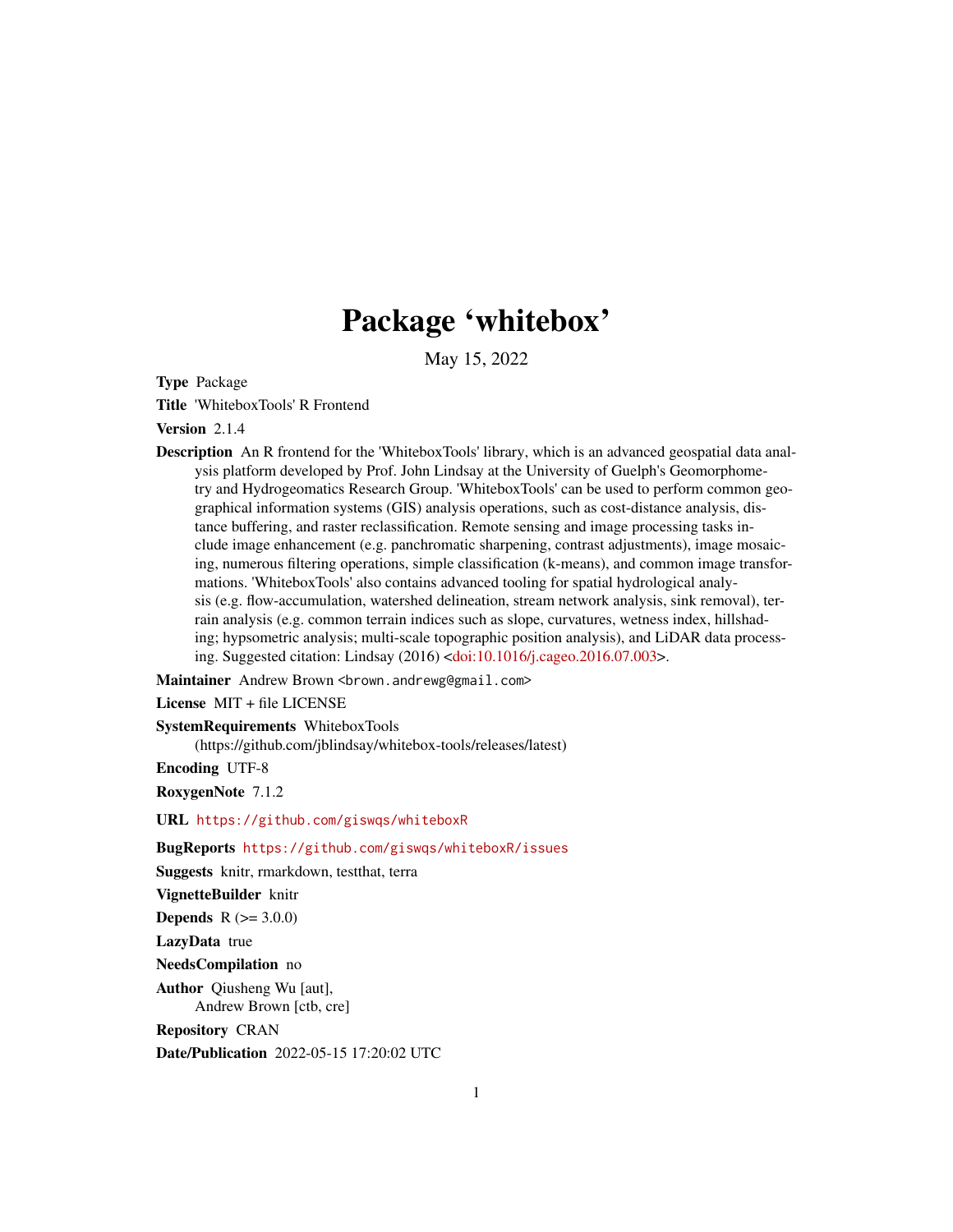# R topics documented:

|                                                                                                                       | 13 |
|-----------------------------------------------------------------------------------------------------------------------|----|
|                                                                                                                       | 13 |
|                                                                                                                       | 14 |
|                                                                                                                       | 15 |
|                                                                                                                       | 16 |
| $wbt_accumulation_curvature \dots \dots \dots \dots \dots \dots \dots \dots \dots \dots \dots \dots \dots$            | 16 |
|                                                                                                                       | 17 |
|                                                                                                                       | 18 |
| $wbt\_add\_point\_coordinates\_to\_table \dots \dots \dots \dots \dots \dots \dots \dots \dots \dots$                 | 19 |
|                                                                                                                       | 20 |
|                                                                                                                       | 21 |
|                                                                                                                       | 22 |
|                                                                                                                       | 23 |
|                                                                                                                       | 23 |
|                                                                                                                       | 24 |
|                                                                                                                       | 25 |
|                                                                                                                       | 26 |
|                                                                                                                       | 27 |
|                                                                                                                       | 27 |
|                                                                                                                       | 28 |
|                                                                                                                       | 29 |
|                                                                                                                       | 30 |
|                                                                                                                       |    |
|                                                                                                                       | 31 |
|                                                                                                                       |    |
|                                                                                                                       | 33 |
|                                                                                                                       | 34 |
|                                                                                                                       | 35 |
|                                                                                                                       | 36 |
|                                                                                                                       | 37 |
|                                                                                                                       | 37 |
|                                                                                                                       | 38 |
|                                                                                                                       | 39 |
|                                                                                                                       | 40 |
|                                                                                                                       | 41 |
|                                                                                                                       | 42 |
|                                                                                                                       | 43 |
|                                                                                                                       | 44 |
| wbt_breach_single_cell_pits $\dots \dots \dots \dots \dots \dots \dots \dots \dots \dots \dots \dots \dots \dots$     | 45 |
|                                                                                                                       | 45 |
|                                                                                                                       | 46 |
|                                                                                                                       | 47 |
|                                                                                                                       | 48 |
| wbt centroid                                                                                                          | 49 |
| wbt_centroid_vector $\dots \dots \dots \dots \dots \dots \dots \dots \dots \dots \dots \dots \dots \dots \dots \dots$ | 50 |
|                                                                                                                       | 51 |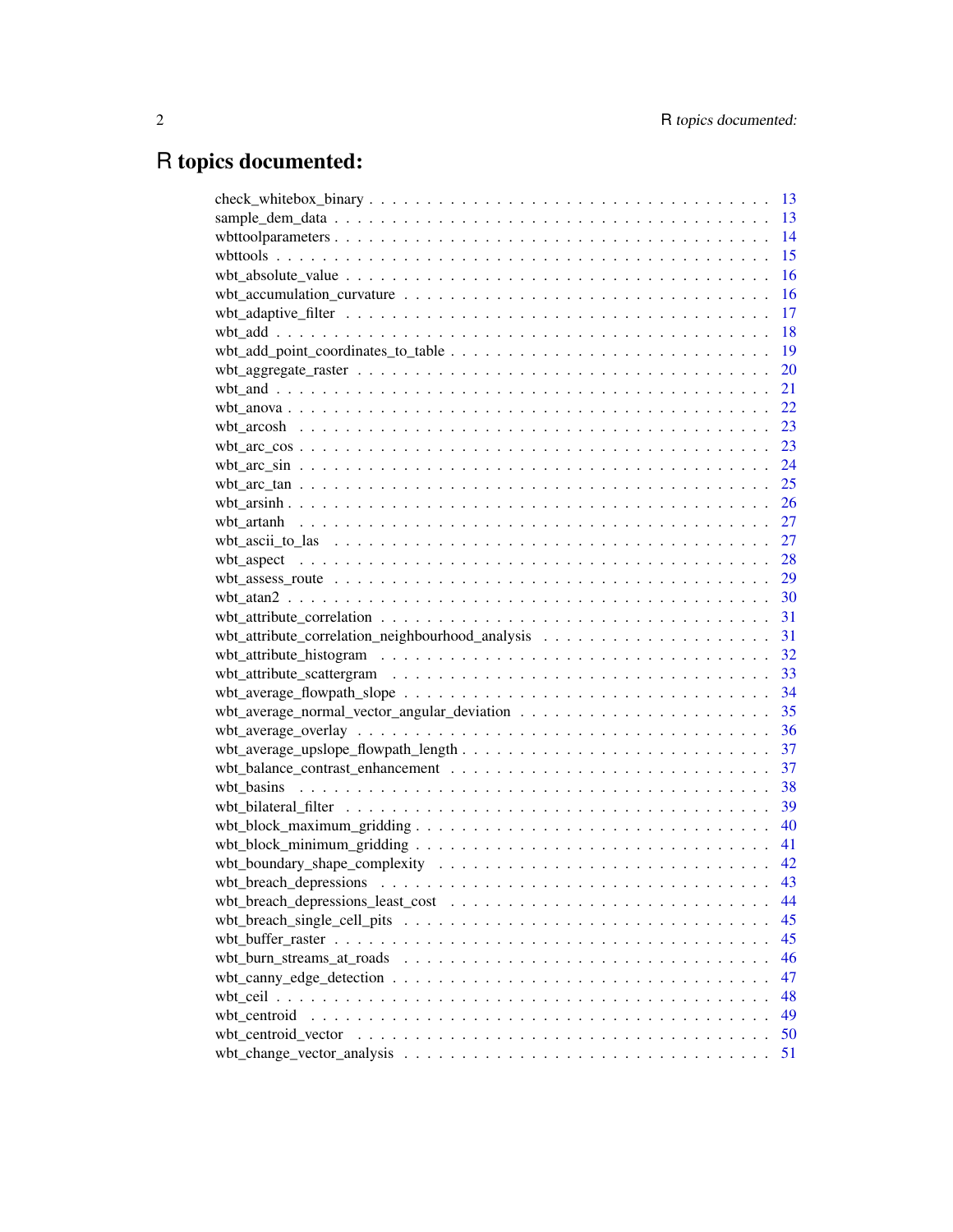|                | 52 |
|----------------|----|
|                | 53 |
|                | 54 |
|                | 55 |
|                | 55 |
|                | 56 |
|                | 57 |
|                | 58 |
|                | 59 |
|                | 60 |
|                | 60 |
|                | 61 |
|                | 62 |
|                | 63 |
|                | 64 |
|                | 65 |
|                | 66 |
|                | 67 |
|                | 68 |
|                | 69 |
|                | 69 |
|                | 70 |
|                | 71 |
|                | 72 |
|                | 73 |
|                | 74 |
|                | 75 |
|                | 76 |
|                | 77 |
|                | 78 |
|                | 78 |
|                | 79 |
|                | 80 |
|                | 81 |
|                | 82 |
|                | 83 |
|                | 84 |
| wbt dbscan     | 85 |
|                | 86 |
|                | 86 |
|                | 87 |
| wbt difference | 88 |
|                | 89 |
|                | 90 |
|                | 91 |
|                | 92 |
|                | 93 |
| wbt dissolve   | 94 |
|                |    |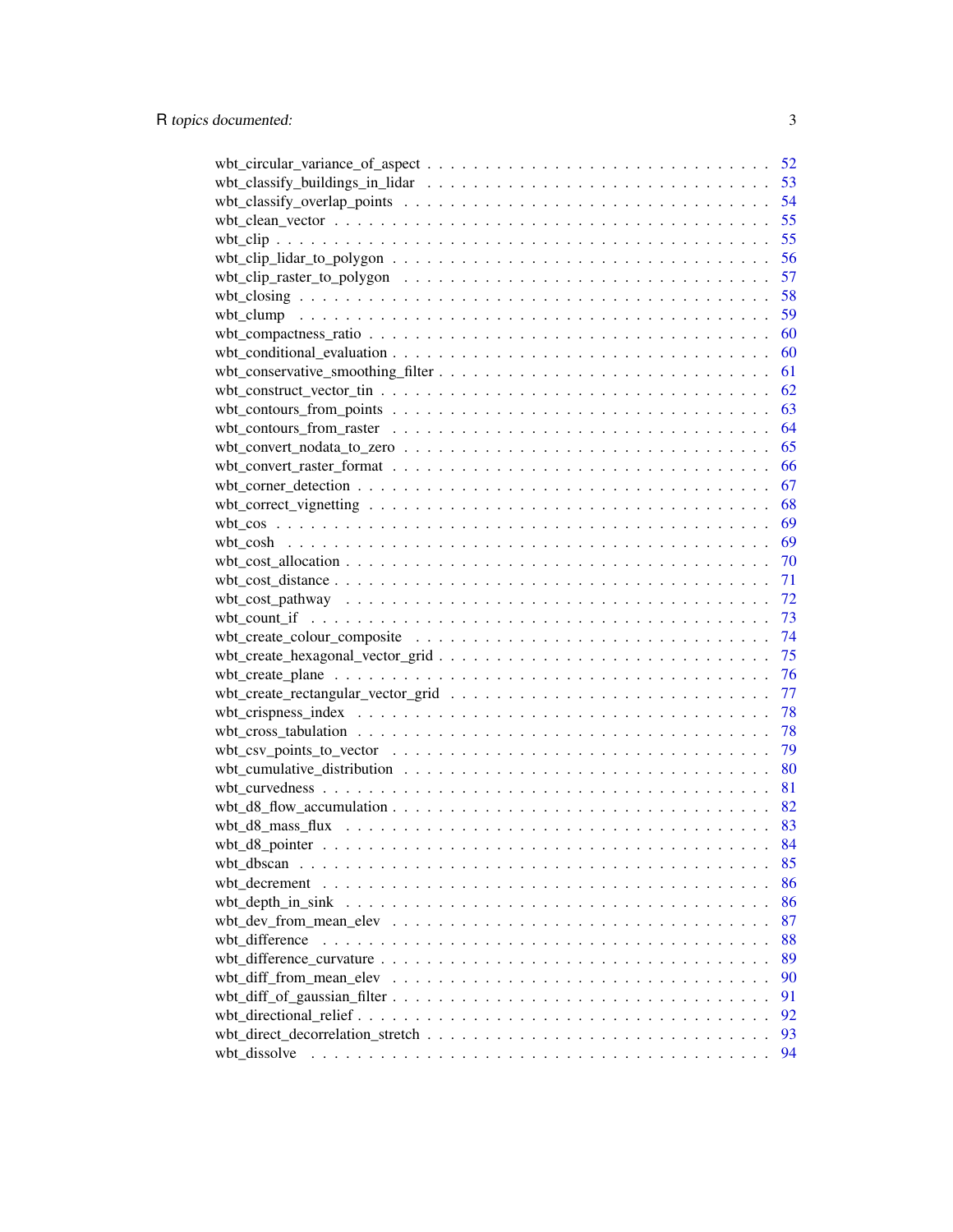|                                                                                                                              | 95 |
|------------------------------------------------------------------------------------------------------------------------------|----|
|                                                                                                                              | 96 |
|                                                                                                                              |    |
|                                                                                                                              |    |
|                                                                                                                              |    |
|                                                                                                                              |    |
| wbt_d_inf_flow_accumulation $\ldots \ldots \ldots \ldots \ldots \ldots \ldots \ldots \ldots \ldots \ldots \ldots \ldots 101$ |    |
|                                                                                                                              |    |
|                                                                                                                              |    |
|                                                                                                                              |    |
|                                                                                                                              |    |
|                                                                                                                              |    |
|                                                                                                                              |    |
|                                                                                                                              |    |
|                                                                                                                              |    |
|                                                                                                                              |    |
|                                                                                                                              |    |
|                                                                                                                              |    |
|                                                                                                                              |    |
|                                                                                                                              |    |
|                                                                                                                              |    |
|                                                                                                                              |    |
|                                                                                                                              |    |
|                                                                                                                              |    |
|                                                                                                                              |    |
|                                                                                                                              |    |
|                                                                                                                              |    |
|                                                                                                                              |    |
|                                                                                                                              |    |
|                                                                                                                              |    |
|                                                                                                                              |    |
|                                                                                                                              |    |
|                                                                                                                              |    |
|                                                                                                                              |    |
|                                                                                                                              |    |
|                                                                                                                              |    |
|                                                                                                                              |    |
|                                                                                                                              |    |
|                                                                                                                              |    |
|                                                                                                                              |    |
|                                                                                                                              |    |
| wbt_fd8_flow_accumulation $\ldots \ldots \ldots \ldots \ldots \ldots \ldots \ldots \ldots \ldots \ldots \ldots \ldots 132$   |    |
|                                                                                                                              |    |
|                                                                                                                              |    |
|                                                                                                                              |    |
|                                                                                                                              |    |
|                                                                                                                              |    |
|                                                                                                                              |    |
|                                                                                                                              |    |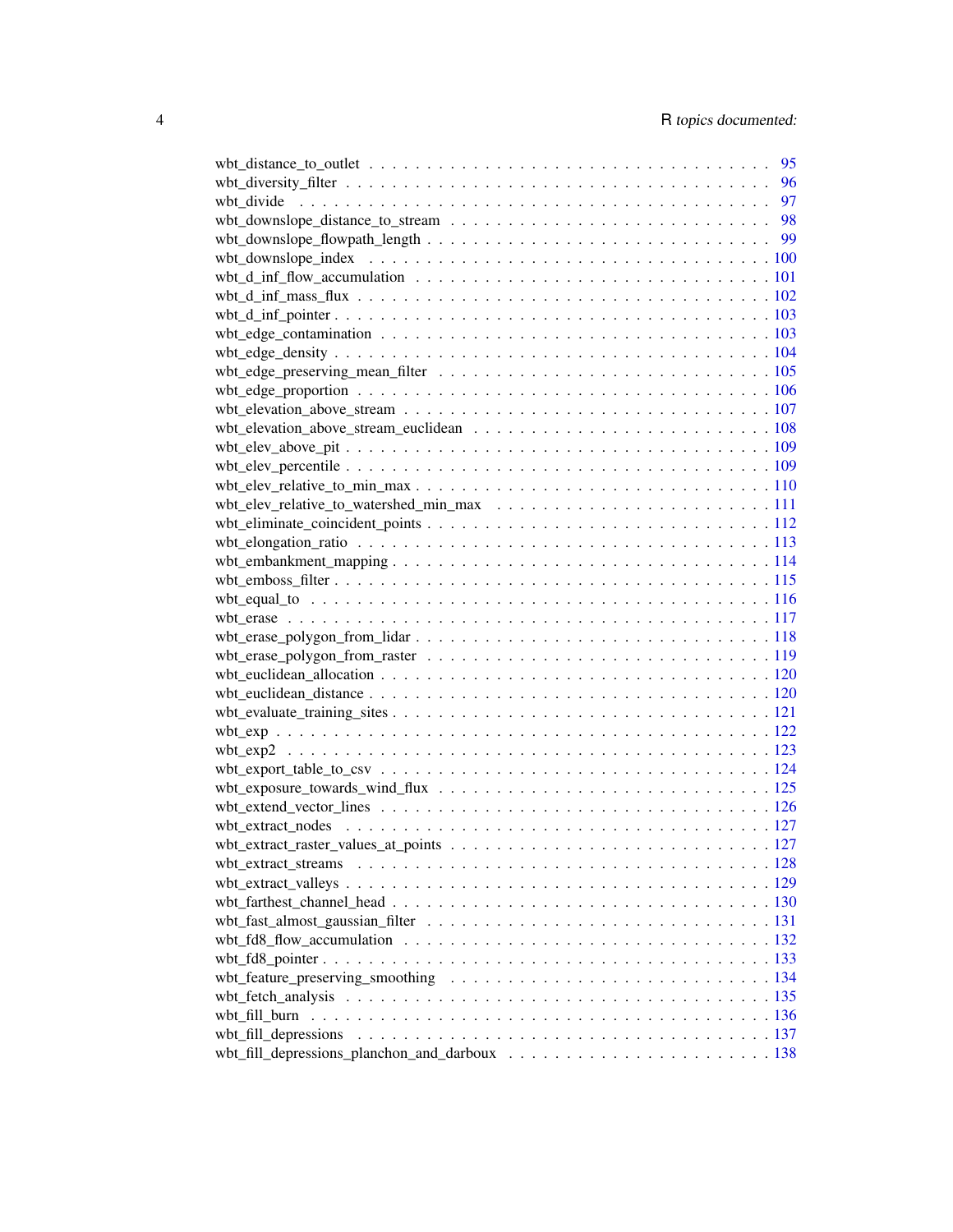| wbt_horizon_angle |  |
|-------------------|--|
|                   |  |
|                   |  |
|                   |  |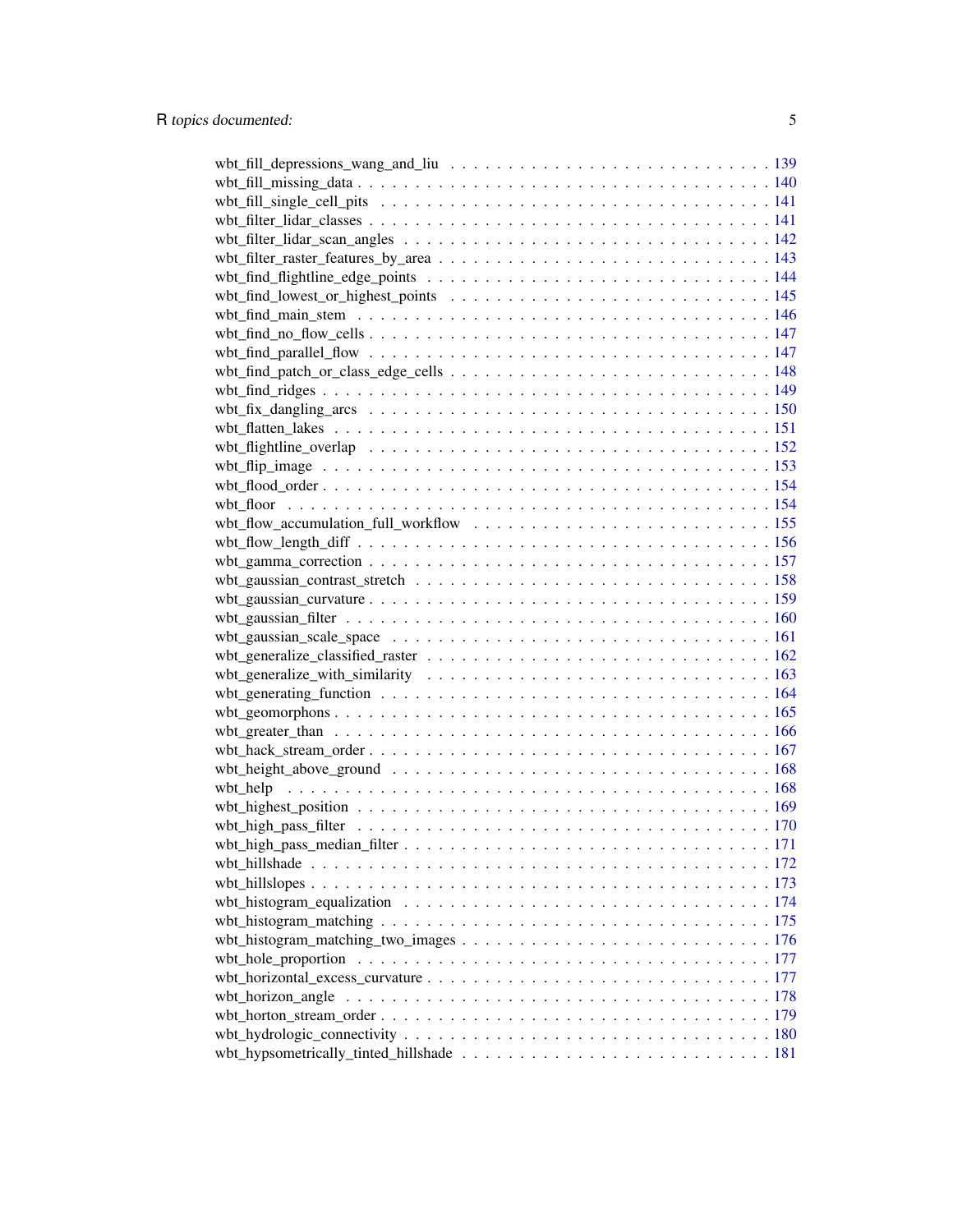| wbt image correlation $\ldots \ldots \ldots \ldots \ldots \ldots \ldots \ldots \ldots \ldots \ldots \ldots \ldots$    |  |
|-----------------------------------------------------------------------------------------------------------------------|--|
|                                                                                                                       |  |
| wbt_image_regression $\ldots \ldots \ldots \ldots \ldots \ldots \ldots \ldots \ldots \ldots \ldots \ldots \ldots 188$ |  |
|                                                                                                                       |  |
|                                                                                                                       |  |
|                                                                                                                       |  |
|                                                                                                                       |  |
|                                                                                                                       |  |
|                                                                                                                       |  |
|                                                                                                                       |  |
|                                                                                                                       |  |
|                                                                                                                       |  |
|                                                                                                                       |  |
|                                                                                                                       |  |
|                                                                                                                       |  |
|                                                                                                                       |  |
|                                                                                                                       |  |
|                                                                                                                       |  |
|                                                                                                                       |  |
|                                                                                                                       |  |
|                                                                                                                       |  |
|                                                                                                                       |  |
|                                                                                                                       |  |
|                                                                                                                       |  |
|                                                                                                                       |  |
|                                                                                                                       |  |
|                                                                                                                       |  |
|                                                                                                                       |  |
| wbt_k_means_clustering $\ldots \ldots \ldots \ldots \ldots \ldots \ldots \ldots \ldots \ldots \ldots \ldots 212$      |  |
|                                                                                                                       |  |
|                                                                                                                       |  |
|                                                                                                                       |  |
|                                                                                                                       |  |
|                                                                                                                       |  |
|                                                                                                                       |  |
|                                                                                                                       |  |
|                                                                                                                       |  |
|                                                                                                                       |  |
| wbt_laz_to_las                                                                                                        |  |
|                                                                                                                       |  |
|                                                                                                                       |  |
|                                                                                                                       |  |
|                                                                                                                       |  |
|                                                                                                                       |  |
|                                                                                                                       |  |
|                                                                                                                       |  |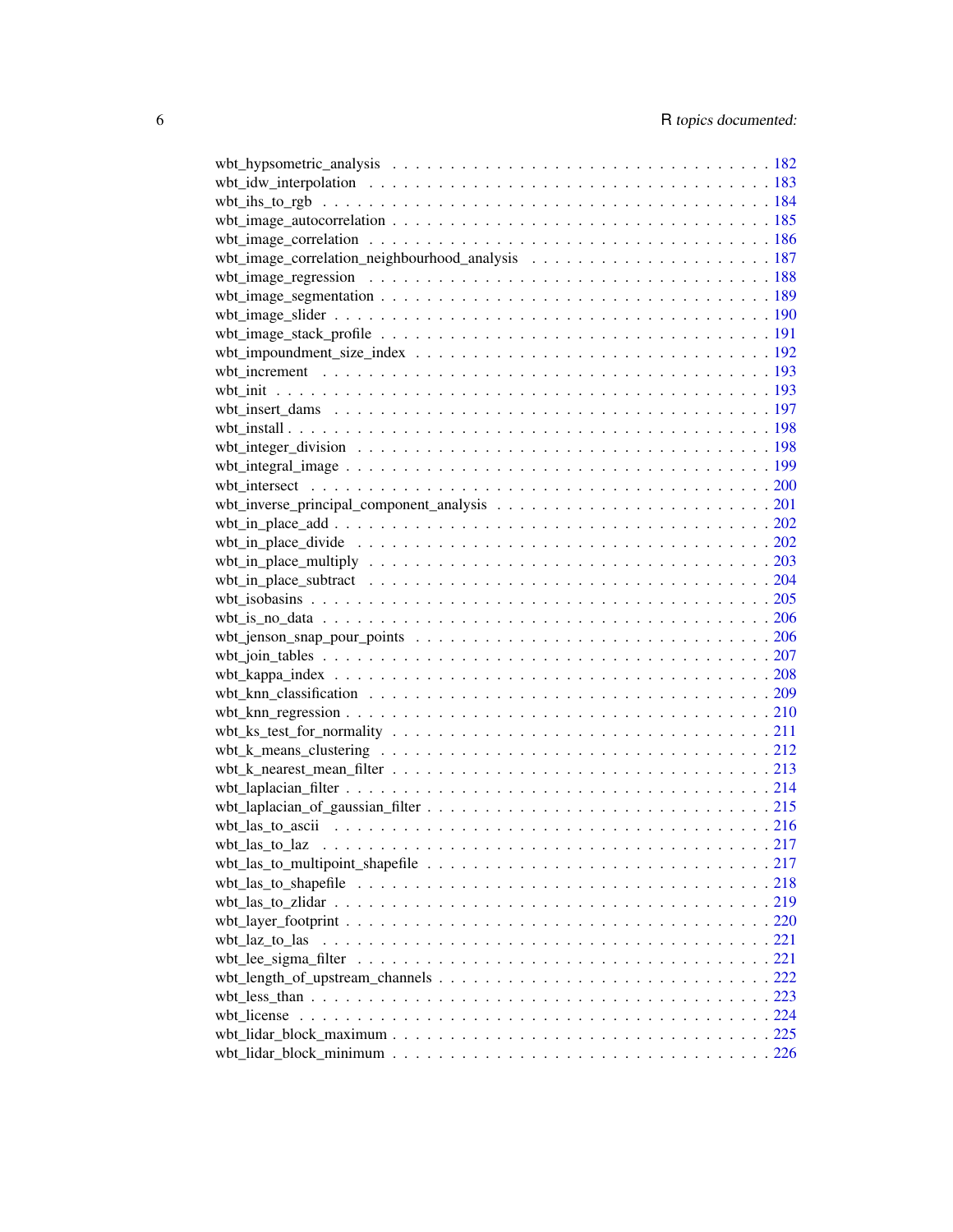| wbt_log2 |  |
|----------|--|
|          |  |
|          |  |
|          |  |
|          |  |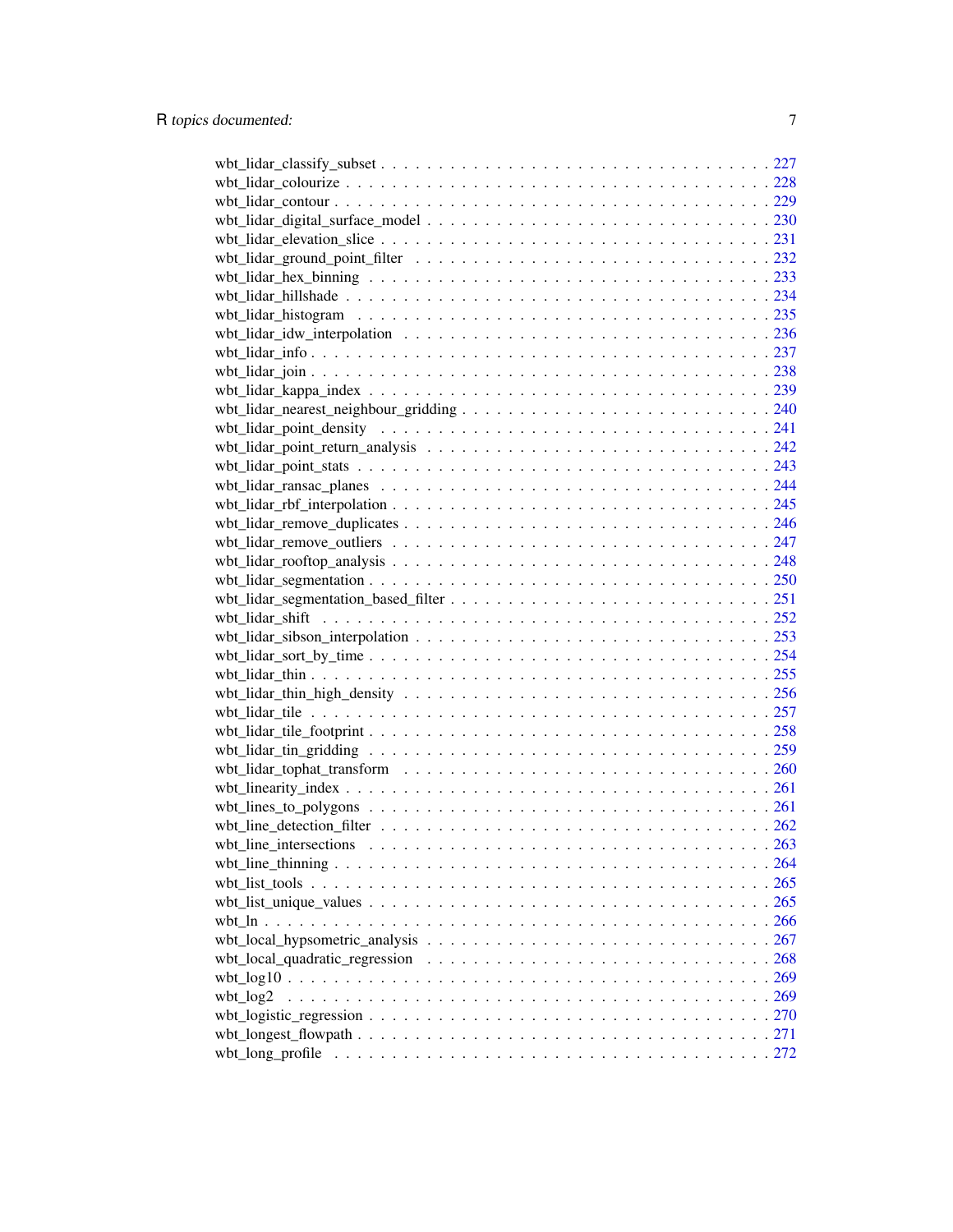| wbt maximal curvature $\ldots \ldots \ldots \ldots \ldots \ldots \ldots \ldots \ldots \ldots \ldots \ldots \ldots$    |  |
|-----------------------------------------------------------------------------------------------------------------------|--|
|                                                                                                                       |  |
|                                                                                                                       |  |
|                                                                                                                       |  |
|                                                                                                                       |  |
|                                                                                                                       |  |
|                                                                                                                       |  |
|                                                                                                                       |  |
|                                                                                                                       |  |
|                                                                                                                       |  |
|                                                                                                                       |  |
|                                                                                                                       |  |
|                                                                                                                       |  |
|                                                                                                                       |  |
|                                                                                                                       |  |
|                                                                                                                       |  |
|                                                                                                                       |  |
|                                                                                                                       |  |
|                                                                                                                       |  |
|                                                                                                                       |  |
|                                                                                                                       |  |
|                                                                                                                       |  |
|                                                                                                                       |  |
|                                                                                                                       |  |
|                                                                                                                       |  |
| wbt_minimum_bounding_circle $\dots \dots \dots \dots \dots \dots \dots \dots \dots \dots \dots \dots \dots \dots 300$ |  |
| wbt_minimum_bounding_envelope $\dots \dots \dots \dots \dots \dots \dots \dots \dots \dots \dots \dots \dots 301$     |  |
| wbt_minimum_convex_hull $\ldots \ldots \ldots \ldots \ldots \ldots \ldots \ldots \ldots \ldots \ldots \ldots 302$     |  |
|                                                                                                                       |  |
|                                                                                                                       |  |
|                                                                                                                       |  |
|                                                                                                                       |  |
|                                                                                                                       |  |
|                                                                                                                       |  |
|                                                                                                                       |  |
|                                                                                                                       |  |
|                                                                                                                       |  |
|                                                                                                                       |  |
|                                                                                                                       |  |
|                                                                                                                       |  |
|                                                                                                                       |  |
|                                                                                                                       |  |
|                                                                                                                       |  |
|                                                                                                                       |  |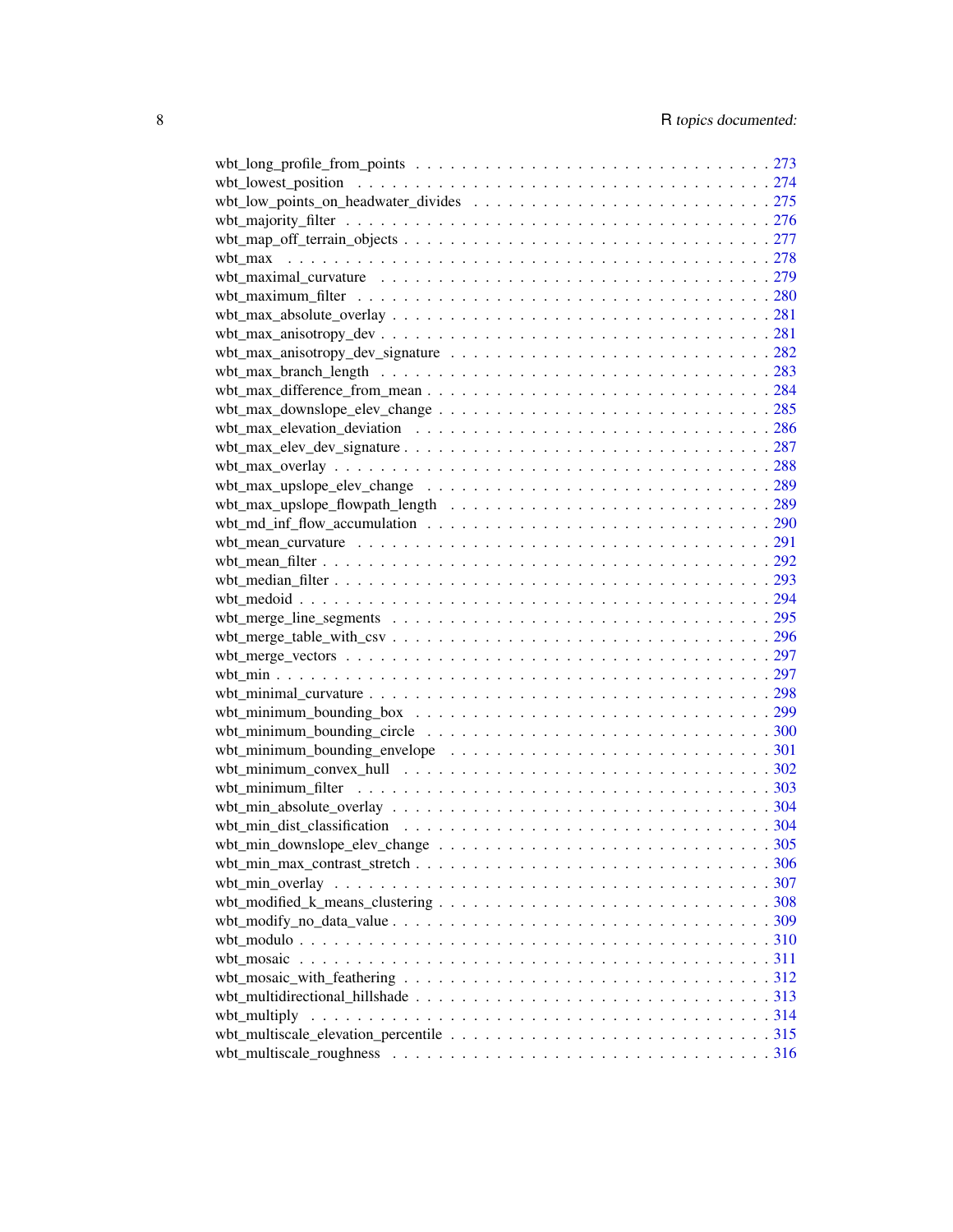| wbt_pennock_landform_class $\ldots \ldots \ldots \ldots \ldots \ldots \ldots \ldots \ldots \ldots \ldots \ldots \ldots 339$ |  |
|-----------------------------------------------------------------------------------------------------------------------------|--|
|                                                                                                                             |  |
|                                                                                                                             |  |
|                                                                                                                             |  |
|                                                                                                                             |  |
|                                                                                                                             |  |
|                                                                                                                             |  |
|                                                                                                                             |  |
|                                                                                                                             |  |
|                                                                                                                             |  |
|                                                                                                                             |  |
|                                                                                                                             |  |
|                                                                                                                             |  |
|                                                                                                                             |  |
|                                                                                                                             |  |
|                                                                                                                             |  |
|                                                                                                                             |  |
|                                                                                                                             |  |
| wbt_power                                                                                                                   |  |
|                                                                                                                             |  |
|                                                                                                                             |  |
|                                                                                                                             |  |
|                                                                                                                             |  |
|                                                                                                                             |  |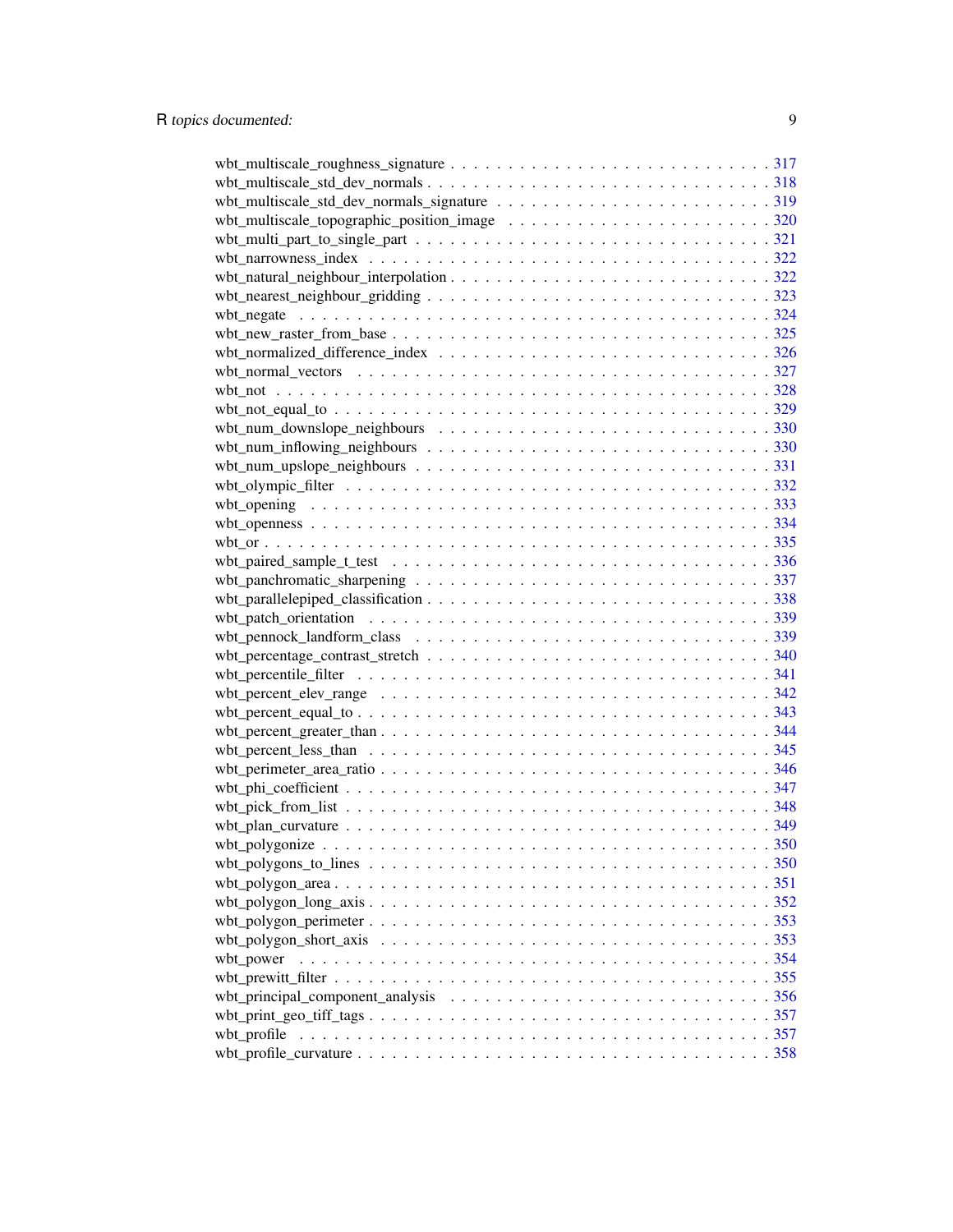| wbt_random_sample $\dots \dots \dots \dots \dots \dots \dots \dots \dots \dots \dots \dots \dots \dots \dots \dots$ 368       |  |
|-------------------------------------------------------------------------------------------------------------------------------|--|
|                                                                                                                               |  |
|                                                                                                                               |  |
|                                                                                                                               |  |
|                                                                                                                               |  |
|                                                                                                                               |  |
|                                                                                                                               |  |
|                                                                                                                               |  |
|                                                                                                                               |  |
| wbt_raster_streams_to_vector $\dots \dots \dots \dots \dots \dots \dots \dots \dots \dots \dots \dots \dots \dots \dots 376$  |  |
|                                                                                                                               |  |
|                                                                                                                               |  |
|                                                                                                                               |  |
|                                                                                                                               |  |
|                                                                                                                               |  |
|                                                                                                                               |  |
| wbt_reclass_equal_interval $\ldots \ldots \ldots \ldots \ldots \ldots \ldots \ldots \ldots \ldots \ldots \ldots \ldots 382$   |  |
|                                                                                                                               |  |
|                                                                                                                               |  |
|                                                                                                                               |  |
|                                                                                                                               |  |
|                                                                                                                               |  |
|                                                                                                                               |  |
|                                                                                                                               |  |
|                                                                                                                               |  |
|                                                                                                                               |  |
|                                                                                                                               |  |
|                                                                                                                               |  |
|                                                                                                                               |  |
|                                                                                                                               |  |
|                                                                                                                               |  |
| wbt_rescale_value_range $\dots \dots \dots \dots \dots \dots \dots \dots \dots \dots \dots \dots \dots \dots \dots \dots$ 396 |  |
|                                                                                                                               |  |
| wbt_rho8_flow_accumulation $\ldots \ldots \ldots \ldots \ldots \ldots \ldots \ldots \ldots \ldots \ldots \ldots 398$          |  |
|                                                                                                                               |  |
|                                                                                                                               |  |
|                                                                                                                               |  |
|                                                                                                                               |  |
|                                                                                                                               |  |
|                                                                                                                               |  |
|                                                                                                                               |  |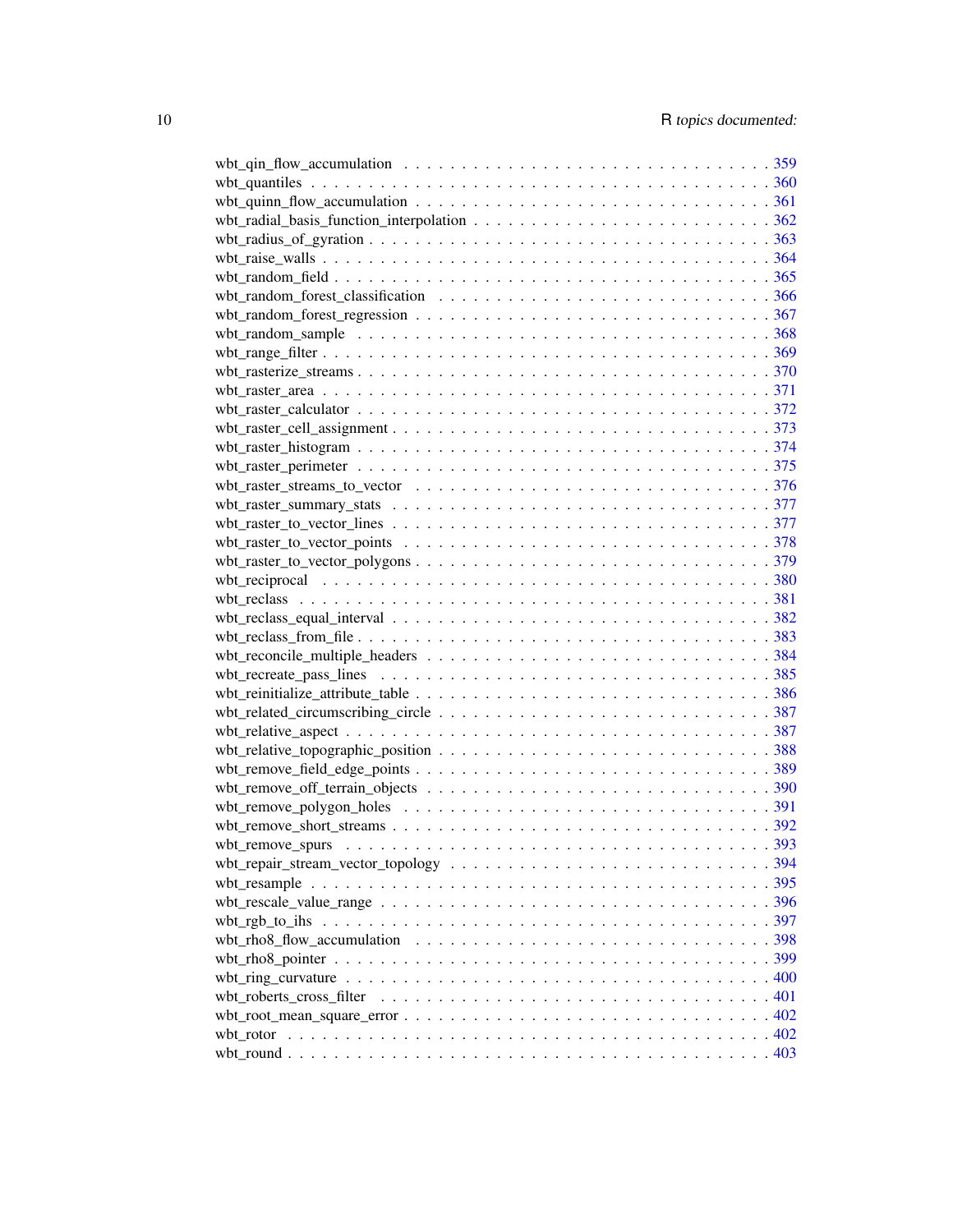| $wbt_slope_vs_e elevation_plot \dots \dots \dots \dots \dots \dots \dots \dots \dots \dots \dots \dots \dots 421$ |  |
|-------------------------------------------------------------------------------------------------------------------|--|
|                                                                                                                   |  |
|                                                                                                                   |  |
|                                                                                                                   |  |
|                                                                                                                   |  |
|                                                                                                                   |  |
|                                                                                                                   |  |
|                                                                                                                   |  |
|                                                                                                                   |  |
|                                                                                                                   |  |
|                                                                                                                   |  |
|                                                                                                                   |  |
|                                                                                                                   |  |
|                                                                                                                   |  |
| wbt_standard_deviation_of_slope $\ldots \ldots \ldots \ldots \ldots \ldots \ldots \ldots \ldots \ldots \ldots$ .  |  |
|                                                                                                                   |  |
|                                                                                                                   |  |
|                                                                                                                   |  |
|                                                                                                                   |  |
|                                                                                                                   |  |
|                                                                                                                   |  |
|                                                                                                                   |  |
|                                                                                                                   |  |
|                                                                                                                   |  |
|                                                                                                                   |  |
|                                                                                                                   |  |
|                                                                                                                   |  |
|                                                                                                                   |  |
|                                                                                                                   |  |
| wbt_svm_regression                                                                                                |  |
|                                                                                                                   |  |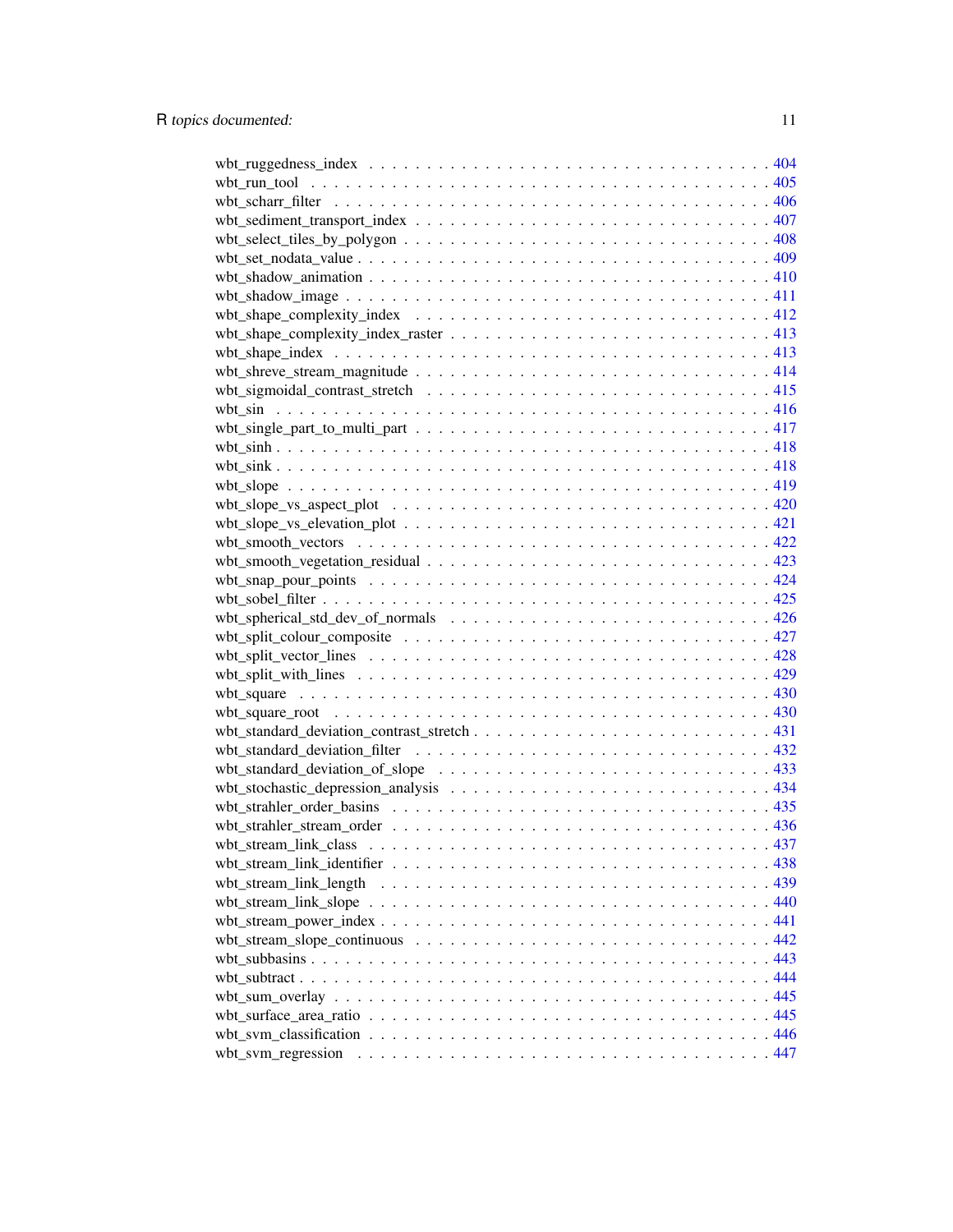| wbt_topographic_position_animation $\ldots \ldots \ldots \ldots \ldots \ldots \ldots \ldots \ldots \ldots$                      |  |
|---------------------------------------------------------------------------------------------------------------------------------|--|
|                                                                                                                                 |  |
|                                                                                                                                 |  |
|                                                                                                                                 |  |
|                                                                                                                                 |  |
|                                                                                                                                 |  |
|                                                                                                                                 |  |
|                                                                                                                                 |  |
|                                                                                                                                 |  |
|                                                                                                                                 |  |
|                                                                                                                                 |  |
|                                                                                                                                 |  |
|                                                                                                                                 |  |
|                                                                                                                                 |  |
|                                                                                                                                 |  |
|                                                                                                                                 |  |
|                                                                                                                                 |  |
|                                                                                                                                 |  |
|                                                                                                                                 |  |
|                                                                                                                                 |  |
|                                                                                                                                 |  |
|                                                                                                                                 |  |
|                                                                                                                                 |  |
|                                                                                                                                 |  |
|                                                                                                                                 |  |
|                                                                                                                                 |  |
|                                                                                                                                 |  |
|                                                                                                                                 |  |
|                                                                                                                                 |  |
|                                                                                                                                 |  |
|                                                                                                                                 |  |
|                                                                                                                                 |  |
|                                                                                                                                 |  |
|                                                                                                                                 |  |
|                                                                                                                                 |  |
|                                                                                                                                 |  |
|                                                                                                                                 |  |
| wbt_wilcoxon_signed_rank_test $\dots \dots \dots \dots \dots \dots \dots \dots \dots \dots \dots \dots \dots \dots \dots \dots$ |  |
|                                                                                                                                 |  |
|                                                                                                                                 |  |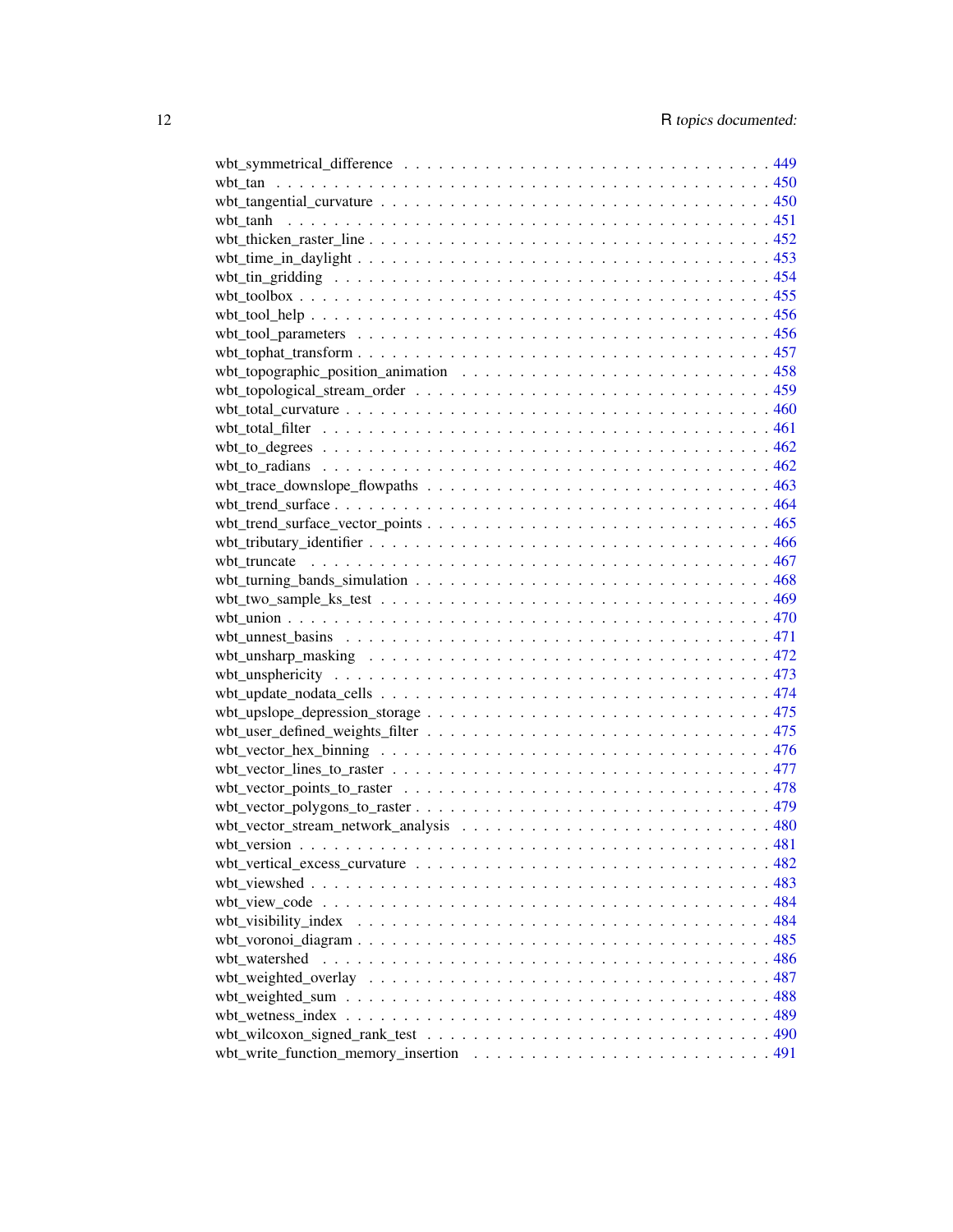#### <span id="page-12-0"></span>check\_whitebox\_binary 13

| Index |  |
|-------|--|
|       |  |
|       |  |
|       |  |
|       |  |
|       |  |
|       |  |
|       |  |

check\_whitebox\_binary *Check for WhiteboxTools executable path*

#### Description

Check for WhiteboxTools executable path

#### Usage

```
check_whitebox_binary(silent = TRUE)
```
#### Arguments

silent logical. Print help on installation/setting path. Default TRUE.

#### Value

logical if WhiteboxTools executable file exists.

#### See Also

[wbt\\_exe\\_path\(\)](#page-192-1)

sample\_dem\_data *Convenience method for path to sample DEM*

#### Description

Get a file path to DEM.tif stored in extdata subfolder of whitebox package installation directory. If needed, download the TIFF file from GitHub.

```
sample_dem_data(
  destfile = file.path(system.file("extdata", package = "whitebox"), "DEM.tif"),
  ...
\mathcal{L}
```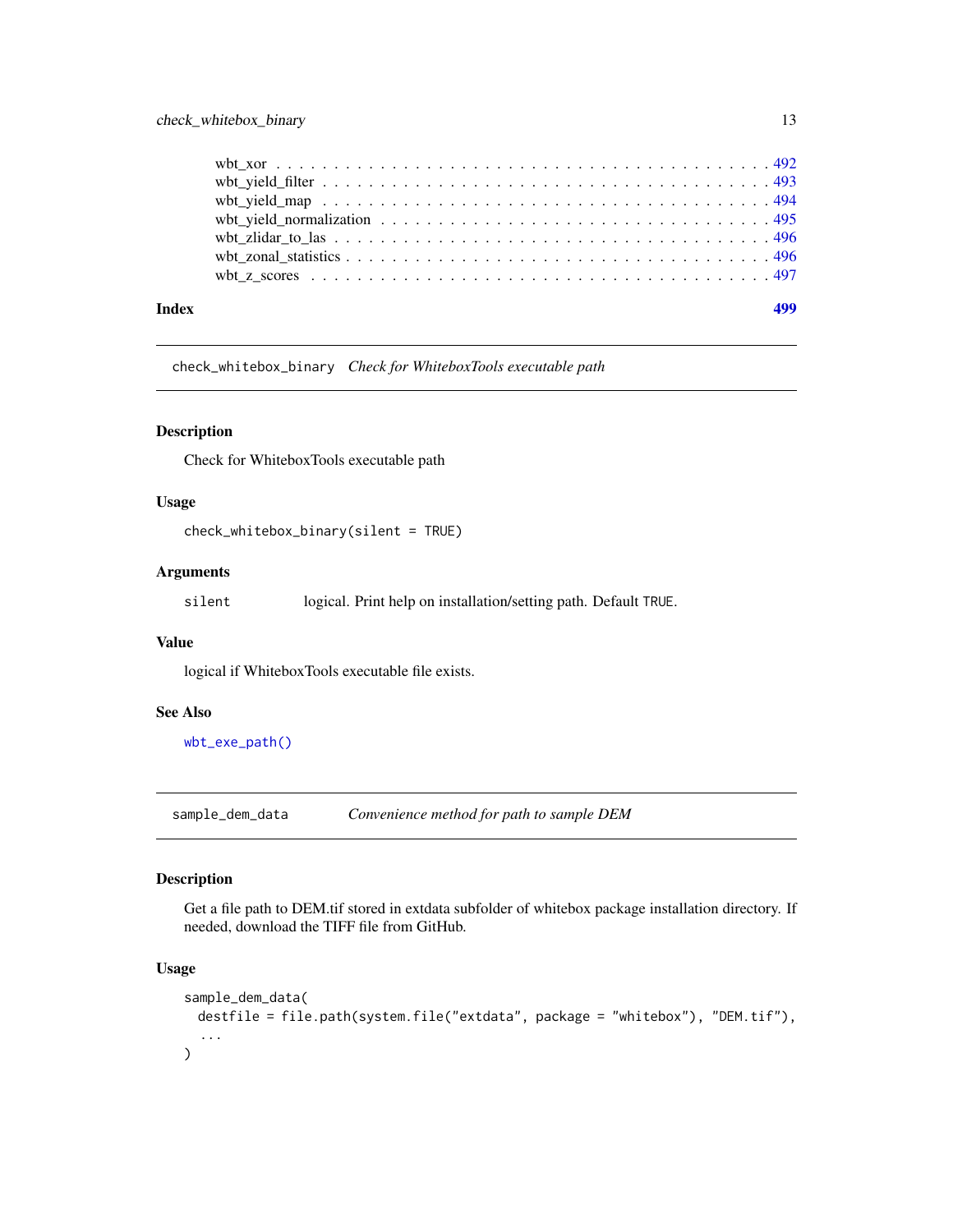<span id="page-13-0"></span>

| destfile | Path to target location of sample data. Will be downloaded if does not exist.      |
|----------|------------------------------------------------------------------------------------|
|          | Defaults to file path of extdata subfolder of whitebox package installation direc- |
|          | tory.                                                                              |
| $\cdots$ | additional arguments to download.file()                                            |

#### Value

character.

#### Examples

```
if (check_whitebox_binary()) {
 wbt_slope(sample_dem_data(), output = "slope.tif")
}
unlink(c('slope.tif', 'settings.json'))
```
<span id="page-13-1"></span>wbttoolparameters *WhiteboxTools Tool Parameters*

#### Description

This data set is a data. frame containing tool parameters and associated metadata

#### Usage

wbttoolparameters

#### Format

A data.frame with 2082 observations of 13 variables

- "function\_name" R function name
- "tool\_name" WhiteboxTools tool name
- "name" parameter name
- "flags" flags used to specify parameter on command line; comma separated
- "description" parameter description
- "parameter\_class" parameter type
- "parameter\_detail" parameter details; character: data type followed by colon and more specifics, For OptionList possible values, comma-separated (if defined)
- "default\_value" parameter default value, if any
- "optional" parameter "optional" flag; note that some combination of optional parameters may be required for certain conditions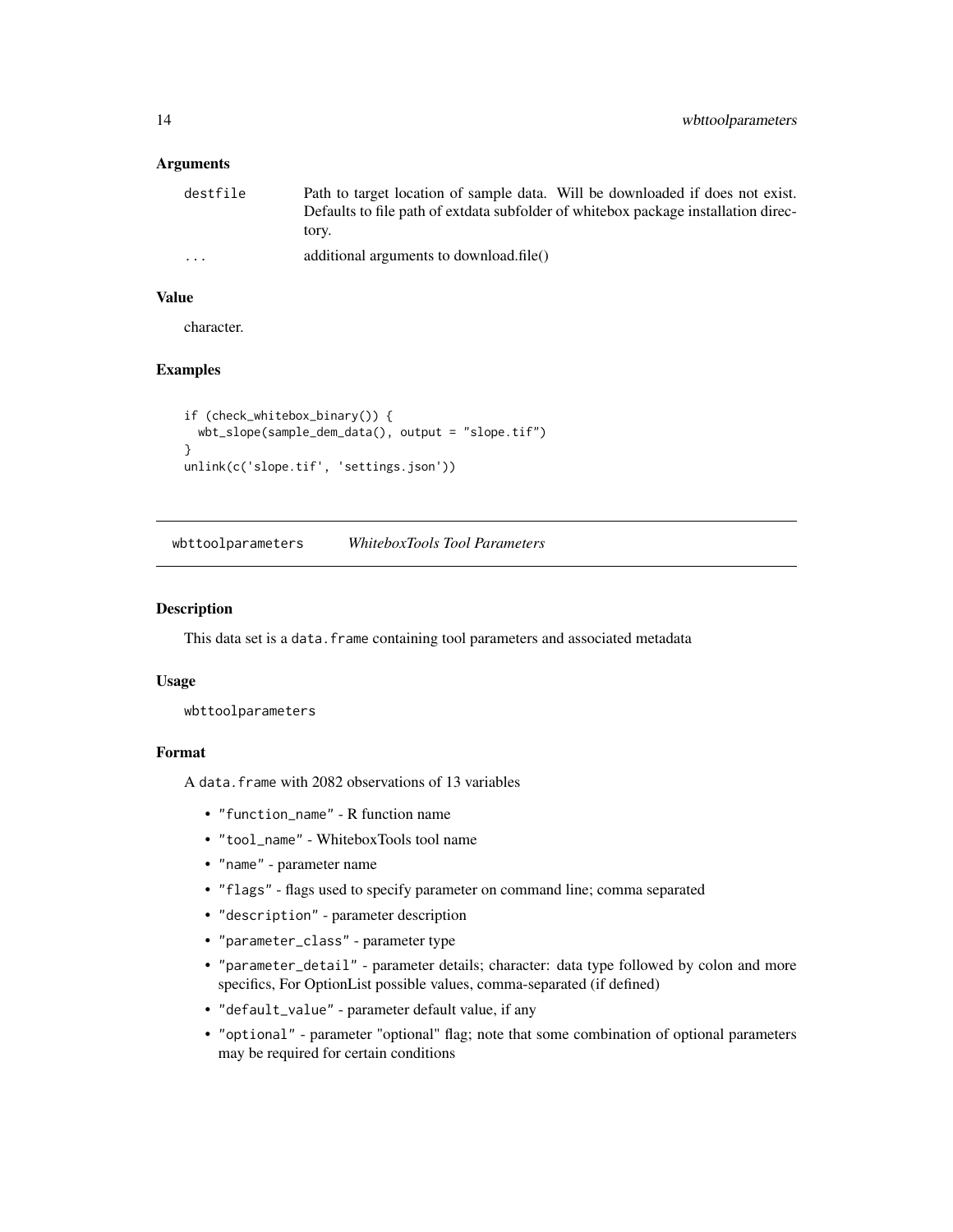#### <span id="page-14-0"></span>wbttools and the contract of the contract of the contract of the contract of the contract of the contract of the contract of the contract of the contract of the contract of the contract of the contract of the contract of t

- "label" labels for selected subset of "flags" used as R function argument names for wbt\_ functions
- "is\_input" logical. Classification of 'input' parameters
- "is\_output" logical. Classification of 'output' parameters

#### Source

[WhiteboxTools](https://github.com/jblindsay/whitebox-tools/releases/)

#### See Also

[wbttools](#page-14-1) [wbt\\_tool\\_parameters\(\)](#page-455-1)

<span id="page-14-1"></span>

#### wbttools *WhiteboxTools Tool List*

#### Description

This data set is a data. frame containing tools by name and associated R function name

#### Usage

wbttools

#### Format

A data.frame with 518 observations of 7 variables

- "tool\_name" WhiteboxTools tool name
- "function\_name" R function name
- "toolbox\_name" WhiteboxTools toolbox name
- "label" WhiteboxTools tool label
- "description" Brief description
- "github" Link to related code on GitHub
- "book" Link to WhiteboxTools Manual

#### Source

#### [WhiteboxTools](https://github.com/jblindsay/whitebox-tools/releases/)

#### See Also

[wbttoolparameters](#page-13-1) [wbt\\_list\\_tools\(\)](#page-264-1)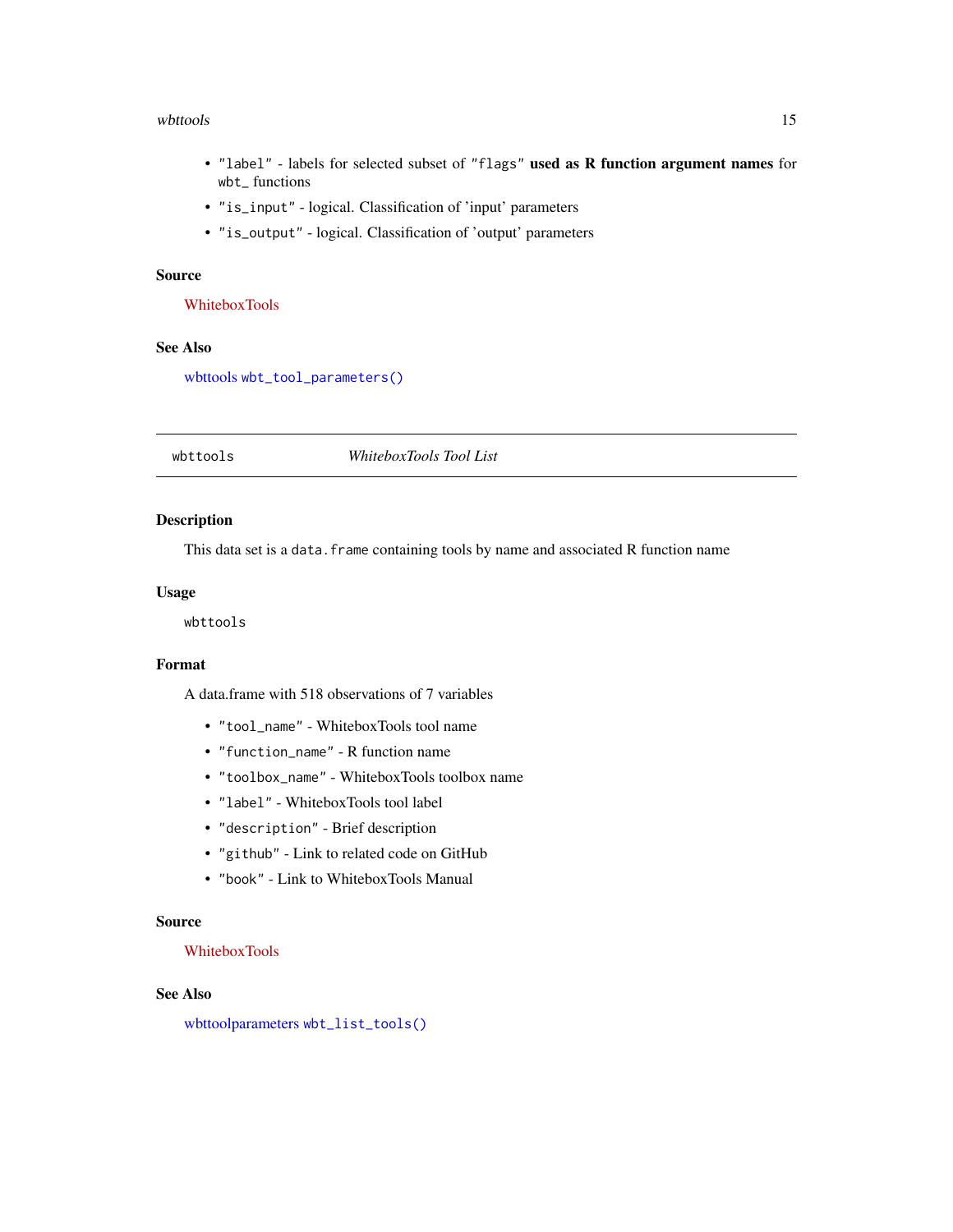<span id="page-15-0"></span>wbt\_absolute\_value *Absolute value*

#### Description

Calculates the absolute value of every cell in a raster.

# Usage

```
wbt_absolute_value(
  input,
 output,
 wd = NULL,verbose_mode = FALSE,
  compress_rasters = FALSE,
  command_only = FALSE
)
```
#### Arguments

| input            | Input raster file.                                                                                 |  |
|------------------|----------------------------------------------------------------------------------------------------|--|
| output           | Output raster file.                                                                                |  |
| wd               | Changes the working directory.                                                                     |  |
| verbose_mode     | Sets verbose mode. If verbose mode is FALSE, tools will not print output mes-                      |  |
|                  | sages.                                                                                             |  |
| compress_rasters |                                                                                                    |  |
|                  | Sets the flag used by WhiteboxTools to determine whether to use compression<br>for output rasters. |  |
| command_only     | Return command that would be executed by system() rather than running tool.                        |  |

#### Value

Returns the tool text outputs.

wbt\_accumulation\_curvature

*Accumulation curvature*

#### Description

This tool calculates accumulation curvature from an input DEM.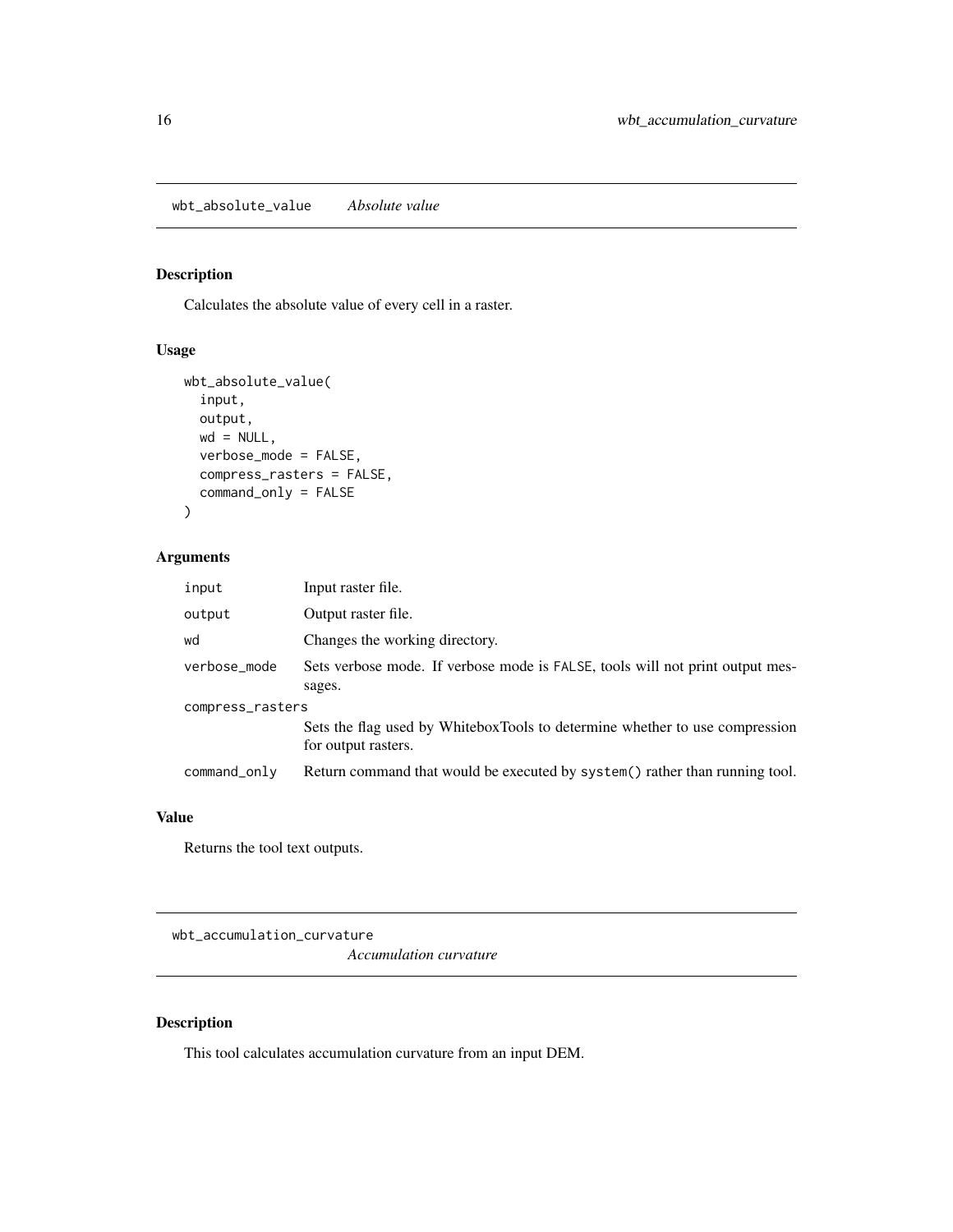<span id="page-16-0"></span>wbt\_adaptive\_filter 17

# Usage

```
wbt_accumulation_curvature(
 dem,
 output,
 log = FALSE,
 zfactor = 1,
 wd = NULL,verbose_mode = FALSE,
 compress_rasters = FALSE,
 command_only = FALSE
```

```
\mathcal{L}
```
#### Arguments

| dem              | Name of the input raster DEM file.                                                                 |  |
|------------------|----------------------------------------------------------------------------------------------------|--|
| output           | Name of the output raster image file.                                                              |  |
| log              | Display output values using a log-scale.                                                           |  |
| zfactor          | Z conversion factor.                                                                               |  |
| wd               | Changes the working directory.                                                                     |  |
| verbose_mode     | Sets verbose mode. If verbose mode is FALSE, tools will not print output mes-<br>sages.            |  |
| compress_rasters |                                                                                                    |  |
|                  | Sets the flag used by WhiteboxTools to determine whether to use compression<br>for output rasters. |  |
| command_only     | Return command that would be executed by system() rather than running tool.                        |  |

## Value

Returns the tool text outputs.

wbt\_adaptive\_filter *Adaptive filter*

#### Description

Performs an adaptive filter on an image.

```
wbt_adaptive_filter(
  input,
 output,
 filterx = 11,
  filtery = 11,
  threshold = 2,
```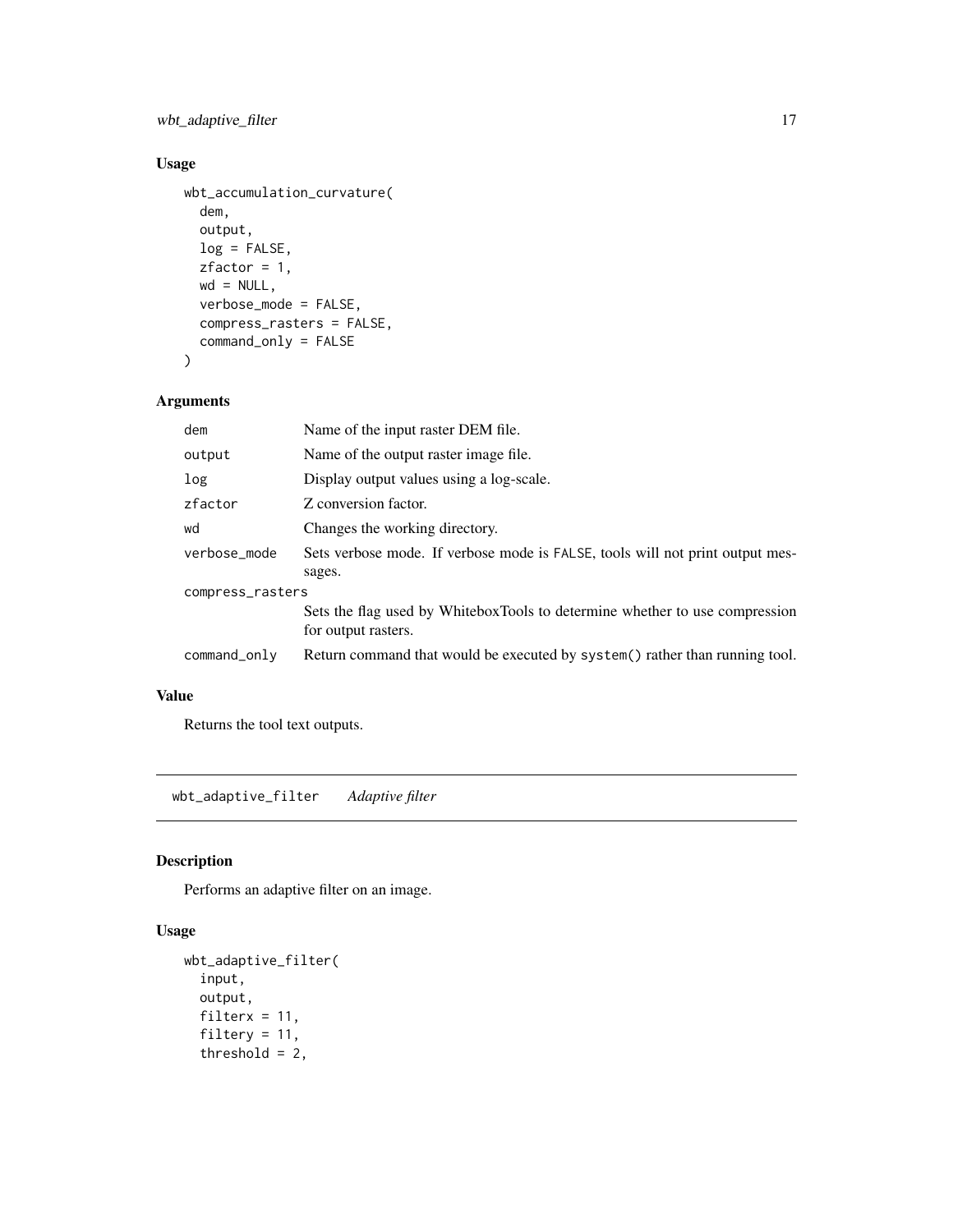```
wd = NULL,verbose_mode = FALSE,
 compress_rasters = FALSE,
 command_only = FALSE
)
```

| Output raster file.<br>output<br>filterx<br>Size of the filter kernel in the x-direction.<br>filterv<br>Size of the filter kernel in the y-direction.<br>threshold<br>Difference from mean threshold, in standard deviations.<br>Changes the working directory.<br>wd<br>verbose_mode<br>sages.<br>compress_rasters<br>for output rasters.<br>command_only | input | Input raster file.                                                            |  |
|------------------------------------------------------------------------------------------------------------------------------------------------------------------------------------------------------------------------------------------------------------------------------------------------------------------------------------------------------------|-------|-------------------------------------------------------------------------------|--|
|                                                                                                                                                                                                                                                                                                                                                            |       |                                                                               |  |
|                                                                                                                                                                                                                                                                                                                                                            |       |                                                                               |  |
|                                                                                                                                                                                                                                                                                                                                                            |       |                                                                               |  |
|                                                                                                                                                                                                                                                                                                                                                            |       |                                                                               |  |
|                                                                                                                                                                                                                                                                                                                                                            |       |                                                                               |  |
|                                                                                                                                                                                                                                                                                                                                                            |       | Sets verbose mode. If verbose mode is FALSE, tools will not print output mes- |  |
|                                                                                                                                                                                                                                                                                                                                                            |       |                                                                               |  |
|                                                                                                                                                                                                                                                                                                                                                            |       | Sets the flag used by WhiteboxTools to determine whether to use compression   |  |
|                                                                                                                                                                                                                                                                                                                                                            |       | Return command that would be executed by system() rather than running tool.   |  |

#### Value

Returns the tool text outputs.

wbt\_add *Add*

# Description

Performs an addition operation on two rasters or a raster and a constant value.

```
wbt_add(
  input1,
  input2,
  output,
  wd = NULL,verbose_mode = FALSE,
  compress_rasters = FALSE,
  command_only = FALSE
\mathcal{L}
```
<span id="page-17-0"></span>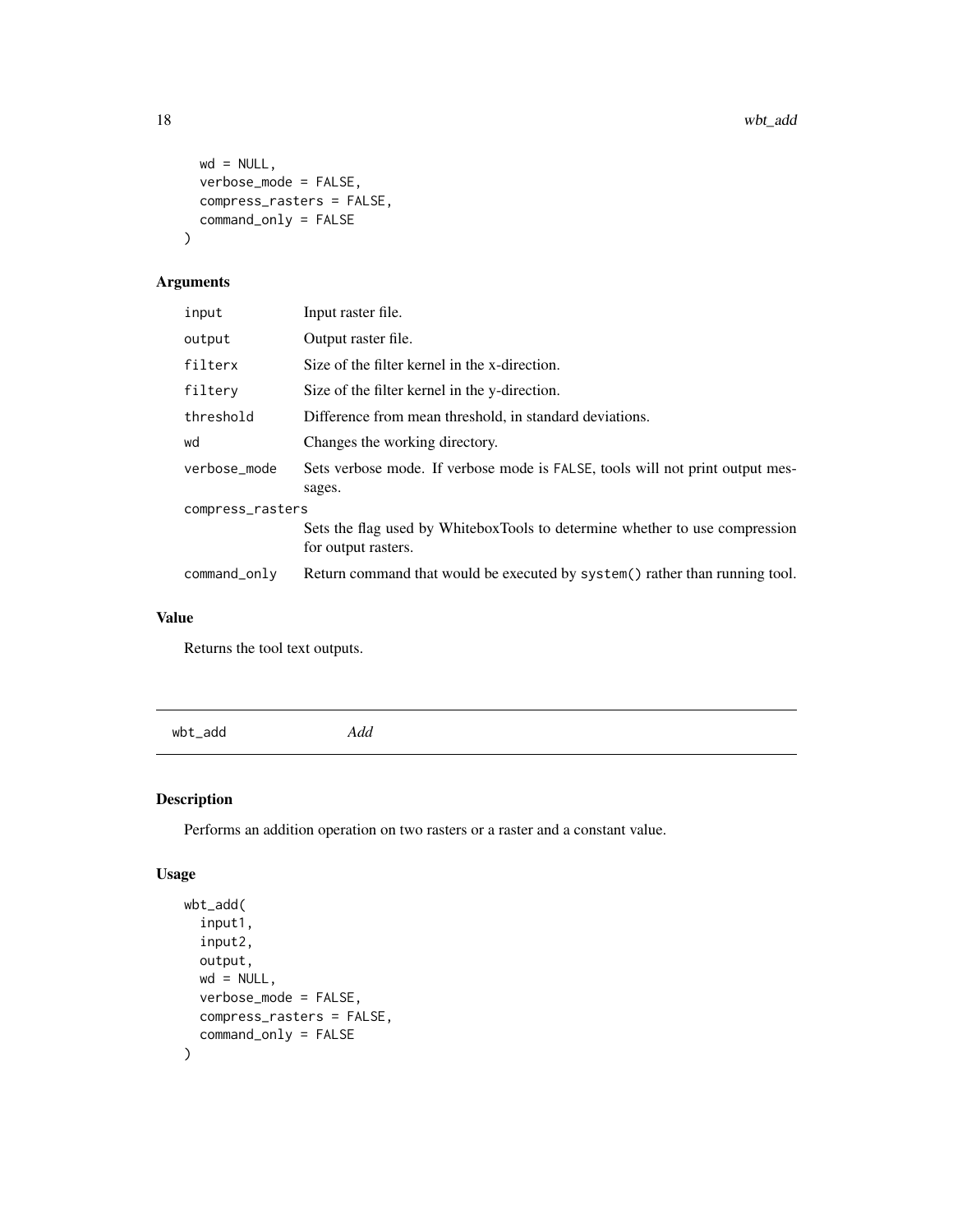<span id="page-18-0"></span>

| input1           | Input raster file or constant value.                                                               |  |
|------------------|----------------------------------------------------------------------------------------------------|--|
| input2           | Input raster file or constant value.                                                               |  |
| output           | Output raster file.                                                                                |  |
| wd               | Changes the working directory.                                                                     |  |
| verbose_mode     | Sets verbose mode. If verbose mode is FALSE, tools will not print output mes-                      |  |
|                  | sages.                                                                                             |  |
| compress_rasters |                                                                                                    |  |
|                  | Sets the flag used by WhiteboxTools to determine whether to use compression<br>for output rasters. |  |
| command_only     | Return command that would be executed by system() rather than running tool.                        |  |

# Value

Returns the tool text outputs.

wbt\_add\_point\_coordinates\_to\_table *Add point coordinates to table*

#### Description

Modifies the attribute table of a point vector by adding fields containing each point's X and Y coordinates.

#### Usage

```
wbt_add_point_coordinates_to_table(
  input,
 wd = NULL,verbose_mode = FALSE,
 compress_rasters = FALSE,
 command_only = FALSE
)
```
#### Arguments

| input            | Input vector Points file.                                                                          |  |
|------------------|----------------------------------------------------------------------------------------------------|--|
| wd               | Changes the working directory.                                                                     |  |
| verbose_mode     | Sets verbose mode. If verbose mode is FALSE, tools will not print output mes-                      |  |
|                  | sages.                                                                                             |  |
| compress_rasters |                                                                                                    |  |
|                  | Sets the flag used by WhiteboxTools to determine whether to use compression<br>for output rasters. |  |
| command_only     | Return command that would be executed by system() rather than running tool.                        |  |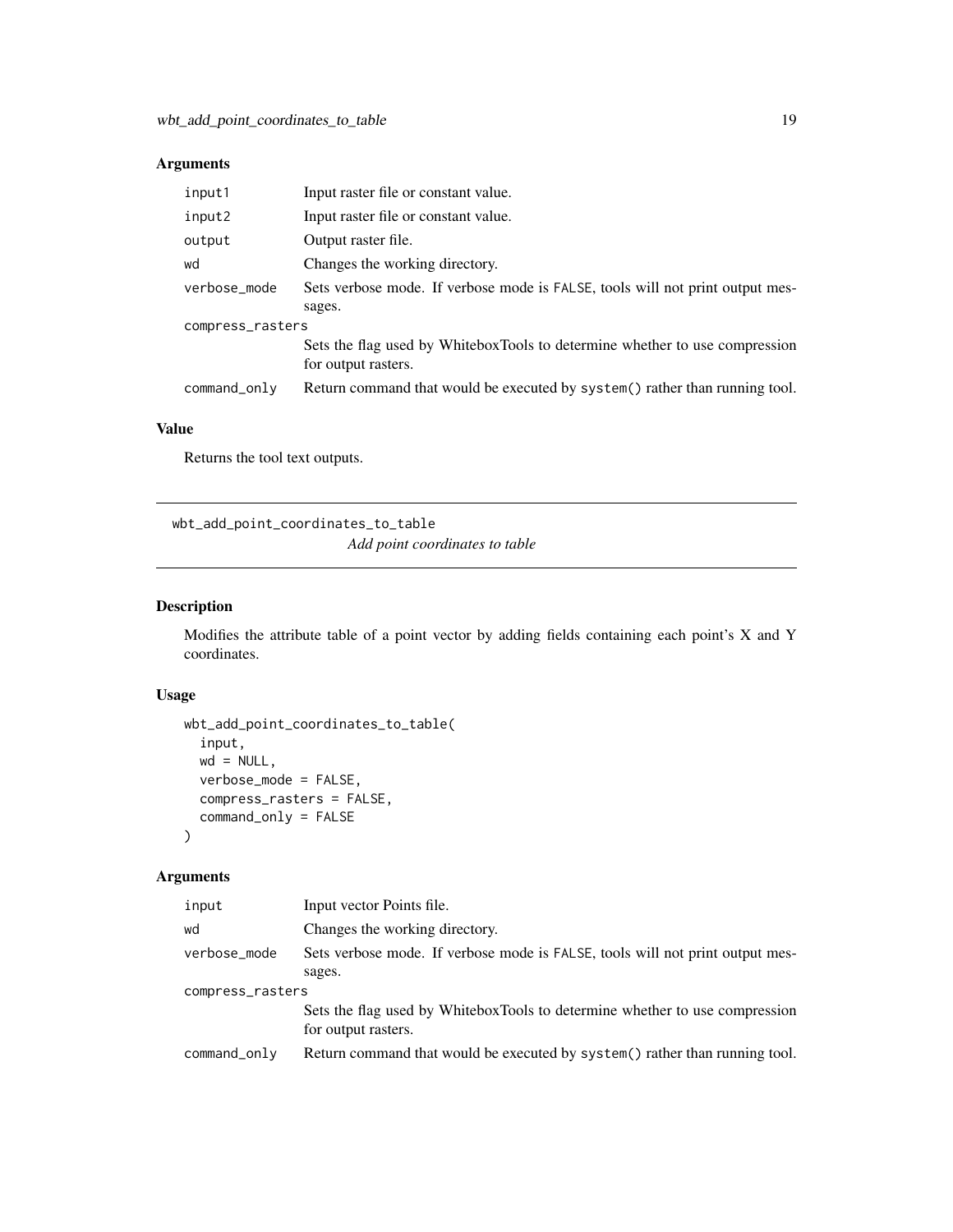## <span id="page-19-0"></span>Value

Returns the tool text outputs.

wbt\_aggregate\_raster *Aggregate raster*

# Description

Aggregates a raster to a lower resolution.

#### Usage

```
wbt_aggregate_raster(
  input,
 output,
 agg_factor = 2,
  type = "mean",
 wd = NULL,verbose_mode = FALSE,
 compress_rasters = FALSE,
 command_only = FALSE
\mathcal{L}
```
# Arguments

| input            | Input raster file.                                                                                 |  |
|------------------|----------------------------------------------------------------------------------------------------|--|
| output           | Output raster file.                                                                                |  |
| agg_factor       | Aggregation factor, in pixels.                                                                     |  |
| type             | Statistic used to fill output pixels.                                                              |  |
| wd               | Changes the working directory.                                                                     |  |
| verbose_mode     | Sets verbose mode. If verbose mode is FALSE, tools will not print output mes-<br>sages.            |  |
| compress_rasters |                                                                                                    |  |
|                  | Sets the flag used by WhiteboxTools to determine whether to use compression<br>for output rasters. |  |
| $command\_only$  | Return command that would be executed by system() rather than running tool.                        |  |

#### Value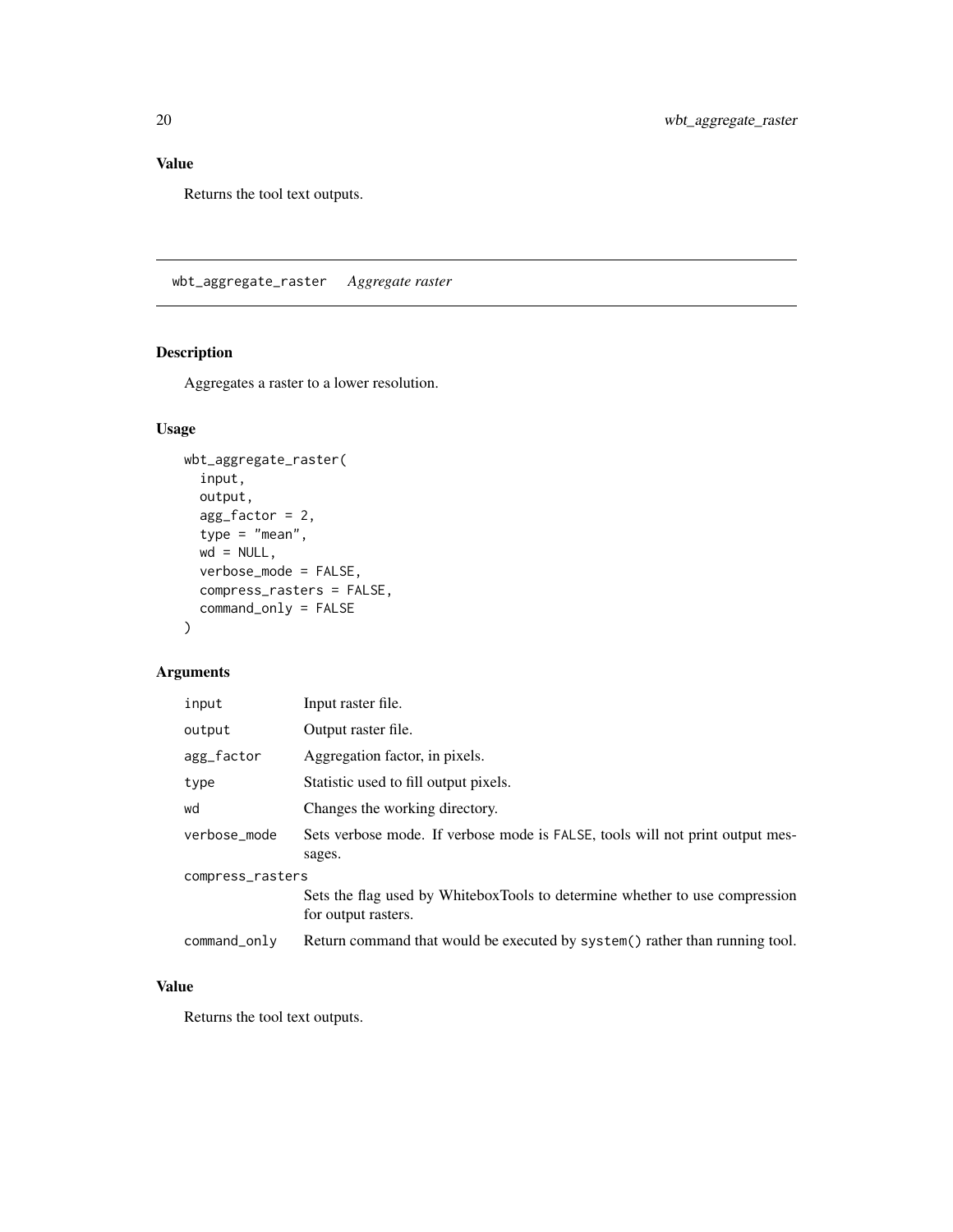<span id="page-20-0"></span>wbt\_and *And*

# Description

Performs a logical AND operator on two Boolean raster images.

# Usage

```
wbt_and(
  input1,
  input2,
 output,
 wd = NULL,verbose_mode = FALSE,
 compress_rasters = FALSE,
 command_only = FALSE
)
```
### Arguments

| input1           | Input raster file.                                                                                 |  |
|------------------|----------------------------------------------------------------------------------------------------|--|
| input2           | Input raster file.                                                                                 |  |
| output           | Output raster file.                                                                                |  |
| wd               | Changes the working directory.                                                                     |  |
| verbose mode     | Sets verbose mode. If verbose mode is FALSE, tools will not print output mes-<br>sages.            |  |
| compress_rasters |                                                                                                    |  |
|                  | Sets the flag used by WhiteboxTools to determine whether to use compression<br>for output rasters. |  |
| command_only     | Return command that would be executed by system() rather than running tool.                        |  |

### Value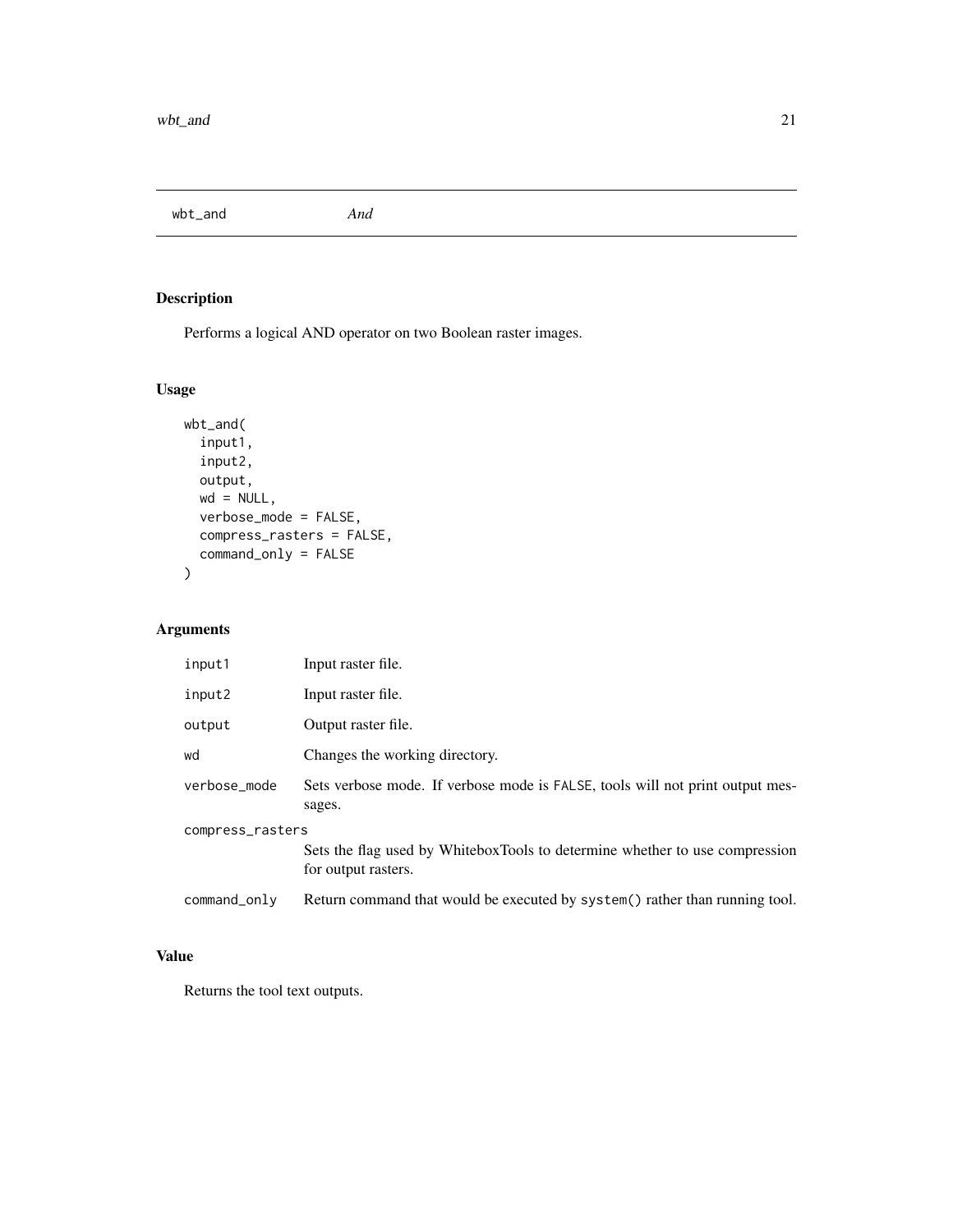<span id="page-21-0"></span>wbt\_anova *Anova*

# Description

Performs an analysis of variance (ANOVA) test on a raster dataset.

# Usage

```
wbt_anova(
  input,
  features,
 output,
 wd = NULL,verbose_mode = FALSE,
 compress_rasters = FALSE,
 command_only = FALSE
)
```
#### Arguments

| input            | Input raster file.                                                                                 |  |
|------------------|----------------------------------------------------------------------------------------------------|--|
| features         | Feature definition (or class) raster.                                                              |  |
| output           | Output HTML file.                                                                                  |  |
| wd               | Changes the working directory.                                                                     |  |
| verbose_mode     | Sets verbose mode. If verbose mode is FALSE, tools will not print output mes-<br>sages.            |  |
| compress_rasters |                                                                                                    |  |
|                  | Sets the flag used by WhiteboxTools to determine whether to use compression<br>for output rasters. |  |
| command_only     | Return command that would be executed by system() rather than running tool.                        |  |

### Value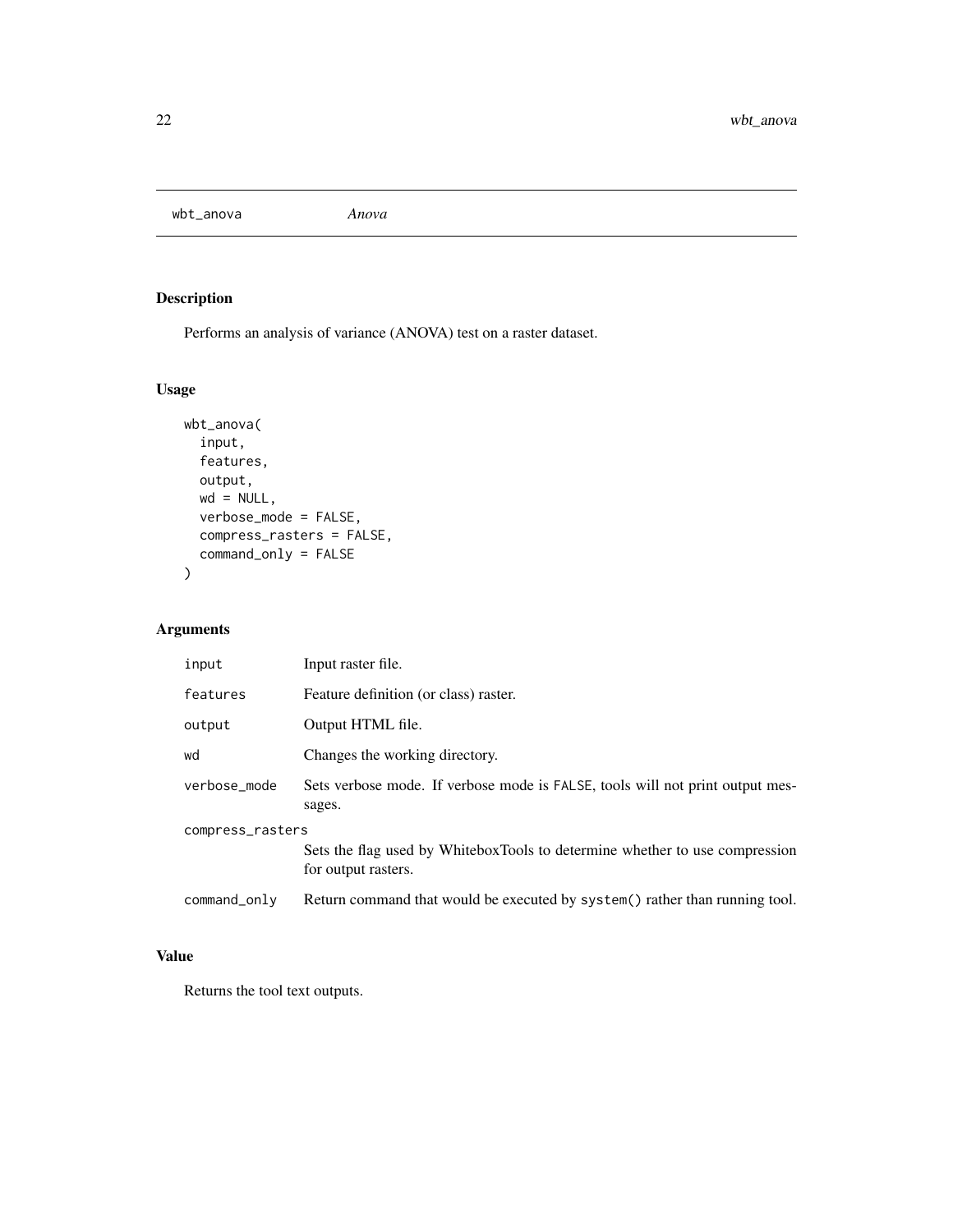<span id="page-22-0"></span>wbt\_arcosh *Arcosh*

# Description

Returns the inverse hyperbolic cosine (arcosh) of each values in a raster.

#### Usage

```
wbt_arcosh(
  input,
  output,
  wd = NULL,verbose_mode = FALSE,
  compress_rasters = FALSE,
  command_only = FALSE
\mathcal{L}
```
#### Arguments

| input            | Input raster file.                                                                                 |  |
|------------------|----------------------------------------------------------------------------------------------------|--|
| output           | Output raster file.                                                                                |  |
| wd               | Changes the working directory.                                                                     |  |
| verbose_mode     | Sets verbose mode. If verbose mode is FALSE, tools will not print output mes-<br>sages.            |  |
| compress_rasters |                                                                                                    |  |
|                  | Sets the flag used by WhiteboxTools to determine whether to use compression<br>for output rasters. |  |
| command_only     | Return command that would be executed by system() rather than running tool.                        |  |

#### Value

Returns the tool text outputs.

wbt\_arc\_cos *Arc cos*

#### Description

Returns the inverse cosine (arccos) of each values in a raster.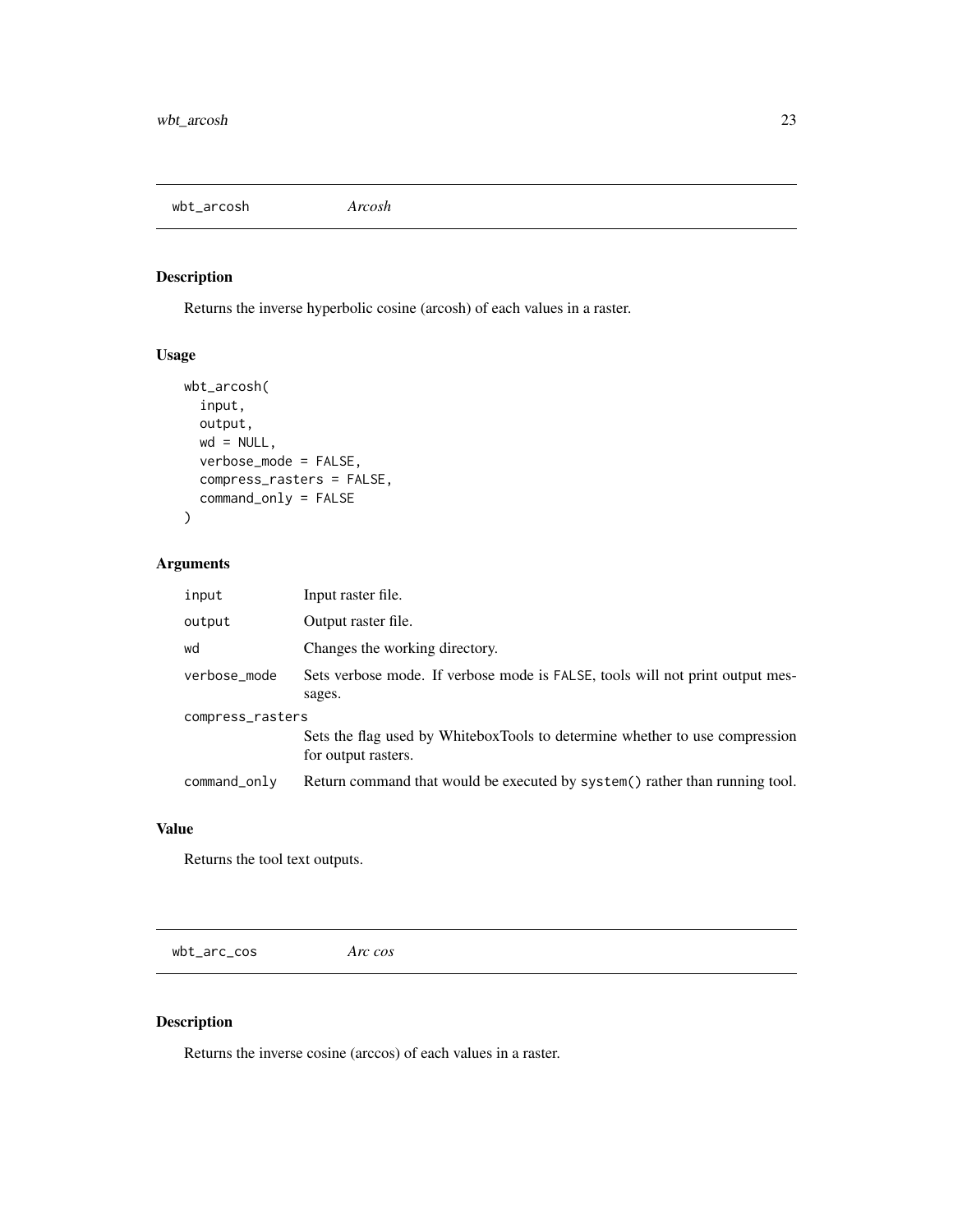# Usage

```
wbt_arc_cos(
  input,
 output,
 wd = NULL,verbose_mode = FALSE,
 compress_rasters = FALSE,
 command_only = FALSE
)
```
#### Arguments

| input            | Input raster file.                                                                                 |  |
|------------------|----------------------------------------------------------------------------------------------------|--|
| output           | Output raster file.                                                                                |  |
| wd               | Changes the working directory.                                                                     |  |
| verbose_mode     | Sets verbose mode. If verbose mode is FALSE, tools will not print output mes-<br>sages.            |  |
| compress_rasters |                                                                                                    |  |
|                  | Sets the flag used by WhiteboxTools to determine whether to use compression<br>for output rasters. |  |
| command_only     | Return command that would be executed by system() rather than running tool.                        |  |

#### Value

Returns the tool text outputs.

wbt\_arc\_sin *Arc sin*

# Description

Returns the inverse sine (arcsin) of each values in a raster.

```
wbt_arc_sin(
  input,
  output,
  wd = NULL,verbose_mode = FALSE,
  compress_rasters = FALSE,
  command_only = FALSE
\mathcal{L}
```
<span id="page-23-0"></span>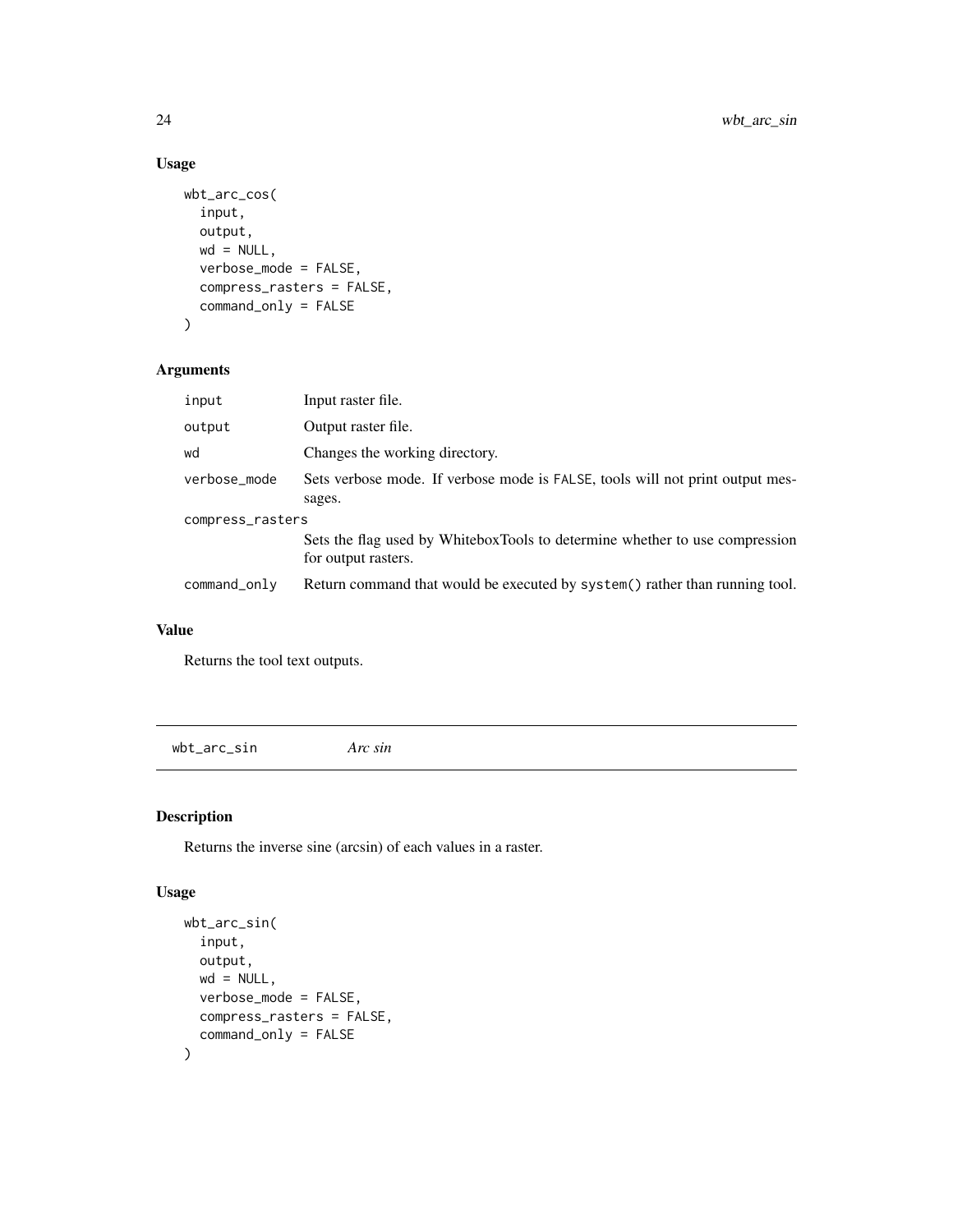# <span id="page-24-0"></span>wbt\_arc\_tan 25

#### Arguments

| input            | Input raster file.                                                                                 |  |
|------------------|----------------------------------------------------------------------------------------------------|--|
| output           | Output raster file.                                                                                |  |
| wd               | Changes the working directory.                                                                     |  |
| verbose_mode     | Sets verbose mode. If verbose mode is FALSE, tools will not print output mes-                      |  |
|                  | sages.                                                                                             |  |
| compress_rasters |                                                                                                    |  |
|                  | Sets the flag used by WhiteboxTools to determine whether to use compression<br>for output rasters. |  |
| command_only     | Return command that would be executed by system() rather than running tool.                        |  |

### Value

Returns the tool text outputs.

wbt\_arc\_tan *Arc tan*

# Description

Returns the inverse tangent (arctan) of each values in a raster.

#### Usage

```
wbt_arc_tan(
  input,
  output,
  wd = NULL,verbose_mode = FALSE,
  compress_rasters = FALSE,
  command_only = FALSE
\mathcal{L}
```
# Arguments

| input            | Input raster file.                                                                                 |  |
|------------------|----------------------------------------------------------------------------------------------------|--|
| output           | Output raster file.                                                                                |  |
| wd               | Changes the working directory.                                                                     |  |
| verbose_mode     | Sets verbose mode. If verbose mode is FALSE, tools will not print output mes-<br>sages.            |  |
| compress_rasters |                                                                                                    |  |
|                  | Sets the flag used by WhiteboxTools to determine whether to use compression<br>for output rasters. |  |
| command_only     | Return command that would be executed by system() rather than running tool.                        |  |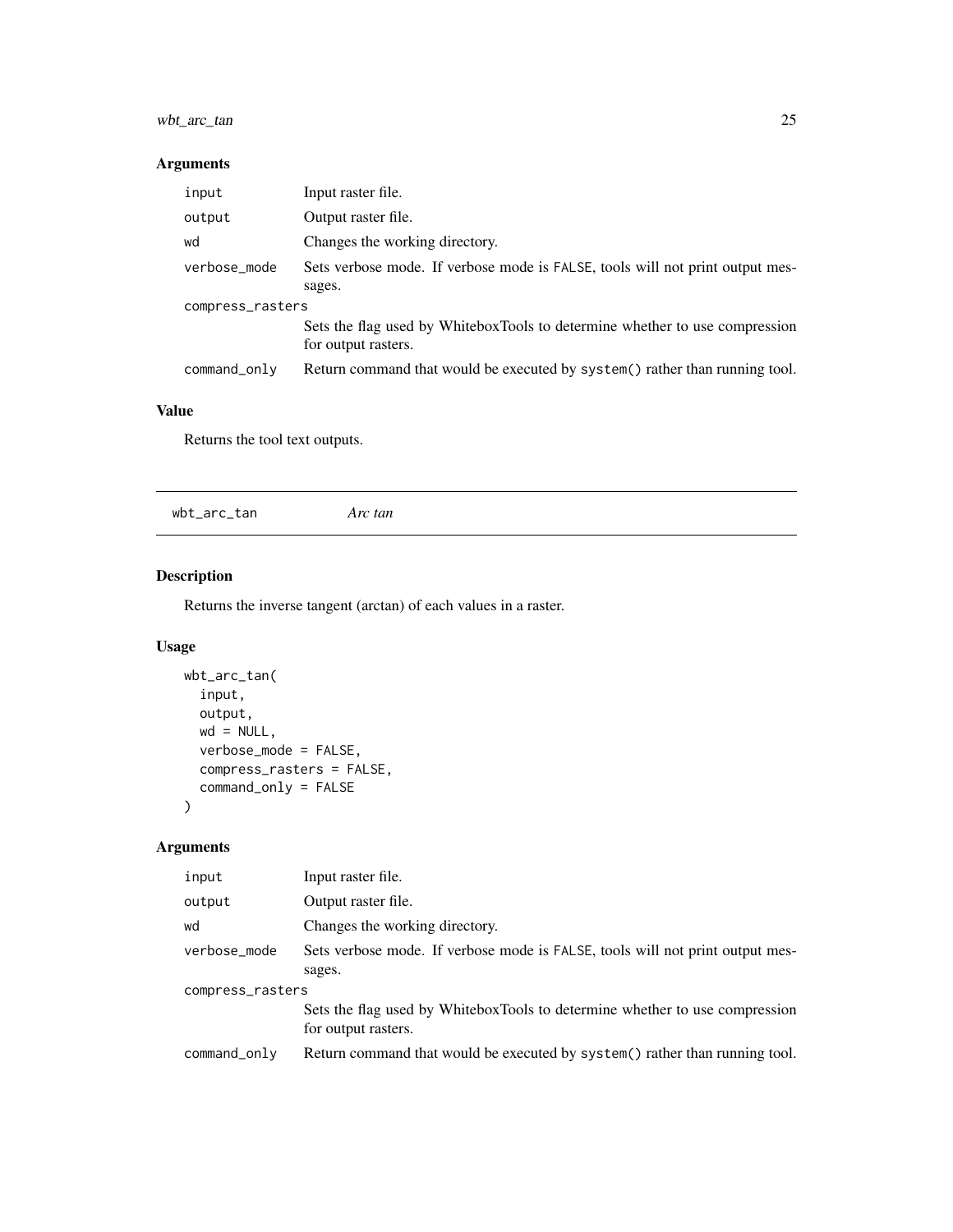### <span id="page-25-0"></span>Value

Returns the tool text outputs.

wbt\_arsinh *Arsinh*

# Description

Returns the inverse hyperbolic sine (arsinh) of each values in a raster.

#### Usage

```
wbt_arsinh(
  input,
 output,
 wd = NULL,verbose_mode = FALSE,
 compress_rasters = FALSE,
  command_only = FALSE
)
```
# Arguments

| input            | Input raster file.                                                                                 |  |
|------------------|----------------------------------------------------------------------------------------------------|--|
| output           | Output raster file.                                                                                |  |
| wd               | Changes the working directory.                                                                     |  |
| verbose_mode     | Sets verbose mode. If verbose mode is FALSE, tools will not print output mes-<br>sages.            |  |
| compress_rasters |                                                                                                    |  |
|                  | Sets the flag used by WhiteboxTools to determine whether to use compression<br>for output rasters. |  |
| command_only     | Return command that would be executed by system () rather than running tool.                       |  |

# Value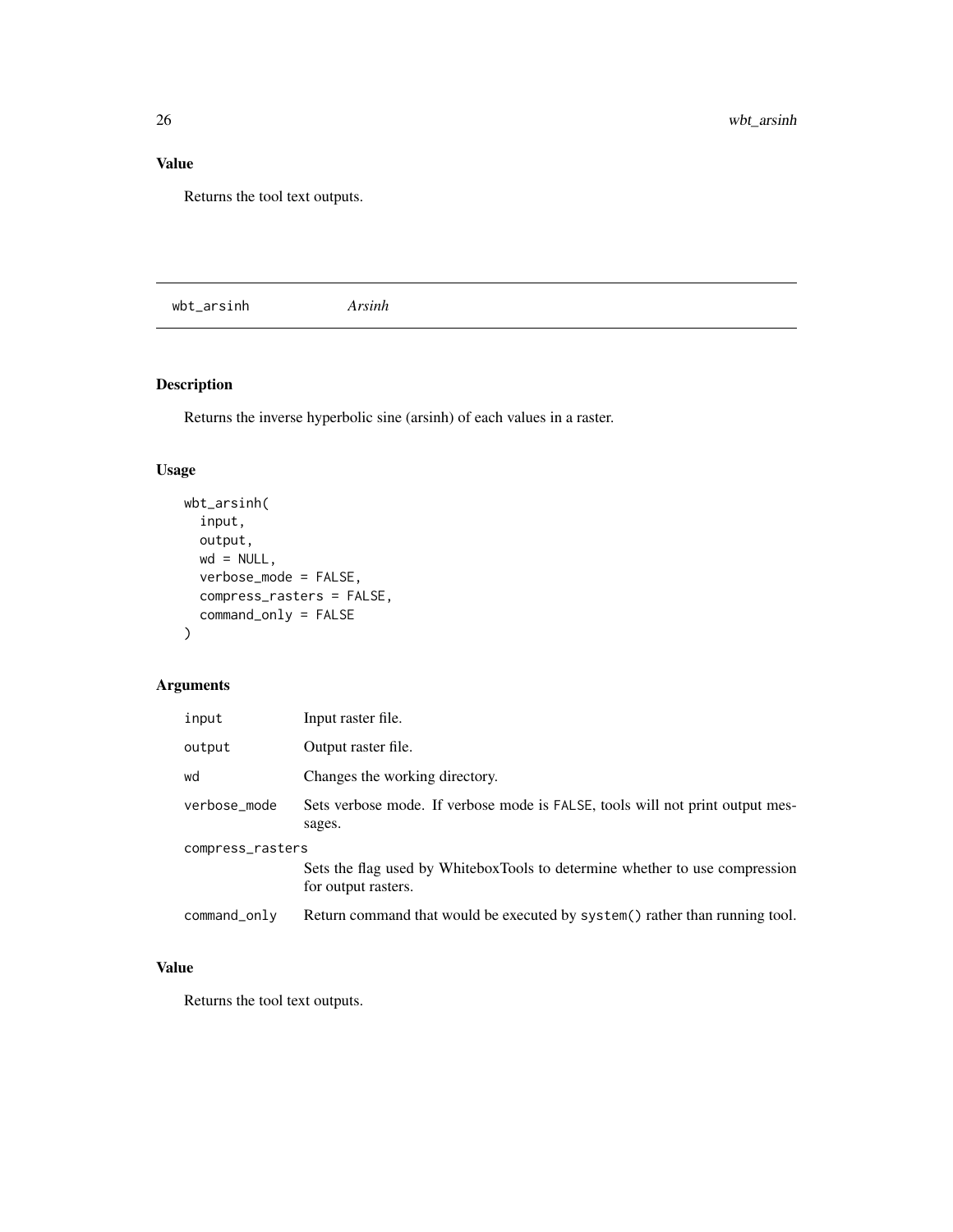<span id="page-26-0"></span>wbt\_artanh *Artanh*

# Description

Returns the inverse hyperbolic tangent (arctanh) of each values in a raster.

#### Usage

```
wbt_artanh(
  input,
  output,
  wd = NULL,verbose_mode = FALSE,
  compress_rasters = FALSE,
  command_only = FALSE
\mathcal{L}
```
#### Arguments

| input            | Input raster file.                                                                                 |  |
|------------------|----------------------------------------------------------------------------------------------------|--|
| output           | Output raster file.                                                                                |  |
| wd               | Changes the working directory.                                                                     |  |
| verbose_mode     | Sets verbose mode. If verbose mode is FALSE, tools will not print output mes-<br>sages.            |  |
| compress_rasters |                                                                                                    |  |
|                  | Sets the flag used by WhiteboxTools to determine whether to use compression<br>for output rasters. |  |
| command_only     | Return command that would be executed by system() rather than running tool.                        |  |

#### Value

Returns the tool text outputs.

wbt\_ascii\_to\_las *Ascii to las*

#### Description

Converts one or more ASCII files containing LiDAR points into LAS files.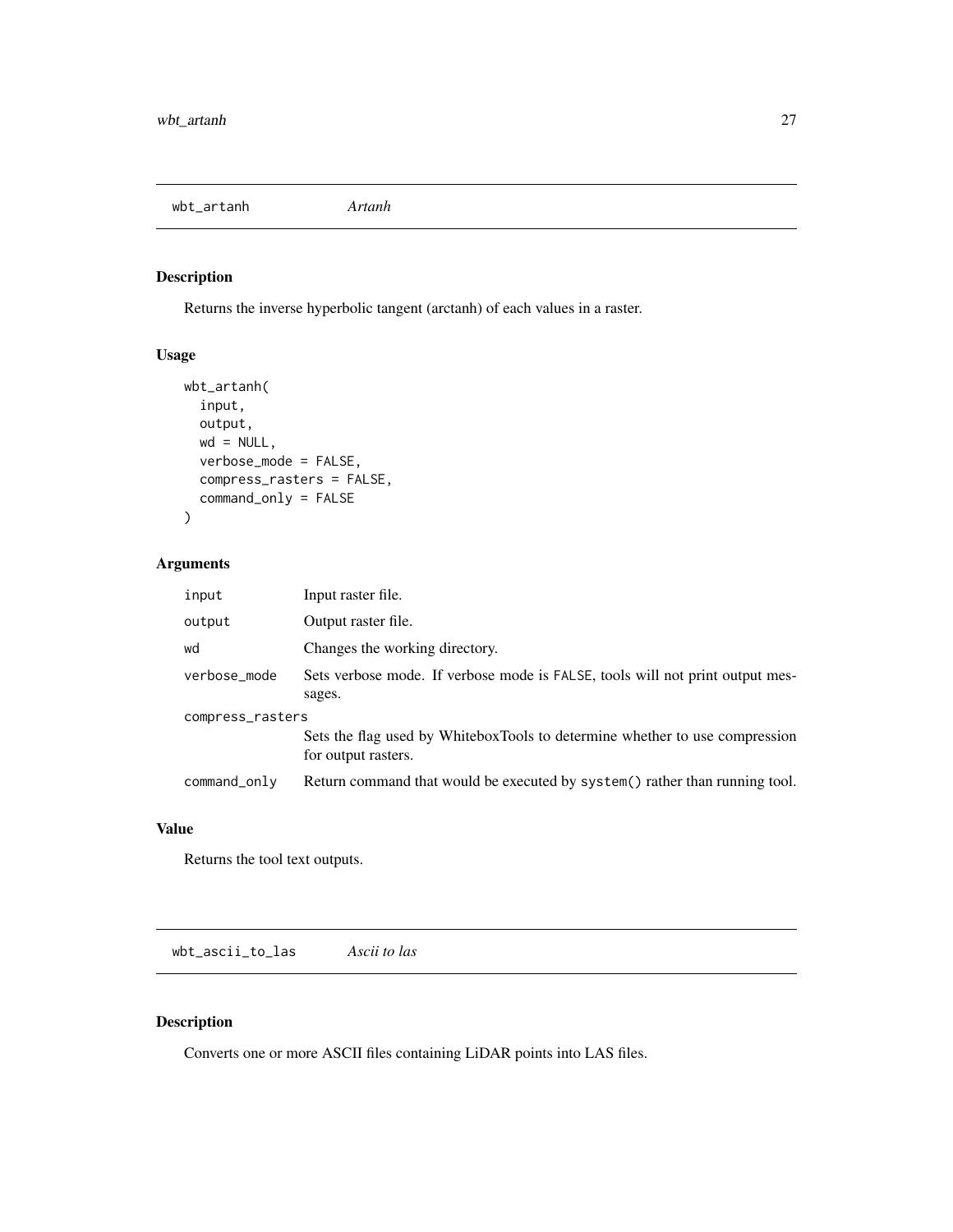## Usage

```
wbt_ascii_to_las(
  inputs,
 pattern,
 proj = NULL,
 wd = NULL,verbose_mode = FALSE,
  compress_rasters = FALSE,
  command_only = FALSE
)
```
## Arguments

| inputs           | Input LiDAR ASCII files (.csv).                                                                    |  |
|------------------|----------------------------------------------------------------------------------------------------|--|
| pattern          | Input field pattern.                                                                               |  |
| proj             | Well-known-text string or EPSG code describing projection.                                         |  |
| wd               | Changes the working directory.                                                                     |  |
| verbose_mode     | Sets verbose mode. If verbose mode is FALSE, tools will not print output mes-                      |  |
|                  | sages.                                                                                             |  |
| compress_rasters |                                                                                                    |  |
|                  | Sets the flag used by WhiteboxTools to determine whether to use compression<br>for output rasters. |  |
| command_only     | Return command that would be executed by system() rather than running tool.                        |  |

### Value

Returns the tool text outputs.

wbt\_aspect *Aspect*

## Description

Calculates an aspect raster from an input DEM.

```
wbt_aspect(
  dem,
 output,
 zfactor = NULL,
 wd = NULL,verbose_mode = FALSE,
 compress_rasters = FALSE,
  command_only = FALSE
\mathcal{L}
```
<span id="page-27-0"></span>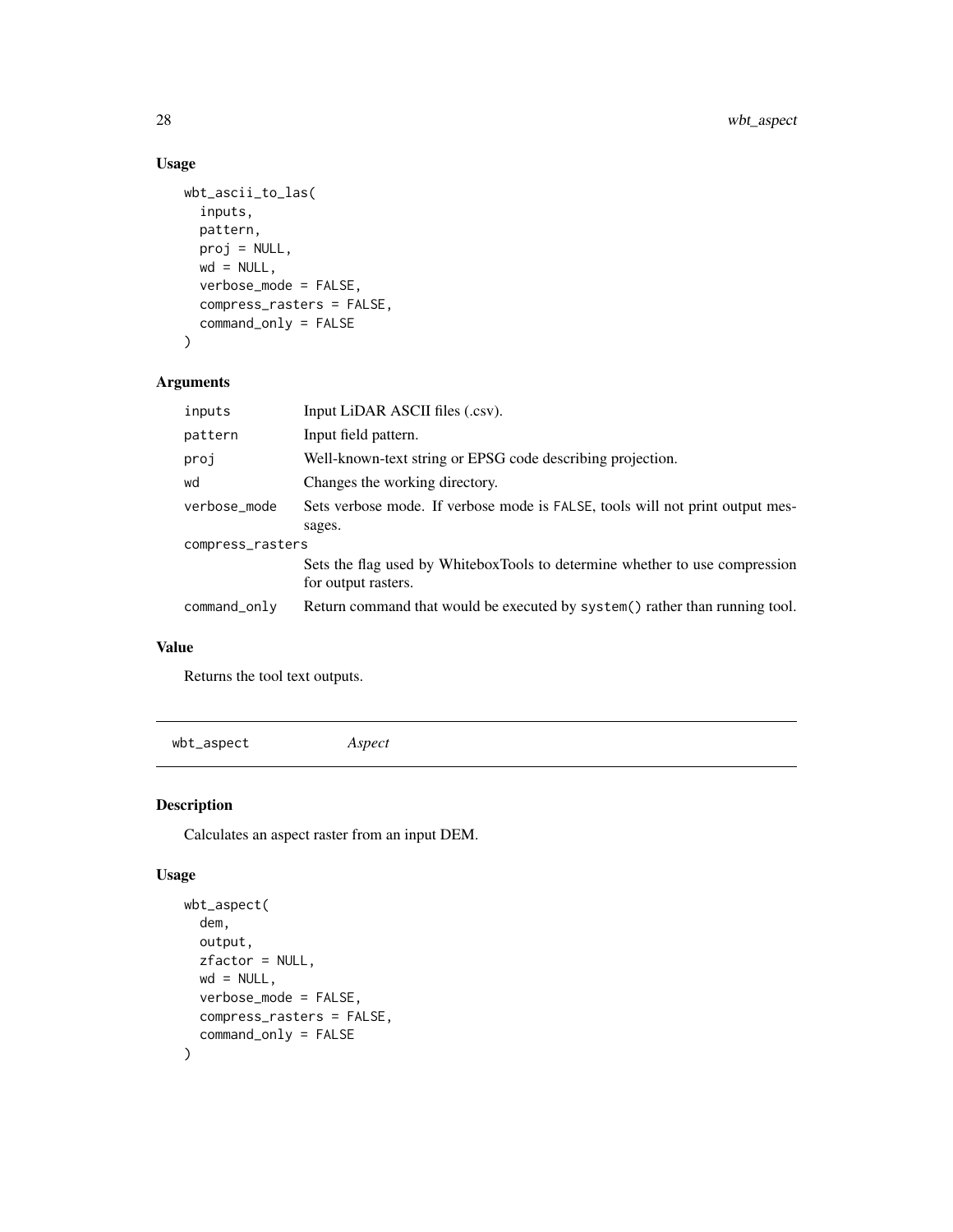<span id="page-28-0"></span>

| dem              | Input raster DEM file.                                                                             |  |
|------------------|----------------------------------------------------------------------------------------------------|--|
| output           | Output raster file.                                                                                |  |
| zfactor          | Optional multiplier for when the vertical and horizontal units are not the same.                   |  |
| wd               | Changes the working directory.                                                                     |  |
| verbose_mode     | Sets verbose mode. If verbose mode is FALSE, tools will not print output mes-                      |  |
|                  | sages.                                                                                             |  |
| compress_rasters |                                                                                                    |  |
|                  | Sets the flag used by WhiteboxTools to determine whether to use compression<br>for output rasters. |  |
| command_only     | Return command that would be executed by system () rather than running tool.                       |  |
|                  |                                                                                                    |  |

#### Value

Returns the tool text outputs.

wbt\_assess\_route *Assess route*

# Description

This tool assesses a route for slope, elevation, and visibility variation.

# Usage

```
wbt_assess_route(
  routes,
  dem,
  output,
  length = "",dist = 20,
  wd = NULL,verbose_mode = FALSE,
  compress_rasters = FALSE,
  command_only = FALSE
\mathcal{L}
```
# Arguments

| routes | Name of the input routes vector file.                        |
|--------|--------------------------------------------------------------|
| dem    | Name of the input DEM raster file.                           |
| output | Name of the output lines shapefile.                          |
| length | Maximum segment length (m).                                  |
| dist   | Search distance, in grid cells, used in visibility analysis. |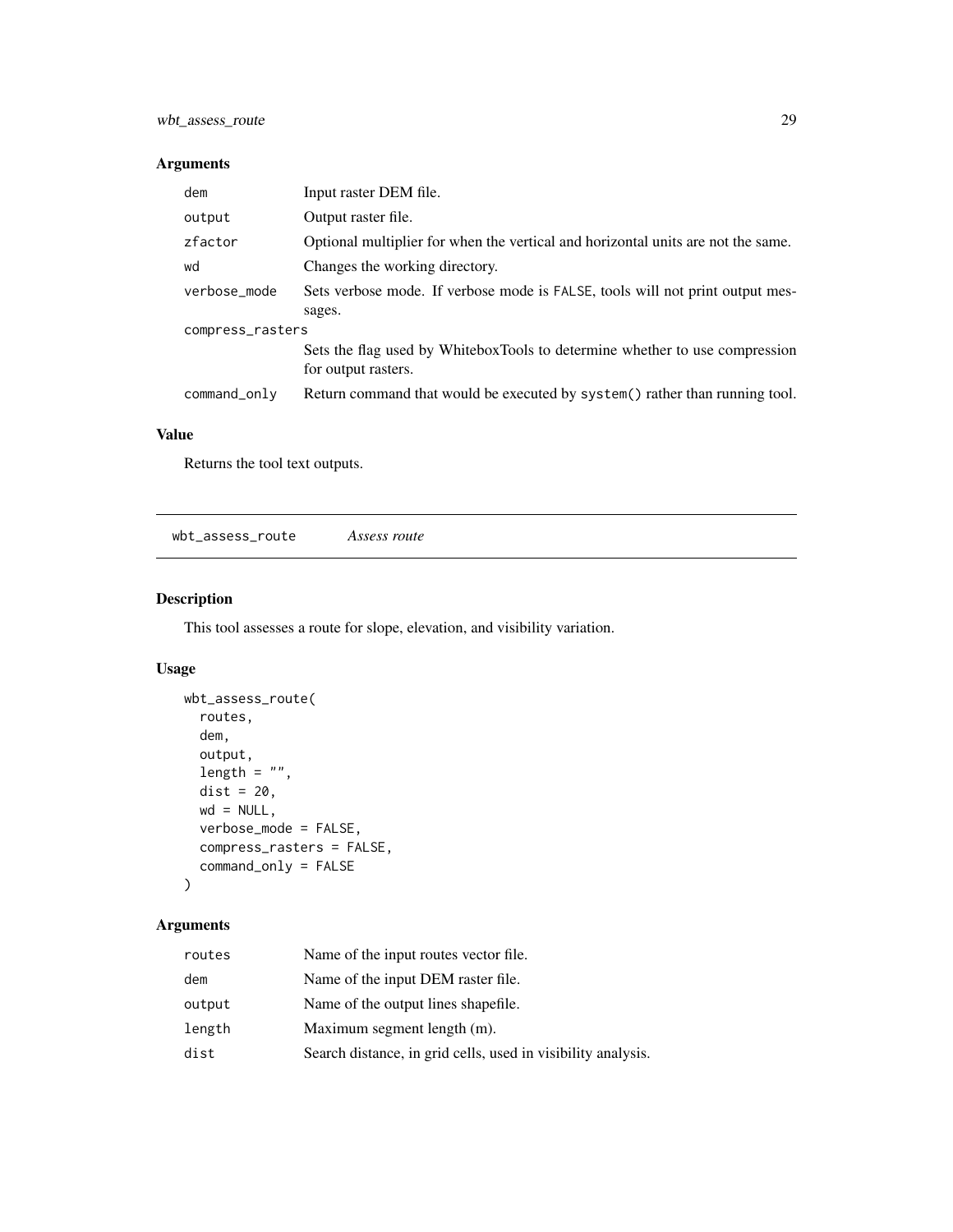<span id="page-29-0"></span>

| wd               | Changes the working directory.                                                |  |
|------------------|-------------------------------------------------------------------------------|--|
| verbose_mode     | Sets verbose mode. If verbose mode is FALSE, tools will not print output mes- |  |
|                  | sages.                                                                        |  |
| compress_rasters |                                                                               |  |
|                  | Sets the flag used by WhiteboxTools to determine whether to use compression   |  |
|                  | for output rasters.                                                           |  |
| command_only     | Return command that would be executed by system() rather than running tool.   |  |
|                  |                                                                               |  |

#### Value

Returns the tool text outputs.

```
wbt_atan2 Atan2
```
# Description

Returns the 2-argument inverse tangent (atan2).

#### Usage

```
wbt_atan2(
 input_y,
 input_x,
 output,
 wd = NULL,verbose_mode = FALSE,
 compress_rasters = FALSE,
 command_only = FALSE
)
```
# Arguments

| input_y          | Input y raster file or constant value (rise).                                 |  |
|------------------|-------------------------------------------------------------------------------|--|
| input_x          | Input x raster file or constant value (run).                                  |  |
| output           | Output raster file.                                                           |  |
| wd               | Changes the working directory.                                                |  |
| verbose_mode     | Sets verbose mode. If verbose mode is FALSE, tools will not print output mes- |  |
|                  | sages.                                                                        |  |
| compress_rasters |                                                                               |  |
|                  | Sets the flag used by WhiteboxTools to determine whether to use compression   |  |
|                  | for output rasters.                                                           |  |
| command_only     | Return command that would be executed by system() rather than running tool.   |  |

# Value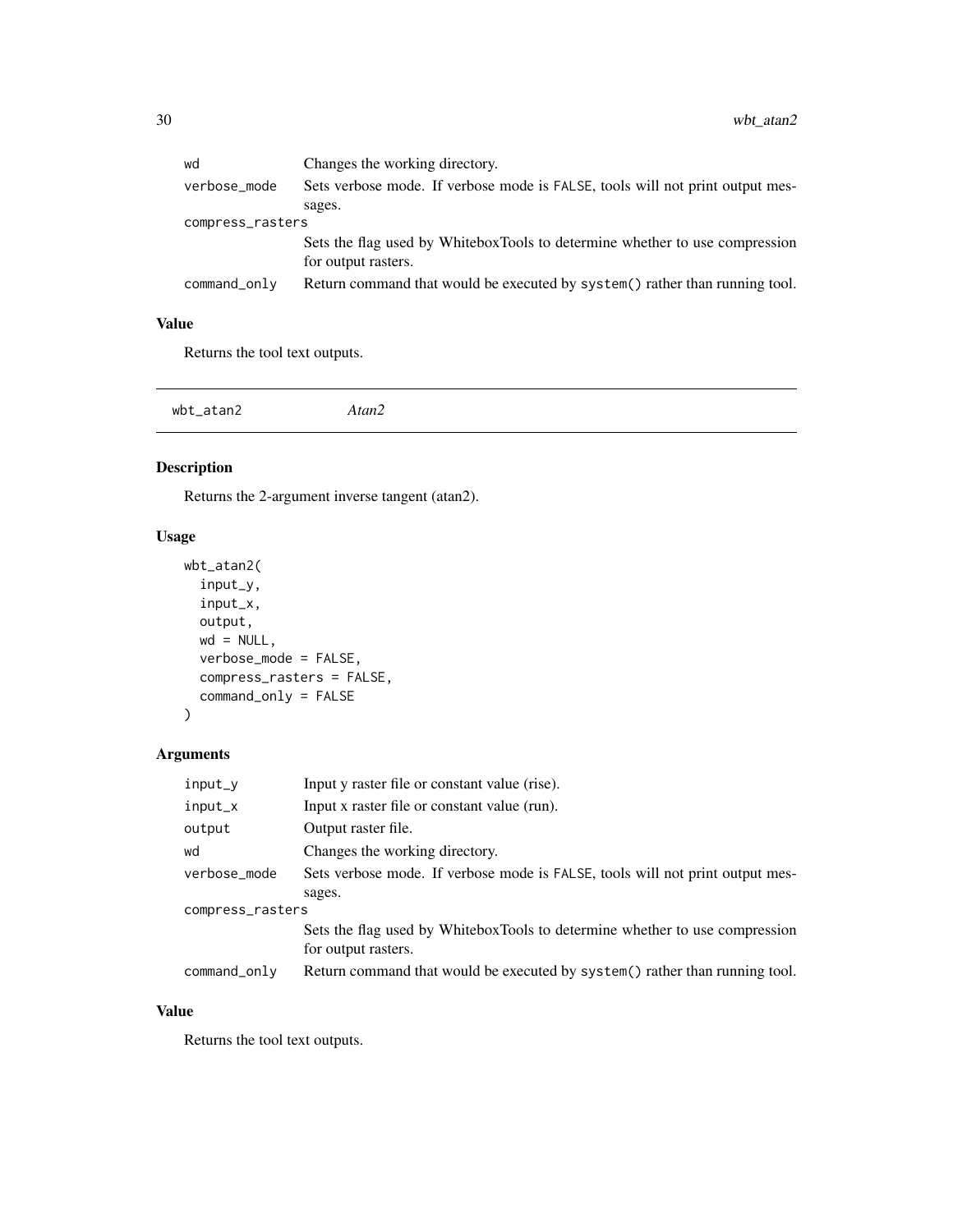<span id="page-30-0"></span>wbt\_attribute\_correlation

*Attribute correlation*

#### Description

Performs a correlation analysis on attribute fields from a vector database.

#### Usage

```
wbt_attribute_correlation(
  input,
 output = NULL,
 wd = NULL,verbose_mode = FALSE,
  compress_rasters = FALSE,
  command_only = FALSE
\mathcal{L}
```
#### Arguments

| input            | Input vector file.                                                                                 |  |
|------------------|----------------------------------------------------------------------------------------------------|--|
| output           | Output HTML file (default name will be based on input file if unspecified).                        |  |
| wd               | Changes the working directory.                                                                     |  |
| verbose_mode     | Sets verbose mode. If verbose mode is FALSE, tools will not print output mes-                      |  |
|                  | sages.                                                                                             |  |
| compress_rasters |                                                                                                    |  |
|                  | Sets the flag used by WhiteboxTools to determine whether to use compression<br>for output rasters. |  |
| command_only     | Return command that would be executed by system () rather than running tool.                       |  |

#### Value

Returns the tool text outputs.

wbt\_attribute\_correlation\_neighbourhood\_analysis *Attribute correlation neighbourhood analysis*

#### Description

Performs a correlation on two input vector attributes within a neighbourhood search windows.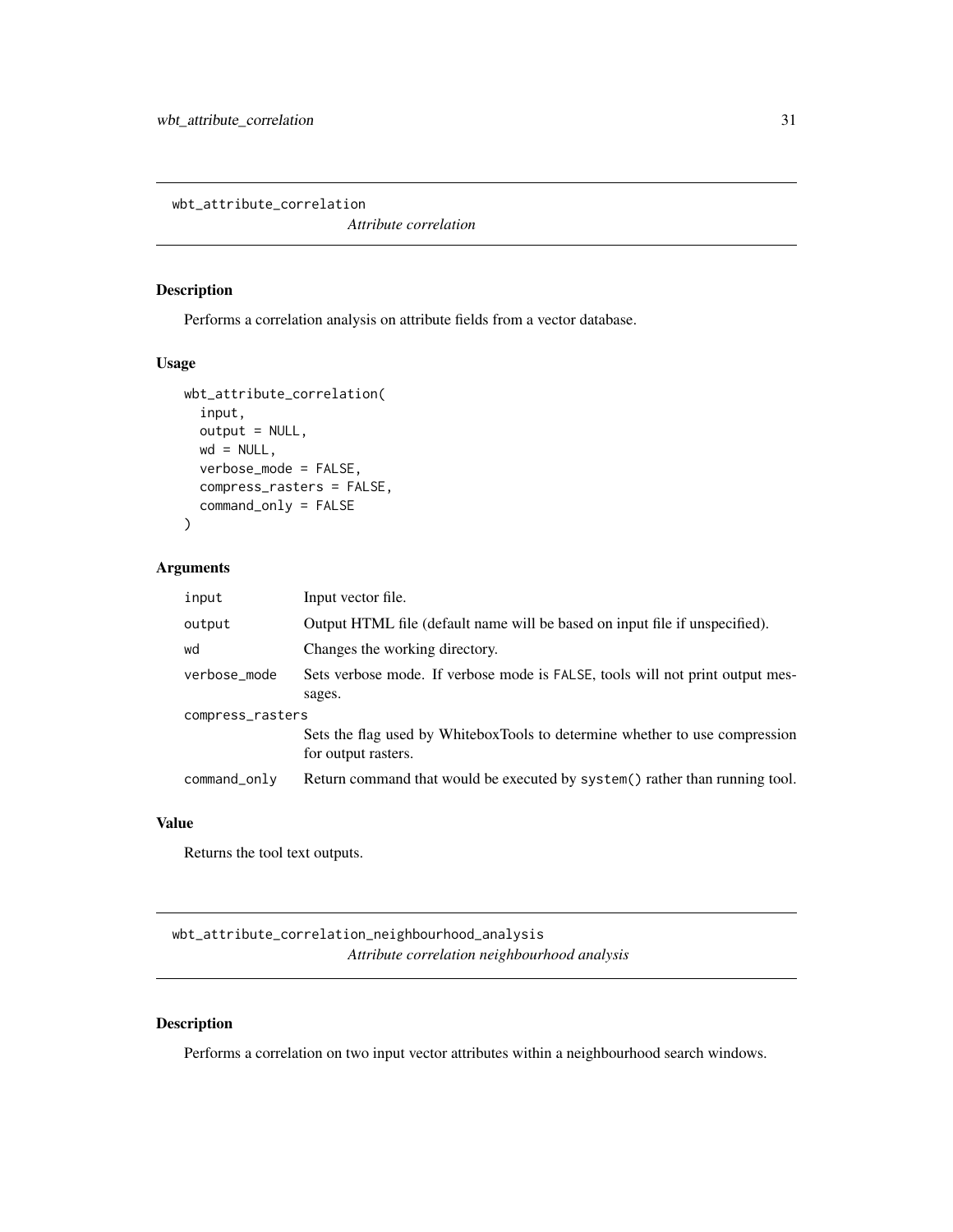# Usage

```
wbt_attribute_correlation_neighbourhood_analysis(
  input,
 field1,
 field2,
 radius = NULL,
 min_points = NULL,
 stat = "pearson",
 wd = NULL,verbose_mode = FALSE,
 compress_rasters = FALSE,
 command_only = FALSE
)
```
#### Arguments

| input            | Input vector file.                                                                                 |  |
|------------------|----------------------------------------------------------------------------------------------------|--|
| field1           | First input field name (dependent variable) in attribute table.                                    |  |
| field2           | Second input field name (independent variable) in attribute table.                                 |  |
| radius           | Search Radius (in map units).                                                                      |  |
| min_points       | Minimum number of points.                                                                          |  |
| stat             | Correlation type; one of 'pearson' (default) and 'spearman'.                                       |  |
| wd               | Changes the working directory.                                                                     |  |
| verbose_mode     | Sets verbose mode. If verbose mode is FALSE, tools will not print output mes-<br>sages.            |  |
| compress_rasters |                                                                                                    |  |
|                  | Sets the flag used by WhiteboxTools to determine whether to use compression<br>for output rasters. |  |
| command_only     | Return command that would be executed by system() rather than running tool.                        |  |

#### Value

Returns the tool text outputs.

wbt\_attribute\_histogram

*Attribute histogram*

#### Description

Creates a histogram for the field values of a vector's attribute table.

<span id="page-31-0"></span>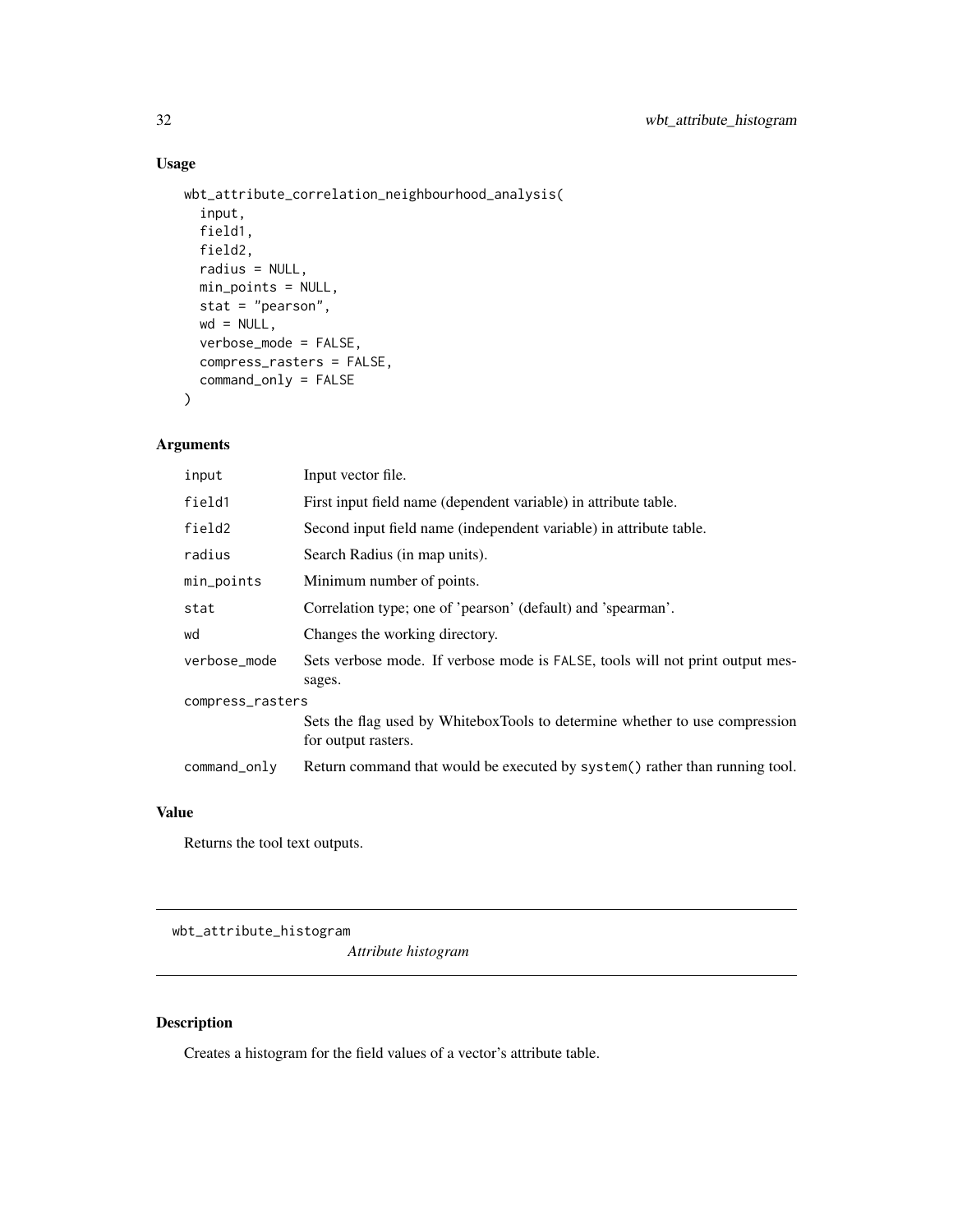# <span id="page-32-0"></span>Usage

```
wbt_attribute_histogram(
  input,
  field,
 output,
 wd = NULL,verbose_mode = FALSE,
  compress_rasters = FALSE,
  command_only = FALSE
\mathcal{L}
```
#### Arguments

| input            | Input raster file.                                                                                 |  |
|------------------|----------------------------------------------------------------------------------------------------|--|
| field            | Input field name in attribute table.                                                               |  |
| output           | Output HTML file (default name will be based on input file if unspecified).                        |  |
| wd               | Changes the working directory.                                                                     |  |
| verbose_mode     | Sets verbose mode. If verbose mode is FALSE, tools will not print output mes-                      |  |
|                  | sages.                                                                                             |  |
| compress_rasters |                                                                                                    |  |
|                  | Sets the flag used by WhiteboxTools to determine whether to use compression<br>for output rasters. |  |
| command_only     | Return command that would be executed by system() rather than running tool.                        |  |

## Value

Returns the tool text outputs.

wbt\_attribute\_scattergram

*Attribute scattergram*

#### Description

Creates a scattergram for two field values of a vector's attribute table.

```
wbt_attribute_scattergram(
  input,
 fieldx,
  fieldy,
  output,
  trendline = FALSE,
 wd = NULL,
```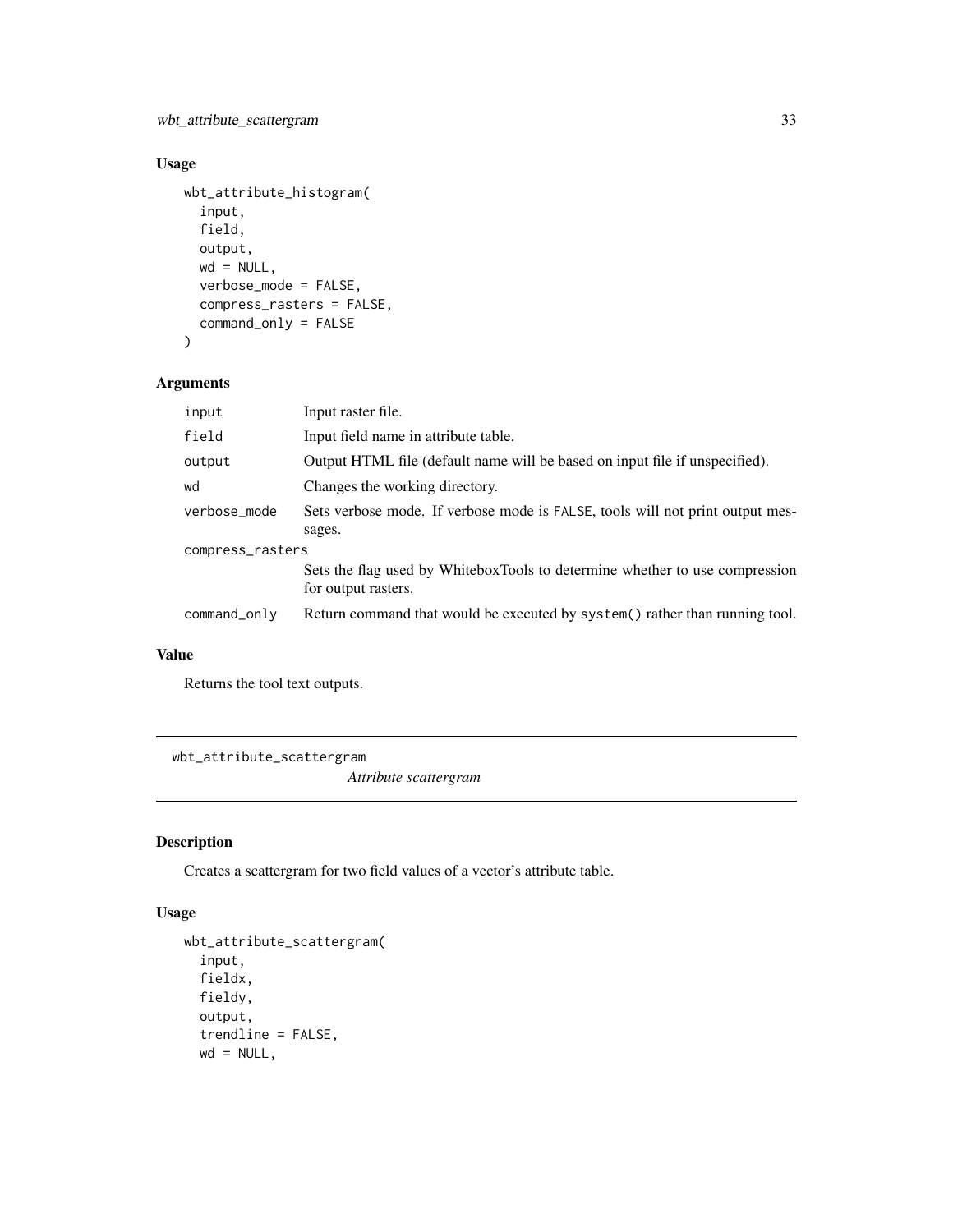```
verbose_mode = FALSE,
 compress_rasters = FALSE,
  command_only = FALSE
\mathcal{L}
```

| input            | Input raster file.                                                                                 |  |
|------------------|----------------------------------------------------------------------------------------------------|--|
| fieldx           | Input field name in attribute table for the x-axis.                                                |  |
| fieldy           | Input field name in attribute table for the y-axis.                                                |  |
| output           | Output HTML file (default name will be based on input file if unspecified).                        |  |
| trendline        | Draw the trendline.                                                                                |  |
| wd               | Changes the working directory.                                                                     |  |
| verbose_mode     | Sets verbose mode. If verbose mode is FALSE, tools will not print output mes-<br>sages.            |  |
| compress_rasters |                                                                                                    |  |
|                  | Sets the flag used by WhiteboxTools to determine whether to use compression<br>for output rasters. |  |
| command_only     | Return command that would be executed by system() rather than running tool.                        |  |

#### Value

Returns the tool text outputs.

wbt\_average\_flowpath\_slope

*Average flowpath slope*

# Description

Measures the average slope gradient from each grid cell to all upslope divide cells.

```
wbt_average_flowpath_slope(
  dem,
  output,
 wd = NULL,verbose_mode = FALSE,
 compress_rasters = FALSE,
  command_only = FALSE
\mathcal{L}
```
<span id="page-33-0"></span>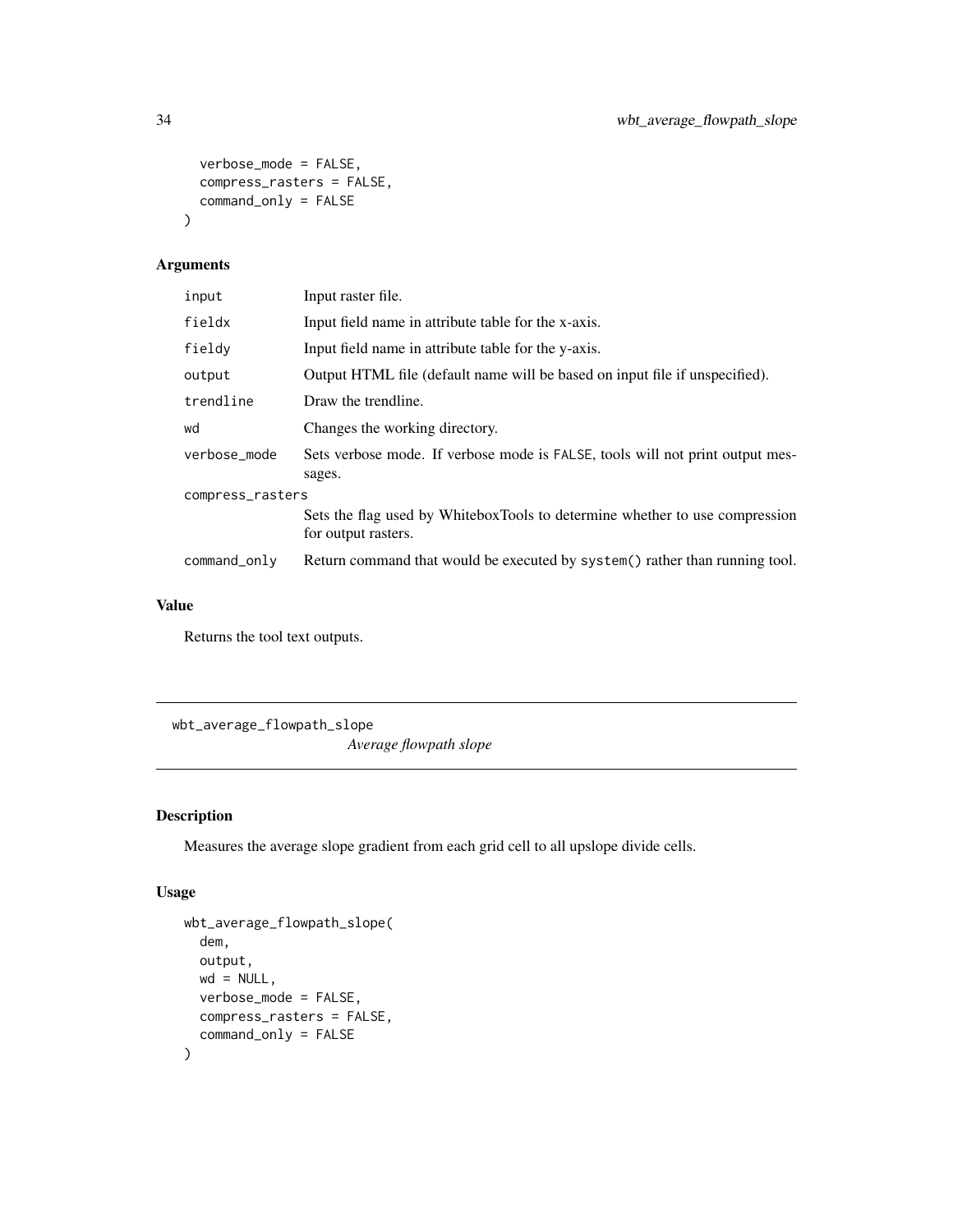<span id="page-34-0"></span>

| dem              | Input raster DEM file.                                                                             |  |
|------------------|----------------------------------------------------------------------------------------------------|--|
| output           | Output raster file.                                                                                |  |
| wd               | Changes the working directory.                                                                     |  |
| verbose_mode     | Sets verbose mode. If verbose mode is FALSE, tools will not print output mes-                      |  |
|                  | sages.                                                                                             |  |
| compress_rasters |                                                                                                    |  |
|                  | Sets the flag used by WhiteboxTools to determine whether to use compression<br>for output rasters. |  |
| command_only     | Return command that would be executed by system() rather than running tool.                        |  |

#### Value

Returns the tool text outputs.

wbt\_average\_normal\_vector\_angular\_deviation *Average normal vector angular deviation*

#### Description

Calculates the circular variance of aspect at a scale for a DEM.

#### Usage

```
wbt_average_normal_vector_angular_deviation(
 dem,
 output,
 filter = 11,
 wd = NULL,verbose_mode = FALSE,
 compress_rasters = FALSE,
 command_only = FALSE
)
```
#### Arguments

| dem              | Input raster DEM file.                                                                             |  |
|------------------|----------------------------------------------------------------------------------------------------|--|
| output           | Output raster file.                                                                                |  |
| filter           | Size of the filter kernel.                                                                         |  |
| wd               | Changes the working directory.                                                                     |  |
| verbose_mode     | Sets verbose mode. If verbose mode is FALSE, tools will not print output mes-                      |  |
|                  | sages.                                                                                             |  |
| compress_rasters |                                                                                                    |  |
|                  | Sets the flag used by WhiteboxTools to determine whether to use compression<br>for output rasters. |  |
| command_only     | Return command that would be executed by system () rather than running tool.                       |  |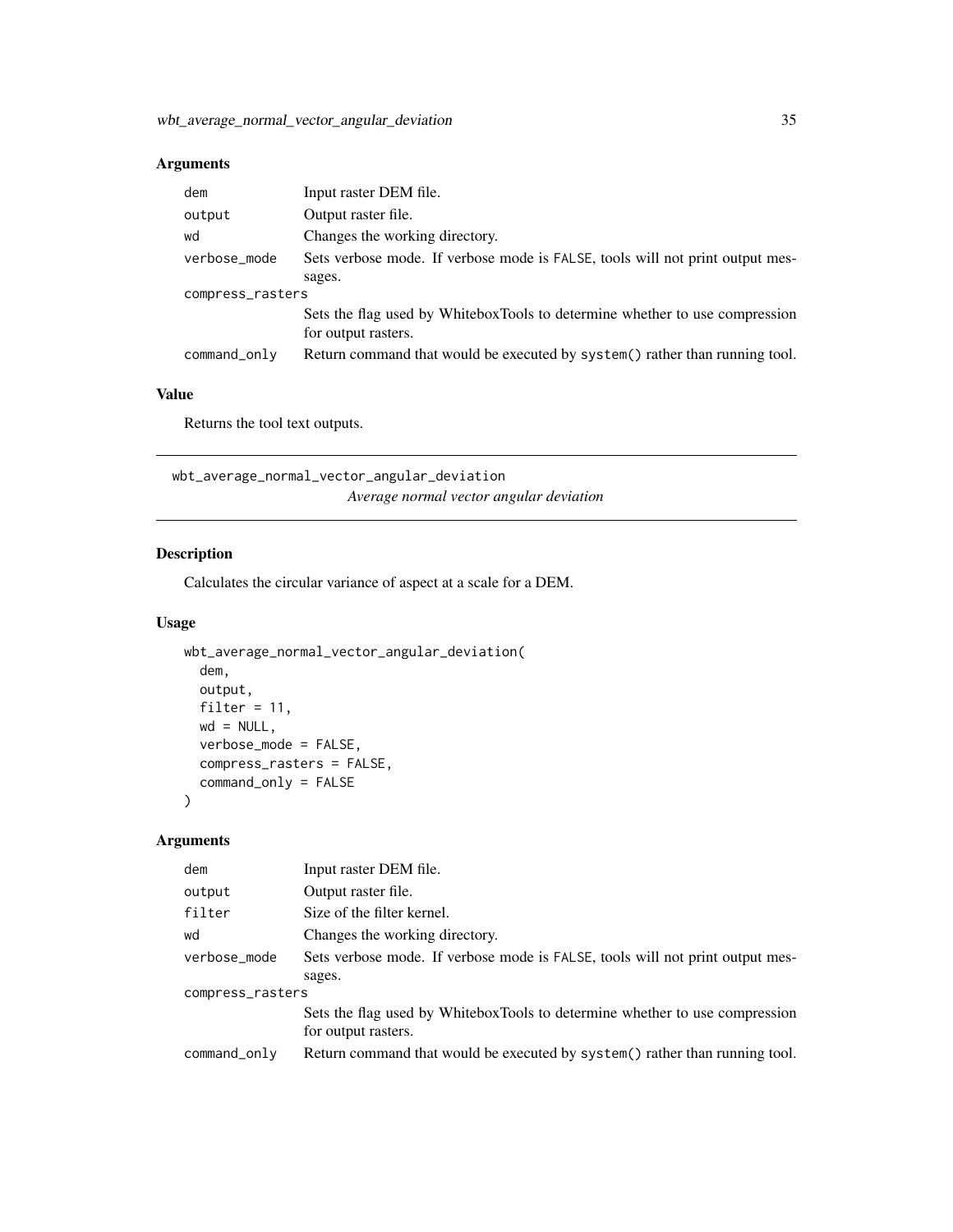## <span id="page-35-0"></span>Value

Returns the tool text outputs.

wbt\_average\_overlay *Average overlay*

# Description

Calculates the average for each grid cell from a group of raster images.

# Usage

```
wbt_average_overlay(
  inputs,
 output,
 wd = NULL,verbose_mode = FALSE,
 compress_rasters = FALSE,
 command_only = FALSE
)
```
# Arguments

| inputs           | Input raster files.                                                                                |  |
|------------------|----------------------------------------------------------------------------------------------------|--|
| output           | Output raster file.                                                                                |  |
| wd               | Changes the working directory.                                                                     |  |
| verbose_mode     | Sets verbose mode. If verbose mode is FALSE, tools will not print output mes-<br>sages.            |  |
| compress_rasters |                                                                                                    |  |
|                  | Sets the flag used by WhiteboxTools to determine whether to use compression<br>for output rasters. |  |
| command_only     | Return command that would be executed by system() rather than running tool.                        |  |

# Value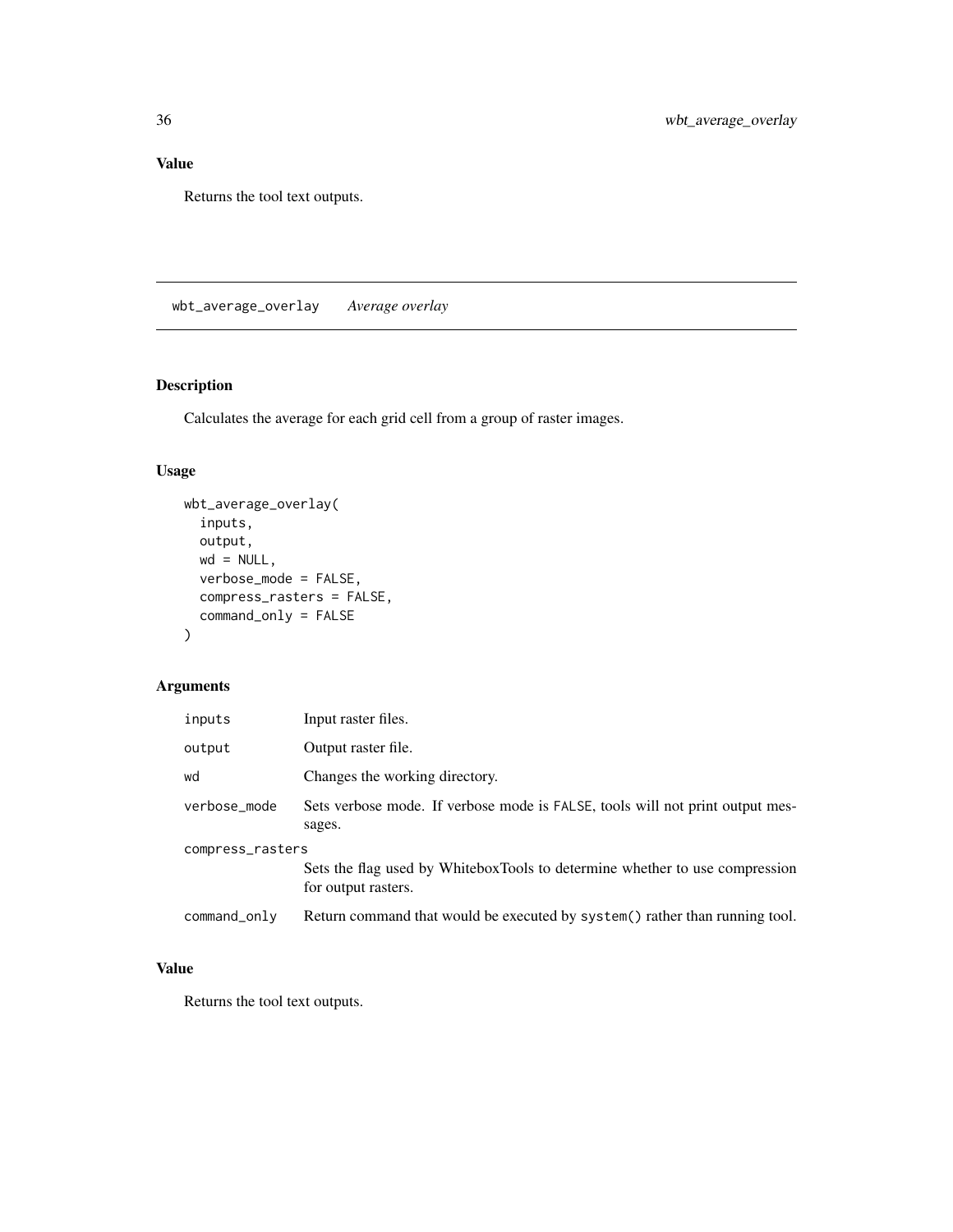wbt\_average\_upslope\_flowpath\_length *Average upslope flowpath length*

#### Description

Measures the average length of all upslope flowpaths draining each grid cell.

## Usage

```
wbt_average_upslope_flowpath_length(
 dem,
 output,
 wd = NULL,verbose_mode = FALSE,
 compress_rasters = FALSE,
 command_only = FALSE
)
```
#### Arguments

| dem              | Input raster DEM file.                                                                             |  |
|------------------|----------------------------------------------------------------------------------------------------|--|
| output           | Output raster file.                                                                                |  |
| wd               | Changes the working directory.                                                                     |  |
| verbose_mode     | Sets verbose mode. If verbose mode is FALSE, tools will not print output mes-                      |  |
|                  | sages.                                                                                             |  |
| compress_rasters |                                                                                                    |  |
|                  | Sets the flag used by WhiteboxTools to determine whether to use compression<br>for output rasters. |  |
| command_only     | Return command that would be executed by system() rather than running tool.                        |  |

#### Value

Returns the tool text outputs.

wbt\_balance\_contrast\_enhancement *Balance contrast enhancement*

## Description

Performs a balance contrast enhancement on a colour-composite image of multispectral data.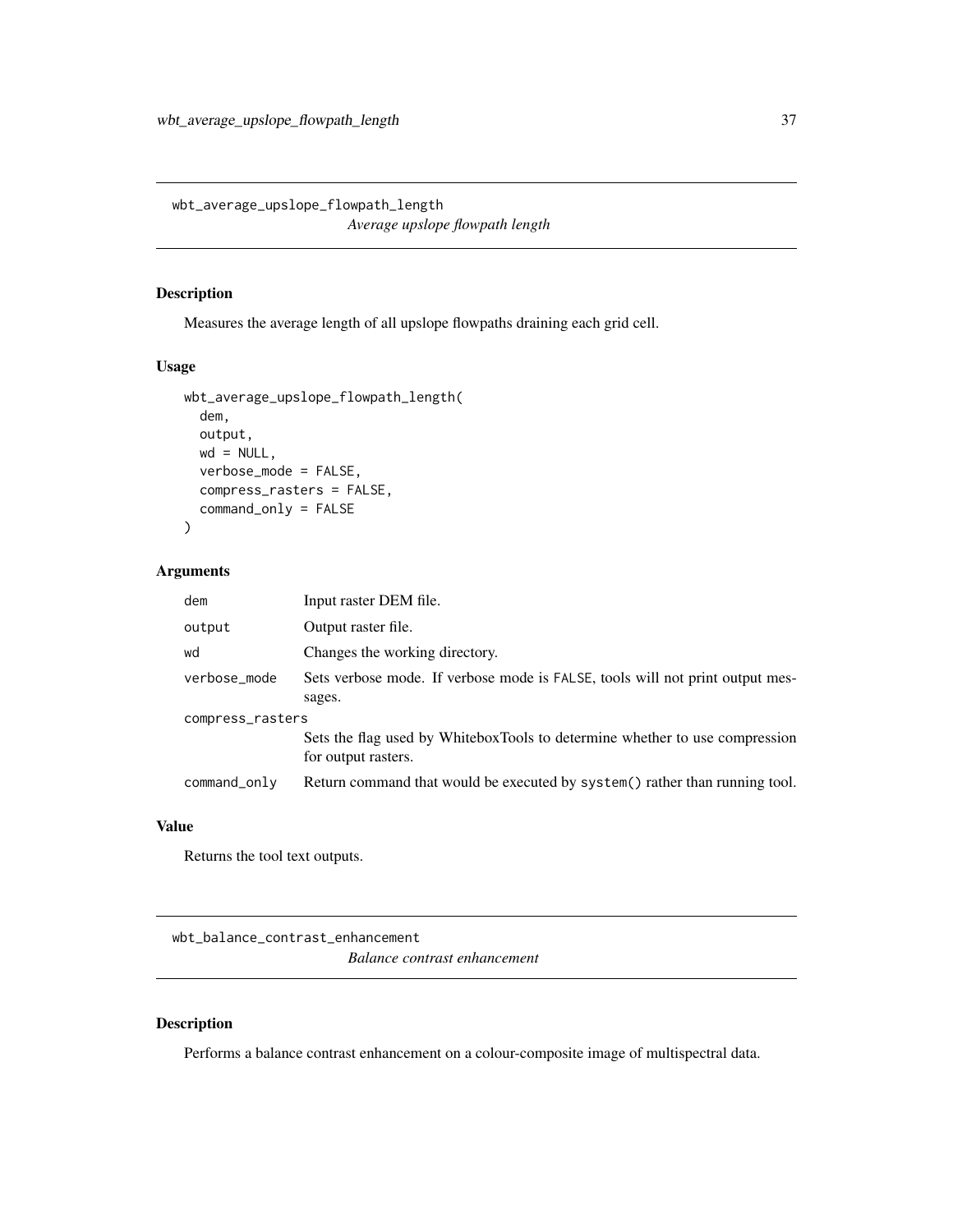```
wbt_balance_contrast_enhancement(
  input,
  output,
 band_mean = 100,
 wd = NULL,verbose_mode = FALSE,
  compress_rasters = FALSE,
  command_only = FALSE
)
```
## Arguments

| input            | Input colour composite image file.                                                                 |  |
|------------------|----------------------------------------------------------------------------------------------------|--|
| output           | Output raster file.                                                                                |  |
| band_mean        | Band mean value.                                                                                   |  |
| wd               | Changes the working directory.                                                                     |  |
| verbose_mode     | Sets verbose mode. If verbose mode is FALSE, tools will not print output mes-                      |  |
|                  | sages.                                                                                             |  |
| compress_rasters |                                                                                                    |  |
|                  | Sets the flag used by WhiteboxTools to determine whether to use compression<br>for output rasters. |  |
| command_only     | Return command that would be executed by system () rather than running tool.                       |  |

## Value

Returns the tool text outputs.

wbt\_basins *Basins*

# Description

Identifies drainage basins that drain to the DEM edge.

#### Usage

```
wbt_basins(
 d8_pntr,
 output,
 esri_pntr = FALSE,
 wd = NULL,verbose_mode = FALSE,
 compress_rasters = FALSE,
  command_only = FALSE
)
```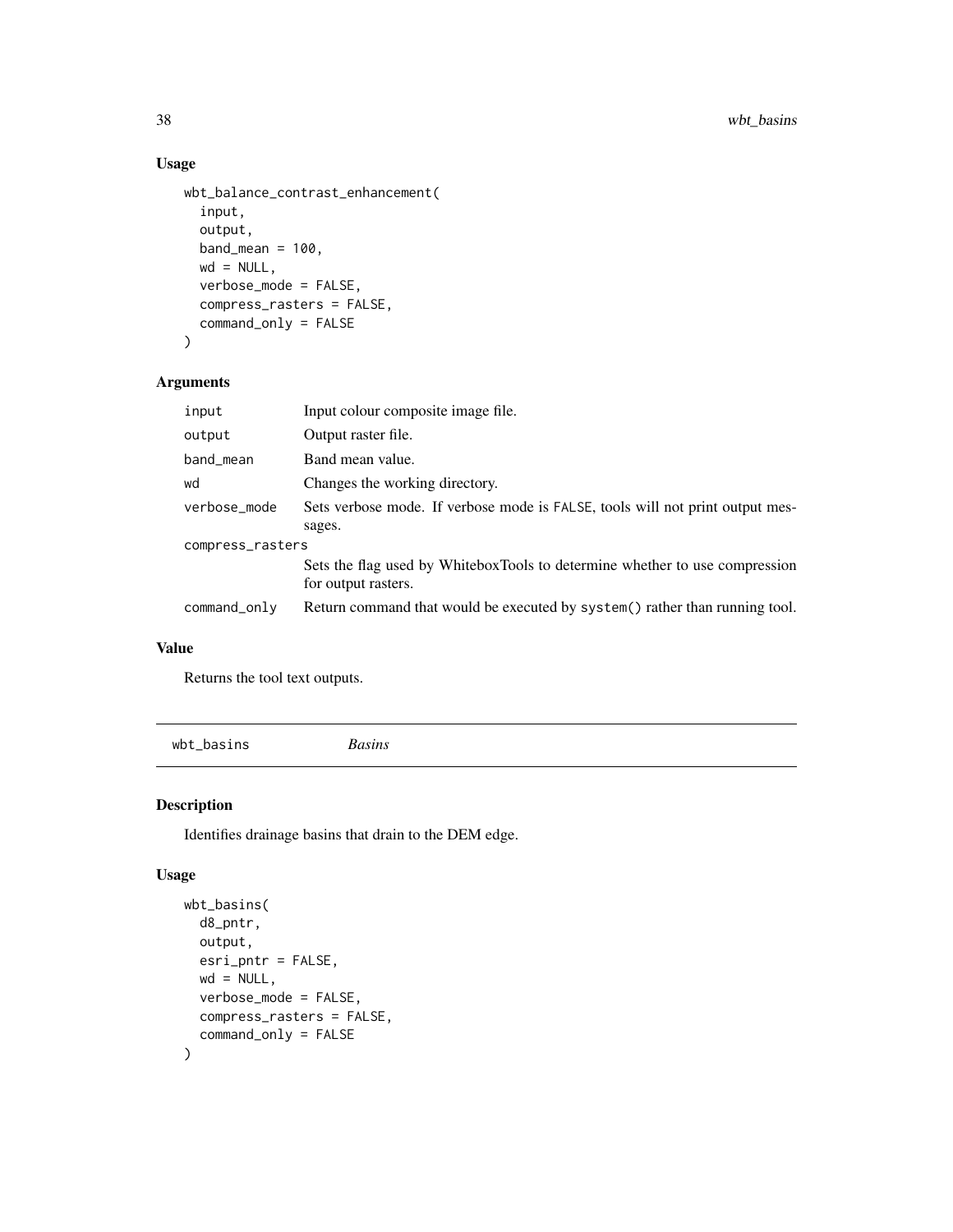# Arguments

| d8_pntr          | Input raster D8 pointer file.                                                                      |  |
|------------------|----------------------------------------------------------------------------------------------------|--|
| output           | Output raster file.                                                                                |  |
| esri_pntr        | D8 pointer uses the ESRI style scheme.                                                             |  |
| wd               | Changes the working directory.                                                                     |  |
| verbose_mode     | Sets verbose mode. If verbose mode is FALSE, tools will not print output mes-                      |  |
|                  | sages.                                                                                             |  |
| compress_rasters |                                                                                                    |  |
|                  | Sets the flag used by WhiteboxTools to determine whether to use compression<br>for output rasters. |  |
| command_only     | Return command that would be executed by system() rather than running tool.                        |  |

# Value

Returns the tool text outputs.

wbt\_bilateral\_filter *Bilateral filter*

## Description

A bilateral filter is an edge-preserving smoothing filter introduced by Tomasi and Manduchi (1998).

## Usage

```
wbt_bilateral_filter(
  input,
 output,
  sigma_dist = 0.75,
  signa\_int = 1,
 wd = NULL,verbose_mode = FALSE,
 compress_rasters = FALSE,
  command_only = FALSE
)
```

| input      | Input raster file.                         |
|------------|--------------------------------------------|
| output     | Output raster file.                        |
| sigma_dist | Standard deviation in distance in pixels.  |
| sigma_int  | Standard deviation in intensity in pixels. |
| wd         | Changes the working directory.             |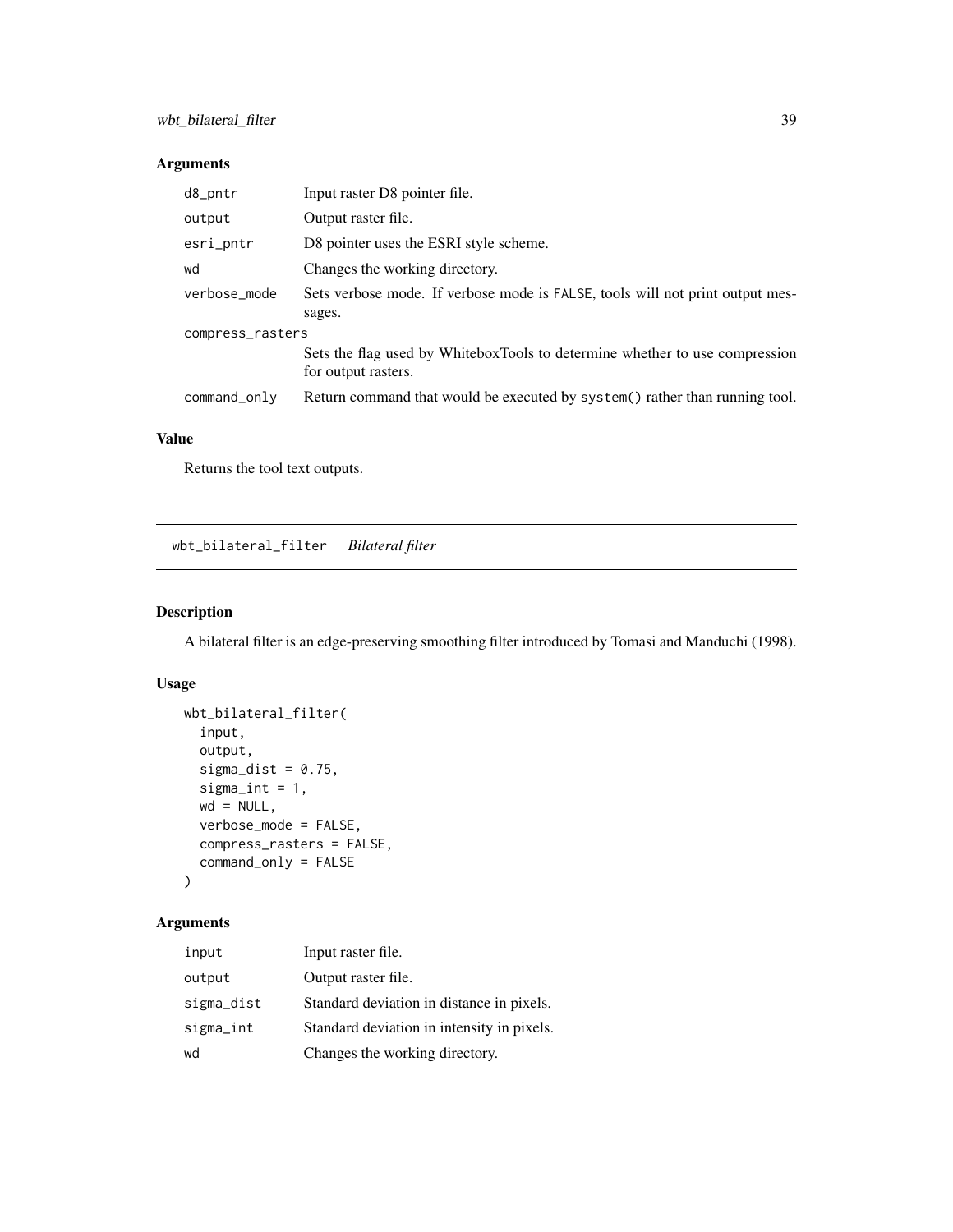| verbose_mode     | Sets verbose mode. If verbose mode is FALSE, tools will not print output mes-                      |  |
|------------------|----------------------------------------------------------------------------------------------------|--|
|                  | sages.                                                                                             |  |
| compress_rasters |                                                                                                    |  |
|                  | Sets the flag used by WhiteboxTools to determine whether to use compression<br>for output rasters. |  |
| command_only     | Return command that would be executed by system() rather than running tool.                        |  |

Returns the tool text outputs.

wbt\_block\_maximum\_gridding

*Block maximum gridding*

## Description

Creates a raster grid based on a set of vector points and assigns grid values using a block maximum scheme.

#### Usage

```
wbt_block_maximum_gridding(
 input,
 field,
 output,
 use_z = FALSE,cell_size = NULL,
 base = NULL,wd = NULL,verbose_mode = FALSE,
 compress_rasters = FALSE,
 command_only = FALSE
)
```

| input     | Input vector Points file.                                                                   |
|-----------|---------------------------------------------------------------------------------------------|
| field     | Input field name in attribute table.                                                        |
| output    | Output raster file.                                                                         |
| $use_z$   | Use z-coordinate instead of field?.                                                         |
| cell_size | Optionally specified cell size of output raster. Not used when base raster is<br>specified. |
| base      | Optionally specified input base raster file. Not used when a cell size is specified.        |
| wd        | Changes the working directory.                                                              |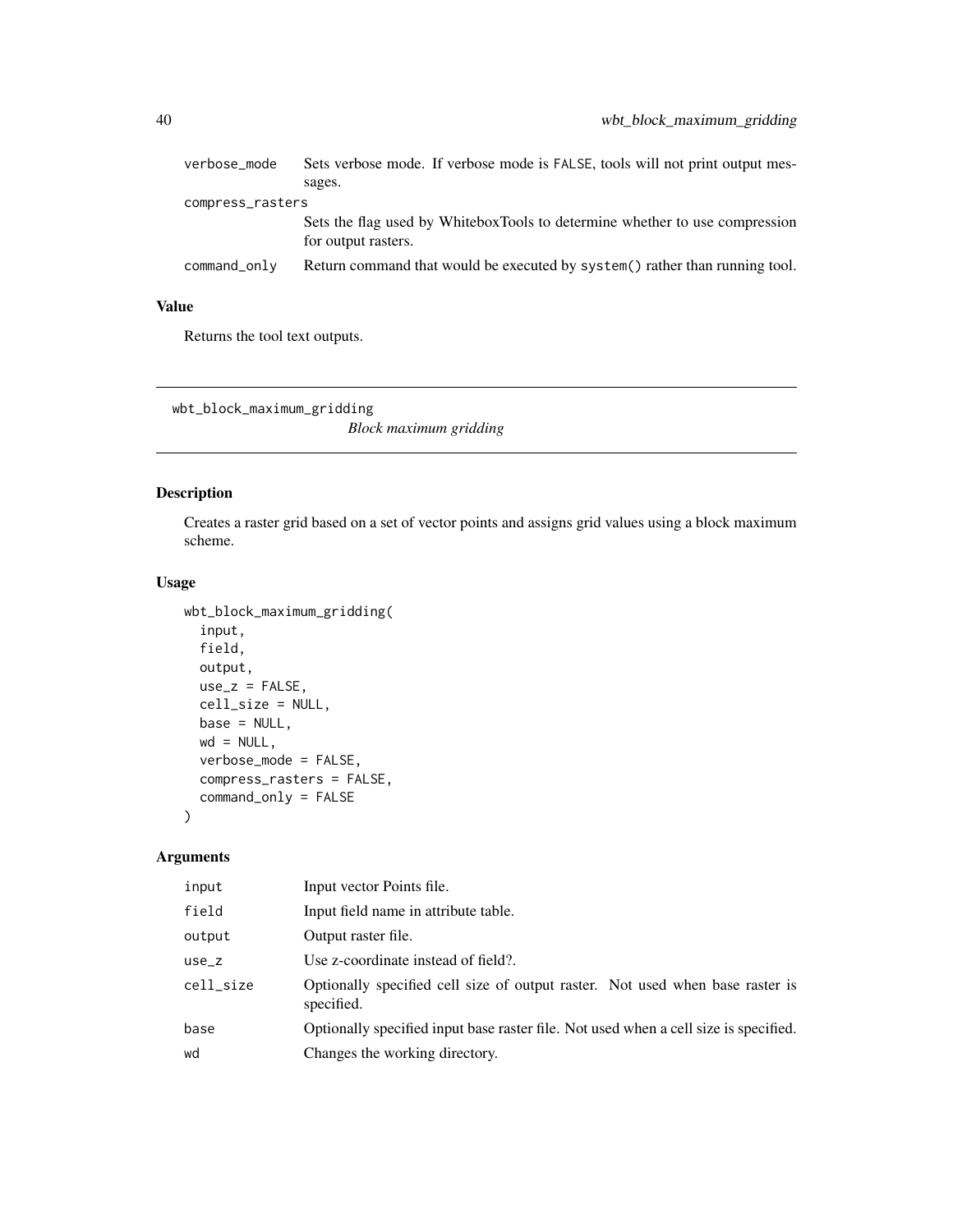| verbose_mode     | Sets verbose mode. If verbose mode is FALSE, tools will not print output mes-                      |
|------------------|----------------------------------------------------------------------------------------------------|
|                  | sages.                                                                                             |
| compress_rasters |                                                                                                    |
|                  | Sets the flag used by WhiteboxTools to determine whether to use compression<br>for output rasters. |
| command_only     | Return command that would be executed by system() rather than running tool.                        |

Returns the tool text outputs.

wbt\_block\_minimum\_gridding

*Block minimum gridding*

## Description

Creates a raster grid based on a set of vector points and assigns grid values using a block minimum scheme.

#### Usage

```
wbt_block_minimum_gridding(
  input,
 field,
 output,
 use_z = FALSE,cell_size = NULL,
 base = NULL,
 wd = NULL,verbose_mode = FALSE,
 compress_rasters = FALSE,
 command_only = FALSE
)
```

| input     | Input vector Points file.                                                                   |
|-----------|---------------------------------------------------------------------------------------------|
| field     | Input field name in attribute table.                                                        |
| output    | Output raster file.                                                                         |
| $use_z$   | Use z-coordinate instead of field?.                                                         |
| cell_size | Optionally specified cell size of output raster. Not used when base raster is<br>specified. |
| base      | Optionally specified input base raster file. Not used when a cell size is specified.        |
| wd        | Changes the working directory.                                                              |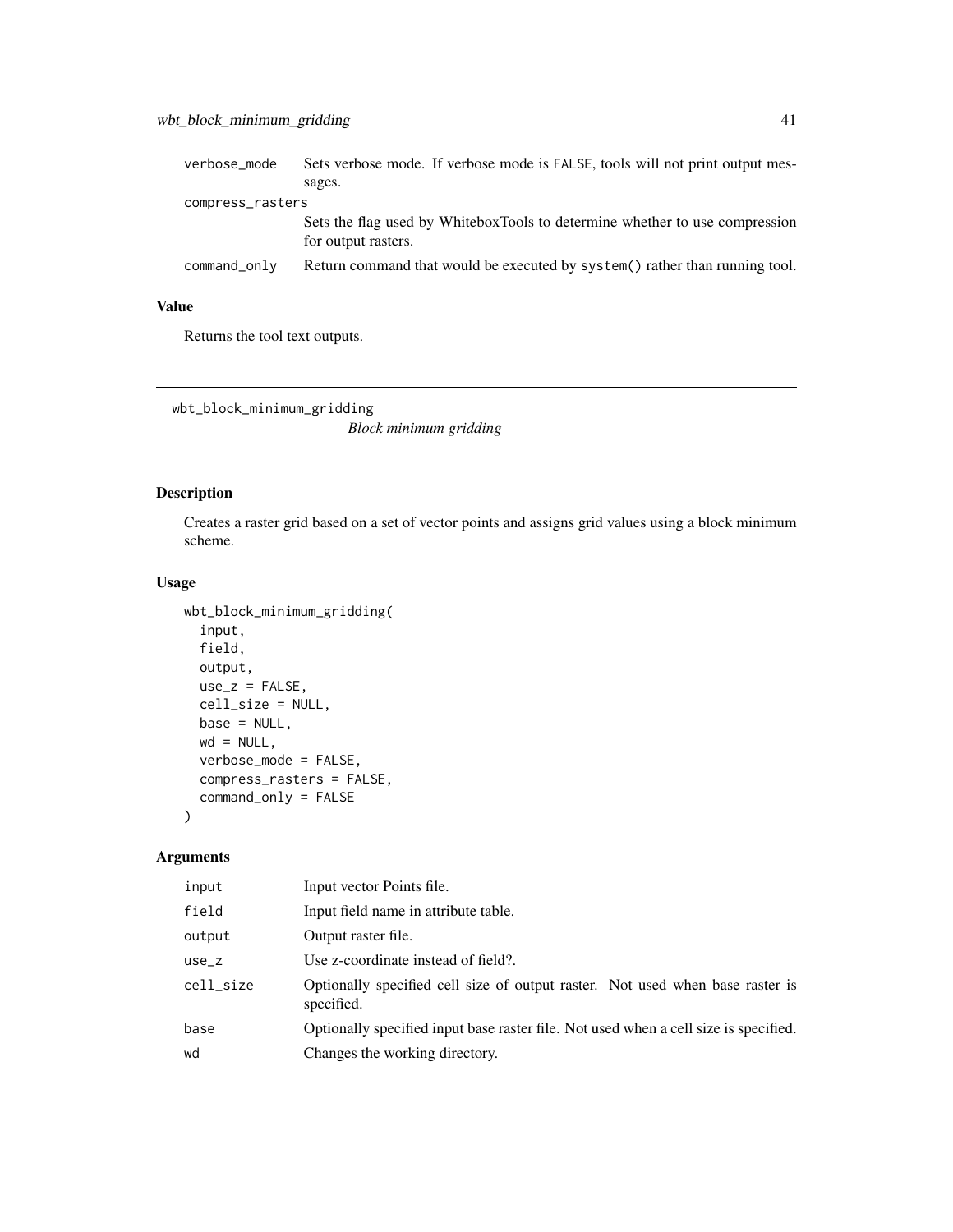| verbose_mode     | Sets verbose mode. If verbose mode is FALSE, tools will not print output mes-<br>sages.            |  |
|------------------|----------------------------------------------------------------------------------------------------|--|
| compress_rasters |                                                                                                    |  |
|                  | Sets the flag used by WhiteboxTools to determine whether to use compression<br>for output rasters. |  |
| command_only     | Return command that would be executed by system() rather than running tool.                        |  |

Returns the tool text outputs.

wbt\_boundary\_shape\_complexity *Boundary shape complexity*

#### Description

Calculates the complexity of the boundaries of raster polygons.

#### Usage

```
wbt_boundary_shape_complexity(
  input,
 output,
 wd = NULL,verbose_mode = FALSE,
 compress_rasters = FALSE,
 command_only = FALSE
\mathcal{L}
```
## Arguments

| input            | Input raster file.                                                                                 |  |
|------------------|----------------------------------------------------------------------------------------------------|--|
| output           | Output raster file.                                                                                |  |
| wd               | Changes the working directory.                                                                     |  |
| verbose_mode     | Sets verbose mode. If verbose mode is FALSE, tools will not print output mes-                      |  |
|                  | sages.                                                                                             |  |
| compress_rasters |                                                                                                    |  |
|                  | Sets the flag used by WhiteboxTools to determine whether to use compression<br>for output rasters. |  |
| command_only     | Return command that would be executed by system() rather than running tool.                        |  |

## Value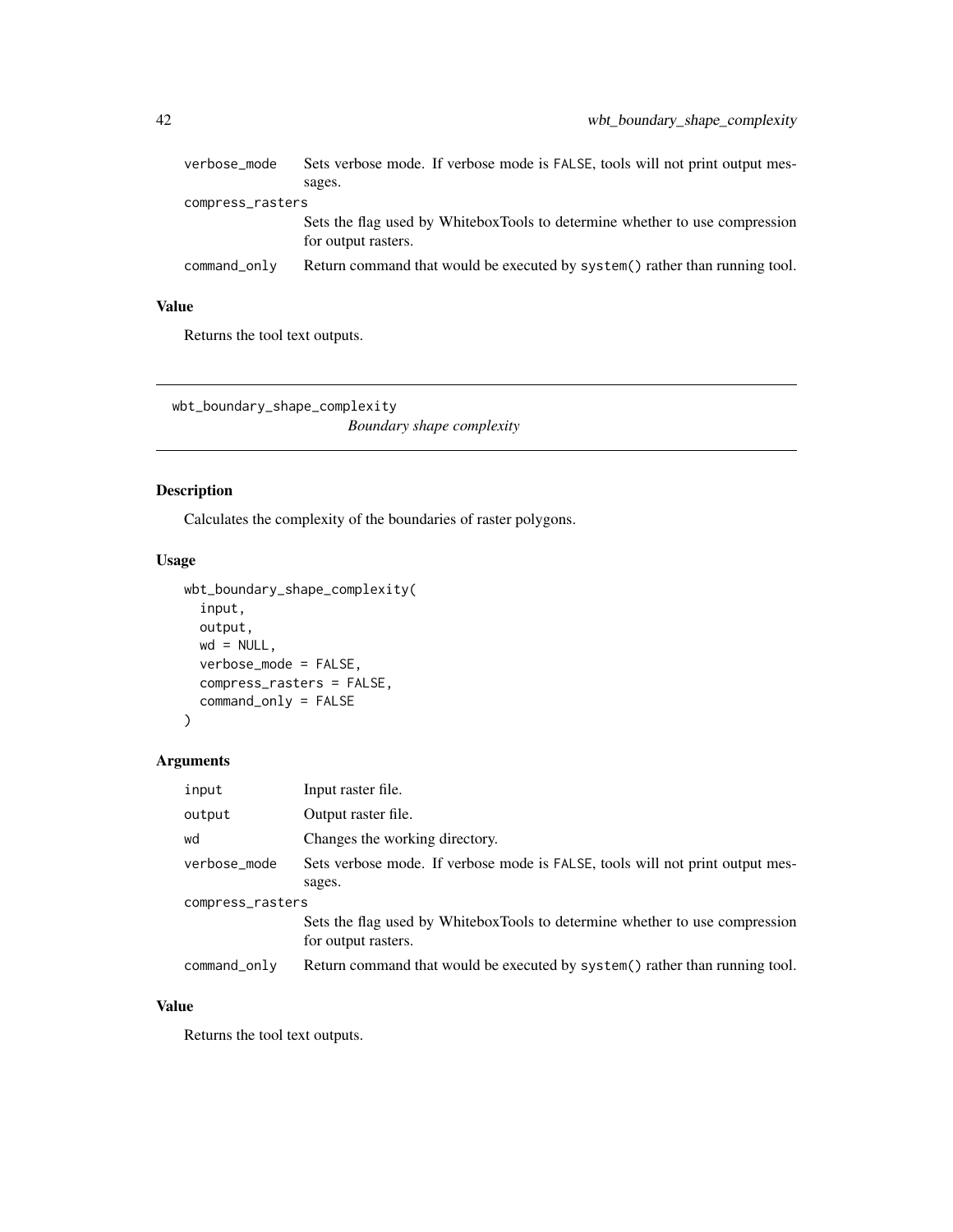wbt\_breach\_depressions

*Breach depressions*

## Description

Breaches all of the depressions in a DEM using Lindsay's (2016) algorithm. This should be preferred over depression filling in most cases.

## Usage

```
wbt_breach_depressions(
  dem,
  output,
 max_depth = NULL,
 max_length = NULL,
  flat_increment = NULL,
  fill_pits = FALSE,
 wd = NULL,verbose_mode = FALSE,
  compress_rasters = FALSE,
  command_only = FALSE
)
```
## Arguments

| dem              | Input raster DEM file.                                                                             |  |
|------------------|----------------------------------------------------------------------------------------------------|--|
| output           | Output raster file.                                                                                |  |
| max_depth        | Optional maximum breach depth (default is Inf).                                                    |  |
| max_length       | Optional maximum breach channel length (in grid cells; default is Inf).                            |  |
| flat_increment   | Optional elevation increment applied to flat areas.                                                |  |
| fill_pits        | Optional flag indicating whether to fill single-cell pits.                                         |  |
| wd               | Changes the working directory.                                                                     |  |
| verbose_mode     | Sets verbose mode. If verbose mode is FALSE, tools will not print output mes-<br>sages.            |  |
| compress_rasters |                                                                                                    |  |
|                  | Sets the flag used by WhiteboxTools to determine whether to use compression<br>for output rasters. |  |
| command_only     | Return command that would be executed by system () rather than running tool.                       |  |

#### Value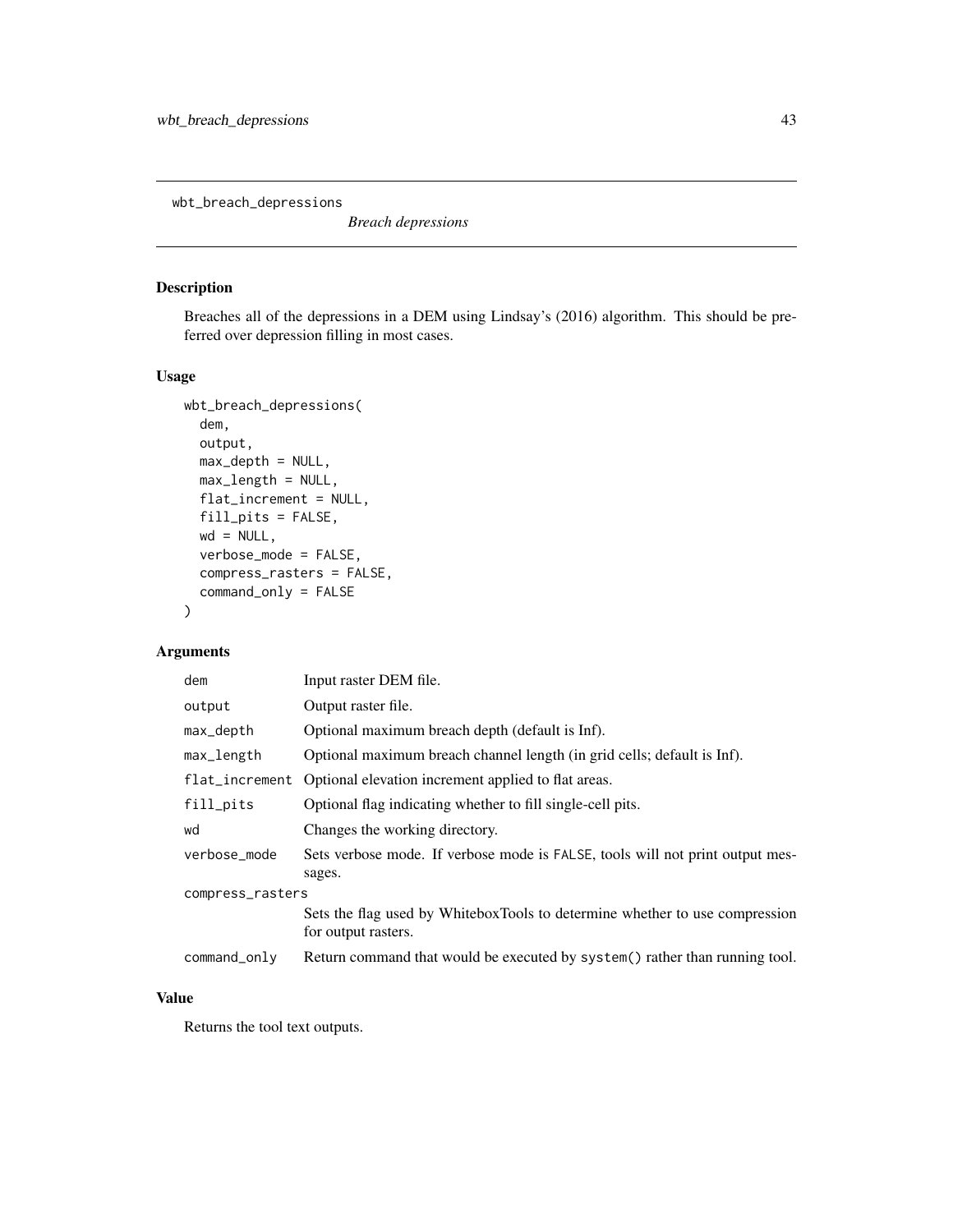wbt\_breach\_depressions\_least\_cost *Breach depressions least cost*

## Description

Breaches the depressions in a DEM using a least-cost pathway method.

#### Usage

```
wbt_breach_depressions_least_cost(
 dem,
 output,
 dist,
 max\_cost = NULL,min_dist = TRUE,
 flat_increment = NULL,
 fill = TRUE,wd = NULL,verbose_mode = FALSE,
 compress_rasters = FALSE,
  command_only = FALSE
)
```
## Arguments

| dem              | Input raster DEM file.                                                                             |  |
|------------------|----------------------------------------------------------------------------------------------------|--|
| output           | Output raster file.                                                                                |  |
| dist             | Maximum search distance for breach paths in cells.                                                 |  |
| max_cost         | Optional maximum breach cost (default is Inf).                                                     |  |
| min_dist         | Optional flag indicating whether to minimize breach distances.                                     |  |
| flat_increment   | Optional elevation increment applied to flat areas.                                                |  |
| fill             | Optional flag indicating whether to fill any remaining unbreached depressions.                     |  |
| wd               | Changes the working directory.                                                                     |  |
| verbose_mode     | Sets verbose mode. If verbose mode is FALSE, tools will not print output mes-<br>sages.            |  |
| compress_rasters |                                                                                                    |  |
|                  | Sets the flag used by WhiteboxTools to determine whether to use compression<br>for output rasters. |  |
| command_only     | Return command that would be executed by system() rather than running tool.                        |  |

## Value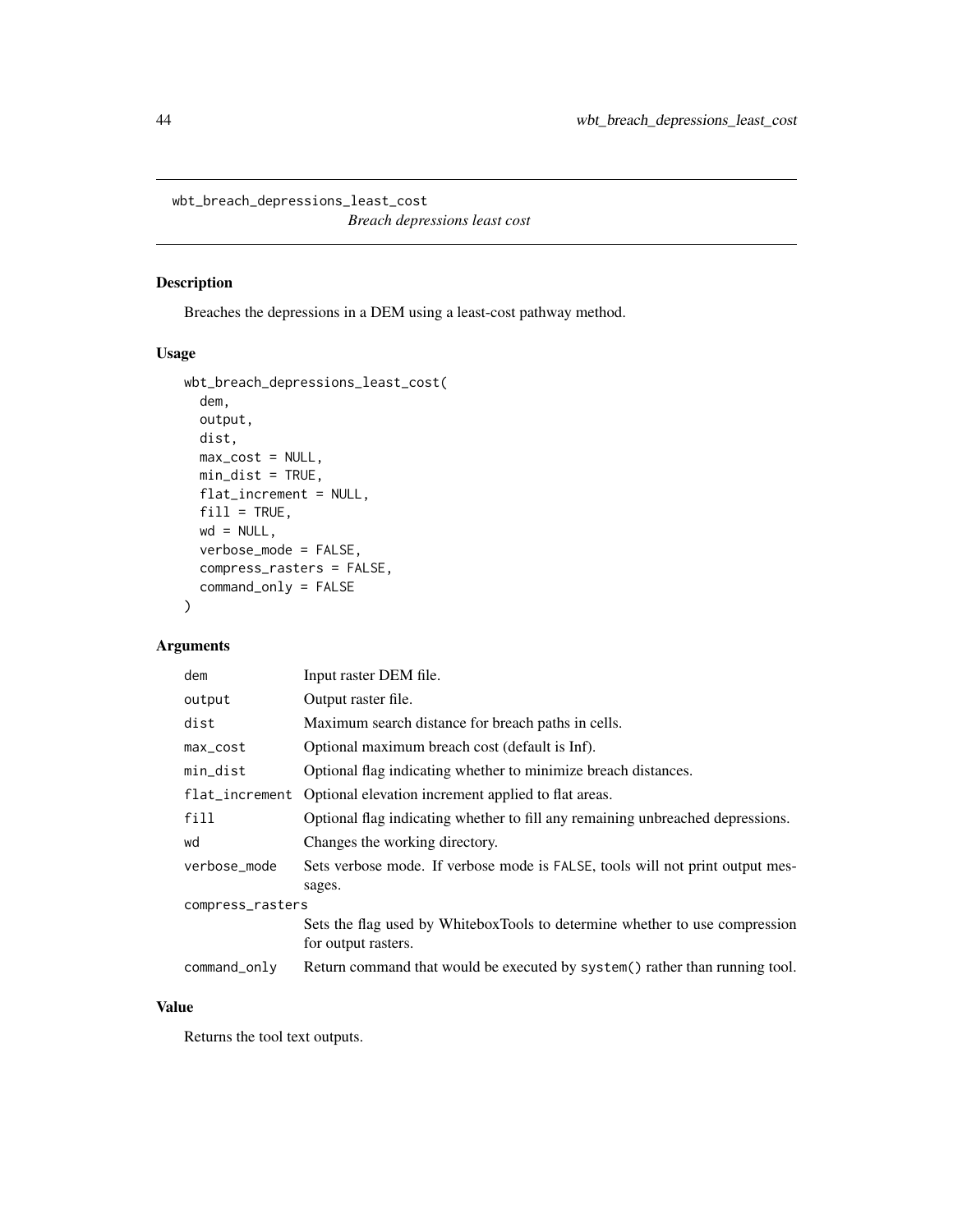wbt\_breach\_single\_cell\_pits

*Breach single cell pits*

#### Description

Removes single-cell pits from an input DEM by breaching.

#### Usage

```
wbt_breach_single_cell_pits(
  dem,
  output,
 wd = NULL,verbose_mode = FALSE,
 compress_rasters = FALSE,
  command_only = FALSE
)
```
#### Arguments

| dem              | Input raster DEM file.                                                                             |  |
|------------------|----------------------------------------------------------------------------------------------------|--|
| output           | Output raster file.                                                                                |  |
| wd               | Changes the working directory.                                                                     |  |
| verbose_mode     | Sets verbose mode. If verbose mode is FALSE, tools will not print output mes-<br>sages.            |  |
| compress_rasters |                                                                                                    |  |
|                  | Sets the flag used by WhiteboxTools to determine whether to use compression<br>for output rasters. |  |
| command_only     | Return command that would be executed by system() rather than running tool.                        |  |

#### Value

Returns the tool text outputs.

wbt\_buffer\_raster *Buffer raster*

#### Description

Maps a distance-based buffer around each non-background (non-zero/non-nodata) grid cell in an input image.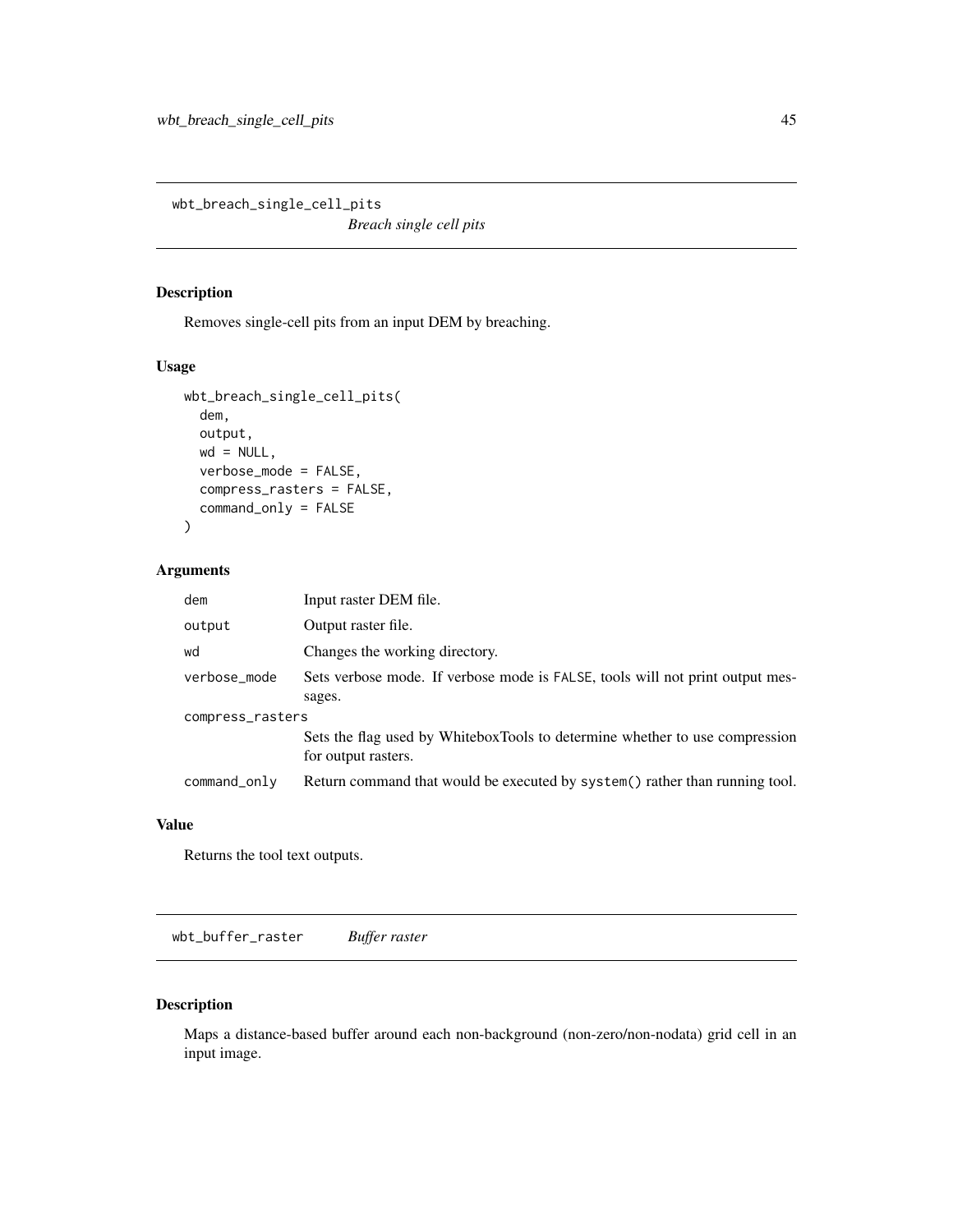```
wbt_buffer_raster(
  input,
 output,
 size,
 gridcells = FALSE,
 wd = NULL,verbose_mode = FALSE,
 compress_rasters = FALSE,
  command_only = FALSE
)
```
## Arguments

| input            | Input raster file.                                                                                                        |  |
|------------------|---------------------------------------------------------------------------------------------------------------------------|--|
| output           | Output raster file.                                                                                                       |  |
| size             | Buffer size.                                                                                                              |  |
| gridcells        | Optional flag to indicate that the 'size' threshold should be measured in grid<br>cells instead of the default map units. |  |
| wd               | Changes the working directory.                                                                                            |  |
| verbose_mode     | Sets verbose mode. If verbose mode is FALSE, tools will not print output mes-<br>sages.                                   |  |
| compress_rasters |                                                                                                                           |  |
|                  | Sets the flag used by WhiteboxTools to determine whether to use compression<br>for output rasters.                        |  |
| command_only     | Return command that would be executed by system() rather than running tool.                                               |  |

#### Value

Returns the tool text outputs.

wbt\_burn\_streams\_at\_roads *Burn streams at roads*

# Description

Burns-in streams at the sites of road embankments.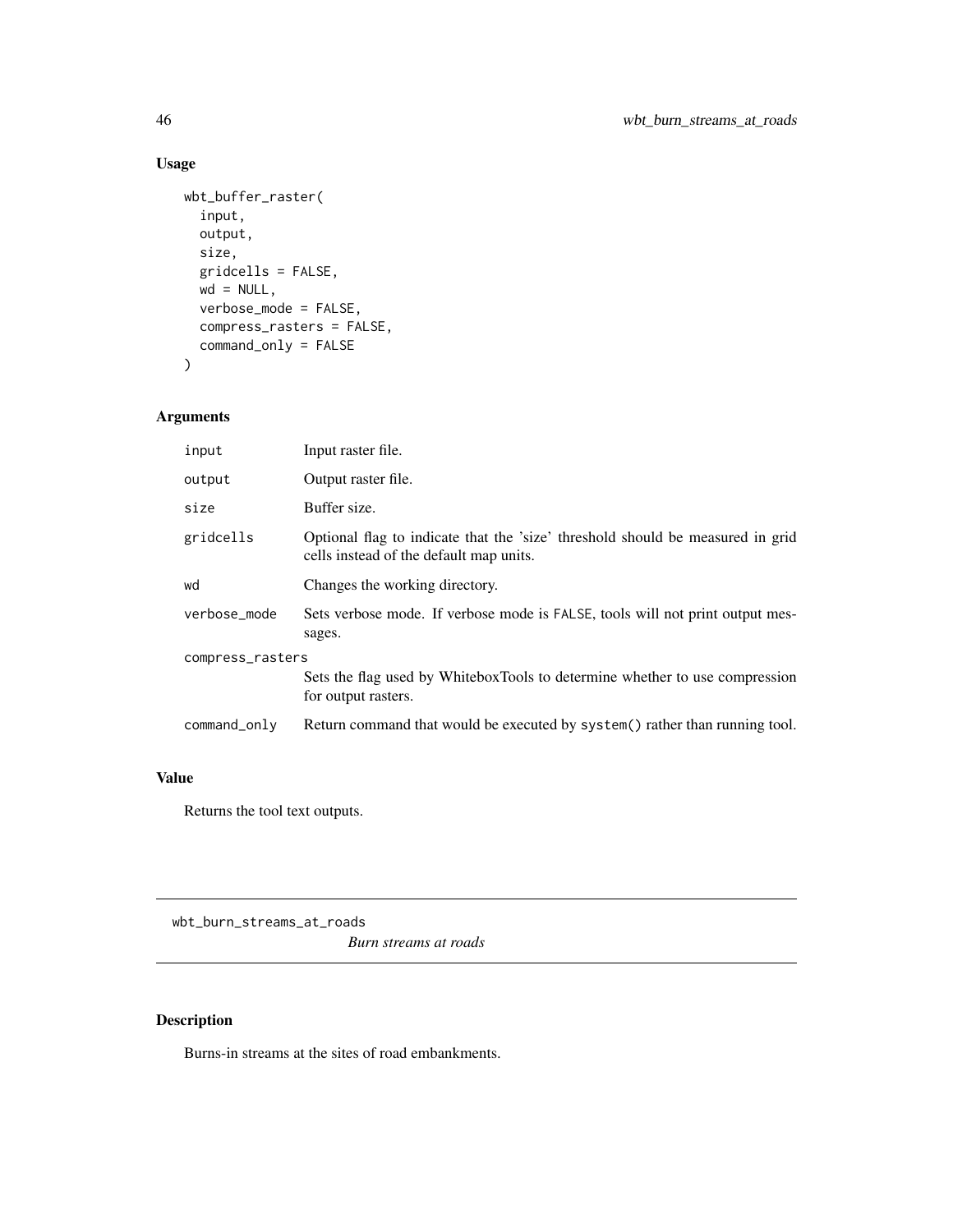```
wbt_burn_streams_at_roads(
  dem,
  streams,
 roads,
  output,
 width = NULL,
 wd = NULL,verbose_mode = FALSE,
  compress_rasters = FALSE,
  command_only = FALSE
)
```
## Arguments

| dem              | Input raster digital elevation model (DEM) file.                                                   |  |
|------------------|----------------------------------------------------------------------------------------------------|--|
| streams          | Input vector streams file.                                                                         |  |
| roads            | Input vector roads file.                                                                           |  |
| output           | Output raster file.                                                                                |  |
| width            | Maximum road embankment width, in map units.                                                       |  |
| wd               | Changes the working directory.                                                                     |  |
| verbose mode     | Sets verbose mode. If verbose mode is FALSE, tools will not print output mes-<br>sages.            |  |
| compress_rasters |                                                                                                    |  |
|                  | Sets the flag used by WhiteboxTools to determine whether to use compression<br>for output rasters. |  |
| command_only     | Return command that would be executed by system() rather than running tool.                        |  |

#### Value

Returns the tool text outputs.

wbt\_canny\_edge\_detection

*Canny edge detection*

# Description

This tool performs a Canny edge-detection filter on an input image.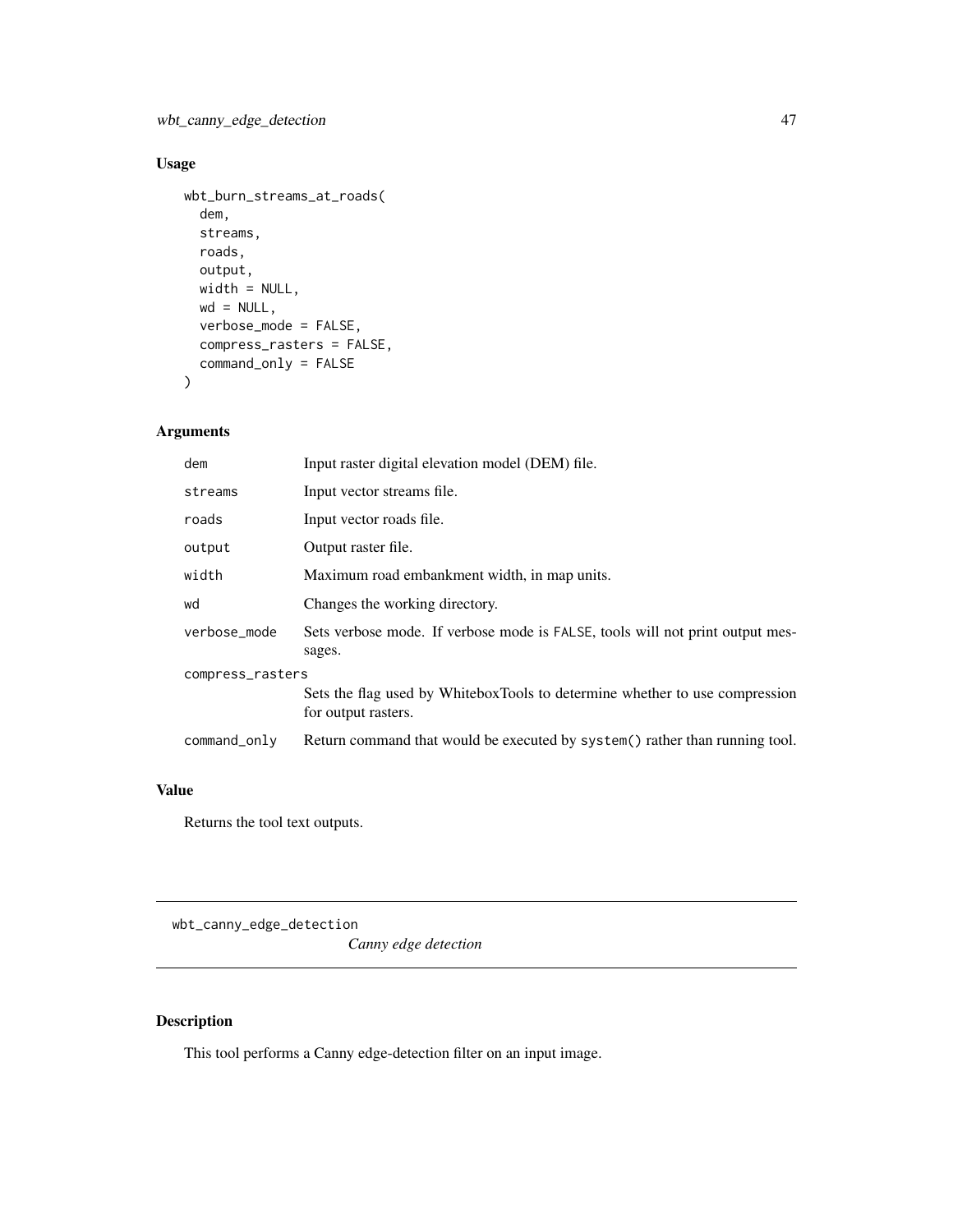```
wbt_canny_edge_detection(
  input,
 output,
 sigma = 0.5,
 low = 0.05,high = 0.15,
 add_back = FALSE,
 wd = NULL,verbose_mode = FALSE,
 compress_rasters = FALSE,
 command_only = FALSE
)
```
# Arguments

| input            | Name of the input raster image file.                                                               |  |
|------------------|----------------------------------------------------------------------------------------------------|--|
| output           | Name of the output raster image file.                                                              |  |
| sigma            | Sigma value used in Gaussian filtering, default $= 0.5$ .                                          |  |
| low              | Low threshold, $default = 0.05$ .                                                                  |  |
| high             | High threshold, default $= 0.15$ .                                                                 |  |
| add_back         | Add the edge cells back to the input image.                                                        |  |
| wd               | Changes the working directory.                                                                     |  |
| verbose_mode     | Sets verbose mode. If verbose mode is FALSE, tools will not print output mes-<br>sages.            |  |
| compress_rasters |                                                                                                    |  |
|                  | Sets the flag used by WhiteboxTools to determine whether to use compression<br>for output rasters. |  |
| command_only     | Return command that would be executed by system() rather than running tool.                        |  |

# Value

Returns the tool text outputs.

| $\mathsf{C} \mathsf{D}^+$<br>wbt_ceil | 'eil |  |  |
|---------------------------------------|------|--|--|
|                                       |      |  |  |

# Description

Returns the smallest (closest to negative infinity) value that is greater than or equal to the values in a raster.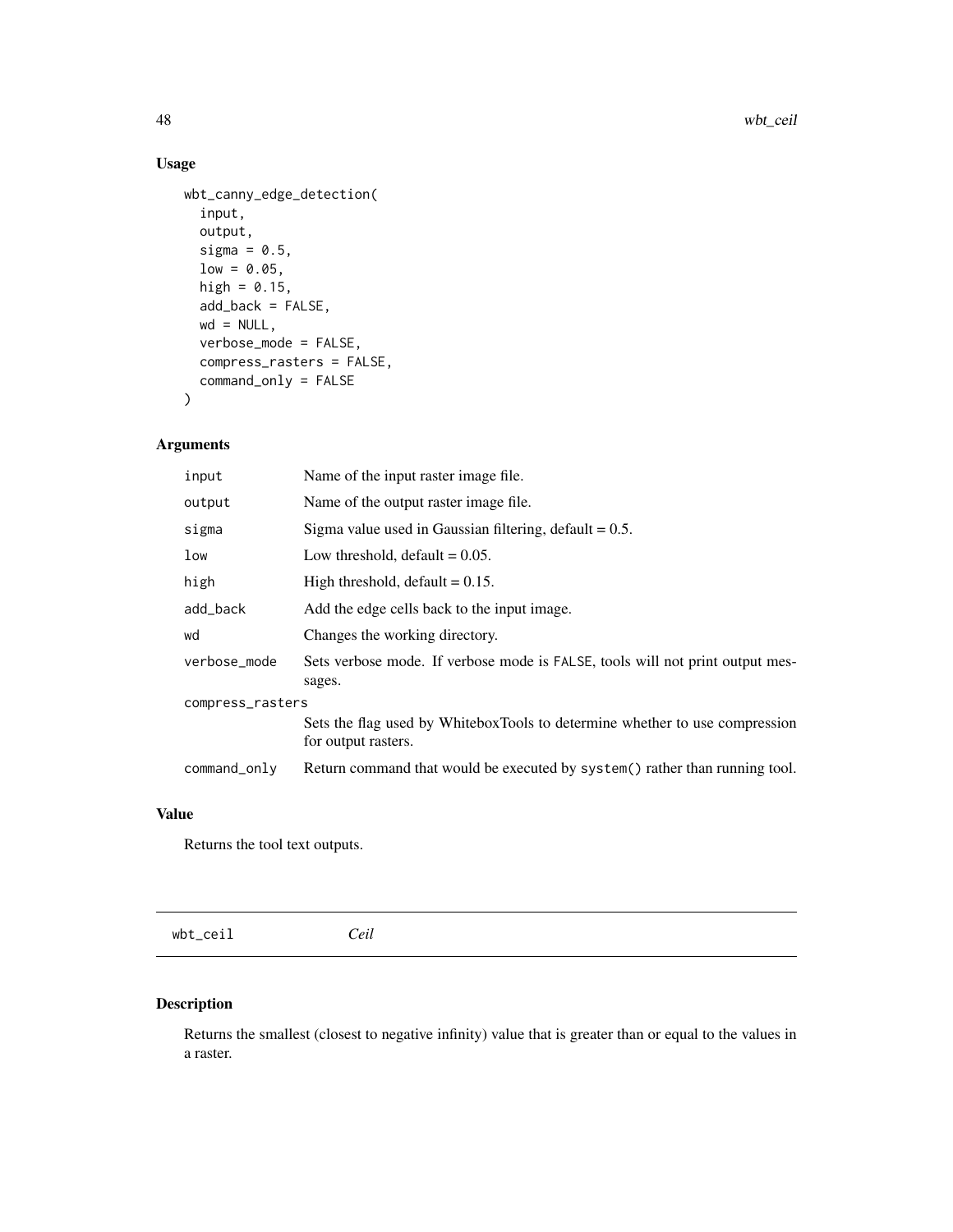# wbt\_centroid 49

#### Usage

```
wbt_ceil(
  input,
  output,
  wd = NULL,verbose_mode = FALSE,
  compress_rasters = FALSE,
  command_only = FALSE
)
```
## Arguments

| input            | Input raster file.                                                                                 |  |
|------------------|----------------------------------------------------------------------------------------------------|--|
| output           | Output raster file.                                                                                |  |
| wd               | Changes the working directory.                                                                     |  |
| verbose_mode     | Sets verbose mode. If verbose mode is FALSE, tools will not print output mes-                      |  |
|                  | sages.                                                                                             |  |
| compress_rasters |                                                                                                    |  |
|                  | Sets the flag used by WhiteboxTools to determine whether to use compression<br>for output rasters. |  |
| command_only     | Return command that would be executed by system() rather than running tool.                        |  |

#### Value

Returns the tool text outputs.

wbt\_centroid *Centroid*

## Description

Calculates the centroid, or average location, of raster polygon objects.

## Usage

```
wbt_centroid(
  input,
 output,
  text_output = FALSE,
 wd = NULL,verbose_mode = FALSE,
 compress_rasters = FALSE,
  command_only = FALSE
)
```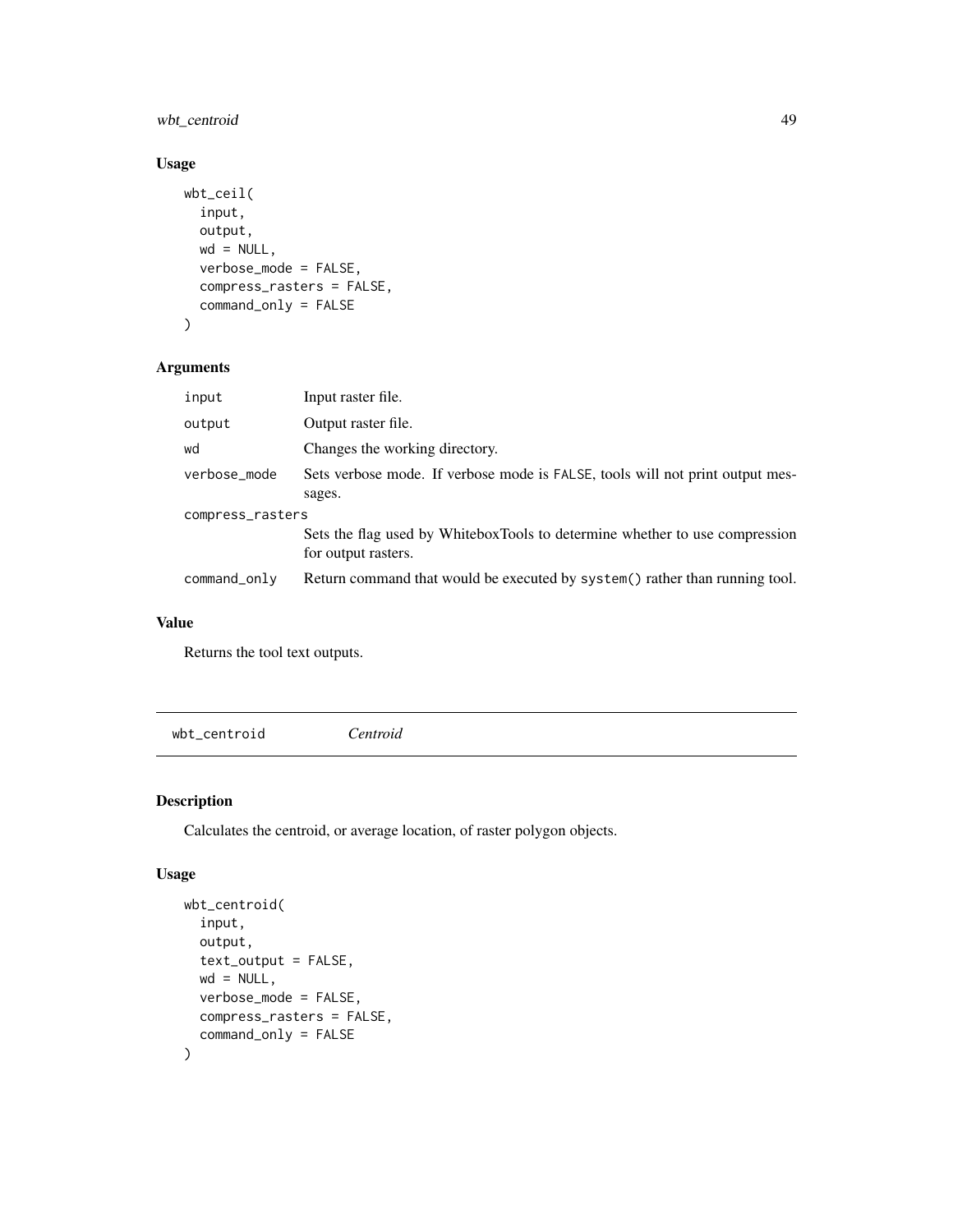# Arguments

| input            | Input raster file.                                                                                 |  |
|------------------|----------------------------------------------------------------------------------------------------|--|
| output           | Output raster file.                                                                                |  |
| text_output      | Optional text output.                                                                              |  |
| wd               | Changes the working directory.                                                                     |  |
| verbose_mode     | Sets verbose mode. If verbose mode is FALSE, tools will not print output mes-                      |  |
|                  | sages.                                                                                             |  |
| compress_rasters |                                                                                                    |  |
|                  | Sets the flag used by WhiteboxTools to determine whether to use compression<br>for output rasters. |  |
| command_only     | Return command that would be executed by system() rather than running tool.                        |  |

## Value

Returns the tool text outputs.

wbt\_centroid\_vector *Centroid vector*

## Description

Identifies the centroid point of a vector polyline or polygon feature or a group of vector points.

## Usage

```
wbt_centroid_vector(
  input,
 output,
 wd = NULL,verbose_mode = FALSE,
 compress_rasters = FALSE,
  command_only = FALSE
)
```

| input            | Input vector file.                                                                                 |  |
|------------------|----------------------------------------------------------------------------------------------------|--|
| output           | Output vector file.                                                                                |  |
| wd               | Changes the working directory.                                                                     |  |
| verbose_mode     | Sets verbose mode. If verbose mode is FALSE, tools will not print output mes-                      |  |
|                  | sages.                                                                                             |  |
| compress_rasters |                                                                                                    |  |
|                  | Sets the flag used by WhiteboxTools to determine whether to use compression<br>for output rasters. |  |
| command_only     | Return command that would be executed by system() rather than running tool.                        |  |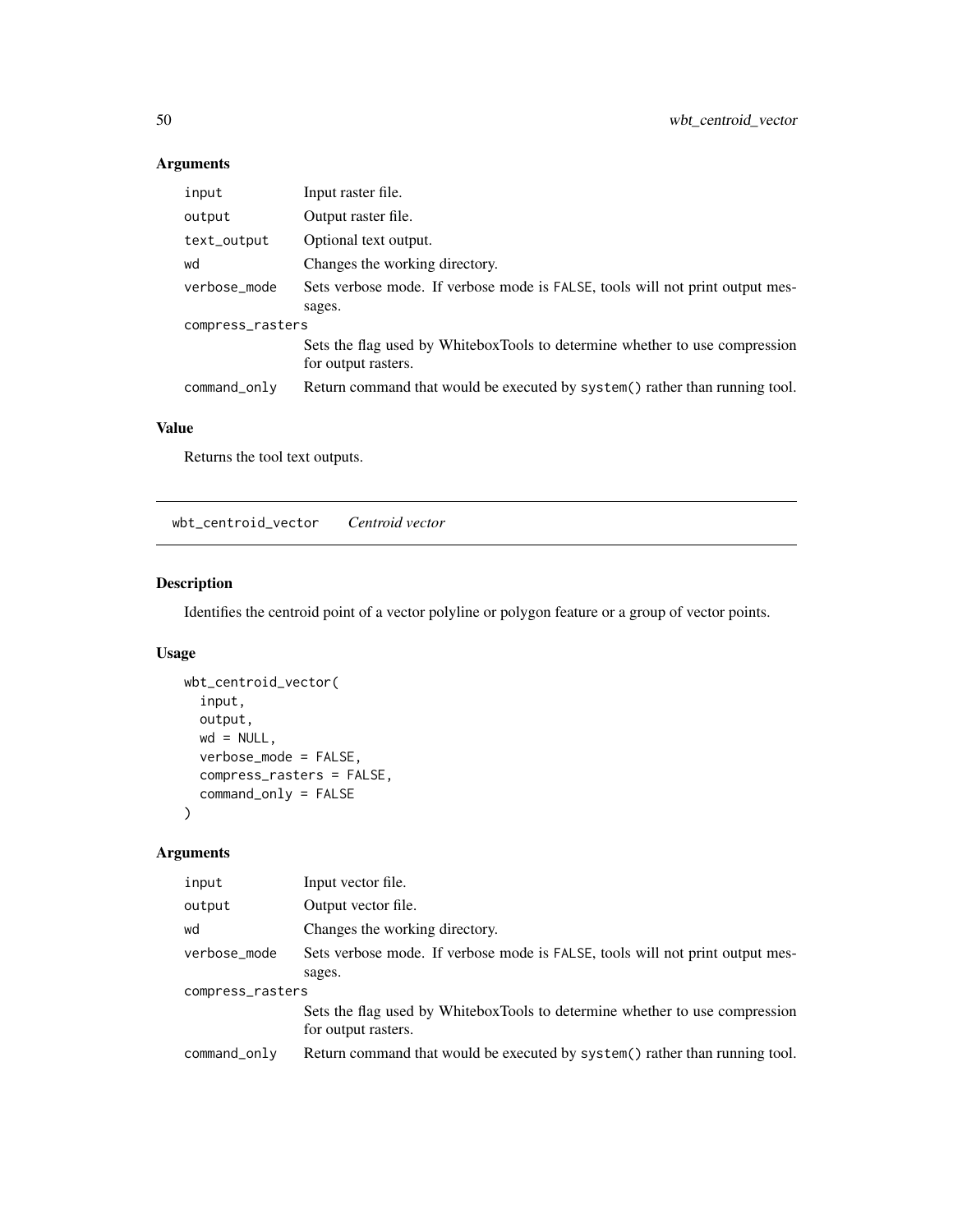Returns the tool text outputs.

wbt\_change\_vector\_analysis

*Change vector analysis*

# Description

Performs a change vector analysis on a two-date multi-spectral dataset.

## Usage

```
wbt_change_vector_analysis(
 date1,
 date2,
 magnitude,
 direction,
 wd = NULL,verbose_mode = FALSE,
 compress_rasters = FALSE,
 command_only = FALSE
)
```
## Arguments

| date1            | Input raster files for the earlier date.                                                           |  |
|------------------|----------------------------------------------------------------------------------------------------|--|
| date2            | Input raster files for the later date.                                                             |  |
| magnitude        | Output vector magnitude raster file.                                                               |  |
| direction        | Output vector Direction raster file.                                                               |  |
| wd               | Changes the working directory.                                                                     |  |
| verbose_mode     | Sets verbose mode. If verbose mode is FALSE, tools will not print output mes-<br>sages.            |  |
| compress_rasters |                                                                                                    |  |
|                  | Sets the flag used by WhiteboxTools to determine whether to use compression<br>for output rasters. |  |
| command_only     | Return command that would be executed by system() rather than running tool.                        |  |

## Value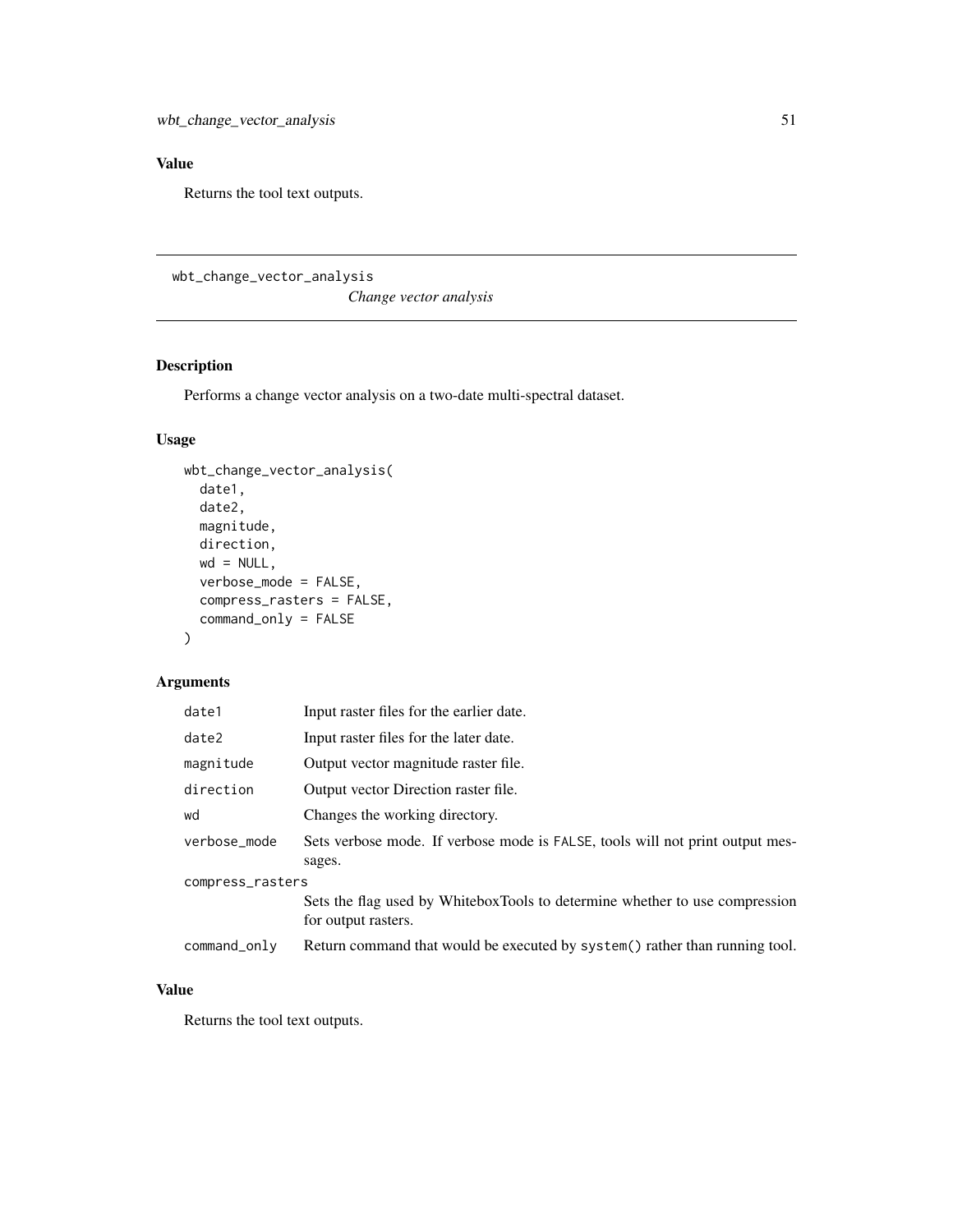wbt\_circular\_variance\_of\_aspect

*Circular variance of aspect*

# Description

Calculates the circular variance of aspect at a scale for a DEM.

# Usage

```
wbt_circular_variance_of_aspect(
 dem,
 output,
 filter = 11,
 wd = NULL,verbose_mode = FALSE,
 compress_rasters = FALSE,
 command_only = FALSE
)
```
# Arguments

| dem              | Input raster DEM file.                                                                             |  |
|------------------|----------------------------------------------------------------------------------------------------|--|
| output           | Output raster file.                                                                                |  |
| filter           | Size of the filter kernel.                                                                         |  |
| wd               | Changes the working directory.                                                                     |  |
| verbose mode     | Sets verbose mode. If verbose mode is FALSE, tools will not print output mes-<br>sages.            |  |
| compress_rasters |                                                                                                    |  |
|                  | Sets the flag used by WhiteboxTools to determine whether to use compression<br>for output rasters. |  |
| command_only     | Return command that would be executed by system() rather than running tool.                        |  |

# Value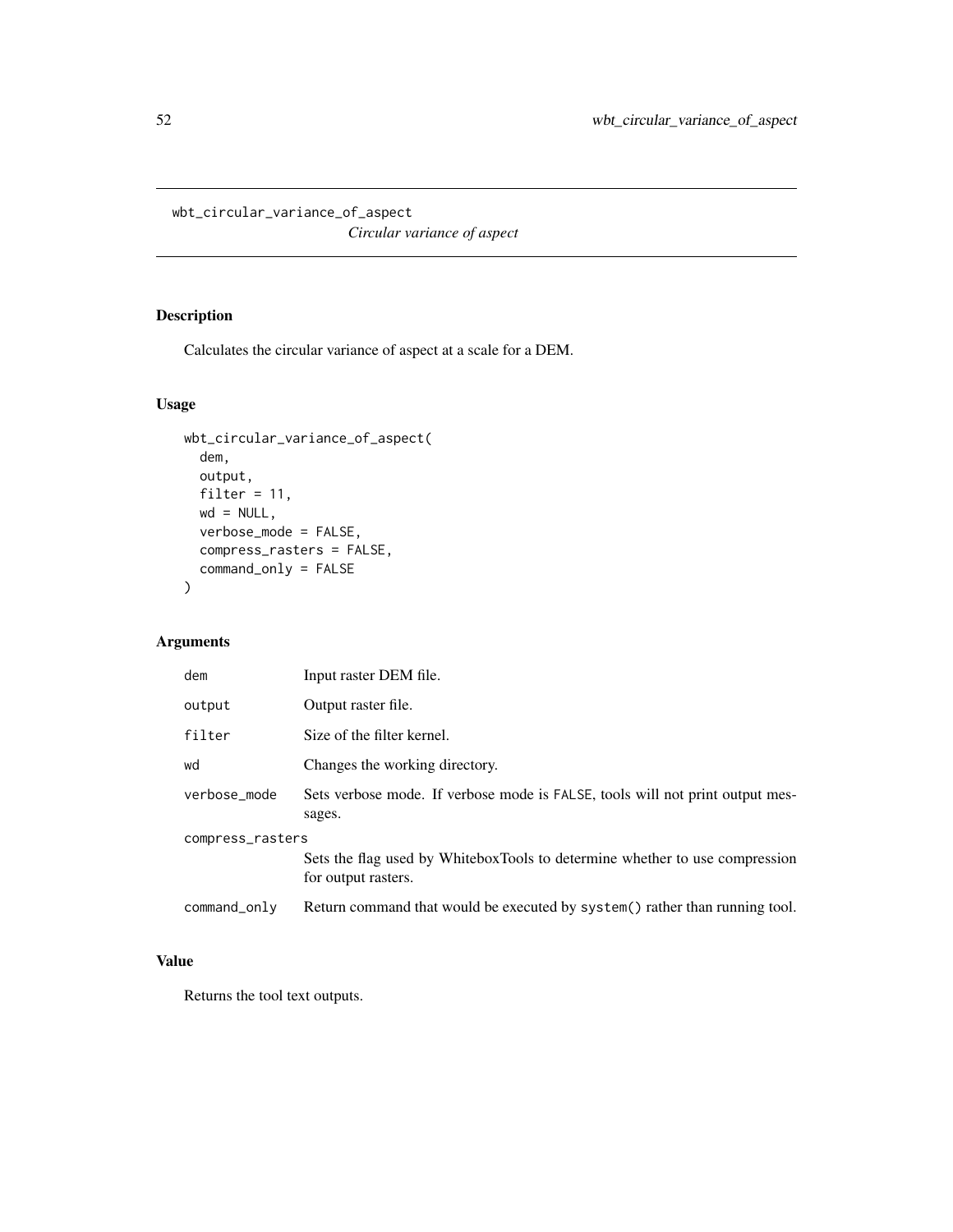wbt\_classify\_buildings\_in\_lidar *Classify buildings in lidar*

## Description

Reclassifies a LiDAR points that lie within vector building footprints.

# Usage

```
wbt_classify_buildings_in_lidar(
  input,
 buildings,
 output,
 wd = NULL,verbose_mode = FALSE,
 compress_rasters = FALSE,
 command_only = FALSE
)
```
## Arguments

| input            | Input LiDAR file.                                                                                  |  |
|------------------|----------------------------------------------------------------------------------------------------|--|
| buildings        | Input vector polygons file.                                                                        |  |
| output           | Output LiDAR file.                                                                                 |  |
| wd               | Changes the working directory.                                                                     |  |
| verbose_mode     | Sets verbose mode. If verbose mode is FALSE, tools will not print output mes-<br>sages.            |  |
| compress_rasters |                                                                                                    |  |
|                  | Sets the flag used by WhiteboxTools to determine whether to use compression<br>for output rasters. |  |
| command_only     | Return command that would be executed by system() rather than running tool.                        |  |

# Value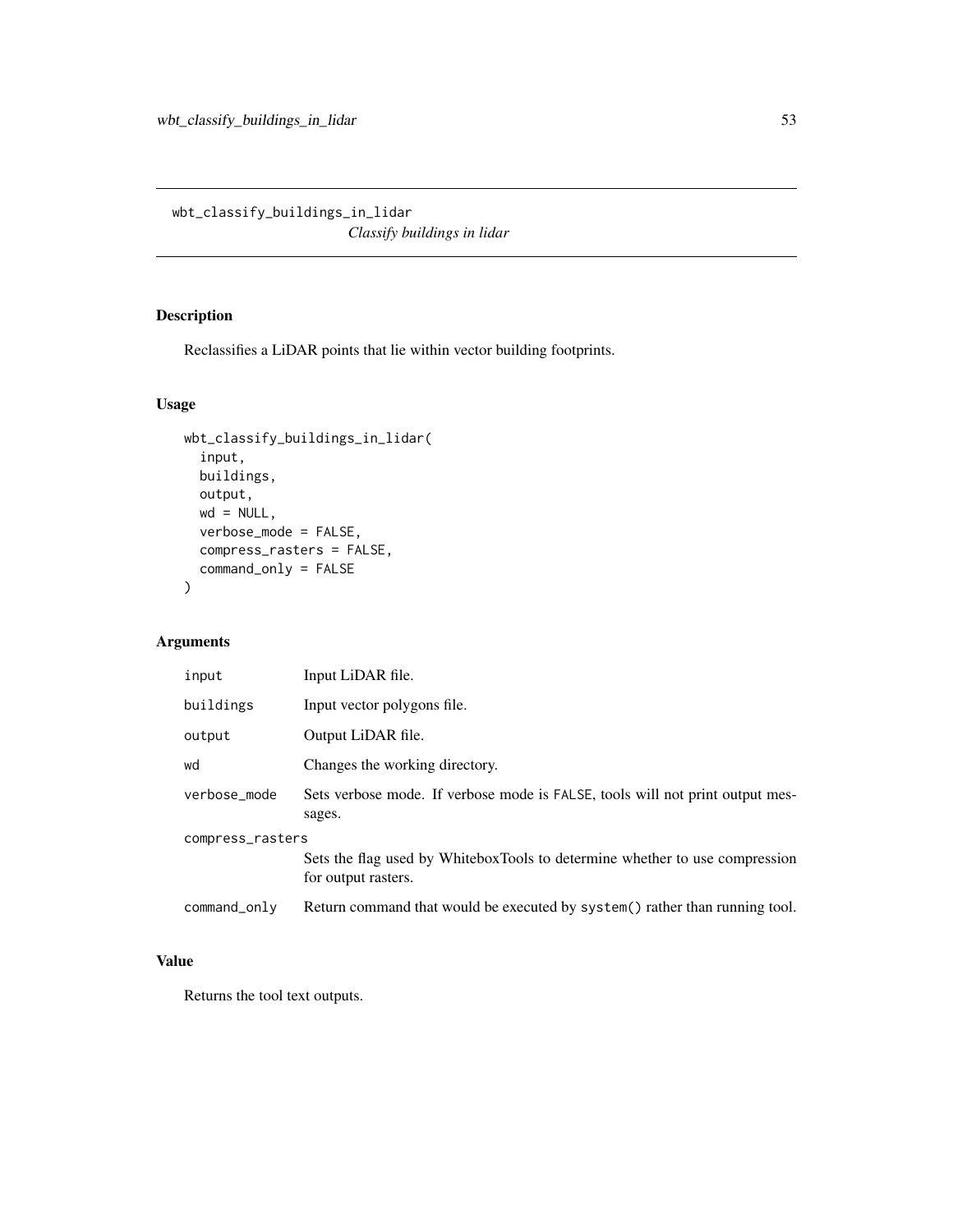```
wbt_classify_overlap_points
```
*Classify overlap points*

# Description

Classifies or filters LAS points in regions of overlapping flight lines.

# Usage

```
wbt_classify_overlap_points(
  input,
 output,
 resolution = 2,
 filter = FALSE,
 wd = NULL,verbose_mode = FALSE,
 compress_rasters = FALSE,
  command_only = FALSE
\mathcal{L}
```
## Arguments

| input            | Input LiDAR file.                                                                                  |  |
|------------------|----------------------------------------------------------------------------------------------------|--|
| output           | Output LiDAR file.                                                                                 |  |
| resolution       | The size of the square area used to evaluate nearby points in the LiDAR data.                      |  |
| filter           | Filter out points from overlapping flightlines? If false, overlaps will simply be<br>classified.   |  |
| wd               | Changes the working directory.                                                                     |  |
| verbose_mode     | Sets verbose mode. If verbose mode is FALSE, tools will not print output mes-<br>sages.            |  |
| compress_rasters |                                                                                                    |  |
|                  | Sets the flag used by WhiteboxTools to determine whether to use compression<br>for output rasters. |  |
| command_only     | Return command that would be executed by system() rather than running tool.                        |  |

## Value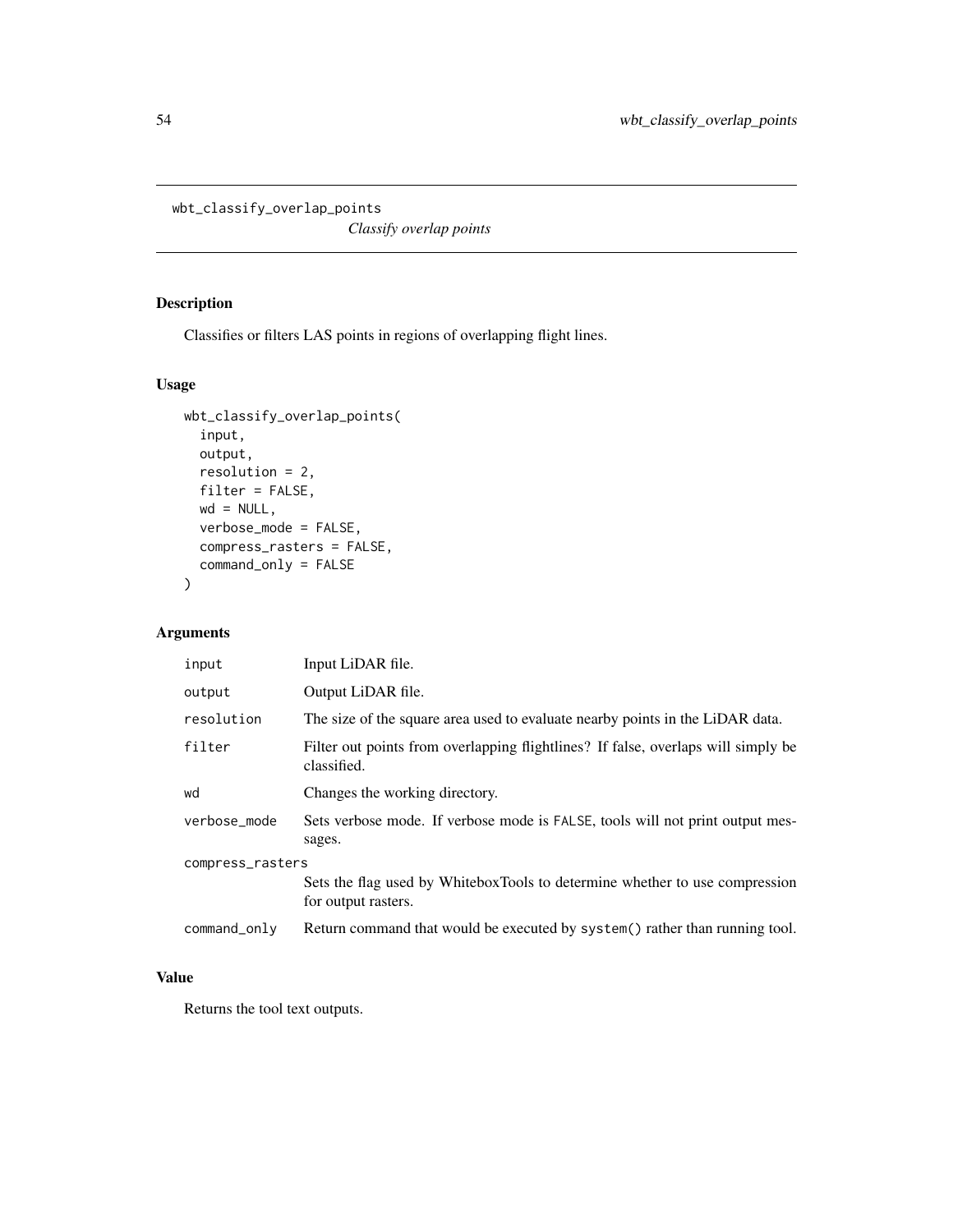## Description

Removes null features and lines/polygons with fewer than the required number of vertices.

#### Usage

```
wbt_clean_vector(
  input,
 output,
 wd = NULL,verbose_mode = FALSE,
 compress_rasters = FALSE,
  command_only = FALSE
)
```
## Arguments

| input            | Input vector file.                                                                                 |  |
|------------------|----------------------------------------------------------------------------------------------------|--|
| output           | Output vector file.                                                                                |  |
| wd               | Changes the working directory.                                                                     |  |
| verbose_mode     | Sets verbose mode. If verbose mode is FALSE, tools will not print output mes-<br>sages.            |  |
| compress_rasters |                                                                                                    |  |
|                  | Sets the flag used by WhiteboxTools to determine whether to use compression<br>for output rasters. |  |
| command_only     | Return command that would be executed by system() rather than running tool.                        |  |

#### Value

Returns the tool text outputs.

| wbt_clip | Clip |  |  |
|----------|------|--|--|
|          |      |  |  |

## Description

Extract all the features, or parts of features, that overlap with the features of the clip vector.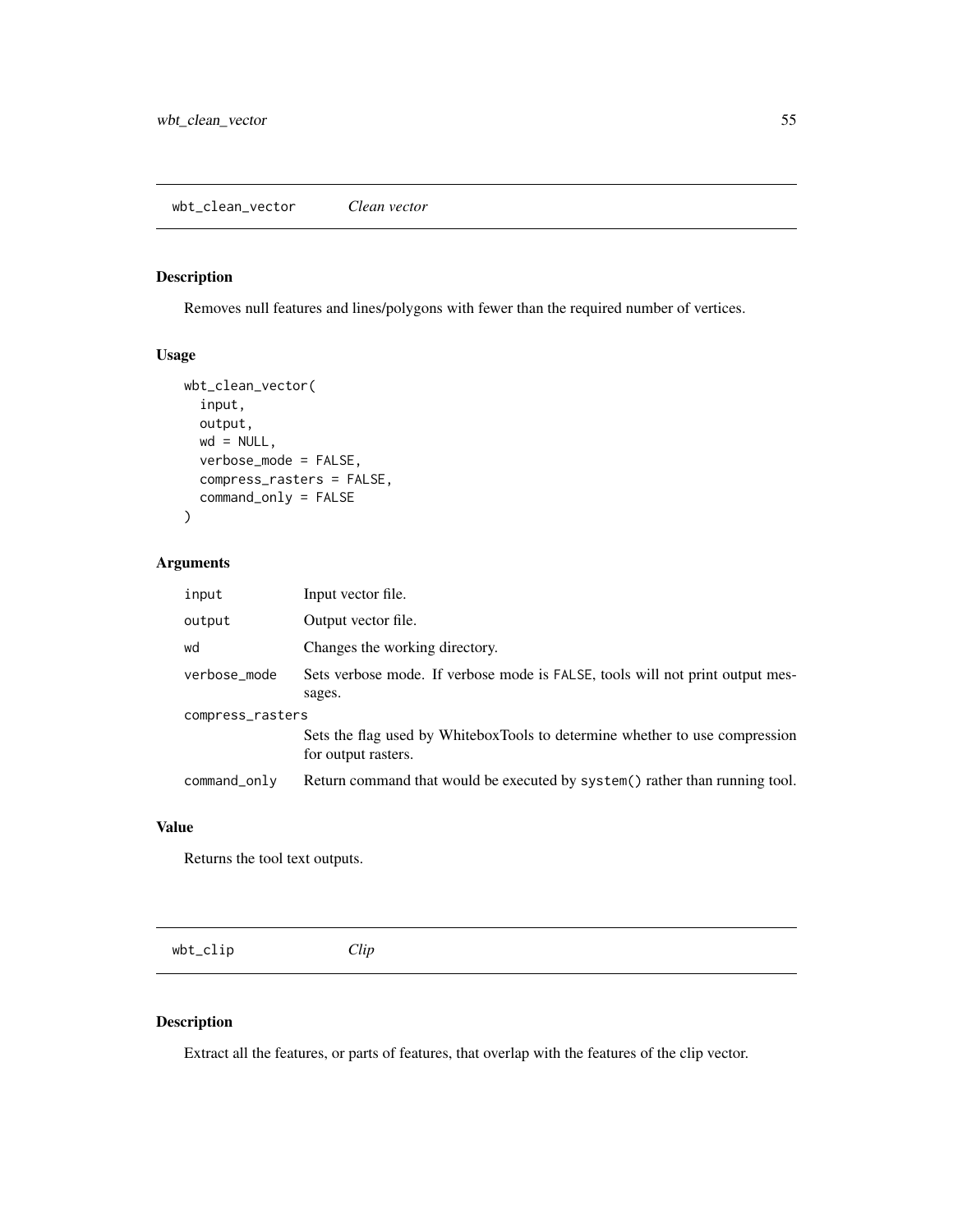```
wbt_clip(
  input,
  clip,
 output,
 wd = NULL,verbose_mode = FALSE,
  compress_rasters = FALSE,
  command_only = FALSE
)
```
## Arguments

| Input vector file.                                                                                 |
|----------------------------------------------------------------------------------------------------|
| Input clip polygon vector file.                                                                    |
| Output vector file.                                                                                |
| Changes the working directory.                                                                     |
| Sets verbose mode. If verbose mode is FALSE, tools will not print output mes-                      |
| sages.                                                                                             |
| compress_rasters                                                                                   |
| Sets the flag used by WhiteboxTools to determine whether to use compression<br>for output rasters. |
| Return command that would be executed by system() rather than running tool.                        |
|                                                                                                    |

# Value

Returns the tool text outputs.

wbt\_clip\_lidar\_to\_polygon

*Clip lidar to polygon*

# Description

Clips a LiDAR point cloud to a vector polygon or polygons.

## Usage

```
wbt_clip_lidar_to_polygon(
  input,
 polygons,
 output,
 wd = NULL,verbose_mode = FALSE,
 compress_rasters = FALSE,
  command_only = FALSE
\mathcal{E}
```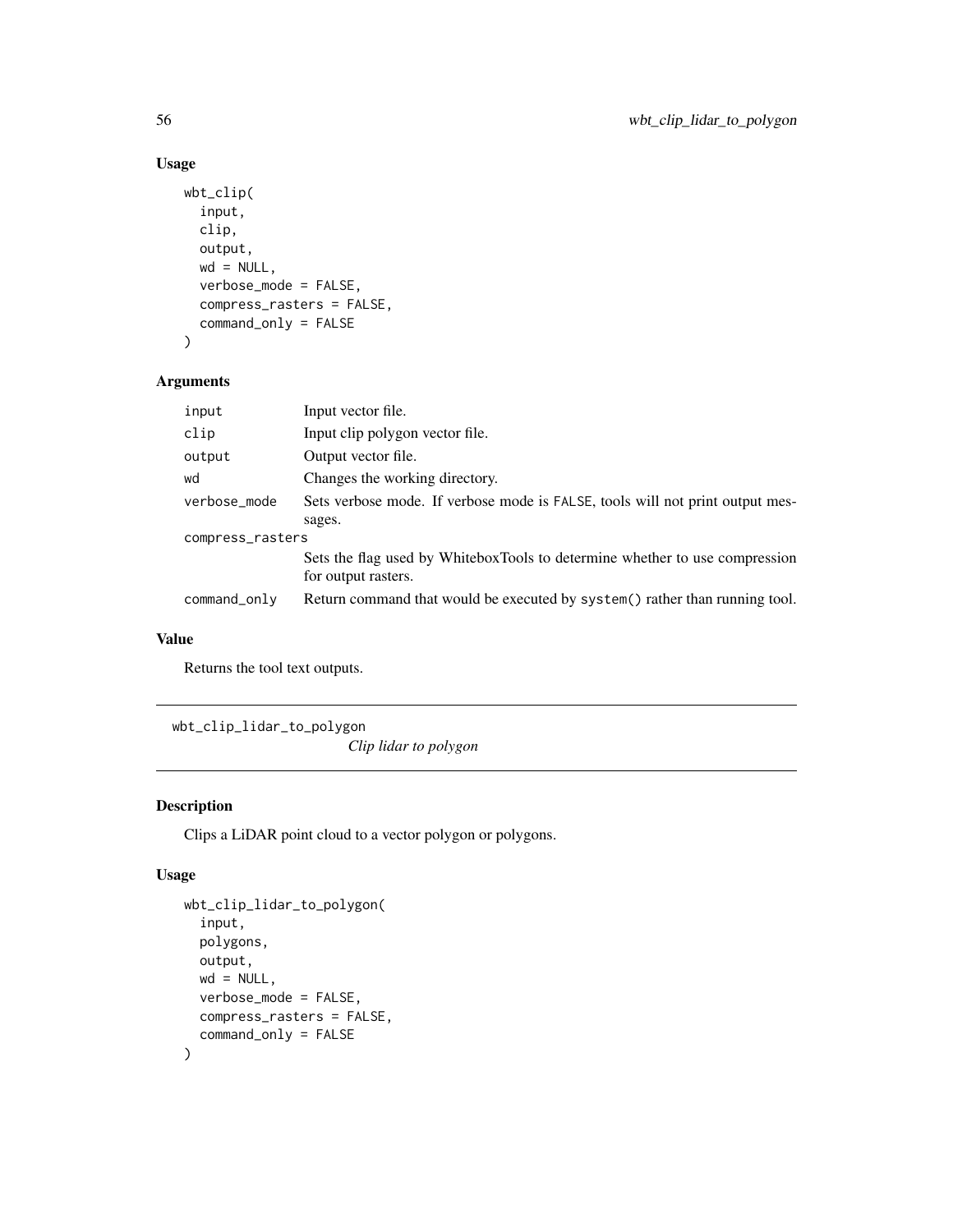# Arguments

| input            | Input LiDAR file.                                                                                  |  |  |
|------------------|----------------------------------------------------------------------------------------------------|--|--|
| polygons         | Input vector polygons file.                                                                        |  |  |
| output           | Output LiDAR file.                                                                                 |  |  |
| wd               | Changes the working directory.                                                                     |  |  |
| verbose_mode     | Sets verbose mode. If verbose mode is FALSE, tools will not print output mes-                      |  |  |
|                  | sages.                                                                                             |  |  |
| compress_rasters |                                                                                                    |  |  |
|                  | Sets the flag used by WhiteboxTools to determine whether to use compression<br>for output rasters. |  |  |
| command_only     | Return command that would be executed by system() rather than running tool.                        |  |  |

# Value

Returns the tool text outputs.

wbt\_clip\_raster\_to\_polygon *Clip raster to polygon*

## Description

Clips a raster to a vector polygon.

# Usage

```
wbt_clip_raster_to_polygon(
  input,
  polygons,
  output,
  maintain_dimensions = FALSE,
  wd = NULL,verbose_mode = FALSE,
  compress_rasters = FALSE,
  command_only = FALSE
\mathcal{L}
```

| input               | Input raster file.                 |  |
|---------------------|------------------------------------|--|
| polygons            | Input vector polygons file.        |  |
| output              | Output raster file.                |  |
| maintain_dimensions |                                    |  |
|                     | Maintain input raster dimensions?. |  |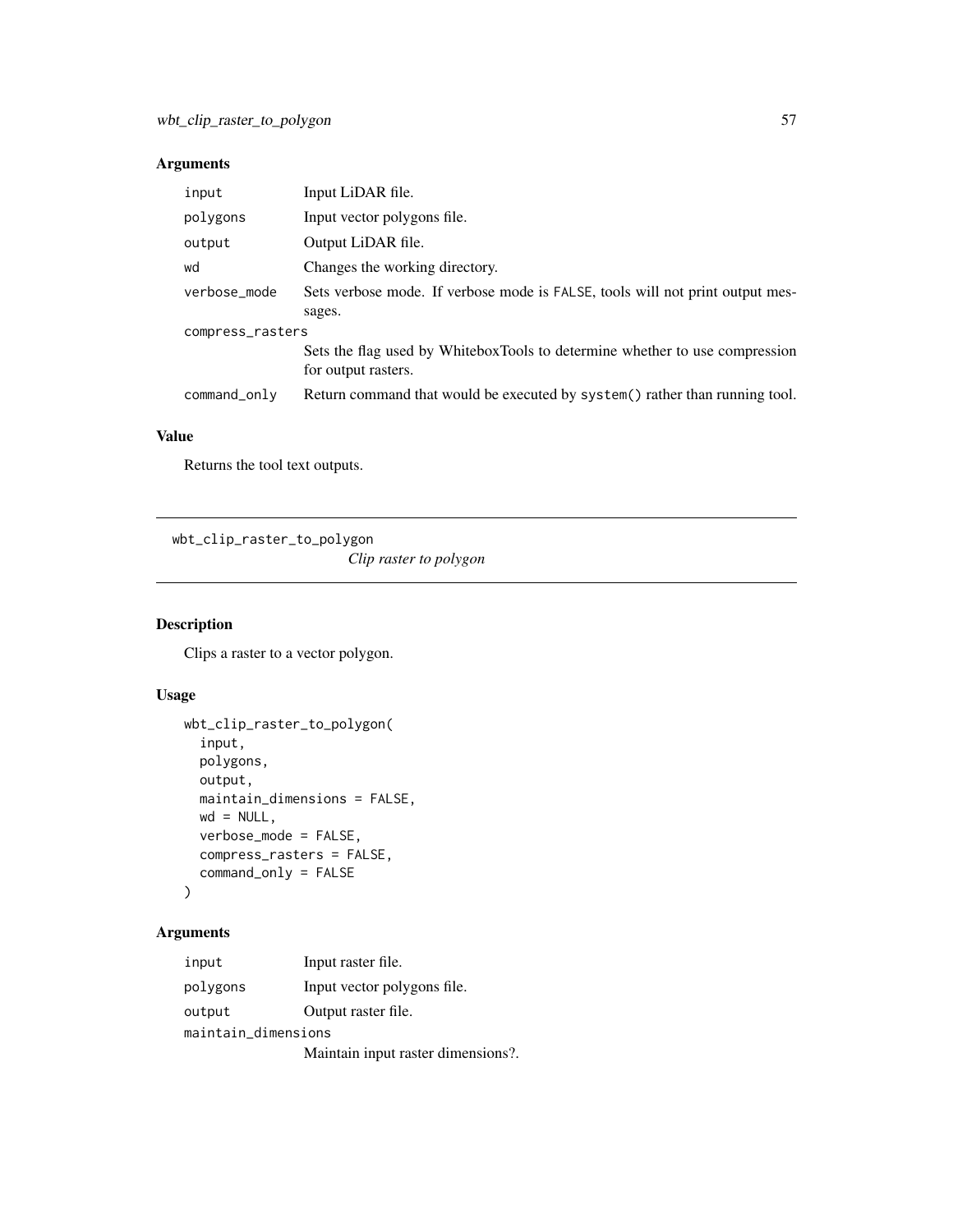| wd               | Changes the working directory.                                                                     |
|------------------|----------------------------------------------------------------------------------------------------|
| verbose_mode     | Sets verbose mode. If verbose mode is FALSE, tools will not print output mes-                      |
|                  | sages.                                                                                             |
| compress_rasters |                                                                                                    |
|                  | Sets the flag used by WhiteboxTools to determine whether to use compression<br>for output rasters. |
| command_only     | Return command that would be executed by system() rather than running tool.                        |
|                  |                                                                                                    |

Returns the tool text outputs.

# Description

A closing is a mathematical morphology operation involving an erosion (min filter) of a dilation (max filter) set.

## Usage

```
wbt_closing(
  input,
 output,
 filterx = 11,
 filtery = 11,
 wd = NULL,verbose_mode = FALSE,
 compress_rasters = FALSE,
 command_only = FALSE
)
```

| input            | Input raster file.                                                            |  |
|------------------|-------------------------------------------------------------------------------|--|
| output           | Output raster file.                                                           |  |
| filterx          | Size of the filter kernel in the x-direction.                                 |  |
| filtery          | Size of the filter kernel in the y-direction.                                 |  |
| wd               | Changes the working directory.                                                |  |
| verbose mode     | Sets verbose mode. If verbose mode is FALSE, tools will not print output mes- |  |
|                  | sages.                                                                        |  |
| compress_rasters |                                                                               |  |
|                  | Sets the flag used by WhiteboxTools to determine whether to use compression   |  |
|                  | for output rasters.                                                           |  |
| command_only     | Return command that would be executed by system() rather than running tool.   |  |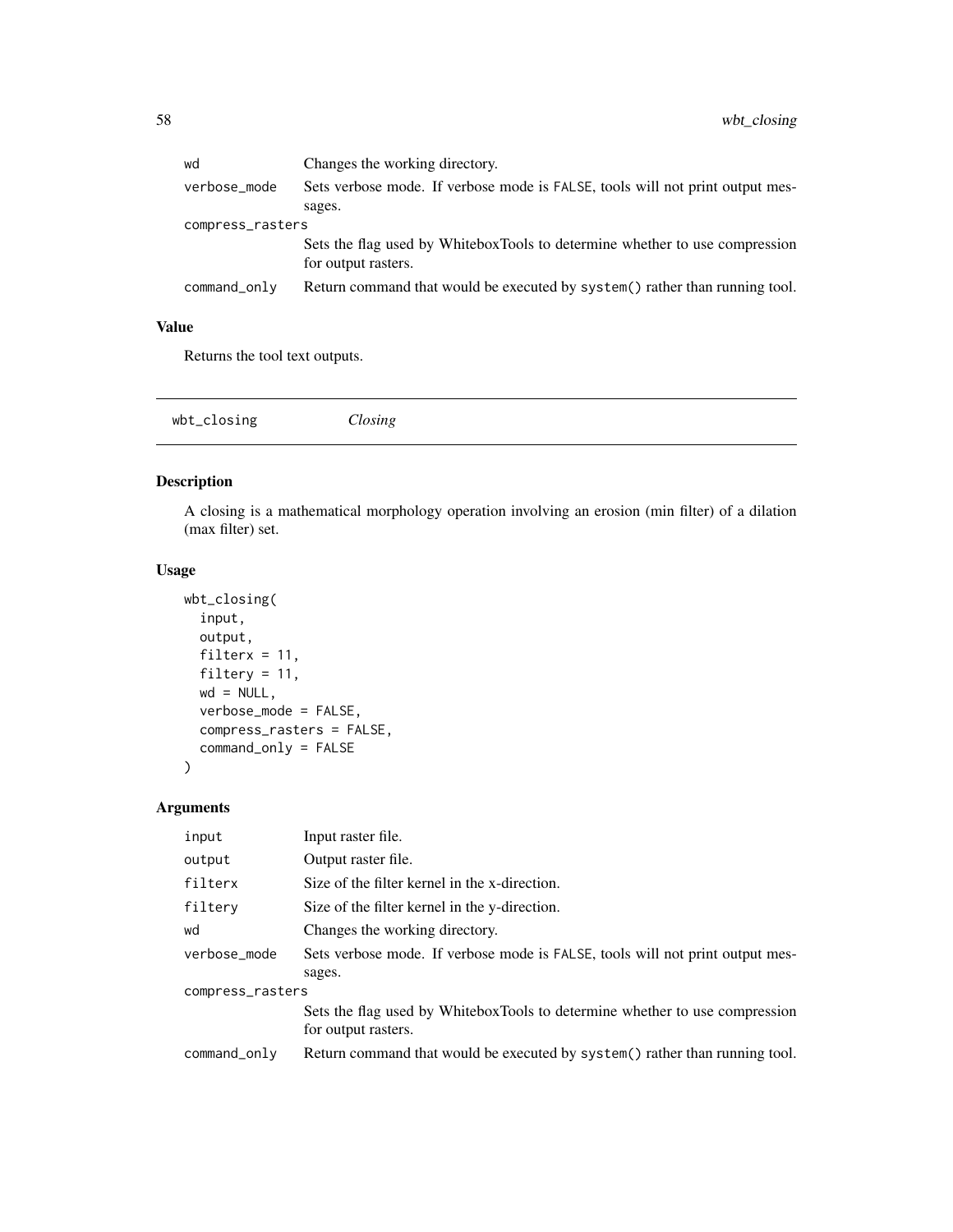wbt\_clump 59

## Value

Returns the tool text outputs.

wbt\_clump *Clump*

# Description

Groups cells that form discrete areas, assigning them unique identifiers.

# Usage

```
wbt_clump(
 input,
 output,
 diag = TRUE,zero_back = FALSE,
 wd = NULL,verbose_mode = FALSE,
 compress_rasters = FALSE,
 command_only = FALSE
)
```
## Arguments

| input            | Input raster file.                                                                                 |  |
|------------------|----------------------------------------------------------------------------------------------------|--|
| output           | Output raster file.                                                                                |  |
| diag             | Flag indicating whether diagonal connections should be considered.                                 |  |
| zero_back        | Flag indicating whether zero values should be treated as a background.                             |  |
| wd               | Changes the working directory.                                                                     |  |
| verbose_mode     | Sets verbose mode. If verbose mode is FALSE, tools will not print output mes-<br>sages.            |  |
| compress_rasters |                                                                                                    |  |
|                  | Sets the flag used by WhiteboxTools to determine whether to use compression<br>for output rasters. |  |
| command_only     | Return command that would be executed by system() rather than running tool.                        |  |

## Value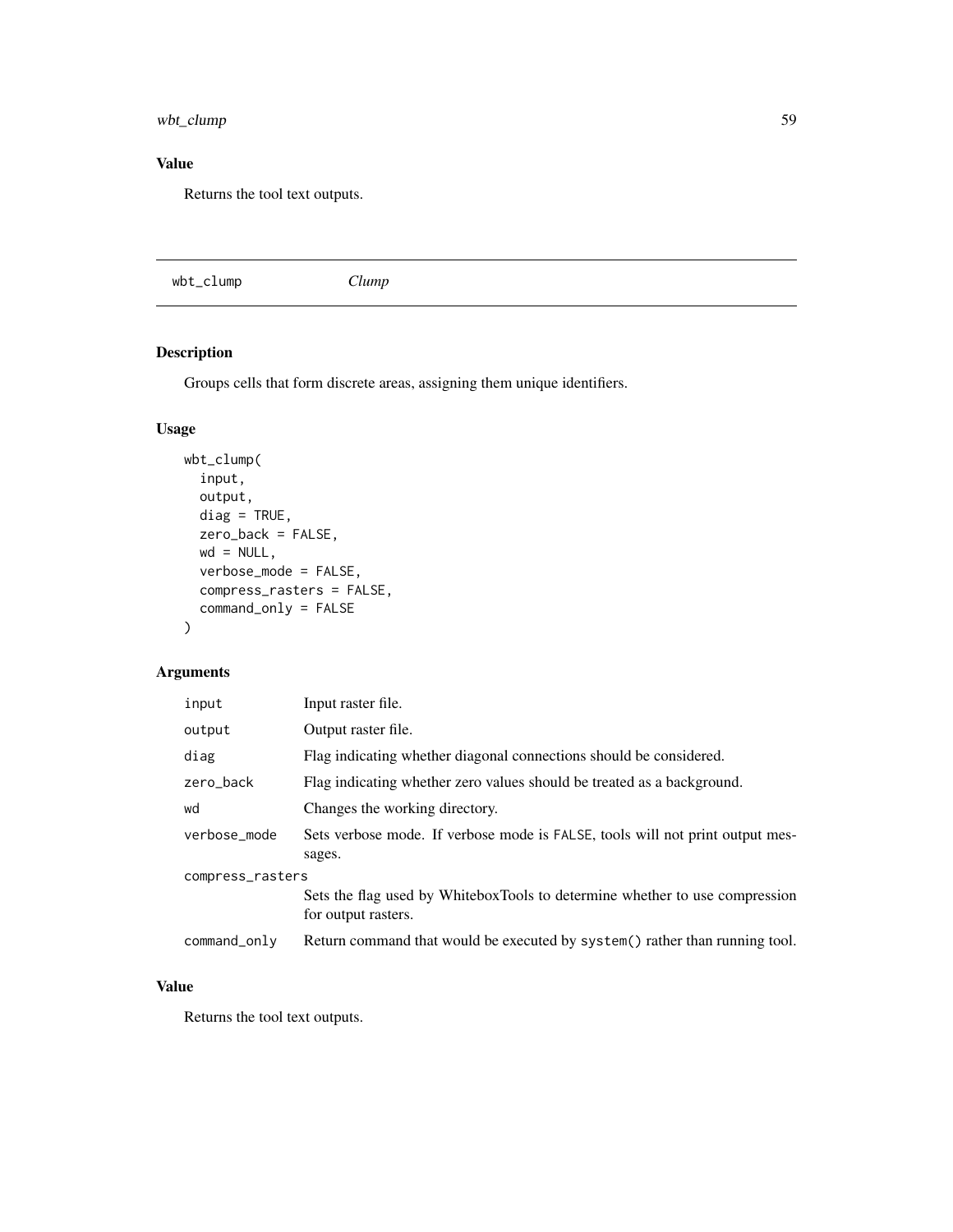## Description

Calculates the compactness ratio (A/P), a measure of shape complexity, for vector polygons.

#### Usage

```
wbt_compactness_ratio(
  input,
  wd = NULL,verbose_mode = FALSE,
  compress_rasters = FALSE,
  command_only = FALSE
\mathcal{E}
```
# Arguments

| input            | Input vector polygon file.                                                                         |  |
|------------------|----------------------------------------------------------------------------------------------------|--|
| wd               | Changes the working directory.                                                                     |  |
| verbose_mode     | Sets verbose mode. If verbose mode is FALSE, tools will not print output mes-<br>sages.            |  |
| compress_rasters |                                                                                                    |  |
|                  | Sets the flag used by WhiteboxTools to determine whether to use compression<br>for output rasters. |  |
| command_only     | Return command that would be executed by system() rather than running tool.                        |  |

## Value

Returns the tool text outputs.

wbt\_conditional\_evaluation

*Conditional evaluation*

## Description

This tool performs a conditional evaluation (if-then-else) operation on a raster.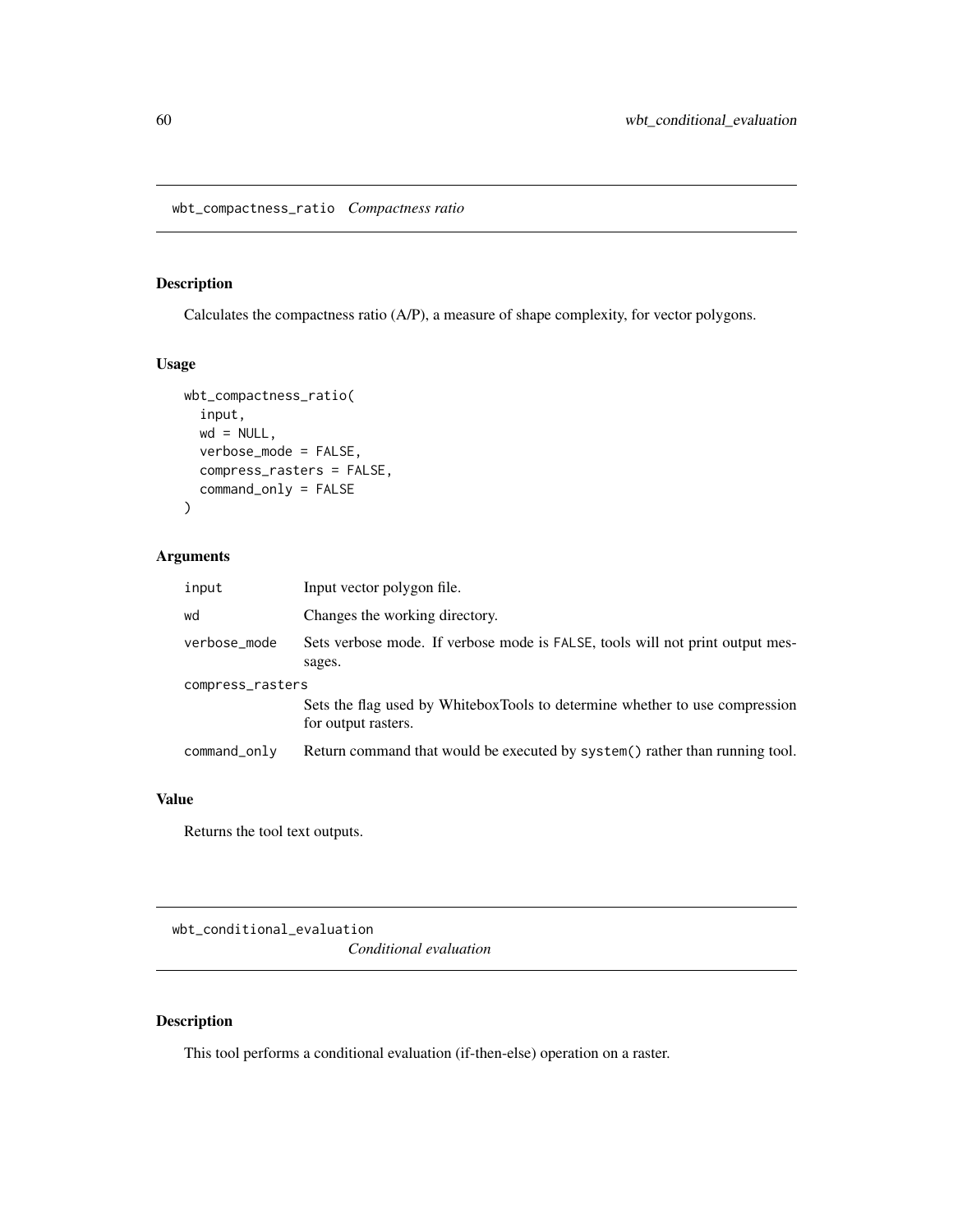wbt\_conservative\_smoothing\_filter 61

# Usage

```
wbt_conditional_evaluation(
  input,
 output,
 statement = ",
  true = NULL,
 false = NULL,
 wd = NULL,verbose_mode = FALSE,
 compress_rasters = FALSE,
 command_only = FALSE
```
)

# Arguments

| input            | Name of the input raster file.                                                                     |  |
|------------------|----------------------------------------------------------------------------------------------------|--|
| output           | Name of the output raster file.                                                                    |  |
| statement        | Conditional statement e.g. value $> 35.0$ . This statement must be a valid Rust<br>statement.      |  |
| true             | Value where condition evaluates TRUE (input raster or constant value).                             |  |
| false            | Value where condition evaluates FALSE (input raster or constant value).                            |  |
| wd               | Changes the working directory.                                                                     |  |
| verbose_mode     | Sets verbose mode. If verbose mode is FALSE, tools will not print output mes-<br>sages.            |  |
| compress_rasters |                                                                                                    |  |
|                  | Sets the flag used by WhiteboxTools to determine whether to use compression<br>for output rasters. |  |
| command_only     | Return command that would be executed by system() rather than running tool.                        |  |

## Value

Returns the tool text outputs.

wbt\_conservative\_smoothing\_filter *Conservative smoothing filter*

## Description

Performs a conservative-smoothing filter on an image.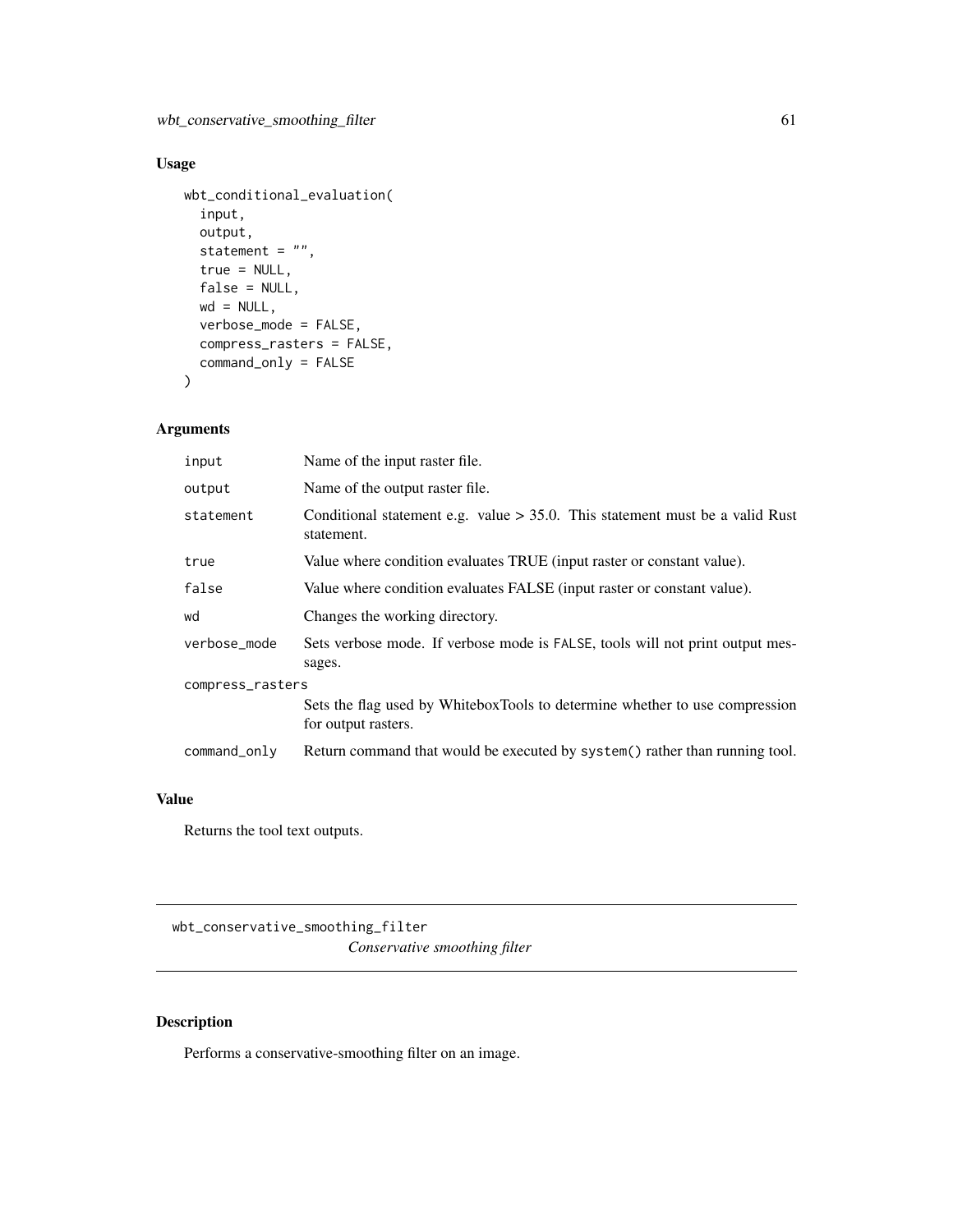```
wbt_conservative_smoothing_filter(
  input,
  output,
 filterx = 3,
  filtery = 3,
 wd = NULL,verbose_mode = FALSE,
  compress_rasters = FALSE,
  command_only = FALSE
\mathcal{E}
```
## Arguments

| input            | Input raster file.                                                                                 |
|------------------|----------------------------------------------------------------------------------------------------|
| output           | Output raster file.                                                                                |
| filterx          | Size of the filter kernel in the x-direction.                                                      |
| filtery          | Size of the filter kernel in the y-direction.                                                      |
| wd               | Changes the working directory.                                                                     |
| verbose_mode     | Sets verbose mode. If verbose mode is FALSE, tools will not print output mes-<br>sages.            |
| compress_rasters |                                                                                                    |
|                  | Sets the flag used by WhiteboxTools to determine whether to use compression<br>for output rasters. |
| command_only     | Return command that would be executed by system() rather than running tool.                        |

# Value

Returns the tool text outputs.

wbt\_construct\_vector\_tin

*Construct vector tin*

## Description

Creates a vector triangular irregular network (TIN) for a set of vector points.

## Usage

```
wbt_construct_vector_tin(
  input,
 output,
 field = NULL,
 use_z = FALSE,
```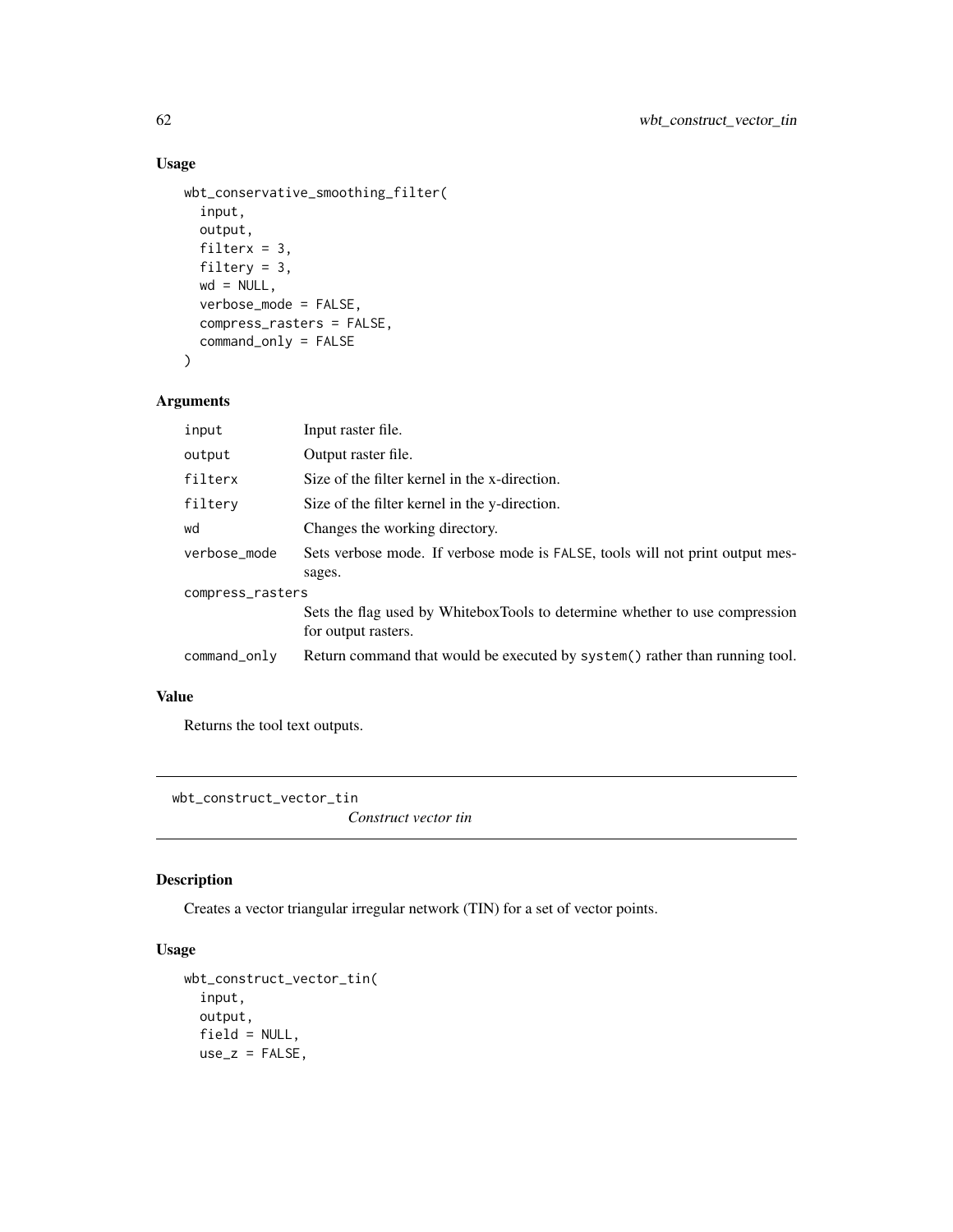```
max_triangle_edge_length = NULL,
 wd = NULL,verbose_mode = FALSE,
 compress_rasters = FALSE,
 command_only = FALSE
\mathcal{E}
```
## Arguments

| input                    | Input vector points file.                                                                          |  |
|--------------------------|----------------------------------------------------------------------------------------------------|--|
| output                   | Output vector polygon file.                                                                        |  |
| field                    | Input field name in attribute table.                                                               |  |
| $use_z$                  | Use the 'z' dimension of the Shapefile's geometry instead of an attribute field?.                  |  |
| max_triangle_edge_length |                                                                                                    |  |
|                          | Optional maximum triangle edge length; triangles larger than this size will not<br>be gridded.     |  |
| wd                       | Changes the working directory.                                                                     |  |
| verbose_mode             | Sets verbose mode. If verbose mode is FALSE, tools will not print output mes-<br>sages.            |  |
| compress_rasters         |                                                                                                    |  |
|                          | Sets the flag used by WhiteboxTools to determine whether to use compression<br>for output rasters. |  |
| command_only             | Return command that would be executed by system() rather than running tool.                        |  |

## Value

Returns the tool text outputs.

wbt\_contours\_from\_points

*Contours from points*

## Description

Creates a contour coverage from a set of input points.

#### Usage

```
wbt_contours_from_points(
  input,
 output,
 field = NULL,
 use_z = FALSE,max_triangle_edge_length = NULL,
 interval = 10,
```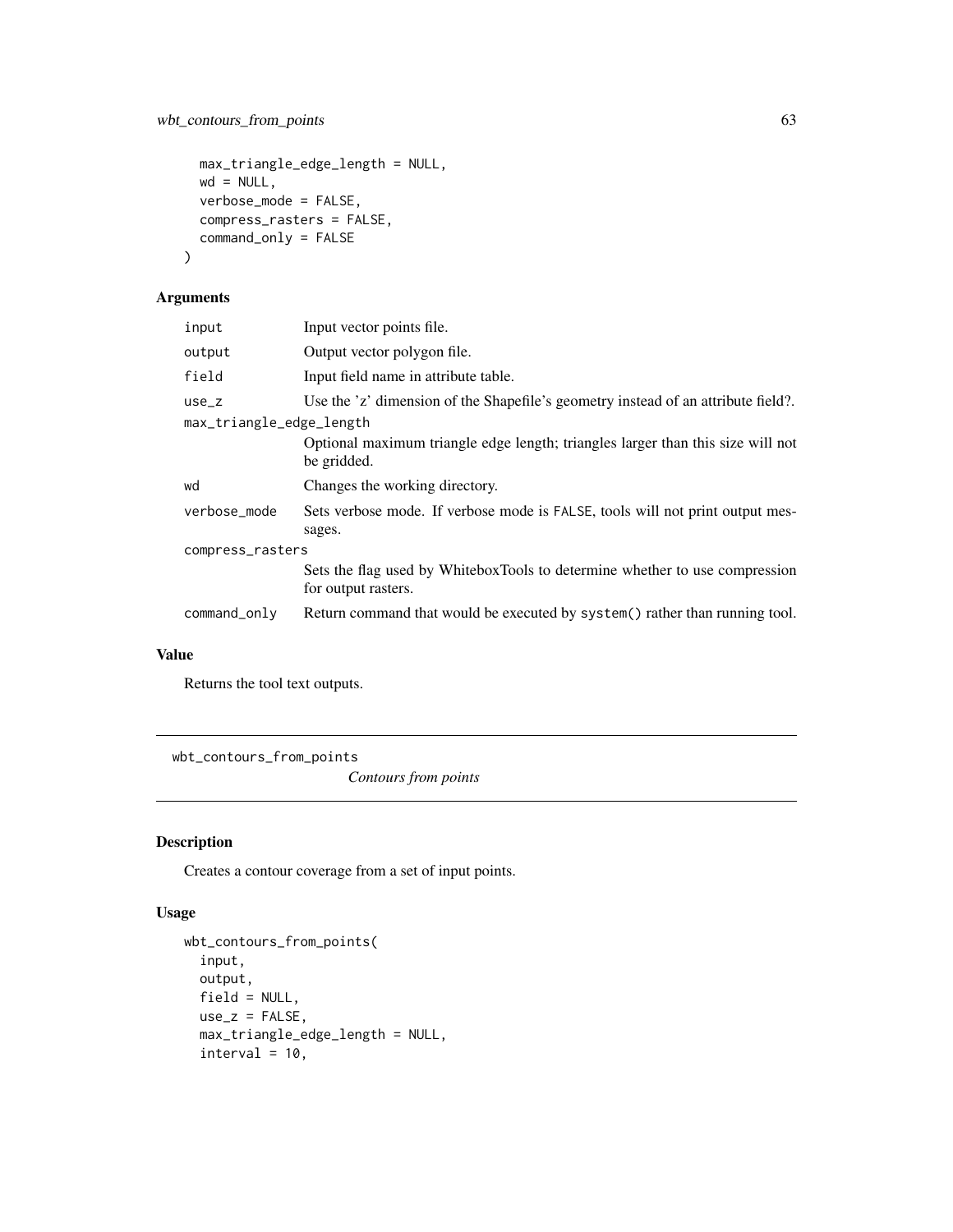```
base = \theta,
 smooth = 5,
 wd = NULL,verbose_mode = FALSE,
  compress_rasters = FALSE,
  command_only = FALSE
\mathcal{E}
```
# Arguments

| input                    | Input vector points file.                                                                          |  |
|--------------------------|----------------------------------------------------------------------------------------------------|--|
| output                   | Output vector lines file.                                                                          |  |
| field                    | Input field name in attribute table.                                                               |  |
| use_z                    | Use the 'z' dimension of the Shapefile's geometry instead of an attribute field?.                  |  |
| max_triangle_edge_length | Optional maximum triangle edge length; triangles larger than this size will not<br>be gridded.     |  |
| interval                 | Contour interval.                                                                                  |  |
| base                     | Base contour height.                                                                               |  |
| smooth                   | Smoothing filter size (in num. points), e.g. 3, 5, 7, 9, 11.                                       |  |
| wd                       | Changes the working directory.                                                                     |  |
| verbose_mode             | Sets verbose mode. If verbose mode is FALSE, tools will not print output mes-<br>sages.            |  |
| compress_rasters         |                                                                                                    |  |
|                          | Sets the flag used by WhiteboxTools to determine whether to use compression<br>for output rasters. |  |
| command_only             | Return command that would be executed by system() rather than running tool.                        |  |

# Value

Returns the tool text outputs.

wbt\_contours\_from\_raster

*Contours from raster*

# Description

Derives a vector contour coverage from a raster surface.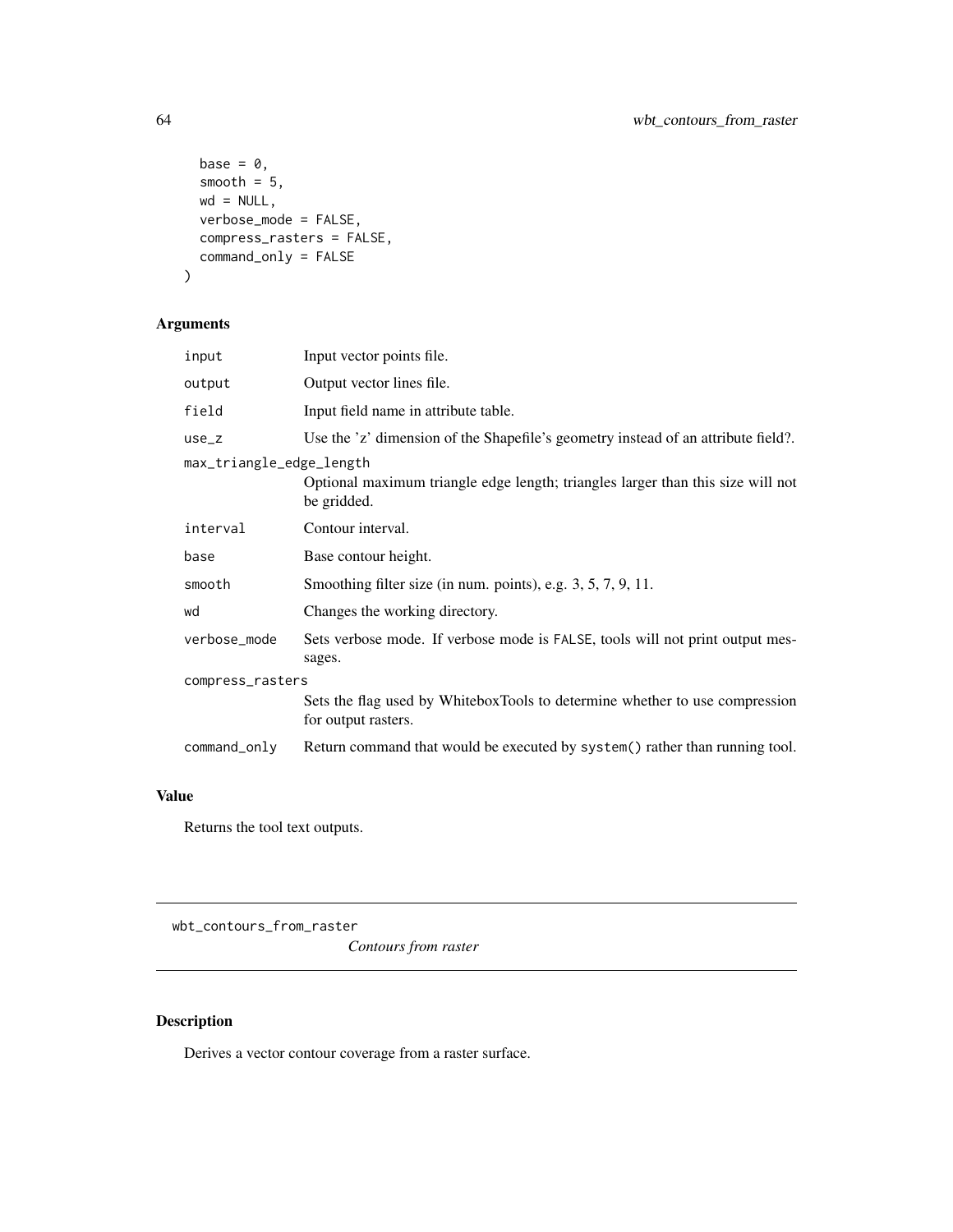```
wbt_contours_from_raster(
  input,
 output,
 interval = 10,
 base = 0,
 smooth = 9,
 tolerance = 10,
 wd = NULL,verbose_mode = FALSE,
 compress_rasters = FALSE,
 command_only = FALSE
)
```
## Arguments

| input            | Input surface raster file.                                                                         |  |
|------------------|----------------------------------------------------------------------------------------------------|--|
| output           | Output vector contour file.                                                                        |  |
| interval         | Contour interval.                                                                                  |  |
| base             | Base contour height.                                                                               |  |
| smooth           | Smoothing filter size (in num. points), e.g. $3, 5, 7, 9, 11$ .                                    |  |
| tolerance        | Tolerance factor, in degrees (0-45); determines generalization level.                              |  |
| wd               | Changes the working directory.                                                                     |  |
| verbose_mode     | Sets verbose mode. If verbose mode is FALSE, tools will not print output mes-<br>sages.            |  |
| compress_rasters |                                                                                                    |  |
|                  | Sets the flag used by WhiteboxTools to determine whether to use compression<br>for output rasters. |  |
| command_only     | Return command that would be executed by system() rather than running tool.                        |  |

## Value

Returns the tool text outputs.

wbt\_convert\_nodata\_to\_zero

*Convert nodata to zero*

## Description

Converts nodata values in a raster to zero.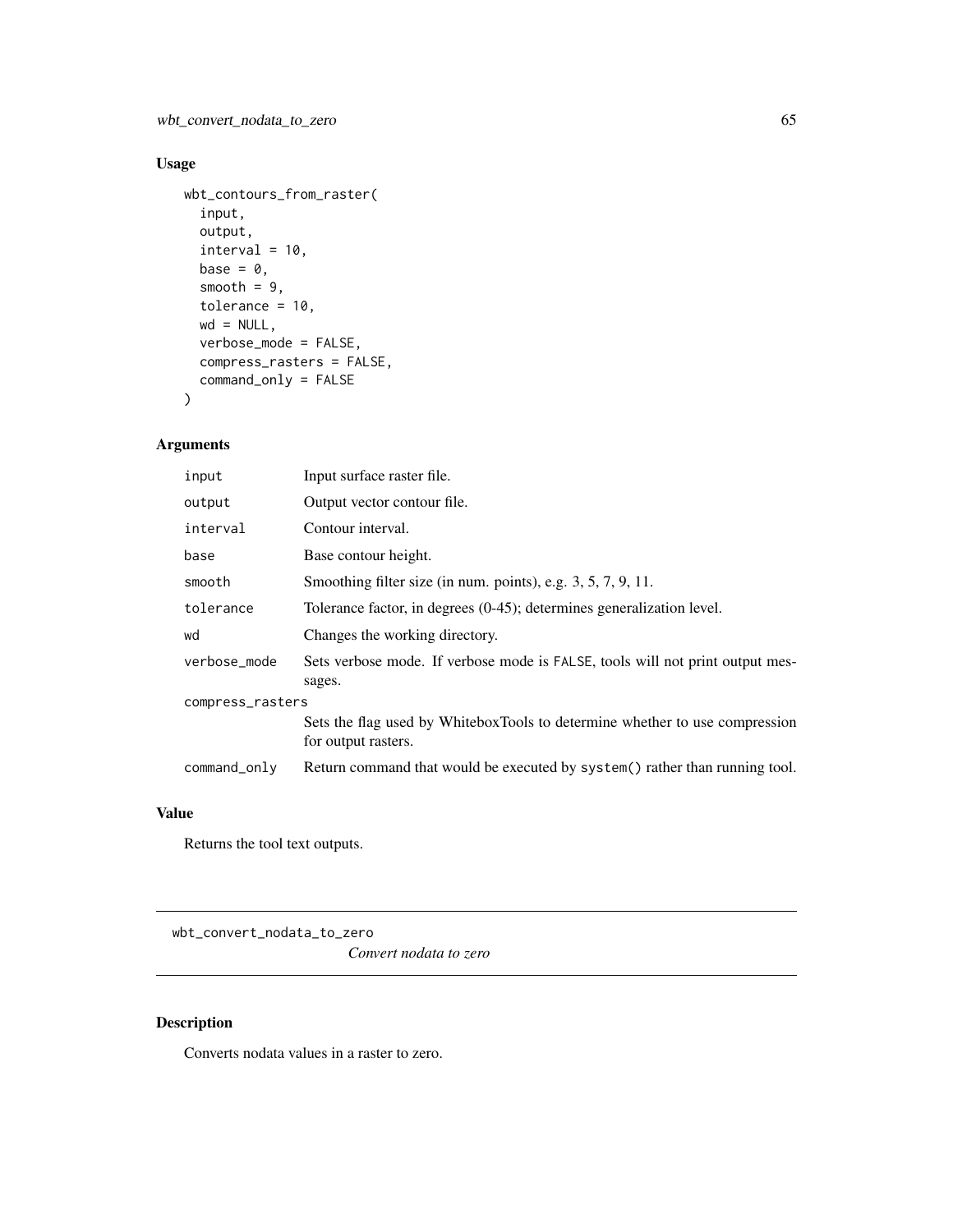```
wbt_convert_nodata_to_zero(
  input,
 output,
 wd = NULL,verbose_mode = FALSE,
 compress_rasters = FALSE,
 command_only = FALSE
)
```
## Arguments

| input            | Input raster file.                                                                                 |  |
|------------------|----------------------------------------------------------------------------------------------------|--|
| output           | Output raster file.                                                                                |  |
| wd               | Changes the working directory.                                                                     |  |
| verbose_mode     | Sets verbose mode. If verbose mode is FALSE, tools will not print output mes-<br>sages.            |  |
| compress_rasters |                                                                                                    |  |
|                  | Sets the flag used by WhiteboxTools to determine whether to use compression<br>for output rasters. |  |
| command_only     | Return command that would be executed by system() rather than running tool.                        |  |
|                  |                                                                                                    |  |

## Value

Returns the tool text outputs.

wbt\_convert\_raster\_format

*Convert raster format*

## Description

Converts raster data from one format to another.

## Usage

```
wbt_convert_raster_format(
  input,
 output,
 wd = NULL,verbose_mode = FALSE,
 compress_rasters = FALSE,
  command_only = FALSE
\mathcal{E}
```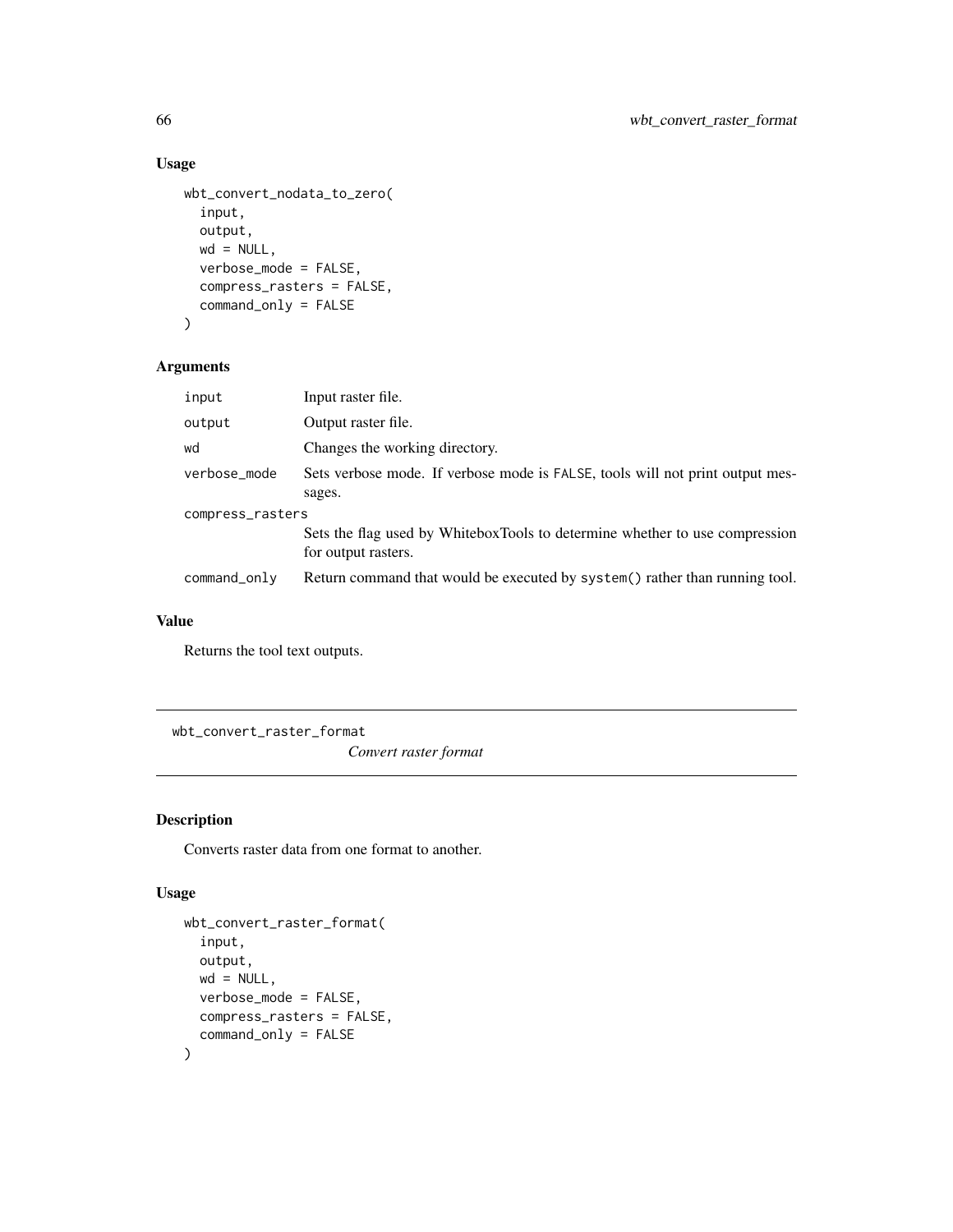## Arguments

| input            | Input raster file.                                                                                 |  |
|------------------|----------------------------------------------------------------------------------------------------|--|
| output           | Output raster file.                                                                                |  |
| wd               | Changes the working directory.                                                                     |  |
| verbose_mode     | Sets verbose mode. If verbose mode is FALSE, tools will not print output mes-                      |  |
|                  | sages.                                                                                             |  |
| compress_rasters |                                                                                                    |  |
|                  | Sets the flag used by WhiteboxTools to determine whether to use compression<br>for output rasters. |  |
| command_only     | Return command that would be executed by system() rather than running tool.                        |  |

# Value

Returns the tool text outputs.

wbt\_corner\_detection *Corner detection*

# Description

Identifies corner patterns in boolean images using hit-and-miss pattern matching.

## Usage

```
wbt_corner_detection(
 input,
 output,
 wd = NULL,verbose_mode = FALSE,
 compress_rasters = FALSE,
  command_only = FALSE
\mathcal{L}
```

| input            | Input boolean image.                                                                               |  |
|------------------|----------------------------------------------------------------------------------------------------|--|
| output           | Output raster file.                                                                                |  |
| wd               | Changes the working directory.                                                                     |  |
| verbose_mode     | Sets verbose mode. If verbose mode is FALSE, tools will not print output mes-<br>sages.            |  |
| compress_rasters |                                                                                                    |  |
|                  | Sets the flag used by WhiteboxTools to determine whether to use compression<br>for output rasters. |  |
| command_only     | Return command that would be executed by system() rather than running tool.                        |  |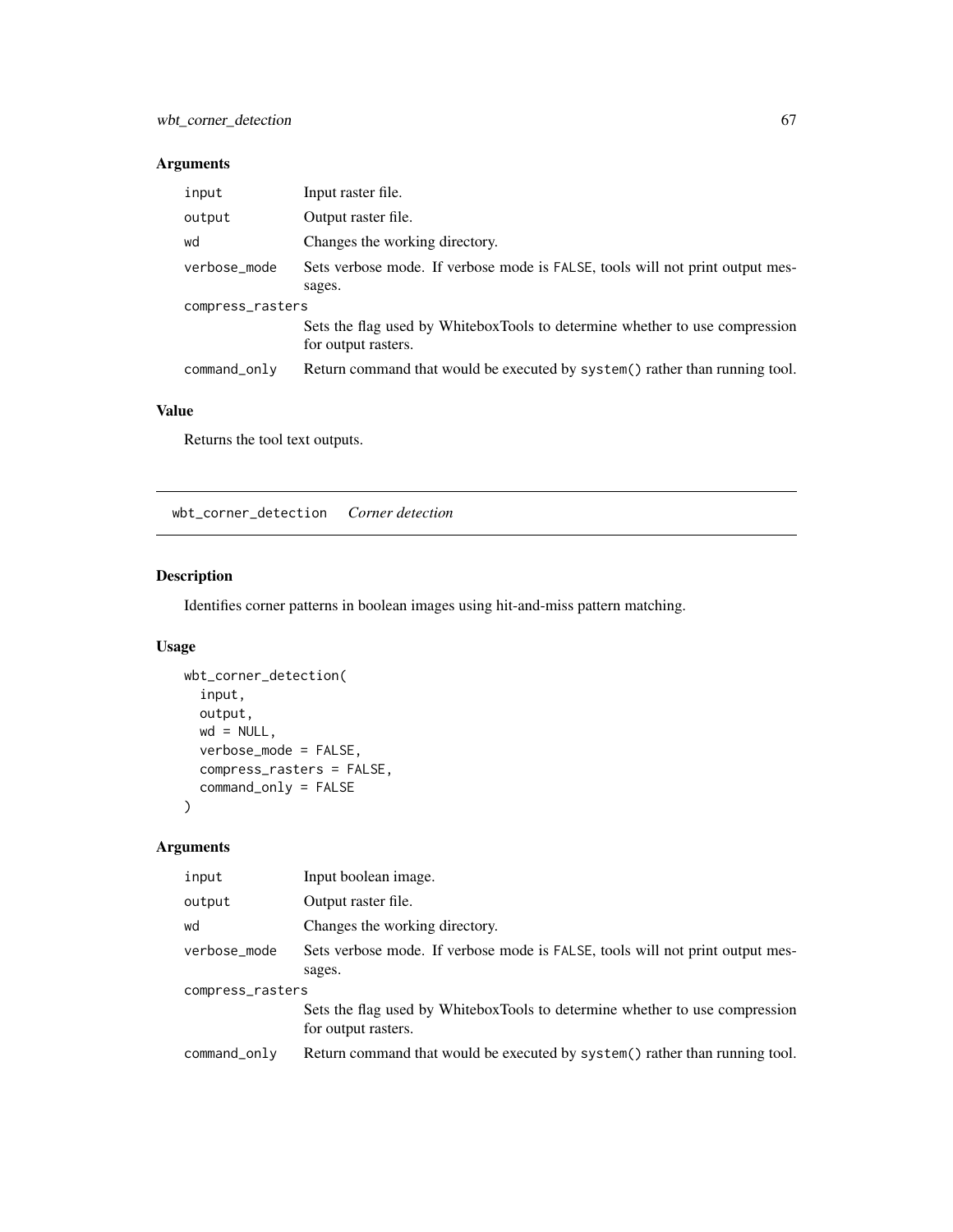Returns the tool text outputs.

wbt\_correct\_vignetting

*Correct vignetting*

# Description

Corrects the darkening of images towards corners.

## Usage

```
wbt_correct_vignetting(
  input,
 pp,
 output,
  focal_length = 304.8,image\_width = 228.6,
 n = 4,
 wd = NULL,verbose_mode = FALSE,
  compress_rasters = FALSE,
  command_only = FALSE
)
```
## Arguments

| input            | Input raster file.                                                                                 |  |
|------------------|----------------------------------------------------------------------------------------------------|--|
| pp               | Input principal point file.                                                                        |  |
| output           | Output raster file.                                                                                |  |
| focal_length     | Camera focal length, in millimeters.                                                               |  |
| image_width      | Distance between photograph edges, in millimeters.                                                 |  |
| n                | The 'n' parameter.                                                                                 |  |
| wd               | Changes the working directory.                                                                     |  |
| verbose_mode     | Sets verbose mode. If verbose mode is FALSE, tools will not print output mes-                      |  |
|                  | sages.                                                                                             |  |
| compress_rasters |                                                                                                    |  |
|                  | Sets the flag used by WhiteboxTools to determine whether to use compression<br>for output rasters. |  |
| command_only     | Return command that would be executed by system() rather than running tool.                        |  |

## Value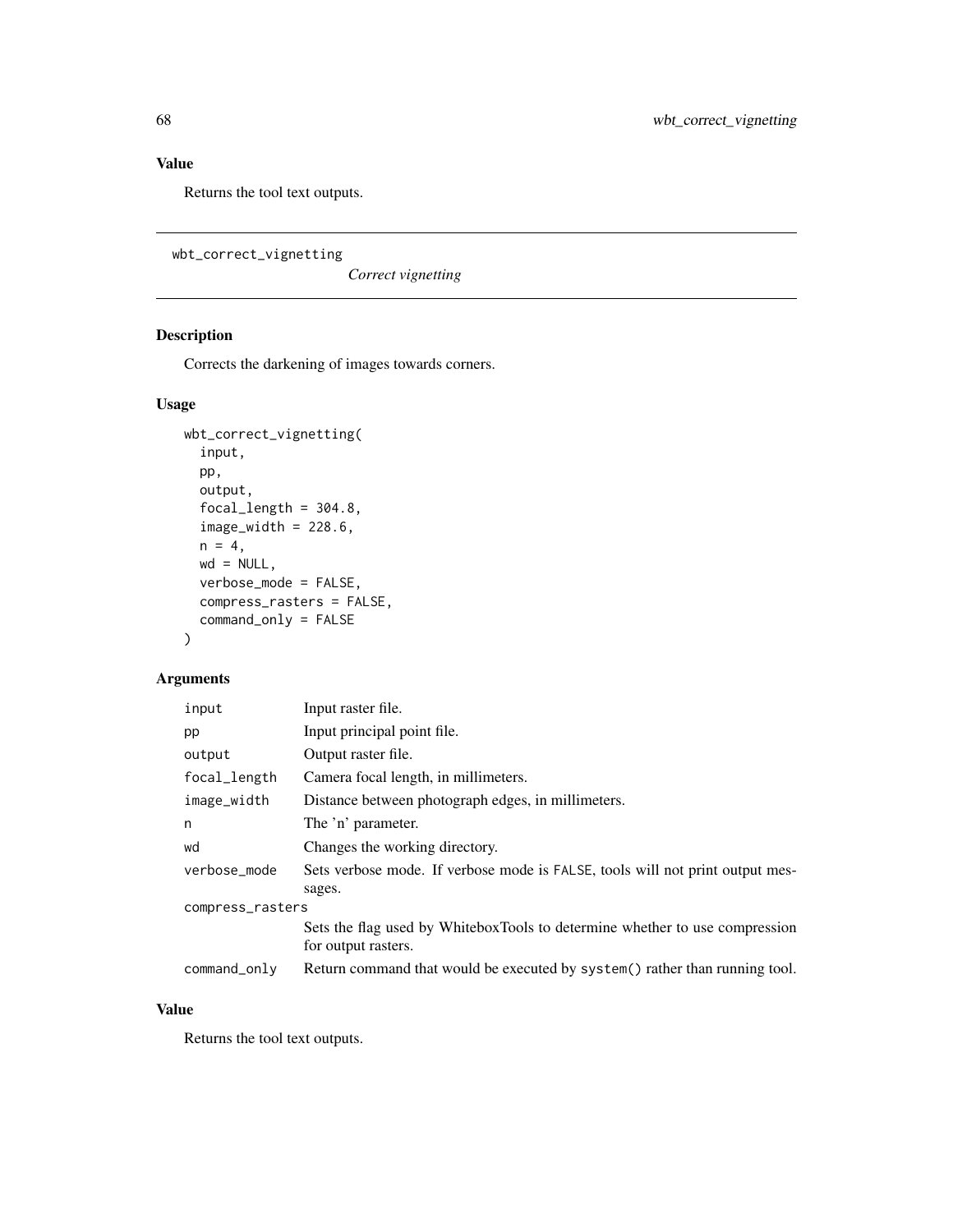wbt\_cos *Cos*

# Description

Returns the cosine (cos) of each values in a raster.

## Usage

```
wbt_cos(
  input,
  output,
  wd = NULL,verbose_mode = FALSE,
  compress_rasters = FALSE,
  command_only = FALSE
)
```
# Arguments

| input            | Input raster file.                                                                                 |  |
|------------------|----------------------------------------------------------------------------------------------------|--|
| output           | Output raster file.                                                                                |  |
| wd               | Changes the working directory.                                                                     |  |
| verbose_mode     | Sets verbose mode. If verbose mode is FALSE, tools will not print output mes-<br>sages.            |  |
| compress_rasters |                                                                                                    |  |
|                  | Sets the flag used by WhiteboxTools to determine whether to use compression<br>for output rasters. |  |
| command_only     | Return command that would be executed by system() rather than running tool.                        |  |

#### Value

Returns the tool text outputs.

wbt\_cosh *Cosh*

## Description

Returns the hyperbolic cosine (cosh) of each values in a raster.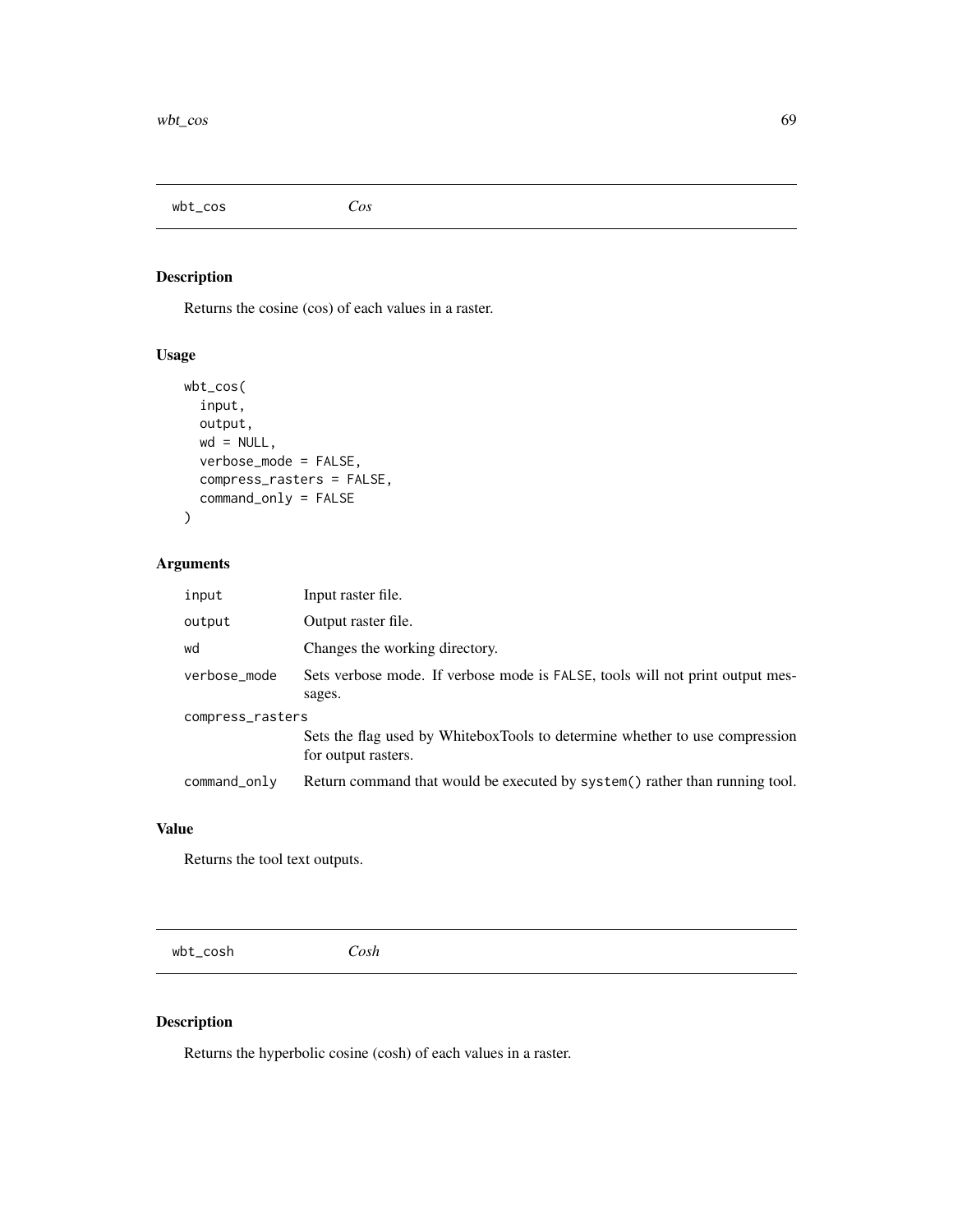```
wbt_cosh(
  input,
  output,
 wd = NULL,verbose_mode = FALSE,
  compress_rasters = FALSE,
  command_only = FALSE
)
```
#### Arguments

| input            | Input raster file.                                                                                 |  |
|------------------|----------------------------------------------------------------------------------------------------|--|
| output           | Output raster file.                                                                                |  |
| wd               | Changes the working directory.                                                                     |  |
| verbose_mode     | Sets verbose mode. If verbose mode is FALSE, tools will not print output mes-<br>sages.            |  |
| compress_rasters |                                                                                                    |  |
|                  | Sets the flag used by WhiteboxTools to determine whether to use compression<br>for output rasters. |  |
| command_only     | Return command that would be executed by system() rather than running tool.                        |  |
|                  |                                                                                                    |  |

#### Value

Returns the tool text outputs.

wbt\_cost\_allocation *Cost allocation*

## Description

Identifies the source cell to which each grid cell is connected by a least-cost pathway in a costdistance analysis.

## Usage

```
wbt_cost_allocation(
  source,
 backlink,
  output,
 wd = NULL,verbose_mode = FALSE,
  compress_rasters = FALSE,
  command_only = FALSE
\mathcal{E}
```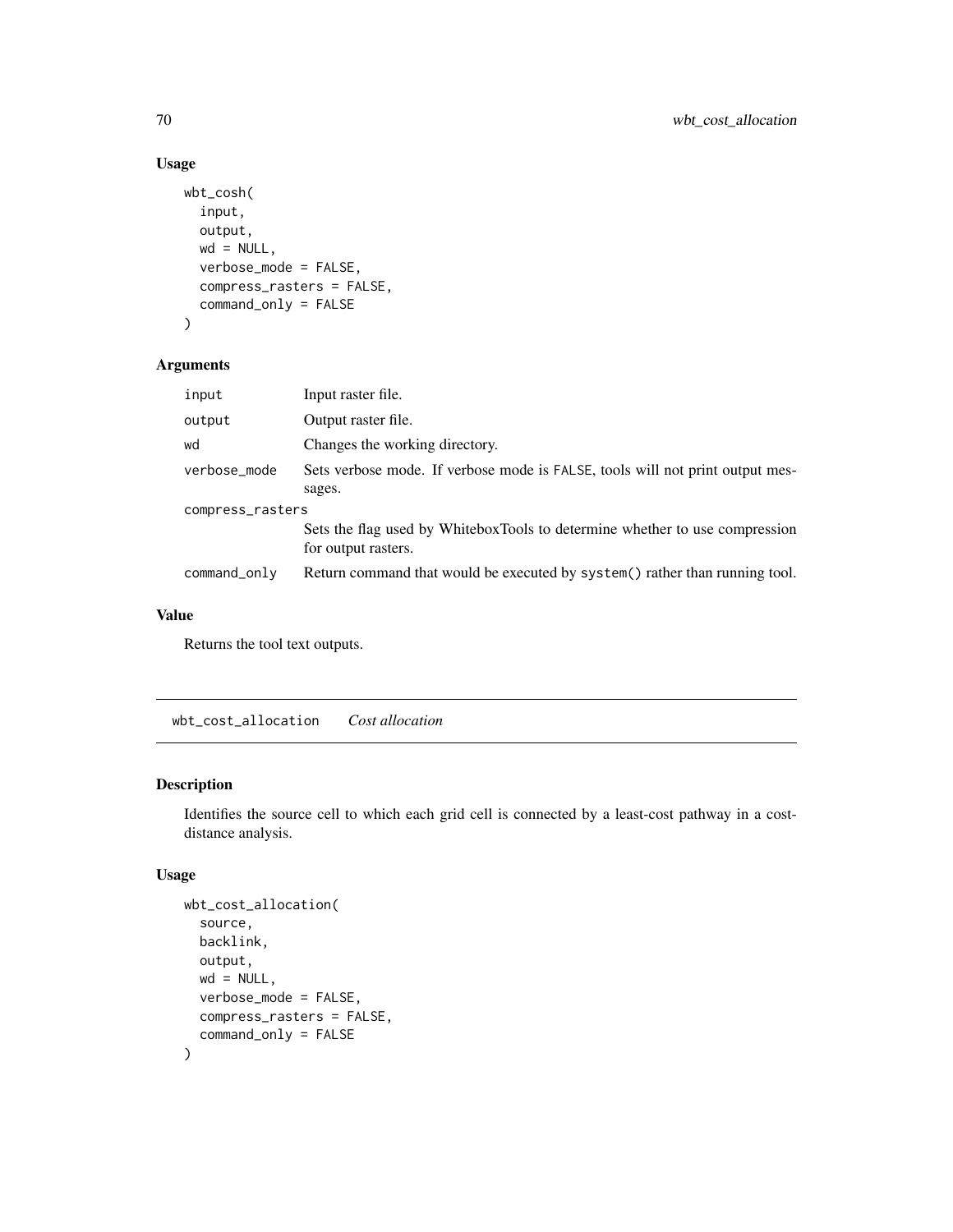## Arguments

| source           | Input source raster file.                                                                          |  |
|------------------|----------------------------------------------------------------------------------------------------|--|
| backlink         | Input backlink raster file generated by the cost-distance tool.                                    |  |
| output           | Output raster file.                                                                                |  |
| wd               | Changes the working directory.                                                                     |  |
| verbose_mode     | Sets verbose mode. If verbose mode is FALSE, tools will not print output mes-<br>sages.            |  |
| compress_rasters |                                                                                                    |  |
|                  | Sets the flag used by WhiteboxTools to determine whether to use compression<br>for output rasters. |  |
| command_only     | Return command that would be executed by system() rather than running tool.                        |  |

# Value

Returns the tool text outputs.

wbt\_cost\_distance *Cost distance*

# Description

Performs cost-distance accumulation on a cost surface and a group of source cells.

## Usage

```
wbt_cost_distance(
  source,
 cost,
 out_accum,
 out_backlink,
 wd = NULL,verbose_mode = FALSE,
 compress_rasters = FALSE,
  command_only = FALSE
)
```

| source       | Input source raster file.             |
|--------------|---------------------------------------|
| cost         | Input cost (friction) raster file.    |
| out_accum    | Output cost accumulation raster file. |
| out_backlink | Output backlink raster file.          |
| wd           | Changes the working directory.        |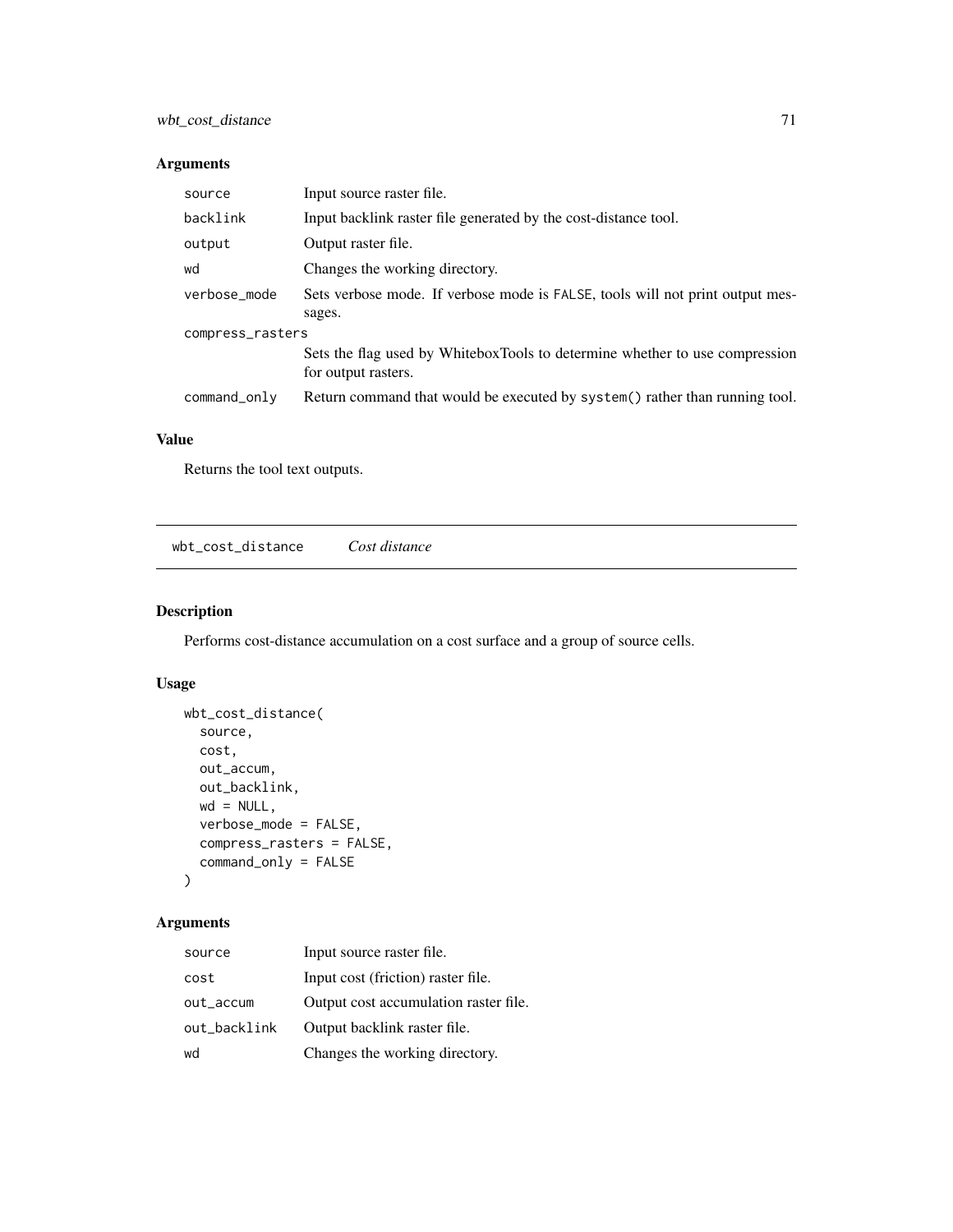| verbose_mode     | Sets verbose mode. If verbose mode is FALSE, tools will not print output mes-                      |
|------------------|----------------------------------------------------------------------------------------------------|
|                  | sages.                                                                                             |
| compress_rasters |                                                                                                    |
|                  | Sets the flag used by WhiteboxTools to determine whether to use compression<br>for output rasters. |
| command_only     | Return command that would be executed by system() rather than running tool.                        |

Returns the tool text outputs.

wbt\_cost\_pathway *Cost pathway*

# Description

Performs cost-distance pathway analysis using a series of destination grid cells.

## Usage

```
wbt_cost_pathway(
 destination,
 backlink,
 output,
 zero_background = FALSE,
 wd = NULL,verbose_mode = FALSE,
 compress_rasters = FALSE,
 command_only = FALSE
)
```

| destination      | Input destination raster file.                                                                     |
|------------------|----------------------------------------------------------------------------------------------------|
| backlink         | Input backlink raster file generated by the cost-distance tool.                                    |
| output           | Output cost pathway raster file.                                                                   |
| zero_background  |                                                                                                    |
|                  | Flag indicating whether zero values should be treated as a background.                             |
| wd               | Changes the working directory.                                                                     |
| verbose mode     | Sets verbose mode. If verbose mode is FALSE, tools will not print output mes-                      |
|                  | sages.                                                                                             |
| compress_rasters |                                                                                                    |
|                  | Sets the flag used by WhiteboxTools to determine whether to use compression<br>for output rasters. |
| command_only     | Return command that would be executed by system() rather than running tool.                        |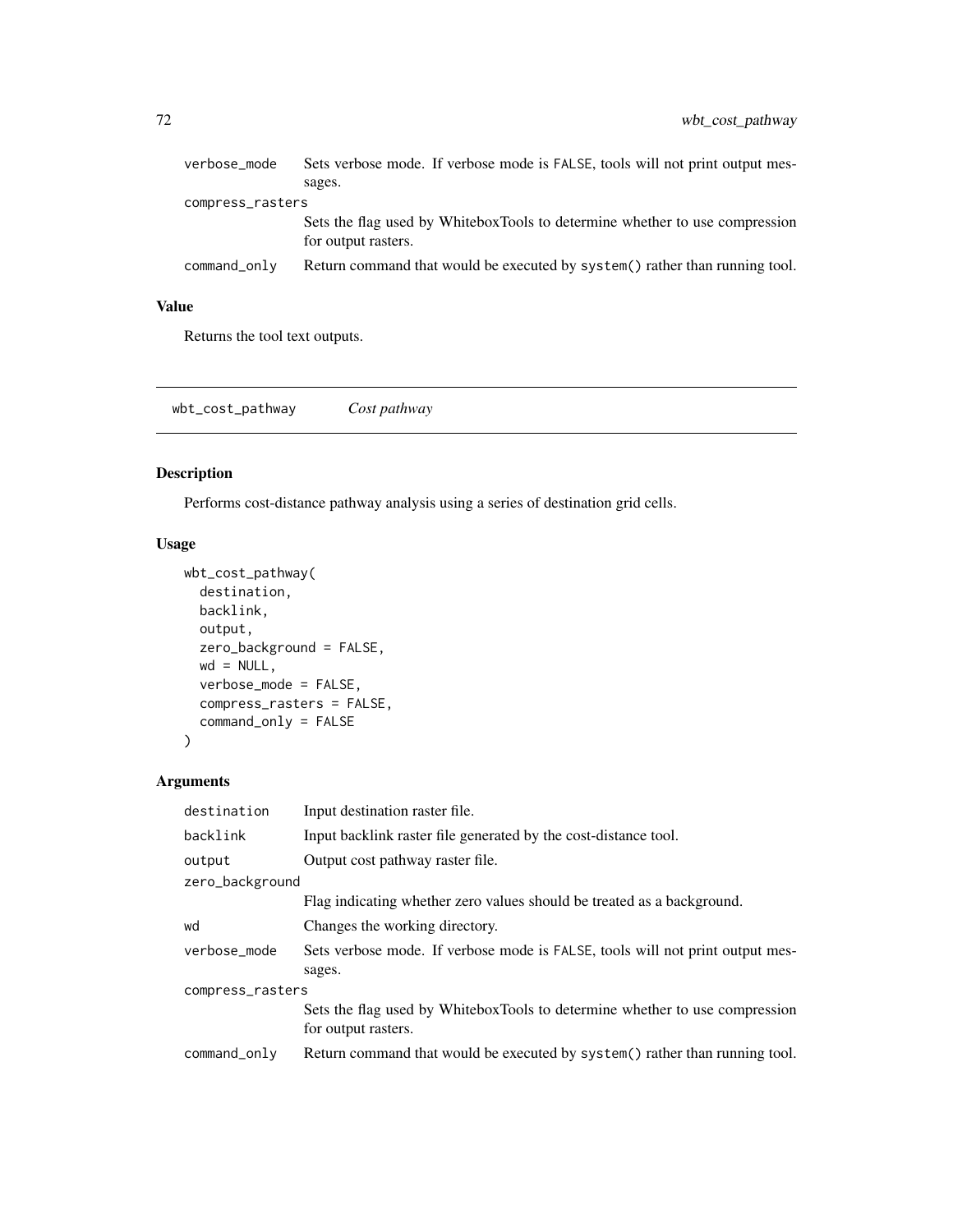wbt\_count\_if 73

# Value

Returns the tool text outputs.

wbt\_count\_if *Count if*

## Description

Counts the number of occurrences of a specified value in a cell-stack of rasters.

#### Usage

```
wbt_count_if(
  inputs,
 output,
 value,
 wd = NULL,verbose_mode = FALSE,
 compress_rasters = FALSE,
 command_only = FALSE
)
```
## Arguments

| inputs           | Input raster files.                                                                                |
|------------------|----------------------------------------------------------------------------------------------------|
| output           | Output raster file.                                                                                |
| value            | Search value (e.g. countif value $= 5.0$ ).                                                        |
| wd               | Changes the working directory.                                                                     |
| verbose_mode     | Sets verbose mode. If verbose mode is FALSE, tools will not print output mes-<br>sages.            |
| compress_rasters |                                                                                                    |
|                  | Sets the flag used by WhiteboxTools to determine whether to use compression<br>for output rasters. |
| command_only     | Return command that would be executed by system() rather than running tool.                        |

#### Value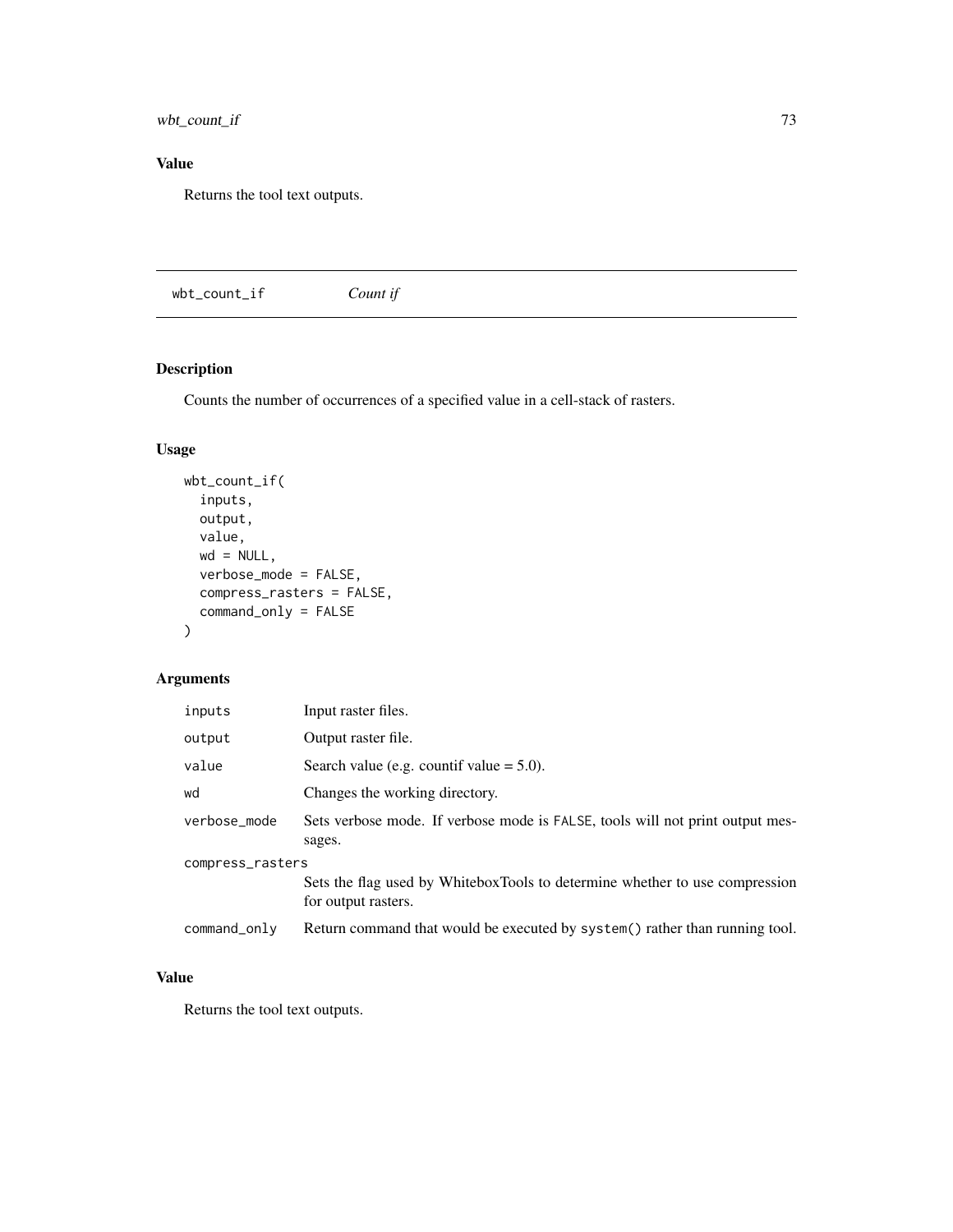wbt\_create\_colour\_composite

*Create colour composite*

## Description

Creates a colour-composite image from three bands of multispectral imagery.

#### Usage

```
wbt_create_colour_composite(
 red,
 green,
 blue,
 output,
 opacity = NULL,
 enhance = TRUE,
 zeros = FALSE,
 wd = NULL,verbose_mode = FALSE,
 compress_rasters = FALSE,
 command_only = FALSE
)
```
## Arguments

| red              | Input red band image file.                                                                         |  |
|------------------|----------------------------------------------------------------------------------------------------|--|
| green            | Input green band image file.                                                                       |  |
| blue             | Input blue band image file.                                                                        |  |
| output           | Output colour composite file.                                                                      |  |
| opacity          | Input opacity band image file (optional).                                                          |  |
| enhance          | Optional flag indicating whether a balance contrast enhancement is performed.                      |  |
| zeros            | Optional flag to indicate if zeros are nodata values.                                              |  |
| wd               | Changes the working directory.                                                                     |  |
| verbose_mode     | Sets verbose mode. If verbose mode is FALSE, tools will not print output mes-<br>sages.            |  |
| compress_rasters |                                                                                                    |  |
|                  | Sets the flag used by WhiteboxTools to determine whether to use compression<br>for output rasters. |  |
| command_only     | Return command that would be executed by system() rather than running tool.                        |  |

#### Value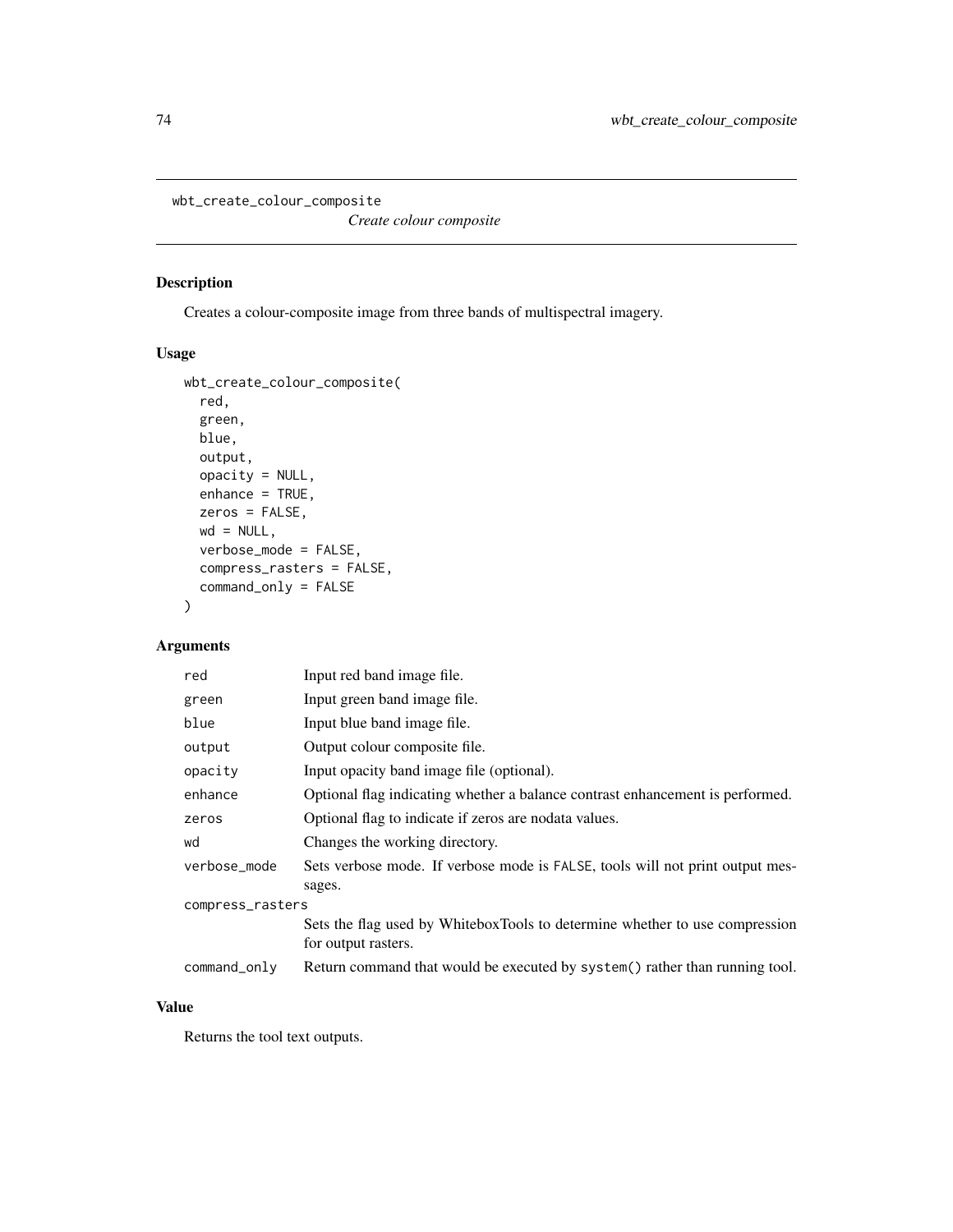wbt\_create\_hexagonal\_vector\_grid *Create hexagonal vector grid*

## Description

Creates a hexagonal vector grid.

#### Usage

```
wbt_create_hexagonal_vector_grid(
  input,
 output,
 width,
 orientation = "horizontal",
 wd = NULL,verbose_mode = FALSE,
 compress_rasters = FALSE,
 command_only = FALSE
)
```
## Arguments

| input            | Input base file.                                                                                   |  |
|------------------|----------------------------------------------------------------------------------------------------|--|
| output           | Output vector polygon file.                                                                        |  |
| width            | The grid cell width.                                                                               |  |
| orientation      | Grid Orientation, 'horizontal' or 'vertical'.                                                      |  |
| wd               | Changes the working directory.                                                                     |  |
| verbose_mode     | Sets verbose mode. If verbose mode is FALSE, tools will not print output mes-<br>sages.            |  |
| compress_rasters |                                                                                                    |  |
|                  | Sets the flag used by WhiteboxTools to determine whether to use compression<br>for output rasters. |  |
| command_only     | Return command that would be executed by system() rather than running tool.                        |  |

#### Value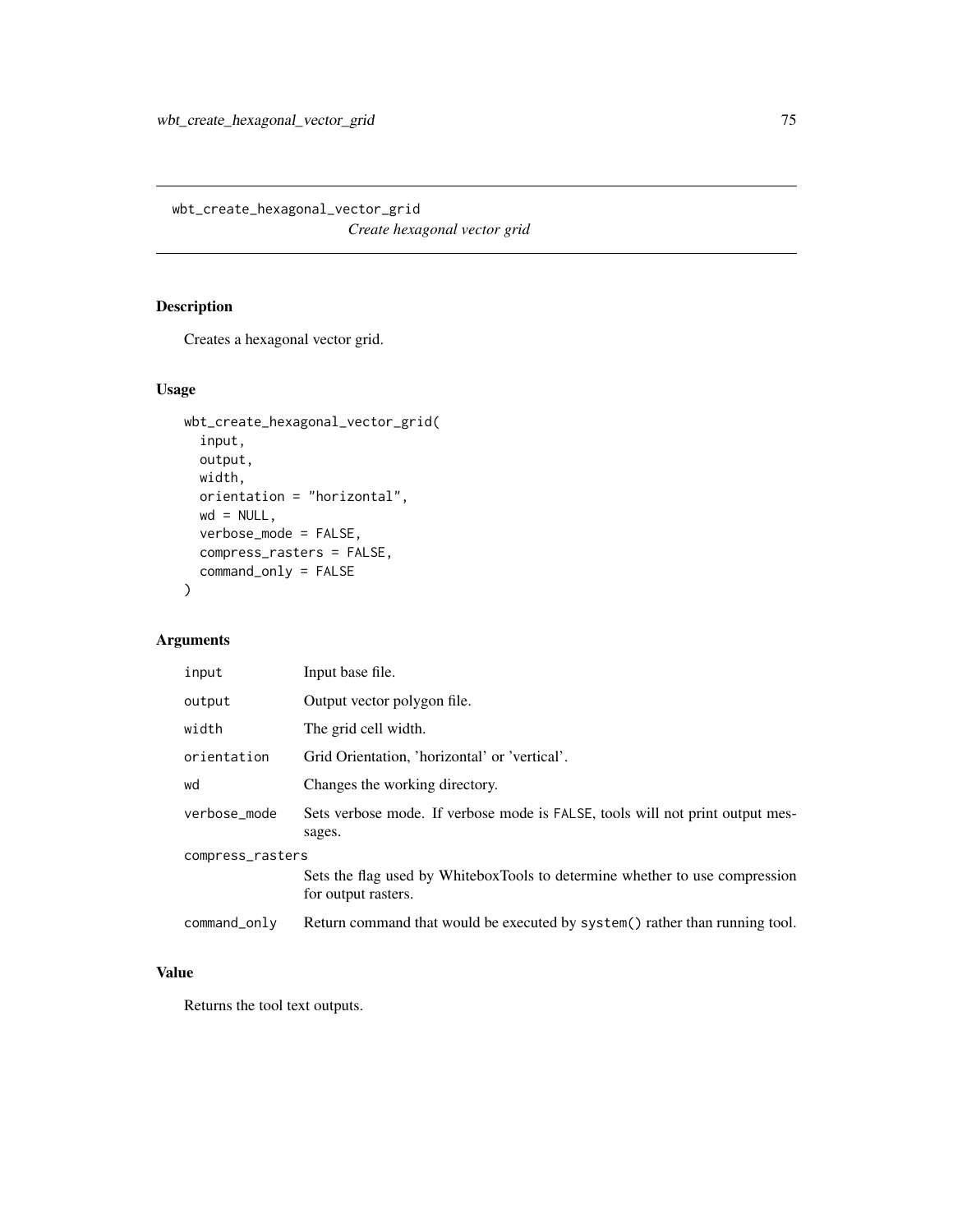wbt\_create\_plane *Create plane*

# Description

Creates a raster image based on the equation for a simple plane.

#### Usage

```
wbt_create_plane(
 base,
 output,
 gradient = 15,
 aspect = 90,
 constant = 0,
 wd = NULL,verbose_mode = FALSE,
  compress_rasters = FALSE,
  command_only = FALSE
)
```
#### Arguments

| base             | Input base raster file.                                                                            |  |
|------------------|----------------------------------------------------------------------------------------------------|--|
| output           | Output raster file.                                                                                |  |
| gradient         | Slope gradient in degrees $(-85.0 \text{ to } 85.0)$ .                                             |  |
| aspect           | Aspect (direction) in degrees clockwise from north (0.0-360.0).                                    |  |
| constant         | Constant value.                                                                                    |  |
| wd               | Changes the working directory.                                                                     |  |
| verbose_mode     | Sets verbose mode. If verbose mode is FALSE, tools will not print output mes-<br>sages.            |  |
| compress_rasters |                                                                                                    |  |
|                  | Sets the flag used by WhiteboxTools to determine whether to use compression<br>for output rasters. |  |
| command_only     | Return command that would be executed by system() rather than running tool.                        |  |

#### Value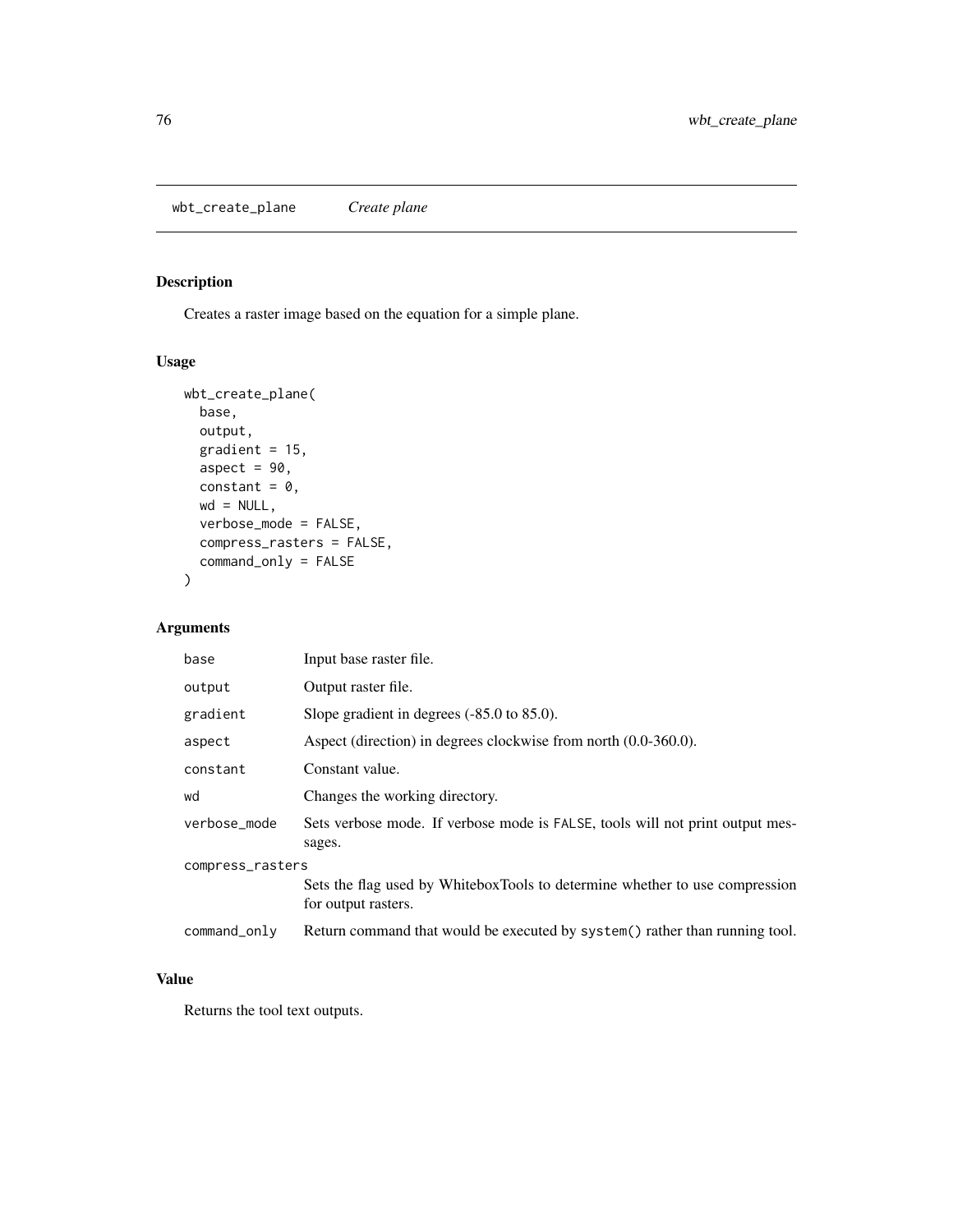wbt\_create\_rectangular\_vector\_grid *Create rectangular vector grid*

## Description

Creates a rectangular vector grid.

#### Usage

```
wbt_create_rectangular_vector_grid(
  input,
 output,
 width,
 height,
 xorig = 0,
 yorig = 0,
 wd = NULL,verbose_mode = FALSE,
 compress_rasters = FALSE,
 command_only = FALSE
)
```
## Arguments

| input            | Input base file.                                                                                   |  |
|------------------|----------------------------------------------------------------------------------------------------|--|
| output           | Output vector polygon file.                                                                        |  |
| width            | The grid cell width.                                                                               |  |
| height           | The grid cell height.                                                                              |  |
| xorig            | The grid origin x-coordinate.                                                                      |  |
| yorig            | The grid origin y-coordinate.                                                                      |  |
| wd               | Changes the working directory.                                                                     |  |
| verbose_mode     | Sets verbose mode. If verbose mode is FALSE, tools will not print output mes-<br>sages.            |  |
| compress_rasters |                                                                                                    |  |
|                  | Sets the flag used by WhiteboxTools to determine whether to use compression<br>for output rasters. |  |
| command_only     | Return command that would be executed by system() rather than running tool.                        |  |

## Value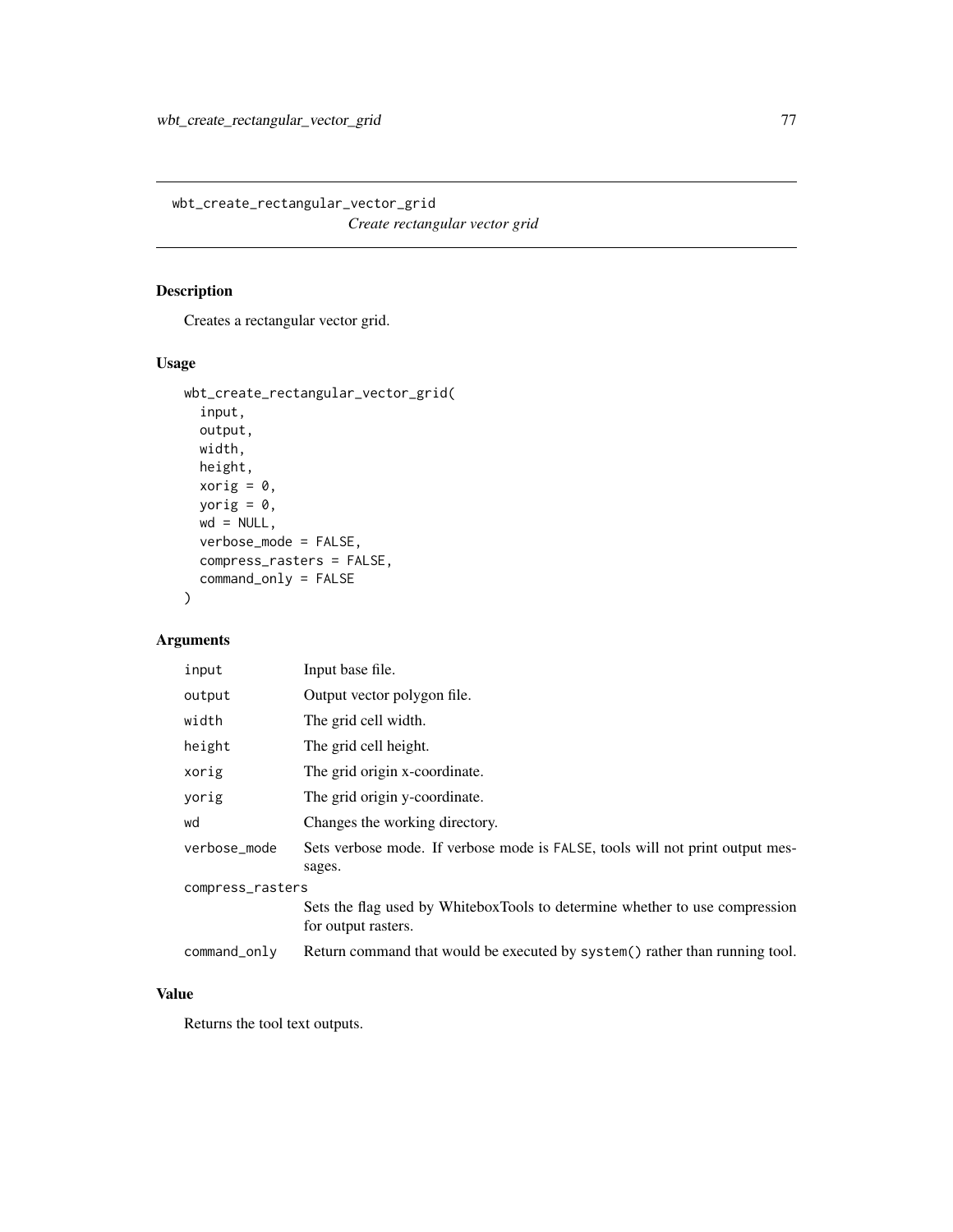#### Description

Calculates the Crispness Index, which is used to quantify how crisp (or conversely how fuzzy) a probability image is.

#### Usage

```
wbt_crispness_index(
  input,
 output = NULL,wd = NULL,verbose_mode = FALSE,
 compress_rasters = FALSE,
 command_only = FALSE
)
```
#### Arguments

| input            | Input raster file.                                                                                 |  |
|------------------|----------------------------------------------------------------------------------------------------|--|
| output           | Optional output html file (default name will be based on input file if unspecified).               |  |
| wd               | Changes the working directory.                                                                     |  |
| verbose_mode     | Sets verbose mode. If verbose mode is FALSE, tools will not print output mes-                      |  |
|                  | sages.                                                                                             |  |
| compress_rasters |                                                                                                    |  |
|                  | Sets the flag used by WhiteboxTools to determine whether to use compression<br>for output rasters. |  |
| command_only     | Return command that would be executed by system() rather than running tool.                        |  |

#### Value

Returns the tool text outputs.

wbt\_cross\_tabulation *Cross tabulation*

## Description

Performs a cross-tabulation on two categorical images.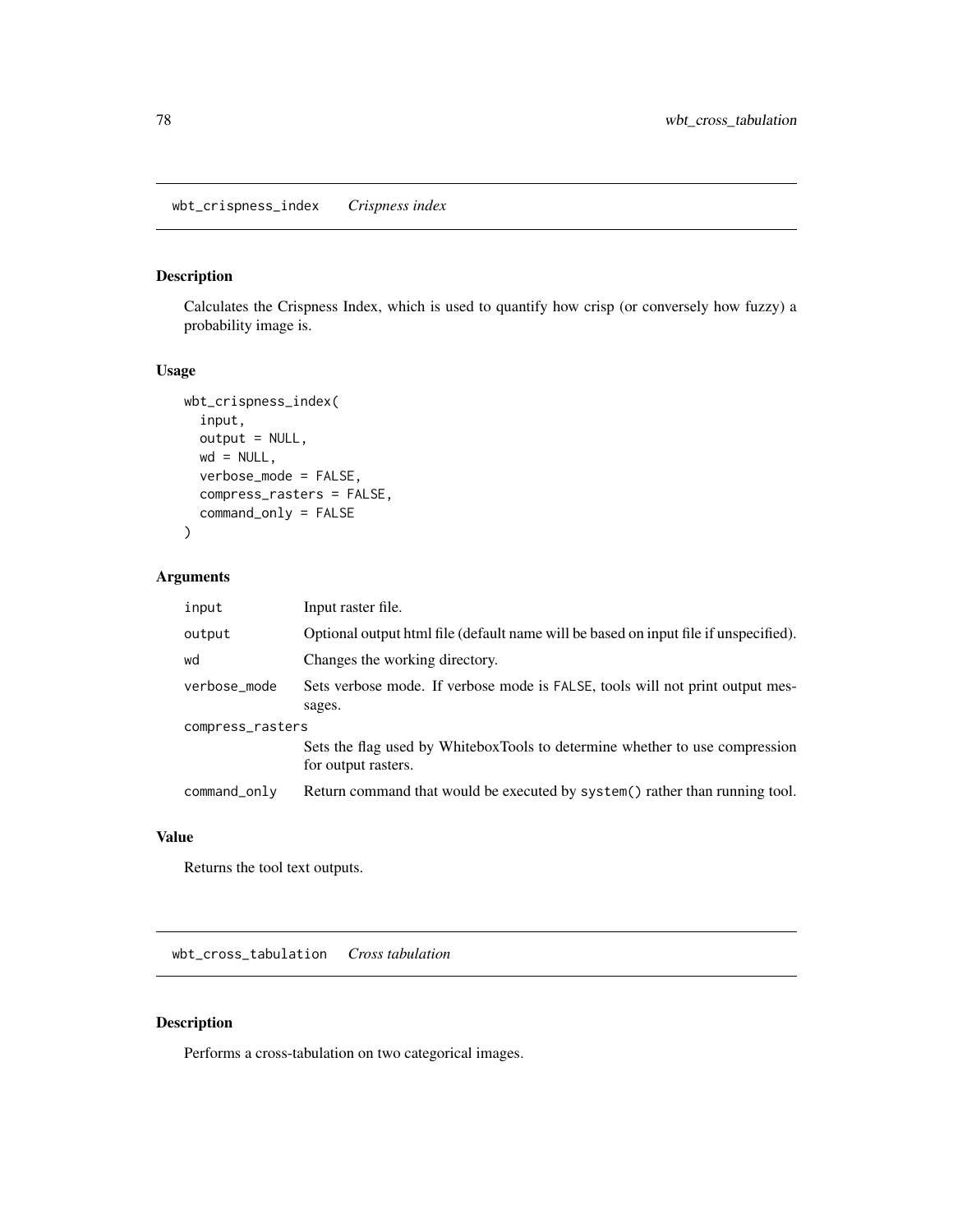## Usage

```
wbt_cross_tabulation(
  input1,
  input2,
 output,
 wd = NULL,verbose_mode = FALSE,
  compress_rasters = FALSE,
  command_only = FALSE
\mathcal{L}
```
#### Arguments

| input1           | Input raster file 1.                                                                               |  |
|------------------|----------------------------------------------------------------------------------------------------|--|
| input2           | Input raster file 1.                                                                               |  |
| output           | Output HTML file (default name will be based on input file if unspecified).                        |  |
| wd               | Changes the working directory.                                                                     |  |
| verbose_mode     | Sets verbose mode. If verbose mode is FALSE, tools will not print output mes-                      |  |
|                  | sages.                                                                                             |  |
| compress_rasters |                                                                                                    |  |
|                  | Sets the flag used by WhiteboxTools to determine whether to use compression<br>for output rasters. |  |
| command_only     | Return command that would be executed by system() rather than running tool.                        |  |

## Value

Returns the tool text outputs.

wbt\_csv\_points\_to\_vector

*Csv points to vector*

#### Description

Converts a CSV text file to vector points.

#### Usage

```
wbt_csv_points_to_vector(
  input,
 output,
 xfield = 0,
 yfield = 1,epsg = NULL,
 wd = NULL,
```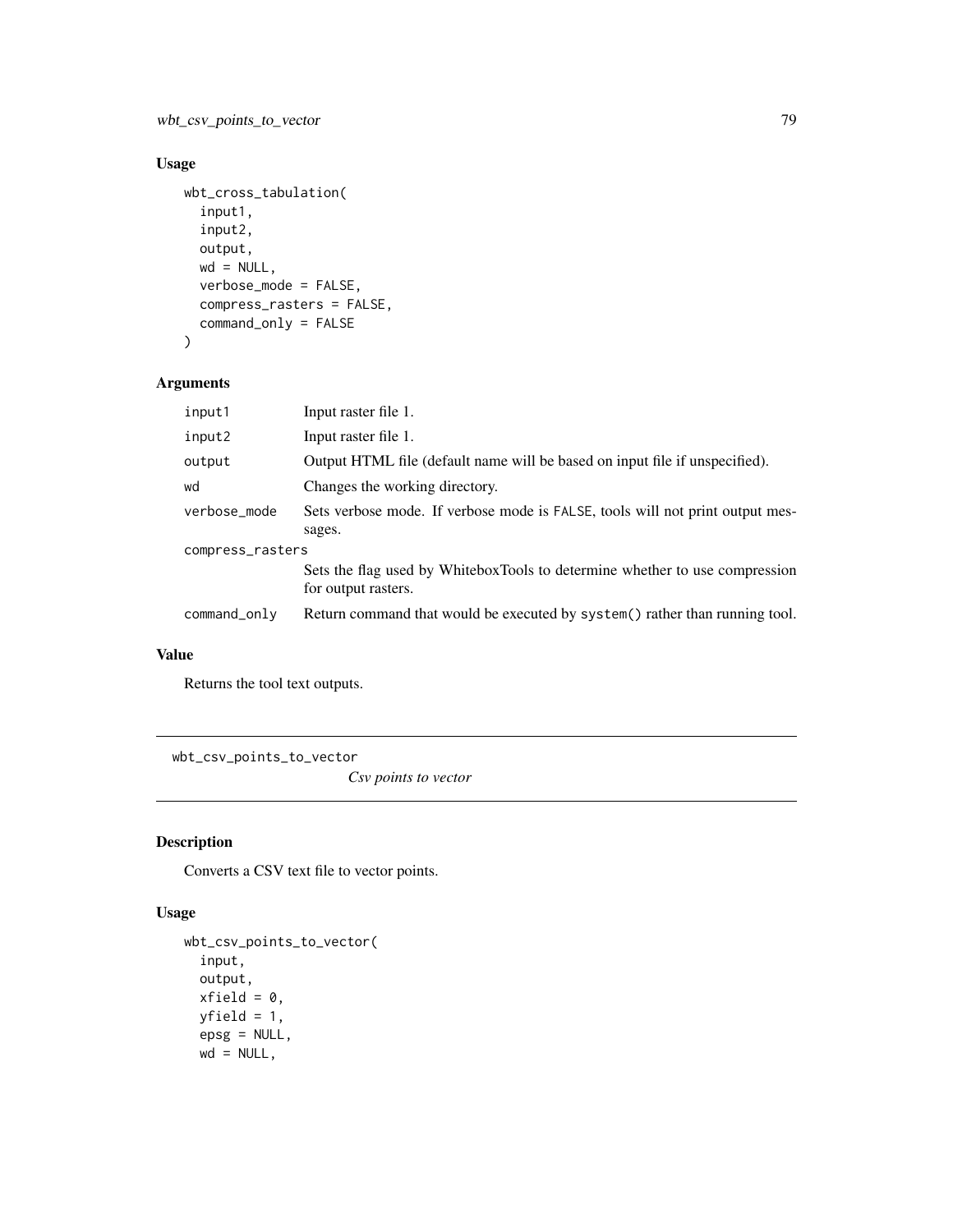```
verbose_mode = FALSE,
  compress_rasters = FALSE,
  command_only = FALSE
\mathcal{L}
```
## Arguments

| input            | Input CSV file ( <i>i.e.</i> source of data to be imported).                                       |  |
|------------------|----------------------------------------------------------------------------------------------------|--|
| output           | Output vector file.                                                                                |  |
| xfield           | X field number (e.g. 0 for first field).                                                           |  |
| yfield           | Y field number (e.g. 1 for second field).                                                          |  |
| epsg             | EPSG projection (e.g. 2958).                                                                       |  |
| wd               | Changes the working directory.                                                                     |  |
| verbose_mode     | Sets verbose mode. If verbose mode is FALSE, tools will not print output mes-<br>sages.            |  |
| compress_rasters |                                                                                                    |  |
|                  | Sets the flag used by WhiteboxTools to determine whether to use compression<br>for output rasters. |  |
| command_only     | Return command that would be executed by system() rather than running tool.                        |  |
|                  |                                                                                                    |  |

## Value

Returns the tool text outputs.

wbt\_cumulative\_distribution *Cumulative distribution*

## Description

Converts a raster image to its cumulative distribution function.

#### Usage

```
wbt_cumulative_distribution(
  input,
 output,
 wd = NULL,verbose_mode = FALSE,
 compress_rasters = FALSE,
  command_only = FALSE
\mathcal{L}
```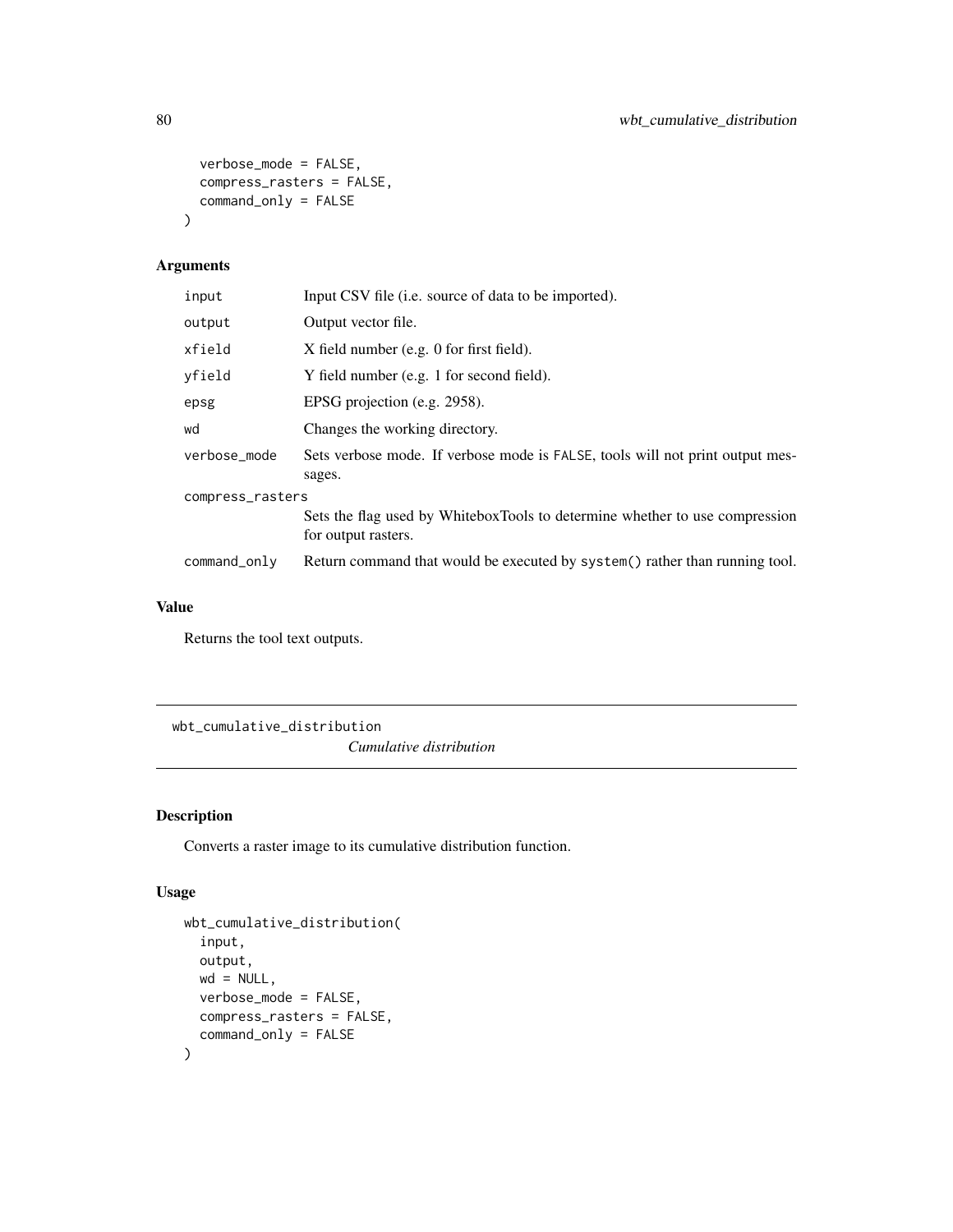## wbt\_curvedness 81

#### Arguments

| input            | Input raster file.                                                                                 |  |
|------------------|----------------------------------------------------------------------------------------------------|--|
| output           | Output raster file.                                                                                |  |
| wd               | Changes the working directory.                                                                     |  |
| verbose_mode     | Sets verbose mode. If verbose mode is FALSE, tools will not print output mes-                      |  |
|                  | sages.                                                                                             |  |
| compress_rasters |                                                                                                    |  |
|                  | Sets the flag used by WhiteboxTools to determine whether to use compression<br>for output rasters. |  |
| command_only     | Return command that would be executed by system() rather than running tool.                        |  |

## Value

Returns the tool text outputs.

wbt\_curvedness *Curvedness*

## Description

This tool calculates curvedness from an input DEM.

#### Usage

```
wbt_curvedness(
  dem,
  output,
  log = FALSE,
  zfactor = 1,
  wd = NULL,verbose_mode = FALSE,
  compress_rasters = FALSE,
  command_only = FALSE
\mathcal{L}
```

| dem          | Name of the input raster DEM file.                                            |
|--------------|-------------------------------------------------------------------------------|
| output       | Name of the output raster image file.                                         |
| log          | Display output values using a log-scale.                                      |
| zfactor      | Z conversion factor.                                                          |
| wd           | Changes the working directory.                                                |
| verbose_mode | Sets verbose mode. If verbose mode is FALSE, tools will not print output mes- |
|              | sages.                                                                        |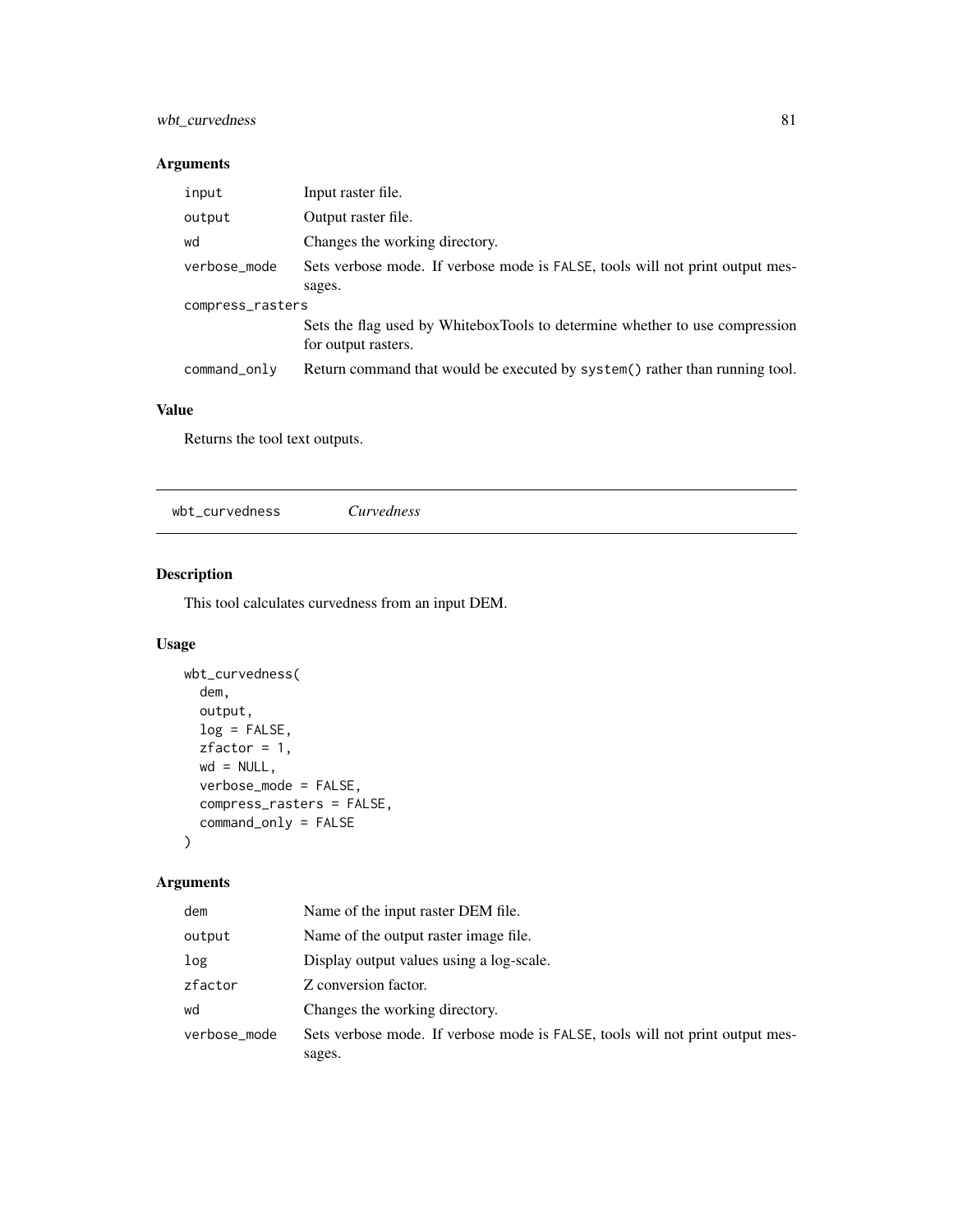| compress_rasters |                                                                                                    |
|------------------|----------------------------------------------------------------------------------------------------|
|                  | Sets the flag used by WhiteboxTools to determine whether to use compression<br>for output rasters. |
| command_only     | Return command that would be executed by system () rather than running tool.                       |

Returns the tool text outputs.

wbt\_d8\_flow\_accumulation

*D8 flow accumulation*

#### Description

Calculates a D8 flow accumulation raster from an input DEM or flow pointer.

#### Usage

```
wbt_d8_flow_accumulation(
  input,
 output,
 out_type = "cells",
 log = FALSE,
 clip = FALSE,
 pntr = FALSE,
 esri_pntr = FALSE,
 wd = NULL,verbose_mode = FALSE,
 compress_rasters = FALSE,
 command_only = FALSE
)
```

| input     | Input raster DEM or D8 pointer file.                                                          |
|-----------|-----------------------------------------------------------------------------------------------|
| output    | Output raster file.                                                                           |
| out_type  | Output type; one of 'cells' (default), 'catchment area', and 'specific contributing<br>area'. |
| log       | Optional flag to request the output be log-transformed.                                       |
| clip      | Optional flag to request clipping the display max by 1 percent.                               |
| pntr      | Is the input raster a D8 flow pointer rather than a DEM?.                                     |
| esri_pntr | Input D8 pointer uses the ESRI style scheme.                                                  |
| wd        | Changes the working directory.                                                                |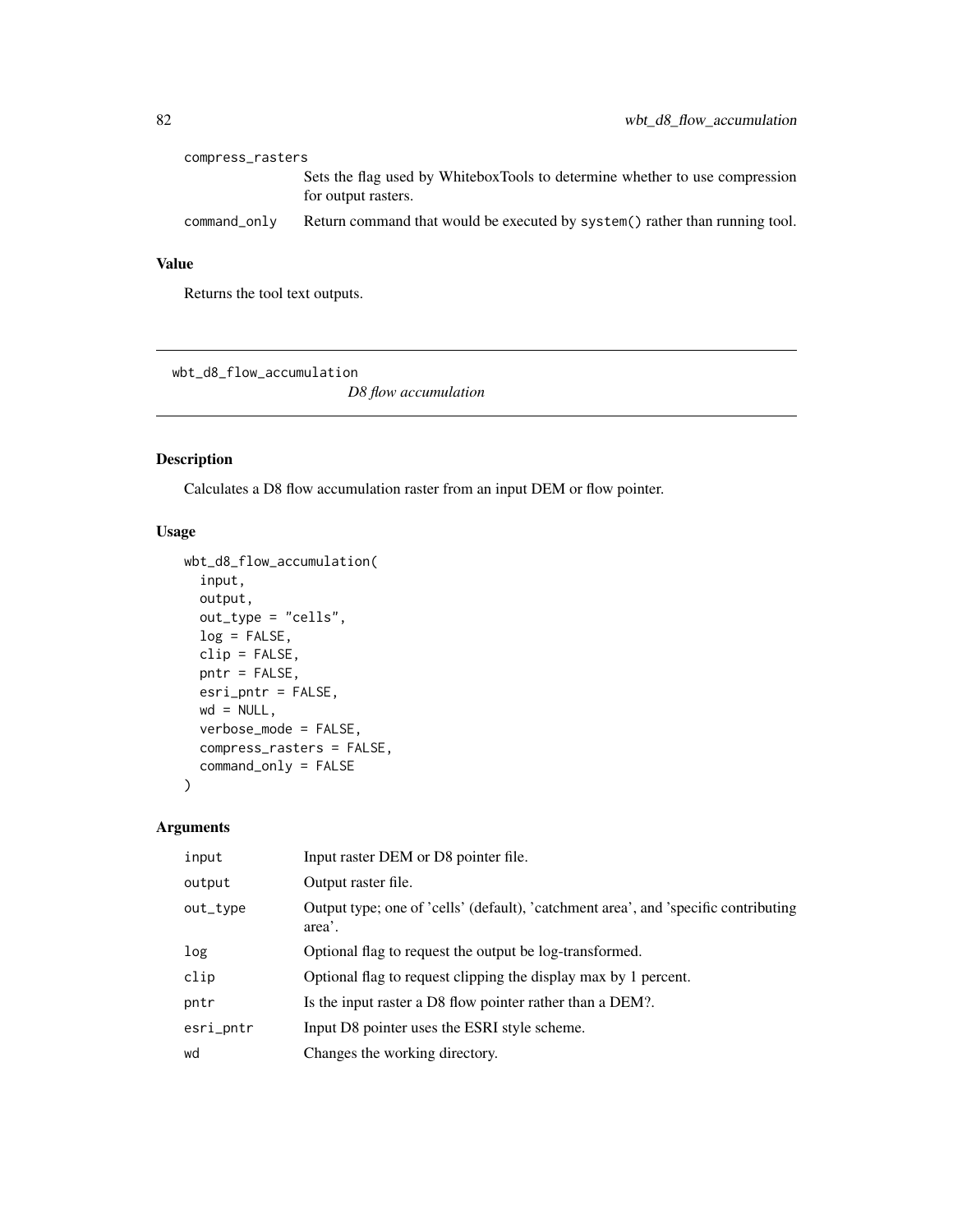| verbose_mode     | Sets verbose mode. If verbose mode is FALSE, tools will not print output mes-                      |
|------------------|----------------------------------------------------------------------------------------------------|
|                  | sages.                                                                                             |
| compress_rasters |                                                                                                    |
|                  | Sets the flag used by WhiteboxTools to determine whether to use compression<br>for output rasters. |
| command_only     | Return command that would be executed by system() rather than running tool.                        |

Returns the tool text outputs.

wbt\_d8\_mass\_flux *D8 mass flux*

## Description

Performs a D8 mass flux calculation.

#### Usage

```
wbt_d8_mass_flux(
  dem,
  loading,
 efficiency,
  absorption,
 output,
 wd = NULL,verbose_mode = FALSE,
  compress_rasters = FALSE,
  command_only = FALSE
)
```

| Input raster DEM file.                                                        |  |  |
|-------------------------------------------------------------------------------|--|--|
| Input loading raster file.                                                    |  |  |
| Input efficiency raster file.                                                 |  |  |
| Input absorption raster file.                                                 |  |  |
| Output raster file.                                                           |  |  |
| Changes the working directory.                                                |  |  |
| Sets verbose mode. If verbose mode is FALSE, tools will not print output mes- |  |  |
| sages.                                                                        |  |  |
| compress_rasters                                                              |  |  |
| Sets the flag used by WhiteboxTools to determine whether to use compression   |  |  |
| for output rasters.                                                           |  |  |
| Return command that would be executed by system() rather than running tool.   |  |  |
|                                                                               |  |  |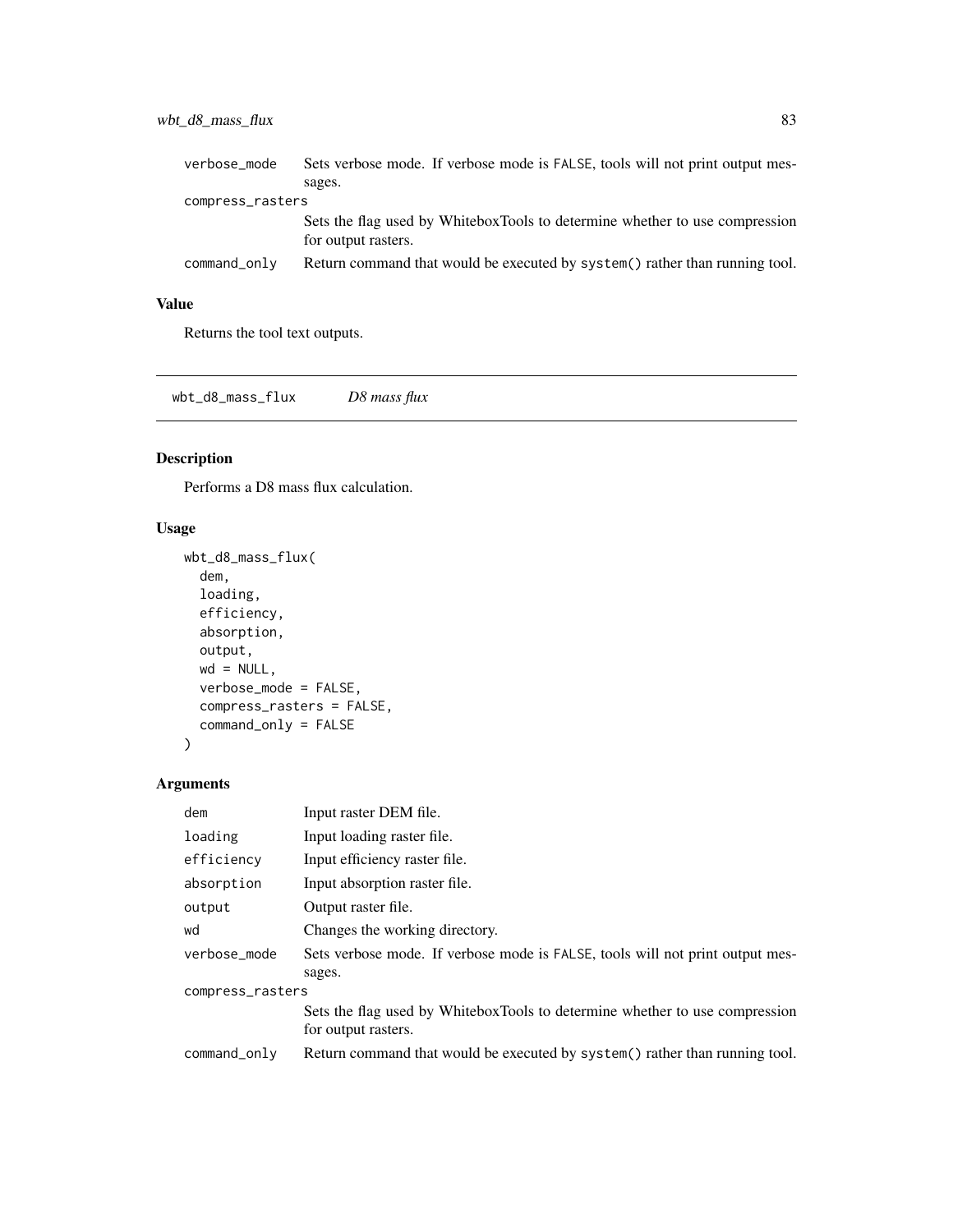Returns the tool text outputs.

wbt\_d8\_pointer *D8 pointer*

## Description

Calculates a D8 flow pointer raster from an input DEM.

#### Usage

```
wbt_d8_pointer(
 dem,
 output,
 esri_pntr = FALSE,
 wd = NULL,verbose_mode = FALSE,
 compress_rasters = FALSE,
 command_only = FALSE
)
```
## Arguments

| dem              | Input raster DEM file.                                                                             |  |
|------------------|----------------------------------------------------------------------------------------------------|--|
| output           | Output raster file.                                                                                |  |
| esri_pntr        | D8 pointer uses the ESRI style scheme.                                                             |  |
| wd               | Changes the working directory.                                                                     |  |
| verbose mode     | Sets verbose mode. If verbose mode is FALSE, tools will not print output mes-<br>sages.            |  |
| compress_rasters |                                                                                                    |  |
|                  | Sets the flag used by WhiteboxTools to determine whether to use compression<br>for output rasters. |  |
| command_only     | Return command that would be executed by system() rather than running tool.                        |  |

#### Value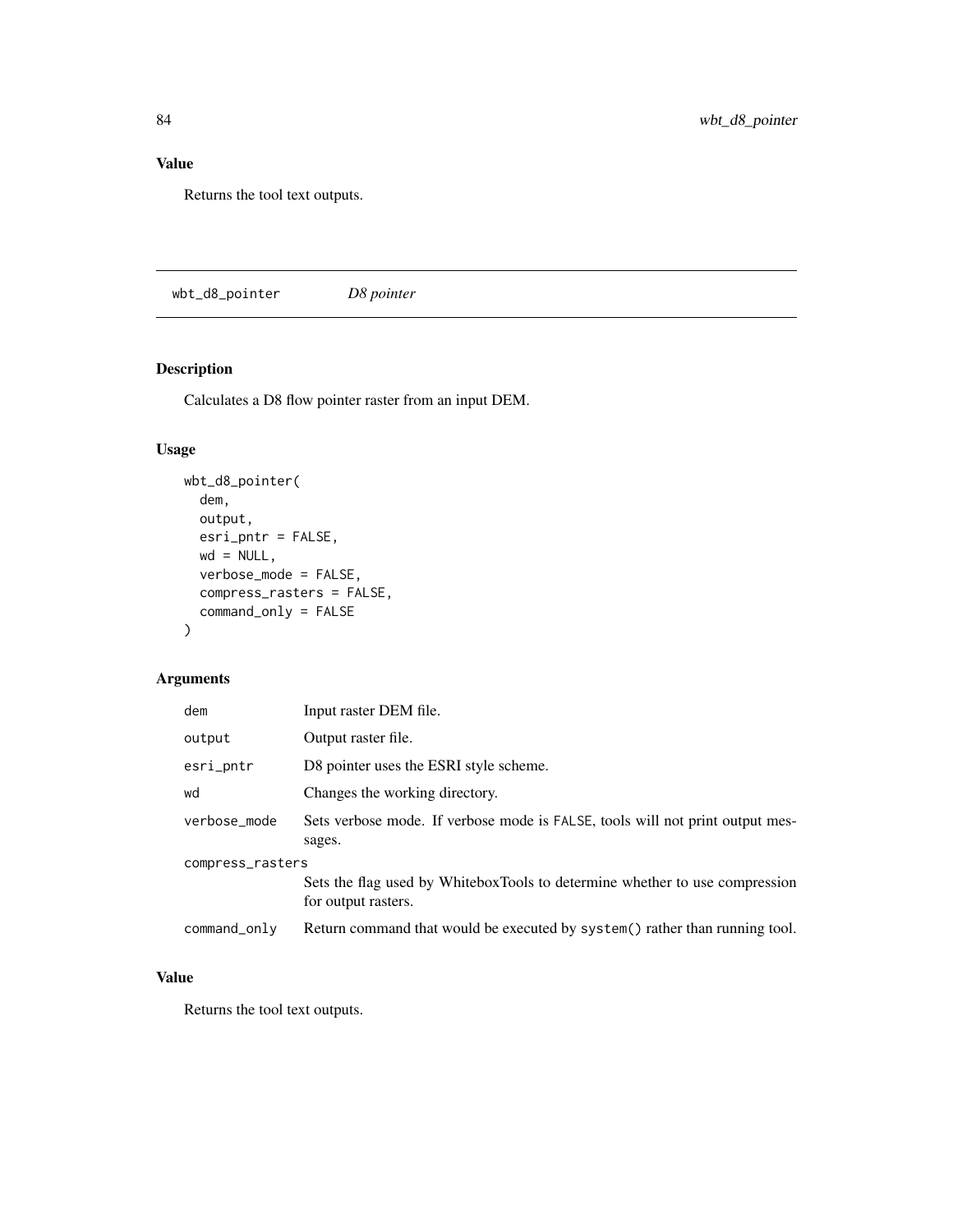wbt\_dbscan *Dbscan*

## Description

Performs a DBSCAN-based unsupervised clustering operation.

#### Usage

```
wbt_dbscan(
  inputs,
 output,
  scaling = "Normalize",
  search\_dist = 0.01,
 min_points = 5,
 wd = NULL,verbose_mode = FALSE,
  compress_rasters = FALSE,
  command_only = FALSE
)
```
## Arguments

| inputs           | Names of the input rasters.                                                                        |  |
|------------------|----------------------------------------------------------------------------------------------------|--|
| output           | Name of the output raster file.                                                                    |  |
| scaling          | Scaling method for predictors. Options include 'None', 'Normalize', and 'Stan-<br>dardize'.        |  |
| search_dist      | Search-distance parameter.                                                                         |  |
| min_points       | Minimum point density needed to define 'core' point in cluster.                                    |  |
| wd               | Changes the working directory.                                                                     |  |
| verbose_mode     | Sets verbose mode. If verbose mode is FALSE, tools will not print output mes-<br>sages.            |  |
| compress_rasters |                                                                                                    |  |
|                  | Sets the flag used by WhiteboxTools to determine whether to use compression<br>for output rasters. |  |
| command_only     | Return command that would be executed by system() rather than running tool.                        |  |

## Value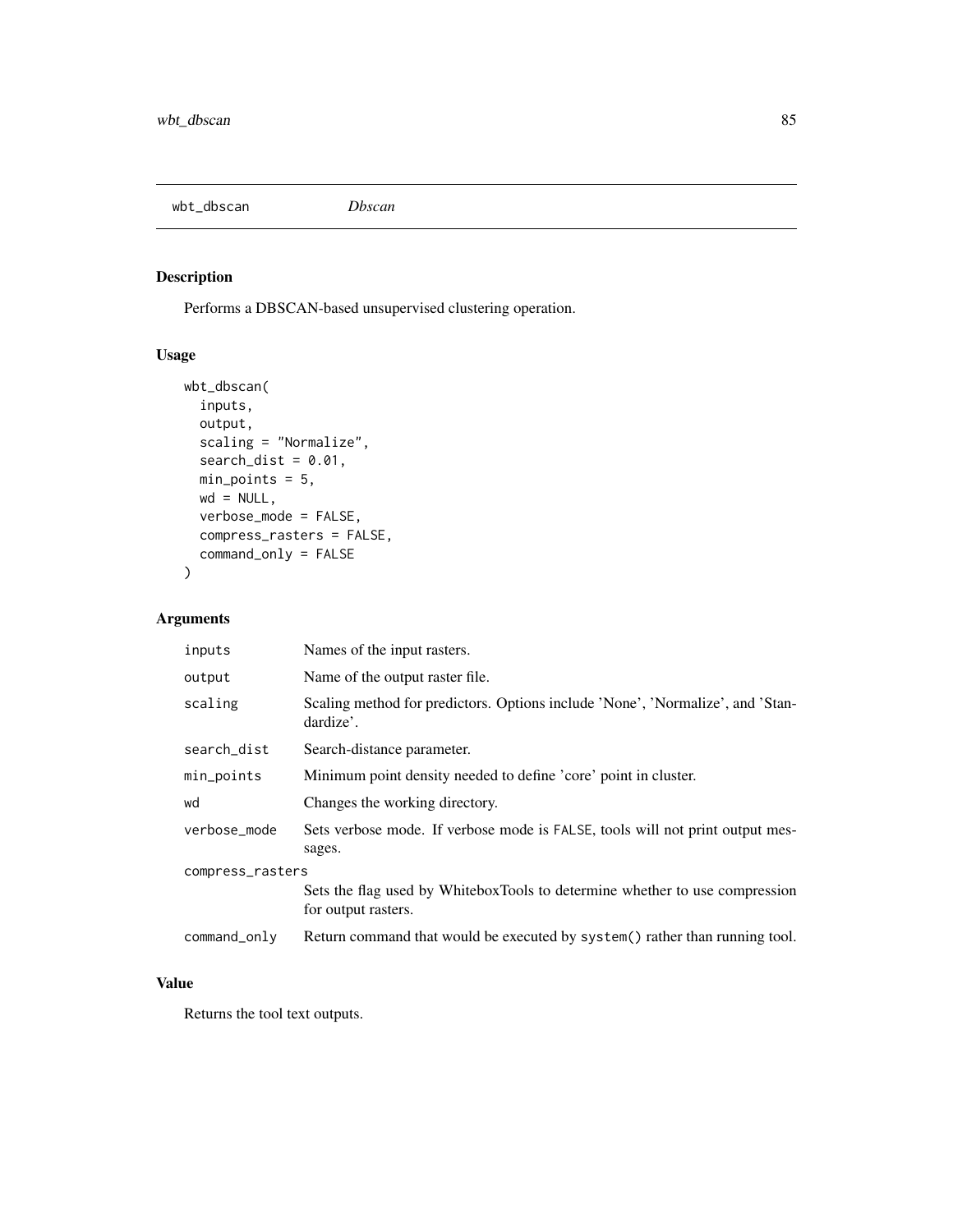wbt\_decrement *Decrement*

## Description

Decreases the values of each grid cell in an input raster by 1.0 (see also InPlaceSubtract).

#### Usage

```
wbt_decrement(
  input,
  output,
  wd = NULL,verbose_mode = FALSE,
  compress_rasters = FALSE,
  command_only = FALSE
\overline{\phantom{a}}
```
#### Arguments

| input            | Input raster file.                                                                                 |  |
|------------------|----------------------------------------------------------------------------------------------------|--|
| output           | Output raster file.                                                                                |  |
| wd               | Changes the working directory.                                                                     |  |
| verbose_mode     | Sets verbose mode. If verbose mode is FALSE, tools will not print output mes-<br>sages.            |  |
| compress_rasters |                                                                                                    |  |
|                  | Sets the flag used by WhiteboxTools to determine whether to use compression<br>for output rasters. |  |
| command_only     | Return command that would be executed by system() rather than running tool.                        |  |

#### Value

Returns the tool text outputs.

wbt\_depth\_in\_sink *Depth in sink*

#### Description

Measures the depth of sinks (depressions) in a DEM.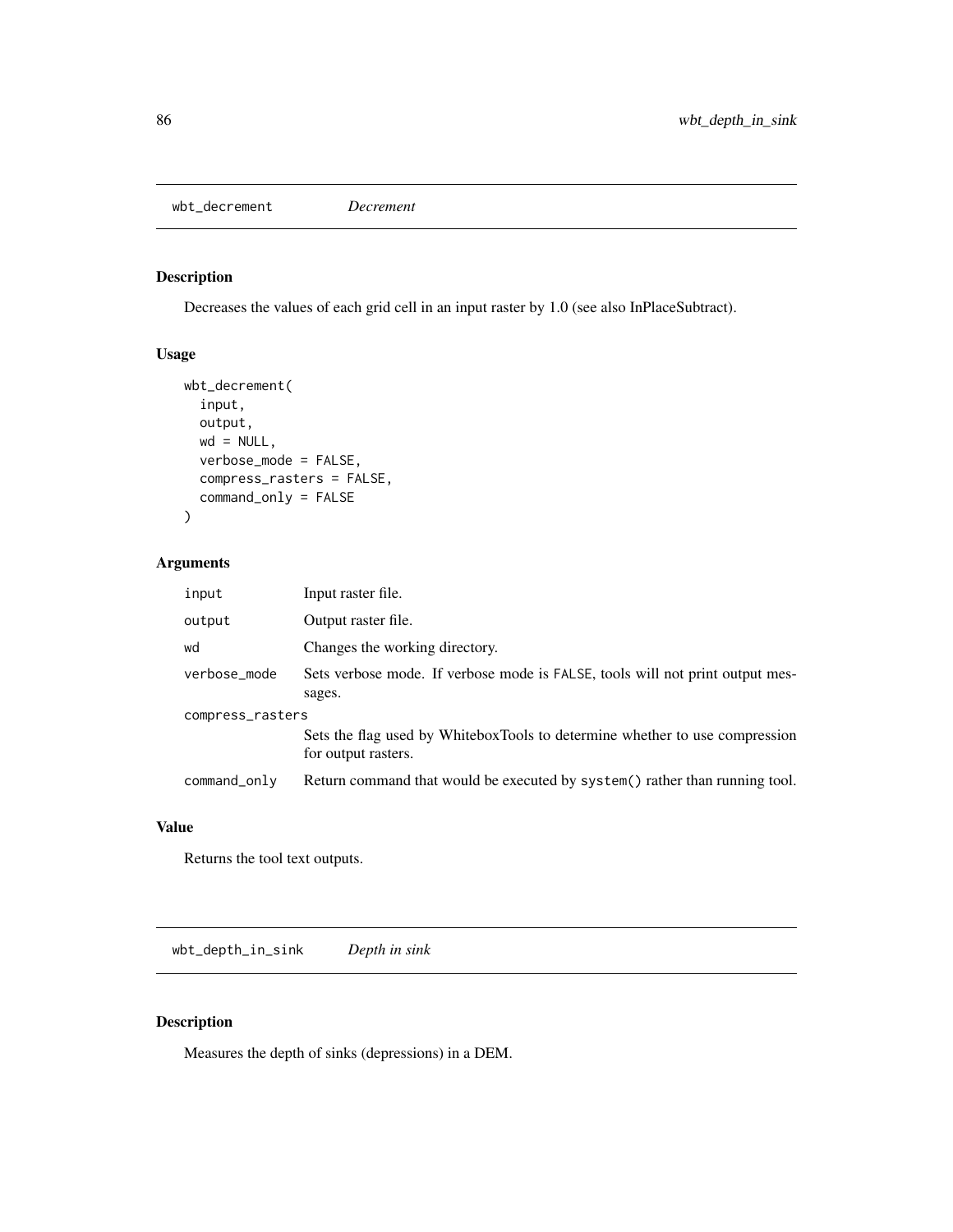# Usage

```
wbt_depth_in_sink(
 dem,
 output,
 zero_background = FALSE,
 wd = NULL,verbose_mode = FALSE,
 compress_rasters = FALSE,
 command_only = FALSE
)
```
#### Arguments

| dem              | Input raster DEM file.                                                                             |  |
|------------------|----------------------------------------------------------------------------------------------------|--|
| output           | Output raster file.                                                                                |  |
| zero_background  |                                                                                                    |  |
|                  | Flag indicating whether the background value of zero should be used.                               |  |
| wd               | Changes the working directory.                                                                     |  |
| verbose_mode     | Sets verbose mode. If verbose mode is FALSE, tools will not print output mes-                      |  |
|                  | sages.                                                                                             |  |
| compress_rasters |                                                                                                    |  |
|                  | Sets the flag used by WhiteboxTools to determine whether to use compression<br>for output rasters. |  |
| command_only     | Return command that would be executed by system() rather than running tool.                        |  |
|                  |                                                                                                    |  |

## Value

Returns the tool text outputs.

wbt\_dev\_from\_mean\_elev

*Dev from mean elev*

## Description

Calculates deviation from mean elevation.

## Usage

```
wbt_dev_from_mean_elev(
 dem,
 output,
 filterx = 11,
 filtery = 11,
 wd = NULL,
```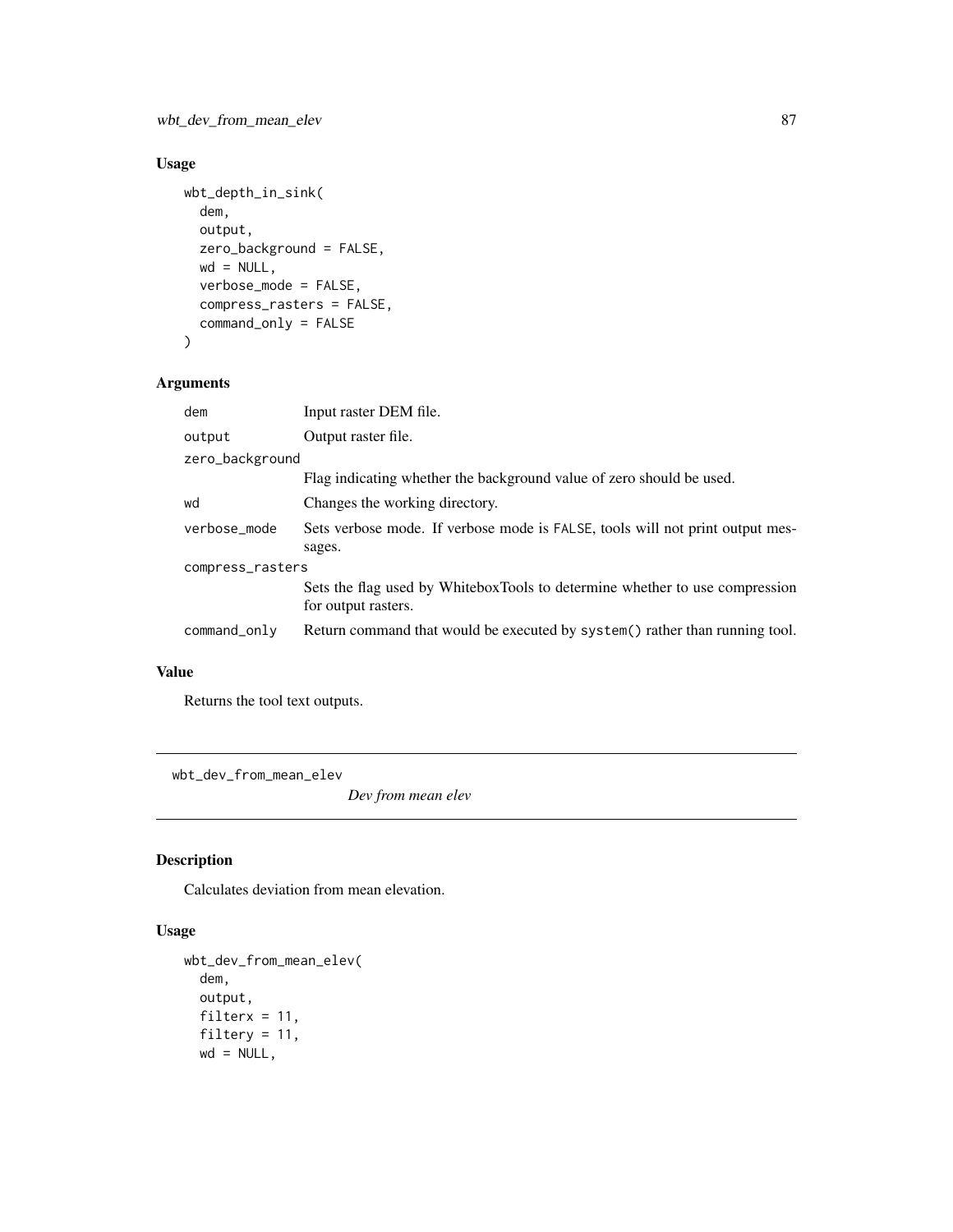```
verbose_mode = FALSE,
  compress_rasters = FALSE,
  command_only = FALSE
\mathcal{L}
```
## Arguments

| dem              | Input raster DEM file.                                                                             |  |
|------------------|----------------------------------------------------------------------------------------------------|--|
| output           | Output raster file.                                                                                |  |
| filterx          | Size of the filter kernel in the x-direction.                                                      |  |
| filtery          | Size of the filter kernel in the y-direction.                                                      |  |
| wd               | Changes the working directory.                                                                     |  |
| verbose_mode     | Sets verbose mode. If verbose mode is FALSE, tools will not print output mes-<br>sages.            |  |
| compress_rasters |                                                                                                    |  |
|                  | Sets the flag used by WhiteboxTools to determine whether to use compression<br>for output rasters. |  |
| command_only     | Return command that would be executed by system() rather than running tool.                        |  |

## Value

Returns the tool text outputs.

wbt\_difference *Difference*

#### Description

Outputs the features that occur in one of the two vector inputs but not both, i.e. no overlapping features.

## Usage

```
wbt_difference(
  input,
 overlay,
 output,
 wd = NULL,verbose_mode = FALSE,
 compress_rasters = FALSE,
  command_only = FALSE
\mathcal{L}
```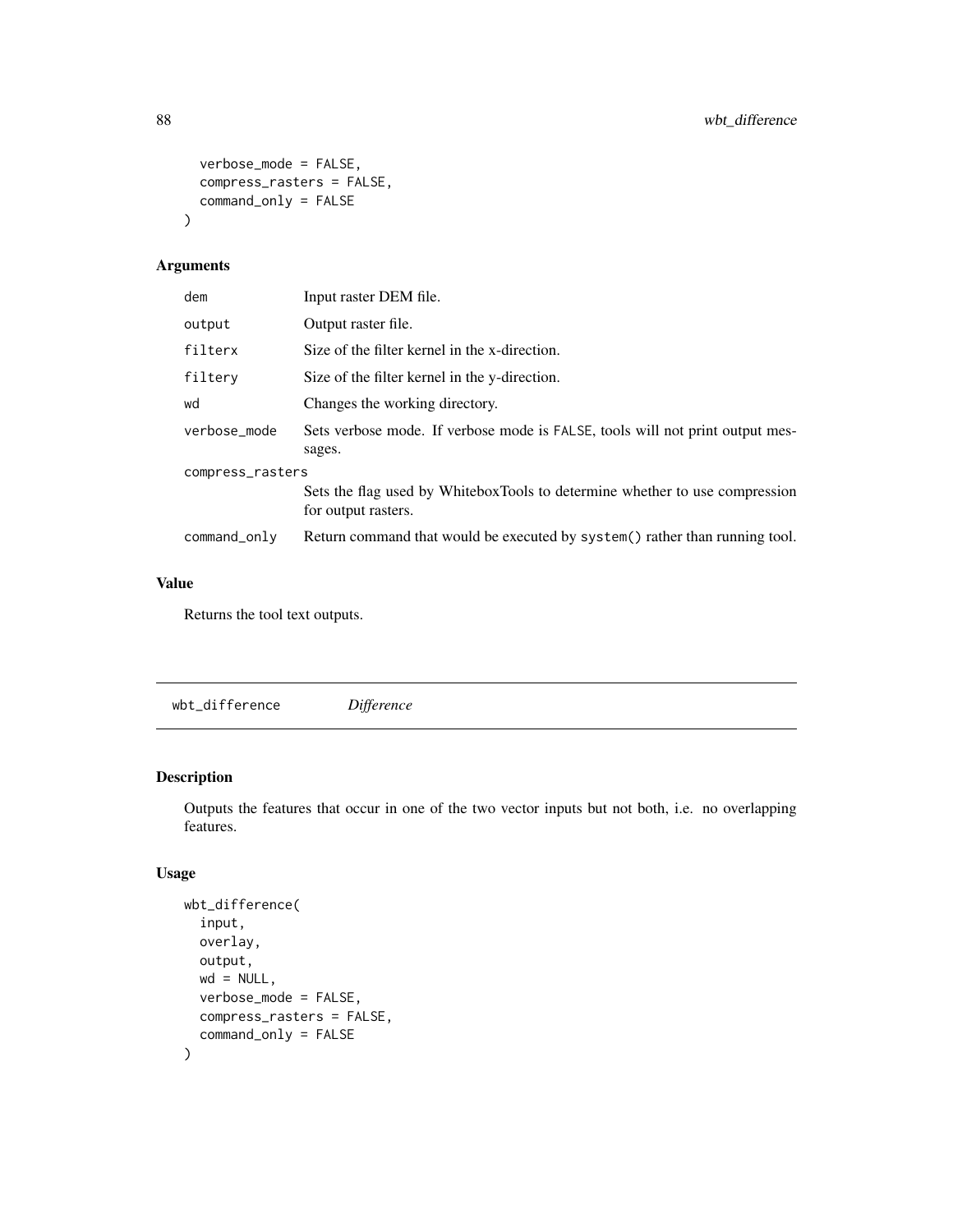## Arguments

| input            | Input vector file.                                                                                 |  |
|------------------|----------------------------------------------------------------------------------------------------|--|
| overlay          | Input overlay vector file.                                                                         |  |
| output           | Output vector file.                                                                                |  |
| wd               | Changes the working directory.                                                                     |  |
| verbose_mode     | Sets verbose mode. If verbose mode is FALSE, tools will not print output mes-                      |  |
|                  | sages.                                                                                             |  |
| compress_rasters |                                                                                                    |  |
|                  | Sets the flag used by WhiteboxTools to determine whether to use compression<br>for output rasters. |  |
| command_only     | Return command that would be executed by system() rather than running tool.                        |  |

#### Value

Returns the tool text outputs.

wbt\_difference\_curvature

*Difference curvature*

## Description

This tool calculates difference curvature from an input DEM.

## Usage

```
wbt_difference_curvature(
 dem,
 output,
 log = FALSE,
 zfactor = 1,
 wd = NULL,verbose_mode = FALSE,
 compress_rasters = FALSE,
 command_only = FALSE
)
```

| dem     | Name of the input raster DEM file.       |
|---------|------------------------------------------|
| output  | Name of the output raster image file.    |
| log     | Display output values using a log-scale. |
| zfactor | Z conversion factor.                     |
| wd      | Changes the working directory.           |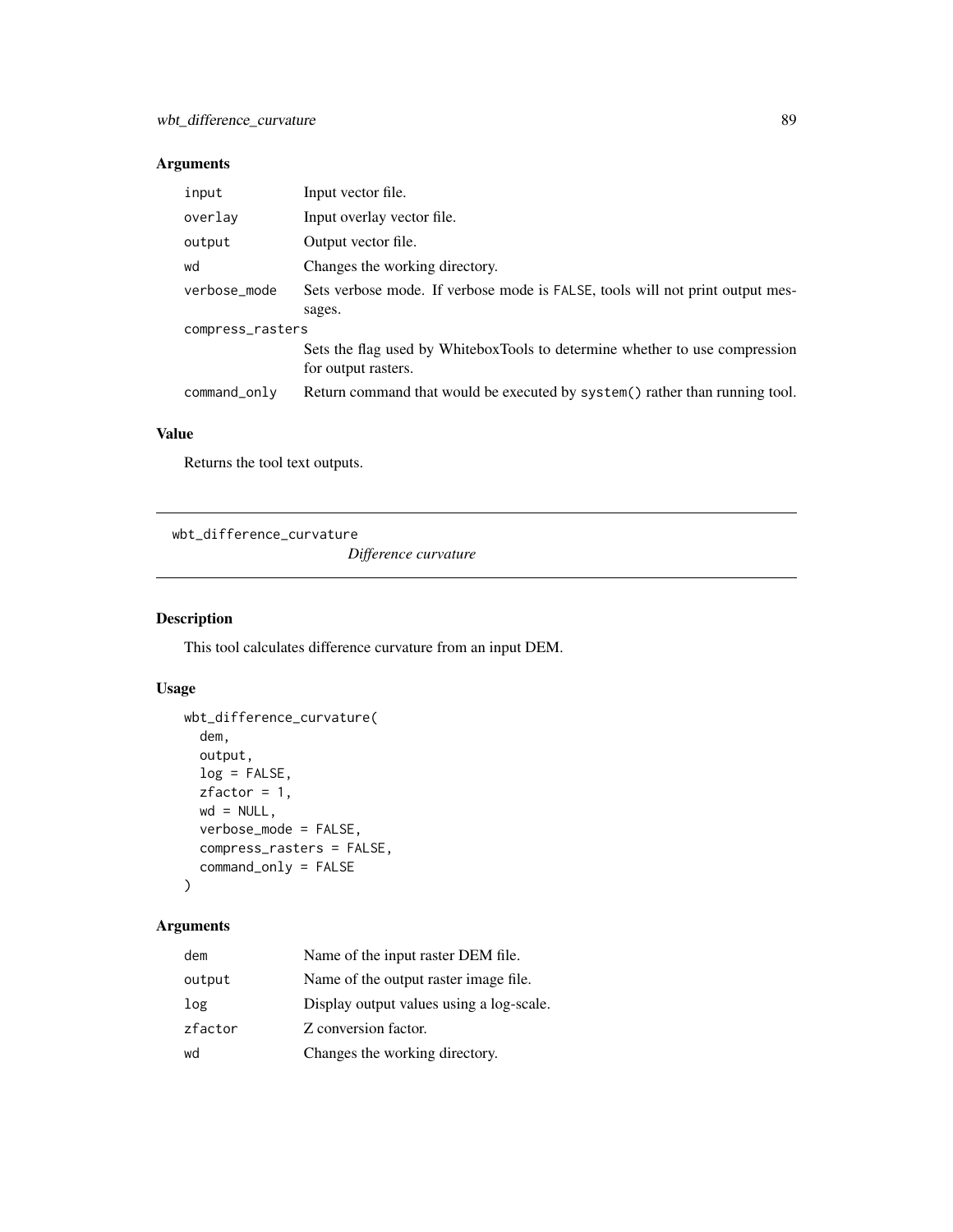| verbose_mode     | Sets verbose mode. If verbose mode is FALSE, tools will not print output mes-                      |  |
|------------------|----------------------------------------------------------------------------------------------------|--|
|                  | sages.                                                                                             |  |
| compress_rasters |                                                                                                    |  |
|                  | Sets the flag used by WhiteboxTools to determine whether to use compression<br>for output rasters. |  |
| command_only     | Return command that would be executed by system() rather than running tool.                        |  |

Returns the tool text outputs.

wbt\_diff\_from\_mean\_elev

*Diff from mean elev*

#### Description

Calculates difference from mean elevation (equivalent to a high-pass filter).

#### Usage

```
wbt_diff_from_mean_elev(
  dem,
  output,
  filterx = 11,
  filtery = 11,
  wd = NULL,verbose_mode = FALSE,
  compress_rasters = FALSE,
  command_only = FALSE
\mathcal{L}
```

| dem              | Input raster DEM file.                                                        |  |
|------------------|-------------------------------------------------------------------------------|--|
| output           | Output raster file.                                                           |  |
| filterx          | Size of the filter kernel in the x-direction.                                 |  |
| filtery          | Size of the filter kernel in the y-direction.                                 |  |
| wd               | Changes the working directory.                                                |  |
| verbose mode     | Sets verbose mode. If verbose mode is FALSE, tools will not print output mes- |  |
|                  | sages.                                                                        |  |
| compress_rasters |                                                                               |  |
|                  | Sets the flag used by WhiteboxTools to determine whether to use compression   |  |
|                  | for output rasters.                                                           |  |
| command_only     | Return command that would be executed by system() rather than running tool.   |  |
|                  |                                                                               |  |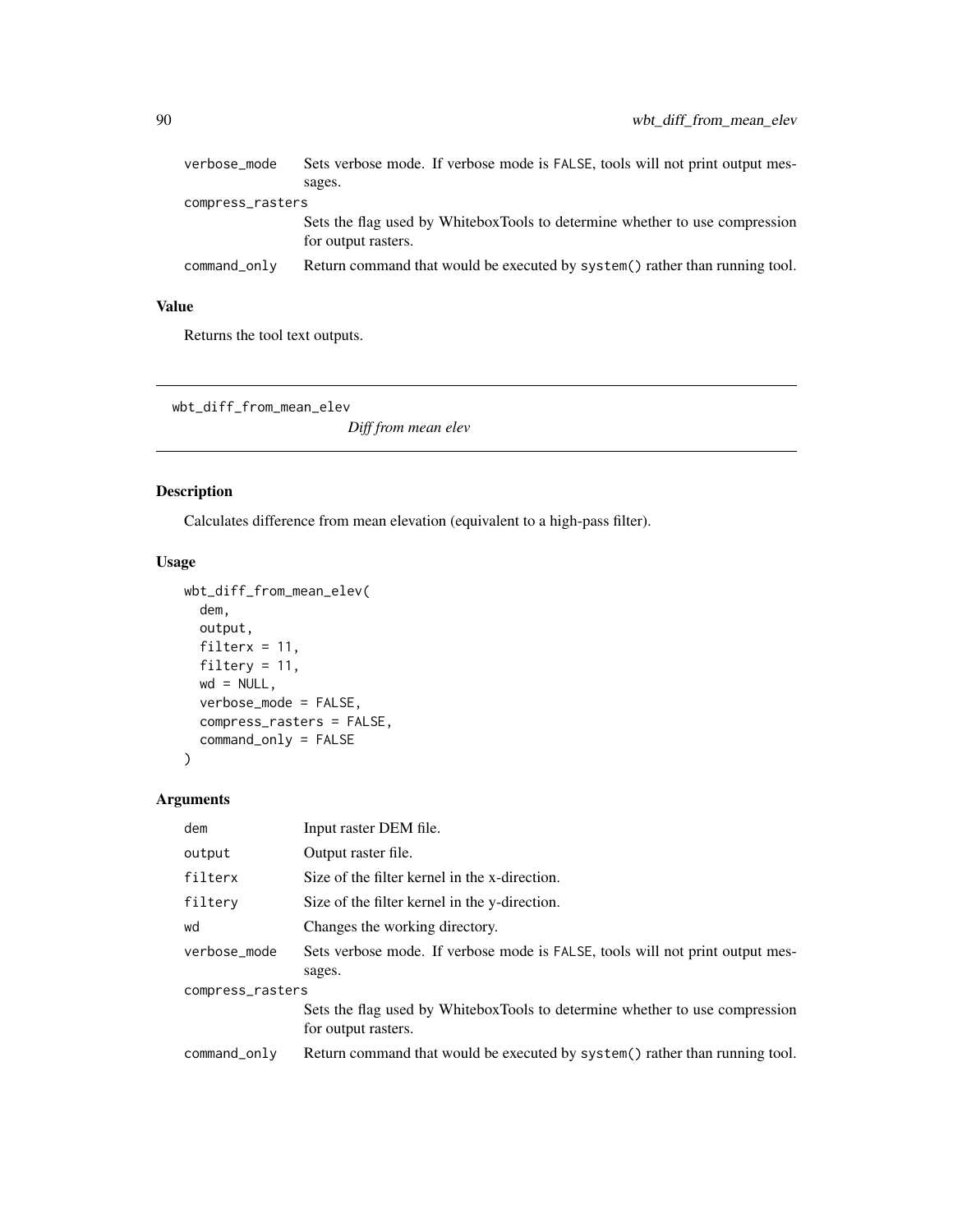Returns the tool text outputs.

wbt\_diff\_of\_gaussian\_filter

*Diff of gaussian filter*

## Description

Performs a Difference of Gaussian (DoG) filter on an image.

## Usage

```
wbt_diff_of_gaussian_filter(
  input,
 output,
  sigmal = 2,
  sigma2 = 4,
 wd = NULL,verbose_mode = FALSE,
  compress_rasters = FALSE,
  command_only = FALSE
\mathcal{L}
```
#### Arguments

| input            | Input raster file.                                                                                 |  |
|------------------|----------------------------------------------------------------------------------------------------|--|
| output           | Output raster file.                                                                                |  |
| sigma1           | Standard deviation distance in pixels.                                                             |  |
| sigma2           | Standard deviation distance in pixels.                                                             |  |
| wd               | Changes the working directory.                                                                     |  |
| verbose_mode     | Sets verbose mode. If verbose mode is FALSE, tools will not print output mes-<br>sages.            |  |
| compress_rasters |                                                                                                    |  |
|                  | Sets the flag used by WhiteboxTools to determine whether to use compression<br>for output rasters. |  |
| command_only     | Return command that would be executed by system() rather than running tool.                        |  |

#### Value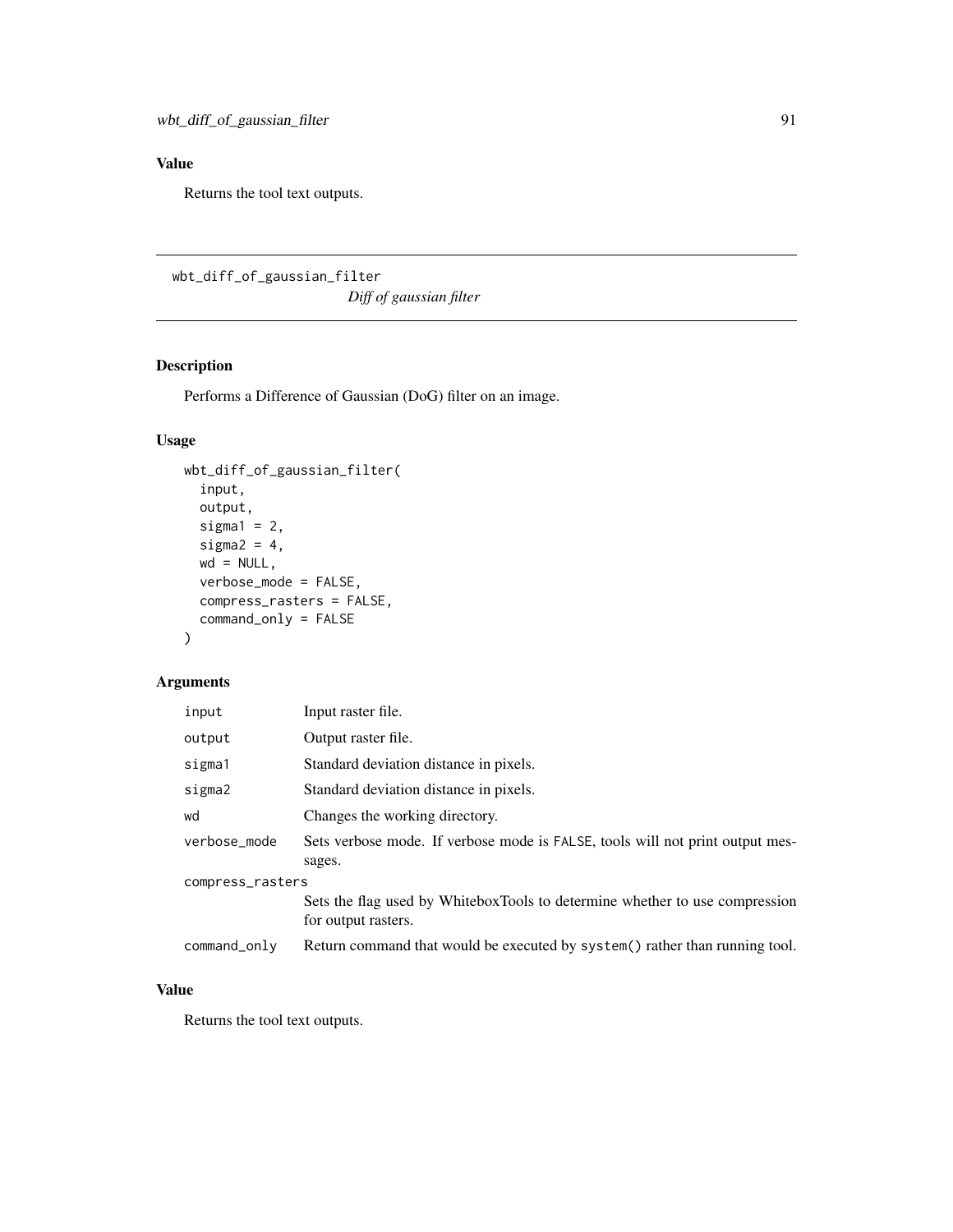wbt\_directional\_relief

*Directional relief*

## Description

Calculates relief for cells in an input DEM for a specified direction.

#### Usage

```
wbt_directional_relief(
 dem,
 output,
 azimuth = 0,
 max\_dist = NULL,wd = NULL,verbose_mode = FALSE,
 compress_rasters = FALSE,
 command_only = FALSE
)
```
#### Arguments

| dem              | Input raster DEM file.                                                                             |  |
|------------------|----------------------------------------------------------------------------------------------------|--|
| output           | Output raster file.                                                                                |  |
| azimuth          | Wind azimuth in degrees.                                                                           |  |
| max_dist         | Optional maximum search distance (unspecified if none; in xy units).                               |  |
| wd               | Changes the working directory.                                                                     |  |
| verbose_mode     | Sets verbose mode. If verbose mode is FALSE, tools will not print output mes-<br>sages.            |  |
| compress_rasters |                                                                                                    |  |
|                  | Sets the flag used by WhiteboxTools to determine whether to use compression<br>for output rasters. |  |
| command_only     | Return command that would be executed by system() rather than running tool.                        |  |

#### Value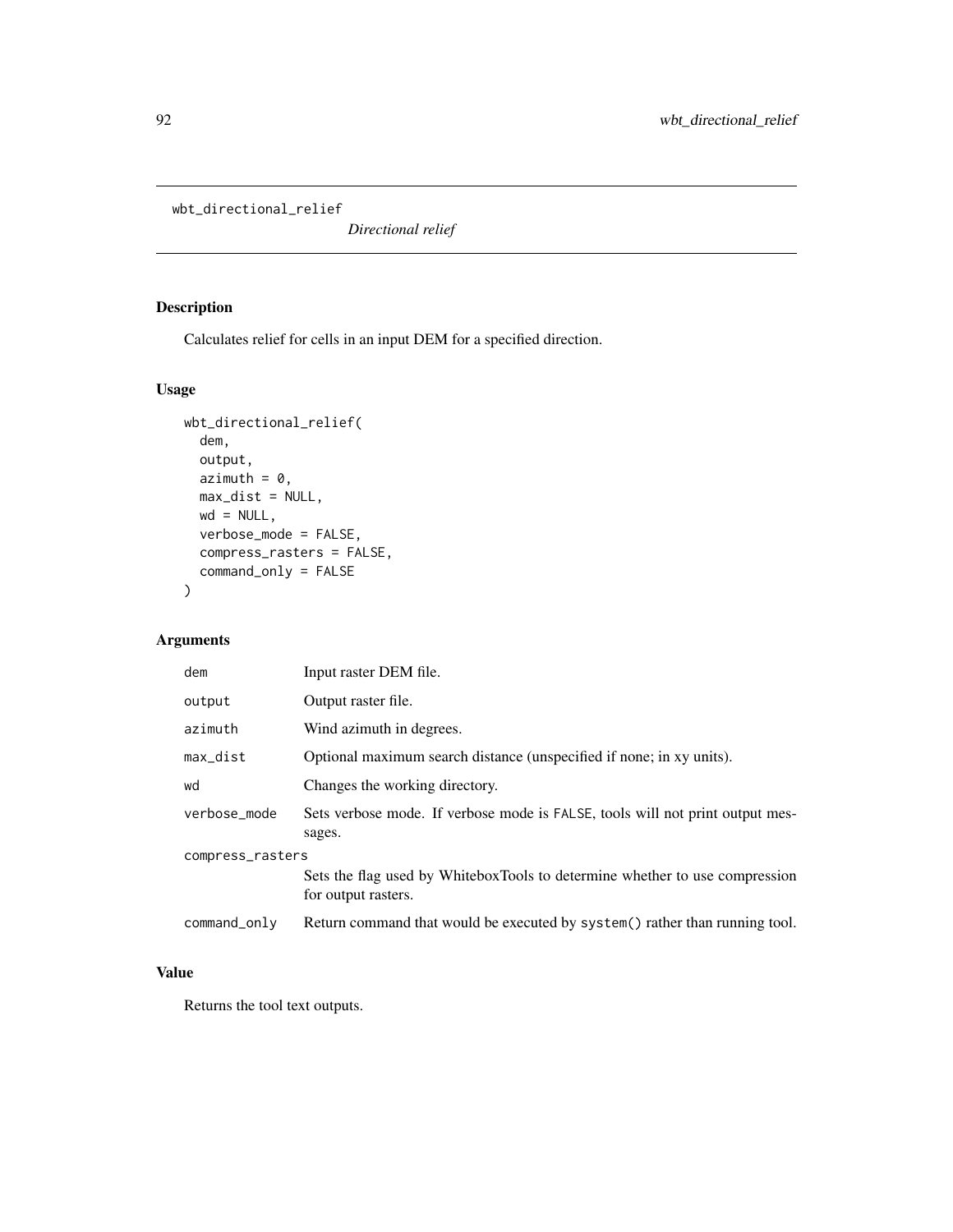wbt\_direct\_decorrelation\_stretch

*Direct decorrelation stretch*

#### Description

Performs a direct decorrelation stretch enhancement on a colour-composite image of multispectral data.

#### Usage

```
wbt_direct_decorrelation_stretch(
  input,
 output,
 k = 0.5,
 clip = 1,
 wd = NULL,verbose_mode = FALSE,
 compress_rasters = FALSE,
 command_only = FALSE
)
```
## Arguments

| input            | Input colour composite image file.                                                                                                           |  |
|------------------|----------------------------------------------------------------------------------------------------------------------------------------------|--|
| output           | Output raster file.                                                                                                                          |  |
| k                | Achromatic factor $(k)$ ranges between 0 (no effect) and 1 (full saturation stretch),<br>although typical values range from $0.3$ to $0.7$ . |  |
| clip             | Optional percent to clip the upper tail by during the stretch.                                                                               |  |
| wd               | Changes the working directory.                                                                                                               |  |
| verbose_mode     | Sets verbose mode. If verbose mode is FALSE, tools will not print output mes-<br>sages.                                                      |  |
| compress_rasters |                                                                                                                                              |  |
|                  | Sets the flag used by WhiteboxTools to determine whether to use compression<br>for output rasters.                                           |  |
| command_only     | Return command that would be executed by system() rather than running tool.                                                                  |  |

#### Value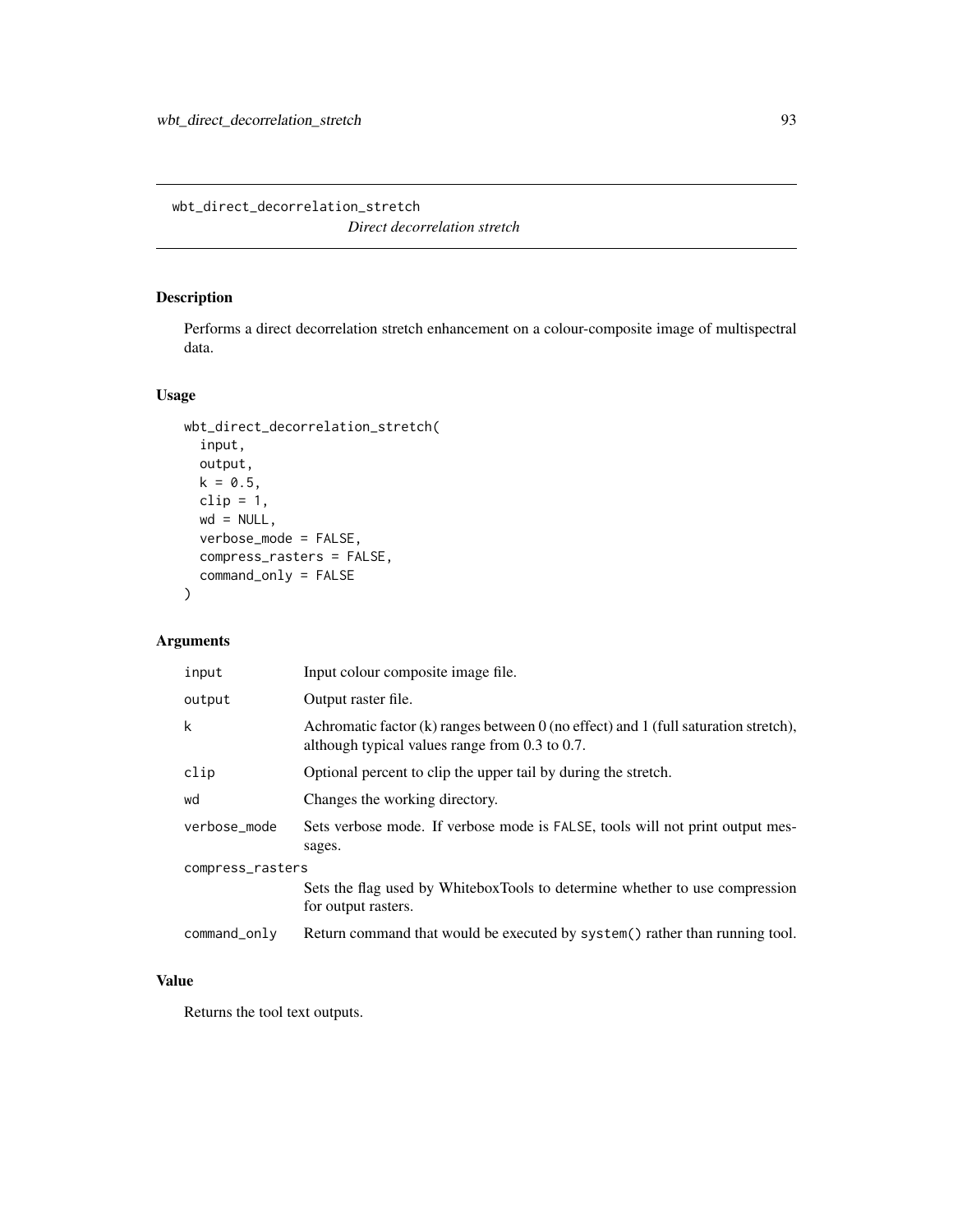wbt\_dissolve *Dissolve*

#### Description

Removes the interior, or shared, boundaries within a vector polygon coverage.

#### Usage

```
wbt_dissolve(
  input,
 output,
 field = NULL,
 snap = \theta,
 wd = NULL,verbose_mode = FALSE,
 compress_rasters = FALSE,
  command_only = FALSE
)
```
## Arguments

| input            | Input vector file.                                                                                 |  |
|------------------|----------------------------------------------------------------------------------------------------|--|
| output           | Output vector file.                                                                                |  |
| field            | Dissolve field attribute (optional).                                                               |  |
| snap             | Snap tolerance.                                                                                    |  |
| wd               | Changes the working directory.                                                                     |  |
| verbose_mode     | Sets verbose mode. If verbose mode is FALSE, tools will not print output mes-<br>sages.            |  |
| compress_rasters |                                                                                                    |  |
|                  | Sets the flag used by WhiteboxTools to determine whether to use compression<br>for output rasters. |  |
| command_only     | Return command that would be executed by system() rather than running tool.                        |  |

## Value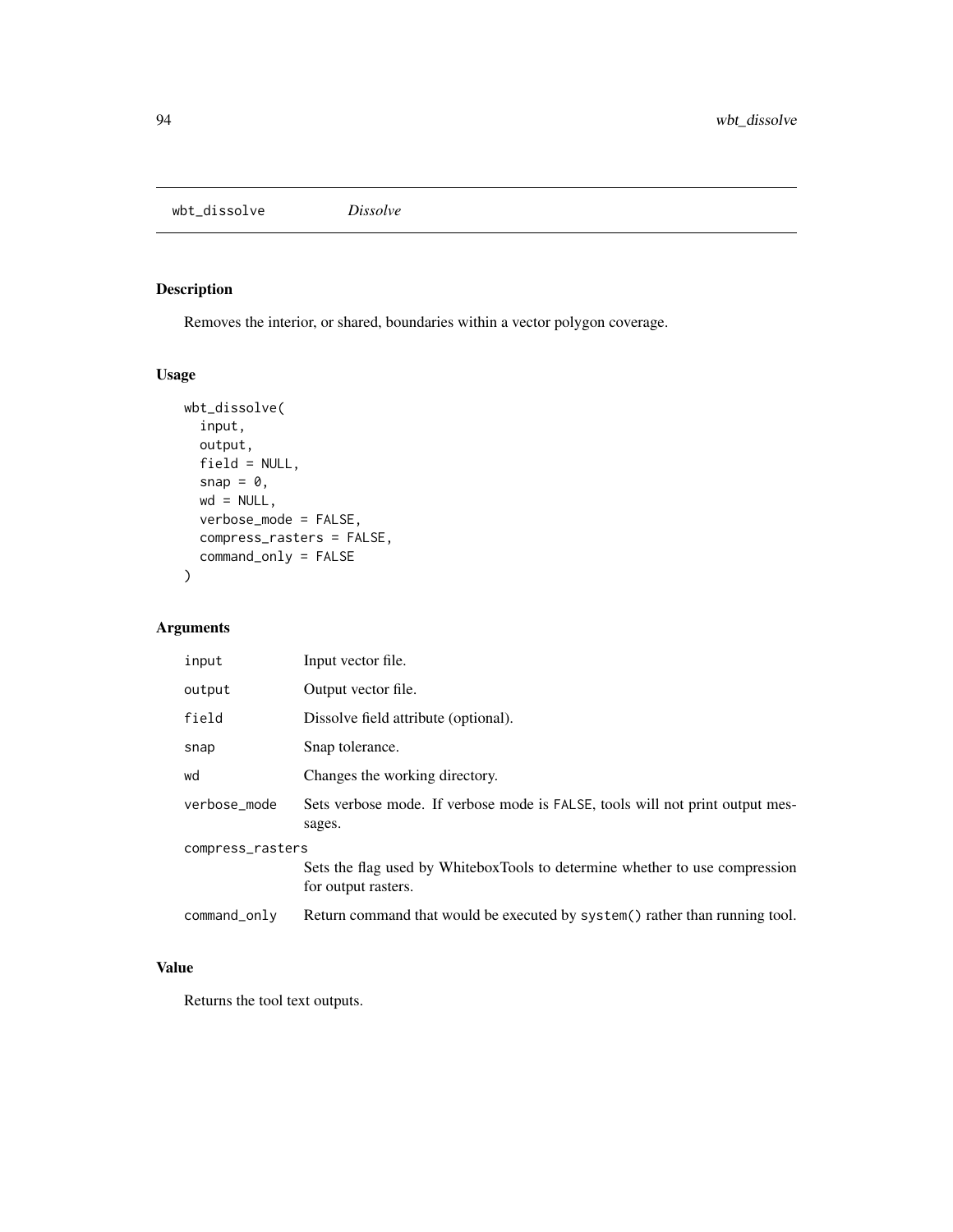wbt\_distance\_to\_outlet

*Distance to outlet*

#### Description

Calculates the distance of stream grid cells to the channel network outlet cell.

#### Usage

```
wbt_distance_to_outlet(
 d8_pntr,
 streams,
 output,
 esri_pntr = FALSE,
 zero_background = FALSE,
 wd = NULL,verbose_mode = FALSE,
 compress_rasters = FALSE,
 command_only = FALSE
)
```
#### Arguments

| d8_pntr          | Input raster D8 pointer file.                                                                      |  |
|------------------|----------------------------------------------------------------------------------------------------|--|
| streams          | Input raster streams file.                                                                         |  |
| output           | Output raster file.                                                                                |  |
| esri_pntr        | D8 pointer uses the ESRI style scheme.                                                             |  |
| zero_background  |                                                                                                    |  |
|                  | Flag indicating whether a background value of zero should be used.                                 |  |
| wd               | Changes the working directory.                                                                     |  |
| verbose_mode     | Sets verbose mode. If verbose mode is FALSE, tools will not print output mes-<br>sages.            |  |
| compress_rasters |                                                                                                    |  |
|                  | Sets the flag used by WhiteboxTools to determine whether to use compression<br>for output rasters. |  |
| command_only     | Return command that would be executed by system() rather than running tool.                        |  |

#### Value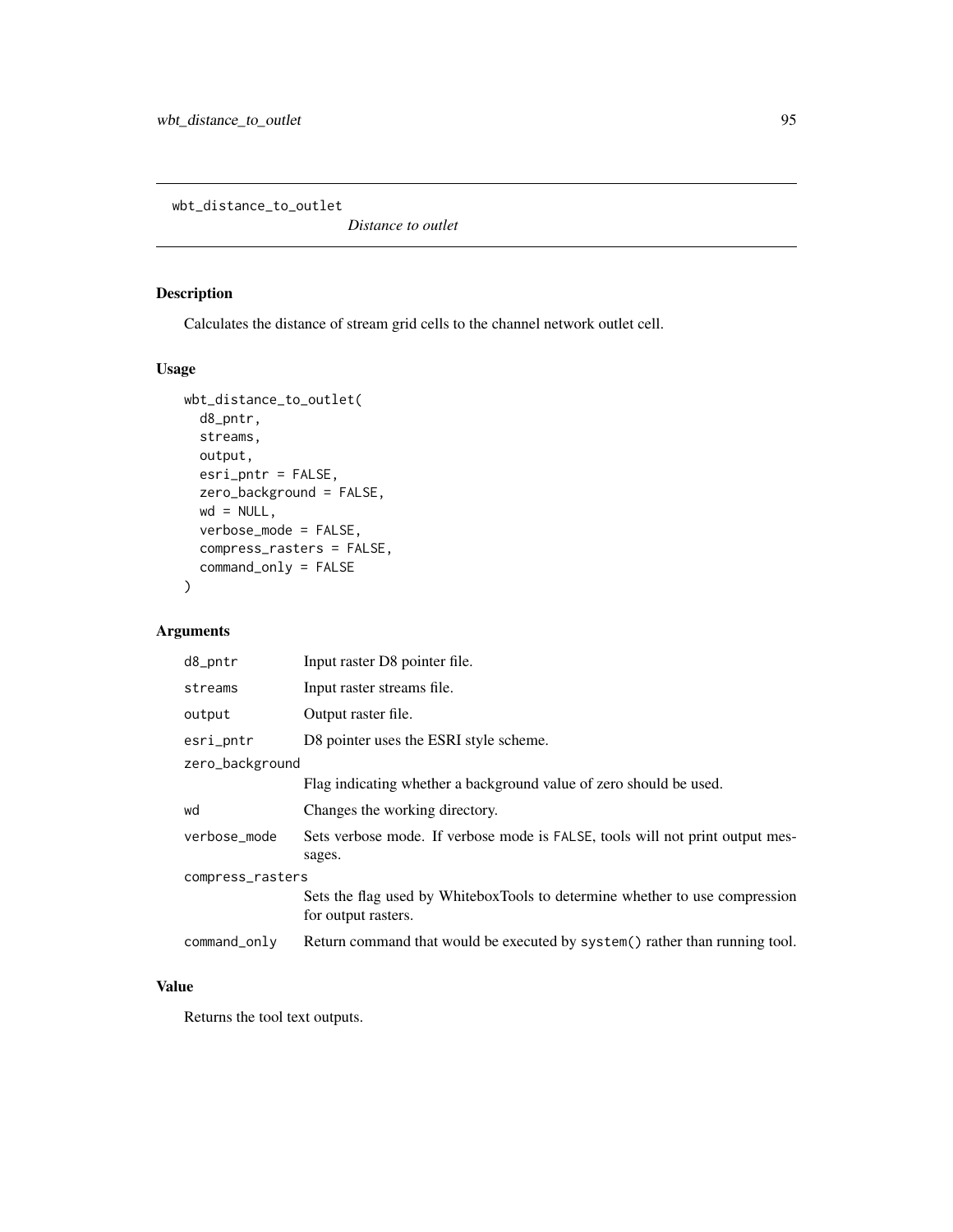#### Description

Assigns each cell in the output grid the number of different values in a moving window centred on each grid cell in the input raster.

#### Usage

```
wbt_diversity_filter(
  input,
 output,
 filterx = 11,
 filtery = 11,
 wd = NULL,verbose_mode = FALSE,
 compress_rasters = FALSE,
 command_only = FALSE
)
```
## Arguments

| input            | Input raster file.                                                                                 |  |
|------------------|----------------------------------------------------------------------------------------------------|--|
| output           | Output raster file.                                                                                |  |
| filterx          | Size of the filter kernel in the x-direction.                                                      |  |
| filtery          | Size of the filter kernel in the y-direction.                                                      |  |
| wd               | Changes the working directory.                                                                     |  |
| verbose_mode     | Sets verbose mode. If verbose mode is FALSE, tools will not print output mes-<br>sages.            |  |
| compress_rasters |                                                                                                    |  |
|                  | Sets the flag used by WhiteboxTools to determine whether to use compression<br>for output rasters. |  |
| command_only     | Return command that would be executed by system() rather than running tool.                        |  |

#### Value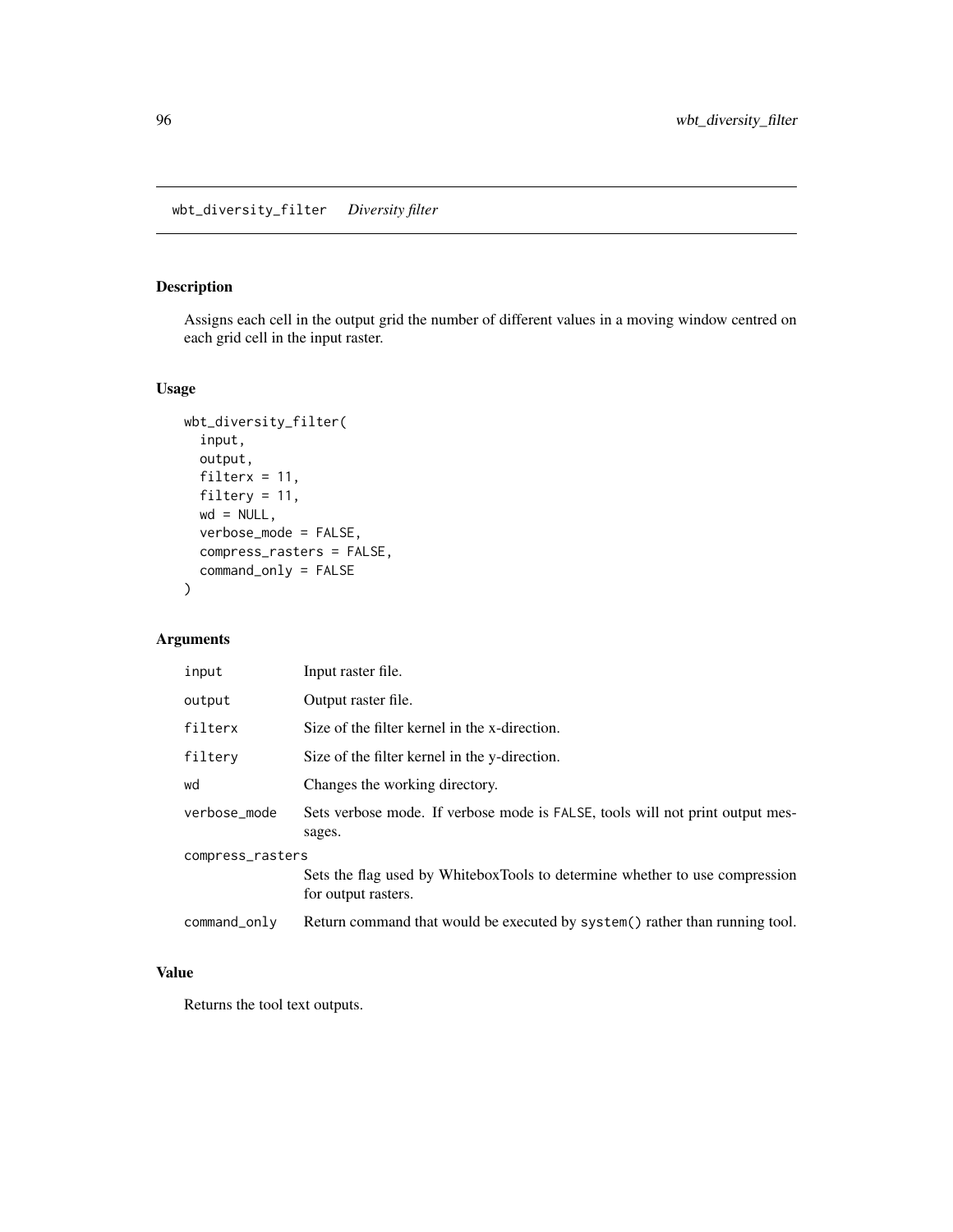wbt\_divide *Divide*

# Description

Performs a division operation on two rasters or a raster and a constant value.

## Usage

```
wbt_divide(
  input1,
  input2,
 output,
 wd = NULL,verbose_mode = FALSE,
 compress_rasters = FALSE,
 command_only = FALSE
)
```
## Arguments

| input1           | Input raster file or constant value.                                                               |
|------------------|----------------------------------------------------------------------------------------------------|
| input2           | Input raster file or constant value.                                                               |
| output           | Output raster file.                                                                                |
| wd               | Changes the working directory.                                                                     |
| verbose mode     | Sets verbose mode. If verbose mode is FALSE, tools will not print output mes-<br>sages.            |
| compress_rasters | Sets the flag used by WhiteboxTools to determine whether to use compression<br>for output rasters. |
| command_only     | Return command that would be executed by system() rather than running tool.                        |

## Value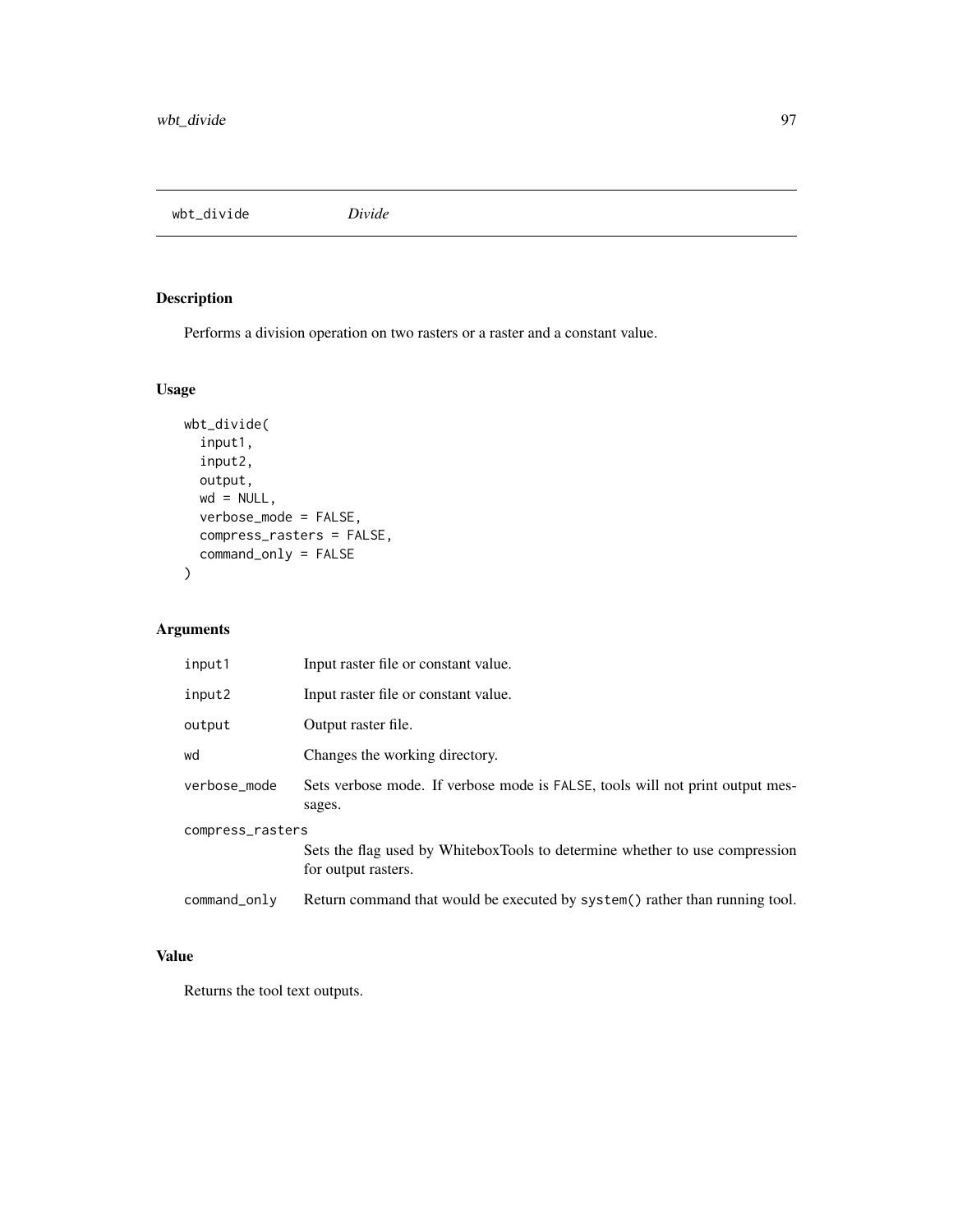wbt\_downslope\_distance\_to\_stream

*Downslope distance to stream*

## Description

Measures distance to the nearest downslope stream cell.

#### Usage

```
wbt_downslope_distance_to_stream(
 dem,
 streams,
 output,
 dinf = FALSE,
 wd = NULL,verbose_mode = FALSE,
 compress_rasters = FALSE,
 command_only = FALSE
)
```
#### Arguments

| dem              | Input raster DEM file.                                                                             |  |
|------------------|----------------------------------------------------------------------------------------------------|--|
| streams          | Input raster streams file.                                                                         |  |
| output           | Output raster file.                                                                                |  |
| dinf             | Use the D-infinity flow algorithm instead of D8?.                                                  |  |
| wd               | Changes the working directory.                                                                     |  |
| verbose_mode     | Sets verbose mode. If verbose mode is FALSE, tools will not print output mes-<br>sages.            |  |
| compress_rasters |                                                                                                    |  |
|                  | Sets the flag used by WhiteboxTools to determine whether to use compression<br>for output rasters. |  |
| command_only     | Return command that would be executed by system() rather than running tool.                        |  |

#### Value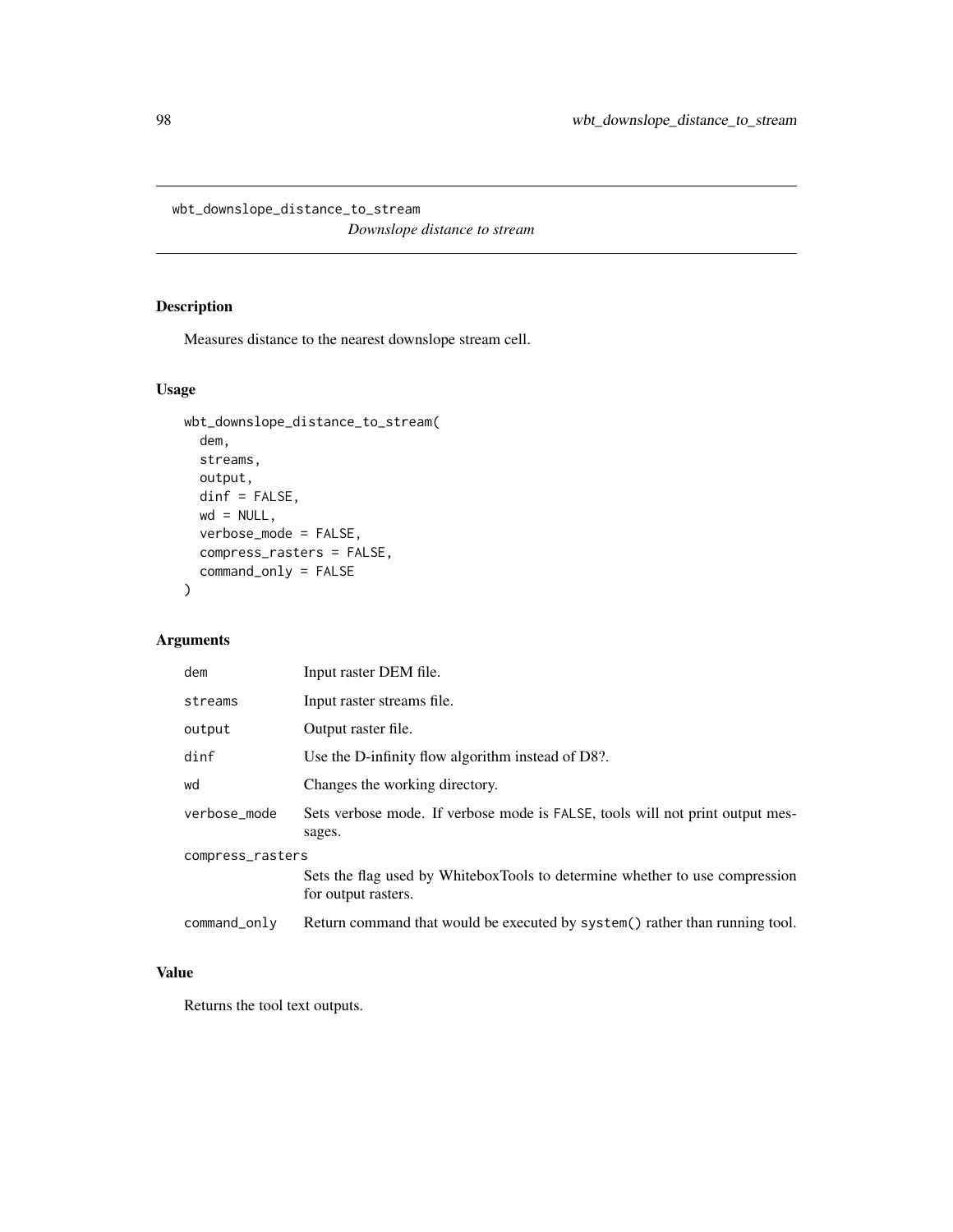wbt\_downslope\_flowpath\_length

*Downslope flowpath length*

#### Description

Calculates the downslope flowpath length from each cell to basin outlet.

## Usage

```
wbt_downslope_flowpath_length(
  d8_pntr,
 output,
 watersheds = NULL,
 weights = NULL,
 esri_pntr = FALSE,
 wd = NULL,verbose_mode = FALSE,
 compress_rasters = FALSE,
  command_only = FALSE
)
```
## Arguments

| d8_pntr          | Input D8 pointer raster file.                                                                      |  |
|------------------|----------------------------------------------------------------------------------------------------|--|
| output           | Output raster file.                                                                                |  |
| watersheds       | Optional input watershed raster file.                                                              |  |
| weights          | Optional input weights raster file.                                                                |  |
| esri_pntr        | D8 pointer uses the ESRI style scheme.                                                             |  |
| wd               | Changes the working directory.                                                                     |  |
| verbose_mode     | Sets verbose mode. If verbose mode is FALSE, tools will not print output mes-<br>sages.            |  |
| compress_rasters |                                                                                                    |  |
|                  | Sets the flag used by WhiteboxTools to determine whether to use compression<br>for output rasters. |  |
| command_only     | Return command that would be executed by system() rather than running tool.                        |  |

## Value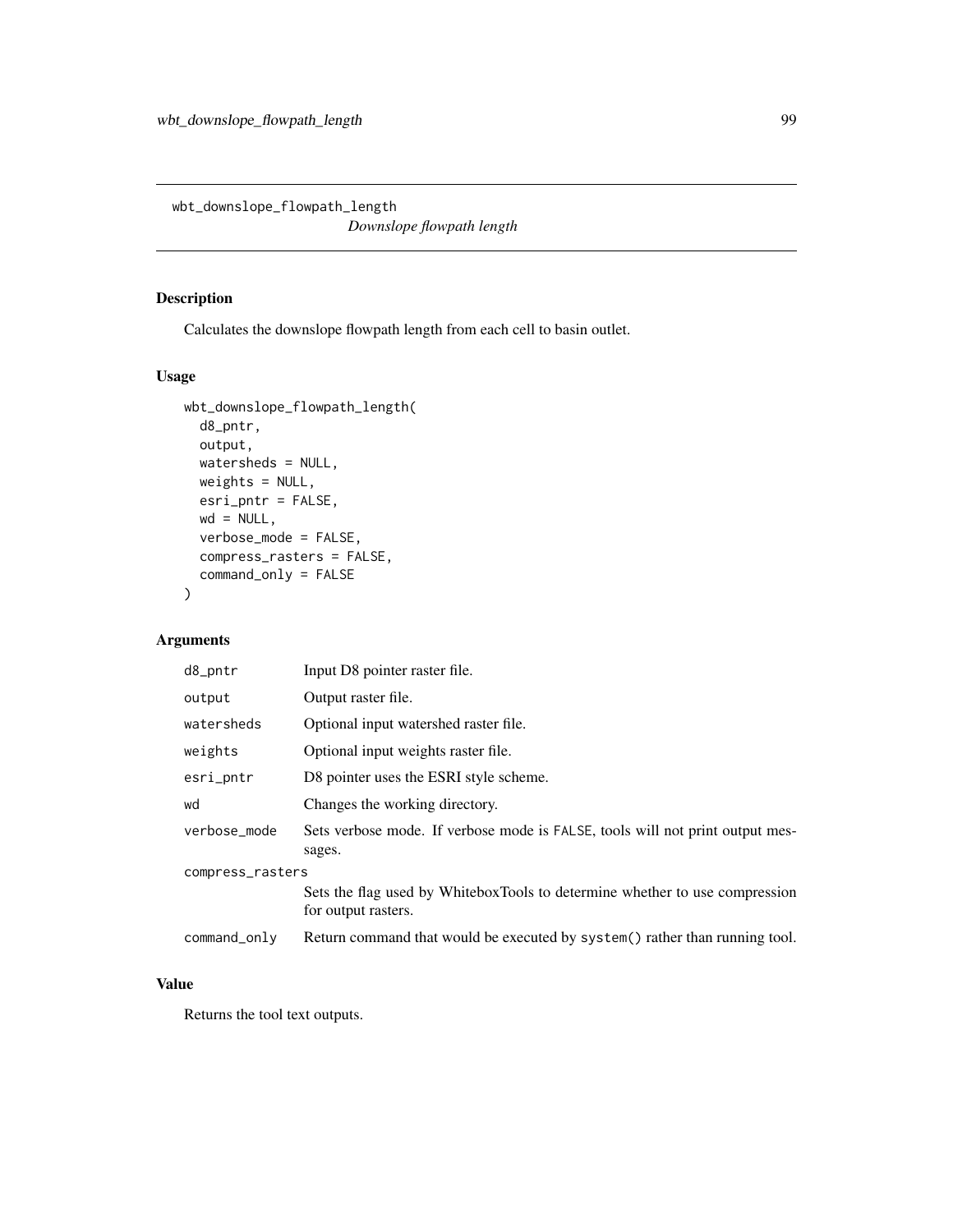## Description

Calculates the Hjerdt et al. (2004) downslope index.

#### Usage

```
wbt_downslope_index(
  dem,
 output,
 drop = 2,out_type = "tangent",
 wd = NULL,verbose_mode = FALSE,
 compress_rasters = FALSE,
 command_only = FALSE
)
```
#### Arguments

| dem              | Input raster DEM file.                                                                              |  |
|------------------|-----------------------------------------------------------------------------------------------------|--|
| output           | Output raster file.                                                                                 |  |
| drop             | Vertical drop value (default is 2.0).                                                               |  |
| out_type         | Output type, options include 'tangent', 'degrees', 'radians', 'distance' (default<br>is 'tangent'). |  |
| wd               | Changes the working directory.                                                                      |  |
| verbose_mode     | Sets verbose mode. If verbose mode is FALSE, tools will not print output mes-<br>sages.             |  |
| compress_rasters |                                                                                                     |  |
|                  | Sets the flag used by WhiteboxTools to determine whether to use compression<br>for output rasters.  |  |
| command_only     | Return command that would be executed by system() rather than running tool.                         |  |

## Value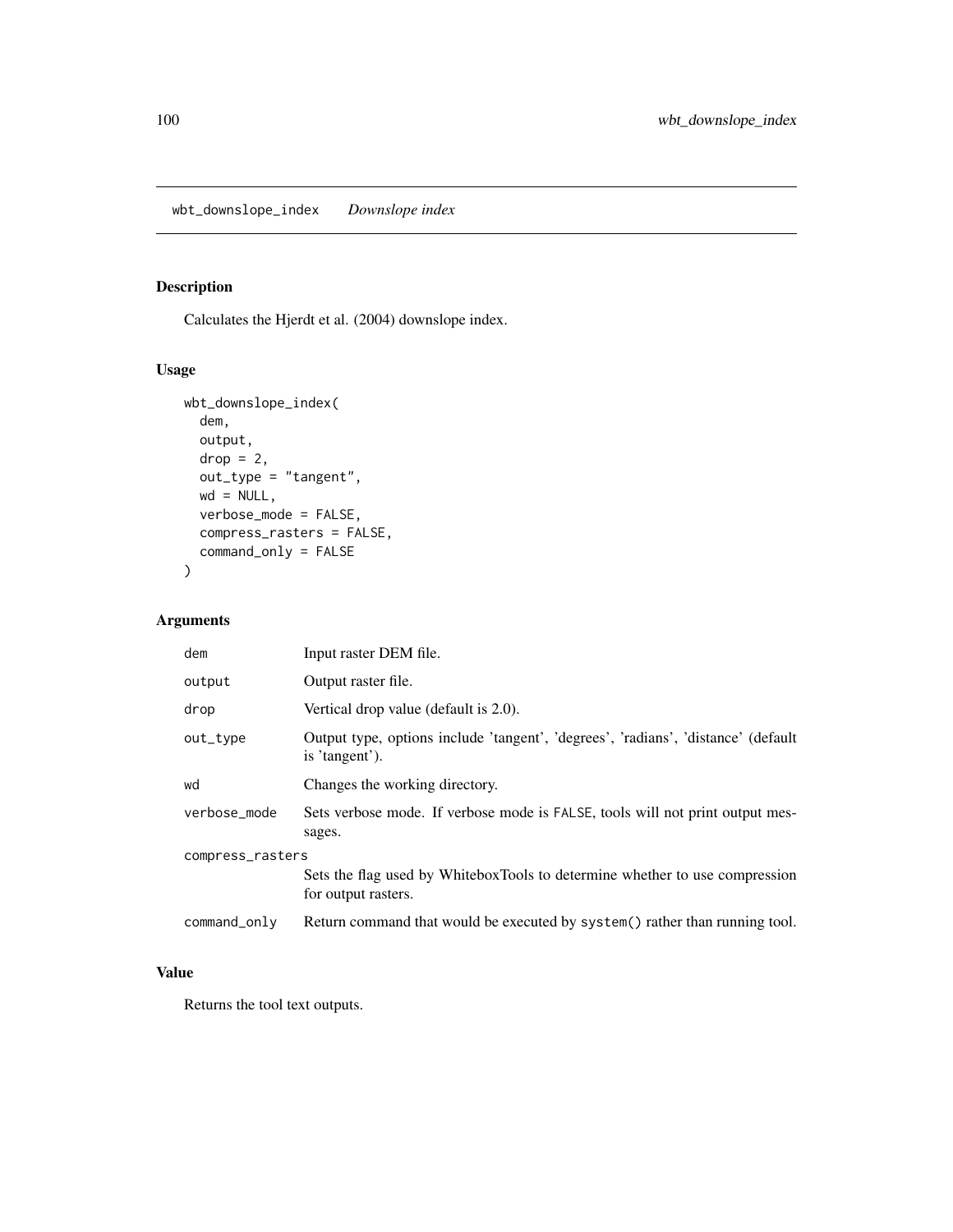wbt\_d\_inf\_flow\_accumulation

*D inf flow accumulation*

## Description

Calculates a D-infinity flow accumulation raster from an input DEM.

#### Usage

```
wbt_d_inf_flow_accumulation(
  input,
  output,
  out_type = "Specific Contributing Area",
  threshold = NULL,
  log = FALSE,
  clip = FALSE,
 pntr = FALSE,
 wd = NULL,verbose_mode = FALSE,
  compress_rasters = FALSE,
  command_only = FALSE
)
```
#### Arguments

| input            | Input raster DEM or D-infinity pointer file.                                                       |  |
|------------------|----------------------------------------------------------------------------------------------------|--|
| output           | Output raster file.                                                                                |  |
| out_type         | Output type; one of 'cells', 'sca' (default), and 'ca'.                                            |  |
| threshold        | Optional convergence threshold parameter, in grid cells; default is infinity.                      |  |
| log              | Optional flag to request the output be log-transformed.                                            |  |
| clip             | Optional flag to request clipping the display max by 1 percent.                                    |  |
| pntr             | Is the input raster a D-infinity flow pointer rather than a DEM?.                                  |  |
| wd               | Changes the working directory.                                                                     |  |
| verbose_mode     | Sets verbose mode. If verbose mode is FALSE, tools will not print output mes-<br>sages.            |  |
| compress_rasters |                                                                                                    |  |
|                  | Sets the flag used by WhiteboxTools to determine whether to use compression<br>for output rasters. |  |
| command_only     | Return command that would be executed by system() rather than running tool.                        |  |

## Value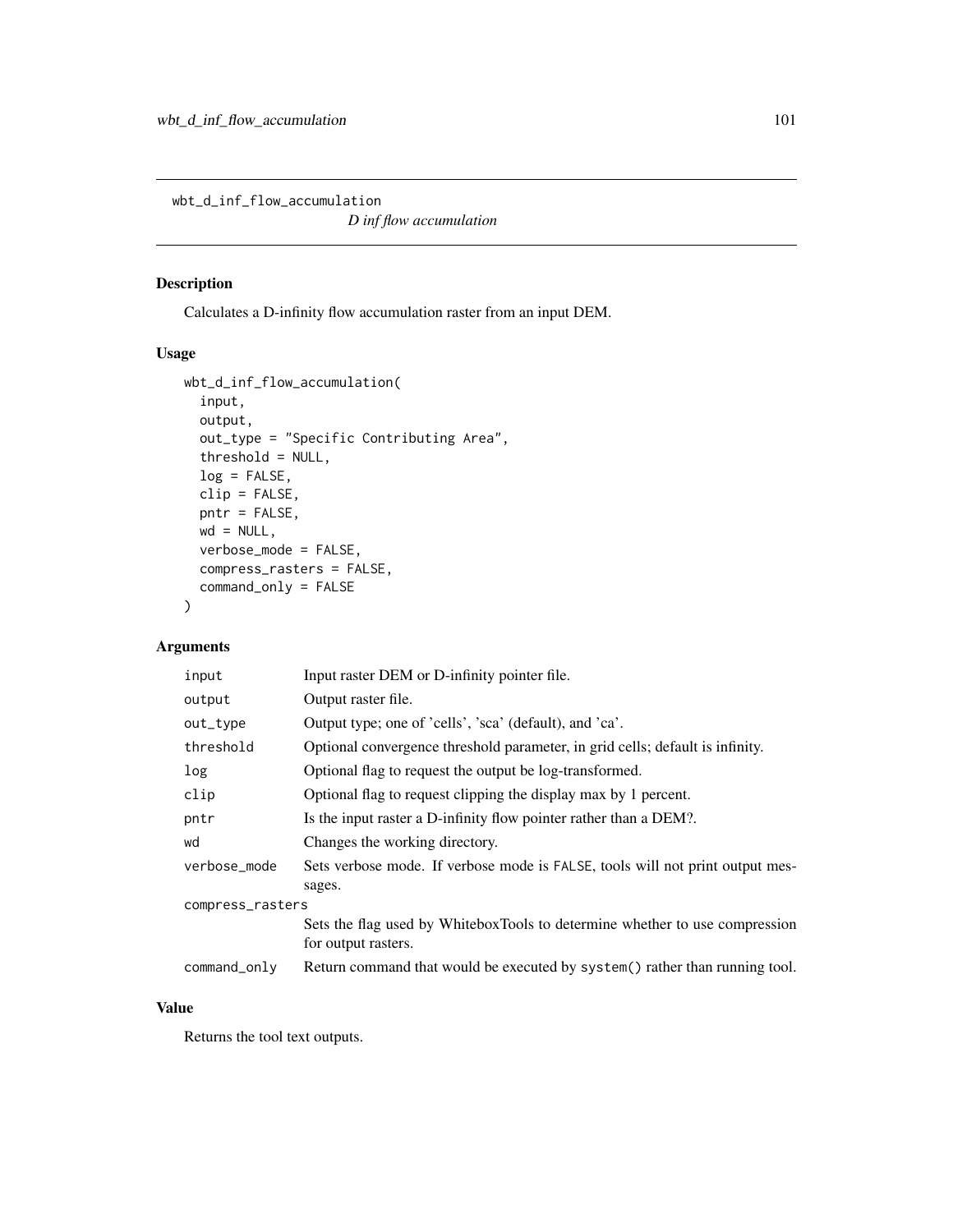## Description

Performs a D-infinity mass flux calculation.

#### Usage

```
wbt_d_inf_mass_flux(
  dem,
  loading,
 efficiency,
  absorption,
 output,
 wd = NULL,verbose_mode = FALSE,
  compress_rasters = FALSE,
  command_only = FALSE
)
```
#### Arguments

| dem              | Input raster DEM file.                                                                             |  |
|------------------|----------------------------------------------------------------------------------------------------|--|
| loading          | Input loading raster file.                                                                         |  |
| efficiency       | Input efficiency raster file.                                                                      |  |
| absorption       | Input absorption raster file.                                                                      |  |
| output           | Output raster file.                                                                                |  |
| wd               | Changes the working directory.                                                                     |  |
| verbose mode     | Sets verbose mode. If verbose mode is FALSE, tools will not print output mes-<br>sages.            |  |
| compress_rasters |                                                                                                    |  |
|                  | Sets the flag used by WhiteboxTools to determine whether to use compression<br>for output rasters. |  |
| command_only     | Return command that would be executed by system() rather than running tool.                        |  |

#### Value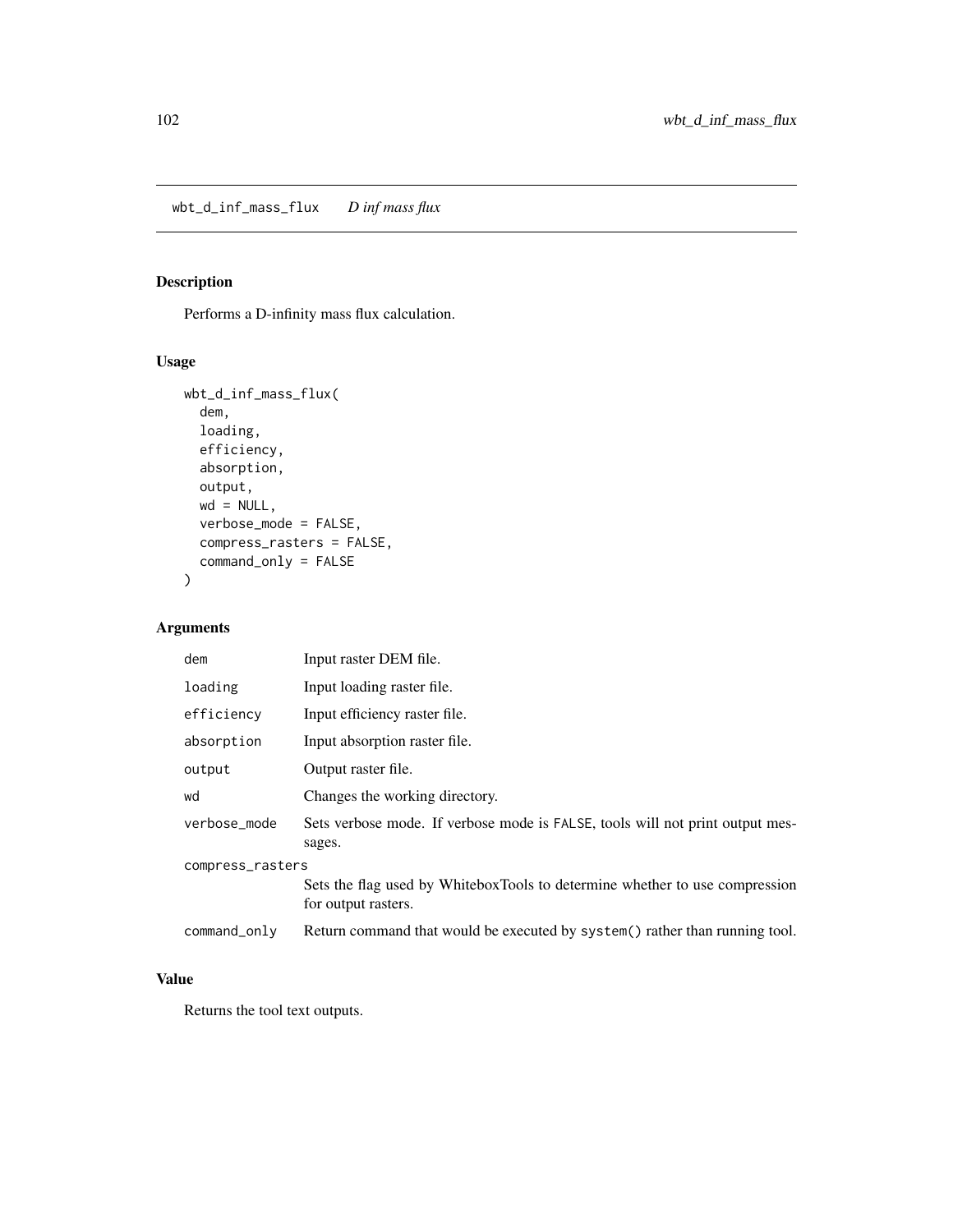#### Description

Calculates a D-infinity flow pointer (flow direction) raster from an input DEM.

#### Usage

```
wbt_d_inf_pointer(
  dem,
  output,
  wd = NULL,verbose_mode = FALSE,
  compress_rasters = FALSE,
  command_only = FALSE
\mathcal{L}
```
#### Arguments

| dem              | Input raster DEM file.                                                                             |  |
|------------------|----------------------------------------------------------------------------------------------------|--|
| output           | Output raster file.                                                                                |  |
| wd               | Changes the working directory.                                                                     |  |
| verbose_mode     | Sets verbose mode. If verbose mode is FALSE, tools will not print output mes-                      |  |
|                  | sages.                                                                                             |  |
| compress_rasters |                                                                                                    |  |
|                  | Sets the flag used by WhiteboxTools to determine whether to use compression<br>for output rasters. |  |
| command_only     | Return command that would be executed by system() rather than running tool.                        |  |

#### Value

Returns the tool text outputs.

wbt\_edge\_contamination

*Edge contamination*

#### Description

This tool identifies grid cells within an input DEM that may be impacted by edge contamination for hydrological applications.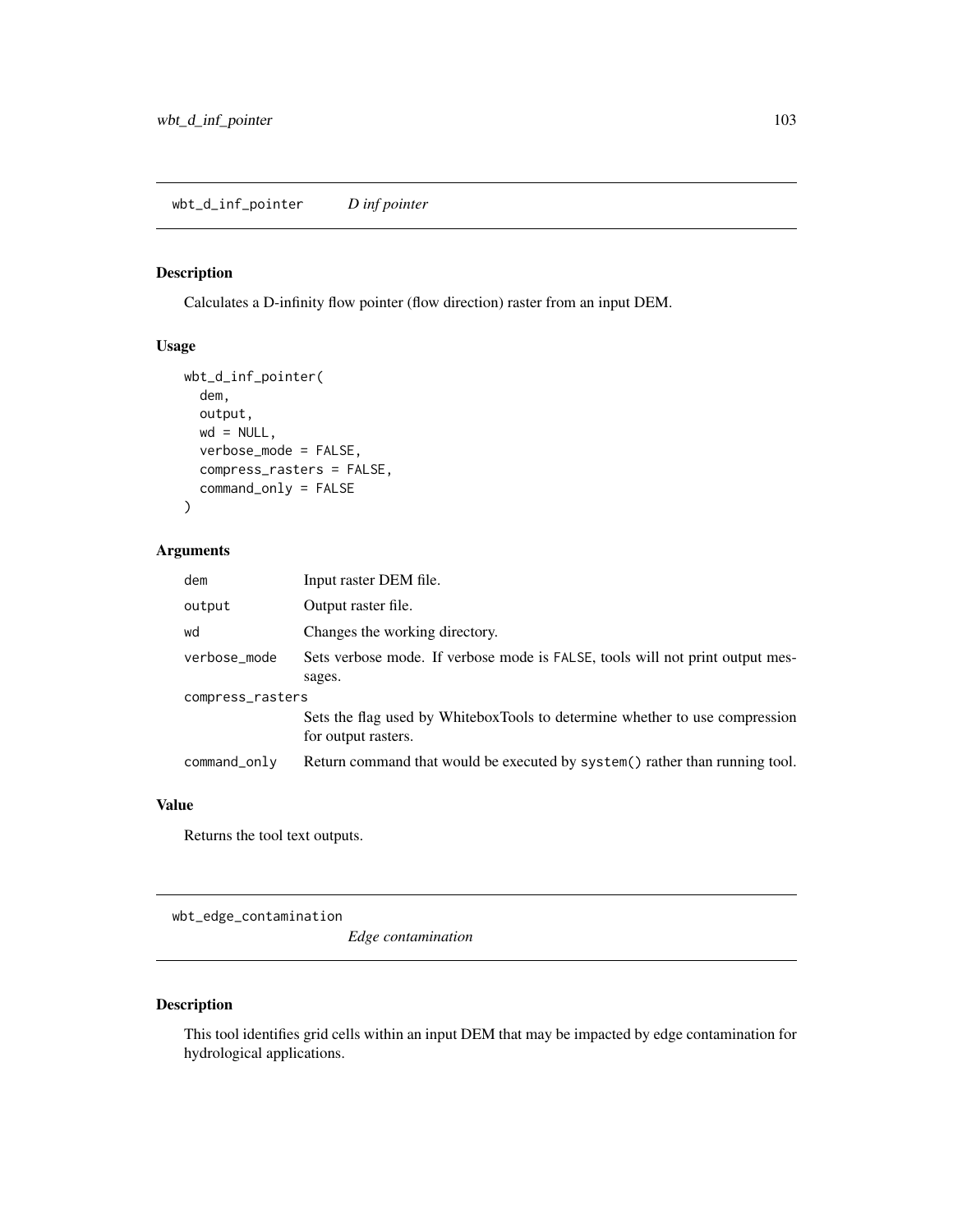## Usage

```
wbt_edge_contamination(
 dem,
 output,
 flow_type = "mfd",
 zfactor = ",
 wd = NULL,verbose_mode = FALSE,
 compress_rasters = FALSE,
 command_only = FALSE
)
```
#### Arguments

| dem              | Name of the input DEM raster file; must be depressionless.                                         |  |
|------------------|----------------------------------------------------------------------------------------------------|--|
| output           | Name of the output raster file.                                                                    |  |
| flow_type        | Flow algorithm type, one of 'd8', 'mfd', or 'dinf'.                                                |  |
| zfactor          | Optional multiplier for when the vertical and horizontal units are not the same.                   |  |
| wd               | Changes the working directory.                                                                     |  |
| verbose_mode     | Sets verbose mode. If verbose mode is FALSE, tools will not print output mes-                      |  |
|                  | sages.                                                                                             |  |
| compress_rasters |                                                                                                    |  |
|                  | Sets the flag used by WhiteboxTools to determine whether to use compression<br>for output rasters. |  |
| command_only     | Return command that would be executed by system() rather than running tool.                        |  |
|                  |                                                                                                    |  |

## Value

Returns the tool text outputs.

wbt\_edge\_density *Edge density*

#### Description

Calculates the density of edges, or breaks-in-slope within DEMs.

## Usage

```
wbt_edge_density(
  dem,
  output,
 filter = 11,
  norm\_diff = 5,
 zfactor = NULL,
```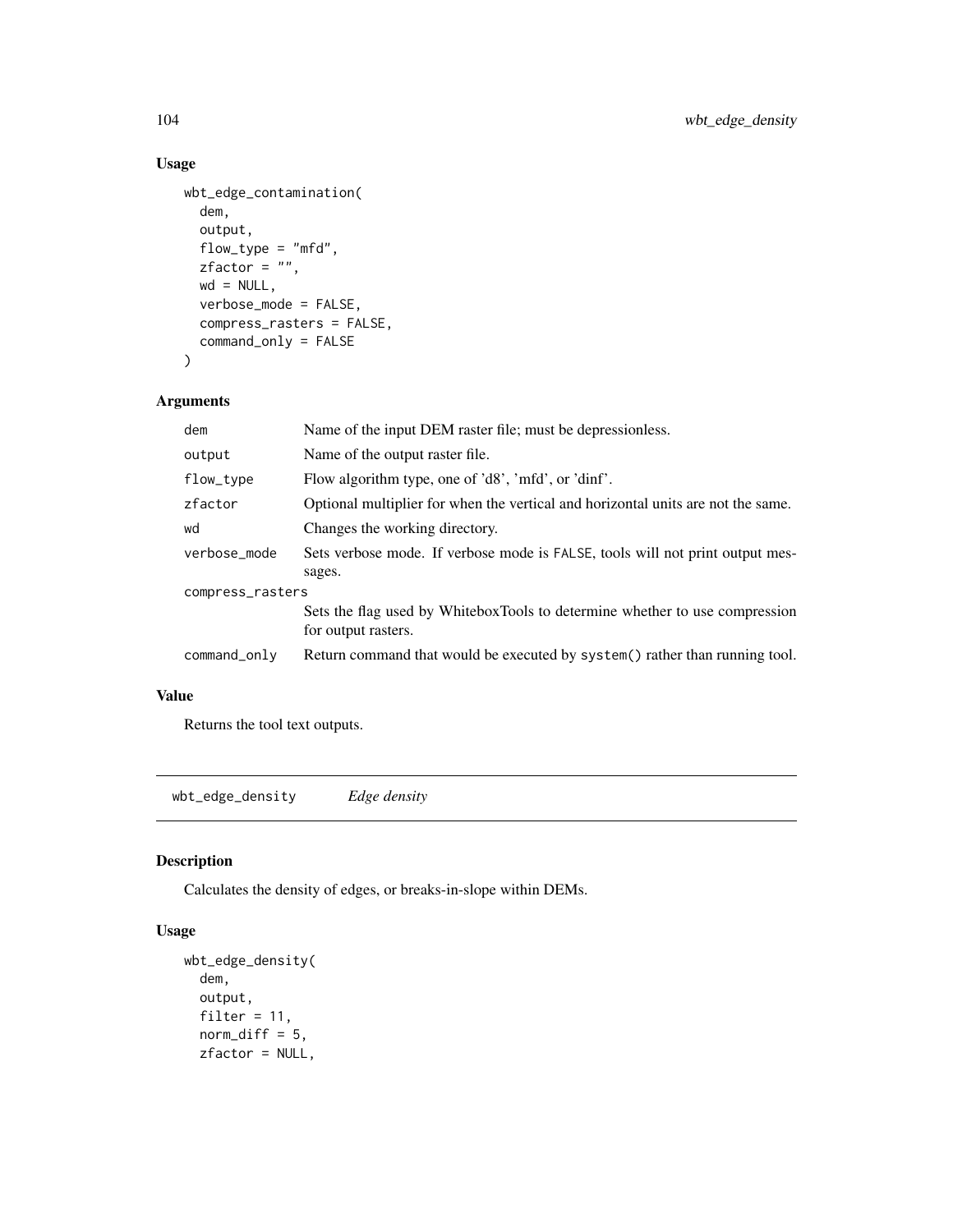```
wd = NULL,verbose_mode = FALSE,
 compress_rasters = FALSE,
 command_only = FALSE
)
```
#### Arguments

| Input raster DEM file.                                                                             |  |
|----------------------------------------------------------------------------------------------------|--|
| Output raster file.                                                                                |  |
| Size of the filter kernel.                                                                         |  |
| Maximum difference in normal vectors, in degrees.                                                  |  |
| Optional multiplier for when the vertical and horizontal units are not the same.                   |  |
| Changes the working directory.                                                                     |  |
| Sets verbose mode. If verbose mode is FALSE, tools will not print output mes-<br>sages.            |  |
| compress_rasters                                                                                   |  |
| Sets the flag used by WhiteboxTools to determine whether to use compression<br>for output rasters. |  |
| Return command that would be executed by system() rather than running tool.                        |  |
|                                                                                                    |  |

## Value

Returns the tool text outputs.

wbt\_edge\_preserving\_mean\_filter *Edge preserving mean filter*

#### Description

Performs a simple edge-preserving mean filter on an input image.

#### Usage

```
wbt_edge_preserving_mean_filter(
  input,
 output,
 threshold,
 filter = 11,
 wd = NULL,verbose_mode = FALSE,
 compress_rasters = FALSE,
  command_only = FALSE
)
```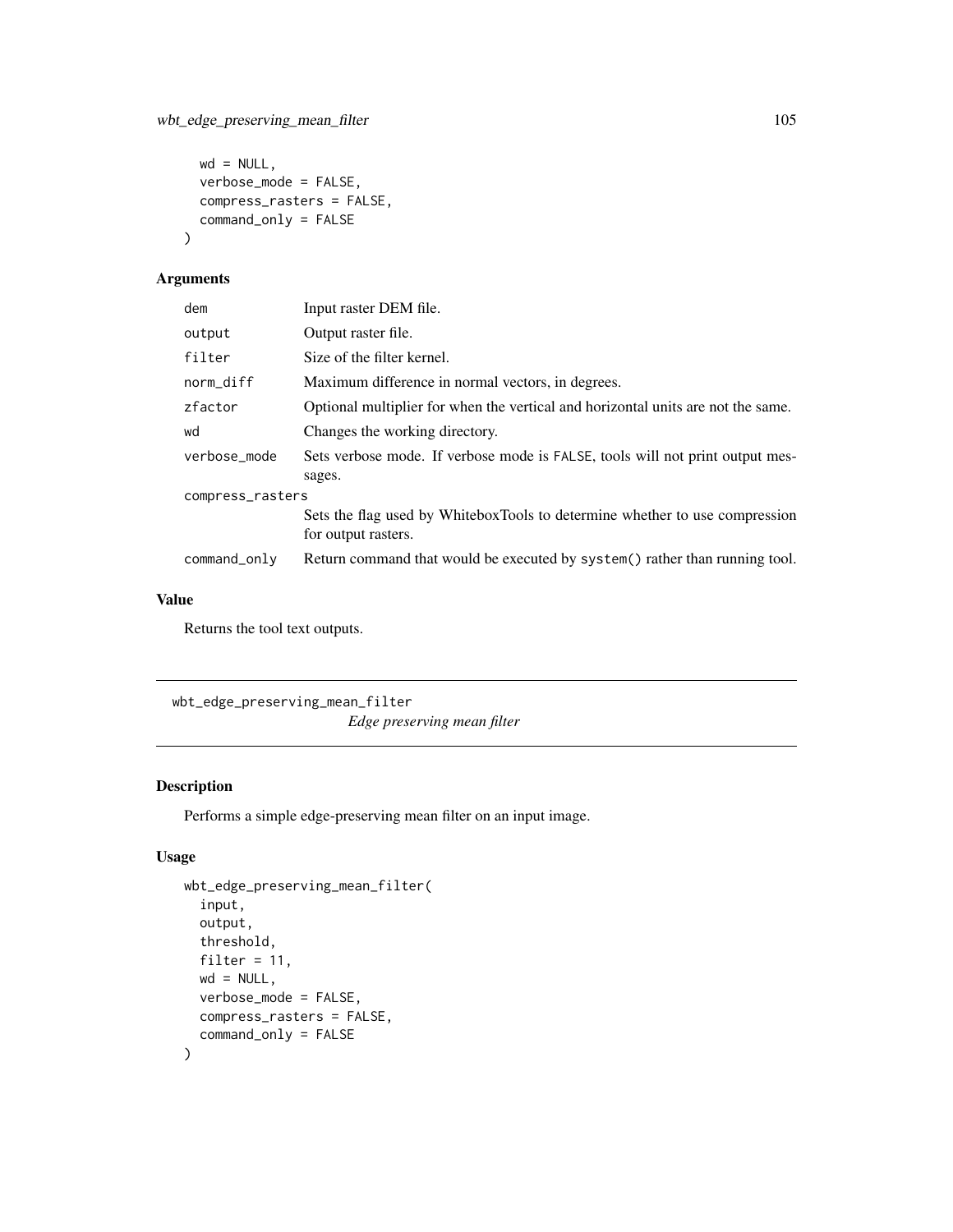## Arguments

| input            | Input raster file.                                                                                 |  |
|------------------|----------------------------------------------------------------------------------------------------|--|
| output           | Output raster file.                                                                                |  |
| threshold        | Maximum difference in values.                                                                      |  |
| filter           | Size of the filter kernel.                                                                         |  |
| wd               | Changes the working directory.                                                                     |  |
| verbose_mode     | Sets verbose mode. If verbose mode is FALSE, tools will not print output mes-<br>sages.            |  |
| compress_rasters |                                                                                                    |  |
|                  | Sets the flag used by WhiteboxTools to determine whether to use compression<br>for output rasters. |  |
| command_only     | Return command that would be executed by system() rather than running tool.                        |  |

## Value

Returns the tool text outputs.

wbt\_edge\_proportion *Edge proportion*

## Description

Calculate the proportion of cells in a raster polygon that are edge cells.

## Usage

```
wbt_edge_proportion(
  input,
 output,
 output_text = FALSE,
 wd = NULL,verbose_mode = FALSE,
 compress_rasters = FALSE,
 command_only = FALSE
)
```

| input        | Input raster file.                                                            |
|--------------|-------------------------------------------------------------------------------|
| output       | Output raster file.                                                           |
| output_text  | flag indicating whether a text report should also be output.                  |
| wd           | Changes the working directory.                                                |
| verbose_mode | Sets verbose mode. If verbose mode is FALSE, tools will not print output mes- |
|              | sages.                                                                        |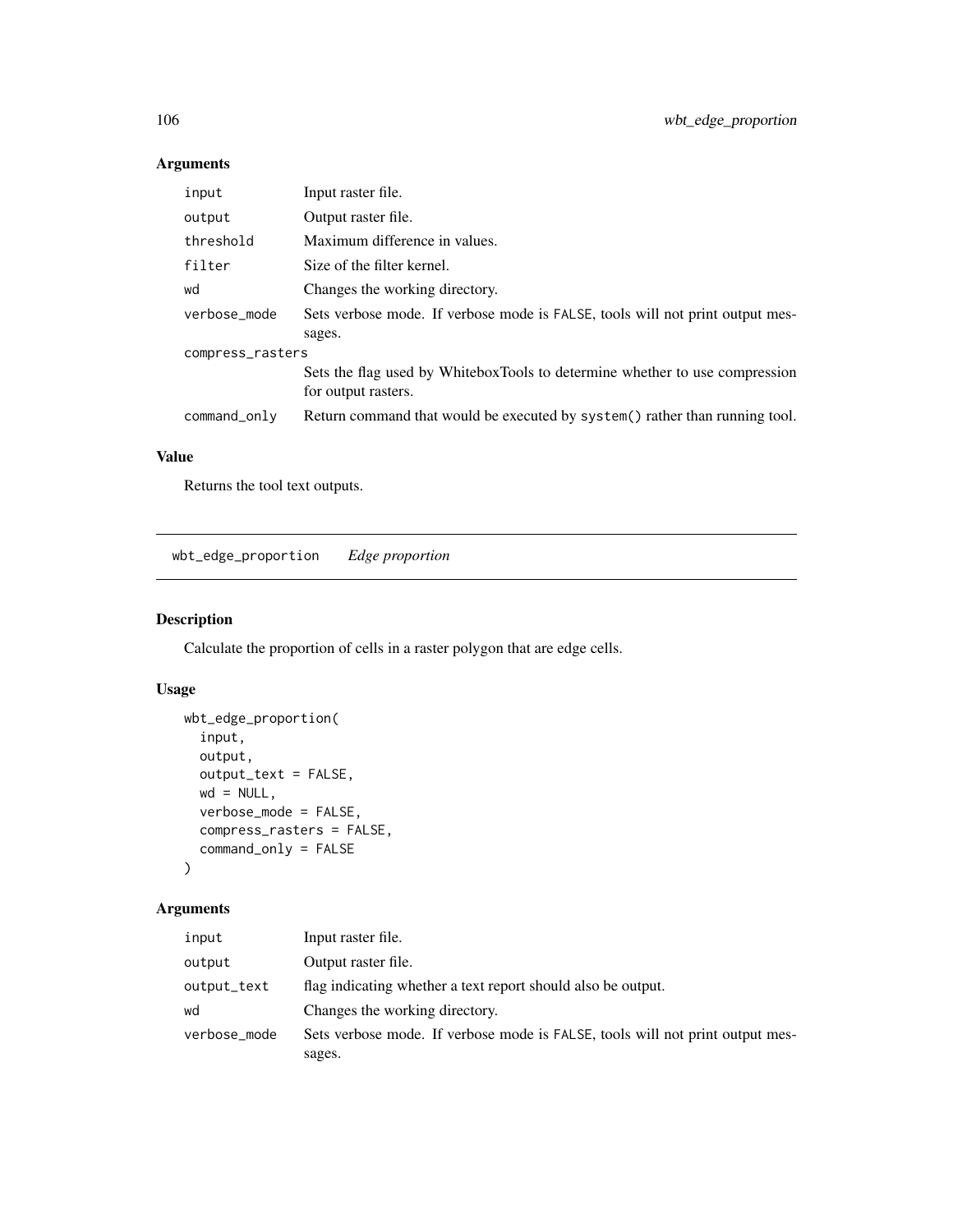## wbt\_elevation\_above\_stream 107

| compress_rasters |                                                                                                    |  |
|------------------|----------------------------------------------------------------------------------------------------|--|
|                  | Sets the flag used by WhiteboxTools to determine whether to use compression<br>for output rasters. |  |
| command_only     | Return command that would be executed by system () rather than running tool.                       |  |

## Value

Returns the tool text outputs.

wbt\_elevation\_above\_stream

*Elevation above stream*

## Description

Calculates the elevation of cells above the nearest downslope stream cell.

#### Usage

```
wbt_elevation_above_stream(
 dem,
  streams,
 output,
 wd = NULL,verbose_mode = FALSE,
  compress_rasters = FALSE,
  command_only = FALSE
)
```
#### Arguments

| dem              | Input raster DEM file.                                                                             |
|------------------|----------------------------------------------------------------------------------------------------|
| streams          | Input raster streams file.                                                                         |
| output           | Output raster file.                                                                                |
| wd               | Changes the working directory.                                                                     |
| verbose_mode     | Sets verbose mode. If verbose mode is FALSE, tools will not print output mes-                      |
|                  | sages.                                                                                             |
| compress_rasters |                                                                                                    |
|                  | Sets the flag used by WhiteboxTools to determine whether to use compression<br>for output rasters. |
|                  |                                                                                                    |
| command_only     | Return command that would be executed by system () rather than running tool.                       |

## Value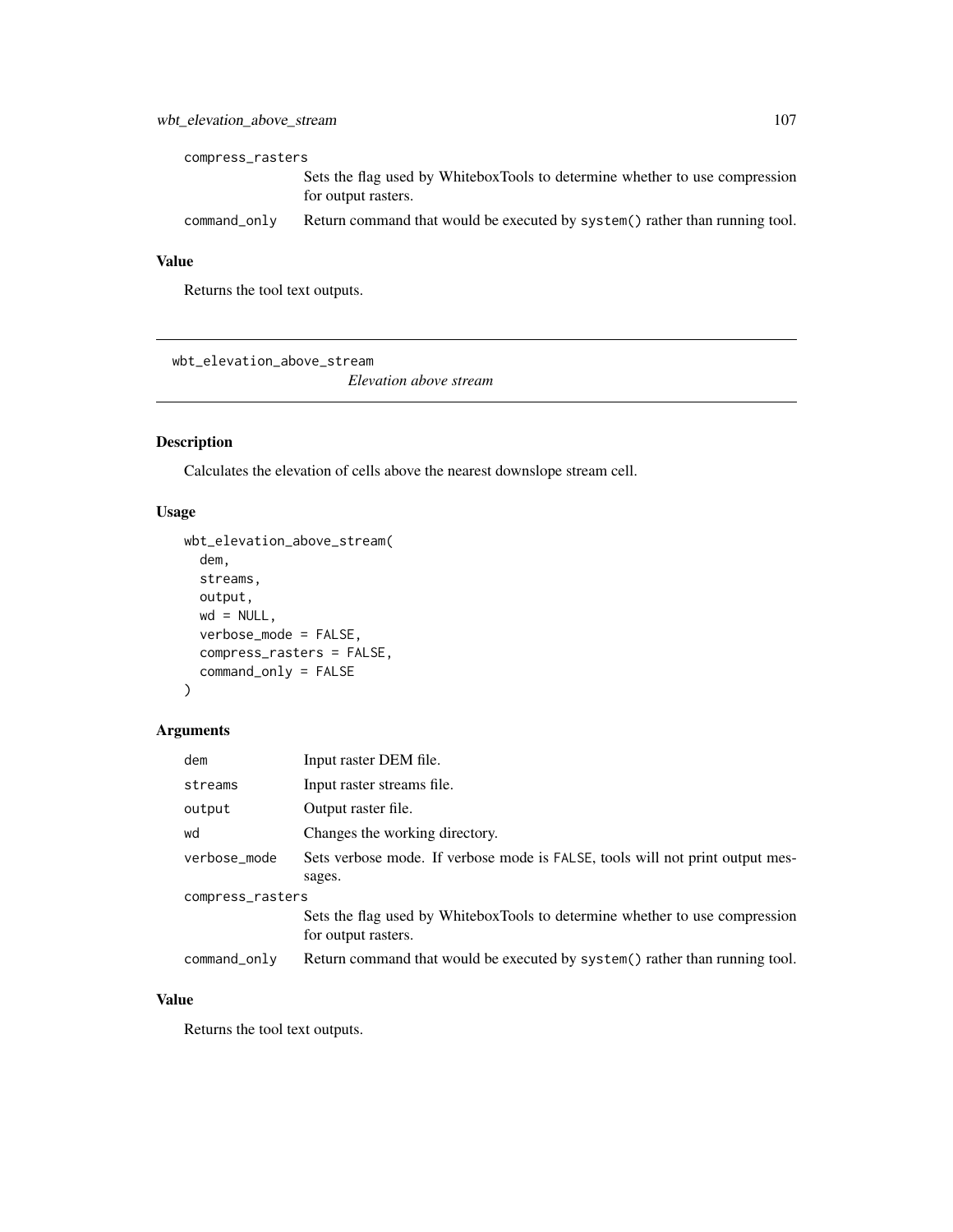wbt\_elevation\_above\_stream\_euclidean

*Elevation above stream euclidean*

#### Description

Calculates the elevation of cells above the nearest (Euclidean distance) stream cell.

#### Usage

```
wbt_elevation_above_stream_euclidean(
 dem,
 streams,
 output,
 wd = NULL,verbose_mode = FALSE,
 compress_rasters = FALSE,
 command_only = FALSE
)
```
## Arguments

| dem              | Input raster DEM file.                                                                             |  |
|------------------|----------------------------------------------------------------------------------------------------|--|
| streams          | Input raster streams file.                                                                         |  |
| output           | Output raster file.                                                                                |  |
| wd               | Changes the working directory.                                                                     |  |
| verbose mode     | Sets verbose mode. If verbose mode is FALSE, tools will not print output mes-<br>sages.            |  |
| compress_rasters |                                                                                                    |  |
|                  | Sets the flag used by WhiteboxTools to determine whether to use compression<br>for output rasters. |  |
| command_only     | Return command that would be executed by system() rather than running tool.                        |  |

## Value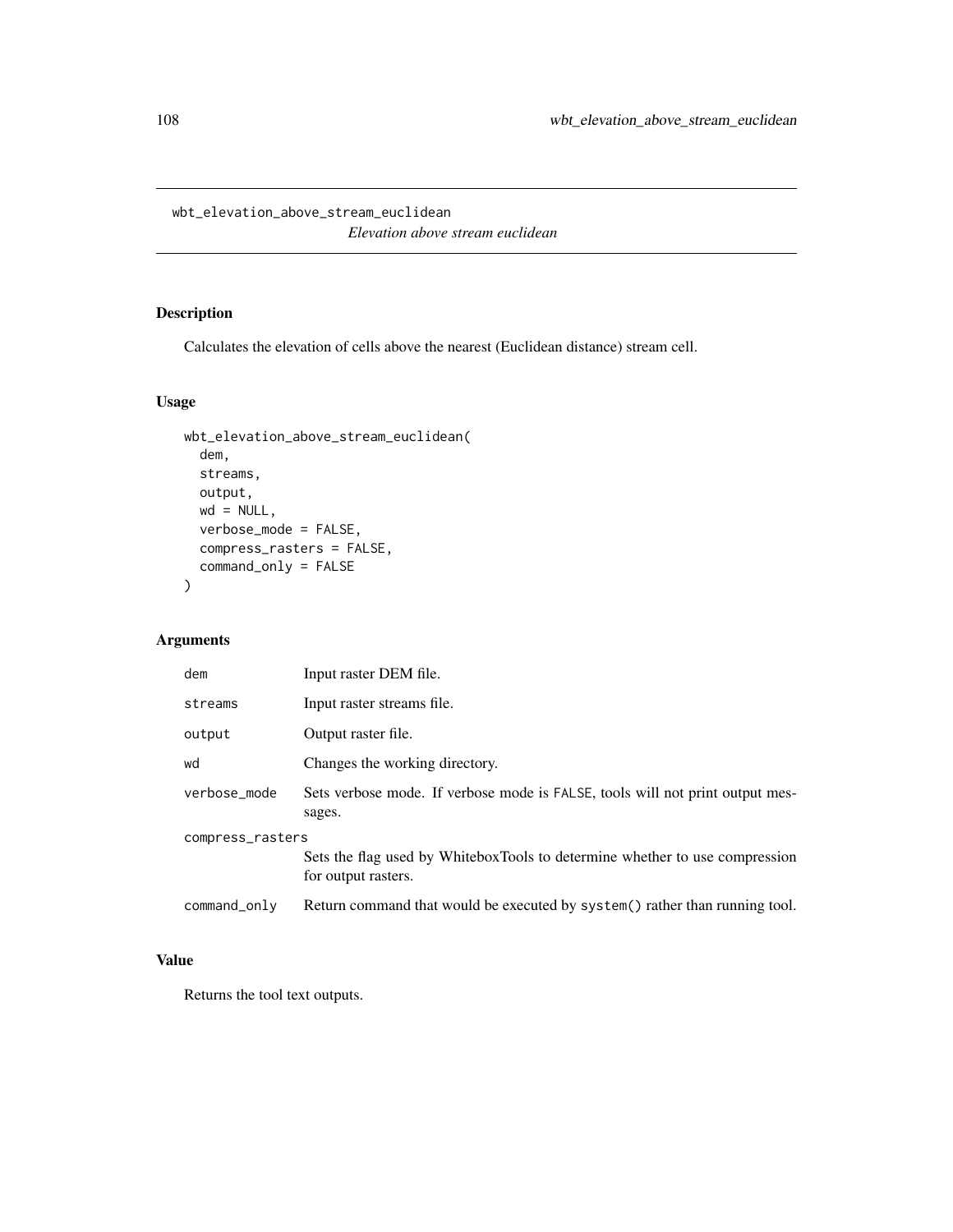## Description

Calculate the elevation of each grid cell above the nearest downstream pit cell or grid edge cell.

#### Usage

```
wbt_elev_above_pit(
 dem,
 output,
 wd = NULL,verbose_mode = FALSE,
  compress_rasters = FALSE,
  command_only = FALSE
)
```
wbt\_elev\_above\_pit *Elev above pit*

## Arguments

| dem              | Input raster DEM file.                                                                             |  |
|------------------|----------------------------------------------------------------------------------------------------|--|
| output           | Output raster file.                                                                                |  |
| wd               | Changes the working directory.                                                                     |  |
| verbose_mode     | Sets verbose mode. If verbose mode is FALSE, tools will not print output mes-<br>sages.            |  |
| compress_rasters |                                                                                                    |  |
|                  | Sets the flag used by WhiteboxTools to determine whether to use compression<br>for output rasters. |  |
| command_only     | Return command that would be executed by system() rather than running tool.                        |  |

#### Value

Returns the tool text outputs.

wbt\_elev\_percentile *Elev percentile*

#### Description

Calculates the elevation percentile raster from a DEM.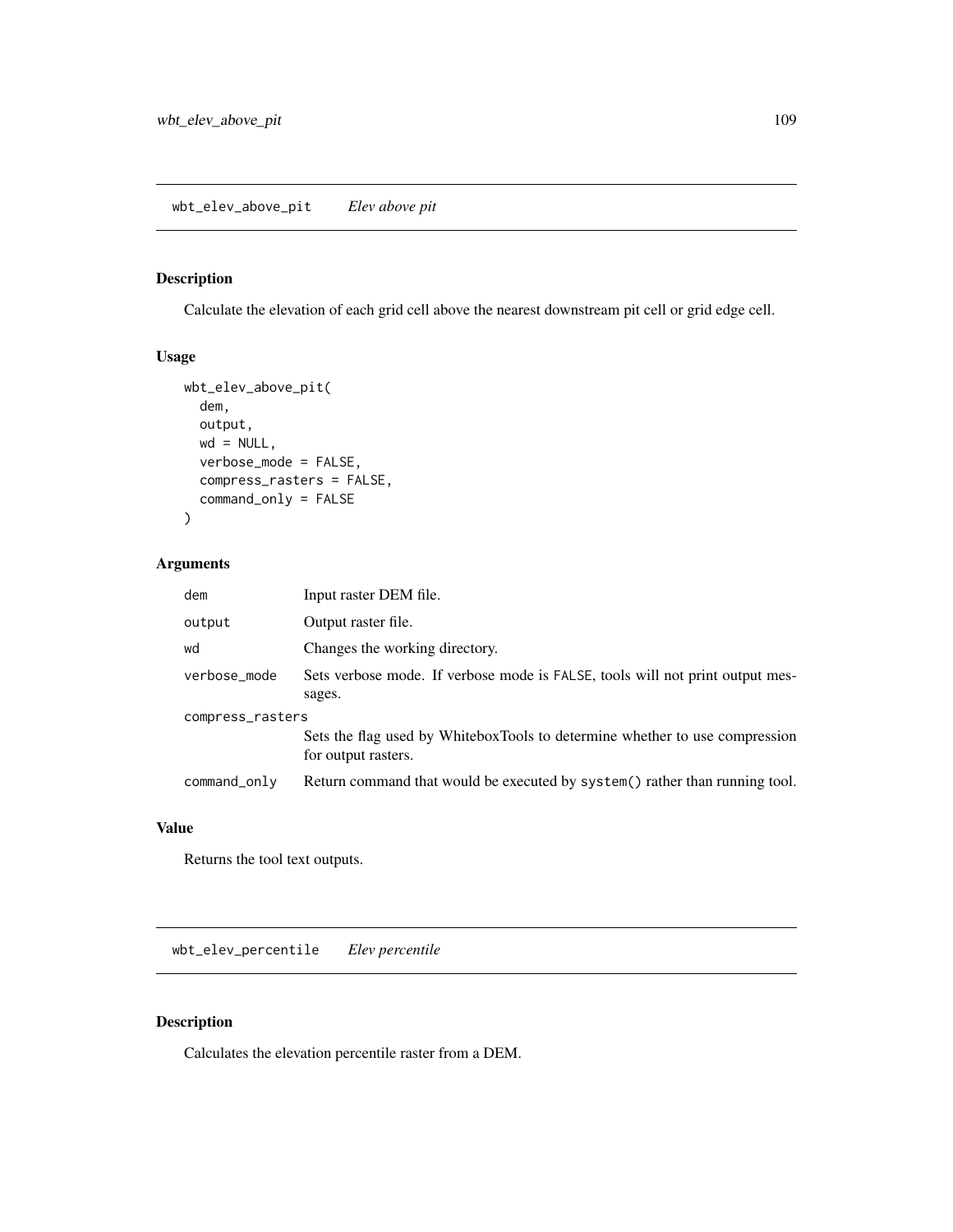# Usage

```
wbt_elev_percentile(
  dem,
  output,
 filterx = 11,
 filtery = 11,
  sig_digits = 2,
 wd = NULL,verbose_mode = FALSE,
  compress_rasters = FALSE,
  command_only = FALSE
)
```
## Arguments

| dem              | Input raster DEM file.                                                                             |  |
|------------------|----------------------------------------------------------------------------------------------------|--|
| output           | Output raster file.                                                                                |  |
| filterx          | Size of the filter kernel in the x-direction.                                                      |  |
| filtery          | Size of the filter kernel in the y-direction.                                                      |  |
| sig_digits       | Number of significant digits.                                                                      |  |
| wd               | Changes the working directory.                                                                     |  |
| verbose_mode     | Sets verbose mode. If verbose mode is FALSE, tools will not print output mes-<br>sages.            |  |
| compress_rasters |                                                                                                    |  |
|                  | Sets the flag used by WhiteboxTools to determine whether to use compression<br>for output rasters. |  |
| command_only     | Return command that would be executed by system() rather than running tool.                        |  |

#### Value

Returns the tool text outputs.

wbt\_elev\_relative\_to\_min\_max

*Elev relative to min max*

## Description

Calculates the elevation of a location relative to the minimum and maximum elevations in a DEM.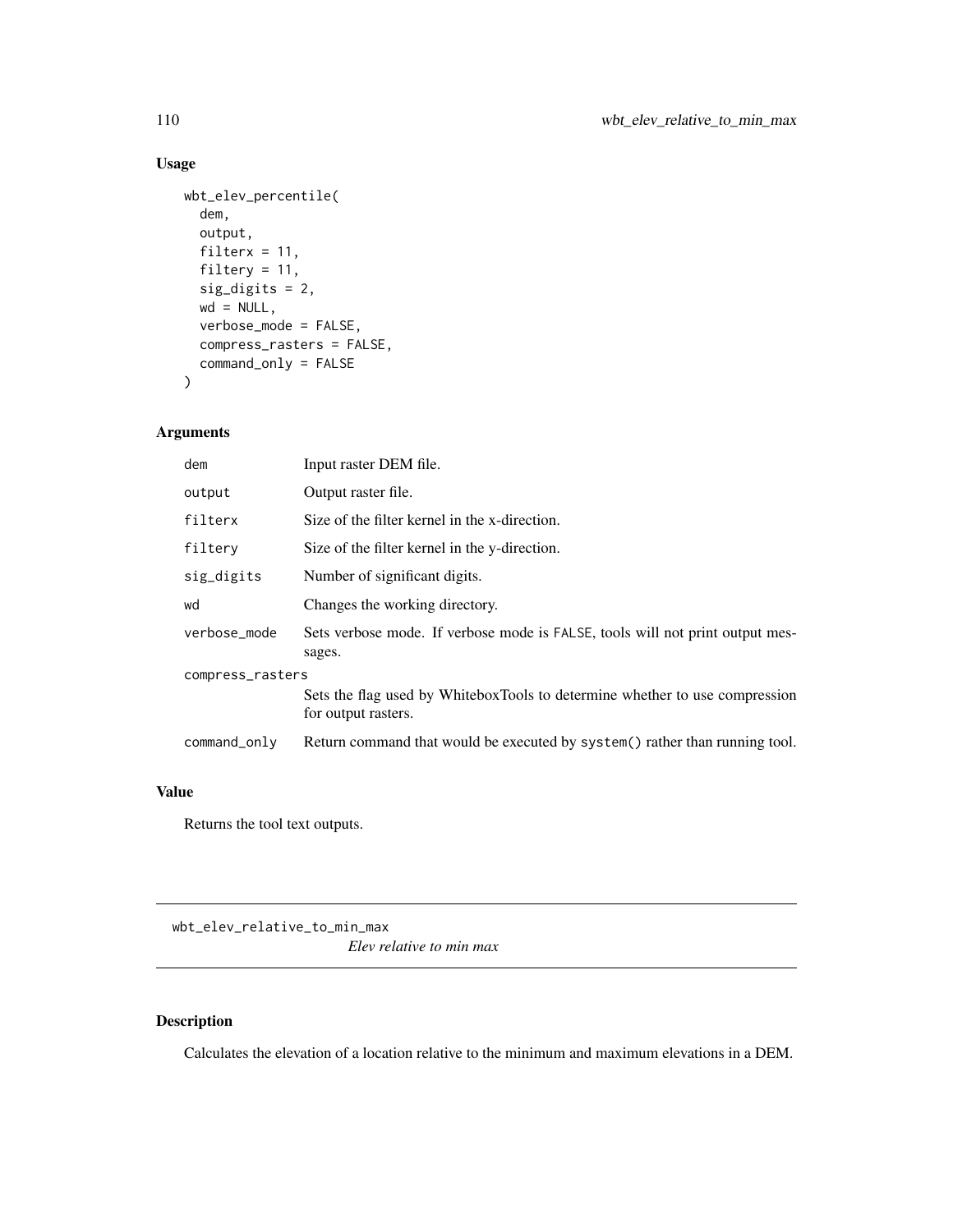wbt\_elev\_relative\_to\_watershed\_min\_max 111

#### Usage

```
wbt_elev_relative_to_min_max(
  dem,
  output,
 wd = NULL,verbose_mode = FALSE,
  compress_rasters = FALSE,
  command_only = FALSE
)
```
#### Arguments

| dem              | Input raster DEM file.                                                                             |  |
|------------------|----------------------------------------------------------------------------------------------------|--|
| output           | Output raster file.                                                                                |  |
| wd               | Changes the working directory.                                                                     |  |
| verbose_mode     | Sets verbose mode. If verbose mode is FALSE, tools will not print output mes-                      |  |
|                  | sages.                                                                                             |  |
| compress_rasters |                                                                                                    |  |
|                  | Sets the flag used by WhiteboxTools to determine whether to use compression<br>for output rasters. |  |
| command_only     | Return command that would be executed by system() rather than running tool.                        |  |

### Value

Returns the tool text outputs.

wbt\_elev\_relative\_to\_watershed\_min\_max *Elev relative to watershed min max*

### Description

Calculates the elevation of a location relative to the minimum and maximum elevations in a watershed.

```
wbt_elev_relative_to_watershed_min_max(
  dem,
 watersheds,
 output,
 wd = NULL,verbose_mode = FALSE,
 compress_rasters = FALSE,
  command_only = FALSE
\mathcal{L}
```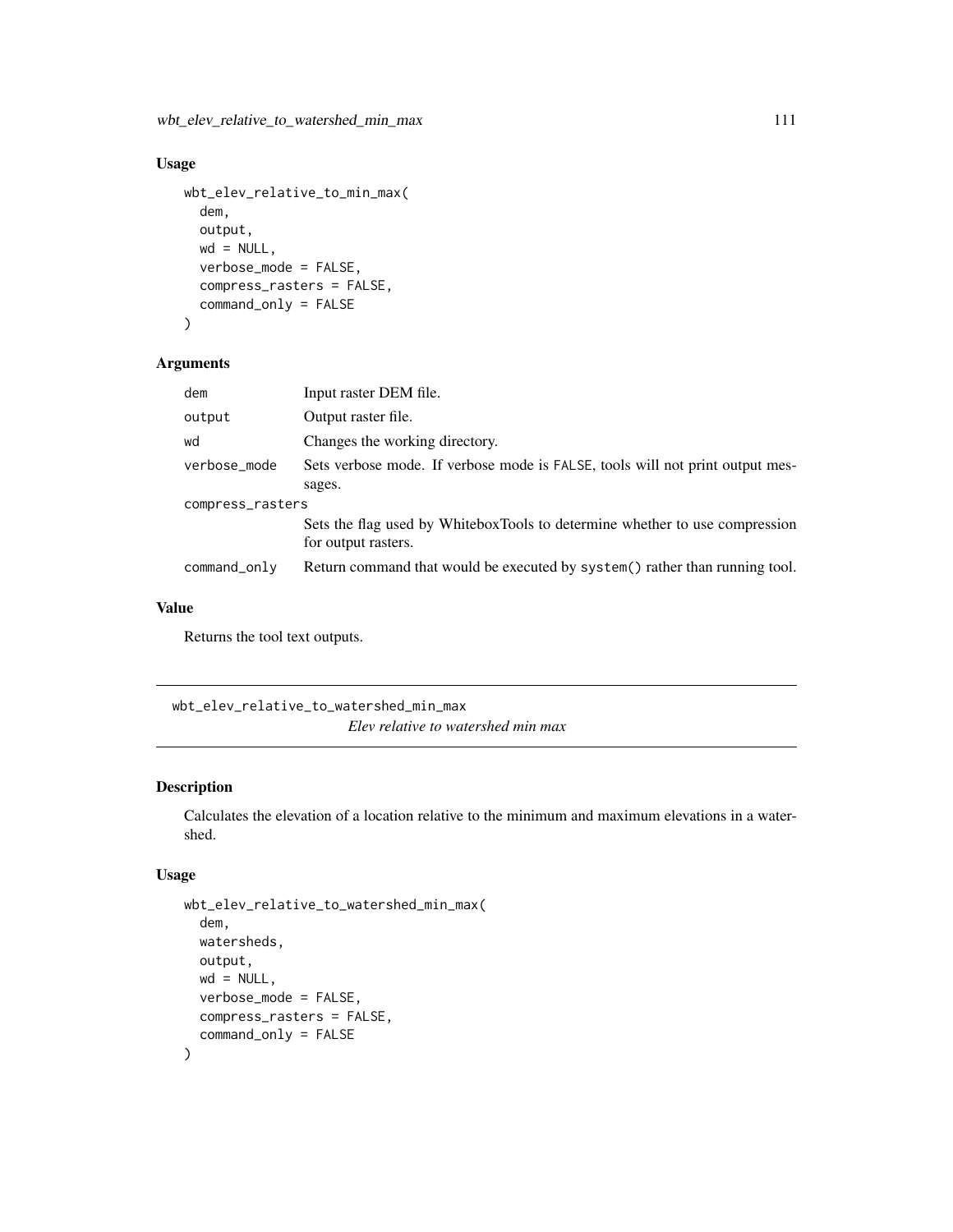| dem              | Input raster DEM file.                                                                             |  |
|------------------|----------------------------------------------------------------------------------------------------|--|
| watersheds       | Input raster watersheds file.                                                                      |  |
| output           | Output raster file.                                                                                |  |
| wd               | Changes the working directory.                                                                     |  |
| verbose_mode     | Sets verbose mode. If verbose mode is FALSE, tools will not print output mes-                      |  |
|                  | sages.                                                                                             |  |
| compress_rasters |                                                                                                    |  |
|                  | Sets the flag used by WhiteboxTools to determine whether to use compression<br>for output rasters. |  |
| command_only     | Return command that would be executed by system() rather than running tool.                        |  |

#### Value

Returns the tool text outputs.

wbt\_eliminate\_coincident\_points

*Eliminate coincident points*

## Description

Removes any coincident, or nearly coincident, points from a vector points file.

## Usage

```
wbt_eliminate_coincident_points(
  input,
 output,
 tolerance,
 wd = NULL,verbose_mode = FALSE,
 compress_rasters = FALSE,
  command_only = FALSE
```

```
)
```
## Arguments

| input        | Input vector file.                                                            |
|--------------|-------------------------------------------------------------------------------|
| output       | Output vector polygon file.                                                   |
| tolerance    | The distance tolerance for points.                                            |
| wd           | Changes the working directory.                                                |
| verbose_mode | Sets verbose mode. If verbose mode is FALSE, tools will not print output mes- |
|              | sages.                                                                        |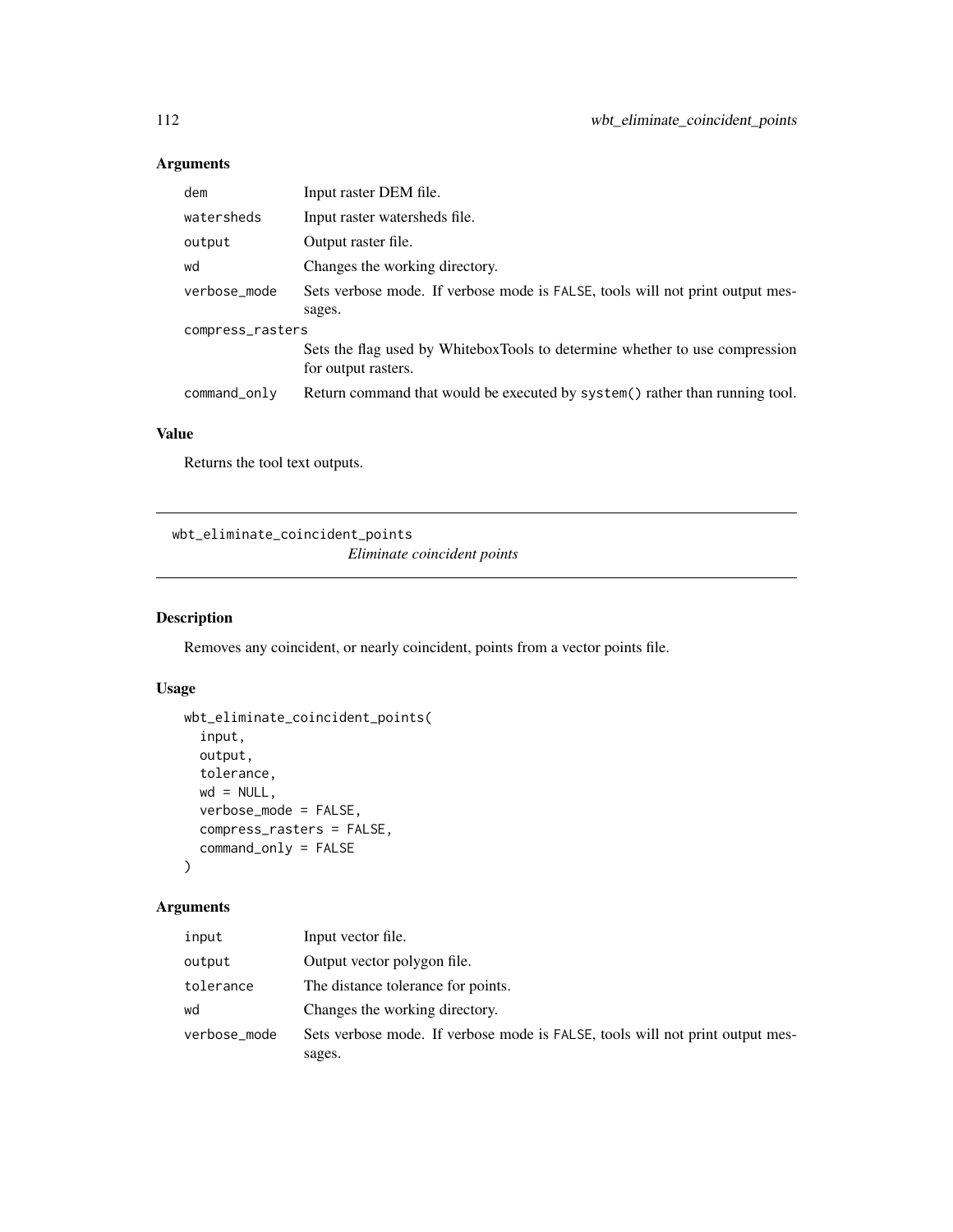#### wbt\_elongation\_ratio 113

| compress_rasters |                                                                                                    |
|------------------|----------------------------------------------------------------------------------------------------|
|                  | Sets the flag used by WhiteboxTools to determine whether to use compression<br>for output rasters. |
| command_only     | Return command that would be executed by system () rather than running tool.                       |

## Value

Returns the tool text outputs.

wbt\_elongation\_ratio *Elongation ratio*

# Description

Calculates the elongation ratio for vector polygons.

## Usage

```
wbt_elongation_ratio(
  input,
 wd = NULL,verbose_mode = FALSE,
 compress_rasters = FALSE,
 command_only = FALSE
)
```
## Arguments

| input            | Input vector polygon file.                                                                         |  |
|------------------|----------------------------------------------------------------------------------------------------|--|
| wd               | Changes the working directory.                                                                     |  |
| verbose_mode     | Sets verbose mode. If verbose mode is FALSE, tools will not print output mes-<br>sages.            |  |
| compress_rasters |                                                                                                    |  |
|                  | Sets the flag used by WhiteboxTools to determine whether to use compression<br>for output rasters. |  |
| command_only     | Return command that would be executed by system() rather than running tool.                        |  |

#### Value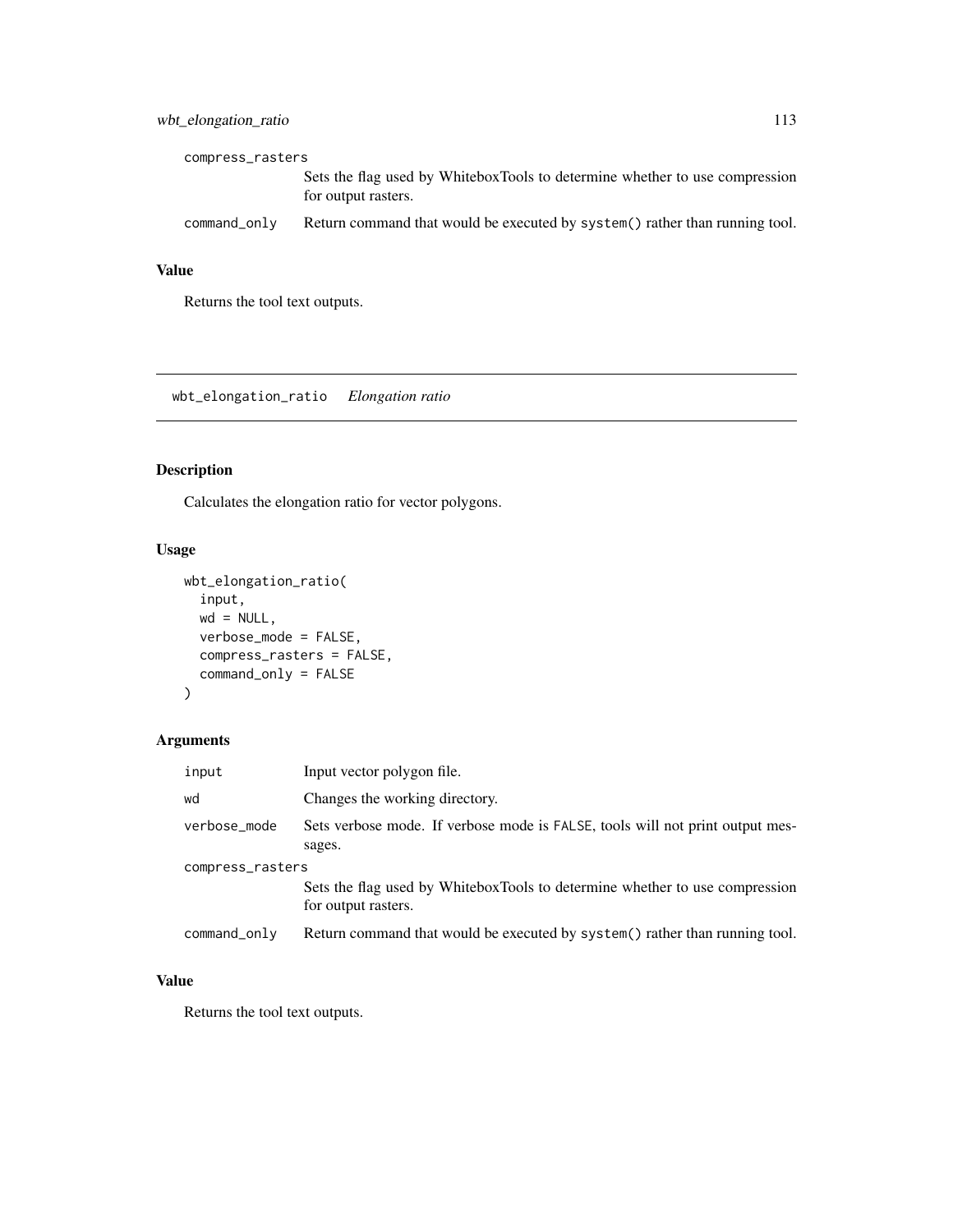wbt\_embankment\_mapping

*Embankment mapping*

#### Description

Maps and/or removes road embankments from an input fine-resolution DEM.

#### Usage

```
wbt_embankment_mapping(
  dem,
  road_vec,
 output,
  search\_dist = 2.5,
 min\_road\_width = 6,
  typical_width = 30,
 max\_height = 2,
 max\_width = 60,max\_increment = 0.05,
  spillout_slope = 4,
  remove_embankments = FALSE,
  wd = NULL,verbose_mode = FALSE,
  compress_rasters = FALSE,
  command_only = FALSE
\mathcal{L}
```
#### Arguments

| dem           | Input raster DEM file.                                                                                              |
|---------------|---------------------------------------------------------------------------------------------------------------------|
| road_vec      | Input vector polygons file.                                                                                         |
| output        | Output raster file.                                                                                                 |
| search_dist   | Search distance used to reposition transportation vectors onto road embank-<br>ments (in map units).                |
|               | min_road_width Minimum road width; this is the width of the paved road surface (in map units).                      |
| typical_width | Typical embankment width; this is the maximum width of an embankment with<br>roadside ditches (in map units).       |
| $max$ -height | Typical embankment maximum height; this is the height a typical embankment<br>with roadside ditches (in map units). |
| max_width     | Maximum embankment width, typically where embankments traverse steep-<br>sided valleys (in map units).              |
| max_increment | Maximum upwards increment between neighbouring cells on an embankment<br>(in elevation units).                      |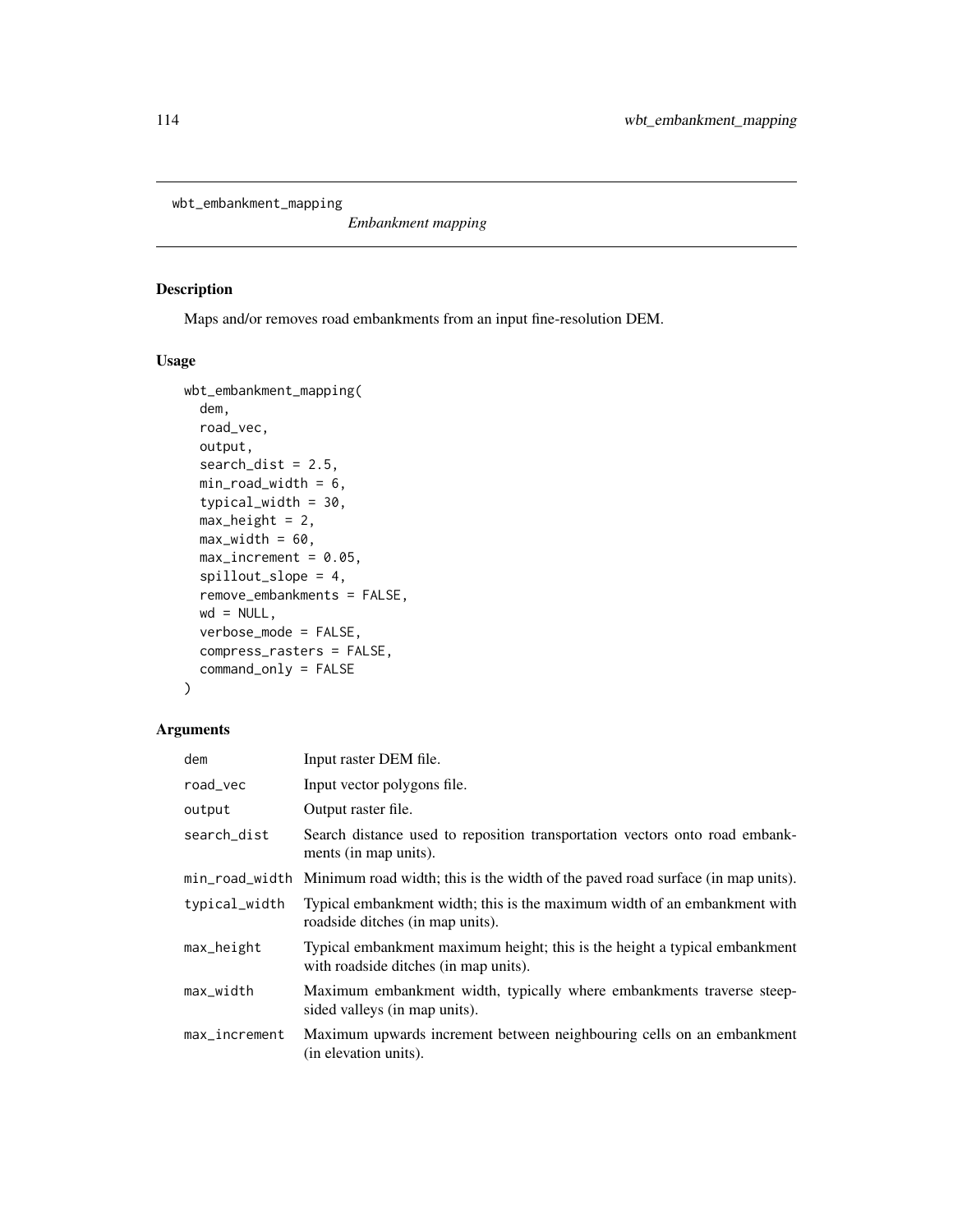|                    | spillout_slope Spillout slope (in degrees).                                                                              |  |
|--------------------|--------------------------------------------------------------------------------------------------------------------------|--|
| remove_embankments |                                                                                                                          |  |
|                    | Optional flag indicating whether to output a DEM with embankments removed<br>(true) or an embankment raster map (false). |  |
| wd                 | Changes the working directory.                                                                                           |  |
| verbose mode       | Sets verbose mode. If verbose mode is FALSE, tools will not print output mes-                                            |  |
|                    | sages.                                                                                                                   |  |
| compress_rasters   |                                                                                                                          |  |
|                    | Sets the flag used by WhiteboxTools to determine whether to use compression<br>for output rasters.                       |  |
| command_only       | Return command that would be executed by system() rather than running tool.                                              |  |

#### Value

Returns the tool text outputs.

wbt\_emboss\_filter *Emboss filter*

## Description

Performs an emboss filter on an image, similar to a hillshade operation.

#### Usage

```
wbt_emboss_filter(
  input,
 output,
 direction = "n",clip = \theta,
 wd = NULL,verbose_mode = FALSE,
 compress_rasters = FALSE,
 command_only = FALSE
\mathcal{L}
```
## Arguments

| input        | Input raster file.                                                                   |
|--------------|--------------------------------------------------------------------------------------|
| output       | Output raster file.                                                                  |
| direction    | Direction of reflection; options include 'n', 's', 'e', 'w', 'ne', 'se', 'nw', 'sw'. |
| clip         | Optional amount to clip the distribution tails by, in percent.                       |
| wd           | Changes the working directory.                                                       |
| verbose_mode | Sets verbose mode. If verbose mode is FALSE, tools will not print output mes-        |
|              | sages.                                                                               |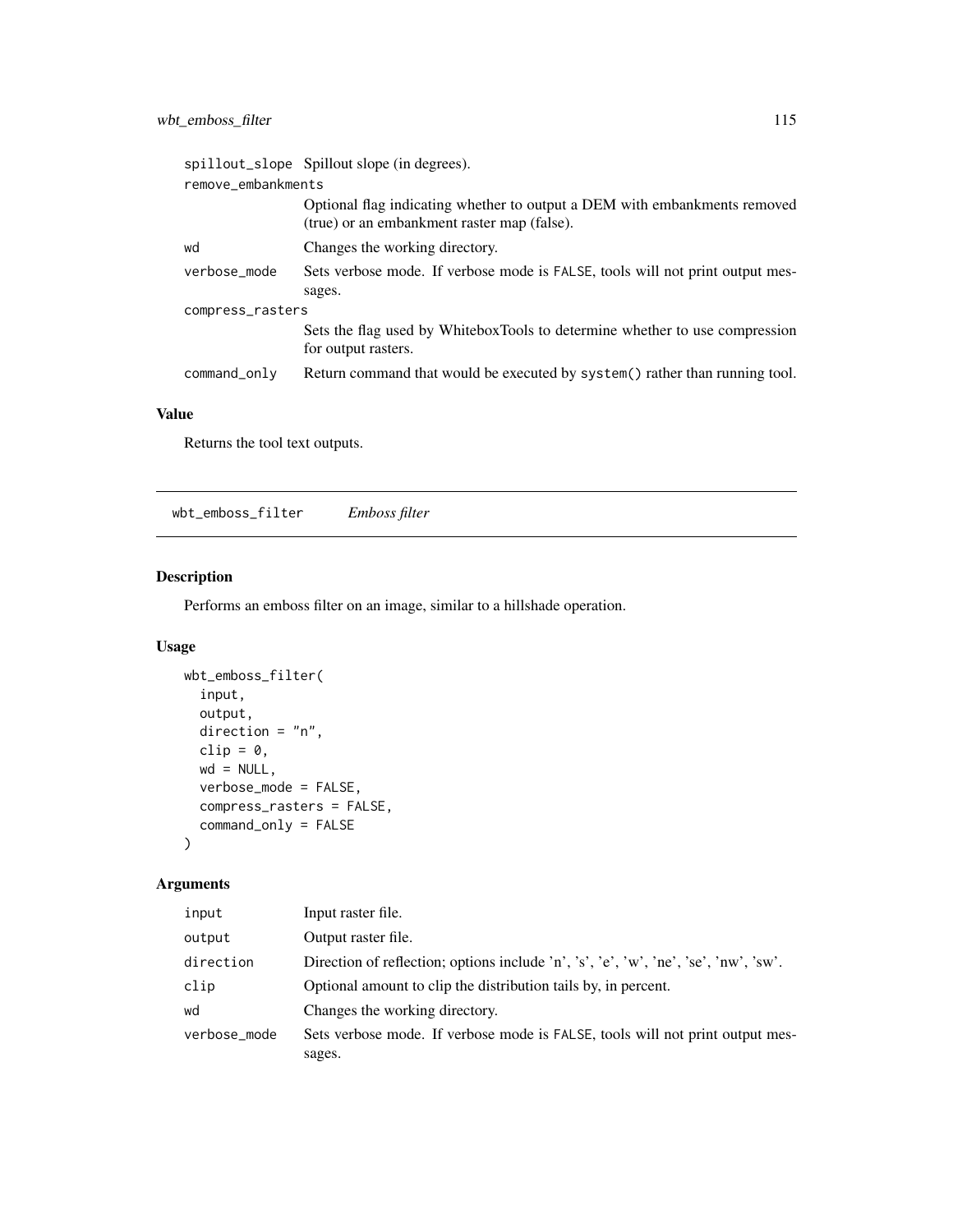| compress_rasters |                                                                                                    |
|------------------|----------------------------------------------------------------------------------------------------|
|                  | Sets the flag used by WhiteboxTools to determine whether to use compression<br>for output rasters. |
| command_only     | Return command that would be executed by system() rather than running tool.                        |

# Value

Returns the tool text outputs.

wbt\_equal\_to *Equal to*

### Description

Performs a equal-to comparison operation on two rasters or a raster and a constant value.

#### Usage

```
wbt_equal_to(
  input1,
  input2,
 output,
 wd = NULL,verbose_mode = FALSE,
 compress_rasters = FALSE,
 command_only = FALSE
\mathcal{L}
```
#### Arguments

| input1           | Input raster file or constant value.                                                               |  |
|------------------|----------------------------------------------------------------------------------------------------|--|
| input2           | Input raster file or constant value.                                                               |  |
| output           | Output raster file.                                                                                |  |
| wd               | Changes the working directory.                                                                     |  |
| verbose_mode     | Sets verbose mode. If verbose mode is FALSE, tools will not print output mes-                      |  |
|                  | sages.                                                                                             |  |
| compress_rasters |                                                                                                    |  |
|                  | Sets the flag used by WhiteboxTools to determine whether to use compression<br>for output rasters. |  |
| command_only     | Return command that would be executed by system() rather than running tool.                        |  |

# Value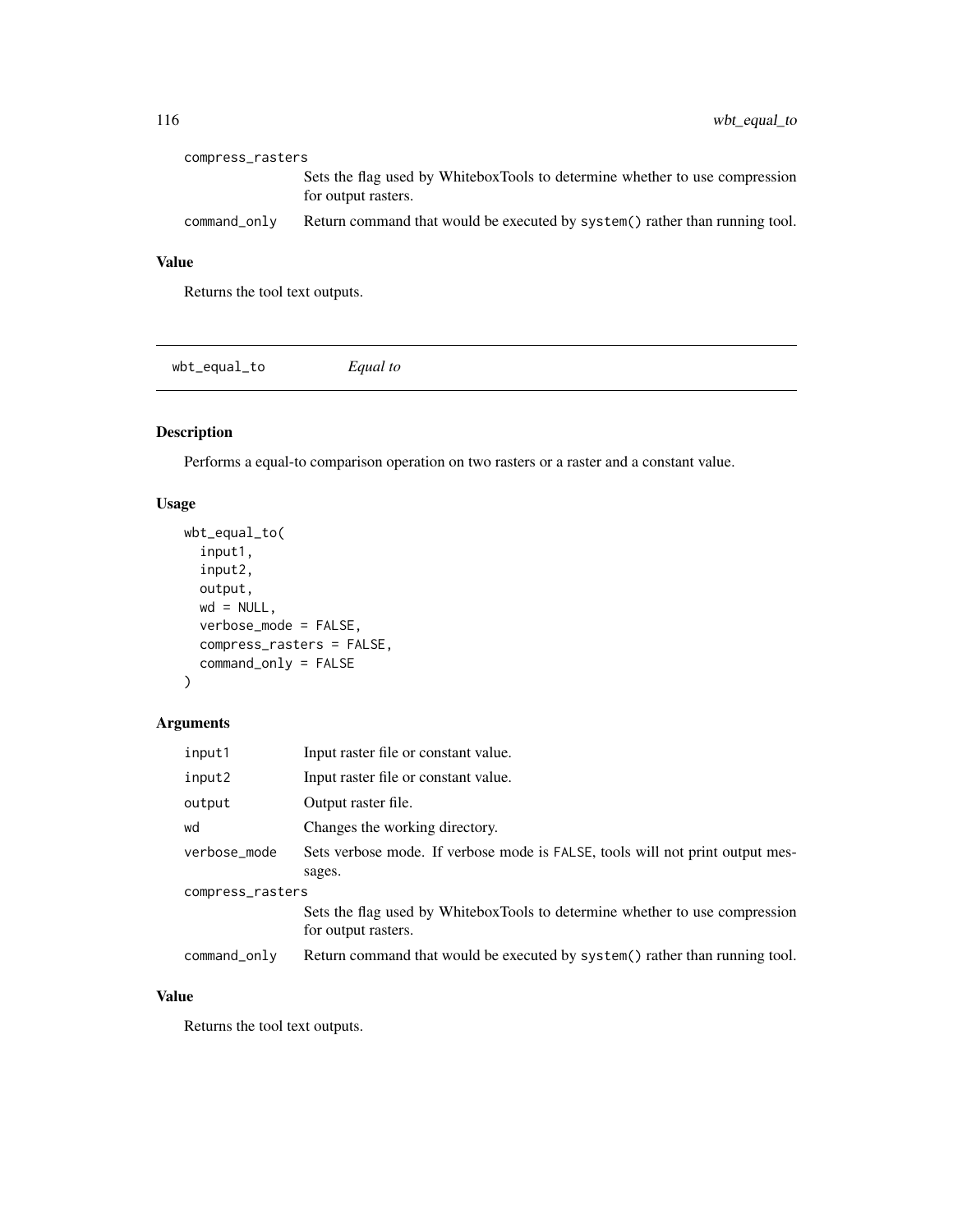wbt\_erase *Erase*

## Description

Removes all the features, or parts of features, that overlap with the features of the erase vector polygon.

## Usage

```
wbt_erase(
  input,
 erase,
 output,
 wd = NULL,verbose_mode = FALSE,
 compress_rasters = FALSE,
 command_only = FALSE
)
```
# Arguments

| input            | Input vector file.                                                                                 |  |
|------------------|----------------------------------------------------------------------------------------------------|--|
| erase            | Input erase polygon vector file.                                                                   |  |
| output           | Output vector file.                                                                                |  |
| wd               | Changes the working directory.                                                                     |  |
| verbose mode     | Sets verbose mode. If verbose mode is FALSE, tools will not print output mes-<br>sages.            |  |
| compress_rasters |                                                                                                    |  |
|                  | Sets the flag used by WhiteboxTools to determine whether to use compression<br>for output rasters. |  |
| command_only     | Return command that would be executed by system() rather than running tool.                        |  |

### Value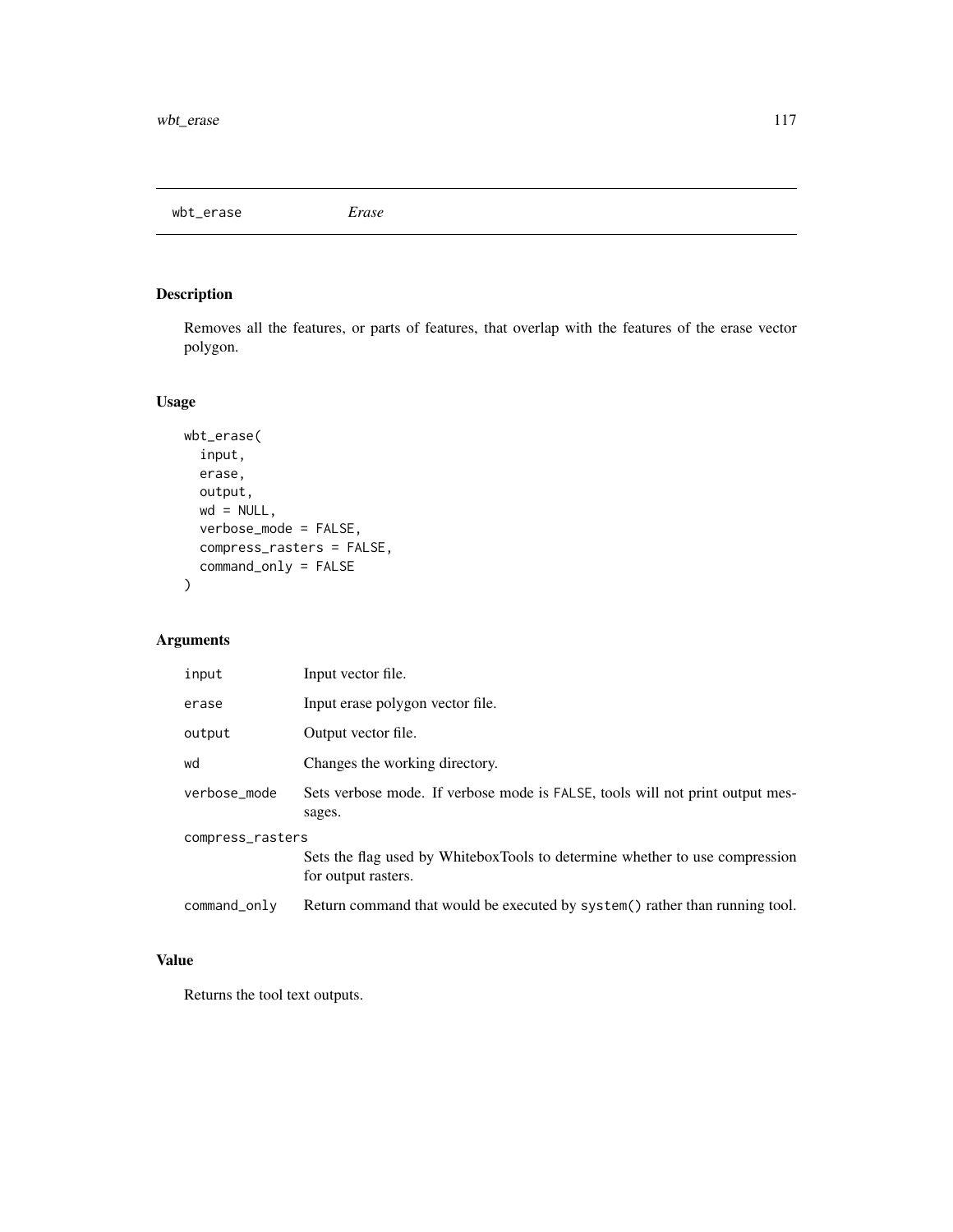wbt\_erase\_polygon\_from\_lidar

*Erase polygon from lidar*

## Description

Erases (cuts out) a vector polygon or polygons from a LiDAR point cloud.

## Usage

```
wbt_erase_polygon_from_lidar(
  input,
 polygons,
 output,
 wd = NULL,verbose_mode = FALSE,
 compress_rasters = FALSE,
 command_only = FALSE
)
```
## Arguments

| input            | Input LiDAR file.                                                                                  |
|------------------|----------------------------------------------------------------------------------------------------|
| polygons         | Input vector polygons file.                                                                        |
| output           | Output LiDAR file.                                                                                 |
| wd               | Changes the working directory.                                                                     |
| verbose_mode     | Sets verbose mode. If verbose mode is FALSE, tools will not print output mes-<br>sages.            |
| compress_rasters | Sets the flag used by WhiteboxTools to determine whether to use compression<br>for output rasters. |
| command_only     | Return command that would be executed by system() rather than running tool.                        |

# Value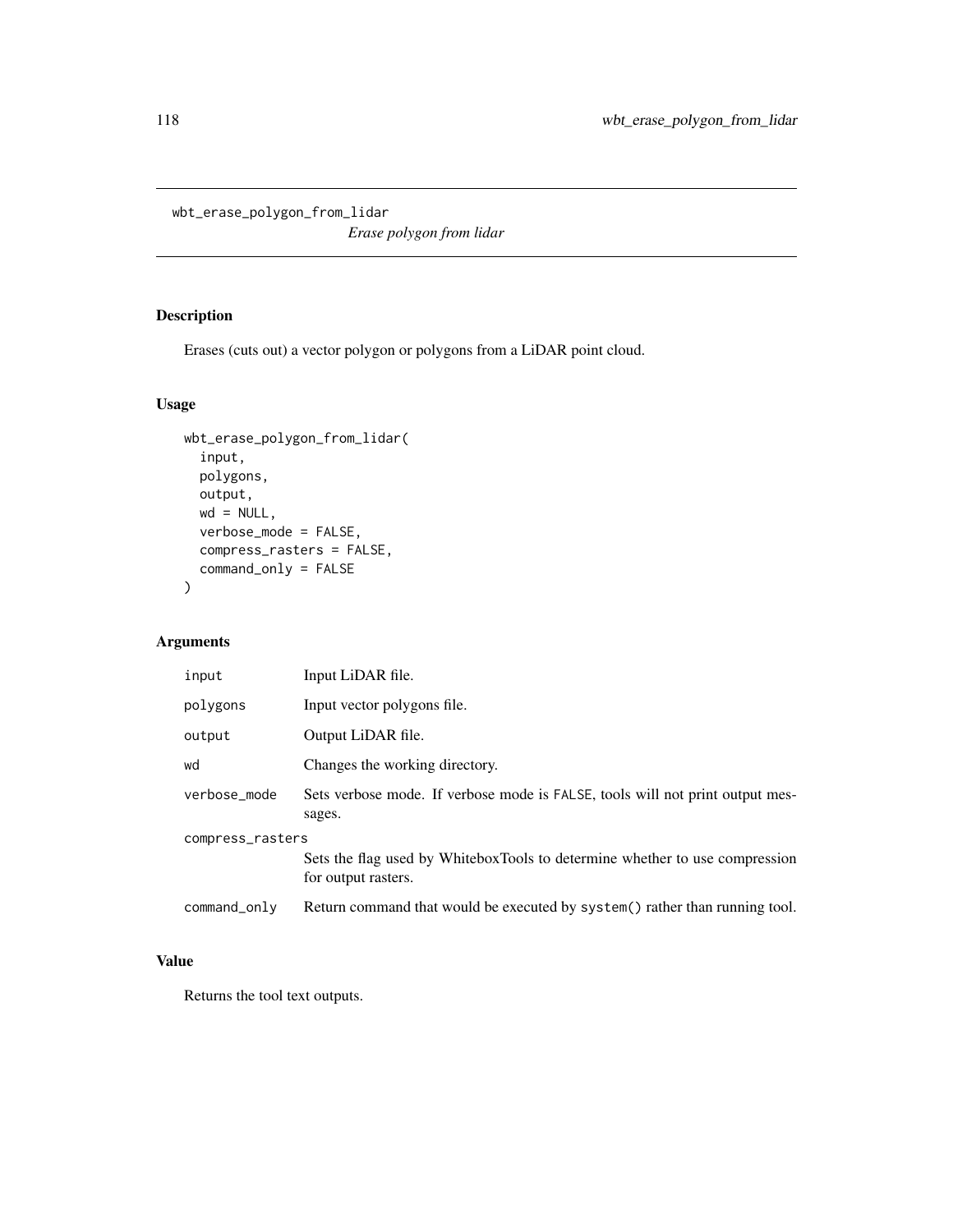wbt\_erase\_polygon\_from\_raster

*Erase polygon from raster*

## Description

Erases (cuts out) a vector polygon from a raster.

## Usage

```
wbt_erase_polygon_from_raster(
  input,
 polygons,
 output,
 wd = NULL,verbose_mode = FALSE,
 compress_rasters = FALSE,
 command_only = FALSE
)
```
# Arguments

| input            | Input raster file.                                                                                 |
|------------------|----------------------------------------------------------------------------------------------------|
| polygons         | Input vector polygons file.                                                                        |
| output           | Output raster file.                                                                                |
| wd               | Changes the working directory.                                                                     |
| verbose_mode     | Sets verbose mode. If verbose mode is FALSE, tools will not print output mes-<br>sages.            |
| compress_rasters | Sets the flag used by WhiteboxTools to determine whether to use compression<br>for output rasters. |
| command_only     | Return command that would be executed by system() rather than running tool.                        |

# Value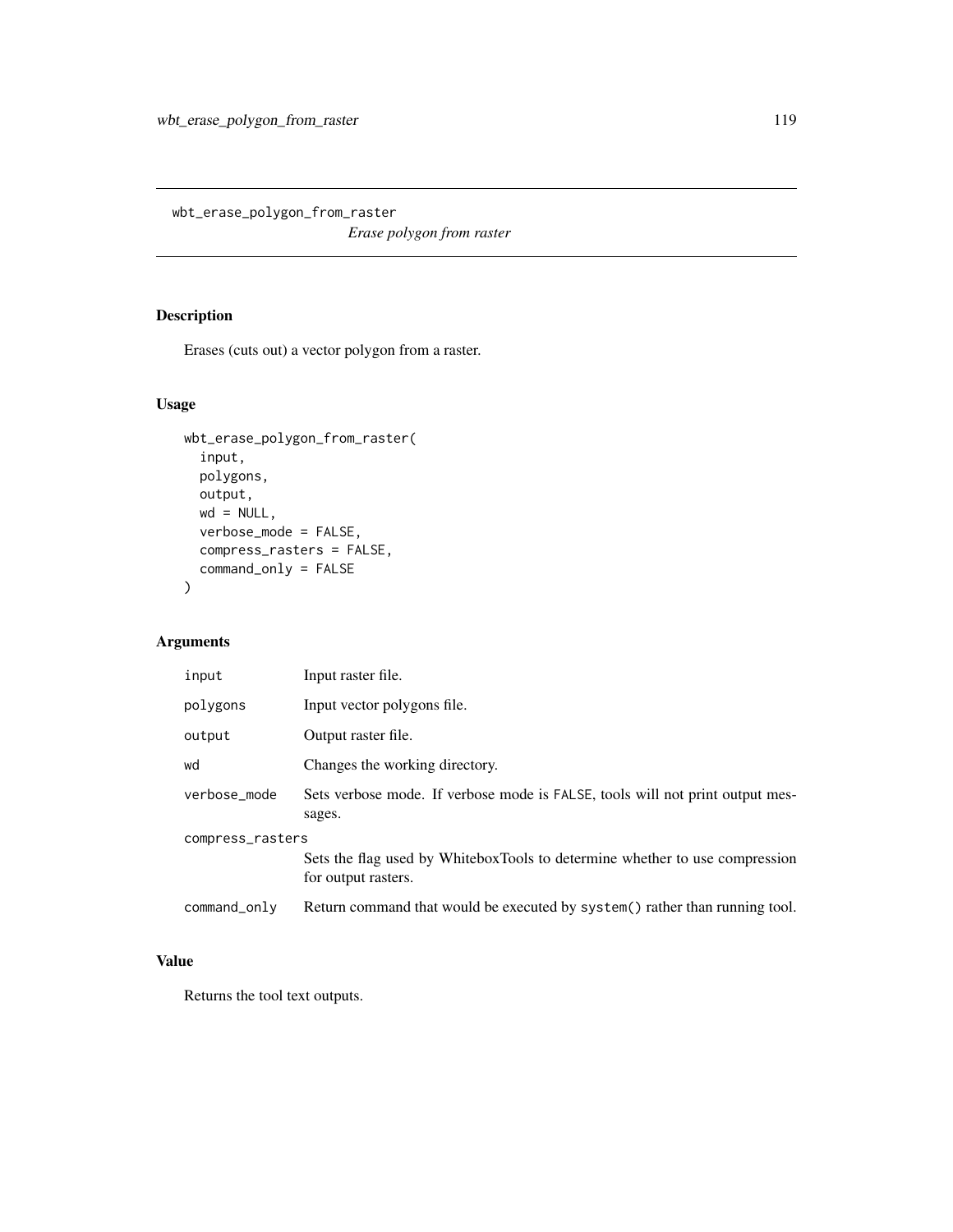wbt\_euclidean\_allocation

*Euclidean allocation*

#### Description

Assigns grid cells in the output raster the value of the nearest target cell in the input image, measured by the Shih and Wu (2004) Euclidean distance transform.

#### Usage

```
wbt_euclidean_allocation(
  input,
  output,
 wd = NULL,verbose_mode = FALSE,
  compress_rasters = FALSE,
  command_only = FALSE
)
```
#### Arguments

| input            | Input raster file.                                                                                 |  |
|------------------|----------------------------------------------------------------------------------------------------|--|
| output           | Output raster file.                                                                                |  |
| wd               | Changes the working directory.                                                                     |  |
| verbose_mode     | Sets verbose mode. If verbose mode is FALSE, tools will not print output mes-<br>sages.            |  |
| compress_rasters |                                                                                                    |  |
|                  | Sets the flag used by WhiteboxTools to determine whether to use compression<br>for output rasters. |  |
| command_only     | Return command that would be executed by system() rather than running tool.                        |  |

## Value

Returns the tool text outputs.

wbt\_euclidean\_distance

*Euclidean distance*

#### Description

Calculates the Shih and Wu (2004) Euclidean distance transform.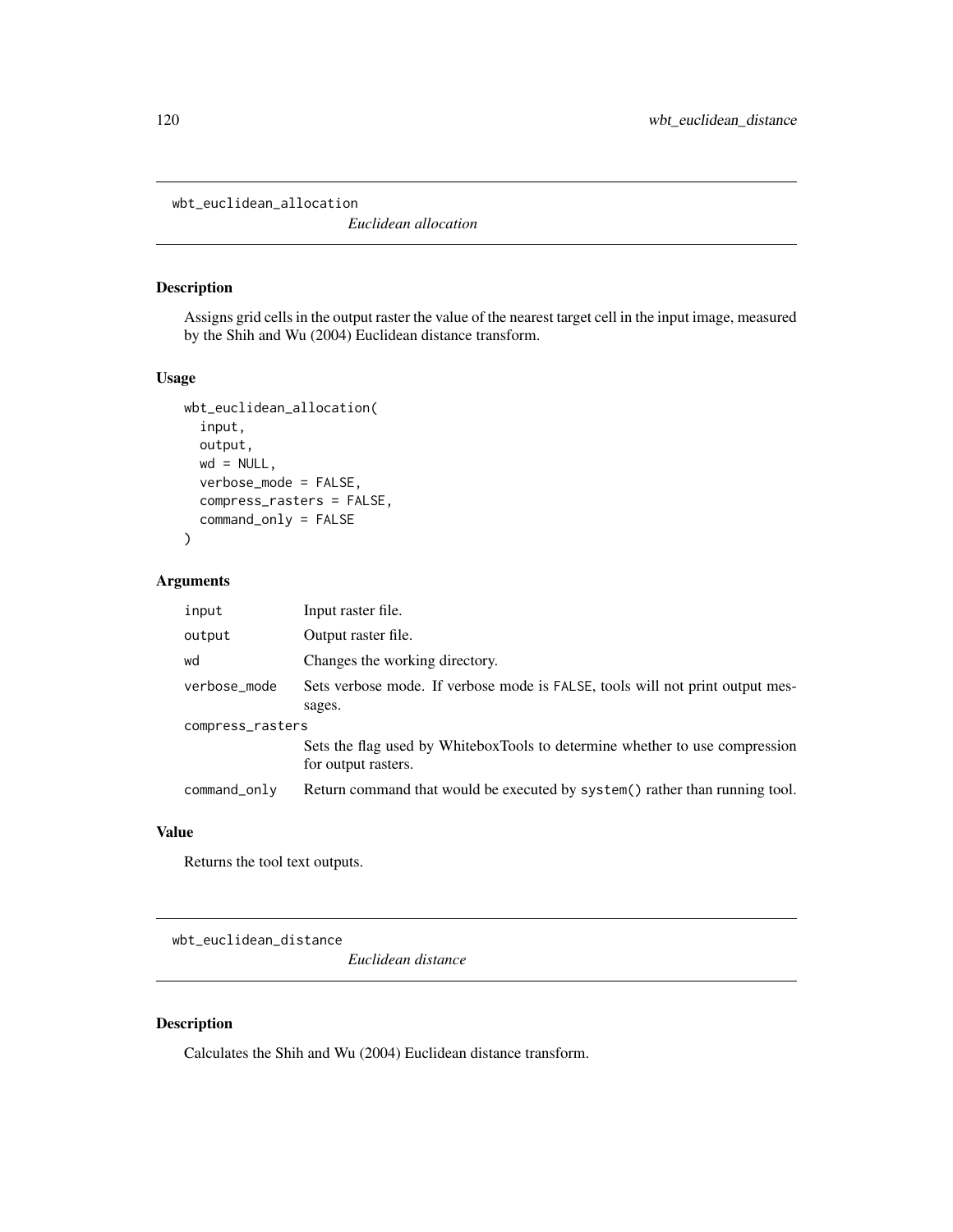### Usage

```
wbt_euclidean_distance(
  input,
 output,
 wd = NULL,verbose_mode = FALSE,
 compress_rasters = FALSE,
 command_only = FALSE
)
```
#### Arguments

| input            | Input raster file.                                                                                 |  |
|------------------|----------------------------------------------------------------------------------------------------|--|
| output           | Output raster file.                                                                                |  |
| wd               | Changes the working directory.                                                                     |  |
| verbose_mode     | Sets verbose mode. If verbose mode is FALSE, tools will not print output mes-                      |  |
|                  | sages.                                                                                             |  |
| compress_rasters |                                                                                                    |  |
|                  | Sets the flag used by WhiteboxTools to determine whether to use compression<br>for output rasters. |  |
| command_only     | Return command that would be executed by system() rather than running tool.                        |  |

#### Value

Returns the tool text outputs.

wbt\_evaluate\_training\_sites

*Evaluate training sites*

### Description

This tool can be used to inspect the overlap in spectral signatures of training sites for various classes.

```
wbt_evaluate_training_sites(
  inputs,
 polys,
 field,
  output,
 wd = NULL,verbose_mode = FALSE,
 compress_rasters = FALSE,
  command_only = FALSE
\mathcal{L}
```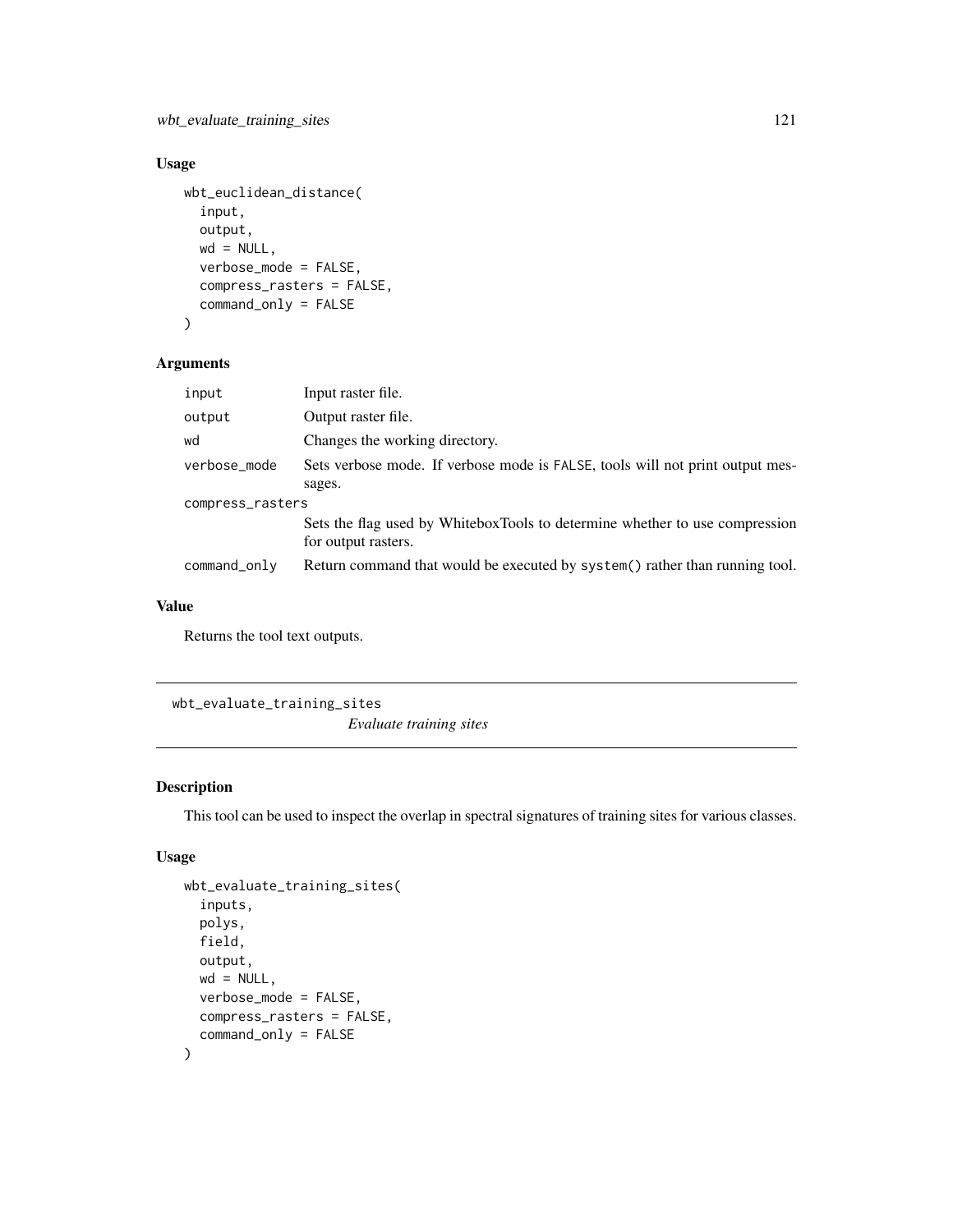| inputs           | Name of the input band images.                                                |  |
|------------------|-------------------------------------------------------------------------------|--|
| polys            | Name of the input training site polygons shapefile.                           |  |
| field            | Name of the attribute containing class name data.                             |  |
| output           | Name of the output report file (*.html).                                      |  |
| wd               | Changes the working directory.                                                |  |
| verbose_mode     | Sets verbose mode. If verbose mode is FALSE, tools will not print output mes- |  |
|                  | sages.                                                                        |  |
| compress_rasters |                                                                               |  |
|                  | Sets the flag used by WhiteboxTools to determine whether to use compression   |  |
|                  | for output rasters.                                                           |  |
| command_only     | Return command that would be executed by system() rather than running tool.   |  |

## Value

Returns the tool text outputs.

| wbt_exp | γn<br>$\lambda$<br>— |
|---------|----------------------|
|         |                      |

## Description

Returns the exponential (base e) of values in a raster.

## Usage

```
wbt_exp(
 input,
 output,
 wd = NULL,verbose_mode = FALSE,
 compress_rasters = FALSE,
 command_only = FALSE
)
```
## Arguments

| input            | Input raster file.                                                                                 |  |
|------------------|----------------------------------------------------------------------------------------------------|--|
| output           | Output raster file.                                                                                |  |
| wd               | Changes the working directory.                                                                     |  |
| verbose_mode     | Sets verbose mode. If verbose mode is FALSE, tools will not print output mes-                      |  |
|                  | sages.                                                                                             |  |
| compress_rasters |                                                                                                    |  |
|                  | Sets the flag used by WhiteboxTools to determine whether to use compression<br>for output rasters. |  |
| command_only     | Return command that would be executed by system() rather than running tool.                        |  |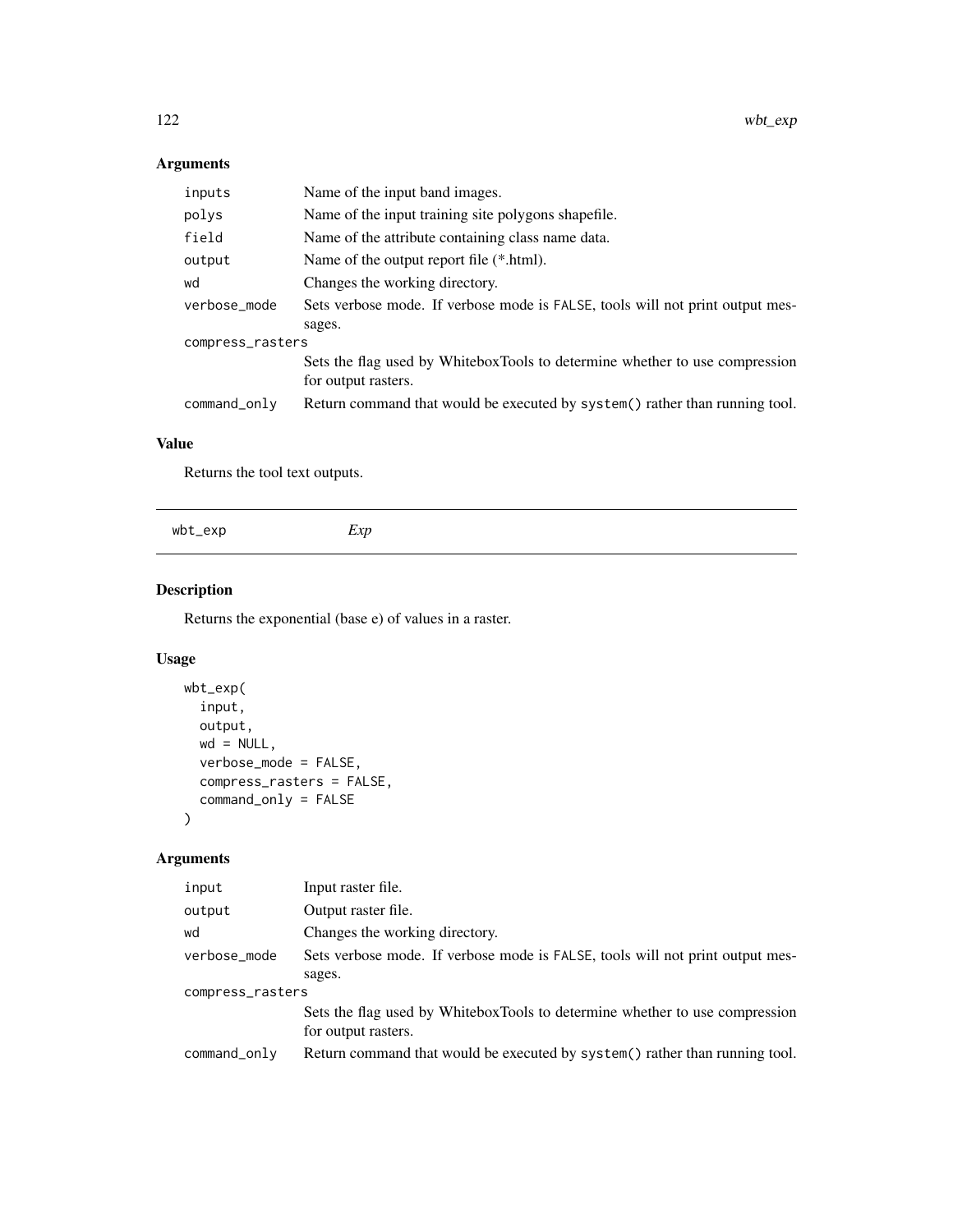wbt\_exp2 123

# Value

Returns the tool text outputs.

# Description

Returns the exponential (base 2) of values in a raster.

# Usage

```
wbt_exp2(
  input,
 output,
 wd = NULL,verbose_mode = FALSE,
 compress_rasters = FALSE,
  command_only = FALSE
)
```
# Arguments

| input            | Input raster file.                                                                                 |  |
|------------------|----------------------------------------------------------------------------------------------------|--|
| output           | Output raster file.                                                                                |  |
| wd               | Changes the working directory.                                                                     |  |
| verbose_mode     | Sets verbose mode. If verbose mode is FALSE, tools will not print output mes-<br>sages.            |  |
| compress_rasters |                                                                                                    |  |
|                  | Sets the flag used by WhiteboxTools to determine whether to use compression<br>for output rasters. |  |
| command_only     | Return command that would be executed by system() rather than running tool.                        |  |

# Value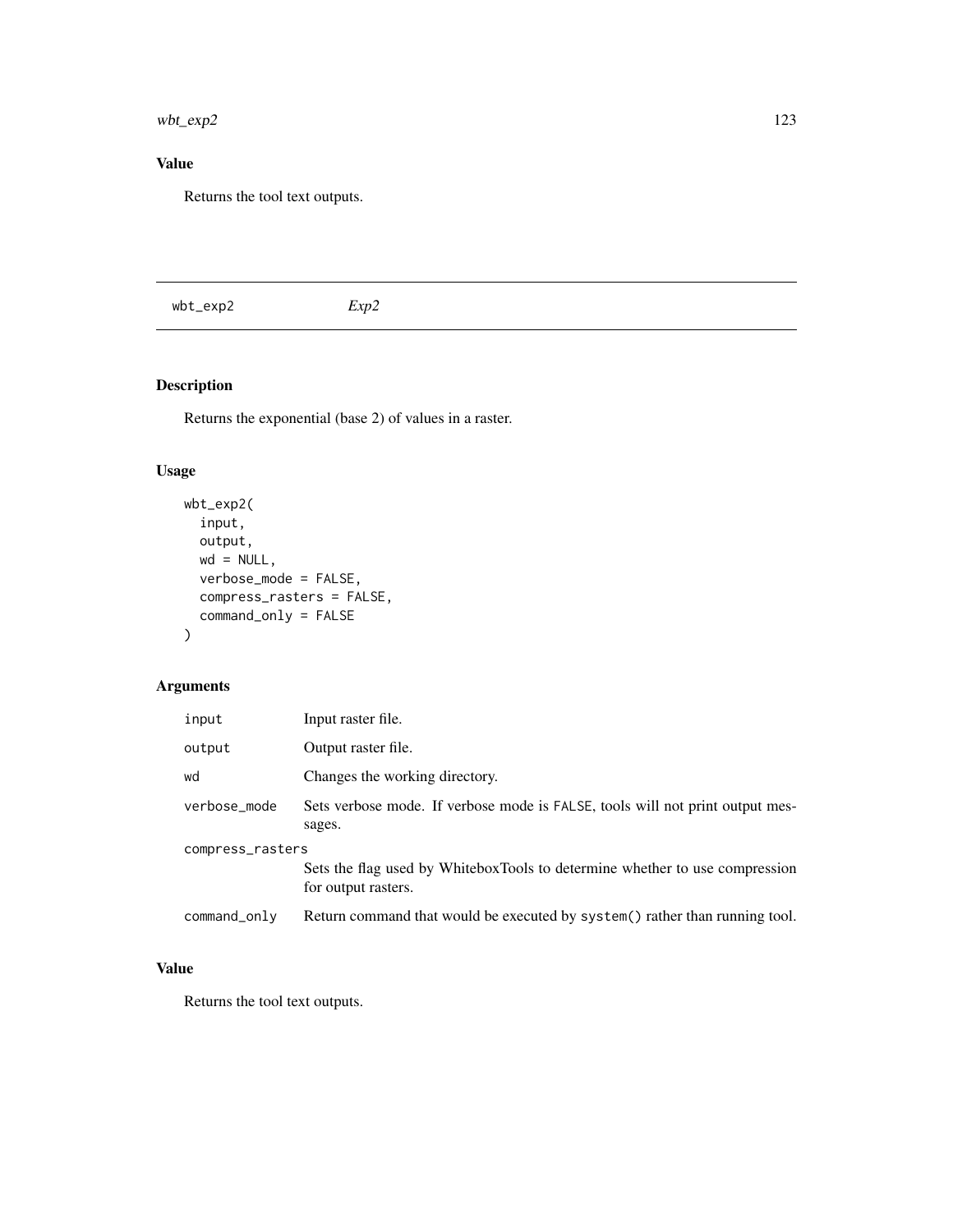wbt\_export\_table\_to\_csv

*Export table to csv*

# Description

Exports an attribute table to a CSV text file.

## Usage

```
wbt_export_table_to_csv(
  input,
  output,
  headers = TRUE,
  wd = NULL,verbose_mode = FALSE,
  compress_rasters = FALSE,
  command_only = FALSE
\mathcal{L}
```
# Arguments

| input            | Input vector file.                                                                                 |
|------------------|----------------------------------------------------------------------------------------------------|
| output           | Output csy file.                                                                                   |
| headers          | Export field names as file header?.                                                                |
| wd               | Changes the working directory.                                                                     |
| verbose_mode     | Sets verbose mode. If verbose mode is FALSE, tools will not print output mes-<br>sages.            |
| compress_rasters | Sets the flag used by WhiteboxTools to determine whether to use compression<br>for output rasters. |
| command_only     | Return command that would be executed by system() rather than running tool.                        |

# Value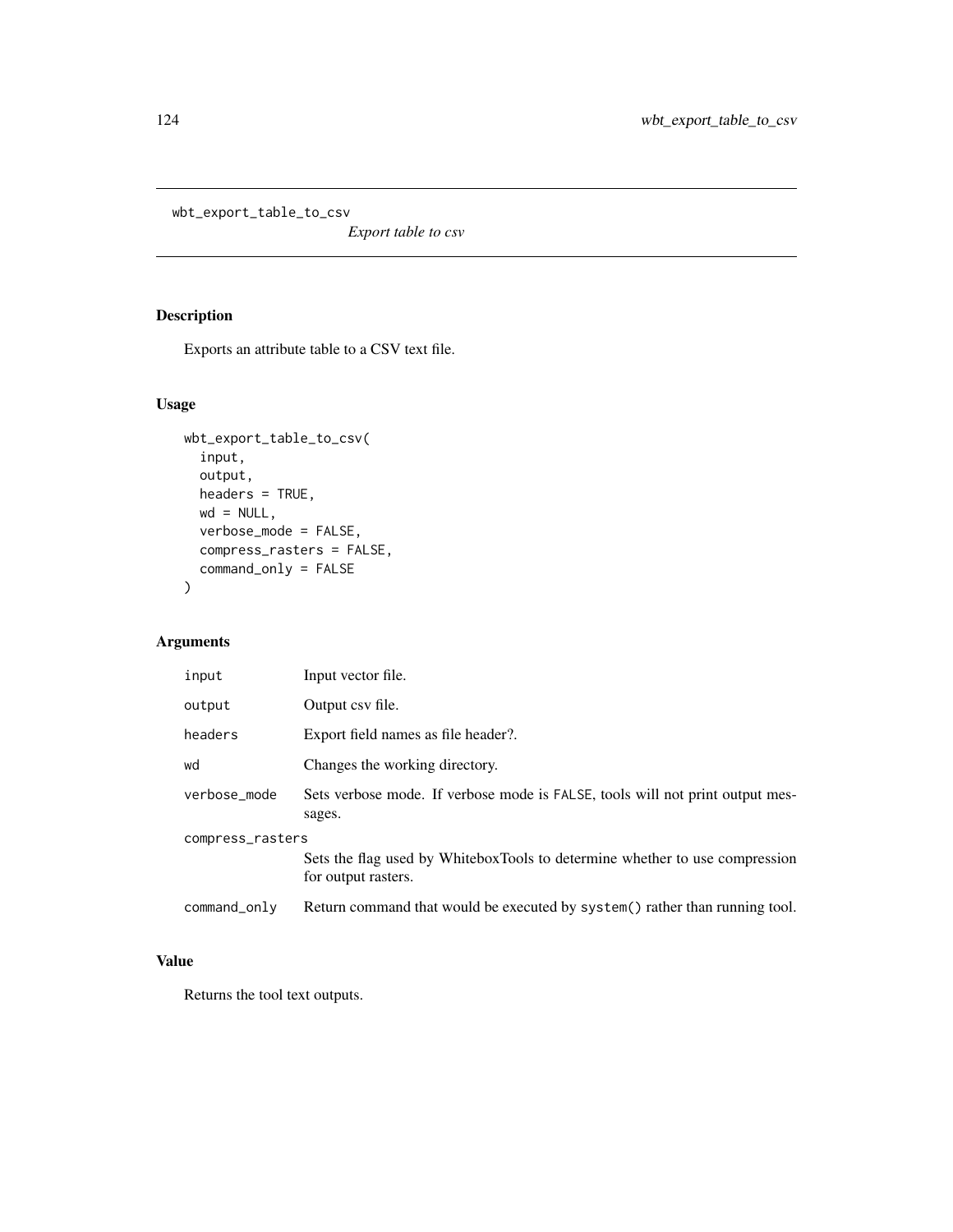wbt\_exposure\_towards\_wind\_flux

*Exposure towards wind flux*

#### Description

This tool evaluates hydrologic connectivity within a DEM.

## Usage

```
wbt_exposure_towards_wind_flux(
  dem,
 output,
 azimuth = "",max\_dist = "",zfactor = "",wd = NULL,verbose_mode = FALSE,
 compress_rasters = FALSE,
  command_only = FALSE
)
```
## Arguments

| dem              | Name of the input DEM raster file.                                                                 |  |
|------------------|----------------------------------------------------------------------------------------------------|--|
| output           | Name of the output raster file.                                                                    |  |
| azimuth          | Wind azimuth, in degrees.                                                                          |  |
| max_dist         | Optional maximum search distance. Minimum value is 5 x cell size.                                  |  |
| zfactor          | Optional multiplier for when the vertical and horizontal units are not the same.                   |  |
| wd               | Changes the working directory.                                                                     |  |
| verbose_mode     | Sets verbose mode. If verbose mode is FALSE, tools will not print output mes-<br>sages.            |  |
| compress_rasters |                                                                                                    |  |
|                  | Sets the flag used by WhiteboxTools to determine whether to use compression<br>for output rasters. |  |
| command_only     | Return command that would be executed by system() rather than running tool.                        |  |

## Value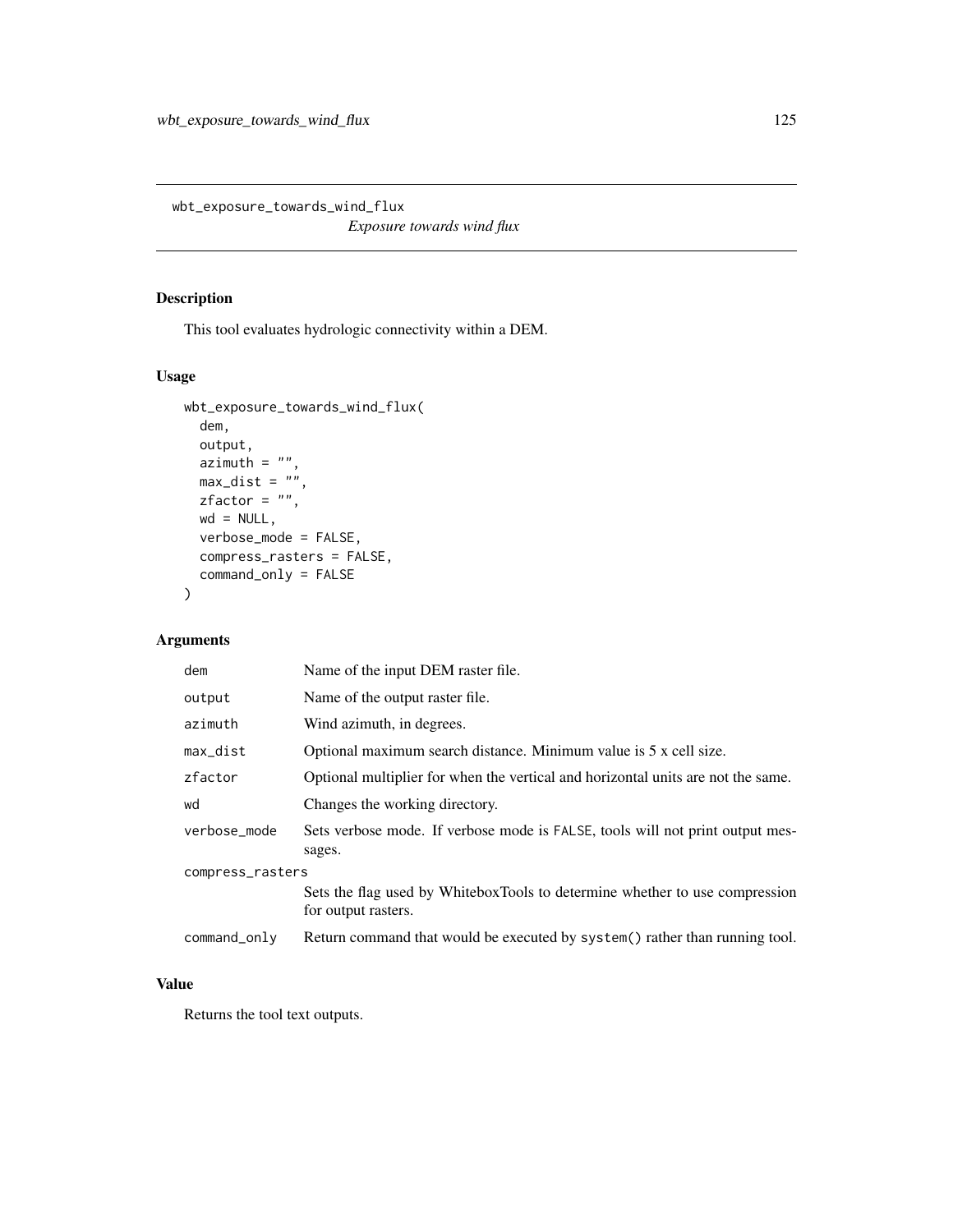wbt\_extend\_vector\_lines

*Extend vector lines*

## Description

Extends vector lines by a specified distance.

## Usage

```
wbt_extend_vector_lines(
  input,
 output,
 dist,
 extend = "both ends",
 wd = NULL,verbose_mode = FALSE,
 compress_rasters = FALSE,
 command_only = FALSE
)
```
## Arguments

| input            | Input vector polyline file.                                                                        |  |
|------------------|----------------------------------------------------------------------------------------------------|--|
| output           | Output vector polyline file.                                                                       |  |
| dist             | The distance to extend.                                                                            |  |
| extend           | Extend direction, 'both ends' (default), 'line start', 'line end'.                                 |  |
| wd               | Changes the working directory.                                                                     |  |
| verbose_mode     | Sets verbose mode. If verbose mode is FALSE, tools will not print output mes-<br>sages.            |  |
| compress_rasters |                                                                                                    |  |
|                  | Sets the flag used by WhiteboxTools to determine whether to use compression<br>for output rasters. |  |
| command_only     | Return command that would be executed by system() rather than running tool.                        |  |

#### Value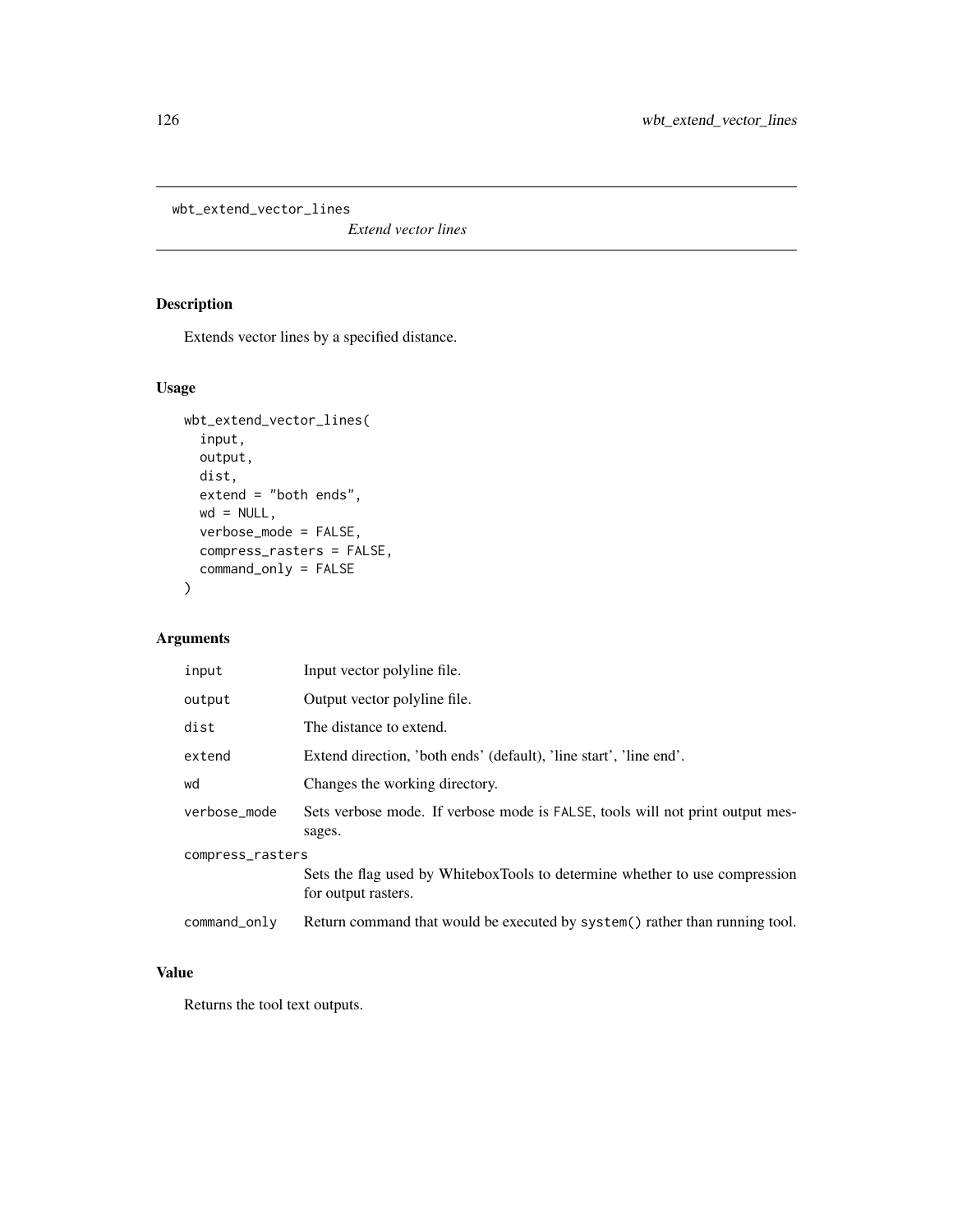## Description

Converts vector lines or polygons into vertex points.

#### Usage

```
wbt_extract_nodes(
 input,
 output,
 wd = NULL,verbose_mode = FALSE,
 compress_rasters = FALSE,
 command_only = FALSE
)
```
#### Arguments

| input            | Input vector lines or polygon file.                                                                |  |
|------------------|----------------------------------------------------------------------------------------------------|--|
| output           | Output vector points file.                                                                         |  |
| wd               | Changes the working directory.                                                                     |  |
| verbose_mode     | Sets verbose mode. If verbose mode is FALSE, tools will not print output mes-<br>sages.            |  |
| compress_rasters |                                                                                                    |  |
|                  | Sets the flag used by WhiteboxTools to determine whether to use compression<br>for output rasters. |  |
| command_only     | Return command that would be executed by system() rather than running tool.                        |  |

## Value

Returns the tool text outputs.

wbt\_extract\_raster\_values\_at\_points *Extract raster values at points*

## Description

Extracts the values of raster(s) at vector point locations.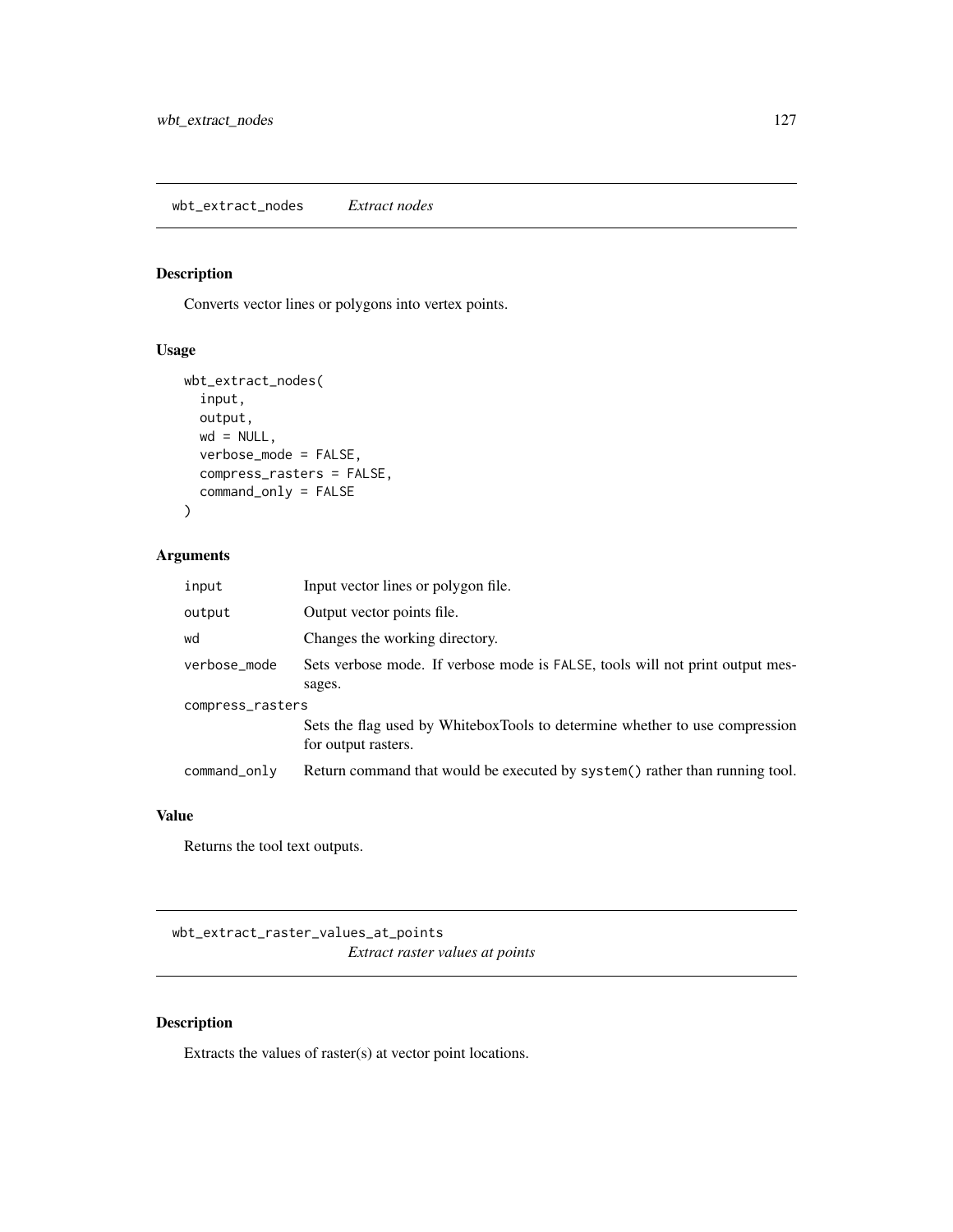## Usage

```
wbt_extract_raster_values_at_points(
  inputs,
 points,
 out_text = FALSE,
 wd = NULL,verbose_mode = FALSE,
  compress_rasters = FALSE,
  command_only = FALSE
\mathcal{L}
```
#### Arguments

| inputs           | Input raster files.                                                                                    |  |
|------------------|--------------------------------------------------------------------------------------------------------|--|
| points           | Input vector points file.                                                                              |  |
| out_text         | Output point values as text? Otherwise, the only output is to to the points file's<br>attribute table. |  |
| wd               | Changes the working directory.                                                                         |  |
| verbose_mode     | Sets verbose mode. If verbose mode is FALSE, tools will not print output mes-                          |  |
|                  | sages.                                                                                                 |  |
| compress_rasters |                                                                                                        |  |
|                  | Sets the flag used by WhiteboxTools to determine whether to use compression<br>for output rasters.     |  |
| command_only     | Return command that would be executed by system() rather than running tool.                            |  |

### Value

Returns the tool text outputs.

wbt\_extract\_streams *Extract streams*

#### Description

Extracts stream grid cells from a flow accumulation raster.

```
wbt_extract_streams(
 flow_accum,
 output,
 threshold,
 zero_background = FALSE,
 wd = NULL,verbose_mode = FALSE,
```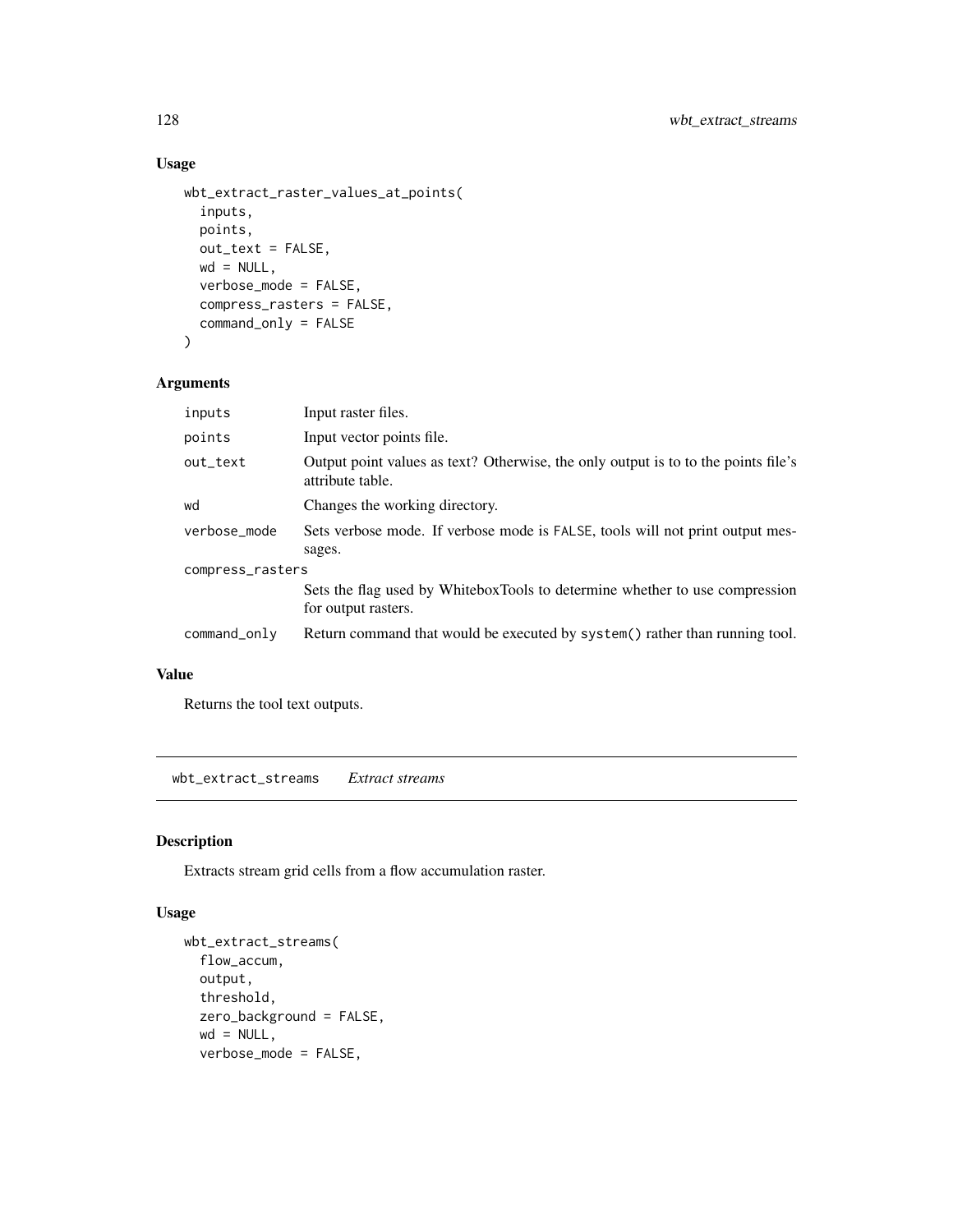```
compress_rasters = FALSE,
  command_only = FALSE
\mathcal{L}
```

| flow_accum                   | Input raster D8 flow accumulation file.                                                            |  |
|------------------------------|----------------------------------------------------------------------------------------------------|--|
| output                       | Output raster file.                                                                                |  |
| threshold<br>zero_background | Threshold in flow accumulation values for channelization.                                          |  |
|                              | Flag indicating whether a background value of zero should be used.                                 |  |
| wd                           | Changes the working directory.                                                                     |  |
| verbose_mode                 | Sets verbose mode. If verbose mode is FALSE, tools will not print output mes-<br>sages.            |  |
| compress_rasters             |                                                                                                    |  |
|                              | Sets the flag used by WhiteboxTools to determine whether to use compression<br>for output rasters. |  |
| command_only                 | Return command that would be executed by system() rather than running tool.                        |  |
|                              |                                                                                                    |  |

#### Value

Returns the tool text outputs.

wbt\_extract\_valleys *Extract valleys*

#### Description

Identifies potential valley bottom grid cells based on local topolography alone.

```
wbt_extract_valleys(
  dem,
 output,
  variant = "LQ",
 line_thin = TRUE,
  filter = 5,
 wd = NULL,verbose_mode = FALSE,
 compress_rasters = FALSE,
  command_only = FALSE
\mathcal{L}
```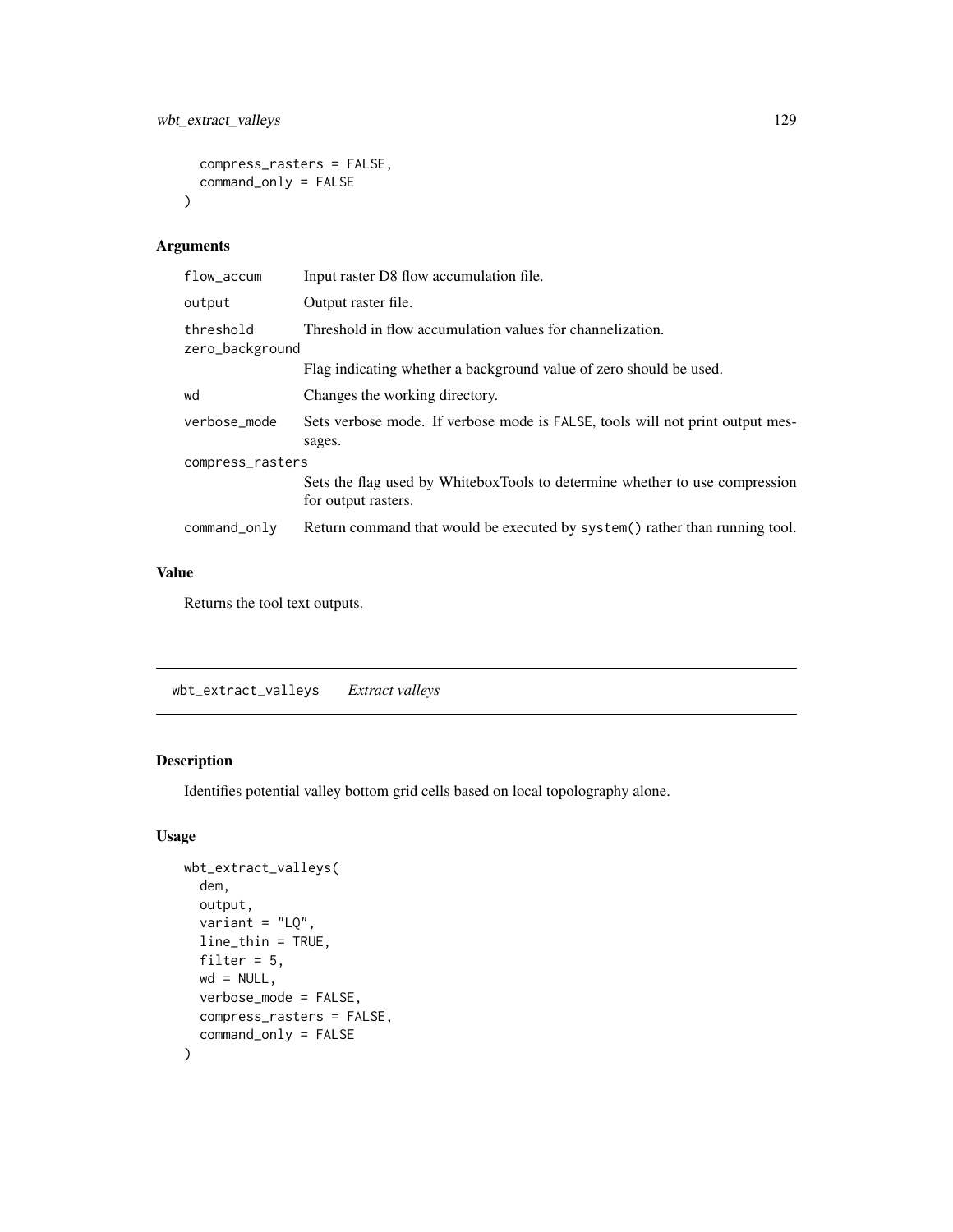| dem              | Input raster DEM file.                                                                                                             |  |
|------------------|------------------------------------------------------------------------------------------------------------------------------------|--|
| output           | Output raster file.                                                                                                                |  |
| variant          | Options include 'LQ' (lower quartile), 'JandR' (Johnston and Rosenfeld), and<br>'PandD' (Peucker and Douglas); default is 'LQ'.    |  |
| line_thin        | Optional flag indicating whether post-processing line-thinning should be per-<br>formed.                                           |  |
| filter           | Optional argument (only used when variant='lq') providing the filter size, in<br>grid cells, used for lq-filtering (default is 5). |  |
| wd               | Changes the working directory.                                                                                                     |  |
| verbose_mode     | Sets verbose mode. If verbose mode is FALSE, tools will not print output mes-<br>sages.                                            |  |
| compress_rasters |                                                                                                                                    |  |
|                  | Sets the flag used by WhiteboxTools to determine whether to use compression<br>for output rasters.                                 |  |
| command_only     | Return command that would be executed by system() rather than running tool.                                                        |  |

## Value

Returns the tool text outputs.

```
wbt_farthest_channel_head
                        Farthest channel head
```
# Description

Calculates the distance to the furthest upstream channel head for each stream cell.

```
wbt_farthest_channel_head(
 d8_pntr,
 streams,
 output,
 esri_pntr = FALSE,
  zero_background = FALSE,
 wd = NULL,verbose_mode = FALSE,
 compress_rasters = FALSE,
  command_only = FALSE
\mathcal{L}
```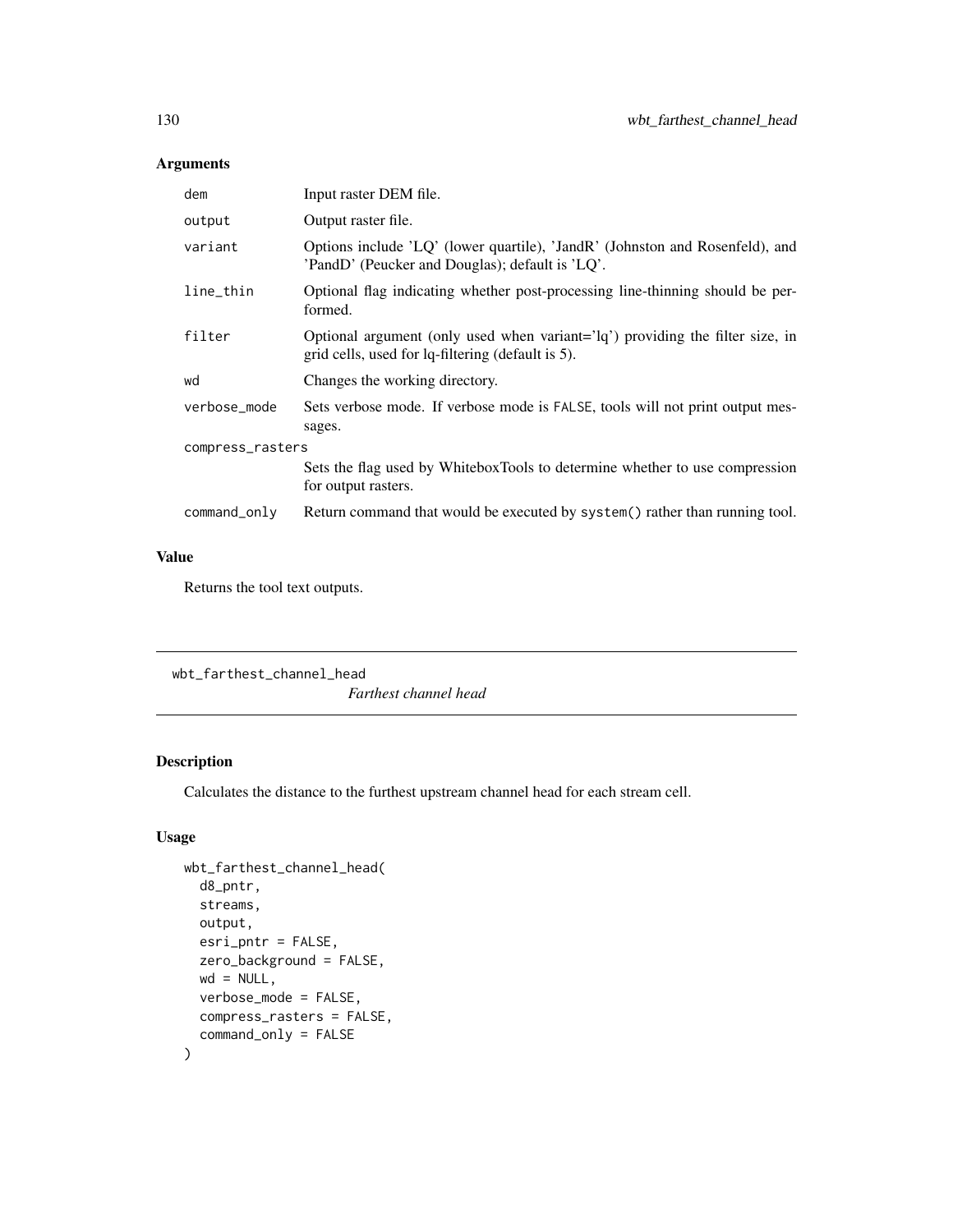| d8_pntr          | Input raster D8 pointer file.                                                                      |  |
|------------------|----------------------------------------------------------------------------------------------------|--|
| streams          | Input raster streams file.                                                                         |  |
| output           | Output raster file.                                                                                |  |
| esri_pntr        | D8 pointer uses the ESRI style scheme.                                                             |  |
| zero_background  |                                                                                                    |  |
|                  | Flag indicating whether a background value of zero should be used.                                 |  |
| wd               | Changes the working directory.                                                                     |  |
| verbose_mode     | Sets verbose mode. If verbose mode is FALSE, tools will not print output mes-<br>sages.            |  |
| compress_rasters |                                                                                                    |  |
|                  | Sets the flag used by WhiteboxTools to determine whether to use compression<br>for output rasters. |  |
| command_only     | Return command that would be executed by system() rather than running tool.                        |  |

#### Value

Returns the tool text outputs.

wbt\_fast\_almost\_gaussian\_filter *Fast almost gaussian filter*

# Description

Performs a fast approximate Gaussian filter on an image.

```
wbt_fast_almost_gaussian_filter(
  input,
 output,
  sigma = 1.8,
 wd = NULL,verbose_mode = FALSE,
 compress_rasters = FALSE,
  command_only = FALSE
\mathcal{L}
```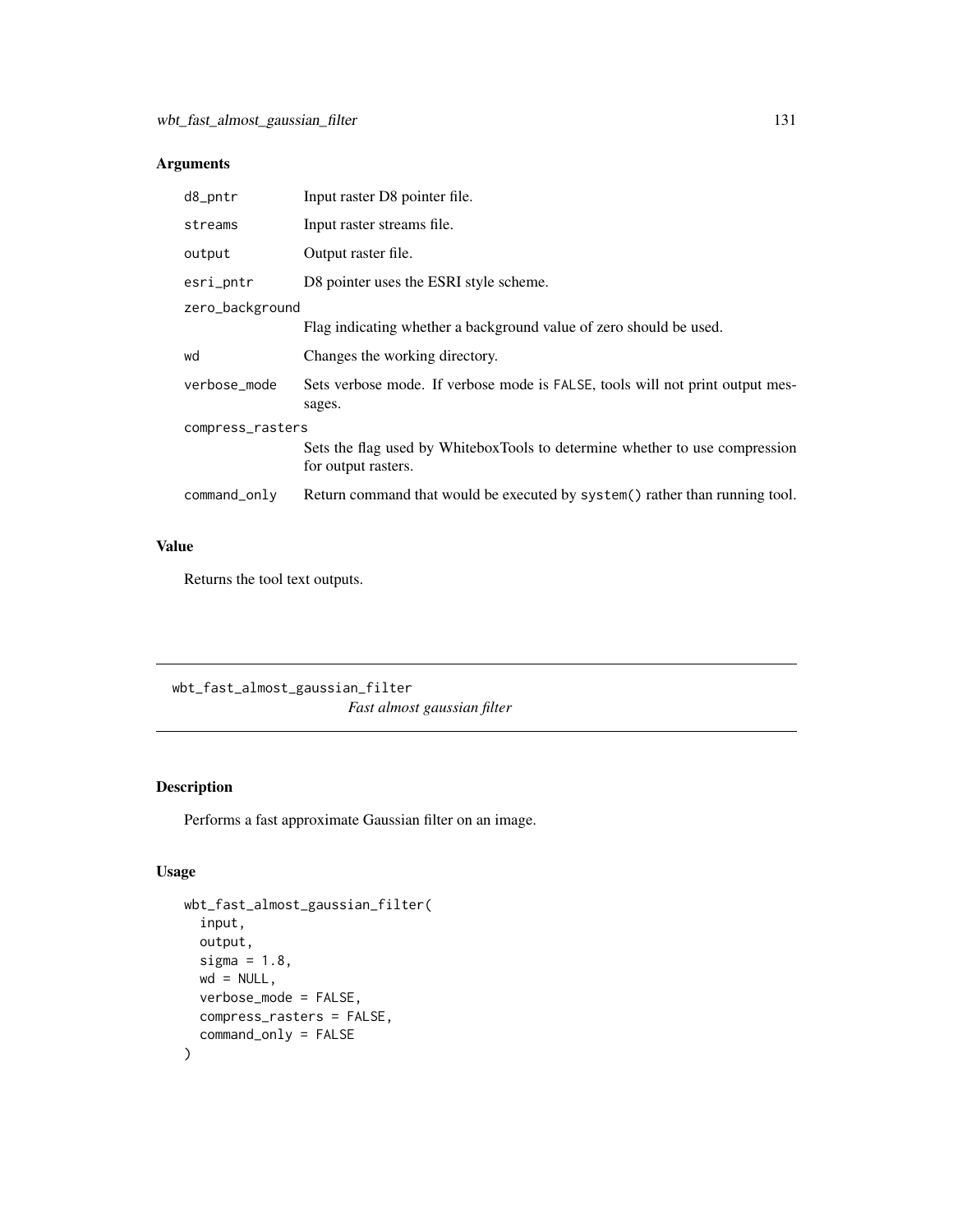| input            | Input raster file.                                                                                 |  |
|------------------|----------------------------------------------------------------------------------------------------|--|
| output           | Output raster file.                                                                                |  |
| sigma            | Standard deviation distance in pixels.                                                             |  |
| wd               | Changes the working directory.                                                                     |  |
| verbose mode     | Sets verbose mode. If verbose mode is FALSE, tools will not print output mes-<br>sages.            |  |
| compress_rasters |                                                                                                    |  |
|                  | Sets the flag used by WhiteboxTools to determine whether to use compression<br>for output rasters. |  |
| command_only     | Return command that would be executed by system() rather than running tool.                        |  |

# Value

Returns the tool text outputs.

wbt\_fd8\_flow\_accumulation

*Fd8 flow accumulation*

## Description

Calculates an FD8 flow accumulation raster from an input DEM.

```
wbt_fd8_flow_accumulation(
  dem,
 output,
 out_type = "specific contributing area",
  exponent = 1.1,
  threshold = NULL,
  log = FALSE,
  clip = FALSE,
 wd = NULL,verbose_mode = FALSE,
  compress_rasters = FALSE,
  command_only = FALSE
\mathcal{L}
```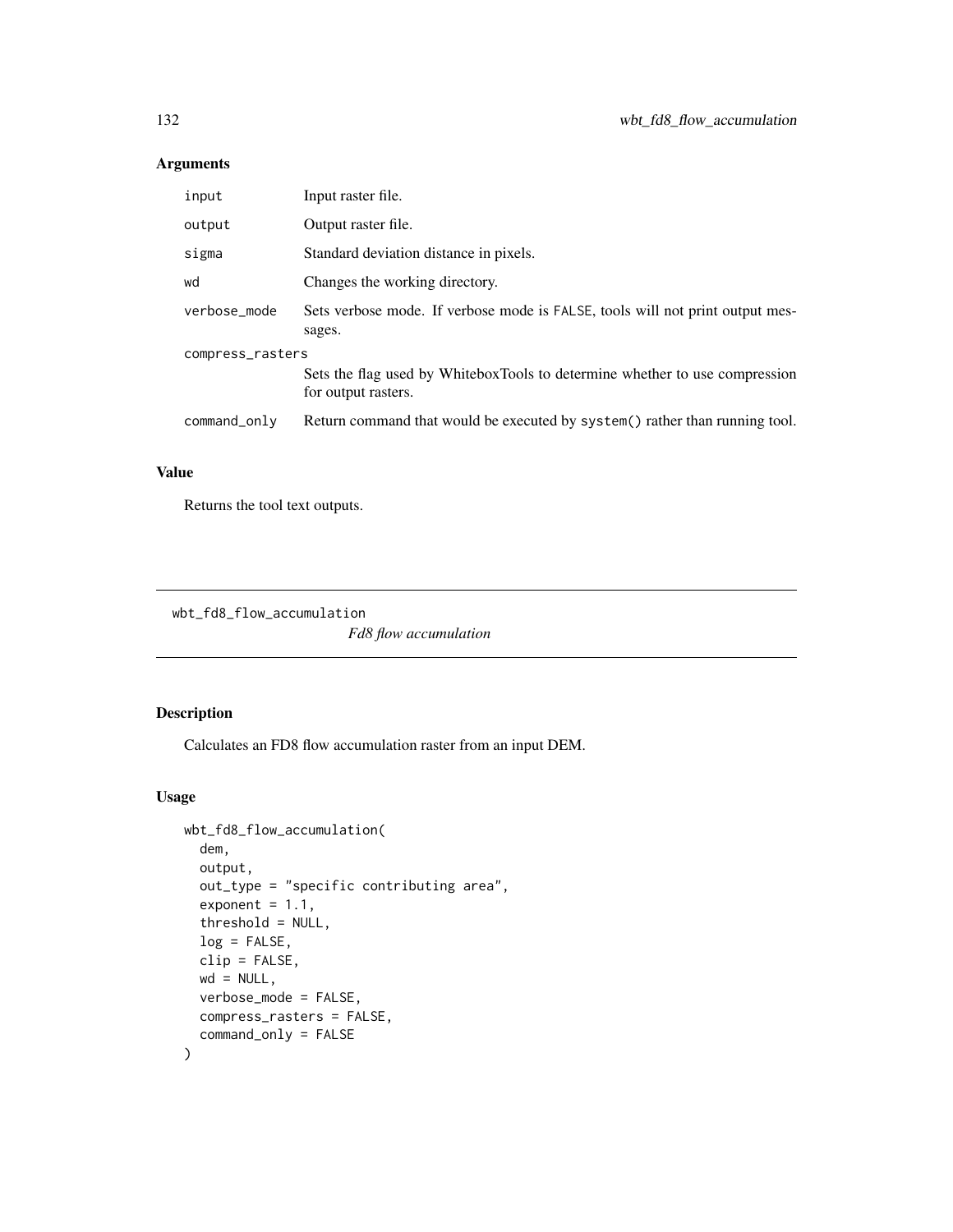| dem              | Input raster DEM file.                                                                             |  |
|------------------|----------------------------------------------------------------------------------------------------|--|
| output           | Output raster file.                                                                                |  |
| out_type         | Output type; one of 'cells', 'specific contributing area' (default), and 'catchment<br>area'.      |  |
| exponent         | Optional exponent parameter; default is 1.1.                                                       |  |
| threshold        | Optional convergence threshold parameter, in grid cells; default is infinity.                      |  |
| log              | Optional flag to request the output be log-transformed.                                            |  |
| clip             | Optional flag to request clipping the display max by 1 percent.                                    |  |
| wd               | Changes the working directory.                                                                     |  |
| verbose_mode     | Sets verbose mode. If verbose mode is FALSE, tools will not print output mes-<br>sages.            |  |
| compress_rasters |                                                                                                    |  |
|                  | Sets the flag used by WhiteboxTools to determine whether to use compression<br>for output rasters. |  |
| command_only     | Return command that would be executed by system() rather than running tool.                        |  |

#### Value

Returns the tool text outputs.

wbt\_fd8\_pointer *Fd8 pointer*

## Description

Calculates an FD8 flow pointer raster from an input DEM.

```
wbt_fd8_pointer(
  dem,
 output,
 wd = NULL,verbose_mode = FALSE,
 compress_rasters = FALSE,
  command_only = FALSE
\mathcal{L}
```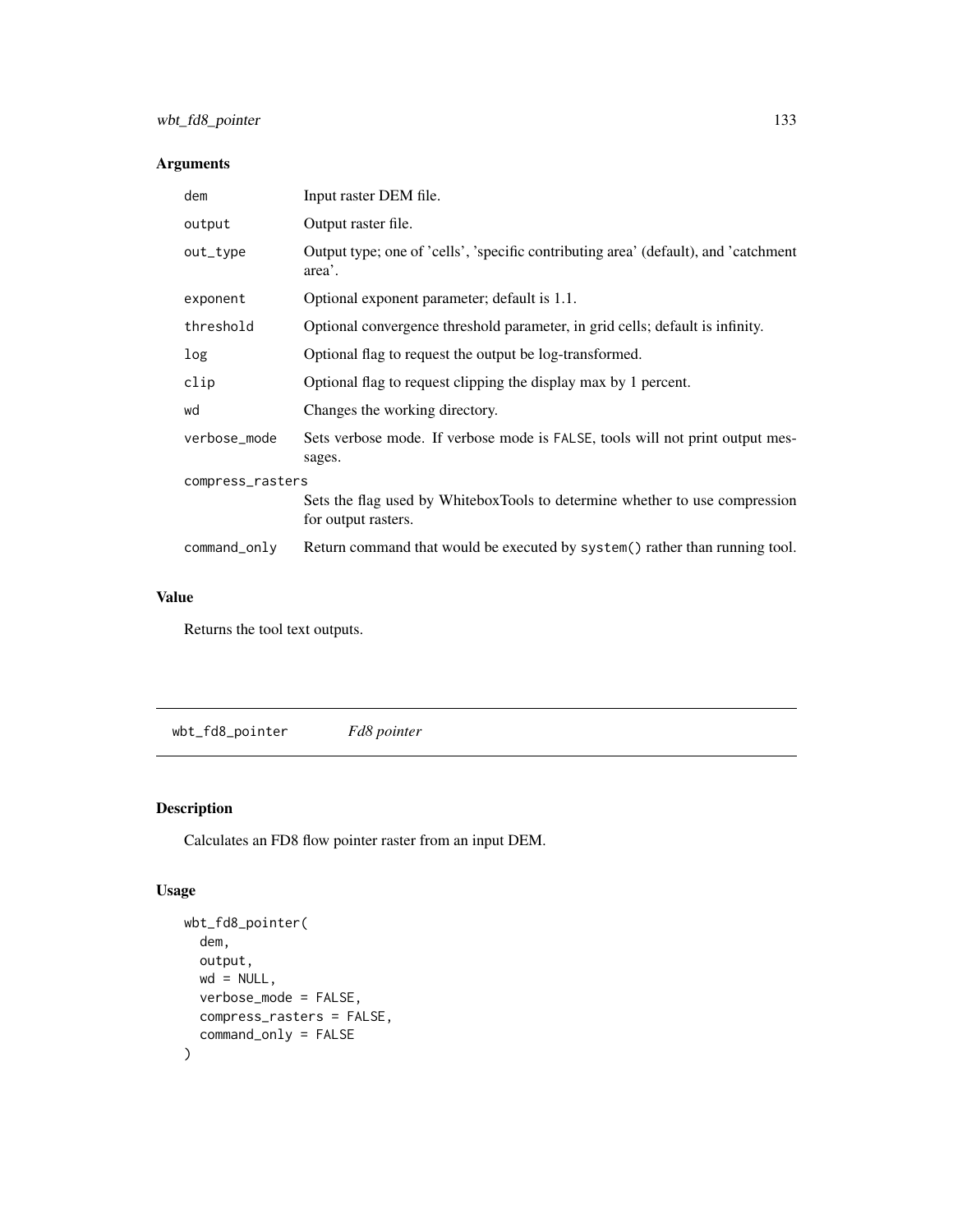| dem              | Input raster DEM file.                                                                             |  |
|------------------|----------------------------------------------------------------------------------------------------|--|
| output           | Output raster file.                                                                                |  |
| wd               | Changes the working directory.                                                                     |  |
| verbose_mode     | Sets verbose mode. If verbose mode is FALSE, tools will not print output mes-                      |  |
|                  | sages.                                                                                             |  |
| compress_rasters |                                                                                                    |  |
|                  | Sets the flag used by WhiteboxTools to determine whether to use compression<br>for output rasters. |  |
| command_only     | Return command that would be executed by system() rather than running tool.                        |  |

#### Value

Returns the tool text outputs.

wbt\_feature\_preserving\_smoothing *Feature preserving smoothing*

#### Description

Reduces short-scale variation in an input DEM using a modified Sun et al. (2007) algorithm.

#### Usage

```
wbt_feature_preserving_smoothing(
  dem,
 output,
  filter = 11,
 norm\_diff = 15,
 num\_iter = 3,
 max\_diff = 0.5,
 zfactor = NULL,
 wd = NULL,verbose_mode = FALSE,
  compress_rasters = FALSE,
  command_only = FALSE
```

```
)
```
#### Arguments

| dem    | Input raster DEM file.     |
|--------|----------------------------|
| output | Output raster file.        |
| filter | Size of the filter kernel. |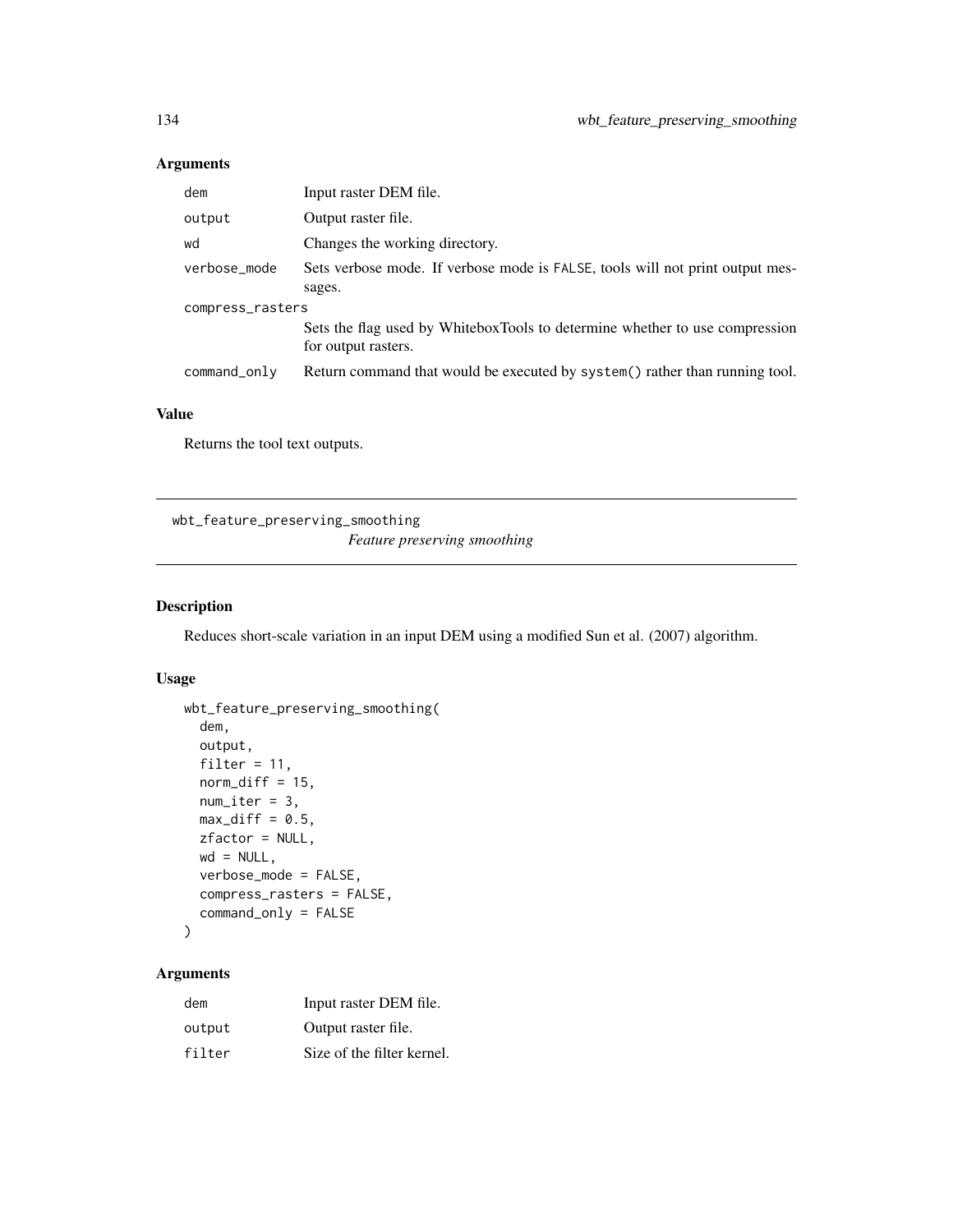| norm_diff        | Maximum difference in normal vectors, in degrees.                                                  |  |
|------------------|----------------------------------------------------------------------------------------------------|--|
| num_iter         | Number of iterations.                                                                              |  |
| $max_d$          | Maximum allowable absolute elevation change (optional).                                            |  |
| zfactor          | Optional multiplier for when the vertical and horizontal units are not the same.                   |  |
| wd               | Changes the working directory.                                                                     |  |
| verbose mode     | Sets verbose mode. If verbose mode is FALSE, tools will not print output mes-                      |  |
|                  | sages.                                                                                             |  |
| compress_rasters |                                                                                                    |  |
|                  | Sets the flag used by WhiteboxTools to determine whether to use compression<br>for output rasters. |  |
| command_only     | Return command that would be executed by system() rather than running tool.                        |  |

## Value

Returns the tool text outputs.

wbt\_fetch\_analysis *Fetch analysis*

## Description

Performs an analysis of fetch or upwind distance to an obstacle.

#### Usage

```
wbt_fetch_analysis(
 dem,
 output,
 azimuth = 0,
 hgt\_inc = 0.05,
 wd = NULL,verbose_mode = FALSE,
 compress_rasters = FALSE,
  command_only = FALSE
)
```
#### Arguments

| dem        | Input raster DEM file.              |
|------------|-------------------------------------|
| output     | Output raster file.                 |
| azimuth    | Wind azimuth in degrees in degrees. |
| $hgt\_inc$ | Height increment value.             |
| wd         | Changes the working directory.      |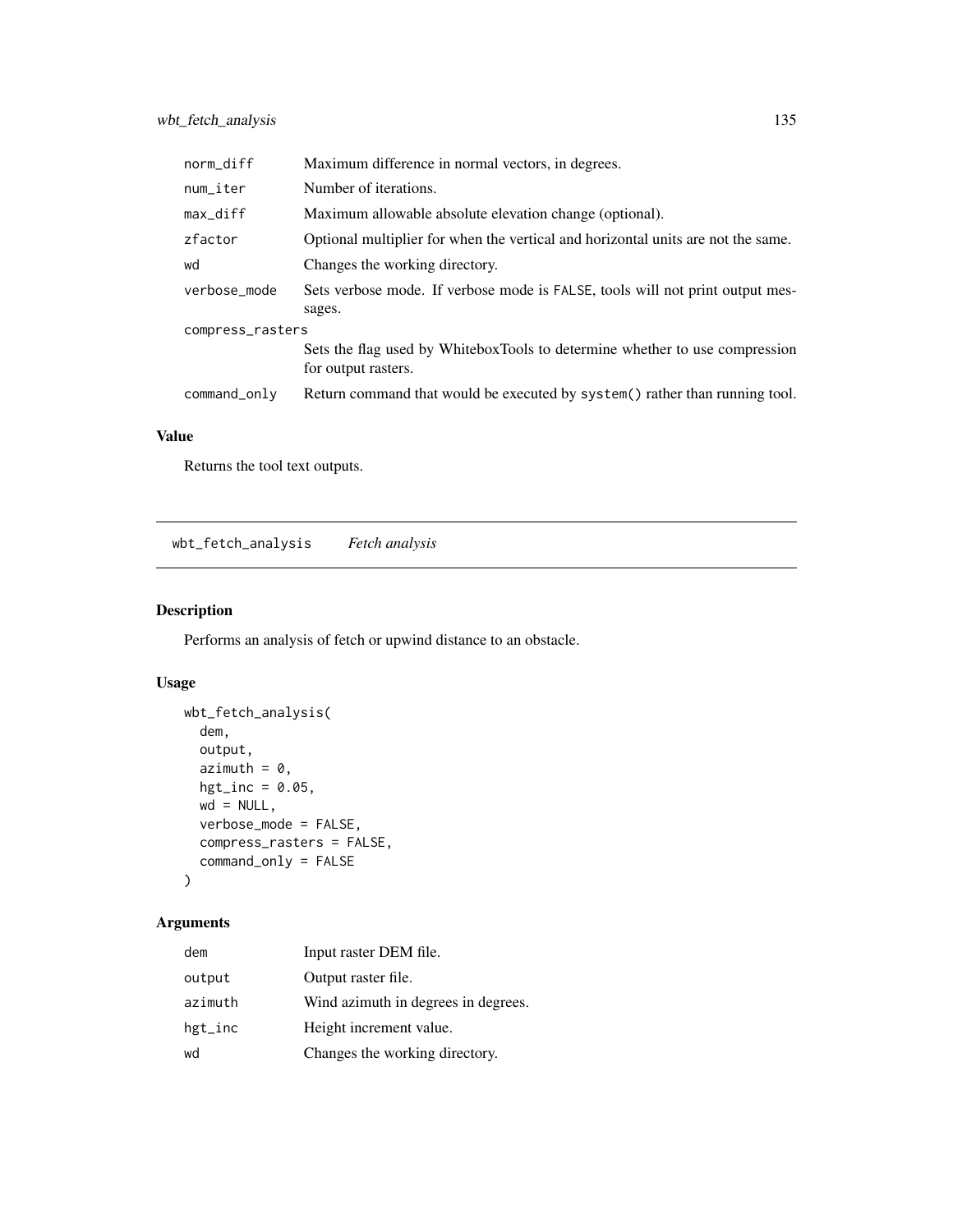| verbose_mode     | Sets verbose mode. If verbose mode is FALSE, tools will not print output mes-                      |
|------------------|----------------------------------------------------------------------------------------------------|
|                  | sages.                                                                                             |
| compress_rasters |                                                                                                    |
|                  | Sets the flag used by WhiteboxTools to determine whether to use compression<br>for output rasters. |
| command_only     | Return command that would be executed by system() rather than running tool.                        |

## Value

Returns the tool text outputs.

wbt\_fill\_burn *Fill burn*

#### Description

Burns streams into a DEM using the FillBurn (Saunders, 1999) method.

#### Usage

```
wbt_fill_burn(
 dem,
 streams,
 output,
 wd = NULL,verbose_mode = FALSE,
 compress_rasters = FALSE,
 command_only = FALSE
)
```
## Arguments

| dem              | Input raster DEM file.                                                        |  |
|------------------|-------------------------------------------------------------------------------|--|
| streams          | Input vector streams file.                                                    |  |
| output           | Output raster file.                                                           |  |
| wd               | Changes the working directory.                                                |  |
| verbose_mode     | Sets verbose mode. If verbose mode is FALSE, tools will not print output mes- |  |
|                  | sages.                                                                        |  |
| compress_rasters |                                                                               |  |
|                  | Sets the flag used by WhiteboxTools to determine whether to use compression   |  |
|                  | for output rasters.                                                           |  |
| command_only     | Return command that would be executed by system () rather than running tool.  |  |

#### Value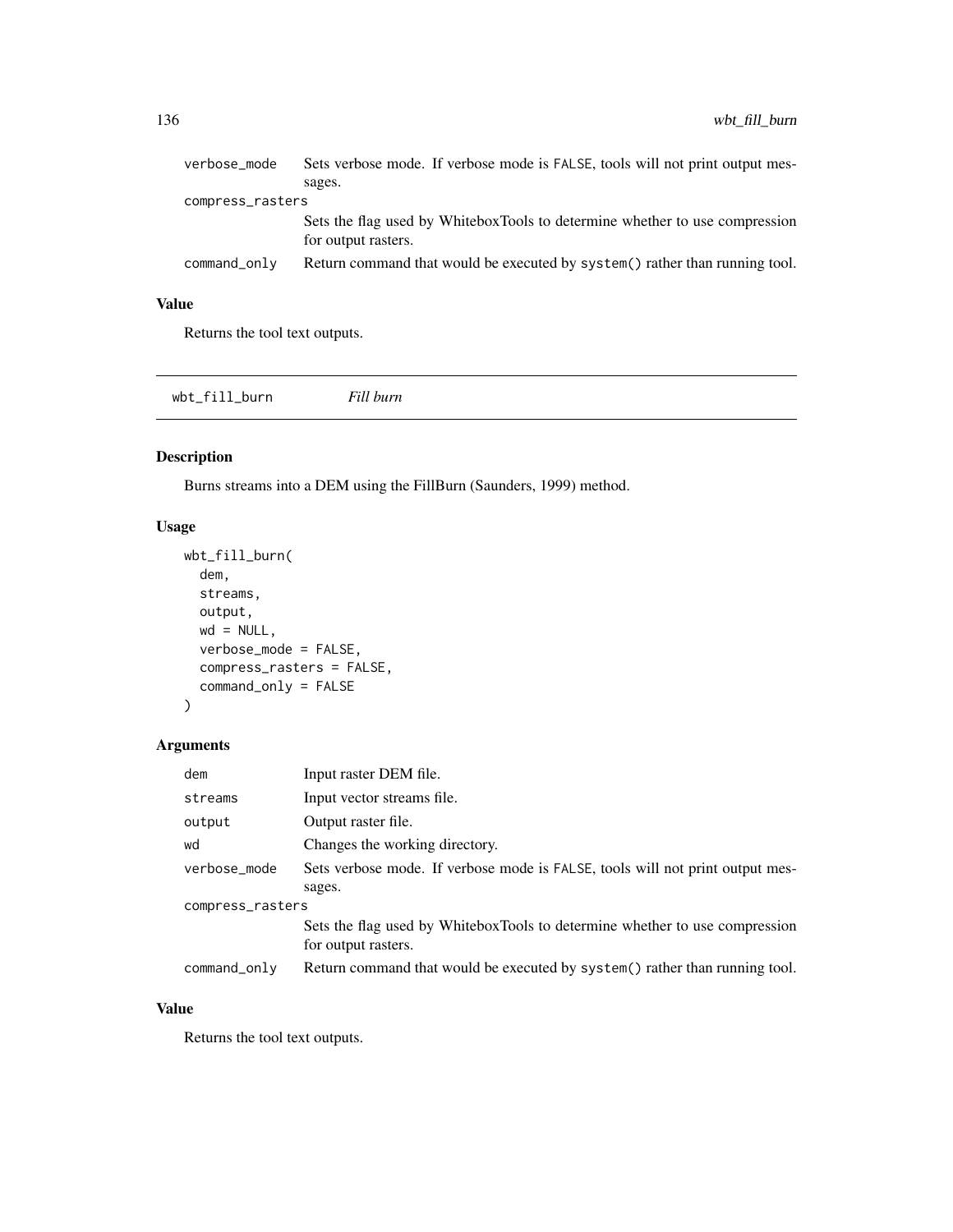## Description

Fills all of the depressions in a DEM. Depression breaching should be preferred in most cases.

#### Usage

```
wbt_fill_depressions(
 dem,
 output,
 fix_flats = TRUE,
 flat_increment = NULL,
 max_depth = NULL,
 wd = NULL,verbose_mode = FALSE,
 compress_rasters = FALSE,
 command_only = FALSE
)
```
#### Arguments

| dem              | Input raster DEM file.                                                                             |  |
|------------------|----------------------------------------------------------------------------------------------------|--|
| output           | Output raster file.                                                                                |  |
| fix_flats        | Optional flag indicating whether flat areas should have a small gradient applied.                  |  |
|                  | flat_increment Optional elevation increment applied to flat areas.                                 |  |
| max_depth        | Optional maximum depression depth to fill.                                                         |  |
| wd               | Changes the working directory.                                                                     |  |
| verbose_mode     | Sets verbose mode. If verbose mode is FALSE, tools will not print output mes-<br>sages.            |  |
| compress_rasters |                                                                                                    |  |
|                  | Sets the flag used by WhiteboxTools to determine whether to use compression<br>for output rasters. |  |
| command_only     | Return command that would be executed by system() rather than running tool.                        |  |

## Value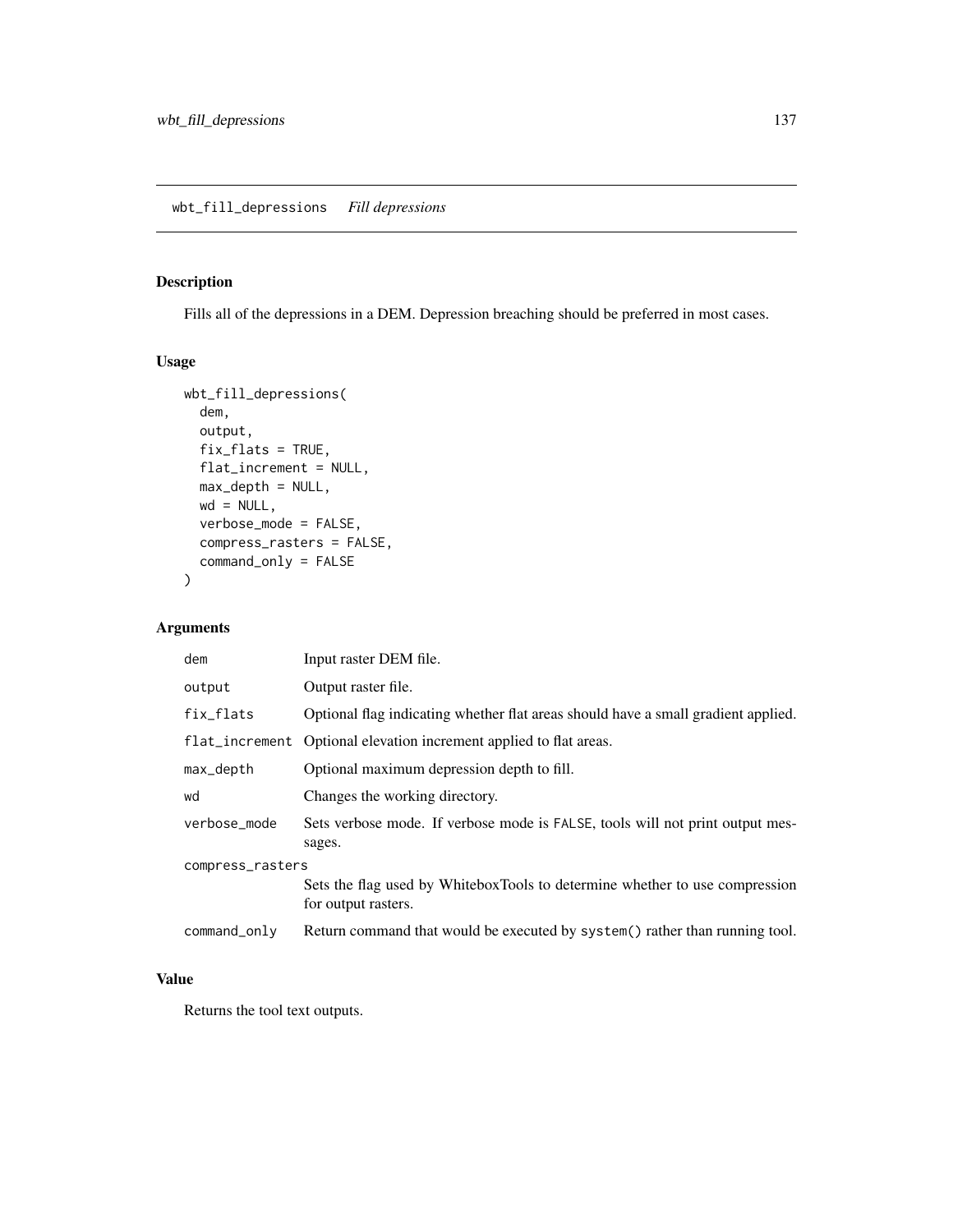wbt\_fill\_depressions\_planchon\_and\_darboux *Fill depressions planchon and darboux*

# Description

Fills all of the depressions in a DEM using the Planchon and Darboux (2002) method.

#### Usage

```
wbt_fill_depressions_planchon_and_darboux(
 dem,
 output,
 fix_flats = TRUE,
 flat_increment = NULL,
 wd = NULL,verbose_mode = FALSE,
 compress_rasters = FALSE,
 command_only = FALSE
)
```
#### Arguments

| dem              | Input raster DEM file.                                                                             |  |
|------------------|----------------------------------------------------------------------------------------------------|--|
| output           | Output raster file.                                                                                |  |
| fix_flats        | Optional flag indicating whether flat areas should have a small gradient applied.                  |  |
|                  | flat_increment Optional elevation increment applied to flat areas.                                 |  |
| wd               | Changes the working directory.                                                                     |  |
| verbose_mode     | Sets verbose mode. If verbose mode is FALSE, tools will not print output mes-<br>sages.            |  |
| compress_rasters |                                                                                                    |  |
|                  | Sets the flag used by WhiteboxTools to determine whether to use compression<br>for output rasters. |  |
| command_only     | Return command that would be executed by system() rather than running tool.                        |  |

#### Value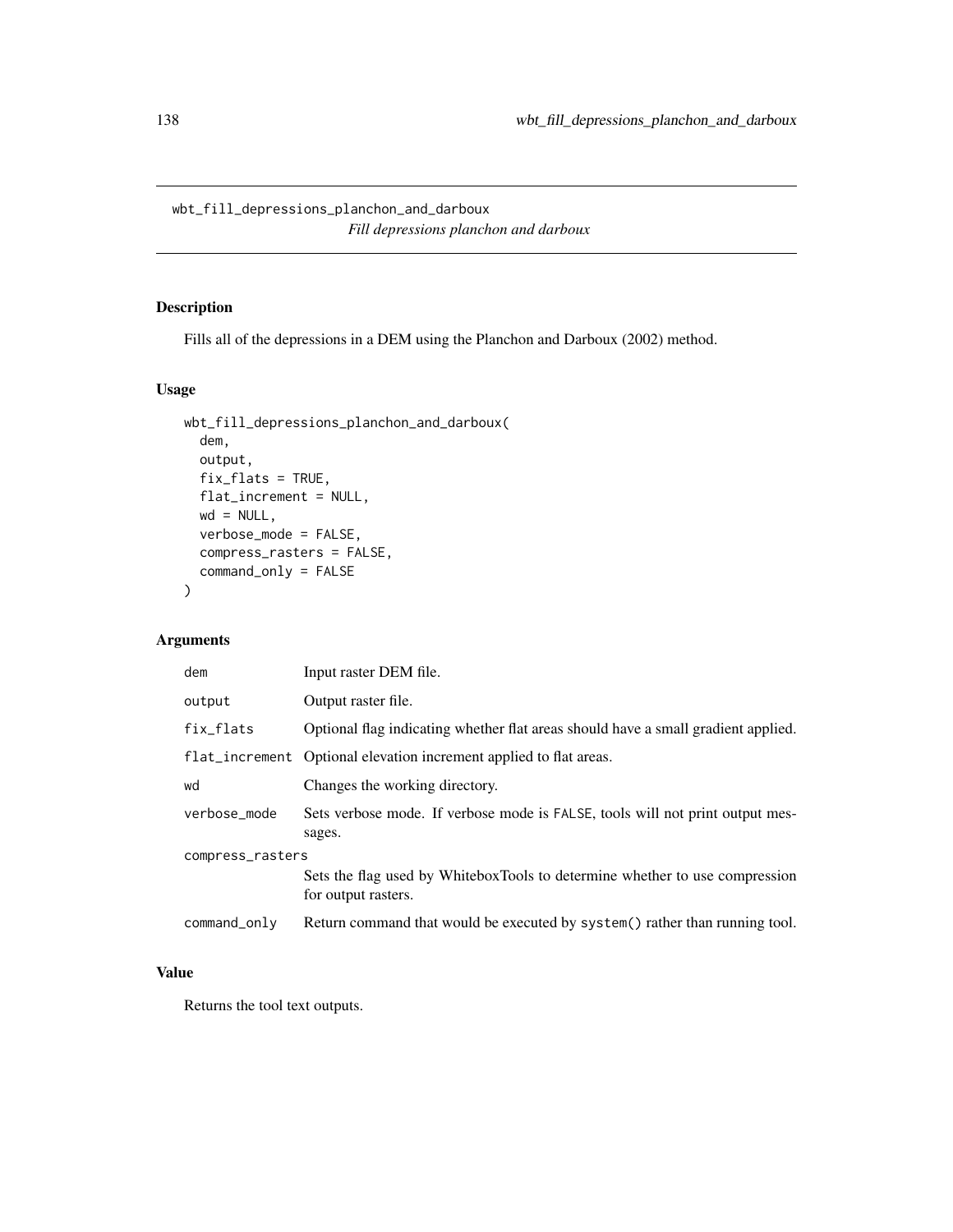wbt\_fill\_depressions\_wang\_and\_liu *Fill depressions wang and liu*

#### Description

Fills all of the depressions in a DEM using the Wang and Liu (2006) method. Depression breaching should be preferred in most cases.

#### Usage

```
wbt_fill_depressions_wang_and_liu(
  dem,
  output,
  fix_flats = TRUE,
  flat_increment = NULL,
 wd = NULL,verbose_mode = FALSE,
  compress_rasters = FALSE,
  command_only = FALSE
)
```
## Arguments

| dem              | Input raster DEM file.                                                                             |  |
|------------------|----------------------------------------------------------------------------------------------------|--|
| output           | Output raster file.                                                                                |  |
| fix_flats        | Optional flag indicating whether flat areas should have a small gradient applied.                  |  |
|                  | flat_increment Optional elevation increment applied to flat areas.                                 |  |
| wd               | Changes the working directory.                                                                     |  |
| verbose_mode     | Sets verbose mode. If verbose mode is FALSE, tools will not print output mes-<br>sages.            |  |
| compress_rasters |                                                                                                    |  |
|                  | Sets the flag used by WhiteboxTools to determine whether to use compression<br>for output rasters. |  |
| $command\_only$  | Return command that would be executed by system() rather than running tool.                        |  |

#### Value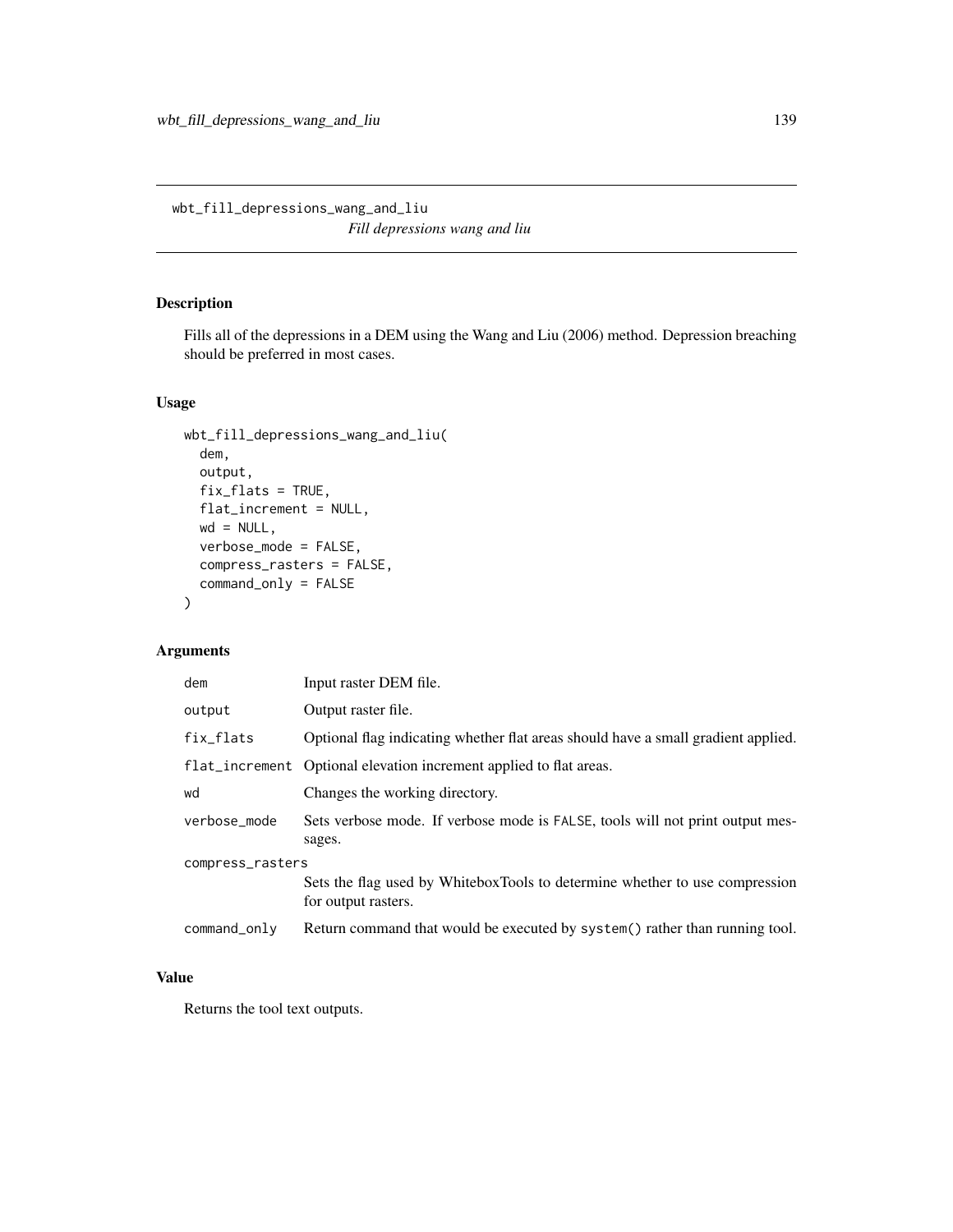## Description

Fills NoData holes in a DEM.

#### Usage

```
wbt_fill_missing_data(
  input,
 output,
 filter = 11,
 weight = 2,
 no_edges = TRUE,
 wd = NULL,verbose_mode = FALSE,
 compress_rasters = FALSE,
 command_only = FALSE
)
```
#### Arguments

| input            | Input raster file.                                                                                 |
|------------------|----------------------------------------------------------------------------------------------------|
| output           | Output raster file.                                                                                |
| filter           | Filter size (cells).                                                                               |
| weight           | IDW weight value.                                                                                  |
| no_edges         | Optional flag indicating whether to exclude NoData cells in edge regions.                          |
| wd               | Changes the working directory.                                                                     |
| verbose mode     | Sets verbose mode. If verbose mode is FALSE, tools will not print output mes-<br>sages.            |
| compress_rasters |                                                                                                    |
|                  | Sets the flag used by WhiteboxTools to determine whether to use compression<br>for output rasters. |
| command_only     | Return command that would be executed by system () rather than running tool.                       |

#### Value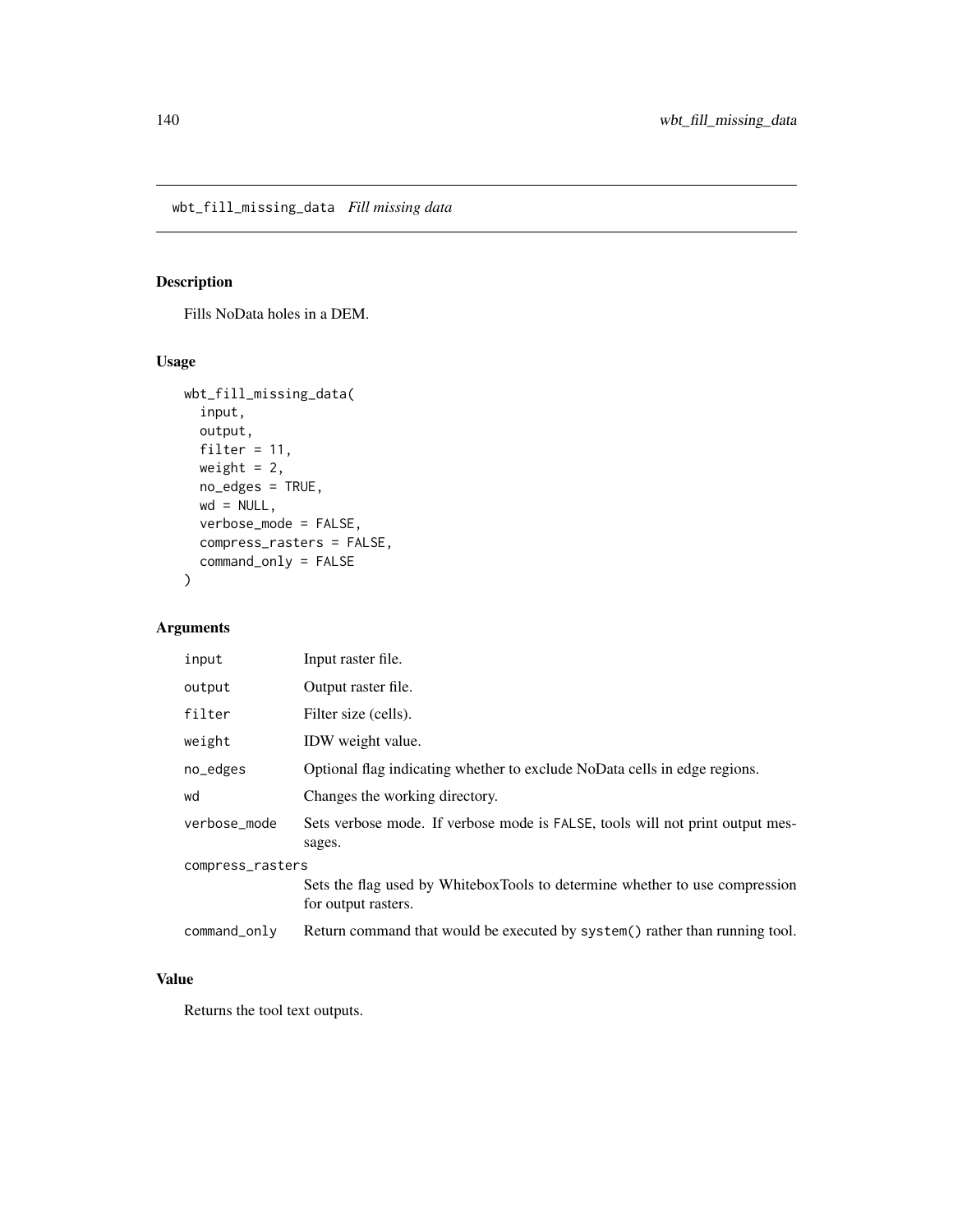wbt\_fill\_single\_cell\_pits

*Fill single cell pits*

#### Description

Raises pit cells to the elevation of their lowest neighbour.

#### Usage

```
wbt_fill_single_cell_pits(
 dem,
 output,
 wd = NULL,verbose_mode = FALSE,
 compress_rasters = FALSE,
 command_only = FALSE
)
```
#### Arguments

| dem              | Input raster DEM file.                                                                             |  |
|------------------|----------------------------------------------------------------------------------------------------|--|
| output           | Output raster file.                                                                                |  |
| wd               | Changes the working directory.                                                                     |  |
| verbose_mode     | Sets verbose mode. If verbose mode is FALSE, tools will not print output mes-                      |  |
|                  | sages.                                                                                             |  |
| compress_rasters |                                                                                                    |  |
|                  | Sets the flag used by WhiteboxTools to determine whether to use compression<br>for output rasters. |  |
| command_only     | Return command that would be executed by system() rather than running tool.                        |  |

#### Value

Returns the tool text outputs.

wbt\_filter\_lidar\_classes

*Filter lidar classes*

#### Description

Removes points in a LAS file with certain specified class values.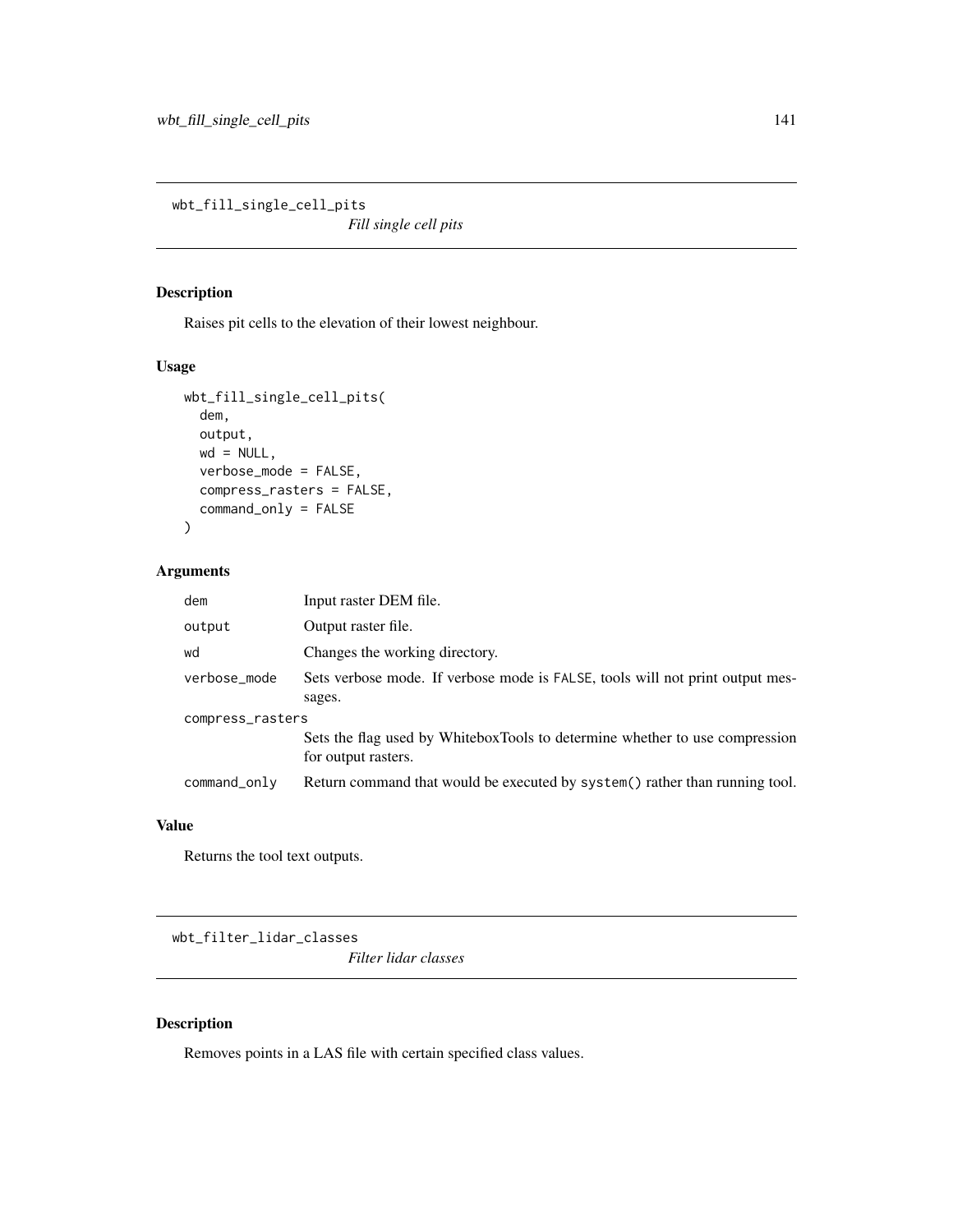## Usage

```
wbt_filter_lidar_classes(
  input,
 output,
 exclude_cls = NULL,
 wd = NULL,verbose_mode = FALSE,
  compress_rasters = FALSE,
  command_only = FALSE
\mathcal{L}
```
### Arguments

| input            | Input LiDAR file.                                                                                                                                            |  |
|------------------|--------------------------------------------------------------------------------------------------------------------------------------------------------------|--|
| output           | Output LiDAR file.                                                                                                                                           |  |
| exclude cls      | Optional exclude classes from interpolation; Valid class values range from 0 to<br>18, based on LAS specifications. Example, $-exclude_cls = 3,4,5,6,7,18$ . |  |
| wd               | Changes the working directory.                                                                                                                               |  |
| verbose_mode     | Sets verbose mode. If verbose mode is FALSE, tools will not print output mes-                                                                                |  |
|                  | sages.                                                                                                                                                       |  |
| compress_rasters |                                                                                                                                                              |  |
|                  | Sets the flag used by WhiteboxTools to determine whether to use compression<br>for output rasters.                                                           |  |
| command_only     | Return command that would be executed by system() rather than running tool.                                                                                  |  |

### Value

Returns the tool text outputs.

wbt\_filter\_lidar\_scan\_angles *Filter lidar scan angles*

# Description

Removes points in a LAS file with scan angles greater than a threshold.

```
wbt_filter_lidar_scan_angles(
  input,
 output,
 threshold,
 wd = NULL,verbose_mode = FALSE,
```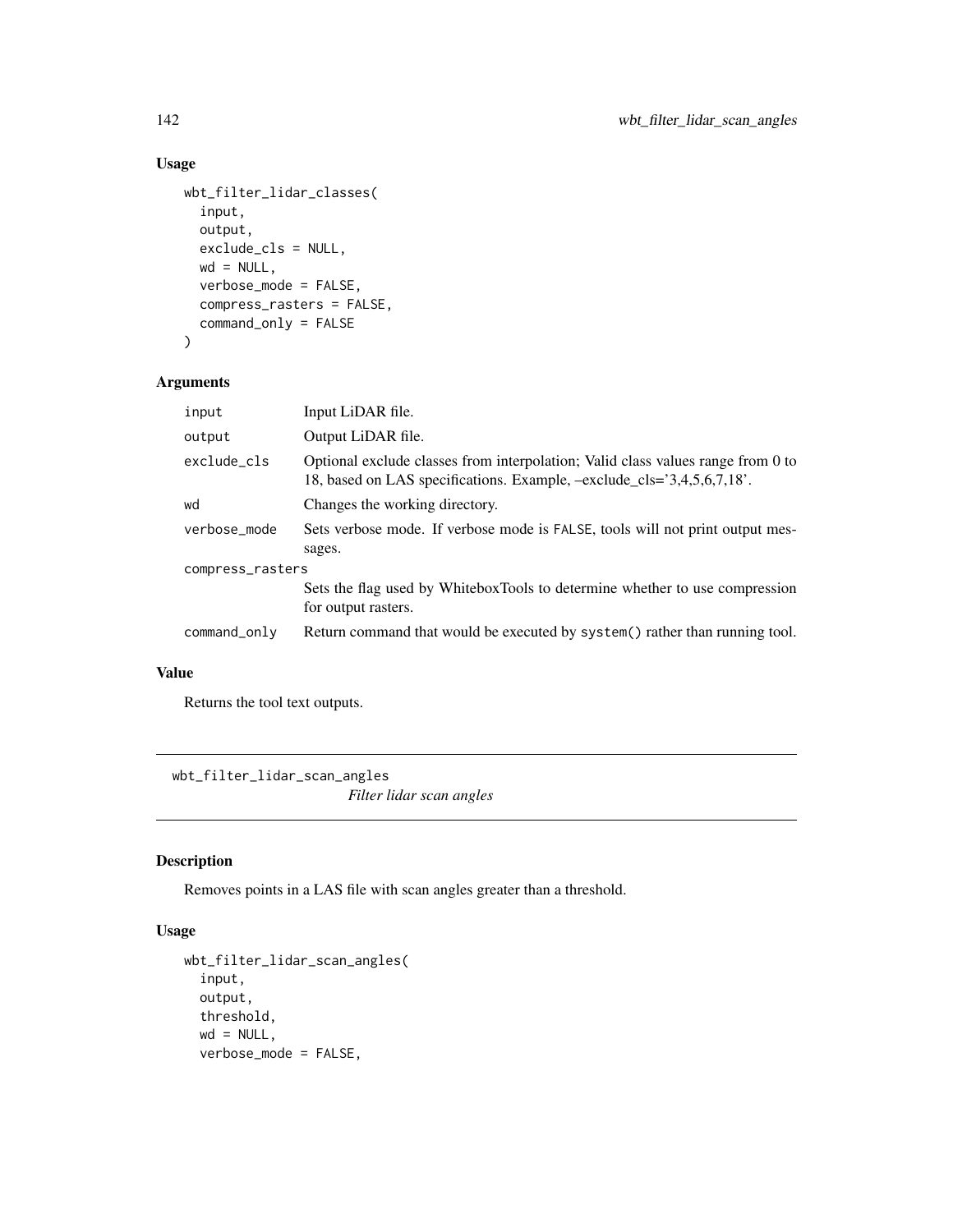```
compress_rasters = FALSE,
  command_only = FALSE
\mathcal{L}
```

| input            | Input LiDAR file.                                                                                  |  |
|------------------|----------------------------------------------------------------------------------------------------|--|
| output           | Output LiDAR file.                                                                                 |  |
| threshold        | Scan angle threshold.                                                                              |  |
| wd               | Changes the working directory.                                                                     |  |
| verbose mode     | Sets verbose mode. If verbose mode is FALSE, tools will not print output mes-<br>sages.            |  |
| compress_rasters |                                                                                                    |  |
|                  | Sets the flag used by WhiteboxTools to determine whether to use compression<br>for output rasters. |  |
| command_only     | Return command that would be executed by system() rather than running tool.                        |  |

## Value

Returns the tool text outputs.

wbt\_filter\_raster\_features\_by\_area *Filter raster features by area*

## Description

Removes small-area features from a raster.

```
wbt_filter_raster_features_by_area(
  input,
  output,
  threshold,
 background = "zero",
 wd = NULL,verbose_mode = FALSE,
 compress_rasters = FALSE,
  command_only = FALSE
\mathcal{L}
```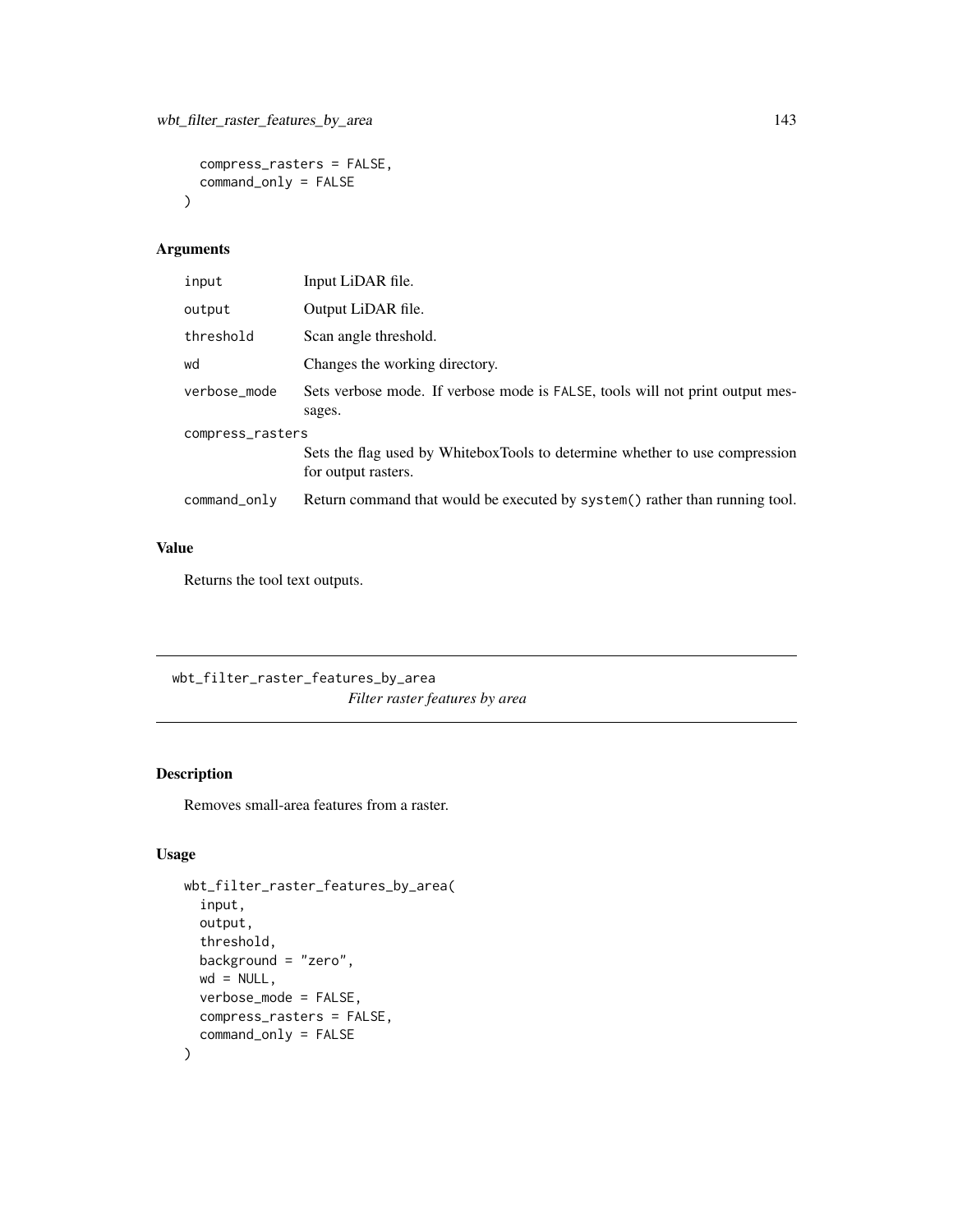| input            | Input raster file.                                                                                 |  |
|------------------|----------------------------------------------------------------------------------------------------|--|
| output           | Output raster file.                                                                                |  |
| threshold        | Remove features with fewer grid cells than this threshold value.                                   |  |
| background       | Background value.                                                                                  |  |
| wd               | Changes the working directory.                                                                     |  |
| verbose mode     | Sets verbose mode. If verbose mode is FALSE, tools will not print output mes-                      |  |
|                  | sages.                                                                                             |  |
| compress_rasters |                                                                                                    |  |
|                  | Sets the flag used by WhiteboxTools to determine whether to use compression<br>for output rasters. |  |
| command_only     | Return command that would be executed by system() rather than running tool.                        |  |

#### Value

Returns the tool text outputs.

wbt\_find\_flightline\_edge\_points

*Find flightline edge points*

#### Description

Identifies points along a flightline's edge in a LAS file.

#### Usage

```
wbt_find_flightline_edge_points(
  input,
 output,
 wd = NULL,verbose_mode = FALSE,
 compress_rasters = FALSE,
  command_only = FALSE
)
```
#### Arguments

| input        | Input LiDAR file.                                                             |
|--------------|-------------------------------------------------------------------------------|
| output       | Output file.                                                                  |
| wd           | Changes the working directory.                                                |
| verbose_mode | Sets verbose mode. If verbose mode is FALSE, tools will not print output mes- |
|              | sages.                                                                        |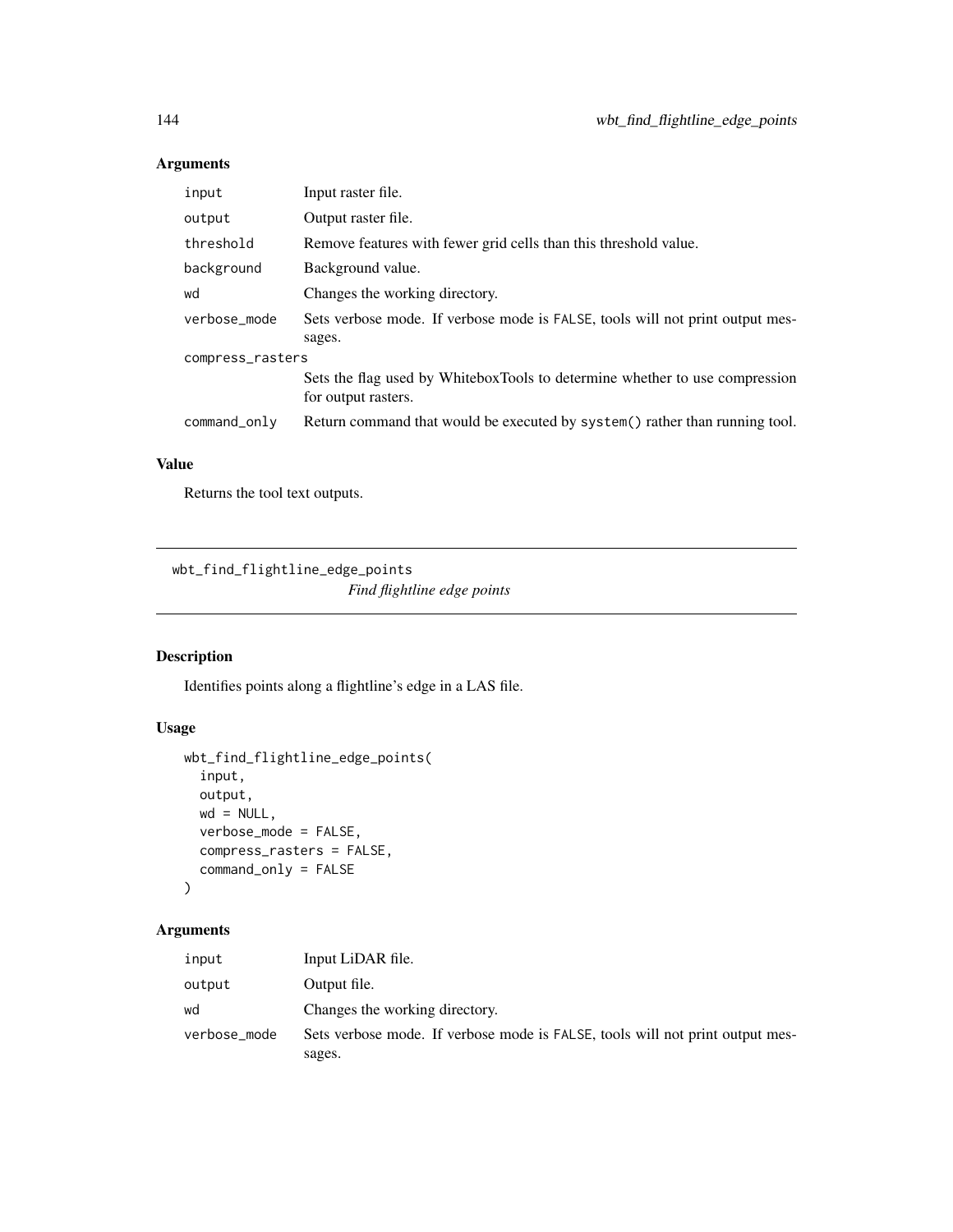| compress_rasters |                                                                                                    |  |
|------------------|----------------------------------------------------------------------------------------------------|--|
|                  | Sets the flag used by WhiteboxTools to determine whether to use compression<br>for output rasters. |  |
| command_only     | Return command that would be executed by system () rather than running tool.                       |  |

#### Value

Returns the tool text outputs.

wbt\_find\_lowest\_or\_highest\_points *Find lowest or highest points*

## Description

Locates the lowest and/or highest valued cells in a raster.

#### Usage

```
wbt_find_lowest_or_highest_points(
  input,
 output,
 out_type = "lowest",
 wd = NULL,verbose_mode = FALSE,
 compress_rasters = FALSE,
 command_only = FALSE
)
```
# Arguments

| input            | Input raster file.                                                                                 |  |
|------------------|----------------------------------------------------------------------------------------------------|--|
| output           | Output vector points file.                                                                         |  |
| out_type         | Output type; one of 'area' (default) and 'volume'.                                                 |  |
| wd               | Changes the working directory.                                                                     |  |
| verbose_mode     | Sets verbose mode. If verbose mode is FALSE, tools will not print output mes-                      |  |
|                  | sages.                                                                                             |  |
| compress_rasters |                                                                                                    |  |
|                  | Sets the flag used by WhiteboxTools to determine whether to use compression<br>for output rasters. |  |
| command_only     | Return command that would be executed by system() rather than running tool.                        |  |

#### Value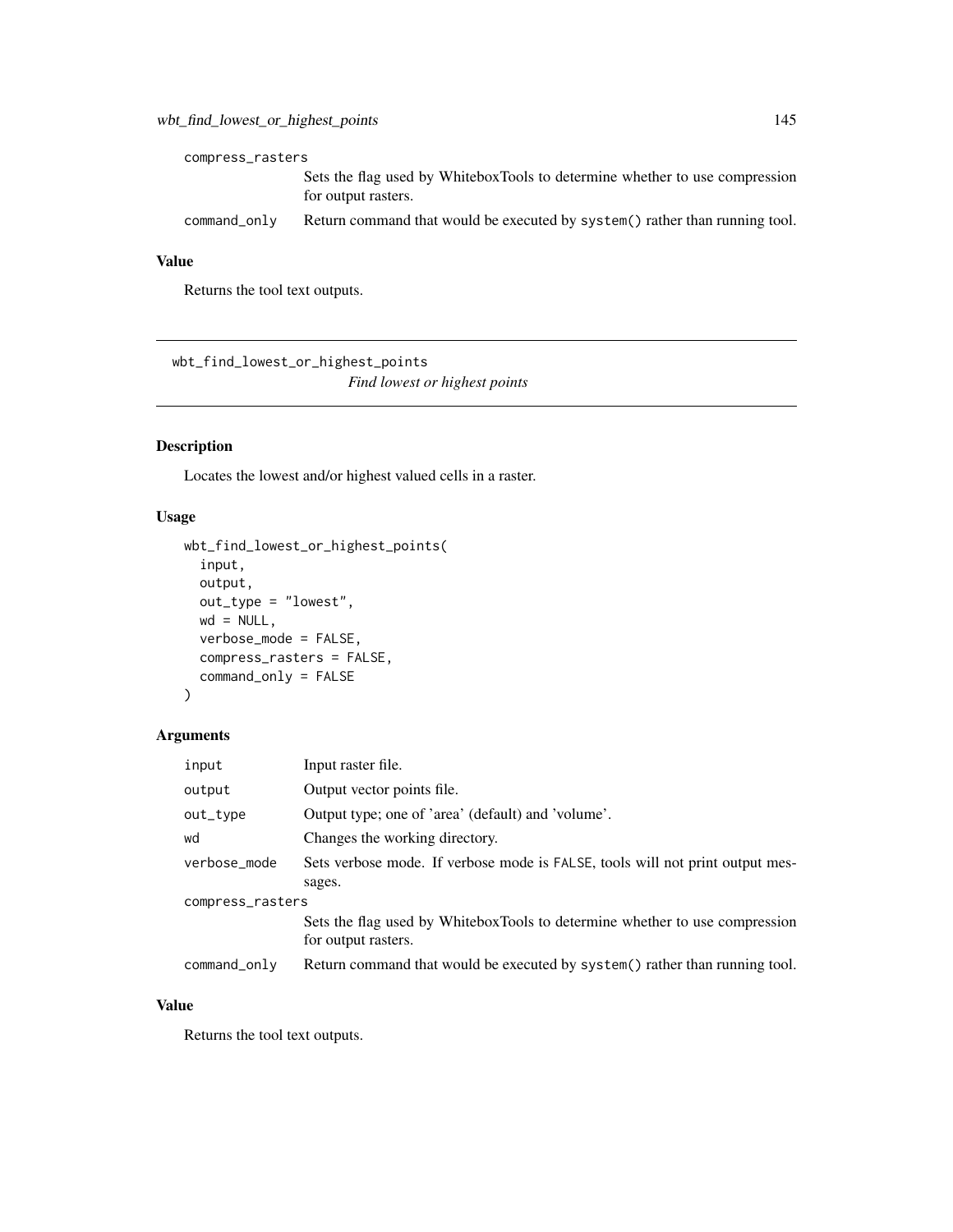# Description

Finds the main stem, based on stream lengths, of each stream network.

## Usage

```
wbt_find_main_stem(
  d8_pntr,
  streams,
 output,
 esri_pntr = FALSE,
 zero_background = FALSE,
 wd = NULL,verbose_mode = FALSE,
  compress_rasters = FALSE,
  command_only = FALSE
)
```
#### Arguments

| d8_pntr          | Input raster D8 pointer file.                                                                      |  |
|------------------|----------------------------------------------------------------------------------------------------|--|
| streams          | Input raster streams file.                                                                         |  |
| output           | Output raster file.                                                                                |  |
| esri_pntr        | D8 pointer uses the ESRI style scheme.                                                             |  |
| zero_background  |                                                                                                    |  |
|                  | Flag indicating whether a background value of zero should be used.                                 |  |
| wd               | Changes the working directory.                                                                     |  |
| verbose_mode     | Sets verbose mode. If verbose mode is FALSE, tools will not print output mes-<br>sages.            |  |
| compress_rasters |                                                                                                    |  |
|                  | Sets the flag used by WhiteboxTools to determine whether to use compression<br>for output rasters. |  |
| command_only     | Return command that would be executed by system() rather than running tool.                        |  |

#### Value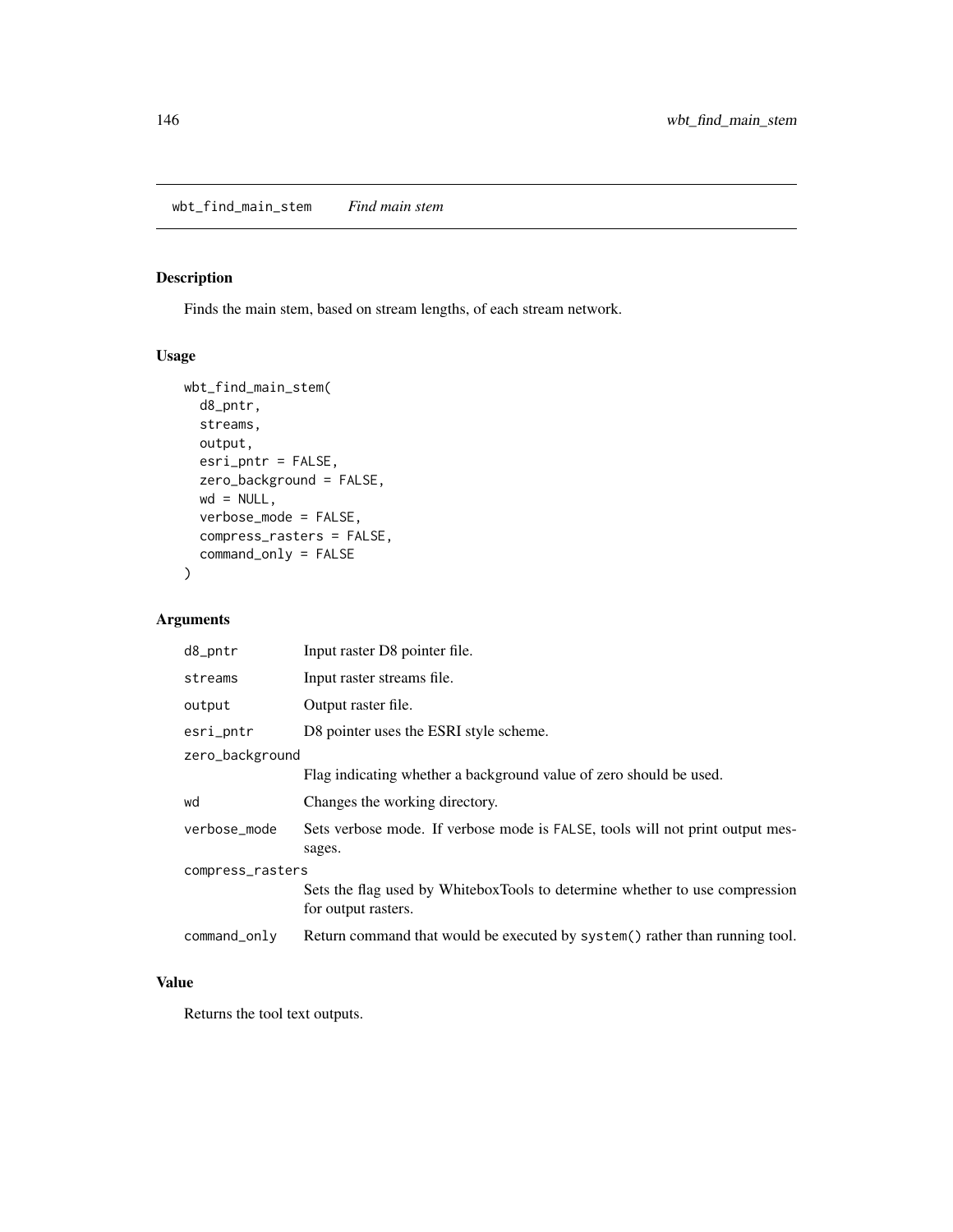wbt\_find\_no\_flow\_cells

*Find no flow cells*

## Description

Finds grid cells with no downslope neighbours.

#### Usage

```
wbt_find_no_flow_cells(
  dem,
 output,
 wd = NULL,verbose_mode = FALSE,
  compress_rasters = FALSE,
  command_only = FALSE
)
```
#### Arguments

| dem              | Input raster DEM file.                                                                             |  |
|------------------|----------------------------------------------------------------------------------------------------|--|
| output           | Output raster file.                                                                                |  |
| wd               | Changes the working directory.                                                                     |  |
| verbose_mode     | Sets verbose mode. If verbose mode is FALSE, tools will not print output mes-                      |  |
|                  | sages.                                                                                             |  |
| compress_rasters |                                                                                                    |  |
|                  | Sets the flag used by WhiteboxTools to determine whether to use compression<br>for output rasters. |  |
| command_only     | Return command that would be executed by system() rather than running tool.                        |  |

#### Value

Returns the tool text outputs.

wbt\_find\_parallel\_flow

*Find parallel flow*

#### Description

Finds areas of parallel flow in D8 flow direction rasters.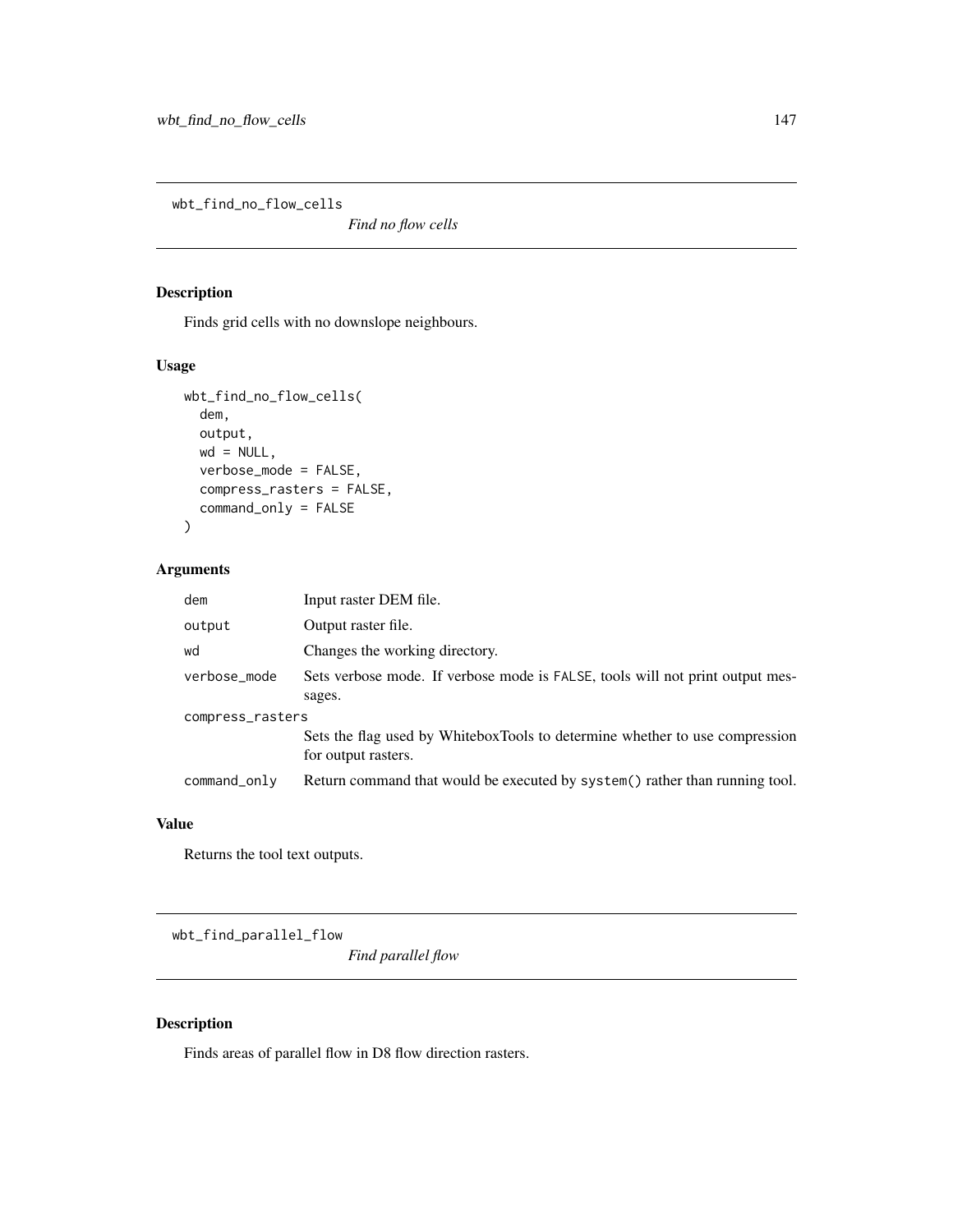## Usage

```
wbt_find_parallel_flow(
  d8_pntr,
  streams,
 output,
 wd = NULL,verbose_mode = FALSE,
  compress_rasters = FALSE,
  command_only = FALSE
\mathcal{L}
```
#### Arguments

| d8_pntr          | Input D8 pointer raster file.                                                                      |  |
|------------------|----------------------------------------------------------------------------------------------------|--|
| streams          | Input raster streams file.                                                                         |  |
| output           | Output raster file.                                                                                |  |
| wd               | Changes the working directory.                                                                     |  |
| verbose_mode     | Sets verbose mode. If verbose mode is FALSE, tools will not print output mes-                      |  |
|                  | sages.                                                                                             |  |
| compress_rasters |                                                                                                    |  |
|                  | Sets the flag used by WhiteboxTools to determine whether to use compression<br>for output rasters. |  |
| command_only     | Return command that would be executed by system() rather than running tool.                        |  |

## Value

Returns the tool text outputs.

wbt\_find\_patch\_or\_class\_edge\_cells *Find patch or class edge cells*

#### Description

Finds all cells located on the edge of patch or class features.

```
wbt_find_patch_or_class_edge_cells(
  input,
 output,
 wd = NULL,verbose_mode = FALSE,
 compress_rasters = FALSE,
  command_only = FALSE
\mathcal{L}
```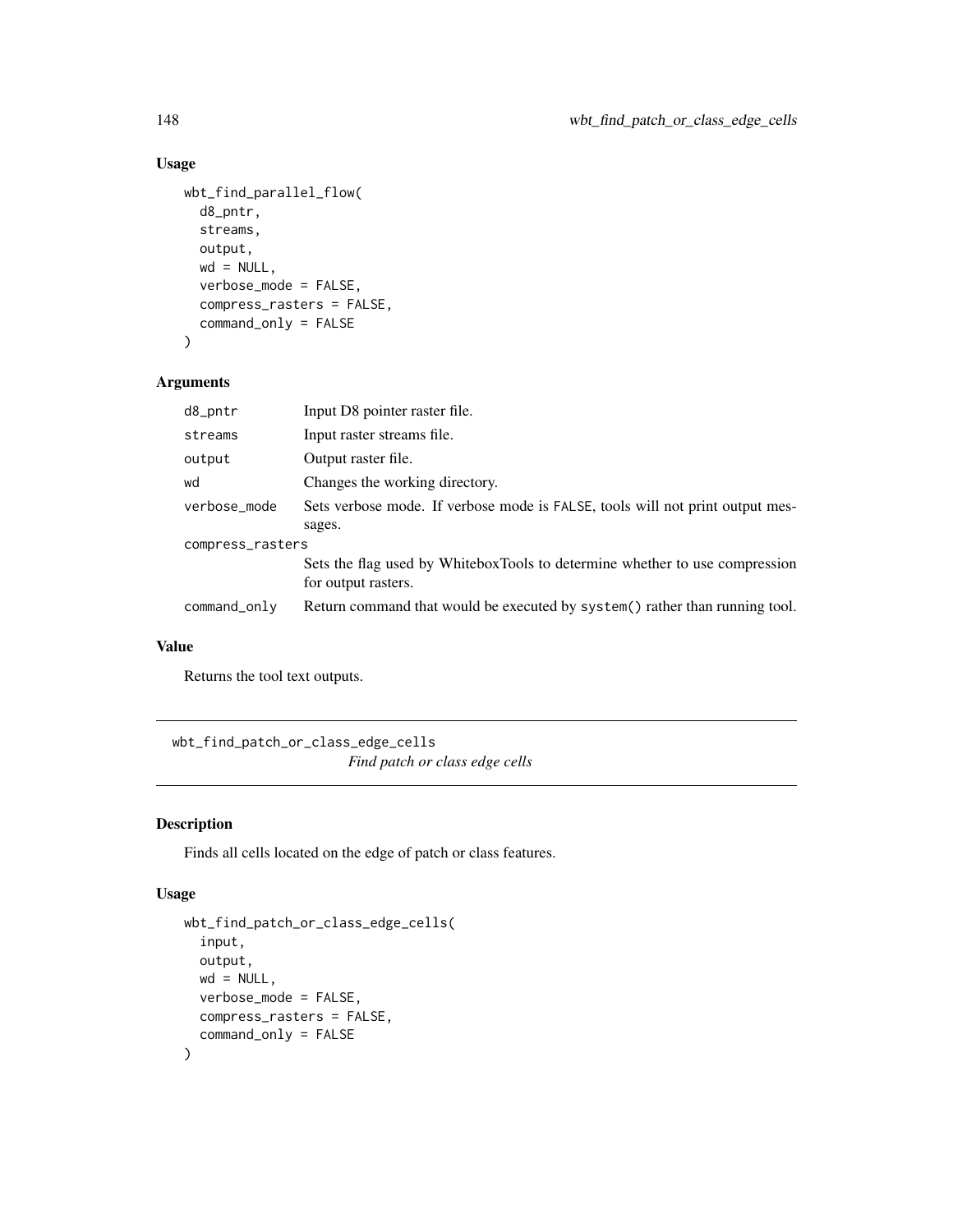| input            | Input raster file.                                                                                 |
|------------------|----------------------------------------------------------------------------------------------------|
| output           | Output raster file.                                                                                |
| wd               | Changes the working directory.                                                                     |
| verbose_mode     | Sets verbose mode. If verbose mode is FALSE, tools will not print output mes-                      |
|                  | sages.                                                                                             |
| compress_rasters |                                                                                                    |
|                  | Sets the flag used by WhiteboxTools to determine whether to use compression<br>for output rasters. |
| command_only     | Return command that would be executed by system() rather than running tool.                        |

## Value

Returns the tool text outputs.

wbt\_find\_ridges *Find ridges*

#### Description

Identifies potential ridge and peak grid cells.

#### Usage

```
wbt_find_ridges(
  dem,
  output,
  line_thin = TRUE,
  wd = NULL,verbose_mode = FALSE,
  compress_rasters = FALSE,
  command_only = FALSE
\mathcal{L}
```
# Arguments

| dem              | Input raster DEM file.                                                                   |  |
|------------------|------------------------------------------------------------------------------------------|--|
| output           | Output raster file.                                                                      |  |
| line_thin        | Optional flag indicating whether post-processing line-thinning should be per-<br>formed. |  |
| wd               | Changes the working directory.                                                           |  |
| verbose_mode     | Sets verbose mode. If verbose mode is FALSE, tools will not print output mes-            |  |
|                  | sages.                                                                                   |  |
| compress_rasters |                                                                                          |  |
|                  | Sets the flag used by WhiteboxTools to determine whether to use compression              |  |
|                  | for output rasters.                                                                      |  |
| command_only     | Return command that would be executed by system() rather than running tool.              |  |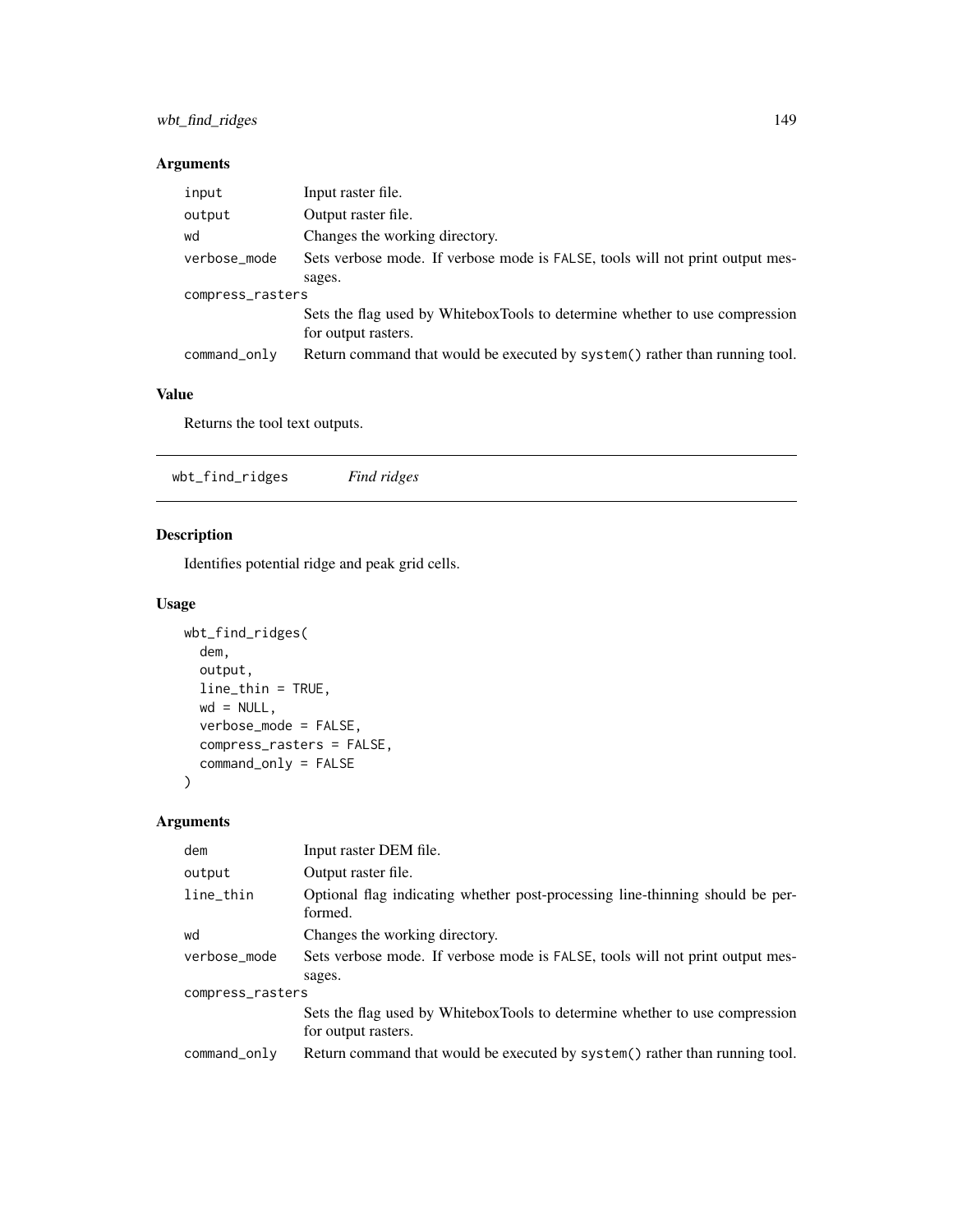## Value

Returns the tool text outputs.

wbt\_fix\_dangling\_arcs *Fix dangling arcs*

#### Description

This tool fixes undershot and overshot arcs, two common topological errors, in an input vector lines file.

#### Usage

```
wbt_fix_dangling_arcs(
  input,
 output,
 dist = ^{\prime}"",
 wd = NULL,verbose_mode = FALSE,
 compress_rasters = FALSE,
  command_only = FALSE
)
```
#### Arguments

| input            | Name of the input lines vector file.                                                               |
|------------------|----------------------------------------------------------------------------------------------------|
| output           | Name of the output lines vector file.                                                              |
| dist             | Snap distance, in xy units (metres).                                                               |
| wd               | Changes the working directory.                                                                     |
| verbose_mode     | Sets verbose mode. If verbose mode is FALSE, tools will not print output mes-<br>sages.            |
| compress_rasters |                                                                                                    |
|                  | Sets the flag used by WhiteboxTools to determine whether to use compression<br>for output rasters. |
| command_only     | Return command that would be executed by system() rather than running tool.                        |

#### Value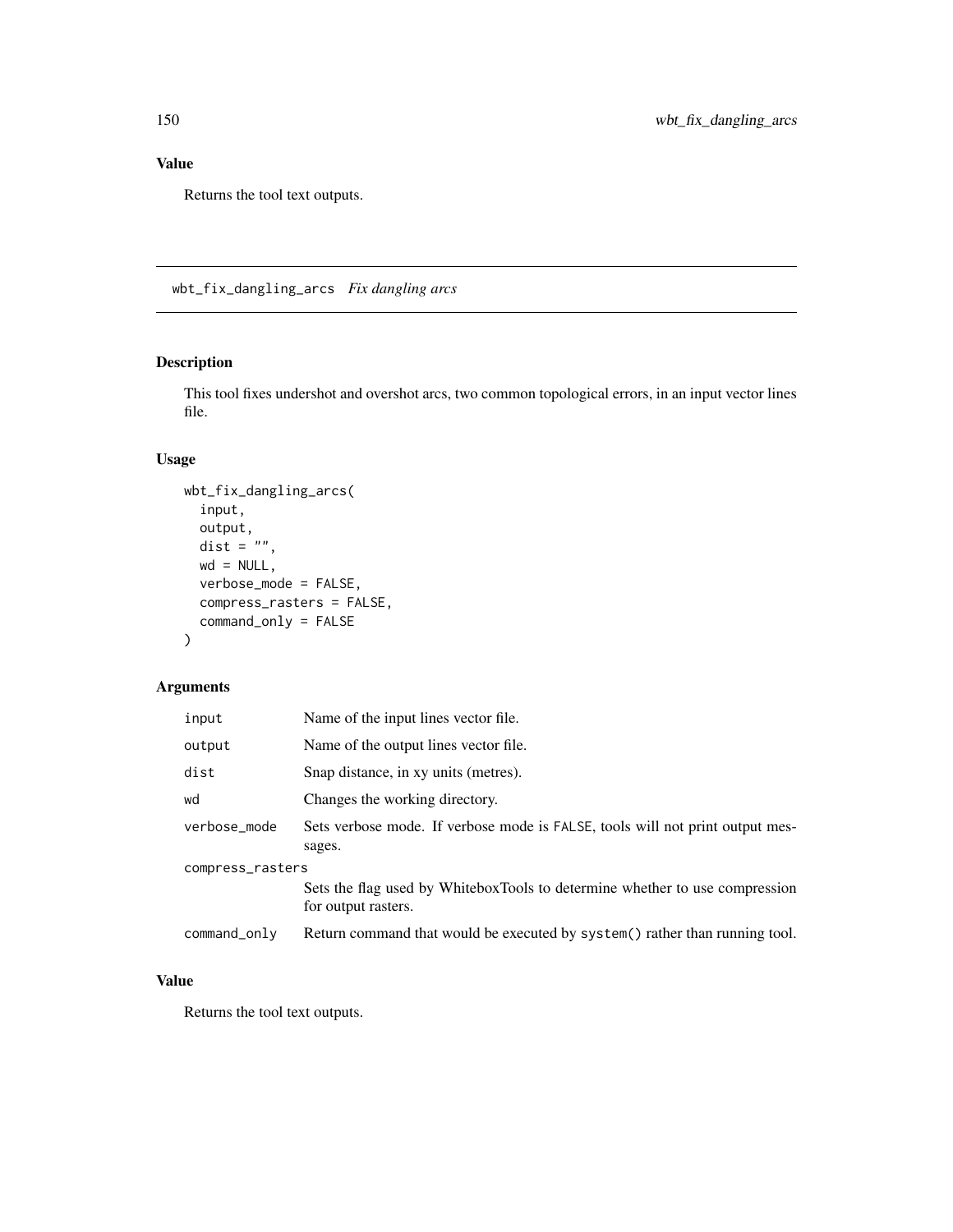# Description

Flattens lake polygons in a raster DEM.

# Usage

```
wbt_flatten_lakes(
  dem,
 lakes,
 output,
 wd = NULL,verbose_mode = FALSE,
 compress_rasters = FALSE,
 command_only = FALSE
)
```
## Arguments

| dem              | Input raster DEM file.                                                                             |  |
|------------------|----------------------------------------------------------------------------------------------------|--|
| lakes            | Input lakes vector polygons file.                                                                  |  |
| output           | Output raster file.                                                                                |  |
| wd               | Changes the working directory.                                                                     |  |
| verbose mode     | Sets verbose mode. If verbose mode is FALSE, tools will not print output mes-<br>sages.            |  |
| compress_rasters |                                                                                                    |  |
|                  | Sets the flag used by WhiteboxTools to determine whether to use compression<br>for output rasters. |  |
| command_only     | Return command that would be executed by system() rather than running tool.                        |  |

## Value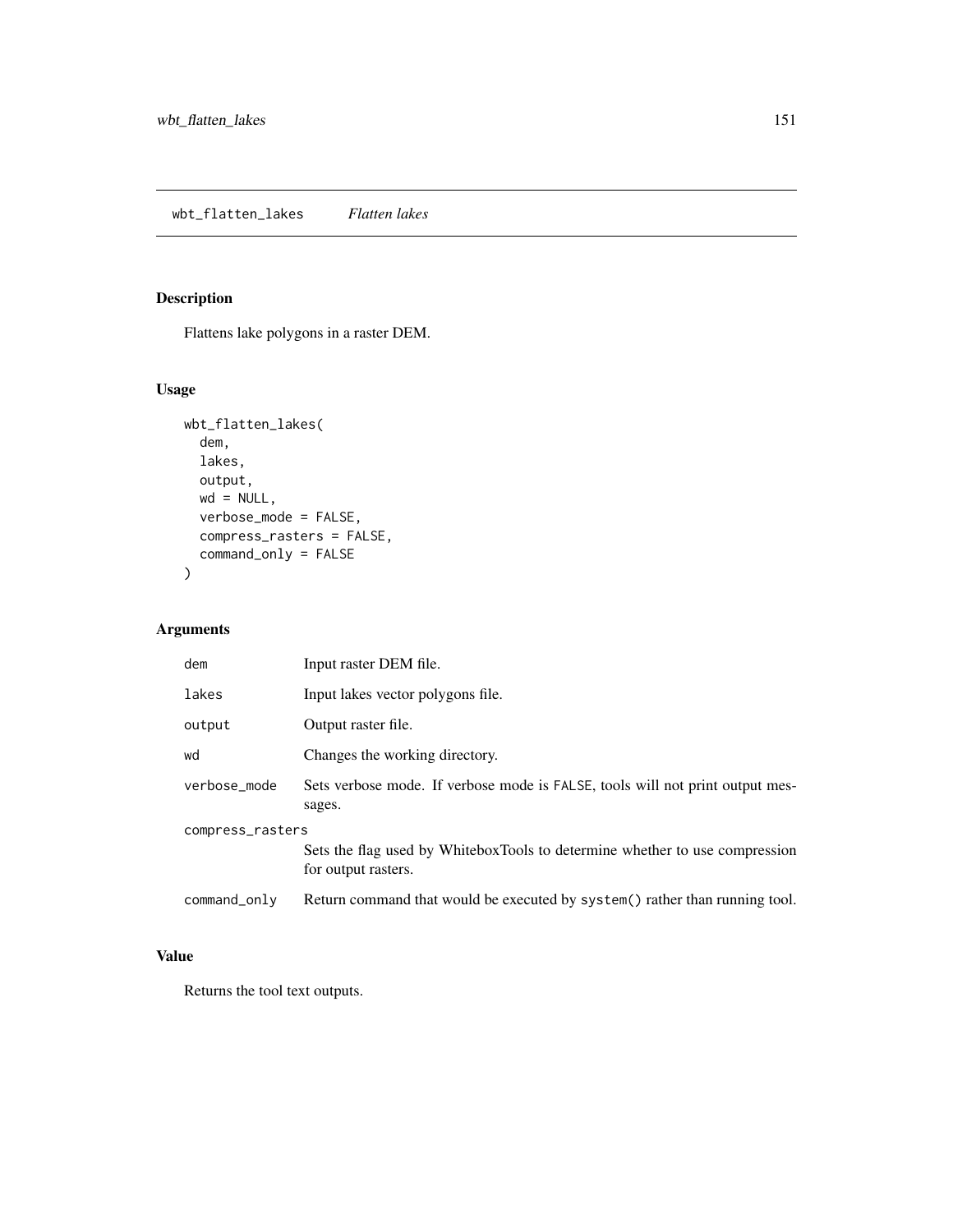wbt\_flightline\_overlap

*Flightline overlap*

# Description

Reads a LiDAR (LAS) point file and outputs a raster containing the number of overlapping flight lines in each grid cell.

## Usage

```
wbt_flightline_overlap(
  input,
 output = NULL,
 resolution = 1,
 wd = NULL,verbose_mode = FALSE,
 compress_rasters = FALSE,
  command_only = FALSE
\mathcal{L}
```
## Arguments

| input            | Input LiDAR file.                                                                                  |  |
|------------------|----------------------------------------------------------------------------------------------------|--|
| output           | Output file.                                                                                       |  |
| resolution       | Output raster's grid resolution.                                                                   |  |
| wd               | Changes the working directory.                                                                     |  |
| verbose_mode     | Sets verbose mode. If verbose mode is FALSE, tools will not print output mes-<br>sages.            |  |
| compress_rasters |                                                                                                    |  |
|                  | Sets the flag used by WhiteboxTools to determine whether to use compression<br>for output rasters. |  |
| command_only     | Return command that would be executed by system() rather than running tool.                        |  |

## Value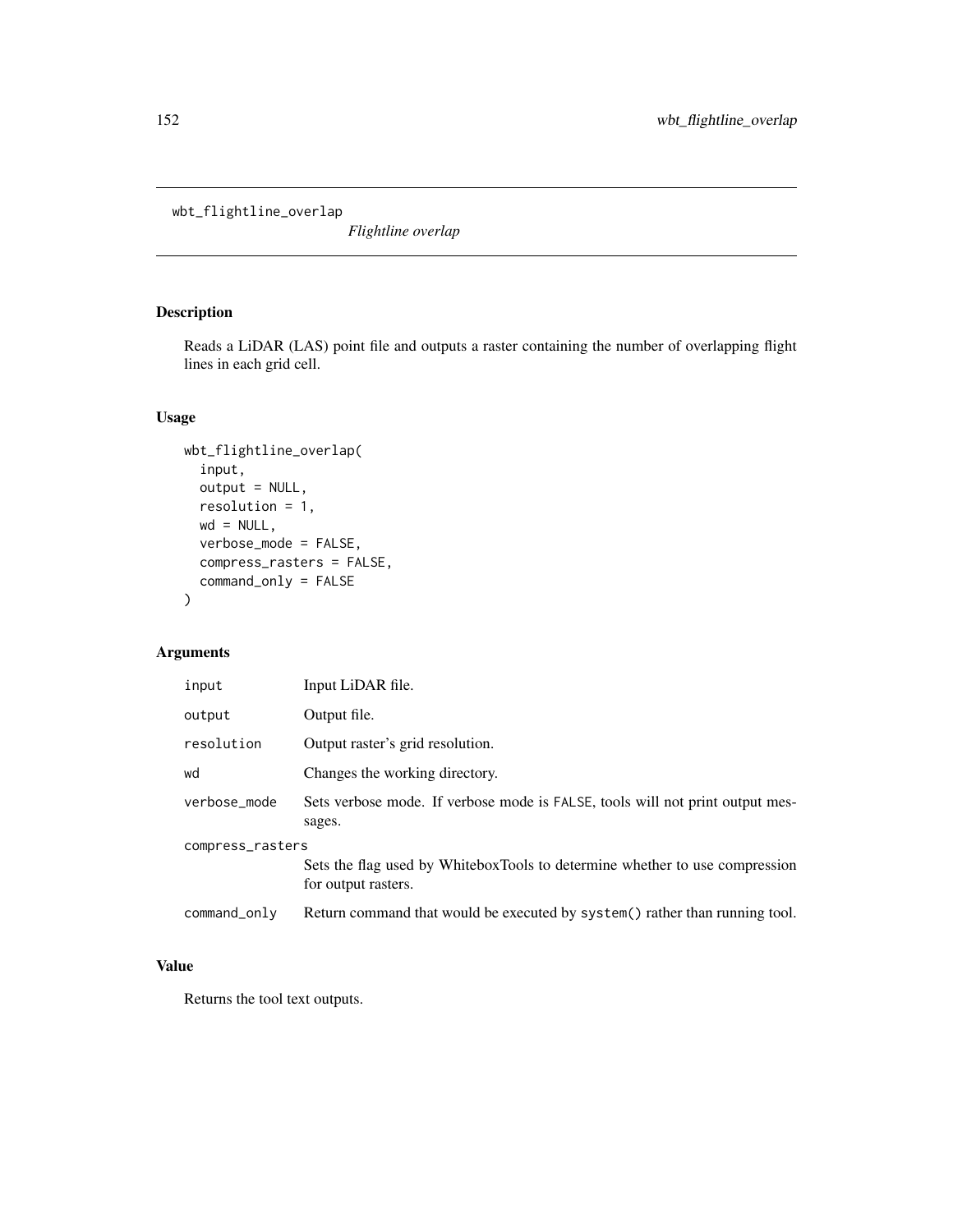# Description

Reflects an image in the vertical or horizontal axis.

# Usage

```
wbt_flip_image(
  input,
 output,
 direction = "vertical",
 wd = NULL,verbose_mode = FALSE,
 compress_rasters = FALSE,
 command_only = FALSE
)
```
#### Arguments

| input            | Input raster file.                                                                                 |  |
|------------------|----------------------------------------------------------------------------------------------------|--|
| output           | Output raster file.                                                                                |  |
| direction        | Direction of reflection; options include 'v' (vertical), 'h' (horizontal), and 'b'<br>(both).      |  |
| wd               | Changes the working directory.                                                                     |  |
| verbose_mode     | Sets verbose mode. If verbose mode is FALSE, tools will not print output mes-<br>sages.            |  |
| compress_rasters |                                                                                                    |  |
|                  | Sets the flag used by WhiteboxTools to determine whether to use compression<br>for output rasters. |  |
| command_only     | Return command that would be executed by system() rather than running tool.                        |  |

## Value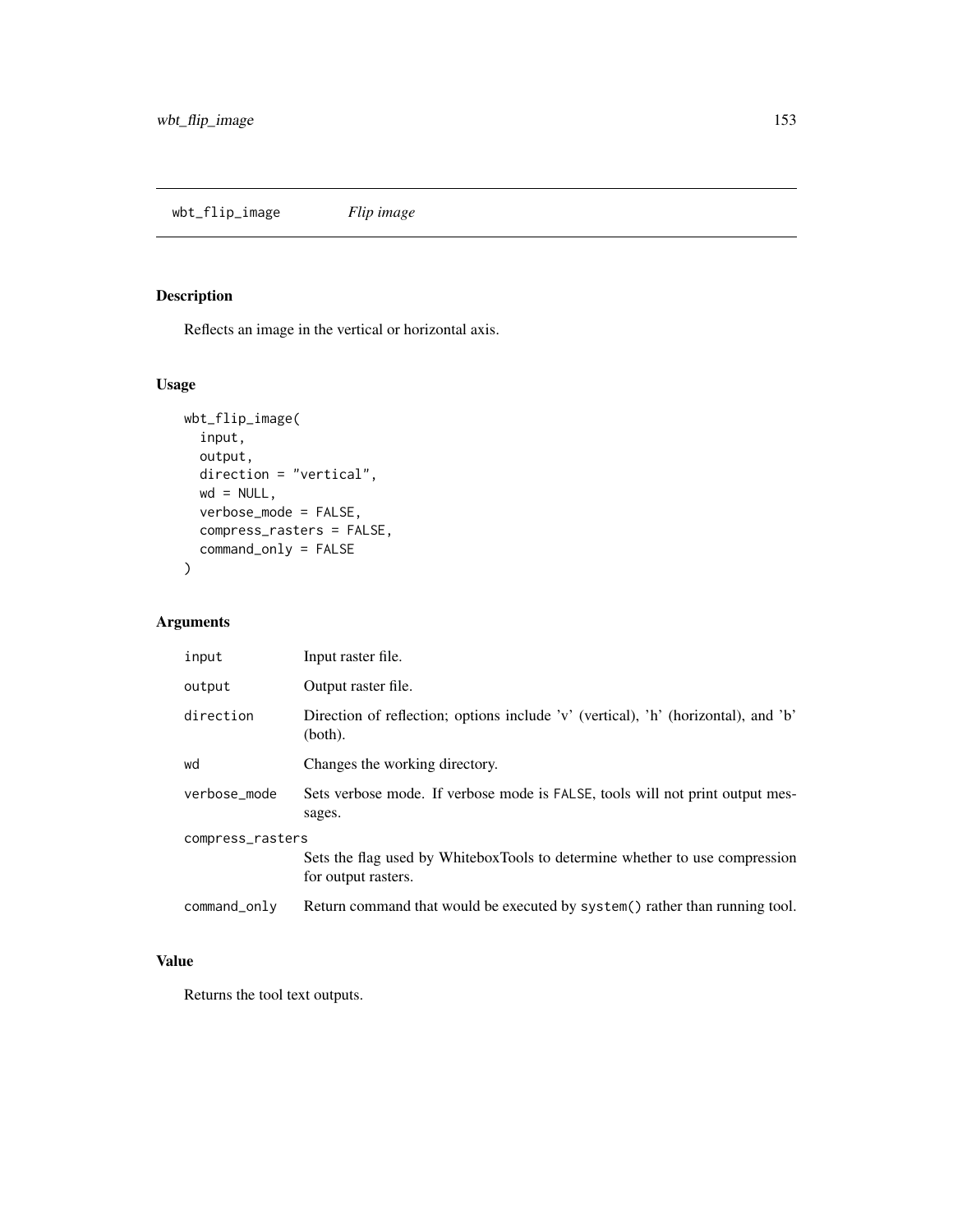wbt\_flood\_order *Flood order*

#### Description

Assigns each DEM grid cell its order in the sequence of inundations that are encountered during a search starting from the edges, moving inward at increasing elevations.

#### Usage

```
wbt_flood_order(
  dem,
  output,
 wd = NULL,verbose_mode = FALSE,
  compress_rasters = FALSE,
  command_only = FALSE
)
```
#### Arguments

| dem              | Input raster DEM file.                                                                             |  |
|------------------|----------------------------------------------------------------------------------------------------|--|
| output           | Output raster file.                                                                                |  |
| wd               | Changes the working directory.                                                                     |  |
| verbose_mode     | Sets verbose mode. If verbose mode is FALSE, tools will not print output mes-<br>sages.            |  |
| compress_rasters |                                                                                                    |  |
|                  | Sets the flag used by WhiteboxTools to determine whether to use compression<br>for output rasters. |  |
| command_only     | Return command that would be executed by system() rather than running tool.                        |  |

#### Value

Returns the tool text outputs.

wbt\_floor *Floor*

#### Description

Returns the largest (closest to positive infinity) value that is less than or equal to the values in a raster.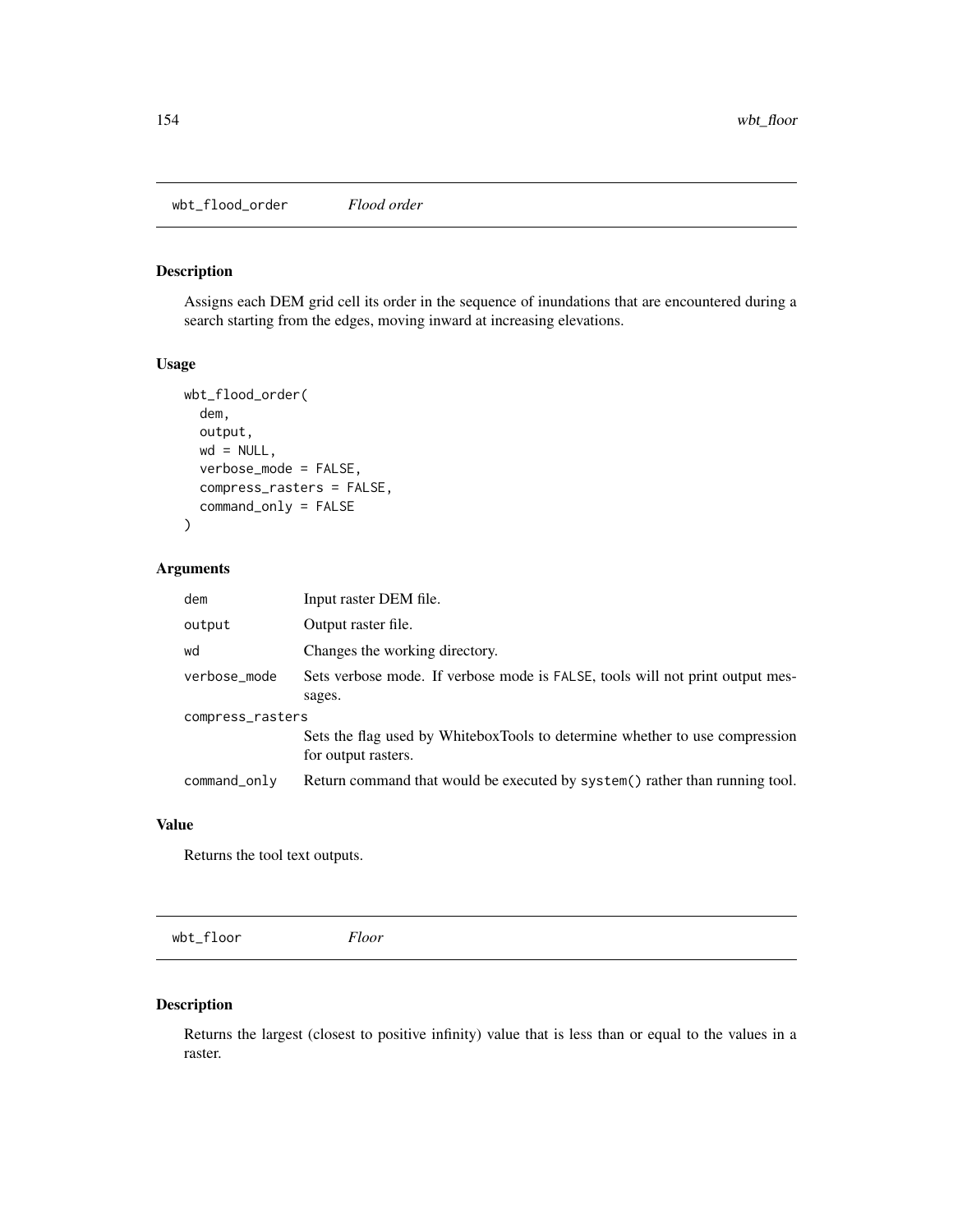wbt\_flow\_accumulation\_full\_workflow 155

## Usage

```
wbt_floor(
  input,
  output,
 wd = NULL,verbose_mode = FALSE,
  compress_rasters = FALSE,
  command_only = FALSE
)
```
#### Arguments

| input            | Input raster file.                                                            |  |
|------------------|-------------------------------------------------------------------------------|--|
| output           | Output raster file.                                                           |  |
| wd               | Changes the working directory.                                                |  |
| verbose_mode     | Sets verbose mode. If verbose mode is FALSE, tools will not print output mes- |  |
|                  | sages.                                                                        |  |
| compress_rasters |                                                                               |  |
|                  | Sets the flag used by WhiteboxTools to determine whether to use compression   |  |
|                  | for output rasters.                                                           |  |
| command_only     | Return command that would be executed by system() rather than running tool.   |  |

#### Value

Returns the tool text outputs.

wbt\_flow\_accumulation\_full\_workflow *Flow accumulation full workflow*

#### Description

Resolves all of the depressions in a DEM, outputting a breached DEM, an aspect-aligned nondivergent flow pointer, and a flow accumulation raster.

```
wbt_flow_accumulation_full_workflow(
  dem,
  out_dem,
  out_pntr,
  out_accum,
  out_type = "Specific Contributing Area",
  log = FALSE,clip = FALSE,
```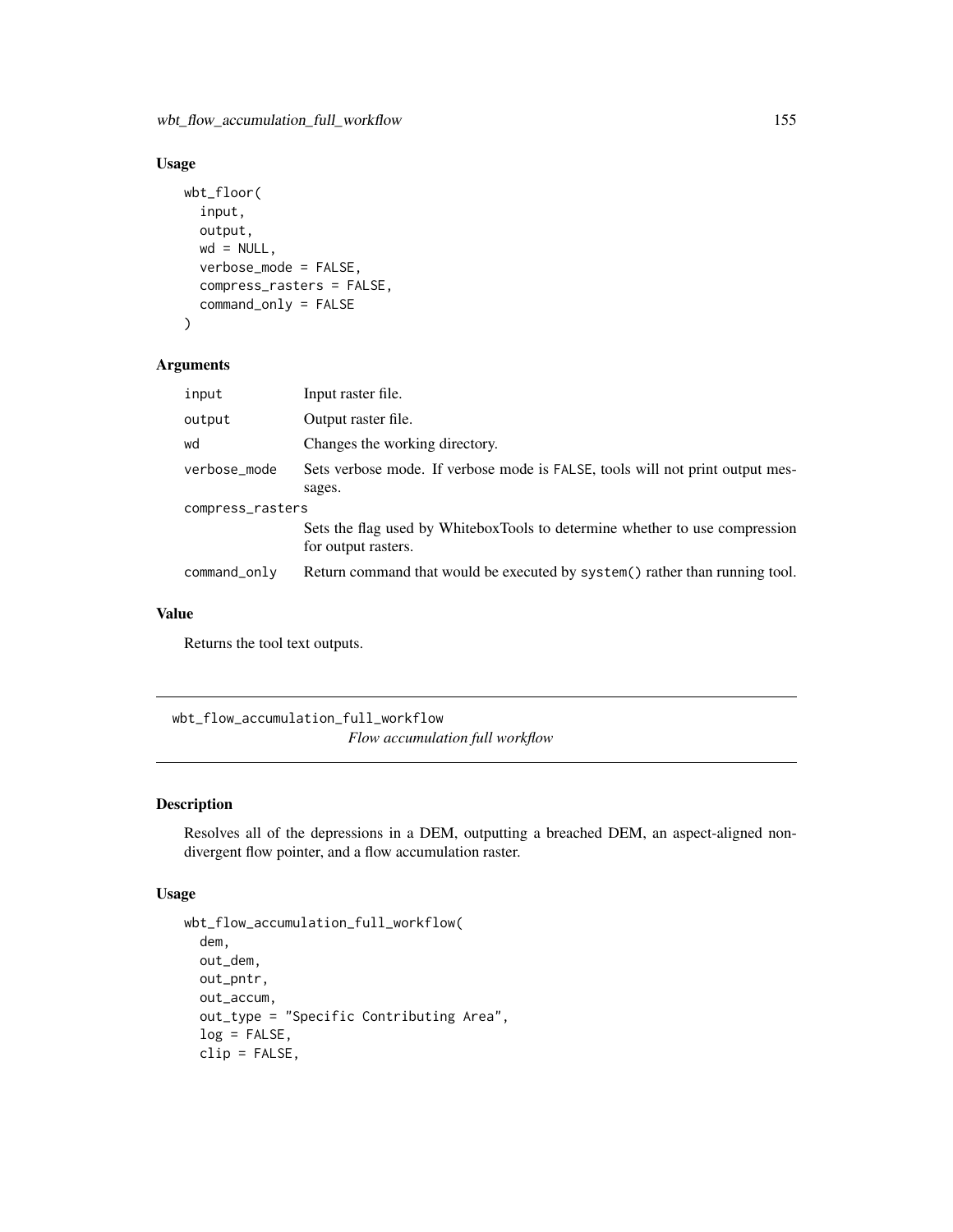```
esri_pntr = FALSE,
 wd = NULL,verbose_mode = FALSE,
 compress_rasters = FALSE,
 command_only = FALSE
)
```

| dem              | Input raster DEM file.                                                                             |  |
|------------------|----------------------------------------------------------------------------------------------------|--|
| out_dem          | Output raster DEM file.                                                                            |  |
| out_pntr         | Output raster flow pointer file.                                                                   |  |
| out_accum        | Output raster flow accumulation file.                                                              |  |
| out_type         | Output type; one of 'cells', 'sca' (default), and 'ca'.                                            |  |
| log              | Optional flag to request the output be log-transformed.                                            |  |
| clip             | Optional flag to request clipping the display max by 1 percent.                                    |  |
| esri_pntr        | D8 pointer uses the ESRI style scheme.                                                             |  |
| wd               | Changes the working directory.                                                                     |  |
| verbose_mode     | Sets verbose mode. If verbose mode is FALSE, tools will not print output mes-<br>sages.            |  |
| compress_rasters |                                                                                                    |  |
|                  | Sets the flag used by WhiteboxTools to determine whether to use compression<br>for output rasters. |  |
| command_only     | Return command that would be executed by system() rather than running tool.                        |  |
|                  |                                                                                                    |  |

#### Value

Returns the tool text outputs.

wbt\_flow\_length\_diff *Flow length diff*

# Description

Calculates the local maximum absolute difference in downslope flowpath length, useful in mapping drainage divides and ridges.

```
wbt_flow_length_diff(
 d8_pntr,
 output,
 esri_pntr = FALSE,
 wd = NULL,
```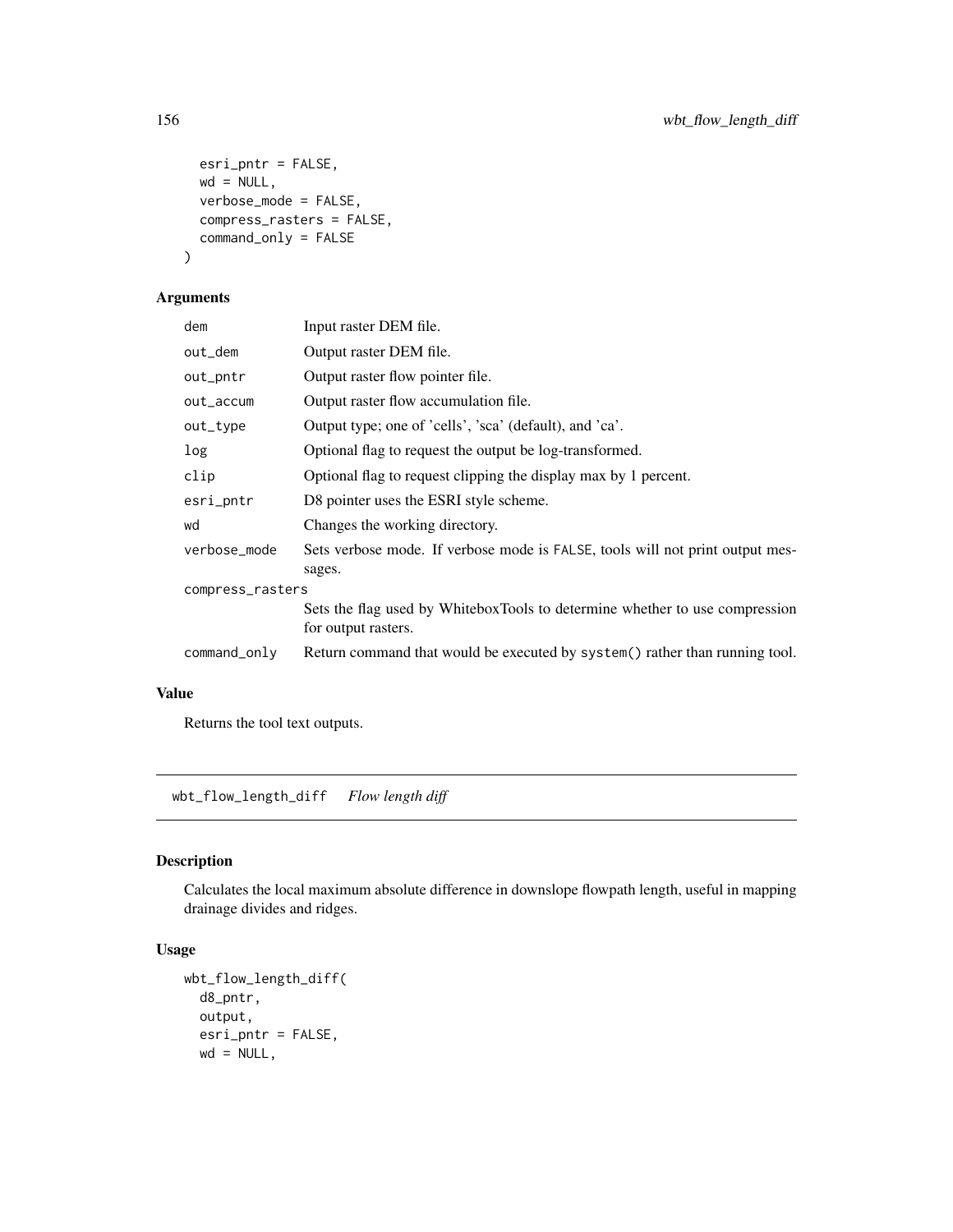```
verbose_mode = FALSE,
  compress_rasters = FALSE,
  command_only = FALSE
\mathcal{L}
```

| d8_pntr          | Input D8 pointer raster file.                                                                      |  |
|------------------|----------------------------------------------------------------------------------------------------|--|
| output           | Output raster file.                                                                                |  |
| esri_pntr        | D8 pointer uses the ESRI style scheme.                                                             |  |
| wd               | Changes the working directory.                                                                     |  |
| verbose_mode     | Sets verbose mode. If verbose mode is FALSE, tools will not print output mes-<br>sages.            |  |
| compress_rasters |                                                                                                    |  |
|                  | Sets the flag used by WhiteboxTools to determine whether to use compression<br>for output rasters. |  |
| command_only     | Return command that would be executed by system() rather than running tool.                        |  |
|                  |                                                                                                    |  |

# Value

Returns the tool text outputs.

wbt\_gamma\_correction *Gamma correction*

# Description

Performs a gamma correction on an input images.

```
wbt_gamma_correction(
  input,
 output,
 gamma = 0.5,
 wd = NULL,verbose_mode = FALSE,
 compress_rasters = FALSE,
  command_only = FALSE
\mathcal{L}
```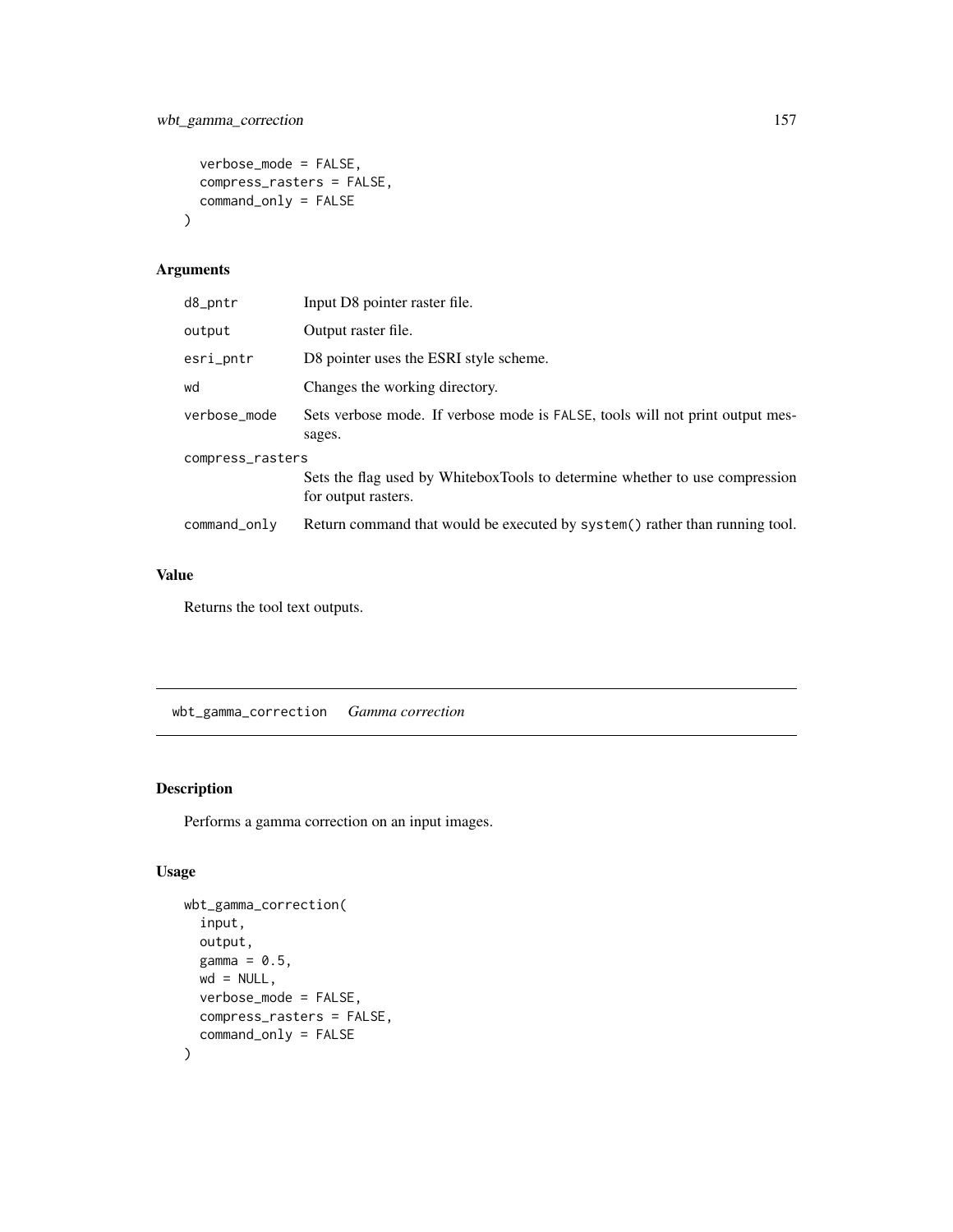| input            | Input raster file.                                                                                 |  |
|------------------|----------------------------------------------------------------------------------------------------|--|
| output           | Output raster file.                                                                                |  |
| gamma            | Gamma value.                                                                                       |  |
| wd               | Changes the working directory.                                                                     |  |
| verbose_mode     | Sets verbose mode. If verbose mode is FALSE, tools will not print output mes-                      |  |
|                  | sages.                                                                                             |  |
| compress_rasters |                                                                                                    |  |
|                  | Sets the flag used by WhiteboxTools to determine whether to use compression<br>for output rasters. |  |
| command_only     | Return command that would be executed by system() rather than running tool.                        |  |

### Value

Returns the tool text outputs.

wbt\_gaussian\_contrast\_stretch

*Gaussian contrast stretch*

## Description

Performs a Gaussian contrast stretch on input images.

# Usage

```
wbt_gaussian_contrast_stretch(
  input,
 output,
 num_tones = 256,
 wd = NULL,verbose_mode = FALSE,
 compress_rasters = FALSE,
 command_only = FALSE
)
```
#### Arguments

| input        | Input raster file.                                                            |
|--------------|-------------------------------------------------------------------------------|
| output       | Output raster file.                                                           |
| num_tones    | Number of tones in the output image.                                          |
| wd           | Changes the working directory.                                                |
| verbose_mode | Sets verbose mode. If verbose mode is FALSE, tools will not print output mes- |
|              | sages.                                                                        |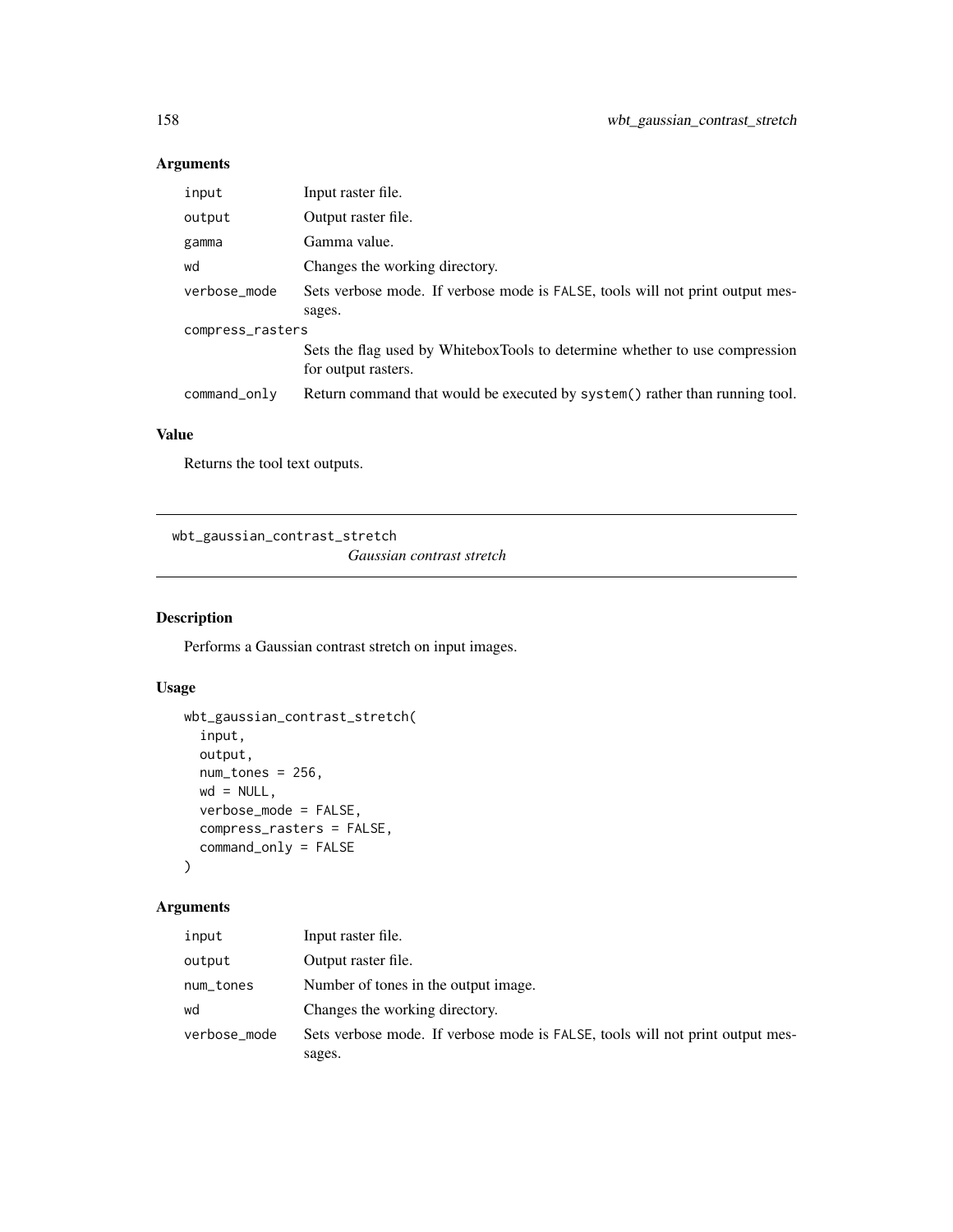# wbt\_gaussian\_curvature 159

| compress_rasters |                                                                                                    |  |
|------------------|----------------------------------------------------------------------------------------------------|--|
|                  | Sets the flag used by WhiteboxTools to determine whether to use compression<br>for output rasters. |  |
| command_only     | Return command that would be executed by system () rather than running tool.                       |  |

## Value

Returns the tool text outputs.

wbt\_gaussian\_curvature

*Gaussian curvature*

## Description

Calculates a mean curvature raster from an input DEM.

#### Usage

```
wbt_gaussian_curvature(
 dem,
 output,
 log = FALSE,
 zfactor = NULL,
 wd = NULL,verbose_mode = FALSE,
 compress_rasters = FALSE,
 command_only = FALSE
)
```
#### Arguments

| dem              | Input raster DEM file.                                                           |  |
|------------------|----------------------------------------------------------------------------------|--|
| output           | Output raster file.                                                              |  |
| log              | Display output values using a log-scale.                                         |  |
| zfactor          | Optional multiplier for when the vertical and horizontal units are not the same. |  |
| wd               | Changes the working directory.                                                   |  |
| verbose_mode     | Sets verbose mode. If verbose mode is FALSE, tools will not print output mes-    |  |
|                  | sages.                                                                           |  |
| compress_rasters |                                                                                  |  |
|                  | Sets the flag used by WhiteboxTools to determine whether to use compression      |  |
|                  | for output rasters.                                                              |  |
| command_only     | Return command that would be executed by system() rather than running tool.      |  |

#### Value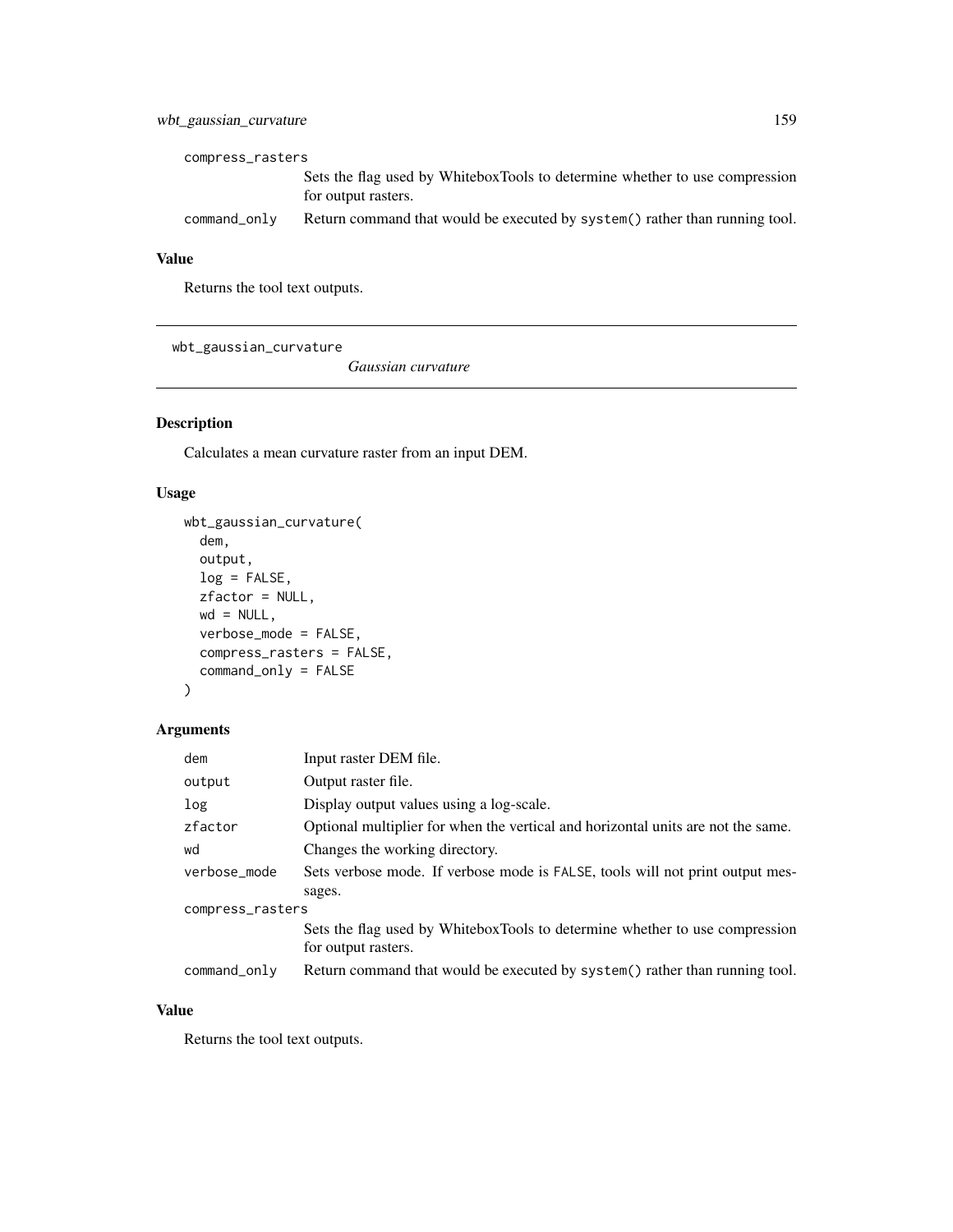wbt\_gaussian\_filter *Gaussian filter*

# Description

Performs a Gaussian filter on an image.

## Usage

```
wbt_gaussian_filter(
  input,
 output,
 sigma = 0.75,
 wd = NULL,verbose_mode = FALSE,
 compress_rasters = FALSE,
  command_only = FALSE
\mathcal{L}
```
## Arguments

| input            | Input raster file.                                                                                 |  |
|------------------|----------------------------------------------------------------------------------------------------|--|
| output           | Output raster file.                                                                                |  |
| sigma            | Standard deviation distance in pixels.                                                             |  |
| wd               | Changes the working directory.                                                                     |  |
| verbose mode     | Sets verbose mode. If verbose mode is FALSE, tools will not print output mes-<br>sages.            |  |
| compress_rasters |                                                                                                    |  |
|                  | Sets the flag used by WhiteboxTools to determine whether to use compression<br>for output rasters. |  |
| command_only     | Return command that would be executed by system() rather than running tool.                        |  |

## Value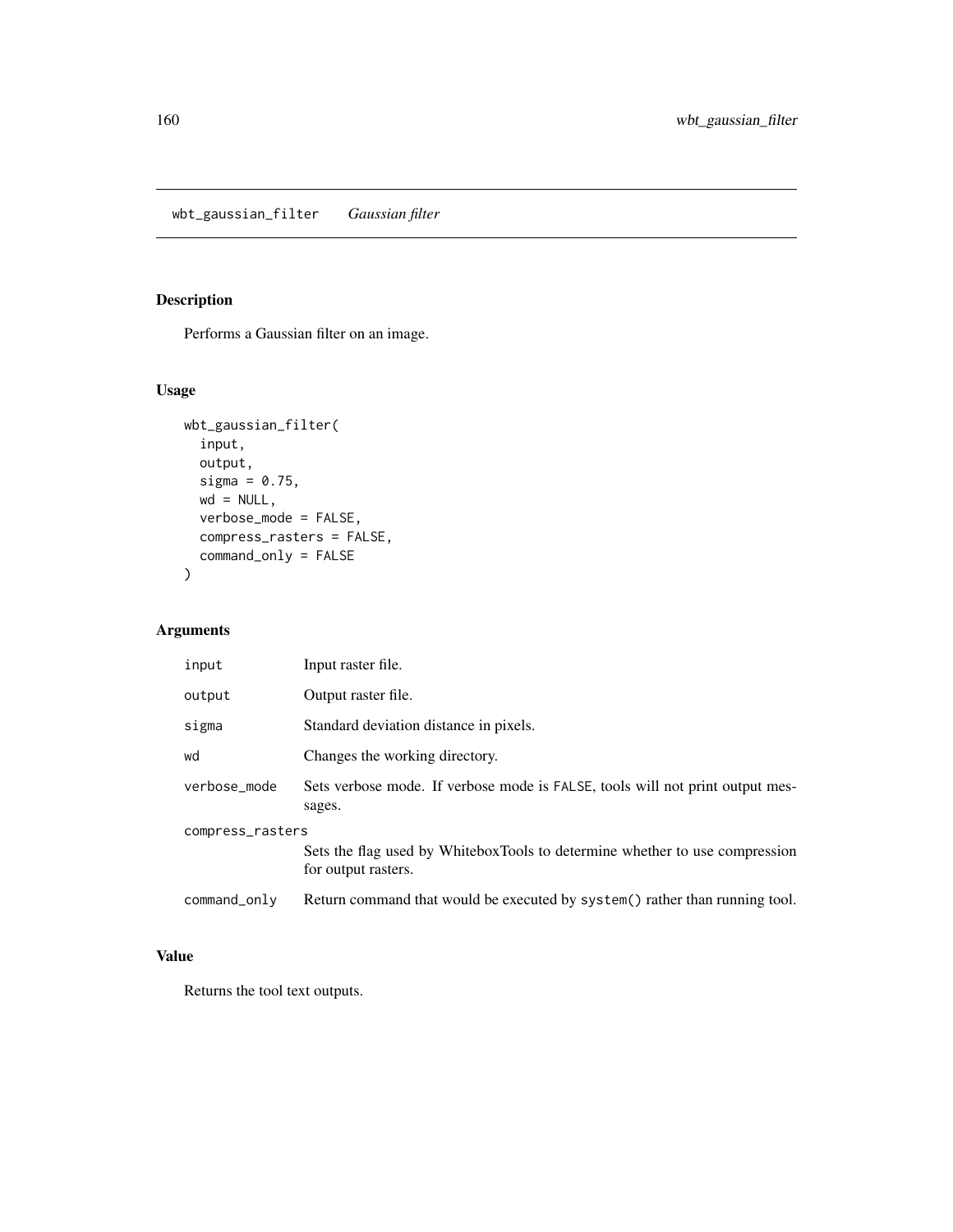wbt\_gaussian\_scale\_space

*Gaussian scale space*

#### Description

This tool uses the fast Gaussian approximation algorithm to produce scaled land-surface parameter measurements from an input DEM.

#### Usage

```
wbt_gaussian_scale_space(
  dem,
 output,
  output_zscore,
 output_scale,
 points = NULL,
  sigma = 0.5,
  step = 0.5,
  num\_steps = 10,
  lsp = "Slope",
  z_factor = NULL,
 wd = NULL,verbose_mode = FALSE,
 compress_rasters = FALSE,
  command_only = FALSE
)
```
### Arguments

| dem           | Name of the input DEM raster file.                                                                                                                                                                                                                              |
|---------------|-----------------------------------------------------------------------------------------------------------------------------------------------------------------------------------------------------------------------------------------------------------------|
| output        | Name of the output land-surface parameter raster file.                                                                                                                                                                                                          |
| output_zscore | Name of the output z-score raster file.                                                                                                                                                                                                                         |
| output_scale  | Name of the output scale raster file.                                                                                                                                                                                                                           |
| points        | Name of the input vector points shapefile.                                                                                                                                                                                                                      |
| sigma         | Initial sigma value (cells).                                                                                                                                                                                                                                    |
| step          | Step size as any positive non-zero integer.                                                                                                                                                                                                                     |
| num_steps     | Number of steps.                                                                                                                                                                                                                                                |
| $_{1sp}$      | Output land-surface parameter; one of 'AnisotropyLTP', 'Aspect', 'DiffMeanElev',<br>'Eastness', 'Elevation', 'Hillshade', 'MeanCurvature', 'Northness', 'PlanCur-<br>vature', 'ProfileCurvature', 'Ruggedness', 'Slope', 'TanCurvature', 'TotalCur-<br>vature'. |
| z_factor      | Optional multiplier for when the vertical and horizontal units are not the same.                                                                                                                                                                                |
| wd            | Changes the working directory.                                                                                                                                                                                                                                  |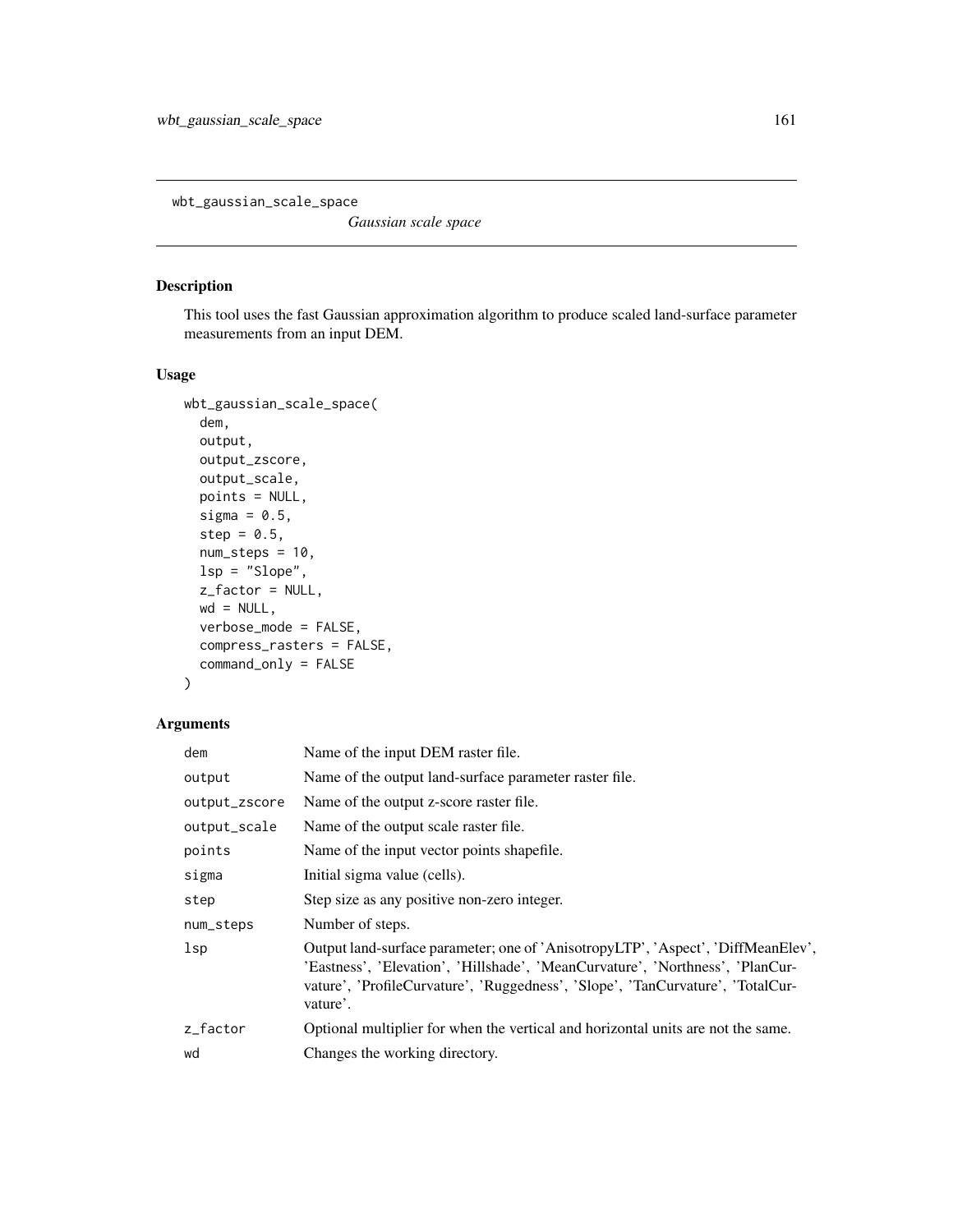| verbose_mode     | Sets verbose mode. If verbose mode is FALSE, tools will not print output mes-<br>sages.            |  |
|------------------|----------------------------------------------------------------------------------------------------|--|
| compress_rasters |                                                                                                    |  |
|                  | Sets the flag used by WhiteboxTools to determine whether to use compression<br>for output rasters. |  |
| command_only     | Return command that would be executed by system() rather than running tool.                        |  |

# Value

Returns the tool text outputs.

wbt\_generalize\_classified\_raster *Generalize classified raster*

#### Description

Generalizes a raster containing class or object features by removing small features.

#### Usage

```
wbt_generalize_classified_raster(
  input,
 output,
 min\_size = 4,
 method = "longest",
 wd = NULL,verbose_mode = FALSE,
 compress_rasters = FALSE,
  command_only = FALSE
\mathcal{L}
```
#### Arguments

| input            | Name of the input raster image file.                                                               |  |
|------------------|----------------------------------------------------------------------------------------------------|--|
| output           | Name of the output raster file.                                                                    |  |
| min_size         | Minimum feature size, in grid cells.                                                               |  |
| method           | Grouping method; one of 'longest' (default), 'largest', and 'nearest'.                             |  |
| wd               | Changes the working directory.                                                                     |  |
| verbose mode     | Sets verbose mode. If verbose mode is FALSE, tools will not print output mes-                      |  |
|                  | sages.                                                                                             |  |
| compress_rasters |                                                                                                    |  |
|                  | Sets the flag used by WhiteboxTools to determine whether to use compression<br>for output rasters. |  |
| command_only     | Return command that would be executed by system() rather than running tool.                        |  |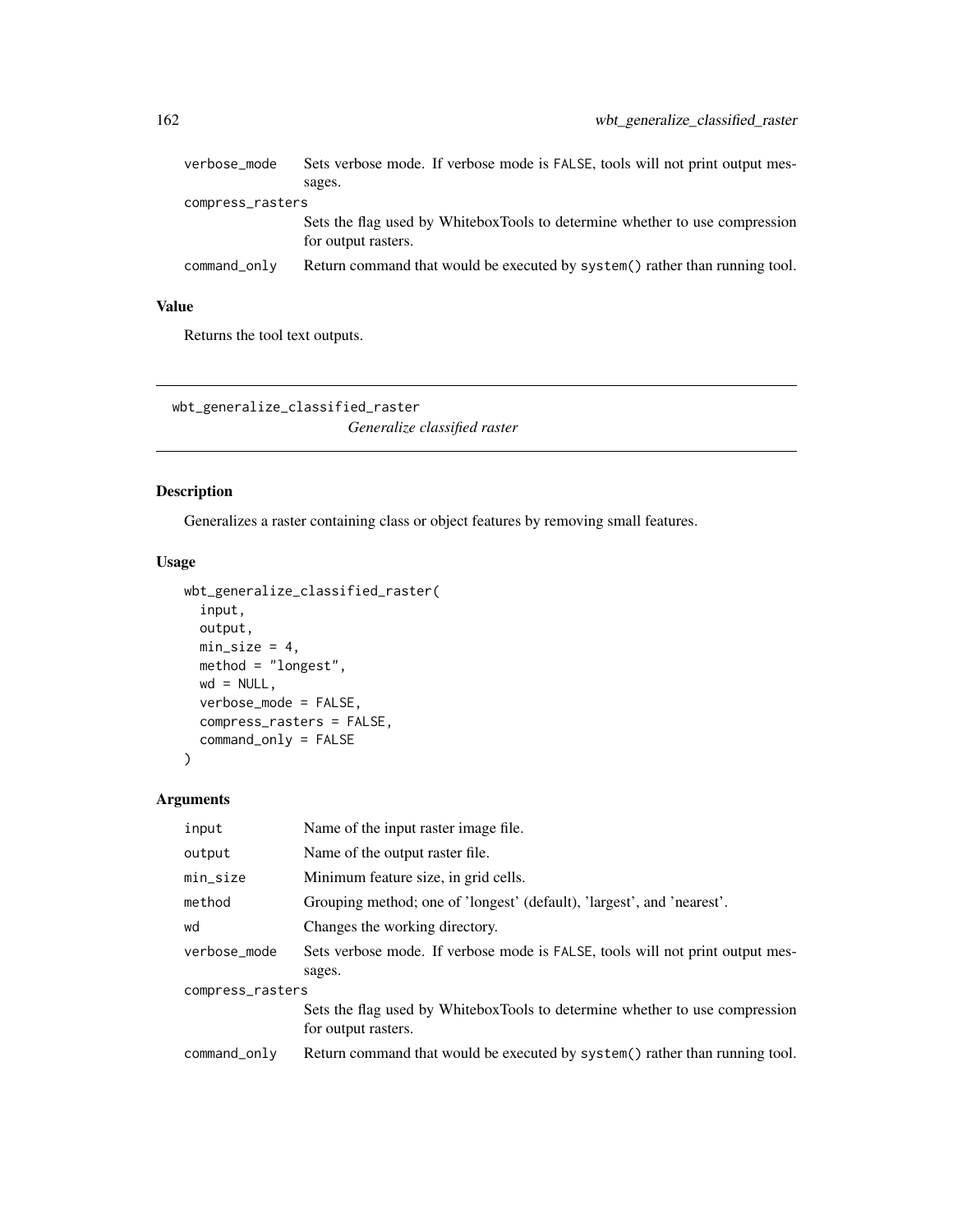# Value

Returns the tool text outputs.

wbt\_generalize\_with\_similarity

*Generalize with similarity*

# Description

Generalizes a raster containing class or object features by removing small features using similarity criteria of neighbouring features.

## Usage

```
wbt_generalize_with_similarity(
  input,
  similarity,
 output,
 min\_size = 4,
 wd = NULL,verbose_mode = FALSE,
  compress_rasters = FALSE,
  command_only = FALSE
)
```
#### Arguments

| input            | Name of the input raster image file.                                                               |  |
|------------------|----------------------------------------------------------------------------------------------------|--|
| similarity       | Names of the input similarity images.                                                              |  |
| output           | Name of the output raster file.                                                                    |  |
| min_size         | Minimum feature size, in grid cells.                                                               |  |
| wd               | Changes the working directory.                                                                     |  |
| verbose mode     | Sets verbose mode. If verbose mode is FALSE, tools will not print output mes-<br>sages.            |  |
| compress_rasters |                                                                                                    |  |
|                  | Sets the flag used by WhiteboxTools to determine whether to use compression<br>for output rasters. |  |
| command_only     | Return command that would be executed by system() rather than running tool.                        |  |

#### Value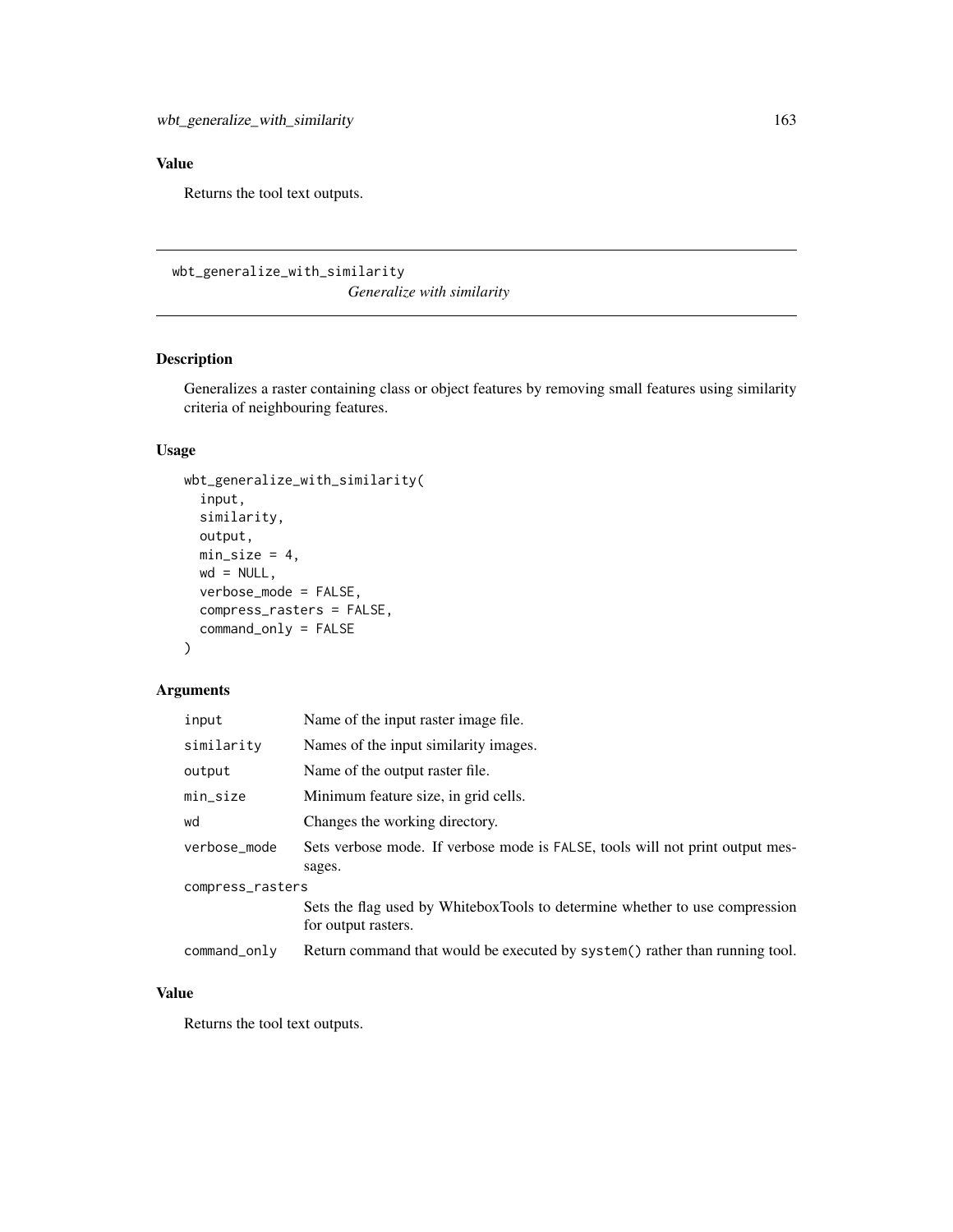wbt\_generating\_function

*Generating function*

# Description

This tool calculates generating function from an input DEM.

#### Usage

```
wbt_generating_function(
 dem,
 output,
 log = FALSE,
 zfactor = 1,
 wd = NULL,verbose_mode = FALSE,
 compress_rasters = FALSE,
 command_only = FALSE
)
```
## Arguments

| dem              | Name of the input raster DEM file.                                                                 |  |
|------------------|----------------------------------------------------------------------------------------------------|--|
| output           | Name of the output raster image file.                                                              |  |
| log              | Display output values using a log-scale.                                                           |  |
| zfactor          | Z conversion factor.                                                                               |  |
| wd               | Changes the working directory.                                                                     |  |
| verbose_mode     | Sets verbose mode. If verbose mode is FALSE, tools will not print output mes-<br>sages.            |  |
| compress_rasters |                                                                                                    |  |
|                  | Sets the flag used by WhiteboxTools to determine whether to use compression<br>for output rasters. |  |
| command_only     | Return command that would be executed by system() rather than running tool.                        |  |

#### Value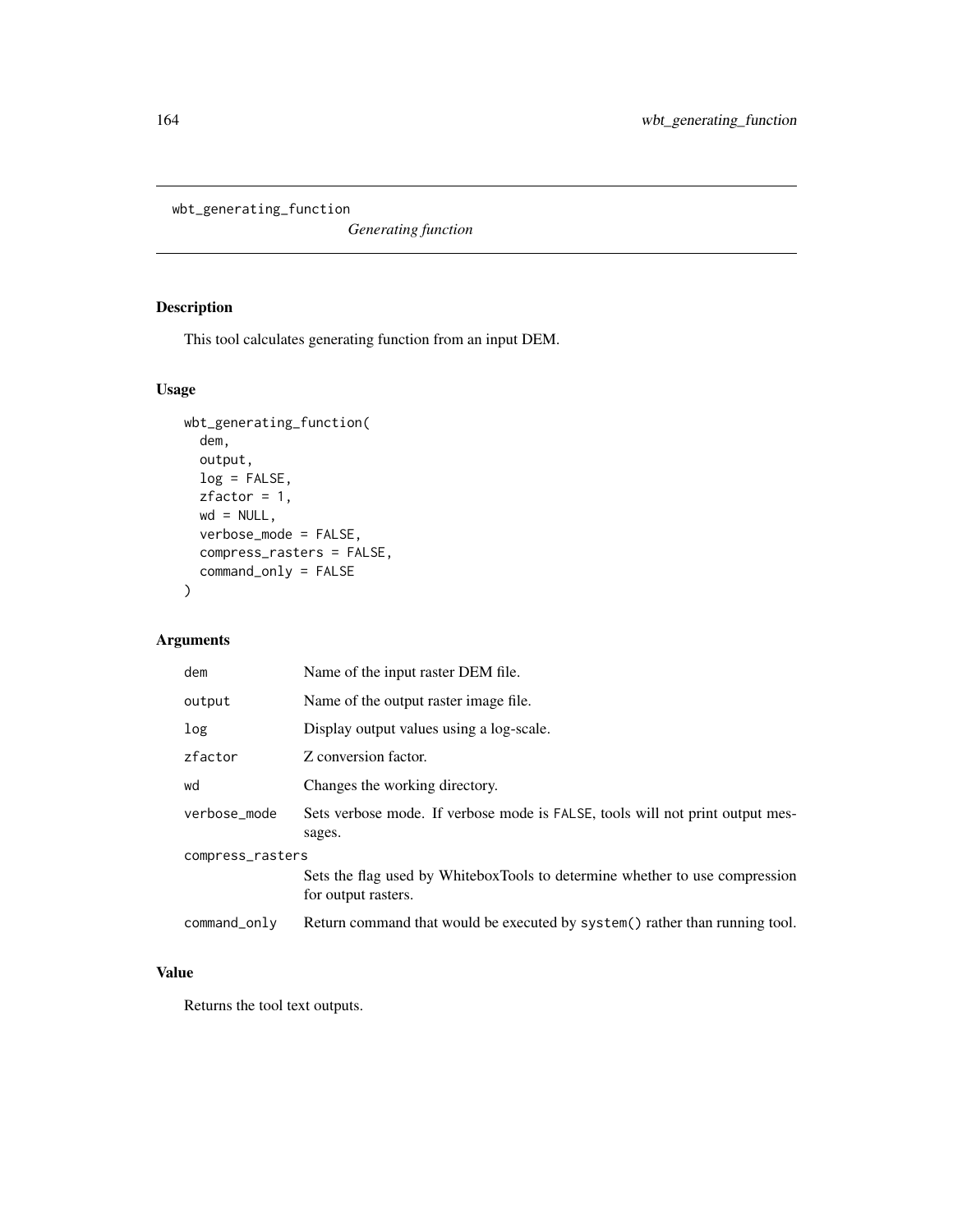wbt\_geomorphons *Geomorphons*

# Description

Computes geomorphon patterns.

#### Usage

```
wbt_geomorphons(
 dem,
 output,
 search = 50,
  threshold = 0,tdist = 0,
 forms = TRUE,
 wd = NULL,verbose_mode = FALSE,
 compress_rasters = FALSE,
 command_only = FALSE
)
```
#### Arguments

| dem              | Input raster DEM file.                                                                                             |  |
|------------------|--------------------------------------------------------------------------------------------------------------------|--|
| output           | Output raster file.                                                                                                |  |
| search           | Look up distance.                                                                                                  |  |
| threshold        | Flatness threshold for the classification function (in degrees).                                                   |  |
| tdist            | Distance (in cells) to begin reducing the flatness threshold to avoid problems<br>with pseudo-flat lines-of-sight. |  |
| forms            | Classify geomorphons into 10 common land morphologies, else, output ternary<br>code.                               |  |
| wd               | Changes the working directory.                                                                                     |  |
| verbose_mode     | Sets verbose mode. If verbose mode is FALSE, tools will not print output mes-<br>sages.                            |  |
| compress_rasters |                                                                                                                    |  |
|                  | Sets the flag used by WhiteboxTools to determine whether to use compression<br>for output rasters.                 |  |
| command_only     | Return command that would be executed by system() rather than running tool.                                        |  |

#### Value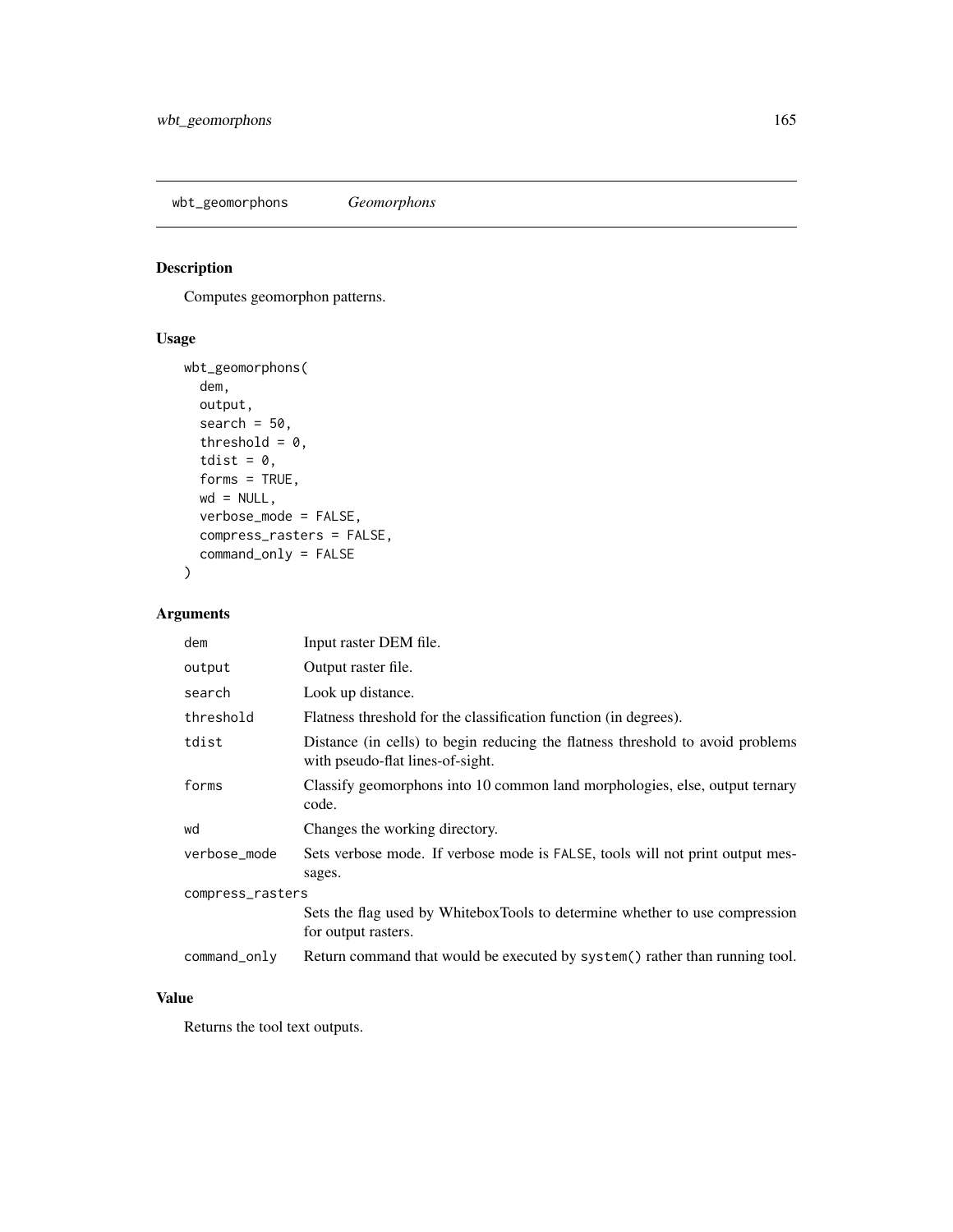wbt\_greater\_than *Greater than*

#### Description

Performs a greater-than comparison operation on two rasters or a raster and a constant value.

#### Usage

```
wbt_greater_than(
  input1,
 input2,
 output,
 incl_equals = FALSE,
 wd = NULL,verbose_mode = FALSE,
 compress_rasters = FALSE,
 command_only = FALSE
)
```
## Arguments

| input1           | Input raster file or constant value.                                                               |  |
|------------------|----------------------------------------------------------------------------------------------------|--|
| input2           | Input raster file or constant value.                                                               |  |
| output           | Output raster file.                                                                                |  |
| incl_equals      | Perform a greater-than-or-equal-to operation.                                                      |  |
| wd               | Changes the working directory.                                                                     |  |
| verbose_mode     | Sets verbose mode. If verbose mode is FALSE, tools will not print output mes-<br>sages.            |  |
| compress_rasters |                                                                                                    |  |
|                  | Sets the flag used by WhiteboxTools to determine whether to use compression<br>for output rasters. |  |
| command_only     | Return command that would be executed by system() rather than running tool.                        |  |

# Value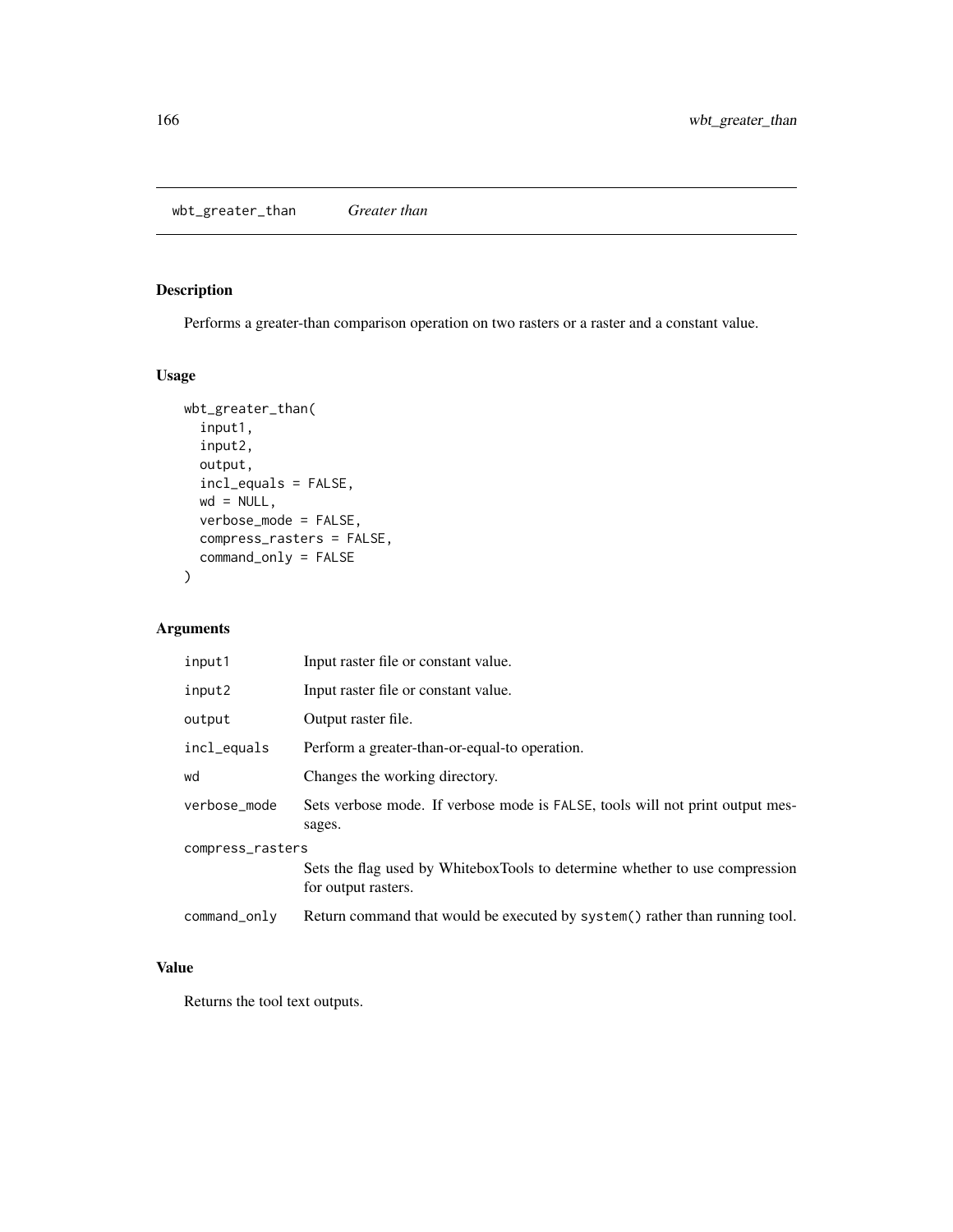# Description

Assigns the Hack stream order to each tributary in a stream network.

## Usage

```
wbt_hack_stream_order(
 d8_pntr,
 streams,
 output,
 esri_pntr = FALSE,
 zero_background = FALSE,
 wd = NULL,verbose_mode = FALSE,
 compress_rasters = FALSE,
 command_only = FALSE
)
```
#### Arguments

| d8_pntr          | Input raster D8 pointer file.                                                                      |  |
|------------------|----------------------------------------------------------------------------------------------------|--|
| streams          | Input raster streams file.                                                                         |  |
| output           | Output raster file.                                                                                |  |
| esri_pntr        | D8 pointer uses the ESRI style scheme.                                                             |  |
| zero_background  |                                                                                                    |  |
|                  | Flag indicating whether a background value of zero should be used.                                 |  |
| wd               | Changes the working directory.                                                                     |  |
| verbose_mode     | Sets verbose mode. If verbose mode is FALSE, tools will not print output mes-<br>sages.            |  |
| compress_rasters |                                                                                                    |  |
|                  | Sets the flag used by WhiteboxTools to determine whether to use compression<br>for output rasters. |  |
| command_only     | Return command that would be executed by system() rather than running tool.                        |  |

#### Value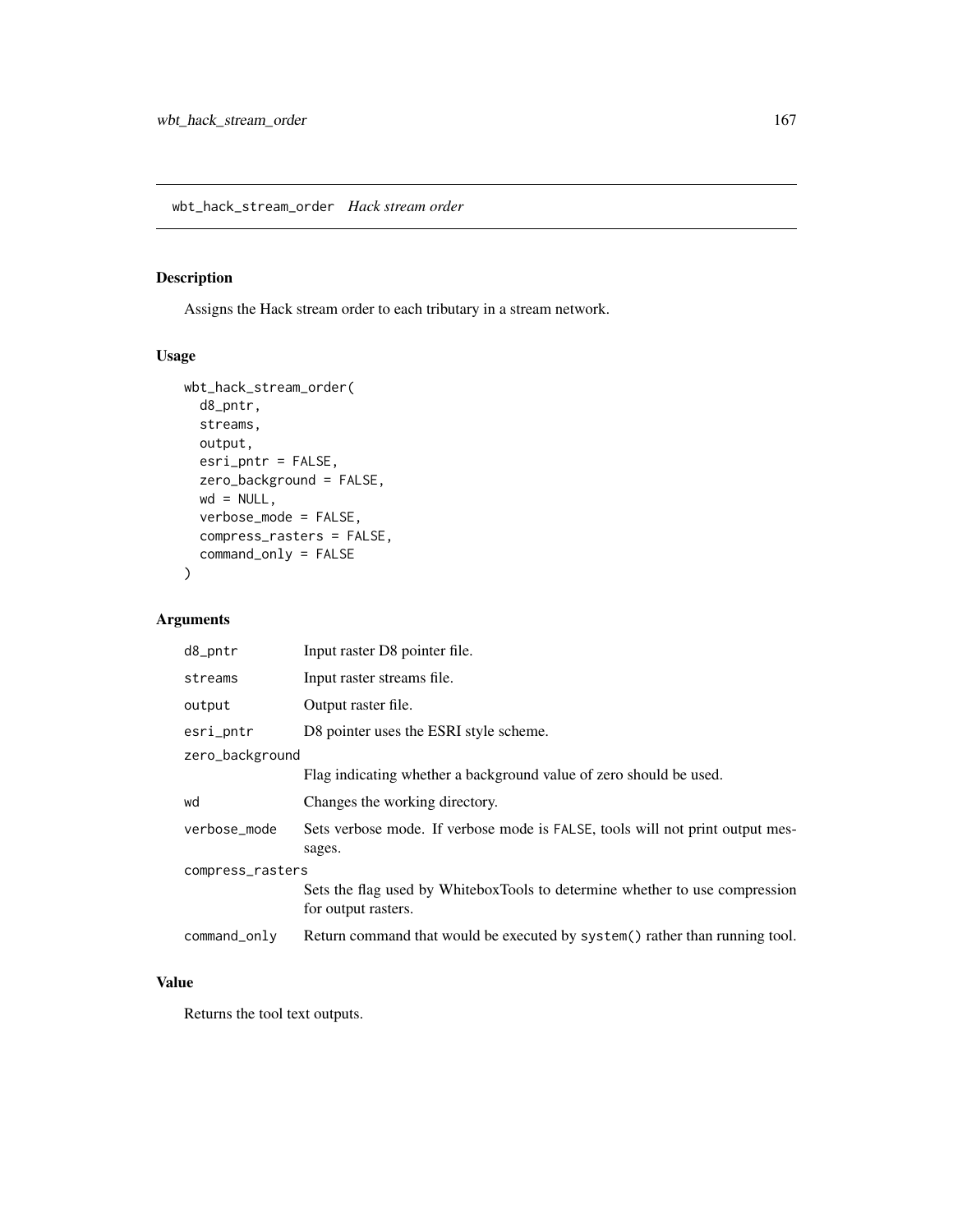wbt\_height\_above\_ground

*Height above ground*

# Description

Normalizes a LiDAR point cloud, providing the height above the nearest ground-classified point.

#### Usage

```
wbt_height_above_ground(
  input,
 output = NULL,
 wd = NULL,verbose_mode = FALSE,
  compress_rasters = FALSE,
  command_only = FALSE
)
```
#### Arguments

| input            | Input LiDAR file (including extension).                                                            |  |
|------------------|----------------------------------------------------------------------------------------------------|--|
| output           | Output raster file (including extension).                                                          |  |
| wd               | Changes the working directory.                                                                     |  |
| verbose_mode     | Sets verbose mode. If verbose mode is FALSE, tools will not print output mes-                      |  |
|                  | sages.                                                                                             |  |
| compress_rasters |                                                                                                    |  |
|                  | Sets the flag used by WhiteboxTools to determine whether to use compression<br>for output rasters. |  |
| command_only     | Return command that would be executed by system() rather than running tool.                        |  |

# Value

Returns the tool text outputs.

| wbt_help | Help description for WhiteboxTools |
|----------|------------------------------------|
|          |                                    |

#### Description

Help description for WhiteboxTools

#### Usage

wbt\_help()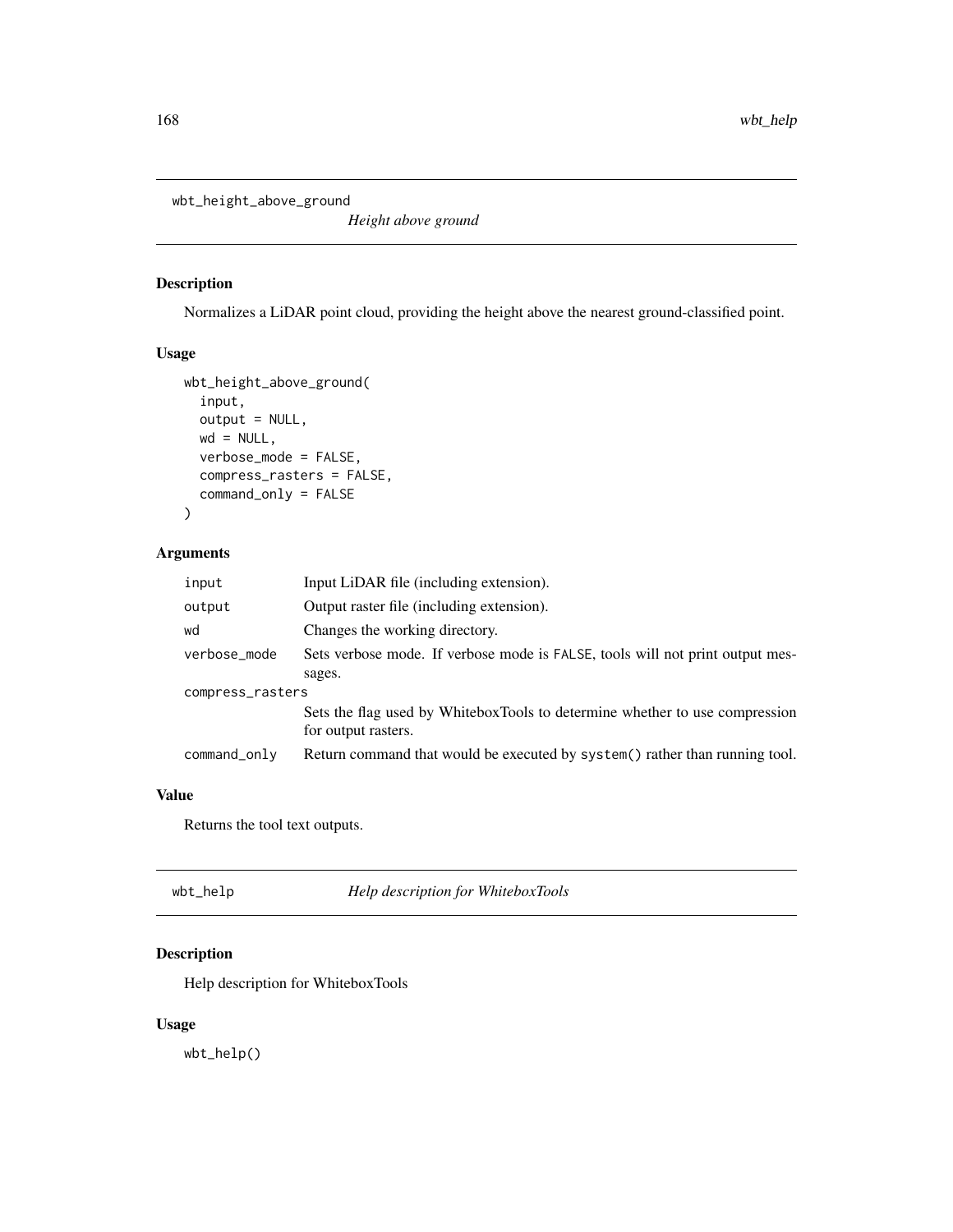# Value

Returns the help description for WhiteboxTools as an R character vector.

#### Examples

```
## Not run:
wbt_help()
```
## End(Not run)

wbt\_highest\_position *Highest position*

# Description

Identifies the stack position of the maximum value within a raster stack on a cell-by-cell basis.

## Usage

```
wbt_highest_position(
  inputs,
 output,
 wd = NULL,verbose_mode = FALSE,
 compress_rasters = FALSE,
  command_only = FALSE
\mathcal{L}
```
#### Arguments

| inputs           | Input raster files.                                                                                |  |
|------------------|----------------------------------------------------------------------------------------------------|--|
| output           | Output raster file.                                                                                |  |
| wd               | Changes the working directory.                                                                     |  |
| verbose_mode     | Sets verbose mode. If verbose mode is FALSE, tools will not print output mes-<br>sages.            |  |
| compress_rasters |                                                                                                    |  |
|                  | Sets the flag used by WhiteboxTools to determine whether to use compression<br>for output rasters. |  |
| command_only     | Return command that would be executed by system() rather than running tool.                        |  |

# Value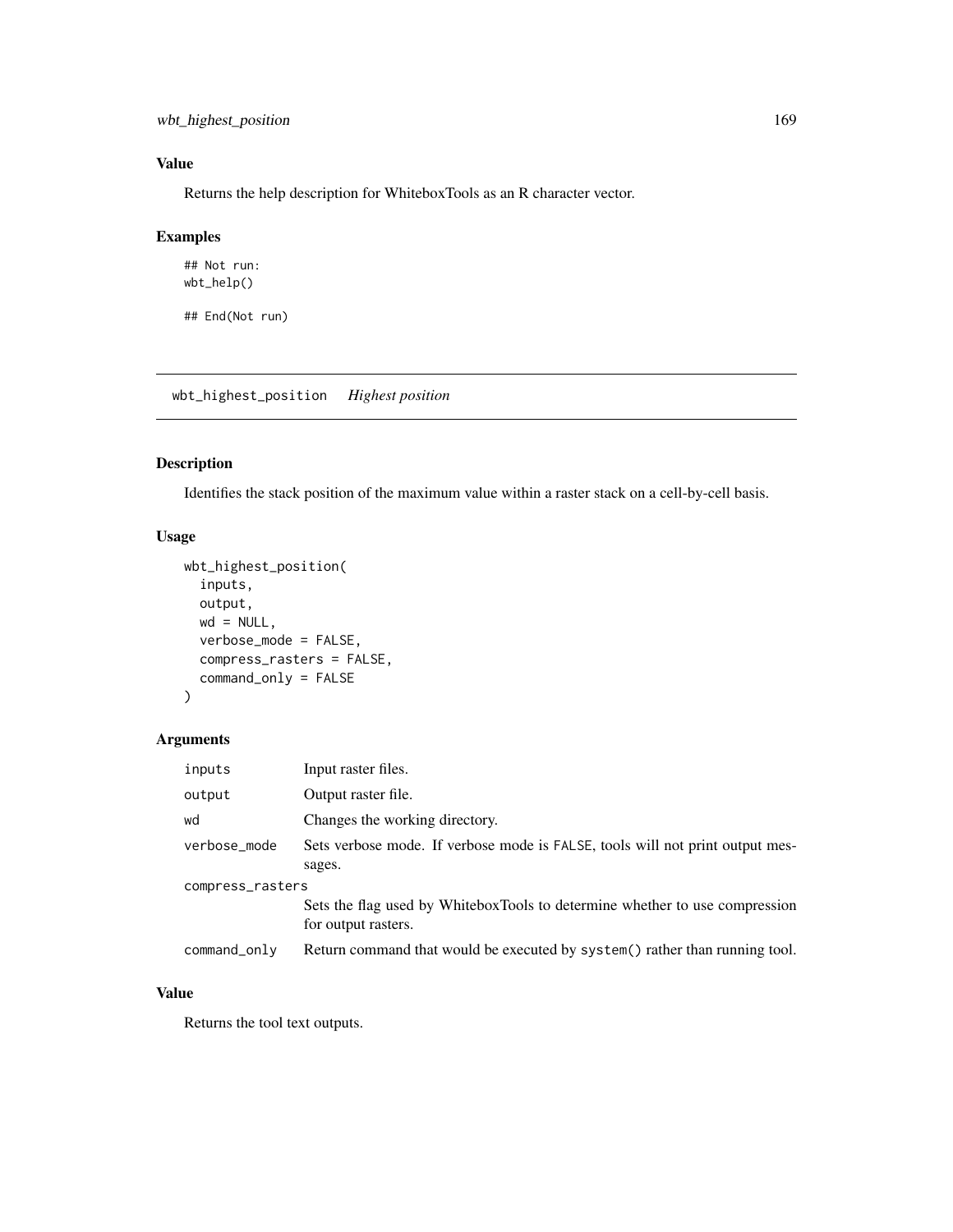# Description

Performs a high-pass filter on an input image.

# Usage

```
wbt_high_pass_filter(
 input,
 output,
 filterx = 11,
 filtery = 11,
 wd = NULL,verbose_mode = FALSE,
 compress_rasters = FALSE,
 command_only = FALSE
)
```
## Arguments

| input            | Input raster file.                                                                                 |  |
|------------------|----------------------------------------------------------------------------------------------------|--|
| output           | Output raster file.                                                                                |  |
| filterx          | Size of the filter kernel in the x-direction.                                                      |  |
| filtery          | Size of the filter kernel in the y-direction.                                                      |  |
| wd               | Changes the working directory.                                                                     |  |
| verbose_mode     | Sets verbose mode. If verbose mode is FALSE, tools will not print output mes-<br>sages.            |  |
| compress_rasters |                                                                                                    |  |
|                  | Sets the flag used by WhiteboxTools to determine whether to use compression<br>for output rasters. |  |
| command_only     | Return command that would be executed by system() rather than running tool.                        |  |

# Value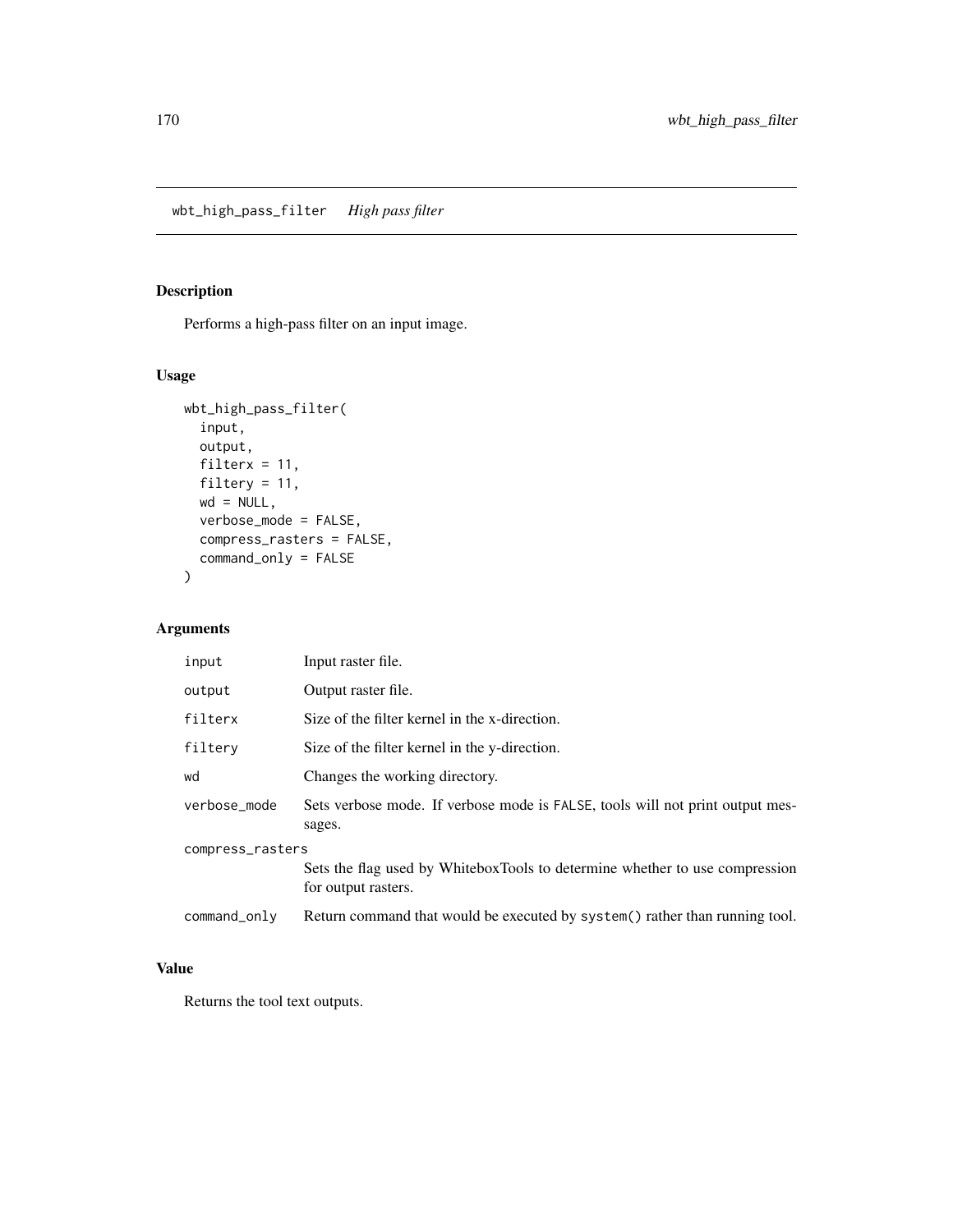wbt\_high\_pass\_median\_filter

*High pass median filter*

#### Description

Performs a high pass median filter on an input image.

# Usage

```
wbt_high_pass_median_filter(
  input,
 output,
  filterx = 11,
 filtery = 11,
  sig_digits = 2,
 wd = NULL,verbose_mode = FALSE,
 compress_rasters = FALSE,
  command_only = FALSE
)
```
## Arguments

| input            | Input raster file.                                                                                 |  |
|------------------|----------------------------------------------------------------------------------------------------|--|
| output           | Output raster file.                                                                                |  |
| filterx          | Size of the filter kernel in the x-direction.                                                      |  |
| filtery          | Size of the filter kernel in the y-direction.                                                      |  |
| sig_digits       | Number of significant digits.                                                                      |  |
| wd               | Changes the working directory.                                                                     |  |
| verbose_mode     | Sets verbose mode. If verbose mode is FALSE, tools will not print output mes-<br>sages.            |  |
| compress_rasters |                                                                                                    |  |
|                  | Sets the flag used by WhiteboxTools to determine whether to use compression<br>for output rasters. |  |
| command_only     | Return command that would be executed by system() rather than running tool.                        |  |

# Value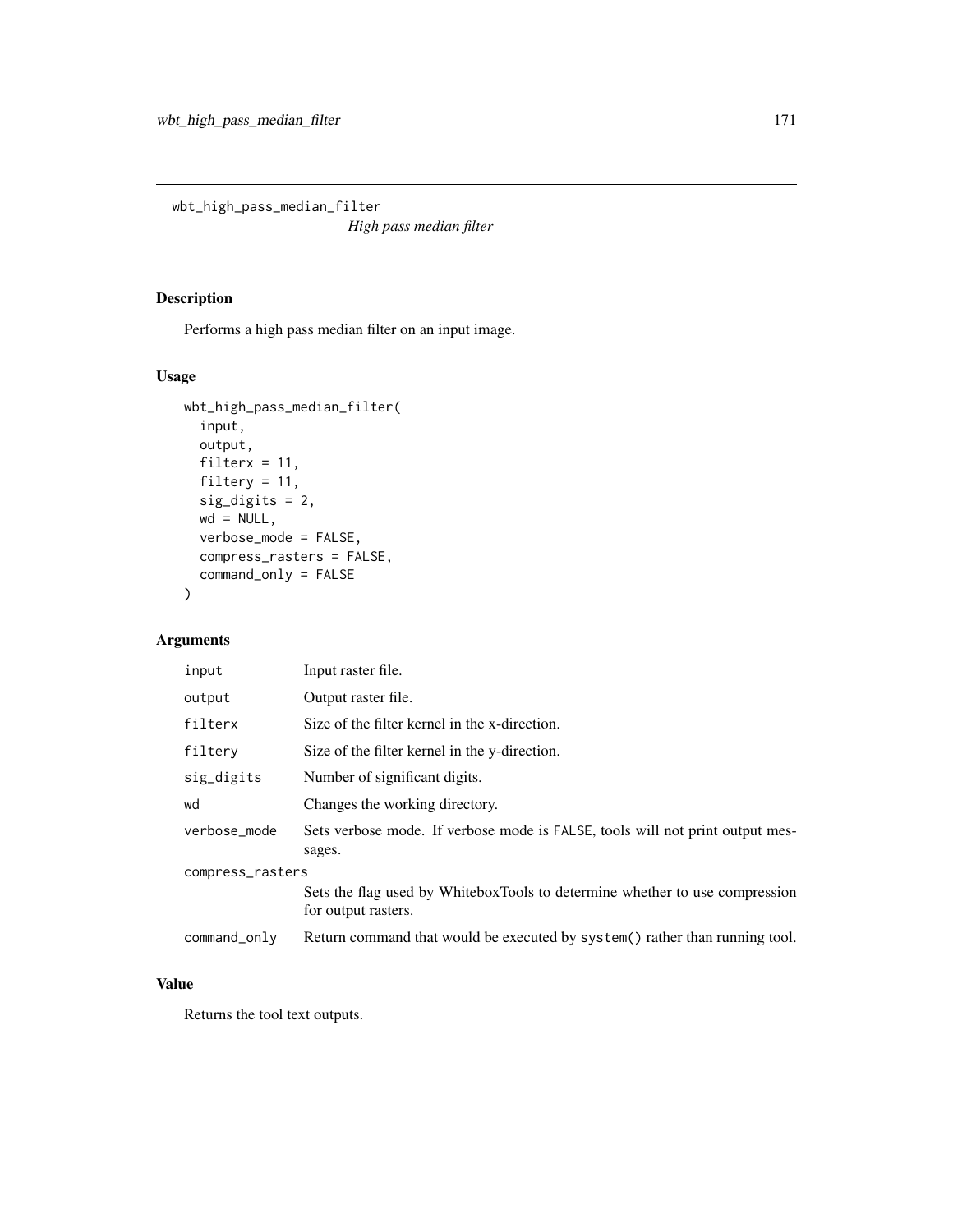wbt\_hillshade *Hillshade*

#### Description

Calculates a hillshade raster from an input DEM.

## Usage

```
wbt_hillshade(
 dem,
 output,
 azimuth = 315,altitude = 30,
 zfactor = NULL,
 wd = NULL,verbose_mode = FALSE,
 compress_rasters = FALSE,
 command_only = FALSE
)
```
# Arguments

| dem              | Input raster DEM file.                                                                             |  |
|------------------|----------------------------------------------------------------------------------------------------|--|
| output           | Output raster file.                                                                                |  |
| azimuth          | Illumination source azimuth in degrees.                                                            |  |
| altitude         | Illumination source altitude in degrees.                                                           |  |
| zfactor          | Optional multiplier for when the vertical and horizontal units are not the same.                   |  |
| wd               | Changes the working directory.                                                                     |  |
| verbose_mode     | Sets verbose mode. If verbose mode is FALSE, tools will not print output mes-<br>sages.            |  |
| compress_rasters |                                                                                                    |  |
|                  | Sets the flag used by WhiteboxTools to determine whether to use compression<br>for output rasters. |  |
| $command\_only$  | Return command that would be executed by system() rather than running tool.                        |  |

## Value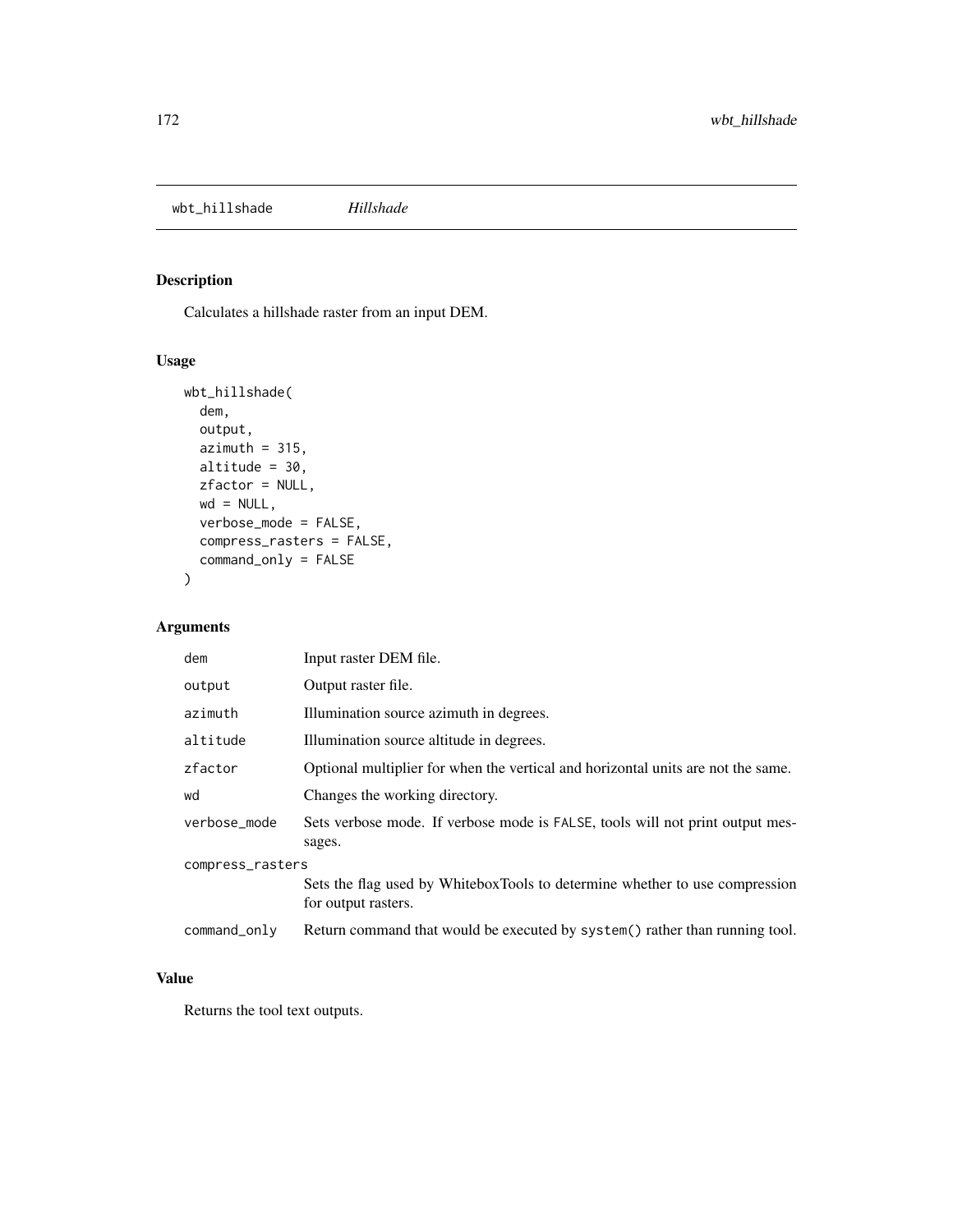# Description

Identifies the individual hillslopes draining to each link in a stream network.

## Usage

```
wbt_hillslopes(
 d8_pntr,
 streams,
 output,
 esri_pntr = FALSE,
 wd = NULL,verbose_mode = FALSE,
 compress_rasters = FALSE,
 command_only = FALSE
)
```
## Arguments

| $d8\_pntr$       | Input raster D8 pointer file.                                                                      |  |
|------------------|----------------------------------------------------------------------------------------------------|--|
| streams          | Input raster streams file.                                                                         |  |
| output           | Output raster file.                                                                                |  |
| esri_pntr        | D8 pointer uses the ESRI style scheme.                                                             |  |
| wd               | Changes the working directory.                                                                     |  |
| verbose_mode     | Sets verbose mode. If verbose mode is FALSE, tools will not print output mes-<br>sages.            |  |
| compress_rasters |                                                                                                    |  |
|                  | Sets the flag used by WhiteboxTools to determine whether to use compression<br>for output rasters. |  |
| command_only     | Return command that would be executed by system() rather than running tool.                        |  |

# Value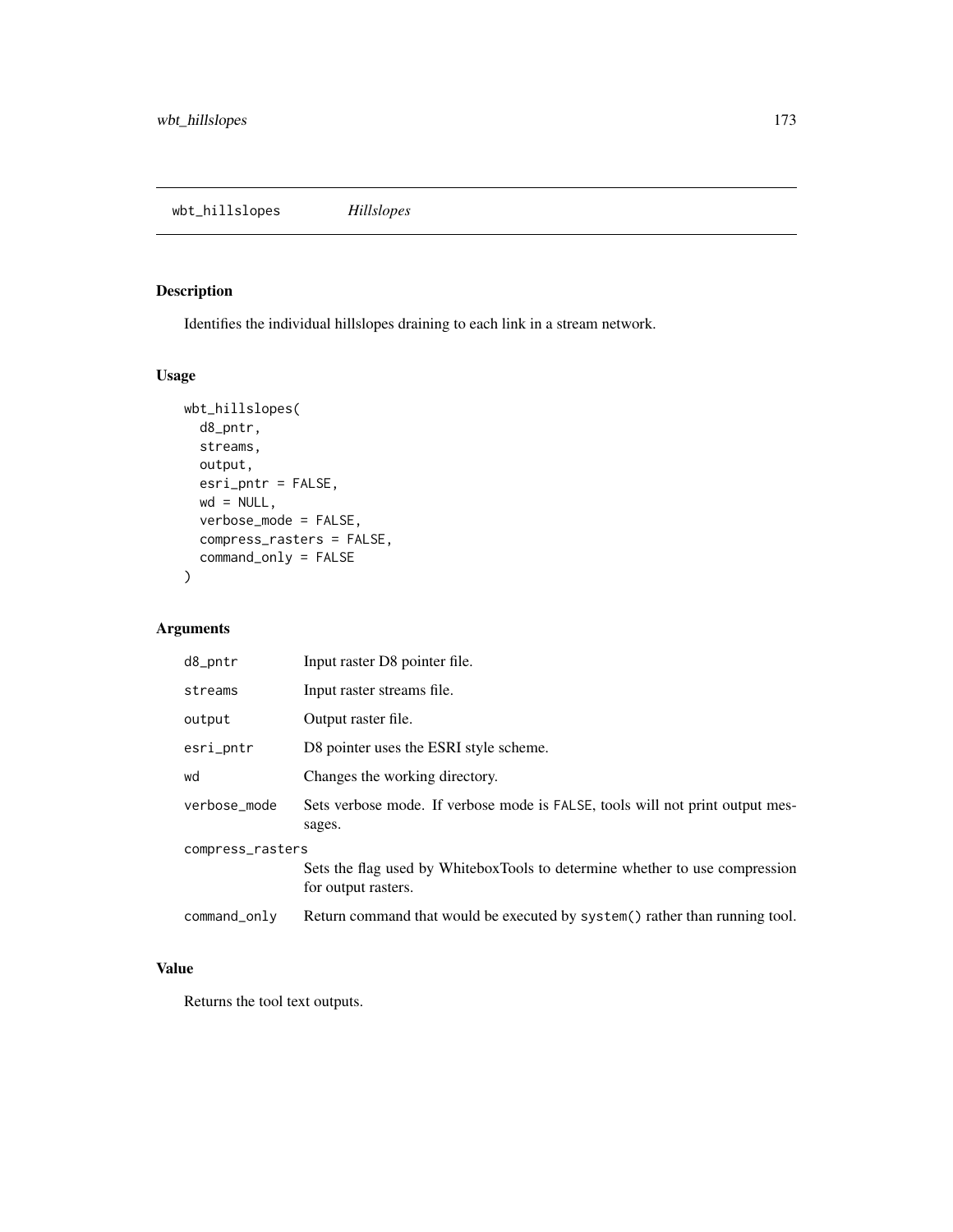wbt\_histogram\_equalization

*Histogram equalization*

# Description

Performs a histogram equalization contrast enhancement on an image.

## Usage

```
wbt_histogram_equalization(
  input,
 output,
 num_tones = 256,
 wd = NULL,verbose_mode = FALSE,
 compress_rasters = FALSE,
 command_only = FALSE
)
```
# Arguments

| input            | Input raster file.                                                                                 |  |
|------------------|----------------------------------------------------------------------------------------------------|--|
| output           | Output raster file.                                                                                |  |
| num_tones        | Number of tones in the output image.                                                               |  |
| wd               | Changes the working directory.                                                                     |  |
| verbose_mode     | Sets verbose mode. If verbose mode is FALSE, tools will not print output mes-<br>sages.            |  |
| compress_rasters |                                                                                                    |  |
|                  | Sets the flag used by WhiteboxTools to determine whether to use compression<br>for output rasters. |  |
| command_only     | Return command that would be executed by system() rather than running tool.                        |  |

# Value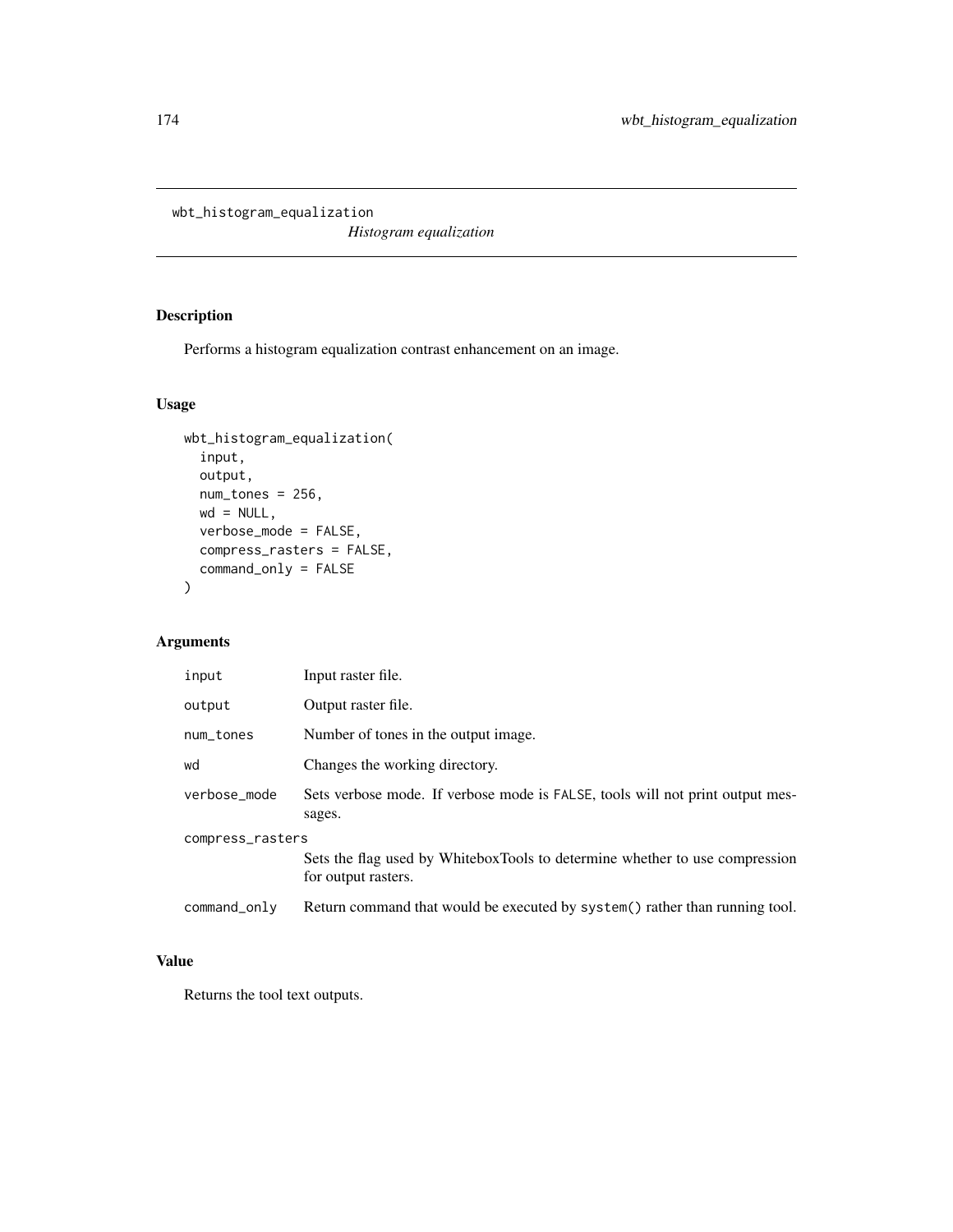wbt\_histogram\_matching

*Histogram matching*

# Description

Alters the statistical distribution of a raster image matching it to a specified PDF.

# Usage

```
wbt_histogram_matching(
  input,
 histo_file,
 output,
 wd = NULL,verbose_mode = FALSE,
 compress_rasters = FALSE,
 command_only = FALSE
)
```
# Arguments

| input            | Input raster file.                                                                                 |  |
|------------------|----------------------------------------------------------------------------------------------------|--|
| histo_file       | Input reference probability distribution function (pdf) text file.                                 |  |
| output           | Output raster file.                                                                                |  |
| wd               | Changes the working directory.                                                                     |  |
| verbose_mode     | Sets verbose mode. If verbose mode is FALSE, tools will not print output mes-<br>sages.            |  |
| compress_rasters |                                                                                                    |  |
|                  | Sets the flag used by WhiteboxTools to determine whether to use compression<br>for output rasters. |  |
| command_only     | Return command that would be executed by system() rather than running tool.                        |  |

# Value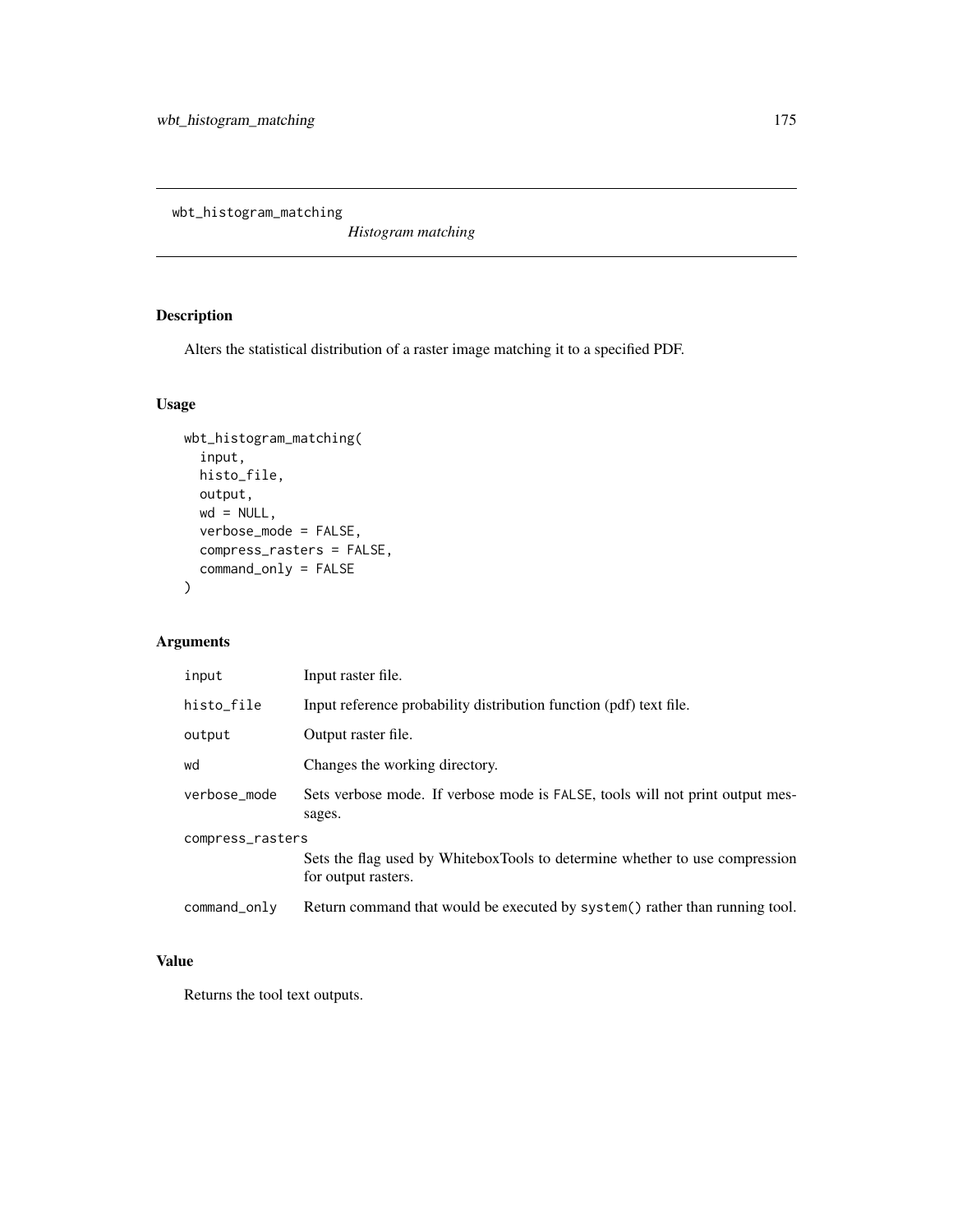wbt\_histogram\_matching\_two\_images *Histogram matching two images*

# Description

This tool alters the cumulative distribution function of a raster image to that of another image.

## Usage

```
wbt_histogram_matching_two_images(
  input1,
 input2,
 output,
 wd = NULL,verbose_mode = FALSE,
 compress_rasters = FALSE,
 command_only = FALSE
)
```
# Arguments

| input1           | Input raster file to modify.                                                                       |  |
|------------------|----------------------------------------------------------------------------------------------------|--|
| input2           | Input reference raster file.                                                                       |  |
| output           | Output raster file.                                                                                |  |
| wd               | Changes the working directory.                                                                     |  |
| verbose mode     | Sets verbose mode. If verbose mode is FALSE, tools will not print output mes-<br>sages.            |  |
| compress_rasters |                                                                                                    |  |
|                  | Sets the flag used by WhiteboxTools to determine whether to use compression<br>for output rasters. |  |
| command_only     | Return command that would be executed by system() rather than running tool.                        |  |

# Value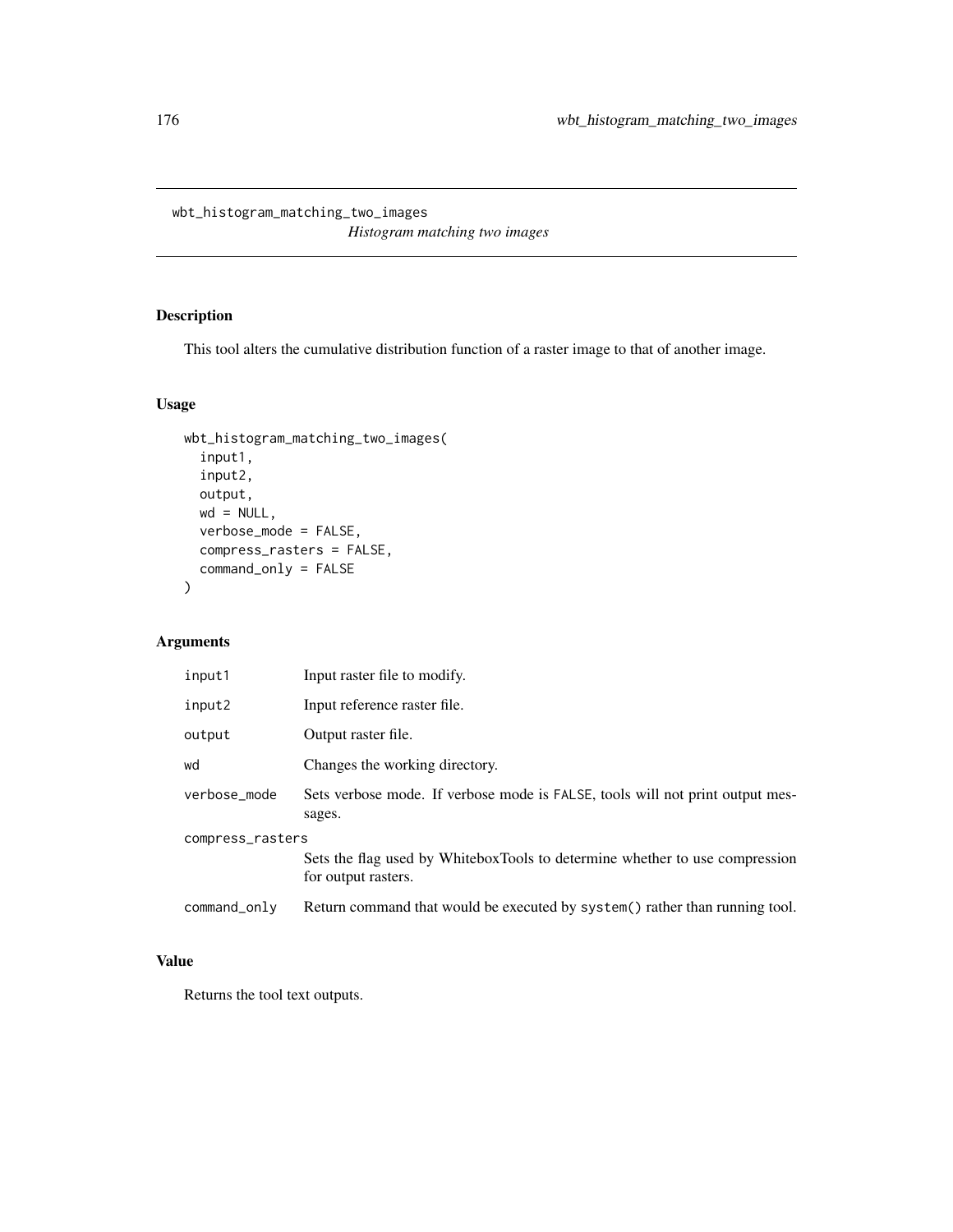## Description

Calculates the proportion of the total area of a polygon's holes relative to the area of the polygon's hull.

## Usage

```
wbt_hole_proportion(
  input,
 wd = NULL,verbose_mode = FALSE,
 compress_rasters = FALSE,
 command_only = FALSE
)
```
#### Arguments

| input            | Input vector polygon file.                                                                         |
|------------------|----------------------------------------------------------------------------------------------------|
| wd               | Changes the working directory.                                                                     |
| verbose_mode     | Sets verbose mode. If verbose mode is FALSE, tools will not print output mes-<br>sages.            |
| compress_rasters | Sets the flag used by WhiteboxTools to determine whether to use compression<br>for output rasters. |
| command_only     | Return command that would be executed by system() rather than running tool.                        |

## Value

Returns the tool text outputs.

wbt\_horizontal\_excess\_curvature *Horizontal excess curvature*

# Description

This tool calculates horizontal excess curvature from an input DEM.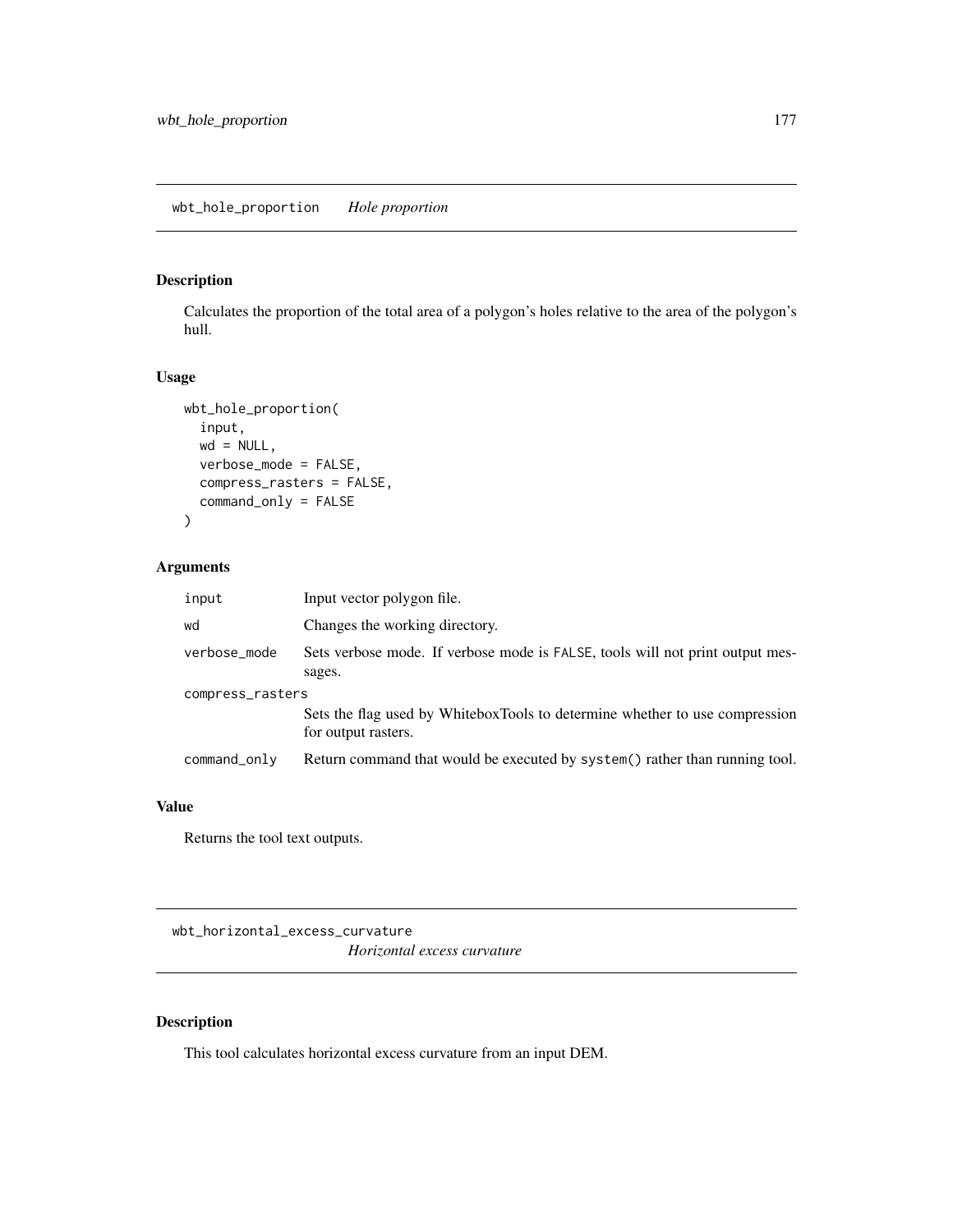#### Usage

```
wbt_horizontal_excess_curvature(
  dem,
  output,
 log = FALSE,
 zfactor = 1,
 wd = NULL,verbose_mode = FALSE,
  compress_rasters = FALSE,
  command_only = FALSE
\mathcal{L}
```
## Arguments

| dem              | Name of the input raster DEM file.                                                                 |  |
|------------------|----------------------------------------------------------------------------------------------------|--|
| output           | Name of the output raster image file.                                                              |  |
| log              | Display output values using a log-scale.                                                           |  |
| zfactor          | Z conversion factor.                                                                               |  |
| wd               | Changes the working directory.                                                                     |  |
| verbose mode     | Sets verbose mode. If verbose mode is FALSE, tools will not print output mes-<br>sages.            |  |
| compress_rasters |                                                                                                    |  |
|                  | Sets the flag used by WhiteboxTools to determine whether to use compression<br>for output rasters. |  |
| command_only     | Return command that would be executed by system() rather than running tool.                        |  |

## Value

Returns the tool text outputs.

wbt\_horizon\_angle *Horizon angle*

## Description

Calculates horizon angle (maximum upwind slope) for each grid cell in an input DEM.

```
wbt_horizon_angle(
  dem,
 output,
 azimuth = 0,
 max\_dist = 100,
 wd = NULL,
```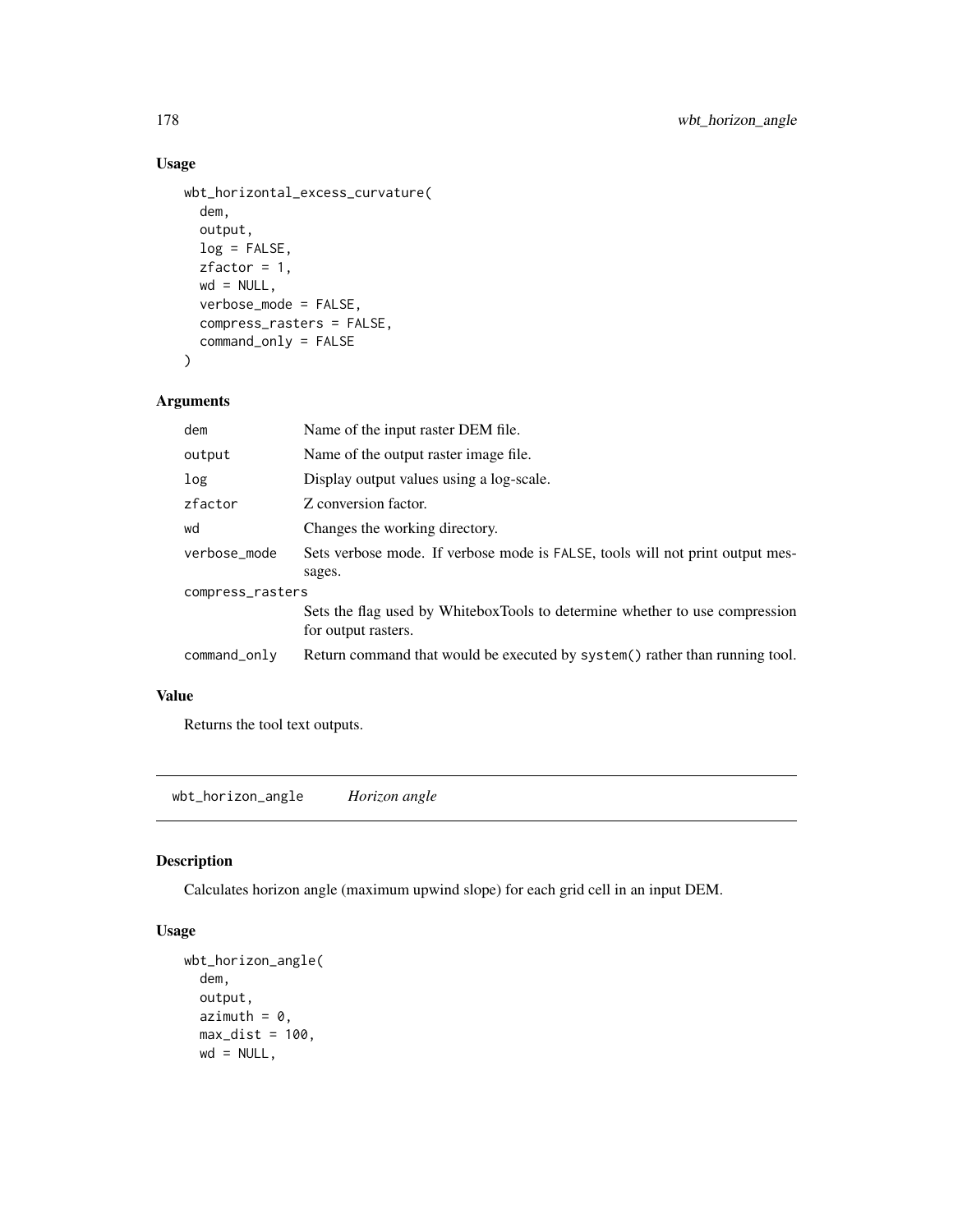```
verbose_mode = FALSE,
 compress_rasters = FALSE,
  command_only = FALSE
\mathcal{L}
```

| dem              | Input raster DEM file.                                                                                  |  |
|------------------|---------------------------------------------------------------------------------------------------------|--|
| output           | Output raster file.                                                                                     |  |
| azimuth          | Azimuth, in degrees.                                                                                    |  |
| max_dist         | Optional maximum search distance (unspecified if none; in xy units). Minimum<br>value is 5 x cell size. |  |
| wd               | Changes the working directory.                                                                          |  |
| verbose_mode     | Sets verbose mode. If verbose mode is FALSE, tools will not print output mes-<br>sages.                 |  |
| compress_rasters |                                                                                                         |  |
|                  | Sets the flag used by WhiteboxTools to determine whether to use compression<br>for output rasters.      |  |
| command_only     | Return command that would be executed by system() rather than running tool.                             |  |

#### Value

Returns the tool text outputs.

wbt\_horton\_stream\_order

*Horton stream order*

## Description

Assigns the Horton stream order to each tributary in a stream network.

```
wbt_horton_stream_order(
 d8_pntr,
  streams,
 output,
 esri_pntr = FALSE,
  zero_background = FALSE,
 wd = NULL,verbose_mode = FALSE,
 compress_rasters = FALSE,
  command_only = FALSE
\mathcal{L}
```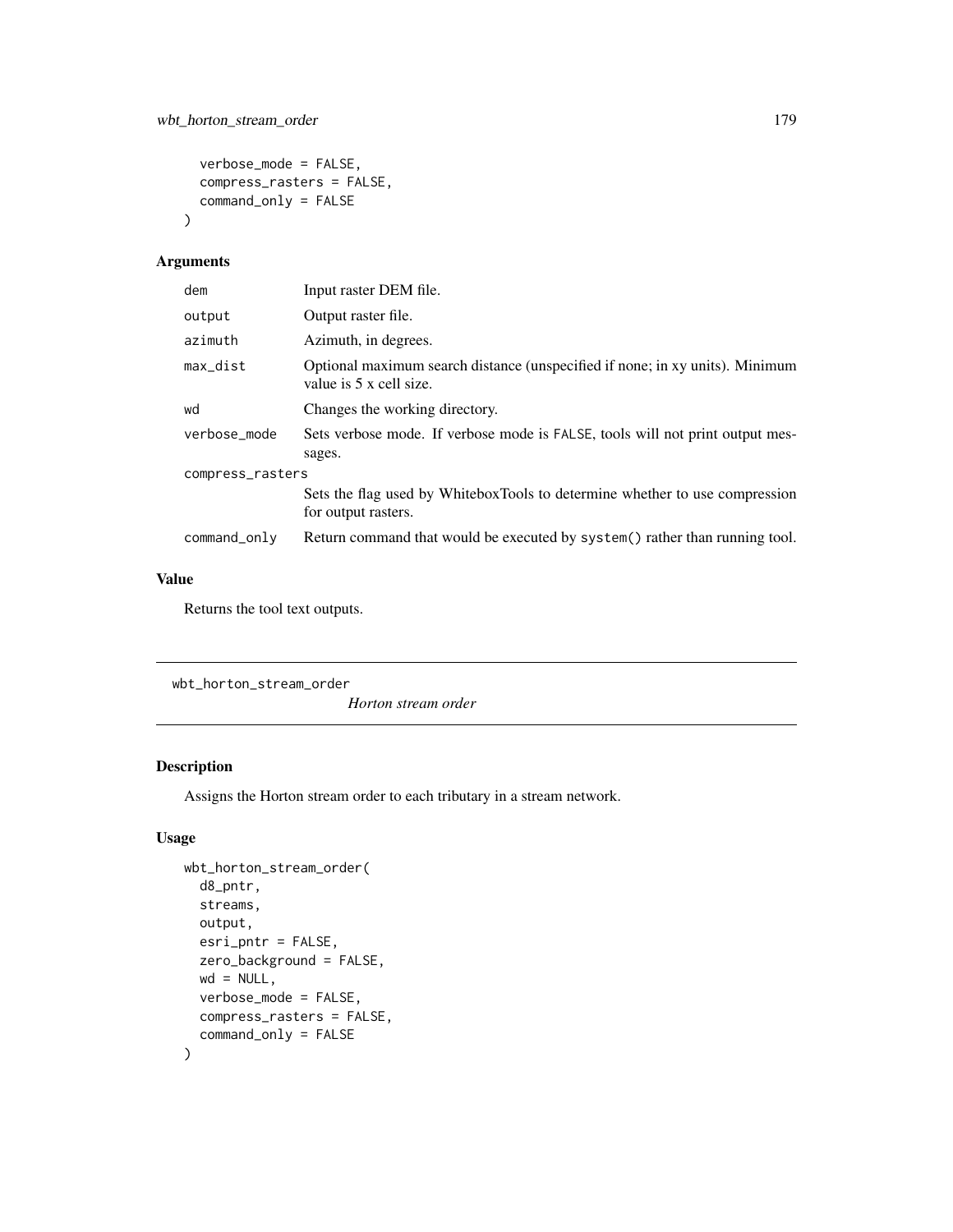| d8_pntr          | Input raster D8 pointer file.                                                                      |  |
|------------------|----------------------------------------------------------------------------------------------------|--|
| streams          | Input raster streams file.                                                                         |  |
| output           | Output raster file.                                                                                |  |
| esri_pntr        | D8 pointer uses the ESRI style scheme.                                                             |  |
| zero_background  |                                                                                                    |  |
|                  | Flag indicating whether a background value of zero should be used.                                 |  |
| wd               | Changes the working directory.                                                                     |  |
| verbose mode     | Sets verbose mode. If verbose mode is FALSE, tools will not print output mes-<br>sages.            |  |
| compress_rasters |                                                                                                    |  |
|                  | Sets the flag used by WhiteboxTools to determine whether to use compression<br>for output rasters. |  |
| command_only     | Return command that would be executed by system() rather than running tool.                        |  |

# Value

Returns the tool text outputs.

```
wbt_hydrologic_connectivity
                        Hydrologic connectivity
```
# Description

This tool evaluates hydrologic connectivity within a DEM.

```
wbt_hydrologic_connectivity(
  dem,
 output1,
 output2,
  exponent = 1,threshold = NULL,
 wd = NULL,verbose_mode = FALSE,
 compress_rasters = FALSE,
  command_only = FALSE
\mathcal{L}
```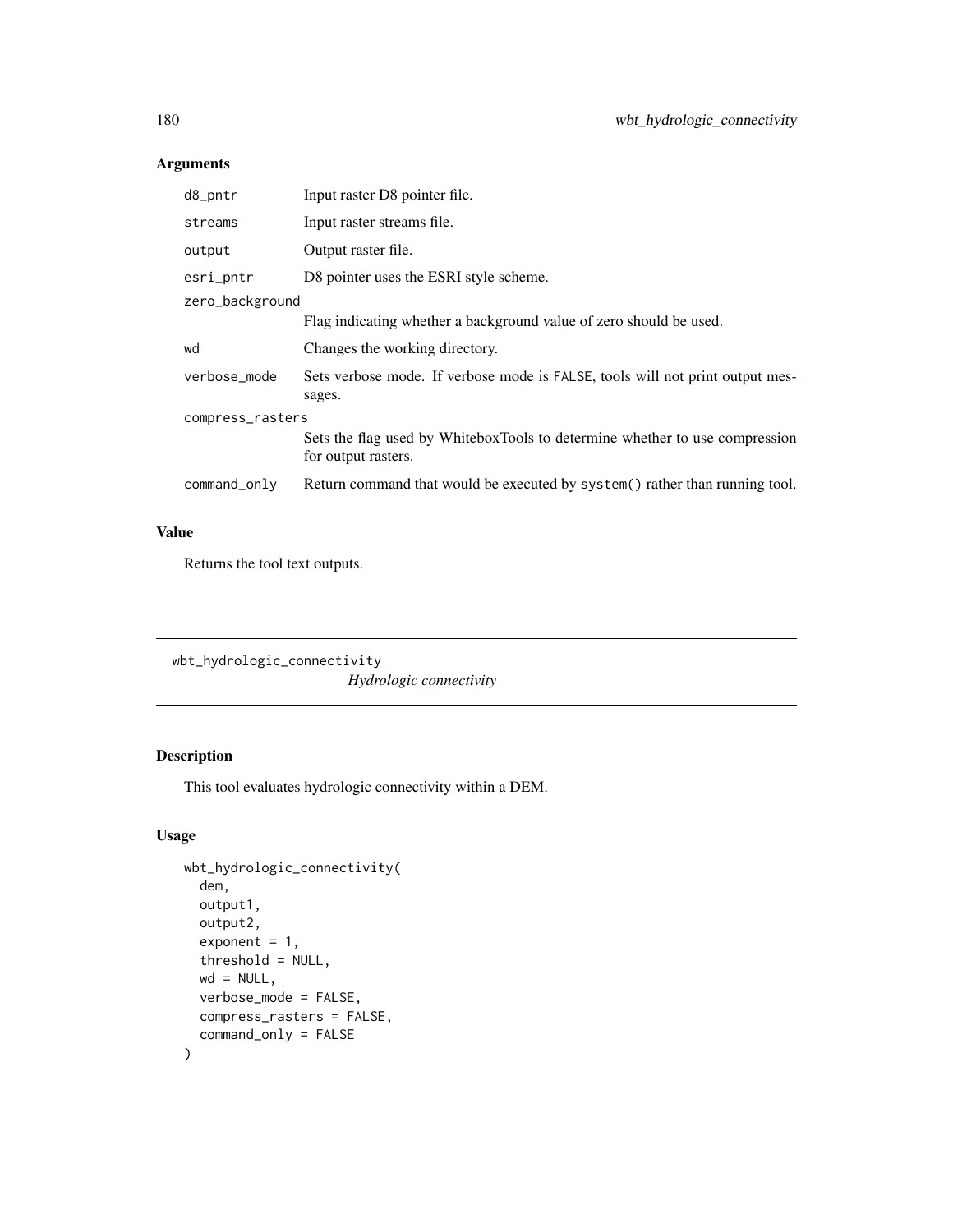| dem              | Name of the input DEM raster file; must be depressionless.                                         |  |
|------------------|----------------------------------------------------------------------------------------------------|--|
| output1          | Name of the output downslope unsaturated length (DUL) file.                                        |  |
| output2          | Name of the output upslope disconnected saturated area (UDSA) file.                                |  |
| exponent         | Optional exponent parameter; default is 1.0.                                                       |  |
| threshold        | Optional convergence threshold parameter, in grid cells; default is infinity.                      |  |
| wd               | Changes the working directory.                                                                     |  |
| verbose_mode     | Sets verbose mode. If verbose mode is FALSE, tools will not print output mes-<br>sages.            |  |
| compress_rasters |                                                                                                    |  |
|                  | Sets the flag used by WhiteboxTools to determine whether to use compression<br>for output rasters. |  |
| command_only     | Return command that would be executed by system () rather than running tool.                       |  |

#### Value

Returns the tool text outputs.

wbt\_hypsometrically\_tinted\_hillshade *Hypsometrically tinted hillshade*

#### Description

Creates an colour shaded relief image from an input DEM.

```
wbt_hypsometrically_tinted_hillshade(
  dem,
  output,
  altitude = 45,
 hs\_weight = 0.5,
 brightness = 0.5,
  atmospheric = 0,
 palette = "atlas",
  reverse = FALSE,
  zfactor = NULL,
  full_mode = FALSE,
 wd = NULL,verbose_mode = FALSE,
  compress_rasters = FALSE,
  command_only = FALSE
\mathcal{L}
```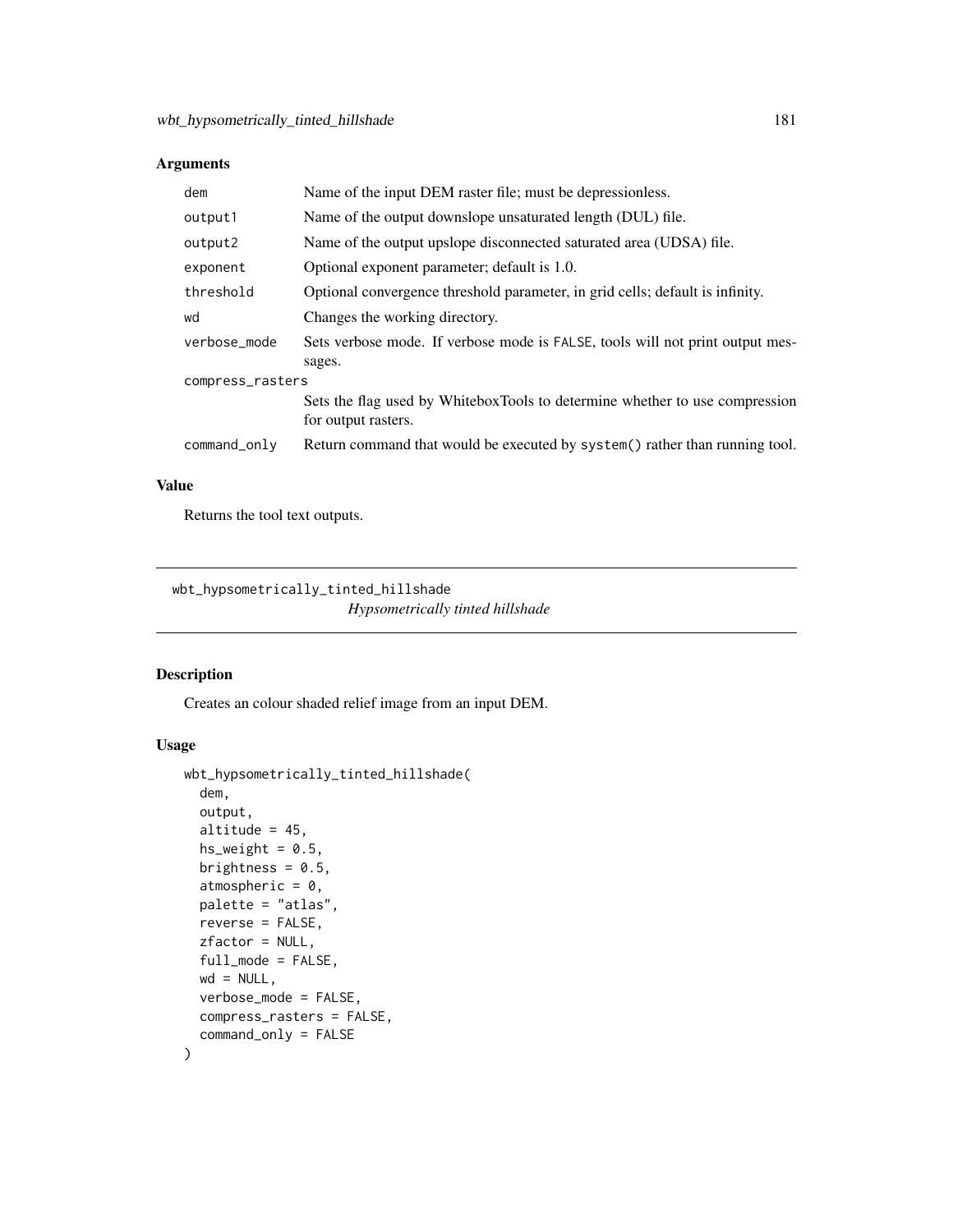| dem              | Input raster DEM file.                                                                                                             |  |
|------------------|------------------------------------------------------------------------------------------------------------------------------------|--|
| output           | Output raster file.                                                                                                                |  |
| altitude         | Illumination source altitude in degrees.                                                                                           |  |
| hs_weight        | Weight given to hillshade relative to relief $(0.0-1.0)$ .                                                                         |  |
| brightness       | Brightness factor $(0.0-1.0)$ .                                                                                                    |  |
| atmospheric      | Atmospheric effects weight $(0.0-1.0)$ .                                                                                           |  |
| palette          | Options include 'atlas', 'high_relief', 'arid', 'soft', 'muted', 'purple', 'viridi',<br>'gn_yl', 'pi_y_g', 'bl_yl_rd', and 'deep'. |  |
| reverse          | Optional flag indicating whether to use reverse the palette.                                                                       |  |
| zfactor          | Optional multiplier for when the vertical and horizontal units are not the same.                                                   |  |
| full_mode        | Optional flag indicating whether to use full 360-degrees of illumination sources.                                                  |  |
| wd               | Changes the working directory.                                                                                                     |  |
| verbose_mode     | Sets verbose mode. If verbose mode is FALSE, tools will not print output mes-<br>sages.                                            |  |
| compress_rasters |                                                                                                                                    |  |
|                  | Sets the flag used by WhiteboxTools to determine whether to use compression<br>for output rasters.                                 |  |
| command_only     | Return command that would be executed by system() rather than running tool.                                                        |  |

#### Value

Returns the tool text outputs.

wbt\_hypsometric\_analysis

*Hypsometric analysis*

# Description

Calculates a hypsometric curve for one or more DEMs.

```
wbt_hypsometric_analysis(
  inputs,
 output,
 watershed = NULL,
 wd = NULL,verbose_mode = FALSE,
 compress_rasters = FALSE,
  command_only = FALSE
\mathcal{L}
```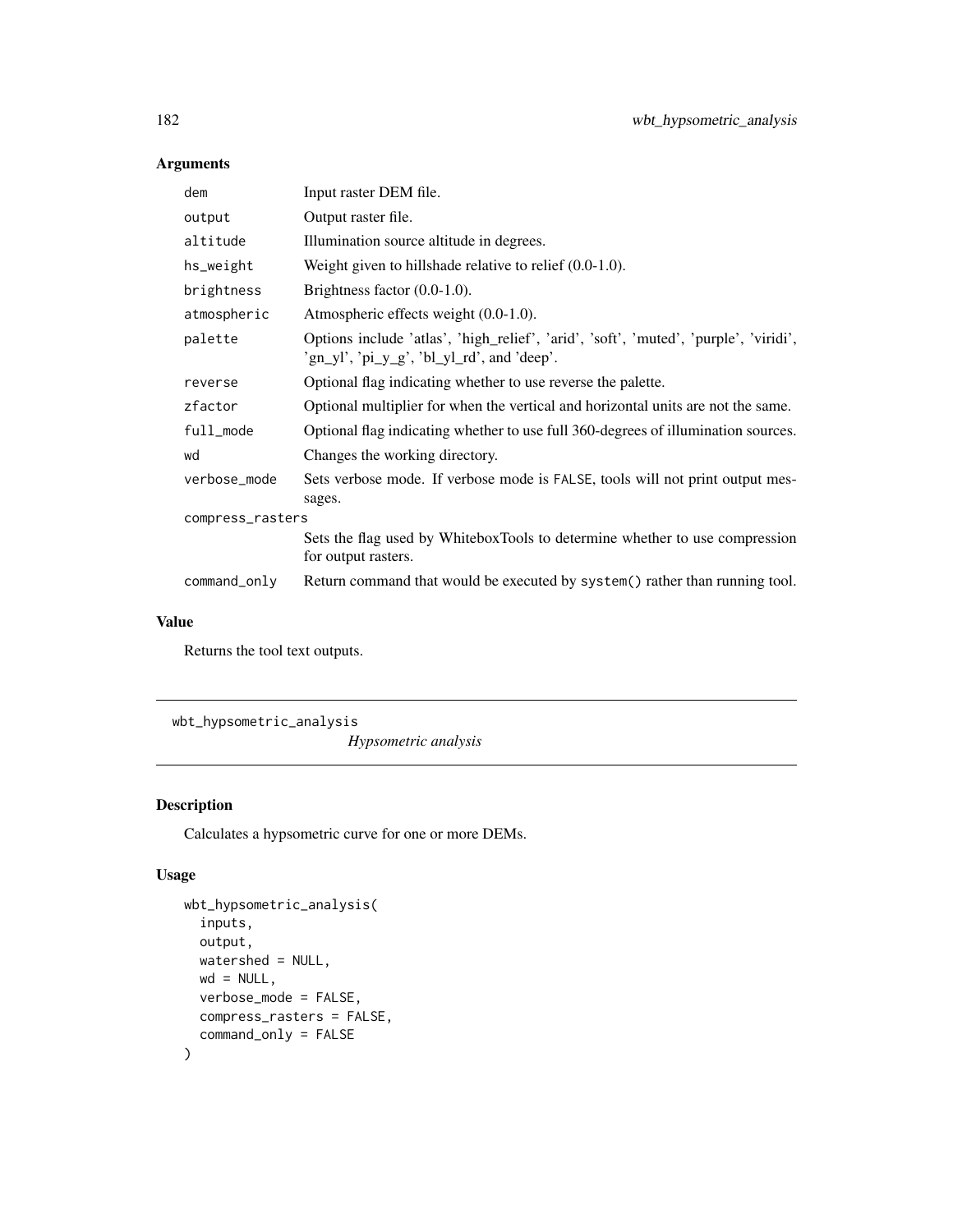| inputs           | Input DEM files.                                                                                   |  |
|------------------|----------------------------------------------------------------------------------------------------|--|
| output           | Output HTML file (default name will be based on input file if unspecified).                        |  |
| watershed        | Input watershed files (optional).                                                                  |  |
| wd               | Changes the working directory.                                                                     |  |
| verbose mode     | Sets verbose mode. If verbose mode is FALSE, tools will not print output mes-<br>sages.            |  |
| compress_rasters |                                                                                                    |  |
|                  | Sets the flag used by WhiteboxTools to determine whether to use compression<br>for output rasters. |  |
| command_only     | Return command that would be executed by system() rather than running tool.                        |  |

#### Value

Returns the tool text outputs.

wbt\_idw\_interpolation *Idw interpolation*

#### Description

Interpolates vector points into a raster surface using an inverse-distance weighted scheme.

```
wbt_idw_interpolation(
  input,
 field,
 output,
 use_z = FALSE,weight = 2,
 radius = NULL,
 min_points = NULL,
 cell_size = NULL,
 base = NULL,
 wd = NULL,verbose_mode = FALSE,
 compress_rasters = FALSE,
  command_only = FALSE
\mathcal{L}
```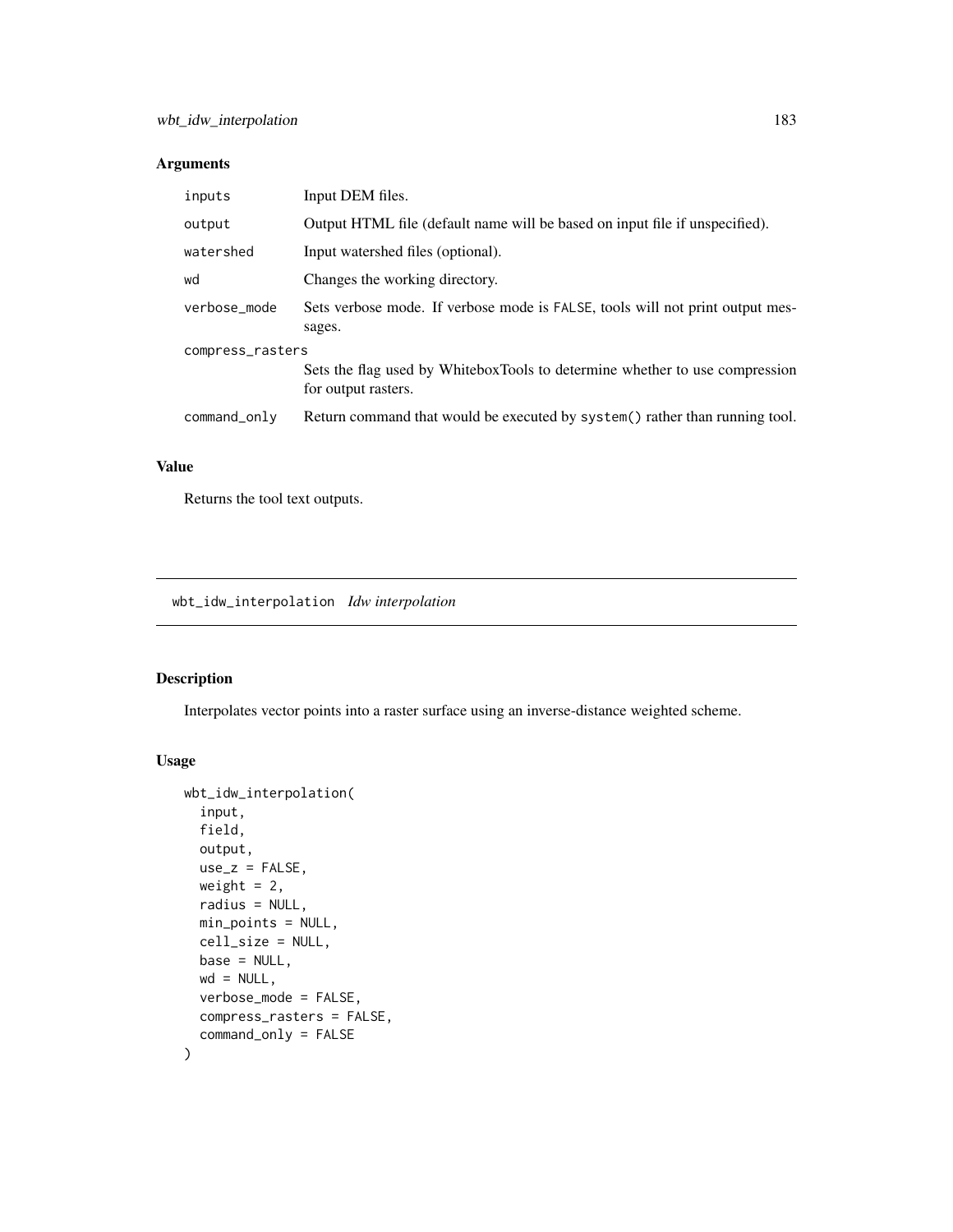| input            | Input vector Points file.                                                                          |  |
|------------------|----------------------------------------------------------------------------------------------------|--|
| field            | Input field name in attribute table.                                                               |  |
| output           | Output raster file.                                                                                |  |
| $use_z$          | Use z-coordinate instead of field?.                                                                |  |
| weight           | IDW weight value.                                                                                  |  |
| radius           | Search Radius in map units.                                                                        |  |
| min_points       | Minimum number of points.                                                                          |  |
| cell_size        | Optionally specified cell size of output raster. Not used when base raster is<br>specified.        |  |
| base             | Optionally specified input base raster file. Not used when a cell size is specified.               |  |
| wd               | Changes the working directory.                                                                     |  |
| verbose_mode     | Sets verbose mode. If verbose mode is FALSE, tools will not print output mes-<br>sages.            |  |
| compress_rasters |                                                                                                    |  |
|                  | Sets the flag used by WhiteboxTools to determine whether to use compression<br>for output rasters. |  |
| command_only     | Return command that would be executed by system() rather than running tool.                        |  |

#### Value

Returns the tool text outputs.

# Description

Converts intensity, hue, and saturation (IHS) images into red, green, and blue (RGB) images.

```
wbt_ihs_to_rgb(
  intensity,
  hue,
  saturation,
  red = NULL,
  green = NULL,
  blue = NULL,
  output = NULL,wd = NULL,verbose_mode = FALSE,
  compress_rasters = FALSE,
  command_only = FALSE
\mathcal{L}
```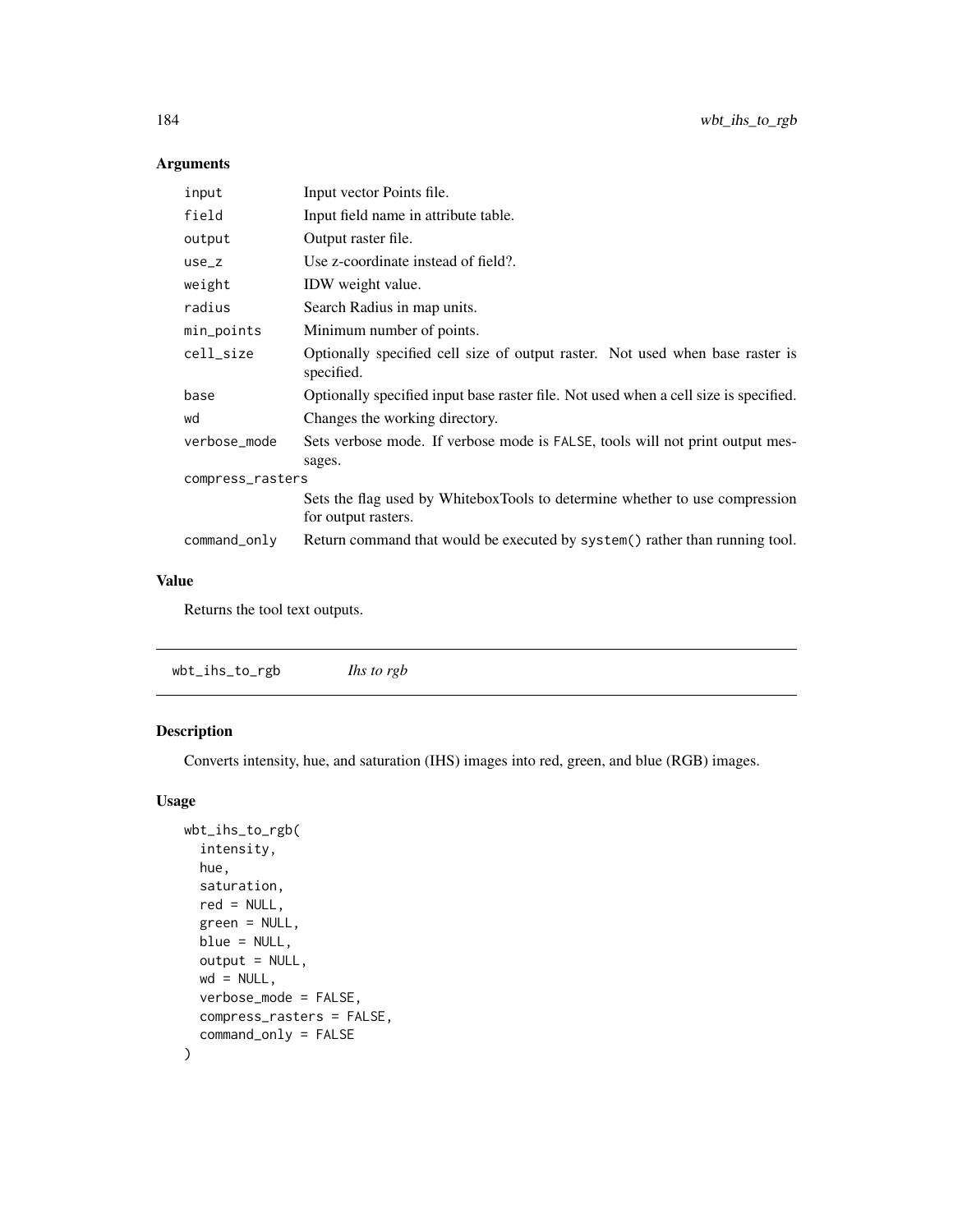| intensity        | Input intensity file.                                                                              |  |
|------------------|----------------------------------------------------------------------------------------------------|--|
| hue              | Input hue file.                                                                                    |  |
| saturation       | Input saturation file.                                                                             |  |
| red              | Output red band file. Optionally specified if colour-composite not specified.                      |  |
| green            | Output green band file. Optionally specified if colour-composite not specified.                    |  |
| blue             | Output blue band file. Optionally specified if colour-composite not specified.                     |  |
| output           | Output colour-composite file. Only used if individual bands are not specified.                     |  |
| wd               | Changes the working directory.                                                                     |  |
| verbose_mode     | Sets verbose mode. If verbose mode is FALSE, tools will not print output mes-<br>sages.            |  |
| compress_rasters |                                                                                                    |  |
|                  | Sets the flag used by WhiteboxTools to determine whether to use compression<br>for output rasters. |  |
| command_only     | Return command that would be executed by system() rather than running tool.                        |  |

#### Value

Returns the tool text outputs.

wbt\_image\_autocorrelation *Image autocorrelation*

#### Description

Performs Moran's I analysis on two or more input images.

```
wbt_image_autocorrelation(
  inputs,
 output,
 contiguity = "Rook",
 wd = NULL,verbose_mode = FALSE,
 compress_rasters = FALSE,
  command_only = FALSE
\mathcal{L}
```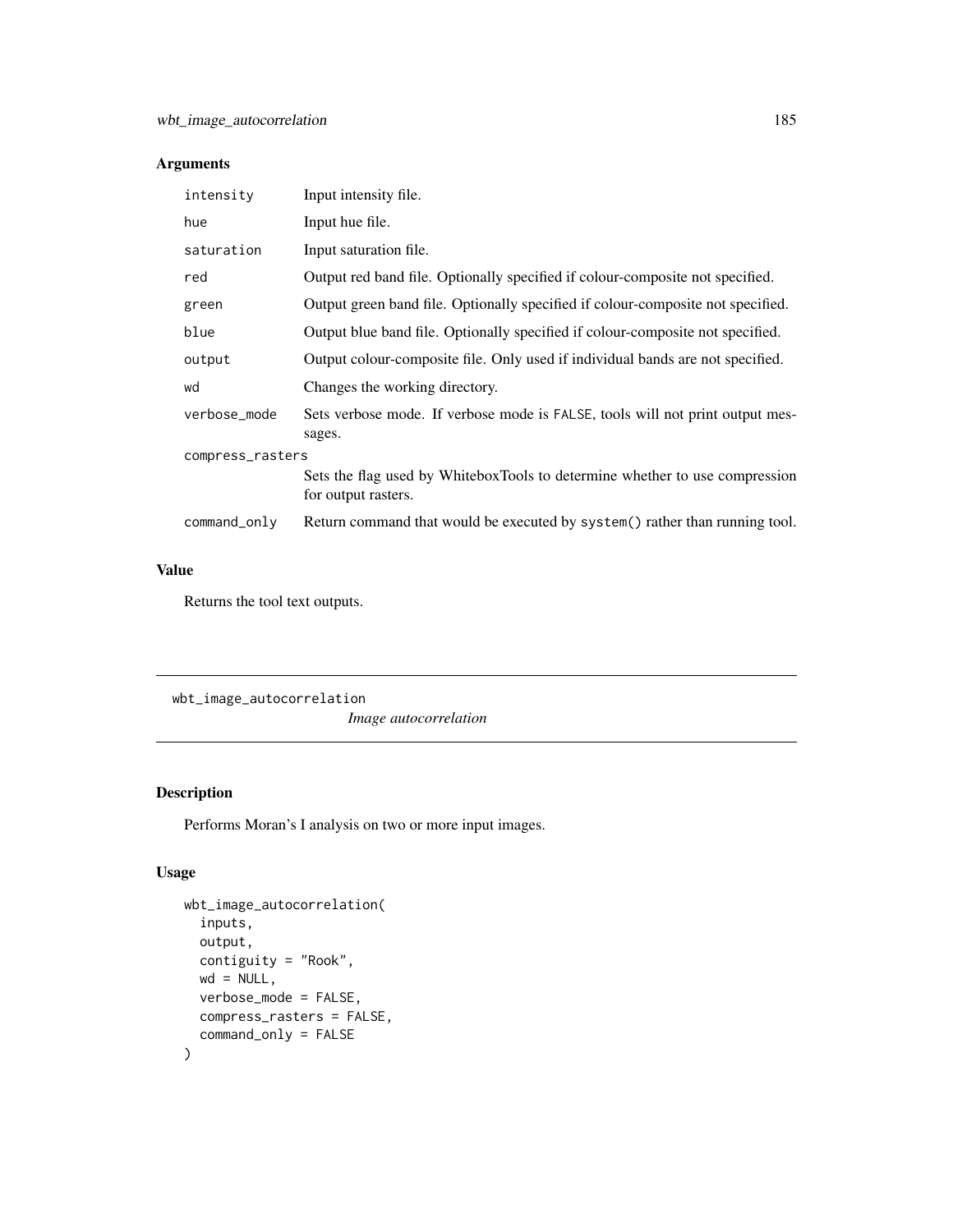| inputs           | Input raster files.                                                                                |  |
|------------------|----------------------------------------------------------------------------------------------------|--|
| output           | Output HTML file (default name will be based on input file if unspecified).                        |  |
| contiguity       | Contiguity type.                                                                                   |  |
| wd               | Changes the working directory.                                                                     |  |
| verbose_mode     | Sets verbose mode. If verbose mode is FALSE, tools will not print output mes-                      |  |
|                  | sages.                                                                                             |  |
| compress_rasters |                                                                                                    |  |
|                  | Sets the flag used by WhiteboxTools to determine whether to use compression<br>for output rasters. |  |
| command_only     | Return command that would be executed by system() rather than running tool.                        |  |

#### Value

Returns the tool text outputs.

wbt\_image\_correlation *Image correlation*

# Description

Performs image correlation on two or more input images.

#### Usage

```
wbt_image_correlation(
  inputs,
 output = NULL,wd = NULL,verbose_mode = FALSE,
 compress_rasters = FALSE,
  command_only = FALSE
)
```
#### Arguments

| inputs           | Input raster files.                                                                                |  |
|------------------|----------------------------------------------------------------------------------------------------|--|
| output           | Output HTML file (default name will be based on input file if unspecified).                        |  |
| wd               | Changes the working directory.                                                                     |  |
| verbose_mode     | Sets verbose mode. If verbose mode is FALSE, tools will not print output mes-                      |  |
|                  | sages.                                                                                             |  |
| compress_rasters |                                                                                                    |  |
|                  | Sets the flag used by WhiteboxTools to determine whether to use compression<br>for output rasters. |  |
| command_only     | Return command that would be executed by system() rather than running tool.                        |  |
|                  |                                                                                                    |  |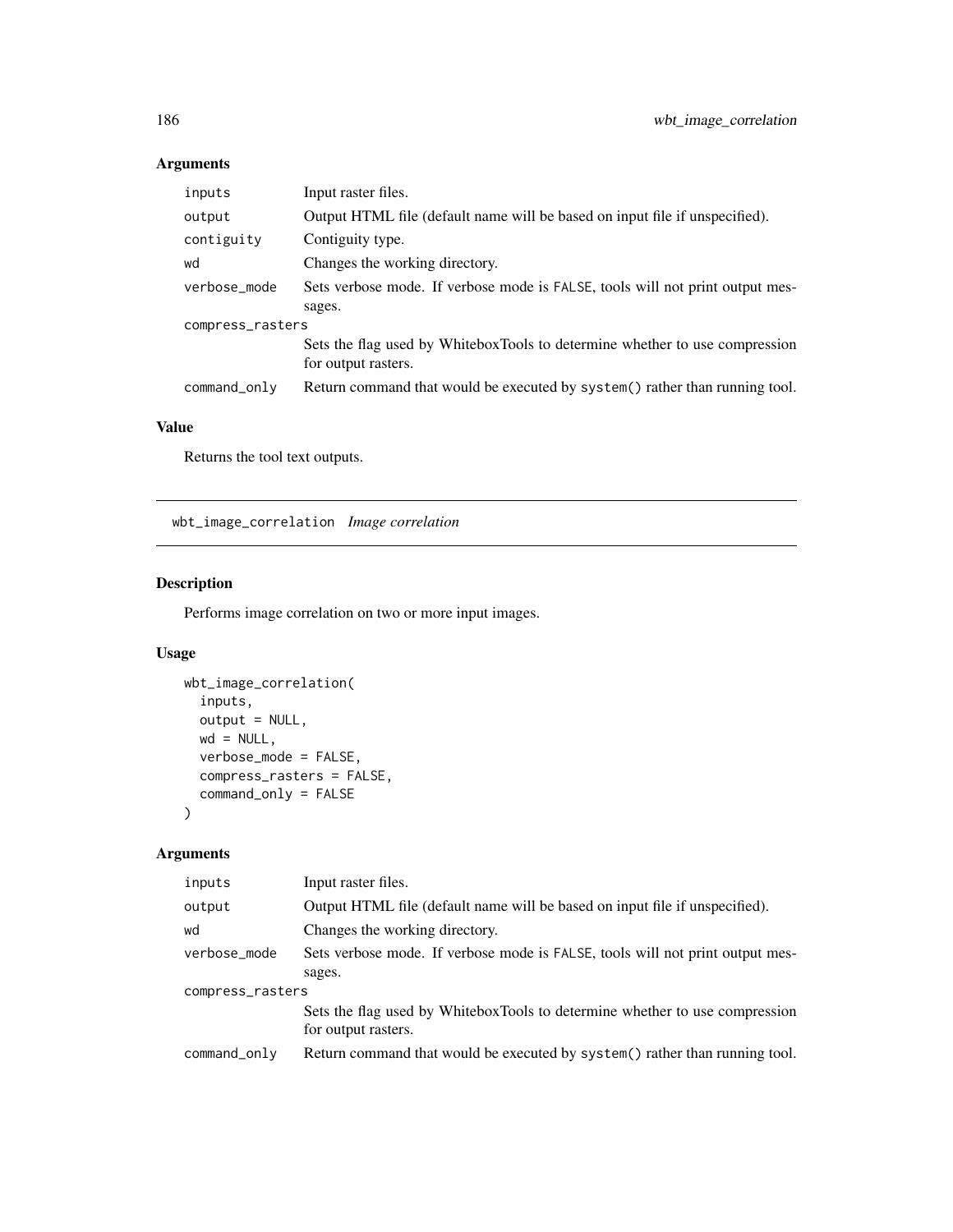#### Value

Returns the tool text outputs.

wbt\_image\_correlation\_neighbourhood\_analysis *Image correlation neighbourhood analysis*

# Description

Performs image correlation on two input images neighbourhood search windows.

#### Usage

```
wbt_image_correlation_neighbourhood_analysis(
  input1,
  input2,
 output1,
  output2,
  filter = 11,
  stat = "pearson",
 wd = NULL,verbose_mode = FALSE,
  compress_rasters = FALSE,
  command_only = FALSE
)
```
#### Arguments

| input1           | Input raster file.                                                                                 |
|------------------|----------------------------------------------------------------------------------------------------|
| input2           | Input raster file.                                                                                 |
| output1          | Output correlation (r-value or rho) raster file.                                                   |
| output2          | Output significance (p-value) raster file.                                                         |
| filter           | Size of the filter kernel.                                                                         |
| stat             | Correlation type; one of 'pearson' (default) and 'spearman'.                                       |
| wd               | Changes the working directory.                                                                     |
| verbose_mode     | Sets verbose mode. If verbose mode is FALSE, tools will not print output mes-                      |
|                  | sages.                                                                                             |
| compress_rasters |                                                                                                    |
|                  | Sets the flag used by WhiteboxTools to determine whether to use compression<br>for output rasters. |
| command_only     | Return command that would be executed by system() rather than running tool.                        |

#### Value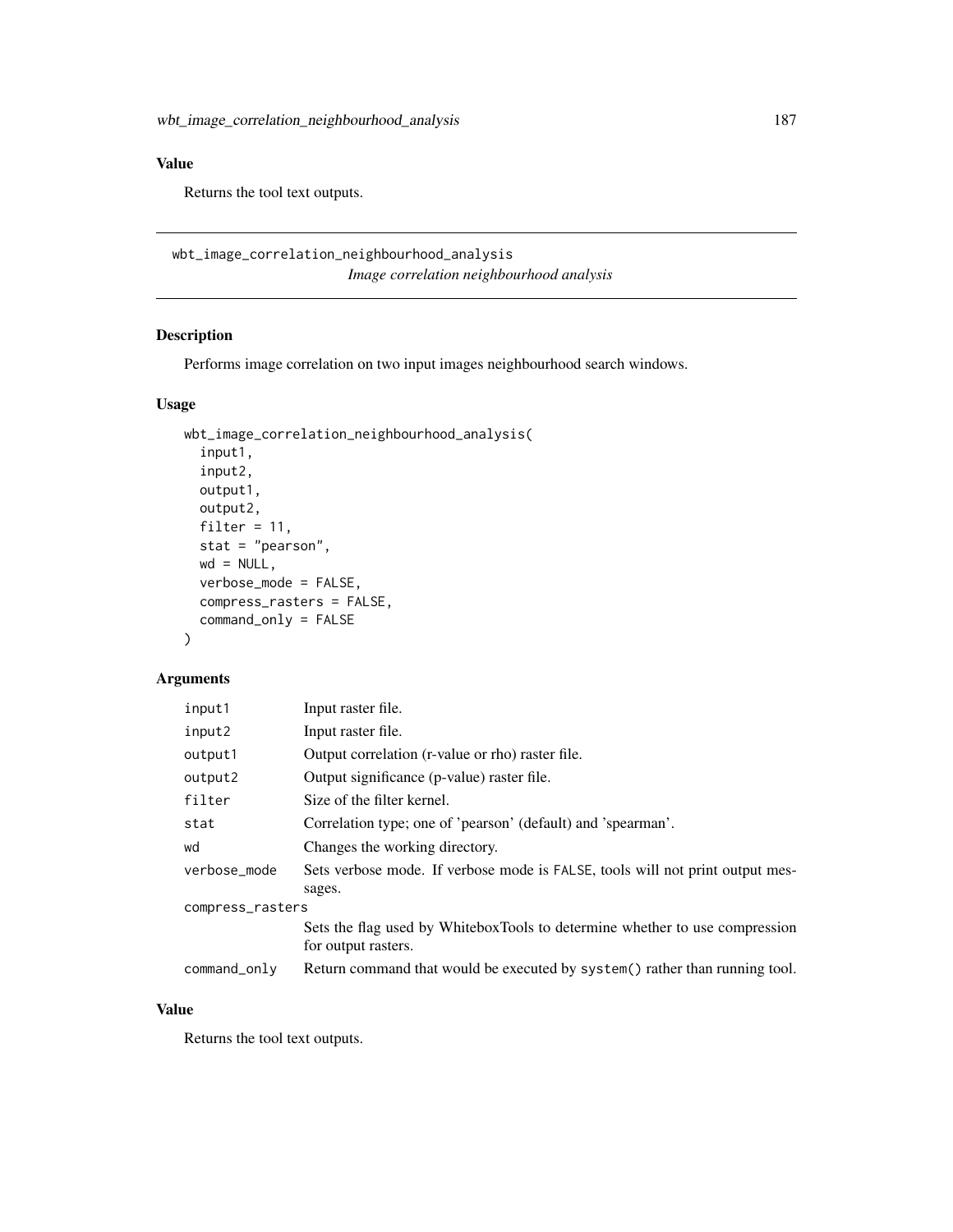wbt\_image\_regression *Image regression*

#### Description

Performs image regression analysis on two input images.

#### Usage

```
wbt_image_regression(
  input1,
 input2,
 output,
 out_residuals = NULL,
 standardize = FALSE,
 scattergram = FALSE,
 num_samples = 1000,
 wd = NULL,verbose_mode = FALSE,
 compress_rasters = FALSE,
 command_only = FALSE
)
```
#### Arguments

| input1           | Input raster file (independent variable, X).                                                       |  |
|------------------|----------------------------------------------------------------------------------------------------|--|
| input2           | Input raster file (dependent variable, Y).                                                         |  |
| output           | Output HTML file for regression summary report.                                                    |  |
| out_residuals    | Output raster regression residual file.                                                            |  |
| standardize      | Optional flag indicating whether to standardize the residuals map.                                 |  |
| scattergram      | Optional flag indicating whether to output a scattergram.                                          |  |
| num_samples      | Number of samples used to create scattergram.                                                      |  |
| wd               | Changes the working directory.                                                                     |  |
| verbose_mode     | Sets verbose mode. If verbose mode is FALSE, tools will not print output mes-                      |  |
|                  | sages.                                                                                             |  |
| compress_rasters |                                                                                                    |  |
|                  | Sets the flag used by WhiteboxTools to determine whether to use compression<br>for output rasters. |  |
| command_only     | Return command that would be executed by system() rather than running tool.                        |  |
|                  |                                                                                                    |  |

#### Value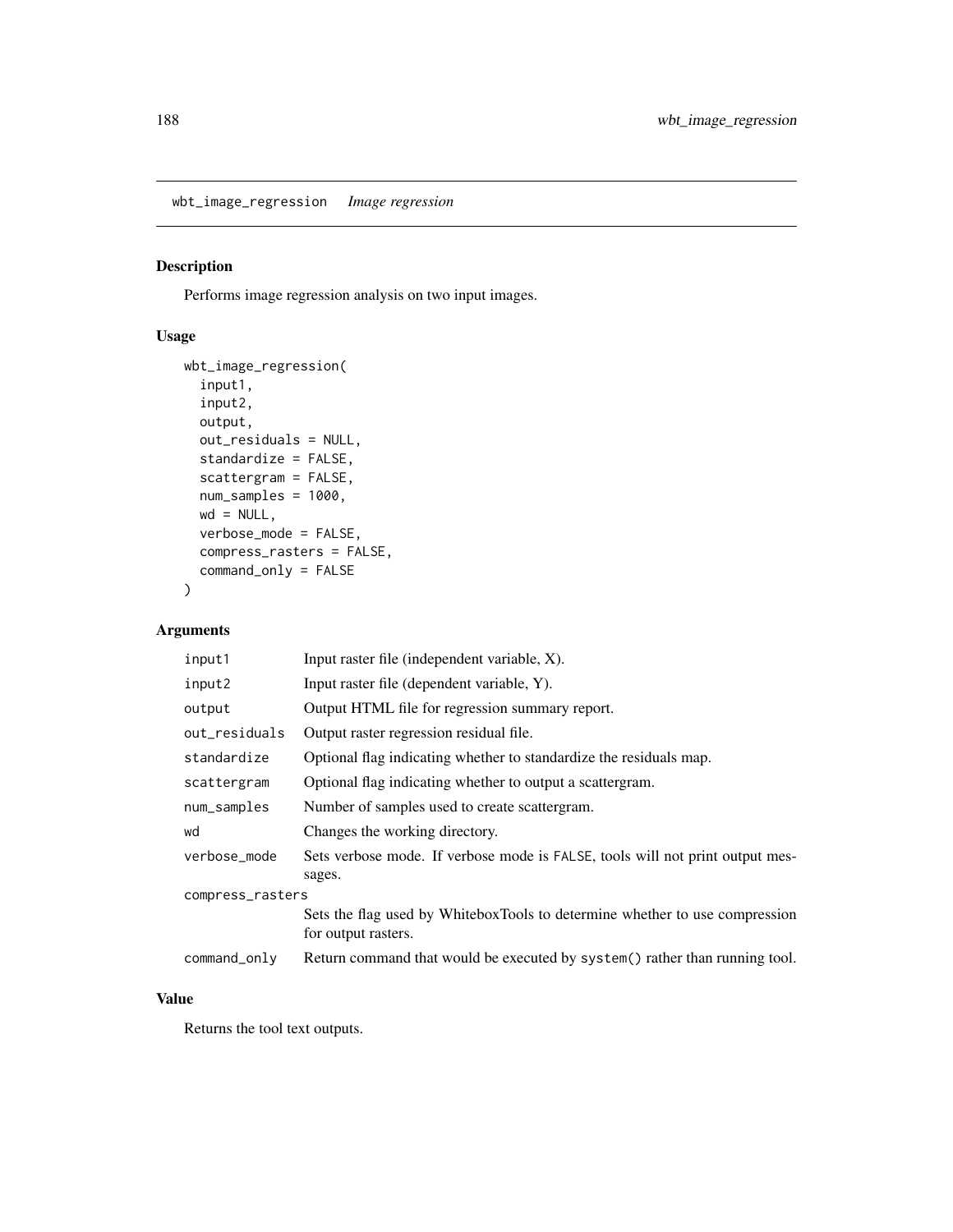wbt\_image\_segmentation

*Image segmentation*

#### Description

Performs a region-growing based segmentation on a set of multi-spectral images.

# Usage

```
wbt_image_segmentation(
  inputs,
  output,
  threshold = 0.5,
  steps = 10,
  min\_area = 4,
  wd = NULL,verbose_mode = FALSE,
  compress_rasters = FALSE,
  command_only = FALSE
)
```
#### Arguments

| inputs           | Names of the input band images.                                                                    |
|------------------|----------------------------------------------------------------------------------------------------|
| output           | Name of the output raster file.                                                                    |
| threshold        | Distance threshold, in z-scores.                                                                   |
| steps            | Number of steps.                                                                                   |
| min_area         | Minimum object area, in grid cells (1-8).                                                          |
| wd               | Changes the working directory.                                                                     |
| verbose_mode     | Sets verbose mode. If verbose mode is FALSE, tools will not print output mes-<br>sages.            |
| compress_rasters |                                                                                                    |
|                  | Sets the flag used by WhiteboxTools to determine whether to use compression<br>for output rasters. |
| command_only     | Return command that would be executed by system() rather than running tool.                        |

#### Value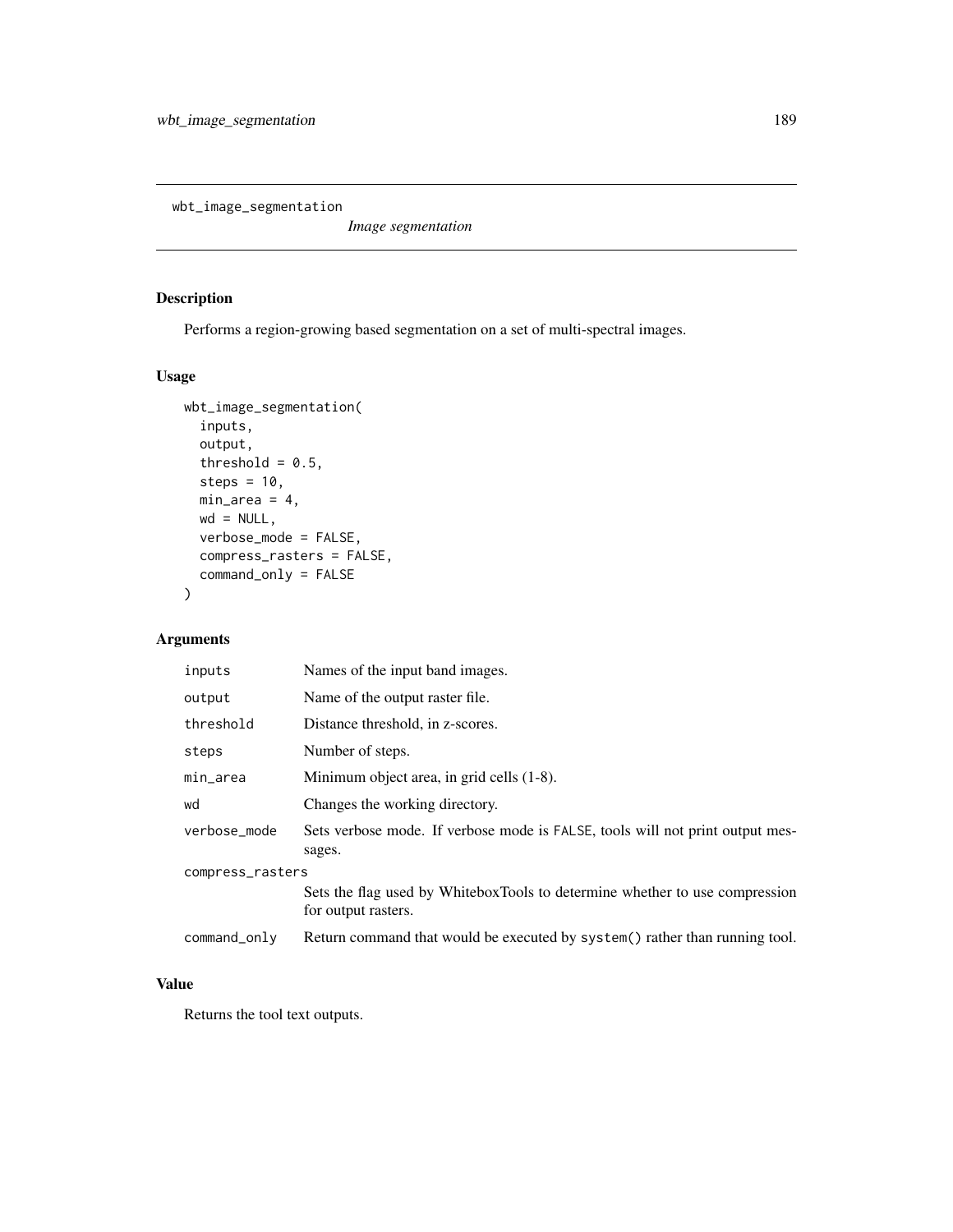wbt\_image\_slider *Image slider*

#### Description

This tool creates an image slider from two input images.

#### Usage

```
wbt_image_slider(
  input1,
  input2,
 output,
 palette1 = "grey",
 reverse1 = FALSE,
 label1 = "",palette2 = "grey",reverse2 = FALSE,
 label2 = ",
 height = 600,
 wd = NULL,verbose_mode = FALSE,
 compress_rasters = FALSE,
  command_only = FALSE
)
```
#### Arguments

| input1       | Name of the left input image file.                                                                                                                                 |
|--------------|--------------------------------------------------------------------------------------------------------------------------------------------------------------------|
| input2       | Name of the right input image file.                                                                                                                                |
| output       | Name of the output HTML file (*.html).                                                                                                                             |
| palette1     | Left image palette; options are 'grey', 'atlas', 'high_relief', 'arid', 'soft', 'muted',<br>'purple', 'viridi', 'gn_yl', 'pi_y_g', 'bl_yl_rd', 'deep', and 'rgb'.  |
| reverse1     | Reverse left image palette?.                                                                                                                                       |
| label1       | Left image label (leave blank for none).                                                                                                                           |
| palette2     | Right image palette; options are 'grey', 'atlas', 'high_relief', 'arid', 'soft', 'muted',<br>'purple', 'viridi', 'gn_yl', 'pi_y_g', 'bl_yl_rd', 'deep', and 'rgb'. |
| reverse2     | Reverse right image palette?.                                                                                                                                      |
| label2       | Right image label (leave blank for none).                                                                                                                          |
| height       | Image height, in pixels.                                                                                                                                           |
| wd           | Changes the working directory.                                                                                                                                     |
| verbose_mode | Sets verbose mode. If verbose mode is FALSE, tools will not print output mes-<br>sages.                                                                            |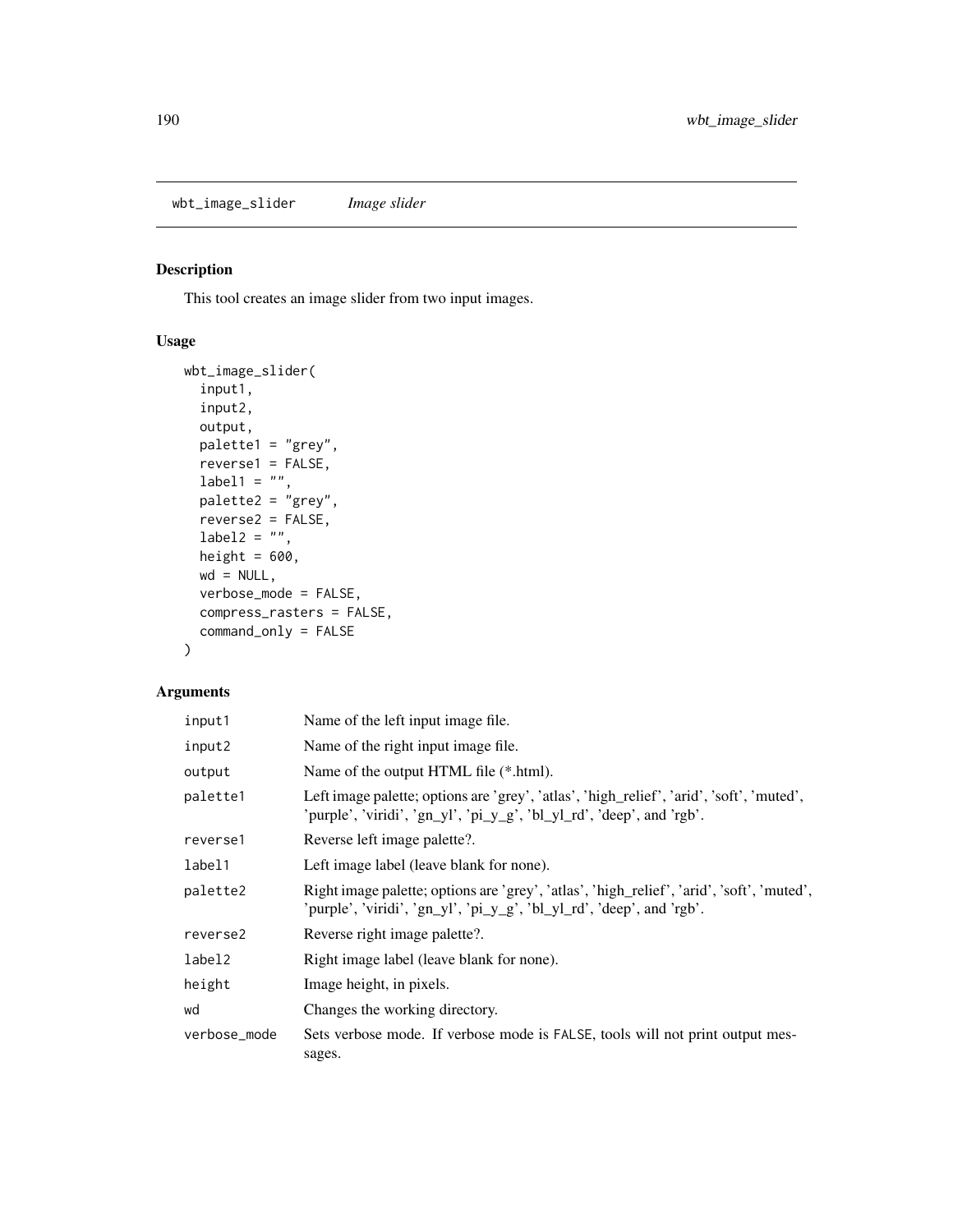# wbt\_image\_stack\_profile 191

| compress_rasters |                                                                                                    |  |
|------------------|----------------------------------------------------------------------------------------------------|--|
|                  | Sets the flag used by WhiteboxTools to determine whether to use compression<br>for output rasters. |  |
| command_only     | Return command that would be executed by system () rather than running tool.                       |  |

#### Value

Returns the tool text outputs.

wbt\_image\_stack\_profile

*Image stack profile*

# Description

Plots an image stack profile (i.e. signature) for a set of points and multispectral images.

#### Usage

```
wbt_image_stack_profile(
  inputs,
 points,
 output,
 wd = NULL,verbose_mode = FALSE,
 compress_rasters = FALSE,
 command_only = FALSE
)
```
# Arguments

| inputs           | Input multispectral image files.                                                                   |
|------------------|----------------------------------------------------------------------------------------------------|
| points           | Input vector points file.                                                                          |
| output           | Output HTML file.                                                                                  |
| wd               | Changes the working directory.                                                                     |
| verbose_mode     | Sets verbose mode. If verbose mode is FALSE, tools will not print output mes-                      |
|                  | sages.                                                                                             |
| compress_rasters |                                                                                                    |
|                  | Sets the flag used by WhiteboxTools to determine whether to use compression<br>for output rasters. |
| command_only     | Return command that would be executed by system() rather than running tool.                        |

#### Value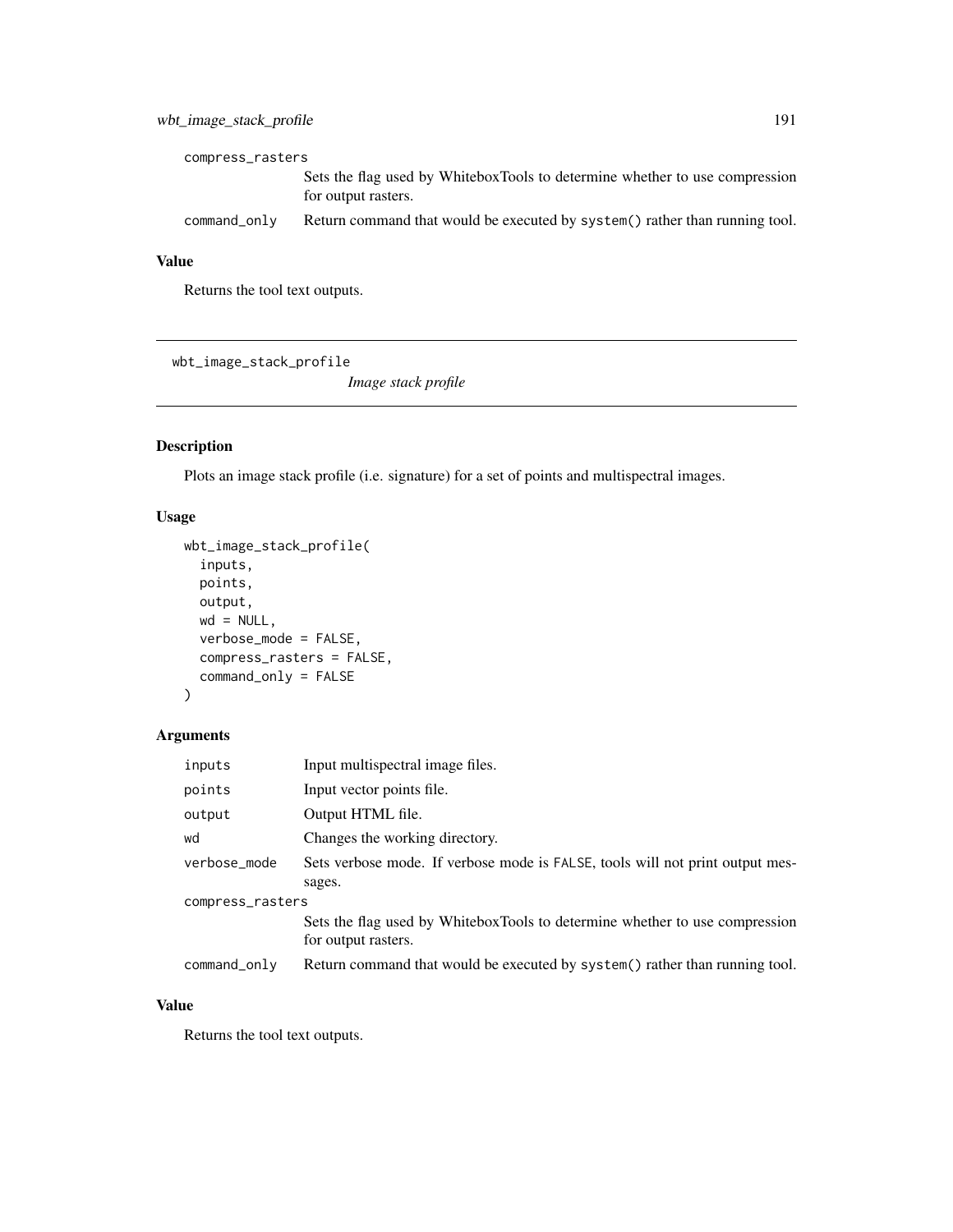wbt\_impoundment\_size\_index

*Impoundment size index*

# Description

Calculates the impoundment size resulting from damming a DEM.

# Usage

```
wbt_impoundment_size_index(
  dem,
  damlength,
 out_mean = NULL,
 out\_max = NULL,out_volume = NULL,
 out_area = NULL,
 out_dam_height = NULL,
 wd = NULL,verbose_mode = FALSE,
  compress_rasters = FALSE,
  command_only = FALSE
)
```
#### Arguments

| dem              | Input raster DEM file.                                                                             |  |
|------------------|----------------------------------------------------------------------------------------------------|--|
| damlength        | Maximum length of the dam.                                                                         |  |
| out_mean         | Output mean flooded depth file.                                                                    |  |
| $out_max$        | Output maximum flooded depth file.                                                                 |  |
| out_volume       | Output flooded volume file.                                                                        |  |
| out_area         | Output flooded area file.                                                                          |  |
| out_dam_height   | Output dam height file.                                                                            |  |
| wd               | Changes the working directory.                                                                     |  |
| verbose mode     | Sets verbose mode. If verbose mode is FALSE, tools will not print output mes-<br>sages.            |  |
| compress_rasters |                                                                                                    |  |
|                  | Sets the flag used by WhiteboxTools to determine whether to use compression<br>for output rasters. |  |
| command_only     | Return command that would be executed by system() rather than running tool.                        |  |

#### Value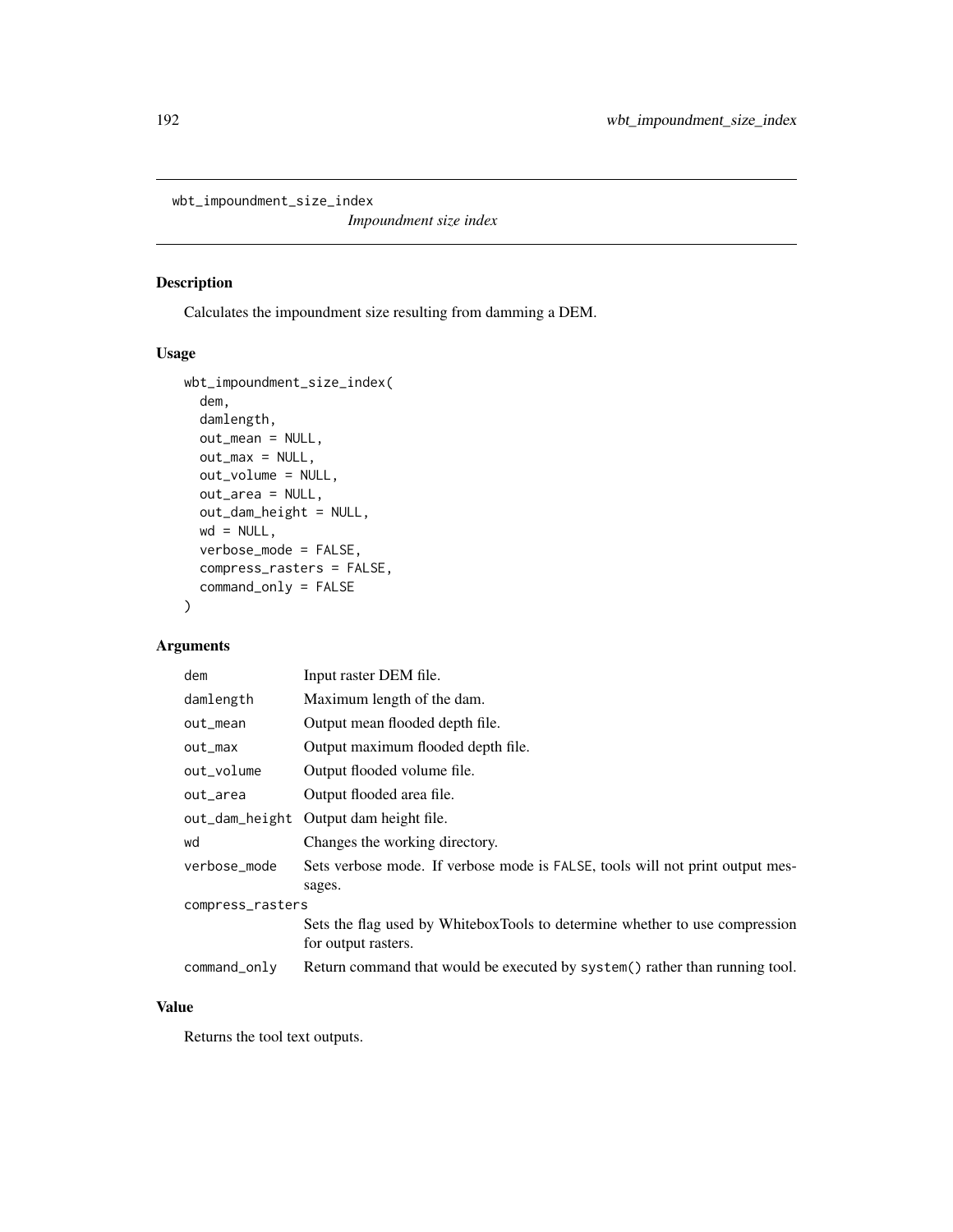wbt\_increment *Increment*

#### Description

Increases the values of each grid cell in an input raster by 1.0. (see also InPlaceAdd).

#### Usage

```
wbt_increment(
  input,
 output,
 wd = NULL,verbose_mode = FALSE,
  compress_rasters = FALSE,
  command_only = FALSE
)
```
# Arguments

| input            | Input raster file.                                                                                 |  |
|------------------|----------------------------------------------------------------------------------------------------|--|
| output           | Output raster file.                                                                                |  |
| wd               | Changes the working directory.                                                                     |  |
| verbose_mode     | Sets verbose mode. If verbose mode is FALSE, tools will not print output mes-<br>sages.            |  |
| compress_rasters |                                                                                                    |  |
|                  | Sets the flag used by WhiteboxTools to determine whether to use compression<br>for output rasters. |  |
| command_only     | Return command that would be executed by system() rather than running tool.                        |  |

#### Value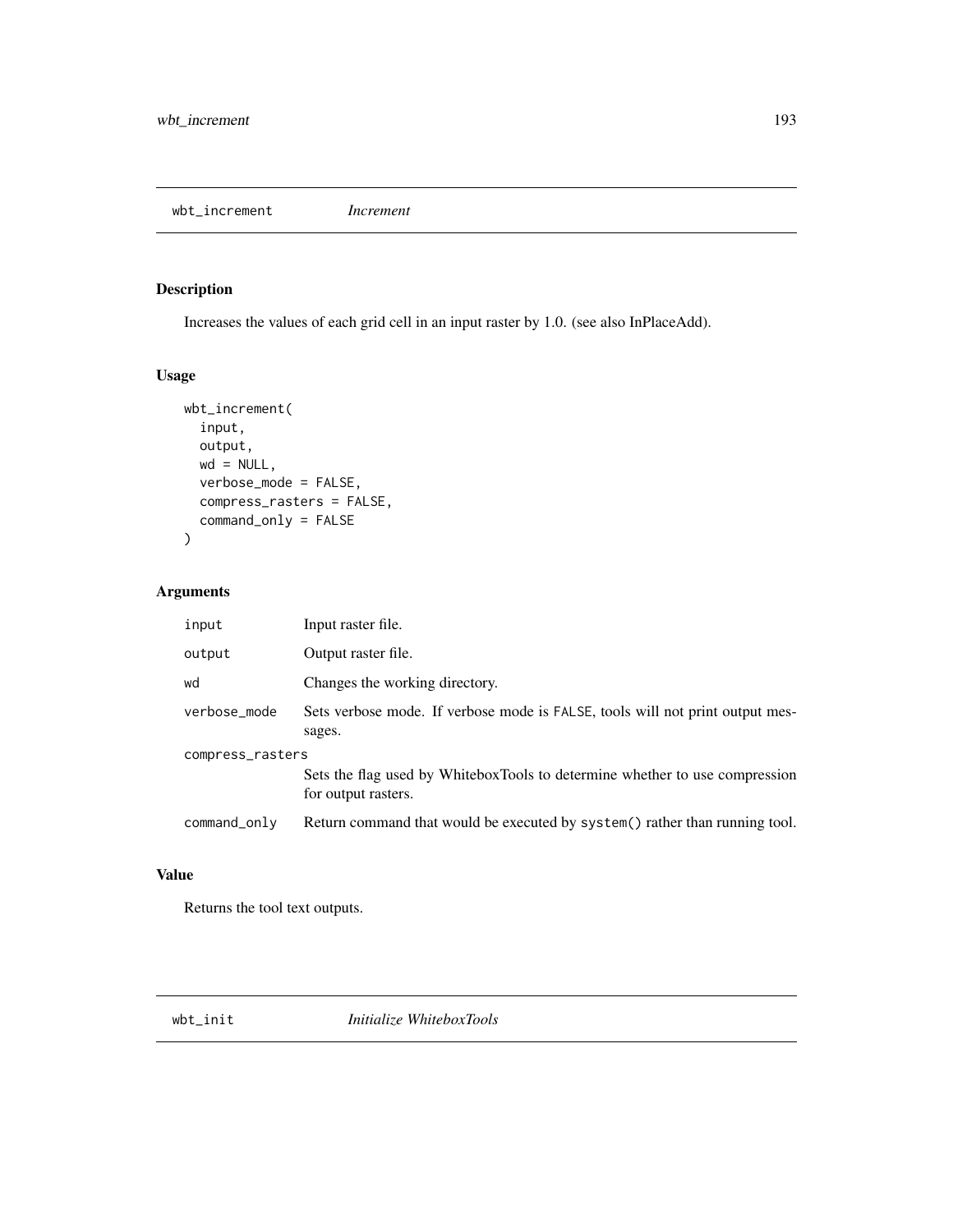#### Description

wbt\_init(): Check if a suitable WhiteboxTools executable is present. Search default path in package directory or set it manually with exe\_path.

wbt\_options(): Get/set package options

- whitebox.exe\_path character. Path to executable file. The default value is the package installation directory, subdirectory "WBT", followed by whitebox\_tools.exe or whitebox\_tools. Set the whitebox.exe\_path option using wbt\_init() exe\_path argument
- whitebox.wd character. Path to WhiteboxTools working directory. Used as --wd argument for tools that support it when wd is not specified elsewhere.
- whitebox.verbose logical. Should standard output from calls to executable be cat() out for readability? Default is result of interactive(). Individual tools may have verbose\_mode setting that produce only single-line output when FALSE. These argument values are left as the defaults defined in the package documentation for that function. When whitebox.verbose=FALSE no output is produced. Set the value of whitebox. verbose with wbt\_verbose() verbose argument.
- whitebox.compress\_rasters logical. Should raster output from WhiteboxTools be compressed? Default: FALSE. Set the value of whitebox.compress\_rasters with wbt\_compress\_rasters() compress\_rasters argument.
- whitebox.max\_procs integer. Maximum number of processes for tools that run in parallel or partially parallelize. Default: -1 uses all of the available cores.

wbt\_exe\_path(): Get the file path of the WhiteboxTools executable.

wbt\_wd(): Get or set the WhiteboxTools working directory. Default: "" (unset) is your R working directory if no other options are set.

wbt\_verbose(): Check verbose options for WhiteboxTools

wbt\_compress\_rasters(): Check raster compression option for WhiteboxTools. Default: FALSE

wbt\_max\_procs(): Check maximum number of processes for for tools that run in parallel or partially parallelize. Default: -1 uses all of the available cores.

```
wbt\_init(exe\_path = wbt\_exe\_path(shell\_quote = FALSE), ...
```

```
wbt_options(
  exe_path = NULL,
 wd = NULL,verbose = NULL,
  compress_rasters = NULL,
 max_procs = NULL
)
wbt\_exe\_path(exe\_path = NULL, shell\_quote = TRUE)wbt_default_path()
```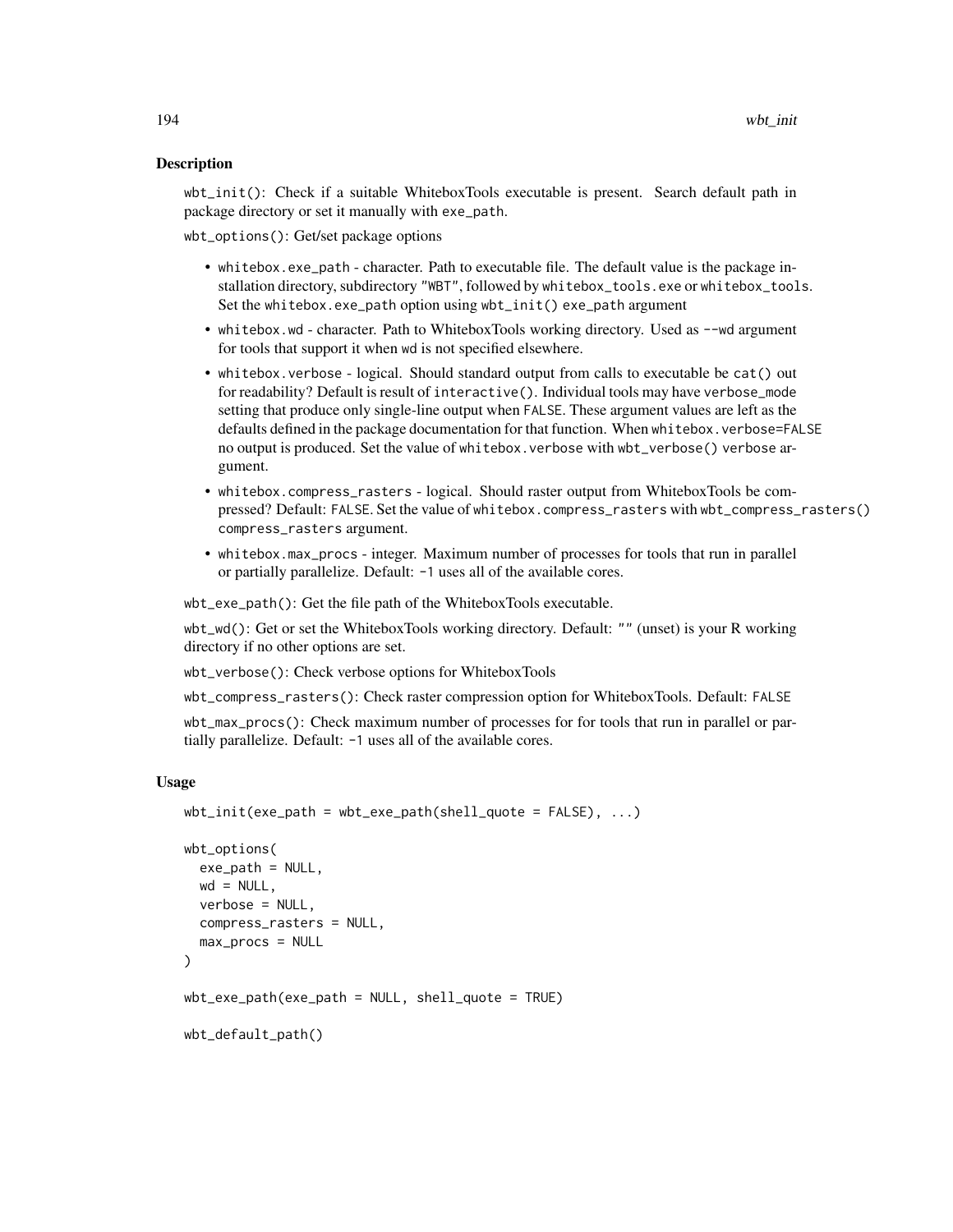#### wbt\_init 195

```
wbt_wdd(wd = NULL)wbt_verbose(verbose = NULL)
wbt_compress_rasters(compress_rasters = NULL)
wbt_max_procs(max_procs = NULL)
```
#### Arguments

| exe_path         | Optional: User-supplied path to WhiteboxTools executable. Default: NULL                                        |  |
|------------------|----------------------------------------------------------------------------------------------------------------|--|
| $\ddots$         | additional arguments to wbt_options()                                                                          |  |
| wd               | character; Default: NULL; if set the package option whitebox.wd is set specified<br>path (if directory exists) |  |
| verbose          | Default: NULL; if logical, set the package option whitebox. verbose to specified                               |  |
|                  | value                                                                                                          |  |
| compress_rasters |                                                                                                                |  |
|                  | Default: NULL; if logical, set the package option whitebox.compress_rasters<br>to specified value              |  |
| max_procs        | Default: NULL; if integer, set the package option whitebox.max_procs to spec-<br>ified value                   |  |
| shell_quote      | Return shouote() result?                                                                                       |  |

#### Details

wbt\_exe\_path(): Checks system environment variable R\_WHITEBOX\_EXE\_PATH and package option whitebox.exe\_path. Set your desired path with either Sys.setenv(R\_WHITEBOX\_EXE\_PATH = "C:/path/to/whitebox\_tools.exe") or options(whitebox.exe\_path = "C:/path/to/whitebox\_tools.exe"). The default, backwards-compatible path is returned by wbt\_default\_path()

wbt\_wd(): Before you set the working directory in a session the default output will be in your current R working directory unless otherwise specified. You can change working directory at any time by setting the wd argument to wbt\_wd() and running a tool. Note that once you have set a working directory, the directory needs to be set somewhere to "replace" the old value; just dropping the flag will not change the working directory back to the R working directory. To "unset" the option in the R package you can use wbt\_wd("") which is equivalent to wbt\_wd(getwd()).

#### Value

wbt\_init(): logical; TRUE if binary file is found at exe\_path

wbt\_options(): an invisible list containing current whitebox.exe\_path, whitebox.verbose, whitebox.compress\_rasters, and whitebox.max\_procs options

Returns the file path of WhiteboxTools executable.

wbt\_wd(): character; when working directory is unset, will not add --wd= arguments to calls and should be the same as using getwd(). See Details.

wbt\_verbose(): logical; defaults to result of interactive()

wbt\_compress\_rasters(): logical; defaults to NA

wbt\_max\_procs(): integer; defaults to NA\_integer\_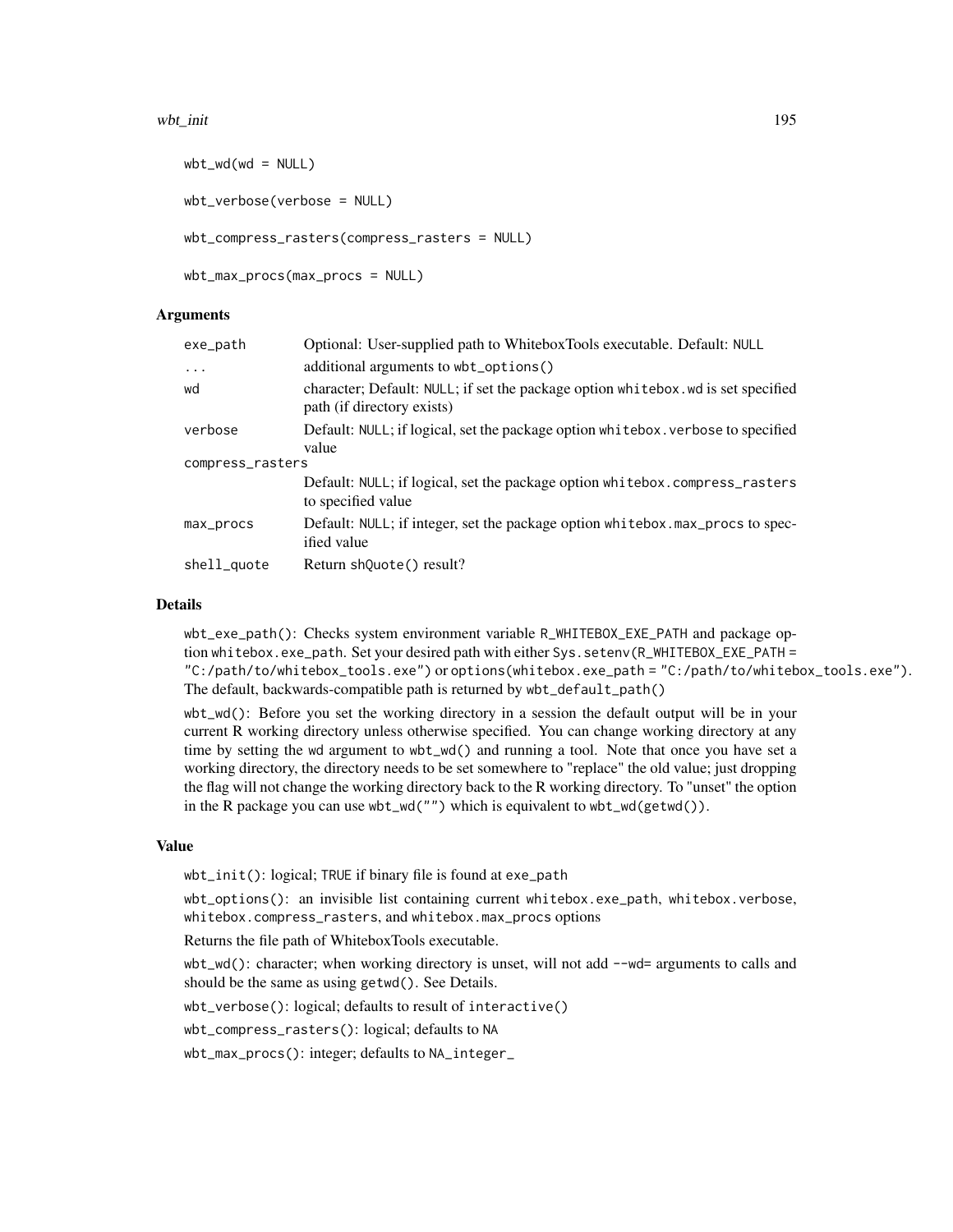#### See Also

[install\\_whitebox\(\)](#page-197-0) [whitebox](#page-0-0)

#### Examples

```
## Not run:
## wbt_init():
# set path to binary as an argument
# wbt_init(exe_path = "not/a/valid/path/whitebox_tools.exe")
## End(Not run)
## Not run:
## wbt_options():
# set multiple options (e.g. exe_path and verbose) with wbt_options()
wbt_options(exe_path = "not/a/valid/path/whitebox_tools.exe", verbose = TRUE)
## End(Not run)
## Not run:
wbt_exe_path()
## End(Not run)
## Not run:
## wbt_wd():
# set WBT working directory to R working directory
wbt_wd(wd = getwd())## End(Not run)
## Not run:
## wbt_verbose():
wbt_verbose(verbose = TRUE)
## End(Not run)
## Not run:
## wbt_compress_rasters():
wbt_compress_rasters(compress_rasters = TRUE)
## End(Not run)
## Not run:
## wbt_max_procs():
wbt_max_procs(max_procs = 2)
```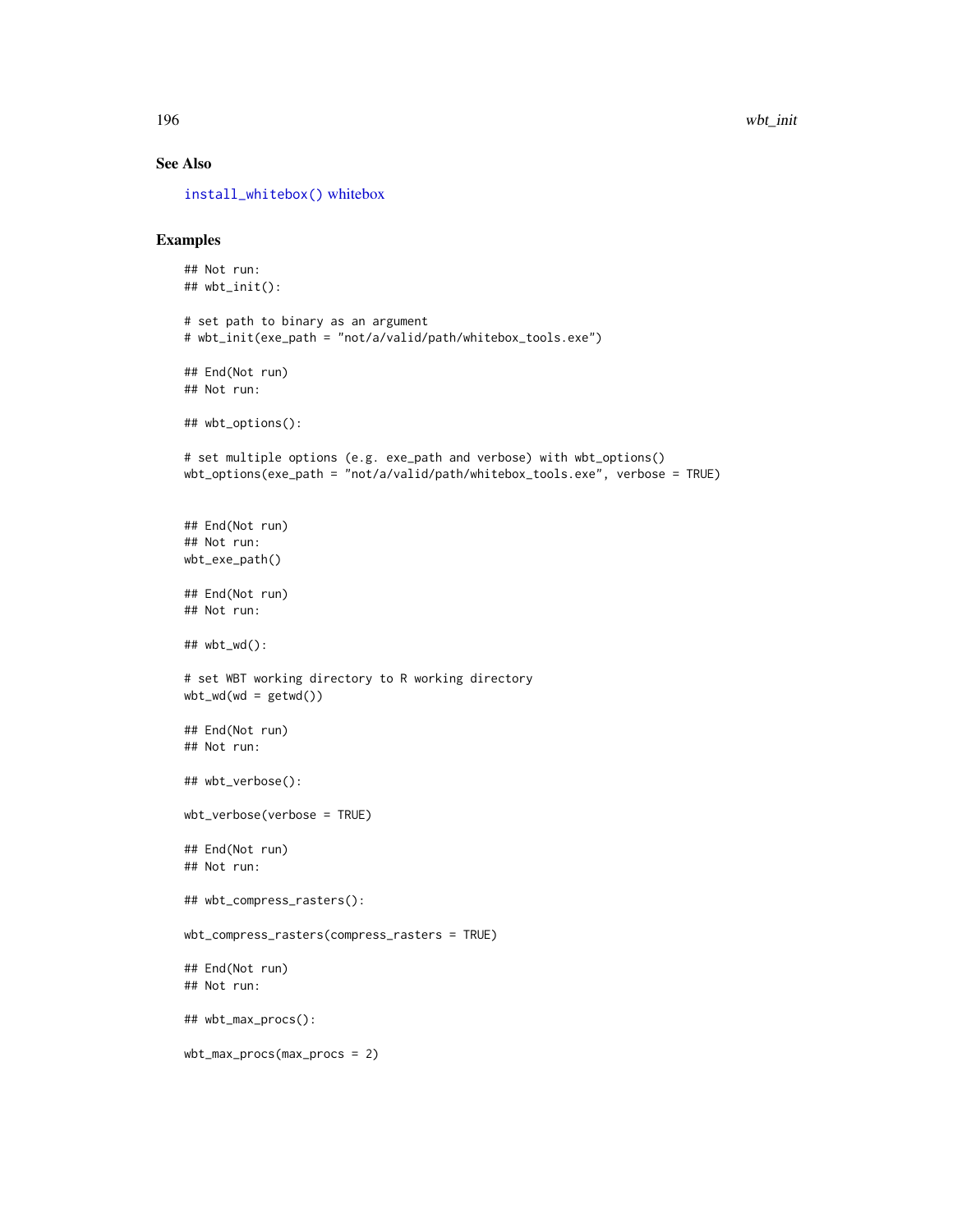## End(Not run)

wbt\_insert\_dams *Insert dams*

#### Description

Calculates the impoundment size resulting from damming a DEM.

#### Usage

```
wbt_insert_dams(
  dem,
  dam_pts,
 output,
 damlength,
 wd = NULL,verbose_mode = FALSE,
  compress_rasters = FALSE,
  command_only = FALSE
)
```
#### Arguments

| dem              | Input raster DEM file.                                                                             |  |
|------------------|----------------------------------------------------------------------------------------------------|--|
| dam_pts          | Input vector dam points file.                                                                      |  |
| output           | Output file.                                                                                       |  |
| damlength        | Maximum length of the dam.                                                                         |  |
| wd               | Changes the working directory.                                                                     |  |
| verbose_mode     | Sets verbose mode. If verbose mode is FALSE, tools will not print output mes-<br>sages.            |  |
| compress_rasters |                                                                                                    |  |
|                  | Sets the flag used by WhiteboxTools to determine whether to use compression<br>for output rasters. |  |
| command_only     | Return command that would be executed by system() rather than running tool.                        |  |

#### Value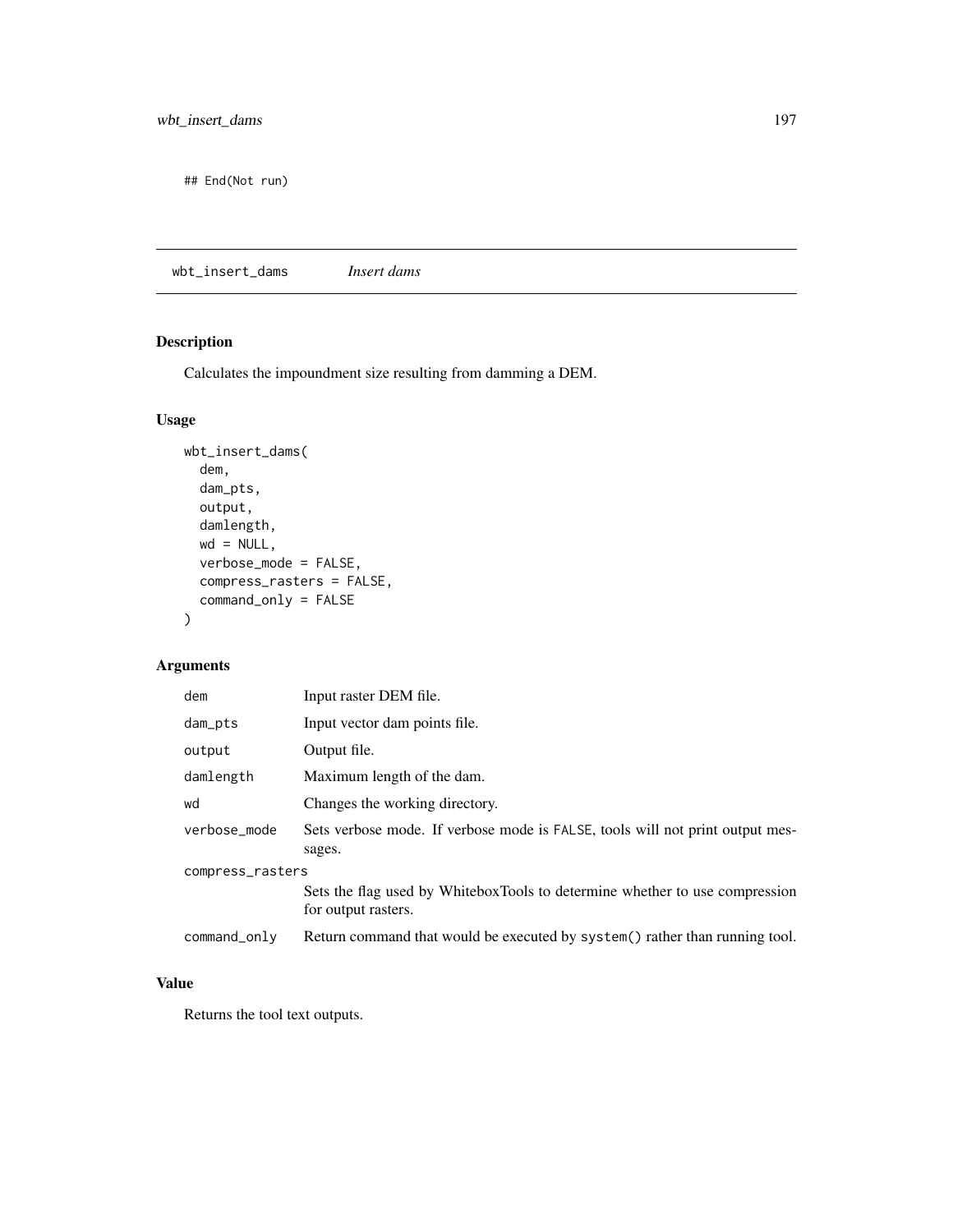#### <span id="page-197-0"></span>Description

This function downloads the WhiteboxTools binary if needed. Pre-compiled binaries are only available for download for 64-bit Linux (Ubuntu 20.04), Windows and Mac OS (Intel) platforms. If you need WhiteboxTools for another platform follow the instructions here: [https://github.com/](https://github.com/jblindsay/whitebox-tools) [jblindsay/whitebox-tools](https://github.com/jblindsay/whitebox-tools)

#### Usage

```
wbt_install(pkg_dir = find.package("whitebox"), force = FALSE)
```

```
install_whitebox(pkg_dir = find.package("whitebox"), force = FALSE)
```
#### Arguments

| pkg_dir | default install path is to whitebox package "WBT" folder |
|---------|----------------------------------------------------------|
| force   | logical. Default FALSE. Force install?                   |

#### Value

Prints out the location of the WhiteboxTools binary, if found. NULL otherwise.

#### Examples

```
## Not run:
install_whitebox()
```
## End(Not run)

wbt\_integer\_division *Integer division*

#### Description

Performs an integer division operation on two rasters or a raster and a constant value.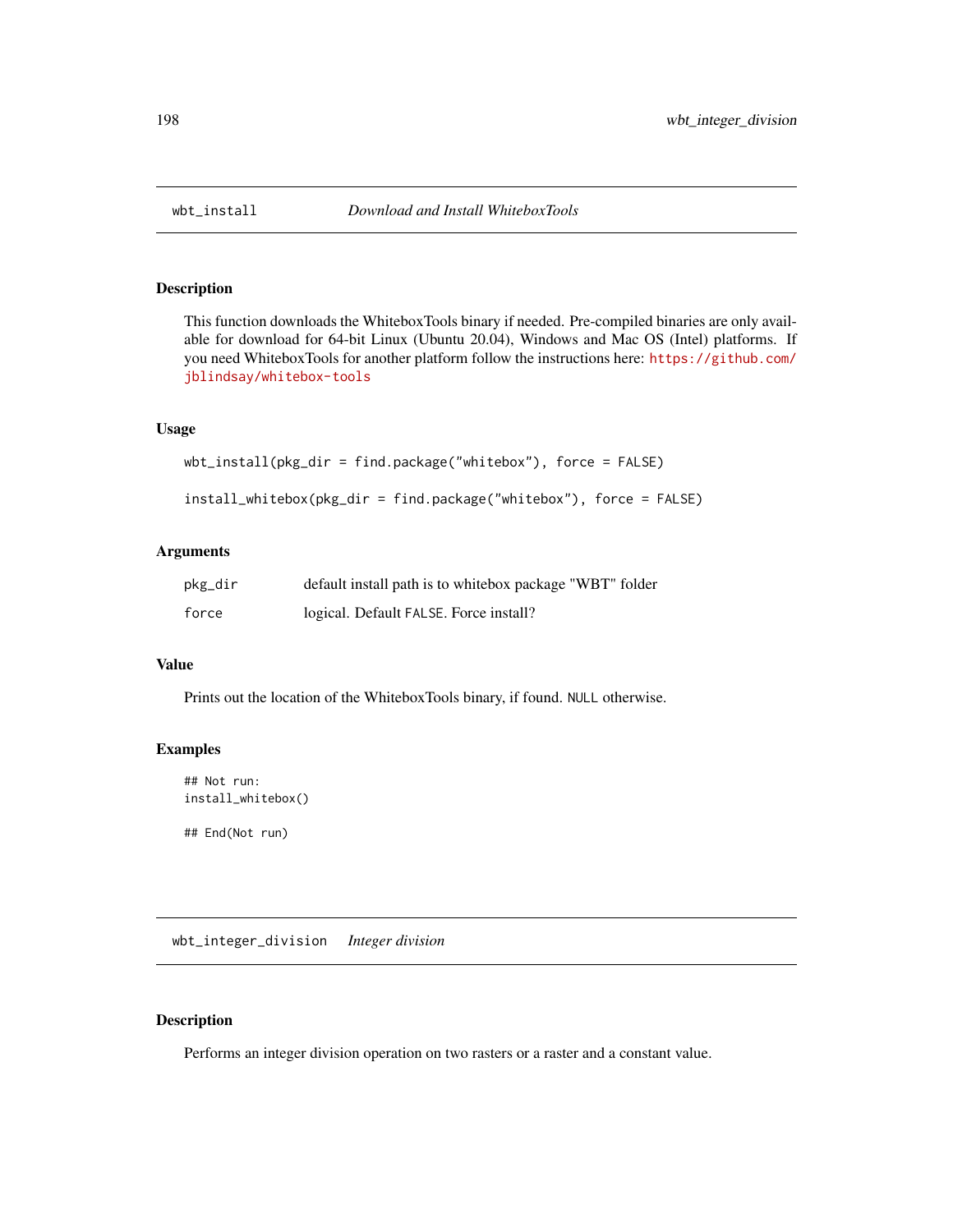wbt\_integral\_image 199

# Usage

```
wbt_integer_division(
  input1,
  input2,
 output,
 wd = NULL,verbose_mode = FALSE,
  compress_rasters = FALSE,
  command_only = FALSE
\mathcal{L}
```
#### Arguments

| input1           | Input raster file or constant value.                                                               |  |
|------------------|----------------------------------------------------------------------------------------------------|--|
| input2           | Input raster file or constant value.                                                               |  |
| output           | Output raster file.                                                                                |  |
| wd               | Changes the working directory.                                                                     |  |
| verbose_mode     | Sets verbose mode. If verbose mode is FALSE, tools will not print output mes-                      |  |
|                  | sages.                                                                                             |  |
| compress_rasters |                                                                                                    |  |
|                  | Sets the flag used by WhiteboxTools to determine whether to use compression<br>for output rasters. |  |
| command_only     | Return command that would be executed by system () rather than running tool.                       |  |

#### Value

Returns the tool text outputs.

wbt\_integral\_image *Integral image*

# Description

Transforms an input image (summed area table) into its integral image equivalent.

```
wbt_integral_image(
  input,
 output,
 wd = NULL,verbose_mode = FALSE,
 compress_rasters = FALSE,
  command_only = FALSE
\mathcal{L}
```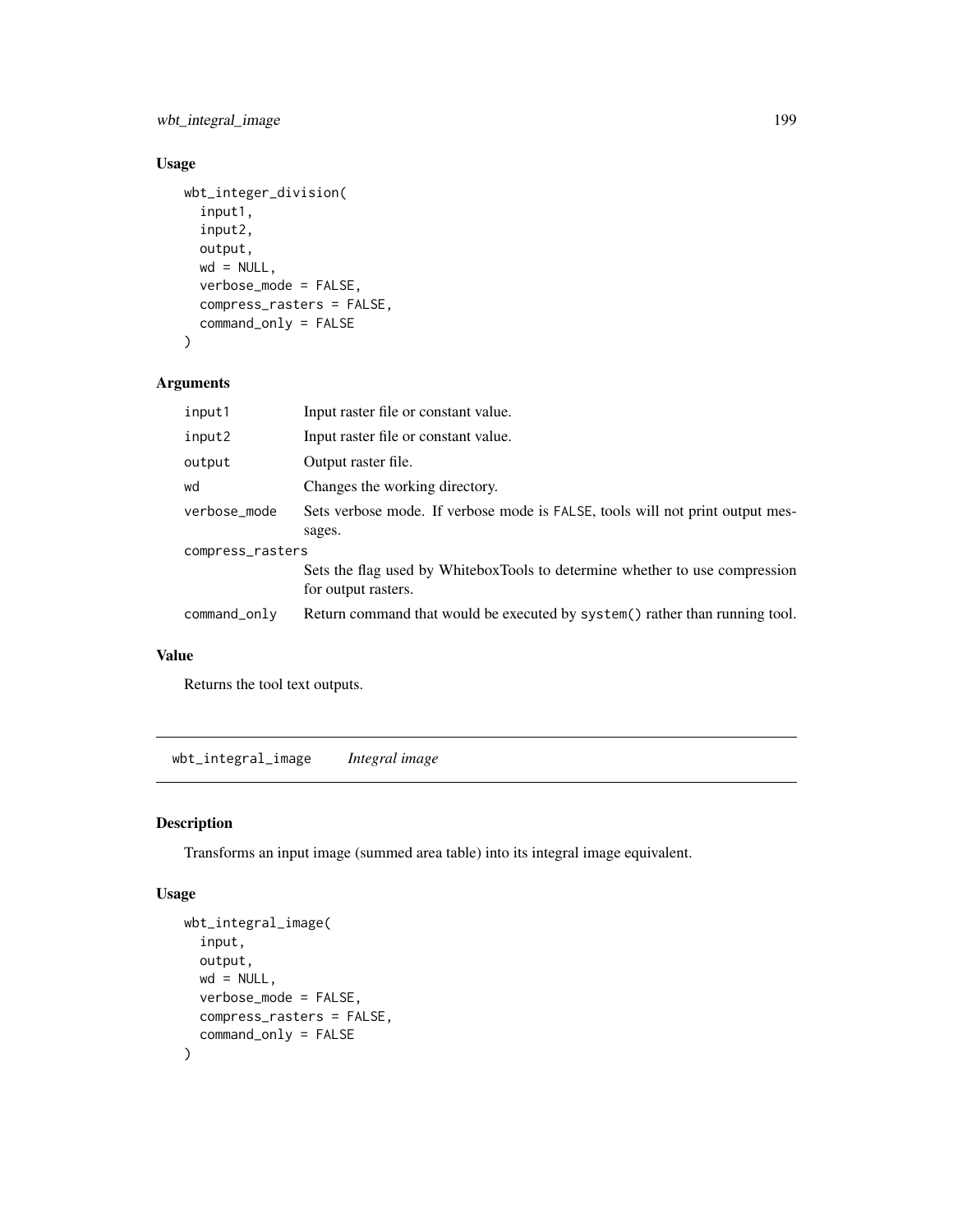| input            | Input raster file.                                                                                 |  |
|------------------|----------------------------------------------------------------------------------------------------|--|
| output           | Output raster file.                                                                                |  |
| wd               | Changes the working directory.                                                                     |  |
| verbose_mode     | Sets verbose mode. If verbose mode is FALSE, tools will not print output mes-                      |  |
|                  | sages.                                                                                             |  |
| compress_rasters |                                                                                                    |  |
|                  | Sets the flag used by WhiteboxTools to determine whether to use compression<br>for output rasters. |  |
| command_only     | Return command that would be executed by system() rather than running tool.                        |  |

# Value

Returns the tool text outputs.

wbt\_intersect *Intersect*

# Description

Identifies the parts of features in common between two input vector layers.

#### Usage

```
wbt_intersect(
  input,
  overlay,
  output,
  snap = \theta,
  wd = NULL,verbose_mode = FALSE,
  compress_rasters = FALSE,
  command_only = FALSE
\mathcal{L}
```
#### Arguments

| input        | Input vector file.                                                            |
|--------------|-------------------------------------------------------------------------------|
| overlay      | Input overlay vector file.                                                    |
| output       | Output vector file.                                                           |
| snap         | Snap tolerance.                                                               |
| wd           | Changes the working directory.                                                |
| verbose_mode | Sets verbose mode. If verbose mode is FALSE, tools will not print output mes- |
|              | sages.                                                                        |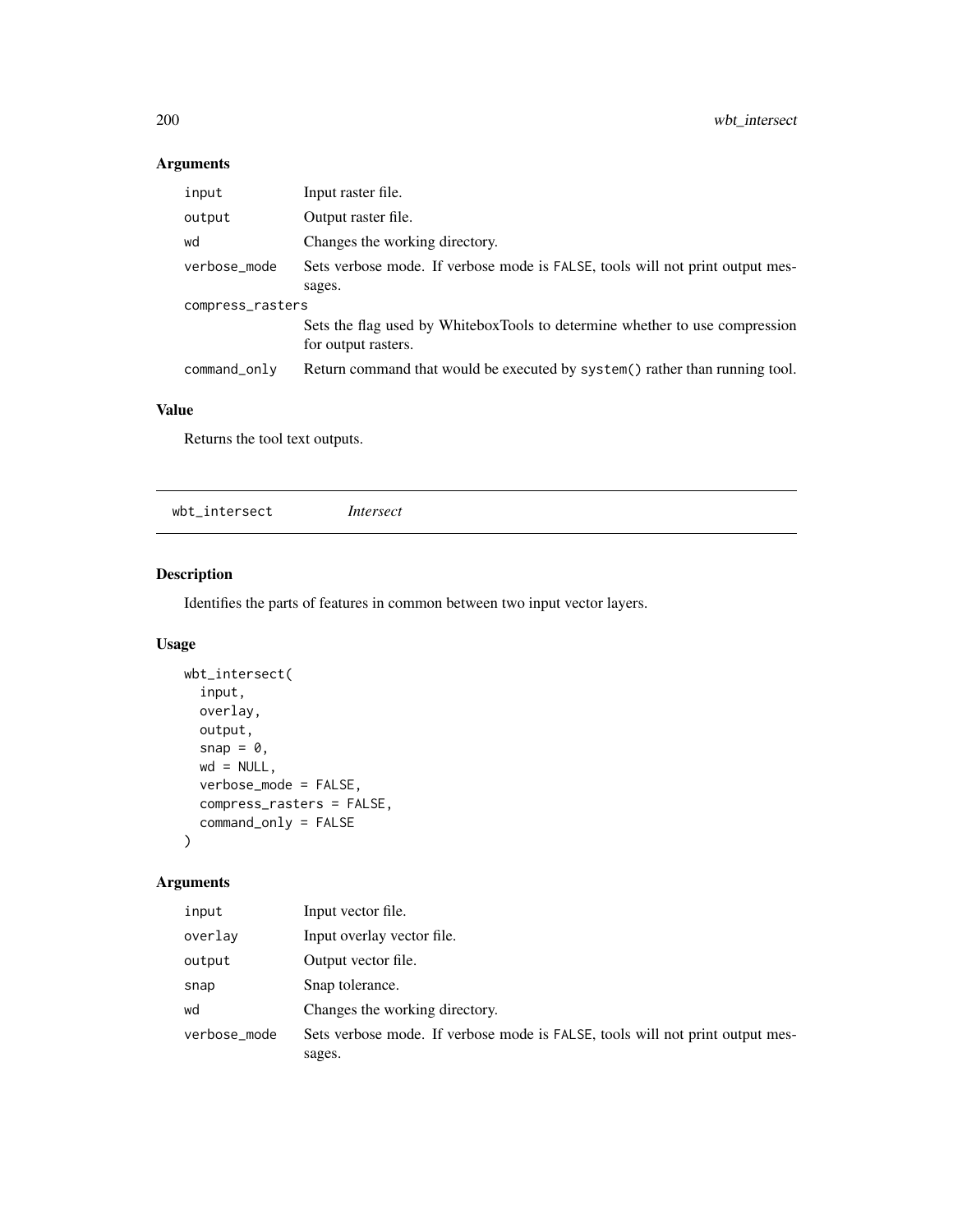| compress_rasters |                                                                                                    |
|------------------|----------------------------------------------------------------------------------------------------|
|                  | Sets the flag used by WhiteboxTools to determine whether to use compression<br>for output rasters. |
| command_only     | Return command that would be executed by system() rather than running tool.                        |

#### Value

Returns the tool text outputs.

wbt\_inverse\_principal\_component\_analysis *Inverse principal component analysis*

# Description

This tool performs an inverse principal component analysis on a series of input component images.

#### Usage

```
wbt_inverse_principal_component_analysis(
  inputs,
  report,
 wd = NULL,verbose_mode = FALSE,
 compress_rasters = FALSE,
  command_only = FALSE
\mathcal{L}
```
#### Arguments

| inputs           | Name of the input PCA component images.                                                            |  |
|------------------|----------------------------------------------------------------------------------------------------|--|
| report           | Name of the PCA report file (*.html).                                                              |  |
| wd               | Changes the working directory.                                                                     |  |
| verbose_mode     | Sets verbose mode. If verbose mode is FALSE, tools will not print output mes-                      |  |
|                  | sages.                                                                                             |  |
| compress_rasters |                                                                                                    |  |
|                  | Sets the flag used by WhiteboxTools to determine whether to use compression<br>for output rasters. |  |
| command_only     | Return command that would be executed by system() rather than running tool.                        |  |

# Value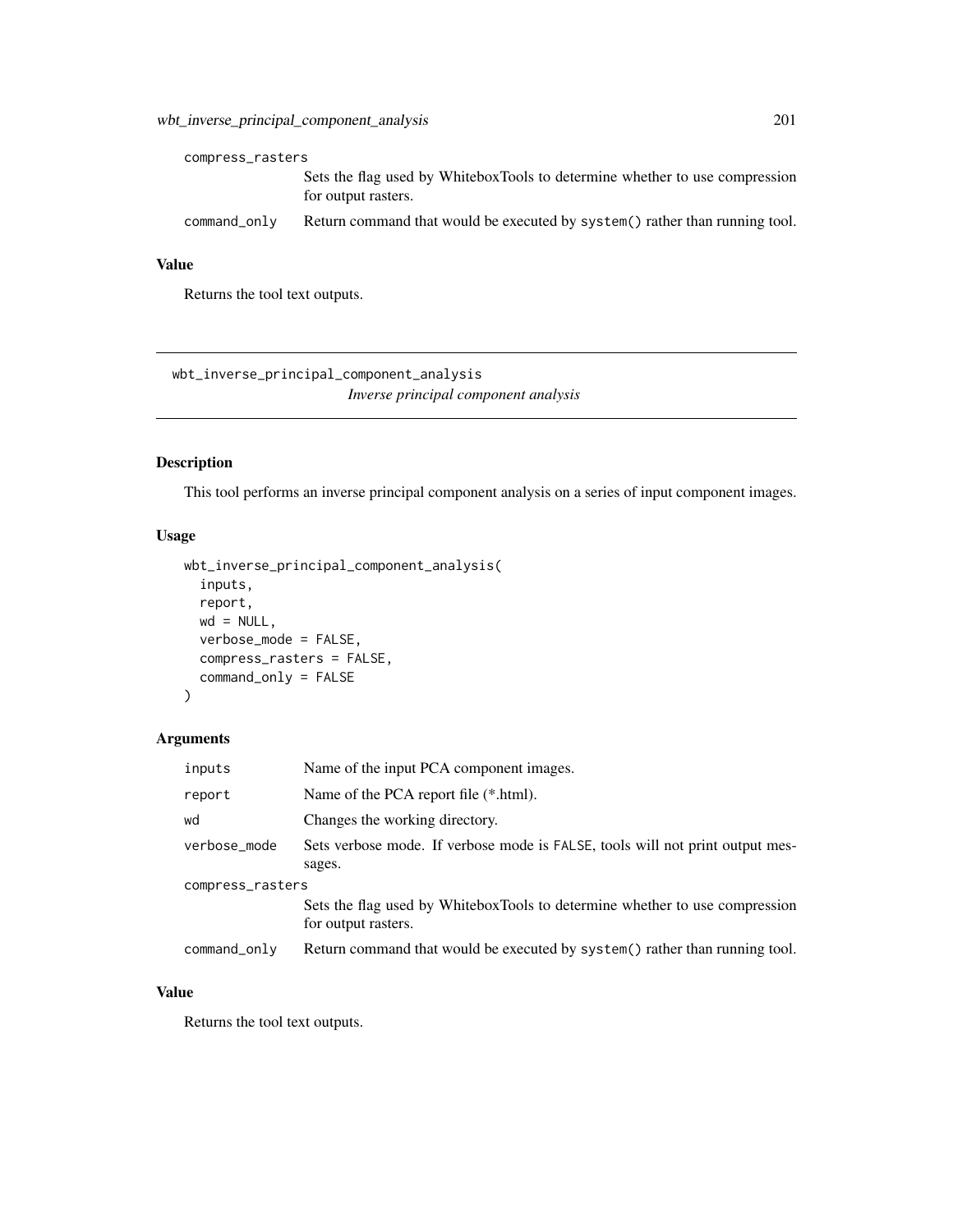wbt\_in\_place\_add *In place add*

#### Description

Performs an in-place addition operation (input1 += input2).

#### Usage

```
wbt_in_place_add(
  input1,
  input2,
 wd = NULL,verbose_mode = FALSE,
  compress_rasters = FALSE,
  command_only = FALSE
)
```
# Arguments

| input1           | Input raster file.                                                                                 |  |
|------------------|----------------------------------------------------------------------------------------------------|--|
| input2           | Input raster file or constant value.                                                               |  |
| wd               | Changes the working directory.                                                                     |  |
| verbose_mode     | Sets verbose mode. If verbose mode is FALSE, tools will not print output mes-<br>sages.            |  |
| compress_rasters |                                                                                                    |  |
|                  | Sets the flag used by WhiteboxTools to determine whether to use compression<br>for output rasters. |  |
| command_only     | Return command that would be executed by system() rather than running tool.                        |  |

#### Value

Returns the tool text outputs.

wbt\_in\_place\_divide *In place divide*

#### Description

Performs an in-place division operation (input1 /= input2).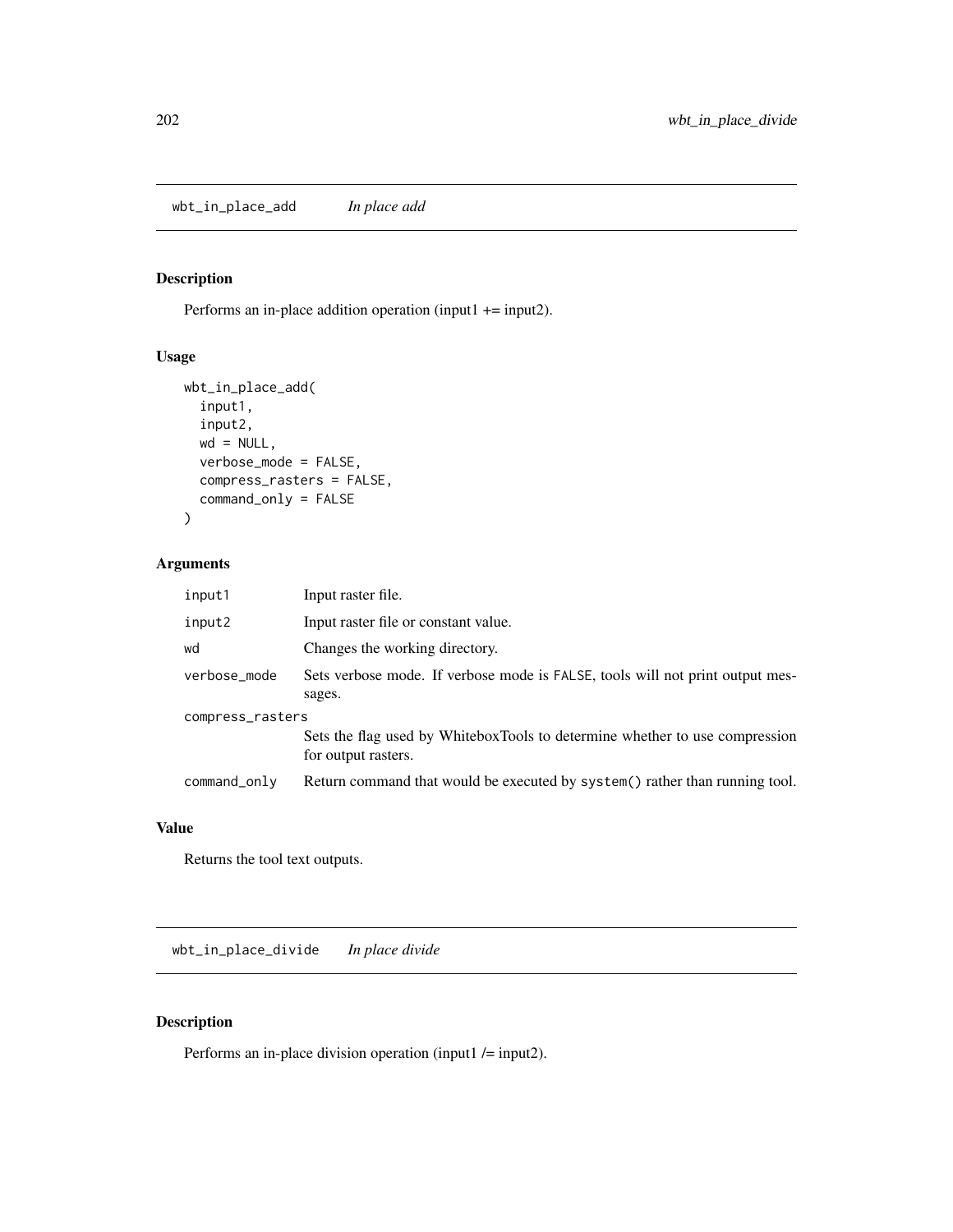#### Usage

```
wbt_in_place_divide(
  input1,
  input2,
 wd = NULL,verbose_mode = FALSE,
  compress_rasters = FALSE,
 command_only = FALSE
\mathcal{L}
```
#### Arguments

| input1           | Input raster file.                                                                                 |  |
|------------------|----------------------------------------------------------------------------------------------------|--|
| input2           | Input raster file or constant value.                                                               |  |
| wd               | Changes the working directory.                                                                     |  |
| verbose_mode     | Sets verbose mode. If verbose mode is FALSE, tools will not print output mes-<br>sages.            |  |
| compress_rasters |                                                                                                    |  |
|                  | Sets the flag used by WhiteboxTools to determine whether to use compression<br>for output rasters. |  |
| command_only     | Return command that would be executed by system() rather than running tool.                        |  |

#### Value

Returns the tool text outputs.

wbt\_in\_place\_multiply *In place multiply*

#### Description

Performs an in-place multiplication operation (input1  $*$  = input2).

```
wbt_in_place_multiply(
  input1,
  input2,
 wd = NULL,verbose_mode = FALSE,
 compress_rasters = FALSE,
  command_only = FALSE
\mathcal{L}
```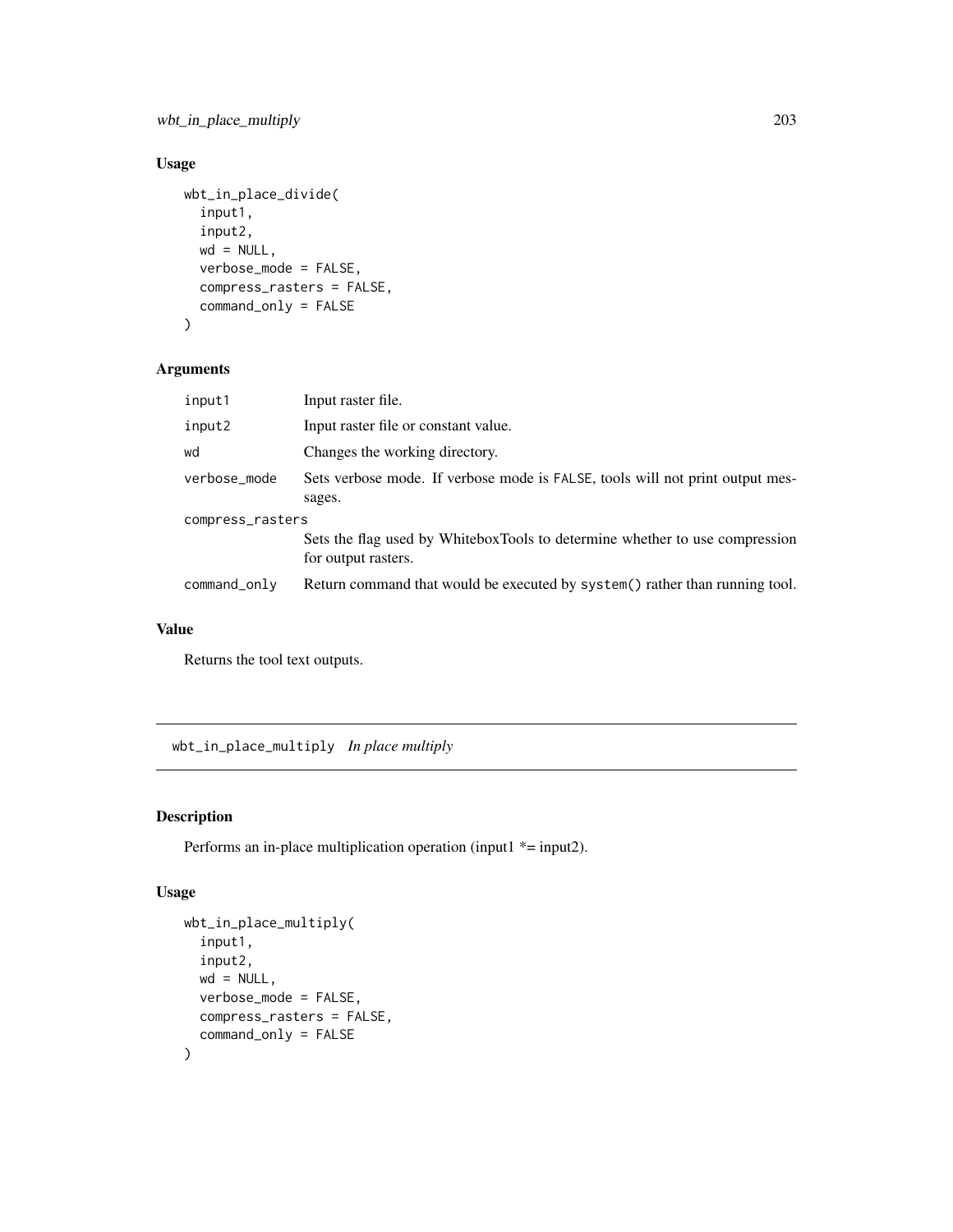| input1           | Input raster file.                                                                                 |  |
|------------------|----------------------------------------------------------------------------------------------------|--|
| input2           | Input raster file or constant value.                                                               |  |
| wd               | Changes the working directory.                                                                     |  |
| verbose_mode     | Sets verbose mode. If verbose mode is FALSE, tools will not print output mes-                      |  |
|                  | sages.                                                                                             |  |
| compress_rasters |                                                                                                    |  |
|                  | Sets the flag used by WhiteboxTools to determine whether to use compression<br>for output rasters. |  |
| command_only     | Return command that would be executed by system() rather than running tool.                        |  |

# Value

Returns the tool text outputs.

wbt\_in\_place\_subtract *In place subtract*

# Description

Performs an in-place subtraction operation (input1 -= input2).

#### Usage

```
wbt_in_place_subtract(
  input1,
  input2,
  wd = NULL,verbose_mode = FALSE,
  compress_rasters = FALSE,
  command_only = FALSE
\mathcal{L}
```
# Arguments

| input1           | Input raster file.                                                                                 |  |
|------------------|----------------------------------------------------------------------------------------------------|--|
| input2           | Input raster file or constant value.                                                               |  |
| wd               | Changes the working directory.                                                                     |  |
| verbose_mode     | Sets verbose mode. If verbose mode is FALSE, tools will not print output mes-<br>sages.            |  |
| compress_rasters |                                                                                                    |  |
|                  | Sets the flag used by WhiteboxTools to determine whether to use compression<br>for output rasters. |  |
| command_only     | Return command that would be executed by system() rather than running tool.                        |  |
|                  |                                                                                                    |  |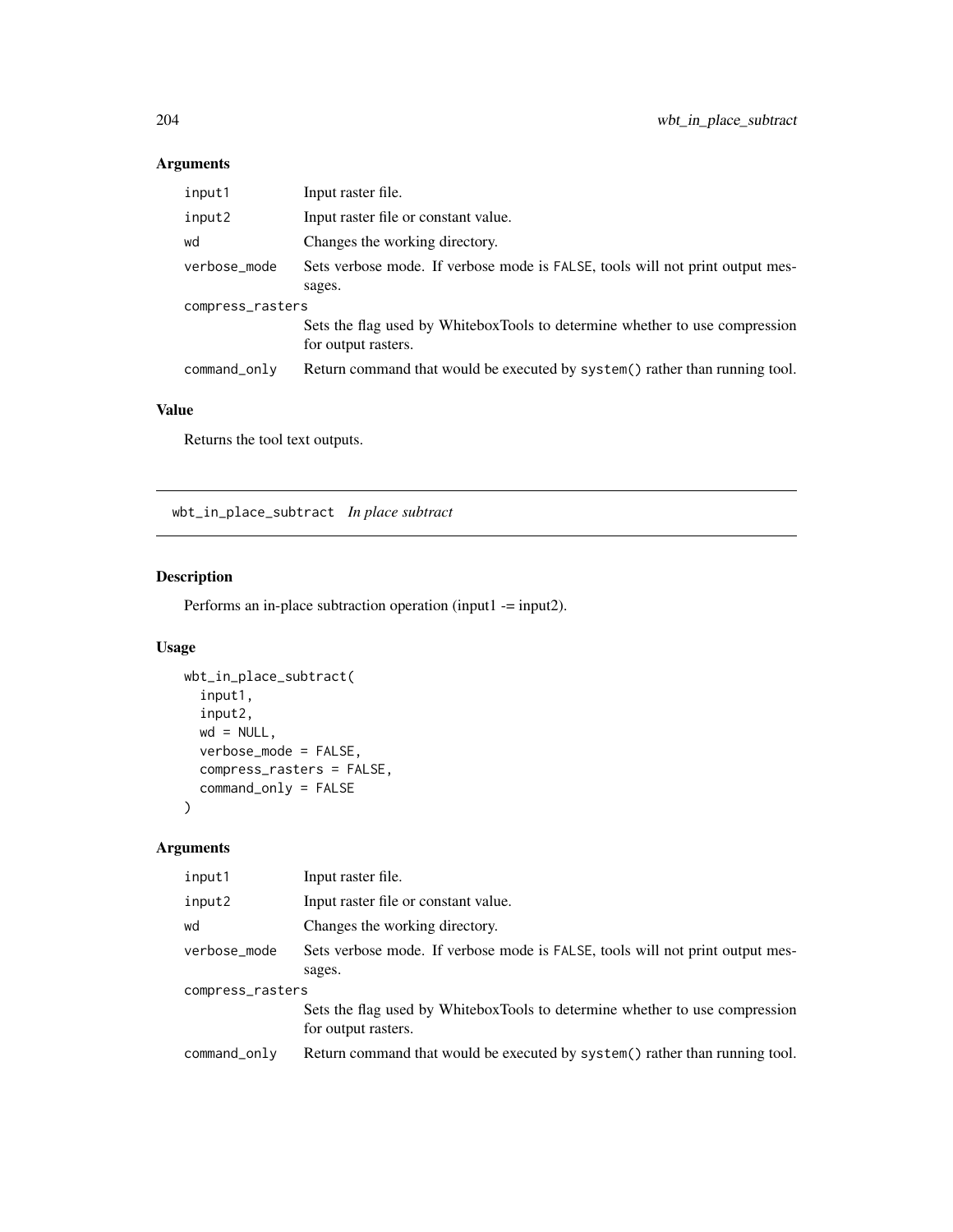wbt\_isobasins 205

#### Value

Returns the tool text outputs.

wbt\_isobasins *Isobasins*

# Description

Divides a landscape into nearly equal sized drainage basins (i.e. watersheds).

#### Usage

```
wbt_isobasins(
 dem,
 output,
 size,
 connections = FALSE,
 wd = NULL,verbose_mode = FALSE,
 compress_rasters = FALSE,
 command_only = FALSE
)
```
#### Arguments

| dem              | Input raster DEM file.                                                                             |  |
|------------------|----------------------------------------------------------------------------------------------------|--|
| output           | Output raster file.                                                                                |  |
| size             | Target basin size, in grid cells.                                                                  |  |
| connections      | Output upstream-downstream flow connections among basins?.                                         |  |
| wd               | Changes the working directory.                                                                     |  |
| verbose_mode     | Sets verbose mode. If verbose mode is FALSE, tools will not print output mes-<br>sages.            |  |
| compress_rasters |                                                                                                    |  |
|                  | Sets the flag used by WhiteboxTools to determine whether to use compression<br>for output rasters. |  |
| $command\_only$  | Return command that would be executed by system() rather than running tool.                        |  |

#### Value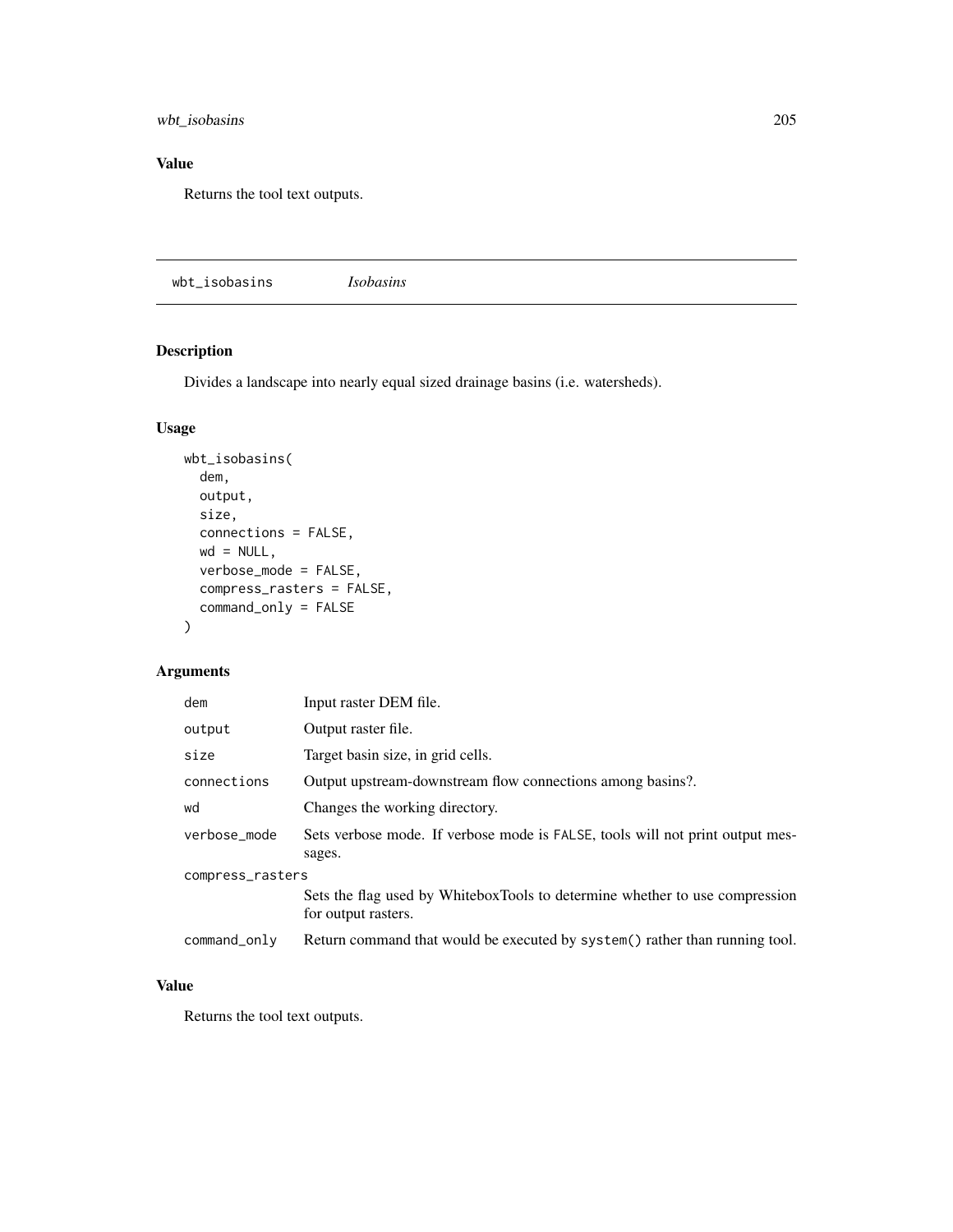wbt\_is\_no\_data *Is no data*

#### Description

Identifies NoData valued pixels in an image.

#### Usage

```
wbt_is_no_data(
  input,
 output,
 wd = NULL,verbose_mode = FALSE,
  compress_rasters = FALSE,
  command_only = FALSE
)
```
#### Arguments

| input            | Input raster file.                                                                                 |  |
|------------------|----------------------------------------------------------------------------------------------------|--|
| output           | Output raster file.                                                                                |  |
| wd               | Changes the working directory.                                                                     |  |
| verbose_mode     | Sets verbose mode. If verbose mode is FALSE, tools will not print output mes-<br>sages.            |  |
| compress_rasters |                                                                                                    |  |
|                  | Sets the flag used by WhiteboxTools to determine whether to use compression<br>for output rasters. |  |
| $command\_only$  | Return command that would be executed by system() rather than running tool.                        |  |

#### Value

Returns the tool text outputs.

wbt\_jenson\_snap\_pour\_points

*Jenson snap pour points*

# Description

Moves outlet points used to specify points of interest in a watershedding operation to the nearest stream cell.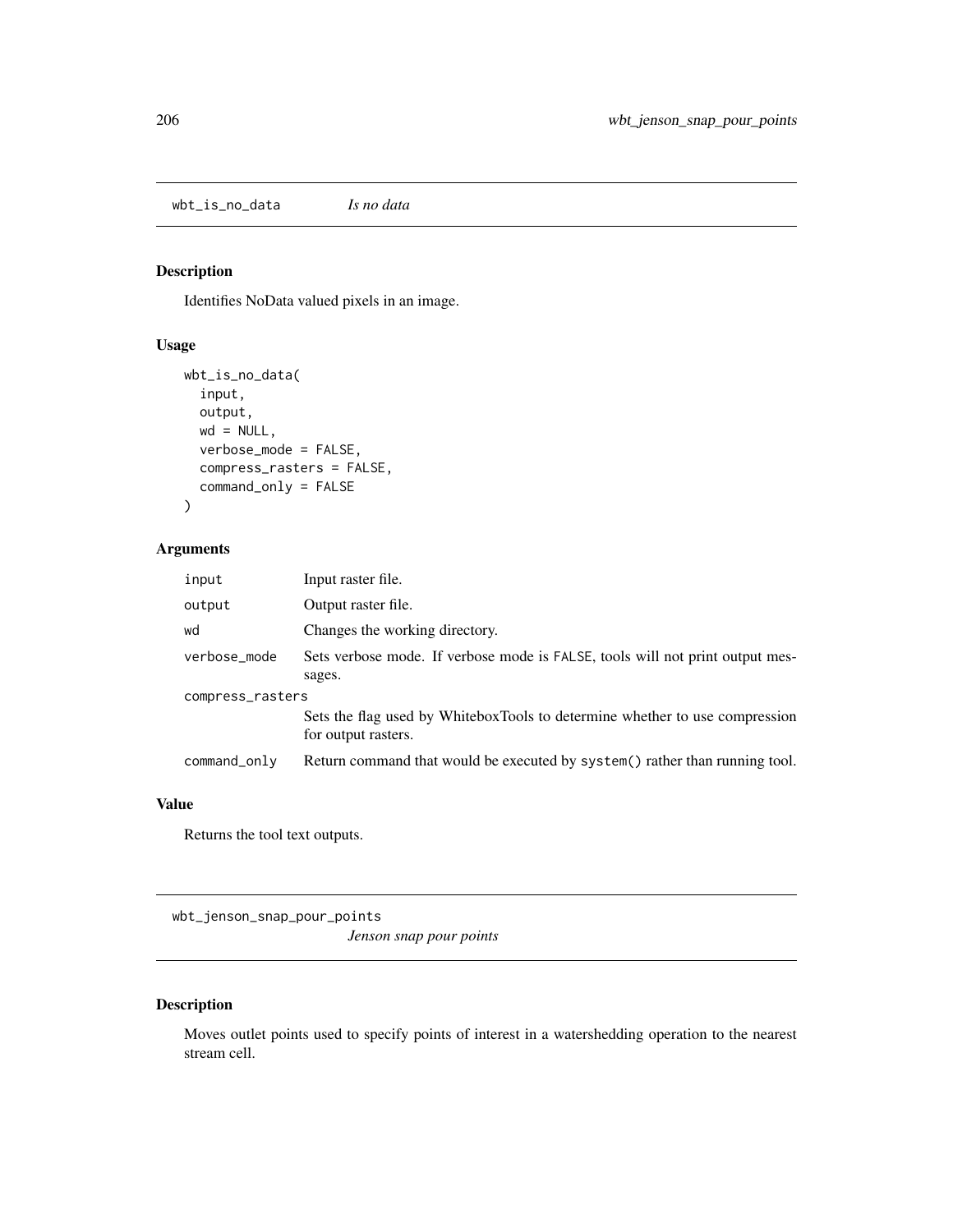wbt\_join\_tables 207

#### Usage

```
wbt_jenson_snap_pour_points(
 pour_pts,
  streams,
 output,
  snap_dist,
 wd = NULL,verbose_mode = FALSE,
  compress_rasters = FALSE,
  command_only = FALSE
\mathcal{L}
```
# Arguments

| pour_pts         | Input vector pour points (outlet) file.                                                            |  |
|------------------|----------------------------------------------------------------------------------------------------|--|
| streams          | Input raster streams file.                                                                         |  |
| output           | Output vector file.                                                                                |  |
| snap_dist        | Maximum snap distance in map units.                                                                |  |
| wd               | Changes the working directory.                                                                     |  |
| verbose_mode     | Sets verbose mode. If verbose mode is FALSE, tools will not print output mes-<br>sages.            |  |
| compress_rasters |                                                                                                    |  |
|                  | Sets the flag used by WhiteboxTools to determine whether to use compression<br>for output rasters. |  |
| command_only     | Return command that would be executed by system() rather than running tool.                        |  |
|                  |                                                                                                    |  |

# Value

Returns the tool text outputs.

wbt\_join\_tables *Join tables*

#### Description

Merge a vector's attribute table with another table based on a common field.

```
wbt_join_tables(
  input1,
 pkey,
  input2,
  fkey,
  import_field,
```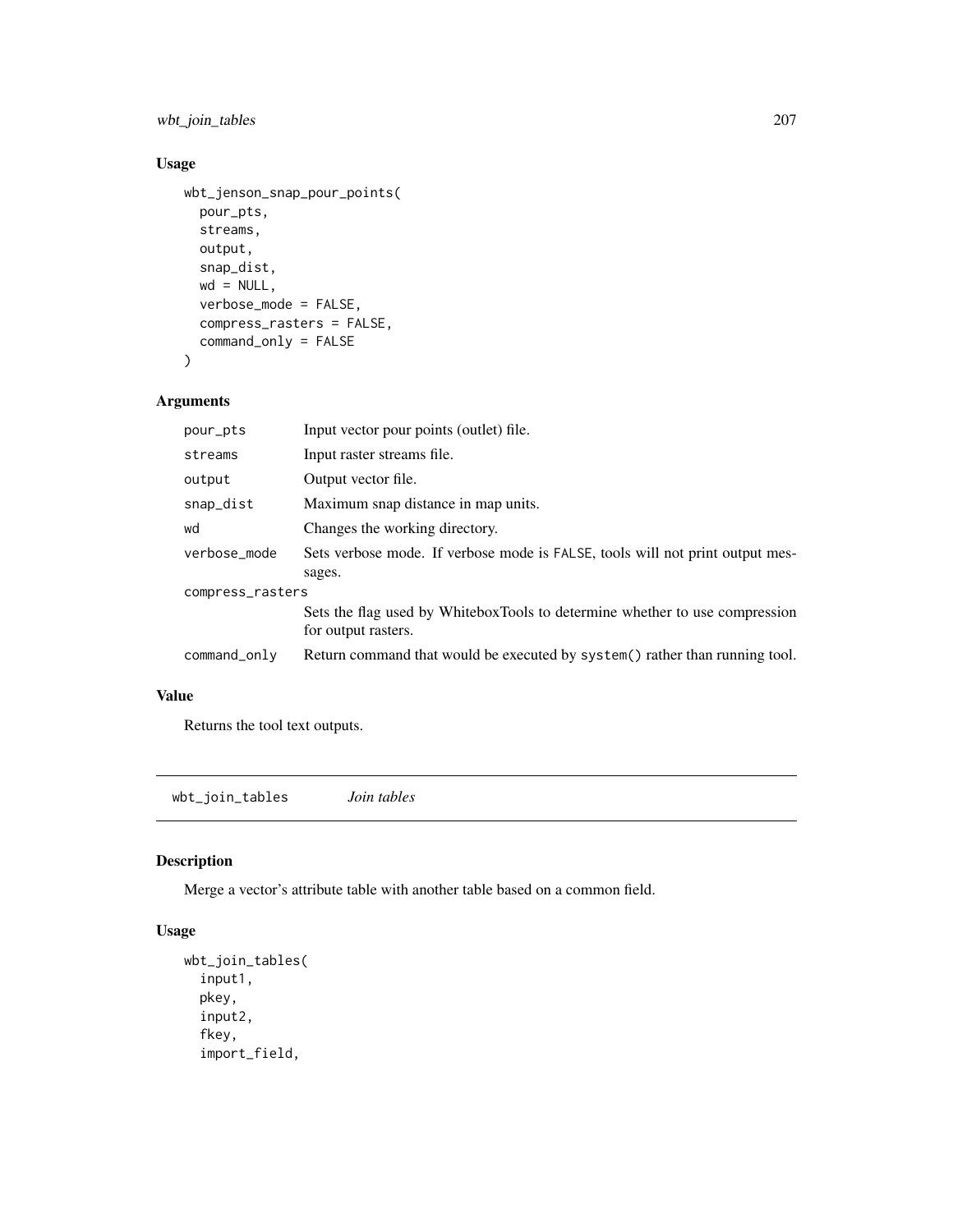```
wd = NULL,verbose_mode = FALSE,
 compress_rasters = FALSE,
 command_only = FALSE
)
```

| input1           | Input primary vector file (i.e. the table to be modified).                                         |  |
|------------------|----------------------------------------------------------------------------------------------------|--|
| pkey             | Primary key field.                                                                                 |  |
| input2           | Input foreign vector file ( <i>i.e.</i> source of data to be imported).                            |  |
| fkey             | Foreign key field.                                                                                 |  |
| import_field     | Imported field (all fields will be imported if not specified).                                     |  |
| wd               | Changes the working directory.                                                                     |  |
| verbose_mode     | Sets verbose mode. If verbose mode is FALSE, tools will not print output mes-<br>sages.            |  |
| compress_rasters |                                                                                                    |  |
|                  | Sets the flag used by WhiteboxTools to determine whether to use compression<br>for output rasters. |  |
| command_only     | Return command that would be executed by system() rather than running tool.                        |  |
|                  |                                                                                                    |  |

#### Value

Returns the tool text outputs.

wbt\_kappa\_index *Kappa index*

# Description

Performs a kappa index of agreement (KIA) analysis on two categorical raster files.

```
wbt_kappa_index(
  input1,
  input2,
 output,
 wd = NULL,verbose_mode = FALSE,
 compress_rasters = FALSE,
  command_only = FALSE
\mathcal{L}
```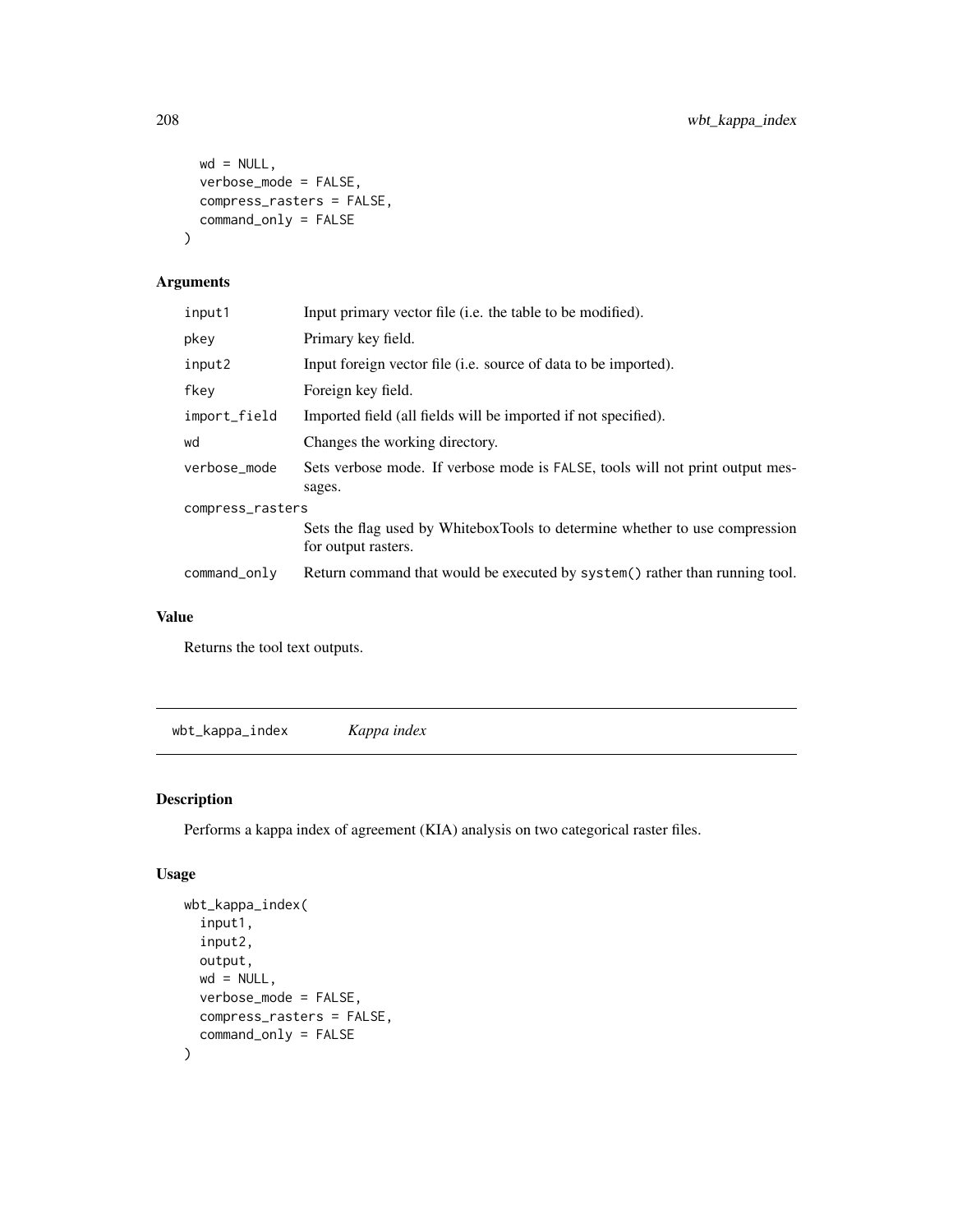| input1           | Input classification raster file.                                                                  |  |
|------------------|----------------------------------------------------------------------------------------------------|--|
| input2           | Input reference raster file.                                                                       |  |
| output           | Output HTML file.                                                                                  |  |
| wd               | Changes the working directory.                                                                     |  |
| verbose_mode     | Sets verbose mode. If verbose mode is FALSE, tools will not print output mes-<br>sages.            |  |
| compress_rasters |                                                                                                    |  |
|                  | Sets the flag used by WhiteboxTools to determine whether to use compression<br>for output rasters. |  |
| $command\_only$  | Return command that would be executed by system() rather than running tool.                        |  |

#### Value

Returns the tool text outputs.

wbt\_knn\_classification

*Knn classification*

#### Description

Performs a supervised k-nearest neighbour classification using training site polygons/points and predictor rasters.

```
wbt_knn_classification(
  inputs,
  training,
  field,
  output,
  scaling = "Normalize",
 k = 5,clip = TRUE,
  test_proportion = 0.2,
 wd = NULL,verbose_mode = FALSE,
 compress_rasters = FALSE,
  command_only = FALSE
\mathcal{L}
```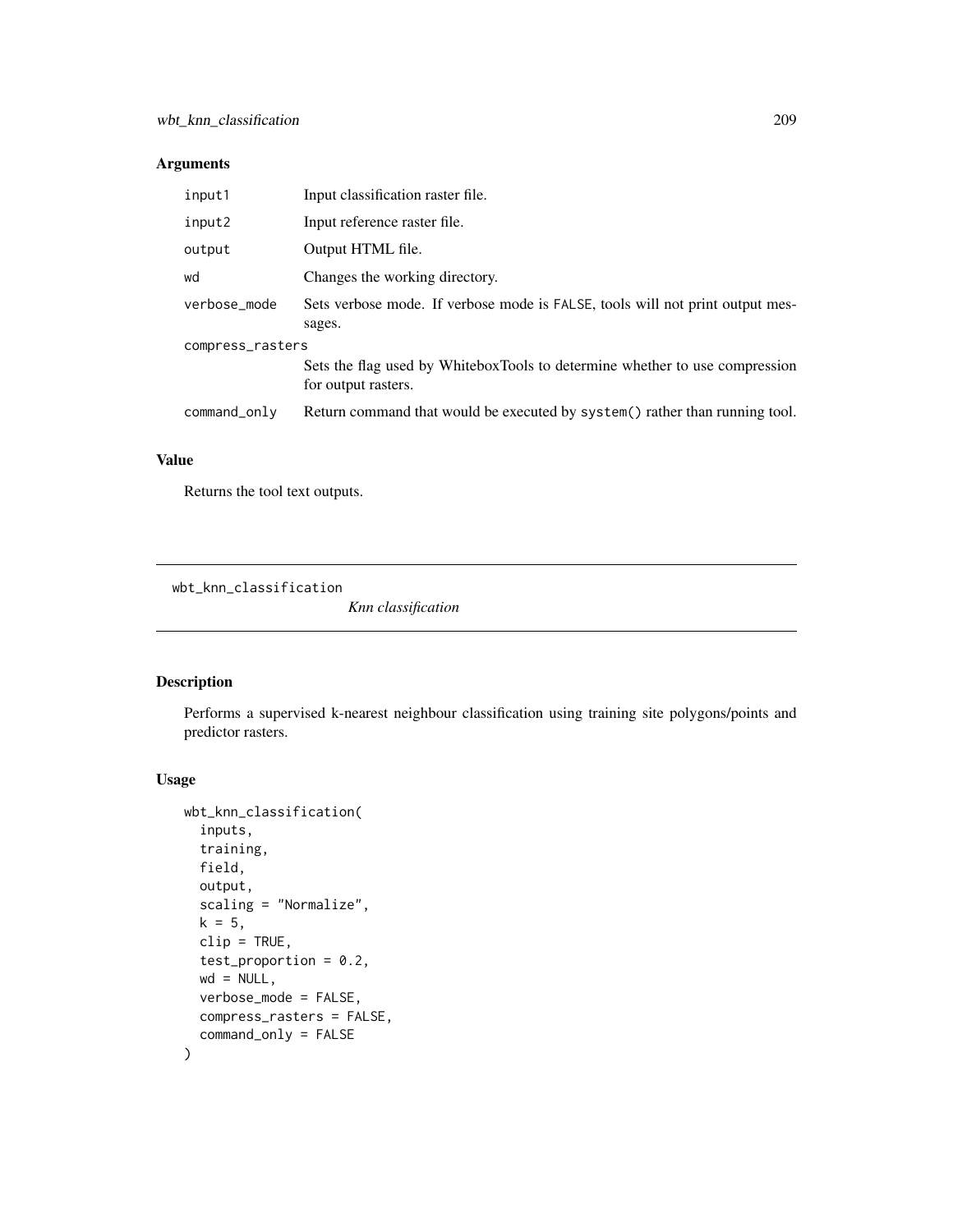| inputs           | Names of the input predictor rasters.                                                              |  |
|------------------|----------------------------------------------------------------------------------------------------|--|
| training         | Name of the input training site polygons/points shapefile.                                         |  |
| field            | Name of the attribute containing class name data.                                                  |  |
| output           | Name of the output raster file.                                                                    |  |
| scaling          | Scaling method for predictors. Options include 'None', 'Normalize', and 'Stan-<br>dardize'.        |  |
| k                | k-parameter, which determines the number of nearest neighbours used.                               |  |
| clip             | Perform training data clipping to remove outlier pixels?.                                          |  |
| test_proportion  |                                                                                                    |  |
|                  | The proportion of the dataset to include in the test split; default is 0.2.                        |  |
| wd               | Changes the working directory.                                                                     |  |
| verbose_mode     | Sets verbose mode. If verbose mode is FALSE, tools will not print output mes-<br>sages.            |  |
| compress_rasters |                                                                                                    |  |
|                  | Sets the flag used by WhiteboxTools to determine whether to use compression<br>for output rasters. |  |
| command_only     | Return command that would be executed by system() rather than running tool.                        |  |

#### Value

Returns the tool text outputs.

wbt\_knn\_regression *Knn regression*

#### Description

Performs a supervised k-nearest neighbour regression using training site points and predictor rasters.

```
wbt_knn_regression(
  inputs,
  training,
 field,
  scaling = "Normalize",
 output = NULL,
 k = 5,
 weight = TRUE,test_proportion = 0.2,
 wd = NULL,verbose_mode = FALSE,
 compress_rasters = FALSE,
  command_only = FALSE
\mathcal{L}
```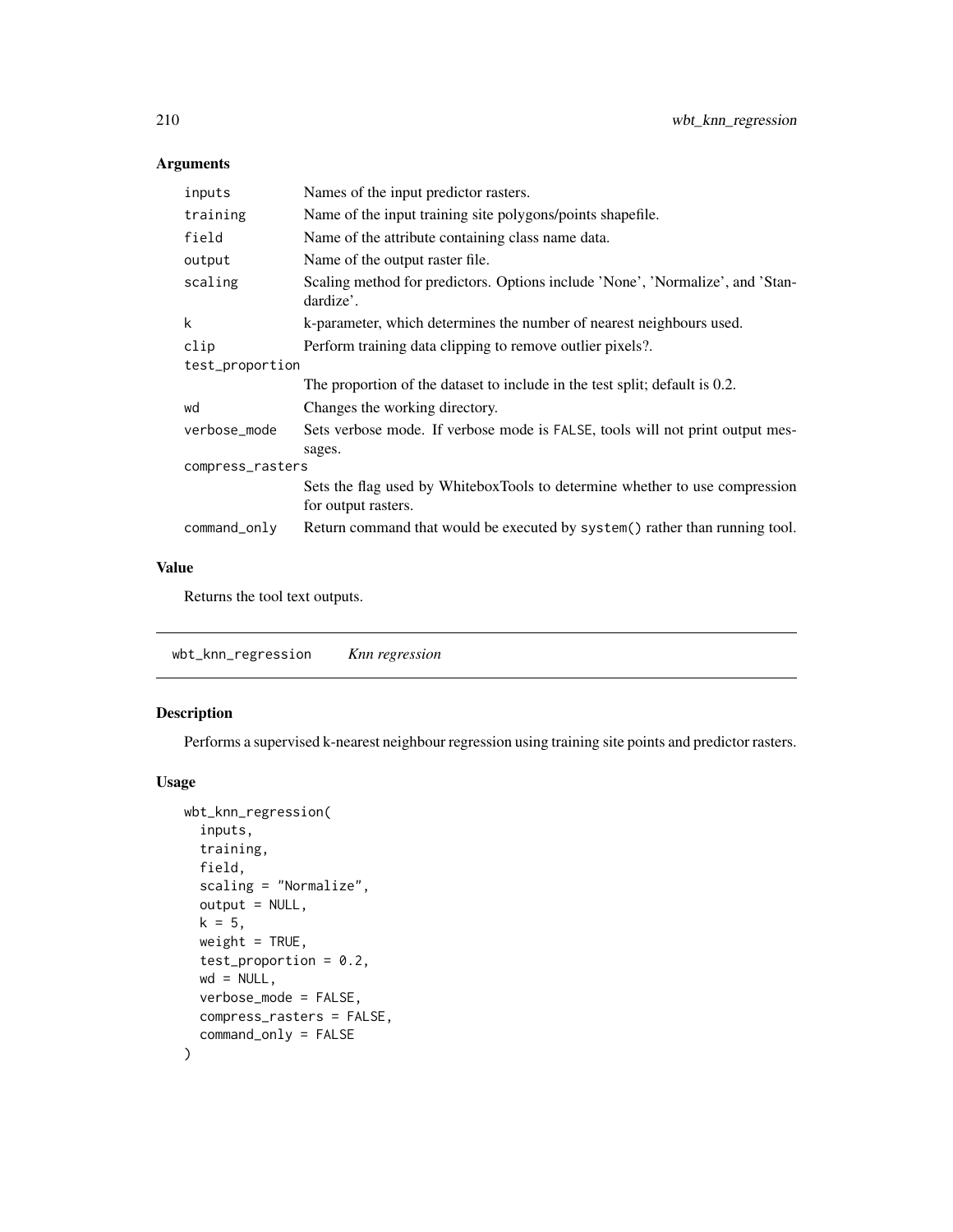| inputs           | Names of the input predictor rasters.                                                              |  |
|------------------|----------------------------------------------------------------------------------------------------|--|
| training         | Name of the input training site points Shapefile.                                                  |  |
| field            | Name of the attribute containing response variable name data.                                      |  |
| scaling          | Scaling method for predictors. Options include 'None', 'Normalize', and 'Stan-<br>dardize'.        |  |
| output           | Name of the output raster file.                                                                    |  |
| k                | k-parameter, which determines the number of nearest neighbours used.                               |  |
| weight           | Use distance weighting?.                                                                           |  |
| test_proportion  |                                                                                                    |  |
|                  | The proportion of the dataset to include in the test split; default is 0.2.                        |  |
| wd               | Changes the working directory.                                                                     |  |
| verbose_mode     | Sets verbose mode. If verbose mode is FALSE, tools will not print output mes-<br>sages.            |  |
| compress_rasters |                                                                                                    |  |
|                  | Sets the flag used by WhiteboxTools to determine whether to use compression<br>for output rasters. |  |
| command_only     | Return command that would be executed by system() rather than running tool.                        |  |

#### Value

Returns the tool text outputs.

wbt\_ks\_test\_for\_normality *Ks test for normality*

# Description

Evaluates whether the values in a raster are normally distributed.

```
wbt_ks_test_for_normality(
  input,
 output,
 num_samples = NULL,
 wd = NULL,verbose_mode = FALSE,
 compress_rasters = FALSE,
  command_only = FALSE
\mathcal{L}
```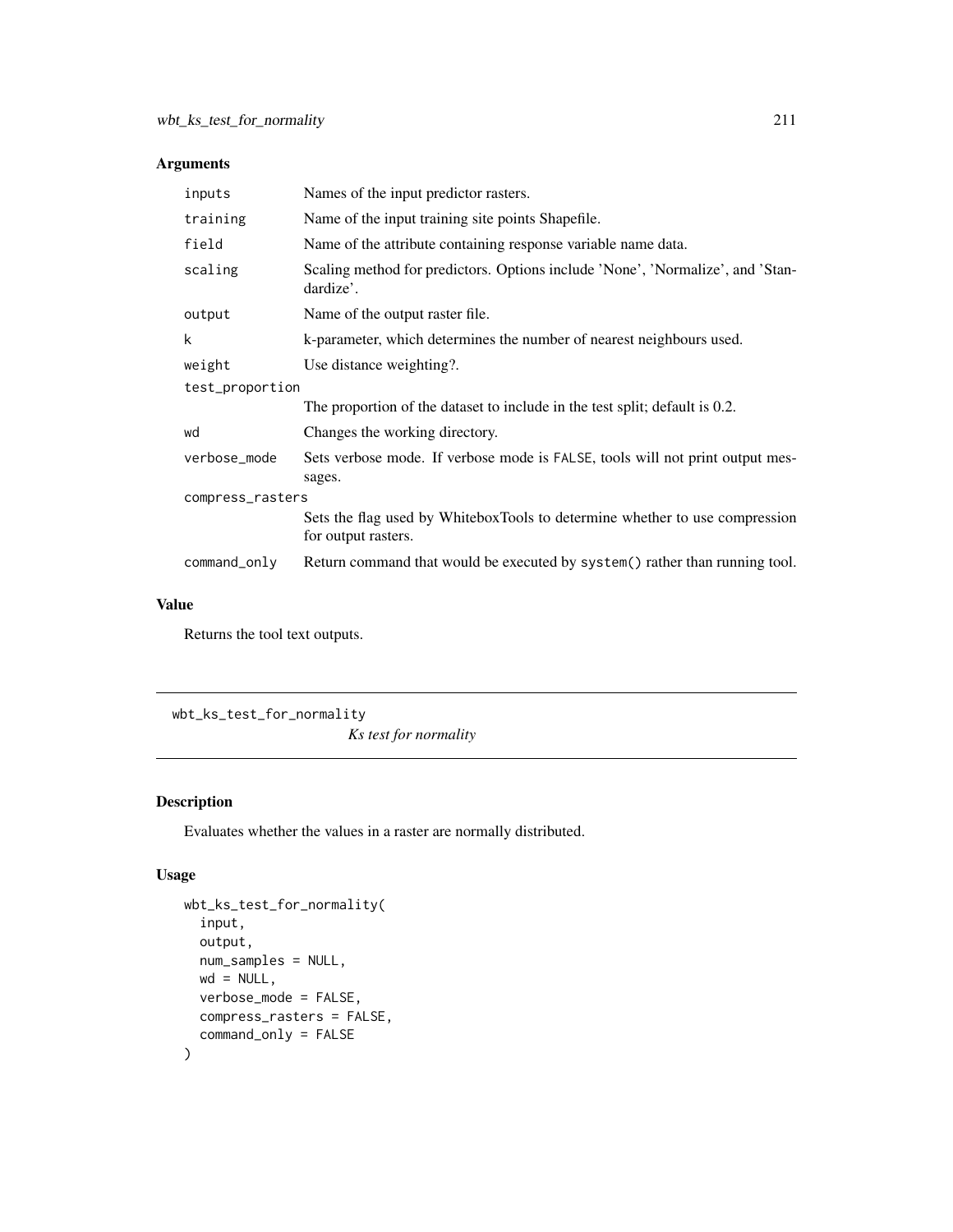| input            | Input raster file.                                                                                 |  |
|------------------|----------------------------------------------------------------------------------------------------|--|
| output           | Output HTML file.                                                                                  |  |
| num_samples      | Number of samples. Leave blank to use whole image.                                                 |  |
| wd               | Changes the working directory.                                                                     |  |
| verbose mode     | Sets verbose mode. If verbose mode is FALSE, tools will not print output mes-<br>sages.            |  |
| compress_rasters |                                                                                                    |  |
|                  | Sets the flag used by WhiteboxTools to determine whether to use compression<br>for output rasters. |  |
| command_only     | Return command that would be executed by system() rather than running tool.                        |  |

#### Value

Returns the tool text outputs.

wbt\_k\_means\_clustering

*K means clustering*

# Description

Performs a k-means clustering operation on a multi-spectral dataset.

```
wbt_k_means_clustering(
  inputs,
 output,
 classes,
  out_html = NULL,
 max_iterations = 10,
 class_change = 2,
  initialize = "diagonal",
 min_class_size = 10,
 wd = NULL,verbose_mode = FALSE,
  compress_rasters = FALSE,
  command_only = FALSE
\mathcal{L}
```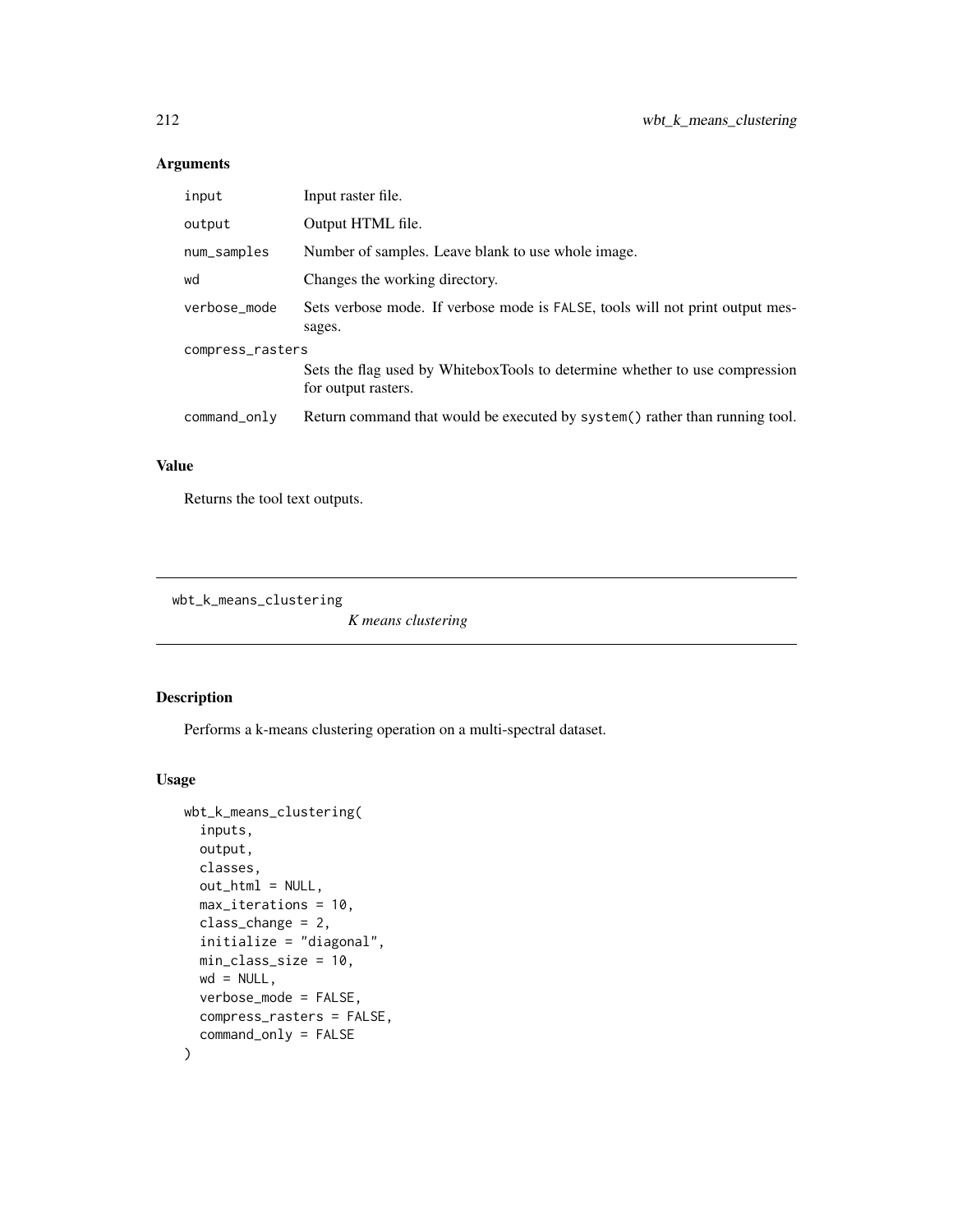| inputs           | Input raster files.                                                                                |
|------------------|----------------------------------------------------------------------------------------------------|
| output           | Output raster file.                                                                                |
| classes          | Number of classes.                                                                                 |
| out_html         | Output HTML report file.                                                                           |
|                  | max_iterations Maximum number of iterations.                                                       |
| class_change     | Minimum percent of cells changed between iterations before completion.                             |
| initialize       | How to initialize cluster centres?.                                                                |
|                  | min_class_size Minimum class size, in pixels.                                                      |
| wd               | Changes the working directory.                                                                     |
| verbose_mode     | Sets verbose mode. If verbose mode is FALSE, tools will not print output mes-<br>sages.            |
| compress_rasters |                                                                                                    |
|                  | Sets the flag used by WhiteboxTools to determine whether to use compression<br>for output rasters. |
| command_only     | Return command that would be executed by system() rather than running tool.                        |

#### Value

Returns the tool text outputs.

```
wbt_k_nearest_mean_filter
```
*K nearest mean filter*

# Description

A k-nearest mean filter is a type of edge-preserving smoothing filter.

```
wbt_k_nearest_mean_filter(
  input,
  output,
  filterx = 11,
  filtery = 11,
  k = 5,
  wd = NULL,verbose_mode = FALSE,
  compress_rasters = FALSE,
  command_only = FALSE
\mathcal{L}
```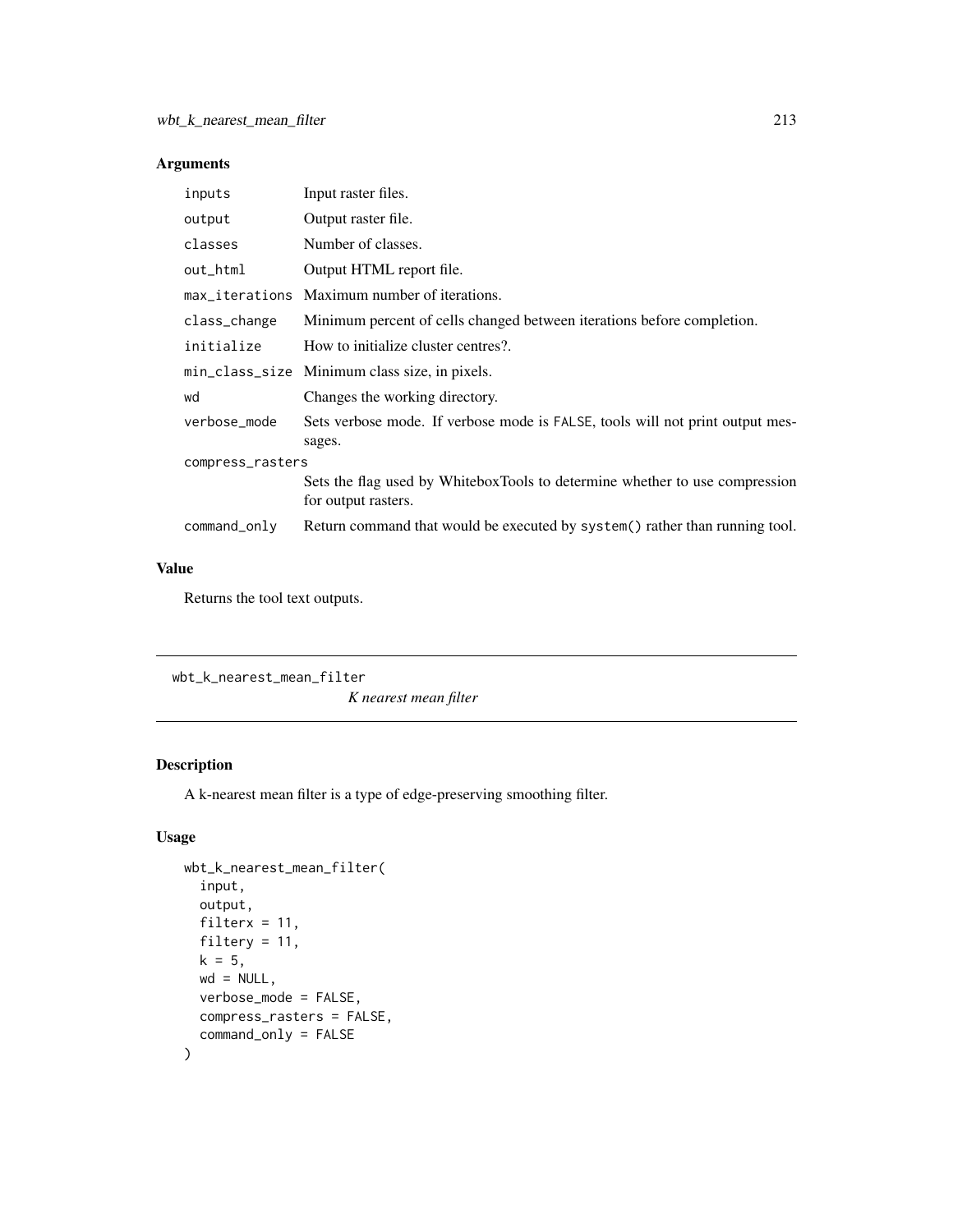| input            | Input raster file.                                                                                 |  |
|------------------|----------------------------------------------------------------------------------------------------|--|
| output           | Output raster file.                                                                                |  |
| filterx          | Size of the filter kernel in the x-direction.                                                      |  |
| filtery          | Size of the filter kernel in the y-direction.                                                      |  |
| k                | k-value in pixels; this is the number of nearest-valued neighbours to use.                         |  |
| wd               | Changes the working directory.                                                                     |  |
| verbose mode     | Sets verbose mode. If verbose mode is FALSE, tools will not print output mes-<br>sages.            |  |
| compress_rasters |                                                                                                    |  |
|                  | Sets the flag used by WhiteboxTools to determine whether to use compression<br>for output rasters. |  |
| command_only     | Return command that would be executed by system() rather than running tool.                        |  |

#### Value

Returns the tool text outputs.

wbt\_laplacian\_filter *Laplacian filter*

#### Description

Performs a Laplacian filter on an image.

#### Usage

```
wbt_laplacian_filter(
  input,
  output,
  variant = "3x3(1)",
  clip = 0,wd = NULL,verbose_mode = FALSE,
  compress_rasters = FALSE,
  command_only = FALSE
\mathcal{L}
```
# Arguments

| input   | Input raster file.                                                                                                                     |
|---------|----------------------------------------------------------------------------------------------------------------------------------------|
| output  | Output raster file.                                                                                                                    |
| variant | Optional variant value. Options include $3x3(1)$ , $3x3(2)$ , $3x3(3)$ , $3x3(4)$ , $5x5(1)$ ,<br>and $5x5(2)$ (default is $3x3(1)$ ). |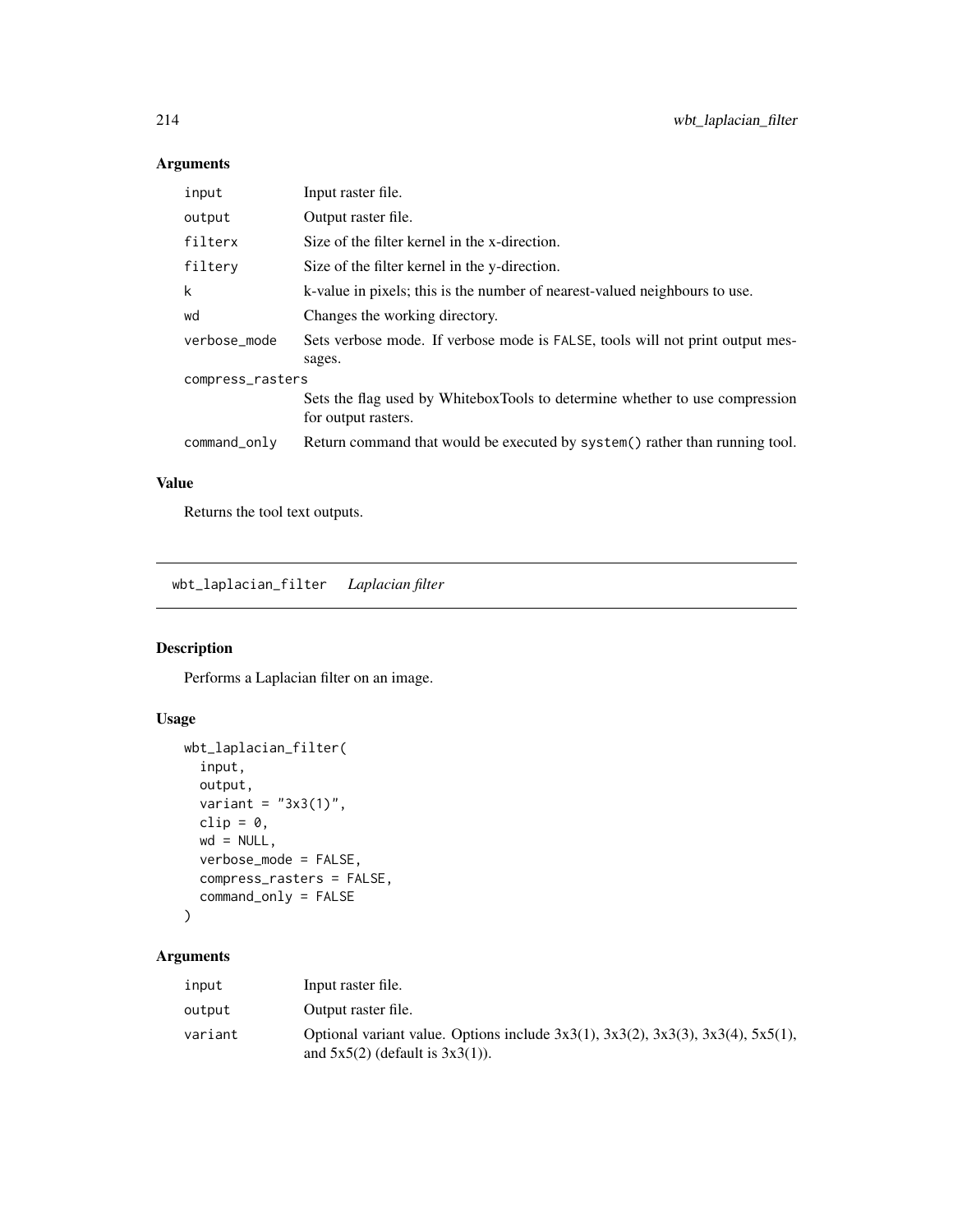| clip             | Optional amount to clip the distribution tails by, in percent.                                     |  |
|------------------|----------------------------------------------------------------------------------------------------|--|
| wd               | Changes the working directory.                                                                     |  |
| verbose_mode     | Sets verbose mode. If verbose mode is FALSE, tools will not print output mes-                      |  |
|                  | sages.                                                                                             |  |
| compress_rasters |                                                                                                    |  |
|                  | Sets the flag used by WhiteboxTools to determine whether to use compression<br>for output rasters. |  |
| command_only     | Return command that would be executed by system() rather than running tool.                        |  |

#### Value

Returns the tool text outputs.

wbt\_laplacian\_of\_gaussian\_filter *Laplacian of gaussian filter*

# Description

Performs a Laplacian-of-Gaussian (LoG) filter on an image.

# Usage

```
wbt_laplacian_of_gaussian_filter(
  input,
 output,
 sigma = 0.75,
 wd = NULL,verbose_mode = FALSE,
 compress_rasters = FALSE,
 command_only = FALSE
)
```
#### Arguments

| input            | Input raster file.                                                                                 |  |
|------------------|----------------------------------------------------------------------------------------------------|--|
| output           | Output raster file.                                                                                |  |
| sigma            | Standard deviation in pixels.                                                                      |  |
| wd               | Changes the working directory.                                                                     |  |
| verbose_mode     | Sets verbose mode. If verbose mode is FALSE, tools will not print output mes-                      |  |
|                  | sages.                                                                                             |  |
| compress_rasters |                                                                                                    |  |
|                  | Sets the flag used by WhiteboxTools to determine whether to use compression<br>for output rasters. |  |
| command_only     | Return command that would be executed by system() rather than running tool.                        |  |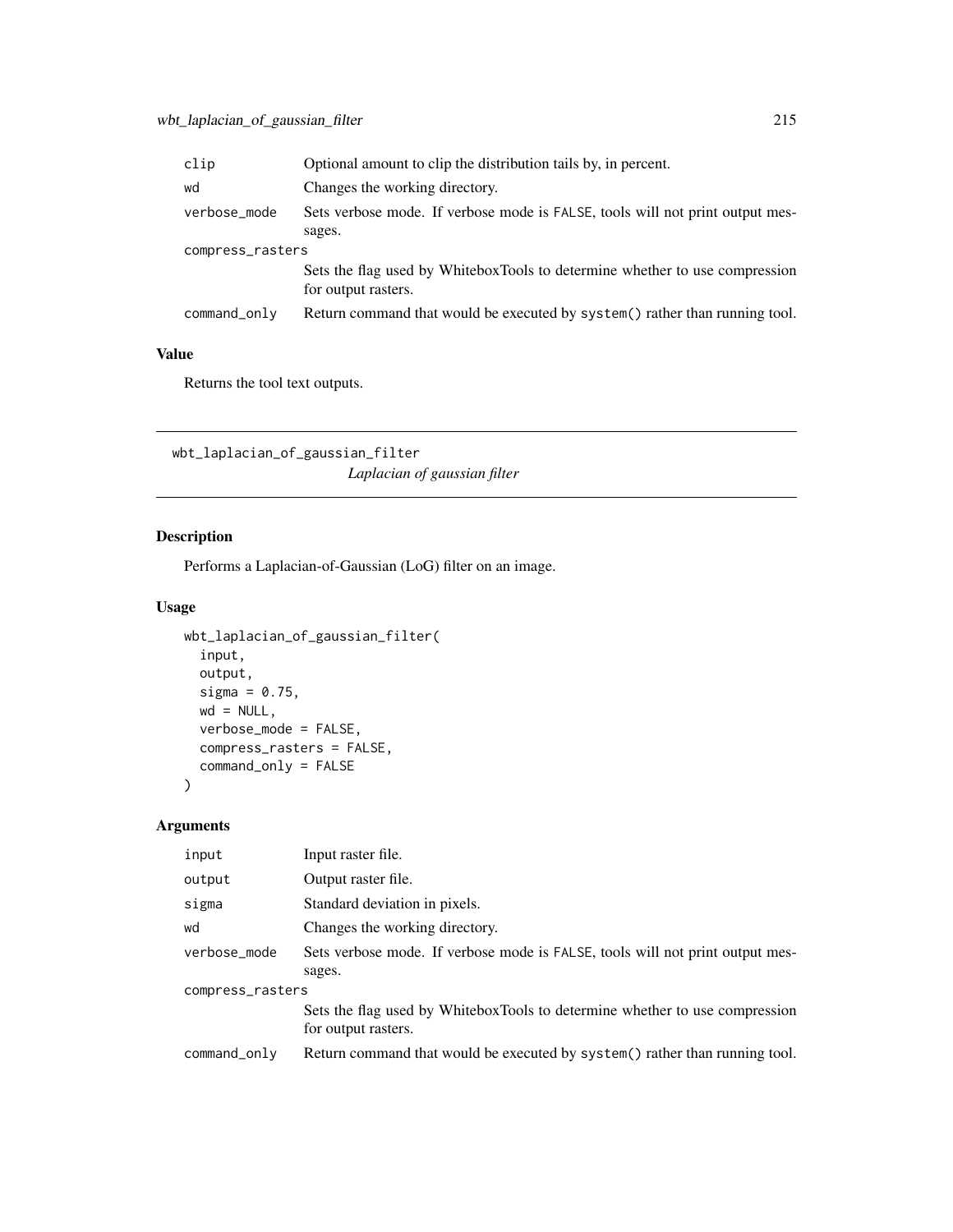#### Value

Returns the tool text outputs.

wbt\_las\_to\_ascii *Las to ascii*

# Description

Converts one or more LAS files into ASCII text files.

#### Usage

```
wbt_las_to_ascii(
  inputs,
 wd = NULL,verbose_mode = FALSE,
 compress_rasters = FALSE,
 command_only = FALSE
)
```
# Arguments

| inputs           | Input LiDAR files.                                                                                 |  |
|------------------|----------------------------------------------------------------------------------------------------|--|
| wd               | Changes the working directory.                                                                     |  |
| verbose_mode     | Sets verbose mode. If verbose mode is FALSE, tools will not print output mes-<br>sages.            |  |
| compress_rasters |                                                                                                    |  |
|                  | Sets the flag used by WhiteboxTools to determine whether to use compression<br>for output rasters. |  |
| command_only     | Return command that would be executed by system() rather than running tool.                        |  |

# Value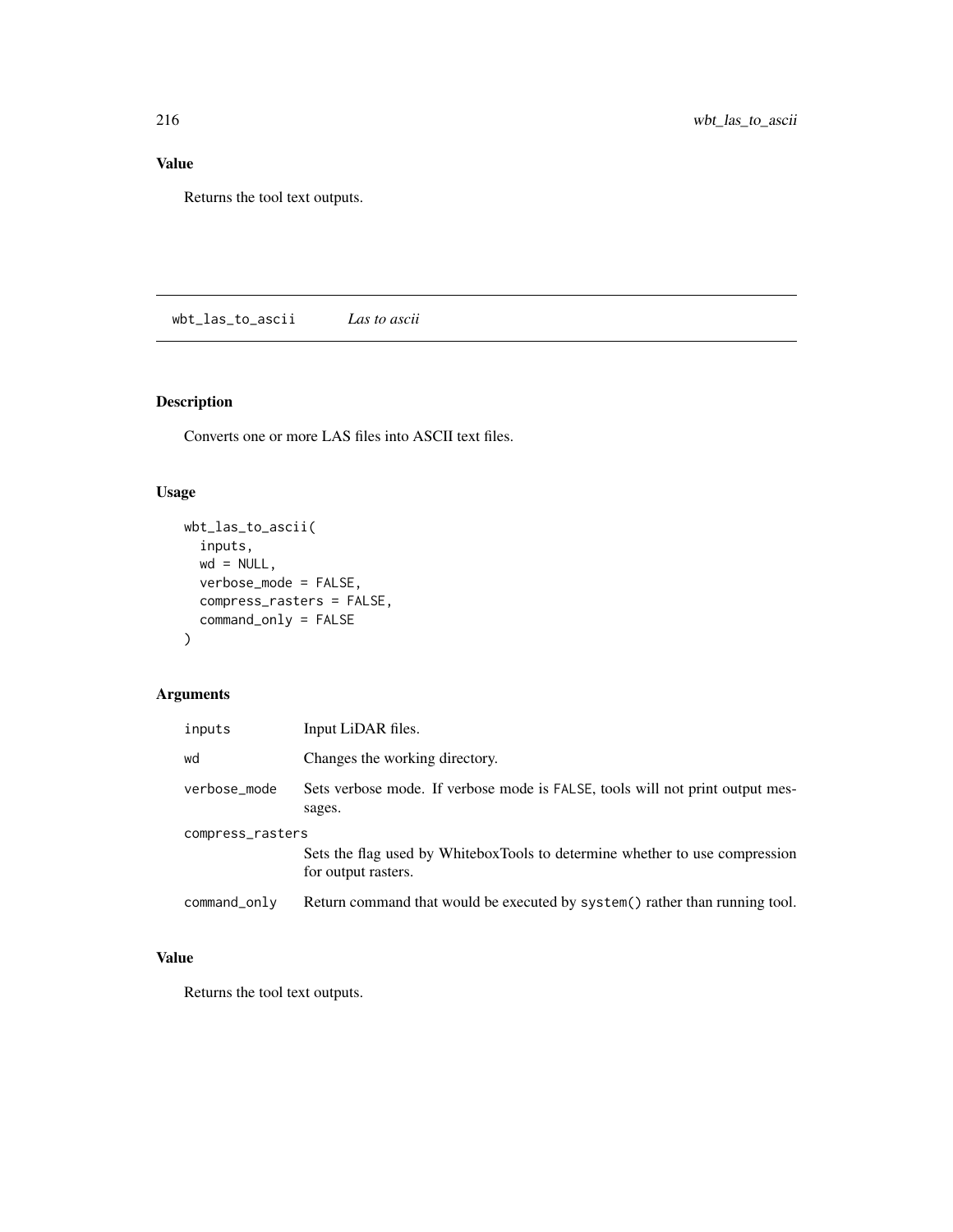## Description

This tool converts one or more LAS files into the LAZ format.

#### Usage

```
wbt_las_to_laz(
  input,
  output = NULL,
 wd = NULL,verbose_mode = FALSE,
  compress_rasters = FALSE,
  command_only = FALSE
)
```
## Arguments

| input            | Name of the input LAS files (leave blank to use all LAS files in WorkingDirec-<br>tory.            |  |
|------------------|----------------------------------------------------------------------------------------------------|--|
| output           | Output LAZ file (including extension).                                                             |  |
| wd               | Changes the working directory.                                                                     |  |
| verbose_mode     | Sets verbose mode. If verbose mode is FALSE, tools will not print output mes-                      |  |
|                  | sages.                                                                                             |  |
| compress_rasters |                                                                                                    |  |
|                  | Sets the flag used by WhiteboxTools to determine whether to use compression<br>for output rasters. |  |
| command_only     | Return command that would be executed by system() rather than running tool.                        |  |

#### Value

Returns the tool text outputs.

wbt\_las\_to\_multipoint\_shapefile

*Las to multipoint shapefile*

## Description

Converts one or more LAS files into MultipointZ vector Shapefiles. When the input parameter is not specified, the tool grids all LAS files contained within the working directory.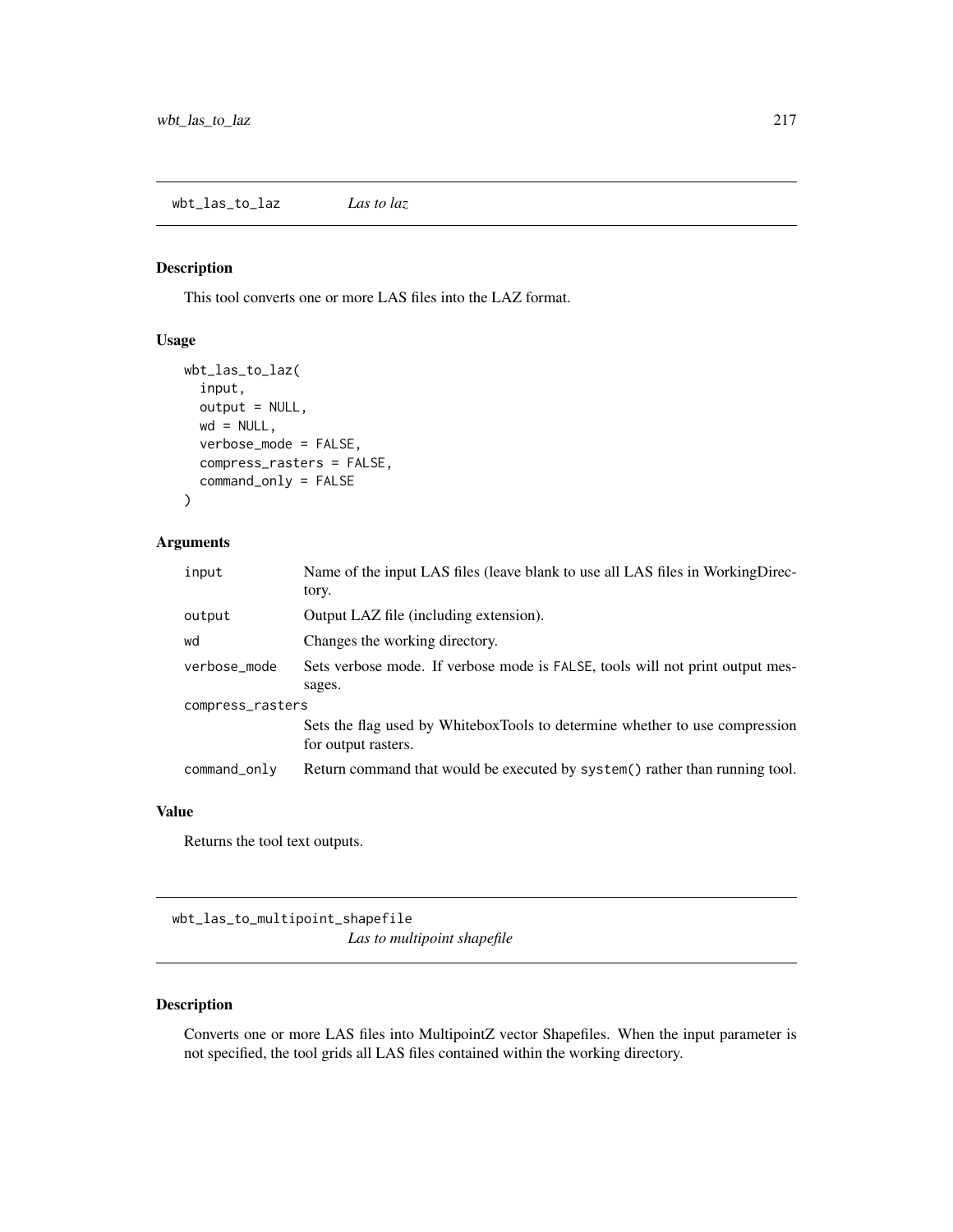## Usage

```
wbt_las_to_multipoint_shapefile(
  input,
 wd = NULL,verbose_mode = FALSE,
 compress_rasters = FALSE,
 command_only = FALSE
)
```
# Arguments

| input            | Input LiDAR file.                                                                                  |  |
|------------------|----------------------------------------------------------------------------------------------------|--|
| wd               | Changes the working directory.                                                                     |  |
| verbose_mode     | Sets verbose mode. If verbose mode is FALSE, tools will not print output mes-<br>sages.            |  |
| compress_rasters |                                                                                                    |  |
|                  | Sets the flag used by WhiteboxTools to determine whether to use compression<br>for output rasters. |  |
| command_only     | Return command that would be executed by system() rather than running tool.                        |  |

## Value

Returns the tool text outputs.

wbt\_las\_to\_shapefile *Las to shapefile*

## Description

Converts one or more LAS files into a vector Shapefile of POINT ShapeType.

#### Usage

```
wbt_las_to_shapefile(
  input,
 wd = NULL,verbose_mode = FALSE,
 compress_rasters = FALSE,
  command_only = FALSE
)
```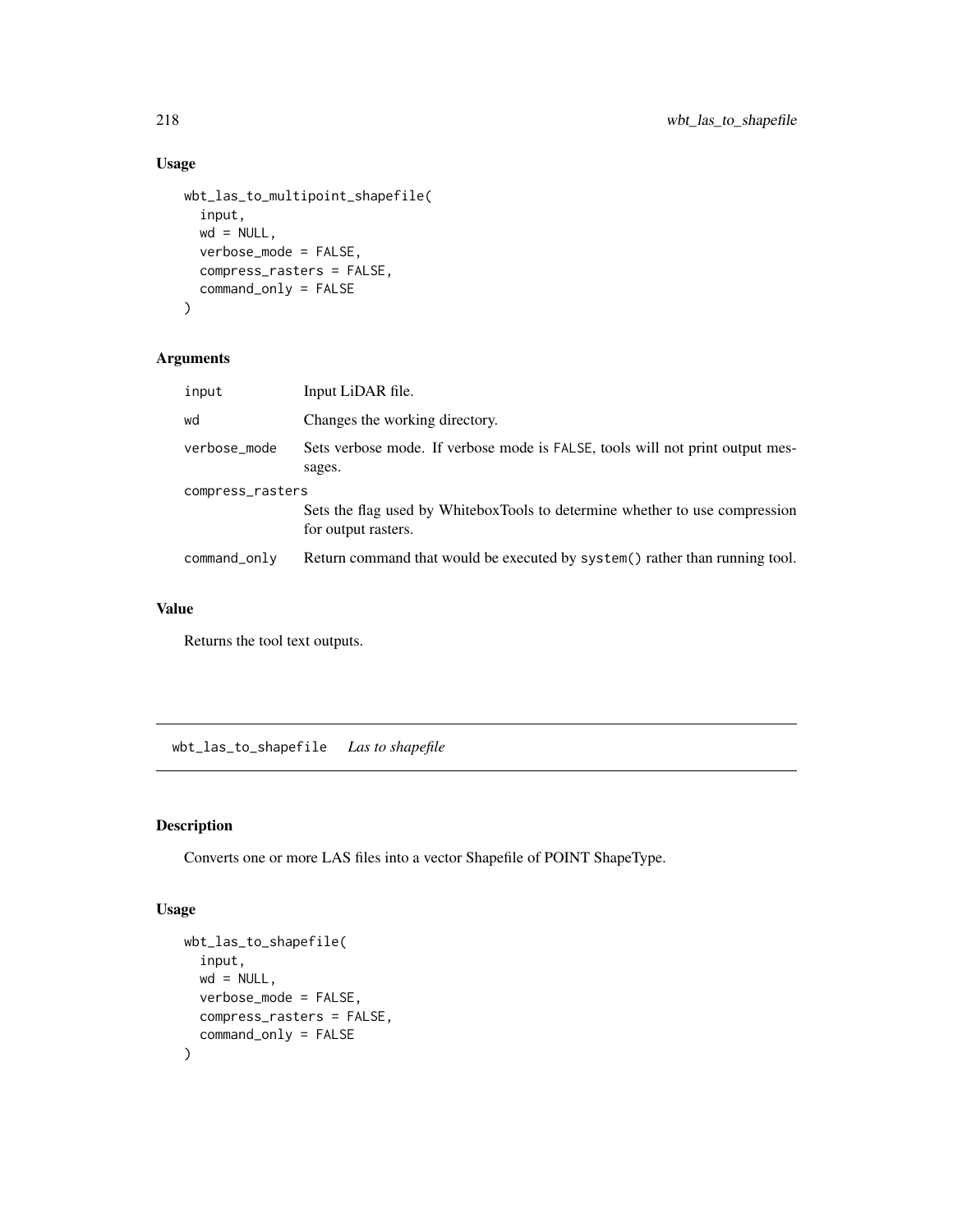## Arguments

| input            | Input LiDAR file.                                                                                  |  |
|------------------|----------------------------------------------------------------------------------------------------|--|
| wd               | Changes the working directory.                                                                     |  |
| verbose_mode     | Sets verbose mode. If verbose mode is FALSE, tools will not print output mes-<br>sages.            |  |
| compress_rasters |                                                                                                    |  |
|                  | Sets the flag used by WhiteboxTools to determine whether to use compression<br>for output rasters. |  |
| command_only     | Return command that would be executed by system() rather than running tool.                        |  |

## Value

Returns the tool text outputs.

wbt\_las\_to\_zlidar *Las to zlidar*

## Description

Converts one or more LAS files into the zlidar compressed LiDAR data format.

## Usage

```
wbt_las_to_zlidar(
  inputs = NULL,
 outdir = NULL,
 compress = "brotli",
  level = 5,
 wd = NULL,verbose_mode = FALSE,
 compress_rasters = FALSE,
  command_only = FALSE
)
```

| inputs       | Input LAS files.                                                                                                     |
|--------------|----------------------------------------------------------------------------------------------------------------------|
| outdir       | Output directory into which zlidar files are created. If unspecified, it is assumed<br>to be the same as the inputs. |
| compress     | Compression method, including 'brotli' and 'deflate'.                                                                |
| level        | Compression level (1-9).                                                                                             |
| wd           | Changes the working directory.                                                                                       |
| verbose_mode | Sets verbose mode. If verbose mode is FALSE, tools will not print output mes-<br>sages.                              |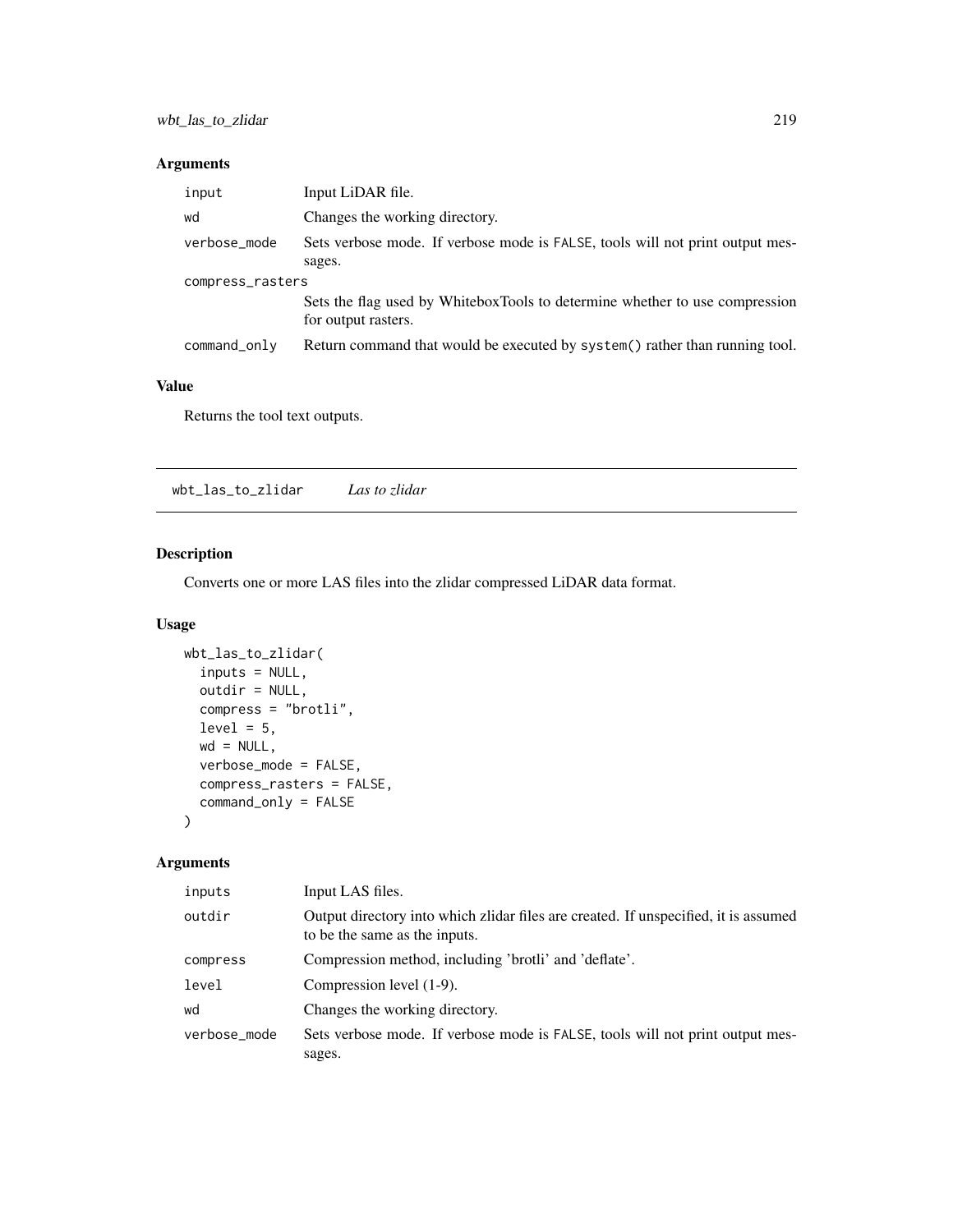| compress_rasters |                                                                                                    |
|------------------|----------------------------------------------------------------------------------------------------|
|                  | Sets the flag used by WhiteboxTools to determine whether to use compression<br>for output rasters. |
| command_only     | Return command that would be executed by system () rather than running tool.                       |

Returns the tool text outputs.

wbt\_layer\_footprint *Layer footprint*

# Description

Creates a vector polygon footprint of the area covered by a raster grid or vector layer.

## Usage

```
wbt_layer_footprint(
  input,
  output,
  wd = NULL,verbose_mode = FALSE,
  compress_rasters = FALSE,
  command_only = FALSE
\mathcal{L}
```
## Arguments

| input            | Input raster or vector file.                                                                       |  |
|------------------|----------------------------------------------------------------------------------------------------|--|
| output           | Output vector polygon file.                                                                        |  |
| wd               | Changes the working directory.                                                                     |  |
| verbose_mode     | Sets verbose mode. If verbose mode is FALSE, tools will not print output mes-<br>sages.            |  |
| compress_rasters |                                                                                                    |  |
|                  | Sets the flag used by WhiteboxTools to determine whether to use compression<br>for output rasters. |  |
| $command\_only$  | Return command that would be executed by system() rather than running tool.                        |  |

## Value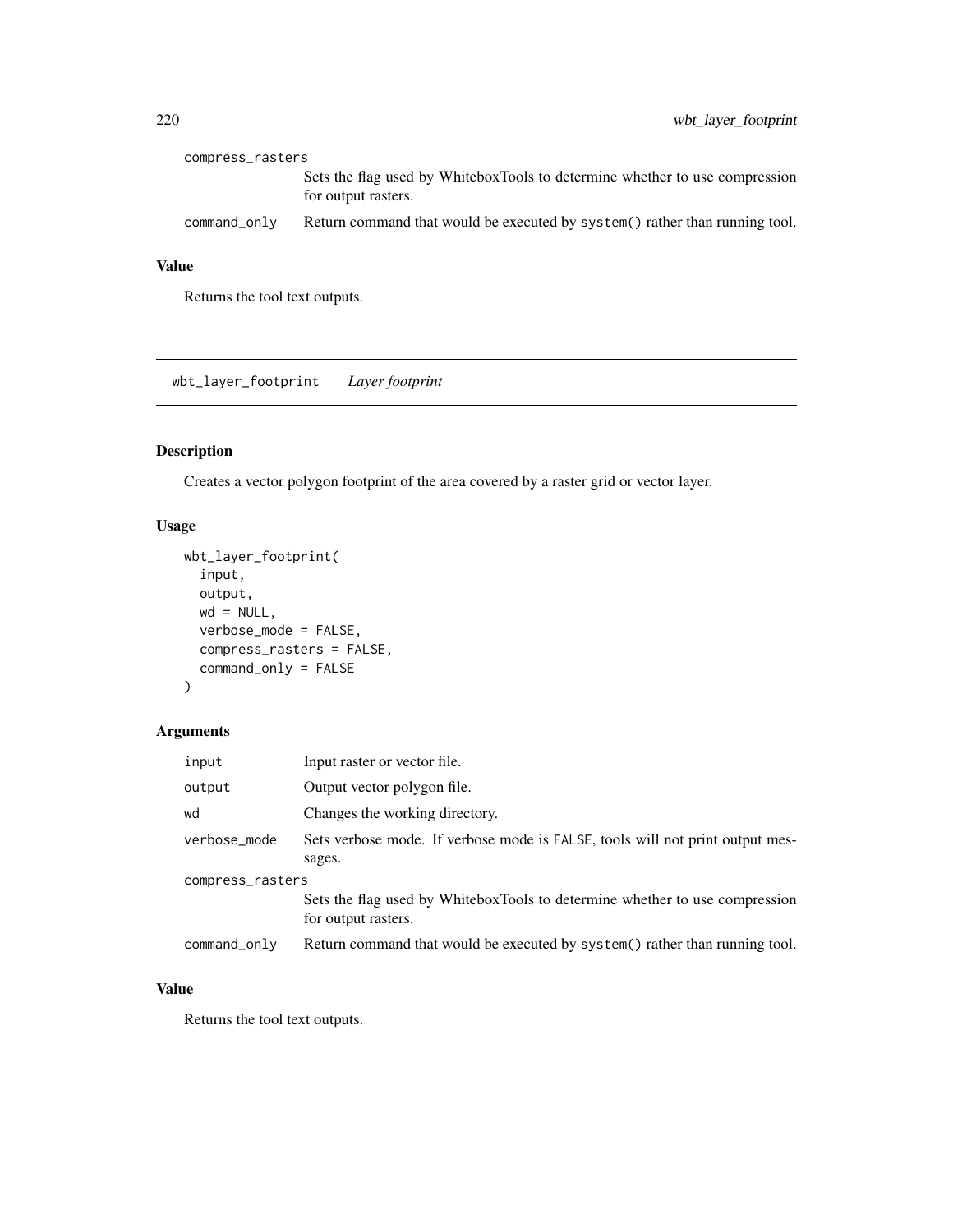# Description

This tool converts one or more LAZ files into the LAS format.

## Usage

```
wbt_laz_to_las(
  input,
 output = NULL,
 wd = NULL,verbose_mode = FALSE,
 compress_rasters = FALSE,
 command_only = FALSE
)
```
# Arguments

| input            | Name of the input LAZ files (leave blank to use all LAZ files in WorkingDirec-<br>tory.            |
|------------------|----------------------------------------------------------------------------------------------------|
| output           | Output LAS file (including extension).                                                             |
| wd               | Changes the working directory.                                                                     |
| verbose_mode     | Sets verbose mode. If verbose mode is FALSE, tools will not print output mes-<br>sages.            |
| compress_rasters | Sets the flag used by WhiteboxTools to determine whether to use compression<br>for output rasters. |
| command_only     | Return command that would be executed by system() rather than running tool.                        |

#### Value

Returns the tool text outputs.

wbt\_lee\_sigma\_filter *Lee sigma filter*

## Description

Performs a Lee (Sigma) smoothing filter on an image.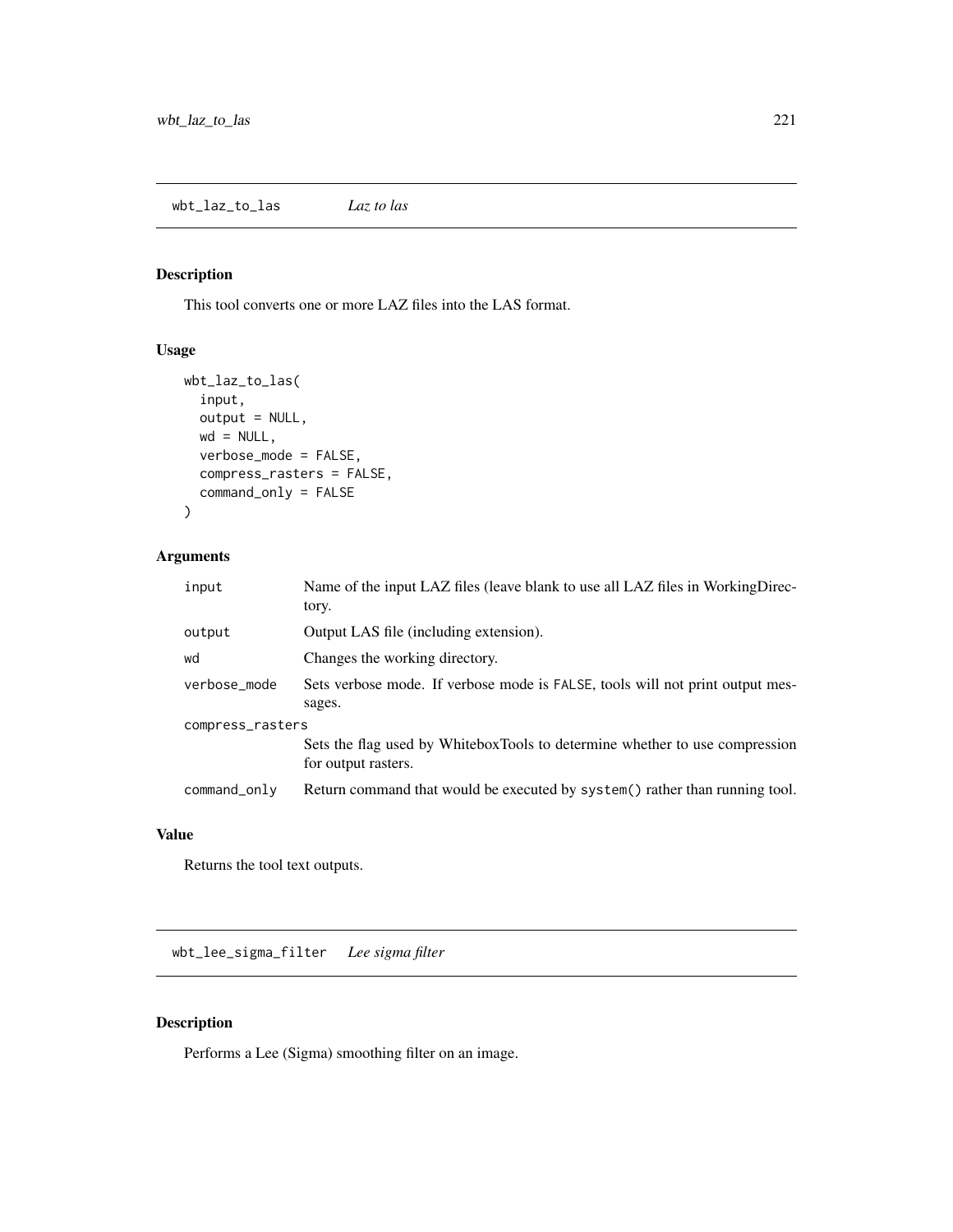# Usage

```
wbt_lee_sigma_filter(
  input,
 output,
 filterx = 11,
 filtery = 11,
 sigma = 10,
 m = 5,
 wd = NULL,verbose_mode = FALSE,
  compress_rasters = FALSE,
 command_only = FALSE
\mathcal{L}
```
## Arguments

| input            | Input raster file.                                                                                     |  |
|------------------|--------------------------------------------------------------------------------------------------------|--|
| output           | Output raster file.                                                                                    |  |
| filterx          | Size of the filter kernel in the x-direction.                                                          |  |
| filtery          | Size of the filter kernel in the y-direction.                                                          |  |
| sigma            | Sigma value should be related to the standard deviation of the distribution of<br>image speckle noise. |  |
| m                | M-threshold value the minimum allowable number of pixels within the intensity<br>range.                |  |
| wd               | Changes the working directory.                                                                         |  |
| verbose_mode     | Sets verbose mode. If verbose mode is FALSE, tools will not print output mes-<br>sages.                |  |
| compress_rasters |                                                                                                        |  |
|                  | Sets the flag used by WhiteboxTools to determine whether to use compression<br>for output rasters.     |  |
| command_only     | Return command that would be executed by system() rather than running tool.                            |  |

## Value

Returns the tool text outputs.

wbt\_length\_of\_upstream\_channels *Length of upstream channels*

# Description

Calculates the total length of channels upstream.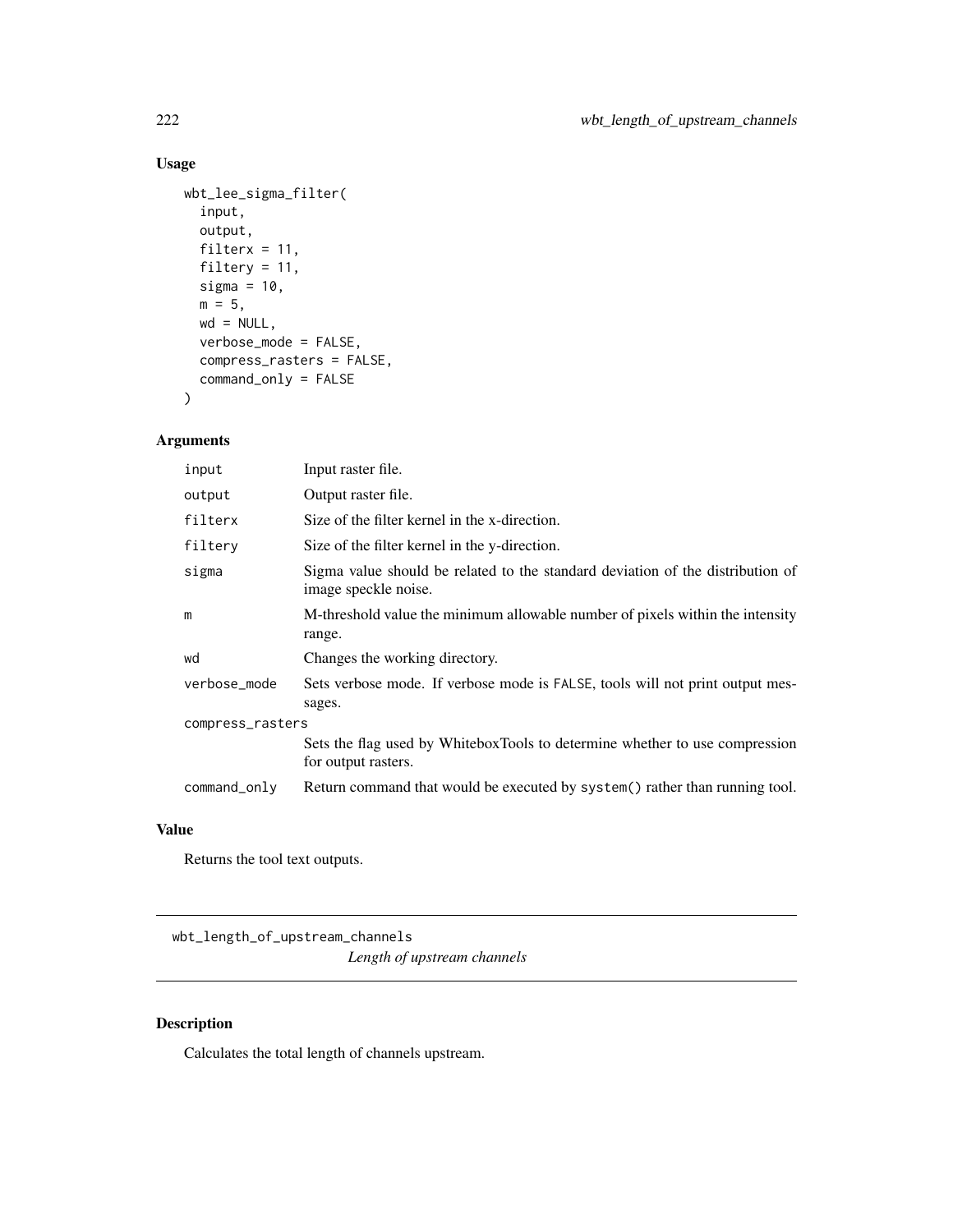wbt\_less\_than 223

# Usage

```
wbt_length_of_upstream_channels(
 d8_pntr,
 streams,
 output,
 esri_pntr = FALSE,
 zero_background = FALSE,
 wd = NULL,verbose_mode = FALSE,
 compress_rasters = FALSE,
 command_only = FALSE
```
 $\mathcal{L}$ 

## Arguments

| d8_pntr          | Input raster D8 pointer file.                                                                      |  |
|------------------|----------------------------------------------------------------------------------------------------|--|
| streams          | Input raster streams file.                                                                         |  |
| output           | Output raster file.                                                                                |  |
| esri_pntr        | D8 pointer uses the ESRI style scheme.                                                             |  |
| zero_background  |                                                                                                    |  |
|                  | Flag indicating whether a background value of zero should be used.                                 |  |
| wd               | Changes the working directory.                                                                     |  |
| verbose_mode     | Sets verbose mode. If verbose mode is FALSE, tools will not print output mes-<br>sages.            |  |
| compress_rasters |                                                                                                    |  |
|                  | Sets the flag used by WhiteboxTools to determine whether to use compression<br>for output rasters. |  |
| command_only     | Return command that would be executed by system() rather than running tool.                        |  |

#### Value

Returns the tool text outputs.

wbt\_less\_than *Less than*

# Description

Performs a less-than comparison operation on two rasters or a raster and a constant value.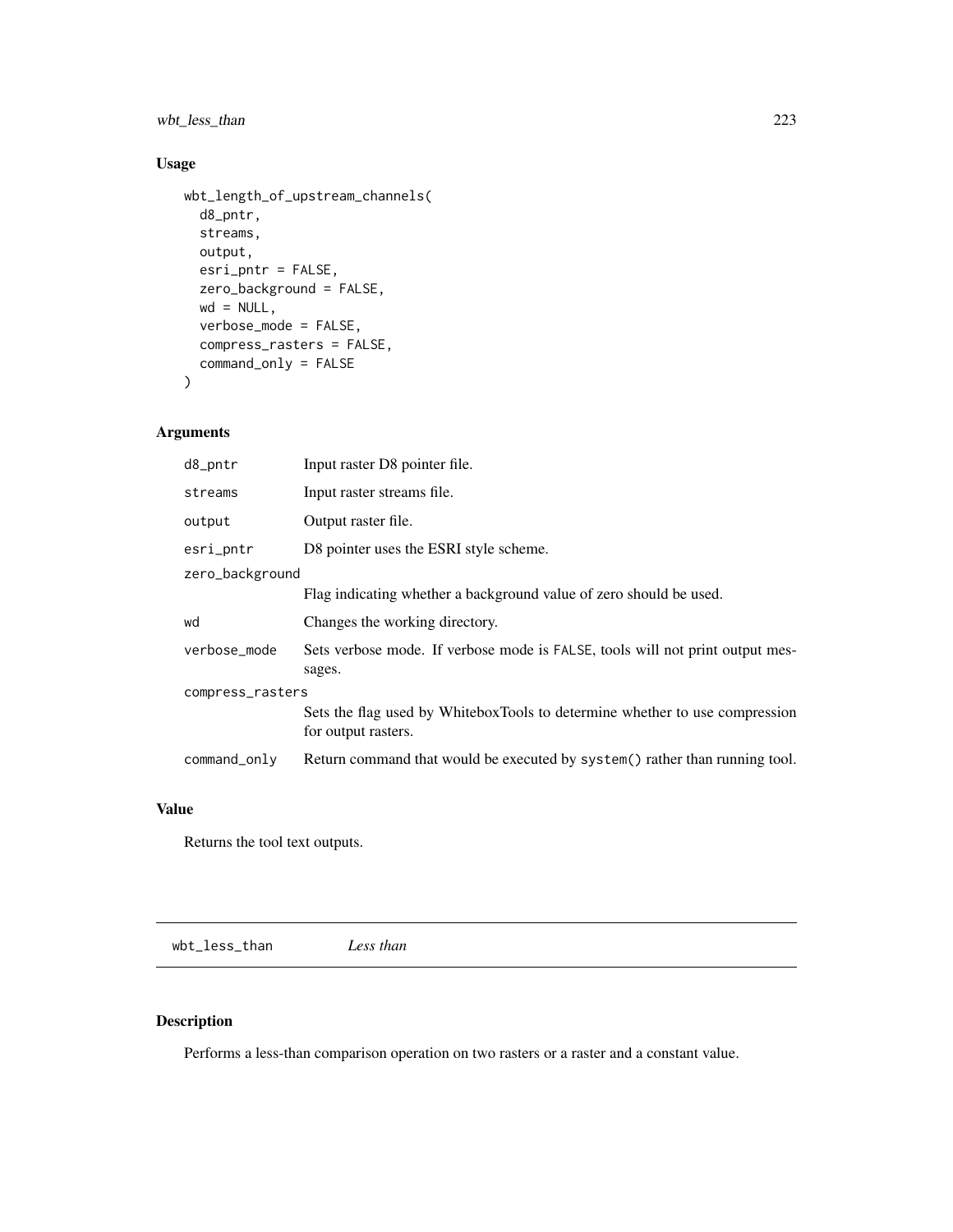# Usage

```
wbt_less_than(
  input1,
  input2,
 output,
  incl_equals = FALSE,
 wd = NULL,verbose_mode = FALSE,
  compress_rasters = FALSE,
  command_only = FALSE
)
```
# Arguments

| input1           | Input raster file or constant value.                                                               |  |
|------------------|----------------------------------------------------------------------------------------------------|--|
| input2           | Input raster file or constant value.                                                               |  |
| output           | Output raster file.                                                                                |  |
| incl_equals      | Perform a less-than-or-equal-to operation.                                                         |  |
| wd               | Changes the working directory.                                                                     |  |
| verbose_mode     | Sets verbose mode. If verbose mode is FALSE, tools will not print output mes-<br>sages.            |  |
| compress_rasters |                                                                                                    |  |
|                  | Sets the flag used by WhiteboxTools to determine whether to use compression<br>for output rasters. |  |
| command_only     | Return command that would be executed by system() rather than running tool.                        |  |

# Value

Returns the tool text outputs.

wbt\_license *License information for WhiteboxTools*

## Description

License information for WhiteboxTools

# Usage

```
wbt_license()
```
#### Value

Returns the license information for WhiteboxTools as an R character vector.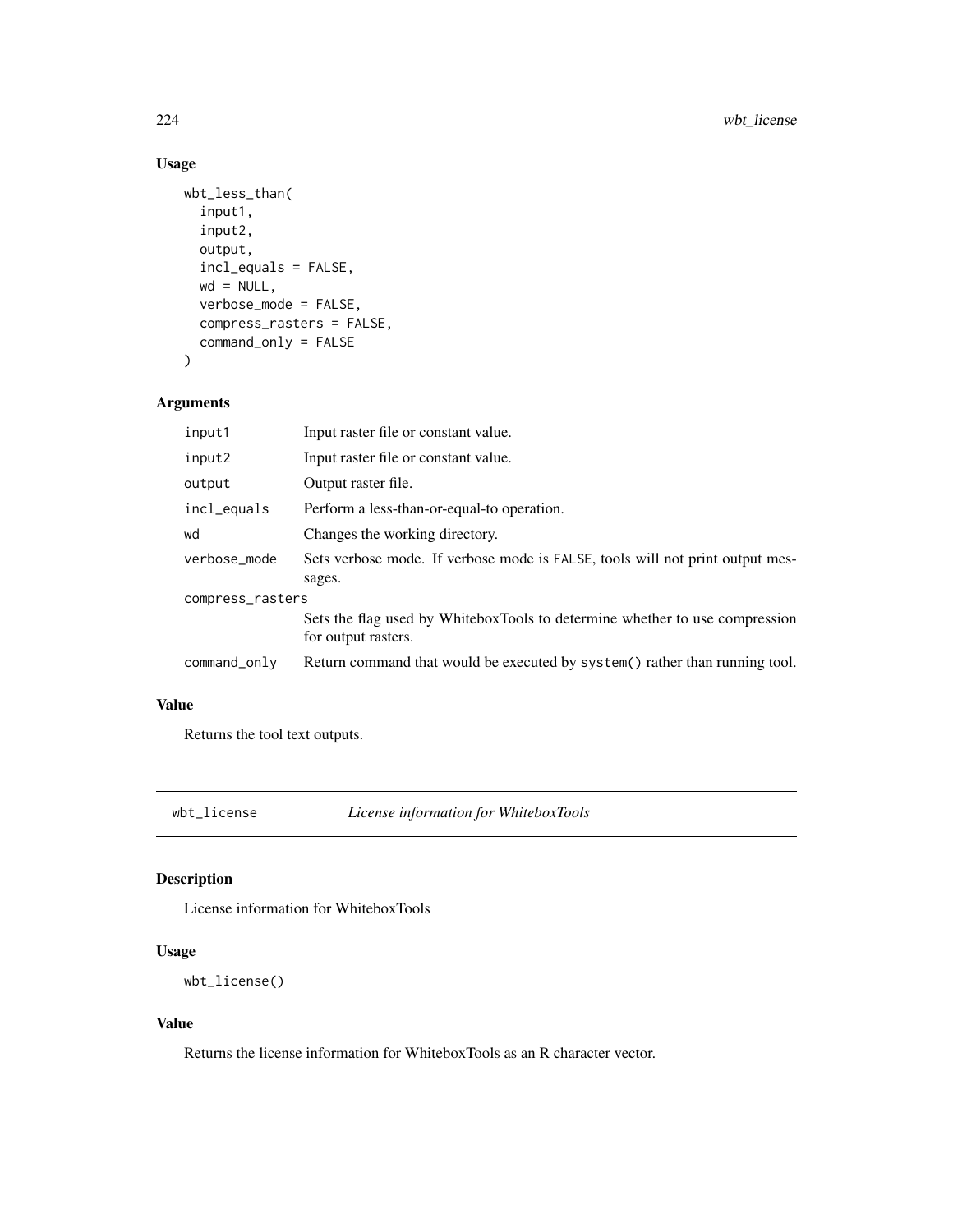#### Examples

## Not run: wbt\_license()

## End(Not run)

wbt\_lidar\_block\_maximum

*Lidar block maximum*

# Description

Creates a block-maximum raster from an input LAS file. When the input/output parameters are not specified, the tool grids all LAS files contained within the working directory.

## Usage

```
wbt_lidar_block_maximum(
  input,
  output = NULL,
  resolution = 1,
 wd = NULL,verbose_mode = FALSE,
  compress_rasters = FALSE,
  command_only = FALSE
)
```
## Arguments

| input            | Input LiDAR file.                                                                                  |  |
|------------------|----------------------------------------------------------------------------------------------------|--|
| output           | Output file.                                                                                       |  |
| resolution       | Output raster's grid resolution.                                                                   |  |
| wd               | Changes the working directory.                                                                     |  |
| verbose_mode     | Sets verbose mode. If verbose mode is FALSE, tools will not print output mes-                      |  |
|                  | sages.                                                                                             |  |
| compress_rasters |                                                                                                    |  |
|                  | Sets the flag used by WhiteboxTools to determine whether to use compression<br>for output rasters. |  |
| command_only     | Return command that would be executed by system() rather than running tool.                        |  |

## Value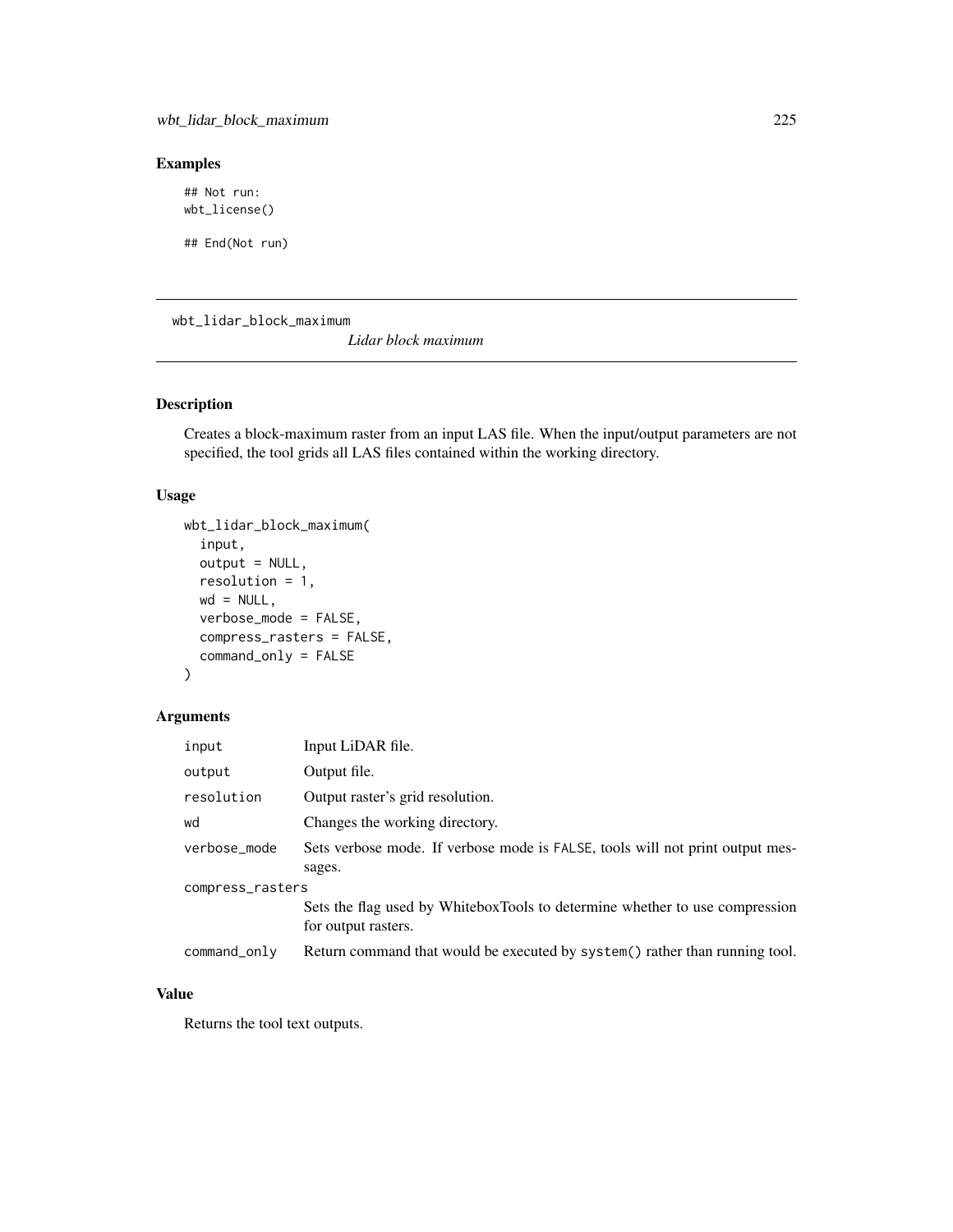```
wbt_lidar_block_minimum
```
*Lidar block minimum*

# Description

Creates a block-minimum raster from an input LAS file. When the input/output parameters are not specified, the tool grids all LAS files contained within the working directory.

## Usage

```
wbt_lidar_block_minimum(
  input,
  output = NULL,
  resolution = 1,
 wd = NULL,verbose_mode = FALSE,
 compress_rasters = FALSE,
  command_only = FALSE
)
```
# Arguments

| input            | Input LiDAR file.                                                                                  |  |
|------------------|----------------------------------------------------------------------------------------------------|--|
| output           | Output file.                                                                                       |  |
| resolution       | Output raster's grid resolution.                                                                   |  |
| wd               | Changes the working directory.                                                                     |  |
| verbose_mode     | Sets verbose mode. If verbose mode is FALSE, tools will not print output mes-<br>sages.            |  |
| compress_rasters |                                                                                                    |  |
|                  | Sets the flag used by WhiteboxTools to determine whether to use compression<br>for output rasters. |  |
| command_only     | Return command that would be executed by system() rather than running tool.                        |  |

#### Value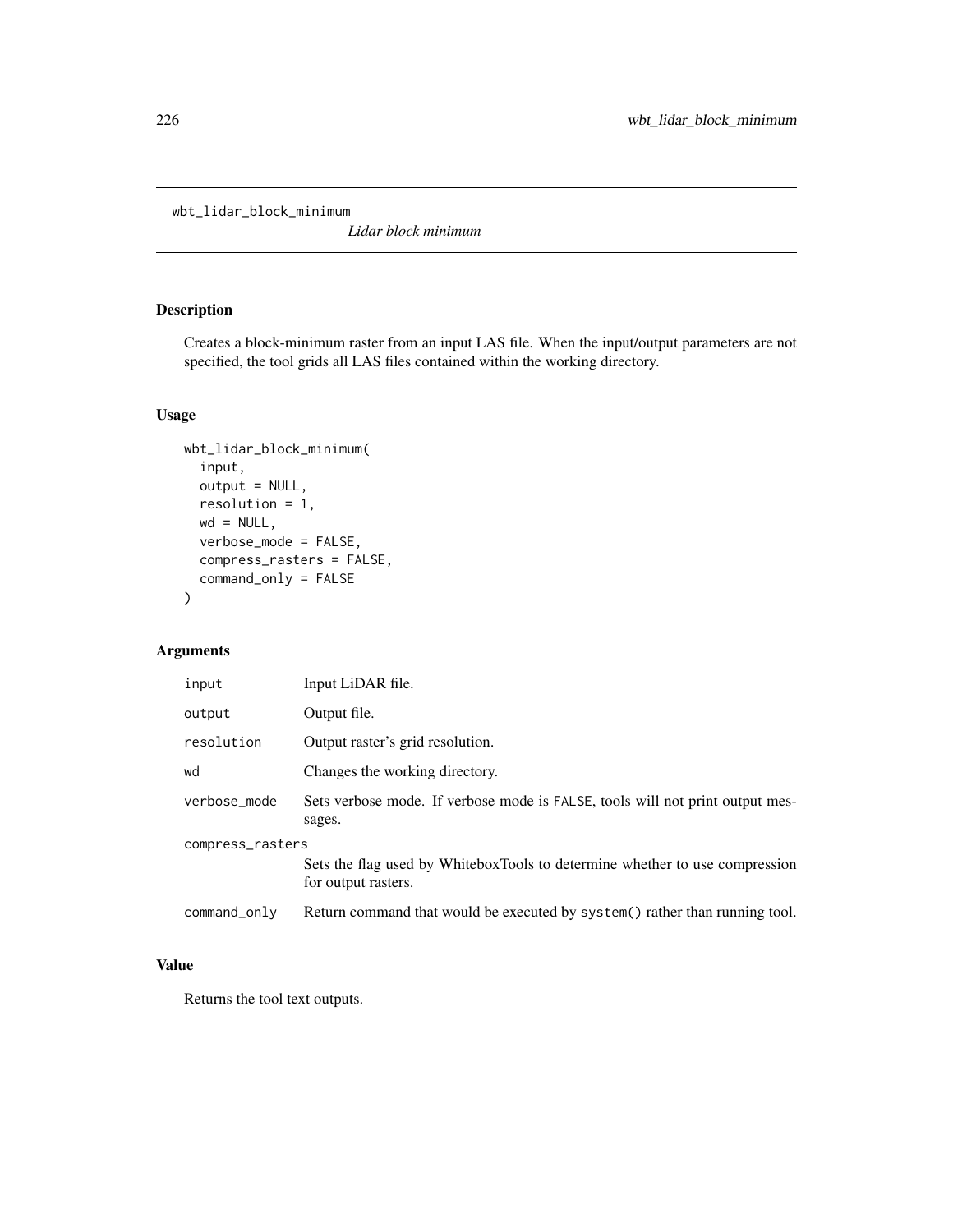wbt\_lidar\_classify\_subset

*Lidar classify subset*

## Description

Classifies the values in one LiDAR point cloud that correspond with points in a subset cloud.

#### Usage

```
wbt_lidar_classify_subset(
 base,
 subset,
 output,
  subset_class,
 nonsubset_class = NULL,
 wd = NULL,verbose_mode = FALSE,
 compress_rasters = FALSE,
 command_only = FALSE
)
```
# Arguments

| base             | Input base LiDAR file.                                                                             |  |
|------------------|----------------------------------------------------------------------------------------------------|--|
| subset           | Input subset LiDAR file.                                                                           |  |
| output           | Output LiDAR file.                                                                                 |  |
| subset class     | Subset point class value (must be 0-18; see LAS specifications).                                   |  |
| nonsubset_class  |                                                                                                    |  |
|                  | Non-subset point class value (must be 0-18; see LAS specifications).                               |  |
| wd               | Changes the working directory.                                                                     |  |
| verbose_mode     | Sets verbose mode. If verbose mode is FALSE, tools will not print output mes-<br>sages.            |  |
| compress_rasters |                                                                                                    |  |
|                  | Sets the flag used by WhiteboxTools to determine whether to use compression<br>for output rasters. |  |
| command_only     | Return command that would be executed by system() rather than running tool.                        |  |

# Value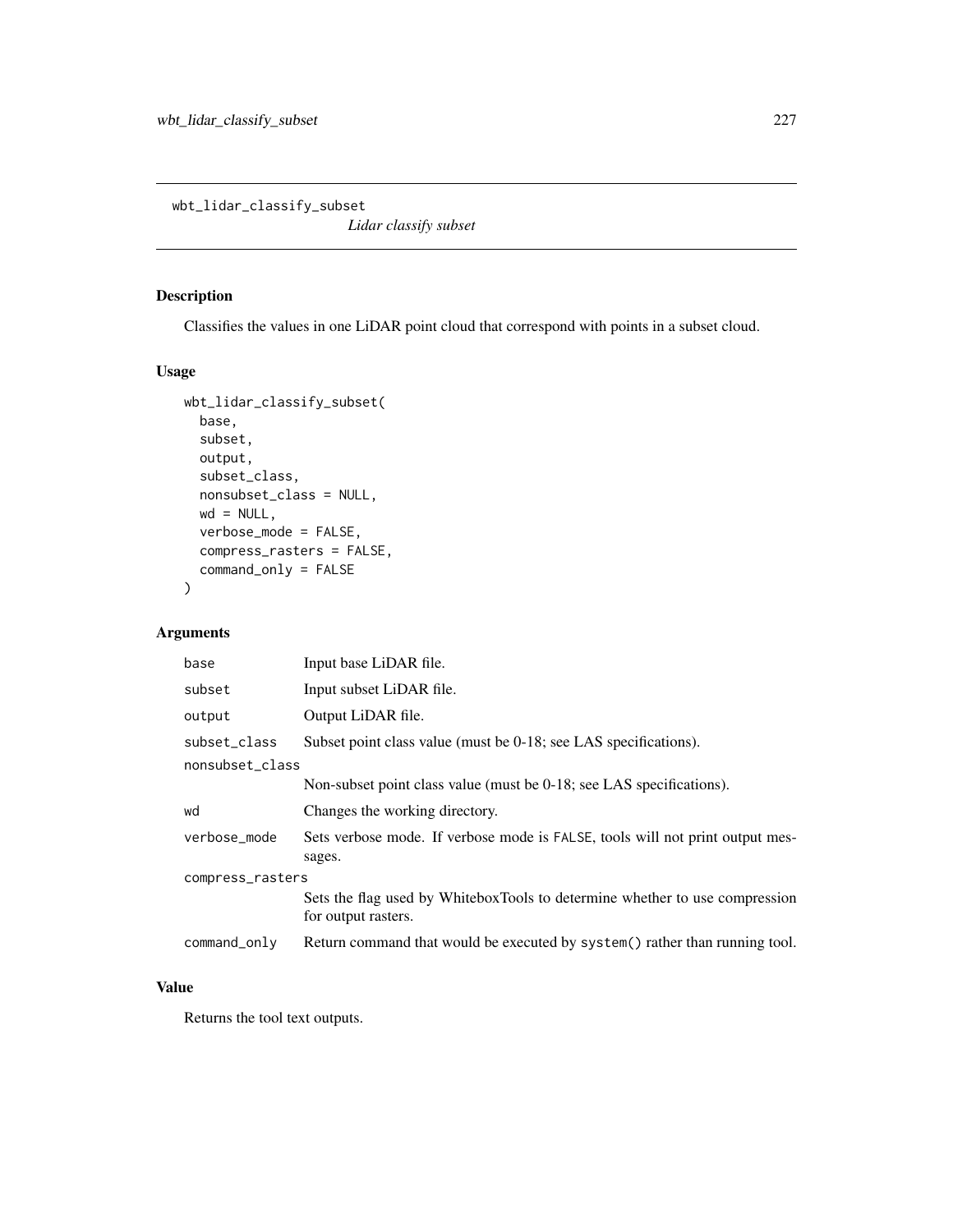## Description

Adds the red-green-blue colour fields of a LiDAR (LAS) file based on an input image.

## Usage

```
wbt_lidar_colourize(
  in_lidar,
 in_image,
 output,
 wd = NULL,verbose_mode = FALSE,
 compress_rasters = FALSE,
 command_only = FALSE
)
```
## Arguments

| in_lidar         | Input LiDAR file.                                                                                  |  |
|------------------|----------------------------------------------------------------------------------------------------|--|
| in_image         | Input colour image file.                                                                           |  |
| output           | Output LiDAR file.                                                                                 |  |
| wd               | Changes the working directory.                                                                     |  |
| verbose_mode     | Sets verbose mode. If verbose mode is FALSE, tools will not print output mes-<br>sages.            |  |
| compress_rasters |                                                                                                    |  |
|                  | Sets the flag used by WhiteboxTools to determine whether to use compression<br>for output rasters. |  |
| command_only     | Return command that would be executed by system() rather than running tool.                        |  |

## Value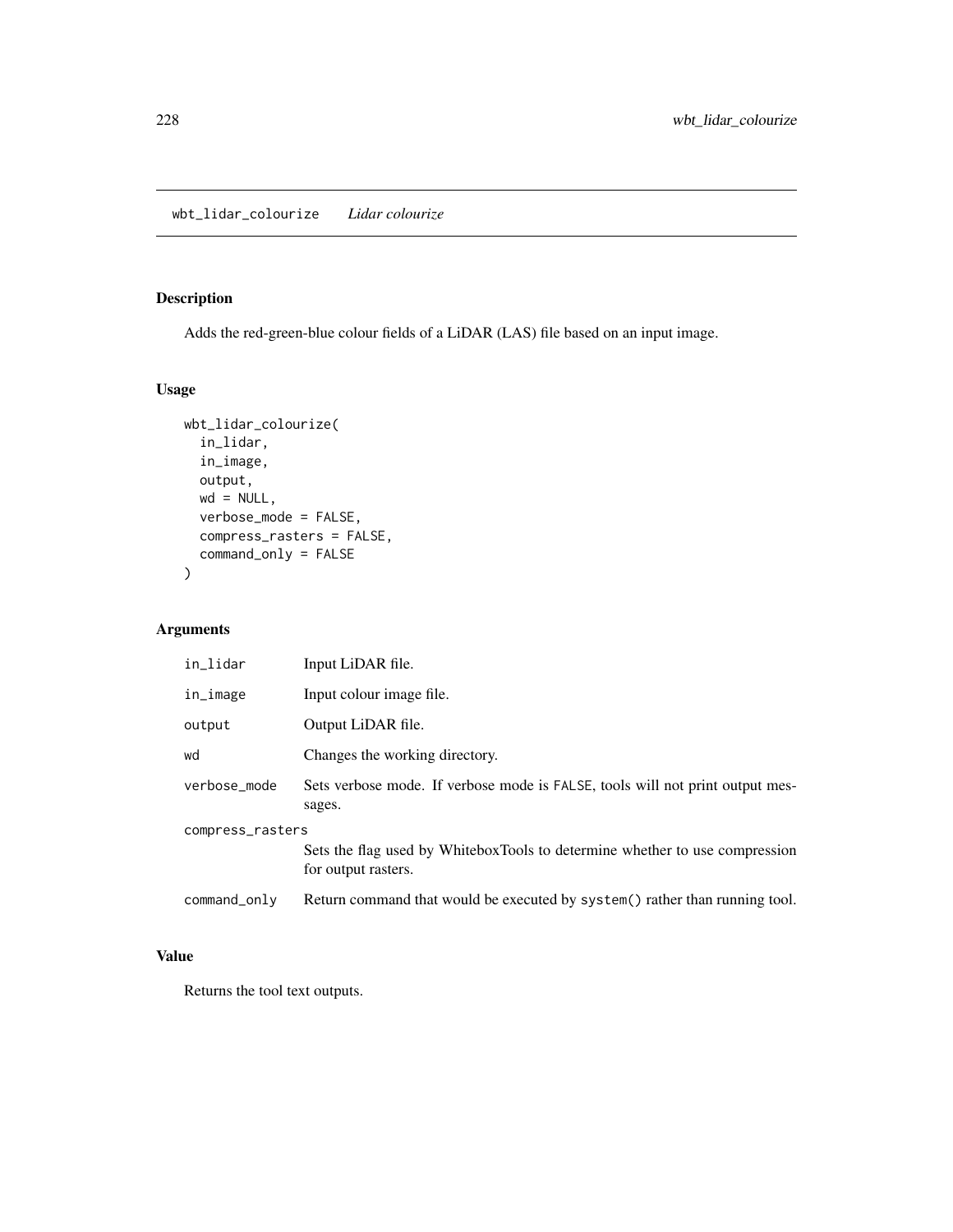## Description

This tool creates a vector contour coverage from an input LiDAR point file.

# Usage

```
wbt_lidar_contour(
  input,
 output = NULL,
 interval = 10,
  smooth = 5,
 parameter = "elevation",
 returns = "all",exclude_cls = NULL,
 minz = NULL,maxz = NULL,max_triangle_edge_length = NULL,
 wd = NULL,verbose_mode = FALSE,
 compress_rasters = FALSE,
  command_only = FALSE
)
```

| input                    | Name of the input LiDAR points.                                                                                                                           |  |
|--------------------------|-----------------------------------------------------------------------------------------------------------------------------------------------------------|--|
| output                   | Name of the output vector lines file.                                                                                                                     |  |
| interval                 | Contour interval.                                                                                                                                         |  |
| smooth                   | Smoothing filter size (in num. points), e.g. $3, 5, 7, 9, 11$ .                                                                                           |  |
| parameter                | Interpolation parameter; options are 'elevation' (default), 'intensity', 'user_data'.                                                                     |  |
| returns                  | Point return types to include; options are 'all' (default), 'last', 'first'.                                                                              |  |
| exclude cls              | Optional exclude classes from interpolation; Valid class values range from 0 to<br>18, based on LAS specifications. Example, -exclude_cls='3,4,5,6,7,18'. |  |
| minz                     | Optional minimum elevation for inclusion in interpolation.                                                                                                |  |
| maxz                     | Optional maximum elevation for inclusion in interpolation.                                                                                                |  |
| max_triangle_edge_length |                                                                                                                                                           |  |
|                          | Optional maximum triangle edge length; triangles larger than this size will not<br>be gridded.                                                            |  |
| wd                       | Changes the working directory.                                                                                                                            |  |
| verbose_mode             | Sets verbose mode. If verbose mode is FALSE, tools will not print output mes-<br>sages.                                                                   |  |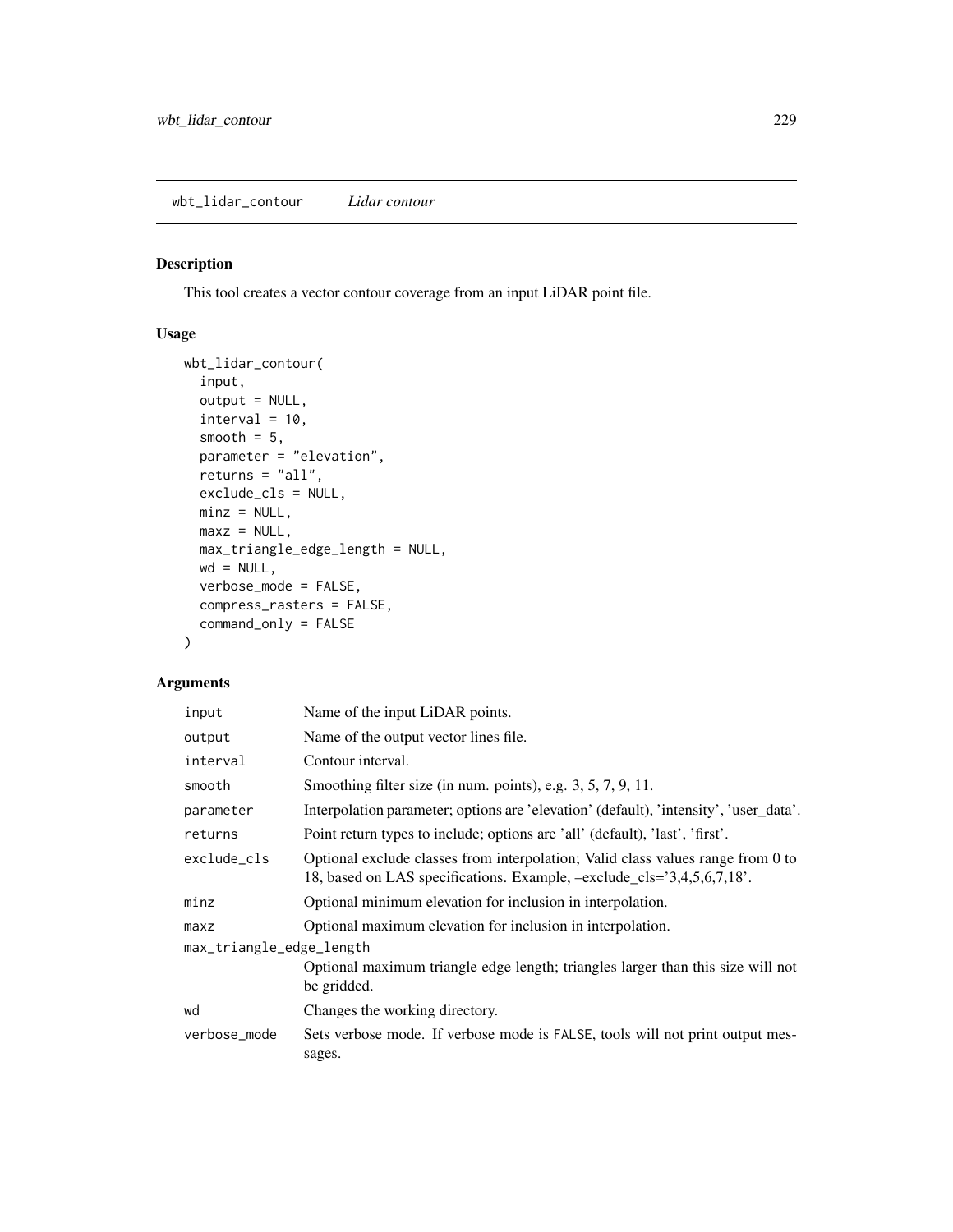| compress_rasters |                                                                                                    |
|------------------|----------------------------------------------------------------------------------------------------|
|                  | Sets the flag used by WhiteboxTools to determine whether to use compression<br>for output rasters. |
| command_only     | Return command that would be executed by system() rather than running tool.                        |

Returns the tool text outputs.

wbt\_lidar\_digital\_surface\_model *Lidar digital surface model*

## Description

Creates a top-surface digital surface model (DSM) from a LiDAR point cloud.

## Usage

```
wbt_lidar_digital_surface_model(
  input,
 output = NULL,resolution = 1,
 radius = 0.5,
 minz = NULL,maxz = NULL,max_triangle_edge_length = NULL,
 wd = NULL,verbose_mode = FALSE,
 compress_rasters = FALSE,
  command_only = FALSE
)
```

| input                    | Input LiDAR file (including extension).                                                        |  |
|--------------------------|------------------------------------------------------------------------------------------------|--|
| output                   | Output raster file (including extension).                                                      |  |
| resolution               | Output raster's grid resolution.                                                               |  |
| radius                   | Search Radius.                                                                                 |  |
| minz                     | Optional minimum elevation for inclusion in interpolation.                                     |  |
| maxz                     | Optional maximum elevation for inclusion in interpolation.                                     |  |
| max_triangle_edge_length |                                                                                                |  |
|                          | Optional maximum triangle edge length; triangles larger than this size will not<br>be gridded. |  |
| wd                       | Changes the working directory.                                                                 |  |
|                          |                                                                                                |  |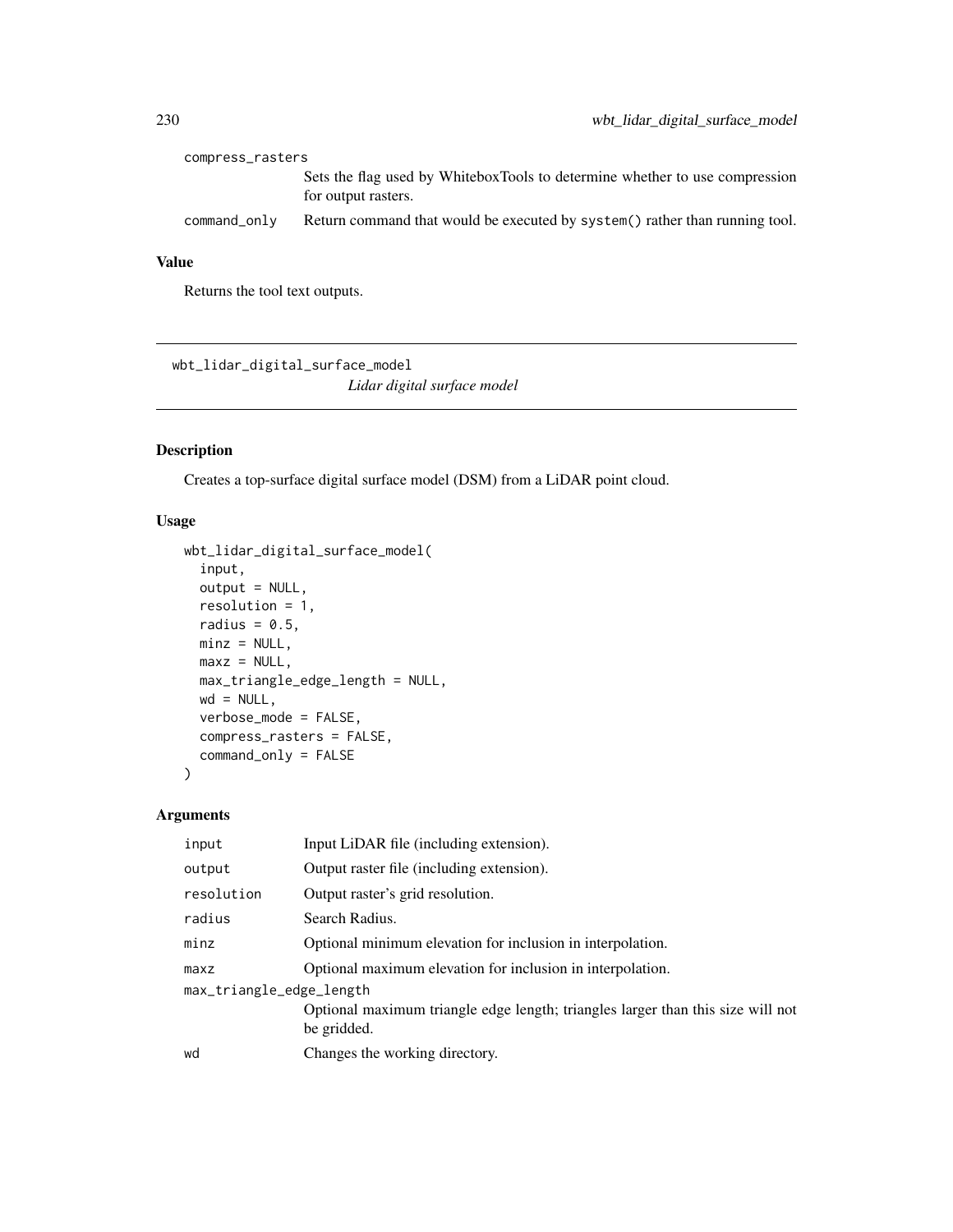| verbose_mode     | Sets verbose mode. If verbose mode is FALSE, tools will not print output mes-                      |
|------------------|----------------------------------------------------------------------------------------------------|
|                  | sages.                                                                                             |
| compress_rasters |                                                                                                    |
|                  | Sets the flag used by WhiteboxTools to determine whether to use compression<br>for output rasters. |
| command_only     | Return command that would be executed by system() rather than running tool.                        |

Returns the tool text outputs.

wbt\_lidar\_elevation\_slice

*Lidar elevation slice*

## Description

Outputs all of the points within a LiDAR (LAS) point file that lie between a specified elevation range.

#### Usage

```
wbt_lidar_elevation_slice(
  input,
 output,
 minz = NULL,maxz = NULL,cls = FALSE,
 inclassval = 2,
 outclassval = 1,
 wd = NULL,verbose_mode = FALSE,
 compress_rasters = FALSE,
  command_only = FALSE
)
```

| input      | Input LiDAR file.                                                                                                     |
|------------|-----------------------------------------------------------------------------------------------------------------------|
| output     | Output LiDAR file.                                                                                                    |
| minz       | Minimum elevation value (optional).                                                                                   |
| maxz       | Maximum elevation value (optional).                                                                                   |
| cls        | Optional boolean flag indicating whether points outside the range should be re-<br>tained in output but reclassified. |
| inclassval | Optional parameter specifying the class value assigned to points within the slice.                                    |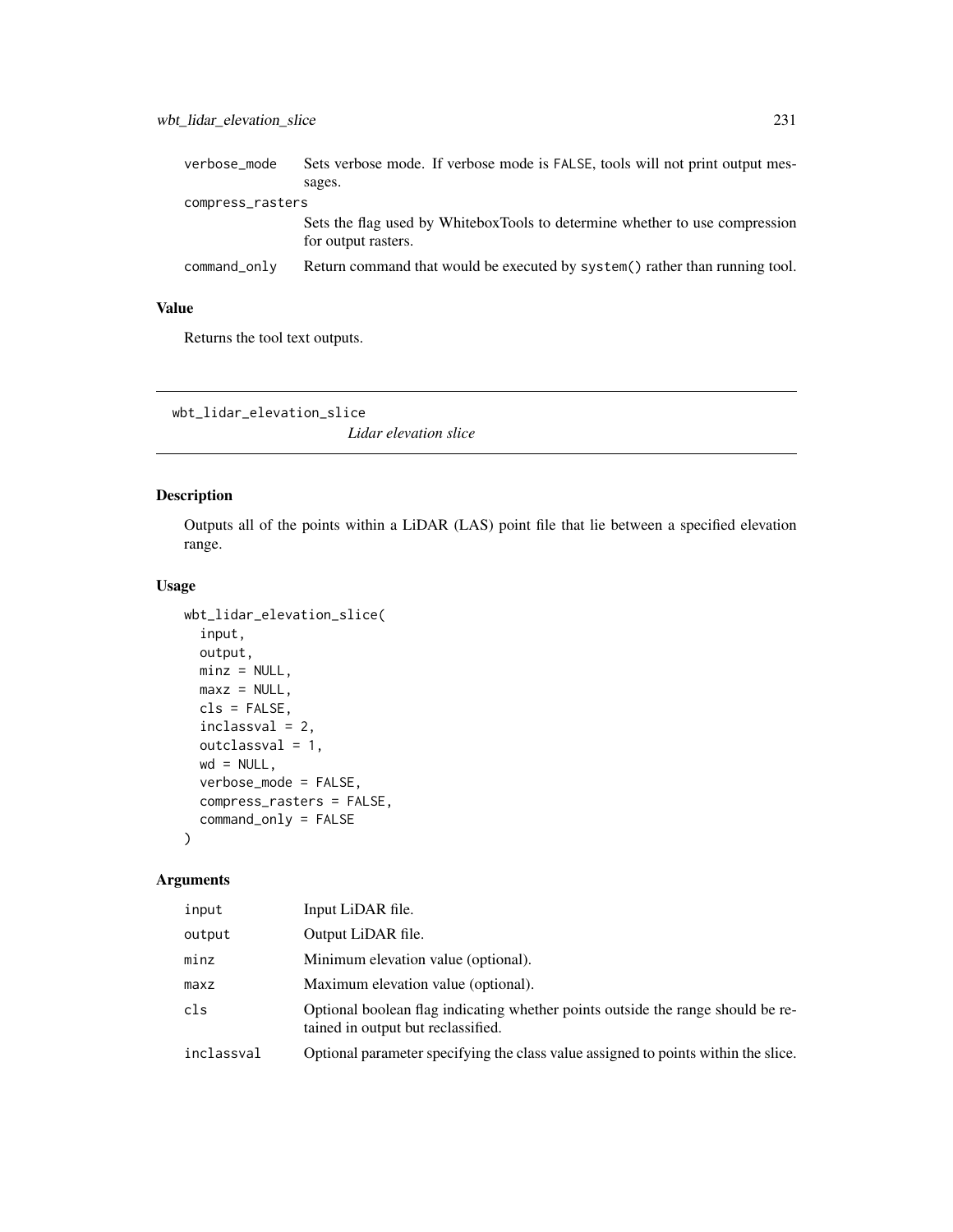| outclassval      | Optional parameter specifying the class value assigned to points within the slice.                 |  |
|------------------|----------------------------------------------------------------------------------------------------|--|
| wd               | Changes the working directory.                                                                     |  |
| verbose_mode     | Sets verbose mode. If verbose mode is FALSE, tools will not print output mes-<br>sages.            |  |
| compress_rasters |                                                                                                    |  |
|                  | Sets the flag used by WhiteboxTools to determine whether to use compression<br>for output rasters. |  |
| command_only     | Return command that would be executed by system() rather than running tool.                        |  |
|                  |                                                                                                    |  |

Returns the tool text outputs.

wbt\_lidar\_ground\_point\_filter *Lidar ground point filter*

## Description

Identifies ground points within LiDAR dataset using a slope-based method.

## Usage

```
wbt_lidar_ground_point_filter(
  input,
 output,
  radius = 2,
 min\_neighhours = 0,slope_threshold = 45,
  height_threshold = 1,
  classify = TRUE,
  slope_norm = TRUE,
  height_above_ground = FALSE,
 wd = NULL,verbose_mode = FALSE,
  compress_rasters = FALSE,
  command_only = FALSE
)
```

| input  | Input LiDAR file.  |
|--------|--------------------|
| output | Output LiDAR file. |
| radius | Search Radius.     |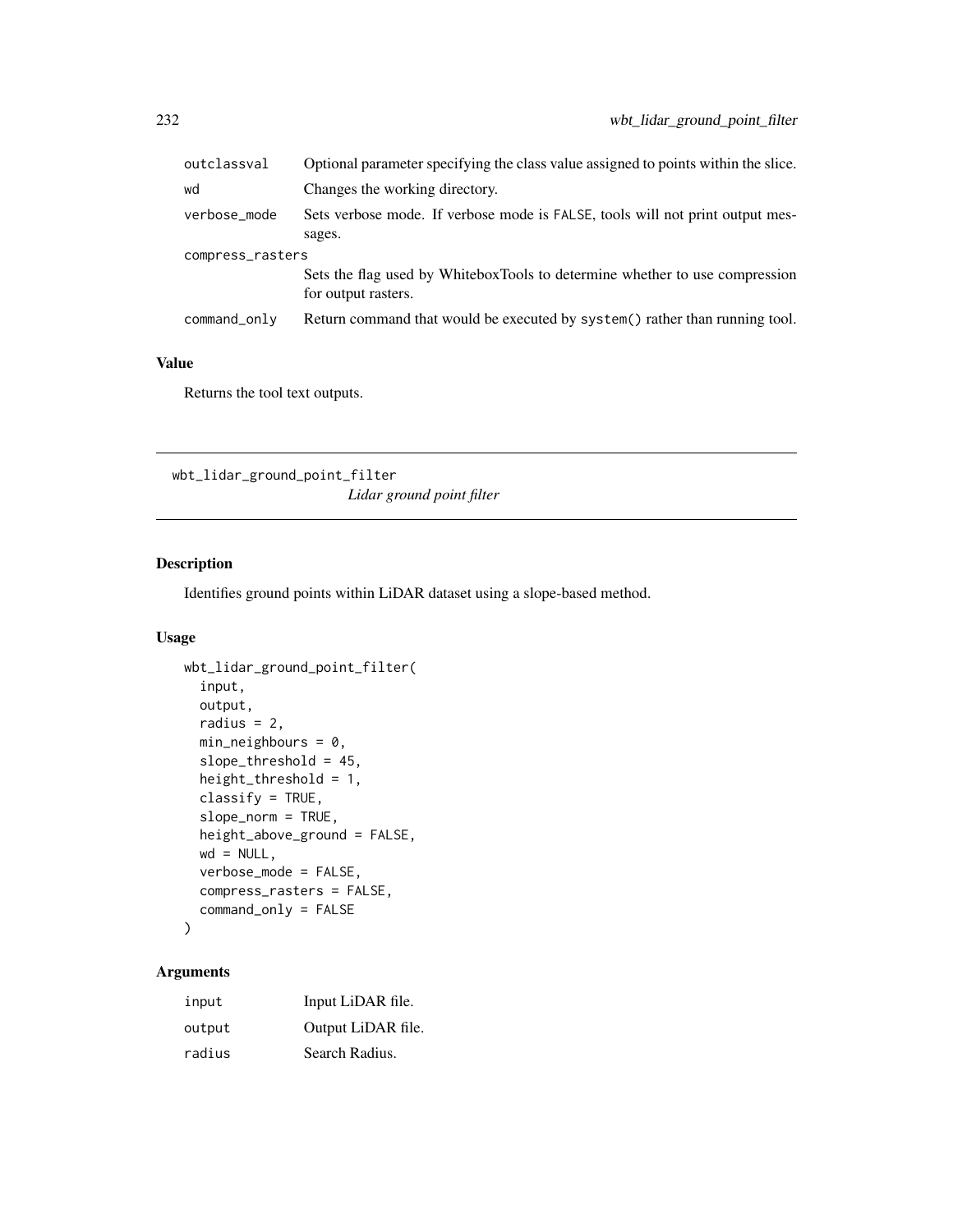|                     | min_neighbours The minimum number of neighbouring points within search areas. If fewer<br>points than this threshold are identified during the fixed-radius search, a subse-<br>quent kNN search is performed to identify the k number of neighbours. |  |
|---------------------|-------------------------------------------------------------------------------------------------------------------------------------------------------------------------------------------------------------------------------------------------------|--|
| slope_threshold     |                                                                                                                                                                                                                                                       |  |
|                     | Maximum inter-point slope to be considered an off-terrain point.                                                                                                                                                                                      |  |
| height_threshold    |                                                                                                                                                                                                                                                       |  |
|                     | Inter-point height difference to be considered an off-terrain point.                                                                                                                                                                                  |  |
| classify            | Classify points as ground $(2)$ or off-ground $(1)$ .                                                                                                                                                                                                 |  |
| slope_norm          | Perform initial ground slope normalization?.                                                                                                                                                                                                          |  |
| height_above_ground |                                                                                                                                                                                                                                                       |  |
|                     | Transform output to height above average ground elevation?.                                                                                                                                                                                           |  |
| wd                  | Changes the working directory.                                                                                                                                                                                                                        |  |
| verbose_mode        | Sets verbose mode. If verbose mode is FALSE, tools will not print output mes-<br>sages.                                                                                                                                                               |  |
| compress_rasters    |                                                                                                                                                                                                                                                       |  |
|                     | Sets the flag used by WhiteboxTools to determine whether to use compression<br>for output rasters.                                                                                                                                                    |  |
| command_only        | Return command that would be executed by system() rather than running tool.                                                                                                                                                                           |  |

Returns the tool text outputs.

wbt\_lidar\_hex\_binning *Lidar hex binning*

# Description

Hex-bins a set of LiDAR points.

## Usage

```
wbt_lidar_hex_binning(
 input,
 output,
 width,
 orientation = "horizontal",
 wd = NULL,verbose_mode = FALSE,
 compress_rasters = FALSE,
 command_only = FALSE
)
```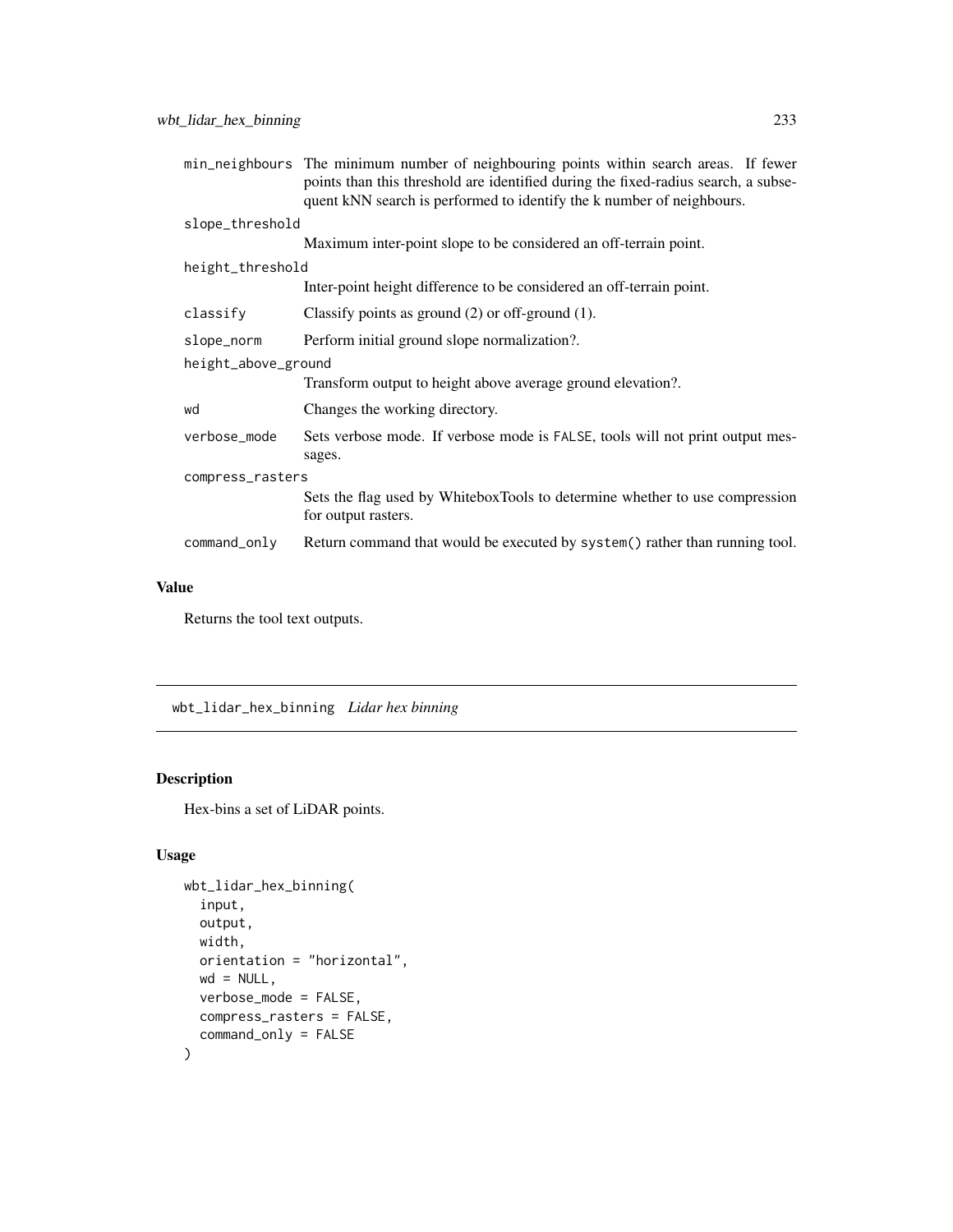# Arguments

| input            | Input base file.                                                              |  |
|------------------|-------------------------------------------------------------------------------|--|
| output           | Output vector polygon file.                                                   |  |
| width            | The grid cell width.                                                          |  |
| orientation      | Grid Orientation, 'horizontal' or 'vertical'.                                 |  |
| wd               | Changes the working directory.                                                |  |
| verbose mode     | Sets verbose mode. If verbose mode is FALSE, tools will not print output mes- |  |
|                  | sages.                                                                        |  |
| compress_rasters |                                                                               |  |
|                  | Sets the flag used by WhiteboxTools to determine whether to use compression   |  |
|                  | for output rasters.                                                           |  |
| command_only     | Return command that would be executed by system() rather than running tool.   |  |

#### Value

Returns the tool text outputs.

wbt\_lidar\_hillshade *Lidar hillshade*

## Description

Calculates a hillshade value for points within a LAS file and stores these data in the RGB field.

## Usage

```
wbt_lidar_hillshade(
  input,
 output,
 azimuth = 315,altitude = 30,
 radius = 1,wd = NULL,verbose_mode = FALSE,
  compress_rasters = FALSE,
  command_only = FALSE
\mathcal{L}
```

| input    | Input LiDAR file.                        |
|----------|------------------------------------------|
| output   | Output file.                             |
| azimuth  | Illumination source azimuth in degrees.  |
| altitude | Illumination source altitude in degrees. |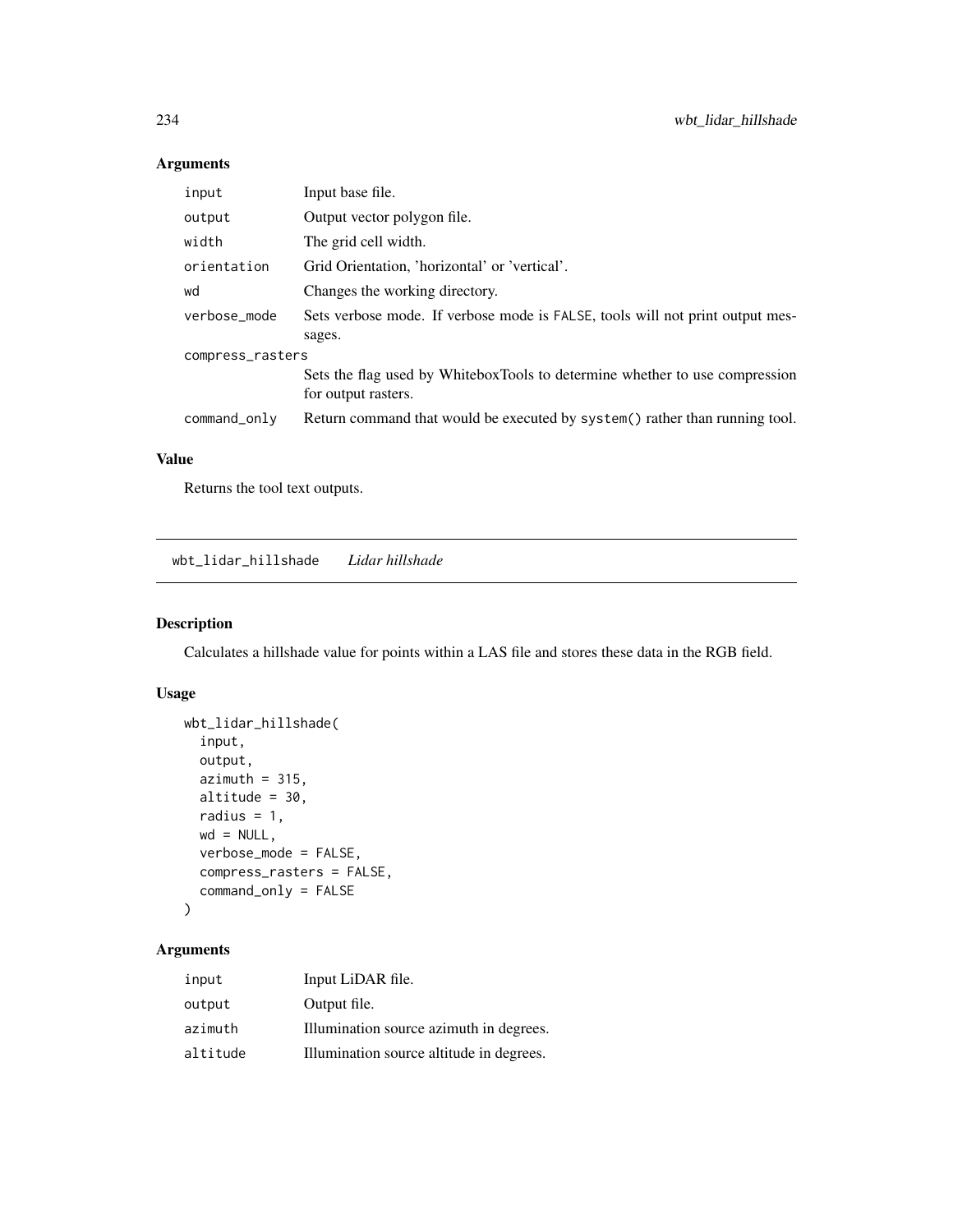| radius           | Search Radius.                                                                |  |
|------------------|-------------------------------------------------------------------------------|--|
| wd               | Changes the working directory.                                                |  |
| verbose_mode     | Sets verbose mode. If verbose mode is FALSE, tools will not print output mes- |  |
|                  | sages.                                                                        |  |
| compress_rasters |                                                                               |  |
|                  | Sets the flag used by WhiteboxTools to determine whether to use compression   |  |
|                  | for output rasters.                                                           |  |
| command_only     | Return command that would be executed by system() rather than running tool.   |  |
|                  |                                                                               |  |

Returns the tool text outputs.

wbt\_lidar\_histogram *Lidar histogram*

# Description

Creates a histogram of LiDAR data.

## Usage

```
wbt_lidar_histogram(
  input,
 output,
 parameter = "elevation",
 clip = 1,wd = NULL,verbose_mode = FALSE,
 compress_rasters = FALSE,
 command_only = FALSE
)
```

| input            | Input LiDAR file.                                                                                  |  |
|------------------|----------------------------------------------------------------------------------------------------|--|
| output           | Output HTML file (default name will be based on input file if unspecified).                        |  |
| parameter        | Parameter; options are 'elevation' (default), 'intensity', 'scan angle', 'class',<br>'time'.       |  |
| clip             | Amount to clip distribution tails (in percent).                                                    |  |
| wd               | Changes the working directory.                                                                     |  |
| verbose_mode     | Sets verbose mode. If verbose mode is FALSE, tools will not print output mes-<br>sages.            |  |
| compress_rasters |                                                                                                    |  |
|                  | Sets the flag used by WhiteboxTools to determine whether to use compression<br>for output rasters. |  |
| command_only     | Return command that would be executed by system() rather than running tool.                        |  |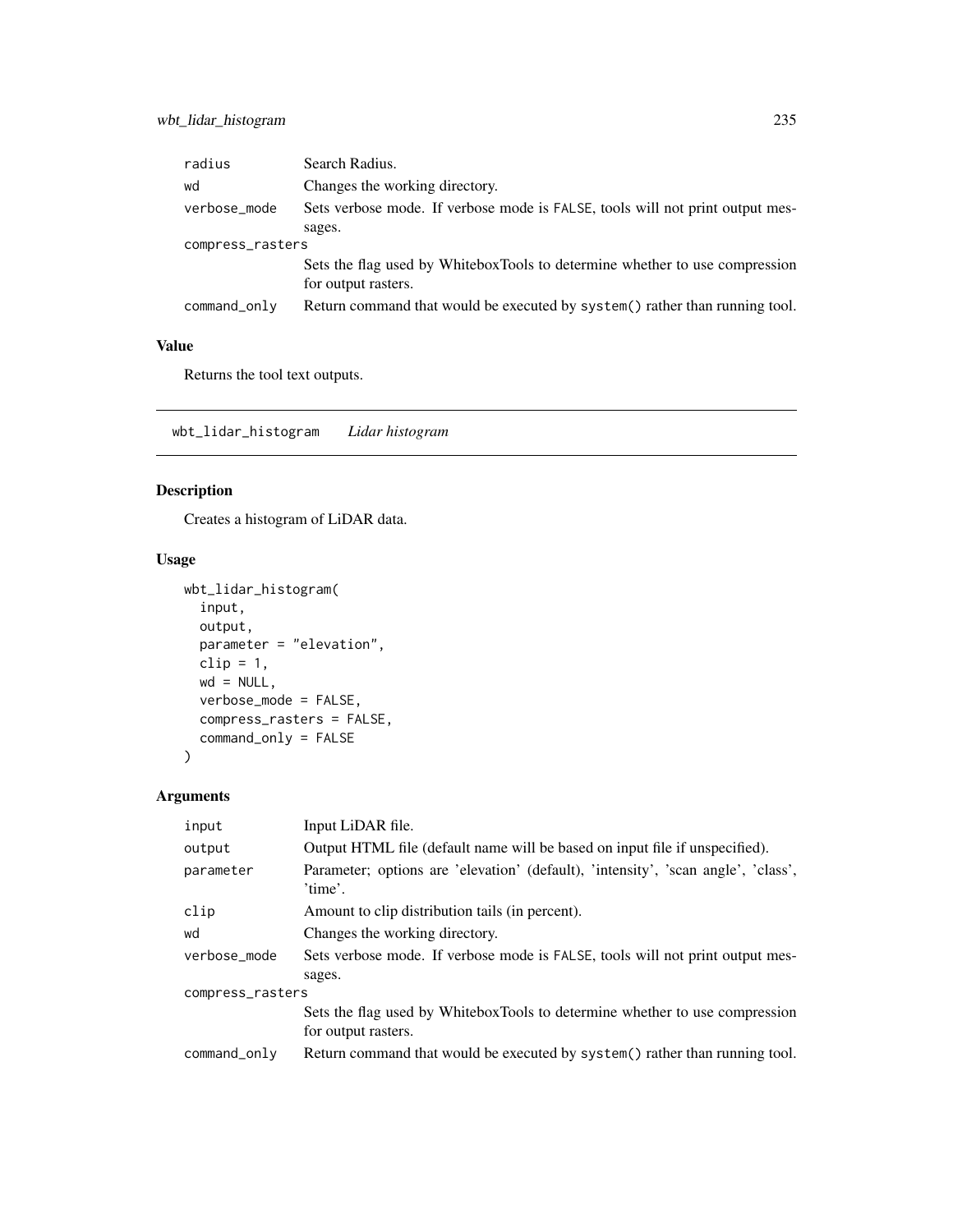Returns the tool text outputs.

wbt\_lidar\_idw\_interpolation

*Lidar idw interpolation*

## Description

Interpolates LAS files using an inverse-distance weighted (IDW) scheme. When the input/output parameters are not specified, the tool interpolates all LAS files contained within the working directory.

## Usage

```
wbt_lidar_idw_interpolation(
  input,
  output = NULL,parameter = "elevation",
 returns = "all",
  resolution = 1,
 weight = 1,
  radius = 2.5,
  exclude_cls = NULL,
 minz = NULL,maxz = NULL,wd = NULL,verbose_mode = FALSE,
  compress_rasters = FALSE,
  command_only = FALSE
\mathcal{E}
```

| input       | Input LiDAR file (including extension).                                                                                                                        |
|-------------|----------------------------------------------------------------------------------------------------------------------------------------------------------------|
| output      | Output raster file (including extension).                                                                                                                      |
| parameter   | Interpolation parameter; options are 'elevation' (default), 'intensity', 'class', 're-<br>turn_number', 'number_of_returns', 'scan angle', 'rgb', 'user data'. |
| returns     | Point return types to include; options are 'all' (default), 'last', 'first'.                                                                                   |
| resolution  | Output raster's grid resolution.                                                                                                                               |
| weight      | IDW weight value.                                                                                                                                              |
| radius      | Search Radius.                                                                                                                                                 |
| exclude cls | Optional exclude classes from interpolation; Valid class values range from 0 to<br>18, based on LAS specifications. Example, $-exclude_cls = 3,4,5,6,7,18$ .   |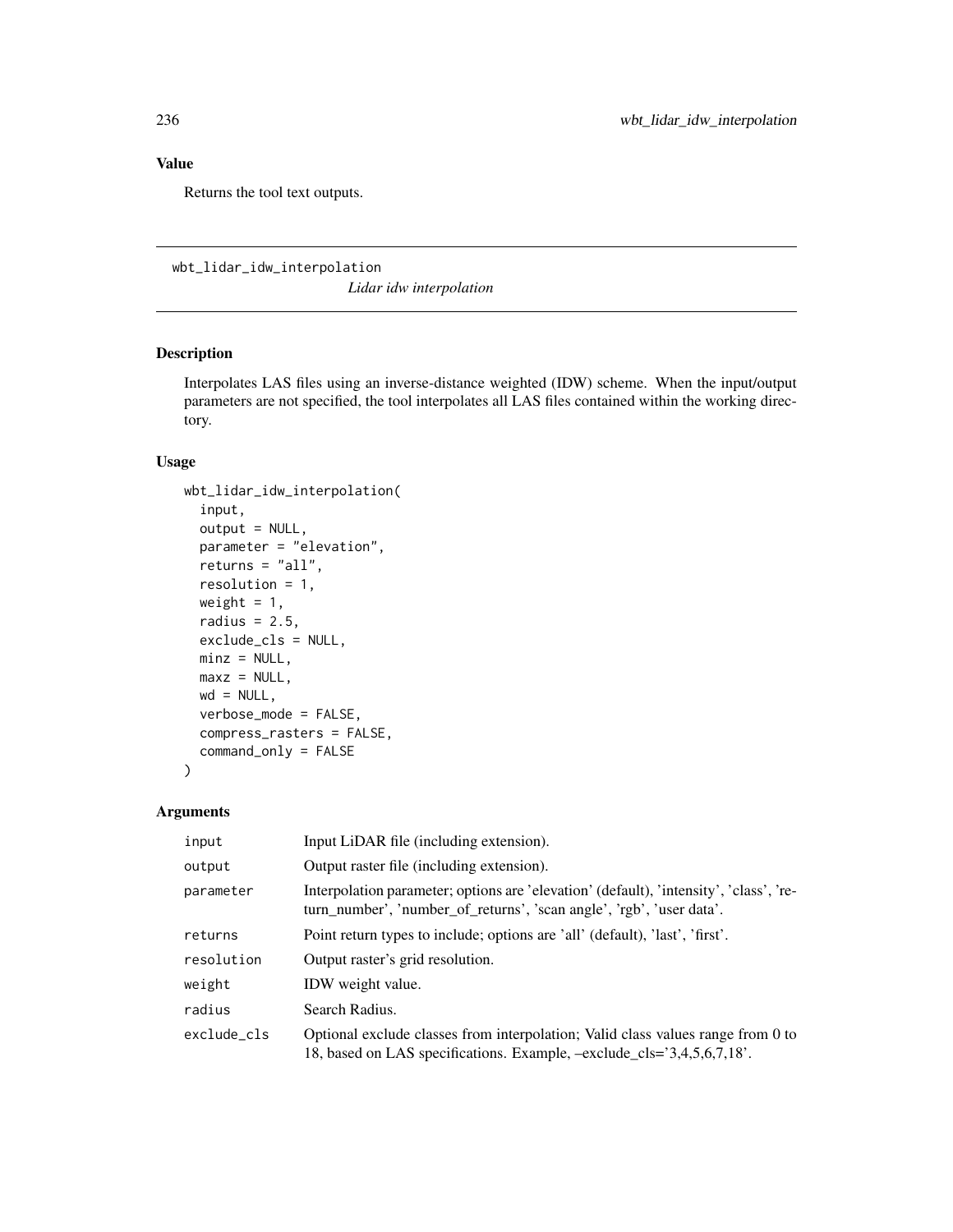| minz             | Optional minimum elevation for inclusion in interpolation.                    |  |
|------------------|-------------------------------------------------------------------------------|--|
| maxz             | Optional maximum elevation for inclusion in interpolation.                    |  |
| wd               | Changes the working directory.                                                |  |
| verbose_mode     | Sets verbose mode. If verbose mode is FALSE, tools will not print output mes- |  |
|                  | sages.                                                                        |  |
| compress_rasters |                                                                               |  |
|                  | Sets the flag used by WhiteboxTools to determine whether to use compression   |  |
|                  | for output rasters.                                                           |  |
| command_only     | Return command that would be executed by system () rather than running tool.  |  |

Returns the tool text outputs.

wbt\_lidar\_info *Lidar info*

# Description

Prints information about a LiDAR (LAS) dataset, including header, point return frequency, and classification data and information about the variable length records (VLRs) and geokeys.

## Usage

```
wbt_lidar_info(
  input,
  output = NULL,
 vlr = TRUE,geokeys = TRUE,
 wd = NULL,verbose_mode = FALSE,
  compress_rasters = FALSE,
  command_only = FALSE
)
```

| input        | Input LiDAR file.                                                                       |
|--------------|-----------------------------------------------------------------------------------------|
| output       | Output HTML file for summary report.                                                    |
| vlr          | Flag indicating whether or not to print the variable length records (VLRs).             |
| geokeys      | Flag indicating whether or not to print the geokeys.                                    |
| wd           | Changes the working directory.                                                          |
| verbose_mode | Sets verbose mode. If verbose mode is FALSE, tools will not print output mes-<br>sages. |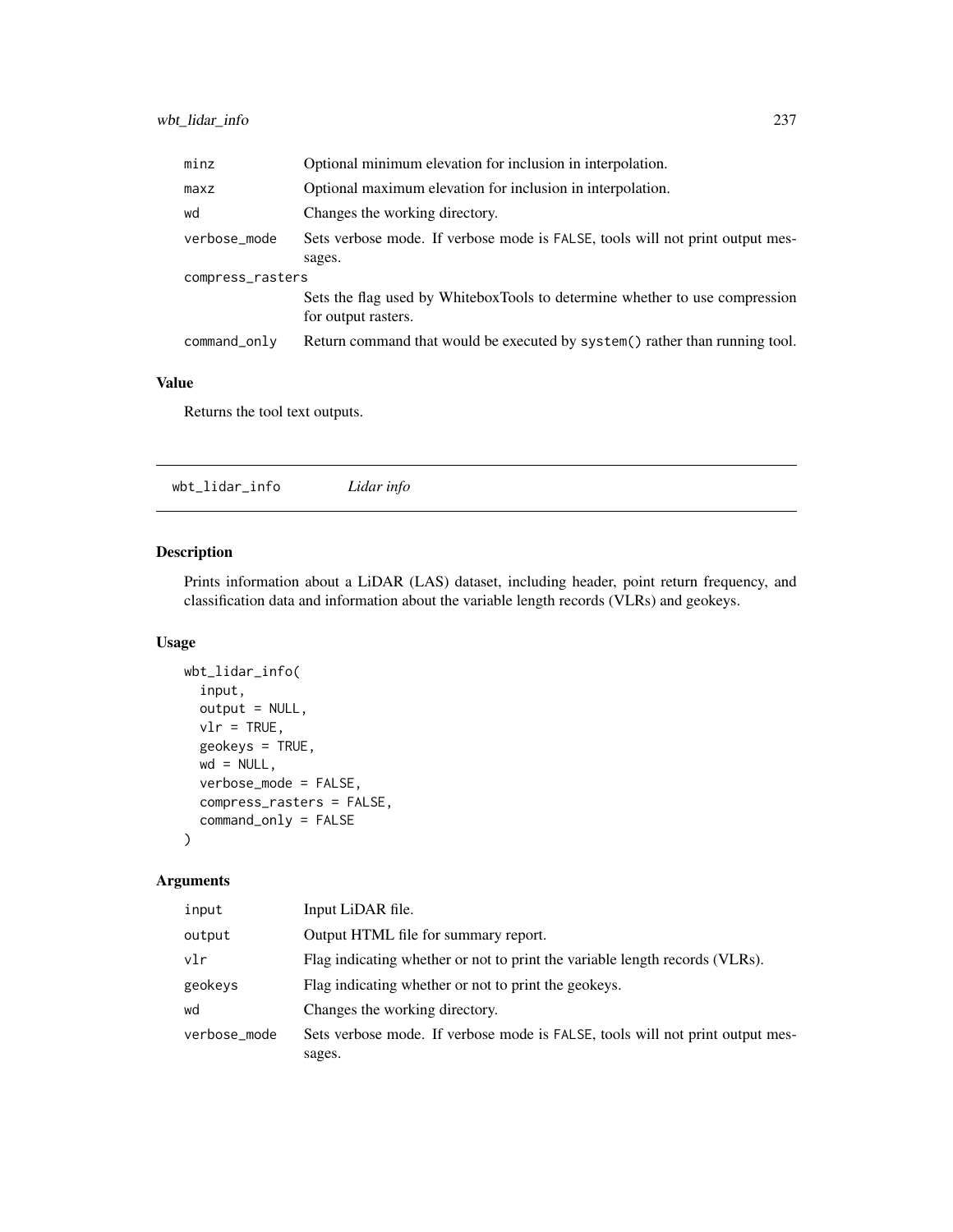| compress_rasters |                                                                                                    |  |
|------------------|----------------------------------------------------------------------------------------------------|--|
|                  | Sets the flag used by WhiteboxTools to determine whether to use compression<br>for output rasters. |  |
| command_only     | Return command that would be executed by system() rather than running tool.                        |  |

Returns the tool text outputs.

wbt\_lidar\_join *Lidar join*

# Description

Joins multiple LiDAR (LAS) files into a single LAS file.

## Usage

```
wbt_lidar_join(
  inputs,
 output,
 wd = NULL,verbose_mode = FALSE,
  compress_rasters = FALSE,
  command_only = FALSE
)
```
## Arguments

| inputs           | Input LiDAR files.                                                                                 |  |
|------------------|----------------------------------------------------------------------------------------------------|--|
| output           | Output LiDAR file.                                                                                 |  |
| wd               | Changes the working directory.                                                                     |  |
| verbose_mode     | Sets verbose mode. If verbose mode is FALSE, tools will not print output mes-<br>sages.            |  |
| compress_rasters |                                                                                                    |  |
|                  | Sets the flag used by WhiteboxTools to determine whether to use compression<br>for output rasters. |  |
| command_only     | Return command that would be executed by system() rather than running tool.                        |  |

## Value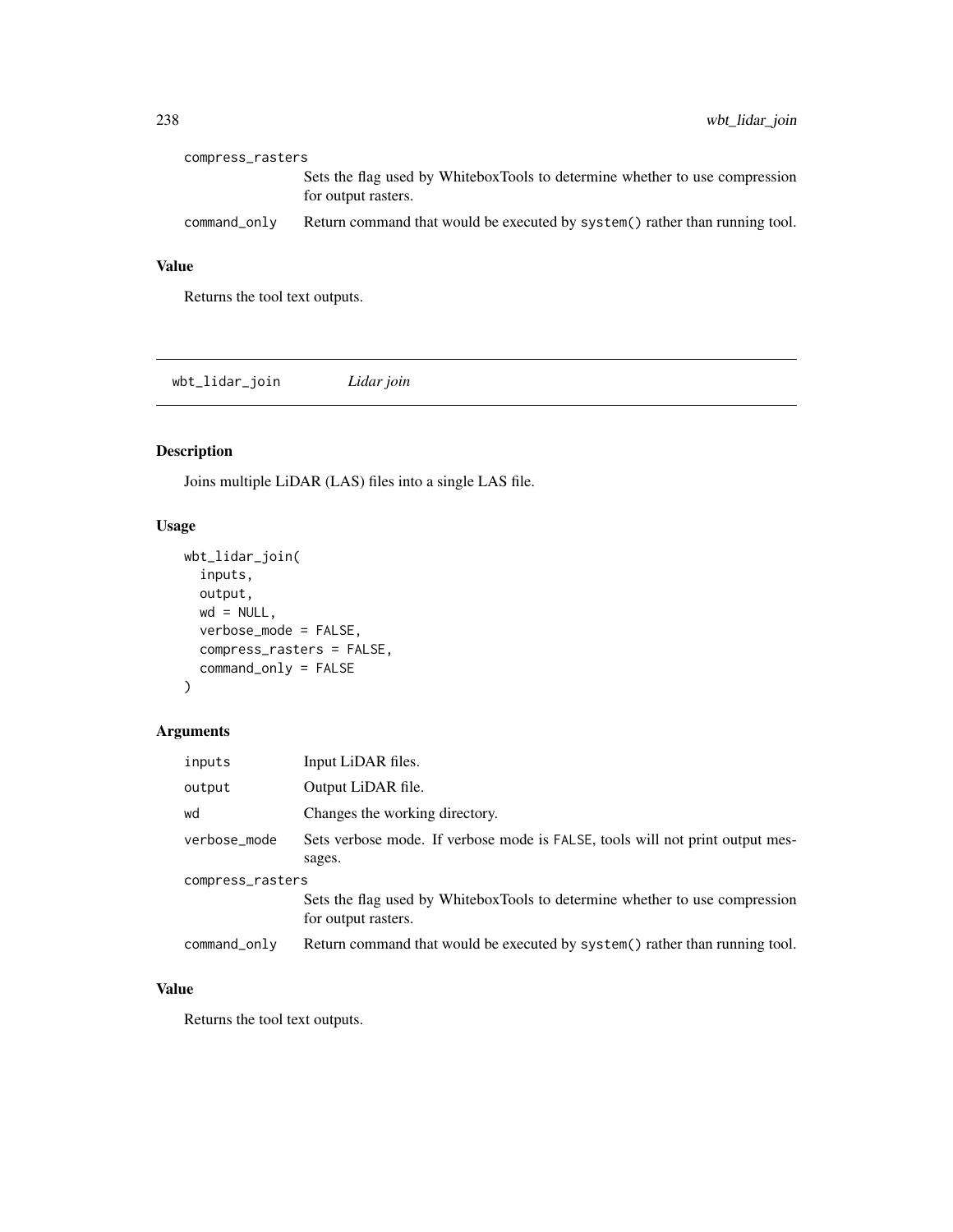# Description

Performs a kappa index of agreement (KIA) analysis on the classifications of two LAS files.

## Usage

```
wbt_lidar_kappa_index(
  input1,
  input2,
 output,
  class_accuracy,
  resolution = 1,
 wd = NULL,verbose_mode = FALSE,
  compress_rasters = FALSE,
  command_only = FALSE
)
```
## Arguments

| input1           | Input LiDAR classification file.                                                                   |  |
|------------------|----------------------------------------------------------------------------------------------------|--|
| input2           | Input LiDAR reference file.                                                                        |  |
| output           | Output HTML file.                                                                                  |  |
|                  | class_accuracy Output classification accuracy raster file.                                         |  |
| resolution       | Output raster's grid resolution.                                                                   |  |
| wd               | Changes the working directory.                                                                     |  |
| verbose_mode     | Sets verbose mode. If verbose mode is FALSE, tools will not print output mes-<br>sages.            |  |
| compress_rasters |                                                                                                    |  |
|                  | Sets the flag used by WhiteboxTools to determine whether to use compression<br>for output rasters. |  |
| command_only     | Return command that would be executed by system() rather than running tool.                        |  |

## Value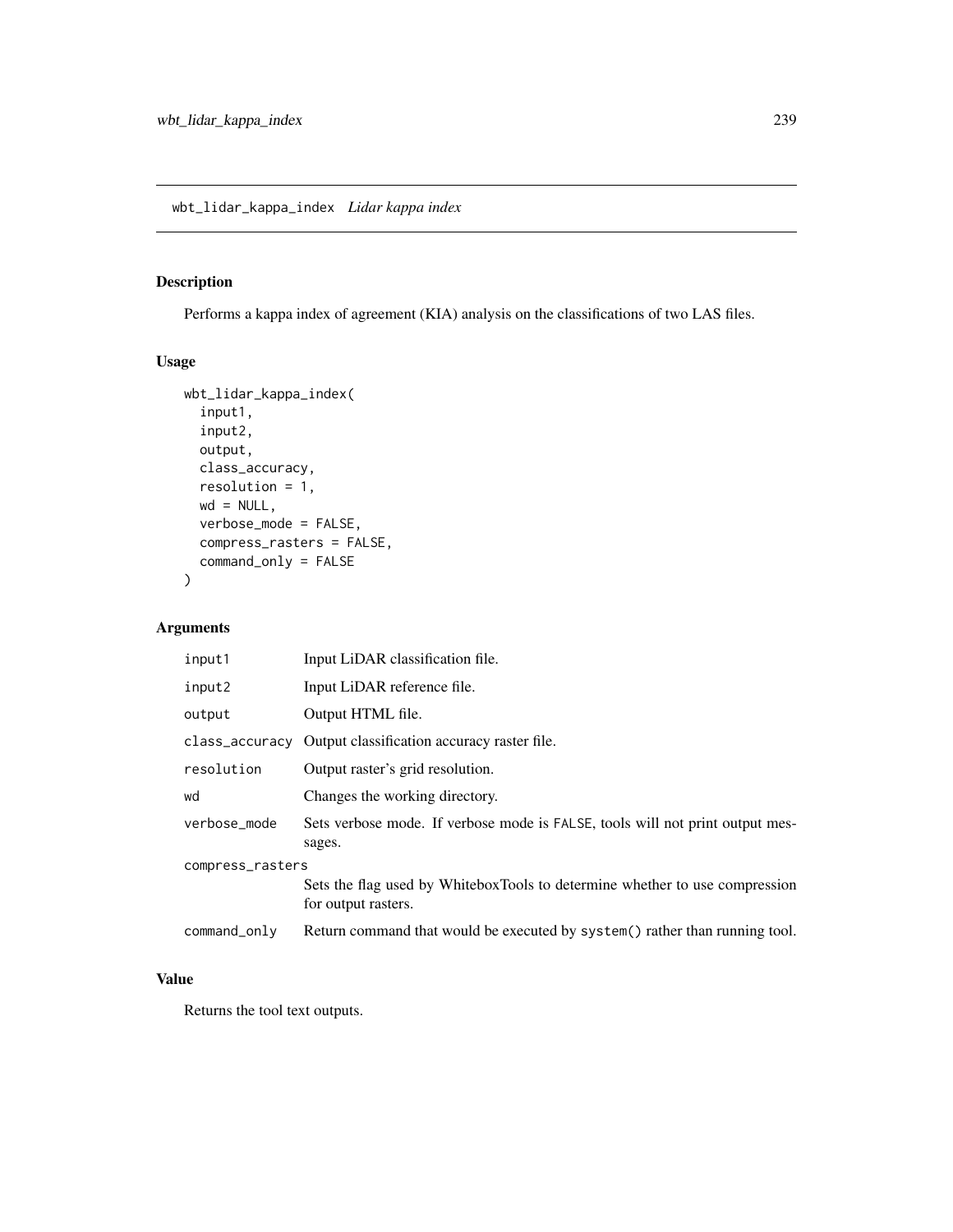wbt\_lidar\_nearest\_neighbour\_gridding *Lidar nearest neighbour gridding*

## Description

Grids LiDAR files using nearest-neighbour scheme. When the input/output parameters are not specified, the tool grids all LAS files contained within the working directory.

#### Usage

```
wbt_lidar_nearest_neighbour_gridding(
  input,
 output = NULL,
 parameter = "elevation",
 returns = "all",resolution = 1,
 radius = 2.5,
 exclude_cls = NULL,
 minz = NULL,maxz = NULL,wd = NULL,verbose_mode = FALSE,
  compress_rasters = FALSE,
  command_only = FALSE
)
```

| input        | Input LiDAR file (including extension).                                                                                                                        |
|--------------|----------------------------------------------------------------------------------------------------------------------------------------------------------------|
| output       | Output raster file (including extension).                                                                                                                      |
| parameter    | Interpolation parameter; options are 'elevation' (default), 'intensity', 'class', 're-<br>turn_number', 'number_of_returns', 'scan angle', 'rgb', 'user data'. |
| returns      | Point return types to include; options are 'all' (default), 'last', 'first'.                                                                                   |
| resolution   | Output raster's grid resolution.                                                                                                                               |
| radius       | Search Radius.                                                                                                                                                 |
| exclude cls  | Optional exclude classes from interpolation; Valid class values range from 0 to<br>18, based on LAS specifications. Example, $-exclude_cls = 3,4,5,6,7,18$ .   |
| minz         | Optional minimum elevation for inclusion in interpolation.                                                                                                     |
| maxz         | Optional maximum elevation for inclusion in interpolation.                                                                                                     |
| wd           | Changes the working directory.                                                                                                                                 |
| verbose_mode | Sets verbose mode. If verbose mode is FALSE, tools will not print output mes-<br>sages.                                                                        |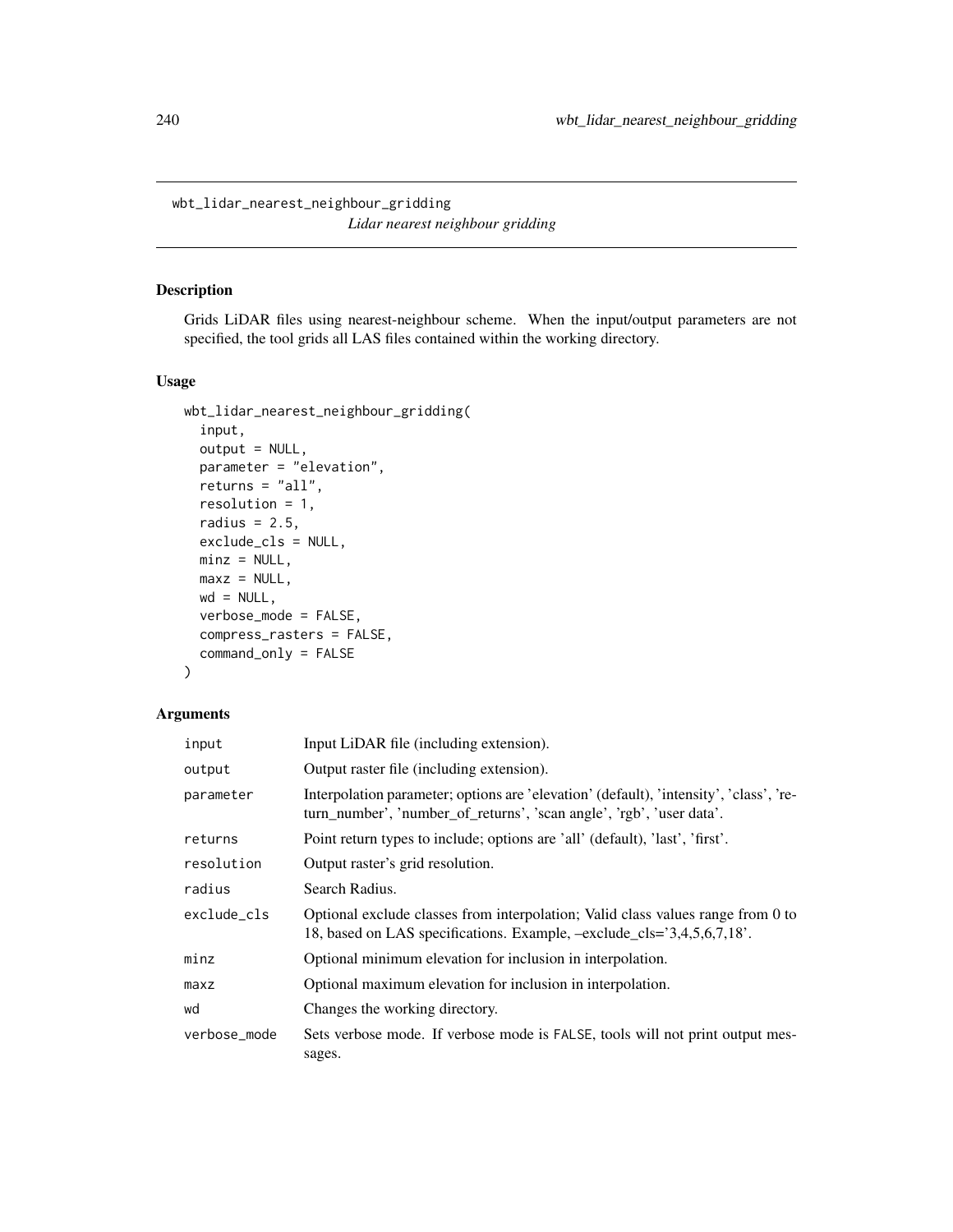## wbt\_lidar\_point\_density 241

| compress_rasters |                                                                                                    |  |
|------------------|----------------------------------------------------------------------------------------------------|--|
|                  | Sets the flag used by WhiteboxTools to determine whether to use compression<br>for output rasters. |  |
| command_only     | Return command that would be executed by system () rather than running tool.                       |  |

#### Value

Returns the tool text outputs.

wbt\_lidar\_point\_density

*Lidar point density*

## Description

Calculates the spatial pattern of point density for a LiDAR data set. When the input/output parameters are not specified, the tool grids all LAS files contained within the working directory.

## Usage

```
wbt_lidar_point_density(
  input,
  output = NULL,
  returns = "all",
  resolution = 1,
  radius = 2.5,
  exclude_cls = NULL,
  minz = NULL,maxz = NULL,wd = NULL,verbose_mode = FALSE,
  compress_rasters = FALSE,
  command_only = FALSE
)
```

| input       | Input LiDAR file (including extension).                                                                                                                      |
|-------------|--------------------------------------------------------------------------------------------------------------------------------------------------------------|
| output      | Output raster file (including extension).                                                                                                                    |
| returns     | Point return types to include; options are 'all' (default), 'last', 'first'.                                                                                 |
| resolution  | Output raster's grid resolution.                                                                                                                             |
| radius      | Search radius.                                                                                                                                               |
| exclude_cls | Optional exclude classes from interpolation; Valid class values range from 0 to<br>18, based on LAS specifications. Example, $-exclude_cls = 3,4,5,6,7,18$ . |
| minz        | Optional minimum elevation for inclusion in interpolation.                                                                                                   |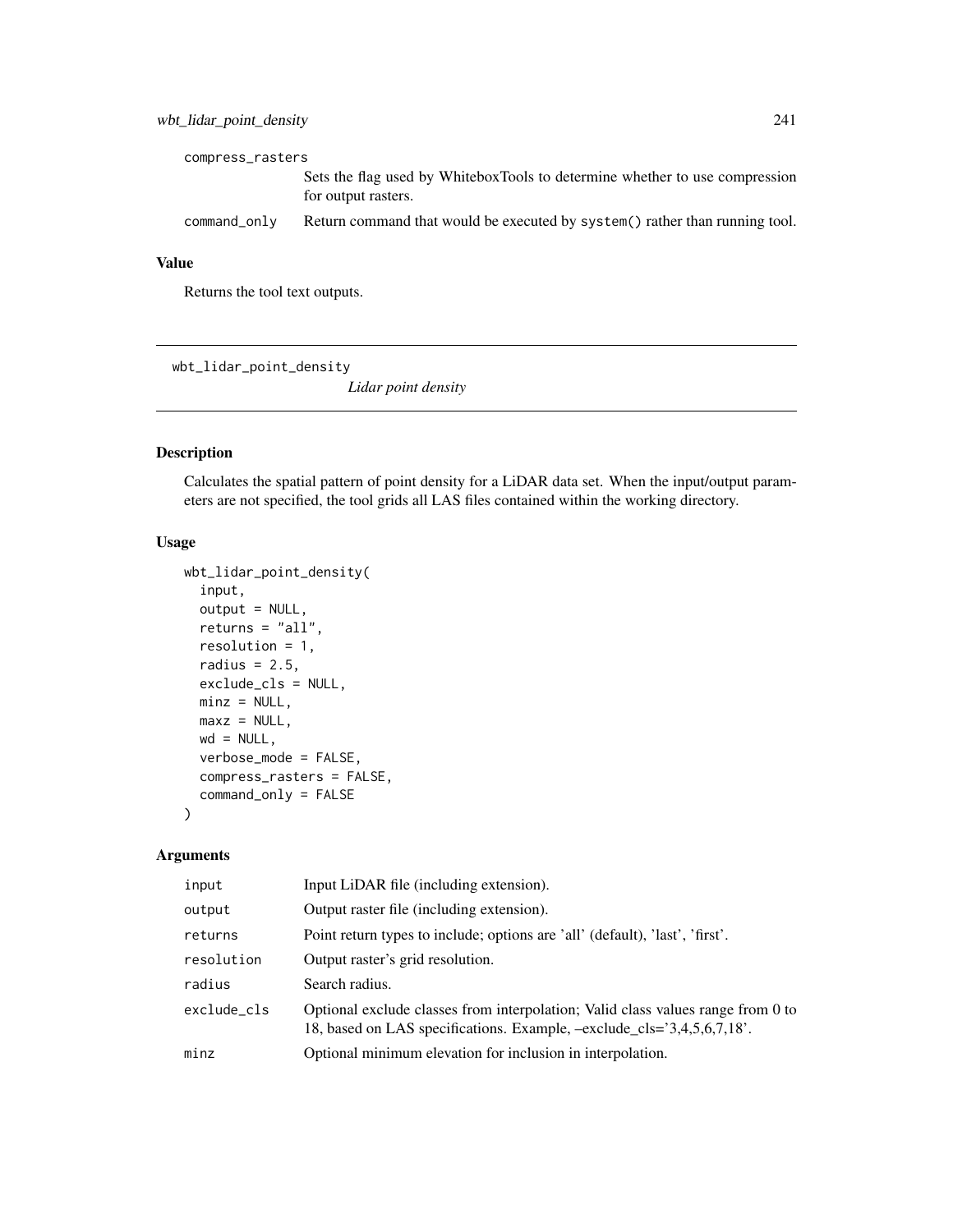| maxz             | Optional maximum elevation for inclusion in interpolation.                    |  |
|------------------|-------------------------------------------------------------------------------|--|
| wd               | Changes the working directory.                                                |  |
| verbose_mode     | Sets verbose mode. If verbose mode is FALSE, tools will not print output mes- |  |
|                  | sages.                                                                        |  |
| compress_rasters |                                                                               |  |
|                  | Sets the flag used by WhiteboxTools to determine whether to use compression   |  |
|                  | for output rasters.                                                           |  |
| command_only     | Return command that would be executed by system() rather than running tool.   |  |
|                  |                                                                               |  |

Returns the tool text outputs.

wbt\_lidar\_point\_return\_analysis *Lidar point return analysis*

## Description

This tool performs a quality control check on the return values of points in a LiDAR file.

#### Usage

```
wbt_lidar_point_return_analysis(
  input,
 output = NULL,wd = NULL,verbose_mode = FALSE,
  compress_rasters = FALSE,
  command_only = FALSE
\lambda
```
# Arguments

| input            | Name of the input LiDAR points.                                                                    |  |
|------------------|----------------------------------------------------------------------------------------------------|--|
| output           | Name of the output LiDAR points.                                                                   |  |
| wd               | Changes the working directory.                                                                     |  |
| verbose_mode     | Sets verbose mode. If verbose mode is FALSE, tools will not print output mes-                      |  |
|                  | sages.                                                                                             |  |
| compress_rasters |                                                                                                    |  |
|                  | Sets the flag used by WhiteboxTools to determine whether to use compression<br>for output rasters. |  |
| command_only     | Return command that would be executed by system() rather than running tool.                        |  |

## Value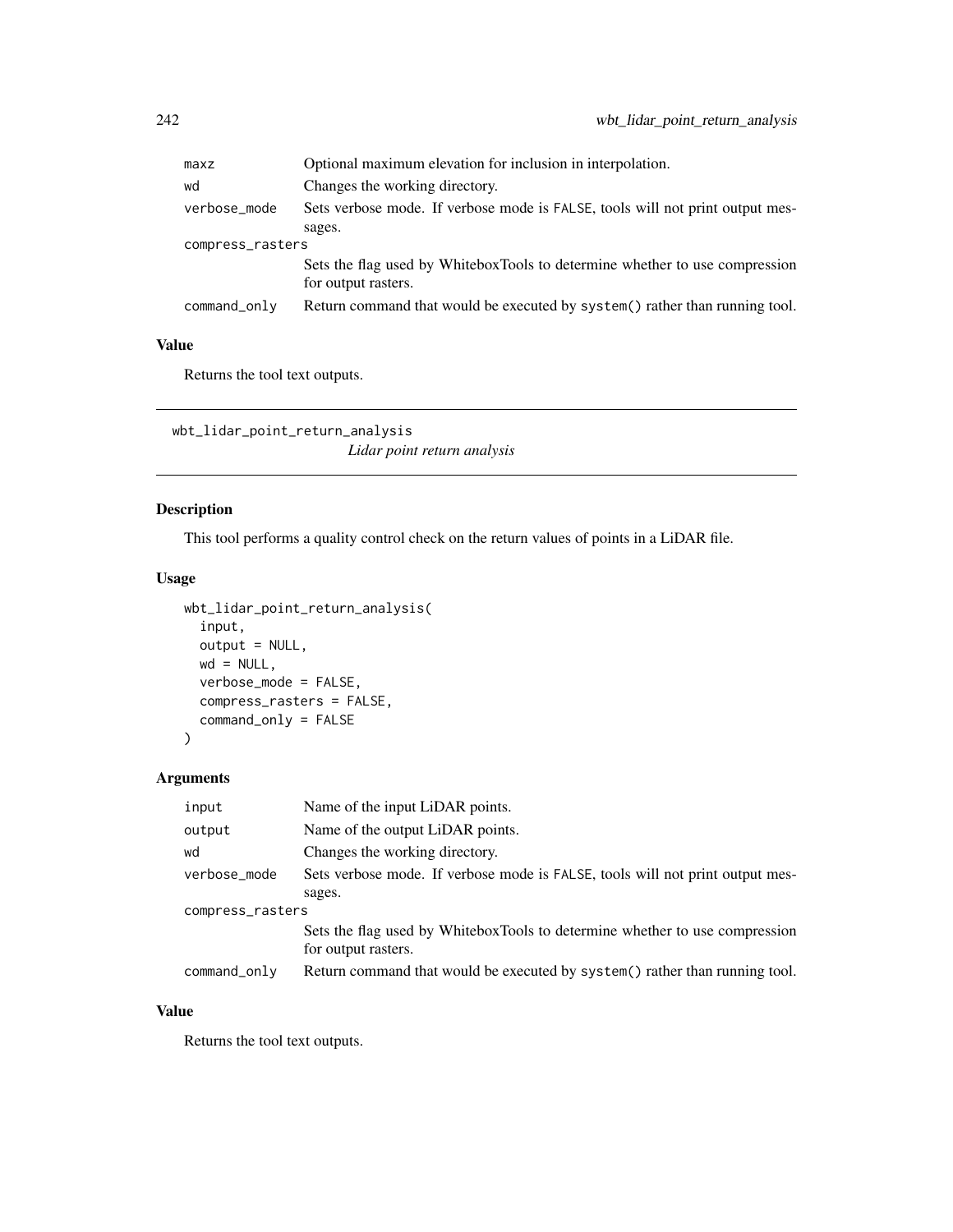wbt\_lidar\_point\_stats *Lidar point stats*

#### Description

Creates several rasters summarizing the distribution of LAS point data. When the input/output parameters are not specified, the tool works on all LAS files contained within the working directory.

## Usage

```
wbt_lidar_point_stats(
  input,
  resolution = 1,
  num_points = TRUE,
  num_pulses = FALSE,
  avg_points_per_pulse = TRUE,
  z_range = FALSE,
  intensity_range = FALSE,
  predom_class = FALSE,
 wd = NULL,verbose_mode = FALSE,
  compress_rasters = FALSE,
  command_only = FALSE
)
```

| input                | Input LiDAR file.                                                                                    |  |
|----------------------|------------------------------------------------------------------------------------------------------|--|
| resolution           | Output raster's grid resolution.                                                                     |  |
| num_points           | Flag indicating whether or not to output the number of points (returns) raster.                      |  |
| num_pulses           | Flag indicating whether or not to output the number of pulses raster.                                |  |
| avg_points_per_pulse |                                                                                                      |  |
|                      | Flag indicating whether or not to output the average number of points (returns)<br>per pulse raster. |  |
|                      |                                                                                                      |  |
| z_range              | Flag indicating whether or not to output the elevation range raster.                                 |  |
| intensity_range      |                                                                                                      |  |
|                      | Flag indicating whether or not to output the intensity range raster.                                 |  |
| predom_class         | Flag indicating whether or not to output the predominant classification raster.                      |  |
| wd                   | Changes the working directory.                                                                       |  |
| verbose_mode         | Sets verbose mode. If verbose mode is FALSE, tools will not print output mes-                        |  |
|                      | sages.                                                                                               |  |
| compress_rasters     |                                                                                                      |  |
|                      | Sets the flag used by WhiteboxTools to determine whether to use compression<br>for output rasters.   |  |
| command_only         | Return command that would be executed by system() rather than running tool.                          |  |
|                      |                                                                                                      |  |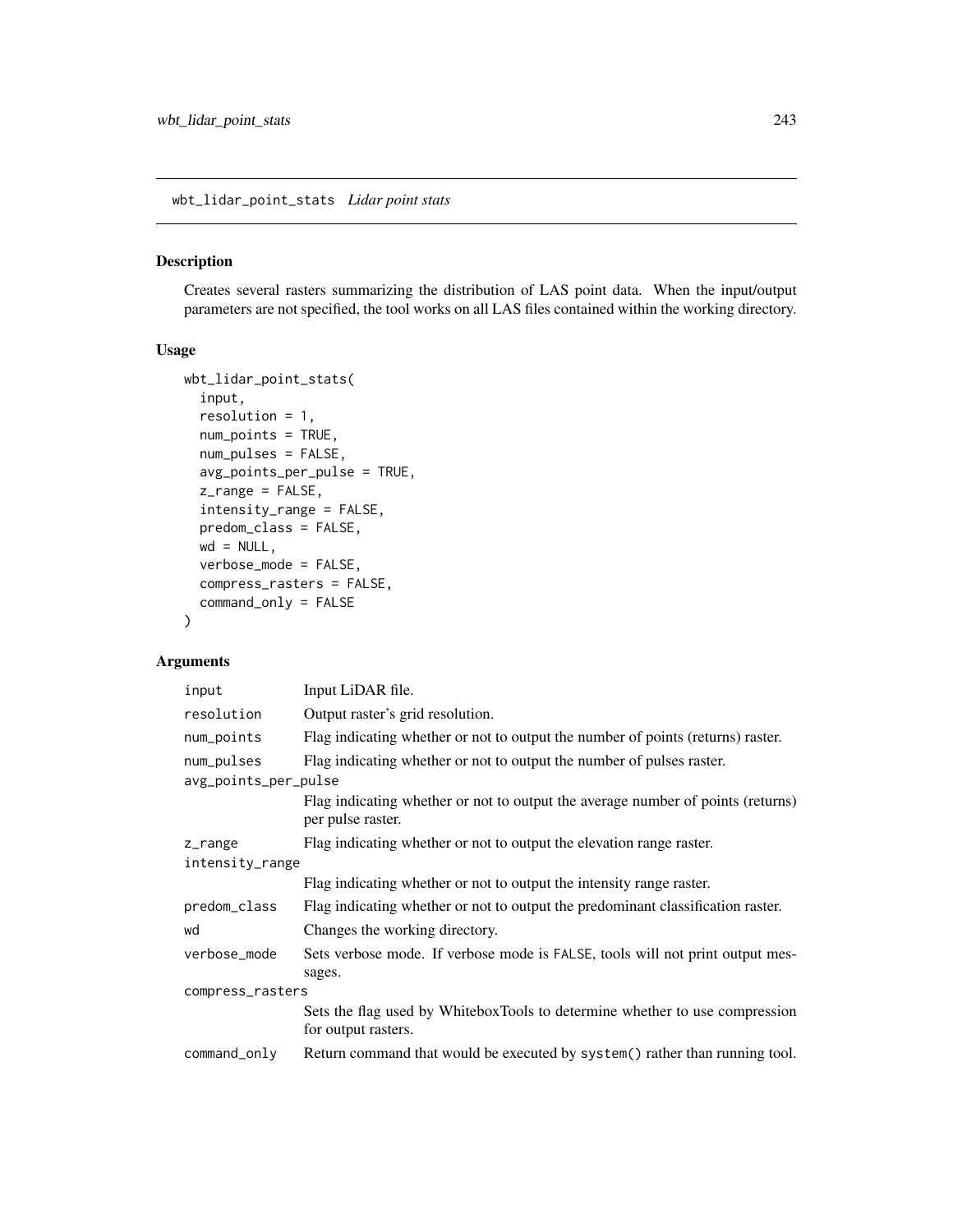Returns the tool text outputs.

wbt\_lidar\_ransac\_planes

*Lidar ransac planes*

## Description

Performs a RANSAC analysis to identify points within a LiDAR point cloud that belong to linear planes.

## Usage

```
wbt_lidar_ransac_planes(
  input,
  output,
  radius = 2,
  num\_iter = 50,
 num_samples = 5,
  threshold = 0.35,
 model\_size = 8,
 max\_slope = 80,
 classify = FALSE,
  last_returns = FALSE,
 wd = NULL,verbose_mode = FALSE,
  compress_rasters = FALSE,
  command_only = FALSE
)
```

| input        | Input LiDAR file.                                     |
|--------------|-------------------------------------------------------|
| output       | Output LiDAR file.                                    |
| radius       | Search Radius.                                        |
| num_iter     | Number of iterations.                                 |
| num_samples  | Number of sample points on which to build the model.  |
| threshold    | Threshold used to determine in lier points.           |
| model_size   | Acceptable model size.                                |
| max_slope    | Maximum planar slope.                                 |
| classify     | Classify points as ground $(2)$ or off-ground $(1)$ . |
| last_returns | Only include last- and only-return points.            |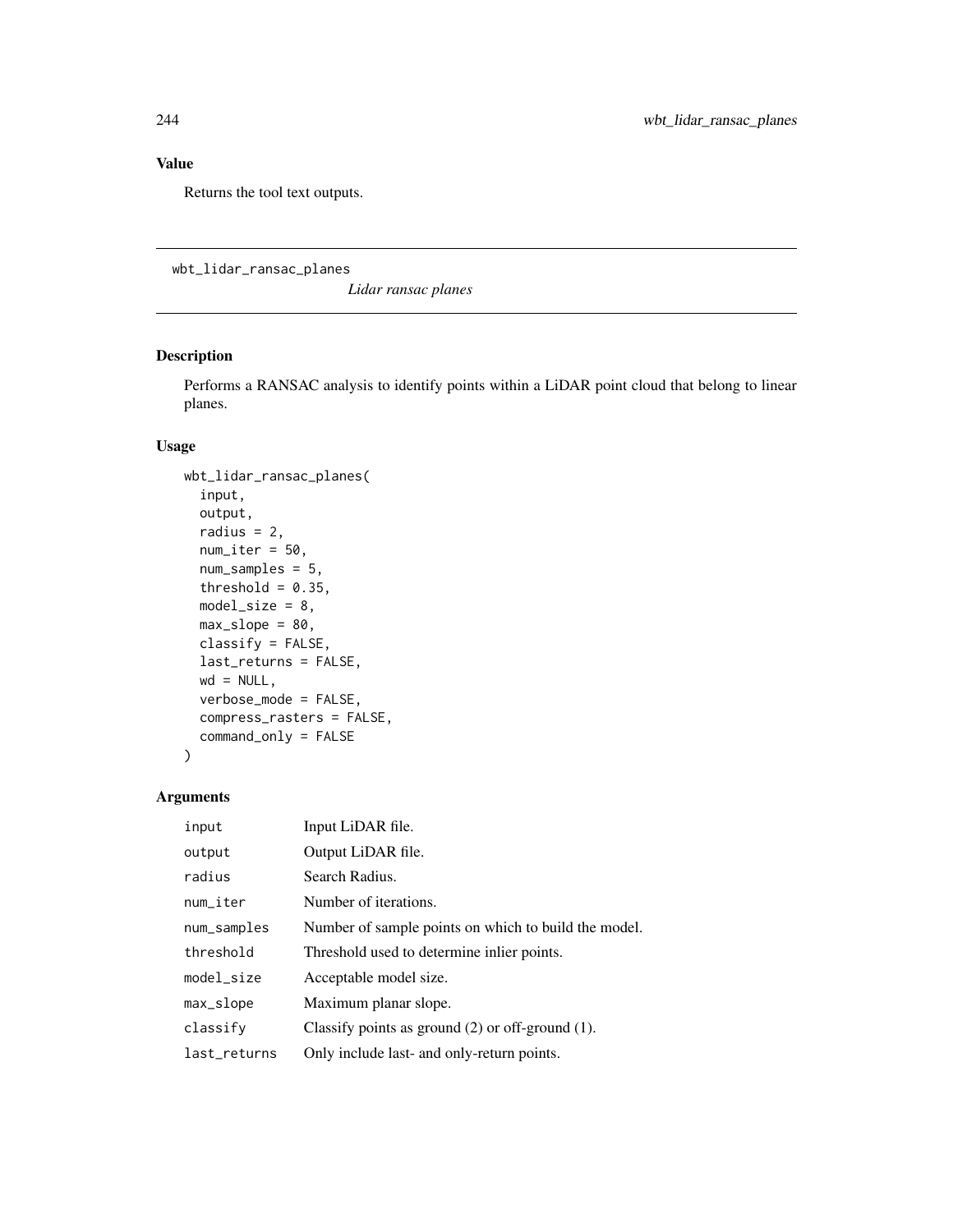| wd               | Changes the working directory.                                                                     |  |
|------------------|----------------------------------------------------------------------------------------------------|--|
| verbose_mode     | Sets verbose mode. If verbose mode is FALSE, tools will not print output mes-<br>sages.            |  |
| compress_rasters |                                                                                                    |  |
|                  | Sets the flag used by WhiteboxTools to determine whether to use compression<br>for output rasters. |  |
| command_only     | Return command that would be executed by system() rather than running tool.                        |  |

Returns the tool text outputs.

wbt\_lidar\_rbf\_interpolation *Lidar rbf interpolation*

#### Description

Interpolates LAS files using a radial basis function (RBF) scheme. When the input/output parameters are not specified, the tool interpolates all LAS files contained within the working directory.

#### Usage

```
wbt_lidar_rbf_interpolation(
  input,
  output = NULL,parameter = "elevation",
 returns = "all",resolution = 1,
 num_points = 20,
 exclude_cls = NULL,
 minz = NULL,maxz = NULL,func_type = "ThinPlateSpline",
 poly_order = "none",
 weight = 5,
 wd = NULL,verbose_mode = FALSE,
  compress_rasters = FALSE,
  command_only = FALSE
)
```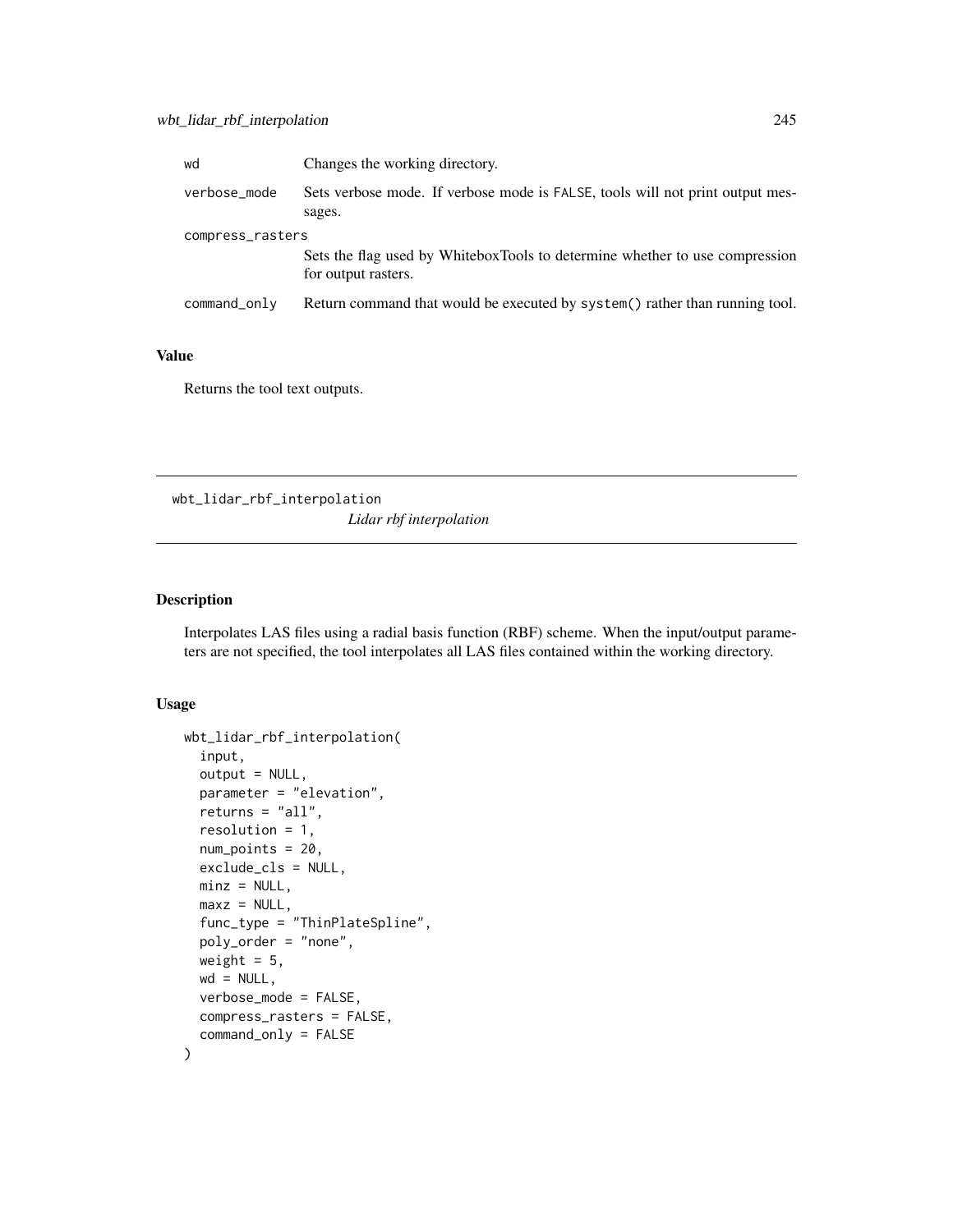## Arguments

| input            | Input LiDAR file (including extension).                                                                                                                        |  |
|------------------|----------------------------------------------------------------------------------------------------------------------------------------------------------------|--|
| output           | Output raster file (including extension).                                                                                                                      |  |
| parameter        | Interpolation parameter; options are 'elevation' (default), 'intensity', 'class', 're-<br>turn_number', 'number_of_returns', 'scan angle', 'rgb', 'user data'. |  |
| returns          | Point return types to include; options are 'all' (default), 'last', 'first'.                                                                                   |  |
| resolution       | Output raster's grid resolution.                                                                                                                               |  |
| num_points       | Number of points.                                                                                                                                              |  |
| exclude_cls      | Optional exclude classes from interpolation; Valid class values range from 0 to<br>18, based on LAS specifications. Example, -exclude_cls='3,4,5,6,7,18'.      |  |
| minz             | Optional minimum elevation for inclusion in interpolation.                                                                                                     |  |
| maxz             | Optional maximum elevation for inclusion in interpolation.                                                                                                     |  |
| func_type        | Radial basis function type; options are 'ThinPlateSpline' (default), 'PolyHar-<br>monic', 'Gaussian', 'MultiQuadric', 'InverseMultiQuadric'.                   |  |
| poly_order       | Polynomial order; options are 'none' (default), 'constant', 'affine'.                                                                                          |  |
| weight           | Weight parameter used in basis function.                                                                                                                       |  |
| wd               | Changes the working directory.                                                                                                                                 |  |
| verbose_mode     | Sets verbose mode. If verbose mode is FALSE, tools will not print output mes-<br>sages.                                                                        |  |
| compress_rasters |                                                                                                                                                                |  |
|                  | Sets the flag used by WhiteboxTools to determine whether to use compression<br>for output rasters.                                                             |  |
| command_only     | Return command that would be executed by system() rather than running tool.                                                                                    |  |

## Value

Returns the tool text outputs.

wbt\_lidar\_remove\_duplicates *Lidar remove duplicates*

# Description

Removes duplicate points from a LiDAR data set.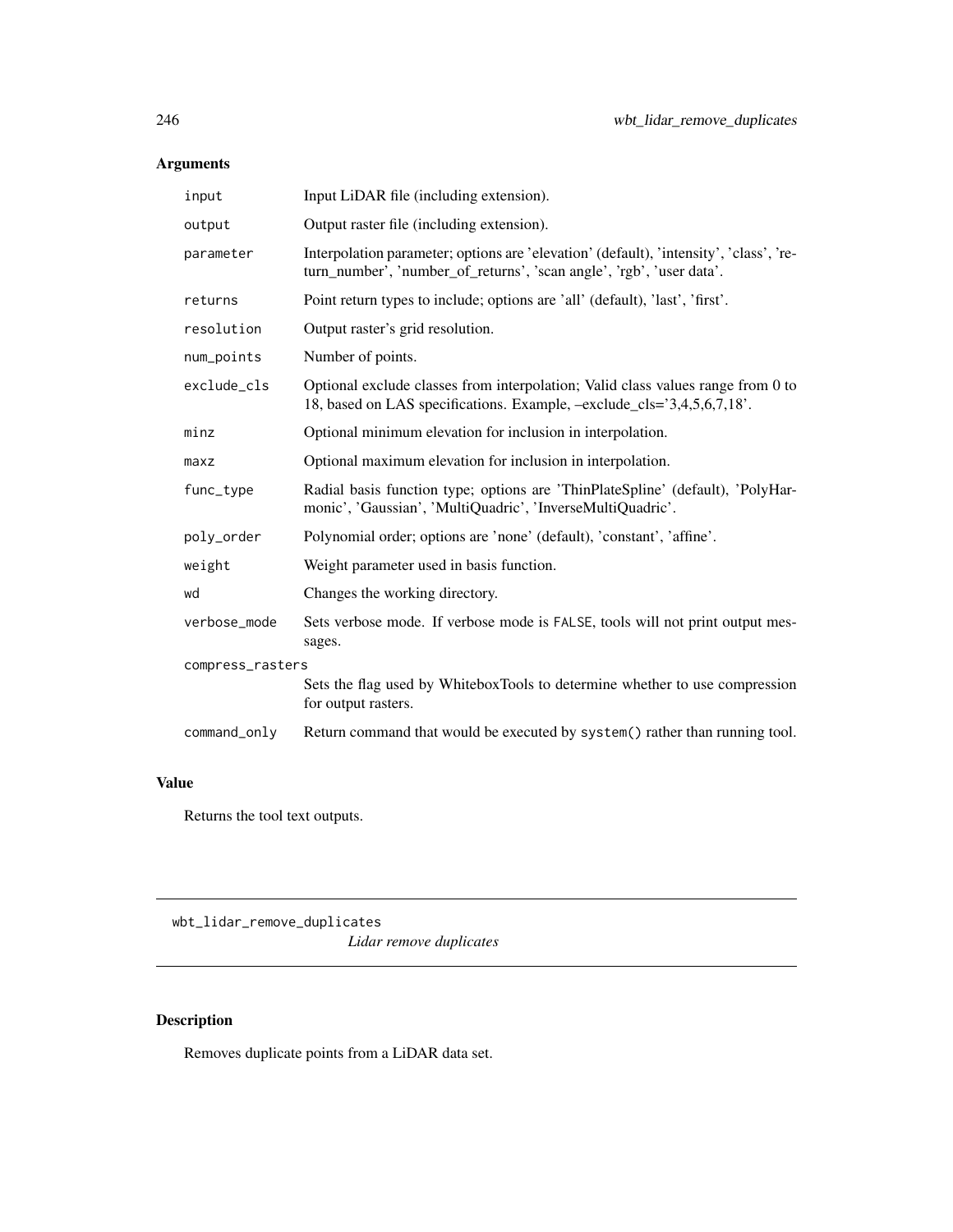## Usage

```
wbt_lidar_remove_duplicates(
  input,
  output,
  include_z = FALSE,
 wd = NULL,verbose_mode = FALSE,
  compress_rasters = FALSE,
  command_only = FALSE
)
```
## Arguments

| input            | Input LiDAR file.                                                                                  |  |
|------------------|----------------------------------------------------------------------------------------------------|--|
| output           | Output LiDAR file.                                                                                 |  |
| include_z        | Include z-values in point comparison?.                                                             |  |
| wd               | Changes the working directory.                                                                     |  |
| verbose_mode     | Sets verbose mode. If verbose mode is FALSE, tools will not print output mes-                      |  |
|                  | sages.                                                                                             |  |
| compress_rasters |                                                                                                    |  |
|                  | Sets the flag used by WhiteboxTools to determine whether to use compression<br>for output rasters. |  |
| command_only     | Return command that would be executed by system() rather than running tool.                        |  |

#### Value

Returns the tool text outputs.

wbt\_lidar\_remove\_outliers

*Lidar remove outliers*

## Description

Removes outliers (high and low points) in a LiDAR point cloud.

#### Usage

```
wbt_lidar_remove_outliers(
  input,
 output,
  radius = 2,
  elev_diff = 50,
  use_median = FALSE,
  classify = TRUE,
```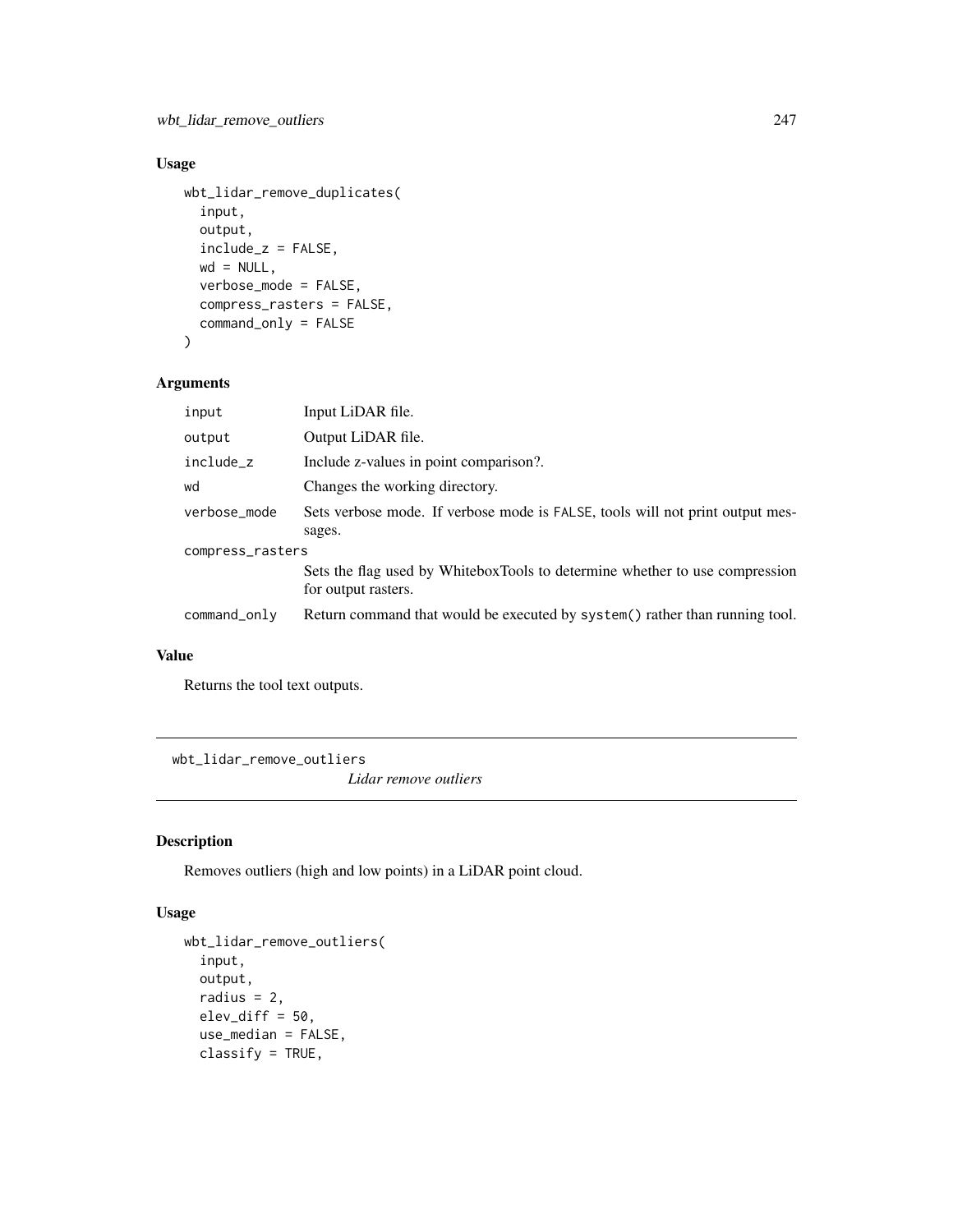```
wd = NULL,verbose_mode = FALSE,
 compress_rasters = FALSE,
 command_only = FALSE
)
```
#### Arguments

| input            | Input LiDAR file.                                                                                  |  |
|------------------|----------------------------------------------------------------------------------------------------|--|
| output           | Output LiDAR file.                                                                                 |  |
| radius           | Search Radius.                                                                                     |  |
| elev_diff        | Max. elevation difference.                                                                         |  |
| use_median       | Optional flag indicating whether to use the difference from median elevation<br>rather than mean.  |  |
| classify         | Classify points as ground $(2)$ or off-ground $(1)$ .                                              |  |
| wd               | Changes the working directory.                                                                     |  |
| verbose_mode     | Sets verbose mode. If verbose mode is FALSE, tools will not print output mes-<br>sages.            |  |
| compress_rasters |                                                                                                    |  |
|                  | Sets the flag used by WhiteboxTools to determine whether to use compression<br>for output rasters. |  |
| command_only     | Return command that would be executed by system() rather than running tool.                        |  |

#### Value

Returns the tool text outputs.

wbt\_lidar\_rooftop\_analysis

*Lidar rooftop analysis*

# Description

Identifies roof segments in a LiDAR point cloud.

# Usage

```
wbt_lidar_rooftop_analysis(
 buildings,
 output,
  input = NULL,
  radius = 2,
  num\_iter = 50,
  num_samples = 10,
  threshold = 0.15,
```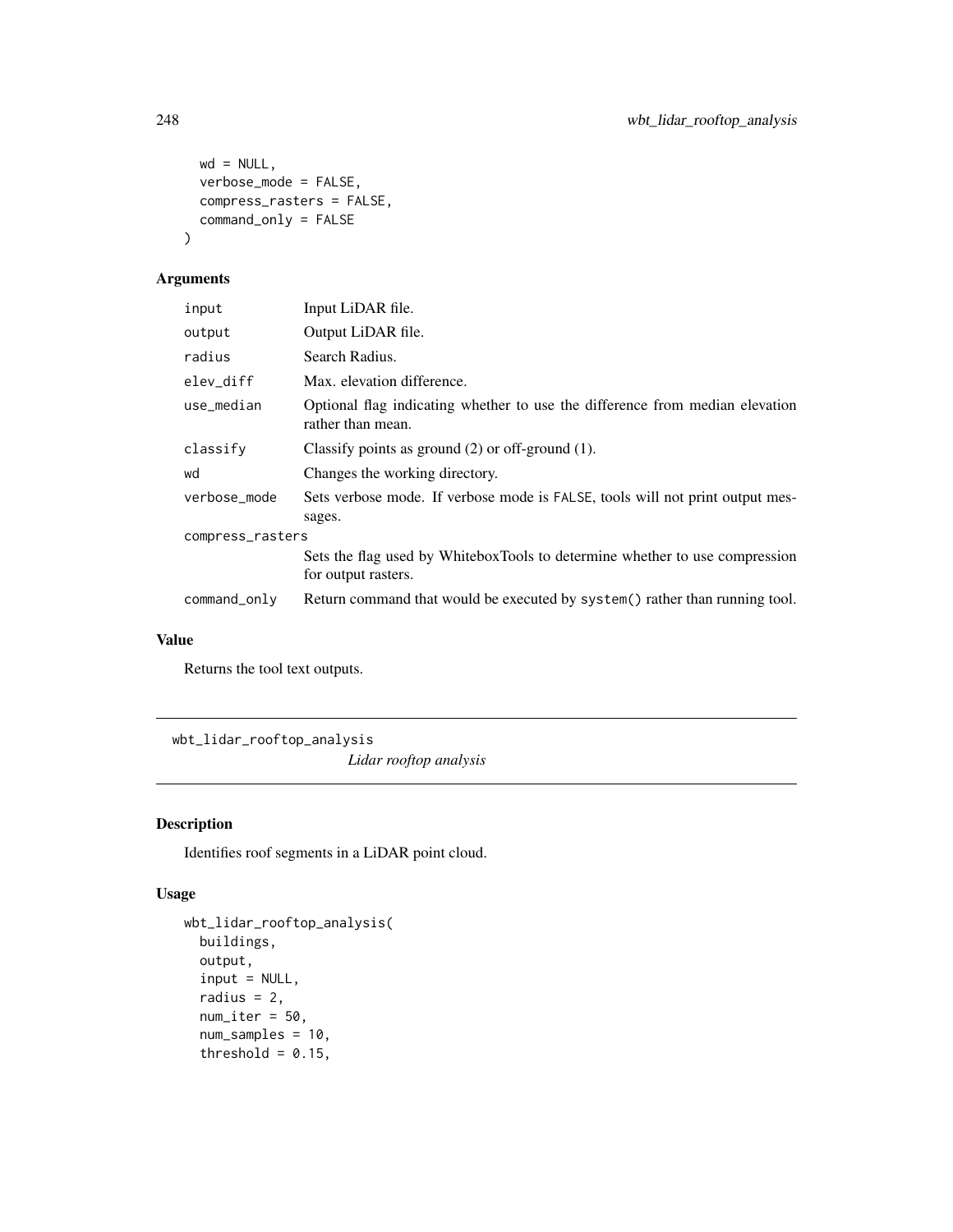```
model_size = 15,
max_slope = 65,
norm\_diff = 10,
azimuth = 180,altitude = 30,
wd = NULL,verbose_mode = FALSE,
compress_rasters = FALSE,
command_only = FALSE
```
# Arguments

 $\mathcal{L}$ 

| buildings        | Input vector build footprint polygons file.                                                        |  |
|------------------|----------------------------------------------------------------------------------------------------|--|
| output           | Output vector polygon file.                                                                        |  |
| input            | Input LiDAR file.                                                                                  |  |
| radius           | Search Radius.                                                                                     |  |
| num_iter         | Number of iterations.                                                                              |  |
| num_samples      | Number of sample points on which to build the model.                                               |  |
| threshold        | Threshold used to determine inlier points (in elevation units).                                    |  |
| model_size       | Acceptable model size, in points.                                                                  |  |
| max_slope        | Maximum planar slope, in degrees.                                                                  |  |
| norm_diff        | Maximum difference in normal vectors, in degrees.                                                  |  |
| azimuth          | Illumination source azimuth, in degrees.                                                           |  |
| altitude         | Illumination source altitude in degrees.                                                           |  |
| wd               | Changes the working directory.                                                                     |  |
| verbose_mode     | Sets verbose mode. If verbose mode is FALSE, tools will not print output mes-<br>sages.            |  |
| compress_rasters |                                                                                                    |  |
|                  | Sets the flag used by WhiteboxTools to determine whether to use compression<br>for output rasters. |  |
| command_only     | Return command that would be executed by system() rather than running tool.                        |  |

# Value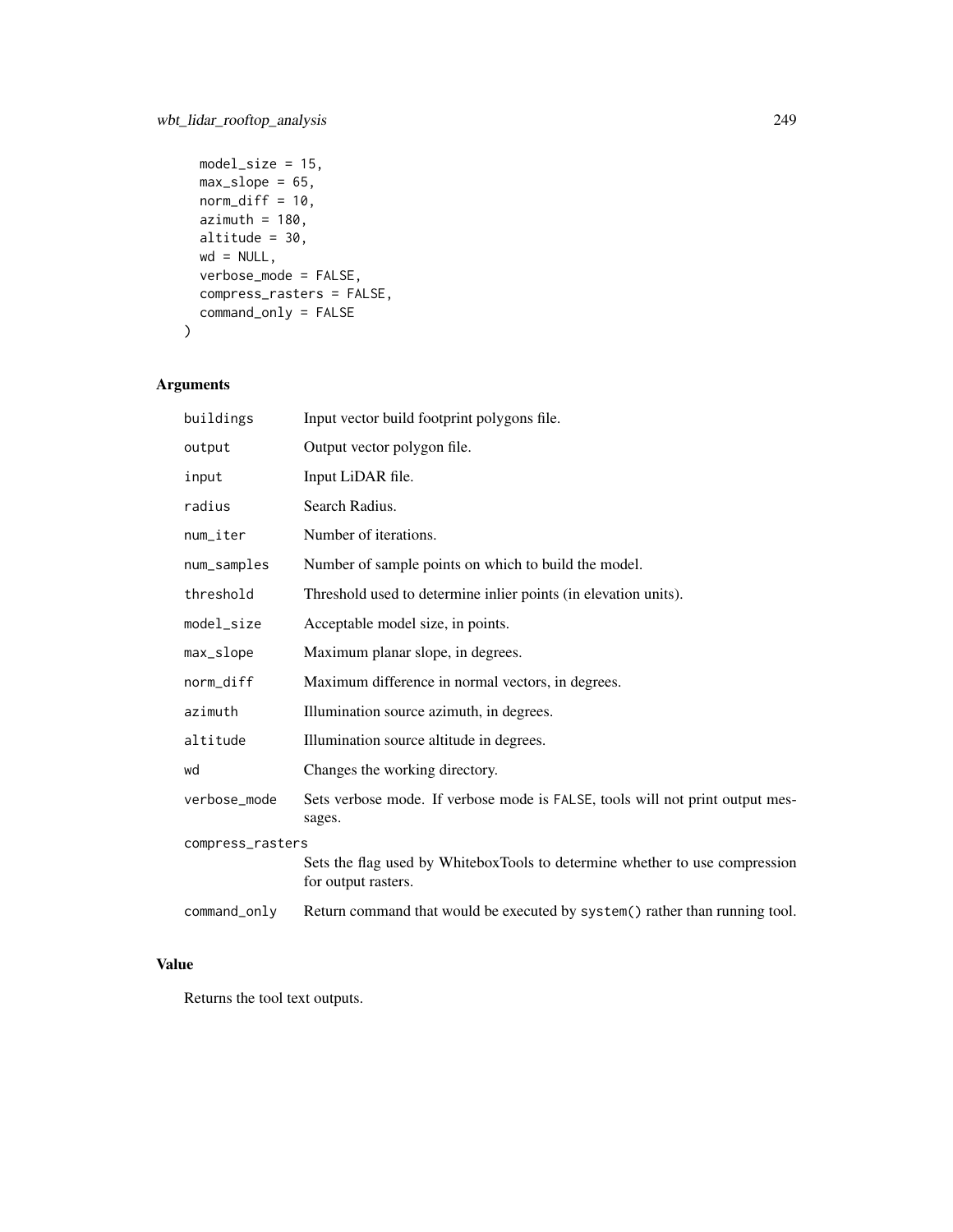wbt\_lidar\_segmentation

*Lidar segmentation*

#### Description

Segments a LiDAR point cloud based on differences in the orientation of fitted planar surfaces and point proximity.

#### Usage

```
wbt_lidar_segmentation(
  input,
 output,
  radius = 2,
  num\_iter = 50,
  num_samples = 10,
  threshold = 0.15,
 model_size = 15,
 max_slope = 80,
 norm\_diff = 10,
 maxzdiff = 1,
 classes = FALSE,
  ground = FALSE,wd = NULL,verbose_mode = FALSE,
  compress_rasters = FALSE,
  command_only = FALSE
\mathcal{L}
```

| input        | Input LiDAR file.                                                                             |
|--------------|-----------------------------------------------------------------------------------------------|
| output       | Output LiDAR file.                                                                            |
| radius       | Search Radius.                                                                                |
| num_iter     | Number of iterations.                                                                         |
| num_samples  | Number of sample points on which to build the model.                                          |
| threshold    | Threshold used to determine inlier points.                                                    |
| model_size   | Acceptable model size.                                                                        |
| $max\_slope$ | Maximum planar slope.                                                                         |
| norm_diff    | Maximum difference in normal vectors, in degrees.                                             |
| maxzdiff     | Maximum difference in elevation (z units) between neighbouring points of the<br>same segment. |
| classes      | Segments don't cross class boundaries.                                                        |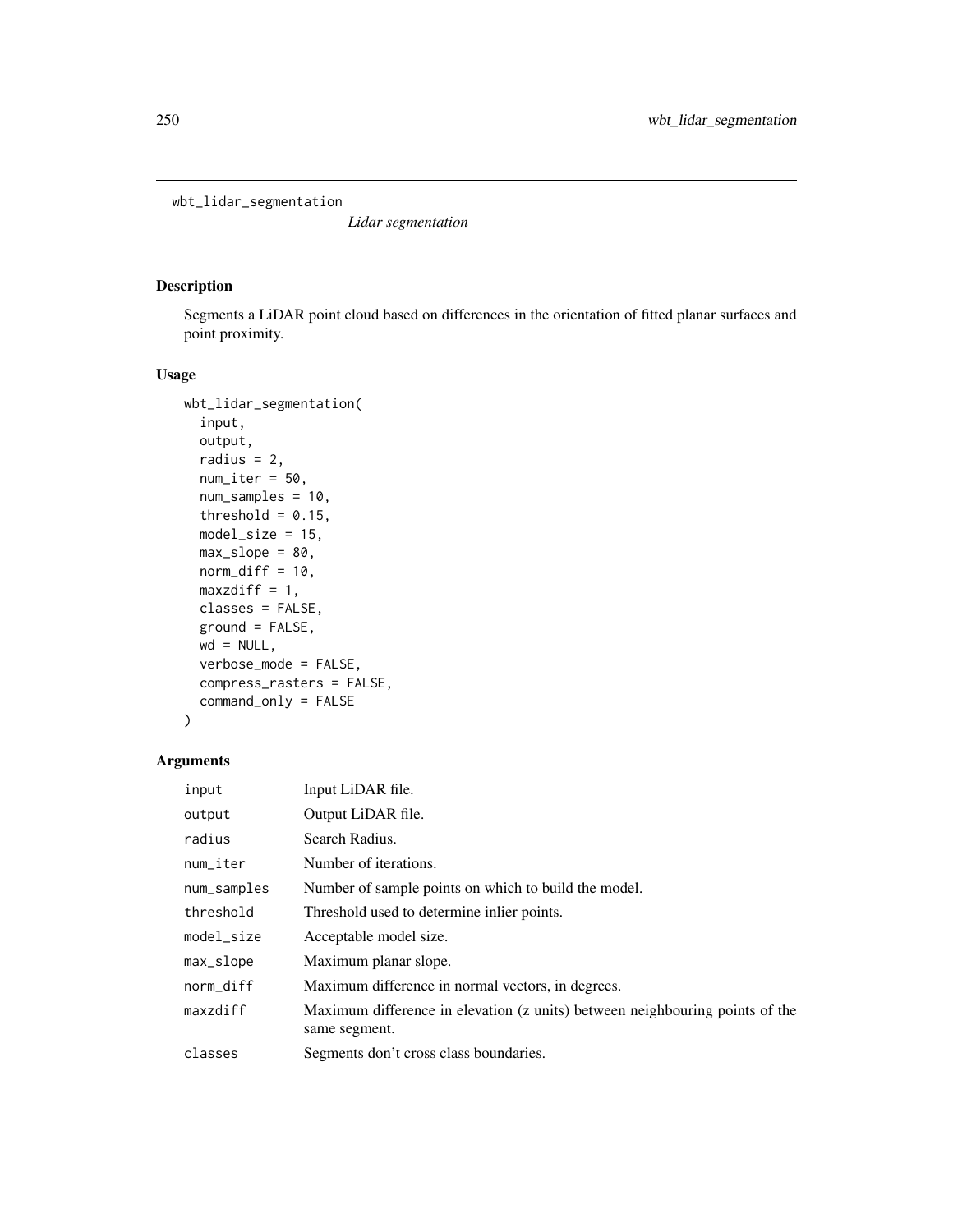| ground           | Classify the largest segment as ground points?.                                                    |  |
|------------------|----------------------------------------------------------------------------------------------------|--|
| wd               | Changes the working directory.                                                                     |  |
| verbose_mode     | Sets verbose mode. If verbose mode is FALSE, tools will not print output mes-<br>sages.            |  |
| compress_rasters |                                                                                                    |  |
|                  | Sets the flag used by WhiteboxTools to determine whether to use compression<br>for output rasters. |  |
| command_only     | Return command that would be executed by system() rather than running tool.                        |  |

Returns the tool text outputs.

wbt\_lidar\_segmentation\_based\_filter *Lidar segmentation based filter*

# Description

Identifies ground points within LiDAR point clouds using a segmentation based approach.

#### Usage

```
wbt_lidar_segmentation_based_filter(
  input,
 output,
 radius = 5,
 norm\_diff = 2,
 maxzdiff = 1,
 classify = FALSE,
 wd = NULL,verbose_mode = FALSE,
  compress_rasters = FALSE,
  command_only = FALSE
\mathcal{L}
```

| input     | Input LiDAR file.                                                                             |
|-----------|-----------------------------------------------------------------------------------------------|
| output    | Output file.                                                                                  |
| radius    | Search Radius.                                                                                |
| norm_diff | Maximum difference in normal vectors, in degrees.                                             |
| maxzdiff  | Maximum difference in elevation (z units) between neighbouring points of the<br>same segment. |
| classify  | Classify points as ground $(2)$ or off-ground $(1)$ .                                         |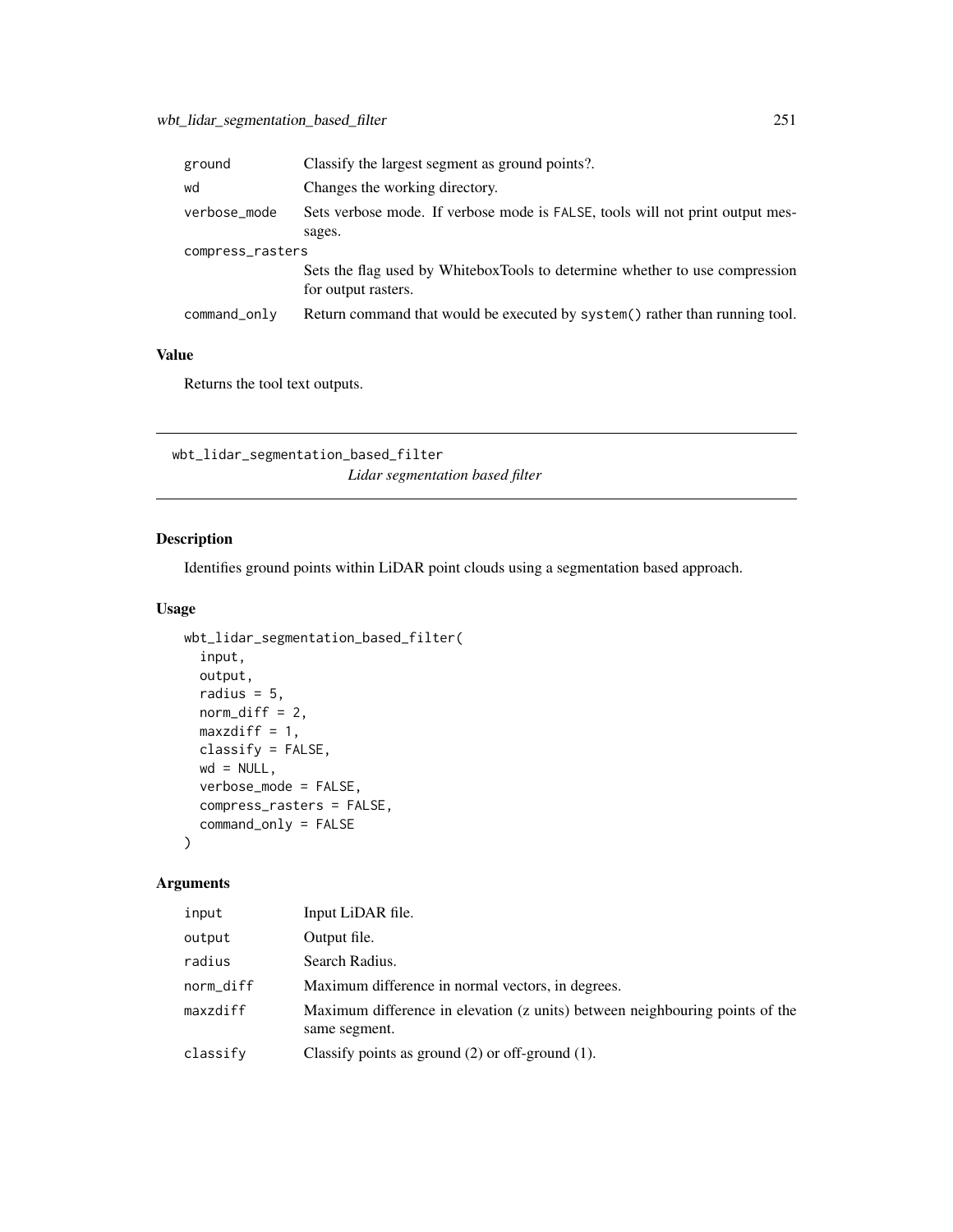| wd               | Changes the working directory.                                                |  |
|------------------|-------------------------------------------------------------------------------|--|
| verbose_mode     | Sets verbose mode. If verbose mode is FALSE, tools will not print output mes- |  |
|                  | sages.                                                                        |  |
| compress_rasters |                                                                               |  |
|                  | Sets the flag used by WhiteboxTools to determine whether to use compression   |  |
|                  | for output rasters.                                                           |  |
| command_only     | Return command that would be executed by system() rather than running tool.   |  |
|                  |                                                                               |  |

Returns the tool text outputs.

wbt\_lidar\_shift *Lidar shift*

## Description

Shifts the x,y,z coordinates of a LiDAR file.

## Usage

```
wbt_lidar_shift(
  input,
  output,
  x\_shift = "",y_shift = "",
  z_shift = ",
  wd = NULL,verbose_mode = FALSE,
  compress_rasters = FALSE,
  command_only = FALSE
\mathcal{L}
```

| input            | Name of the input LiDAR points.                                               |
|------------------|-------------------------------------------------------------------------------|
| output           | Name of the output LiDAR points.                                              |
| x_shift          | x-shift value, blank for none.                                                |
| y_shift          | y-shift value, blank for none.                                                |
| z_shift          | z-shift value, blank for none.                                                |
| wd               | Changes the working directory.                                                |
| verbose_mode     | Sets verbose mode. If verbose mode is FALSE, tools will not print output mes- |
|                  | sages.                                                                        |
| compress_rasters |                                                                               |
|                  | Sets the flag used by WhiteboxTools to determine whether to use compression   |
|                  | for output rasters.                                                           |
| command_only     | Return command that would be executed by system() rather than running tool.   |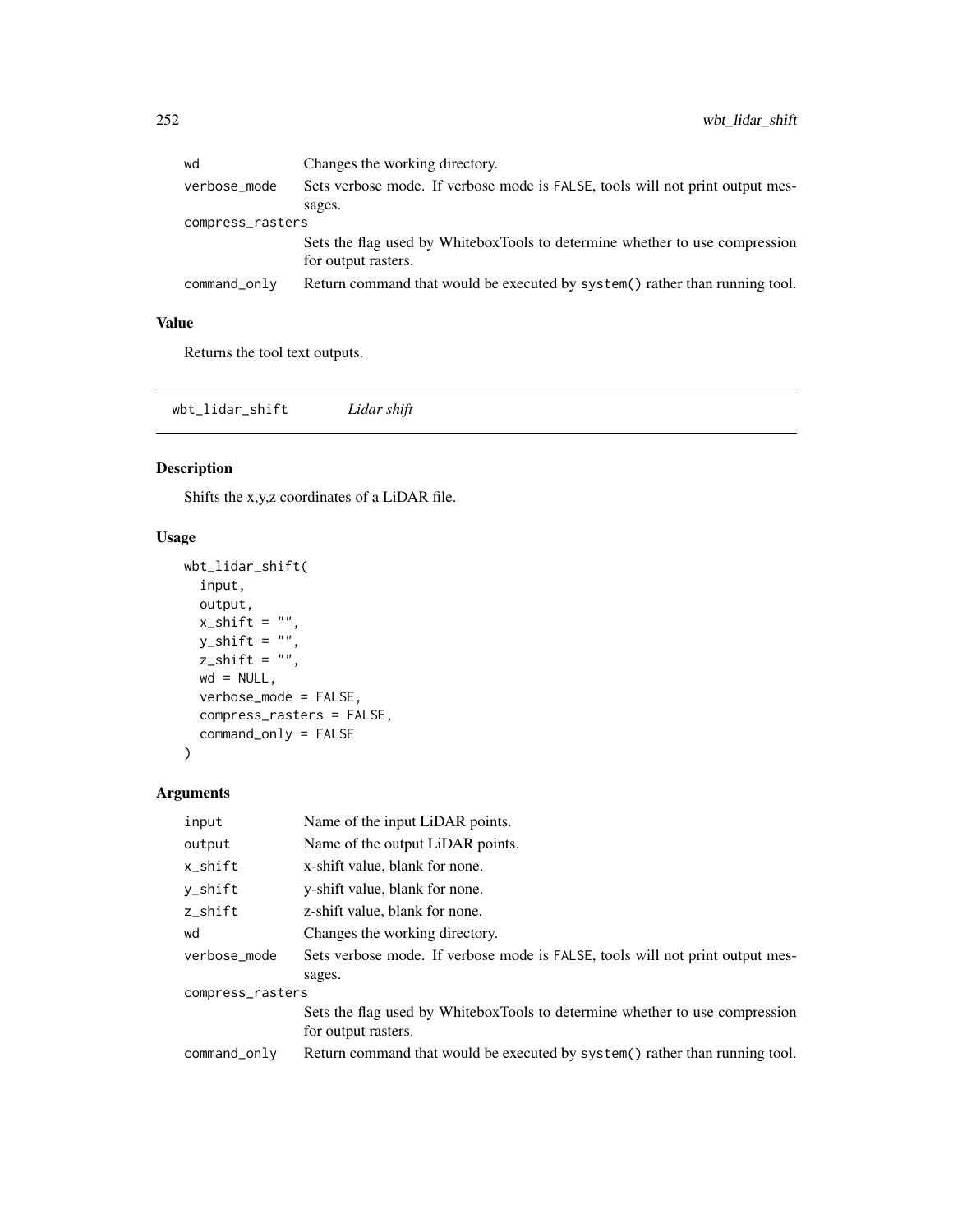Returns the tool text outputs.

wbt\_lidar\_sibson\_interpolation *Lidar sibson interpolation*

## Description

This tool interpolates one or more LiDAR tiles using Sibson's natural neighbour method.

#### Usage

```
wbt_lidar_sibson_interpolation(
  input,
 output = NULL,
 parameter = "elevation",
 returns = "all",resolution = 1,
 exclude_cls = NULL,
 minz = NULL,maxz = NULL,wd = NULL,verbose_mode = FALSE,
 compress_rasters = FALSE,
 command_only = FALSE
)
```

| input        | Name of the input LiDAR points (leave blank to use all files in WorkingDirec-<br>tory.                                                                       |
|--------------|--------------------------------------------------------------------------------------------------------------------------------------------------------------|
| output       | Output raster file (including extension).                                                                                                                    |
| parameter    | Interpolation parameter; options are 'elevation' (default), 'intensity', 'class', 're-<br>turn_number', 'number_of_returns', 'scan angle', 'user_data'.      |
| returns      | Point return types to include; options are 'all' (default), 'last', 'first'.                                                                                 |
| resolution   | Output raster's grid resolution.                                                                                                                             |
| exclude cls  | Optional exclude classes from interpolation; Valid class values range from 0 to<br>18, based on LAS specifications. Example, $-exclude_cls = 3,4,5,6,7,18$ . |
| minz         | Optional minimum elevation for inclusion in interpolation.                                                                                                   |
| maxz         | Optional maximum elevation for inclusion in interpolation.                                                                                                   |
| wd           | Changes the working directory.                                                                                                                               |
| verbose mode | Sets verbose mode. If verbose mode is FALSE, tools will not print output mes-<br>sages.                                                                      |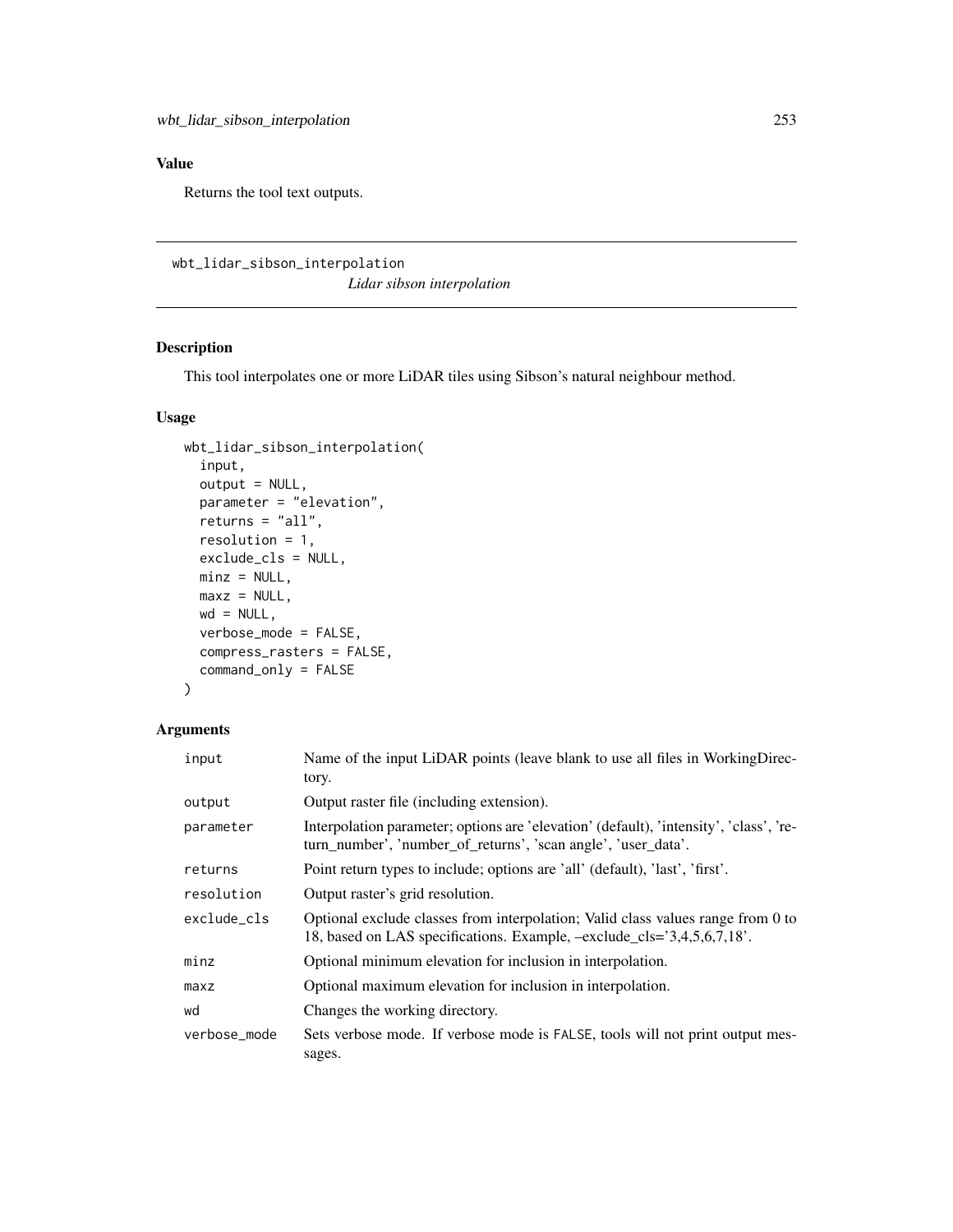| compress_rasters |                                                                                                    |  |
|------------------|----------------------------------------------------------------------------------------------------|--|
|                  | Sets the flag used by WhiteboxTools to determine whether to use compression<br>for output rasters. |  |
| command_only     | Return command that would be executed by system() rather than running tool.                        |  |

Returns the tool text outputs.

wbt\_lidar\_sort\_by\_time

*Lidar sort by time*

## Description

This sorts the points in a LiDAR file by the GPS time.

## Usage

```
wbt_lidar_sort_by_time(
  input,
 output,
 wd = NULL,verbose_mode = FALSE,
 compress_rasters = FALSE,
  command_only = FALSE
)
```
## Arguments

| input            | Name of the input LiDAR points.                                                                    |  |
|------------------|----------------------------------------------------------------------------------------------------|--|
| output           | Name of the output LiDAR points.                                                                   |  |
| wd               | Changes the working directory.                                                                     |  |
| verbose_mode     | Sets verbose mode. If verbose mode is FALSE, tools will not print output mes-<br>sages.            |  |
| compress_rasters |                                                                                                    |  |
|                  | Sets the flag used by WhiteboxTools to determine whether to use compression<br>for output rasters. |  |
| command_only     | Return command that would be executed by system() rather than running tool.                        |  |

## Value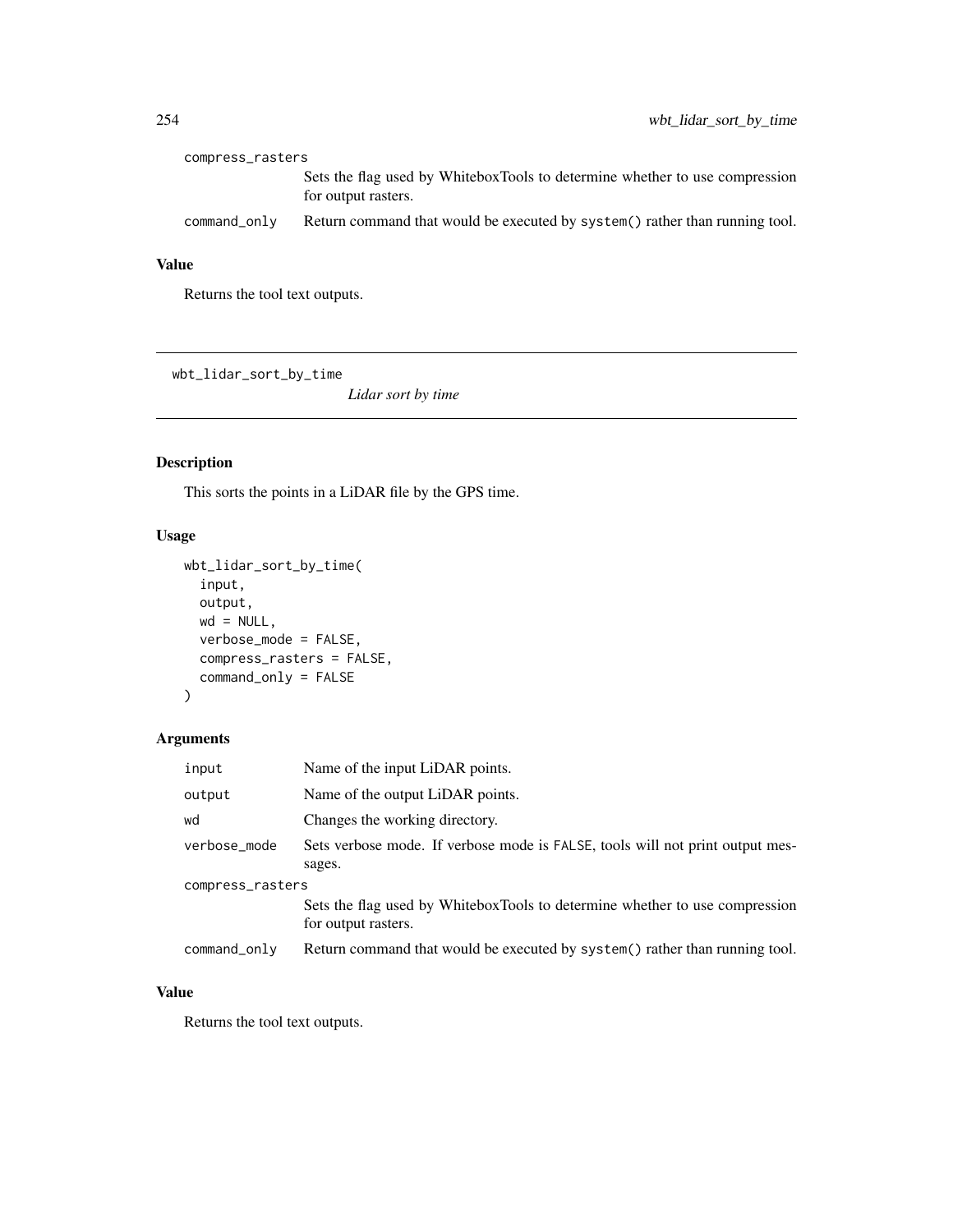## Description

Thins a LiDAR point cloud, reducing point density.

## Usage

```
wbt_lidar_thin(
 input,
 output,
 resolution = 2,
 method = "lowest",
 save_filtered = FALSE,
 wd = NULL,verbose_mode = FALSE,
 compress_rasters = FALSE,
 command_only = FALSE
)
```
## Arguments

| input            | Input LiDAR file.                                                                                  |  |
|------------------|----------------------------------------------------------------------------------------------------|--|
| output           | Output LiDAR file.                                                                                 |  |
| resolution       | The size of the square area used to evaluate nearby points in the LiDAR data.                      |  |
| method           | Point selection method; options are 'first', 'last', 'lowest' (default), 'highest',<br>'nearest'.  |  |
| save_filtered    | Save filtered points to separate file?.                                                            |  |
| wd               | Changes the working directory.                                                                     |  |
| verbose_mode     | Sets verbose mode. If verbose mode is FALSE, tools will not print output mes-<br>sages.            |  |
| compress_rasters |                                                                                                    |  |
|                  | Sets the flag used by WhiteboxTools to determine whether to use compression<br>for output rasters. |  |
| command_only     | Return command that would be executed by system() rather than running tool.                        |  |

#### Value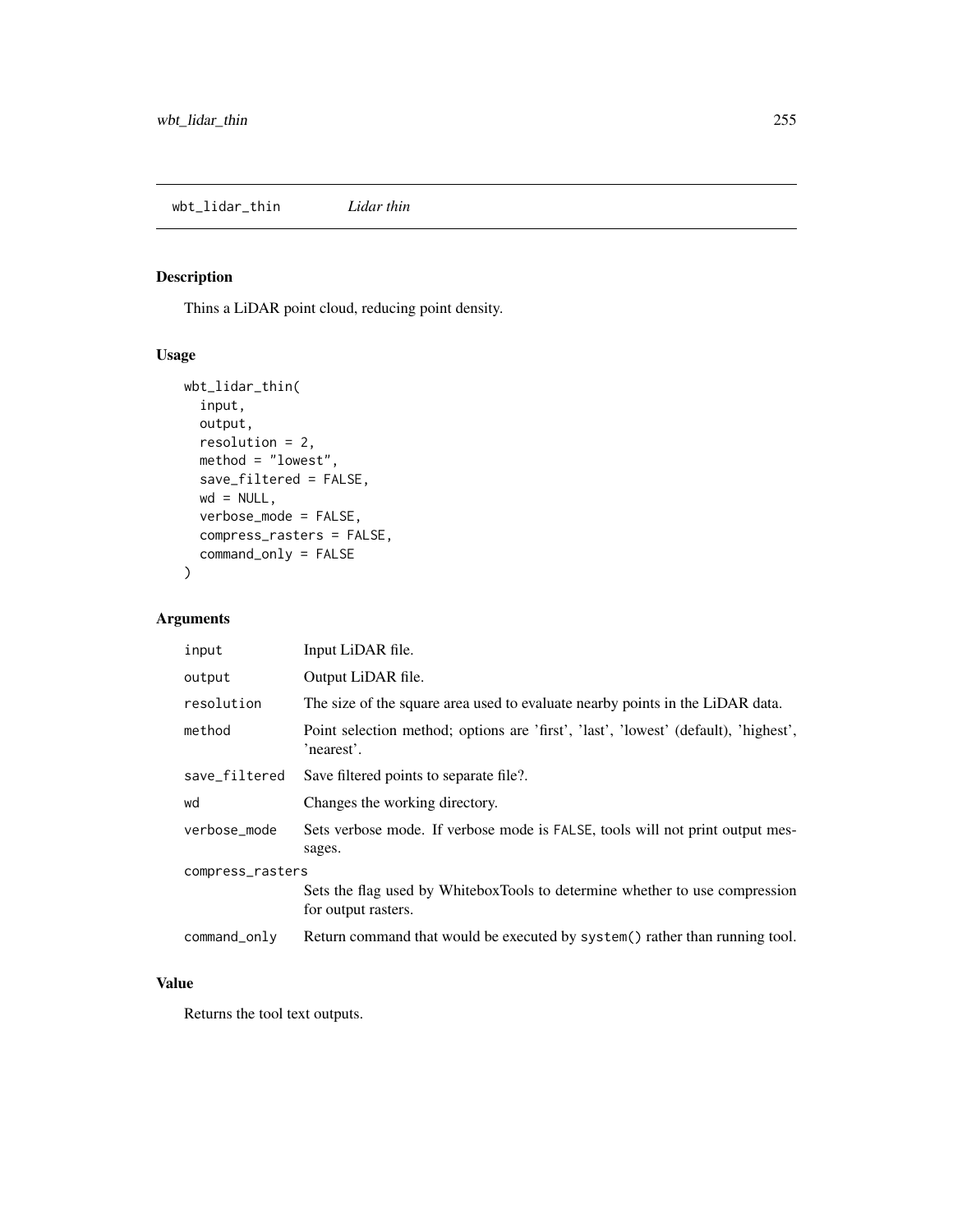wbt\_lidar\_thin\_high\_density

*Lidar thin high density*

## Description

Thins points from high density areas within a LiDAR point cloud.

## Usage

```
wbt_lidar_thin_high_density(
  input,
 output,
 density,
 resolution = 1,
  save_filtered = FALSE,
 wd = NULL,verbose_mode = FALSE,
 compress_rasters = FALSE,
  command_only = FALSE
)
```
## Arguments

| input            | Input LiDAR file.                                                                                  |  |
|------------------|----------------------------------------------------------------------------------------------------|--|
| output           | Output LiDAR file.                                                                                 |  |
| density          | Max. point density (points $/m^{3}$ ).                                                             |  |
| resolution       | Output raster's grid resolution.                                                                   |  |
| save_filtered    | Save filtered points to separate file?.                                                            |  |
| wd               | Changes the working directory.                                                                     |  |
| verbose_mode     | Sets verbose mode. If verbose mode is FALSE, tools will not print output mes-<br>sages.            |  |
| compress_rasters |                                                                                                    |  |
|                  | Sets the flag used by WhiteboxTools to determine whether to use compression<br>for output rasters. |  |
| command_only     | Return command that would be executed by system() rather than running tool.                        |  |

## Value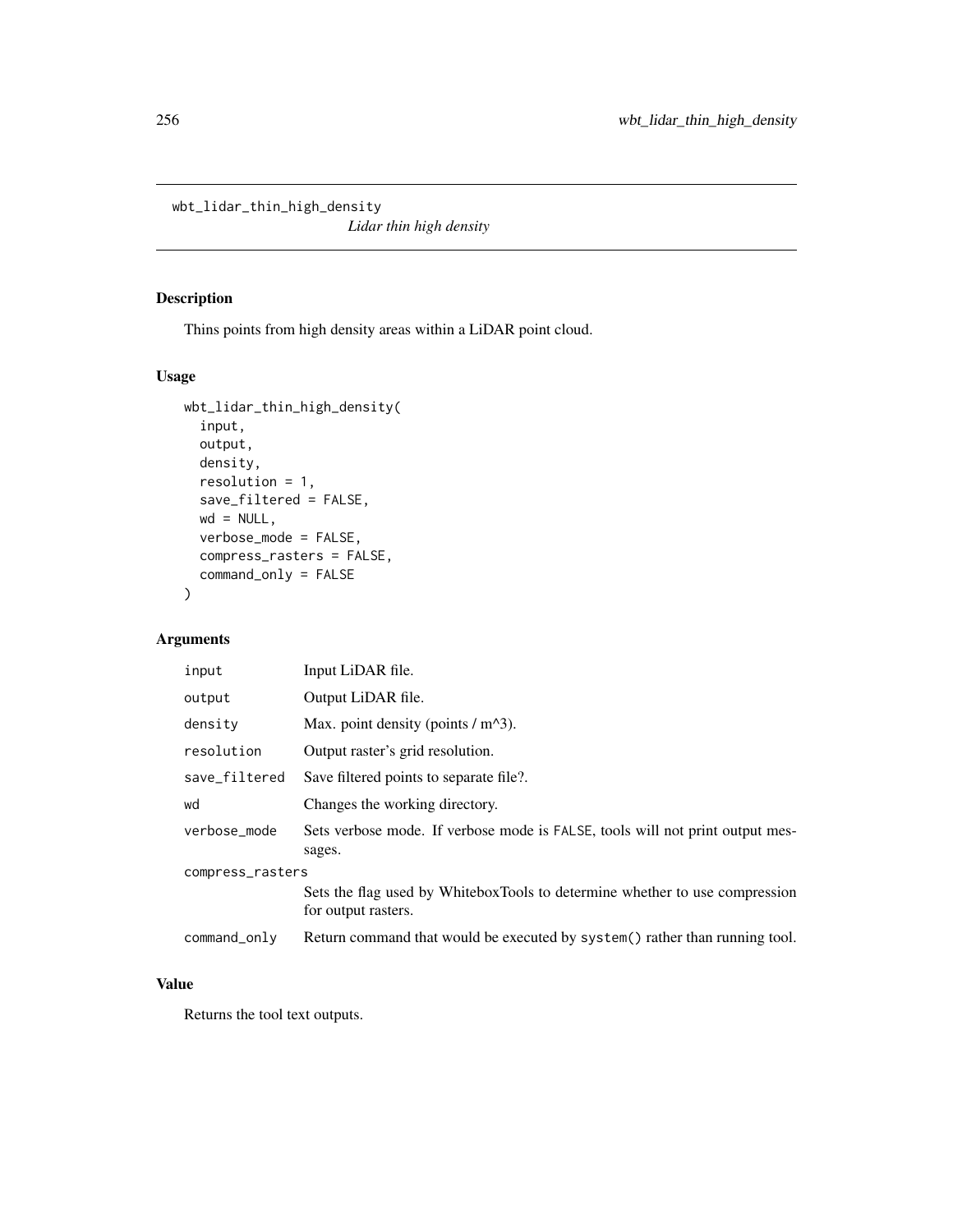## Description

Tiles a LiDAR LAS file into multiple LAS files.

## Usage

```
wbt_lidar_tile(
  input,
 width = 1000,
 height = 1000,
 origin_x = 0,
 origin_y = 0,
 min_points = 2,
 wd = NULL,verbose_mode = FALSE,
 compress_rasters = FALSE,
  command_only = FALSE
)
```
## Arguments

| input            | Input LiDAR file.                                                                                  |  |
|------------------|----------------------------------------------------------------------------------------------------|--|
| width            | Width of tiles in the X dimension; default 1000.0.                                                 |  |
| height           | Height of tiles in the Y dimension.                                                                |  |
| origin_x         | Origin point X coordinate for tile grid.                                                           |  |
| origin_y         | Origin point Y coordinate for tile grid.                                                           |  |
| min_points       | Minimum number of points contained in a tile for it to be saved.                                   |  |
| wd               | Changes the working directory.                                                                     |  |
| verbose_mode     | Sets verbose mode. If verbose mode is FALSE, tools will not print output mes-<br>sages.            |  |
| compress_rasters |                                                                                                    |  |
|                  | Sets the flag used by WhiteboxTools to determine whether to use compression<br>for output rasters. |  |
| command_only     | Return command that would be executed by system() rather than running tool.                        |  |

#### Value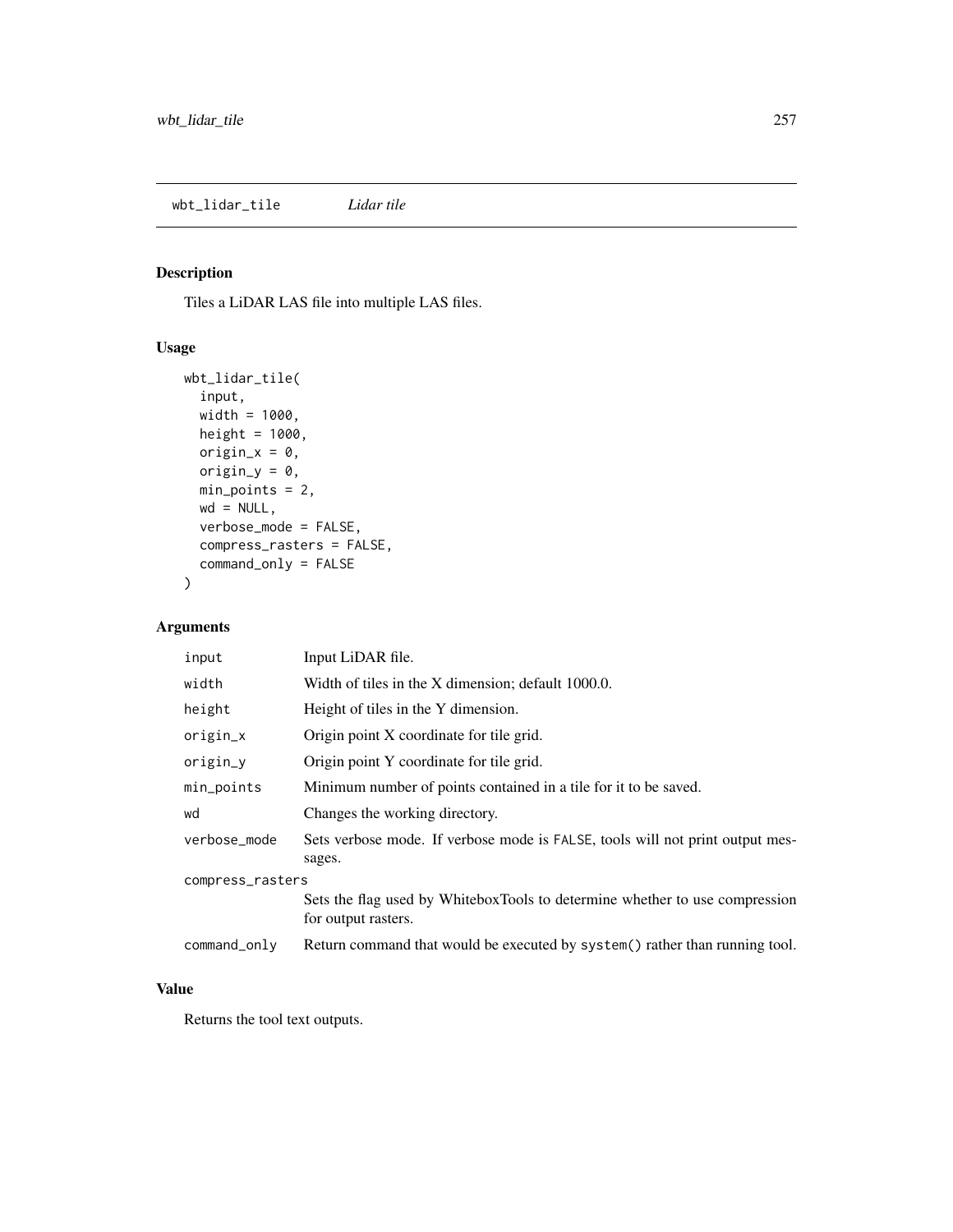wbt\_lidar\_tile\_footprint

*Lidar tile footprint*

## Description

Creates a vector polygon of the convex hull of a LiDAR point cloud. When the input/output parameters are not specified, the tool works with all LAS files contained within the working directory.

## Usage

```
wbt_lidar_tile_footprint(
  input,
 output,
 hull = FALSE,wd = NULL,verbose_mode = FALSE,
 compress_rasters = FALSE,
  command_only = FALSE
\mathcal{E}
```
#### Arguments

| input            | Input LiDAR file.                                                                                  |
|------------------|----------------------------------------------------------------------------------------------------|
| output           | Output vector polygon file.                                                                        |
| hull             | Identify the convex hull around points.                                                            |
| wd               | Changes the working directory.                                                                     |
| verbose_mode     | Sets verbose mode. If verbose mode is FALSE, tools will not print output mes-<br>sages.            |
| compress_rasters | Sets the flag used by WhiteboxTools to determine whether to use compression<br>for output rasters. |
| command_only     | Return command that would be executed by system() rather than running tool.                        |

## Value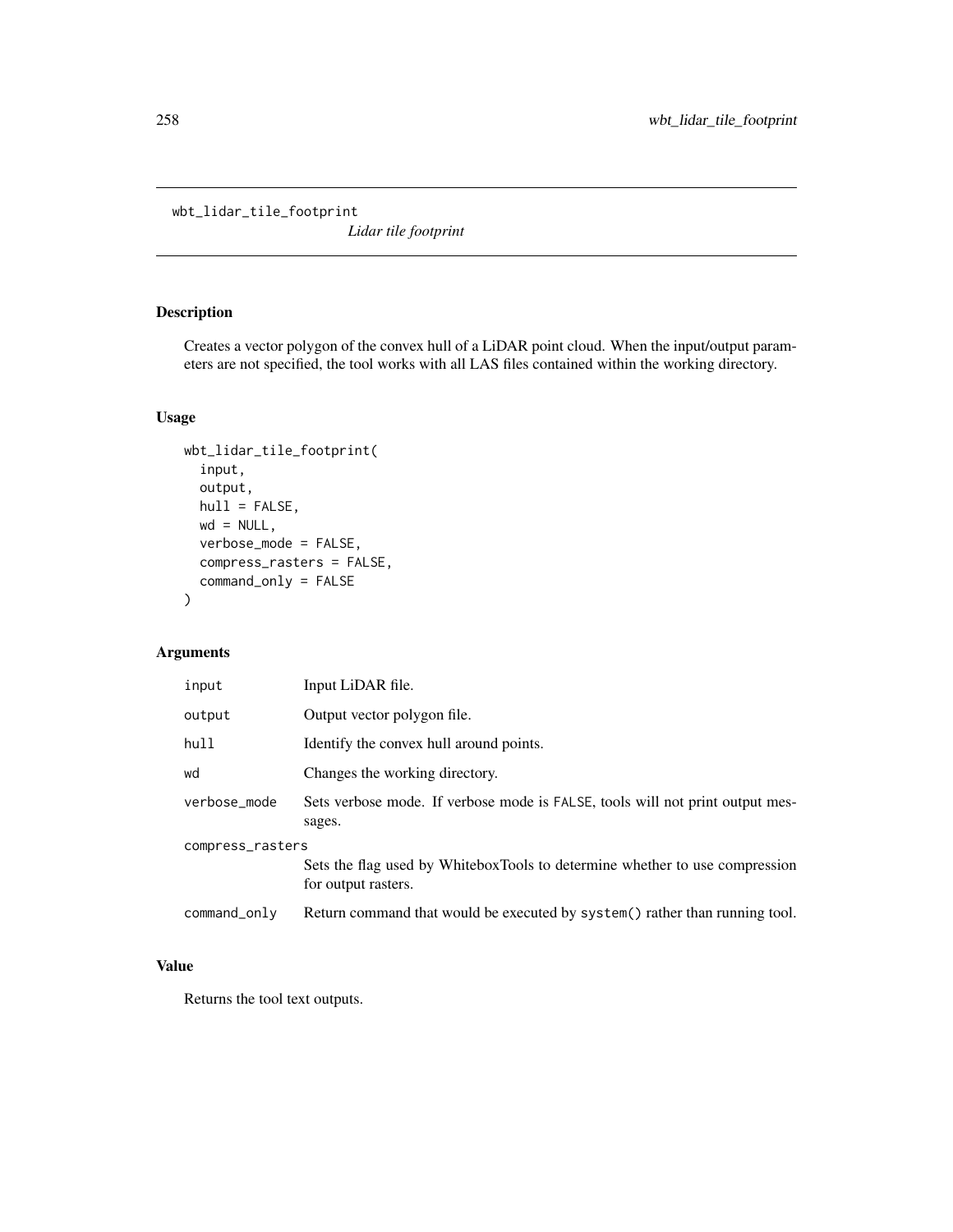wbt\_lidar\_tin\_gridding

*Lidar tin gridding*

## Description

Creates a raster grid based on a Delaunay triangular irregular network (TIN) fitted to LiDAR points.

#### Usage

```
wbt_lidar_tin_gridding(
  input,
  output = NULL,parameter = "elevation",
  returns = "all",
  resolution = 1,
  exclude_cls = "7,18",
 minz = NULL,
 maxz = NULL,max_triangle_edge_length = NULL,
 wd = NULL,verbose_mode = FALSE,
  compress_rasters = FALSE,
  command_only = FALSE
\mathcal{L}
```

| input                    | Input LiDAR file (including extension).                                                                                                                        |  |
|--------------------------|----------------------------------------------------------------------------------------------------------------------------------------------------------------|--|
| output                   | Output raster file (including extension).                                                                                                                      |  |
| parameter                | Interpolation parameter; options are 'elevation' (default), 'intensity', 'class', 're-<br>turn_number', 'number_of_returns', 'scan angle', 'rgb', 'user data'. |  |
| returns                  | Point return types to include; options are 'all' (default), 'last', 'first'.                                                                                   |  |
| resolution               | Output raster's grid resolution.                                                                                                                               |  |
| exclude_cls              | Optional exclude classes from interpolation; Valid class values range from 0 to<br>18, based on LAS specifications. Example, $-exclude_cls = 3,4,5,6,7,18$ .   |  |
| minz                     | Optional minimum elevation for inclusion in interpolation.                                                                                                     |  |
| maxz                     | Optional maximum elevation for inclusion in interpolation.                                                                                                     |  |
| max_triangle_edge_length |                                                                                                                                                                |  |
|                          | Optional maximum triangle edge length; triangles larger than this size will not<br>be gridded.                                                                 |  |
| wd                       | Changes the working directory.                                                                                                                                 |  |
| verbose_mode             | Sets verbose mode. If verbose mode is FALSE, tools will not print output mes-<br>sages.                                                                        |  |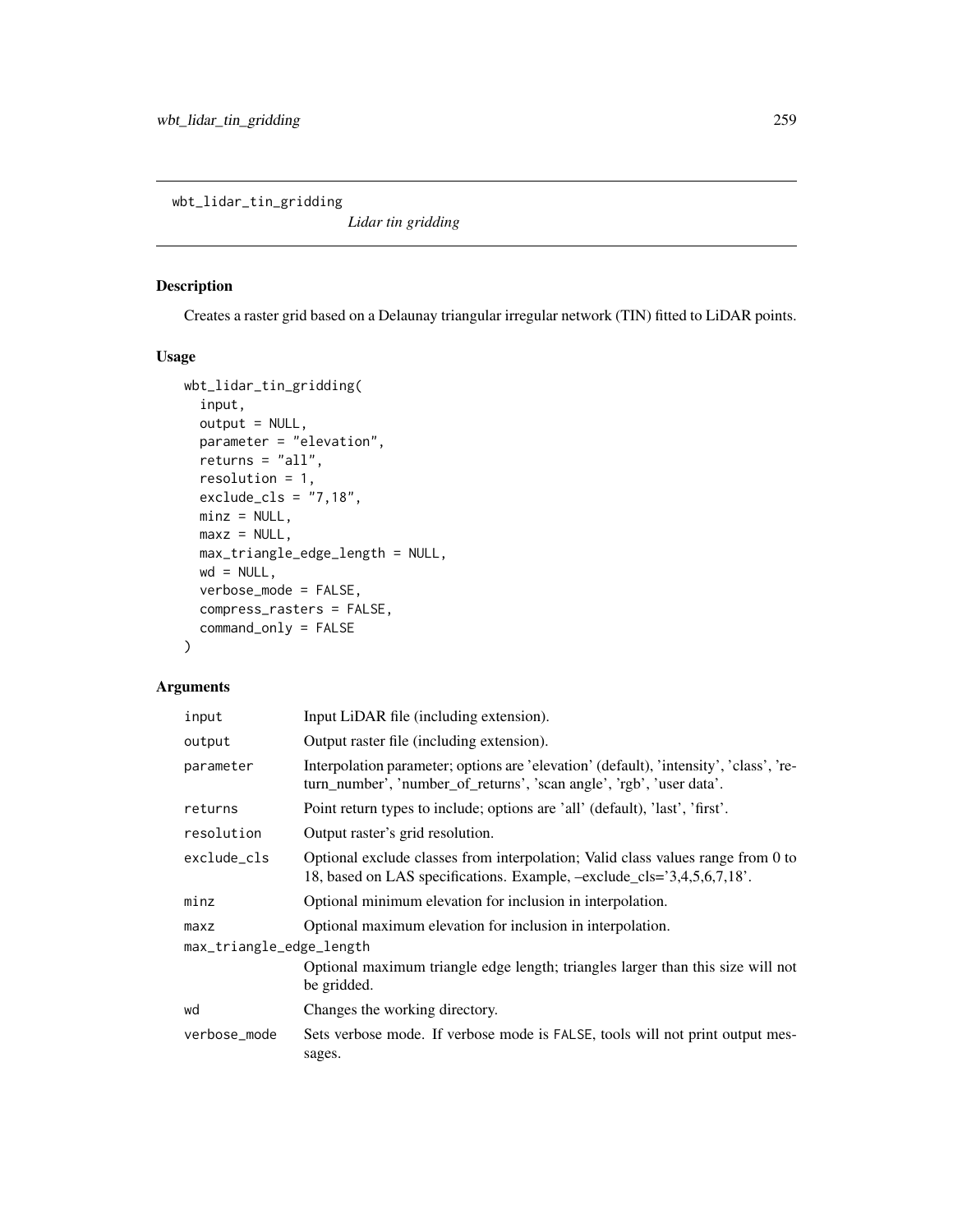| compress_rasters |                                                                                                    |  |
|------------------|----------------------------------------------------------------------------------------------------|--|
|                  | Sets the flag used by WhiteboxTools to determine whether to use compression<br>for output rasters. |  |
| command only     | Return command that would be executed by system() rather than running tool.                        |  |

Returns the tool text outputs.

wbt\_lidar\_tophat\_transform

*Lidar tophat transform*

## Description

Performs a white top-hat transform on a Lidar dataset; as an estimate of height above ground, this is useful for modelling the vegetation canopy.

## Usage

```
wbt_lidar_tophat_transform(
  input,
 output,
 radius = 1,
 wd = NULL,verbose_mode = FALSE,
  compress_rasters = FALSE,
  command_only = FALSE
)
```
## Arguments

| input            | Input LiDAR file.                                                             |  |
|------------------|-------------------------------------------------------------------------------|--|
| output           | Output LiDAR file.                                                            |  |
| radius           | Search Radius.                                                                |  |
| wd               | Changes the working directory.                                                |  |
| verbose_mode     | Sets verbose mode. If verbose mode is FALSE, tools will not print output mes- |  |
|                  | sages.                                                                        |  |
| compress_rasters |                                                                               |  |
|                  | Sets the flag used by WhiteboxTools to determine whether to use compression   |  |
|                  | for output rasters.                                                           |  |
| command_only     | Return command that would be executed by system() rather than running tool.   |  |

## Value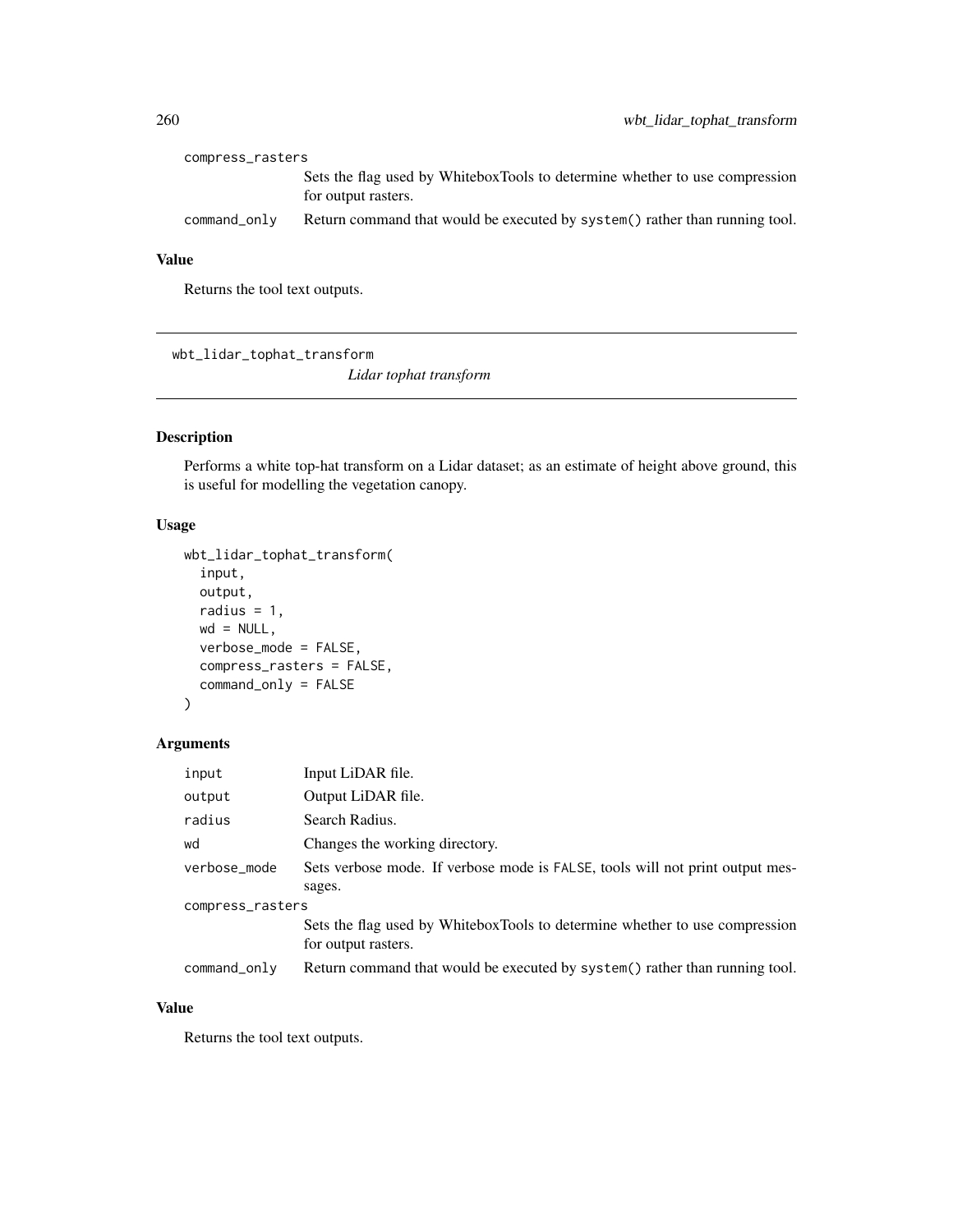## Description

Calculates the linearity index for vector polygons.

## Usage

```
wbt_linearity_index(
  input,
 wd = NULL,verbose_mode = FALSE,
 compress_rasters = FALSE,
  command_only = FALSE
\mathcal{L}
```
## Arguments

| input            | Input vector polygon file.                                                                         |  |
|------------------|----------------------------------------------------------------------------------------------------|--|
| wd               | Changes the working directory.                                                                     |  |
| verbose_mode     | Sets verbose mode. If verbose mode is FALSE, tools will not print output mes-<br>sages.            |  |
| compress_rasters |                                                                                                    |  |
|                  | Sets the flag used by WhiteboxTools to determine whether to use compression<br>for output rasters. |  |
| command_only     | Return command that would be executed by system() rather than running tool.                        |  |

#### Value

Returns the tool text outputs.

wbt\_lines\_to\_polygons *Lines to polygons*

## Description

Converts vector polylines to polygons.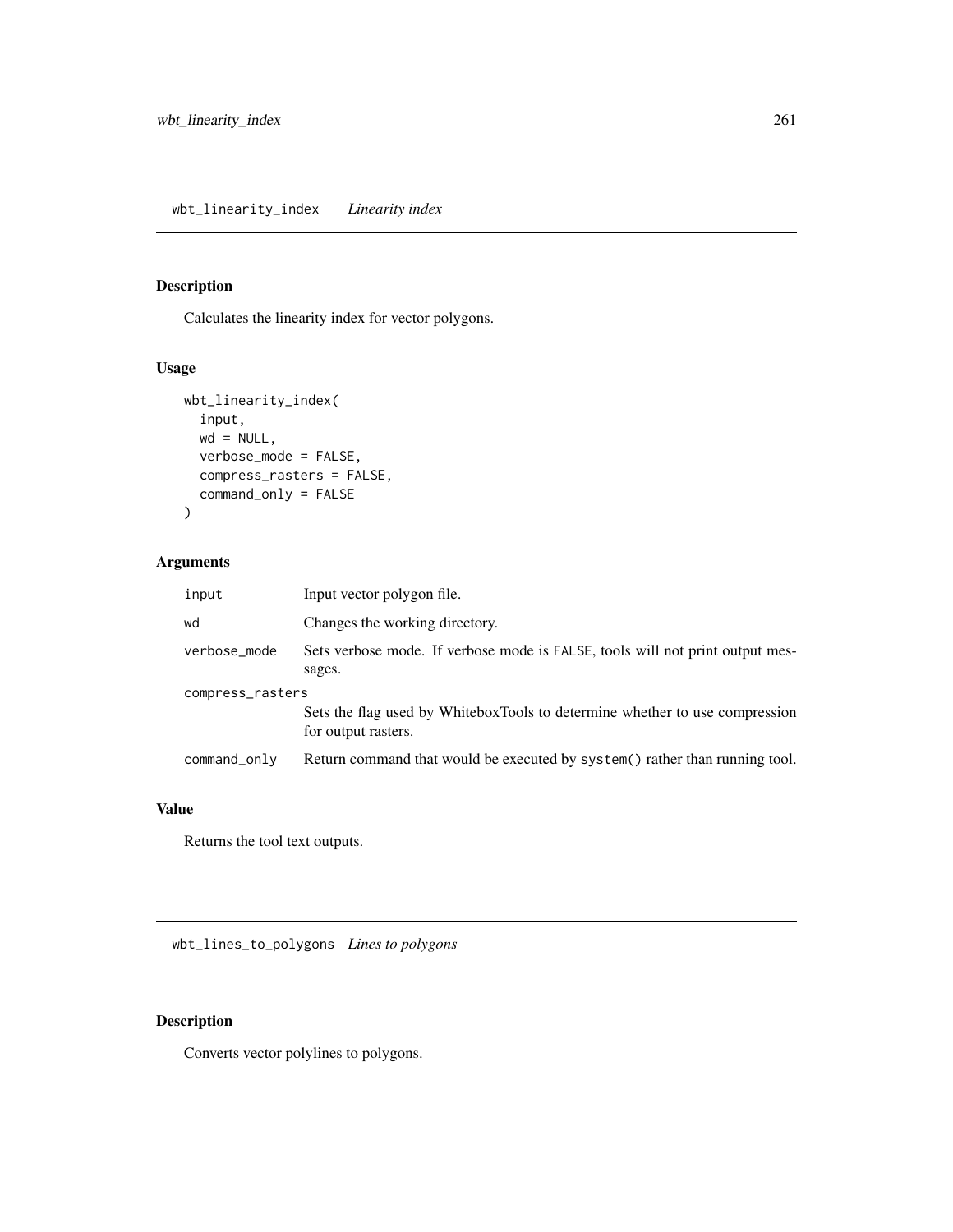```
wbt_lines_to_polygons(
  input,
  output,
 wd = NULL,verbose_mode = FALSE,
  compress_rasters = FALSE,
  command_only = FALSE
)
```
## Arguments

| input            | Input vector line file.                                                                            |  |
|------------------|----------------------------------------------------------------------------------------------------|--|
| output           | Output vector polygon file.                                                                        |  |
| wd               | Changes the working directory.                                                                     |  |
| verbose_mode     | Sets verbose mode. If verbose mode is FALSE, tools will not print output mes-                      |  |
|                  | sages.                                                                                             |  |
| compress_rasters |                                                                                                    |  |
|                  | Sets the flag used by WhiteboxTools to determine whether to use compression<br>for output rasters. |  |
| command_only     | Return command that would be executed by system() rather than running tool.                        |  |
|                  |                                                                                                    |  |

## Value

Returns the tool text outputs.

wbt\_line\_detection\_filter

*Line detection filter*

## Description

Performs a line-detection filter on an image.

## Usage

```
wbt_line_detection_filter(
  input,
 output,
 variant = "vertical",
 absvals = FALSE,
 clip = 0,wd = NULL,verbose_mode = FALSE,
 compress_rasters = FALSE,
  command_only = FALSE
)
```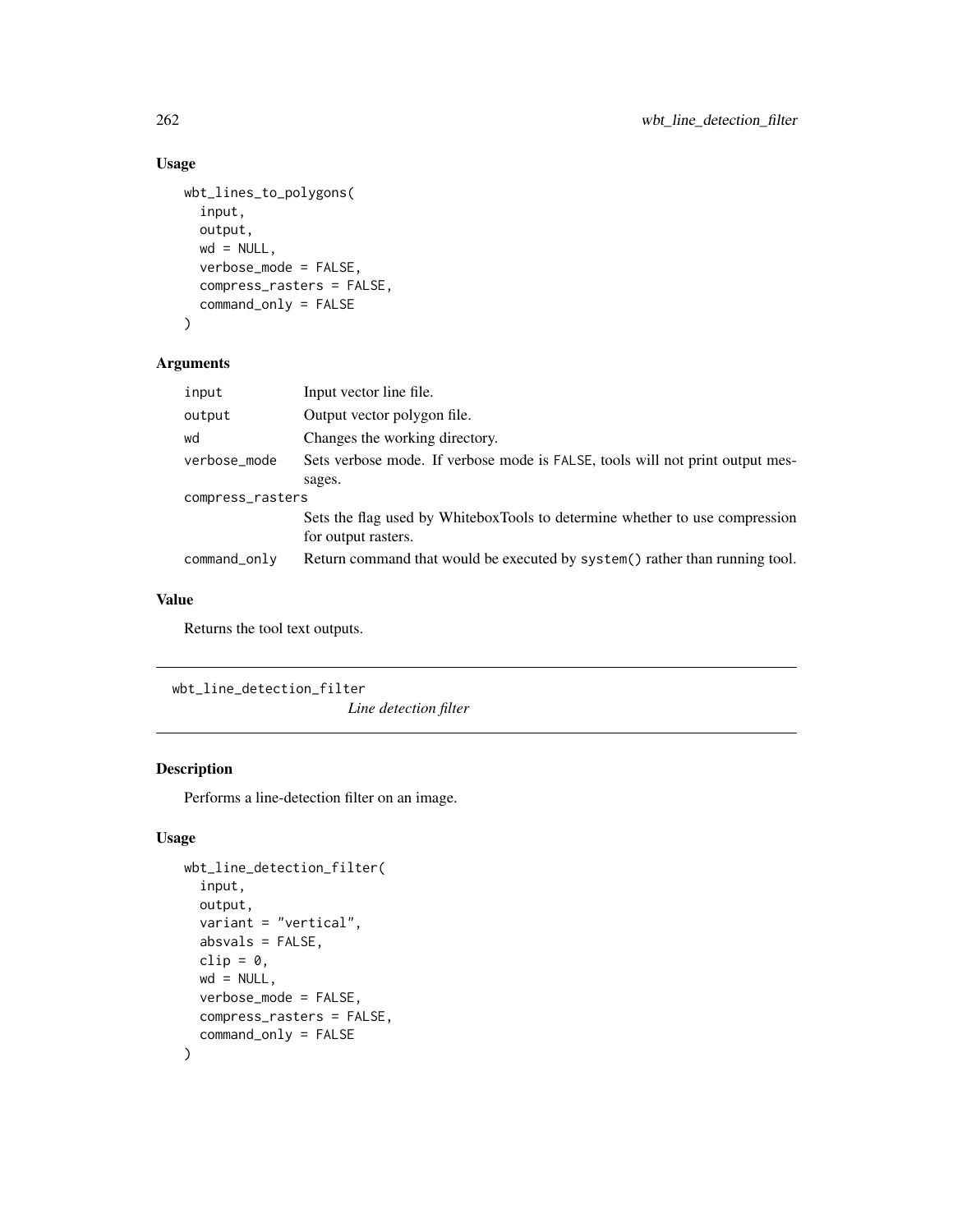## Arguments

| input            | Input raster file.                                                                                               |  |
|------------------|------------------------------------------------------------------------------------------------------------------|--|
| output           | Output raster file.                                                                                              |  |
| variant          | Optional variant value. Options include 'v' (vertical), 'h' (horizontal), '45', and<br>$'135'$ (default is 'v'). |  |
| absvals          | Optional flag indicating whether outputs should be absolute values.                                              |  |
| clip             | Optional amount to clip the distribution tails by, in percent.                                                   |  |
| wd               | Changes the working directory.                                                                                   |  |
| verbose_mode     | Sets verbose mode. If verbose mode is FALSE, tools will not print output mes-<br>sages.                          |  |
| compress_rasters |                                                                                                                  |  |
|                  | Sets the flag used by WhiteboxTools to determine whether to use compression<br>for output rasters.               |  |
| command_only     | Return command that would be executed by system() rather than running tool.                                      |  |

## Value

Returns the tool text outputs.

wbt\_line\_intersections

*Line intersections*

## Description

Identifies points where the features of two vector line layers intersect.

## Usage

```
wbt_line_intersections(
  input1,
 input2,
 output,
 wd = NULL,verbose_mode = FALSE,
 compress_rasters = FALSE,
  command_only = FALSE
)
```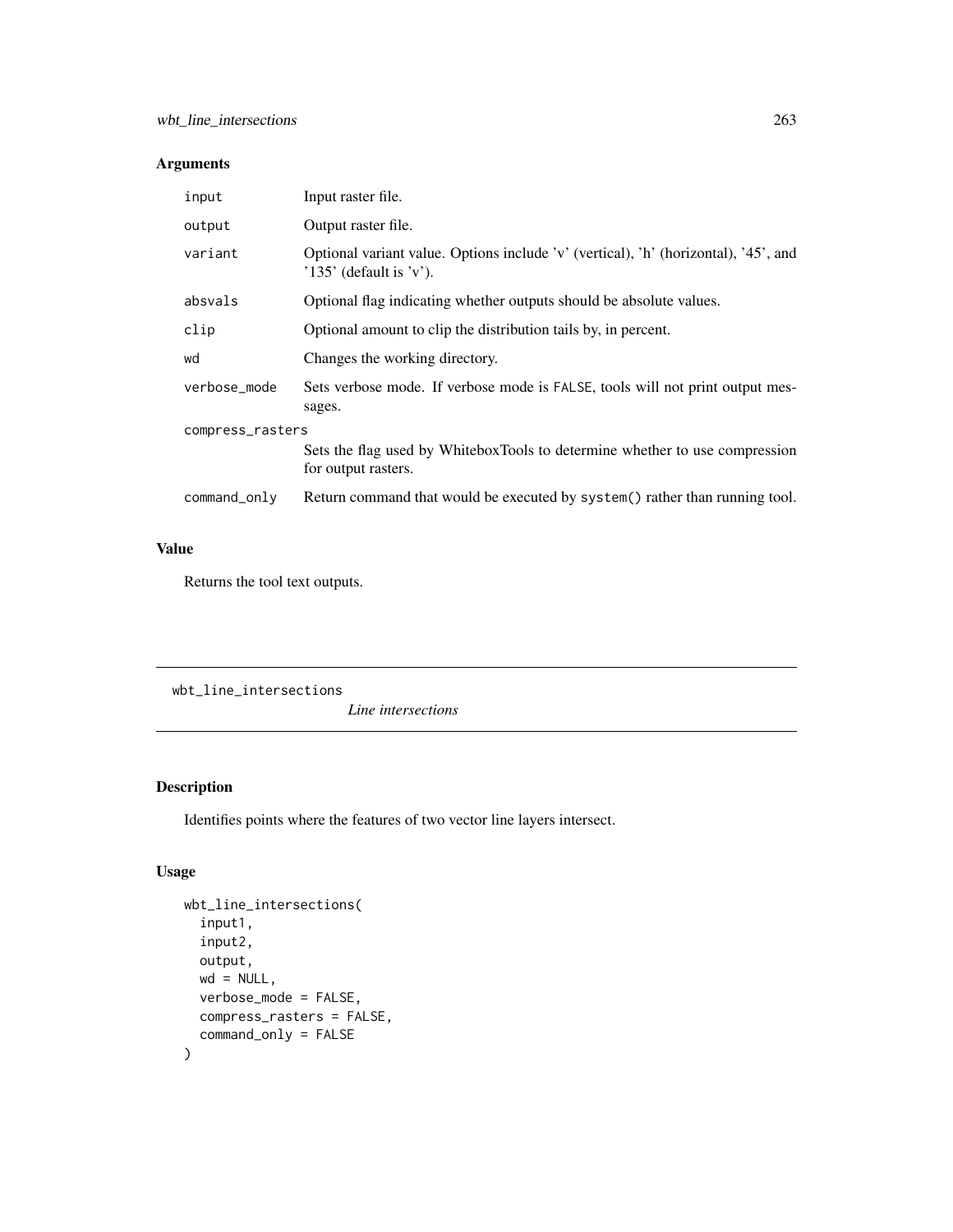## Arguments

| input1           | Input vector polyline file.                                                                        |  |
|------------------|----------------------------------------------------------------------------------------------------|--|
| input2           | Input vector polyline file.                                                                        |  |
| output           | Output vector point file.                                                                          |  |
| wd               | Changes the working directory.                                                                     |  |
| verbose_mode     | Sets verbose mode. If verbose mode is FALSE, tools will not print output mes-                      |  |
|                  | sages.                                                                                             |  |
| compress_rasters |                                                                                                    |  |
|                  | Sets the flag used by WhiteboxTools to determine whether to use compression<br>for output rasters. |  |
| command_only     | Return command that would be executed by system() rather than running tool.                        |  |

## Value

Returns the tool text outputs.

wbt\_line\_thinning *Line thinning*

## Description

Performs line thinning a on Boolean raster image; intended to be used with the RemoveSpurs tool.

## Usage

```
wbt_line_thinning(
  input,
 output,
 wd = NULL,verbose_mode = FALSE,
 compress_rasters = FALSE,
  command_only = FALSE
)
```

| input            | Input raster file.                                                                                 |  |
|------------------|----------------------------------------------------------------------------------------------------|--|
| output           | Output raster file.                                                                                |  |
| wd               | Changes the working directory.                                                                     |  |
| verbose_mode     | Sets verbose mode. If verbose mode is FALSE, tools will not print output mes-<br>sages.            |  |
| compress_rasters |                                                                                                    |  |
|                  | Sets the flag used by WhiteboxTools to determine whether to use compression<br>for output rasters. |  |
| command_only     | Return command that would be executed by system() rather than running tool.                        |  |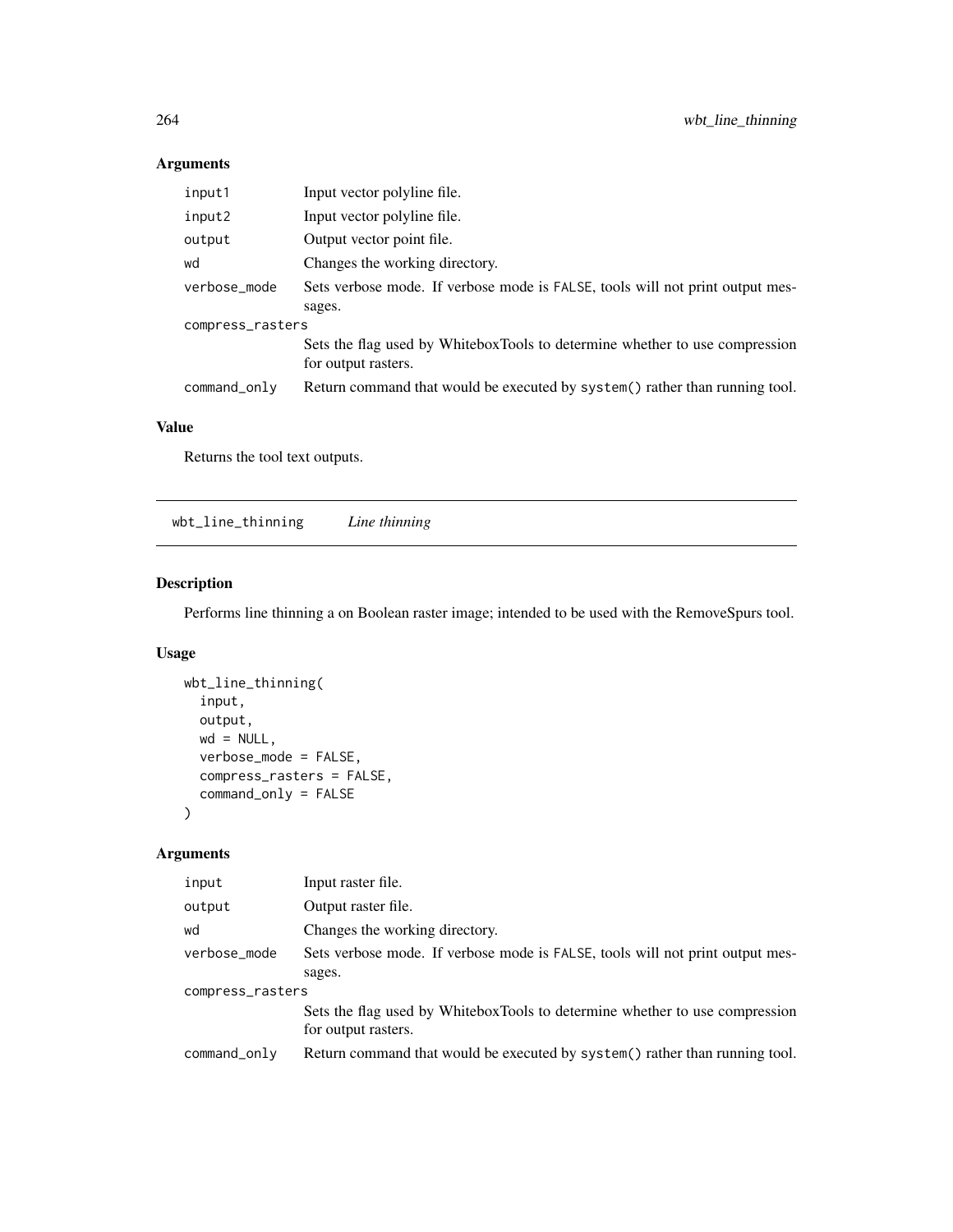wbt\_list\_tools 265

## Value

Returns the tool text outputs.

wbt\_list\_tools *All available tools in WhiteboxTools*

#### Description

All available tools in WhiteboxTools

#### Usage

wbt\_list\_tools(keywords = "''")

#### Arguments

keywords Keywords may be used to search available tools. Default "''" returns all available tools.

#### Value

Return all available tools in WhiteboxTools that contain the keywords.

## Examples

## Not run: wbt\_list\_tools("lidar")

## End(Not run)

wbt\_list\_unique\_values

*List unique values*

#### Description

Lists the unique values contained in a field within a vector's attribute table.

#### Usage

```
wbt_list_unique_values(
  input,
  field,
  output,
 wd = NULL,verbose_mode = FALSE,
  compress_rasters = FALSE,
  command_only = FALSE
)
```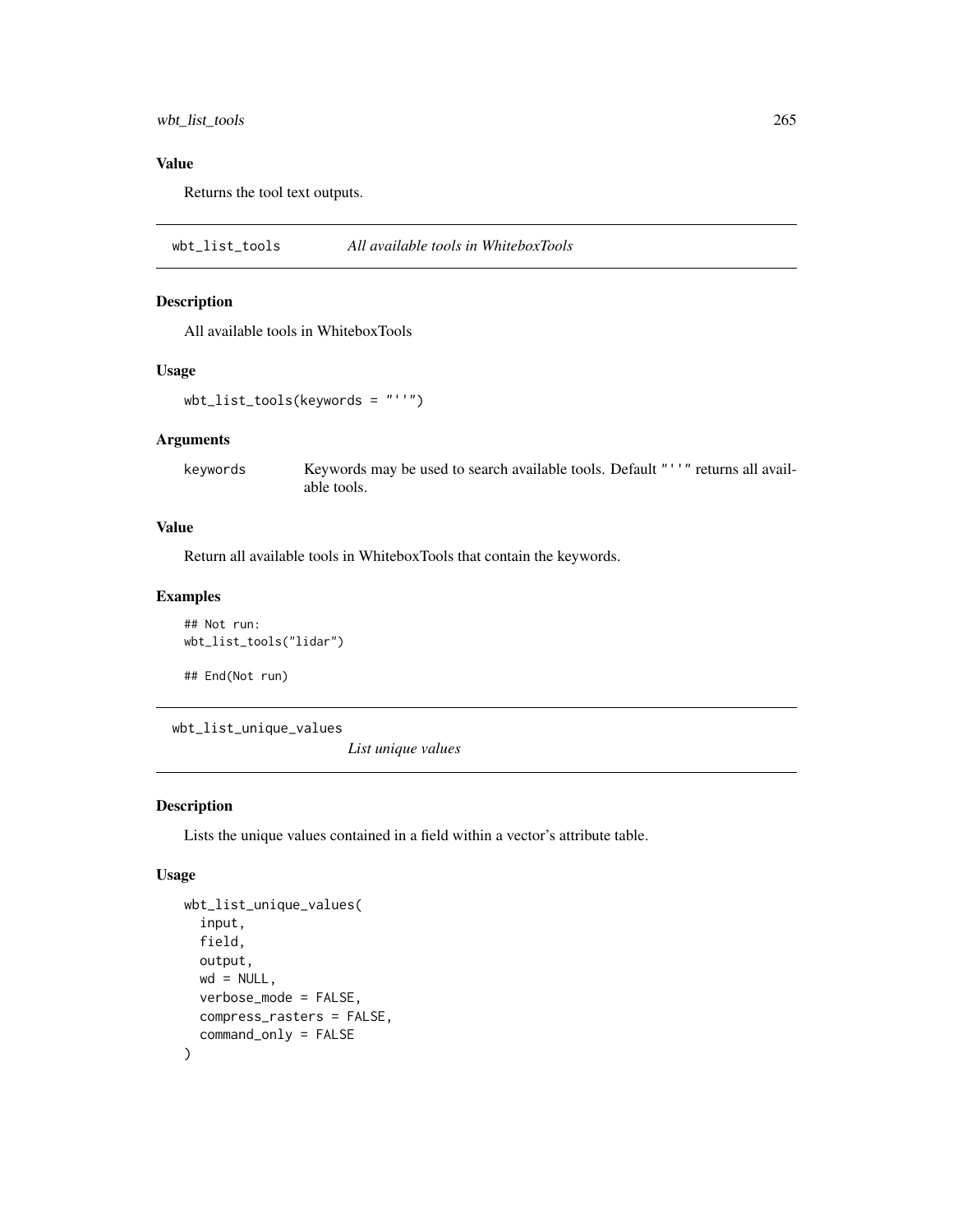## Arguments

| input            | Input raster file.                                                                                 |  |
|------------------|----------------------------------------------------------------------------------------------------|--|
| field            | Input field name in attribute table.                                                               |  |
| output           | Output HTML file (default name will be based on input file if unspecified).                        |  |
| wd               | Changes the working directory.                                                                     |  |
| verbose_mode     | Sets verbose mode. If verbose mode is FALSE, tools will not print output mes-                      |  |
|                  | sages.                                                                                             |  |
| compress_rasters |                                                                                                    |  |
|                  | Sets the flag used by WhiteboxTools to determine whether to use compression<br>for output rasters. |  |
| command_only     | Return command that would be executed by system() rather than running tool.                        |  |

## Value

Returns the tool text outputs.

## Description

Returns the natural logarithm of values in a raster.

## Usage

```
wbt_ln(
 input,
 output,
 wd = NULL,verbose_mode = FALSE,
 compress_rasters = FALSE,
  command_only = FALSE
)
```

| input            | Input raster file.                                                                                 |  |
|------------------|----------------------------------------------------------------------------------------------------|--|
| output           | Output raster file.                                                                                |  |
| wd               | Changes the working directory.                                                                     |  |
| verbose_mode     | Sets verbose mode. If verbose mode is FALSE, tools will not print output mes-                      |  |
|                  | sages.                                                                                             |  |
| compress_rasters |                                                                                                    |  |
|                  | Sets the flag used by WhiteboxTools to determine whether to use compression<br>for output rasters. |  |
| command_only     | Return command that would be executed by system() rather than running tool.                        |  |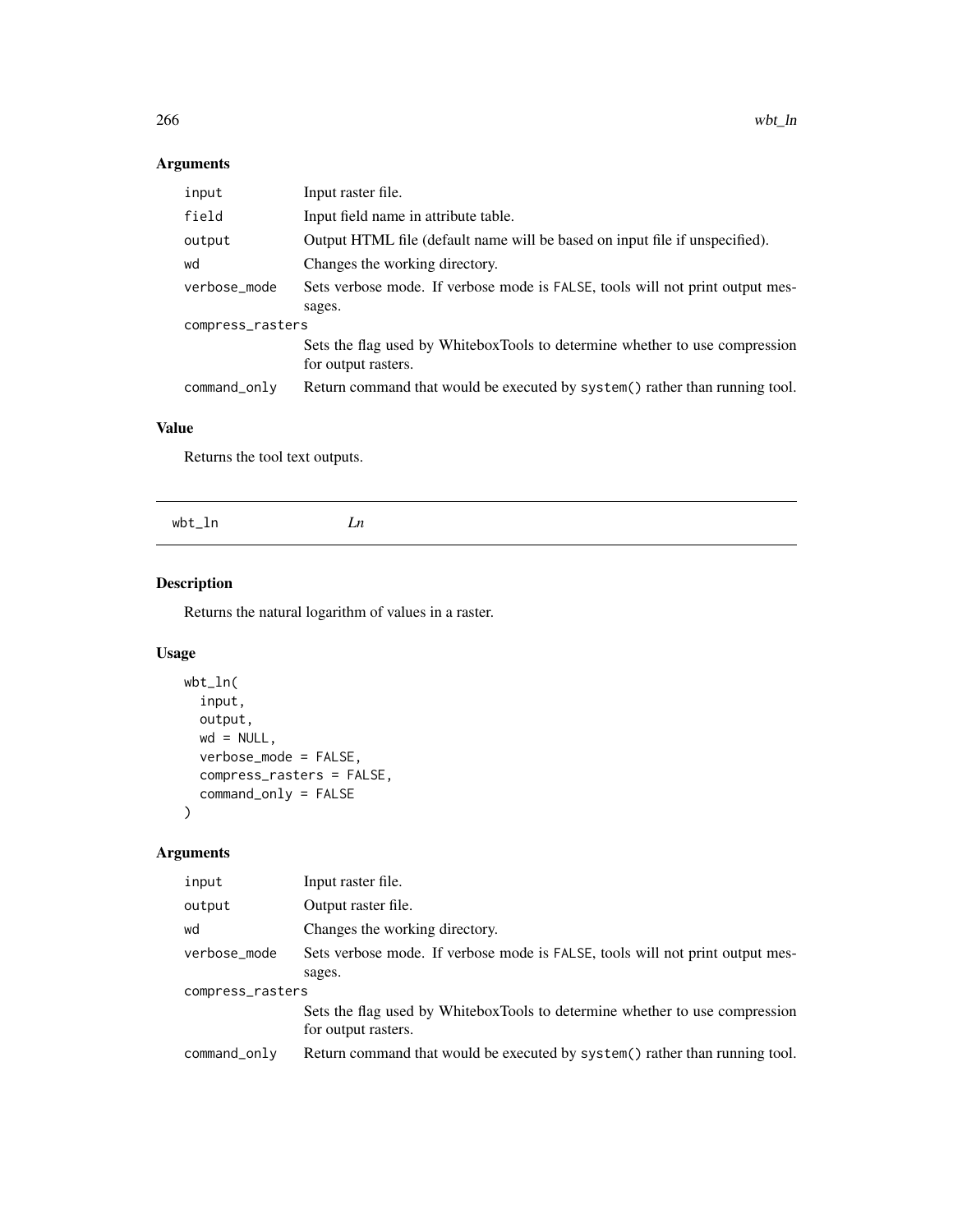Returns the tool text outputs.

```
wbt_local_hypsometric_analysis
                        Local hypsometric analysis
```
## Description

This tool calculates a local, neighbourhood-based hypsometric integral raster.

## Usage

```
wbt_local_hypsometric_analysis(
  input,
 out_mag,
 out_scale,
 min_scale = 4,
  step = 1,
 num\_steps = 10,
 step_nonlinearity = 1,
 wd = NULL,verbose_mode = FALSE,
  compress_rasters = FALSE,
  command_only = FALSE
\lambda
```

| input             | Name of the input raster DEM file.                                                                 |  |
|-------------------|----------------------------------------------------------------------------------------------------|--|
| out_mag           | Name of the openness output raster file.                                                           |  |
| out_scale         | Name of the openness output raster file.                                                           |  |
| min_scale         | Minimum search neighbourhood radius in grid cells.                                                 |  |
| step              | Step size as any positive non-zero integer.                                                        |  |
| num_steps         | Number of steps.                                                                                   |  |
| step_nonlinearity |                                                                                                    |  |
|                   | Step nonlinearity factor $(1.0\n-2.0)$ is typical).                                                |  |
| wd                | Changes the working directory.                                                                     |  |
| verbose_mode      | Sets verbose mode. If verbose mode is FALSE, tools will not print output mes-<br>sages.            |  |
| compress_rasters  |                                                                                                    |  |
|                   | Sets the flag used by WhiteboxTools to determine whether to use compression<br>for output rasters. |  |
| command_only      | Return command that would be executed by system() rather than running tool.                        |  |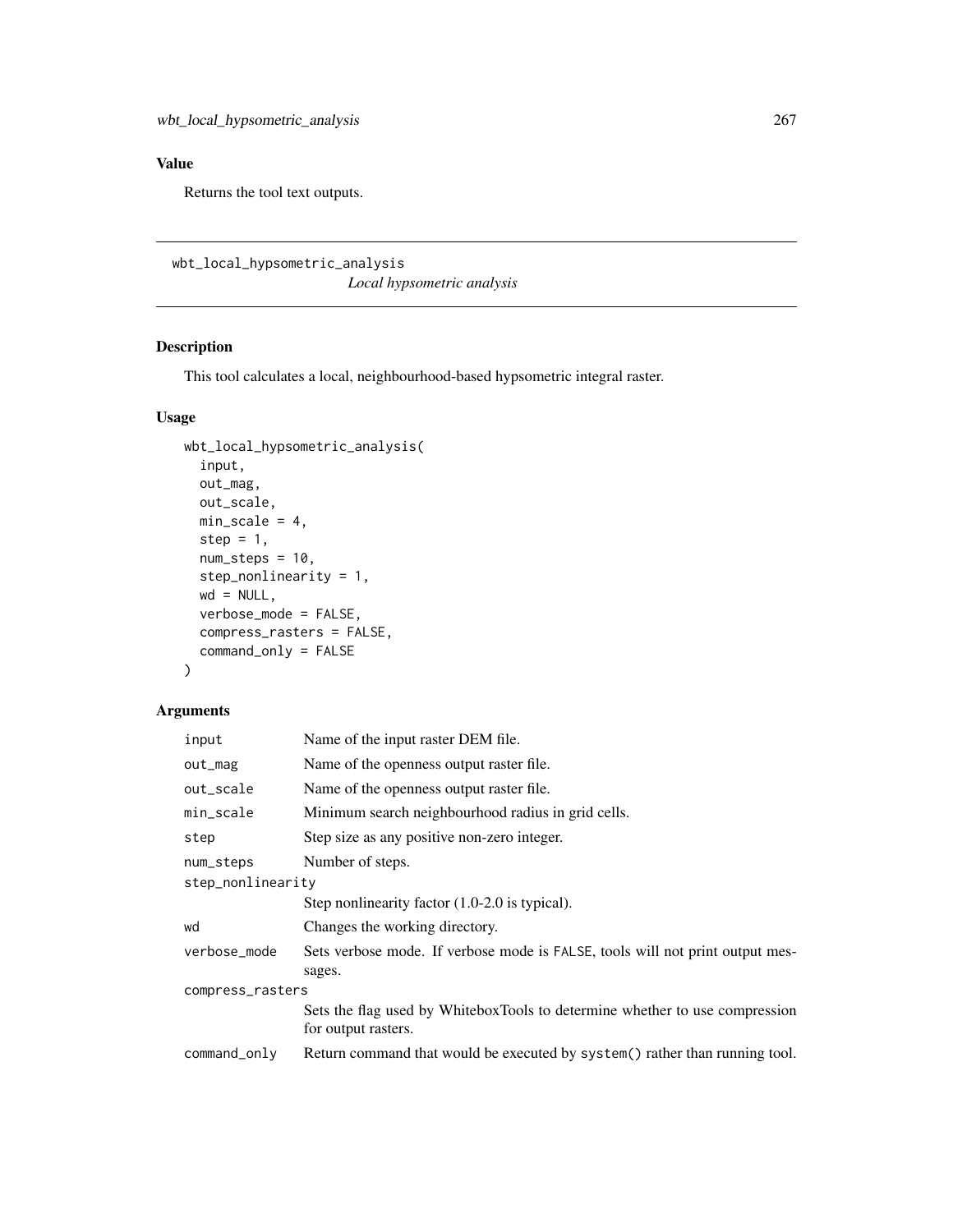Returns the tool text outputs.

wbt\_local\_quadratic\_regression *Local quadratic regression*

## Description

This tool is an implementation of the constrained quadratic regression algorithm using a flexible window size described in Wood (1996).

## Usage

```
wbt_local_quadratic_regression(
  dem,
 output,
 filter = 3,
 wd = NULL,verbose_mode = FALSE,
  compress_rasters = FALSE,
  command_only = FALSE
)
```
#### Arguments

| dem              | Name of the input DEM raster file.                                                                 |  |
|------------------|----------------------------------------------------------------------------------------------------|--|
| output           | Name of the output raster file.                                                                    |  |
| filter           | Edge length of the filter kernel.                                                                  |  |
| wd               | Changes the working directory.                                                                     |  |
| verbose_mode     | Sets verbose mode. If verbose mode is FALSE, tools will not print output mes-<br>sages.            |  |
| compress_rasters |                                                                                                    |  |
|                  | Sets the flag used by WhiteboxTools to determine whether to use compression<br>for output rasters. |  |
| command_only     | Return command that would be executed by system() rather than running tool.                        |  |

#### Value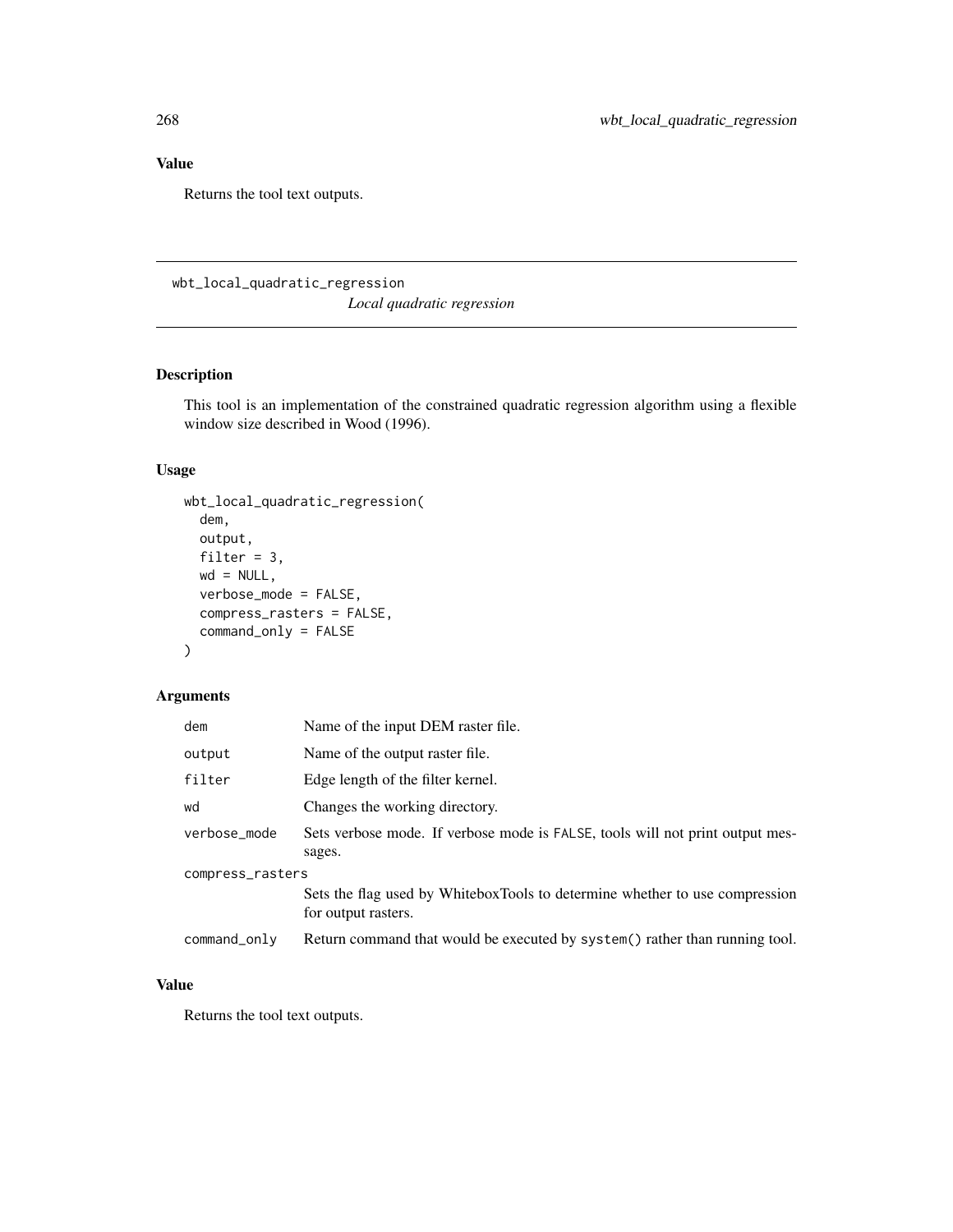wbt\_log10 *Log10*

# Description

Returns the base-10 logarithm of values in a raster.

## Usage

```
wbt_log10(
  input,
 output,
 wd = NULL,verbose_mode = FALSE,
 compress_rasters = FALSE,
  command_only = FALSE
)
```
## Arguments

| input            | Input raster file.                                                                                 |  |
|------------------|----------------------------------------------------------------------------------------------------|--|
| output           | Output raster file.                                                                                |  |
| wd               | Changes the working directory.                                                                     |  |
| verbose_mode     | Sets verbose mode. If verbose mode is FALSE, tools will not print output mes-<br>sages.            |  |
| compress_rasters |                                                                                                    |  |
|                  | Sets the flag used by WhiteboxTools to determine whether to use compression<br>for output rasters. |  |
| command_only     | Return command that would be executed by system() rather than running tool.                        |  |

## Value

Returns the tool text outputs.

wbt\_log2 *Log2*

## Description

Returns the base-2 logarithm of values in a raster.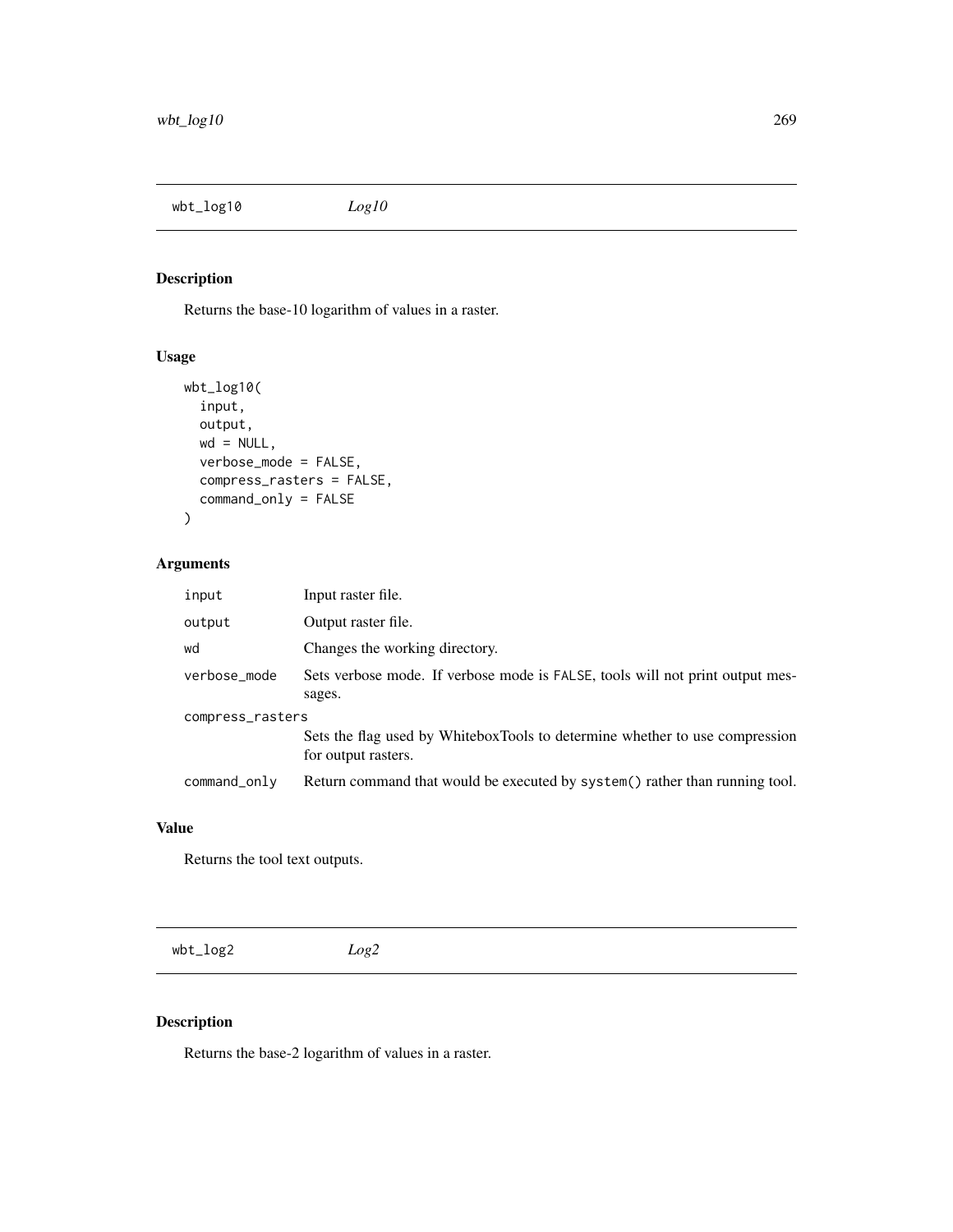```
wbt_log2(
  input,
 output,
 wd = NULL,verbose_mode = FALSE,
 compress_rasters = FALSE,
  command_only = FALSE
)
```
#### Arguments

| input            | Input raster file.                                                                                 |  |
|------------------|----------------------------------------------------------------------------------------------------|--|
| output           | Output raster file.                                                                                |  |
| wd               | Changes the working directory.                                                                     |  |
| verbose_mode     | Sets verbose mode. If verbose mode is FALSE, tools will not print output mes-                      |  |
|                  | sages.                                                                                             |  |
| compress_rasters |                                                                                                    |  |
|                  | Sets the flag used by WhiteboxTools to determine whether to use compression<br>for output rasters. |  |
|                  |                                                                                                    |  |
| command_only     | Return command that would be executed by system() rather than running tool.                        |  |

#### Value

Returns the tool text outputs.

wbt\_logistic\_regression

*Logistic regression*

## Description

Performs a logistic regression analysis using training site polygons/points and predictor rasters.

## Usage

```
wbt_logistic_regression(
  inputs,
  training,
 field,
  scaling = "Normalize",
 output = NULL,test_proportion = 0.2,
 wd = NULL,verbose_mode = FALSE,
```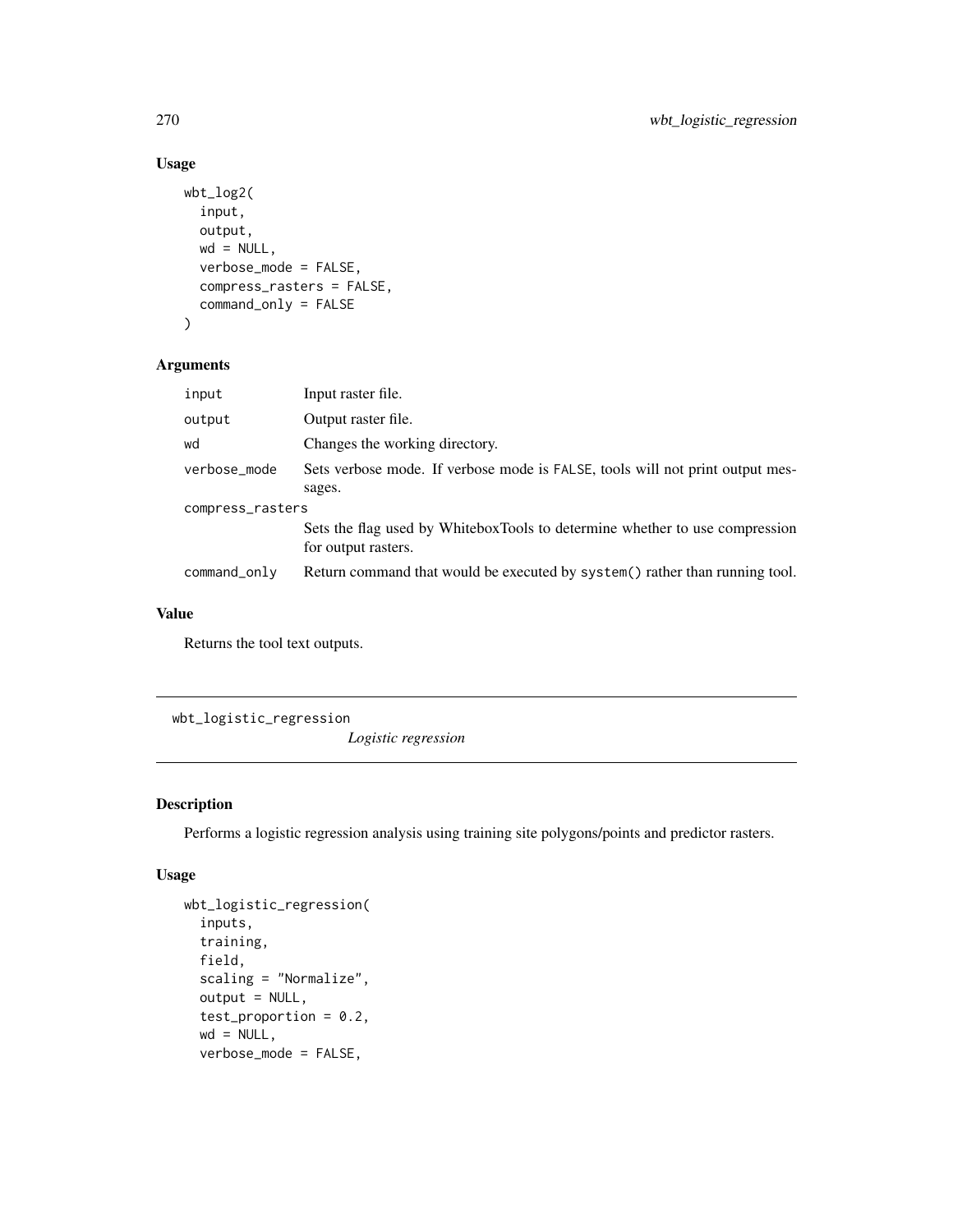```
compress_rasters = FALSE,
  command_only = FALSE
\mathcal{L}
```
## Arguments

| inputs           | Names of the input predictor rasters.                                                              |  |
|------------------|----------------------------------------------------------------------------------------------------|--|
| training         | Name of the input training site polygons/points shapefile.                                         |  |
| field            | Name of the attribute containing class data.                                                       |  |
| scaling          | Scaling method for predictors. Options include 'None', 'Normalize', and 'Stan-<br>dardize'.        |  |
| output           | Name of the output raster file.                                                                    |  |
| test_proportion  |                                                                                                    |  |
|                  | The proportion of the dataset to include in the test split; default is 0.2.                        |  |
| wd               | Changes the working directory.                                                                     |  |
| verbose_mode     | Sets verbose mode. If verbose mode is FALSE, tools will not print output mes-<br>sages.            |  |
| compress_rasters |                                                                                                    |  |
|                  | Sets the flag used by WhiteboxTools to determine whether to use compression<br>for output rasters. |  |
| command_only     | Return command that would be executed by system() rather than running tool.                        |  |

#### Value

Returns the tool text outputs.

wbt\_longest\_flowpath *Longest flowpath*

## Description

Delineates the longest flowpaths for a group of subbasins or watersheds.

## Usage

```
wbt_longest_flowpath(
  dem,
 basins,
 output,
 wd = NULL,verbose_mode = FALSE,
 compress_rasters = FALSE,
  command_only = FALSE
\mathcal{E}
```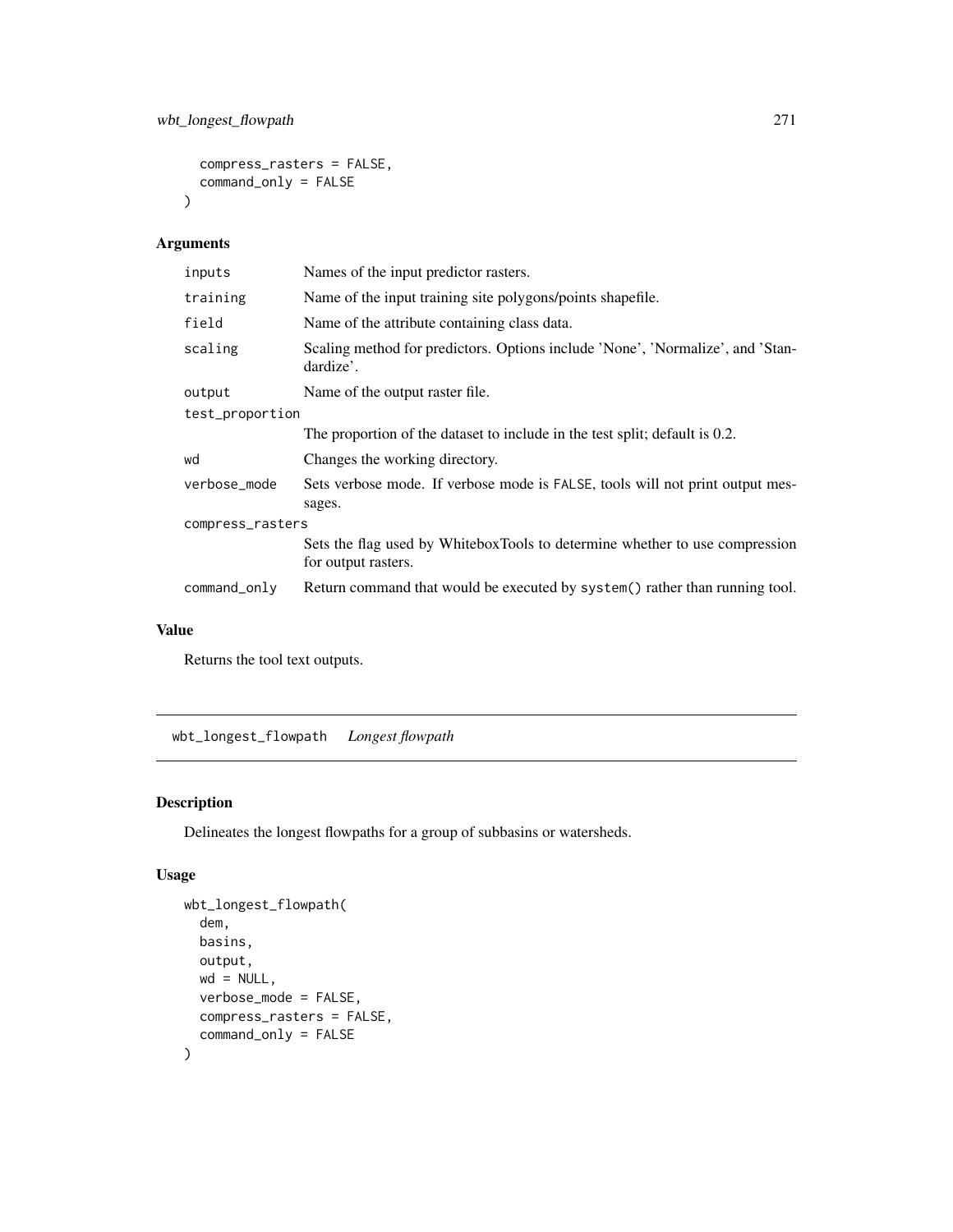## Arguments

| dem              | Input raster DEM file.                                                                             |  |
|------------------|----------------------------------------------------------------------------------------------------|--|
| basins           | Input raster basins file.                                                                          |  |
| output           | Output vector file.                                                                                |  |
| wd               | Changes the working directory.                                                                     |  |
| verbose_mode     | Sets verbose mode. If verbose mode is FALSE, tools will not print output mes-                      |  |
|                  | sages.                                                                                             |  |
| compress_rasters |                                                                                                    |  |
|                  | Sets the flag used by WhiteboxTools to determine whether to use compression<br>for output rasters. |  |
| command_only     | Return command that would be executed by system() rather than running tool.                        |  |

## Value

Returns the tool text outputs.

wbt\_long\_profile *Long profile*

## Description

Plots the stream longitudinal profiles for one or more rivers.

## Usage

```
wbt_long_profile(
 d8_pntr,
 streams,
  dem,
 output,
 esri_pntr = FALSE,
 wd = NULL,verbose_mode = FALSE,
 compress_rasters = FALSE,
  command_only = FALSE
)
```

| d8_pntr   | Input raster D8 pointer file.          |
|-----------|----------------------------------------|
| streams   | Input raster streams file.             |
| dem       | Input raster DEM file.                 |
| output    | Output HTML file.                      |
| esri_pntr | D8 pointer uses the ESRI style scheme. |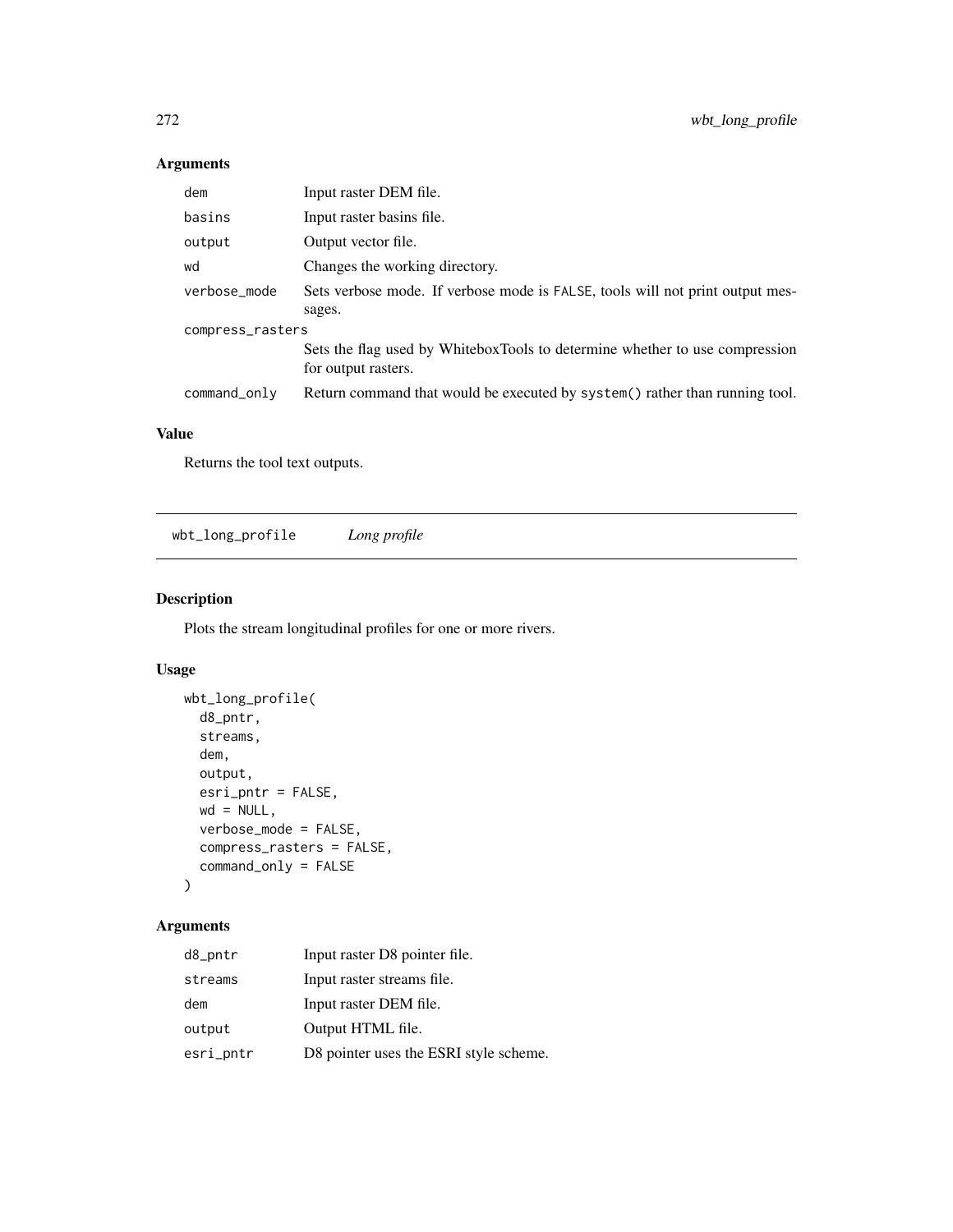| wd               | Changes the working directory.                                                                     |  |
|------------------|----------------------------------------------------------------------------------------------------|--|
| verbose_mode     | Sets verbose mode. If verbose mode is FALSE, tools will not print output mes-                      |  |
|                  | sages.                                                                                             |  |
| compress_rasters |                                                                                                    |  |
|                  | Sets the flag used by WhiteboxTools to determine whether to use compression<br>for output rasters. |  |
| command_only     | Return command that would be executed by system() rather than running tool.                        |  |

Returns the tool text outputs.

wbt\_long\_profile\_from\_points *Long profile from points*

## Description

Plots the longitudinal profiles from flow-paths initiating from a set of vector points.

## Usage

```
wbt_long_profile_from_points(
 d8_pntr,
 points,
 dem,
 output,
 esri_pntr = FALSE,
 wd = NULL,verbose_mode = FALSE,
 compress_rasters = FALSE,
 command_only = FALSE
)
```

| d8_pntr      | Input raster D8 pointer file.                                                 |
|--------------|-------------------------------------------------------------------------------|
| points       | Input vector points file.                                                     |
| dem          | Input raster DEM file.                                                        |
| output       | Output HTML file.                                                             |
| esri_pntr    | D8 pointer uses the ESRI style scheme.                                        |
| wd           | Changes the working directory.                                                |
| verbose_mode | Sets verbose mode. If verbose mode is FALSE, tools will not print output mes- |
|              | sages.                                                                        |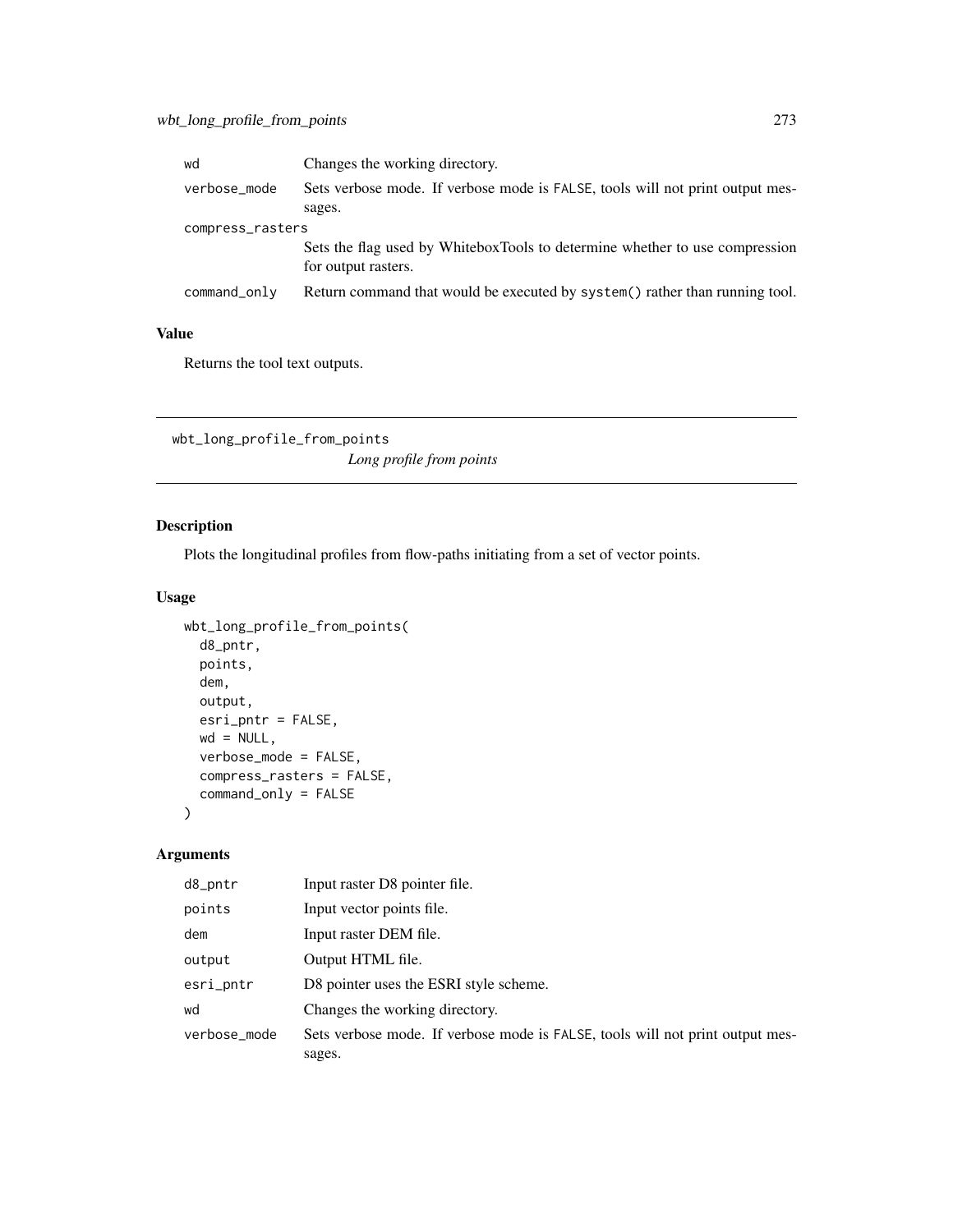| compress_rasters |                                                                                                    |
|------------------|----------------------------------------------------------------------------------------------------|
|                  | Sets the flag used by WhiteboxTools to determine whether to use compression<br>for output rasters. |
| command_only     | Return command that would be executed by system() rather than running tool.                        |

Returns the tool text outputs.

wbt\_lowest\_position *Lowest position*

## Description

Identifies the stack position of the minimum value within a raster stack on a cell-by-cell basis.

## Usage

```
wbt_lowest_position(
 inputs,
 output,
 wd = NULL,verbose_mode = FALSE,
 compress_rasters = FALSE,
 command_only = FALSE
)
```
## Arguments

| inputs           | Input raster files.                                                                                |  |
|------------------|----------------------------------------------------------------------------------------------------|--|
| output           | Output raster file.                                                                                |  |
| wd               | Changes the working directory.                                                                     |  |
| verbose_mode     | Sets verbose mode. If verbose mode is FALSE, tools will not print output mes-<br>sages.            |  |
| compress_rasters |                                                                                                    |  |
|                  | Sets the flag used by WhiteboxTools to determine whether to use compression<br>for output rasters. |  |
| command_only     | Return command that would be executed by system() rather than running tool.                        |  |

#### Value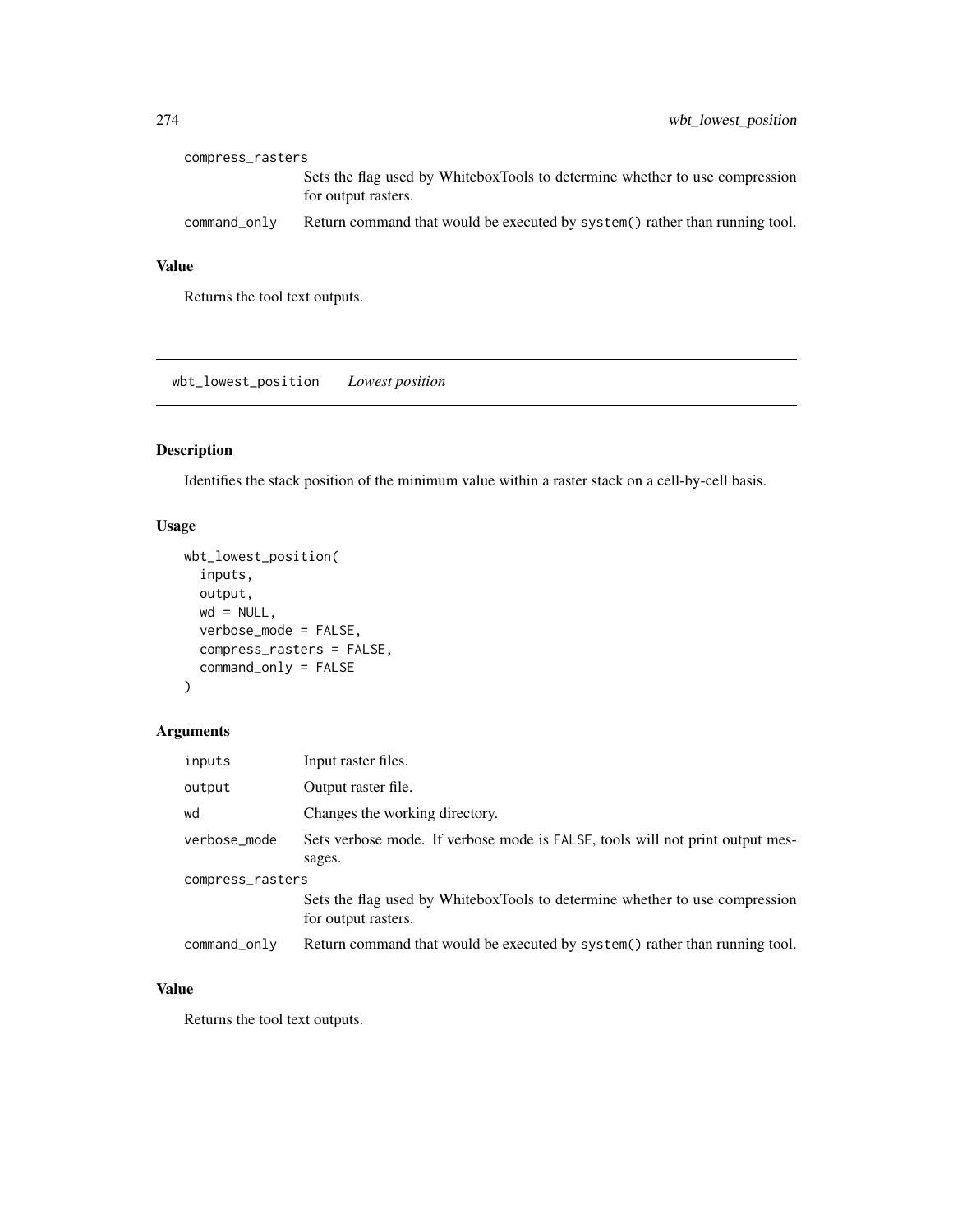wbt\_low\_points\_on\_headwater\_divides *Low points on headwater divides*

## Description

This tool locates saddle points along ridges within a digital elevation model (DEM).

## Usage

```
wbt_low_points_on_headwater_divides(
 dem,
 streams,
 output,
 wd = NULL,verbose_mode = FALSE,
 compress_rasters = FALSE,
 command_only = FALSE
)
```
## Arguments

| dem              | Name of the input DEM raster file.                                                                 |  |
|------------------|----------------------------------------------------------------------------------------------------|--|
| streams          | Name of the input stream channel raster file.                                                      |  |
| output           | Name of the output vector file.                                                                    |  |
| wd               | Changes the working directory.                                                                     |  |
| verbose_mode     | Sets verbose mode. If verbose mode is FALSE, tools will not print output mes-<br>sages.            |  |
| compress_rasters |                                                                                                    |  |
|                  | Sets the flag used by WhiteboxTools to determine whether to use compression<br>for output rasters. |  |
| command_only     | Return command that would be executed by system() rather than running tool.                        |  |

## Value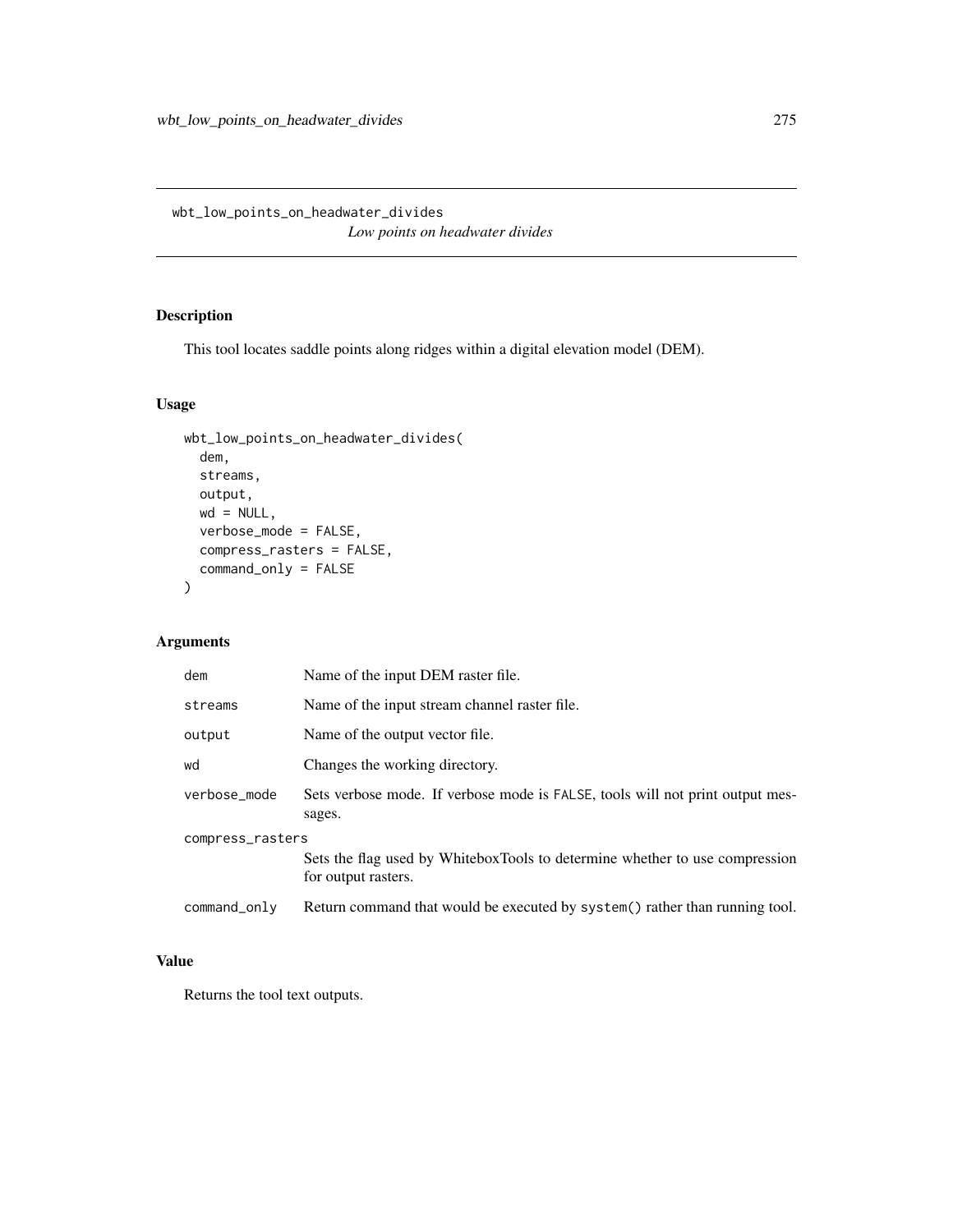## Description

Assigns each cell in the output grid the most frequently occurring value (mode) in a moving window centred on each grid cell in the input raster.

#### Usage

```
wbt_majority_filter(
  input,
 output,
 filterx = 11,
 filtery = 11,
 wd = NULL,verbose_mode = FALSE,
 compress_rasters = FALSE,
 command_only = FALSE
)
```
## Arguments

| input            | Input raster file.                                                                                 |  |
|------------------|----------------------------------------------------------------------------------------------------|--|
| output           | Output raster file.                                                                                |  |
| filterx          | Size of the filter kernel in the x-direction.                                                      |  |
| filtery          | Size of the filter kernel in the y-direction.                                                      |  |
| wd               | Changes the working directory.                                                                     |  |
| verbose_mode     | Sets verbose mode. If verbose mode is FALSE, tools will not print output mes-<br>sages.            |  |
| compress_rasters |                                                                                                    |  |
|                  | Sets the flag used by WhiteboxTools to determine whether to use compression<br>for output rasters. |  |
| command_only     | Return command that would be executed by system() rather than running tool.                        |  |

#### Value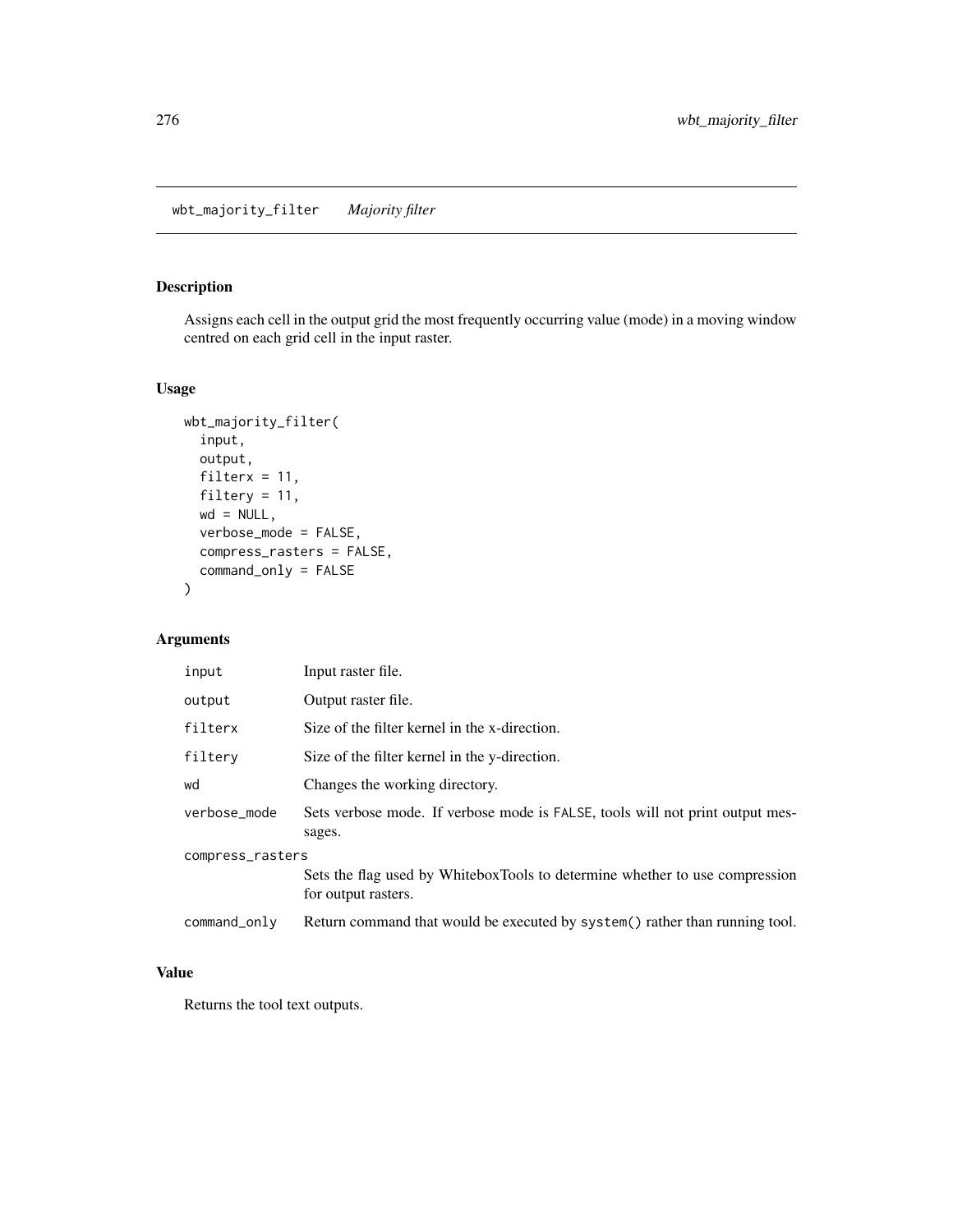wbt\_map\_off\_terrain\_objects

*Map off terrain objects*

## Description

Maps off-terrain objects in a digital elevation model (DEM).

## Usage

```
wbt_map_off_terrain_objects(
 dem,
 output,
 max\_slope = 40,
 min\_size = 1,
 wd = NULL,verbose_mode = FALSE,
 compress_rasters = FALSE,
 command_only = FALSE
)
```
## Arguments

| dem              | Input raster DEM file.                                                                             |  |
|------------------|----------------------------------------------------------------------------------------------------|--|
| output           | Output raster file.                                                                                |  |
| max_slope        | Maximum inter-cell absolute slope.                                                                 |  |
| min_size         | Minimum feature size, in grid cells.                                                               |  |
| wd               | Changes the working directory.                                                                     |  |
| verbose_mode     | Sets verbose mode. If verbose mode is FALSE, tools will not print output mes-<br>sages.            |  |
| compress_rasters |                                                                                                    |  |
|                  | Sets the flag used by WhiteboxTools to determine whether to use compression<br>for output rasters. |  |
| command_only     | Return command that would be executed by system() rather than running tool.                        |  |

#### Value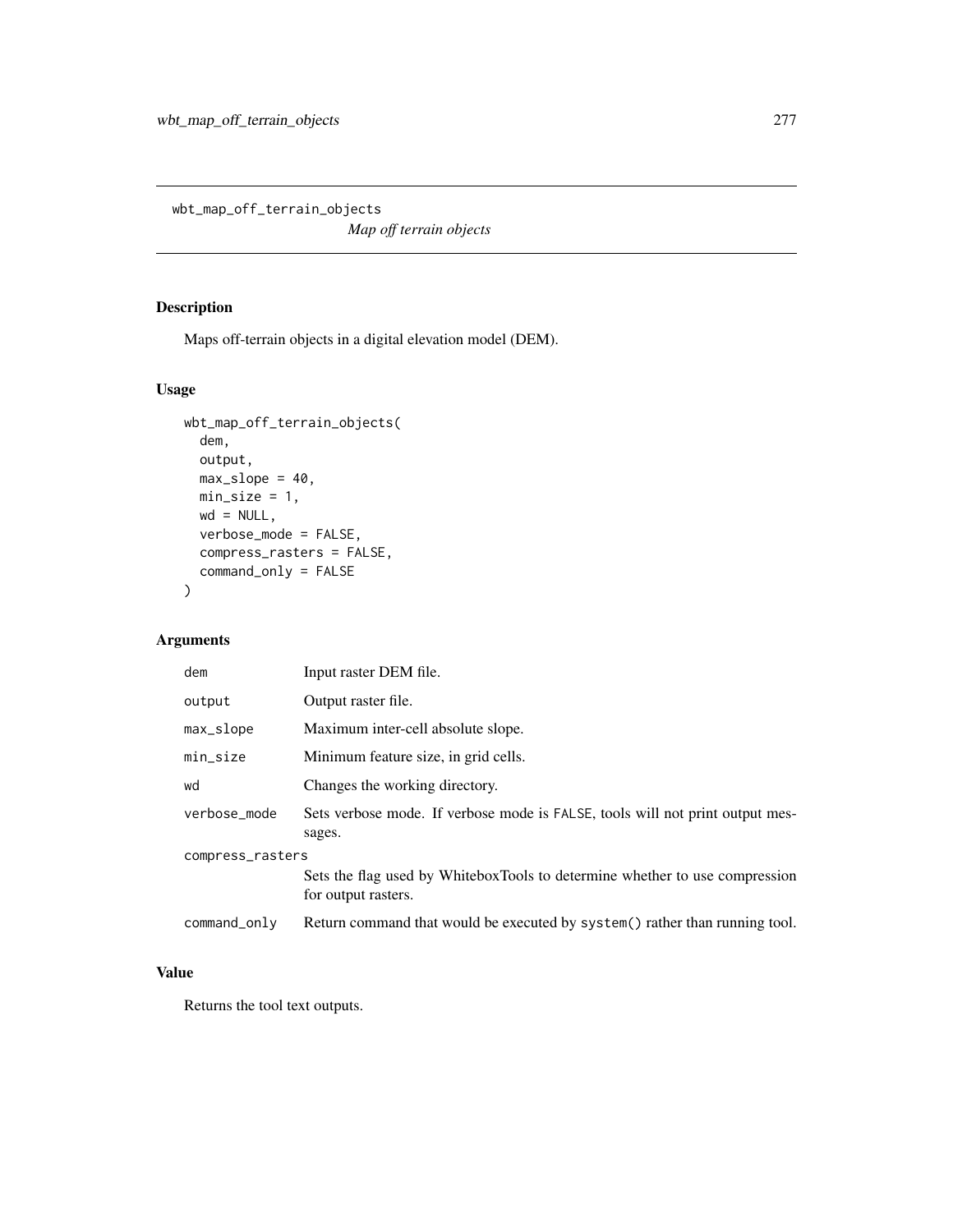wbt\_max *Max*

# Description

Performs a MAX operation on two rasters or a raster and a constant value.

## Usage

```
wbt_max(
  input1,
  input2,
 output,
 wd = NULL,verbose_mode = FALSE,
 compress_rasters = FALSE,
 command_only = FALSE
)
```
## Arguments

| input1                                                                                          | Input raster file or constant value.                                                    |  |
|-------------------------------------------------------------------------------------------------|-----------------------------------------------------------------------------------------|--|
| input2                                                                                          | Input raster file or constant value.                                                    |  |
| output                                                                                          | Output raster file.                                                                     |  |
| wd                                                                                              | Changes the working directory.                                                          |  |
| verbose mode                                                                                    | Sets verbose mode. If verbose mode is FALSE, tools will not print output mes-<br>sages. |  |
| compress_rasters<br>Sets the flag used by WhiteboxTools to determine whether to use compression |                                                                                         |  |
|                                                                                                 | for output rasters.                                                                     |  |
| command_only                                                                                    | Return command that would be executed by system() rather than running tool.             |  |

## Value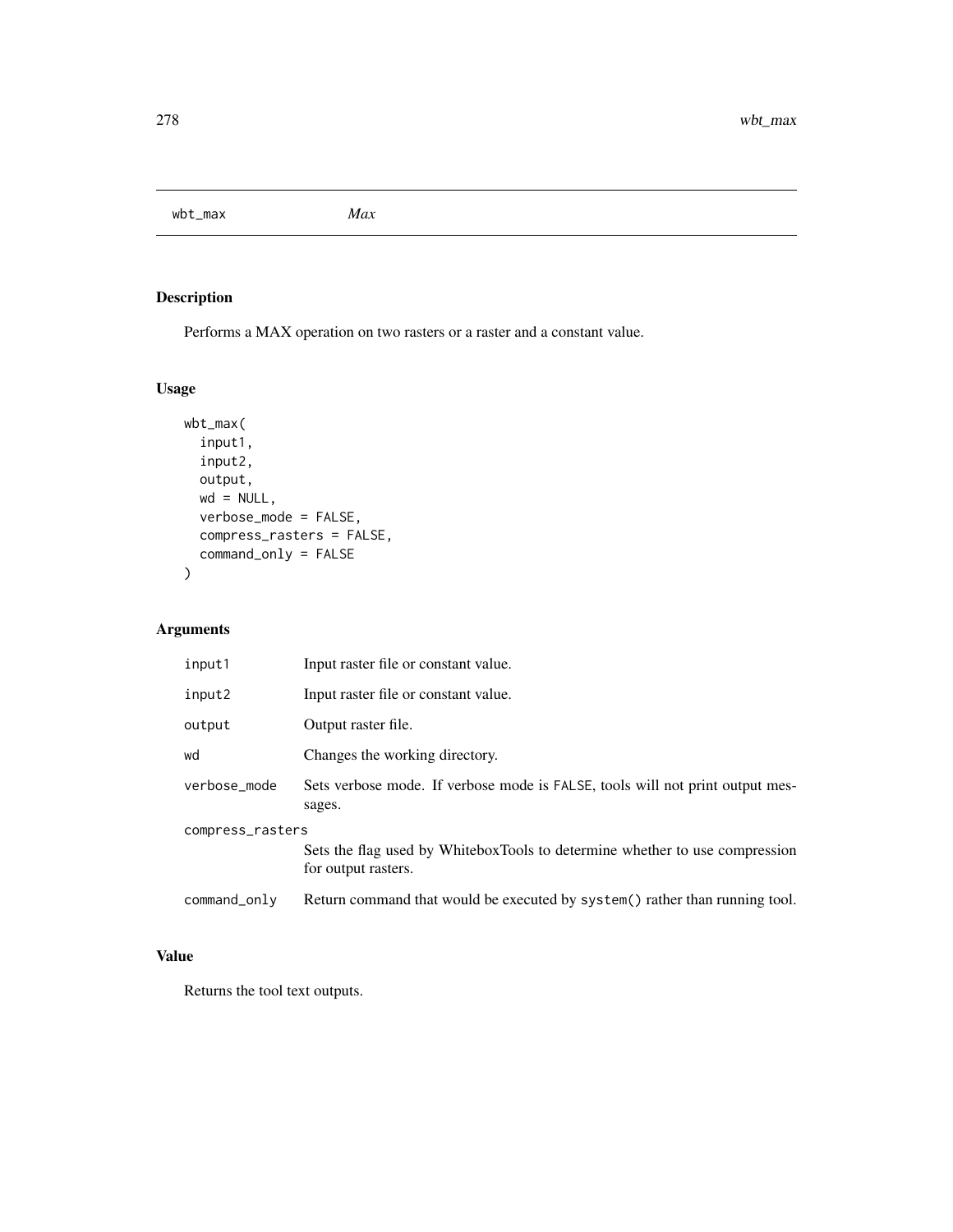## Description

Calculates a mean curvature raster from an input DEM.

## Usage

```
wbt_maximal_curvature(
  dem,
 output,
 log = FALSE,
 zfactor = NULL,
 wd = NULL,verbose_mode = FALSE,
 compress_rasters = FALSE,
  command_only = FALSE
\mathcal{E}
```
## Arguments

| dem              | Input raster DEM file.                                                                             |  |
|------------------|----------------------------------------------------------------------------------------------------|--|
| output           | Output raster file.                                                                                |  |
| log              | Display output values using a log-scale.                                                           |  |
| zfactor          | Optional multiplier for when the vertical and horizontal units are not the same.                   |  |
| wd               | Changes the working directory.                                                                     |  |
| verbose mode     | Sets verbose mode. If verbose mode is FALSE, tools will not print output mes-<br>sages.            |  |
| compress_rasters |                                                                                                    |  |
|                  | Sets the flag used by WhiteboxTools to determine whether to use compression<br>for output rasters. |  |
| command_only     | Return command that would be executed by system() rather than running tool.                        |  |

## Value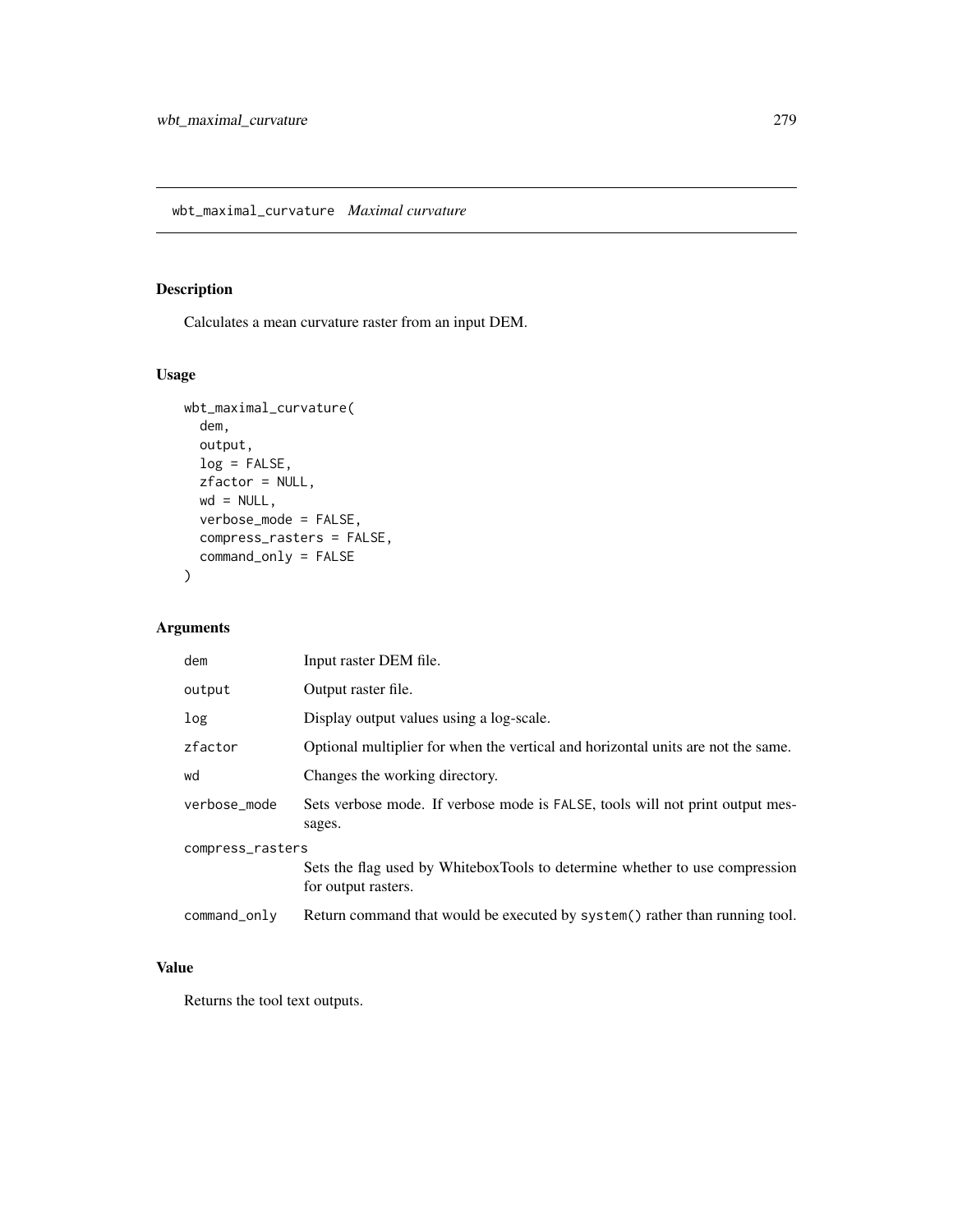## Description

Assigns each cell in the output grid the maximum value in a moving window centred on each grid cell in the input raster.

#### Usage

```
wbt_maximum_filter(
  input,
 output,
 filterx = 11,
 filtery = 11,
 wd = NULL,verbose_mode = FALSE,
 compress_rasters = FALSE,
 command_only = FALSE
)
```
## Arguments

| input            | Input raster file.                                                                                 |  |
|------------------|----------------------------------------------------------------------------------------------------|--|
| output           | Output raster file.                                                                                |  |
| filterx          | Size of the filter kernel in the x-direction.                                                      |  |
| filtery          | Size of the filter kernel in the y-direction.                                                      |  |
| wd               | Changes the working directory.                                                                     |  |
| verbose_mode     | Sets verbose mode. If verbose mode is FALSE, tools will not print output mes-<br>sages.            |  |
| compress_rasters |                                                                                                    |  |
|                  | Sets the flag used by WhiteboxTools to determine whether to use compression<br>for output rasters. |  |
| command_only     | Return command that would be executed by system() rather than running tool.                        |  |

#### Value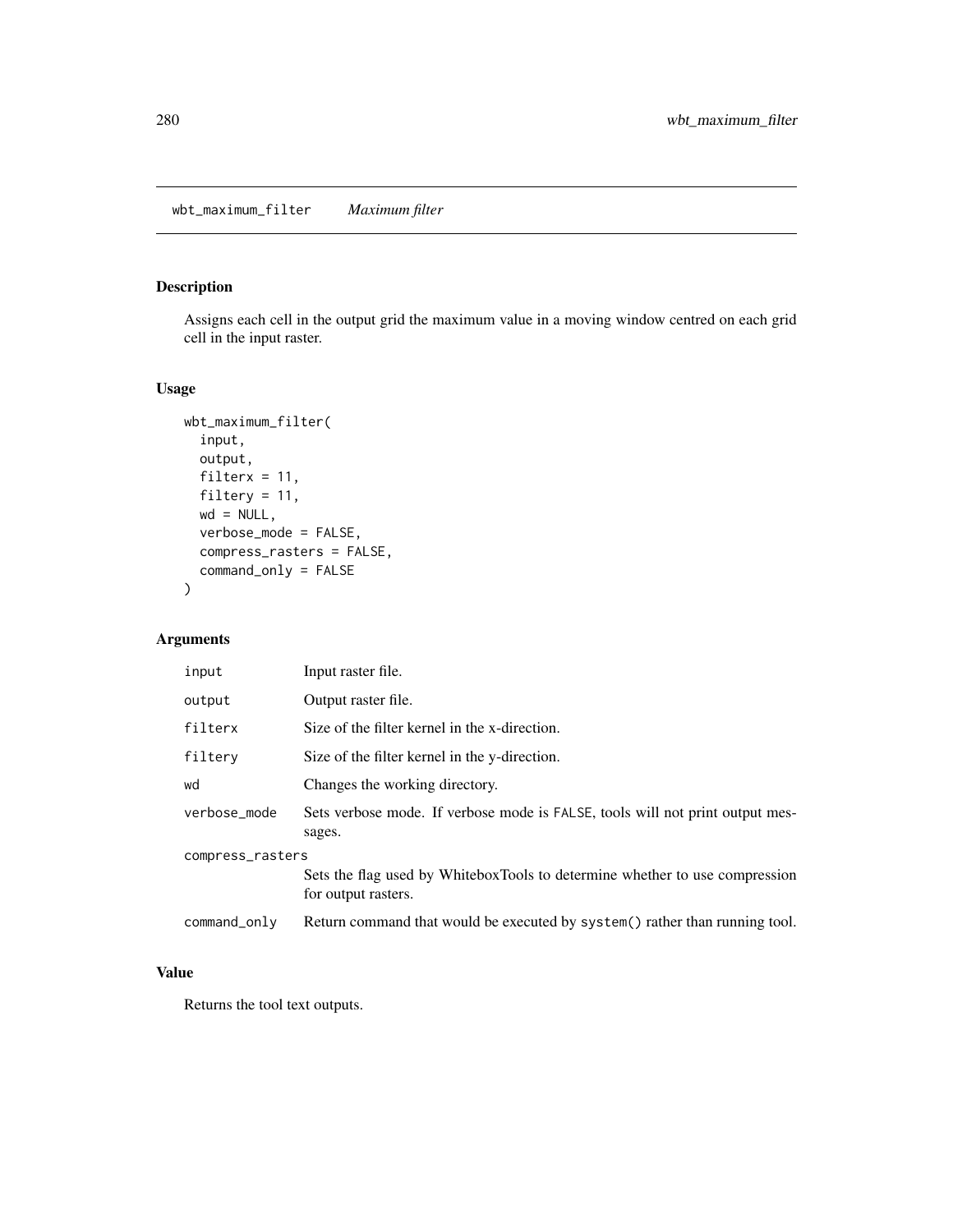wbt\_max\_absolute\_overlay

*Max absolute overlay*

## Description

Evaluates the maximum absolute value for each grid cell from a stack of input rasters.

#### Usage

```
wbt_max_absolute_overlay(
  inputs,
 output,
 wd = NULL,verbose_mode = FALSE,
  compress_rasters = FALSE,
  command_only = FALSE
)
```
## Arguments

| inputs           | Input raster files.                                                                                |  |
|------------------|----------------------------------------------------------------------------------------------------|--|
| output           | Output raster file.                                                                                |  |
| wd               | Changes the working directory.                                                                     |  |
| verbose_mode     | Sets verbose mode. If verbose mode is FALSE, tools will not print output mes-                      |  |
|                  | sages.                                                                                             |  |
| compress_rasters |                                                                                                    |  |
|                  | Sets the flag used by WhiteboxTools to determine whether to use compression<br>for output rasters. |  |
| command_only     | Return command that would be executed by system() rather than running tool.                        |  |

#### Value

Returns the tool text outputs.

wbt\_max\_anisotropy\_dev

*Max anisotropy dev*

## Description

Calculates the maximum anisotropy (directionality) in elevation deviation over a range of spatial scales.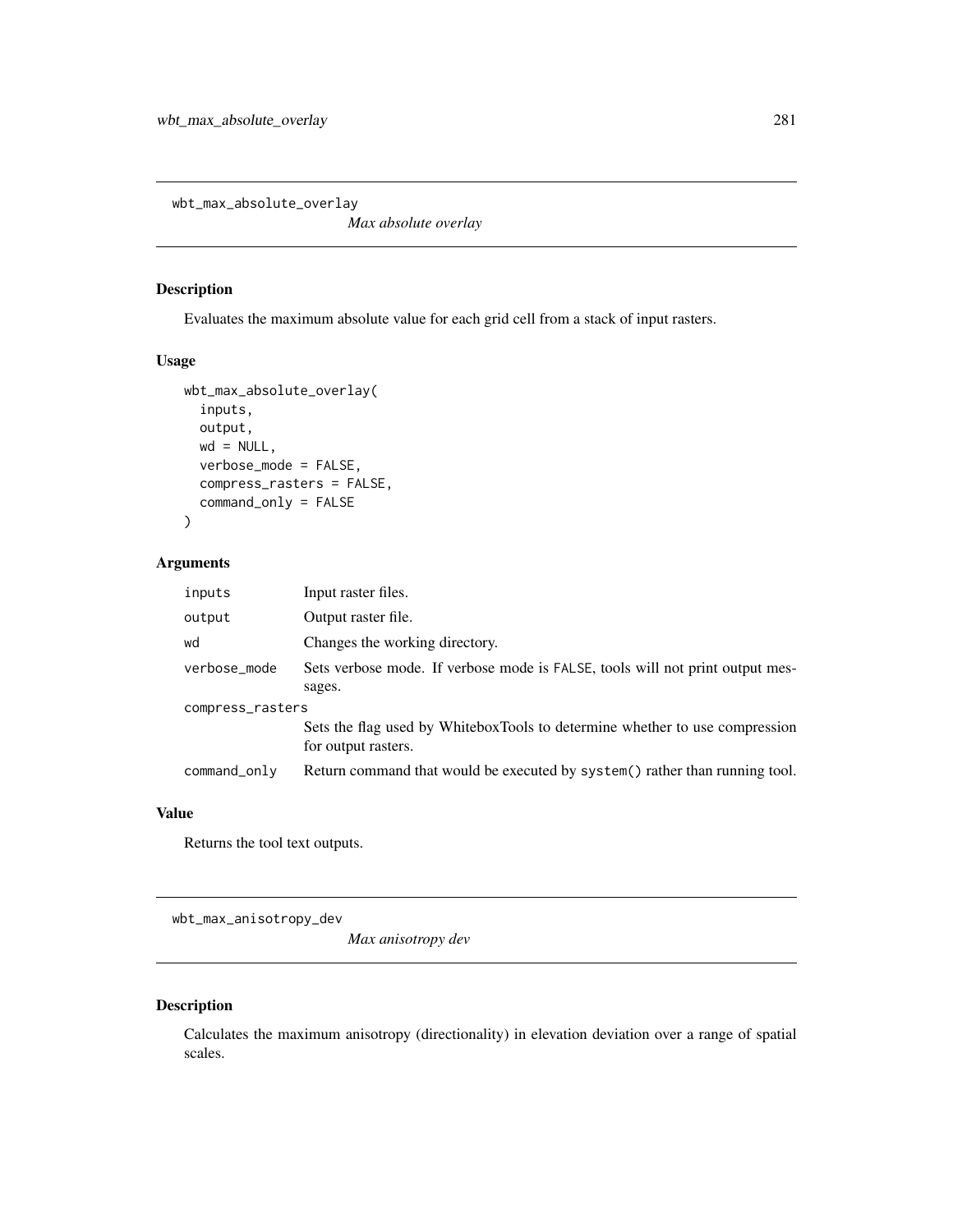```
wbt_max_anisotropy_dev(
  dem,
 out_mag,
 out_scale,
 max_scale,
 min\_scale = 3,
 step = 2,
 wd = NULL,verbose_mode = FALSE,
 compress_rasters = FALSE,
  command_only = FALSE
)
```
## Arguments

| dem              | Input raster DEM file.                                                                             |  |
|------------------|----------------------------------------------------------------------------------------------------|--|
| out_mag          | Output raster DEV max magnitude file.                                                              |  |
| out_scale        | Output raster DEVmax scale file.                                                                   |  |
| max_scale        | Maximum search neighbourhood radius in grid cells.                                                 |  |
| min_scale        | Minimum search neighbourhood radius in grid cells.                                                 |  |
| step             | Step size as any positive non-zero integer.                                                        |  |
| wd               | Changes the working directory.                                                                     |  |
| verbose_mode     | Sets verbose mode. If verbose mode is FALSE, tools will not print output mes-<br>sages.            |  |
| compress_rasters |                                                                                                    |  |
|                  | Sets the flag used by WhiteboxTools to determine whether to use compression<br>for output rasters. |  |
| command_only     | Return command that would be executed by system() rather than running tool.                        |  |

## Value

Returns the tool text outputs.

wbt\_max\_anisotropy\_dev\_signature *Max anisotropy dev signature*

## Description

Calculates the anisotropy in deviation from mean for points over a range of spatial scales.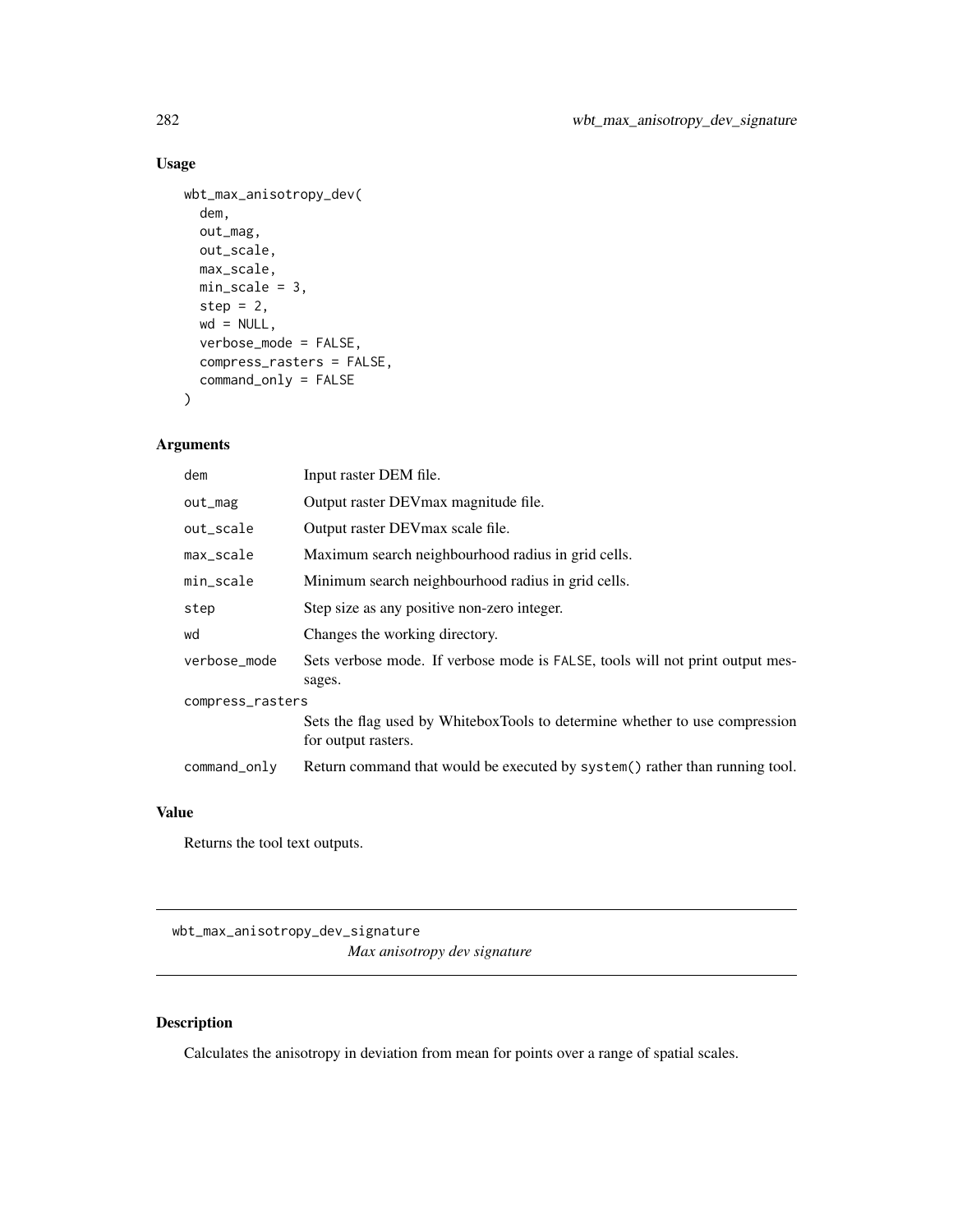```
wbt_max_anisotropy_dev_signature(
  dem,
 points,
 output,
 max_scale,
 min_scale = 1,
 step = 1,
 wd = NULL,verbose_mode = FALSE,
 compress_rasters = FALSE,
 command_only = FALSE
)
```
## Arguments

| dem              | Input raster DEM file.                                                                             |  |
|------------------|----------------------------------------------------------------------------------------------------|--|
| points           | Input vector points file.                                                                          |  |
| output           | Output HTML file.                                                                                  |  |
| max_scale        | Maximum search neighbourhood radius in grid cells.                                                 |  |
| min_scale        | Minimum search neighbourhood radius in grid cells.                                                 |  |
| step             | Step size as any positive non-zero integer.                                                        |  |
| wd               | Changes the working directory.                                                                     |  |
| verbose_mode     | Sets verbose mode. If verbose mode is FALSE, tools will not print output mes-<br>sages.            |  |
| compress_rasters |                                                                                                    |  |
|                  | Sets the flag used by WhiteboxTools to determine whether to use compression<br>for output rasters. |  |
| command_only     | Return command that would be executed by system() rather than running tool.                        |  |

## Value

Returns the tool text outputs.

wbt\_max\_branch\_length *Max branch length*

## Description

Lindsay and Seibert's (2013) branch length index is used to map drainage divides or ridge lines.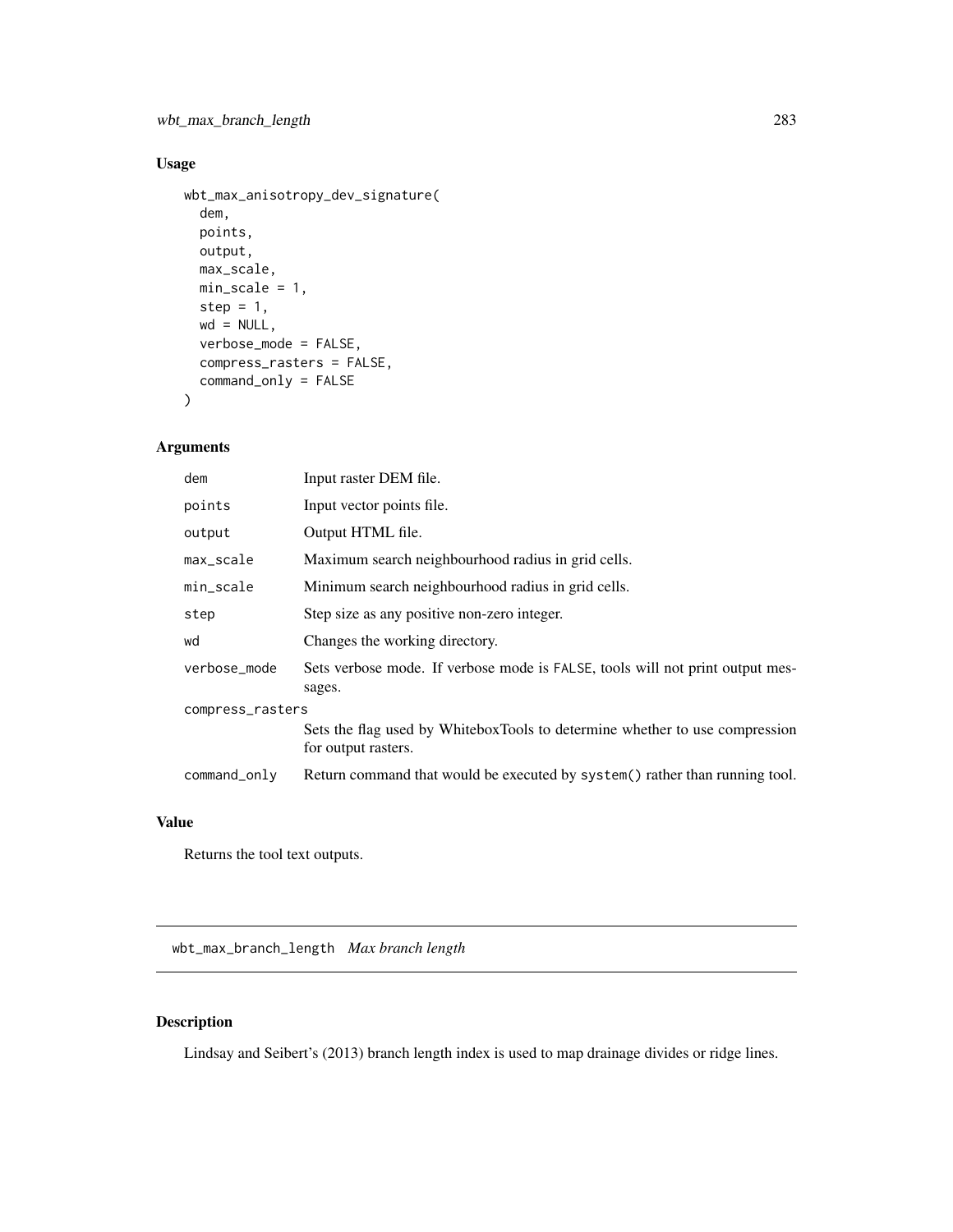```
wbt_max_branch_length(
  dem,
  output,
  log = FALSE,
 wd = NULL,verbose_mode = FALSE,
  compress_rasters = FALSE,
  command_only = FALSE
\mathcal{E}
```
## Arguments

| dem              | Input raster DEM file.                                                                             |  |
|------------------|----------------------------------------------------------------------------------------------------|--|
| output           | Output raster file.                                                                                |  |
| log              | Optional flag to request the output be log-transformed.                                            |  |
| wd               | Changes the working directory.                                                                     |  |
| verbose_mode     | Sets verbose mode. If verbose mode is FALSE, tools will not print output mes-                      |  |
|                  | sages.                                                                                             |  |
| compress_rasters |                                                                                                    |  |
|                  | Sets the flag used by WhiteboxTools to determine whether to use compression<br>for output rasters. |  |
| command_only     | Return command that would be executed by system() rather than running tool.                        |  |

## Value

Returns the tool text outputs.

wbt\_max\_difference\_from\_mean

*Max difference from mean*

## Description

Calculates the maximum difference from mean elevation over a range of spatial scales.

#### Usage

```
wbt_max_difference_from_mean(
  dem,
 out_mag,
 out_scale,
 min_scale,
 max_scale,
  step = 1,
```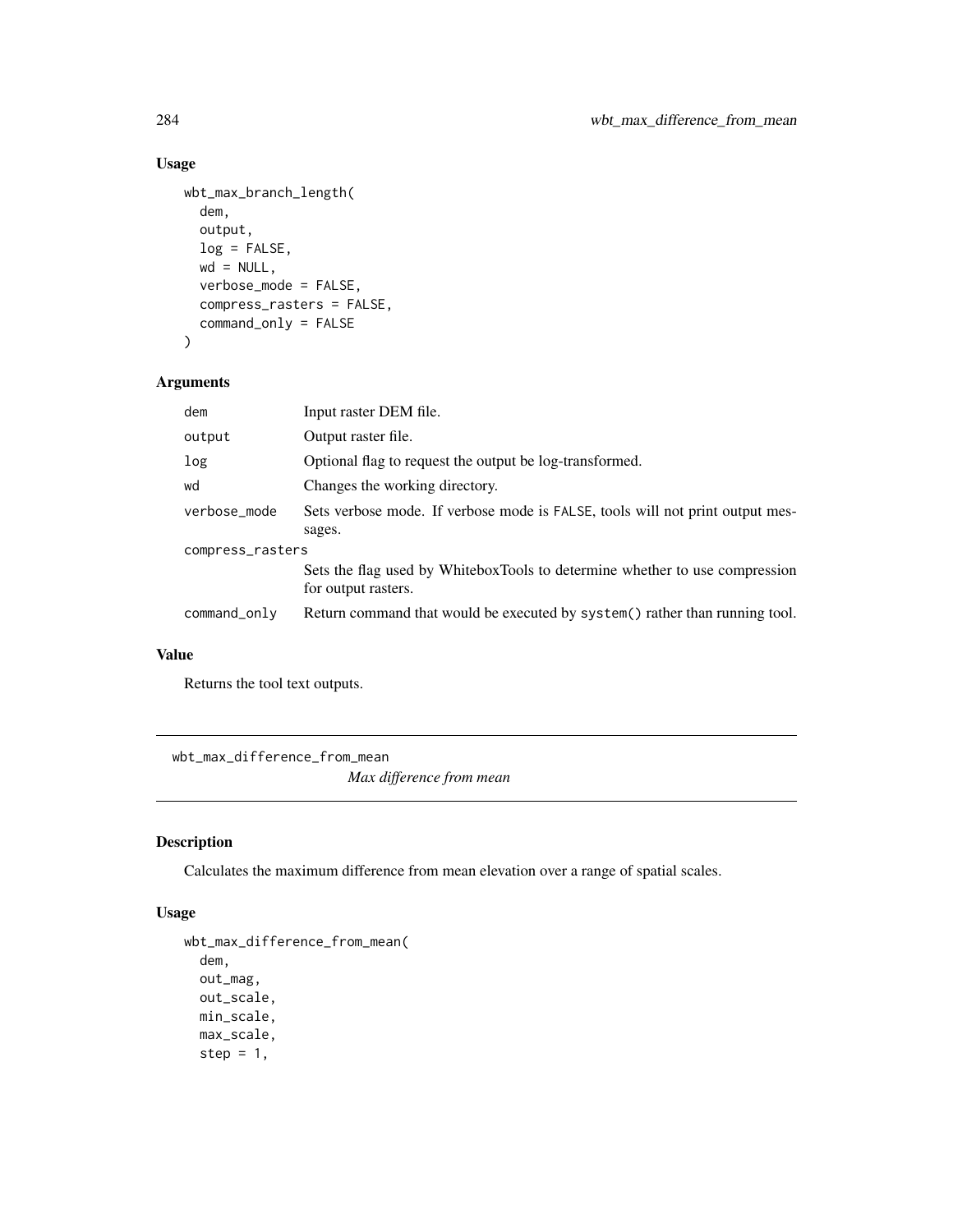```
wd = NULL,verbose_mode = FALSE,
 compress_rasters = FALSE,
 command_only = FALSE
)
```
## Arguments

| dem              | Input raster DEM file.                                                        |
|------------------|-------------------------------------------------------------------------------|
| out_mag          | Output raster DIFFmax magnitude file.                                         |
| out_scale        | Output raster DIFFmax scale file.                                             |
| min_scale        | Minimum search neighbourhood radius in grid cells.                            |
| max_scale        | Maximum search neighbourhood radius in grid cells.                            |
| step             | Step size as any positive non-zero integer.                                   |
| wd               | Changes the working directory.                                                |
| verbose_mode     | Sets verbose mode. If verbose mode is FALSE, tools will not print output mes- |
|                  | sages.                                                                        |
| compress_rasters |                                                                               |
|                  | Sets the flag used by WhiteboxTools to determine whether to use compression   |
|                  | for output rasters.                                                           |
| command_only     | Return command that would be executed by system() rather than running tool.   |

## Value

Returns the tool text outputs.

wbt\_max\_downslope\_elev\_change

*Max downslope elev change*

## Description

Calculates the maximum downslope change in elevation between a grid cell and its eight downslope neighbors.

## Usage

```
wbt_max_downslope_elev_change(
  dem,
  output,
 wd = NULL,verbose_mode = FALSE,
 compress_rasters = FALSE,
  command_only = FALSE
\mathcal{E}
```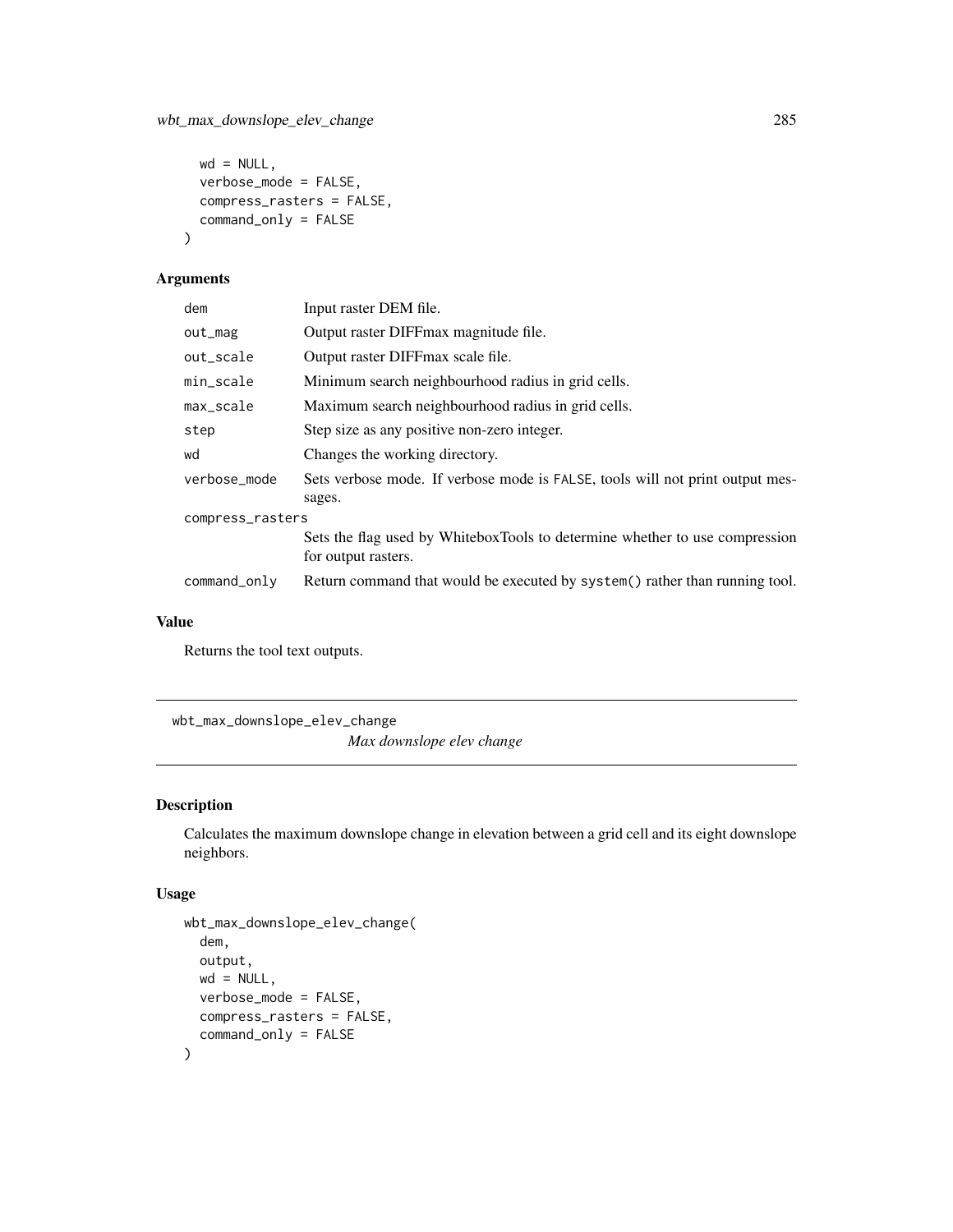## Arguments

| dem              | Input raster DEM file.                                                                             |  |
|------------------|----------------------------------------------------------------------------------------------------|--|
| output           | Output raster file.                                                                                |  |
| wd               | Changes the working directory.                                                                     |  |
| verbose_mode     | Sets verbose mode. If verbose mode is FALSE, tools will not print output mes-                      |  |
|                  | sages.                                                                                             |  |
| compress_rasters |                                                                                                    |  |
|                  | Sets the flag used by WhiteboxTools to determine whether to use compression<br>for output rasters. |  |
| command_only     | Return command that would be executed by system() rather than running tool.                        |  |

## Value

Returns the tool text outputs.

wbt\_max\_elevation\_deviation

*Max elevation deviation*

## Description

Calculates the maximum elevation deviation over a range of spatial scales.

#### Usage

```
wbt_max_elevation_deviation(
 dem,
 out_mag,
 out_scale,
 min_scale,
 max_scale,
 step = 1,
 wd = NULL,verbose_mode = FALSE,
 compress_rasters = FALSE,
  command_only = FALSE
```
## $\mathcal{L}$

| dem       | Input raster DEM file.                             |
|-----------|----------------------------------------------------|
| out_mag   | Output raster DEV max magnitude file.              |
| out_scale | Output raster DEV max scale file.                  |
| min_scale | Minimum search neighbourhood radius in grid cells. |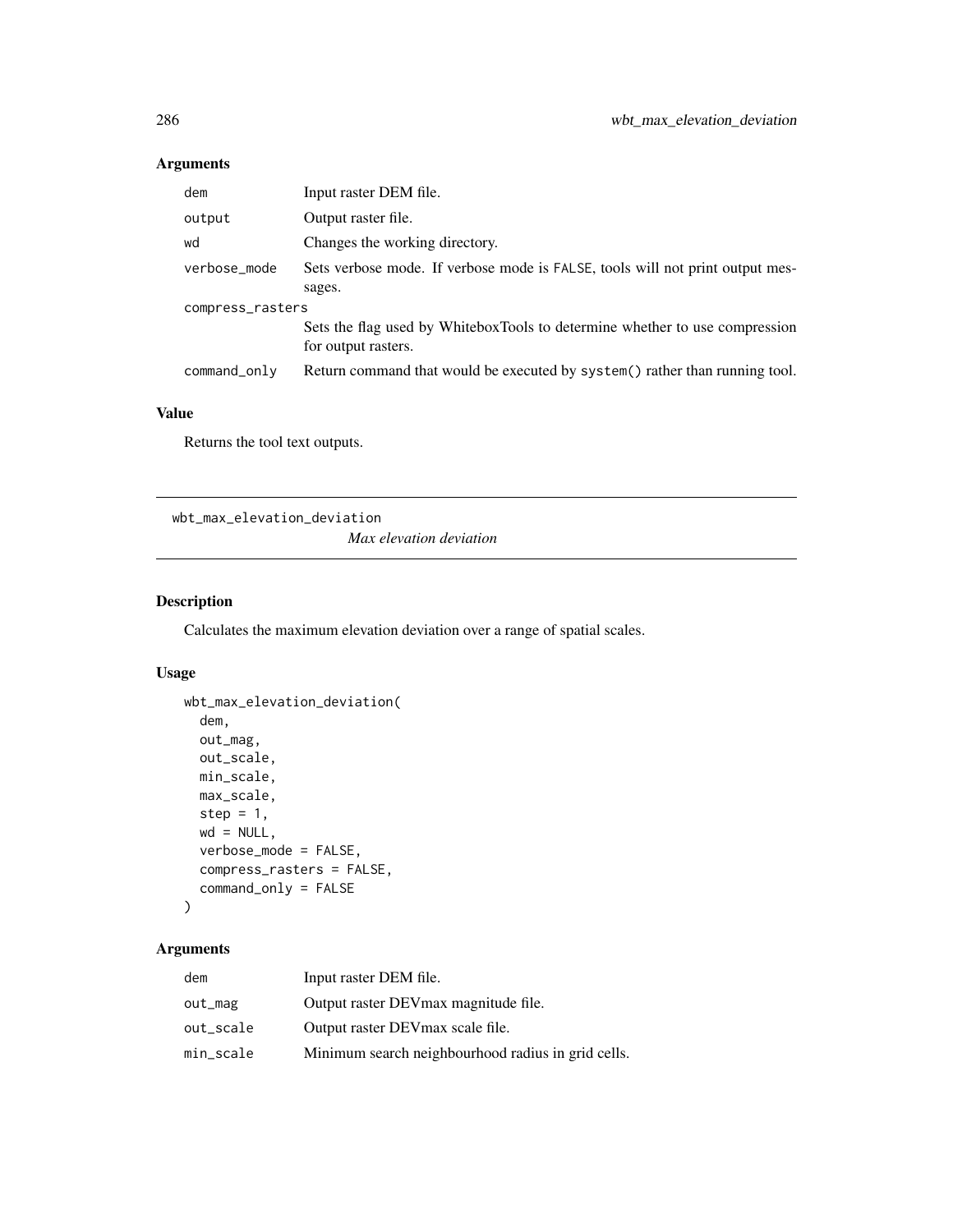| max_scale        | Maximum search neighbourhood radius in grid cells.                                                 |  |
|------------------|----------------------------------------------------------------------------------------------------|--|
| step             | Step size as any positive non-zero integer.                                                        |  |
| wd               | Changes the working directory.                                                                     |  |
| verbose_mode     | Sets verbose mode. If verbose mode is FALSE, tools will not print output mes-                      |  |
|                  | sages.                                                                                             |  |
| compress_rasters |                                                                                                    |  |
|                  | Sets the flag used by WhiteboxTools to determine whether to use compression<br>for output rasters. |  |
| command_only     | Return command that would be executed by system() rather than running tool.                        |  |

Returns the tool text outputs.

wbt\_max\_elev\_dev\_signature

*Max elev dev signature*

## Description

Calculates the maximum elevation deviation over a range of spatial scales and for a set of points.

## Usage

```
wbt_max_elev_dev_signature(
  dem,
 points,
 output,
 min_scale,
 max_scale,
 step = 10,
 wd = NULL,verbose_mode = FALSE,
  compress_rasters = FALSE,
  command_only = FALSE
)
```

| dem       | Input raster DEM file.                             |
|-----------|----------------------------------------------------|
| points    | Input vector points file.                          |
| output    | Output HTML file.                                  |
| min_scale | Minimum search neighbourhood radius in grid cells. |
| max_scale | Maximum search neighbourhood radius in grid cells. |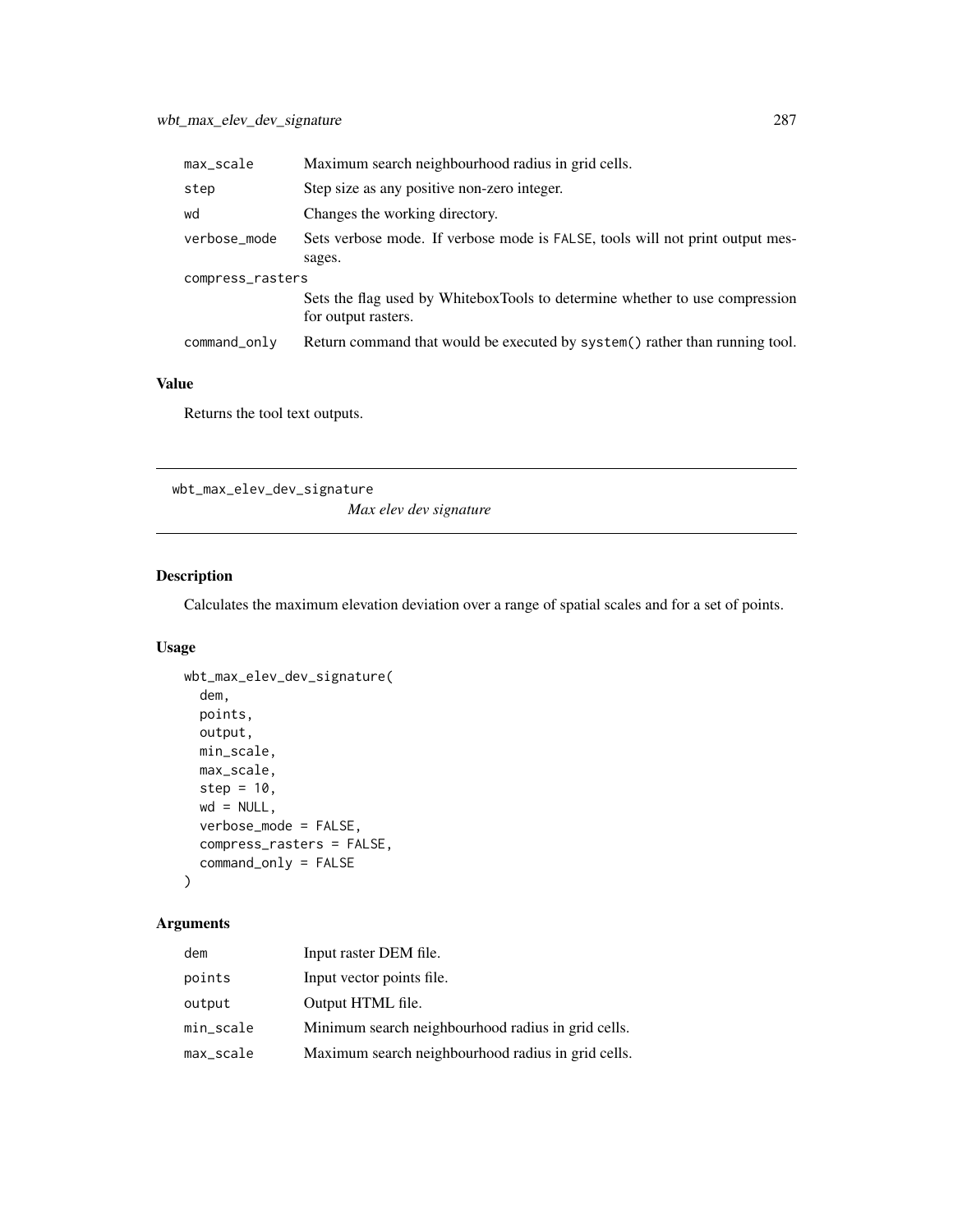| step             | Step size as any positive non-zero integer.                                                        |
|------------------|----------------------------------------------------------------------------------------------------|
| wd               | Changes the working directory.                                                                     |
| verbose_mode     | Sets verbose mode. If verbose mode is FALSE, tools will not print output mes-                      |
|                  | sages.                                                                                             |
| compress_rasters |                                                                                                    |
|                  | Sets the flag used by WhiteboxTools to determine whether to use compression<br>for output rasters. |
| command_only     | Return command that would be executed by system() rather than running tool.                        |

Returns the tool text outputs.

| wbt_max_overlay |
|-----------------|
|-----------------|

## Description

Evaluates the maximum value for each grid cell from a stack of input rasters.

## Usage

```
wbt_max_overlay(
  inputs,
 output,
 wd = NULL,verbose_mode = FALSE,
 compress_rasters = FALSE,
  command_only = FALSE
)
```
## Arguments

| inputs           | Input raster files.                                                                                |  |
|------------------|----------------------------------------------------------------------------------------------------|--|
| output           | Output raster file.                                                                                |  |
| wd               | Changes the working directory.                                                                     |  |
| verbose_mode     | Sets verbose mode. If verbose mode is FALSE, tools will not print output mes-                      |  |
|                  | sages.                                                                                             |  |
| compress_rasters |                                                                                                    |  |
|                  | Sets the flag used by WhiteboxTools to determine whether to use compression<br>for output rasters. |  |
| command_only     | Return command that would be executed by system() rather than running tool.                        |  |

## Value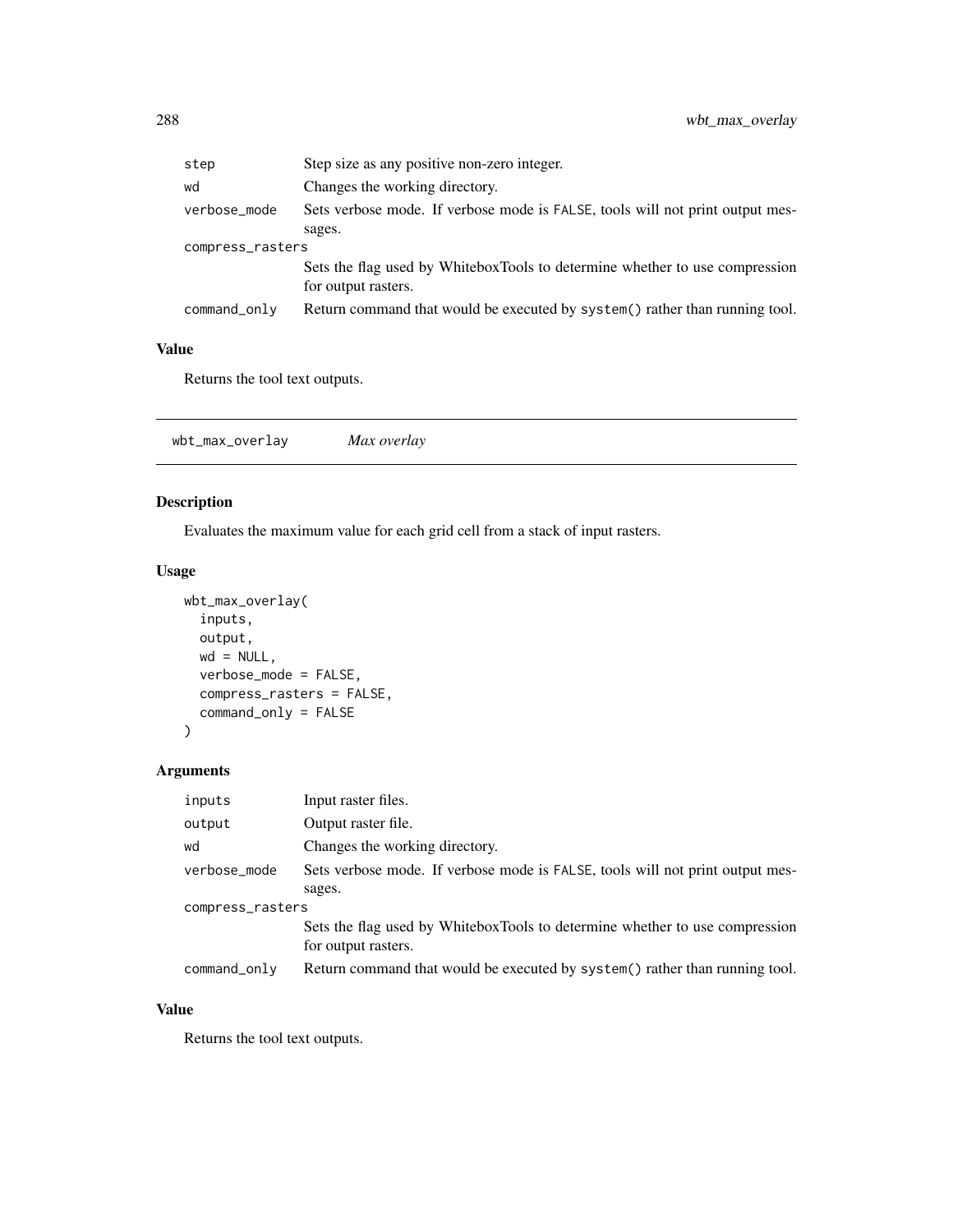wbt\_max\_upslope\_elev\_change

*Max upslope elev change*

## Description

Calculates the maximum upslope change in elevation between a grid cell and its eight downslope neighbors.

#### Usage

```
wbt_max_upslope_elev_change(
  dem,
  output,
 wd = NULL,verbose_mode = FALSE,
  compress_rasters = FALSE,
  command_only = FALSE
\mathcal{L}
```
## Arguments

| dem              | Input raster DEM file.                                                                             |  |
|------------------|----------------------------------------------------------------------------------------------------|--|
| output           | Output raster file.                                                                                |  |
| wd               | Changes the working directory.                                                                     |  |
| verbose_mode     | Sets verbose mode. If verbose mode is FALSE, tools will not print output mes-                      |  |
|                  | sages.                                                                                             |  |
| compress_rasters |                                                                                                    |  |
|                  | Sets the flag used by WhiteboxTools to determine whether to use compression<br>for output rasters. |  |
| command_only     | Return command that would be executed by system() rather than running tool.                        |  |

## Value

Returns the tool text outputs.

wbt\_max\_upslope\_flowpath\_length *Max upslope flowpath length*

## Description

Measures the maximum length of all upslope flowpaths draining each grid cell.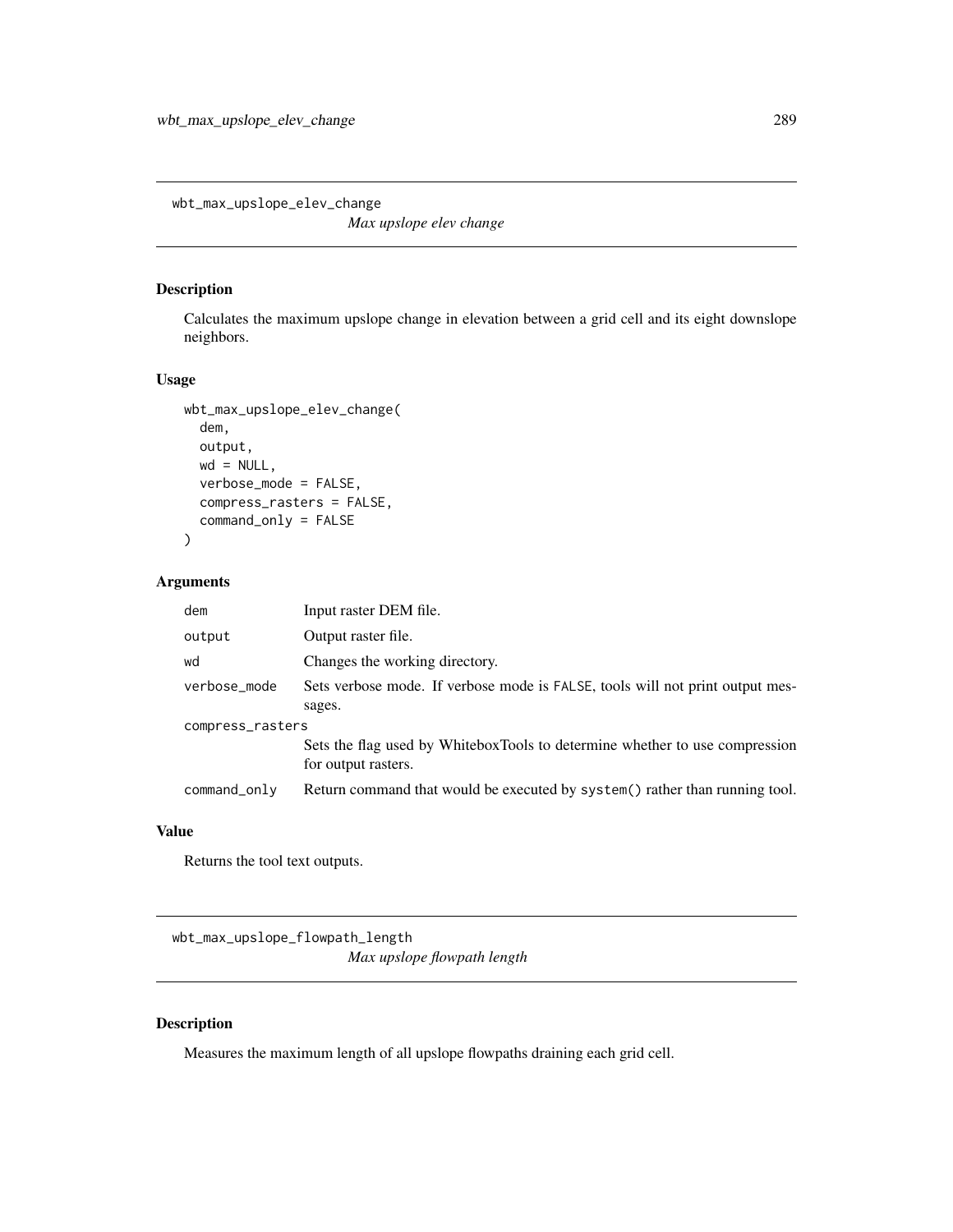## Usage

```
wbt_max_upslope_flowpath_length(
  dem,
  output,
 wd = NULL,verbose_mode = FALSE,
  compress_rasters = FALSE,
  command_only = FALSE
)
```
#### Arguments

| dem              | Input raster DEM file.                                                                             |  |
|------------------|----------------------------------------------------------------------------------------------------|--|
| output           | Output raster file.                                                                                |  |
| wd               | Changes the working directory.                                                                     |  |
| verbose_mode     | Sets verbose mode. If verbose mode is FALSE, tools will not print output mes-                      |  |
|                  | sages.                                                                                             |  |
| compress_rasters |                                                                                                    |  |
|                  | Sets the flag used by WhiteboxTools to determine whether to use compression<br>for output rasters. |  |
|                  |                                                                                                    |  |
| command_only     | Return command that would be executed by system() rather than running tool.                        |  |

#### Value

Returns the tool text outputs.

wbt\_md\_inf\_flow\_accumulation *Md inf flow accumulation*

## Description

Calculates an FD8 flow accumulation raster from an input DEM.

## Usage

```
wbt_md_inf_flow_accumulation(
  dem,
  output,
  out_type = "specific contributing area",
  exponent = 1.1,
  threshold = NULL,
  log = FALSE,
  clip = FALSE,
 wd = NULL,
```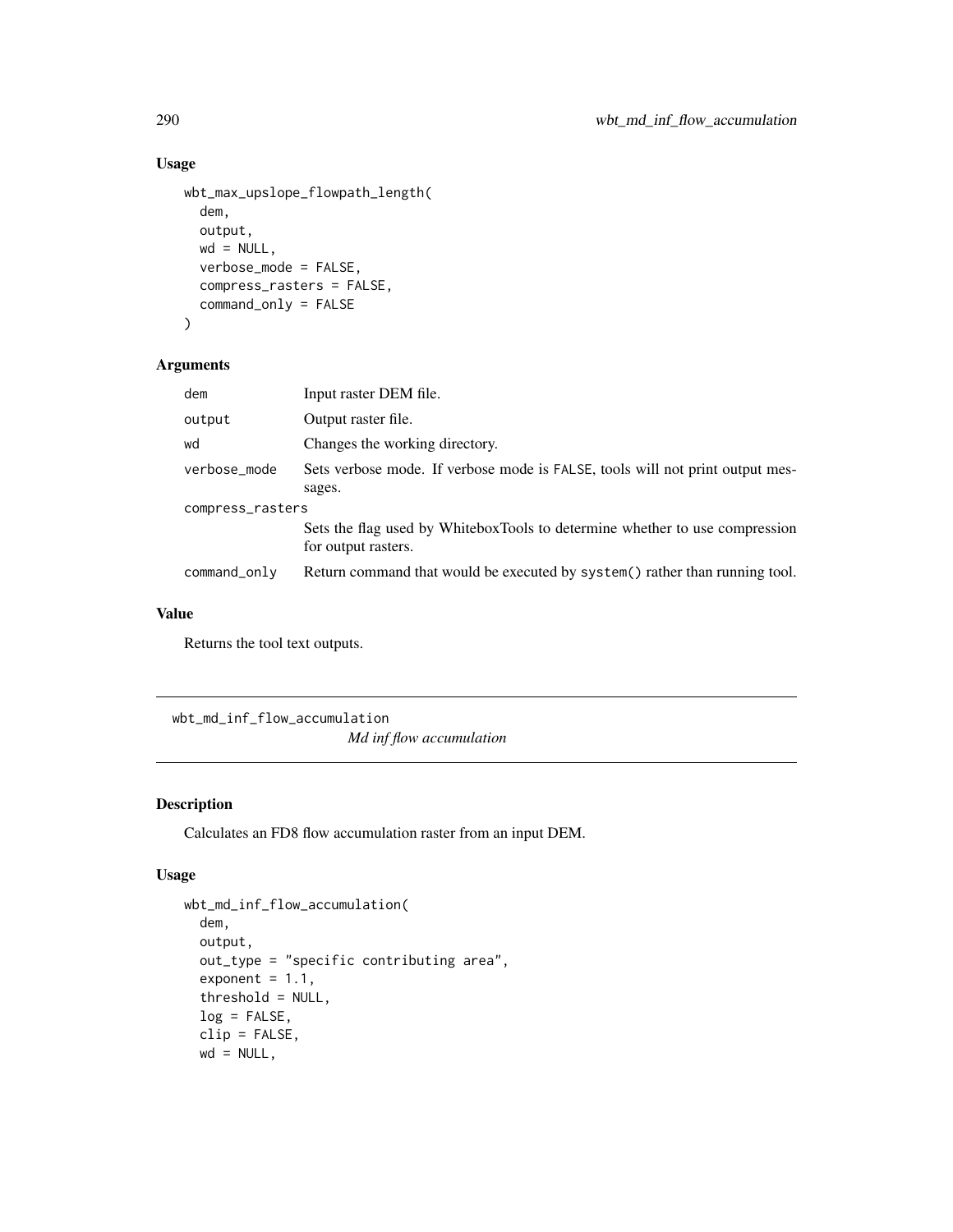```
verbose_mode = FALSE,
  compress_rasters = FALSE,
  command_only = FALSE
\mathcal{L}
```
## Arguments

| dem                        | Input raster DEM file.                                                                             |  |
|----------------------------|----------------------------------------------------------------------------------------------------|--|
| output                     | Output raster file.                                                                                |  |
| out_type                   | Output type; one of 'cells', 'specific contributing area' (default), and 'catchment<br>area'.      |  |
| exponent                   | Optional exponent parameter; default is 1.1.                                                       |  |
| threshold                  | Optional convergence threshold parameter, in grid cells; default is infinity.                      |  |
| log                        | Optional flag to request the output be log-transformed.                                            |  |
| clip                       | Optional flag to request clipping the display max by 1 percent.                                    |  |
| wd                         | Changes the working directory.                                                                     |  |
| verbose_mode               | Sets verbose mode. If verbose mode is FALSE, tools will not print output mes-                      |  |
| sages.<br>compress_rasters |                                                                                                    |  |
|                            | Sets the flag used by WhiteboxTools to determine whether to use compression<br>for output rasters. |  |
| command_only               | Return command that would be executed by system() rather than running tool.                        |  |

## Value

Returns the tool text outputs.

wbt\_mean\_curvature *Mean curvature*

## Description

Calculates a mean curvature raster from an input DEM.

## Usage

```
wbt_mean_curvature(
 dem,
 output,
 log = FALSE,
 zfactor = NULL,
 wd = NULL,verbose_mode = FALSE,
 compress_rasters = FALSE,
  command_only = FALSE
)
```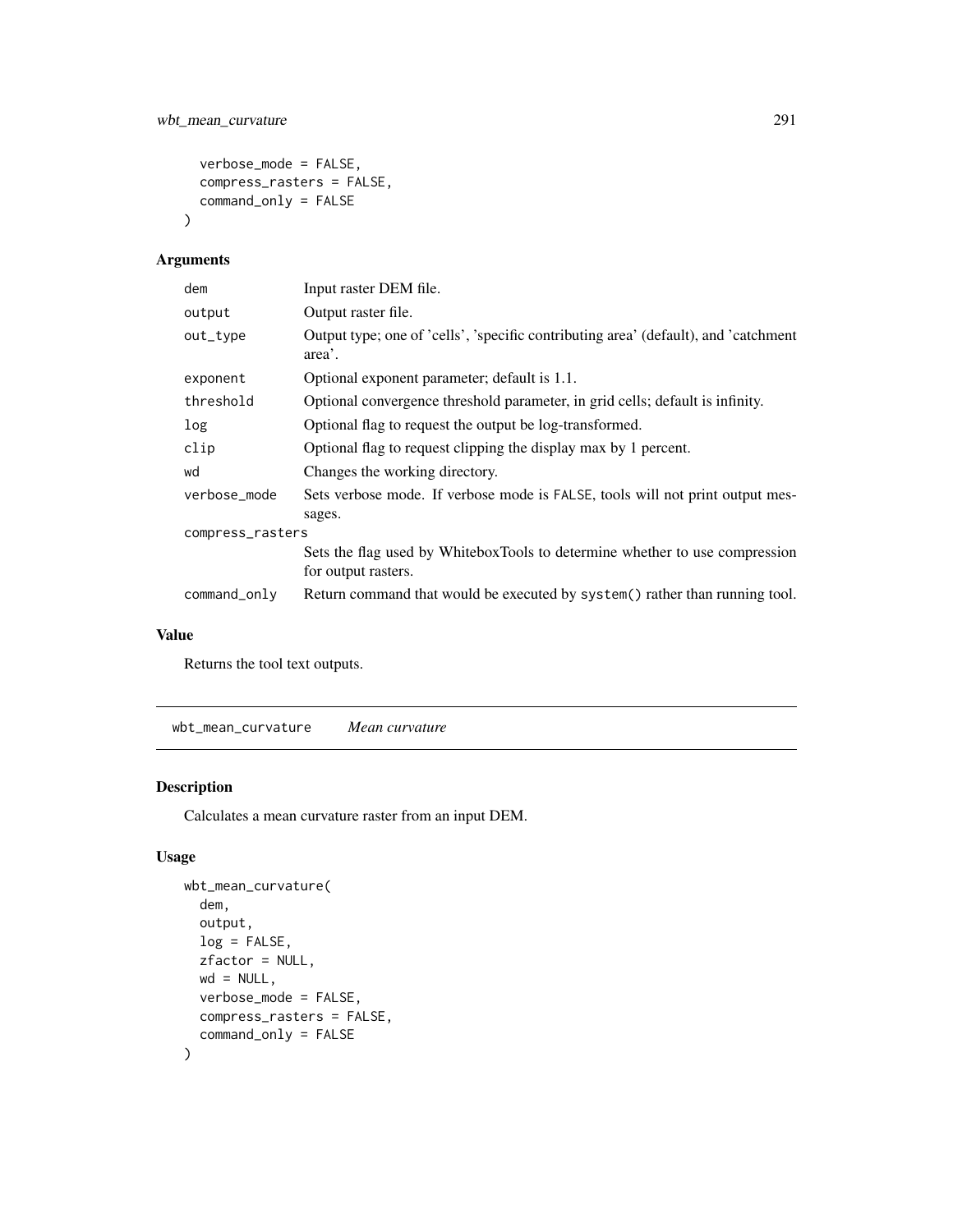## Arguments

| dem              | Input raster DEM file.                                                                             |  |
|------------------|----------------------------------------------------------------------------------------------------|--|
| output           | Output raster file.                                                                                |  |
| log              | Display output values using a log-scale.                                                           |  |
| zfactor          | Optional multiplier for when the vertical and horizontal units are not the same.                   |  |
| wd               | Changes the working directory.                                                                     |  |
| verbose mode     | Sets verbose mode. If verbose mode is FALSE, tools will not print output mes-                      |  |
|                  | sages.                                                                                             |  |
| compress_rasters |                                                                                                    |  |
|                  | Sets the flag used by WhiteboxTools to determine whether to use compression<br>for output rasters. |  |
| $command\_only$  | Return command that would be executed by system() rather than running tool.                        |  |

## Value

Returns the tool text outputs.

wbt\_mean\_filter *Mean filter*

## Description

Performs a mean filter (low-pass filter) on an input image.

## Usage

```
wbt_mean_filter(
  input,
 output,
 filterx = 3,
 filtery = 3,
 wd = NULL,verbose_mode = FALSE,
 compress_rasters = FALSE,
 command_only = FALSE
)
```
## Arguments

| input   | Input raster file.                            |
|---------|-----------------------------------------------|
| output  | Output raster file.                           |
| filterx | Size of the filter kernel in the x-direction. |
| filtery | Size of the filter kernel in the y-direction. |
| wd      | Changes the working directory.                |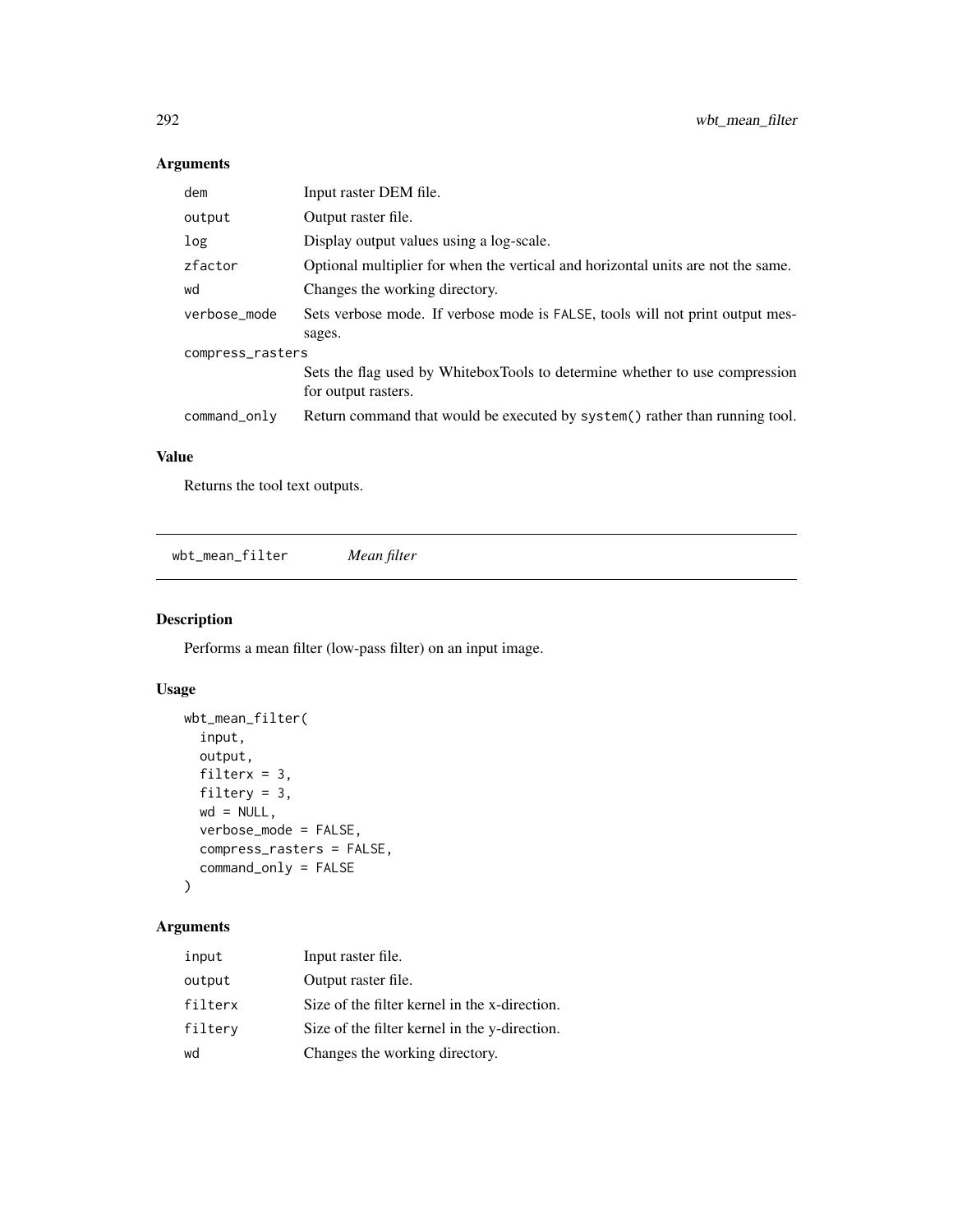## wbt\_median\_filter 293

| verbose_mode     | Sets verbose mode. If verbose mode is FALSE, tools will not print output mes-                      |
|------------------|----------------------------------------------------------------------------------------------------|
|                  | sages.                                                                                             |
| compress_rasters |                                                                                                    |
|                  | Sets the flag used by WhiteboxTools to determine whether to use compression<br>for output rasters. |
| command_only     | Return command that would be executed by system() rather than running tool.                        |

#### Value

Returns the tool text outputs.

wbt\_median\_filter *Median filter*

## Description

Performs a median filter on an input image.

## Usage

```
wbt_median_filter(
  input,
 output,
 filterx = 11,
 filtery = 11,
 sig_digits = 2,
 wd = NULL,verbose_mode = FALSE,
 compress_rasters = FALSE,
 command_only = FALSE
)
```
## Arguments

| input            | Input raster file.                                                                                 |  |
|------------------|----------------------------------------------------------------------------------------------------|--|
| output           | Output raster file.                                                                                |  |
| filterx          | Size of the filter kernel in the x-direction.                                                      |  |
| filtery          | Size of the filter kernel in the y-direction.                                                      |  |
| sig_digits       | Number of significant digits.                                                                      |  |
| wd               | Changes the working directory.                                                                     |  |
| verbose mode     | Sets verbose mode. If verbose mode is FALSE, tools will not print output mes-<br>sages.            |  |
| compress_rasters |                                                                                                    |  |
|                  | Sets the flag used by WhiteboxTools to determine whether to use compression<br>for output rasters. |  |
| command_only     | Return command that would be executed by system() rather than running tool.                        |  |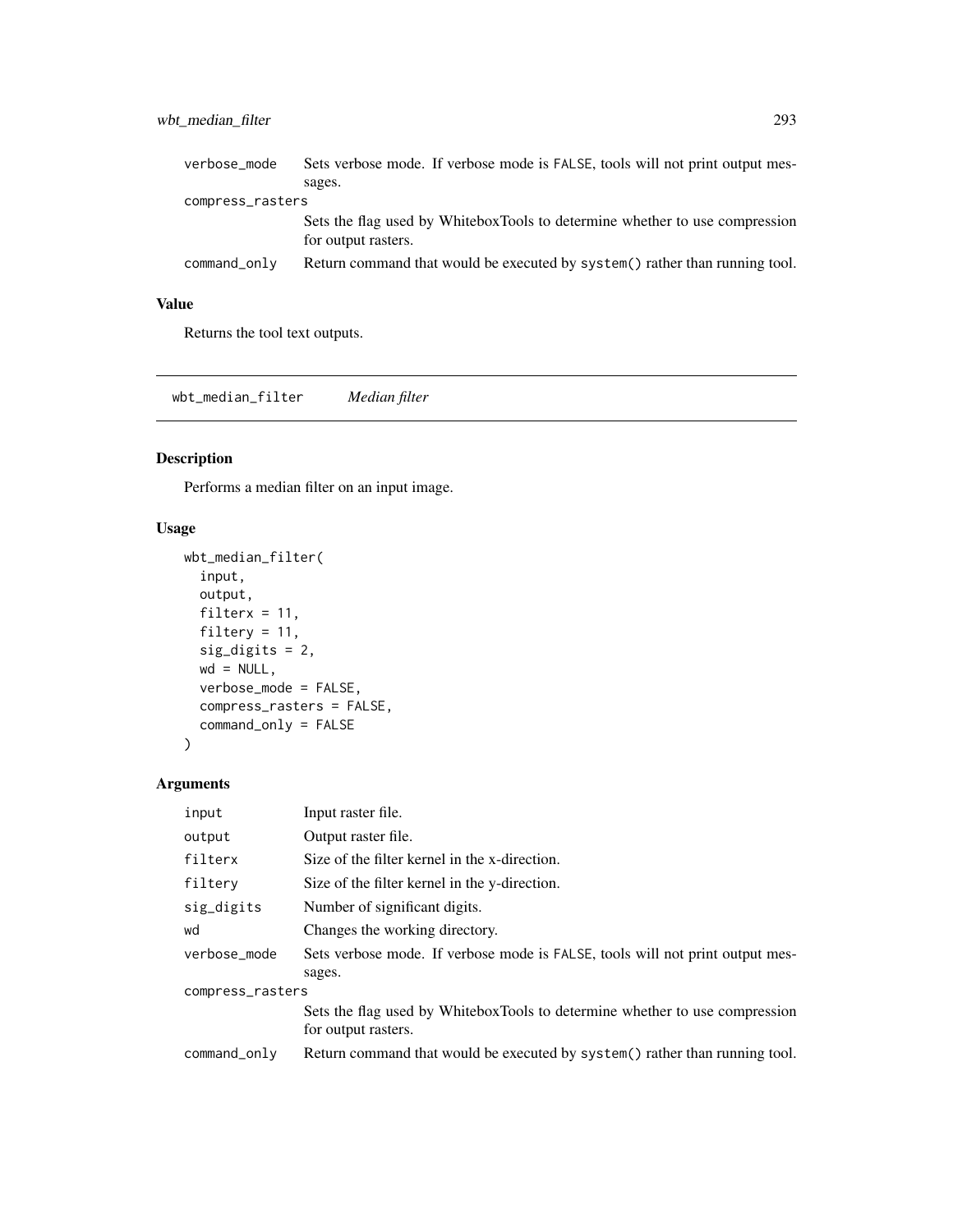## Value

Returns the tool text outputs.

wbt\_medoid *Medoid*

## Description

Calculates the medoid for a series of vector features contained in a shapefile.

## Usage

```
wbt_medoid(
  input,
 output,
 wd = NULL,verbose_mode = FALSE,
 compress_rasters = FALSE,
  command_only = FALSE
)
```
## Arguments

| input            | Input vector file.                                                                                 |  |
|------------------|----------------------------------------------------------------------------------------------------|--|
| output           | Output vector file.                                                                                |  |
| wd               | Changes the working directory.                                                                     |  |
| verbose_mode     | Sets verbose mode. If verbose mode is FALSE, tools will not print output mes-<br>sages.            |  |
| compress_rasters |                                                                                                    |  |
|                  | Sets the flag used by WhiteboxTools to determine whether to use compression<br>for output rasters. |  |
| command_only     | Return command that would be executed by system () rather than running tool.                       |  |

## Value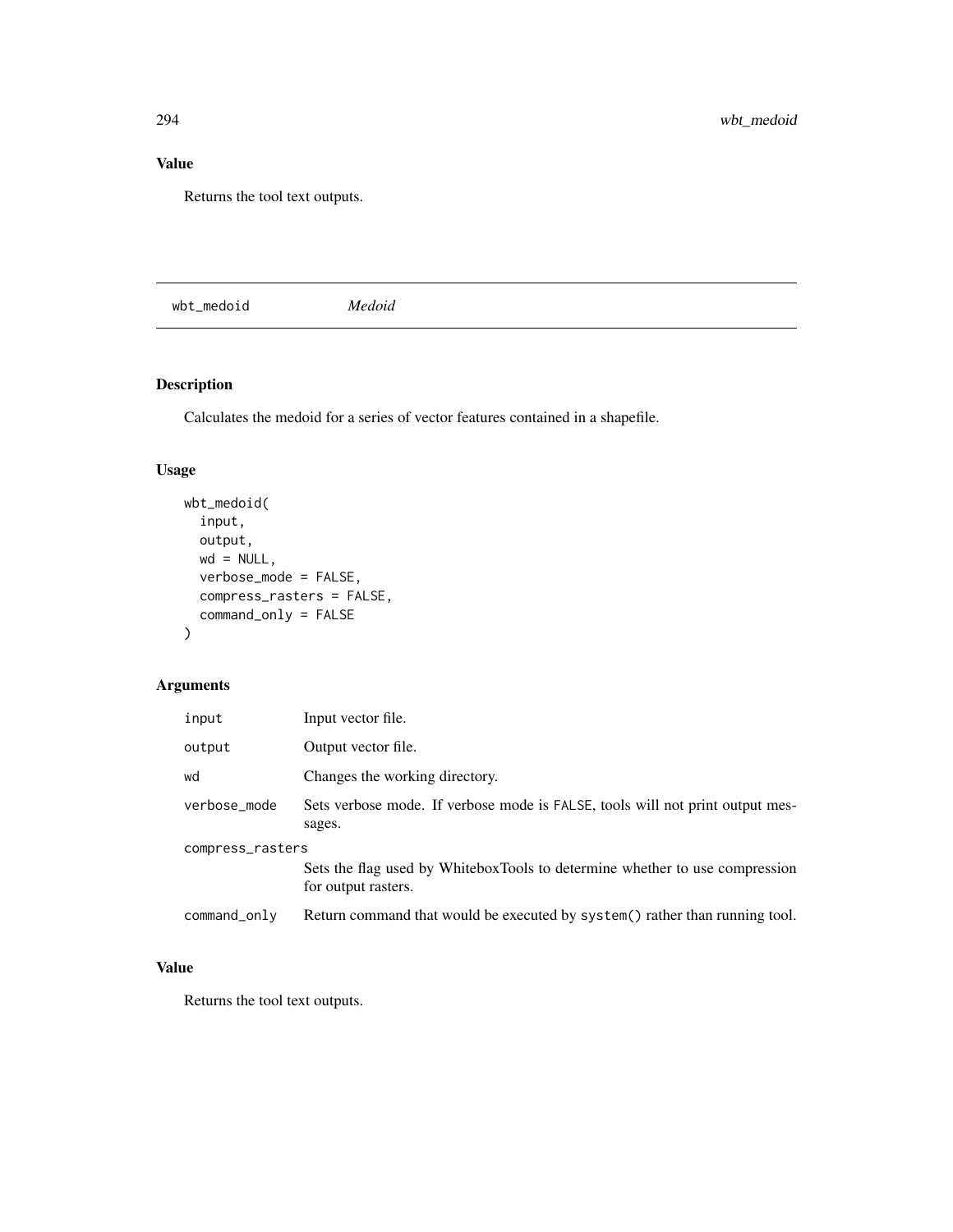wbt\_merge\_line\_segments

*Merge line segments*

## Description

Merges vector line segments into larger features.

## Usage

```
wbt_merge_line_segments(
  input,
  output,
  snap = 0,wd = NULL,verbose_mode = FALSE,
  compress_rasters = FALSE,
  command_only = FALSE
\mathcal{L}
```
## Arguments

| input            | Input vector file.                                                                                 |
|------------------|----------------------------------------------------------------------------------------------------|
| output           | Output vector file.                                                                                |
| snap             | Snap tolerance.                                                                                    |
| wd               | Changes the working directory.                                                                     |
| verbose_mode     | Sets verbose mode. If verbose mode is FALSE, tools will not print output mes-<br>sages.            |
| compress_rasters | Sets the flag used by WhiteboxTools to determine whether to use compression<br>for output rasters. |
| command_only     | Return command that would be executed by system() rather than running tool.                        |

## Value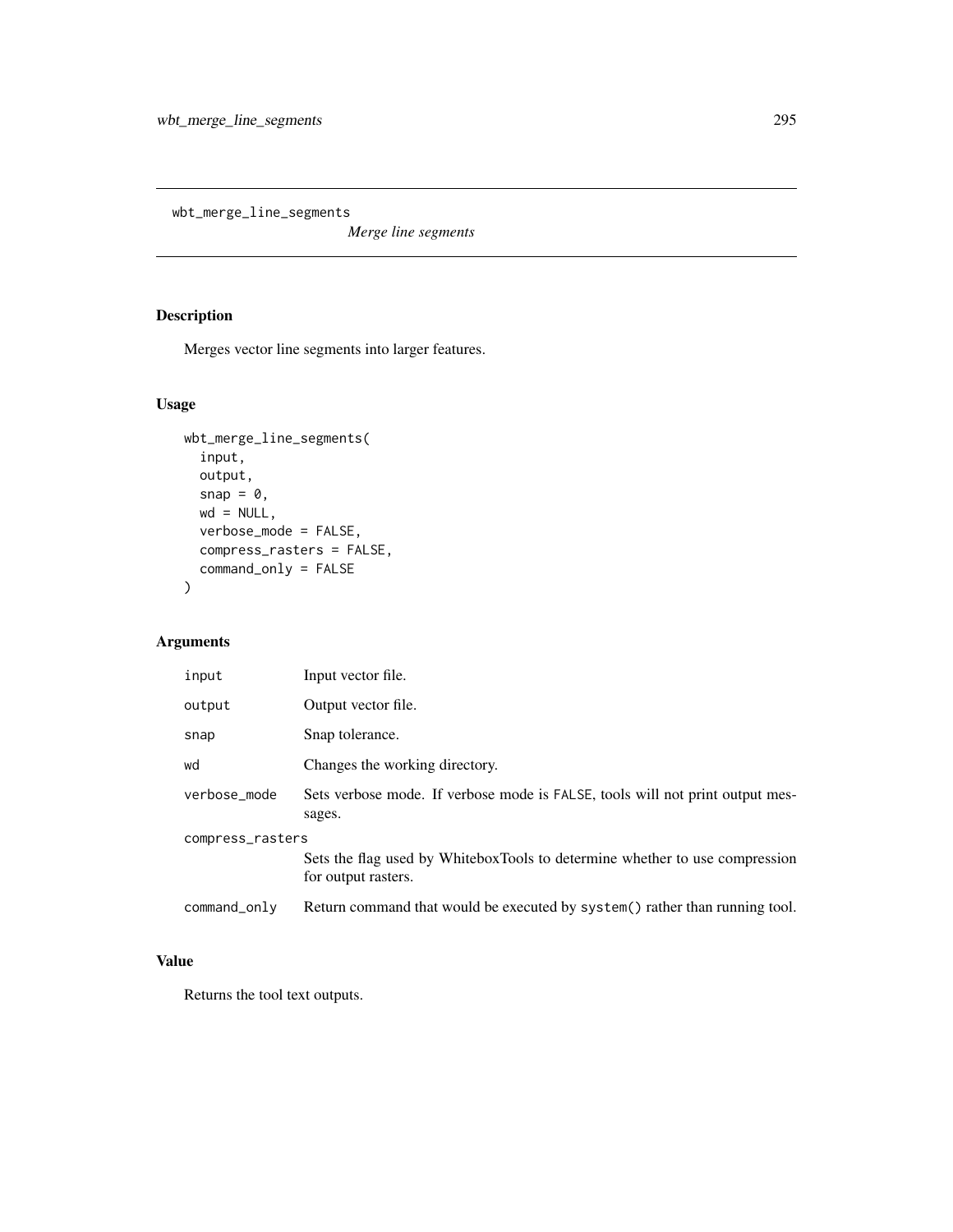```
wbt_merge_table_with_csv
```
*Merge table with csv*

## Description

Merge a vector's attribute table with a table contained within a CSV text file.

## Usage

```
wbt_merge_table_with_csv(
  input,
  pkey,
  csv,
  fkey,
  import_field = NULL,
  wd = NULL,verbose_mode = FALSE,
  compress_rasters = FALSE,
  command_only = FALSE
)
```
## Arguments

| input            | Input primary vector file ( <i>i.e.</i> the table to be modified).                                 |  |
|------------------|----------------------------------------------------------------------------------------------------|--|
| pkey             | Primary key field.                                                                                 |  |
| <b>CSV</b>       | Input CSV file ( <i>i.e.</i> source of data to be imported).                                       |  |
| fkey             | Foreign key field.                                                                                 |  |
| import_field     | Imported field (all fields will be imported if not specified).                                     |  |
| wd               | Changes the working directory.                                                                     |  |
| verbose_mode     | Sets verbose mode. If verbose mode is FALSE, tools will not print output mes-<br>sages.            |  |
| compress_rasters |                                                                                                    |  |
|                  | Sets the flag used by WhiteboxTools to determine whether to use compression<br>for output rasters. |  |
| $command\_only$  | Return command that would be executed by system() rather than running tool.                        |  |

## Value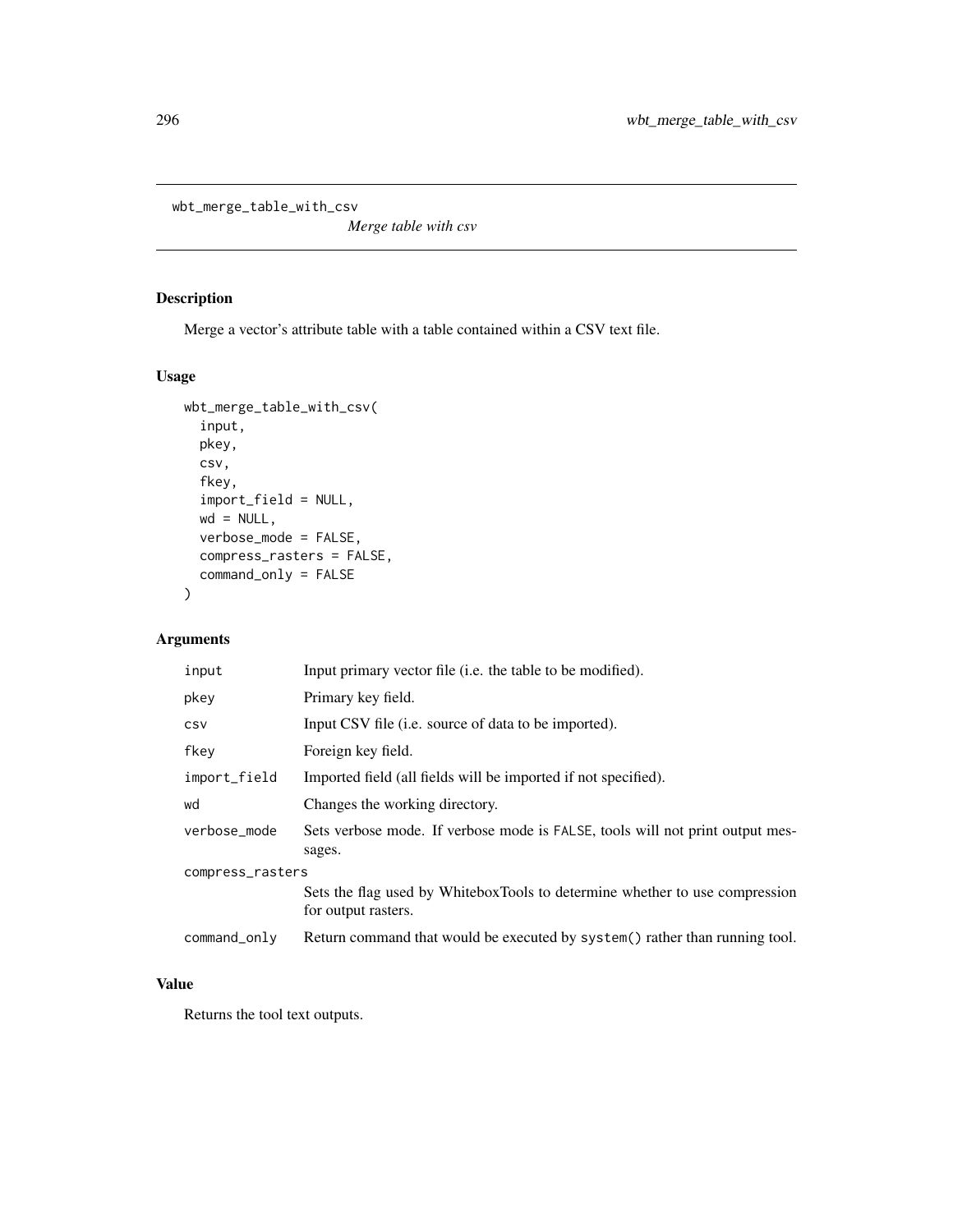## Description

Combines two or more input vectors of the same ShapeType creating a single, new output vector.

## Usage

```
wbt_merge_vectors(
  inputs,
 output,
 wd = NULL,verbose_mode = FALSE,
  compress_rasters = FALSE,
  command_only = FALSE
)
```
## Arguments

| inputs           | Input vector files.                                                                                |  |
|------------------|----------------------------------------------------------------------------------------------------|--|
| output           | Output vector file.                                                                                |  |
| wd               | Changes the working directory.                                                                     |  |
| verbose_mode     | Sets verbose mode. If verbose mode is FALSE, tools will not print output mes-<br>sages.            |  |
| compress_rasters |                                                                                                    |  |
|                  | Sets the flag used by WhiteboxTools to determine whether to use compression<br>for output rasters. |  |
| $command\_only$  | Return command that would be executed by system() rather than running tool.                        |  |

#### Value

Returns the tool text outputs.

wbt\_min *Min*

## Description

Performs a MIN operation on two rasters or a raster and a constant value.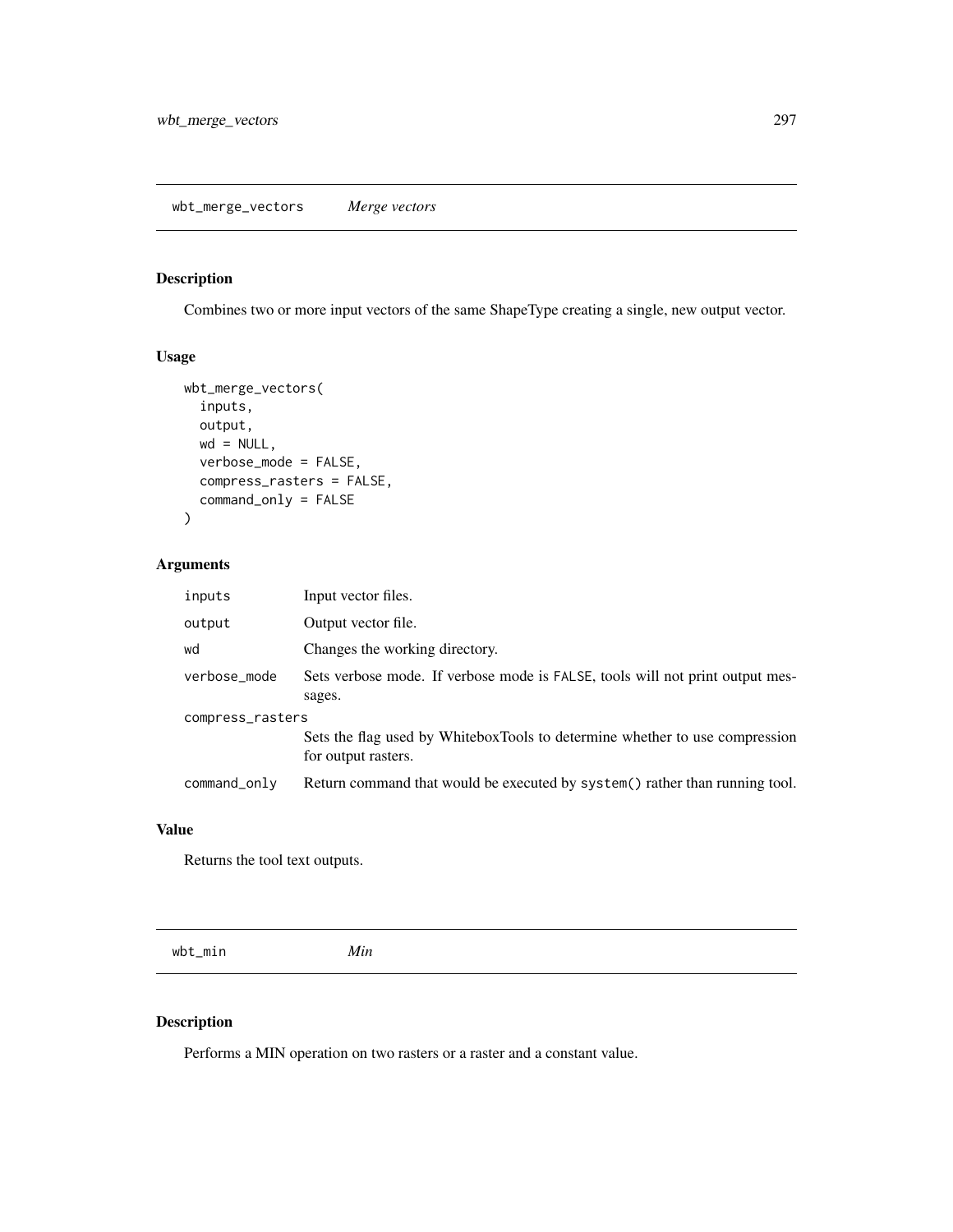## Usage

```
wbt_min(
  input1,
  input2,
  output,
 wd = NULL,verbose_mode = FALSE,
  compress_rasters = FALSE,
  command_only = FALSE
)
```
## Arguments

| input1           | Input raster file or constant value.                                                               |  |
|------------------|----------------------------------------------------------------------------------------------------|--|
| input2           | Input raster file or constant value.                                                               |  |
| output           | Output raster file.                                                                                |  |
| wd               | Changes the working directory.                                                                     |  |
| verbose_mode     | Sets verbose mode. If verbose mode is FALSE, tools will not print output mes-                      |  |
|                  | sages.                                                                                             |  |
| compress_rasters |                                                                                                    |  |
|                  | Sets the flag used by WhiteboxTools to determine whether to use compression<br>for output rasters. |  |
| command_only     | Return command that would be executed by system() rather than running tool.                        |  |

#### Value

Returns the tool text outputs.

wbt\_minimal\_curvature *Minimal curvature*

## Description

Calculates a mean curvature raster from an input DEM.

## Usage

```
wbt_minimal_curvature(
 dem,
 output,
 log = FALSE,
 zfactor = NULL,
 wd = NULL,verbose_mode = FALSE,
 compress_rasters = FALSE,
  command_only = FALSE
)
```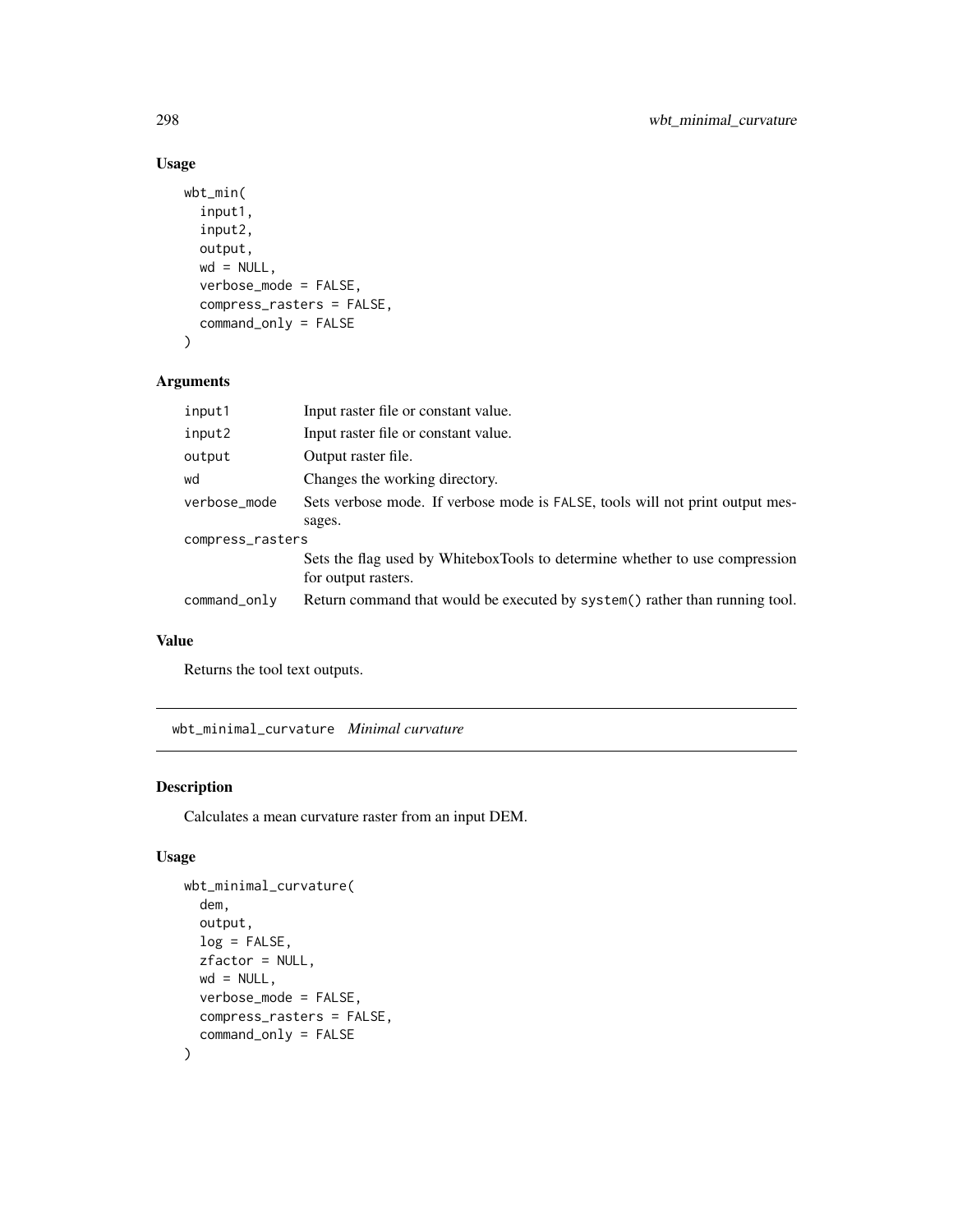## Arguments

| dem              | Input raster DEM file.                                                                             |  |
|------------------|----------------------------------------------------------------------------------------------------|--|
| output           | Output raster file.                                                                                |  |
| log              | Display output values using a log-scale.                                                           |  |
| zfactor          | Optional multiplier for when the vertical and horizontal units are not the same.                   |  |
| wd               | Changes the working directory.                                                                     |  |
| verbose_mode     | Sets verbose mode. If verbose mode is FALSE, tools will not print output mes-<br>sages.            |  |
| compress_rasters |                                                                                                    |  |
|                  | Sets the flag used by WhiteboxTools to determine whether to use compression<br>for output rasters. |  |
| command_only     | Return command that would be executed by system() rather than running tool.                        |  |

#### Value

Returns the tool text outputs.

wbt\_minimum\_bounding\_box

*Minimum bounding box*

## Description

Creates a vector minimum bounding rectangle around vector features.

## Usage

```
wbt_minimum_bounding_box(
  input,
 output,
 criterion = "area",
 features = TRUE,
 wd = NULL,verbose_mode = FALSE,
 compress_rasters = FALSE,
 command_only = FALSE
)
```
## Arguments

| input     | Input vector file.                                                                               |
|-----------|--------------------------------------------------------------------------------------------------|
| output    | Output vector polygon file.                                                                      |
| criterion | Minimization criterion; options include 'area' (default), 'length', 'width', and<br>'perimeter'. |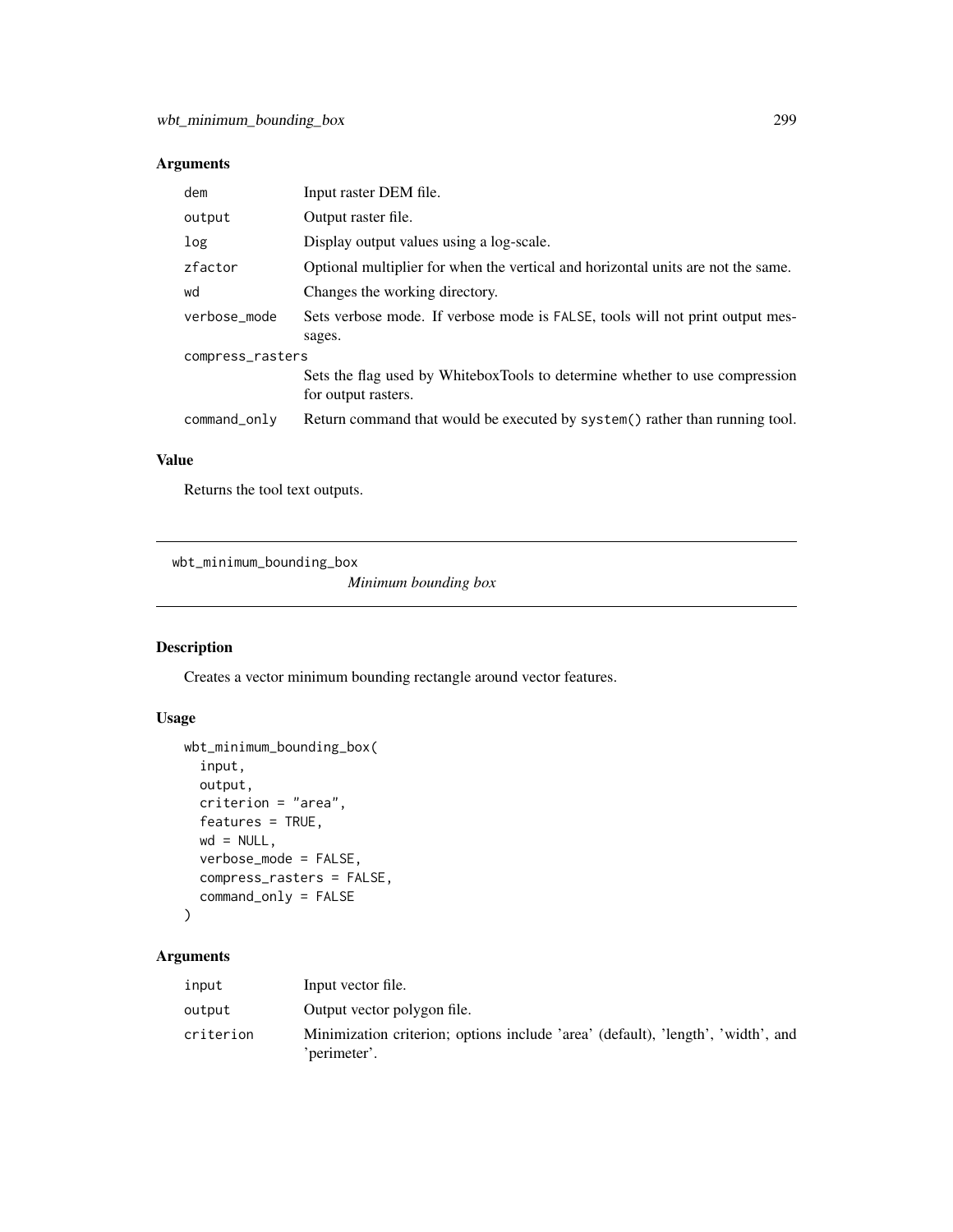| Find the minimum bounding rectangles around each individual vector feature.                        |  |  |
|----------------------------------------------------------------------------------------------------|--|--|
| Changes the working directory.                                                                     |  |  |
| Sets verbose mode. If verbose mode is FALSE, tools will not print output mes-<br>sages.            |  |  |
| compress_rasters                                                                                   |  |  |
| Sets the flag used by WhiteboxTools to determine whether to use compression<br>for output rasters. |  |  |
| Return command that would be executed by system() rather than running tool.                        |  |  |
|                                                                                                    |  |  |

## Value

Returns the tool text outputs.

```
wbt_minimum_bounding_circle
                       Minimum bounding circle
```
## Description

Delineates the minimum bounding circle (i.e. smallest enclosing circle) for a group of vectors.

#### Usage

```
wbt_minimum_bounding_circle(
  input,
 output,
 features = TRUE,
 wd = NULL,verbose_mode = FALSE,
  compress_rasters = FALSE,
  command_only = FALSE
)
```
## Arguments

| input            | Input vector file.                                                                                 |
|------------------|----------------------------------------------------------------------------------------------------|
| output           | Output vector polygon file.                                                                        |
| features         | Find the minimum bounding circle around each individual vector feature.                            |
| wd               | Changes the working directory.                                                                     |
| verbose_mode     | Sets verbose mode. If verbose mode is FALSE, tools will not print output mes-                      |
|                  | sages.                                                                                             |
| compress_rasters |                                                                                                    |
|                  | Sets the flag used by WhiteboxTools to determine whether to use compression<br>for output rasters. |
| command_only     | Return command that would be executed by system() rather than running tool.                        |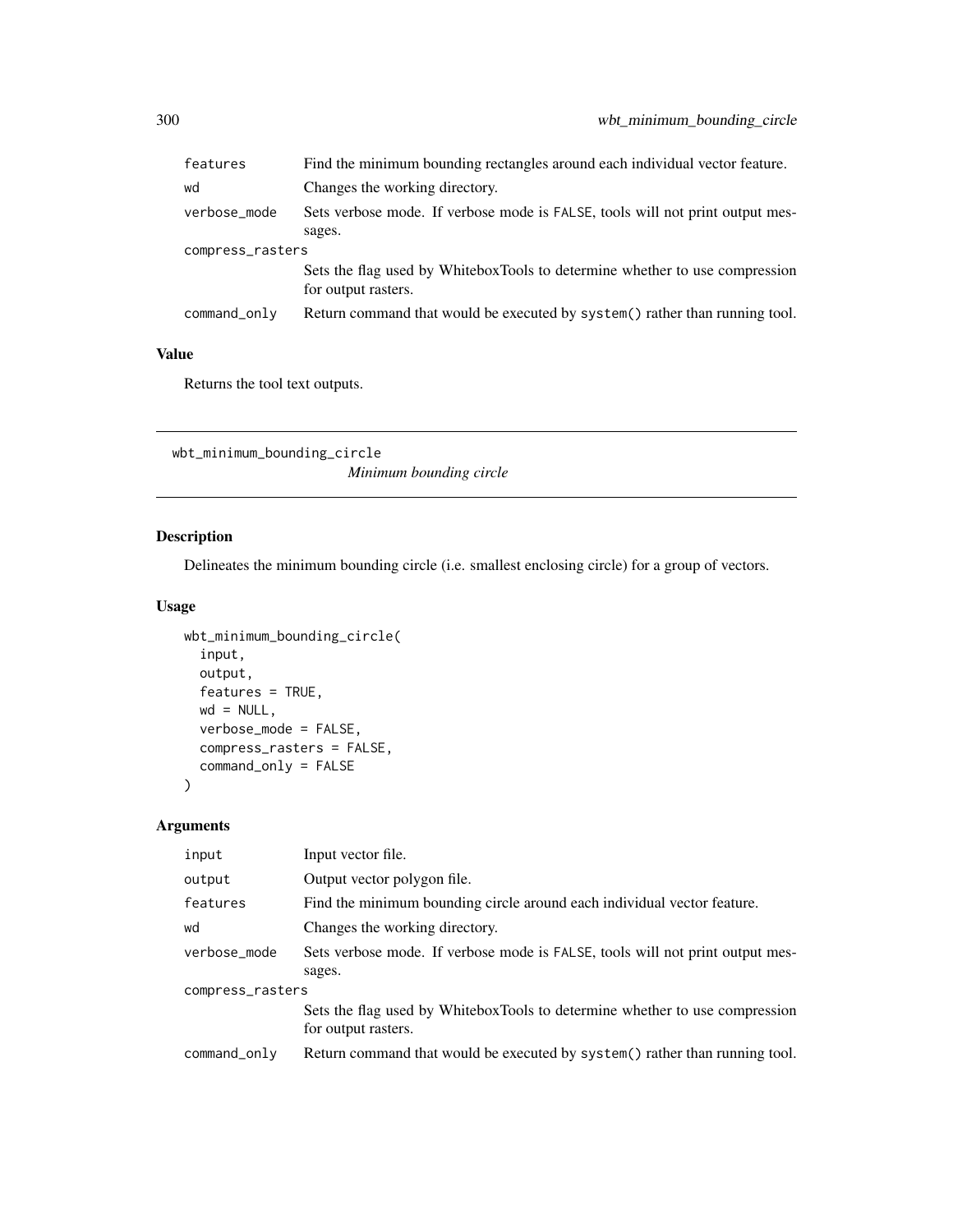## Value

Returns the tool text outputs.

wbt\_minimum\_bounding\_envelope *Minimum bounding envelope*

## Description

Creates a vector axis-aligned minimum bounding rectangle (envelope) around vector features.

## Usage

```
wbt_minimum_bounding_envelope(
  input,
 output,
 features = TRUE,
 wd = NULL,verbose_mode = FALSE,
 compress_rasters = FALSE,
 command_only = FALSE
)
```
#### Arguments

| input            | Input vector file.                                                                                 |  |
|------------------|----------------------------------------------------------------------------------------------------|--|
| output           | Output vector polygon file.                                                                        |  |
| features         | Find the minimum bounding envelop around each individual vector feature.                           |  |
| wd               | Changes the working directory.                                                                     |  |
| verbose_mode     | Sets verbose mode. If verbose mode is FALSE, tools will not print output mes-<br>sages.            |  |
| compress_rasters |                                                                                                    |  |
|                  | Sets the flag used by WhiteboxTools to determine whether to use compression<br>for output rasters. |  |
| command_only     | Return command that would be executed by system () rather than running tool.                       |  |

#### Value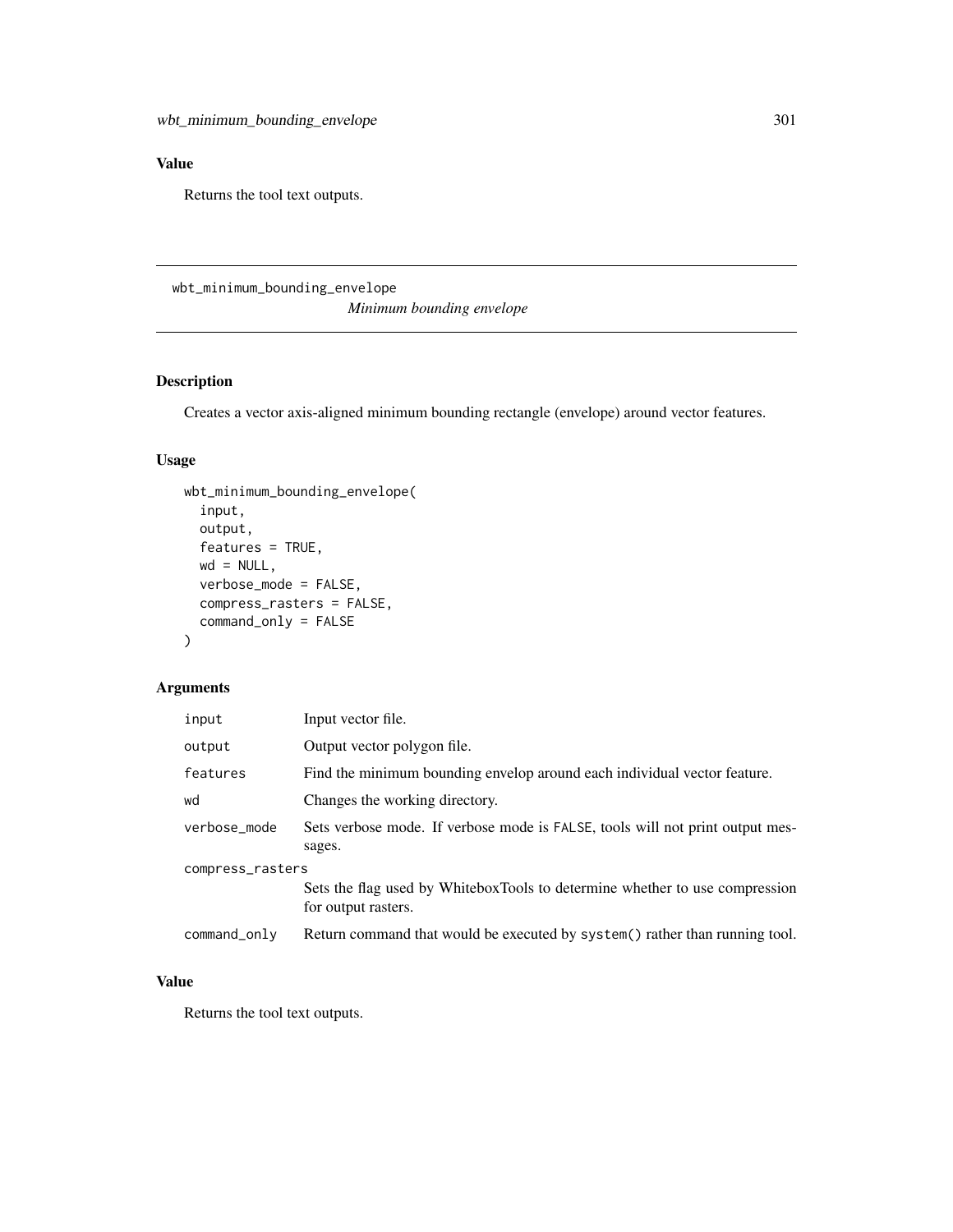wbt\_minimum\_convex\_hull

*Minimum convex hull*

## Description

Creates a vector convex polygon around vector features.

## Usage

```
wbt_minimum_convex_hull(
  input,
 output,
 features = TRUE,
 wd = NULL,verbose_mode = FALSE,
 compress_rasters = FALSE,
 command_only = FALSE
\mathcal{L}
```
## Arguments

| input            | Input vector file.                                                                                 |  |
|------------------|----------------------------------------------------------------------------------------------------|--|
| output           | Output vector polygon file.                                                                        |  |
| features         | Find the hulls around each vector feature.                                                         |  |
| wd               | Changes the working directory.                                                                     |  |
| verbose mode     | Sets verbose mode. If verbose mode is FALSE, tools will not print output mes-<br>sages.            |  |
| compress_rasters |                                                                                                    |  |
|                  | Sets the flag used by WhiteboxTools to determine whether to use compression<br>for output rasters. |  |
| command_only     | Return command that would be executed by system() rather than running tool.                        |  |
|                  |                                                                                                    |  |

## Value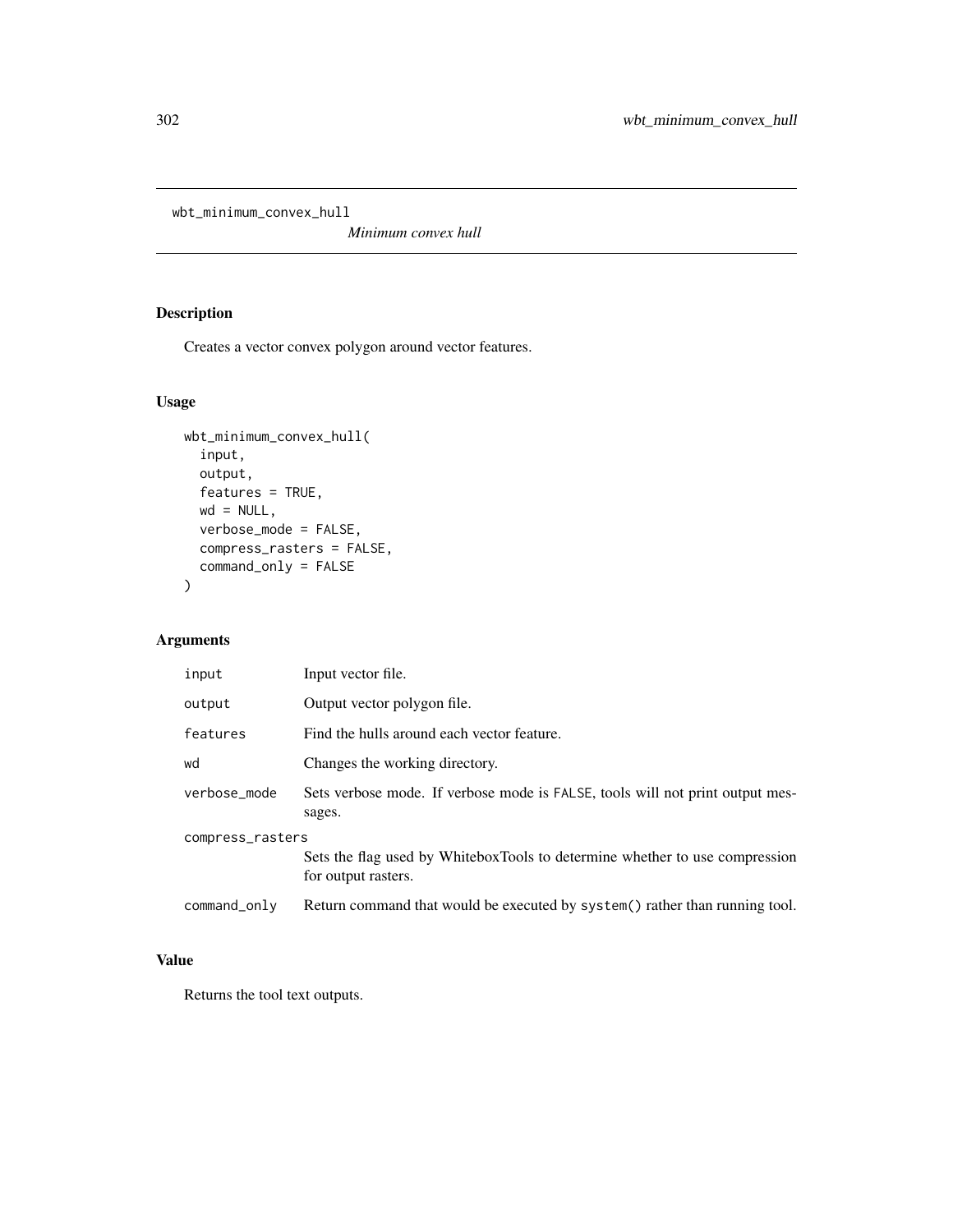## wbt\_minimum\_filter *Minimum filter*

## Description

Assigns each cell in the output grid the minimum value in a moving window centred on each grid cell in the input raster.

#### Usage

```
wbt_minimum_filter(
  input,
  output,
 filterx = 11,
  filtery = 11,
 wd = NULL,verbose_mode = FALSE,
  compress_rasters = FALSE,
  command_only = FALSE
)
```
## Arguments

| input            | Input raster file.                                                                                 |  |
|------------------|----------------------------------------------------------------------------------------------------|--|
| output           | Output raster file.                                                                                |  |
| filterx          | Size of the filter kernel in the x-direction.                                                      |  |
| filtery          | Size of the filter kernel in the y-direction.                                                      |  |
| wd               | Changes the working directory.                                                                     |  |
| verbose_mode     | Sets verbose mode. If verbose mode is FALSE, tools will not print output mes-<br>sages.            |  |
| compress_rasters |                                                                                                    |  |
|                  | Sets the flag used by WhiteboxTools to determine whether to use compression<br>for output rasters. |  |
| command_only     | Return command that would be executed by system() rather than running tool.                        |  |

#### Value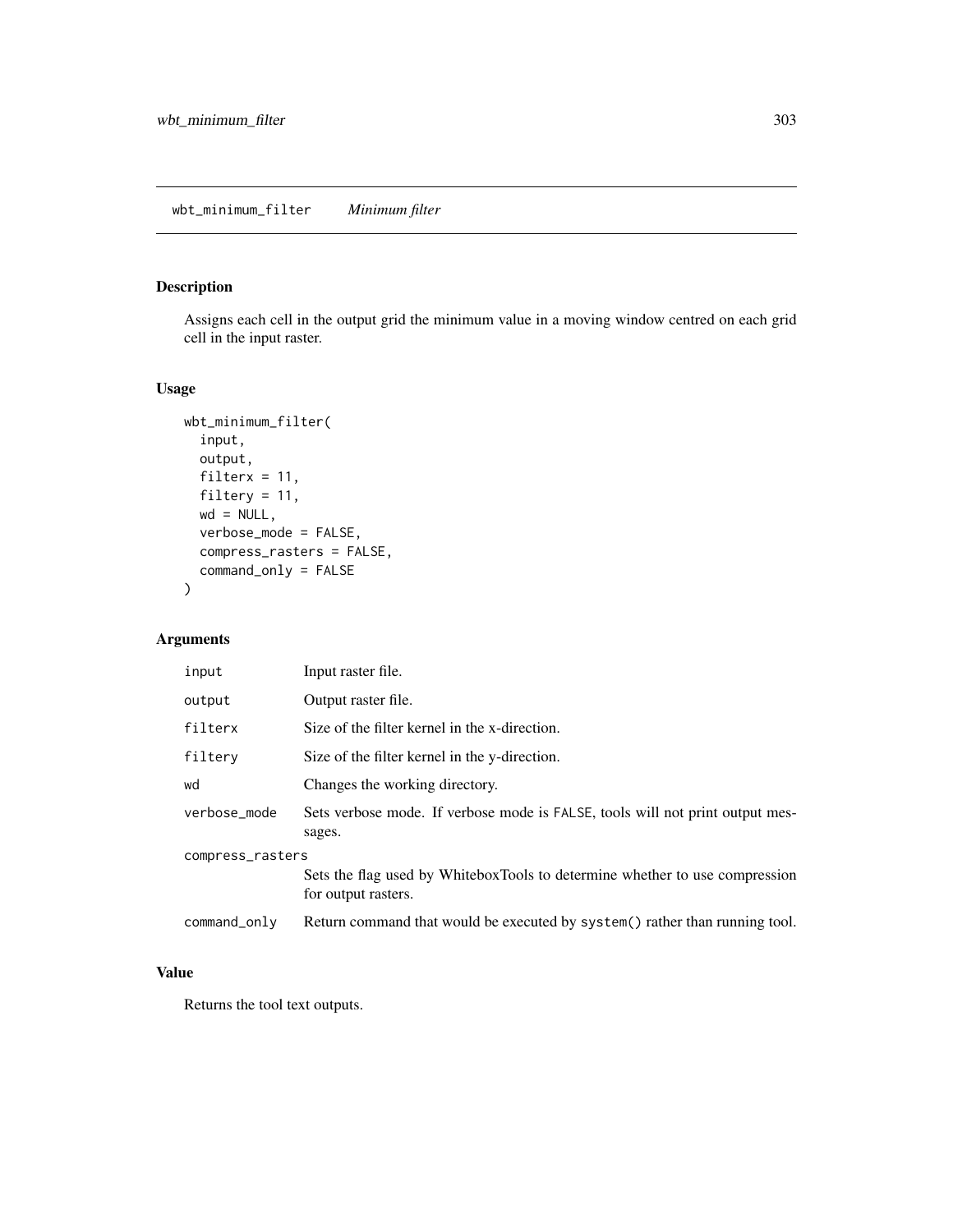wbt\_min\_absolute\_overlay

*Min absolute overlay*

## Description

Evaluates the minimum absolute value for each grid cell from a stack of input rasters.

#### Usage

```
wbt_min_absolute_overlay(
  inputs,
 output,
 wd = NULL,verbose_mode = FALSE,
  compress_rasters = FALSE,
  command_only = FALSE
)
```
## Arguments

| inputs           | Input raster files.                                                                                |  |
|------------------|----------------------------------------------------------------------------------------------------|--|
| output           | Output raster file.                                                                                |  |
| wd               | Changes the working directory.                                                                     |  |
| verbose_mode     | Sets verbose mode. If verbose mode is FALSE, tools will not print output mes-                      |  |
|                  | sages.                                                                                             |  |
| compress_rasters |                                                                                                    |  |
|                  | Sets the flag used by WhiteboxTools to determine whether to use compression<br>for output rasters. |  |
| command_only     | Return command that would be executed by system() rather than running tool.                        |  |

#### Value

Returns the tool text outputs.

wbt\_min\_dist\_classification *Min dist classification*

## Description

Performs a supervised minimum-distance classification using training site polygons and multispectral images.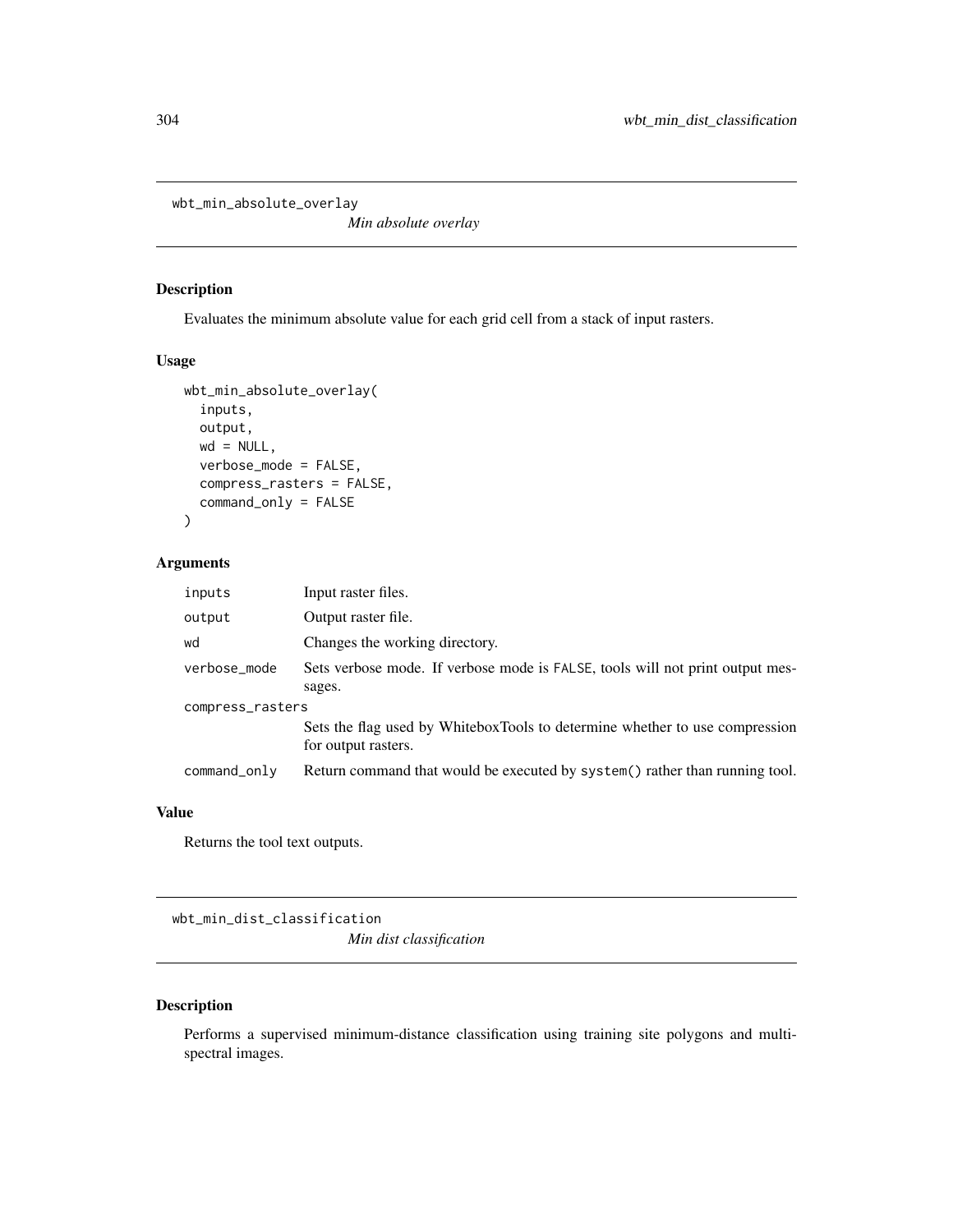## Usage

```
wbt_min_dist_classification(
  inputs,
 polys,
  field,
  output,
  threshold = NULL,
 wd = NULL,verbose_mode = FALSE,
  compress_rasters = FALSE,
  command_only = FALSE
)
```
## Arguments

| inputs           | Names of the input band images.                                                                    |  |
|------------------|----------------------------------------------------------------------------------------------------|--|
| polys            | Name of the input training site polygons shapefile.                                                |  |
| field            | Name of the attribute containing class name data.                                                  |  |
| output           | Name of the output raster file.                                                                    |  |
| threshold        | Distance threshold, in z-scores; blank for none.                                                   |  |
| wd               | Changes the working directory.                                                                     |  |
| verbose_mode     | Sets verbose mode. If verbose mode is FALSE, tools will not print output mes-<br>sages.            |  |
| compress_rasters |                                                                                                    |  |
|                  | Sets the flag used by WhiteboxTools to determine whether to use compression<br>for output rasters. |  |
| command_only     | Return command that would be executed by system() rather than running tool.                        |  |

## Value

Returns the tool text outputs.

wbt\_min\_downslope\_elev\_change *Min downslope elev change*

## Description

Calculates the minimum downslope change in elevation between a grid cell and its eight downslope neighbors.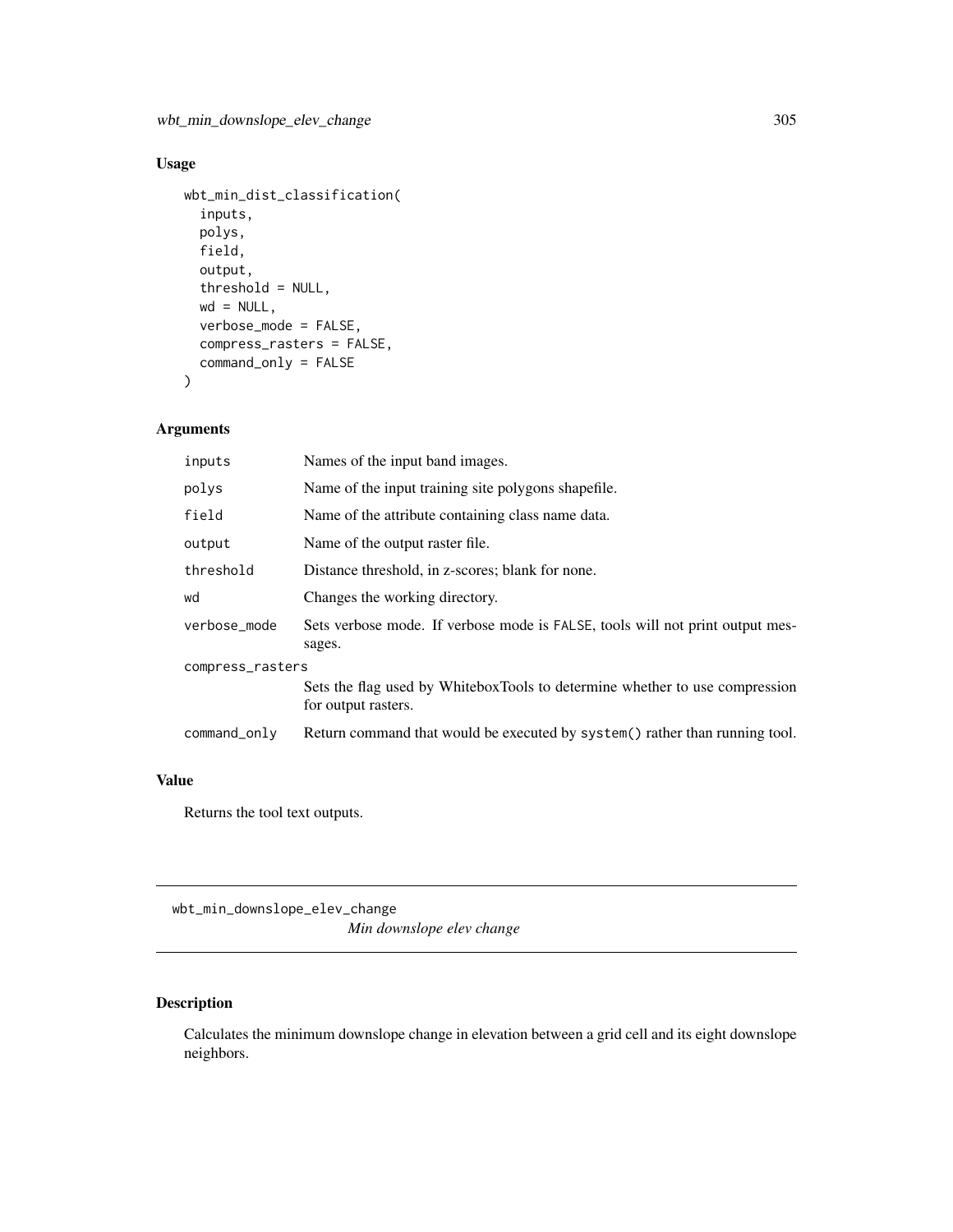#### Usage

```
wbt_min_downslope_elev_change(
  dem,
  output,
 wd = NULL,verbose_mode = FALSE,
  compress_rasters = FALSE,
  command_only = FALSE
)
```
## Arguments

| dem              | Input raster DEM file.                                                                             |  |
|------------------|----------------------------------------------------------------------------------------------------|--|
| output           | Output raster file.                                                                                |  |
| wd               | Changes the working directory.                                                                     |  |
| verbose_mode     | Sets verbose mode. If verbose mode is FALSE, tools will not print output mes-                      |  |
|                  | sages.                                                                                             |  |
| compress_rasters |                                                                                                    |  |
|                  | Sets the flag used by WhiteboxTools to determine whether to use compression<br>for output rasters. |  |
| command_only     | Return command that would be executed by system () rather than running tool.                       |  |

## Value

Returns the tool text outputs.

wbt\_min\_max\_contrast\_stretch

*Min max contrast stretch*

## Description

Performs a min-max contrast stretch on an input greytone image.

## Usage

```
wbt_min_max_contrast_stretch(
  input,
  output,
 min_val,
 max_val,
 num\_tones = 256,
 wd = NULL,verbose_mode = FALSE,
 compress_rasters = FALSE,
  command_only = FALSE
\mathcal{L}
```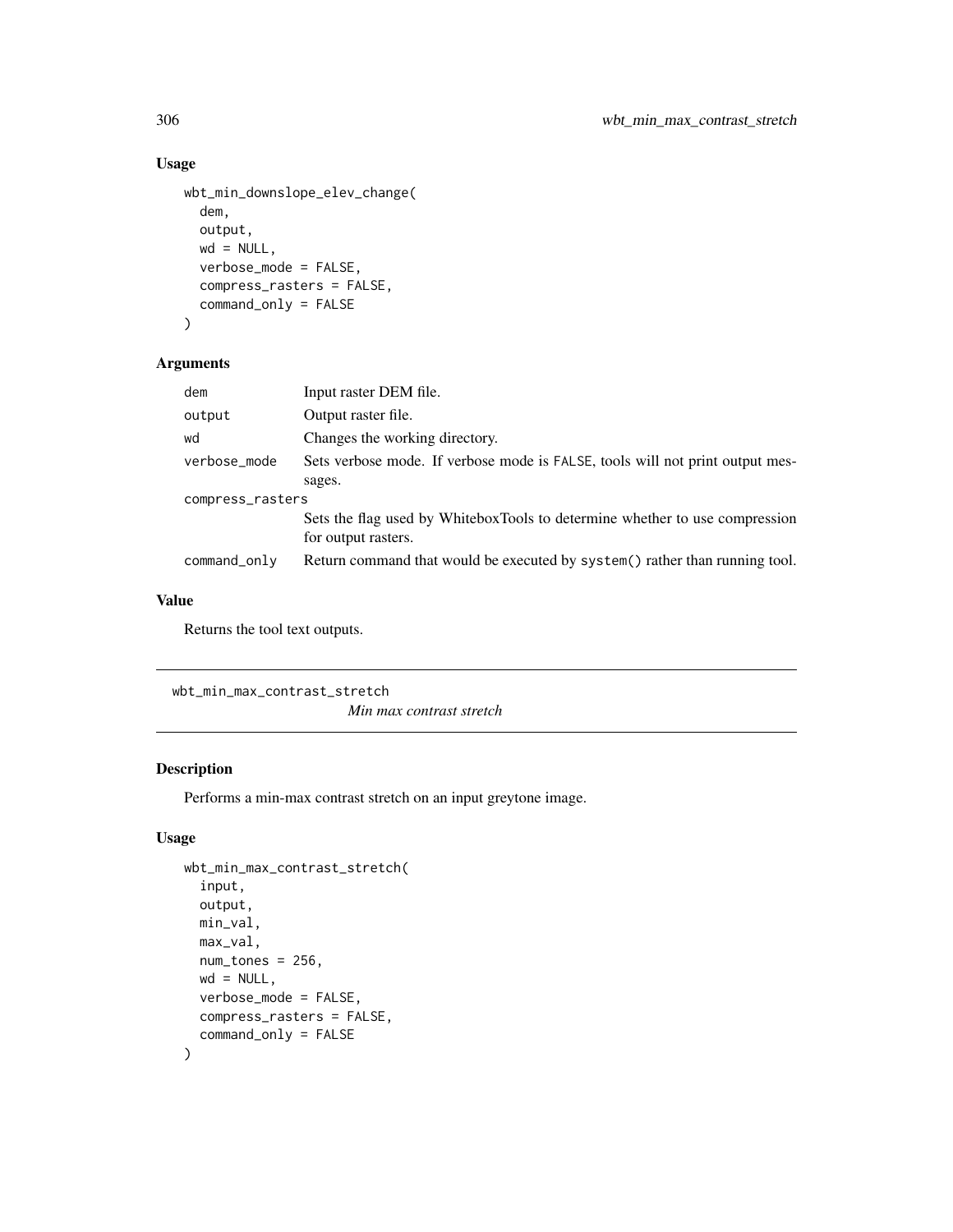## Arguments

| input            | Input raster file.                                                                                 |  |
|------------------|----------------------------------------------------------------------------------------------------|--|
| output           | Output raster file.                                                                                |  |
| $min\_val$       | Lower tail clip value.                                                                             |  |
| $max\_val$       | Upper tail clip value.                                                                             |  |
| num_tones        | Number of tones in the output image.                                                               |  |
| wd               | Changes the working directory.                                                                     |  |
| verbose_mode     | Sets verbose mode. If verbose mode is FALSE, tools will not print output mes-<br>sages.            |  |
| compress_rasters |                                                                                                    |  |
|                  | Sets the flag used by WhiteboxTools to determine whether to use compression<br>for output rasters. |  |
| command_only     | Return command that would be executed by system() rather than running tool.                        |  |

## Value

Returns the tool text outputs.

```
wbt_min_overlay Min overlay
```
## Description

Evaluates the minimum value for each grid cell from a stack of input rasters.

## Usage

```
wbt_min_overlay(
 inputs,
 output,
 wd = NULL,verbose_mode = FALSE,
 compress_rasters = FALSE,
 command_only = FALSE
)
```
## Arguments

| inputs       | Input raster files.                                                                     |
|--------------|-----------------------------------------------------------------------------------------|
| output       | Output raster file.                                                                     |
| wd           | Changes the working directory.                                                          |
| verbose_mode | Sets verbose mode. If verbose mode is FALSE, tools will not print output mes-<br>sages. |
|              |                                                                                         |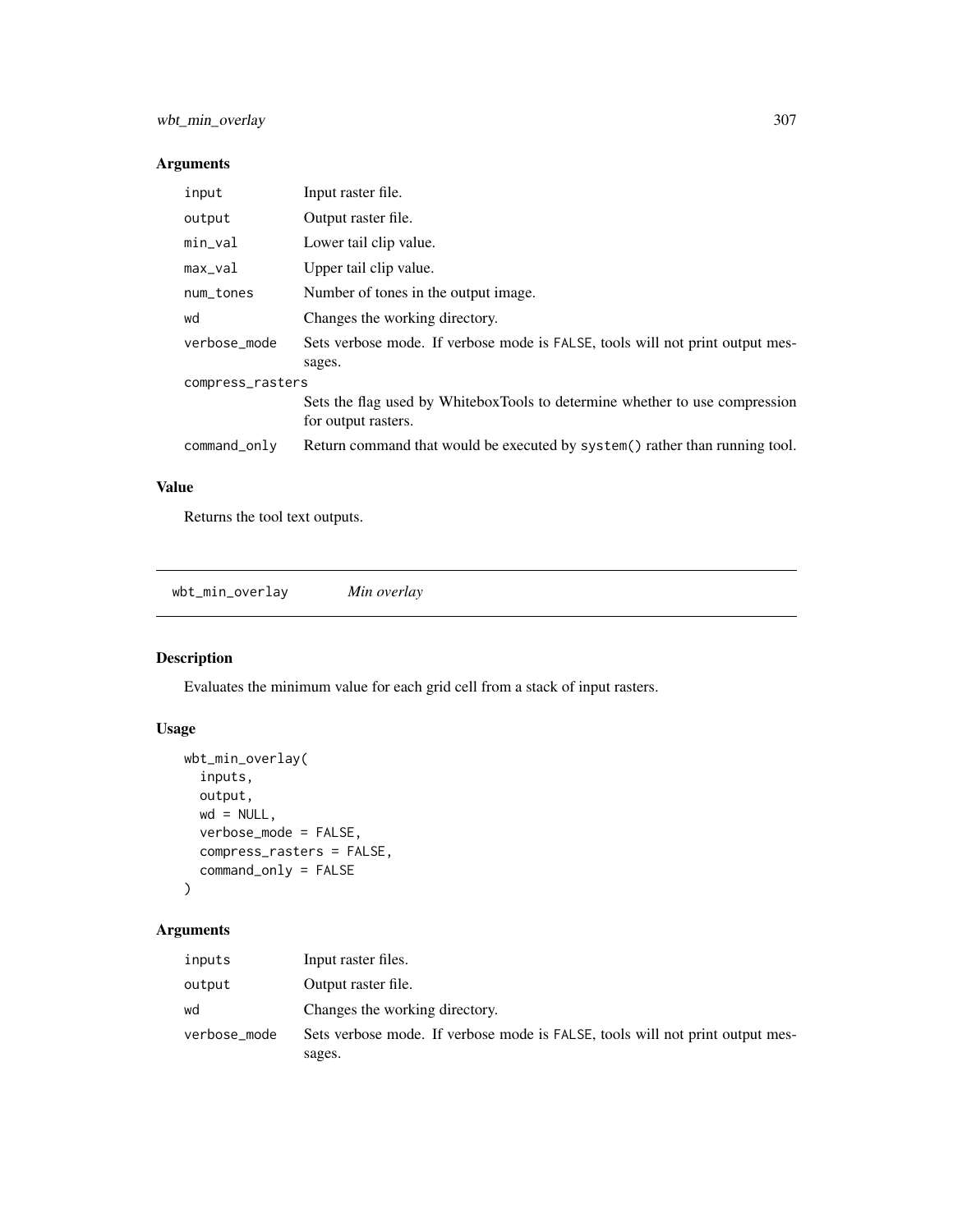| compress_rasters |                                                                                                    |
|------------------|----------------------------------------------------------------------------------------------------|
|                  | Sets the flag used by WhiteboxTools to determine whether to use compression<br>for output rasters. |
| command_only     | Return command that would be executed by system() rather than running tool.                        |

## Value

Returns the tool text outputs.

wbt\_modified\_k\_means\_clustering *Modified k means clustering*

## Description

Performs a modified k-means clustering operation on a multi-spectral dataset.

## Usage

```
wbt_modified_k_means_clustering(
  inputs,
 output,
 out\_html = NULL,
  start_clusters = 1000,
 merge_dist = NULL,
 max_iterations = 10,
 class_change = 2,
 wd = NULL,verbose_mode = FALSE,
  compress_rasters = FALSE,
  command_only = FALSE
\mathcal{L}
```
## Arguments

| inputs       | Input raster files.                                                                     |
|--------------|-----------------------------------------------------------------------------------------|
| output       | Output raster file.                                                                     |
| out_html     | Output HTML report file.                                                                |
|              | start_clusters Initial number of clusters.                                              |
| merge_dist   | Cluster merger distance.                                                                |
|              | max_iterations Maximum number of iterations.                                            |
| class_change | Minimum percent of cells changed between iterations before completion.                  |
| wd           | Changes the working directory.                                                          |
| verbose mode | Sets verbose mode. If verbose mode is FALSE, tools will not print output mes-<br>sages. |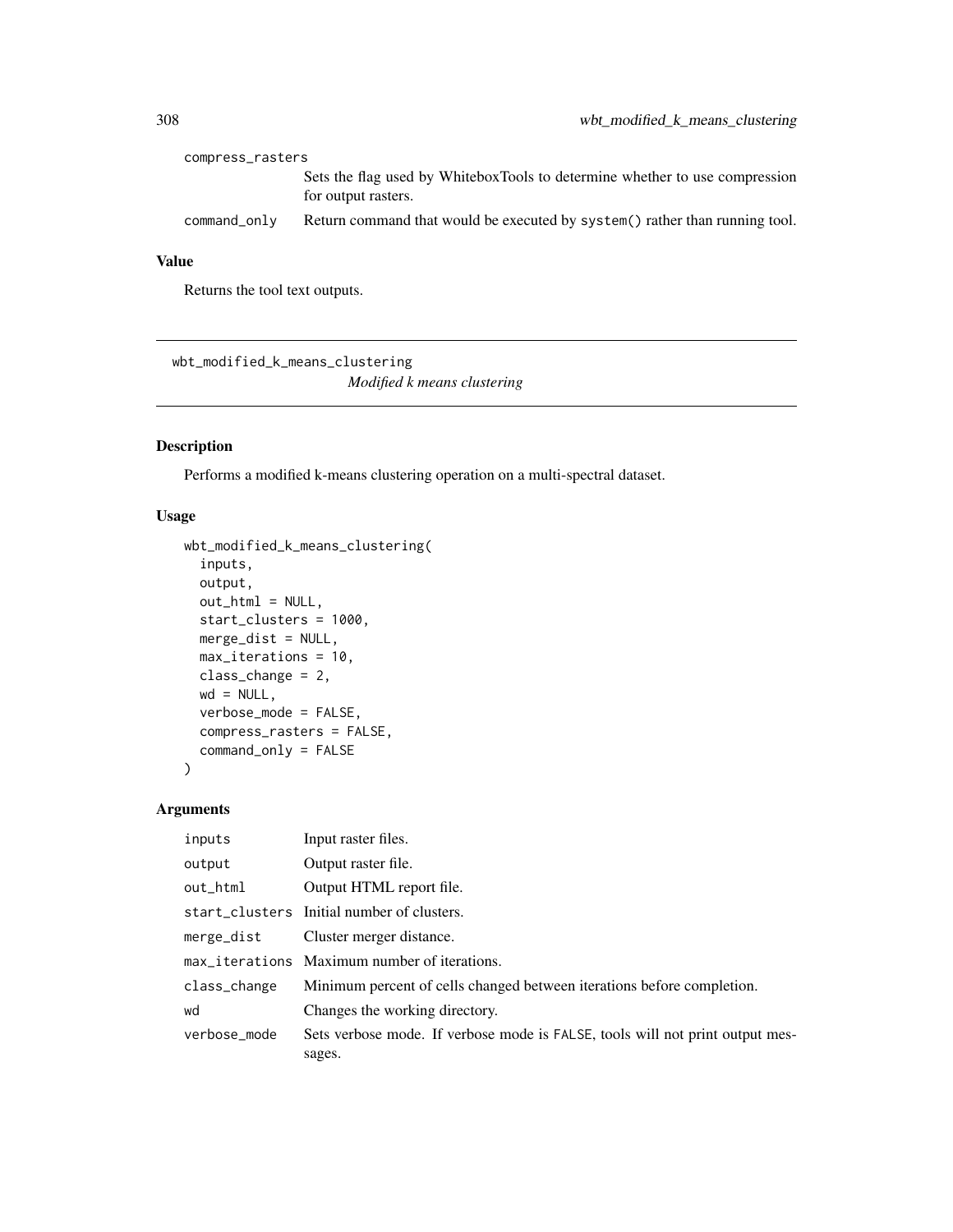| compress_rasters |                                                                                                    |
|------------------|----------------------------------------------------------------------------------------------------|
|                  | Sets the flag used by WhiteboxTools to determine whether to use compression<br>for output rasters. |
| command_only     | Return command that would be executed by system() rather than running tool.                        |

#### Value

Returns the tool text outputs.

wbt\_modify\_no\_data\_value

*Modify no data value*

## Description

Converts nodata values in a raster to zero.

## Usage

```
wbt_modify_no_data_value(
  input,
 new_value = "-32768.0",
 wd = NULL,verbose_mode = FALSE,
 compress_rasters = FALSE,
 command_only = FALSE
)
```
## Arguments

| input            | Input raster file.                                                                                 |  |
|------------------|----------------------------------------------------------------------------------------------------|--|
| new_value        | New NoData value.                                                                                  |  |
| wd               | Changes the working directory.                                                                     |  |
| verbose_mode     | Sets verbose mode. If verbose mode is FALSE, tools will not print output mes-                      |  |
|                  | sages.                                                                                             |  |
| compress_rasters |                                                                                                    |  |
|                  | Sets the flag used by WhiteboxTools to determine whether to use compression<br>for output rasters. |  |
| command_only     | Return command that would be executed by system() rather than running tool.                        |  |

## Value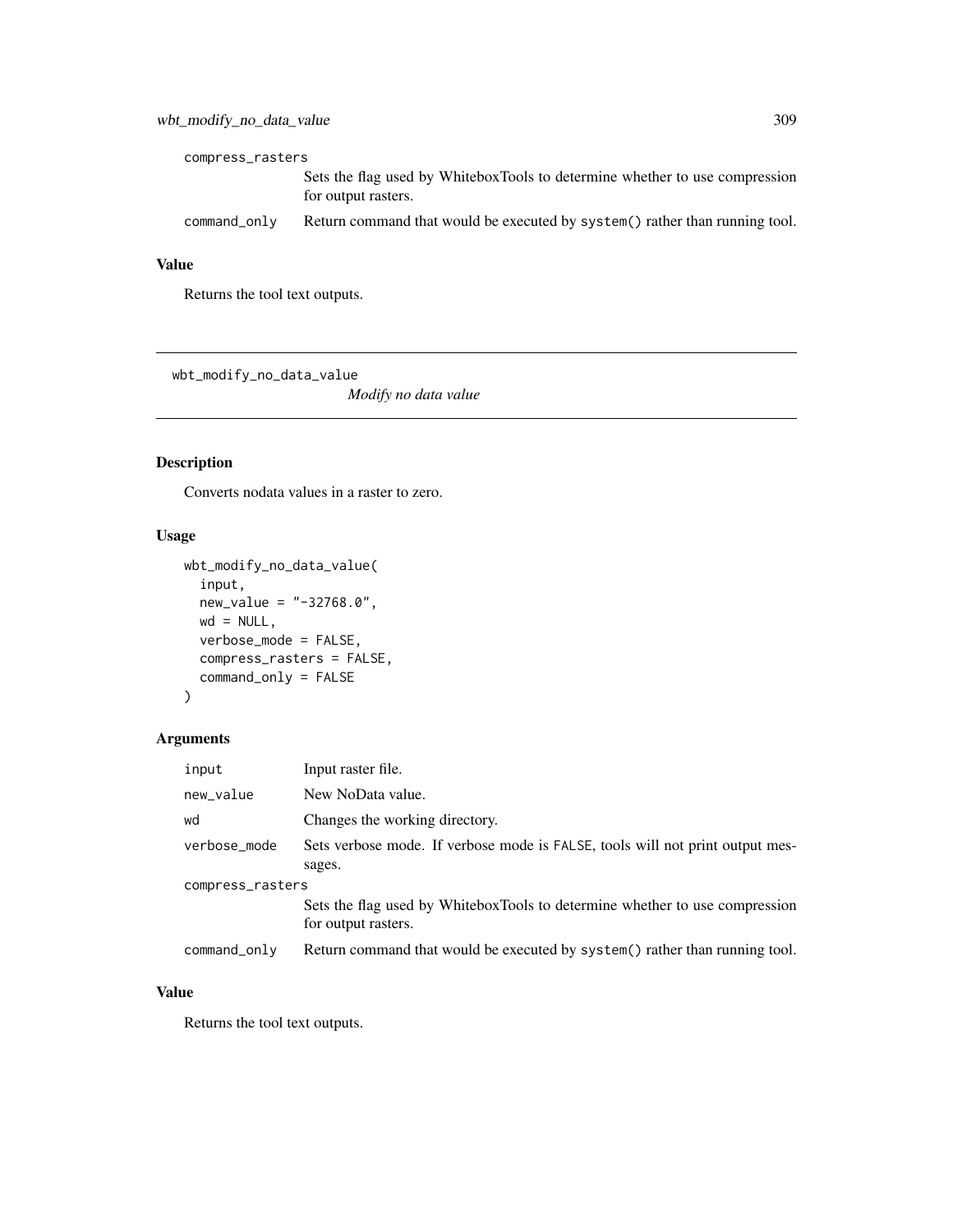wbt\_modulo *Modulo*

## Description

Performs a modulo operation on two rasters or a raster and a constant value.

## Usage

```
wbt_modulo(
  input1,
  input2,
 output,
 wd = NULL,verbose_mode = FALSE,
 compress_rasters = FALSE,
 command_only = FALSE
)
```
## Arguments

| input1           | Input raster file or constant value.                                                               |
|------------------|----------------------------------------------------------------------------------------------------|
| input2           | Input raster file or constant value.                                                               |
| output           | Output raster file.                                                                                |
| wd               | Changes the working directory.                                                                     |
| verbose mode     | Sets verbose mode. If verbose mode is FALSE, tools will not print output mes-<br>sages.            |
| compress_rasters | Sets the flag used by WhiteboxTools to determine whether to use compression<br>for output rasters. |
| command_only     | Return command that would be executed by system() rather than running tool.                        |

## Value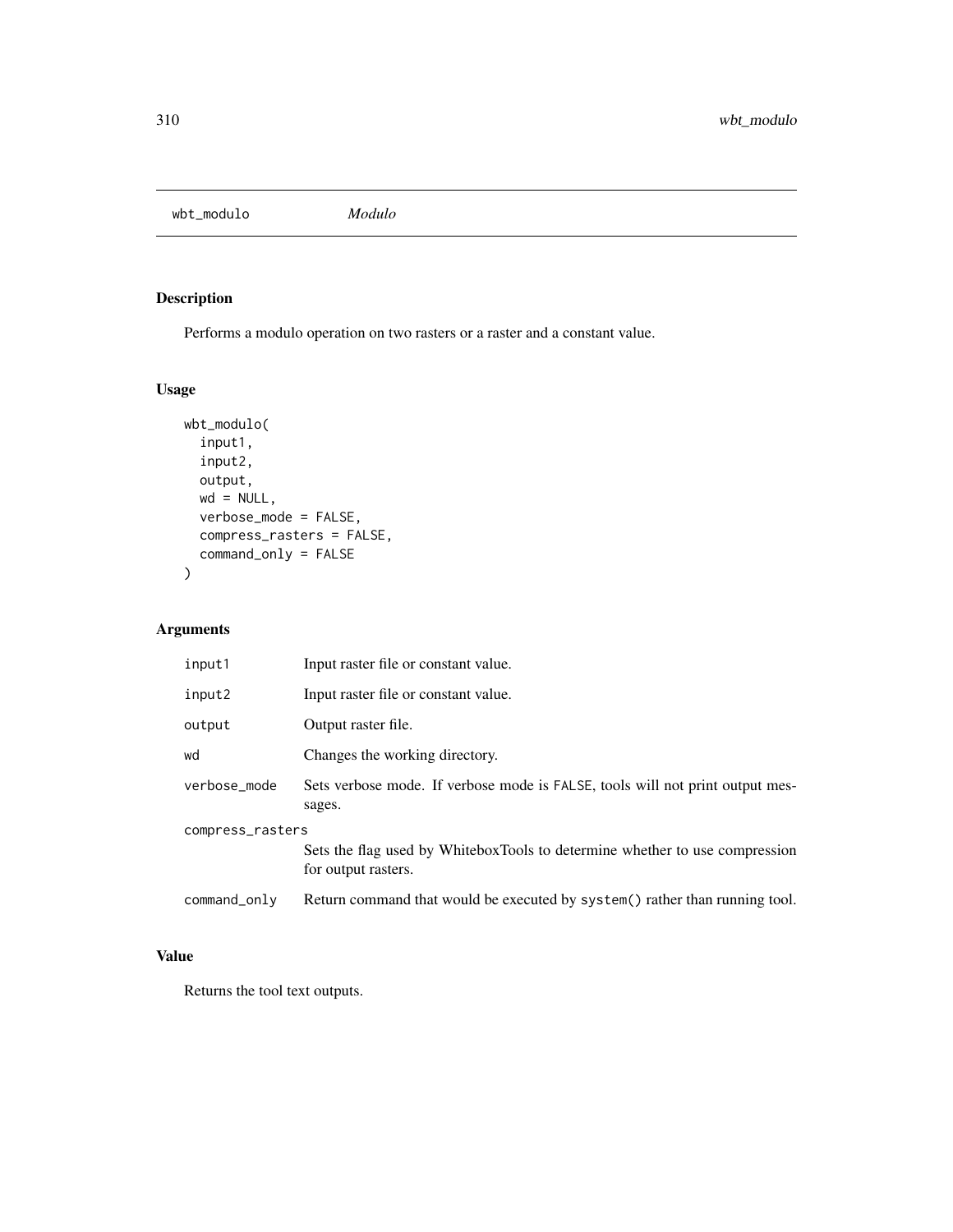wbt\_mosaic *Mosaic*

## Description

Mosaics two or more images together.

## Usage

```
wbt_mosaic(
 output,
 inputs = NULL,
 method = "nn",wd = NULL,verbose_mode = FALSE,
 compress_rasters = FALSE,
  command_only = FALSE
\mathcal{L}
```
## Arguments

| output           | Output raster file.                                                                                       |  |
|------------------|-----------------------------------------------------------------------------------------------------------|--|
| inputs           | Input raster files.                                                                                       |  |
| method           | Resampling method; options include 'nn' (nearest neighbour), 'bilinear', and<br>'cc' (cubic convolution). |  |
| wd               | Changes the working directory.                                                                            |  |
| verbose_mode     | Sets verbose mode. If verbose mode is FALSE, tools will not print output mes-<br>sages.                   |  |
| compress_rasters |                                                                                                           |  |
|                  | Sets the flag used by WhiteboxTools to determine whether to use compression<br>for output rasters.        |  |
| command_only     | Return command that would be executed by system() rather than running tool.                               |  |

## Value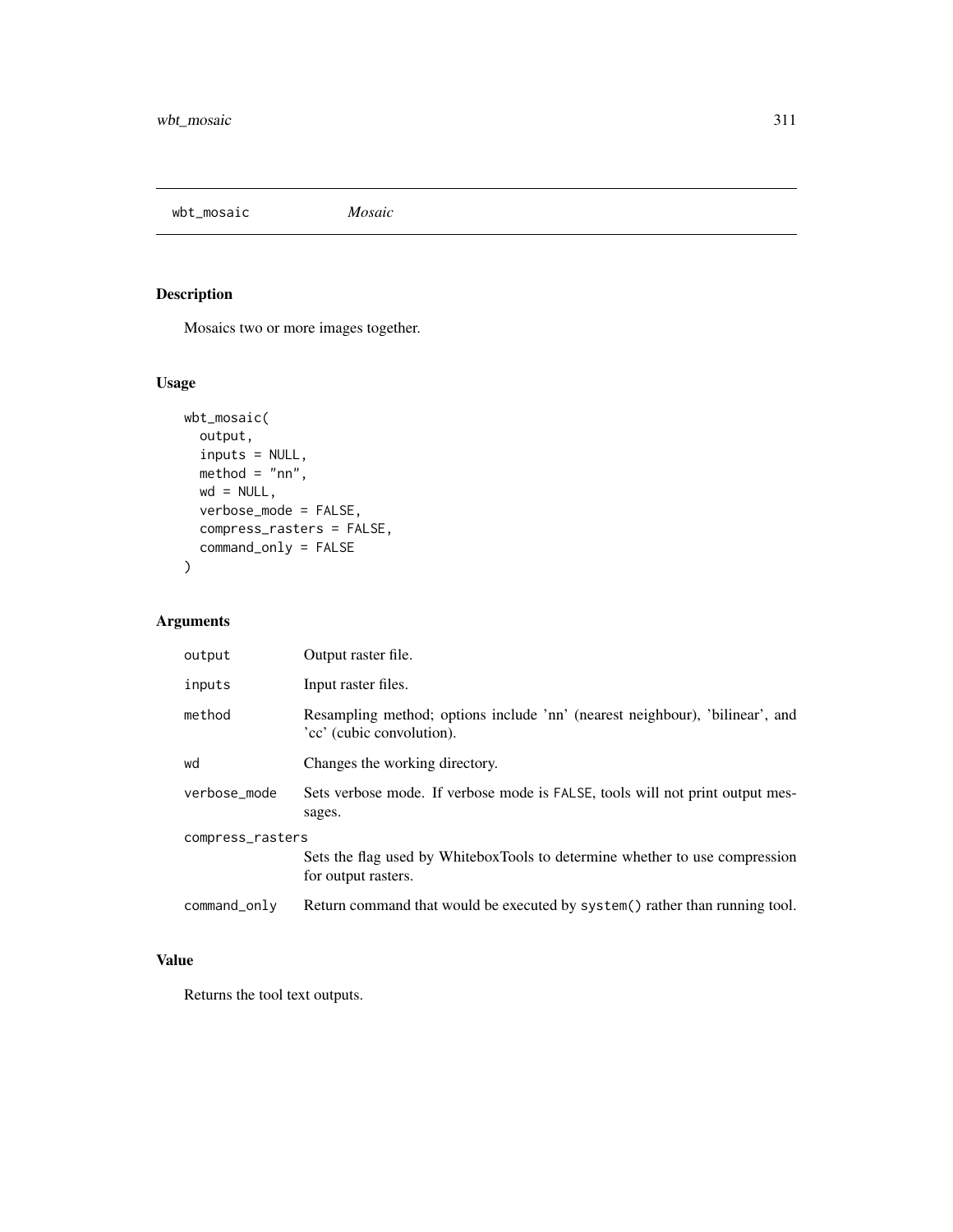wbt\_mosaic\_with\_feathering

*Mosaic with feathering*

#### Description

Mosaics two images together using a feathering technique in overlapping areas to reduce edgeeffects.

## Usage

```
wbt_mosaic_with_feathering(
  input1,
  input2,
 output,
 method = "cc",weight = 4,
 wd = NULL,verbose_mode = FALSE,
 compress_rasters = FALSE,
  command_only = FALSE
\mathcal{L}
```
## Arguments

| input1           | Input raster file to modify.                                                                              |  |
|------------------|-----------------------------------------------------------------------------------------------------------|--|
| input2           | Input reference raster file.                                                                              |  |
| output           | Output raster file.                                                                                       |  |
| method           | Resampling method; options include 'nn' (nearest neighbour), 'bilinear', and<br>'cc' (cubic convolution). |  |
| weight           |                                                                                                           |  |
| wd               | Changes the working directory.                                                                            |  |
| verbose_mode     | Sets verbose mode. If verbose mode is FALSE, tools will not print output mes-<br>sages.                   |  |
| compress_rasters |                                                                                                           |  |
|                  | Sets the flag used by WhiteboxTools to determine whether to use compression<br>for output rasters.        |  |
| command_only     | Return command that would be executed by system() rather than running tool.                               |  |

## Value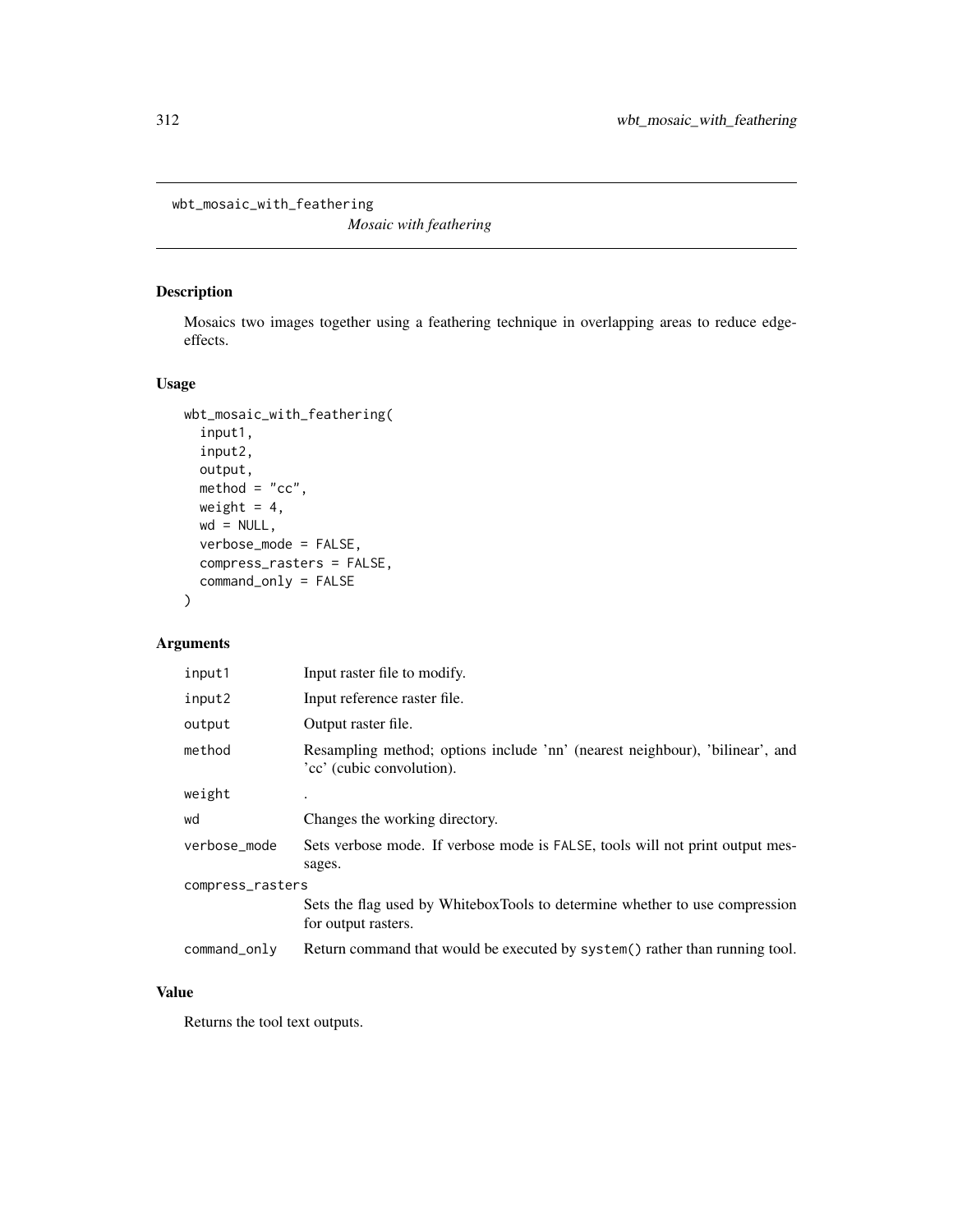wbt\_multidirectional\_hillshade

*Multidirectional hillshade*

## Description

Calculates a multi-direction hillshade raster from an input DEM.

## Usage

```
wbt_multidirectional_hillshade(
  dem,
 output,
  altitude = 45,
 zfactor = NULL,
  full_mode = FALSE,
 wd = NULL,verbose_mode = FALSE,
  compress_rasters = FALSE,
  command_only = FALSE
\mathcal{L}
```
## Arguments

| dem              | Input raster DEM file.                                                                             |  |
|------------------|----------------------------------------------------------------------------------------------------|--|
| output           | Output raster file.                                                                                |  |
| altitude         | Illumination source altitude in degrees.                                                           |  |
| zfactor          | Optional multiplier for when the vertical and horizontal units are not the same.                   |  |
| full_mode        | Optional flag indicating whether to use full 360-degrees of illumination sources.                  |  |
| wd               | Changes the working directory.                                                                     |  |
| verbose_mode     | Sets verbose mode. If verbose mode is FALSE, tools will not print output mes-<br>sages.            |  |
| compress_rasters |                                                                                                    |  |
|                  | Sets the flag used by WhiteboxTools to determine whether to use compression<br>for output rasters. |  |
| command_only     | Return command that would be executed by system() rather than running tool.                        |  |

#### Value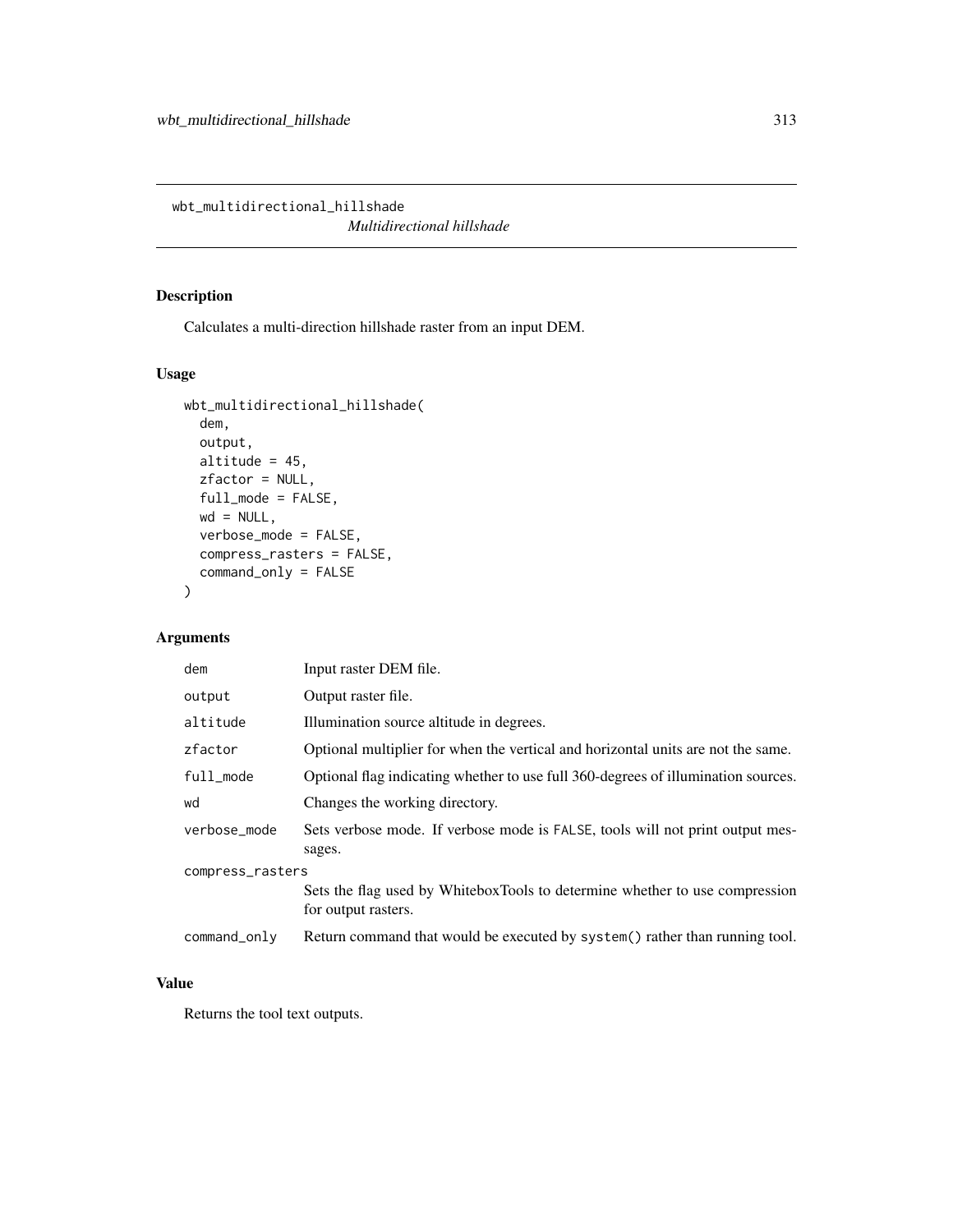wbt\_multiply *Multiply*

## Description

Performs a multiplication operation on two rasters or a raster and a constant value.

## Usage

```
wbt_multiply(
  input1,
  input2,
 output,
 wd = NULL,verbose_mode = FALSE,
 compress_rasters = FALSE,
  command_only = FALSE
\mathcal{L}
```
## Arguments

| input1           | Input raster file or constant value.                                                               |  |
|------------------|----------------------------------------------------------------------------------------------------|--|
| input2           | Input raster file or constant value.                                                               |  |
| output           | Output raster file.                                                                                |  |
| wd               | Changes the working directory.                                                                     |  |
| verbose_mode     | Sets verbose mode. If verbose mode is FALSE, tools will not print output mes-<br>sages.            |  |
| compress_rasters |                                                                                                    |  |
|                  | Sets the flag used by WhiteboxTools to determine whether to use compression<br>for output rasters. |  |
| command_only     | Return command that would be executed by system() rather than running tool.                        |  |

## Value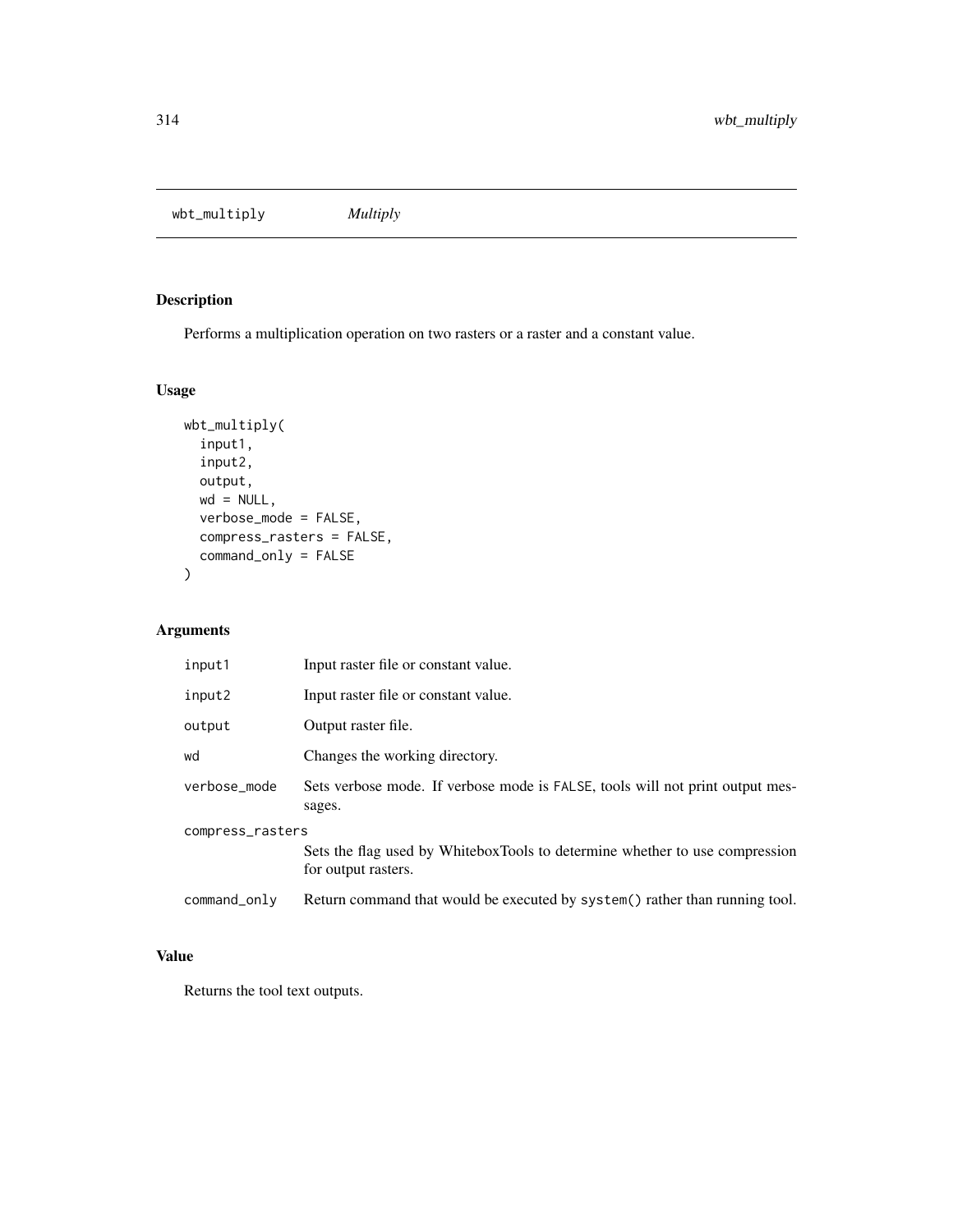wbt\_multiscale\_elevation\_percentile *Multiscale elevation percentile*

## Description

Calculates surface roughness over a range of spatial scales.

## Usage

```
wbt_multiscale_elevation_percentile(
  dem,
 out_mag,
 out_scale,
  sig_digits = 3,
 min\_scale = 4,step = 1,
 num\_steps = 10,
  step_nonlinearity = 1,
 wd = NULL,verbose_mode = FALSE,
  compress_rasters = FALSE,
  command_only = FALSE
)
```
## Arguments

| dem               | Input raster DEM file.                                                                             |  |
|-------------------|----------------------------------------------------------------------------------------------------|--|
| out_mag           | Output raster roughness magnitude file.                                                            |  |
| out_scale         | Output raster roughness scale file.                                                                |  |
| sig_digits        | Number of significant digits.                                                                      |  |
| min_scale         | Minimum search neighbourhood radius in grid cells.                                                 |  |
| step              | Step size as any positive non-zero integer.                                                        |  |
| num_steps         | Number of steps.                                                                                   |  |
| step_nonlinearity |                                                                                                    |  |
|                   | Step nonlinearity factor $(1.0\n-2.0)$ is typical).                                                |  |
| wd                | Changes the working directory.                                                                     |  |
| verbose_mode      | Sets verbose mode. If verbose mode is FALSE, tools will not print output mes-<br>sages.            |  |
| compress_rasters  |                                                                                                    |  |
|                   | Sets the flag used by WhiteboxTools to determine whether to use compression<br>for output rasters. |  |
| command_only      | Return command that would be executed by system() rather than running tool.                        |  |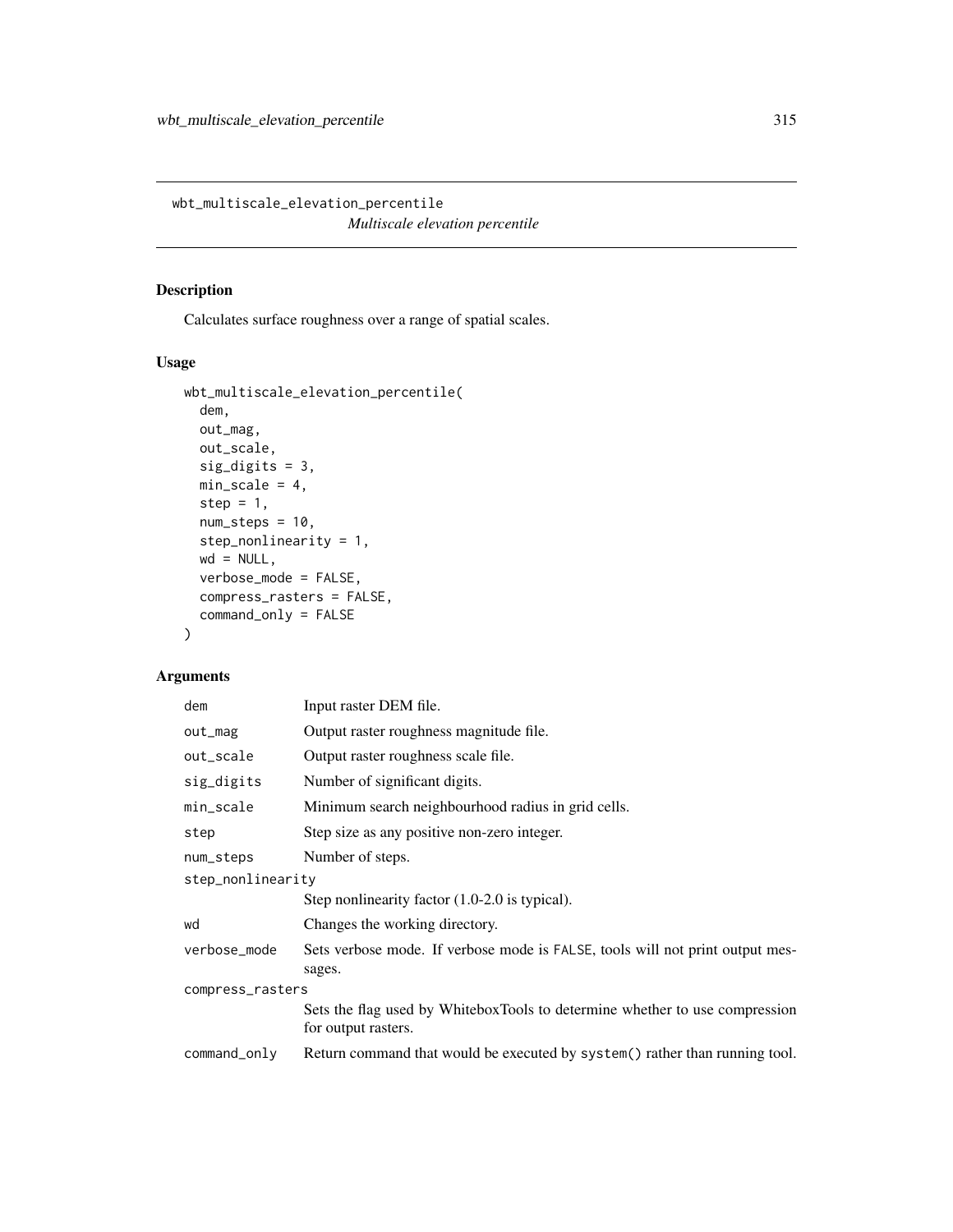## Value

Returns the tool text outputs.

```
wbt_multiscale_roughness
```
*Multiscale roughness*

## Description

Calculates surface roughness over a range of spatial scales.

## Usage

```
wbt_multiscale_roughness(
  dem,
 out_mag,
 out_scale,
 max_scale,
 min_scale = 1,
  step = 1,
 wd = NULL,verbose_mode = FALSE,
  compress_rasters = FALSE,
  command_only = FALSE
)
```
## Arguments

| dem              | Input raster DEM file.                                                                             |  |
|------------------|----------------------------------------------------------------------------------------------------|--|
| out_mag          | Output raster roughness magnitude file.                                                            |  |
| out_scale        | Output raster roughness scale file.                                                                |  |
| max_scale        | Maximum search neighbourhood radius in grid cells.                                                 |  |
| min_scale        | Minimum search neighbourhood radius in grid cells.                                                 |  |
| step             | Step size as any positive non-zero integer.                                                        |  |
| wd               | Changes the working directory.                                                                     |  |
| verbose_mode     | Sets verbose mode. If verbose mode is FALSE, tools will not print output mes-                      |  |
|                  | sages.                                                                                             |  |
| compress_rasters |                                                                                                    |  |
|                  | Sets the flag used by WhiteboxTools to determine whether to use compression<br>for output rasters. |  |
| command_only     | Return command that would be executed by system() rather than running tool.                        |  |

## Value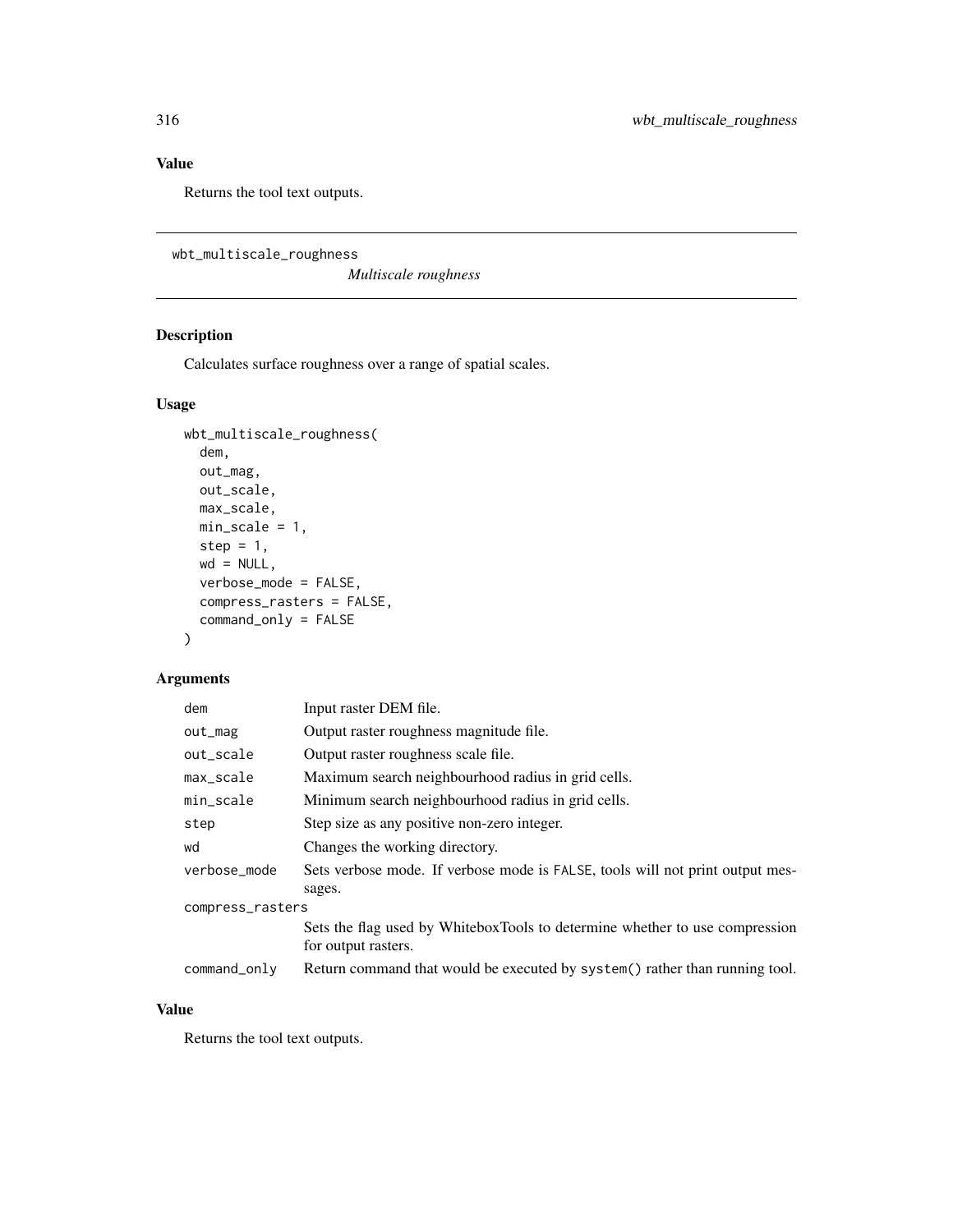wbt\_multiscale\_roughness\_signature *Multiscale roughness signature*

## Description

Calculates the surface roughness for points over a range of spatial scales.

## Usage

```
wbt_multiscale_roughness_signature(
 dem,
 points,
 output,
 max_scale,
 min_scale = 1,
 step = 1,
 wd = NULL,verbose_mode = FALSE,
 compress_rasters = FALSE,
 command_only = FALSE
)
```
## Arguments

| dem              | Input raster DEM file.                                                                             |  |
|------------------|----------------------------------------------------------------------------------------------------|--|
| points           | Input vector points file.                                                                          |  |
| output           | Output HTML file.                                                                                  |  |
| max_scale        | Maximum search neighbourhood radius in grid cells.                                                 |  |
| min_scale        | Minimum search neighbourhood radius in grid cells.                                                 |  |
| step             | Step size as any positive non-zero integer.                                                        |  |
| wd               | Changes the working directory.                                                                     |  |
| verbose_mode     | Sets verbose mode. If verbose mode is FALSE, tools will not print output mes-<br>sages.            |  |
| compress_rasters |                                                                                                    |  |
|                  | Sets the flag used by WhiteboxTools to determine whether to use compression<br>for output rasters. |  |
| command_only     | Return command that would be executed by system() rather than running tool.                        |  |

## Value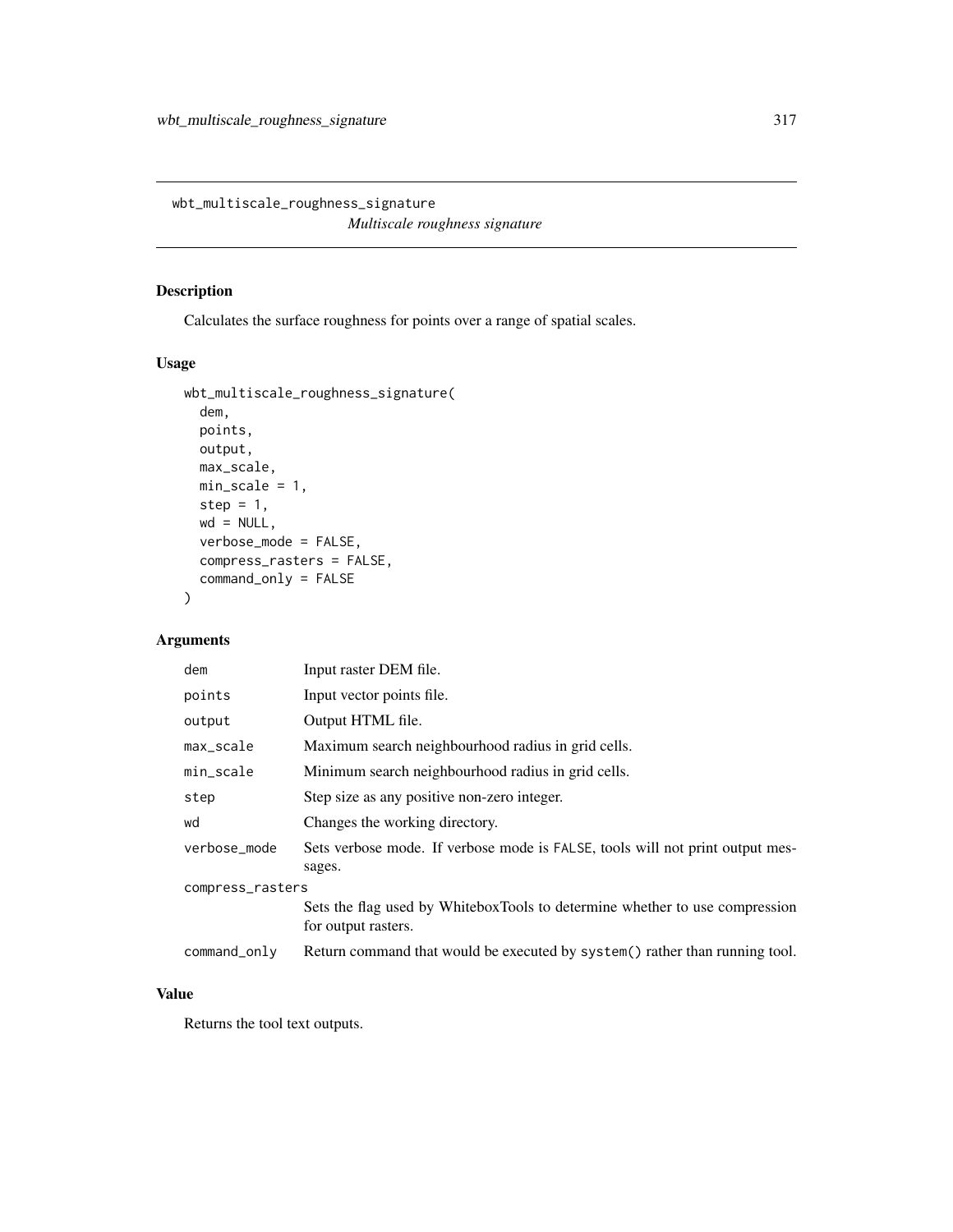wbt\_multiscale\_std\_dev\_normals

*Multiscale std dev normals*

## Description

Calculates surface roughness over a range of spatial scales.

## Usage

```
wbt_multiscale_std_dev_normals(
  dem,
 out_mag,
 out_scale,
 min_scale = 1,
 step = 1,
 num\_steps = 10,
  step_nonlinearity = 1,
 wd = NULL,verbose_mode = FALSE,
 compress_rasters = FALSE,
  command_only = FALSE
)
```
## Arguments

| dem               | Input raster DEM file.                                                                             |
|-------------------|----------------------------------------------------------------------------------------------------|
| out_mag           | Output raster roughness magnitude file.                                                            |
| out_scale         | Output raster roughness scale file.                                                                |
| min_scale         | Minimum search neighbourhood radius in grid cells.                                                 |
| step              | Step size as any positive non-zero integer.                                                        |
| num_steps         | Number of steps.                                                                                   |
| step_nonlinearity |                                                                                                    |
|                   | Step nonlinearity factor $(1.0\n-2.0)$ is typical).                                                |
| wd                | Changes the working directory.                                                                     |
| verbose_mode      | Sets verbose mode. If verbose mode is FALSE, tools will not print output mes-                      |
|                   | sages.                                                                                             |
| compress_rasters  |                                                                                                    |
|                   | Sets the flag used by WhiteboxTools to determine whether to use compression<br>for output rasters. |
| $command\_only$   | Return command that would be executed by system() rather than running tool.                        |

## Value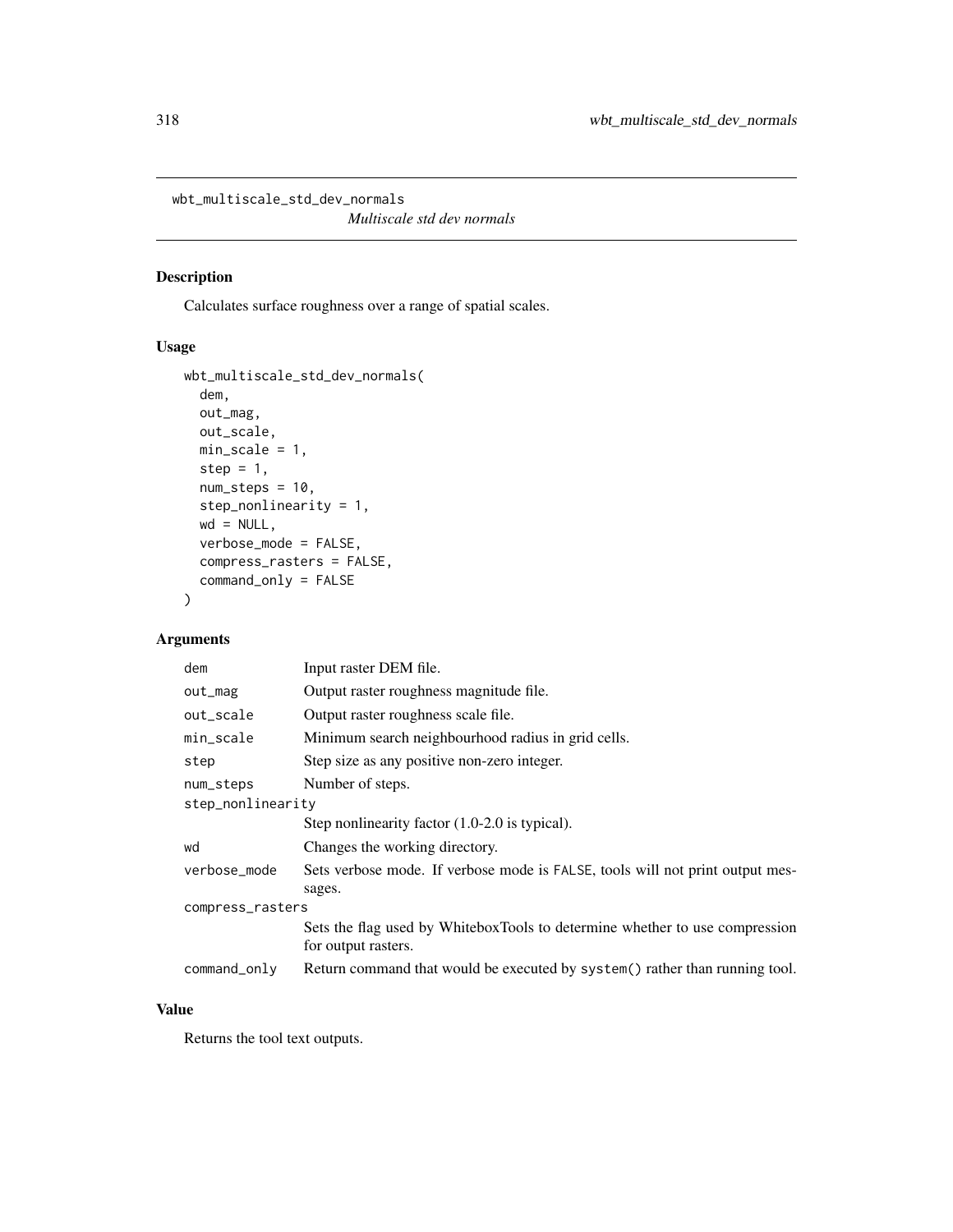wbt\_multiscale\_std\_dev\_normals\_signature *Multiscale std dev normals signature*

## Description

Calculates the surface roughness for points over a range of spatial scales.

#### Usage

```
wbt_multiscale_std_dev_normals_signature(
  dem,
 points,
 output,
 min_scale = 1,
 step = 1,
 num\_steps = 10,
  step_nonlinearity = 1,
 wd = NULL,verbose_mode = FALSE,
  compress_rasters = FALSE,
  command_only = FALSE
\mathcal{L}
```
## Arguments

| dem               | Input raster DEM file.                                                                             |
|-------------------|----------------------------------------------------------------------------------------------------|
| points            | Input vector points file.                                                                          |
| output            | Output HTML file.                                                                                  |
| min_scale         | Minimum search neighbourhood radius in grid cells.                                                 |
| step              | Step size as any positive non-zero integer.                                                        |
| num_steps         | Number of steps.                                                                                   |
| step_nonlinearity |                                                                                                    |
|                   | Step nonlinearity factor $(1.0\n-2.0)$ is typical).                                                |
| wd                | Changes the working directory.                                                                     |
| verbose_mode      | Sets verbose mode. If verbose mode is FALSE, tools will not print output mes-                      |
|                   | sages.                                                                                             |
| compress_rasters  |                                                                                                    |
|                   | Sets the flag used by WhiteboxTools to determine whether to use compression<br>for output rasters. |
| $command\_only$   | Return command that would be executed by system() rather than running tool.                        |

## Value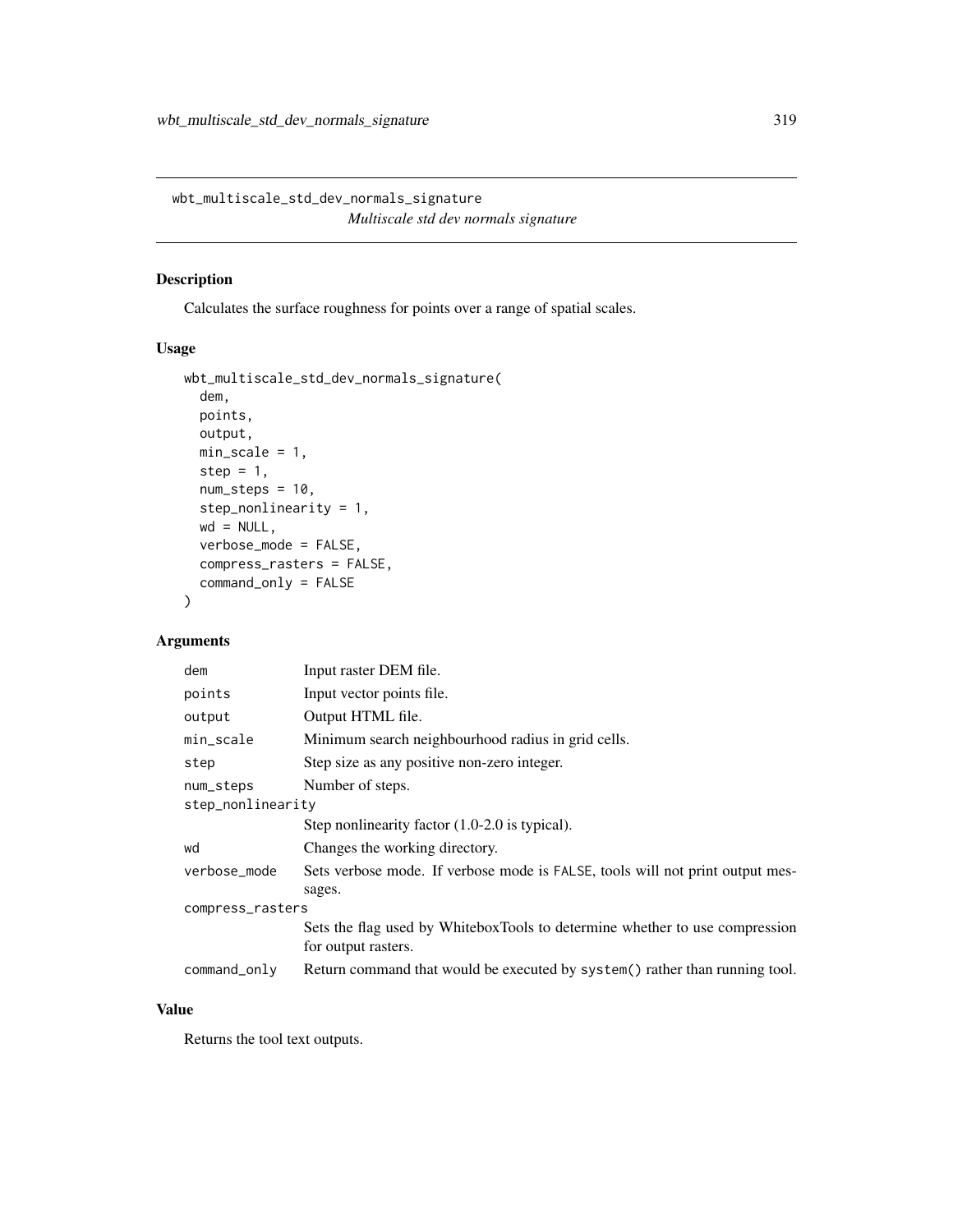wbt\_multiscale\_topographic\_position\_image *Multiscale topographic position image*

#### Description

Creates a multiscale topographic position image from three DEVmax rasters of differing spatial scale ranges.

#### Usage

```
wbt_multiscale_topographic_position_image(
  local,
 meso,
 broad,
 output,
  lightness = 1.2,
 wd = NULL,verbose_mode = FALSE,
  compress_rasters = FALSE,
  command_only = FALSE
)
```
## Arguments

| local            | Input local-scale topographic position (DEV max) raster file.                                      |
|------------------|----------------------------------------------------------------------------------------------------|
| meso             | Input meso-scale topographic position (DEVmax) raster file.                                        |
| broad            | Input broad-scale topographic position (DEV max) raster file.                                      |
| output           | Output raster file.                                                                                |
| lightness        | Image lightness value (default is 1.2).                                                            |
| wd               | Changes the working directory.                                                                     |
| verbose mode     | Sets verbose mode. If verbose mode is FALSE, tools will not print output mes-<br>sages.            |
| compress_rasters |                                                                                                    |
|                  | Sets the flag used by WhiteboxTools to determine whether to use compression<br>for output rasters. |
| command_only     | Return command that would be executed by system() rather than running tool.                        |

## Value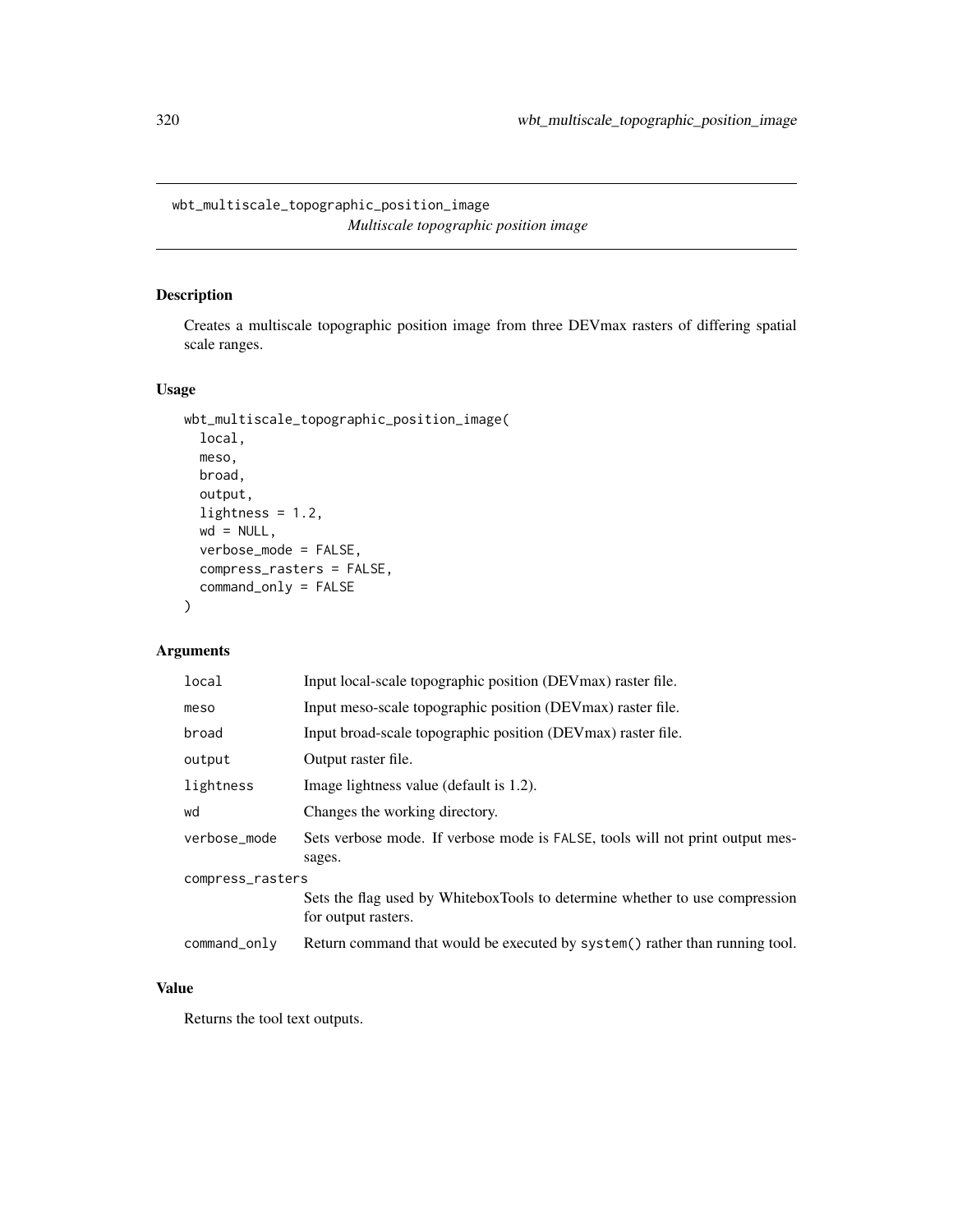wbt\_multi\_part\_to\_single\_part

*Multi part to single part*

## Description

Converts a vector file containing multi-part features into a vector containing only single-part features.

## Usage

```
wbt_multi_part_to_single_part(
  input,
 output,
 exclude_holes = TRUE,
 wd = NULL,verbose_mode = FALSE,
 compress_rasters = FALSE,
 command_only = FALSE
\mathcal{L}
```
## Arguments

| input            | Input vector line or polygon file.                                                                              |
|------------------|-----------------------------------------------------------------------------------------------------------------|
| output           | Output vector line or polygon file.                                                                             |
| exclude_holes    | Exclude hole parts from the feature splitting? (holes will continue to belong to<br>their features in output.). |
| wd               | Changes the working directory.                                                                                  |
| verbose_mode     | Sets verbose mode. If verbose mode is FALSE, tools will not print output mes-<br>sages.                         |
| compress_rasters |                                                                                                                 |
|                  | Sets the flag used by WhiteboxTools to determine whether to use compression<br>for output rasters.              |
| command_only     | Return command that would be executed by system() rather than running tool.                                     |

## Value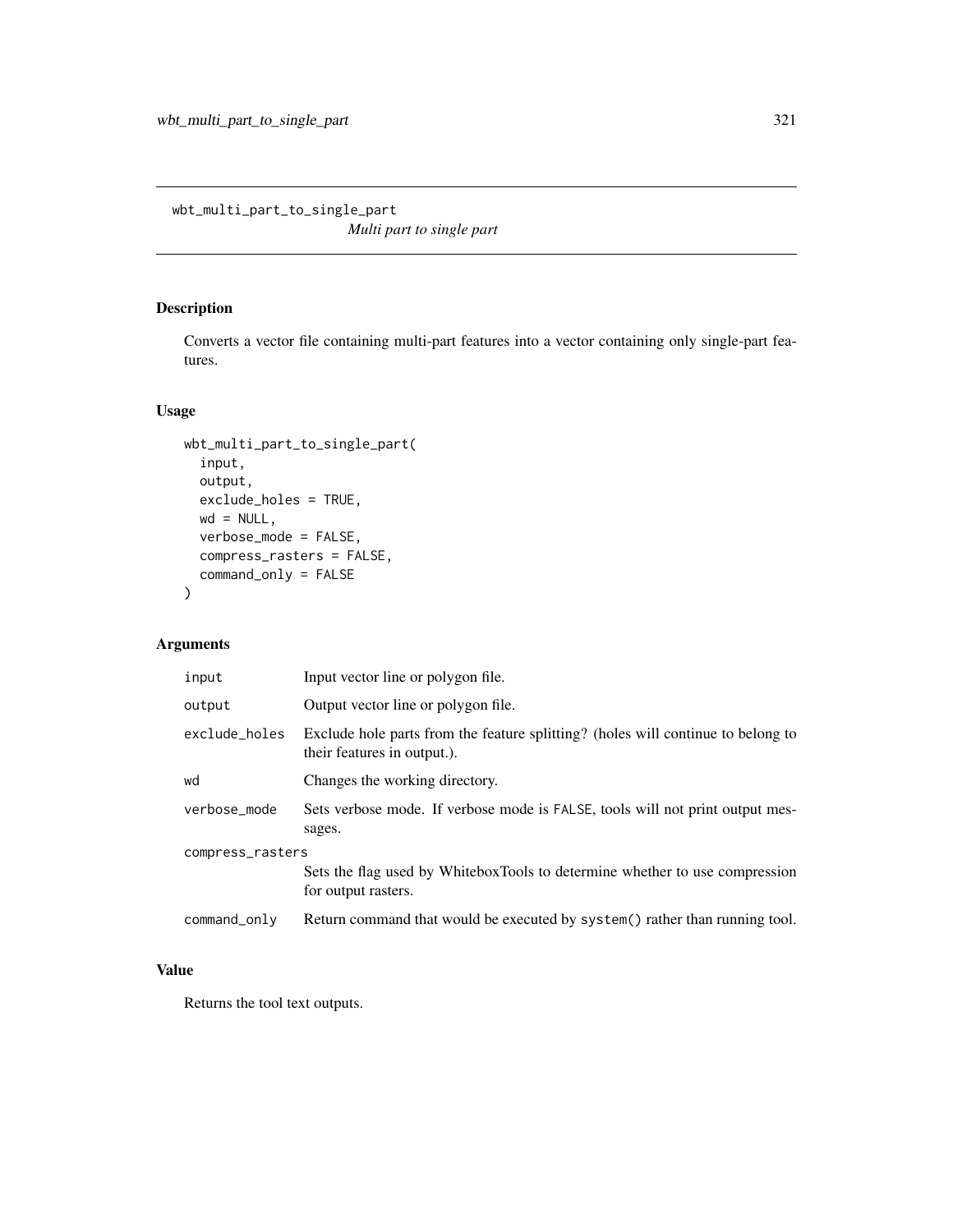wbt\_narrowness\_index *Narrowness index*

## Description

Calculates the narrowness of raster polygons.

## Usage

```
wbt_narrowness_index(
  input,
 output,
 wd = NULL,verbose_mode = FALSE,
 compress_rasters = FALSE,
  command_only = FALSE
)
```
# Arguments

| input            | Input raster file.                                                                                 |
|------------------|----------------------------------------------------------------------------------------------------|
| output           | Output raster file.                                                                                |
| wd               | Changes the working directory.                                                                     |
| verbose_mode     | Sets verbose mode. If verbose mode is FALSE, tools will not print output mes-<br>sages.            |
| compress_rasters |                                                                                                    |
|                  | Sets the flag used by WhiteboxTools to determine whether to use compression<br>for output rasters. |
| command_only     | Return command that would be executed by system() rather than running tool.                        |

#### Value

Returns the tool text outputs.

wbt\_natural\_neighbour\_interpolation *Natural neighbour interpolation*

## Description

Creates a raster grid based on Sibson's natural neighbour method.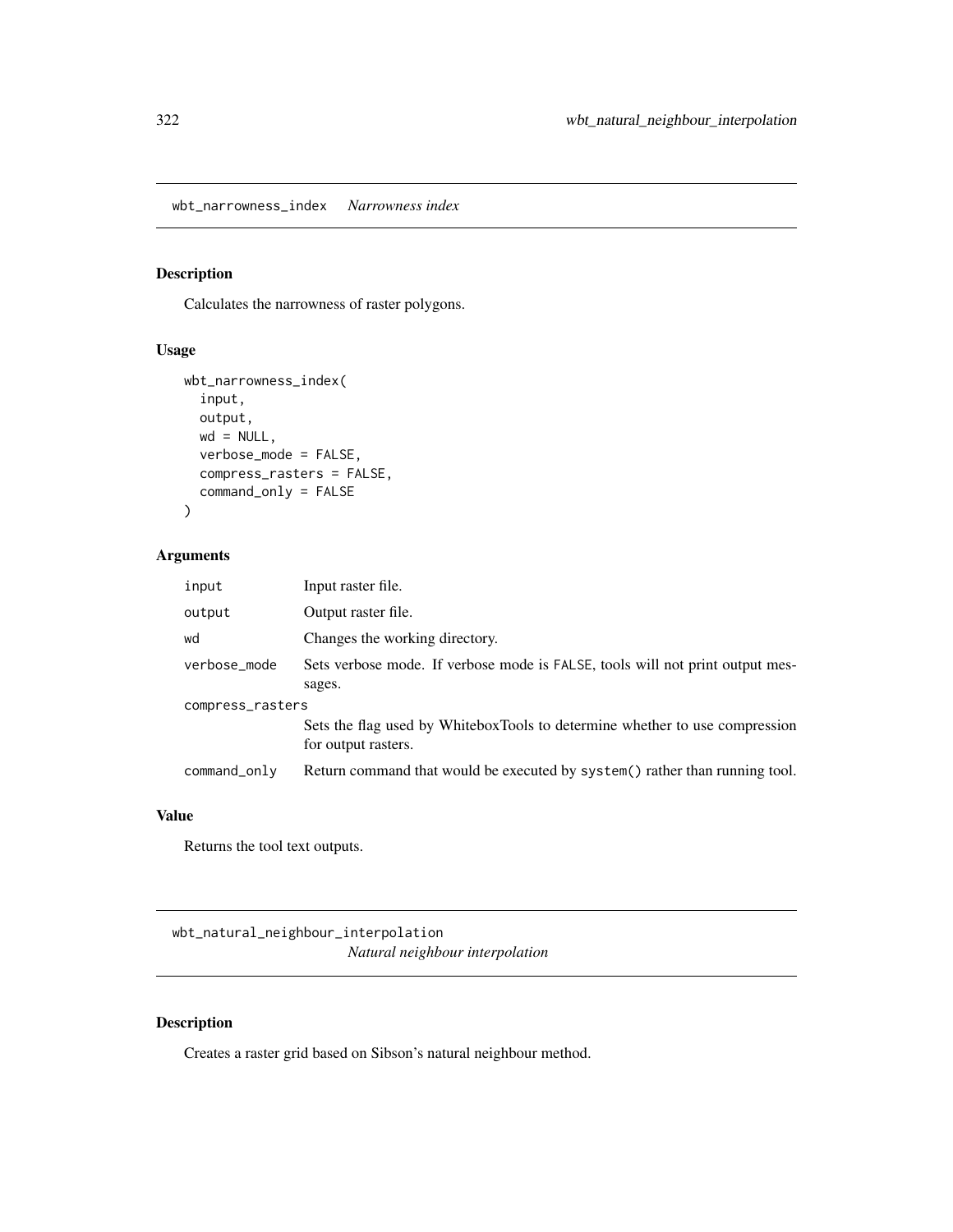## Usage

```
wbt_natural_neighbour_interpolation(
  input,
 output,
 field = NULL,
 use_z = FALSE,cell_size = NULL,
 base = NULL,
 clip = TRUE,
 wd = NULL,verbose_mode = FALSE,
 compress_rasters = FALSE,
 command_only = FALSE
)
```
## Arguments

| input            | Input vector points file.                                                                          |
|------------------|----------------------------------------------------------------------------------------------------|
| output           | Output raster file.                                                                                |
| field            | Input field name in attribute table.                                                               |
| $use_z$          | Use the 'z' dimension of the Shapefile's geometry instead of an attribute field?.                  |
| cell_size        | Optionally specified cell size of output raster. Not used when base raster is<br>specified.        |
| base             | Optionally specified input base raster file. Not used when a cell size is specified.               |
| clip             | Clip the data to the convex hull of the points?.                                                   |
| wd               | Changes the working directory.                                                                     |
| verbose_mode     | Sets verbose mode. If verbose mode is FALSE, tools will not print output mes-                      |
|                  | sages.                                                                                             |
| compress_rasters |                                                                                                    |
|                  | Sets the flag used by WhiteboxTools to determine whether to use compression<br>for output rasters. |
| command_only     | Return command that would be executed by system() rather than running tool.                        |

## Value

Returns the tool text outputs.

wbt\_nearest\_neighbour\_gridding *Nearest neighbour gridding*

## Description

Creates a raster grid based on a set of vector points and assigns grid values using the nearest neighbour.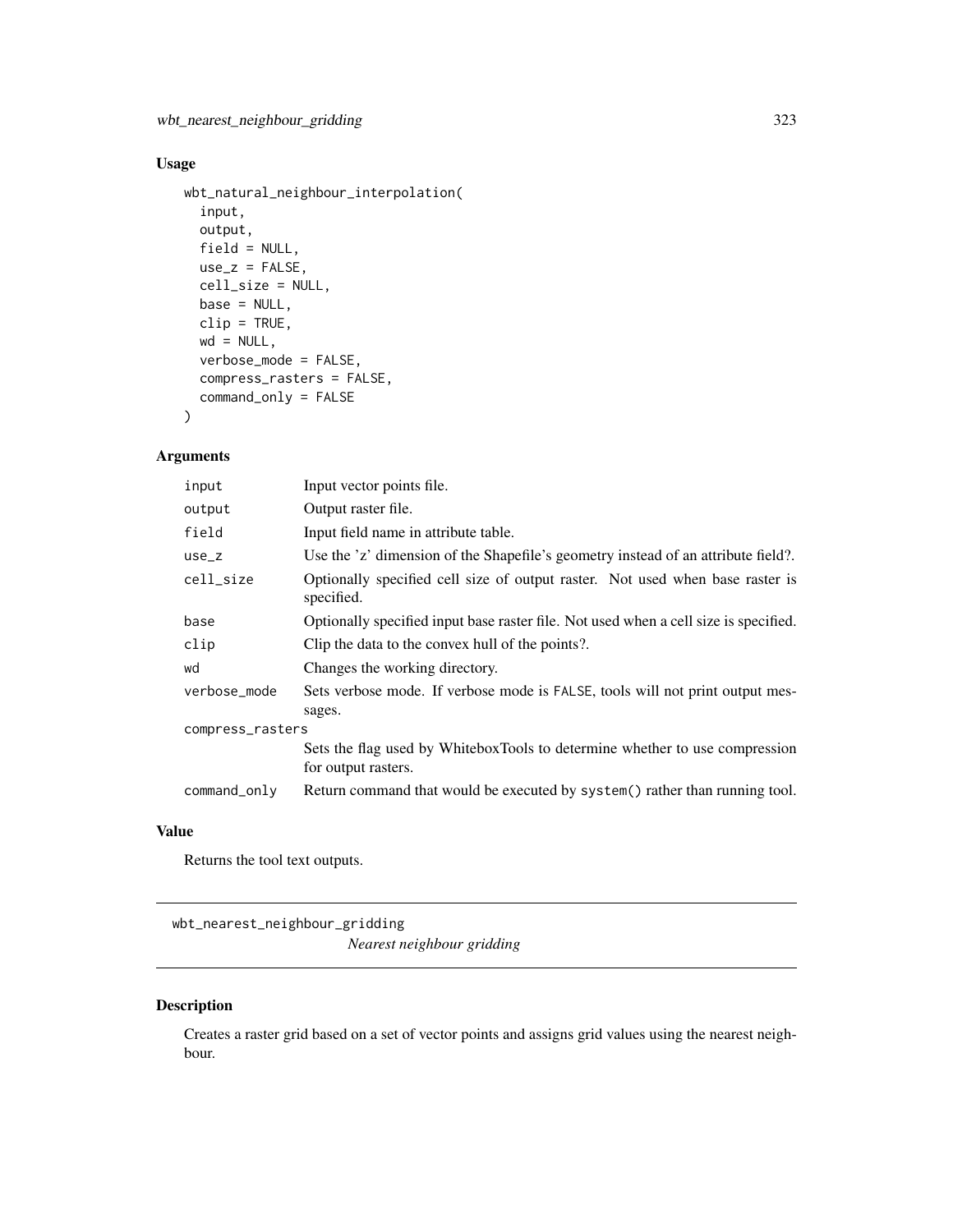## Usage

```
wbt_nearest_neighbour_gridding(
  input,
  field,
 output,
 use_z = FALSE,cell_size = NULL,
 base = NULL,
 max\_dist = NULL,wd = NULL,verbose_mode = FALSE,
 compress_rasters = FALSE,
  command_only = FALSE
\mathcal{L}
```
## Arguments

| input            | Input vector Points file.                                                                          |
|------------------|----------------------------------------------------------------------------------------------------|
| field            | Input field name in attribute table.                                                               |
| output           | Output raster file.                                                                                |
| $use_z$          | Use z-coordinate instead of field?.                                                                |
| cell_size        | Optionally specified cell size of output raster. Not used when base raster is<br>specified.        |
| base             | Optionally specified input base raster file. Not used when a cell size is specified.               |
| max_dist         | Maximum search distance (optional).                                                                |
| wd               | Changes the working directory.                                                                     |
| verbose mode     | Sets verbose mode. If verbose mode is FALSE, tools will not print output mes-<br>sages.            |
| compress_rasters |                                                                                                    |
|                  | Sets the flag used by WhiteboxTools to determine whether to use compression<br>for output rasters. |
| command_only     | Return command that would be executed by system() rather than running tool.                        |

## Value

Returns the tool text outputs.

wbt\_negate *Negate*

## Description

Changes the sign of values in a raster or the 0-1 values of a Boolean raster.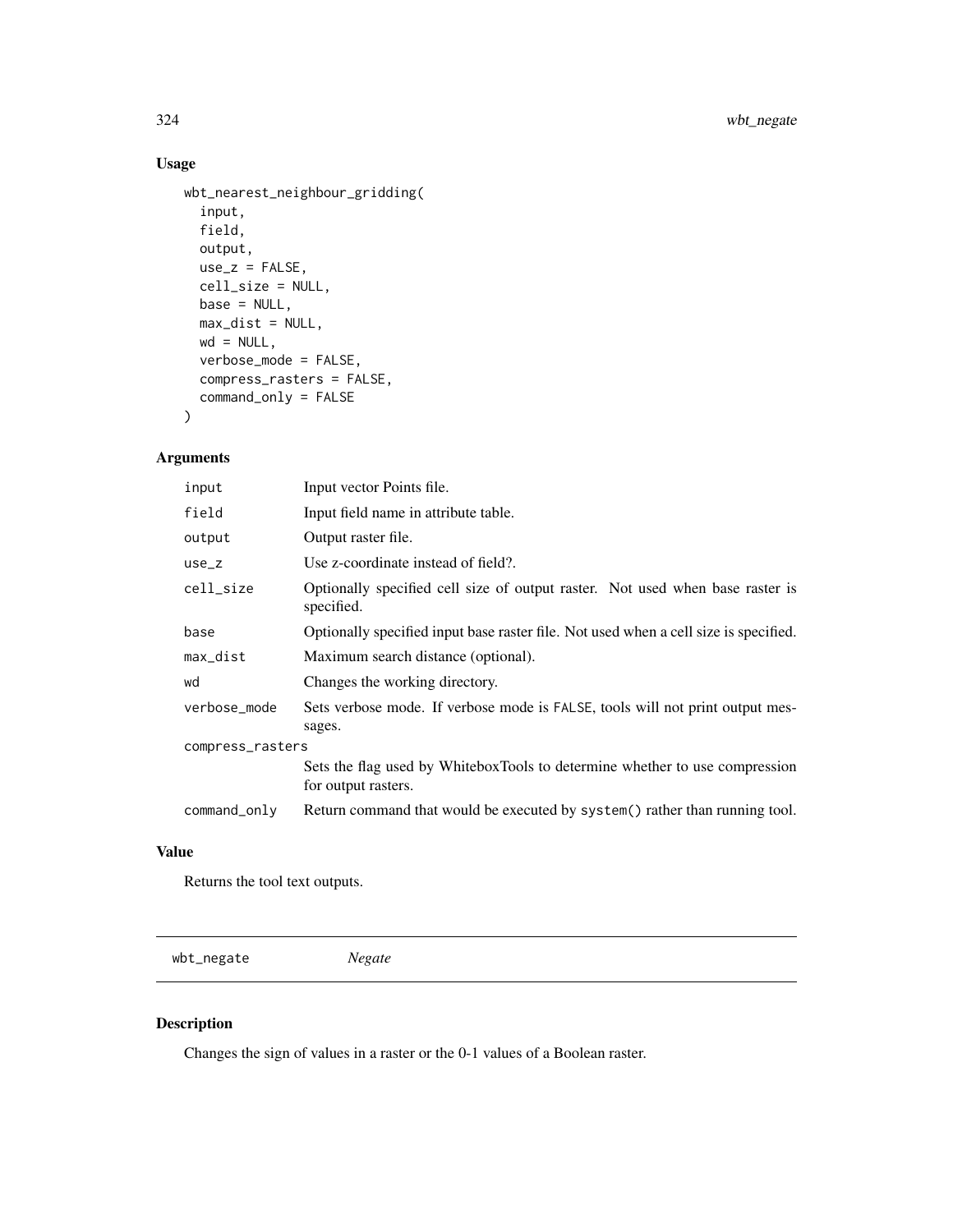wbt\_new\_raster\_from\_base 325

# Usage

```
wbt_negate(
  input,
  output,
 wd = NULL,verbose_mode = FALSE,
  compress_rasters = FALSE,
  command_only = FALSE
)
```
# Arguments

| input            | Input raster file.                                                                                 |  |
|------------------|----------------------------------------------------------------------------------------------------|--|
| output           | Output raster file.                                                                                |  |
| wd               | Changes the working directory.                                                                     |  |
| verbose_mode     | Sets verbose mode. If verbose mode is FALSE, tools will not print output mes-                      |  |
|                  | sages.                                                                                             |  |
| compress_rasters |                                                                                                    |  |
|                  | Sets the flag used by WhiteboxTools to determine whether to use compression<br>for output rasters. |  |
| command_only     | Return command that would be executed by system() rather than running tool.                        |  |

# Value

Returns the tool text outputs.

wbt\_new\_raster\_from\_base

*New raster from base*

### Description

Creates a new raster using a base image.

```
wbt_new_raster_from_base(
 base,
 output,
 value = "nodata",
 data_type = "float",
 cell_size = NULL,
 wd = NULL,verbose_mode = FALSE,
 compress_rasters = FALSE,
  command_only = FALSE
)
```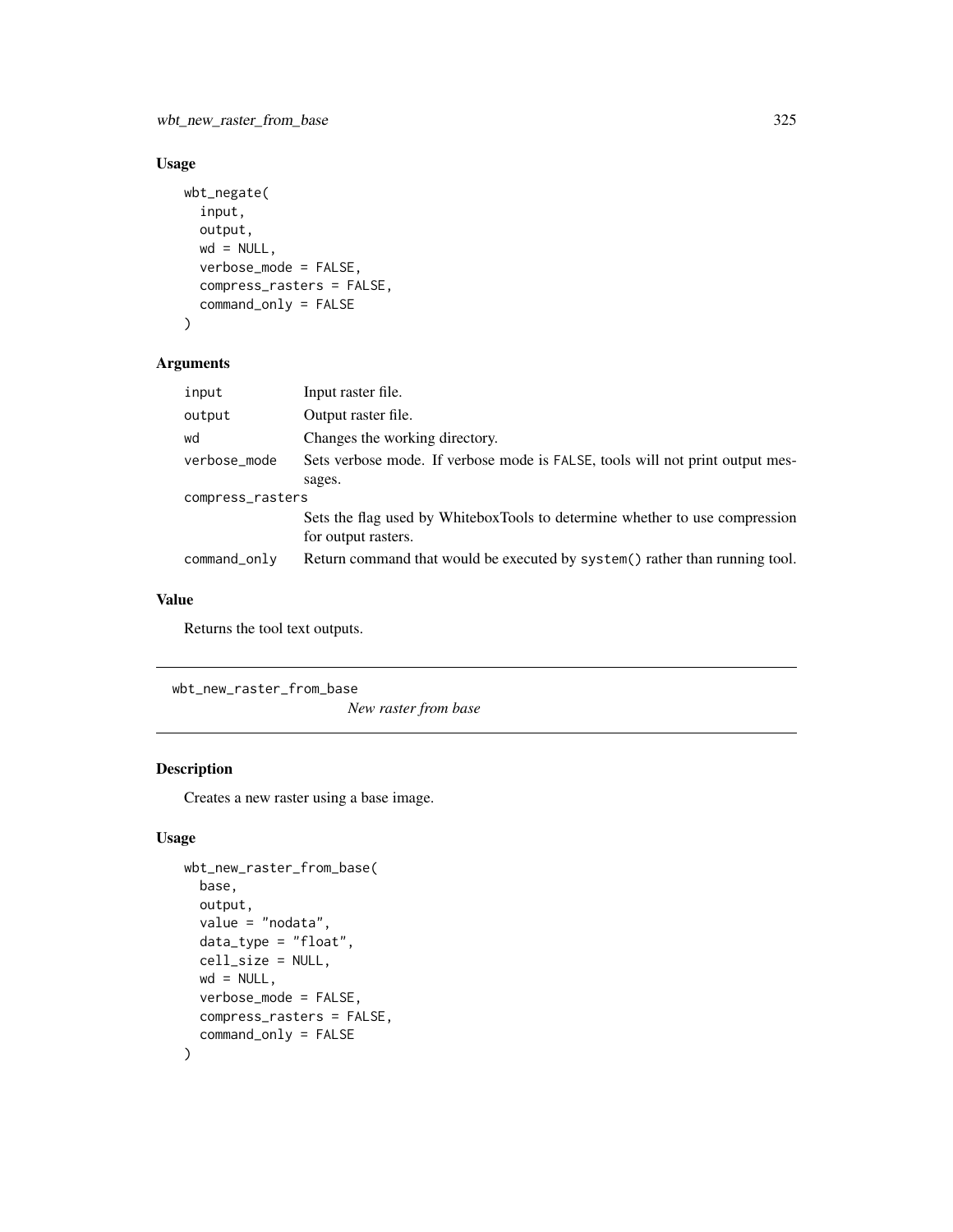| base             | Input base raster file.                                                                                                              |  |
|------------------|--------------------------------------------------------------------------------------------------------------------------------------|--|
| output           | Output raster file.                                                                                                                  |  |
| value            | Constant value to fill raster with; either 'nodata' or numeric value.                                                                |  |
| data_type        | Output raster data type; options include 'double' (64-bit), 'float' (32-bit), and<br>'integer' (signed 16-bit) (default is 'float'). |  |
| cell_size        | Optionally specified cell size of output raster. Not used when base raster is<br>specified.                                          |  |
| wd               | Changes the working directory.                                                                                                       |  |
| verbose_mode     | Sets verbose mode. If verbose mode is FALSE, tools will not print output mes-<br>sages.                                              |  |
| compress_rasters |                                                                                                                                      |  |
|                  | Sets the flag used by WhiteboxTools to determine whether to use compression<br>for output rasters.                                   |  |
| command_only     | Return command that would be executed by system() rather than running tool.                                                          |  |

# Value

Returns the tool text outputs.

wbt\_normalized\_difference\_index *Normalized difference index*

# Description

Calculate a normalized-difference index (NDI) from two bands of multispectral image data.

```
wbt_normalized_difference_index(
  input1,
  input2,
  output,
 clip = \theta,
  correction = 0,
 wd = NULL,verbose_mode = FALSE,
 compress_rasters = FALSE,
  command_only = FALSE
)
```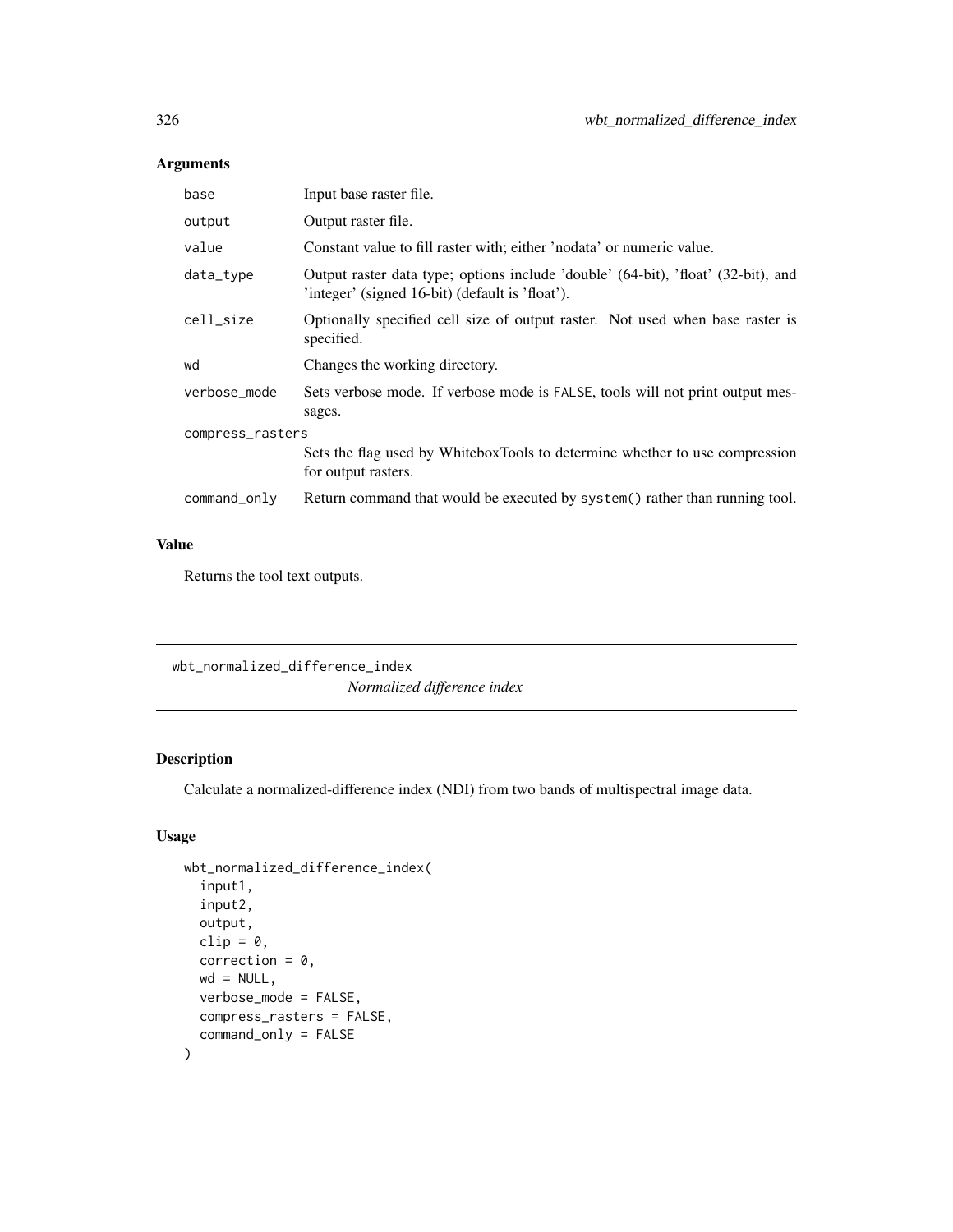| input1           | Input image 1 (e.g. near-infrared band).                                                                |  |
|------------------|---------------------------------------------------------------------------------------------------------|--|
| input2           | Input image 2 (e.g. red band).                                                                          |  |
| output           | Output raster file.                                                                                     |  |
| clip             | Optional amount to clip the distribution tails by, in percent.                                          |  |
| correction       | Optional adjustment value (e.g. 1, or 0.16 for the optimal soil adjusted vegeta-<br>tion index, OSAVI). |  |
| wd               | Changes the working directory.                                                                          |  |
| verbose_mode     | Sets verbose mode. If verbose mode is FALSE, tools will not print output mes-<br>sages.                 |  |
| compress_rasters |                                                                                                         |  |
|                  | Sets the flag used by WhiteboxTools to determine whether to use compression<br>for output rasters.      |  |
| command_only     | Return command that would be executed by system() rather than running tool.                             |  |

# Value

Returns the tool text outputs.

```
wbt_normal_vectors Normal vectors
```
### Description

Calculates normal vectors for points within a LAS file and stores these data (XYZ vector components) in the RGB field.

```
wbt_normal_vectors(
  input,
 output,
 radius = 1,
 wd = NULL,verbose_mode = FALSE,
 compress_rasters = FALSE,
  command_only = FALSE
)
```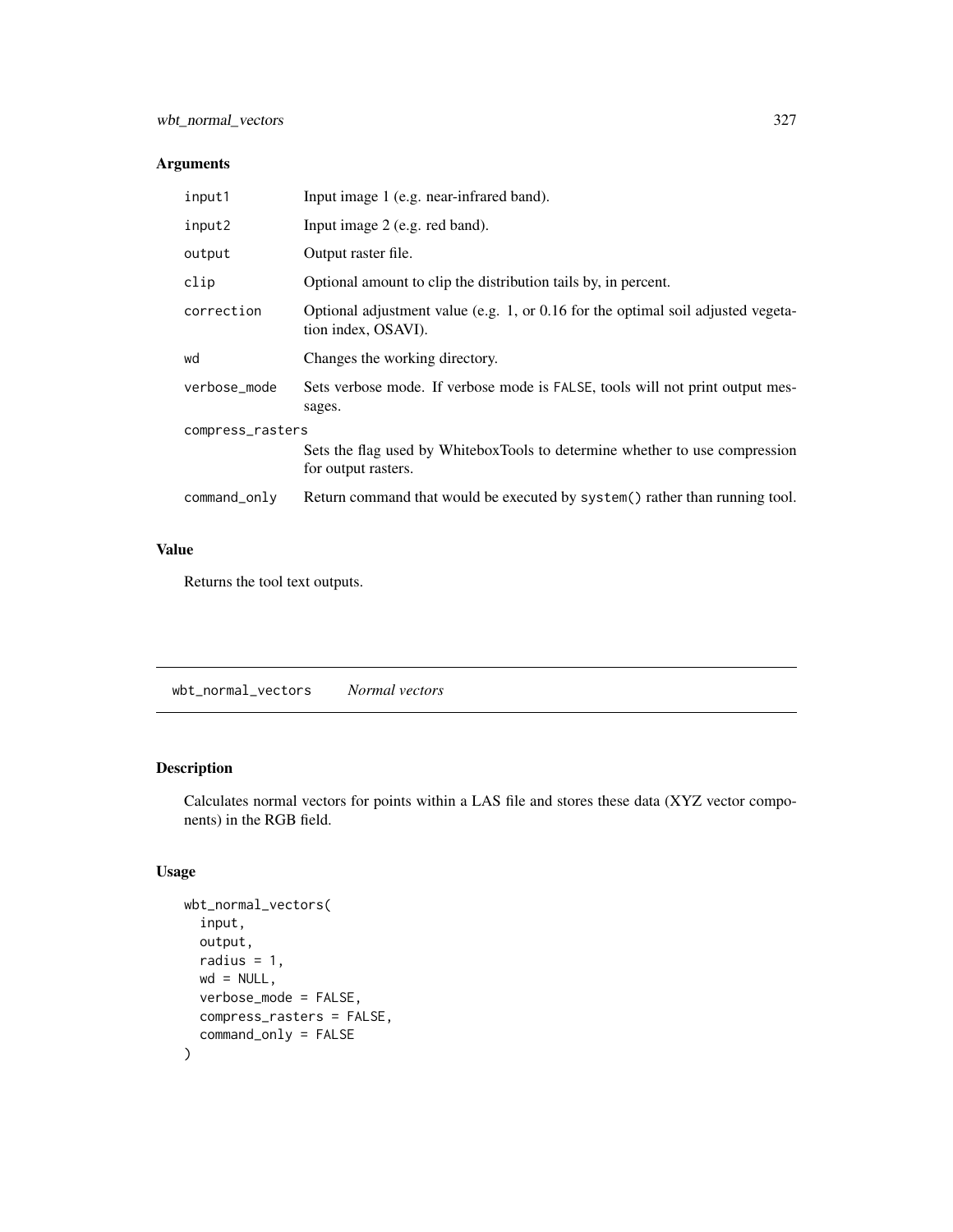| input            | Input LiDAR file.                                                             |  |
|------------------|-------------------------------------------------------------------------------|--|
| output           | Output LiDAR file.                                                            |  |
| radius           | Search Radius.                                                                |  |
| wd               | Changes the working directory.                                                |  |
| verbose_mode     | Sets verbose mode. If verbose mode is FALSE, tools will not print output mes- |  |
|                  | sages.                                                                        |  |
| compress_rasters |                                                                               |  |
|                  | Sets the flag used by WhiteboxTools to determine whether to use compression   |  |
|                  | for output rasters.                                                           |  |
| command_only     | Return command that would be executed by system() rather than running tool.   |  |

# Value

Returns the tool text outputs.

| wbt_not | Not |  |  |
|---------|-----|--|--|
|         |     |  |  |

# Description

Performs a logical NOT operator on two Boolean raster images.

# Usage

```
wbt_not(
  input1,
  input2,
 output,
 wd = NULL,verbose_mode = FALSE,
 compress_rasters = FALSE,
  command_only = FALSE
)
```
# Arguments

| input1           | Input raster file.                                                            |
|------------------|-------------------------------------------------------------------------------|
| input2           | Input raster file.                                                            |
| output           | Output raster file.                                                           |
| wd               | Changes the working directory.                                                |
| verbose_mode     | Sets verbose mode. If verbose mode is FALSE, tools will not print output mes- |
|                  | sages.                                                                        |
| compress_rasters |                                                                               |
|                  | Sets the flag used by WhiteboxTools to determine whether to use compression   |
|                  | for output rasters.                                                           |
| command_only     | Return command that would be executed by system() rather than running tool.   |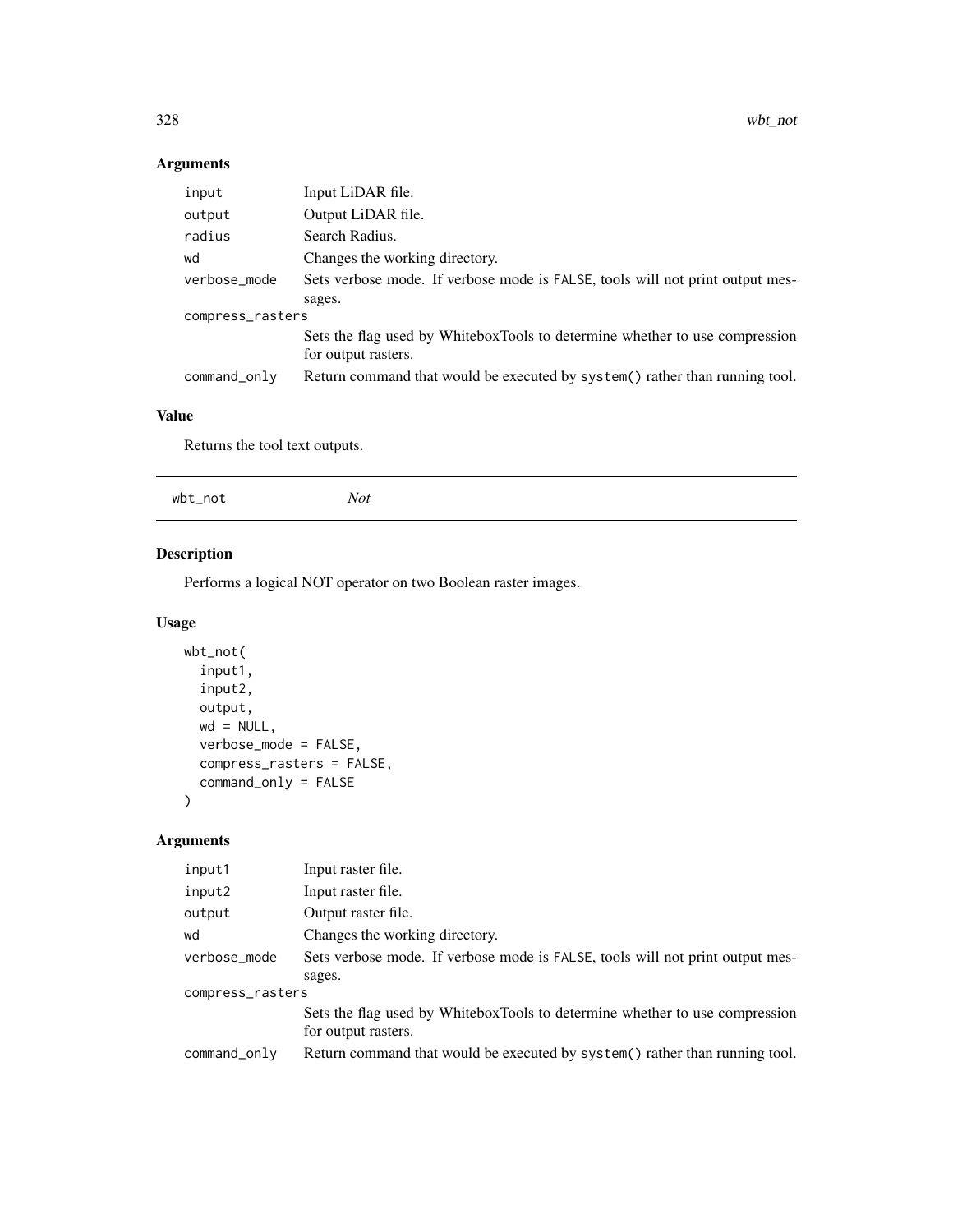wbt\_not\_equal\_to 329

# Value

Returns the tool text outputs.

wbt\_not\_equal\_to *Not equal to*

# Description

Performs a not-equal-to comparison operation on two rasters or a raster and a constant value.

### Usage

```
wbt_not_equal_to(
 input1,
 input2,
 output,
 wd = NULL,verbose_mode = FALSE,
 compress_rasters = FALSE,
 command_only = FALSE
)
```
# Arguments

| input1           | Input raster file or constant value.                                                               |
|------------------|----------------------------------------------------------------------------------------------------|
| input2           | Input raster file or constant value.                                                               |
| output           | Output raster file.                                                                                |
| wd               | Changes the working directory.                                                                     |
| verbose_mode     | Sets verbose mode. If verbose mode is FALSE, tools will not print output mes-<br>sages.            |
| compress_rasters |                                                                                                    |
|                  | Sets the flag used by WhiteboxTools to determine whether to use compression<br>for output rasters. |
| command_only     | Return command that would be executed by system() rather than running tool.                        |

### Value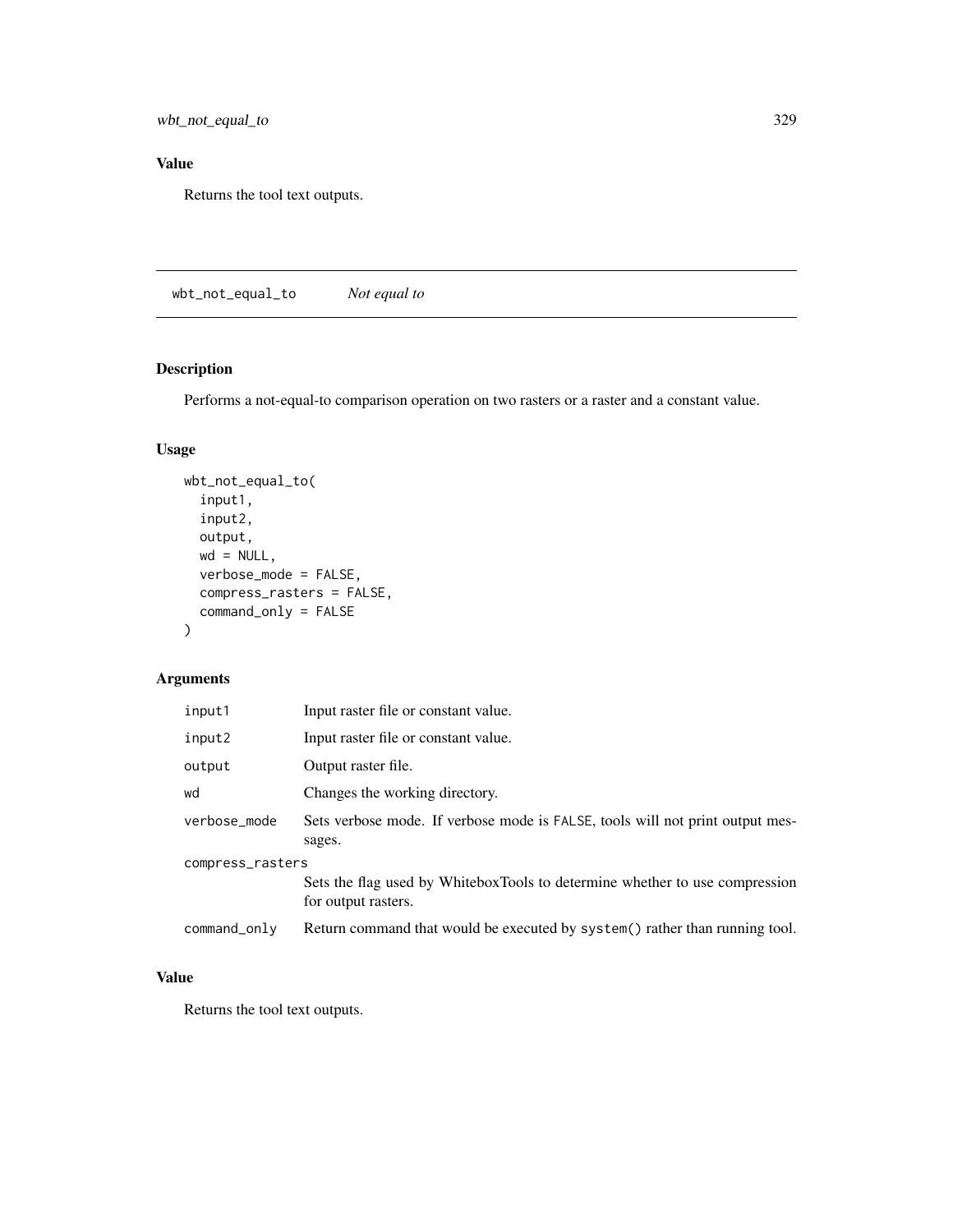wbt\_num\_downslope\_neighbours

*Num downslope neighbours*

### Description

Calculates the number of downslope neighbours to each grid cell in a DEM.

### Usage

```
wbt_num_downslope_neighbours(
  dem,
 output,
 wd = NULL,verbose_mode = FALSE,
  compress_rasters = FALSE,
  command_only = FALSE
)
```
### Arguments

| dem              | Input raster DEM file.                                                                             |  |
|------------------|----------------------------------------------------------------------------------------------------|--|
| output           | Output raster file.                                                                                |  |
| wd               | Changes the working directory.                                                                     |  |
| verbose_mode     | Sets verbose mode. If verbose mode is FALSE, tools will not print output mes-                      |  |
|                  | sages.                                                                                             |  |
| compress_rasters |                                                                                                    |  |
|                  | Sets the flag used by WhiteboxTools to determine whether to use compression<br>for output rasters. |  |
| command_only     | Return command that would be executed by system() rather than running tool.                        |  |

#### Value

Returns the tool text outputs.

wbt\_num\_inflowing\_neighbours *Num inflowing neighbours*

### Description

Computes the number of inflowing neighbours to each cell in an input DEM based on the D8 algorithm.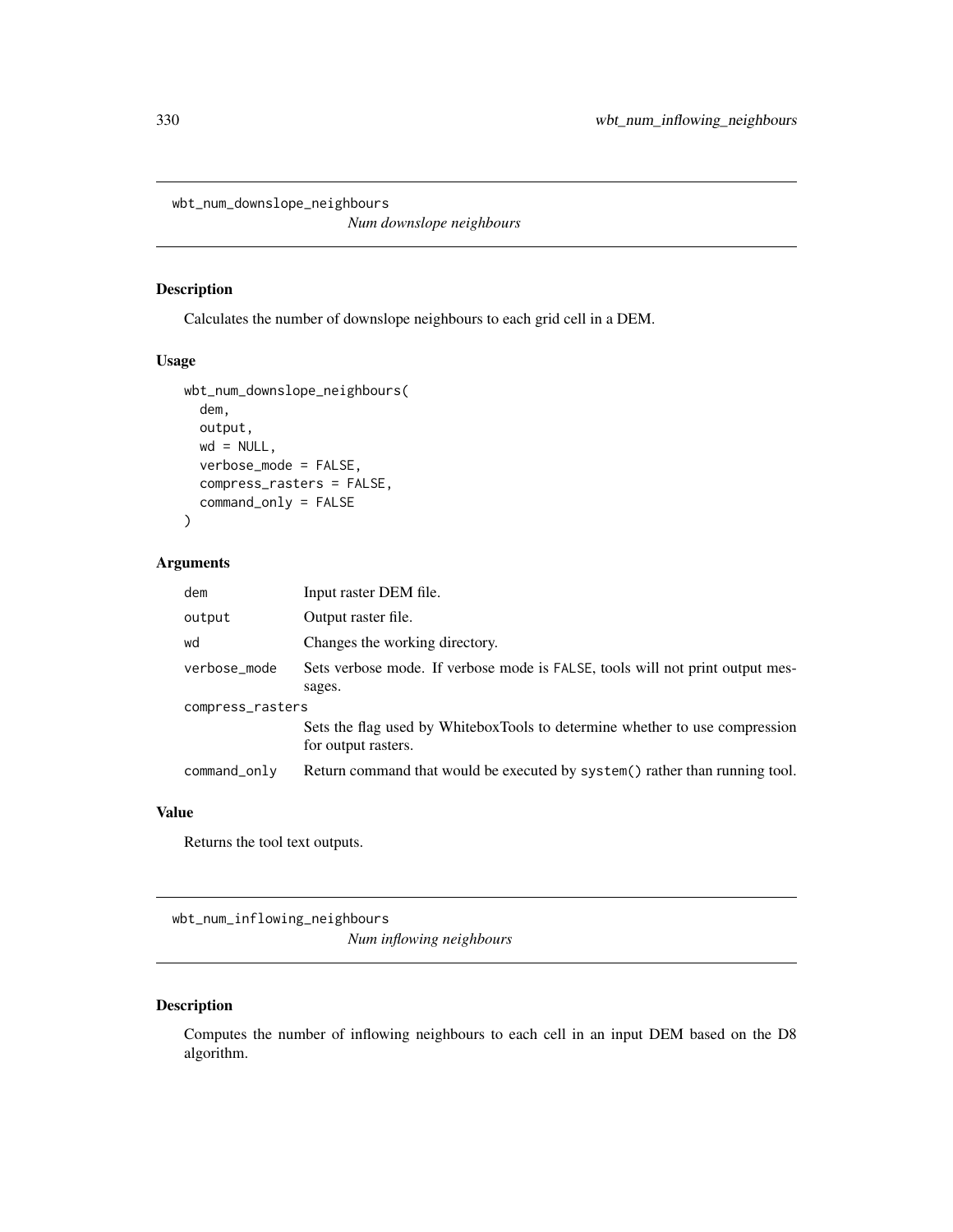### Usage

```
wbt_num_inflowing_neighbours(
  dem,
 output,
 wd = NULL,verbose_mode = FALSE,
  compress_rasters = FALSE,
  command_only = FALSE
)
```
### Arguments

| dem              | Input raster DEM file.                                                                             |  |
|------------------|----------------------------------------------------------------------------------------------------|--|
| output           | Output raster file.                                                                                |  |
| wd               | Changes the working directory.                                                                     |  |
| verbose_mode     | Sets verbose mode. If verbose mode is FALSE, tools will not print output mes-<br>sages.            |  |
| compress_rasters |                                                                                                    |  |
|                  | Sets the flag used by WhiteboxTools to determine whether to use compression<br>for output rasters. |  |
| command_only     | Return command that would be executed by system() rather than running tool.                        |  |

### Value

Returns the tool text outputs.

wbt\_num\_upslope\_neighbours

*Num upslope neighbours*

### Description

Calculates the number of upslope neighbours to each grid cell in a DEM.

```
wbt_num_upslope_neighbours(
 dem,
 output,
 wd = NULL,verbose_mode = FALSE,
 compress_rasters = FALSE,
  command_only = FALSE
)
```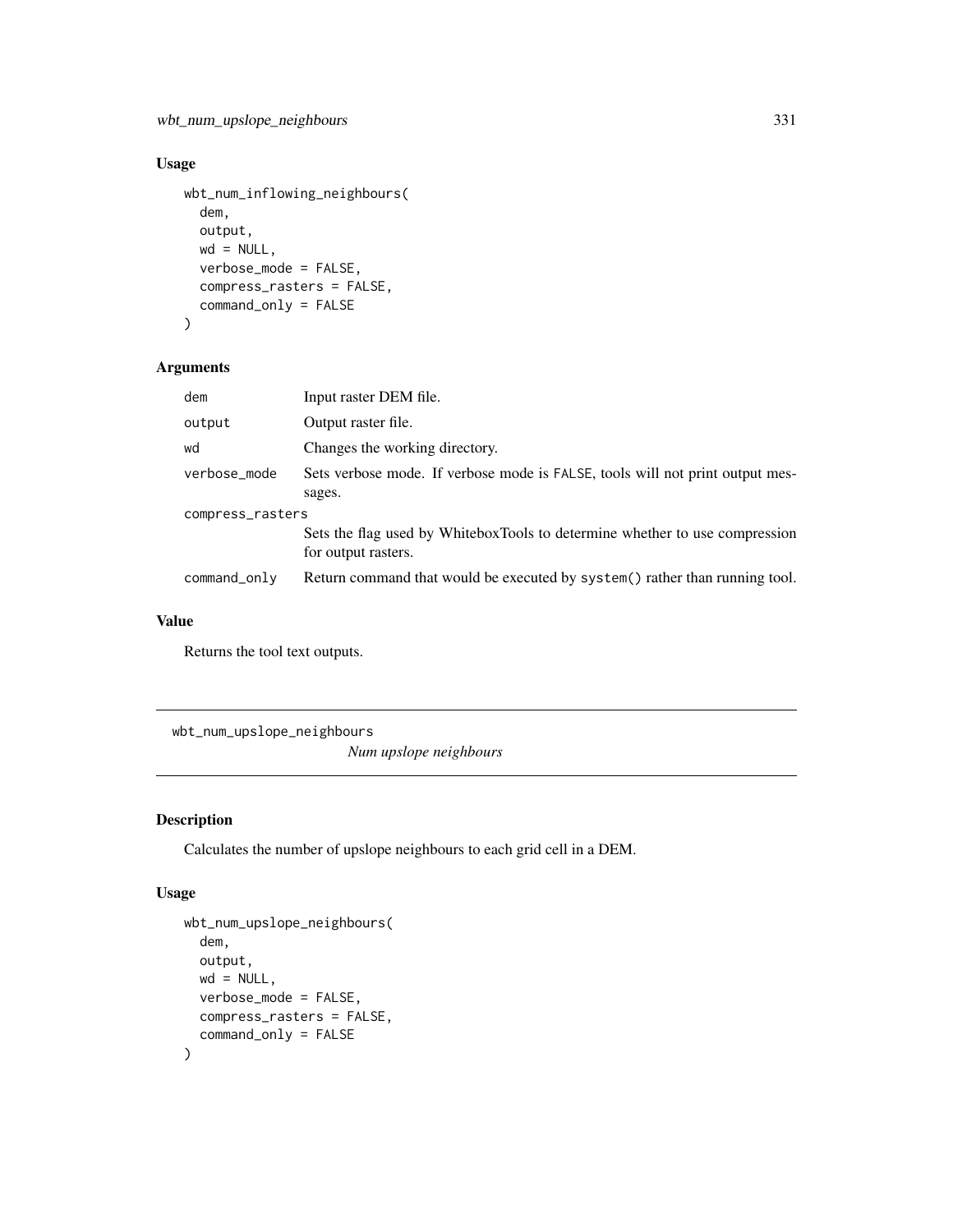| dem              | Input raster DEM file.                                                                             |  |
|------------------|----------------------------------------------------------------------------------------------------|--|
| output           | Output raster file.                                                                                |  |
| wd               | Changes the working directory.                                                                     |  |
| verbose_mode     | Sets verbose mode. If verbose mode is FALSE, tools will not print output mes-                      |  |
|                  | sages.                                                                                             |  |
| compress_rasters |                                                                                                    |  |
|                  | Sets the flag used by WhiteboxTools to determine whether to use compression<br>for output rasters. |  |
| command_only     | Return command that would be executed by system() rather than running tool.                        |  |

# Value

Returns the tool text outputs.

wbt\_olympic\_filter *Olympic filter*

# Description

Performs an olympic smoothing filter on an image.

### Usage

```
wbt_olympic_filter(
 input,
 output,
 filterx = 11,
 filtery = 11,
 wd = NULL,verbose_mode = FALSE,
  compress_rasters = FALSE,
  command_only = FALSE
)
```
# Arguments

| Input raster file.                                                                      |
|-----------------------------------------------------------------------------------------|
| Output raster file.                                                                     |
| Size of the filter kernel in the x-direction.                                           |
| Size of the filter kernel in the y-direction.                                           |
| Changes the working directory.                                                          |
| Sets verbose mode. If verbose mode is FALSE, tools will not print output mes-<br>sages. |
|                                                                                         |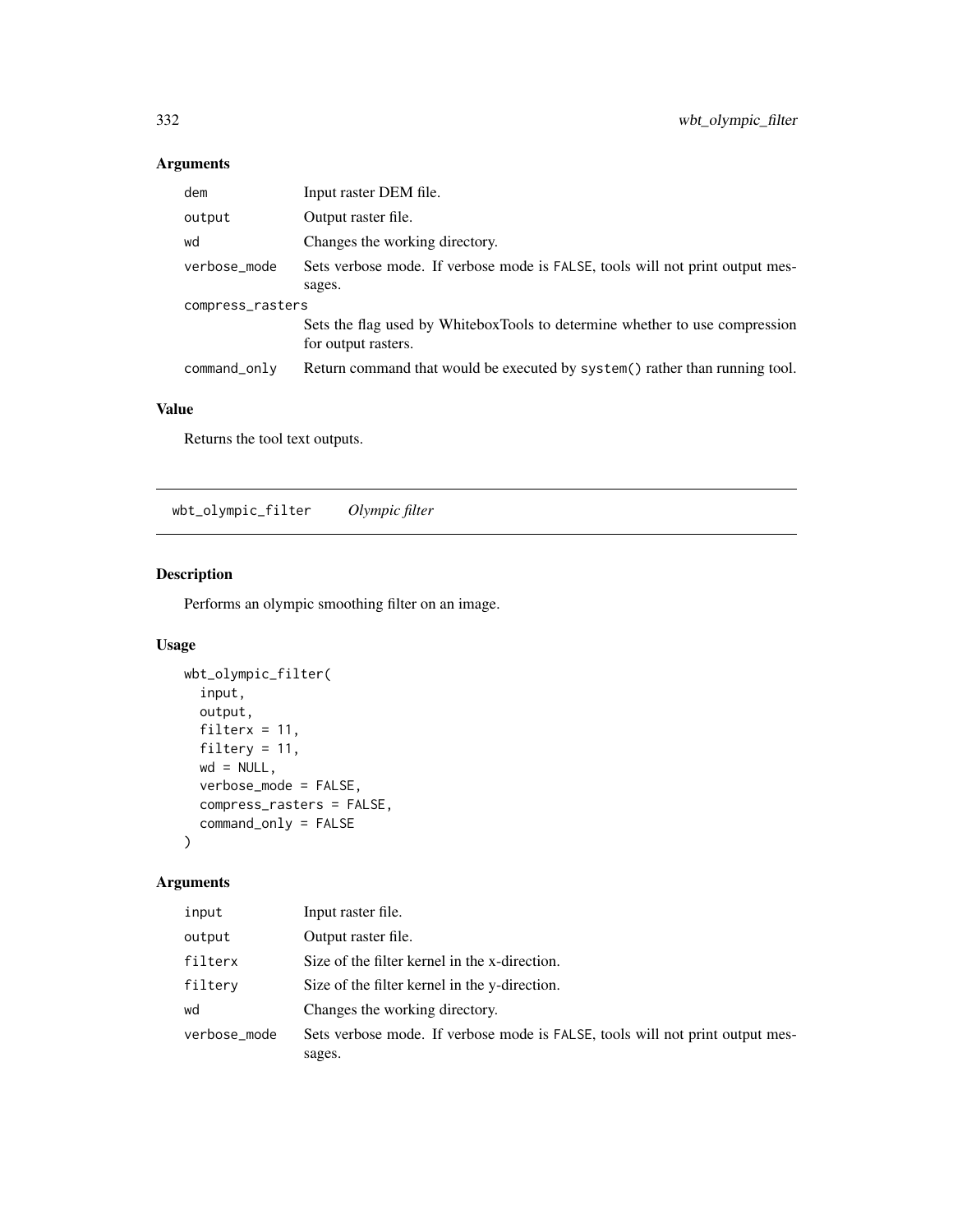### wbt\_opening 333

| compress_rasters |                                                                                                    |
|------------------|----------------------------------------------------------------------------------------------------|
|                  | Sets the flag used by WhiteboxTools to determine whether to use compression<br>for output rasters. |
| $command\_only$  | Return command that would be executed by system () rather than running tool.                       |

# Value

Returns the tool text outputs.

| wbt_opening | <i><b>Jpening</b></i> |  |  |  |
|-------------|-----------------------|--|--|--|
|-------------|-----------------------|--|--|--|

# Description

An opening is a mathematical morphology operation involving a dilation (max filter) of an erosion (min filter) set.

### Usage

```
wbt_opening(
  input,
 output,
 filterx = 11,
 filtery = 11,
 wd = NULL,verbose_mode = FALSE,
 compress_rasters = FALSE,
 command_only = FALSE
)
```
# Arguments

| input            | Input raster file.                                                            |  |
|------------------|-------------------------------------------------------------------------------|--|
| output           | Output raster file.                                                           |  |
| filterx          | Size of the filter kernel in the x-direction.                                 |  |
| filtery          | Size of the filter kernel in the y-direction.                                 |  |
| wd               | Changes the working directory.                                                |  |
| verbose_mode     | Sets verbose mode. If verbose mode is FALSE, tools will not print output mes- |  |
|                  | sages.                                                                        |  |
| compress_rasters |                                                                               |  |
|                  | Sets the flag used by WhiteboxTools to determine whether to use compression   |  |
|                  | for output rasters.                                                           |  |
| command_only     | Return command that would be executed by system() rather than running tool.   |  |

# Value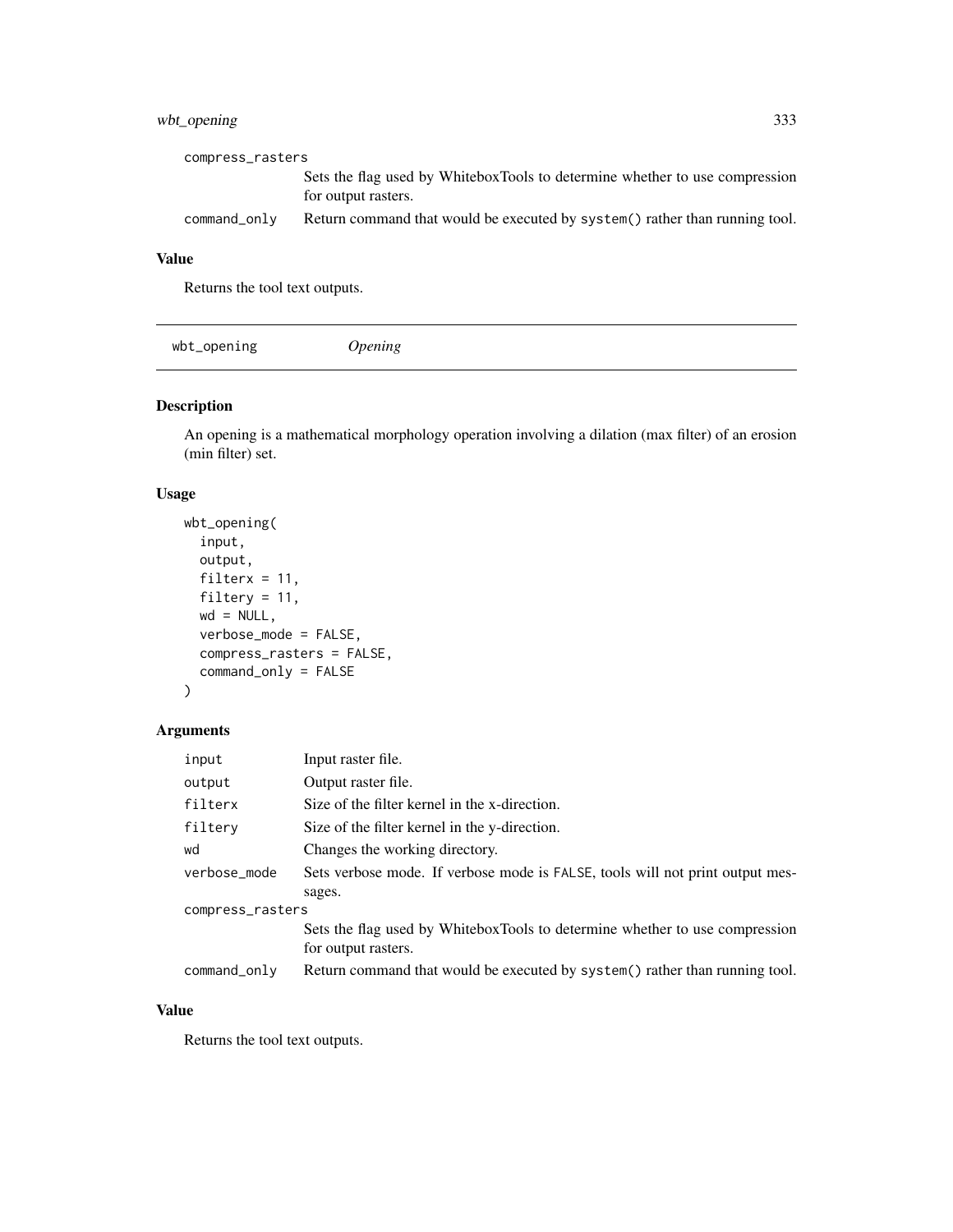wbt\_openness *Openness*

# Description

This tool calculates the topographic openness index from an input DEM.

# Usage

```
wbt_openness(
 input,
 pos_output,
 neg_output,
 dist = 20,
 wd = NULL,verbose_mode = FALSE,
 compress_rasters = FALSE,
 command_only = FALSE
)
```
### Arguments

| input            | Name of the input raster DEM file.                                                                 |  |
|------------------|----------------------------------------------------------------------------------------------------|--|
| pos_output       | Name of the positive openness output raster file.                                                  |  |
| neg_output       | Name of the negative openness output raster file.                                                  |  |
| dist             | Search distance, in grid cells.                                                                    |  |
| wd               | Changes the working directory.                                                                     |  |
| verbose_mode     | Sets verbose mode. If verbose mode is FALSE, tools will not print output mes-<br>sages.            |  |
| compress_rasters |                                                                                                    |  |
|                  | Sets the flag used by WhiteboxTools to determine whether to use compression<br>for output rasters. |  |
| command_only     | Return command that would be executed by system() rather than running tool.                        |  |

# Value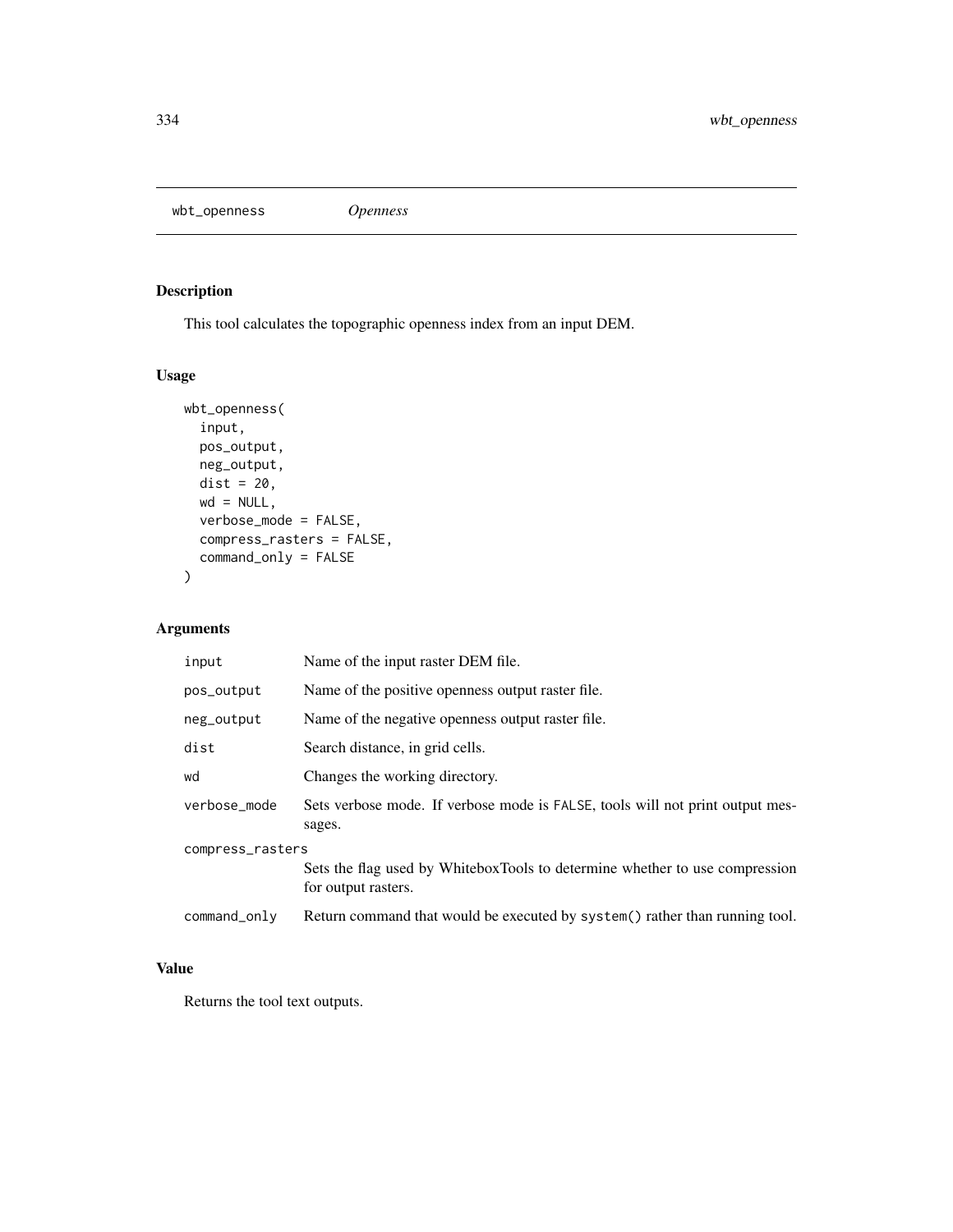wbt\_or *Or*

# Description

Performs a logical OR operator on two Boolean raster images.

# Usage

```
wbt_or(
  input1,
  input2,
 output,
 wd = NULL,verbose_mode = FALSE,
 compress_rasters = FALSE,
 command_only = FALSE
)
```
# Arguments

| input1           | Input raster file.                                                                                 |  |
|------------------|----------------------------------------------------------------------------------------------------|--|
| input2           | Input raster file.                                                                                 |  |
| output           | Output raster file.                                                                                |  |
| wd               | Changes the working directory.                                                                     |  |
| verbose_mode     | Sets verbose mode. If verbose mode is FALSE, tools will not print output mes-<br>sages.            |  |
| compress_rasters |                                                                                                    |  |
|                  | Sets the flag used by WhiteboxTools to determine whether to use compression<br>for output rasters. |  |
| command_only     | Return command that would be executed by system() rather than running tool.                        |  |

# Value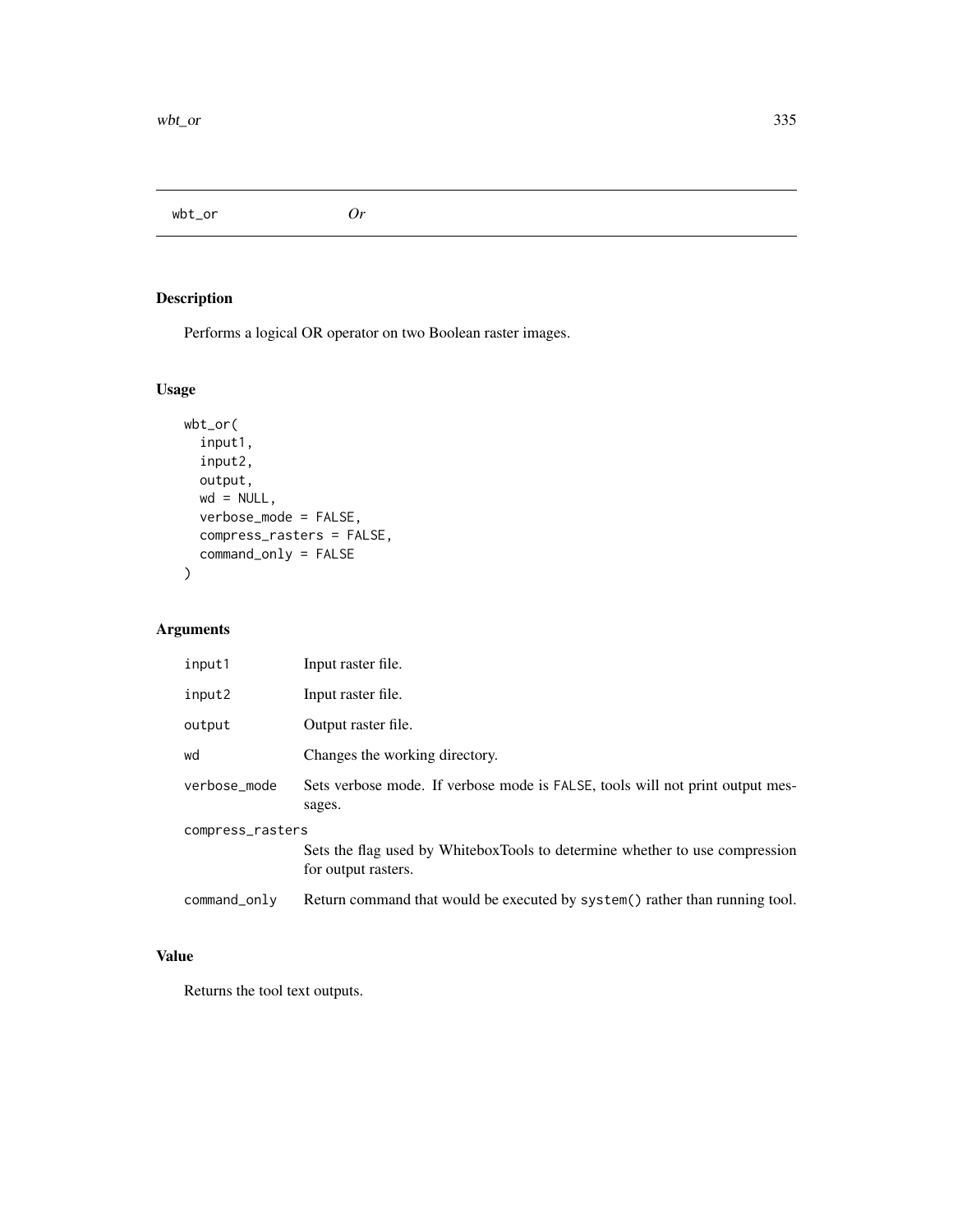wbt\_paired\_sample\_t\_test

*Paired sample t test*

# Description

Performs a 2-sample K-S test for significant differences on two input rasters.

#### Usage

```
wbt_paired_sample_t_test(
  input1,
  input2,
 output,
 num_samples = NULL,
 wd = NULL,verbose_mode = FALSE,
  compress_rasters = FALSE,
 command_only = FALSE
)
```
# Arguments

| input1           | First input raster file.                                                                           |  |
|------------------|----------------------------------------------------------------------------------------------------|--|
| input2           | Second input raster file.                                                                          |  |
| output           | Output HTML file.                                                                                  |  |
| num_samples      | Number of samples. Leave blank to use whole image.                                                 |  |
| wd               | Changes the working directory.                                                                     |  |
| verbose_mode     | Sets verbose mode. If verbose mode is FALSE, tools will not print output mes-<br>sages.            |  |
| compress_rasters |                                                                                                    |  |
|                  | Sets the flag used by WhiteboxTools to determine whether to use compression<br>for output rasters. |  |
| command_only     | Return command that would be executed by system() rather than running tool.                        |  |

#### Value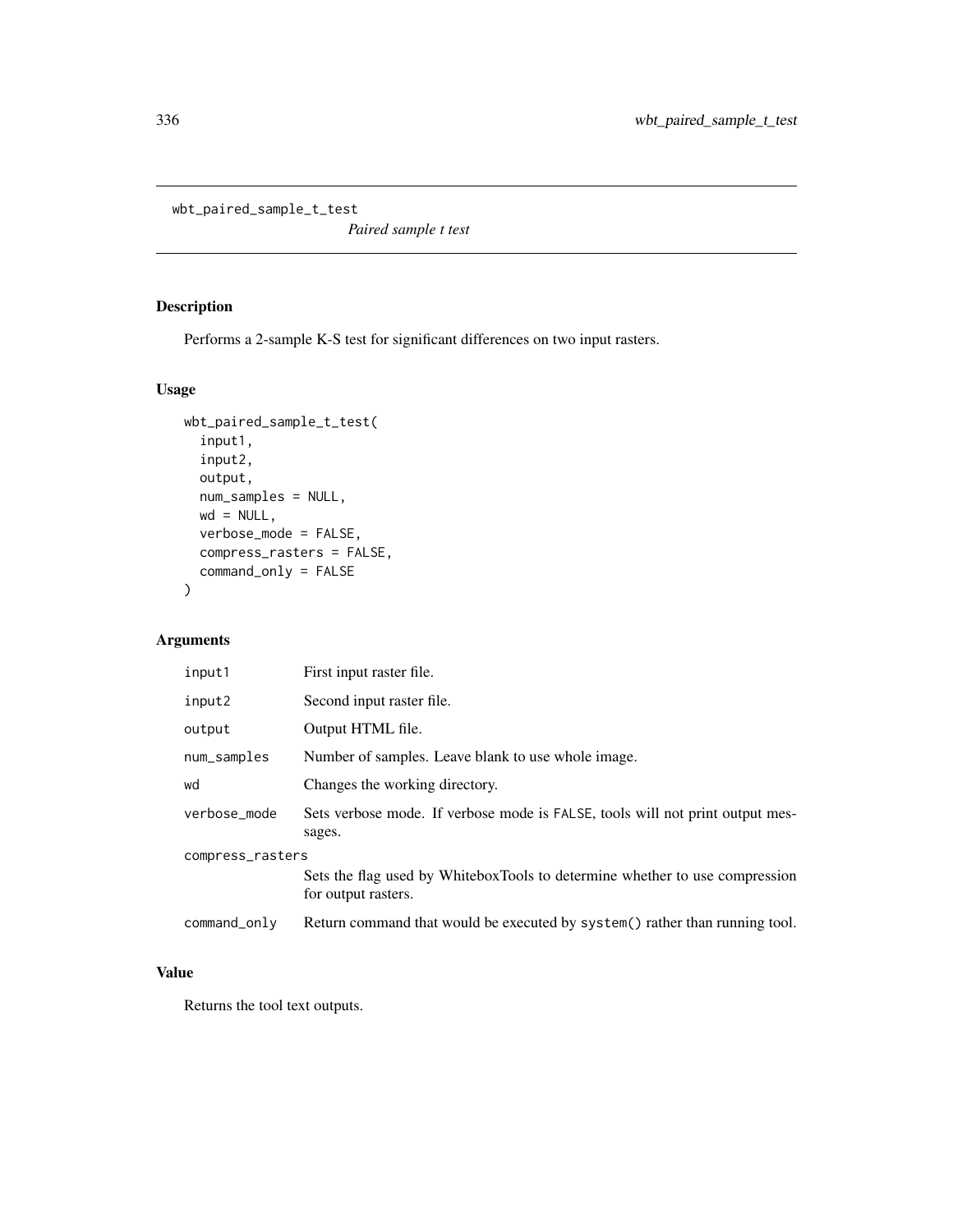wbt\_panchromatic\_sharpening

*Panchromatic sharpening*

### Description

Increases the spatial resolution of image data by combining multispectral bands with panchromatic data.

### Usage

```
wbt_panchromatic_sharpening(
 pan,
 output,
 red = NULL,
 green = NULL,
 blue = NULL,
 composite = NULL,
 method = "brovey",
 wd = NULL,verbose_mode = FALSE,
 compress_rasters = FALSE,
 command_only = FALSE
)
```
### Arguments

| pan              | Input panchromatic band file.                                                                      |  |
|------------------|----------------------------------------------------------------------------------------------------|--|
| output           | Output colour composite file.                                                                      |  |
| red              | Input red band image file. Optionally specified if colour-composite not speci-<br>fied.            |  |
| green            | Input green band image file. Optionally specified if colour-composite not spec-<br>ified.          |  |
| blue             | Input blue band image file. Optionally specified if colour-composite not speci-<br>fied.           |  |
| composite        | Input colour-composite image file. Only used if individual bands are not speci-<br>fied.           |  |
| method           | Options include 'brovey' (default) and 'ihs'.                                                      |  |
| wd               | Changes the working directory.                                                                     |  |
| verbose_mode     | Sets verbose mode. If verbose mode is FALSE, tools will not print output mes-<br>sages.            |  |
| compress_rasters |                                                                                                    |  |
|                  | Sets the flag used by WhiteboxTools to determine whether to use compression<br>for output rasters. |  |
| command_only     | Return command that would be executed by system() rather than running tool.                        |  |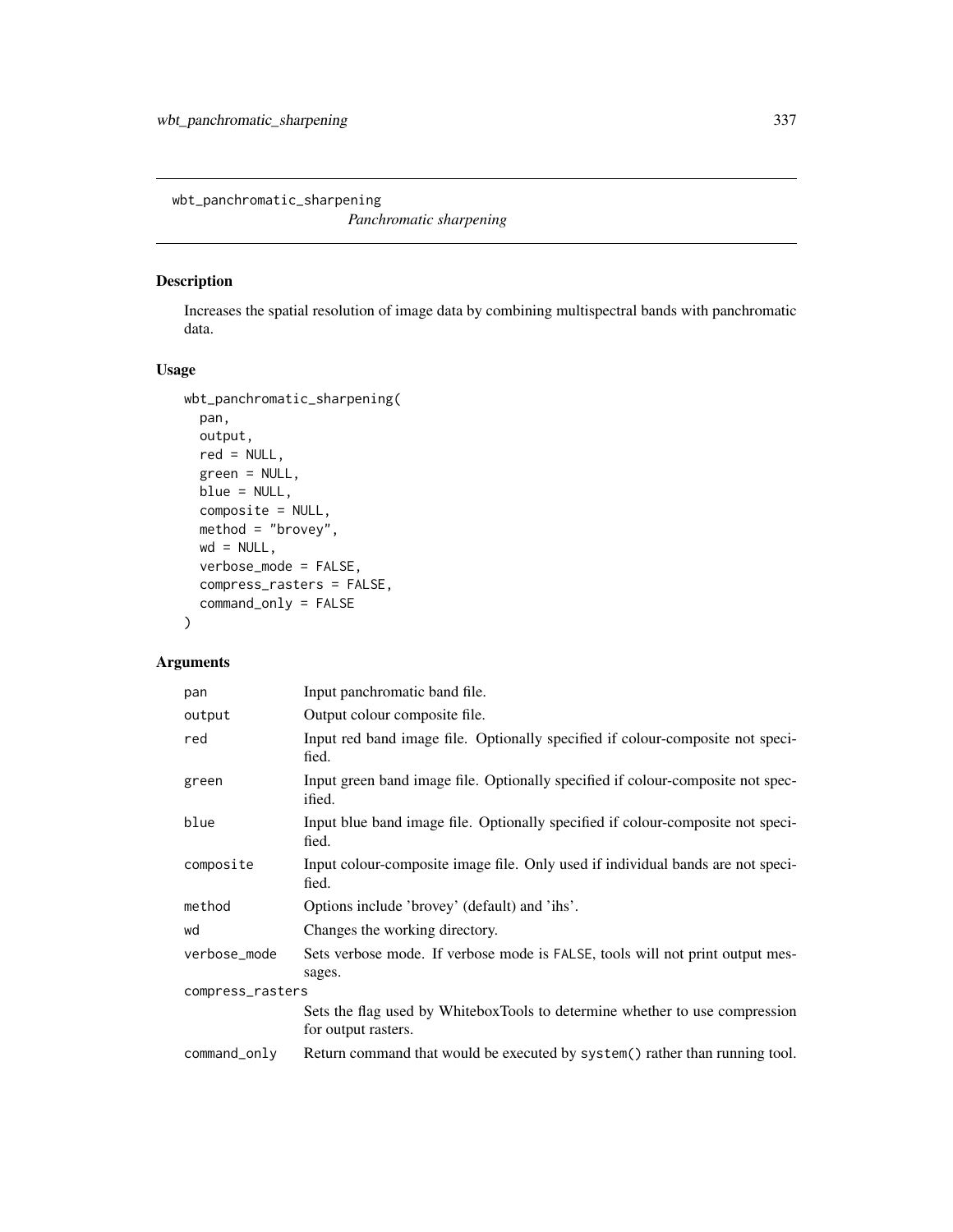# Value

Returns the tool text outputs.

wbt\_parallelepiped\_classification

*Parallelepiped classification*

# Description

Performs a supervised parallelepiped classification using training site polygons and multi-spectral images.

### Usage

```
wbt_parallelepiped_classification(
  inputs,
 polys,
 field,
 output,
 wd = NULL,verbose_mode = FALSE,
 compress_rasters = FALSE,
  command_only = FALSE
\mathcal{L}
```
### Arguments

| inputs           | Name of the input band images.                                                                     |
|------------------|----------------------------------------------------------------------------------------------------|
| polys            | Name of the input training site polygons shapefile.                                                |
| field            | Name of the attribute containing class name data.                                                  |
| output           | Name of the output raster file.                                                                    |
| wd               | Changes the working directory.                                                                     |
| verbose_mode     | Sets verbose mode. If verbose mode is FALSE, tools will not print output mes-<br>sages.            |
| compress_rasters |                                                                                                    |
|                  | Sets the flag used by WhiteboxTools to determine whether to use compression<br>for output rasters. |
| $command\_only$  | Return command that would be executed by system() rather than running tool.                        |

# Value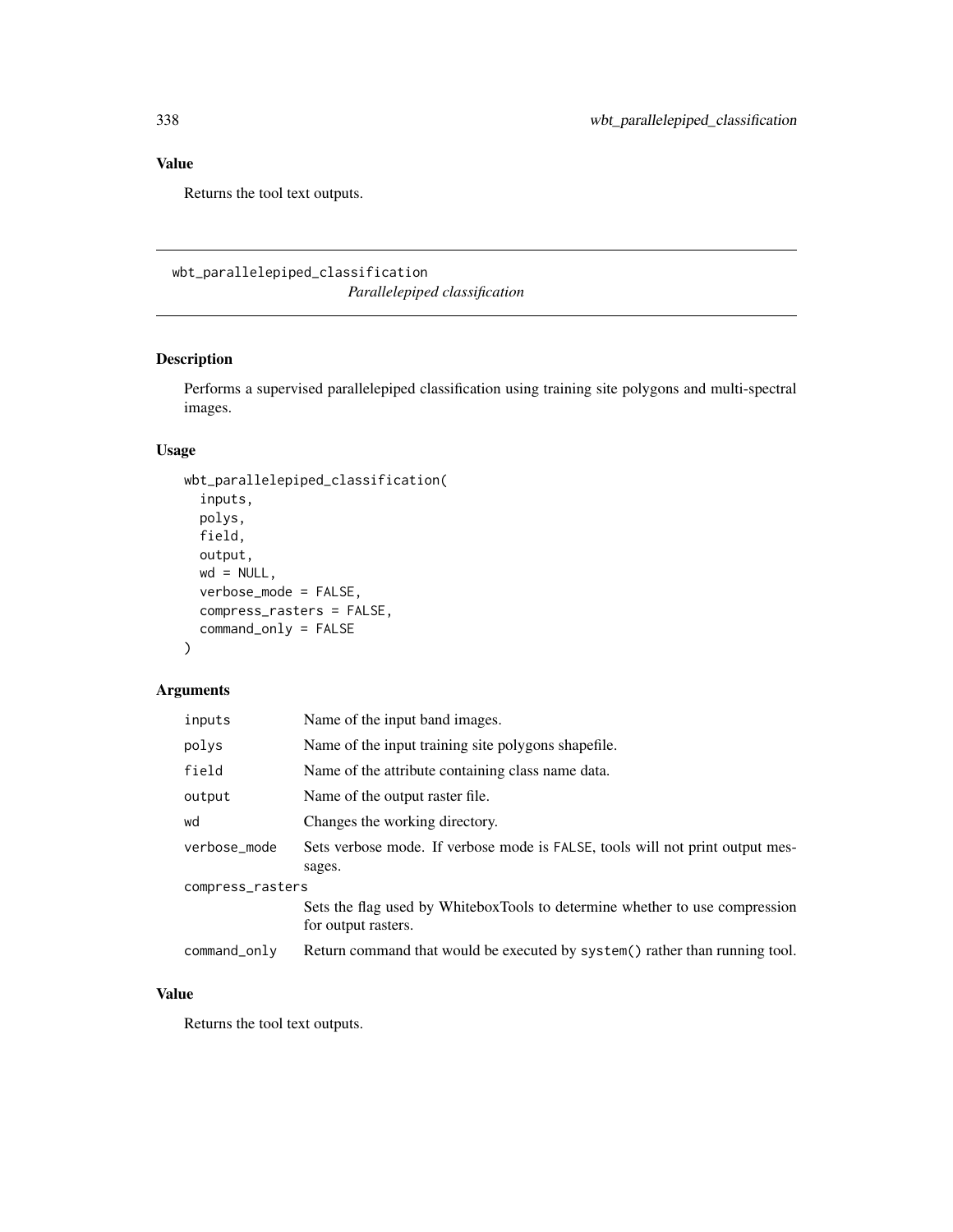wbt\_patch\_orientation *Patch orientation*

# Description

Calculates the orientation of vector polygons.

### Usage

```
wbt_patch_orientation(
  input,
 wd = NULL,verbose_mode = FALSE,
 compress_rasters = FALSE,
  command_only = FALSE
)
```
### Arguments

| input            | Input vector polygon file.                                                                         |  |
|------------------|----------------------------------------------------------------------------------------------------|--|
| wd               | Changes the working directory.                                                                     |  |
| verbose_mode     | Sets verbose mode. If verbose mode is FALSE, tools will not print output mes-<br>sages.            |  |
| compress_rasters |                                                                                                    |  |
|                  | Sets the flag used by WhiteboxTools to determine whether to use compression<br>for output rasters. |  |
| command_only     | Return command that would be executed by system() rather than running tool.                        |  |

### Value

Returns the tool text outputs.

wbt\_pennock\_landform\_class

*Pennock landform class*

# Description

Classifies hillslope zones based on slope, profile curvature, and plan curvature.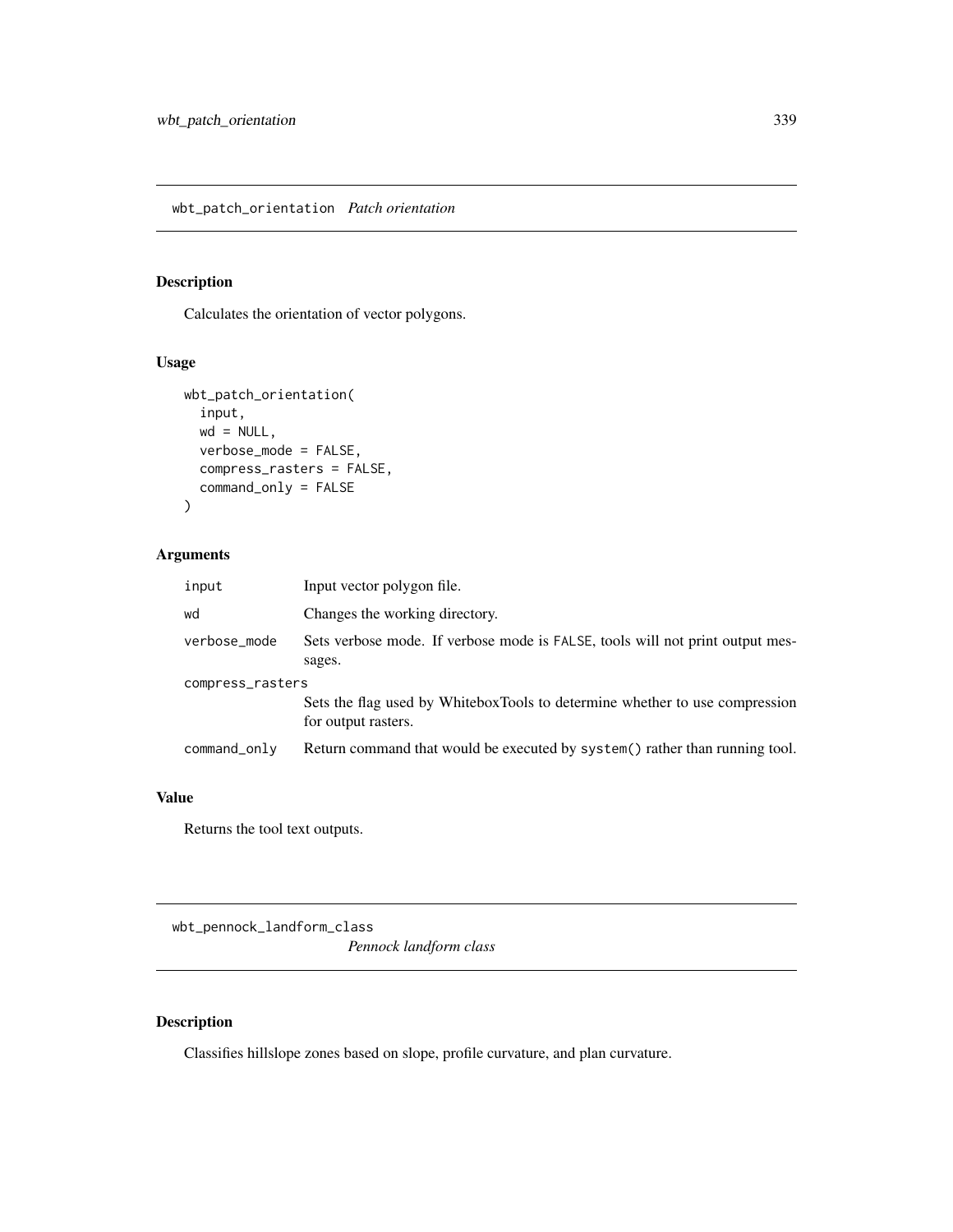# Usage

```
wbt_pennock_landform_class(
  dem,
 output,
 slope = 3,
 prof = 0.1,
 plan = 0,zfactor = NULL,
 wd = NULL,verbose_mode = FALSE,
 compress_rasters = FALSE,
 command_only = FALSE
)
```
### Arguments

| dem              | Input raster DEM file.                                                                             |  |
|------------------|----------------------------------------------------------------------------------------------------|--|
| output           | Output raster file.                                                                                |  |
| slope            | Slope threshold value, in degrees (default is 3.0).                                                |  |
| prof             | Profile curvature threshold value (default is 0.1).                                                |  |
| plan             | Plan curvature threshold value (default is 0.0).                                                   |  |
| zfactor          | Optional multiplier for when the vertical and horizontal units are not the same.                   |  |
| wd               | Changes the working directory.                                                                     |  |
| verbose_mode     | Sets verbose mode. If verbose mode is FALSE, tools will not print output mes-<br>sages.            |  |
| compress_rasters |                                                                                                    |  |
|                  | Sets the flag used by WhiteboxTools to determine whether to use compression<br>for output rasters. |  |
| command_only     | Return command that would be executed by system() rather than running tool.                        |  |

# Value

Returns the tool text outputs.

wbt\_percentage\_contrast\_stretch

*Percentage contrast stretch*

### Description

Performs a percentage linear contrast stretch on input images.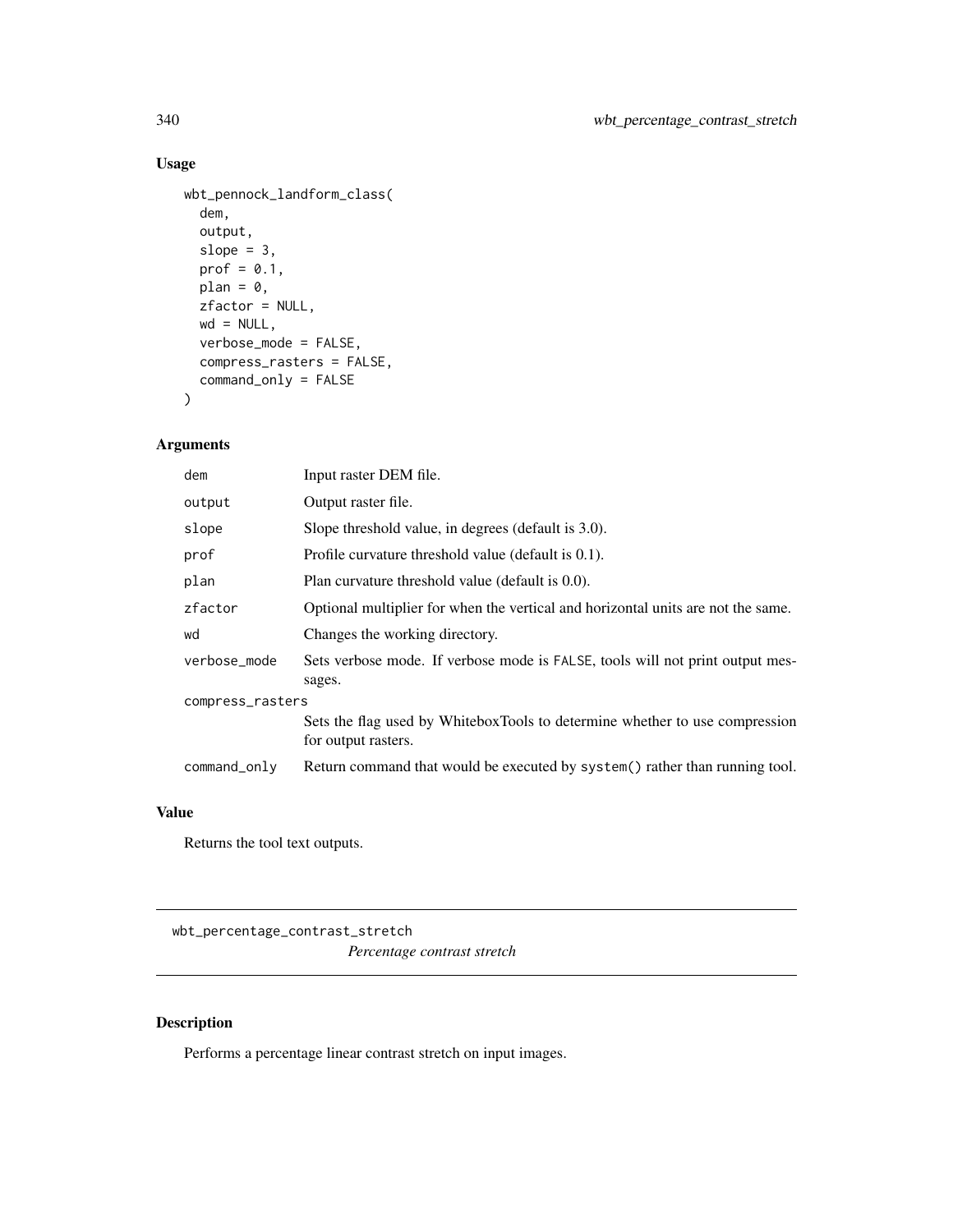wbt\_percentile\_filter 341

# Usage

```
wbt_percentage_contrast_stretch(
  input,
 output,
 clip = 1,tail = "both",num_tones = 256,
 wd = NULL,verbose_mode = FALSE,
 compress_rasters = FALSE,
 command_only = FALSE
\mathcal{L}
```
### Arguments

| input            | Input raster file.                                                                                  |  |
|------------------|-----------------------------------------------------------------------------------------------------|--|
| output           | Output raster file.                                                                                 |  |
| clip             | Optional amount to clip the distribution tails by, in percent.                                      |  |
| tail             | Specified which tails to clip; options include 'upper', 'lower', and 'both' (default<br>is 'both'). |  |
| num_tones        | Number of tones in the output image.                                                                |  |
| wd               | Changes the working directory.                                                                      |  |
| verbose_mode     | Sets verbose mode. If verbose mode is FALSE, tools will not print output mes-<br>sages.             |  |
| compress_rasters |                                                                                                     |  |
|                  | Sets the flag used by WhiteboxTools to determine whether to use compression<br>for output rasters.  |  |
| command_only     | Return command that would be executed by system() rather than running tool.                         |  |

### Value

Returns the tool text outputs.

wbt\_percentile\_filter *Percentile filter*

# Description

Performs a percentile filter on an input image.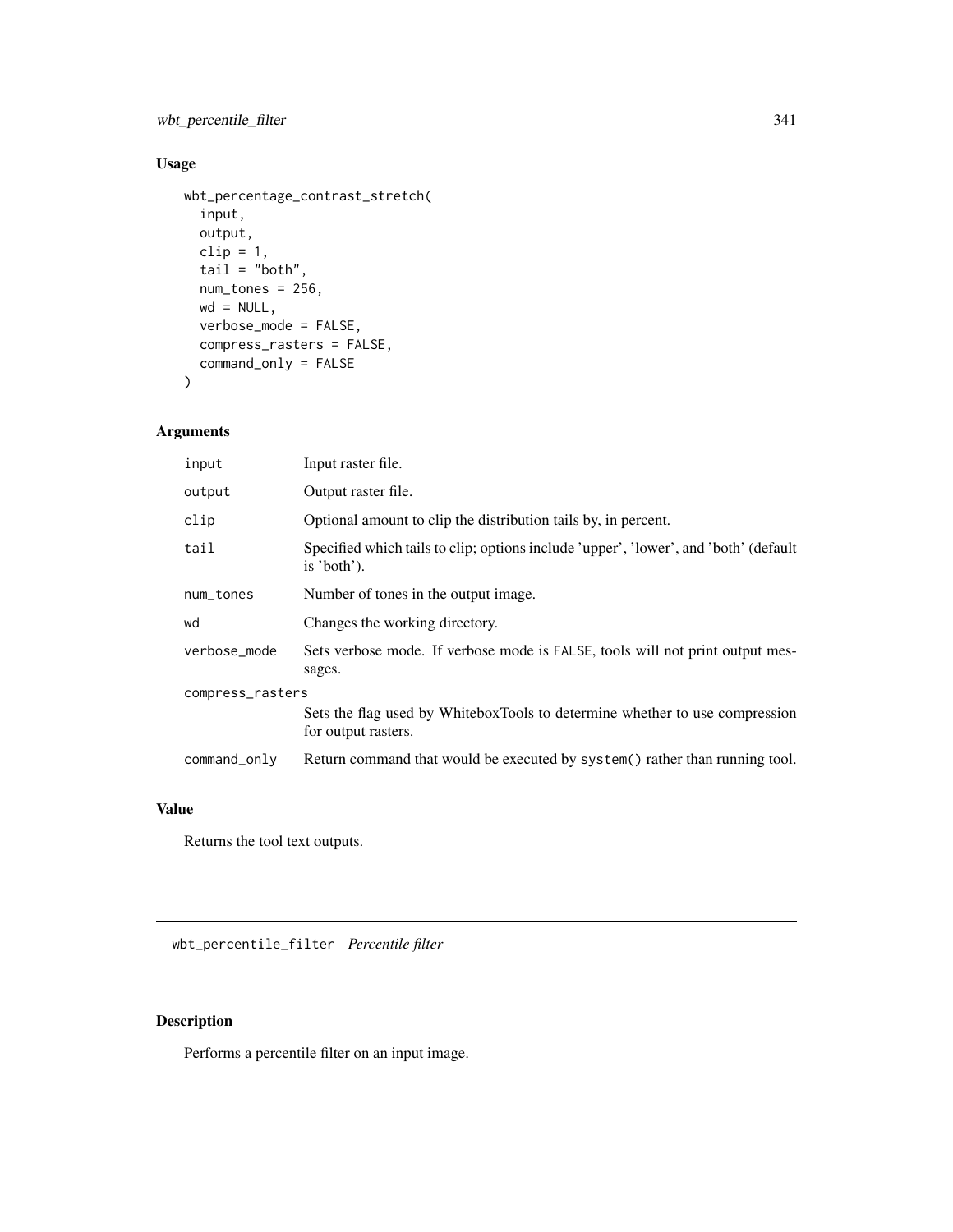# Usage

```
wbt_percentile_filter(
  input,
 output,
 filterx = 11,
 filtery = 11,
  sig_digits = 2,
 wd = NULL,verbose_mode = FALSE,
 compress_rasters = FALSE,
 command_only = FALSE
)
```
### Arguments

| input            | Input raster file.                                                                                 |
|------------------|----------------------------------------------------------------------------------------------------|
| output           | Output raster file.                                                                                |
| filterx          | Size of the filter kernel in the x-direction.                                                      |
| filtery          | Size of the filter kernel in the y-direction.                                                      |
| sig_digits       | Number of significant digits.                                                                      |
| wd               | Changes the working directory.                                                                     |
| verbose mode     | Sets verbose mode. If verbose mode is FALSE, tools will not print output mes-<br>sages.            |
| compress_rasters |                                                                                                    |
|                  | Sets the flag used by WhiteboxTools to determine whether to use compression<br>for output rasters. |
| command_only     | Return command that would be executed by system() rather than running tool.                        |

# Value

Returns the tool text outputs.

wbt\_percent\_elev\_range

*Percent elev range*

# Description

Calculates percent of elevation range from a DEM.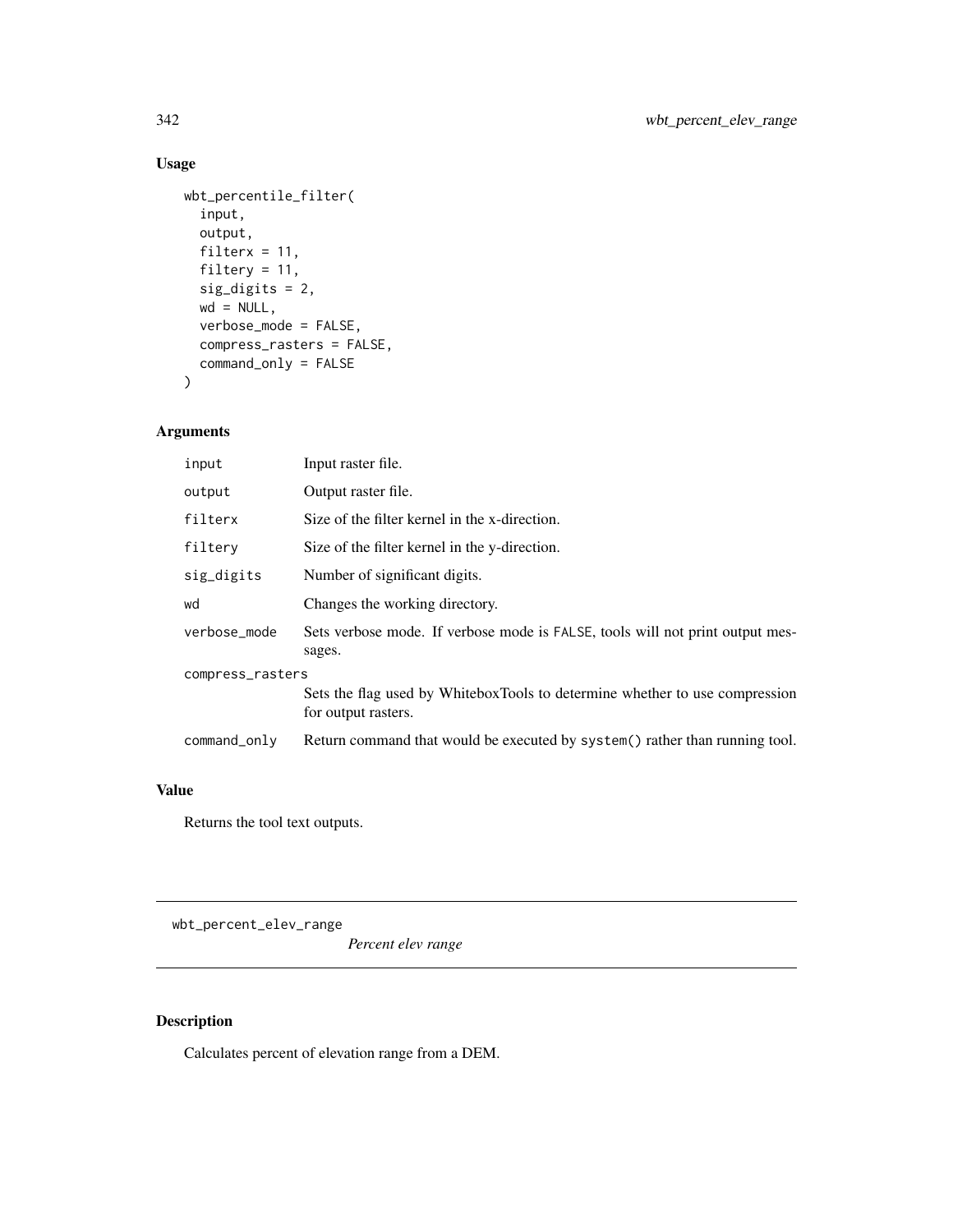wbt\_percent\_equal\_to 343

# Usage

```
wbt_percent_elev_range(
 dem,
 output,
 filterx = 3,
 filtery = 3,
 wd = NULL,verbose_mode = FALSE,
 compress_rasters = FALSE,
 command_only = FALSE
```

```
\mathcal{L}
```
### Arguments

| dem              | Input raster DEM file.                                                                             |
|------------------|----------------------------------------------------------------------------------------------------|
| output           | Output raster file.                                                                                |
| filterx          | Size of the filter kernel in the x-direction.                                                      |
| filtery          | Size of the filter kernel in the y-direction.                                                      |
| wd               | Changes the working directory.                                                                     |
| verbose mode     | Sets verbose mode. If verbose mode is FALSE, tools will not print output mes-<br>sages.            |
| compress_rasters |                                                                                                    |
|                  | Sets the flag used by WhiteboxTools to determine whether to use compression<br>for output rasters. |
| command_only     | Return command that would be executed by system() rather than running tool.                        |

# Value

Returns the tool text outputs.

wbt\_percent\_equal\_to *Percent equal to*

### Description

Calculates the percentage of a raster stack that have cell values equal to an input on a cell-by-cell basis.

```
wbt_percent_equal_to(
  inputs,
 comparison,
 output,
 wd = NULL,
```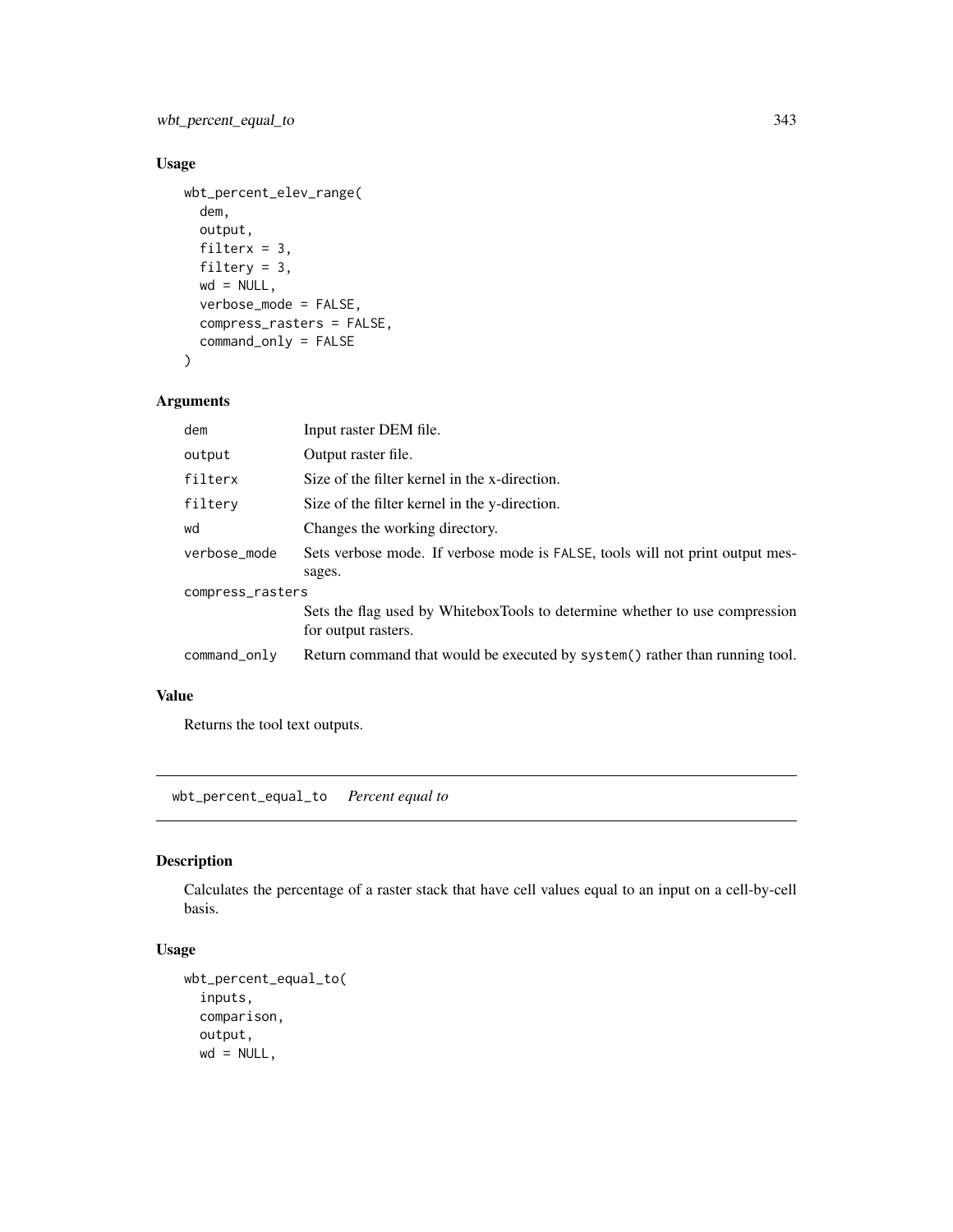```
verbose_mode = FALSE,
  compress_rasters = FALSE,
  command_only = FALSE
\mathcal{L}
```

| inputs           | Input raster files.                                                                                |  |
|------------------|----------------------------------------------------------------------------------------------------|--|
| comparison       | Input comparison raster file.                                                                      |  |
| output           | Output raster file.                                                                                |  |
| wd               | Changes the working directory.                                                                     |  |
| verbose_mode     | Sets verbose mode. If verbose mode is FALSE, tools will not print output mes-<br>sages.            |  |
| compress_rasters |                                                                                                    |  |
|                  | Sets the flag used by WhiteboxTools to determine whether to use compression<br>for output rasters. |  |
| command_only     | Return command that would be executed by system() rather than running tool.                        |  |

#### Value

Returns the tool text outputs.

```
wbt_percent_greater_than
```
*Percent greater than*

### Description

Calculates the percentage of a raster stack that have cell values greater than an input on a cell-by-cell basis.

```
wbt_percent_greater_than(
  inputs,
  comparison,
 output,
 wd = NULL,verbose_mode = FALSE,
 compress_rasters = FALSE,
  command_only = FALSE
\mathcal{L}
```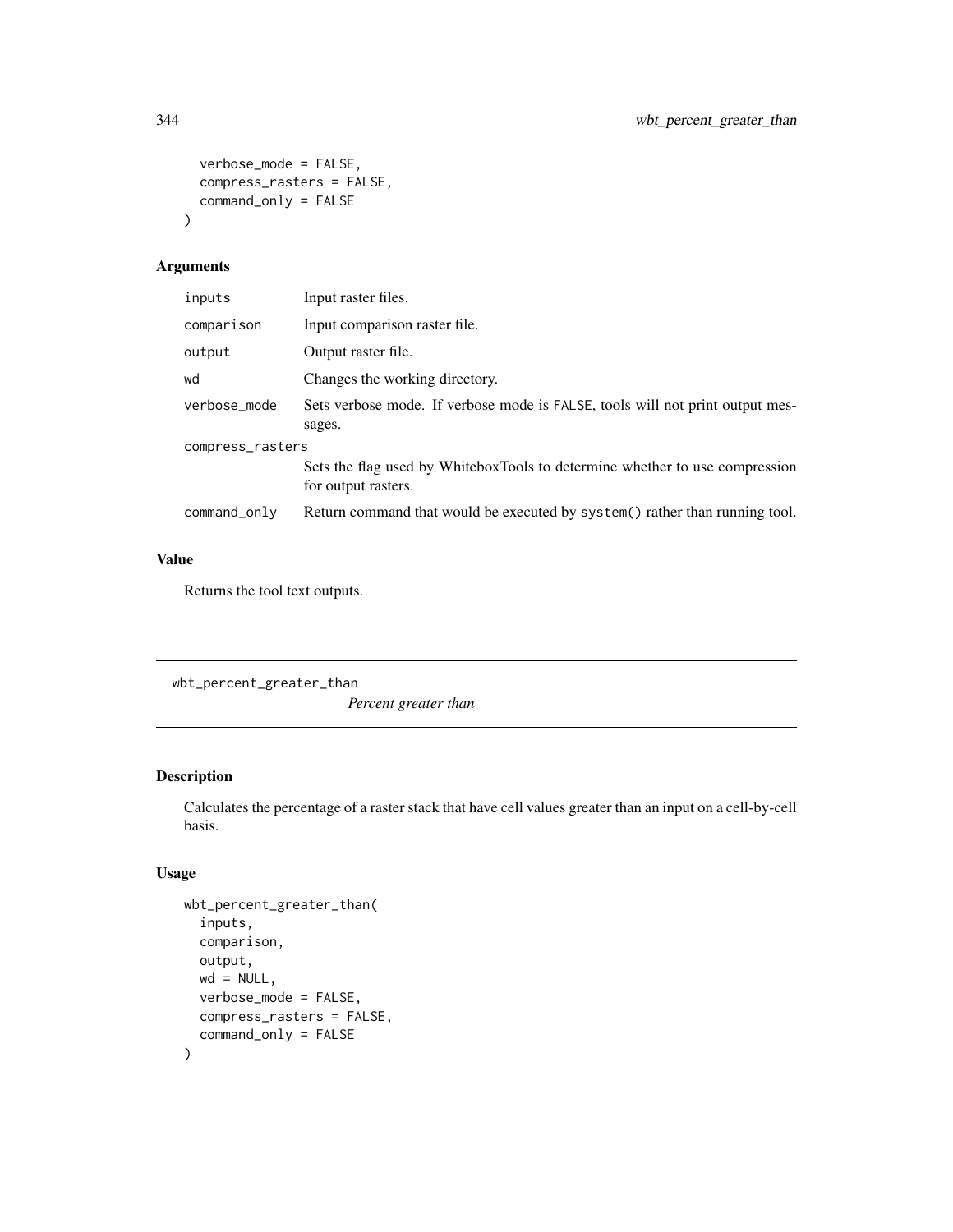| inputs           | Input raster files.                                                                                |  |
|------------------|----------------------------------------------------------------------------------------------------|--|
| comparison       | Input comparison raster file.                                                                      |  |
| output           | Output raster file.                                                                                |  |
| wd               | Changes the working directory.                                                                     |  |
| verbose_mode     | Sets verbose mode. If verbose mode is FALSE, tools will not print output mes-<br>sages.            |  |
| compress_rasters |                                                                                                    |  |
|                  | Sets the flag used by WhiteboxTools to determine whether to use compression<br>for output rasters. |  |
| command_only     | Return command that would be executed by system() rather than running tool.                        |  |

#### Value

Returns the tool text outputs.

wbt\_percent\_less\_than *Percent less than*

# Description

Calculates the percentage of a raster stack that have cell values less than an input on a cell-by-cell basis.

# Usage

```
wbt_percent_less_than(
  inputs,
  comparison,
 output,
 wd = NULL,verbose_mode = FALSE,
  compress_rasters = FALSE,
  command_only = FALSE
)
```
#### Arguments

| inputs       | Input raster files.                                                           |
|--------------|-------------------------------------------------------------------------------|
| comparison   | Input comparison raster file.                                                 |
| output       | Output raster file.                                                           |
| wd           | Changes the working directory.                                                |
| verbose_mode | Sets verbose mode. If verbose mode is FALSE, tools will not print output mes- |
|              | sages.                                                                        |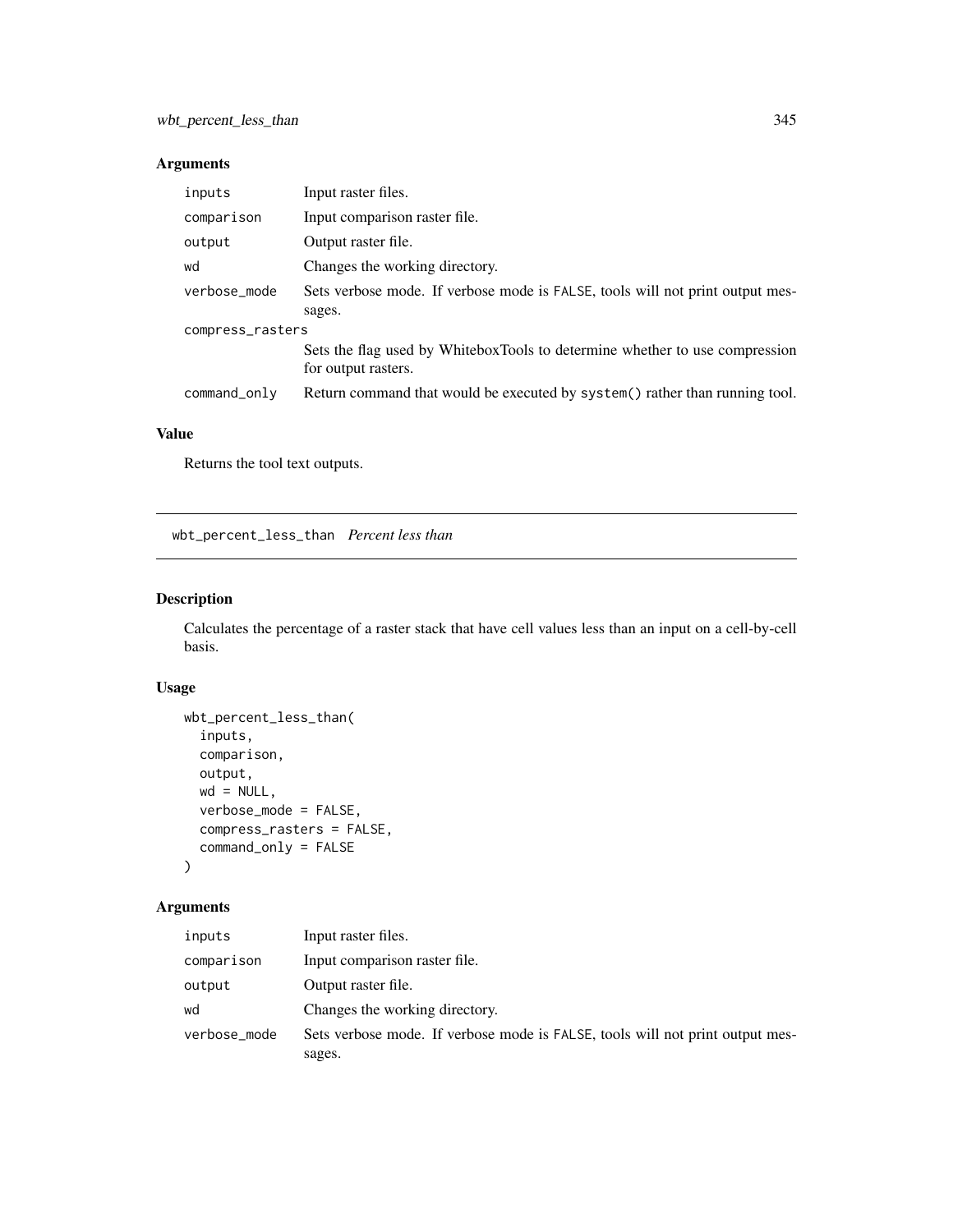| compress_rasters |                                                                                                    |
|------------------|----------------------------------------------------------------------------------------------------|
|                  | Sets the flag used by WhiteboxTools to determine whether to use compression<br>for output rasters. |
| command_only     | Return command that would be executed by system() rather than running tool.                        |

# Value

Returns the tool text outputs.

wbt\_perimeter\_area\_ratio

*Perimeter area ratio*

# Description

Calculates the perimeter-area ratio of vector polygons.

# Usage

```
wbt_perimeter_area_ratio(
  input,
 wd = NULL,verbose_mode = FALSE,
 compress_rasters = FALSE,
  command_only = FALSE
)
```
# Arguments

| input            | Input vector polygon file.                                                                         |  |
|------------------|----------------------------------------------------------------------------------------------------|--|
| wd               | Changes the working directory.                                                                     |  |
| verbose_mode     | Sets verbose mode. If verbose mode is FALSE, tools will not print output mes-<br>sages.            |  |
| compress_rasters |                                                                                                    |  |
|                  | Sets the flag used by WhiteboxTools to determine whether to use compression<br>for output rasters. |  |
| command_only     | Return command that would be executed by system() rather than running tool.                        |  |

# Value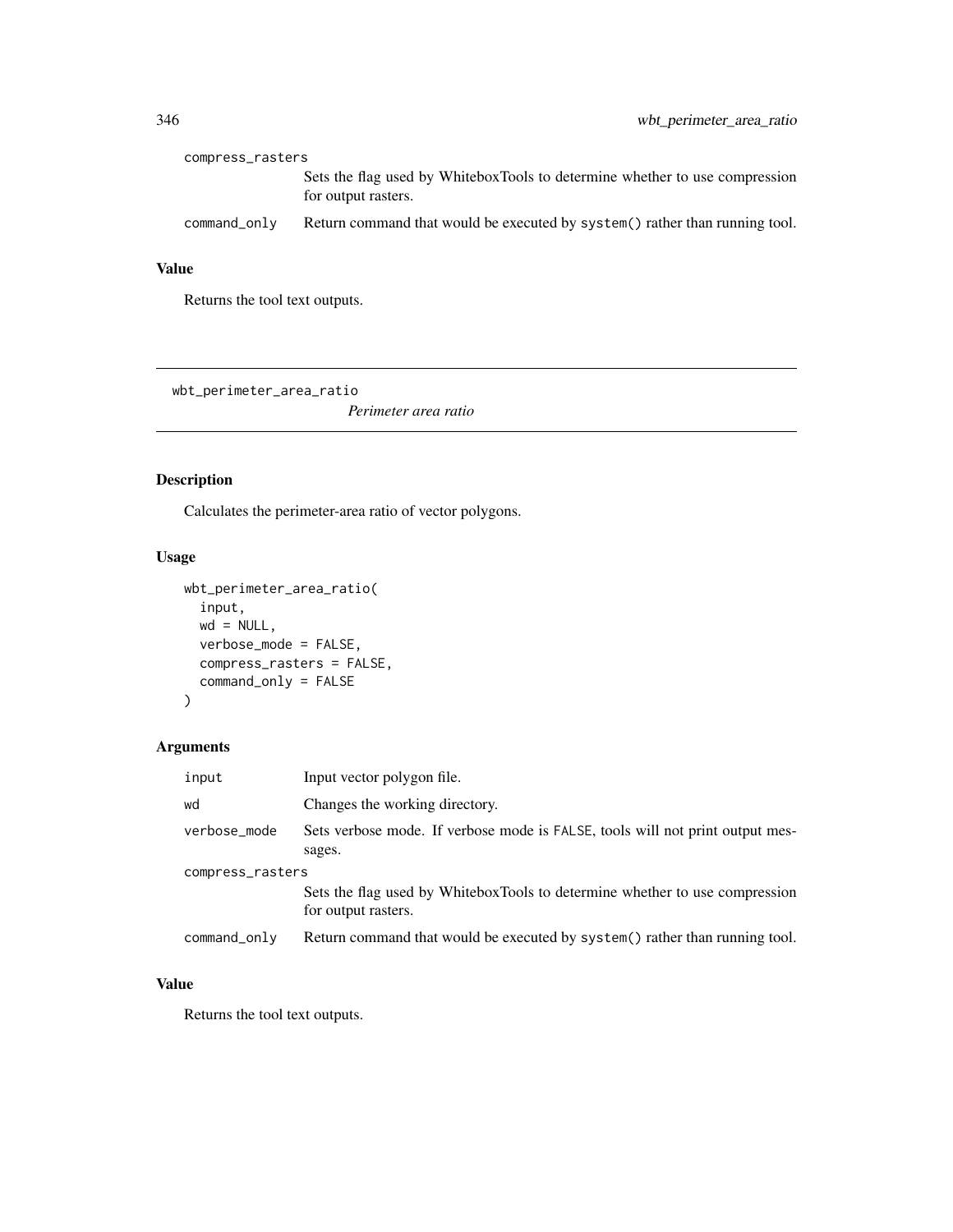# Description

This tool performs a binary classification accuracy assessment.

### Usage

```
wbt_phi_coefficient(
  input1,
  input2,
 output,
 wd = NULL,verbose_mode = FALSE,
 compress_rasters = FALSE,
  command_only = FALSE
\mathcal{L}
```
### Arguments

| input1           | Name of the first input raster image file.                                                         |  |
|------------------|----------------------------------------------------------------------------------------------------|--|
| input2           | Name of the second input raster image file.                                                        |  |
| output           | Name of the output HTML file.                                                                      |  |
| wd               | Changes the working directory.                                                                     |  |
| verbose_mode     | Sets verbose mode. If verbose mode is FALSE, tools will not print output mes-<br>sages.            |  |
| compress_rasters |                                                                                                    |  |
|                  | Sets the flag used by WhiteboxTools to determine whether to use compression<br>for output rasters. |  |
| command_only     | Return command that would be executed by system() rather than running tool.                        |  |

### Value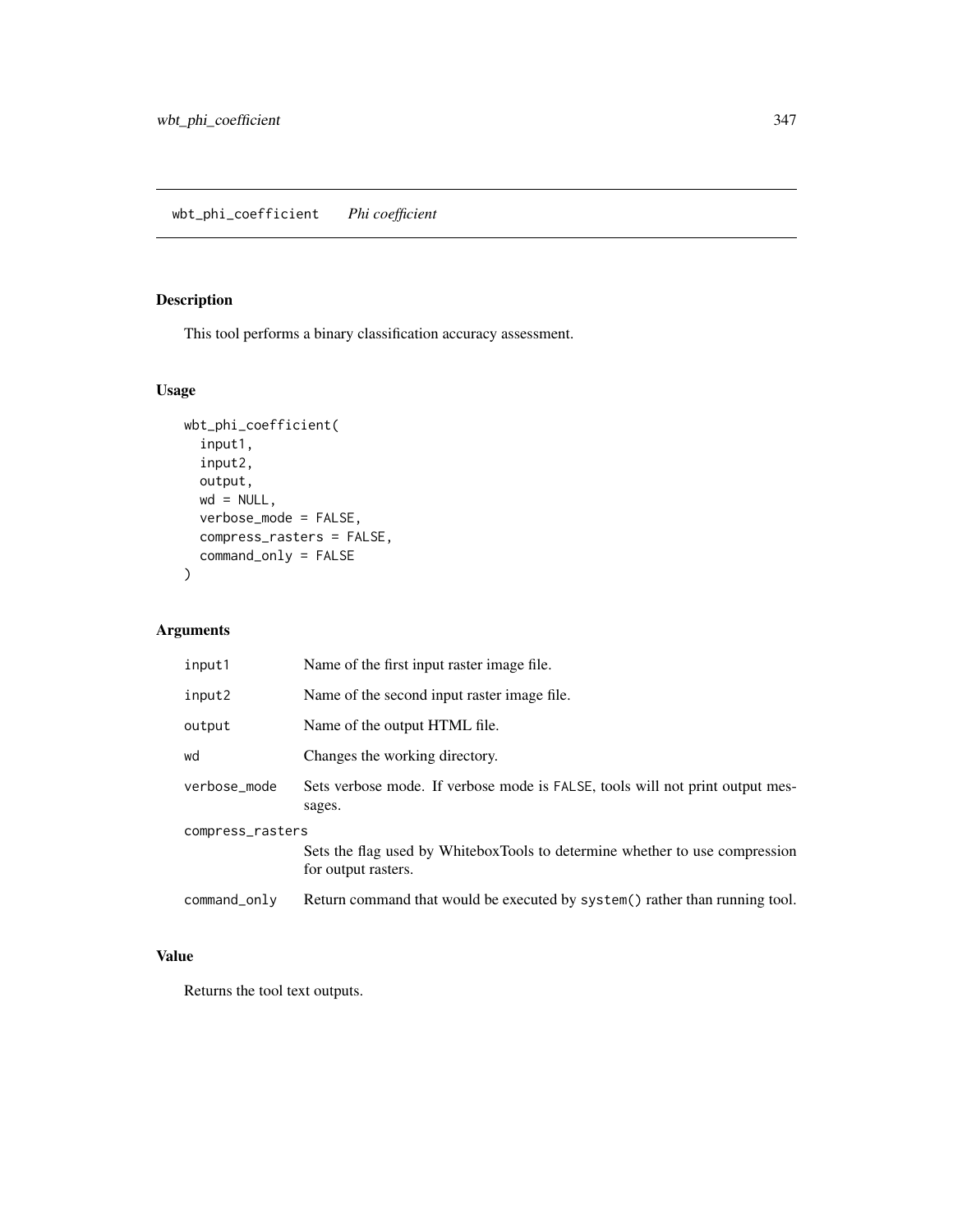wbt\_pick\_from\_list *Pick from list*

# Description

Outputs the value from a raster stack specified by a position raster.

### Usage

```
wbt_pick_from_list(
  inputs,
  pos_input,
  output,
  wd = NULL,verbose_mode = FALSE,
  compress_rasters = FALSE,
  command_only = FALSE
\mathcal{L}
```
### Arguments

| inputs           | Input raster files.                                                                                |  |
|------------------|----------------------------------------------------------------------------------------------------|--|
| pos_input        | Input position raster file.                                                                        |  |
| output           | Output raster file.                                                                                |  |
| wd               | Changes the working directory.                                                                     |  |
| verbose_mode     | Sets verbose mode. If verbose mode is FALSE, tools will not print output mes-<br>sages.            |  |
| compress_rasters |                                                                                                    |  |
|                  | Sets the flag used by WhiteboxTools to determine whether to use compression<br>for output rasters. |  |
| command_only     | Return command that would be executed by system() rather than running tool.                        |  |

### Value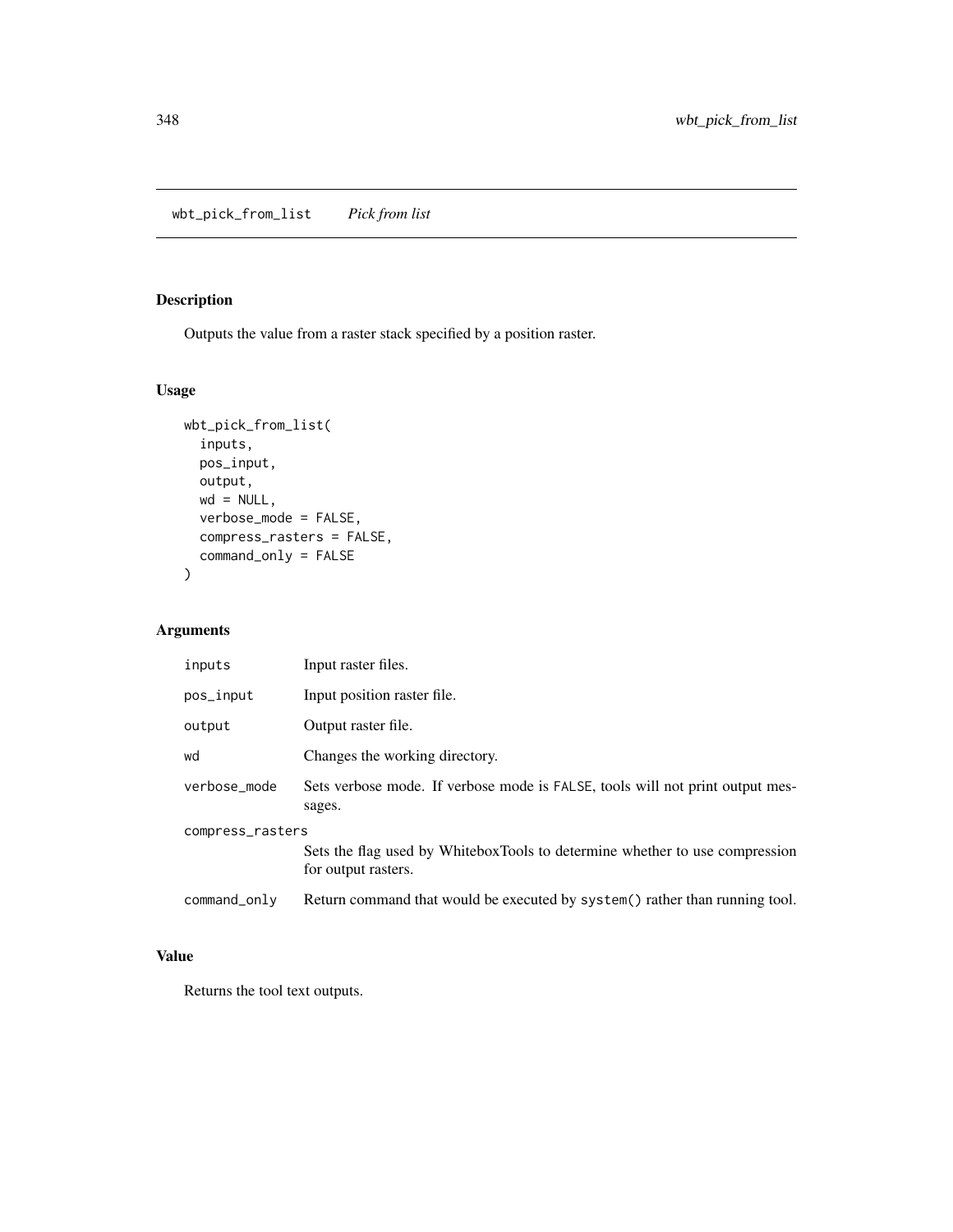# Description

Calculates a plan (contour) curvature raster from an input DEM.

### Usage

```
wbt_plan_curvature(
 dem,
 output,
 log = FALSE,
 zfactor = NULL,
 wd = NULL,verbose_mode = FALSE,
 compress_rasters = FALSE,
 command_only = FALSE
)
```
# Arguments

| dem              | Input raster DEM file.                                                                             |  |
|------------------|----------------------------------------------------------------------------------------------------|--|
| output           | Output raster file.                                                                                |  |
| log              | Display output values using a log-scale.                                                           |  |
| zfactor          | Optional multiplier for when the vertical and horizontal units are not the same.                   |  |
| wd               | Changes the working directory.                                                                     |  |
| verbose_mode     | Sets verbose mode. If verbose mode is FALSE, tools will not print output mes-<br>sages.            |  |
| compress_rasters |                                                                                                    |  |
|                  | Sets the flag used by WhiteboxTools to determine whether to use compression<br>for output rasters. |  |
| command_only     | Return command that would be executed by system() rather than running tool.                        |  |

# Value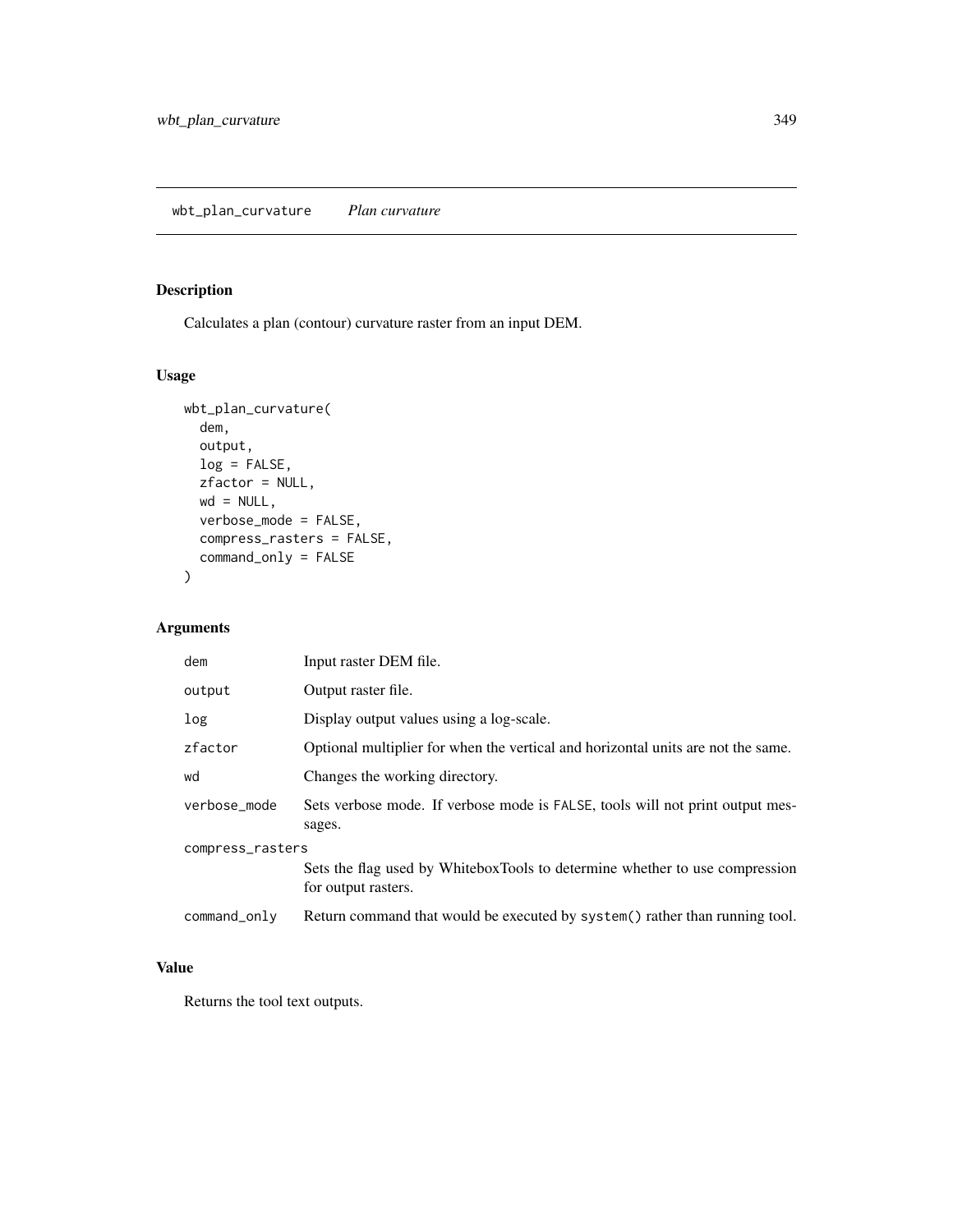wbt\_polygonize *Polygonize*

### Description

Creates a polygon layer from two or more intersecting line features contained in one or more input vector line files.

### Usage

```
wbt_polygonize(
  inputs,
 output,
 wd = NULL,verbose_mode = FALSE,
 compress_rasters = FALSE,
 command_only = FALSE
)
```
### Arguments

| inputs           | Input vector polyline file.                                                                        |  |
|------------------|----------------------------------------------------------------------------------------------------|--|
| output           | Output vector polygon file.                                                                        |  |
| wd               | Changes the working directory.                                                                     |  |
| verbose_mode     | Sets verbose mode. If verbose mode is FALSE, tools will not print output mes-<br>sages.            |  |
| compress_rasters |                                                                                                    |  |
|                  | Sets the flag used by WhiteboxTools to determine whether to use compression<br>for output rasters. |  |
| command_only     | Return command that would be executed by system() rather than running tool.                        |  |

#### Value

Returns the tool text outputs.

wbt\_polygons\_to\_lines *Polygons to lines*

# Description

Converts vector polygons to polylines.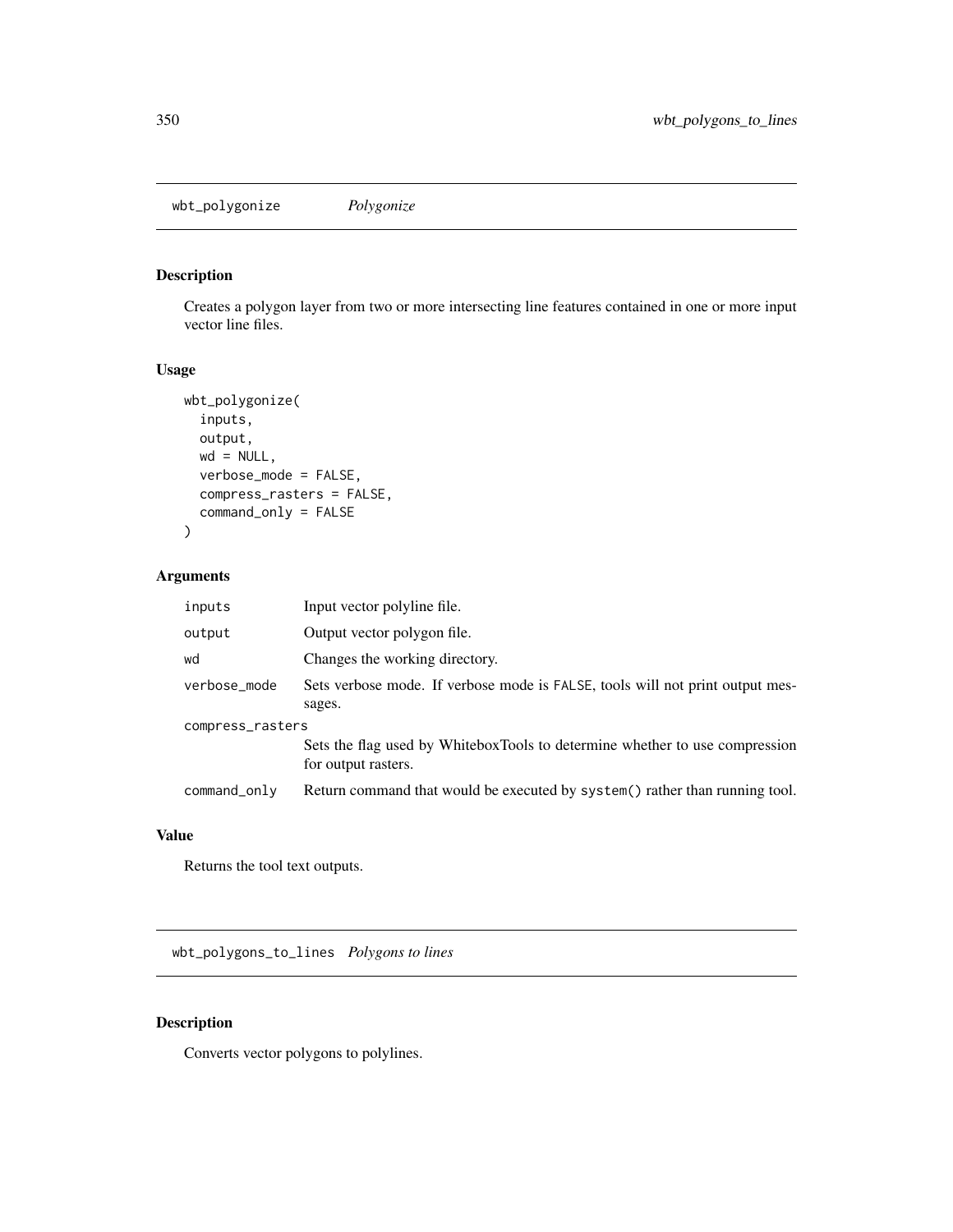wbt\_polygon\_area 351

# Usage

```
wbt_polygons_to_lines(
  input,
 output,
 wd = NULL,verbose_mode = FALSE,
 compress_rasters = FALSE,
 command_only = FALSE
)
```
### Arguments

| input            | Input vector polygon file.                                                                         |  |
|------------------|----------------------------------------------------------------------------------------------------|--|
| output           | Output vector lines file.                                                                          |  |
| wd               | Changes the working directory.                                                                     |  |
| verbose_mode     | Sets verbose mode. If verbose mode is FALSE, tools will not print output mes-<br>sages.            |  |
| compress_rasters |                                                                                                    |  |
|                  | Sets the flag used by WhiteboxTools to determine whether to use compression<br>for output rasters. |  |
| command_only     | Return command that would be executed by system() rather than running tool.                        |  |

### Value

Returns the tool text outputs.

wbt\_polygon\_area *Polygon area*

# Description

Calculates the area of vector polygons.

```
wbt_polygon_area(
  input,
  wd = NULL,verbose_mode = FALSE,
  compress_rasters = FALSE,
  command_only = FALSE
\mathcal{L}
```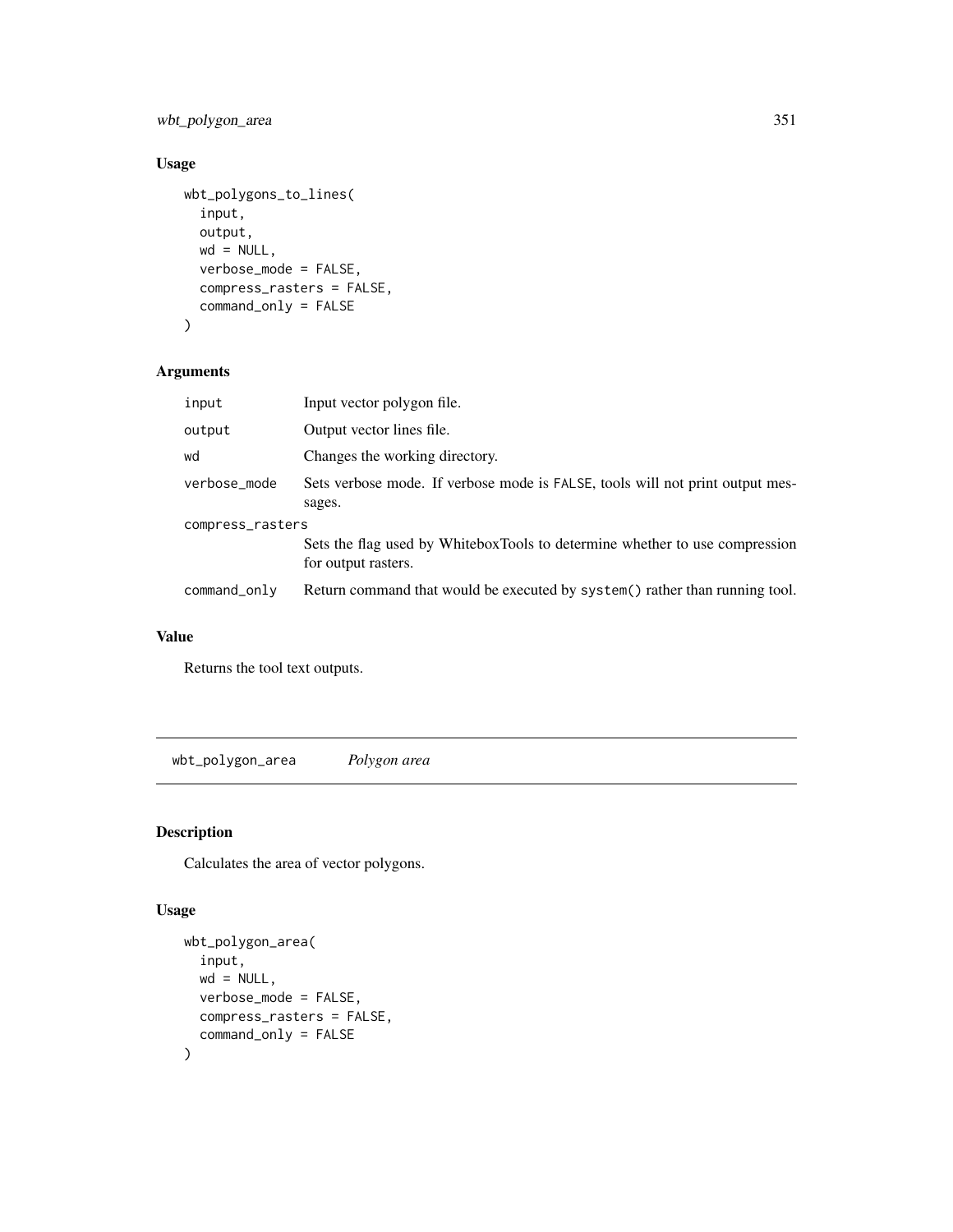| input            | Input vector polygon file.                                                    |  |
|------------------|-------------------------------------------------------------------------------|--|
| wd               | Changes the working directory.                                                |  |
| verbose_mode     | Sets verbose mode. If verbose mode is FALSE, tools will not print output mes- |  |
|                  | sages.                                                                        |  |
| compress_rasters |                                                                               |  |
|                  | Sets the flag used by WhiteboxTools to determine whether to use compression   |  |
|                  | for output rasters.                                                           |  |
| command_only     | Return command that would be executed by system() rather than running tool.   |  |

# Value

Returns the tool text outputs.

wbt\_polygon\_long\_axis *Polygon long axis*

# Description

This tool can be used to map the long axis of polygon features.

# Usage

```
wbt_polygon_long_axis(
  input,
 output,
 wd = NULL,verbose_mode = FALSE,
 compress_rasters = FALSE,
  command_only = FALSE
\mathcal{L}
```
# Arguments

| input            | Input vector polygons file.                                                                        |  |
|------------------|----------------------------------------------------------------------------------------------------|--|
| output           | Output vector polyline file.                                                                       |  |
| wd               | Changes the working directory.                                                                     |  |
| verbose_mode     | Sets verbose mode. If verbose mode is FALSE, tools will not print output mes-                      |  |
|                  | sages.                                                                                             |  |
| compress_rasters |                                                                                                    |  |
|                  | Sets the flag used by WhiteboxTools to determine whether to use compression<br>for output rasters. |  |
| command_only     | Return command that would be executed by system() rather than running tool.                        |  |

# Value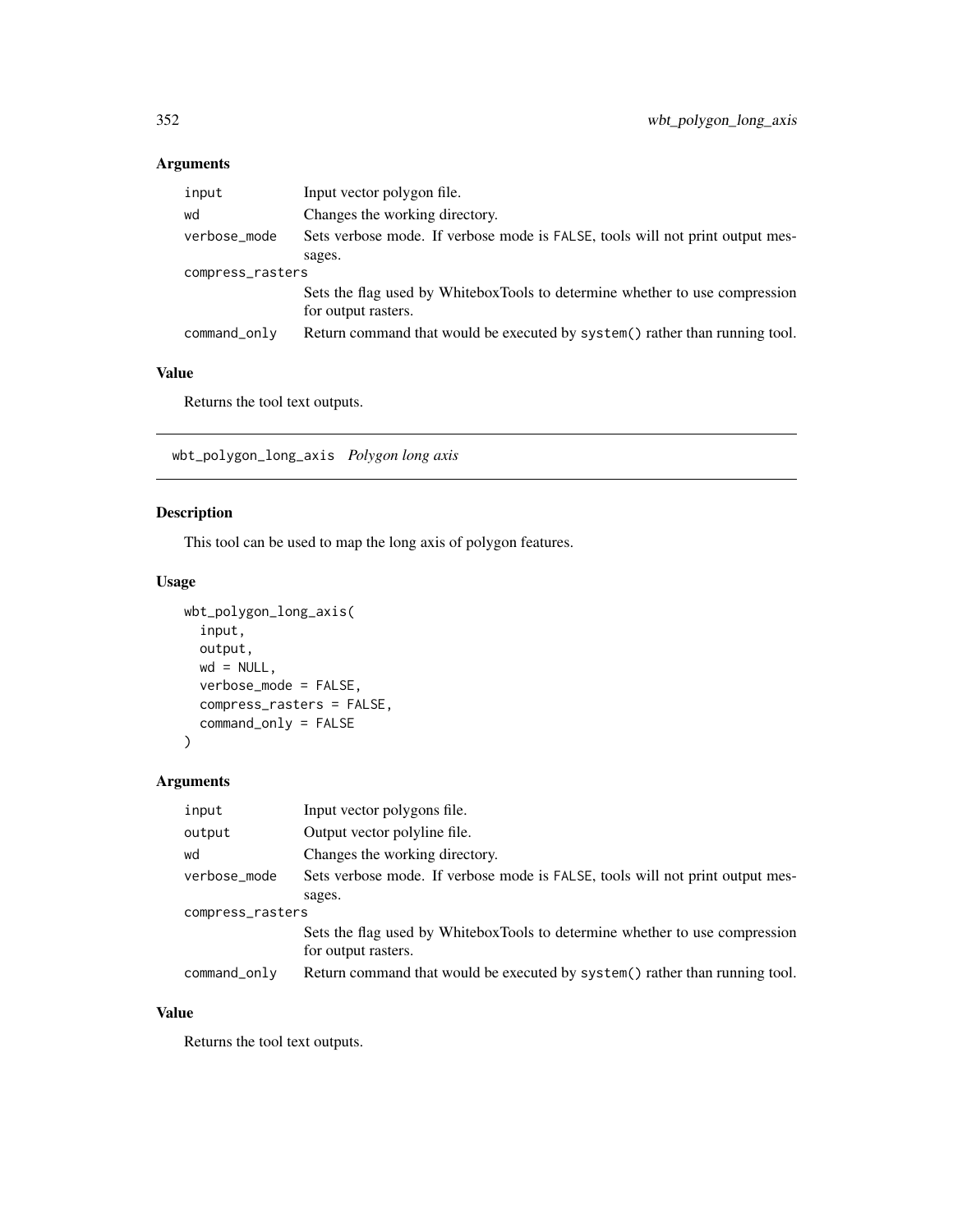# Description

Calculates the perimeter of vector polygons.

### Usage

```
wbt_polygon_perimeter(
  input,
  wd = NULL,verbose_mode = FALSE,
  compress_rasters = FALSE,
  command_only = FALSE
\mathcal{L}
```
### Arguments

| input            | Input vector polygon file.                                                                         |
|------------------|----------------------------------------------------------------------------------------------------|
| wd               | Changes the working directory.                                                                     |
| verbose_mode     | Sets verbose mode. If verbose mode is FALSE, tools will not print output mes-<br>sages.            |
| compress_rasters |                                                                                                    |
|                  | Sets the flag used by WhiteboxTools to determine whether to use compression<br>for output rasters. |
| command_only     | Return command that would be executed by system() rather than running tool.                        |

# Value

Returns the tool text outputs.

wbt\_polygon\_short\_axis

*Polygon short axis*

# Description

This tool can be used to map the short axis of polygon features.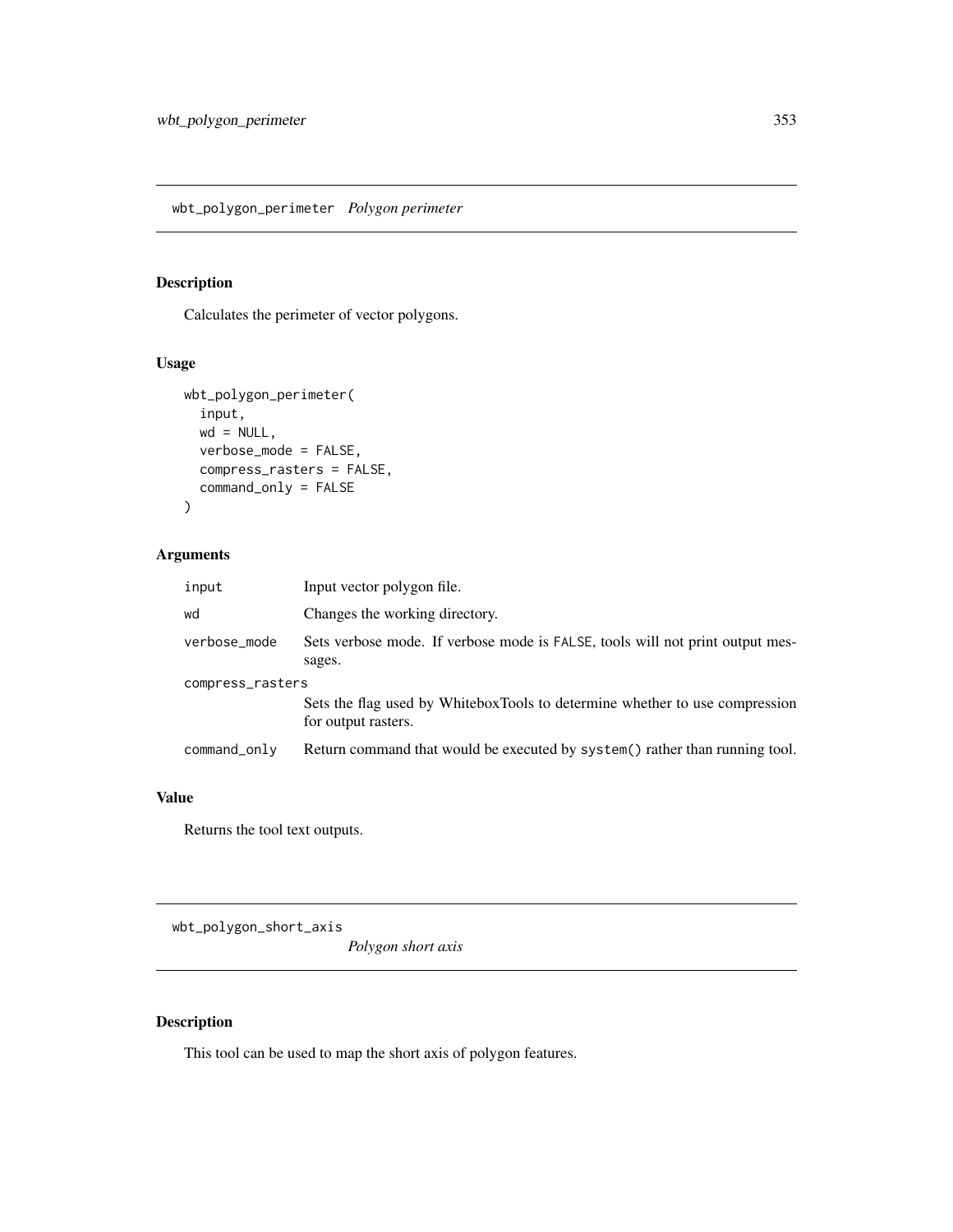### Usage

```
wbt_polygon_short_axis(
  input,
  output,
 wd = NULL,verbose_mode = FALSE,
  compress_rasters = FALSE,
  command_only = FALSE
)
```
### Arguments

| input            | Input vector polygons file.                                                                        |
|------------------|----------------------------------------------------------------------------------------------------|
| output           | Output vector polyline file.                                                                       |
| wd               | Changes the working directory.                                                                     |
| verbose_mode     | Sets verbose mode. If verbose mode is FALSE, tools will not print output mes-                      |
|                  | sages.                                                                                             |
| compress_rasters |                                                                                                    |
|                  | Sets the flag used by WhiteboxTools to determine whether to use compression<br>for output rasters. |
| command_only     | Return command that would be executed by system() rather than running tool.                        |

#### Value

Returns the tool text outputs.

wbt\_power *Power*

### Description

Raises the values in grid cells of one rasters, or a constant value, by values in another raster or constant value.

```
wbt_power(
  input1,
  input2,
  output,
  wd = NULL,verbose_mode = FALSE,
  compress_rasters = FALSE,
  command_only = FALSE
\mathcal{L}
```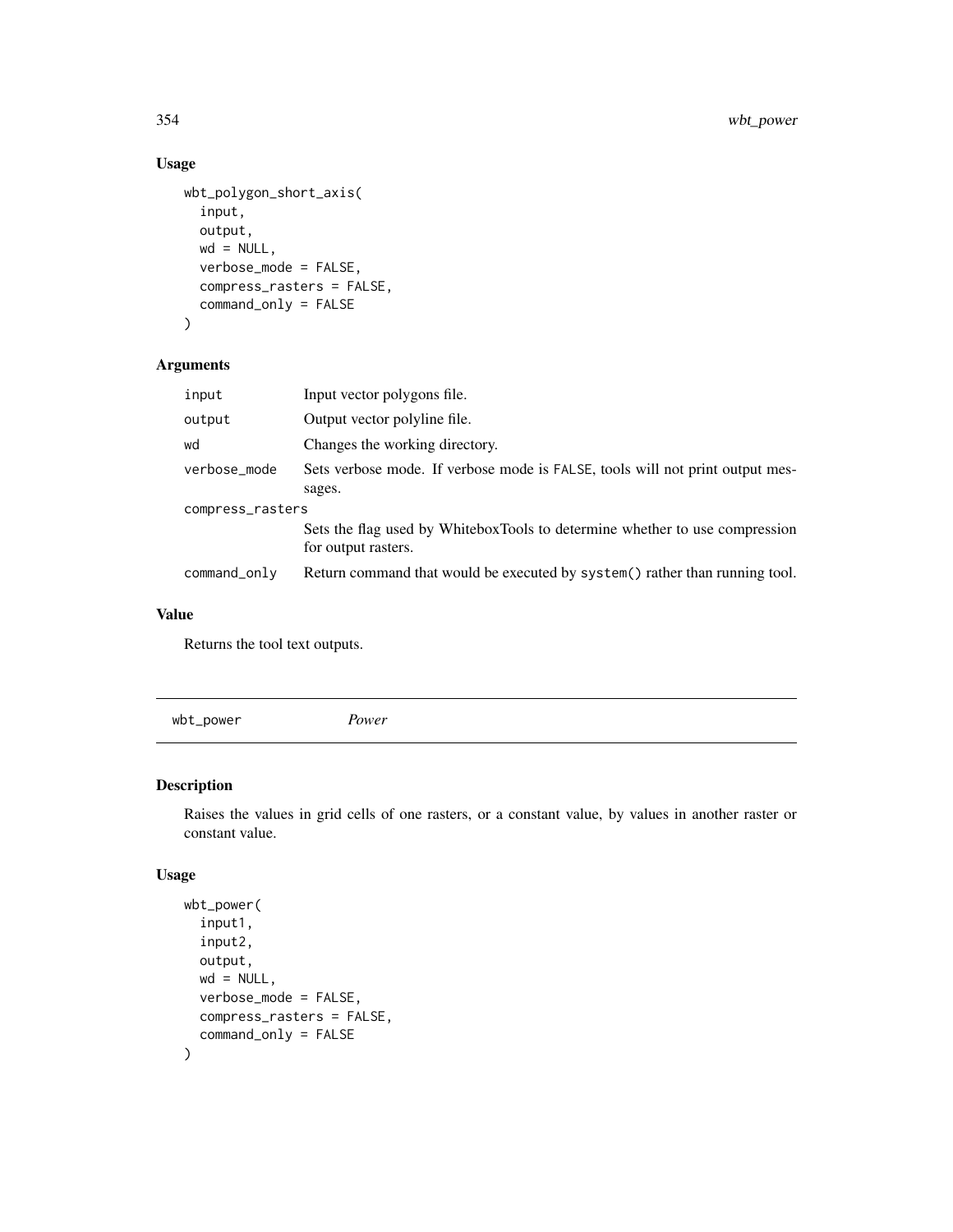| input1           | Input raster file or constant value.                                                               |
|------------------|----------------------------------------------------------------------------------------------------|
| input2           | Input raster file or constant value.                                                               |
| output           | Output raster file.                                                                                |
| wd               | Changes the working directory.                                                                     |
| verbose_mode     | Sets verbose mode. If verbose mode is FALSE, tools will not print output mes-                      |
|                  | sages.                                                                                             |
| compress_rasters |                                                                                                    |
|                  | Sets the flag used by WhiteboxTools to determine whether to use compression<br>for output rasters. |
|                  |                                                                                                    |
| command_only     | Return command that would be executed by system() rather than running tool.                        |

#### Value

Returns the tool text outputs.

wbt\_prewitt\_filter *Prewitt filter*

### Description

Performs a Prewitt edge-detection filter on an image.

### Usage

```
wbt_prewitt_filter(
  input,
  output,
  clip = \theta,
  wd = NULL,verbose_mode = FALSE,
  compress_rasters = FALSE,
  command_only = FALSE
\mathcal{L}
```
# Arguments

| input            | Input raster file.                                                                                 |
|------------------|----------------------------------------------------------------------------------------------------|
| output           | Output raster file.                                                                                |
| clip             | Optional amount to clip the distribution tails by, in percent.                                     |
| wd               | Changes the working directory.                                                                     |
| verbose_mode     | Sets verbose mode. If verbose mode is FALSE, tools will not print output mes-                      |
|                  | sages.                                                                                             |
| compress_rasters |                                                                                                    |
|                  | Sets the flag used by WhiteboxTools to determine whether to use compression<br>for output rasters. |
| command_only     | Return command that would be executed by system() rather than running tool.                        |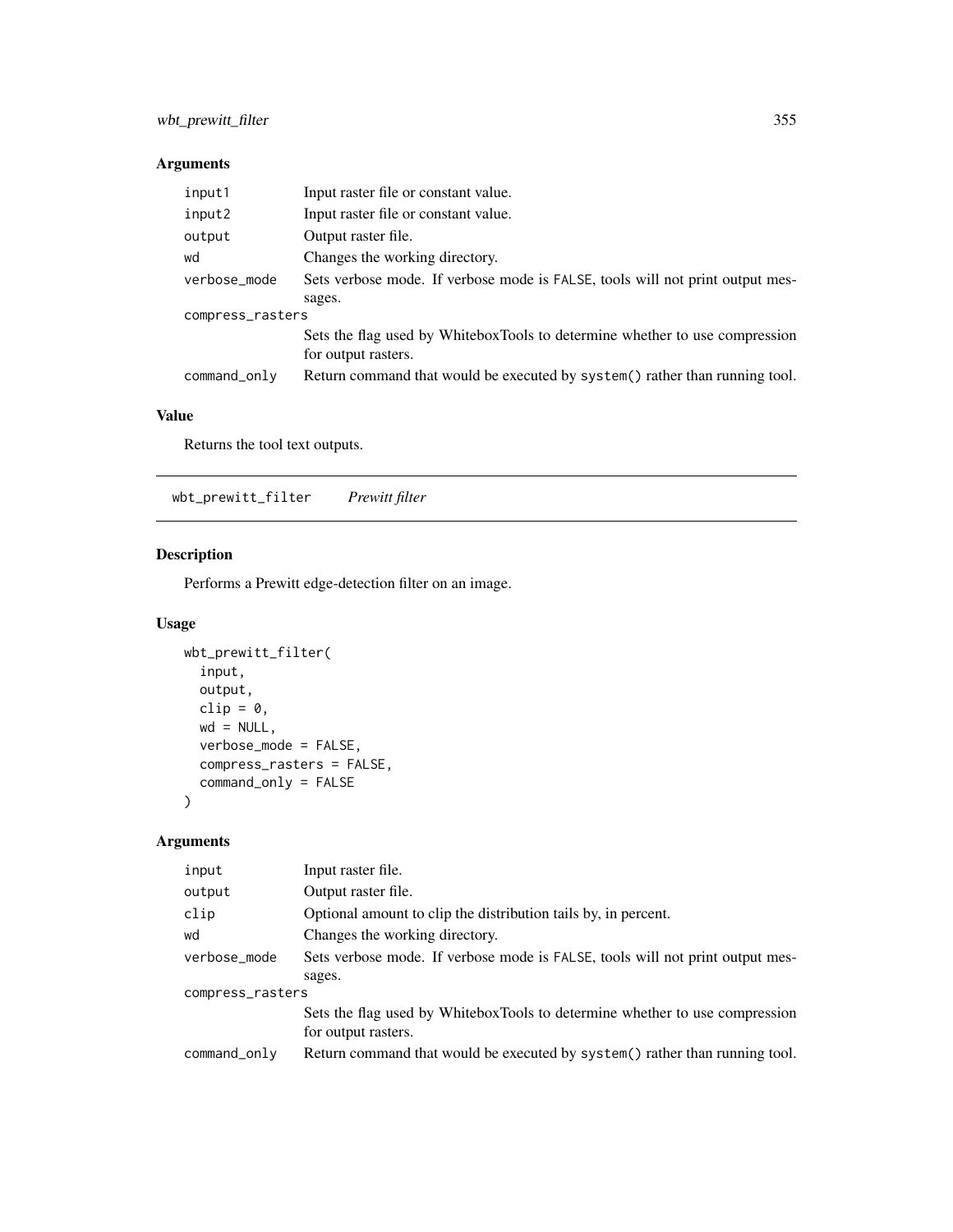# Value

Returns the tool text outputs.

wbt\_principal\_component\_analysis

*Principal component analysis*

## Description

Performs a principal component analysis (PCA) on a multi-spectral dataset.

# Usage

```
wbt_principal_component_analysis(
  inputs,
 output,
 num_comp = NULL,
 standardized = FALSE,
 wd = NULL,verbose_mode = FALSE,
 compress_rasters = FALSE,
 command_only = FALSE
)
```
### Arguments

| inputs           | Input raster files.                                                                                |
|------------------|----------------------------------------------------------------------------------------------------|
| output           | Output HTML report file.                                                                           |
| num_comp         | Number of component images to output; $\leq$ to num. input images.                                 |
| standardized     | Perform standardized PCA?.                                                                         |
| wd               | Changes the working directory.                                                                     |
| verbose mode     | Sets verbose mode. If verbose mode is FALSE, tools will not print output mes-<br>sages.            |
| compress_rasters |                                                                                                    |
|                  | Sets the flag used by WhiteboxTools to determine whether to use compression<br>for output rasters. |
| command_only     | Return command that would be executed by system() rather than running tool.                        |

#### Value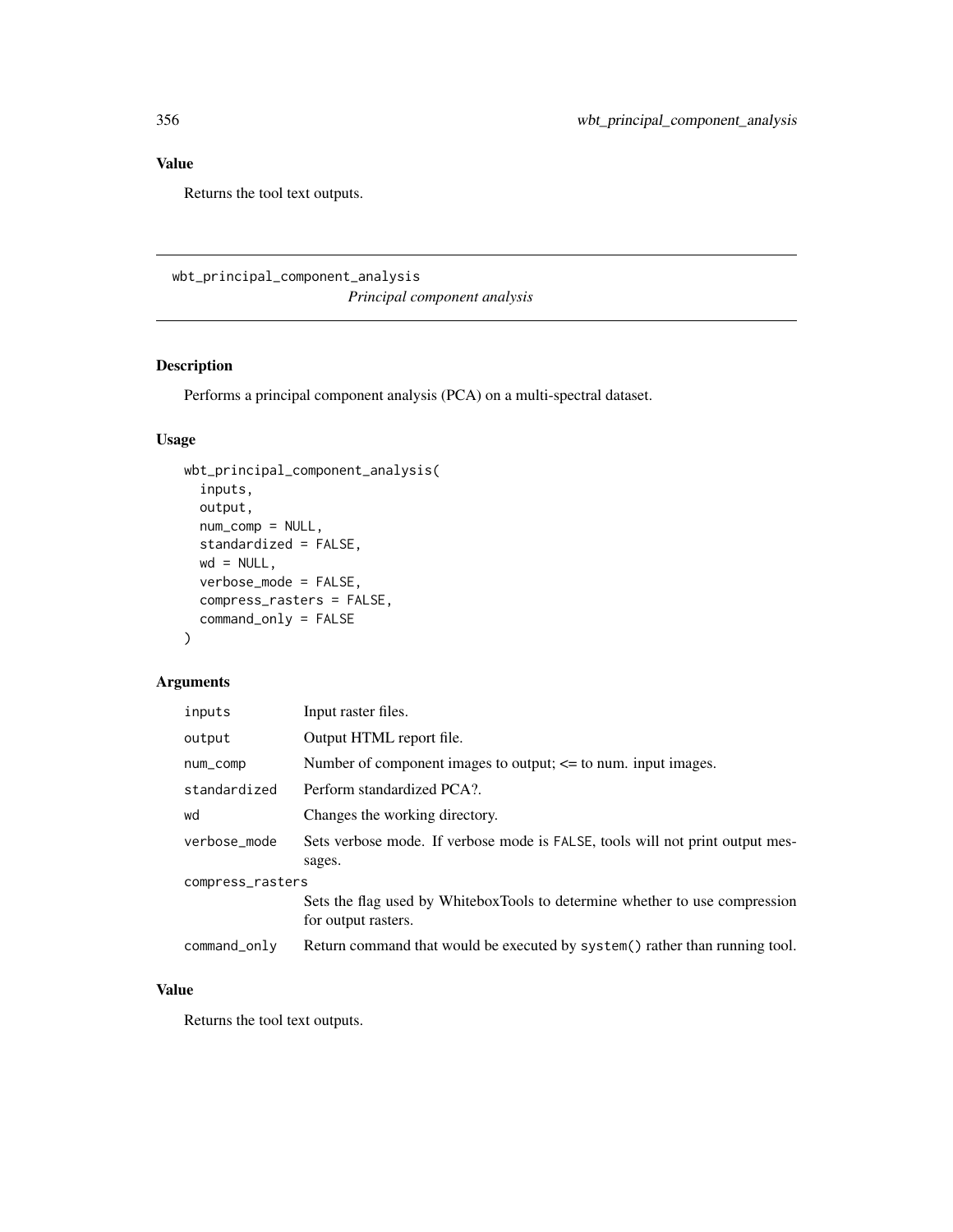wbt\_print\_geo\_tiff\_tags

*Print geo tiff tags*

# Description

Prints the tags within a GeoTIFF.

### Usage

```
wbt_print_geo_tiff_tags(
  input,
 wd = NULL,verbose_mode = FALSE,
 compress_rasters = FALSE,
 command_only = FALSE
)
```
### Arguments

| input            | Input GeoTIFF file.                                                                                |
|------------------|----------------------------------------------------------------------------------------------------|
| wd               | Changes the working directory.                                                                     |
| verbose_mode     | Sets verbose mode. If verbose mode is FALSE, tools will not print output mes-<br>sages.            |
| compress_rasters |                                                                                                    |
|                  | Sets the flag used by WhiteboxTools to determine whether to use compression<br>for output rasters. |
| command_only     | Return command that would be executed by system() rather than running tool.                        |

#### Value

Returns the tool text outputs.

wbt\_profile *Profile*

# Description

Plots profiles from digital surface models.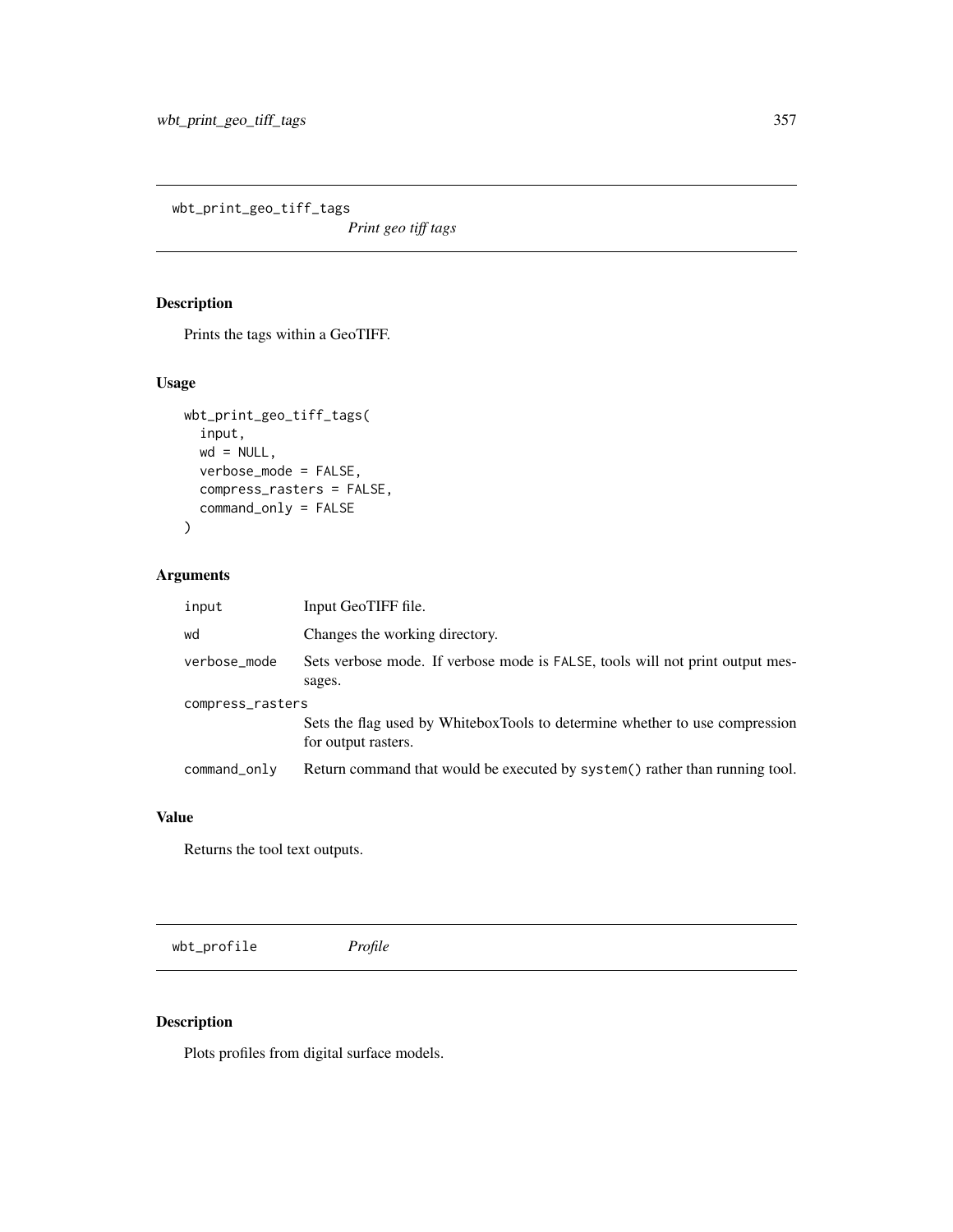# Usage

```
wbt_profile(
  lines,
  surface,
 output,
 wd = NULL,verbose_mode = FALSE,
  compress_rasters = FALSE,
  command_only = FALSE
\mathcal{L}
```
# Arguments

| lines            | Input vector line file.                                                                            |
|------------------|----------------------------------------------------------------------------------------------------|
| surface          | Input raster surface file.                                                                         |
| output           | Output HTML file.                                                                                  |
| wd               | Changes the working directory.                                                                     |
| verbose_mode     | Sets verbose mode. If verbose mode is FALSE, tools will not print output mes-                      |
|                  | sages.                                                                                             |
| compress_rasters |                                                                                                    |
|                  | Sets the flag used by WhiteboxTools to determine whether to use compression<br>for output rasters. |
| command_only     | Return command that would be executed by system() rather than running tool.                        |

### Value

Returns the tool text outputs.

wbt\_profile\_curvature *Profile curvature*

# Description

Calculates a profile curvature raster from an input DEM.

```
wbt_profile_curvature(
  dem,
  output,
 log = FALSE,
 zfactor = NULL,
 wd = NULL,verbose_mode = FALSE,
 compress_rasters = FALSE,
  command_only = FALSE
\mathcal{L}
```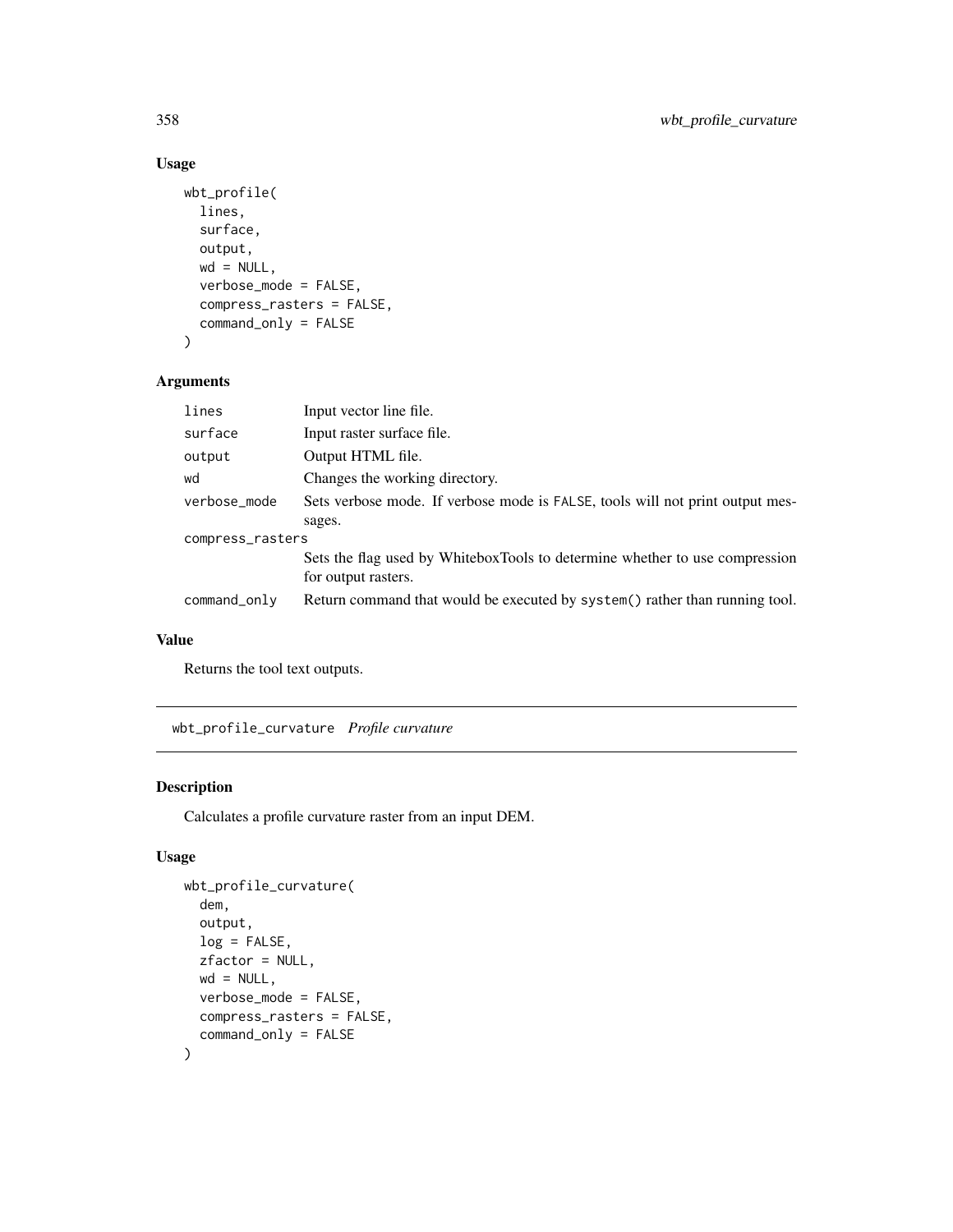| dem              | Input raster DEM file.                                                                             |
|------------------|----------------------------------------------------------------------------------------------------|
| output           | Output raster file.                                                                                |
| log              | Display output values using a log-scale.                                                           |
| zfactor          | Optional multiplier for when the vertical and horizontal units are not the same.                   |
| wd               | Changes the working directory.                                                                     |
| verbose mode     | Sets verbose mode. If verbose mode is FALSE, tools will not print output mes-<br>sages.            |
| compress_rasters |                                                                                                    |
|                  | Sets the flag used by WhiteboxTools to determine whether to use compression<br>for output rasters. |
| command_only     | Return command that would be executed by system() rather than running tool.                        |

#### Value

Returns the tool text outputs.

wbt\_qin\_flow\_accumulation

*Qin flow accumulation*

# Description

This tool calculates Qin et al. (2007) flow accumulation.

```
wbt_qin_flow_accumulation(
 dem,
 output,
 out_type = "specific contributing area",
  exponent = 10,
 max_slope = 45,
 threshold = NULL,
 log = FALSE,
 clip = FALSE,
 wd = NULL,verbose_mode = FALSE,
 compress_rasters = FALSE,
  command_only = FALSE
\mathcal{L}
```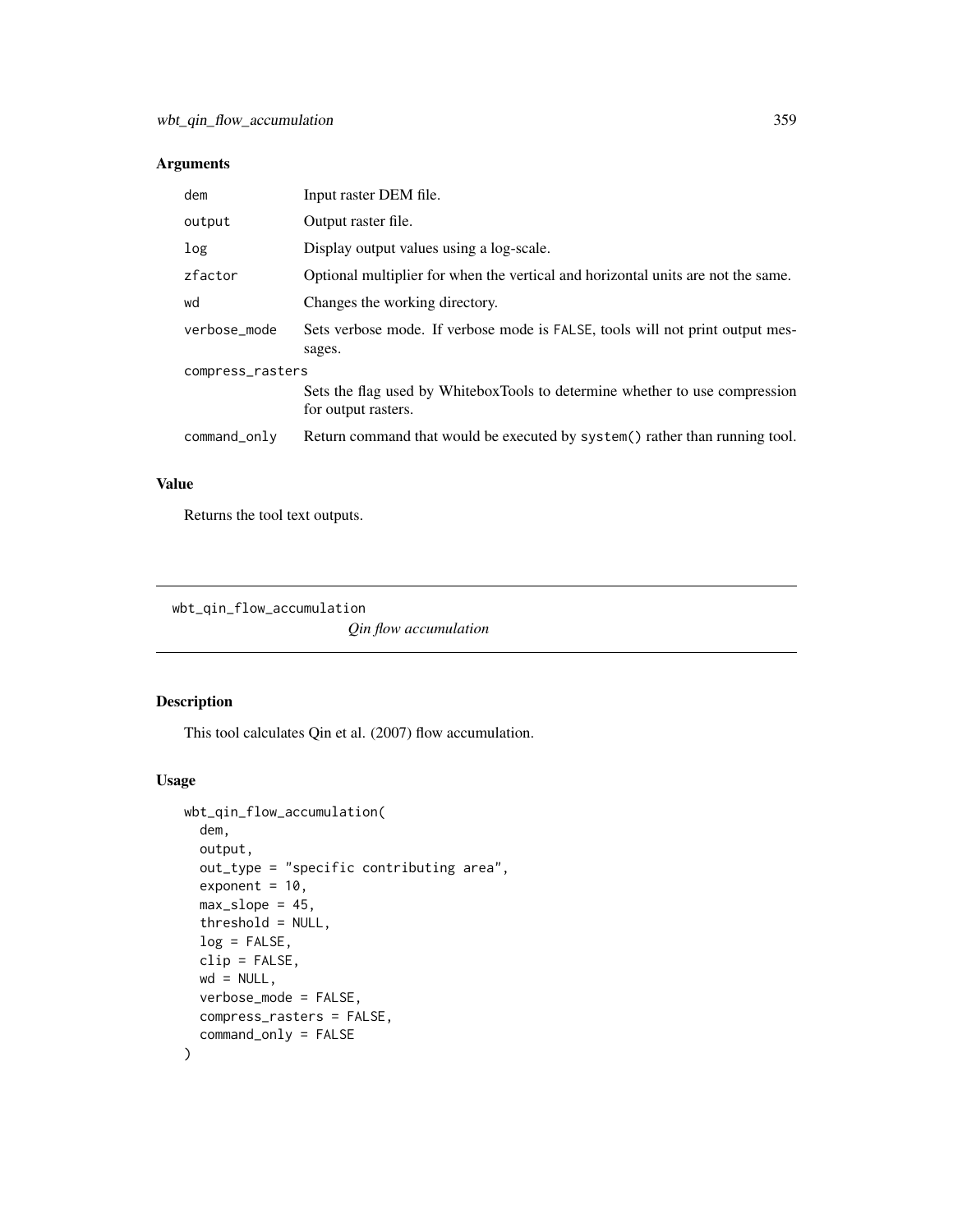| dem              | Name of the input DEM raster file; must be depressionless.                                         |
|------------------|----------------------------------------------------------------------------------------------------|
| output           | Name of the output raster file.                                                                    |
| out_type         | Output type; one of 'cells', 'specific contributing area' (default), and 'catchment<br>area'.      |
| exponent         | Optional upper-bound exponent parameter; default is 10.0.                                          |
| max_slope        | Optional upper-bound slope parameter, in degrees $(0-90)$ ; default is 45.0.                       |
| threshold        | Optional convergence threshold parameter, in grid cells; default is infinity.                      |
| log              | Log-transform the output values?.                                                                  |
| clip             | Optional flag to request clipping the display max by 1 percent.                                    |
| wd               | Changes the working directory.                                                                     |
| verbose_mode     | Sets verbose mode. If verbose mode is FALSE, tools will not print output mes-<br>sages.            |
| compress_rasters |                                                                                                    |
|                  | Sets the flag used by WhiteboxTools to determine whether to use compression<br>for output rasters. |
| command_only     | Return command that would be executed by system() rather than running tool.                        |

### Value

Returns the tool text outputs.

wbt\_quantiles *Quantiles*

# Description

Transforms raster values into quantiles.

```
wbt_quantiles(
  input,
 output,
 num_quantiles = 5,
 wd = NULL,verbose_mode = FALSE,
 compress_rasters = FALSE,
  command_only = FALSE
\mathcal{L}
```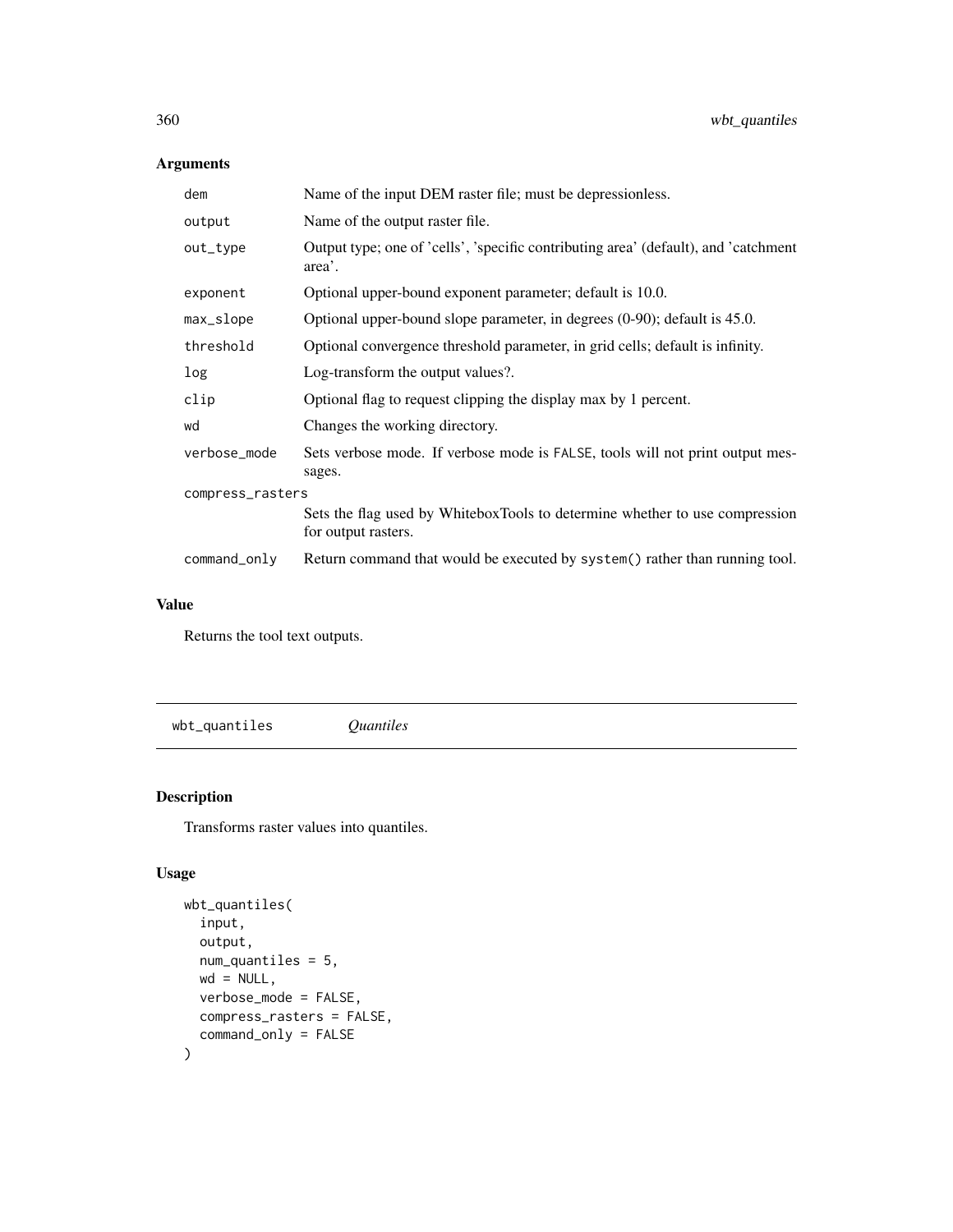| input            | Input raster file.                                                                                 |  |
|------------------|----------------------------------------------------------------------------------------------------|--|
| output           | Output raster file.                                                                                |  |
| num_quantiles    | Number of quantiles.                                                                               |  |
| wd               | Changes the working directory.                                                                     |  |
| verbose_mode     | Sets verbose mode. If verbose mode is FALSE, tools will not print output mes-<br>sages.            |  |
| compress_rasters |                                                                                                    |  |
|                  | Sets the flag used by WhiteboxTools to determine whether to use compression<br>for output rasters. |  |
| command_only     | Return command that would be executed by system() rather than running tool.                        |  |

## Value

Returns the tool text outputs.

wbt\_quinn\_flow\_accumulation

*Quinn flow accumulation*

## Description

This tool calculates Quinn et al. (1995) flow accumulation.

```
wbt_quinn_flow_accumulation(
 dem,
 output,
 out_type = "specific contributing area",
 exponent = 1,
  threshold = NULL,
 log = FALSE,
 clip = FALSE,
 wd = NULL,verbose_mode = FALSE,
 compress_rasters = FALSE,
  command_only = FALSE
)
```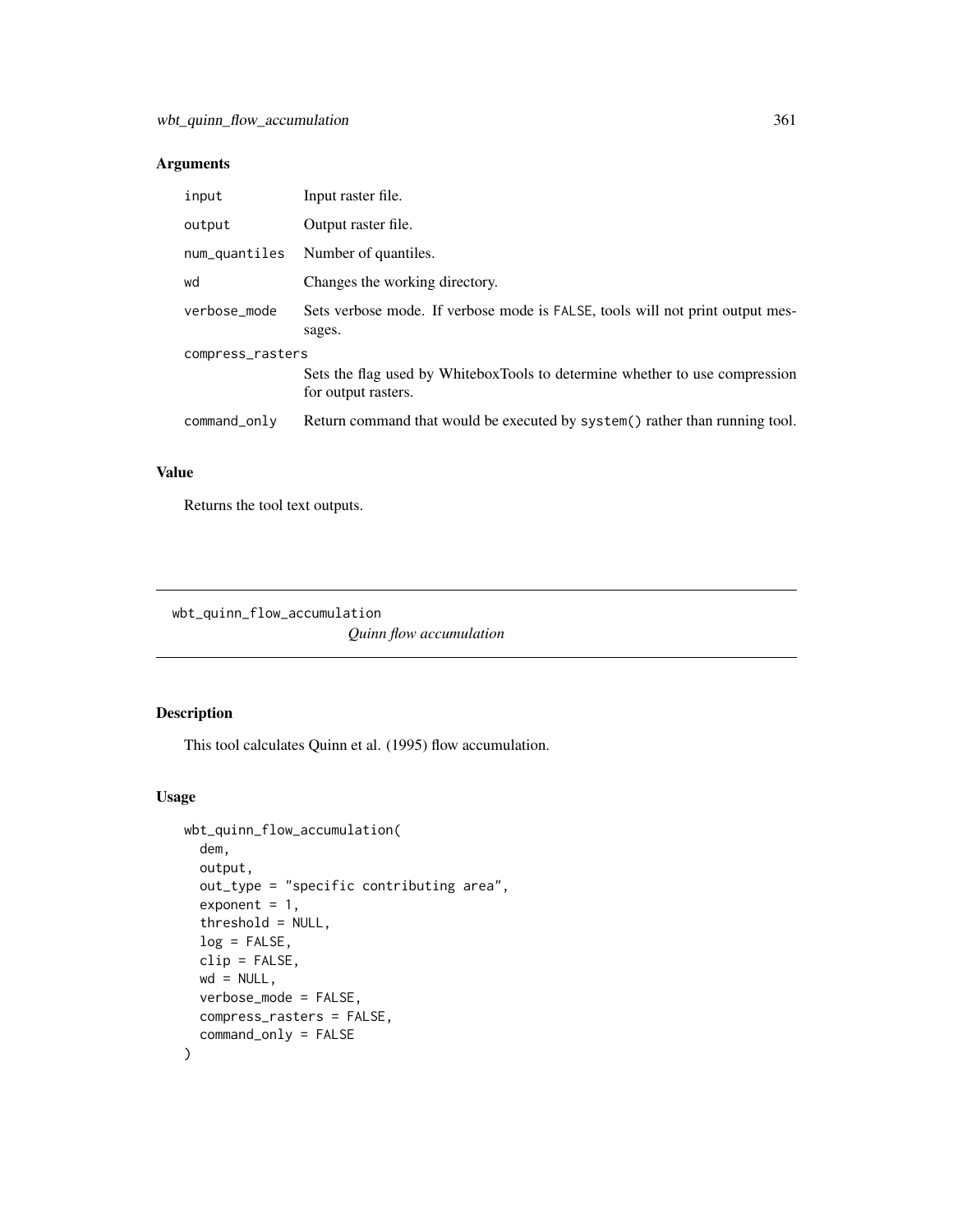| dem              | Name of the input DEM raster file; must be depressionless.                                         |  |
|------------------|----------------------------------------------------------------------------------------------------|--|
| output           | Name of the output raster file.                                                                    |  |
| out_type         | Output type; one of 'cells', 'specific contributing area' (default), and 'catchment<br>area'.      |  |
| exponent         | Optional exponent parameter; default is 1.0.                                                       |  |
| threshold        | Optional convergence threshold parameter, in grid cells; default is infinity.                      |  |
| log              | Log-transform the output values?.                                                                  |  |
| clip             | Optional flag to request clipping the display max by 1 percent.                                    |  |
| wd               | Changes the working directory.                                                                     |  |
| verbose_mode     | Sets verbose mode. If verbose mode is FALSE, tools will not print output mes-<br>sages.            |  |
| compress_rasters |                                                                                                    |  |
|                  | Sets the flag used by WhiteboxTools to determine whether to use compression<br>for output rasters. |  |
| command_only     | Return command that would be executed by system() rather than running tool.                        |  |

## Value

Returns the tool text outputs.

wbt\_radial\_basis\_function\_interpolation *Radial basis function interpolation*

## Description

Interpolates vector points into a raster surface using a radial basis function scheme.

```
wbt_radial_basis_function_interpolation(
  input,
 field,
 output,
 use_z = FALSE,radius = NULL,
 min_points = NULL,
 func_type = "ThinPlateSpline",
 poly_order = "none",
 weight = 0.1,
 cell_size = NULL,
 base = NULL,wd = NULL,
```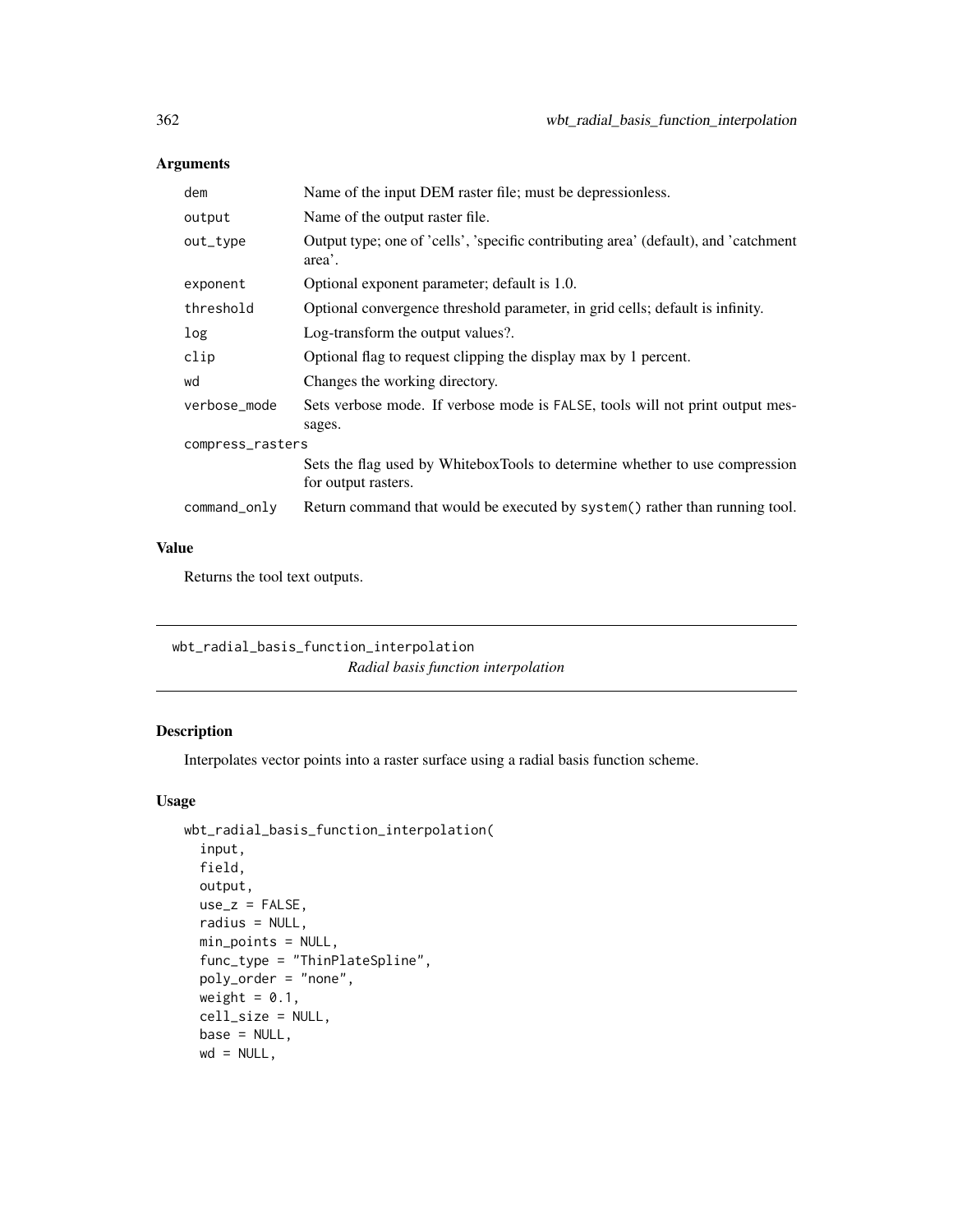```
verbose_mode = FALSE,
  compress_rasters = FALSE,
  command_only = FALSE
\mathcal{L}
```

| input            | Input vector points file.                                                                                                                    |  |
|------------------|----------------------------------------------------------------------------------------------------------------------------------------------|--|
| field            | Input field name in attribute table.                                                                                                         |  |
| output           | Output raster file.                                                                                                                          |  |
| $use_z$          | Use z-coordinate instead of field?.                                                                                                          |  |
| radius           | Search Radius (in map units).                                                                                                                |  |
| min_points       | Minimum number of points.                                                                                                                    |  |
| func_type        | Radial basis function type; options are 'ThinPlateSpline' (default), 'PolyHar-<br>monic', 'Gaussian', 'MultiQuadric', 'InverseMultiQuadric'. |  |
| poly_order       | Polynomial order; options are 'none' (default), 'constant', 'affine'.                                                                        |  |
| weight           | Weight parameter used in basis function.                                                                                                     |  |
| cell_size        | Optionally specified cell size of output raster. Not used when base raster is<br>specified.                                                  |  |
| base             | Optionally specified input base raster file. Not used when a cell size is specified.                                                         |  |
| wd               | Changes the working directory.                                                                                                               |  |
| verbose_mode     | Sets verbose mode. If verbose mode is FALSE, tools will not print output mes-<br>sages.                                                      |  |
| compress_rasters |                                                                                                                                              |  |
|                  | Sets the flag used by WhiteboxTools to determine whether to use compression<br>for output rasters.                                           |  |
| $command\_only$  | Return command that would be executed by system() rather than running tool.                                                                  |  |

## Value

Returns the tool text outputs.

wbt\_radius\_of\_gyration

*Radius of gyration*

# Description

Calculates the distance of cells from their polygon's centroid.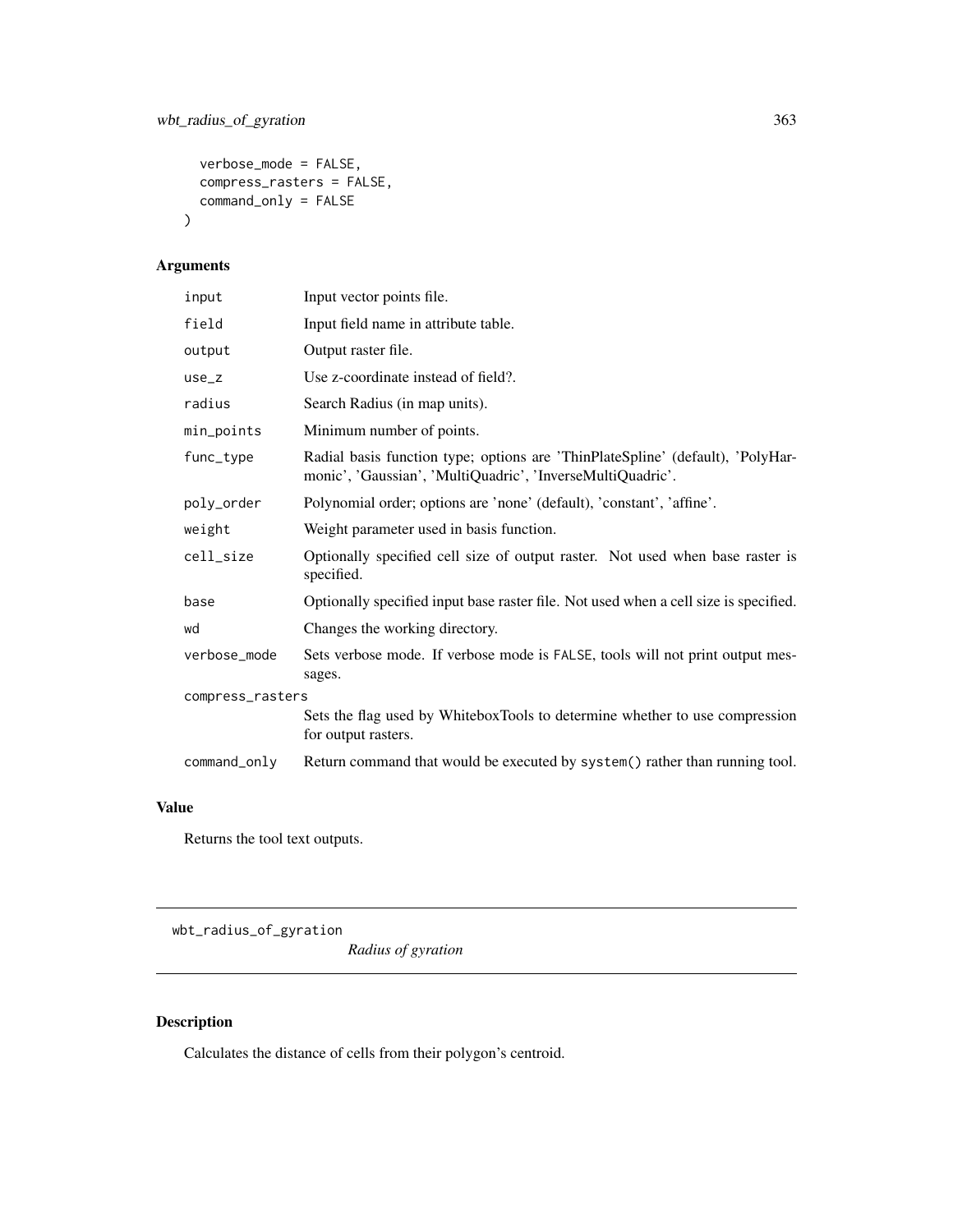#### Usage

```
wbt_radius_of_gyration(
  input,
 output,
  text_output = FALSE,
 wd = NULL,verbose_mode = FALSE,
  compress_rasters = FALSE,
  command_only = FALSE
\mathcal{L}
```
## Arguments

| input            | Input raster file.                                                                                 |  |
|------------------|----------------------------------------------------------------------------------------------------|--|
| output           | Output raster file.                                                                                |  |
| text_output      | Optional text output.                                                                              |  |
| wd               | Changes the working directory.                                                                     |  |
| verbose_mode     | Sets verbose mode. If verbose mode is FALSE, tools will not print output mes-                      |  |
|                  | sages.                                                                                             |  |
| compress_rasters |                                                                                                    |  |
|                  | Sets the flag used by WhiteboxTools to determine whether to use compression<br>for output rasters. |  |
| command_only     | Return command that would be executed by system() rather than running tool.                        |  |

#### Value

Returns the tool text outputs.

wbt\_raise\_walls *Raise walls*

## Description

Raises walls in a DEM along a line or around a polygon, e.g. a watershed.

```
wbt_raise_walls(
  input,
 dem,
 output,
 breach = NULL,
 height = 100,
 wd = NULL,verbose_mode = FALSE,
```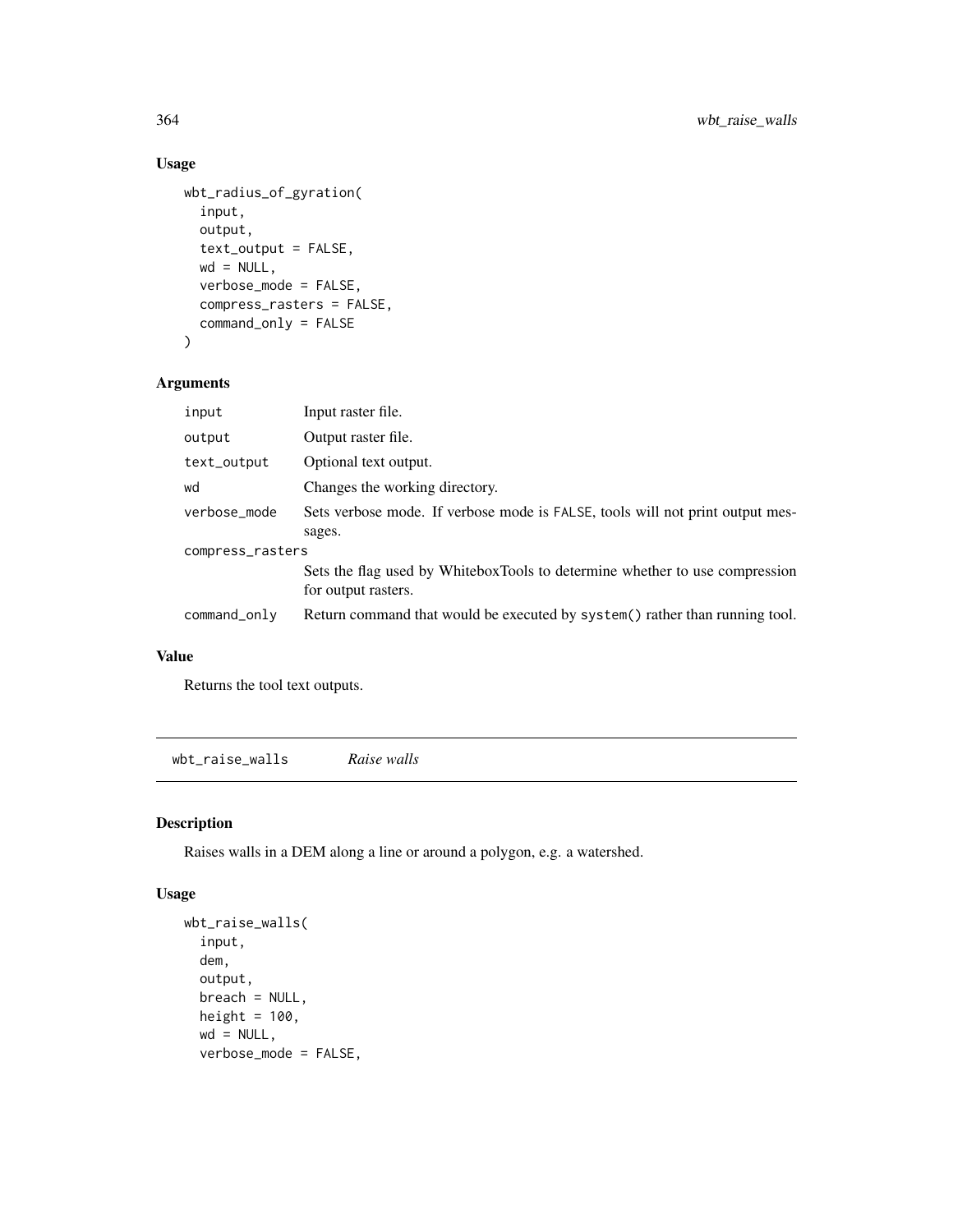```
compress_rasters = FALSE,
  command_only = FALSE
\mathcal{L}
```

| input            | Input vector lines or polygons file.                                                               |  |
|------------------|----------------------------------------------------------------------------------------------------|--|
| dem              | Input raster DEM file.                                                                             |  |
| output           | Output raster file.                                                                                |  |
| breach           | Optional input vector breach lines.                                                                |  |
| height           | Wall height.                                                                                       |  |
| wd               | Changes the working directory.                                                                     |  |
| verbose_mode     | Sets verbose mode. If verbose mode is FALSE, tools will not print output mes-<br>sages.            |  |
| compress_rasters |                                                                                                    |  |
|                  | Sets the flag used by WhiteboxTools to determine whether to use compression<br>for output rasters. |  |
| command_only     | Return command that would be executed by system() rather than running tool.                        |  |

#### Value

Returns the tool text outputs.

wbt\_random\_field *Random field*

## Description

Creates an image containing random values.

```
wbt_random_field(
 base,
 output,
 wd = NULL,verbose_mode = FALSE,
 compress_rasters = FALSE,
  command_only = FALSE
\mathcal{L}
```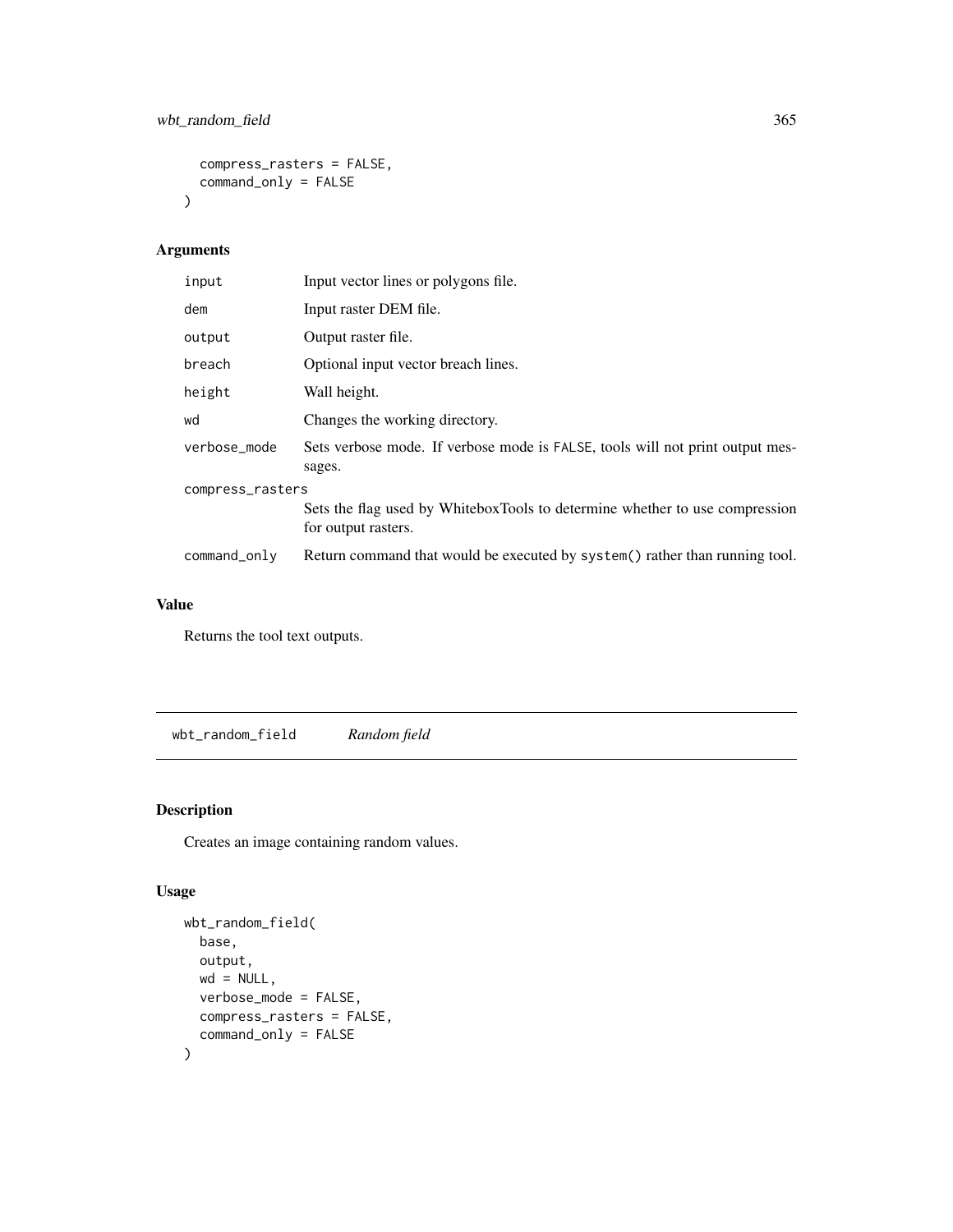| base             | Input raster file.                                                                                 |  |
|------------------|----------------------------------------------------------------------------------------------------|--|
| output           | Output raster file.                                                                                |  |
| wd               | Changes the working directory.                                                                     |  |
| verbose_mode     | Sets verbose mode. If verbose mode is FALSE, tools will not print output mes-<br>sages.            |  |
| compress_rasters |                                                                                                    |  |
|                  | Sets the flag used by WhiteboxTools to determine whether to use compression<br>for output rasters. |  |
| command_only     | Return command that would be executed by system() rather than running tool.                        |  |
|                  |                                                                                                    |  |

#### Value

Returns the tool text outputs.

wbt\_random\_forest\_classification *Random forest classification*

#### Description

Performs a supervised random forest classification using training site polygons/points and predictor rasters.

```
wbt_random_forest_classification(
  inputs,
  training,
  field,
  output = NULL,
  split_criterion = "Gini",
  n_trees = 500,
 min_samples_leaf = 1,
 min_samples_split = 2,
  test_proportion = 0.2,
 wd = NULL,verbose_mode = FALSE,
  compress_rasters = FALSE,
  command_only = FALSE
\mathcal{E}
```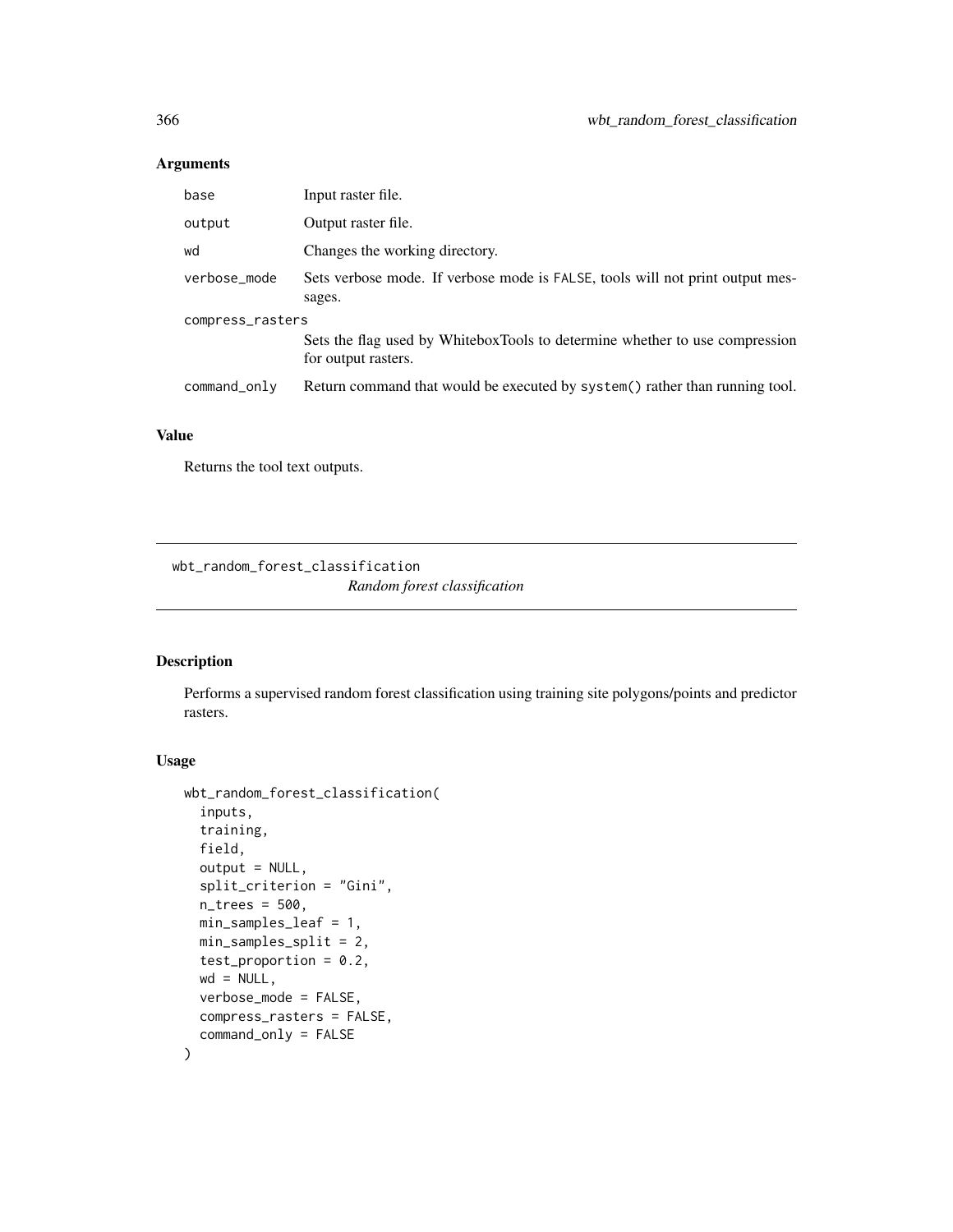| inputs            | Names of the input predictor rasters.                                                                         |  |
|-------------------|---------------------------------------------------------------------------------------------------------------|--|
| training          | Name of the input training site polygons/points shapefile.                                                    |  |
| field             | Name of the attribute containing class data.                                                                  |  |
| output            | Name of the output raster file.                                                                               |  |
| split_criterion   |                                                                                                               |  |
|                   | Split criterion to use when building a tree. Options include 'Gini', 'Entropy',<br>and 'ClassificationError'. |  |
| n_trees           | The number of trees in the forest.                                                                            |  |
| min_samples_leaf  |                                                                                                               |  |
|                   | The minimum number of samples required to be at a leaf node.                                                  |  |
| min_samples_split |                                                                                                               |  |
|                   | The minimum number of samples required to split an internal node.                                             |  |
| test_proportion   |                                                                                                               |  |
|                   | The proportion of the dataset to include in the test split; default is 0.2.                                   |  |
| wd                | Changes the working directory.                                                                                |  |
| verbose_mode      | Sets verbose mode. If verbose mode is FALSE, tools will not print output mes-<br>sages.                       |  |
| compress_rasters  |                                                                                                               |  |
|                   | Sets the flag used by WhiteboxTools to determine whether to use compression<br>for output rasters.            |  |
| command_only      | Return command that would be executed by system() rather than running tool.                                   |  |

## Value

Returns the tool text outputs.

wbt\_random\_forest\_regression *Random forest regression*

# Description

Performs a random forest regression analysis using training site data and predictor rasters.

```
wbt_random_forest_regression(
 inputs,
 training,
 field,
 output = NULL,n_trees = 100,
```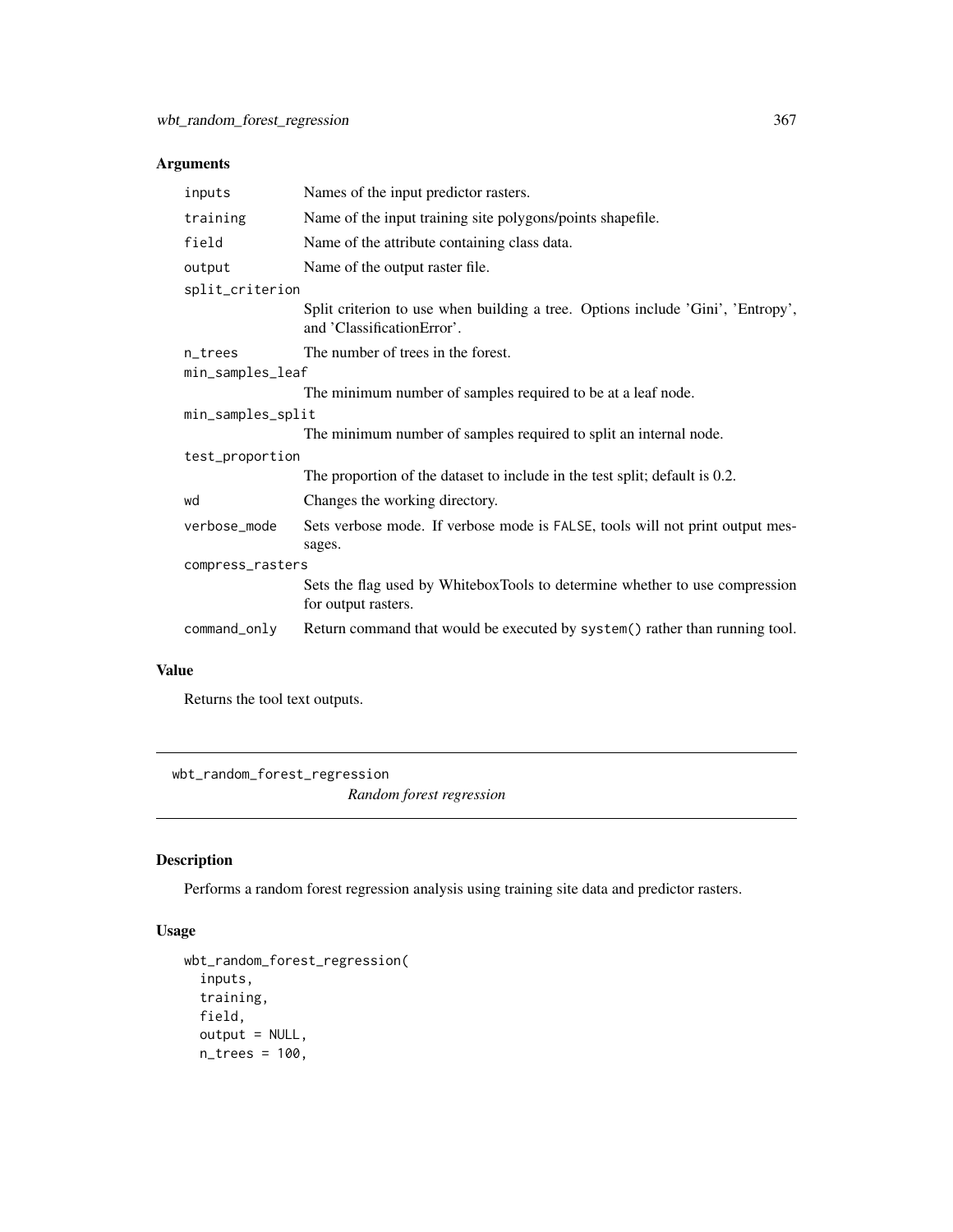```
min_samples_leaf = 1,
 min_samples_split = 2,
 test_proportion = 0.2,
 wd = NULL,verbose_mode = FALSE,
 compress_rasters = FALSE,
 command_only = FALSE
)
```

| inputs            | Names of the input predictor rasters.                                                                                                                                                                                            |  |
|-------------------|----------------------------------------------------------------------------------------------------------------------------------------------------------------------------------------------------------------------------------|--|
| training          | Name of the input training site points shapefile.                                                                                                                                                                                |  |
| field             | Name of the attribute containing response variable name data.                                                                                                                                                                    |  |
| output            | Name of the output raster file. This parameter is optional. When unspecified,<br>the tool will only build the model. When specified, the tool will use the built<br>model and predictor rasters to perform a spatial prediction. |  |
| n_trees           | The number of trees in the forest.                                                                                                                                                                                               |  |
| min_samples_leaf  |                                                                                                                                                                                                                                  |  |
|                   | The minimum number of samples required to be at a leaf node.                                                                                                                                                                     |  |
| min_samples_split |                                                                                                                                                                                                                                  |  |
|                   | The minimum number of samples required to split an internal node.                                                                                                                                                                |  |
| test_proportion   |                                                                                                                                                                                                                                  |  |
|                   | The proportion of the dataset to include in the test split; default is 0.2.                                                                                                                                                      |  |
| wd                | Changes the working directory.                                                                                                                                                                                                   |  |
| verbose_mode      | Sets verbose mode. If verbose mode is FALSE, tools will not print output mes-<br>sages.                                                                                                                                          |  |
| compress_rasters  |                                                                                                                                                                                                                                  |  |
|                   | Sets the flag used by WhiteboxTools to determine whether to use compression<br>for output rasters.                                                                                                                               |  |
| command_only      | Return command that would be executed by system() rather than running tool.                                                                                                                                                      |  |

## Value

Returns the tool text outputs.

wbt\_random\_sample *Random sample*

## Description

Creates an image containing randomly located sample grid cells with unique IDs.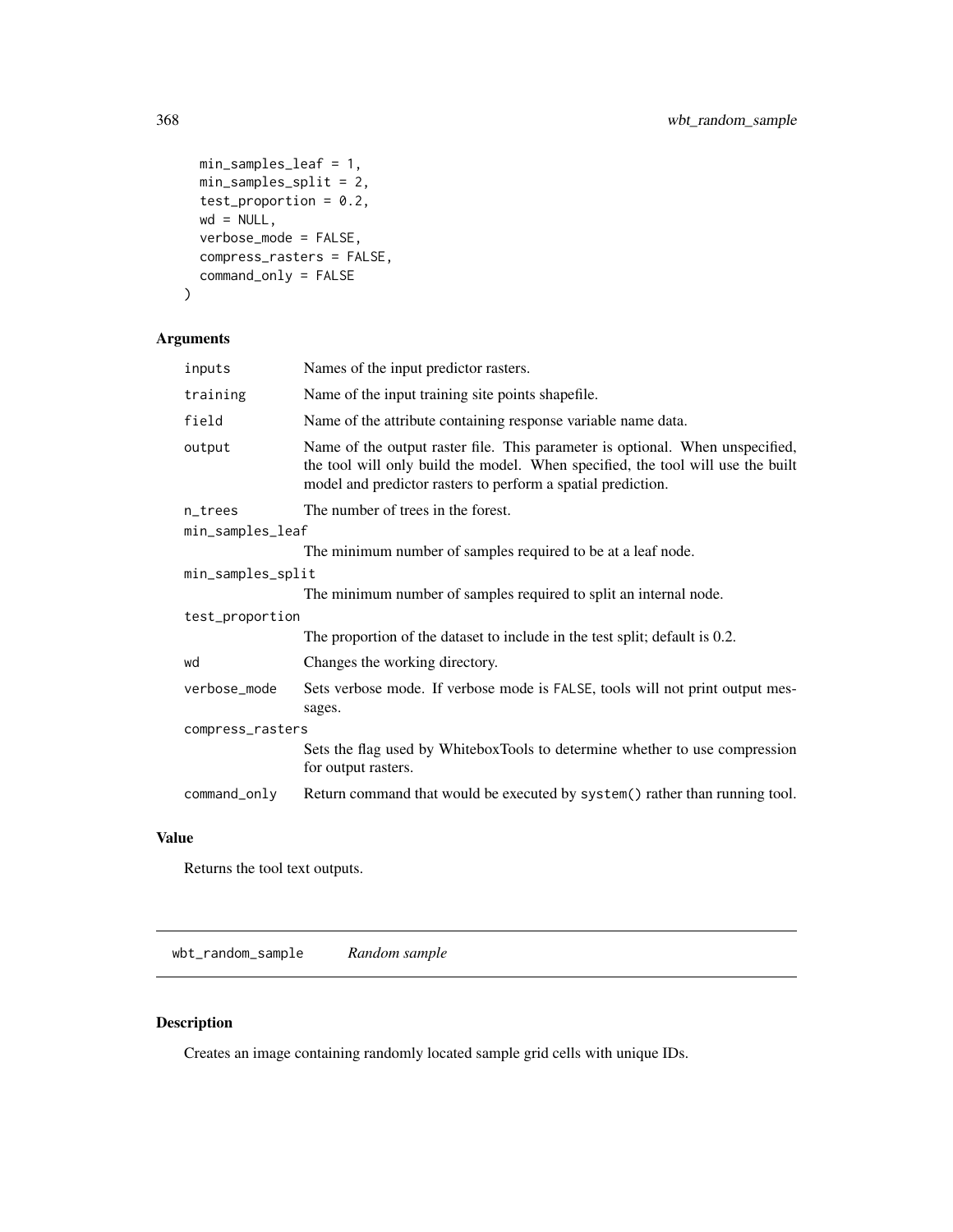wbt\_range\_filter 369

#### Usage

```
wbt_random_sample(
 base,
 output,
 num_samples = 1000,
 wd = NULL,verbose_mode = FALSE,
  compress_rasters = FALSE,
  command_only = FALSE
\mathcal{L}
```
## Arguments

| base             | Input raster file.                                                                                 |  |
|------------------|----------------------------------------------------------------------------------------------------|--|
| output           | Output raster file.                                                                                |  |
| num_samples      | Number of samples.                                                                                 |  |
| wd               | Changes the working directory.                                                                     |  |
| verbose_mode     | Sets verbose mode. If verbose mode is FALSE, tools will not print output mes-                      |  |
|                  | sages.                                                                                             |  |
| compress_rasters |                                                                                                    |  |
|                  | Sets the flag used by WhiteboxTools to determine whether to use compression<br>for output rasters. |  |
| command_only     | Return command that would be executed by system() rather than running tool.                        |  |

#### Value

Returns the tool text outputs.

wbt\_range\_filter *Range filter*

## Description

Assigns each cell in the output grid the range of values in a moving window centred on each grid cell in the input raster.

```
wbt_range_filter(
  input,
 output,
 filterx = 11,
 filtery = 11,
 wd = NULL,verbose_mode = FALSE,
```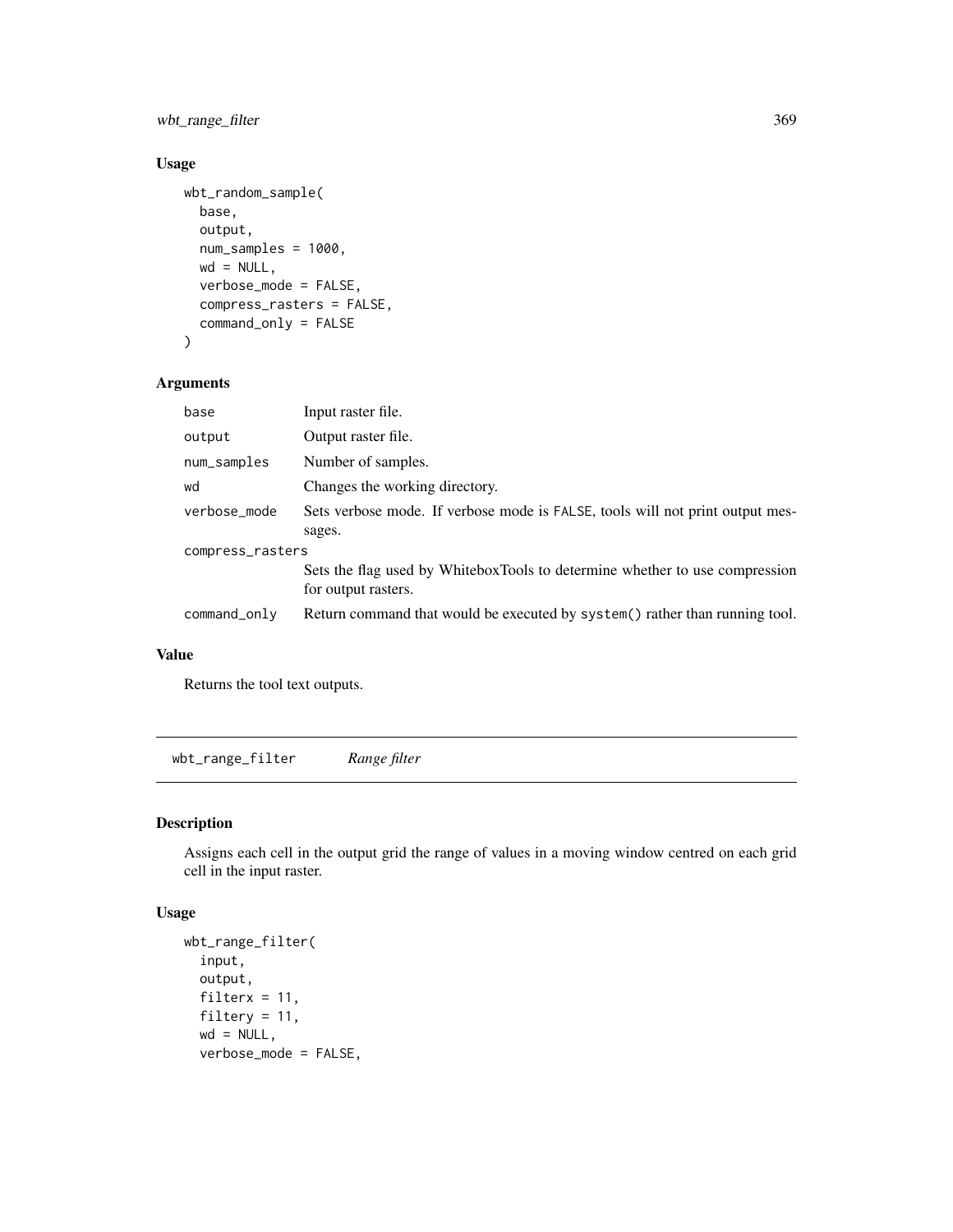```
compress_rasters = FALSE,
  command_only = FALSE
\mathcal{L}
```

| input            | Input raster file.                                                                                 |  |
|------------------|----------------------------------------------------------------------------------------------------|--|
| output           | Output raster file.                                                                                |  |
| filterx          | Size of the filter kernel in the x-direction.                                                      |  |
| filtery          | Size of the filter kernel in the y-direction.                                                      |  |
| wd               | Changes the working directory.                                                                     |  |
| verbose mode     | Sets verbose mode. If verbose mode is FALSE, tools will not print output mes-<br>sages.            |  |
| compress_rasters |                                                                                                    |  |
|                  | Sets the flag used by WhiteboxTools to determine whether to use compression<br>for output rasters. |  |
| command_only     | Return command that would be executed by system() rather than running tool.                        |  |

## Value

Returns the tool text outputs.

wbt\_rasterize\_streams *Rasterize streams*

## Description

Rasterizes vector streams based on Lindsay (2016) method.

```
wbt_rasterize_streams(
  streams,
  base,
  output,
  nodata = TRUE,
  feature_id = FALSE,
  wd = NULL,verbose_mode = FALSE,
  compress_rasters = FALSE,
  command_only = FALSE
\mathcal{L}
```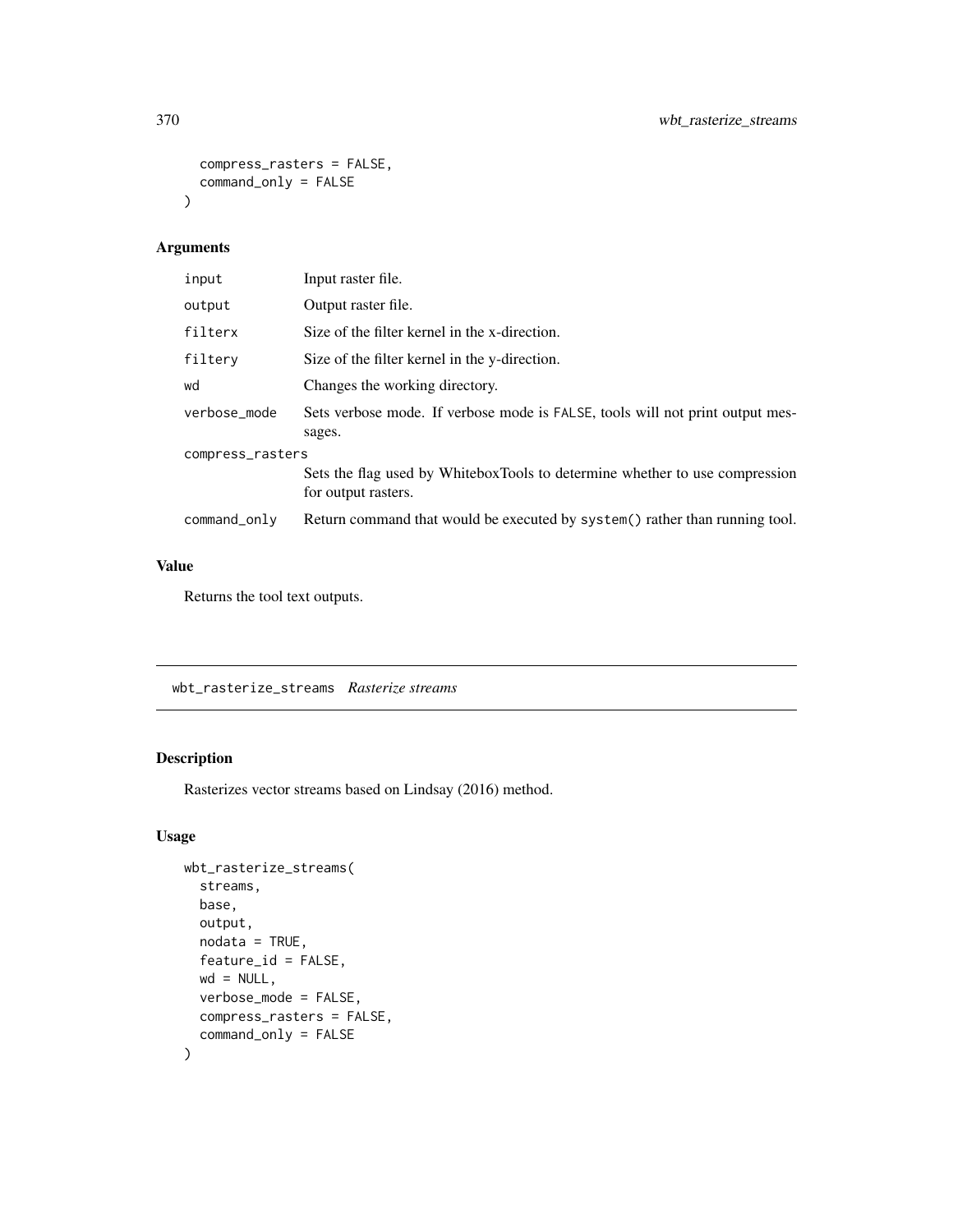| streams          | Input vector streams file.                                                                         |  |
|------------------|----------------------------------------------------------------------------------------------------|--|
| base             | Input base raster file.                                                                            |  |
| output           | Output raster file.                                                                                |  |
| nodata           | Use NoData value for background?.                                                                  |  |
| feature_id       | Use feature number as output value?.                                                               |  |
| wd               | Changes the working directory.                                                                     |  |
| verbose mode     | Sets verbose mode. If verbose mode is FALSE, tools will not print output mes-<br>sages.            |  |
| compress_rasters |                                                                                                    |  |
|                  | Sets the flag used by WhiteboxTools to determine whether to use compression<br>for output rasters. |  |
| command_only     | Return command that would be executed by system() rather than running tool.                        |  |

## Value

Returns the tool text outputs.

| wbt_raster_area | Raster area |
|-----------------|-------------|
|                 |             |

## Description

Calculates the area of polygons or classes within a raster image.

```
wbt_raster_area(
  input,
  output = NULL,
  out_text = FALSE,
  units = "grid cells",
  zero_back = FALSE,
  wd = NULL,verbose_mode = FALSE,
  compress_rasters = FALSE,
  command_only = FALSE
\mathcal{L}
```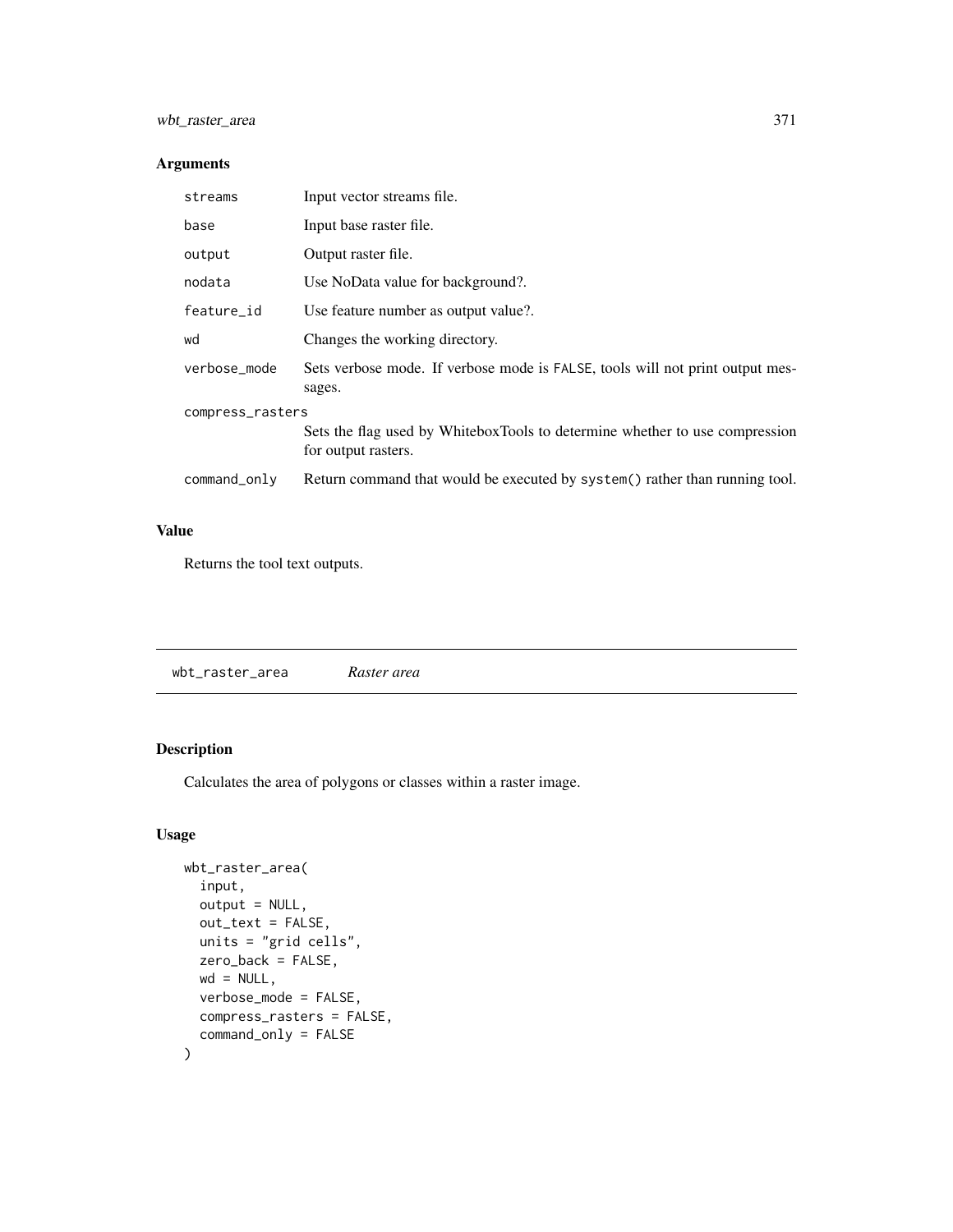| input            | Input raster file.                                                                                 |  |
|------------------|----------------------------------------------------------------------------------------------------|--|
| output           | Output raster file.                                                                                |  |
| out_text         | Would you like to output polygon areas to text?.                                                   |  |
| units            | Area units; options include 'grid cells' and 'map units'.                                          |  |
| zero_back        | Flag indicating whether zero values should be treated as a background.                             |  |
| wd               | Changes the working directory.                                                                     |  |
| verbose_mode     | Sets verbose mode. If verbose mode is FALSE, tools will not print output mes-<br>sages.            |  |
| compress_rasters |                                                                                                    |  |
|                  | Sets the flag used by WhiteboxTools to determine whether to use compression<br>for output rasters. |  |
| command_only     | Return command that would be executed by system() rather than running tool.                        |  |

## Value

Returns the tool text outputs.

wbt\_raster\_calculator *Raster calculator*

## Description

This tool performs a complex mathematical operations on one or more input raster images on a cell-to-cell basis.

## Usage

```
wbt_raster_calculator(
 output,
 statement = ",
 wd = NULL,verbose_mode = FALSE,
 compress_rasters = FALSE,
  command_only = FALSE
)
```
## Arguments

| output    | Name of the output raster file.                                                                       |
|-----------|-------------------------------------------------------------------------------------------------------|
| statement | Statement e.g. $cos("raster1") * 35.0 + "raster2".$ This statement must be a valid<br>Rust statement. |
| wd        | Changes the working directory.                                                                        |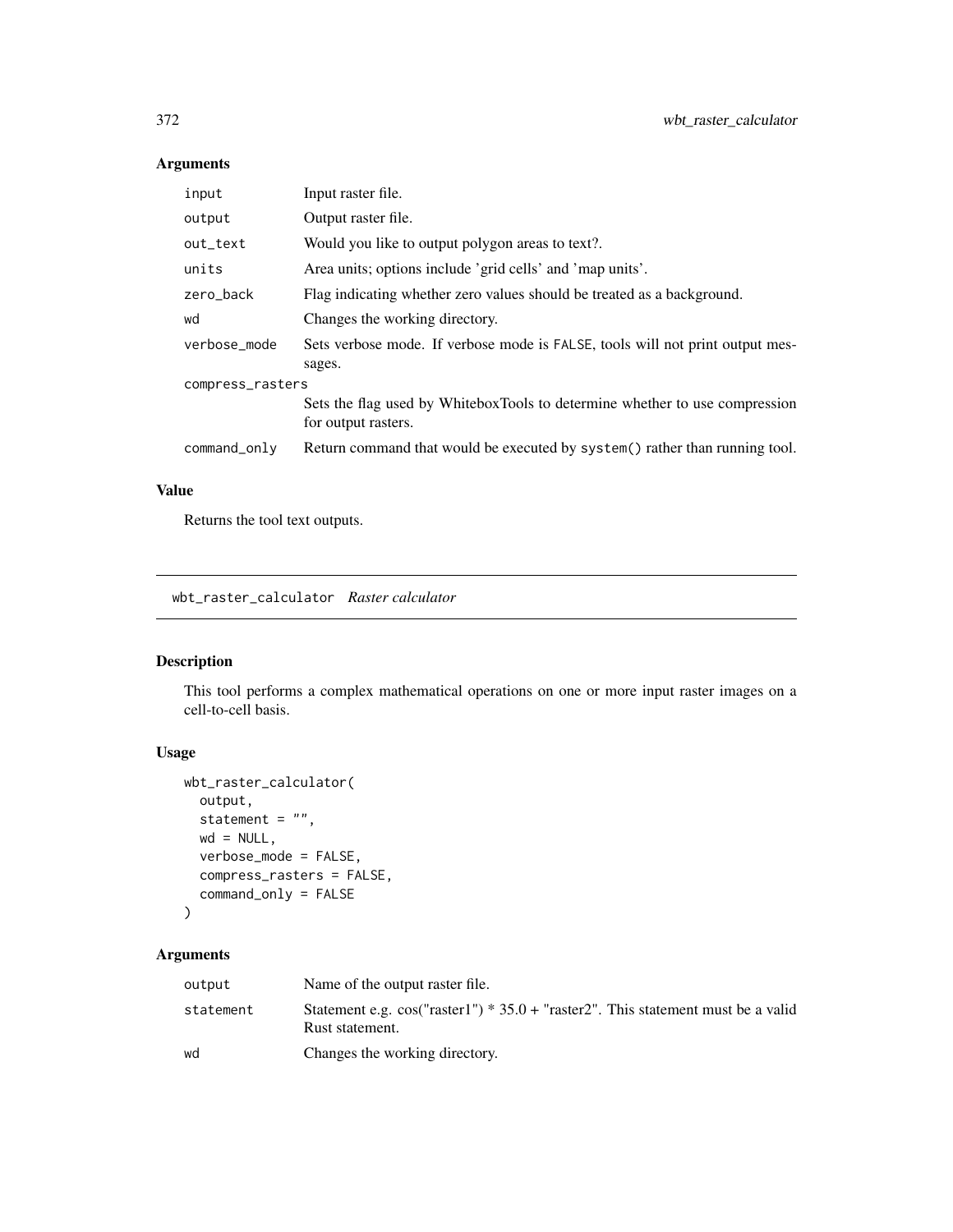| verbose_mode     | Sets verbose mode. If verbose mode is FALSE, tools will not print output mes-                      |  |
|------------------|----------------------------------------------------------------------------------------------------|--|
|                  | sages.                                                                                             |  |
| compress_rasters |                                                                                                    |  |
|                  | Sets the flag used by WhiteboxTools to determine whether to use compression<br>for output rasters. |  |
| command_only     | Return command that would be executed by system() rather than running tool.                        |  |

## Value

Returns the tool text outputs.

wbt\_raster\_cell\_assignment

*Raster cell assignment*

## Description

Assign row or column number to cells.

#### Usage

```
wbt_raster_cell_assignment(
 input,
 output,
 assign = "column",
 wd = NULL,verbose_mode = FALSE,
 compress_rasters = FALSE,
 command_only = FALSE
)
```
## Arguments

| input            | Input raster file.                                                                                       |  |
|------------------|----------------------------------------------------------------------------------------------------------|--|
| output           | Output raster file.                                                                                      |  |
| assign           | Which variable would you like to assign to grid cells? Options include 'column',<br>'row', 'x', and 'y'. |  |
| wd               | Changes the working directory.                                                                           |  |
| verbose_mode     | Sets verbose mode. If verbose mode is FALSE, tools will not print output mes-                            |  |
|                  | sages.                                                                                                   |  |
| compress_rasters |                                                                                                          |  |
|                  | Sets the flag used by WhiteboxTools to determine whether to use compression<br>for output rasters.       |  |
| command_only     | Return command that would be executed by system() rather than running tool.                              |  |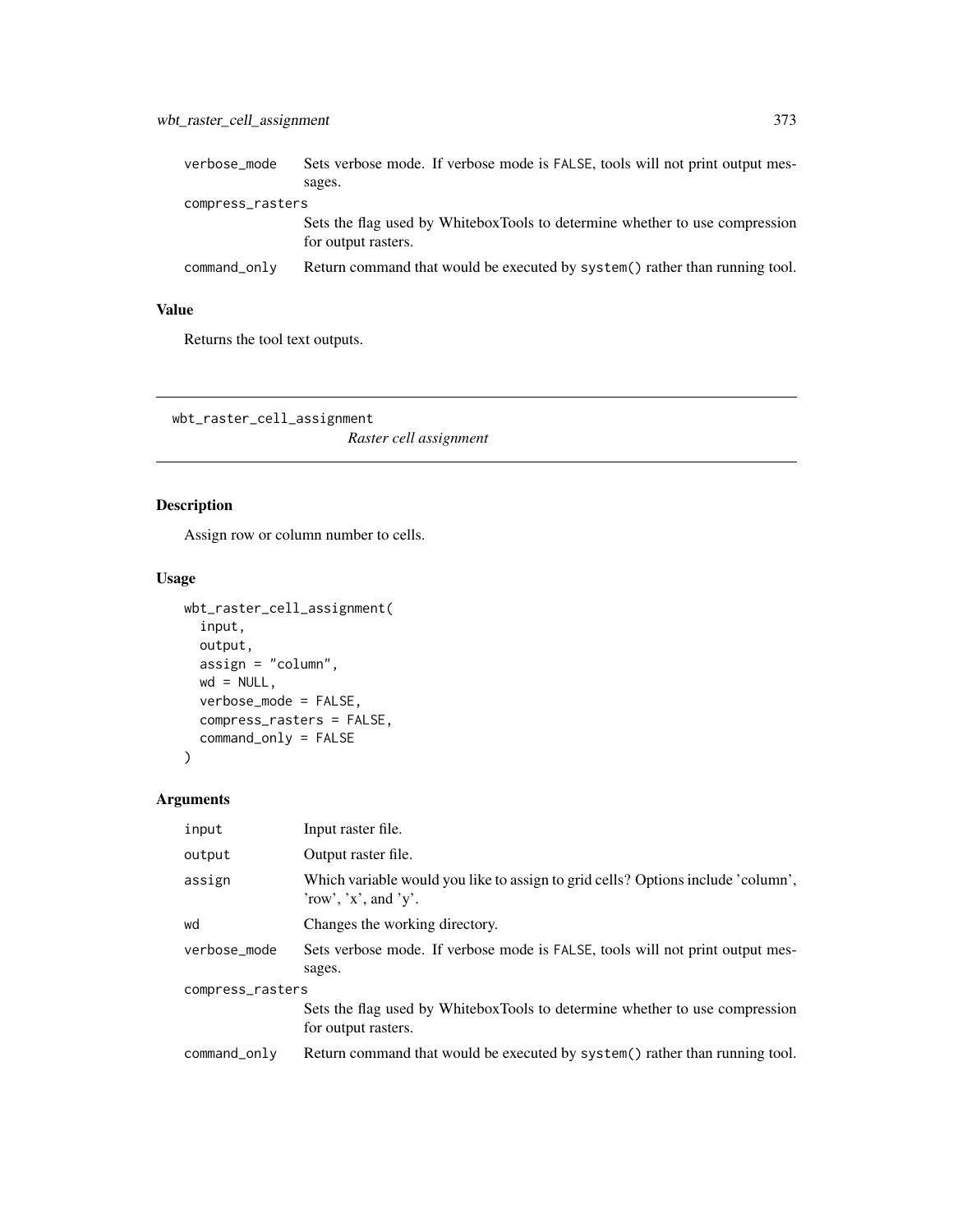## Value

Returns the tool text outputs.

wbt\_raster\_histogram *Raster histogram*

# Description

Creates a histogram from raster values.

# Usage

```
wbt_raster_histogram(
  input,
 output,
 wd = NULL,verbose_mode = FALSE,
 compress_rasters = FALSE,
 command_only = FALSE
)
```
## Arguments

| input            | Input raster file.                                                                                 |  |
|------------------|----------------------------------------------------------------------------------------------------|--|
| output           | Output HTML file (default name will be based on input file if unspecified).                        |  |
| wd               | Changes the working directory.                                                                     |  |
| verbose_mode     | Sets verbose mode. If verbose mode is FALSE, tools will not print output mes-<br>sages.            |  |
| compress_rasters |                                                                                                    |  |
|                  | Sets the flag used by WhiteboxTools to determine whether to use compression<br>for output rasters. |  |
| command_only     | Return command that would be executed by system() rather than running tool.                        |  |

## Value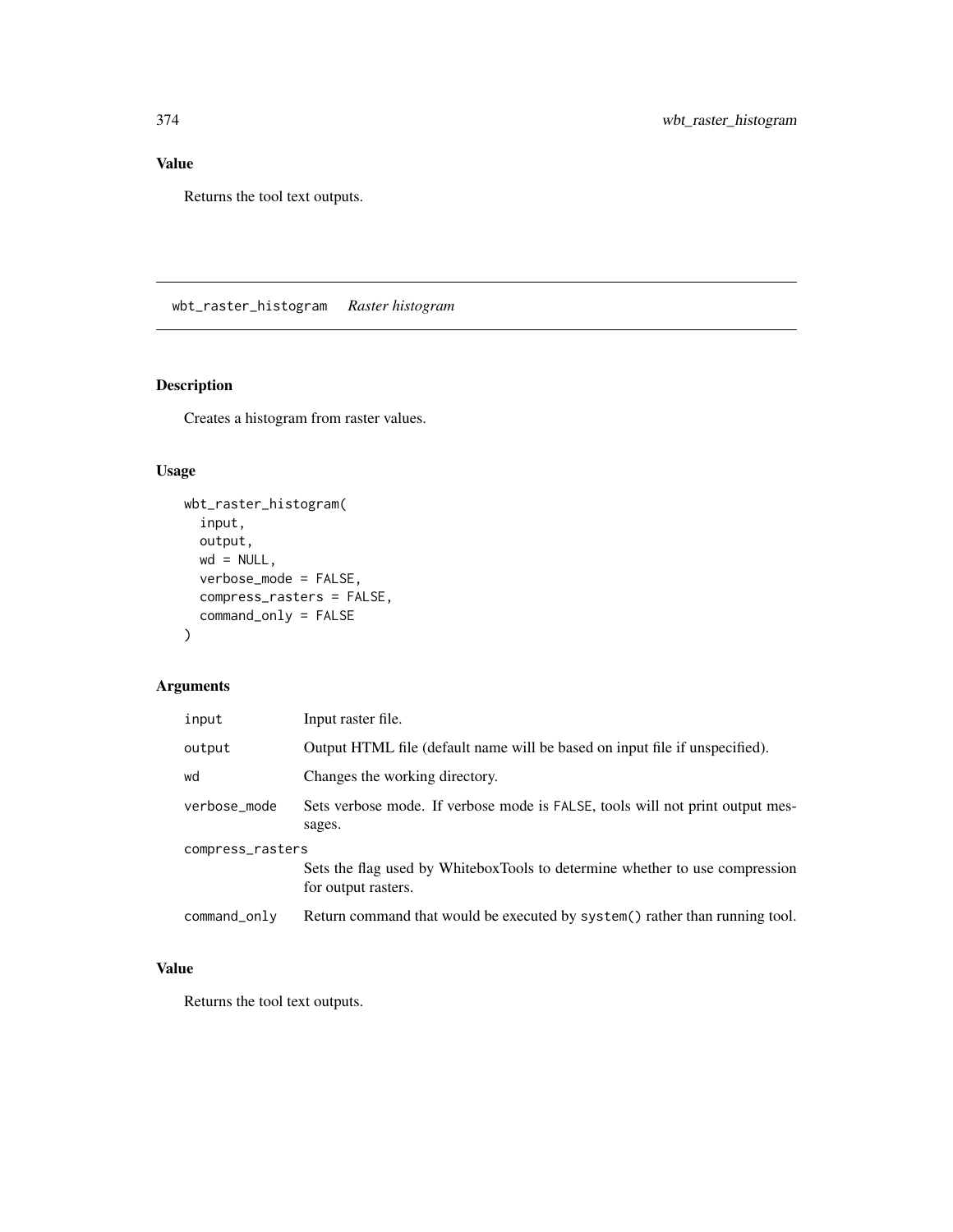## Description

Calculates the perimeters of polygons or classes within a raster image.

## Usage

```
wbt_raster_perimeter(
 input,
 output = NULL,out_text = FALSE,
 units = "grid cells",
 zero_back = FALSE,
 wd = NULL,verbose_mode = FALSE,
 compress_rasters = FALSE,
 command_only = FALSE
)
```
## Arguments

| input            | Input raster file.                                                                                 |  |
|------------------|----------------------------------------------------------------------------------------------------|--|
| output           | Output raster file.                                                                                |  |
| out_text         | Would you like to output polygon areas to text?.                                                   |  |
| units            | Area units; options include 'grid cells' and 'map units'.                                          |  |
| zero_back        | Flag indicating whether zero values should be treated as a background.                             |  |
| wd               | Changes the working directory.                                                                     |  |
| verbose_mode     | Sets verbose mode. If verbose mode is FALSE, tools will not print output mes-<br>sages.            |  |
| compress_rasters |                                                                                                    |  |
|                  | Sets the flag used by WhiteboxTools to determine whether to use compression<br>for output rasters. |  |
| command_only     | Return command that would be executed by system() rather than running tool.                        |  |

## Value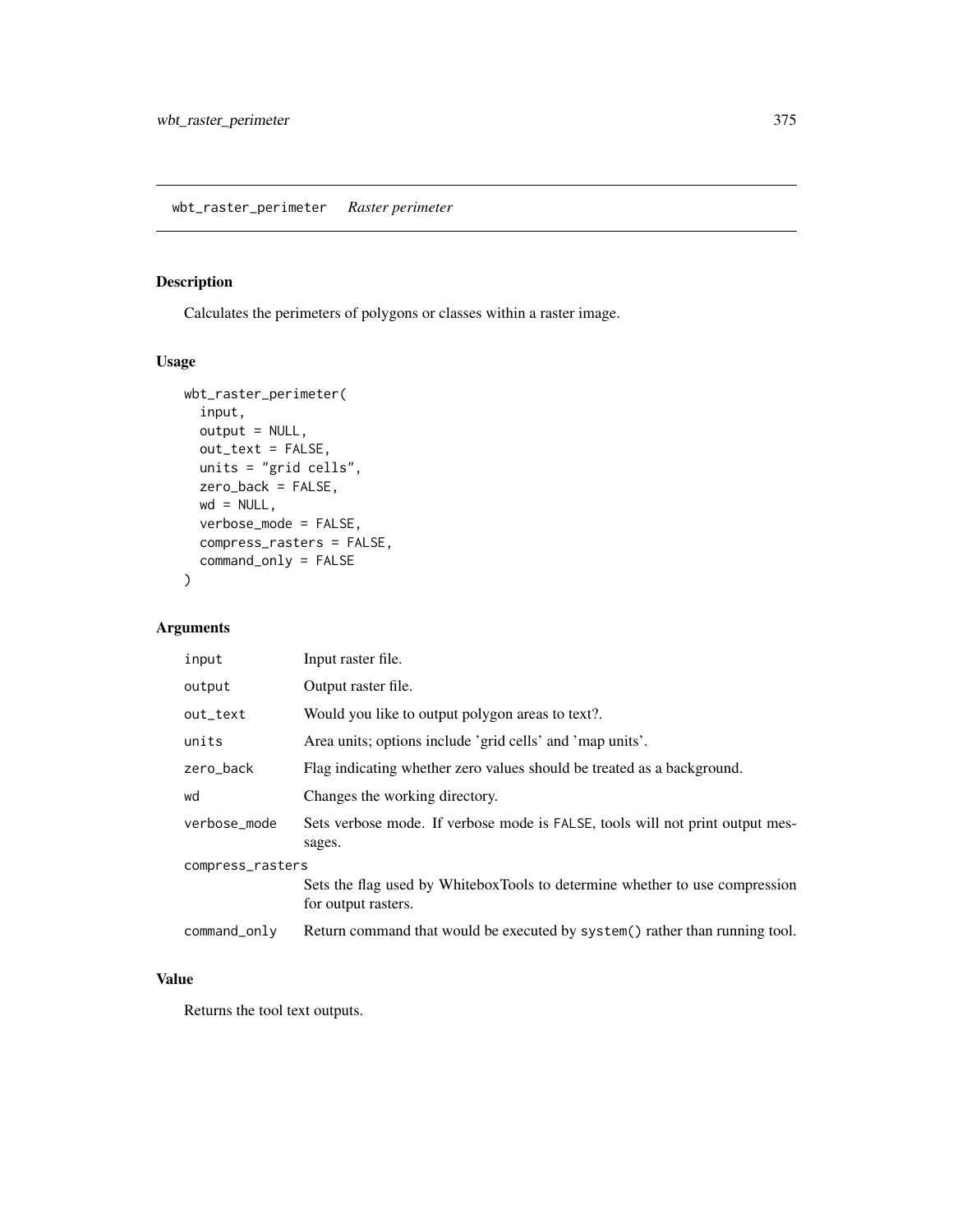wbt\_raster\_streams\_to\_vector

*Raster streams to vector*

## Description

Converts a raster stream file into a vector file.

## Usage

```
wbt_raster_streams_to_vector(
  streams,
  d8_pntr,
  output,
  esri_pntr = FALSE,
  wd = NULL,verbose_mode = FALSE,
  compress_rasters = FALSE,
  command_only = FALSE
\mathcal{L}
```
## Arguments

| streams          | Input raster streams file.                                                                         |  |
|------------------|----------------------------------------------------------------------------------------------------|--|
| d8_pntr          | Input raster D8 pointer file.                                                                      |  |
| output           | Output vector file.                                                                                |  |
| esri_pntr        | D8 pointer uses the ESRI style scheme.                                                             |  |
| wd               | Changes the working directory.                                                                     |  |
| verbose_mode     | Sets verbose mode. If verbose mode is FALSE, tools will not print output mes-<br>sages.            |  |
| compress_rasters |                                                                                                    |  |
|                  | Sets the flag used by WhiteboxTools to determine whether to use compression<br>for output rasters. |  |
| command_only     | Return command that would be executed by system() rather than running tool.                        |  |

#### Value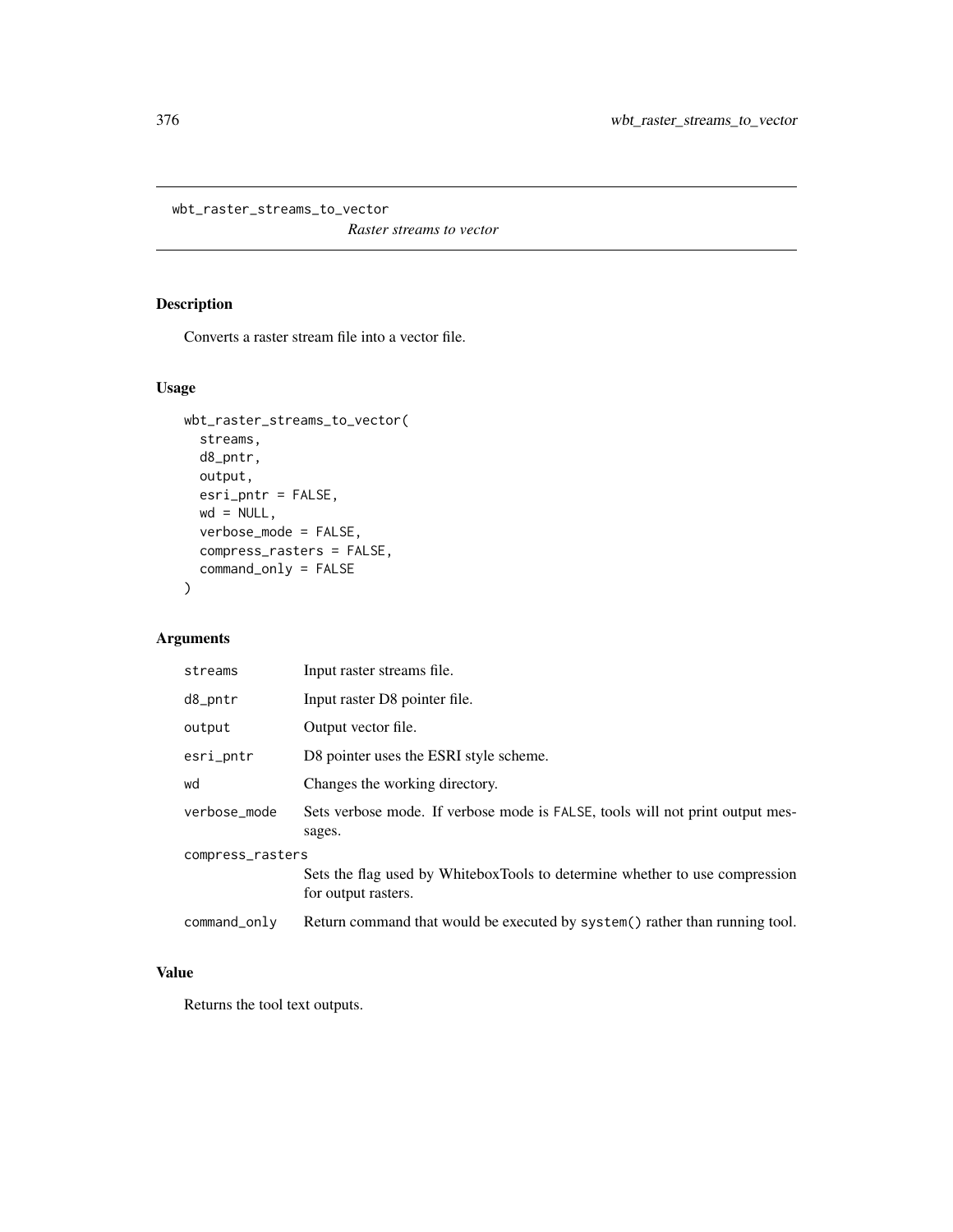wbt\_raster\_summary\_stats

*Raster summary stats*

## Description

Measures a rasters min, max, average, standard deviation, num. non-nodata cells, and total.

#### Usage

```
wbt_raster_summary_stats(
  input,
 wd = NULL,verbose_mode = FALSE,
  compress_rasters = FALSE,
 command_only = FALSE
\mathcal{L}
```
## Arguments

| input            | Input raster file.                                                                                 |
|------------------|----------------------------------------------------------------------------------------------------|
| wd               | Changes the working directory.                                                                     |
| verbose_mode     | Sets verbose mode. If verbose mode is FALSE, tools will not print output mes-<br>sages.            |
| compress_rasters | Sets the flag used by WhiteboxTools to determine whether to use compression<br>for output rasters. |
| command_only     | Return command that would be executed by system() rather than running tool.                        |

#### Value

Returns the tool text outputs.

wbt\_raster\_to\_vector\_lines *Raster to vector lines*

## Description

Converts a raster lines features into a vector of the POLYLINE shapetype.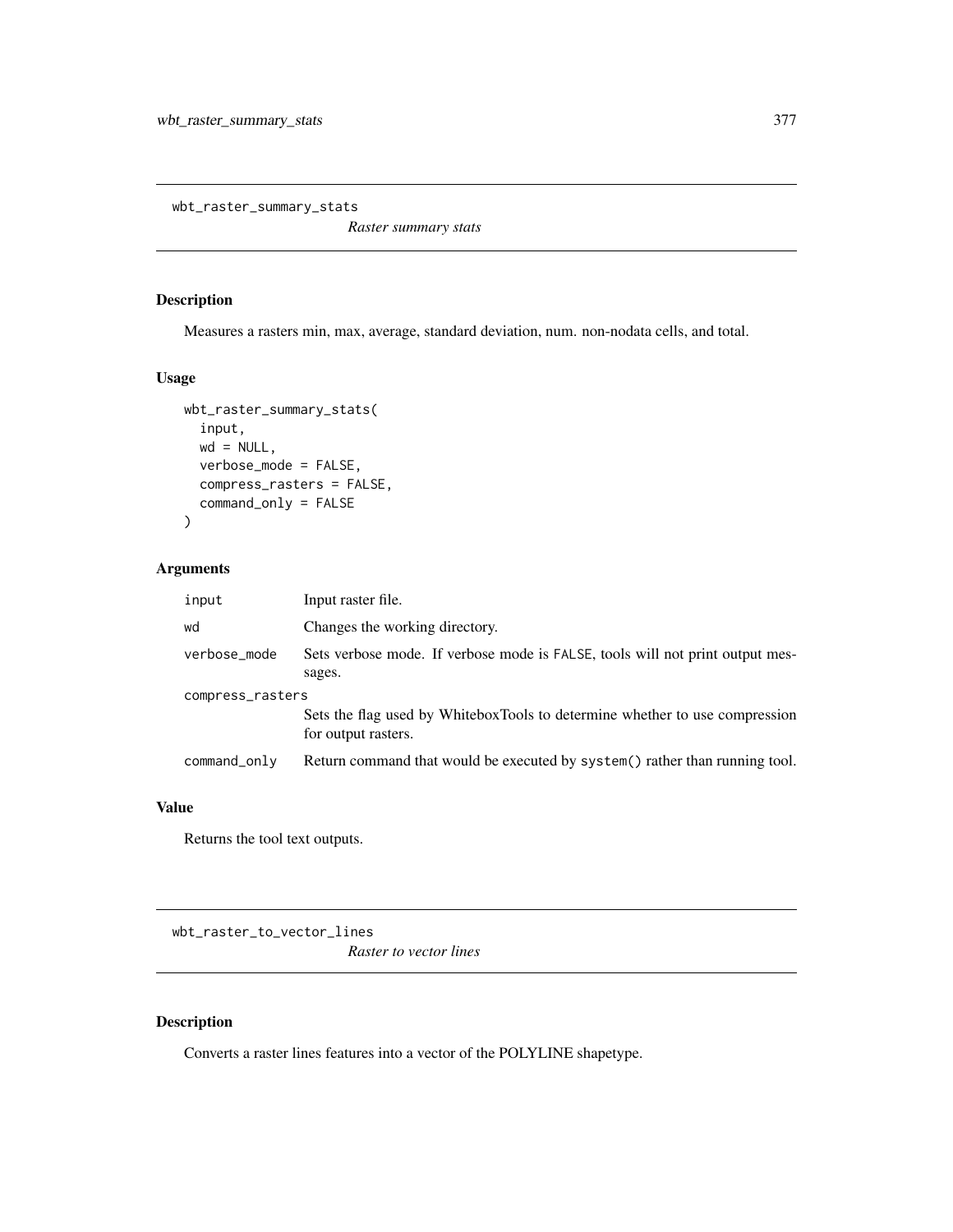#### Usage

```
wbt_raster_to_vector_lines(
  input,
 output,
 wd = NULL,verbose_mode = FALSE,
 compress_rasters = FALSE,
 command_only = FALSE
)
```
## Arguments

| input            | Input raster lines file.                                                                           |  |
|------------------|----------------------------------------------------------------------------------------------------|--|
| output           | Output raster file.                                                                                |  |
| wd               | Changes the working directory.                                                                     |  |
| verbose_mode     | Sets verbose mode. If verbose mode is FALSE, tools will not print output mes-<br>sages.            |  |
| compress_rasters |                                                                                                    |  |
|                  | Sets the flag used by WhiteboxTools to determine whether to use compression<br>for output rasters. |  |
| command_only     | Return command that would be executed by system() rather than running tool.                        |  |

#### Value

Returns the tool text outputs.

wbt\_raster\_to\_vector\_points

*Raster to vector points*

## Description

Converts a raster dataset to a vector of the POINT shapetype.

```
wbt_raster_to_vector_points(
  input,
 output,
 wd = NULL,verbose_mode = FALSE,
 compress_rasters = FALSE,
  command_only = FALSE
\mathcal{L}
```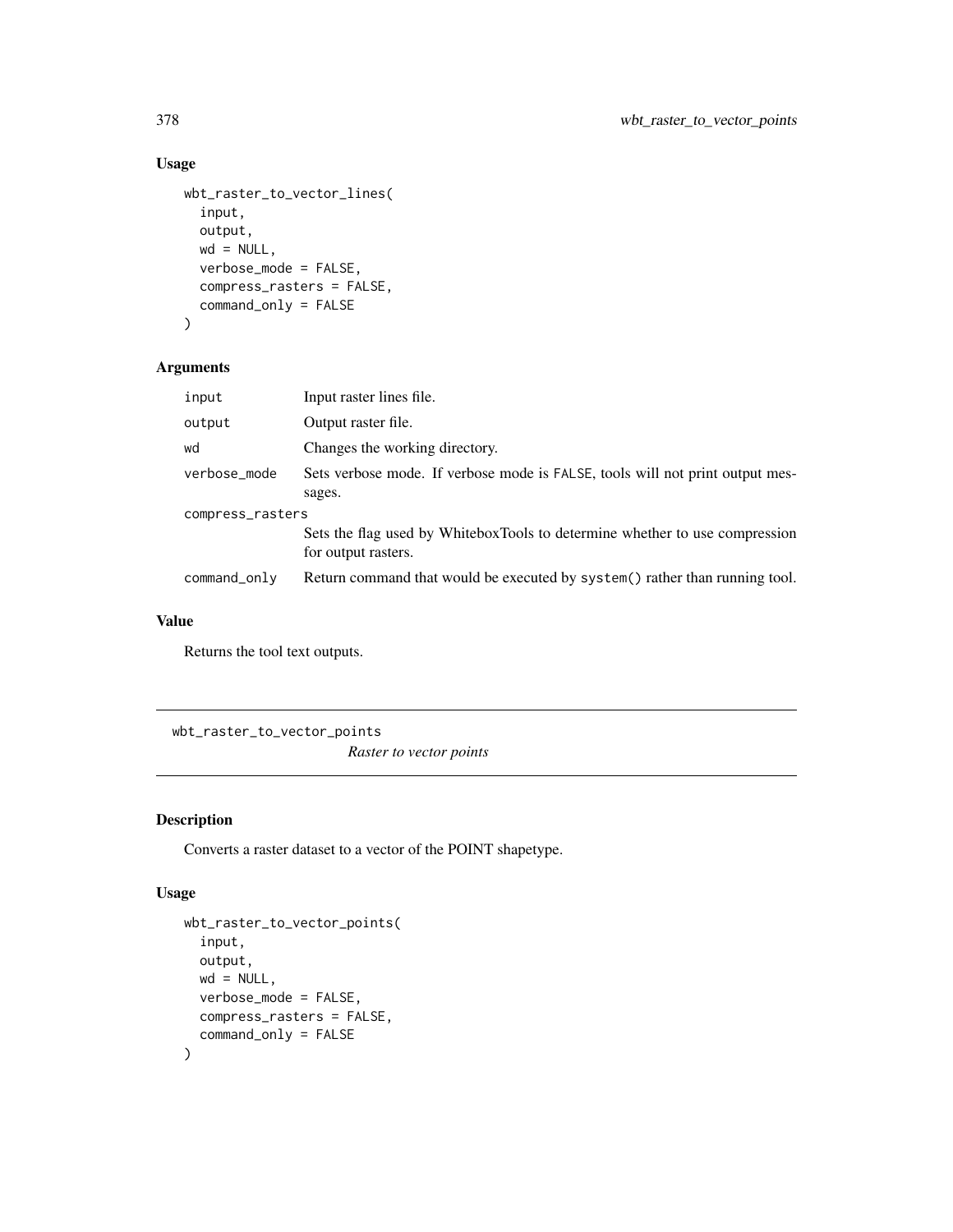| input            | Input raster file.                                                                                 |  |
|------------------|----------------------------------------------------------------------------------------------------|--|
| output           | Output vector points file.                                                                         |  |
| wd               | Changes the working directory.                                                                     |  |
| verbose_mode     | Sets verbose mode. If verbose mode is FALSE, tools will not print output mes-                      |  |
|                  | sages.                                                                                             |  |
| compress_rasters |                                                                                                    |  |
|                  | Sets the flag used by WhiteboxTools to determine whether to use compression<br>for output rasters. |  |
| command_only     | Return command that would be executed by system() rather than running tool.                        |  |

## Value

Returns the tool text outputs.

wbt\_raster\_to\_vector\_polygons *Raster to vector polygons*

## Description

Converts a raster dataset to a vector of the POLYGON shapetype.

## Usage

```
wbt_raster_to_vector_polygons(
  input,
 output,
 wd = NULL,verbose_mode = FALSE,
 compress_rasters = FALSE,
 command_only = FALSE
\mathcal{L}
```
## Arguments

| input            | Input raster file.                                                                                 |  |
|------------------|----------------------------------------------------------------------------------------------------|--|
| output           | Output vector polygons file.                                                                       |  |
| wd               | Changes the working directory.                                                                     |  |
| verbose_mode     | Sets verbose mode. If verbose mode is FALSE, tools will not print output mes-                      |  |
|                  | sages.                                                                                             |  |
| compress_rasters |                                                                                                    |  |
|                  | Sets the flag used by WhiteboxTools to determine whether to use compression<br>for output rasters. |  |
| command_only     | Return command that would be executed by system() rather than running tool.                        |  |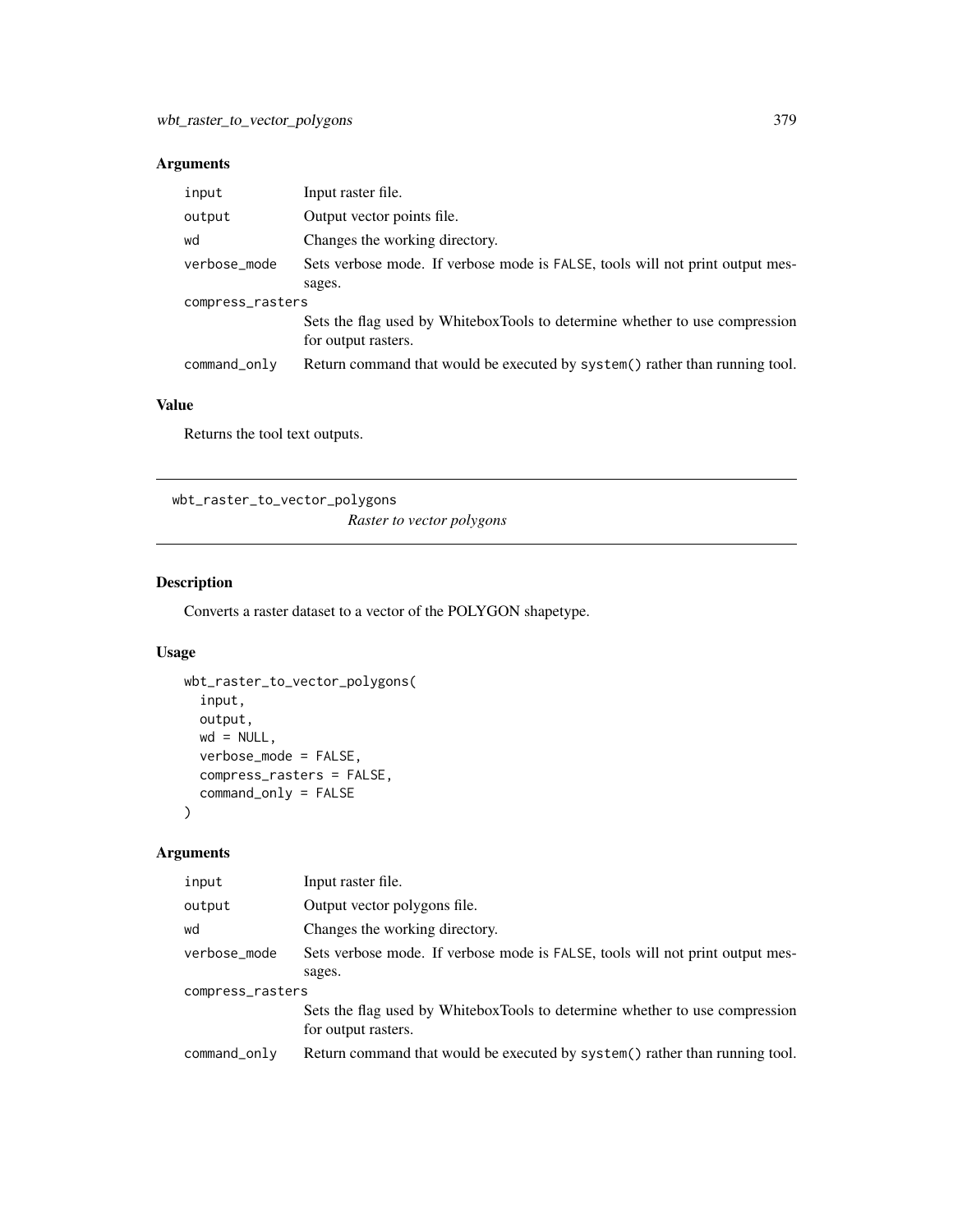## Value

Returns the tool text outputs.

wbt\_reciprocal *Reciprocal*

# Description

Returns the reciprocal (i.e. 1 / z) of values in a raster.

## Usage

```
wbt_reciprocal(
  input,
 output,
 wd = NULL,verbose_mode = FALSE,
 compress_rasters = FALSE,
 command_only = FALSE
)
```
## Arguments

| input            | Input raster file.                                                                                 |  |
|------------------|----------------------------------------------------------------------------------------------------|--|
| output           | Output raster file.                                                                                |  |
| wd               | Changes the working directory.                                                                     |  |
| verbose_mode     | Sets verbose mode. If verbose mode is FALSE, tools will not print output mes-<br>sages.            |  |
| compress_rasters |                                                                                                    |  |
|                  | Sets the flag used by WhiteboxTools to determine whether to use compression<br>for output rasters. |  |
| command_only     | Return command that would be executed by system() rather than running tool.                        |  |

## Value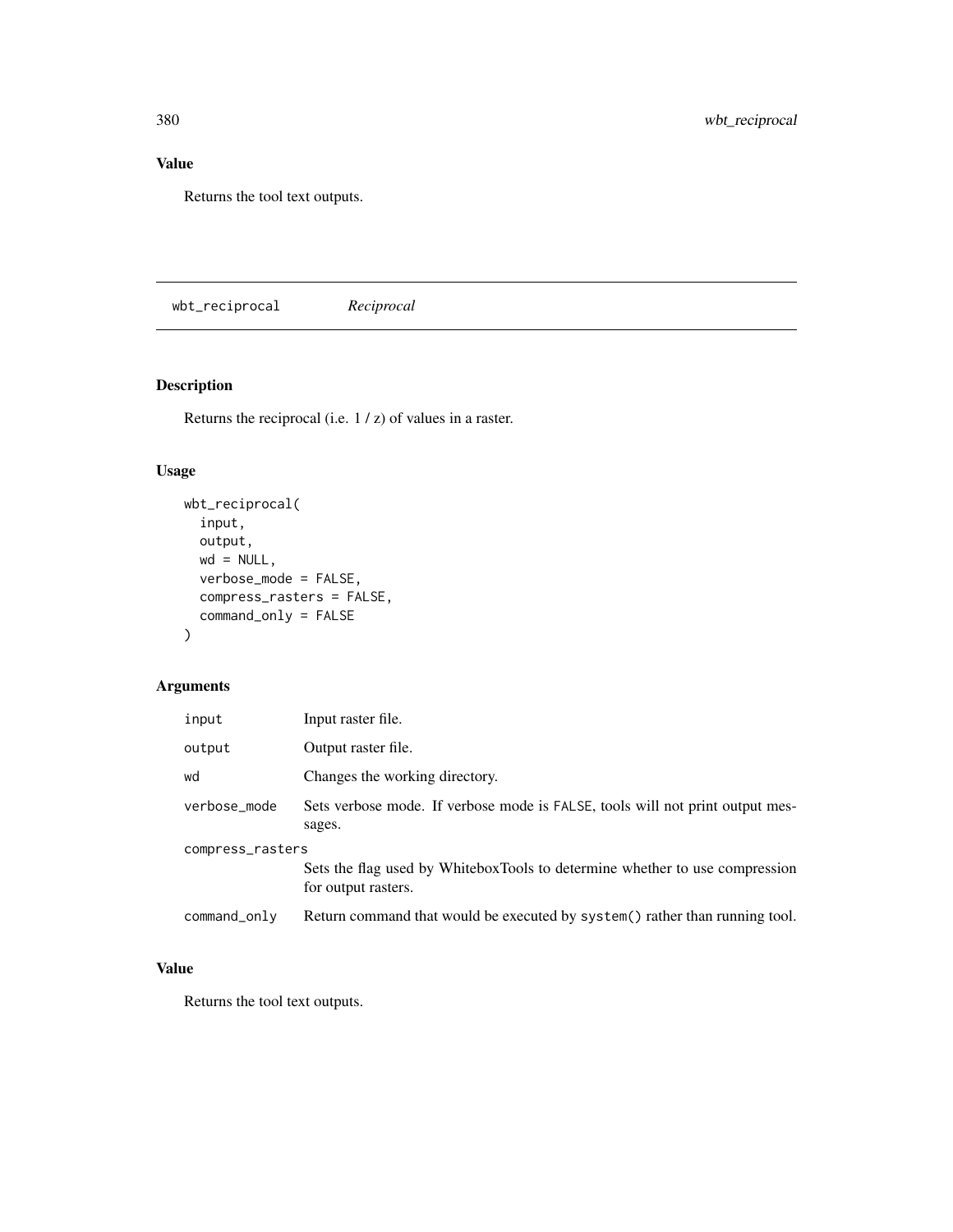wbt\_reclass *Reclass*

## Description

Reclassifies the values in a raster image.

## Usage

```
wbt_reclass(
  input,
 output,
 reclass_vals,
 assign_mode = FALSE,
 wd = NULL,verbose_mode = FALSE,
 compress_rasters = FALSE,
 command_only = FALSE
)
```
## Arguments

| input            | Input raster file.                                                                                                                        |  |
|------------------|-------------------------------------------------------------------------------------------------------------------------------------------|--|
| output           | Output raster file.                                                                                                                       |  |
| reclass_vals     | Reclassification triplet values (new value; from value; to less than), e.g. $'0.0;0.0;1.0;1.0;1.0;2.0'$ .                                 |  |
| assign_mode      | Optional Boolean flag indicating whether to operate in assign mode, reclass_vals<br>values are interpreted as new value; old value pairs. |  |
| wd               | Changes the working directory.                                                                                                            |  |
| verbose_mode     | Sets verbose mode. If verbose mode is FALSE, tools will not print output mes-<br>sages.                                                   |  |
| compress_rasters |                                                                                                                                           |  |
|                  | Sets the flag used by WhiteboxTools to determine whether to use compression<br>for output rasters.                                        |  |
| command_only     | Return command that would be executed by system() rather than running tool.                                                               |  |

#### Value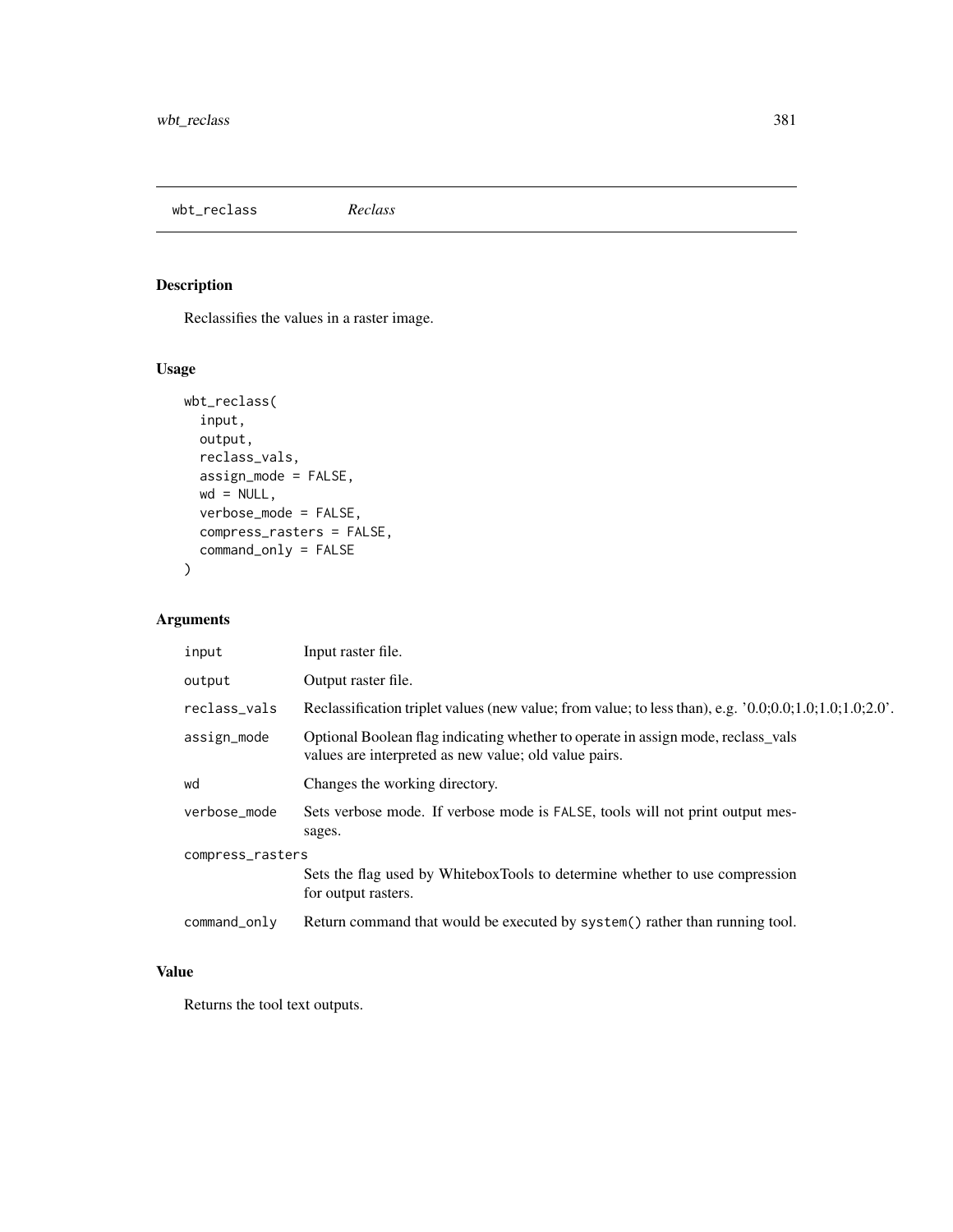wbt\_reclass\_equal\_interval

*Reclass equal interval*

## Description

Reclassifies the values in a raster image based on equal-ranges.

## Usage

```
wbt_reclass_equal_interval(
  input,
  output,
  interval = 10,start_val = NULL,
  end_val = NULL,wd = NULL,verbose_mode = FALSE,
  compress_rasters = FALSE,
  command_only = FALSE
\mathcal{L}
```
## Arguments

| input            | Input raster file.                                                                                 |  |
|------------------|----------------------------------------------------------------------------------------------------|--|
| output           | Output raster file.                                                                                |  |
| interval         | Class interval size.                                                                               |  |
| start_val        | Optional starting value (default is input minimum value).                                          |  |
| end_val          | Optional ending value (default is input maximum value).                                            |  |
| wd               | Changes the working directory.                                                                     |  |
| verbose_mode     | Sets verbose mode. If verbose mode is FALSE, tools will not print output mes-<br>sages.            |  |
| compress_rasters |                                                                                                    |  |
|                  | Sets the flag used by WhiteboxTools to determine whether to use compression<br>for output rasters. |  |
| command_only     | Return command that would be executed by system() rather than running tool.                        |  |

# Value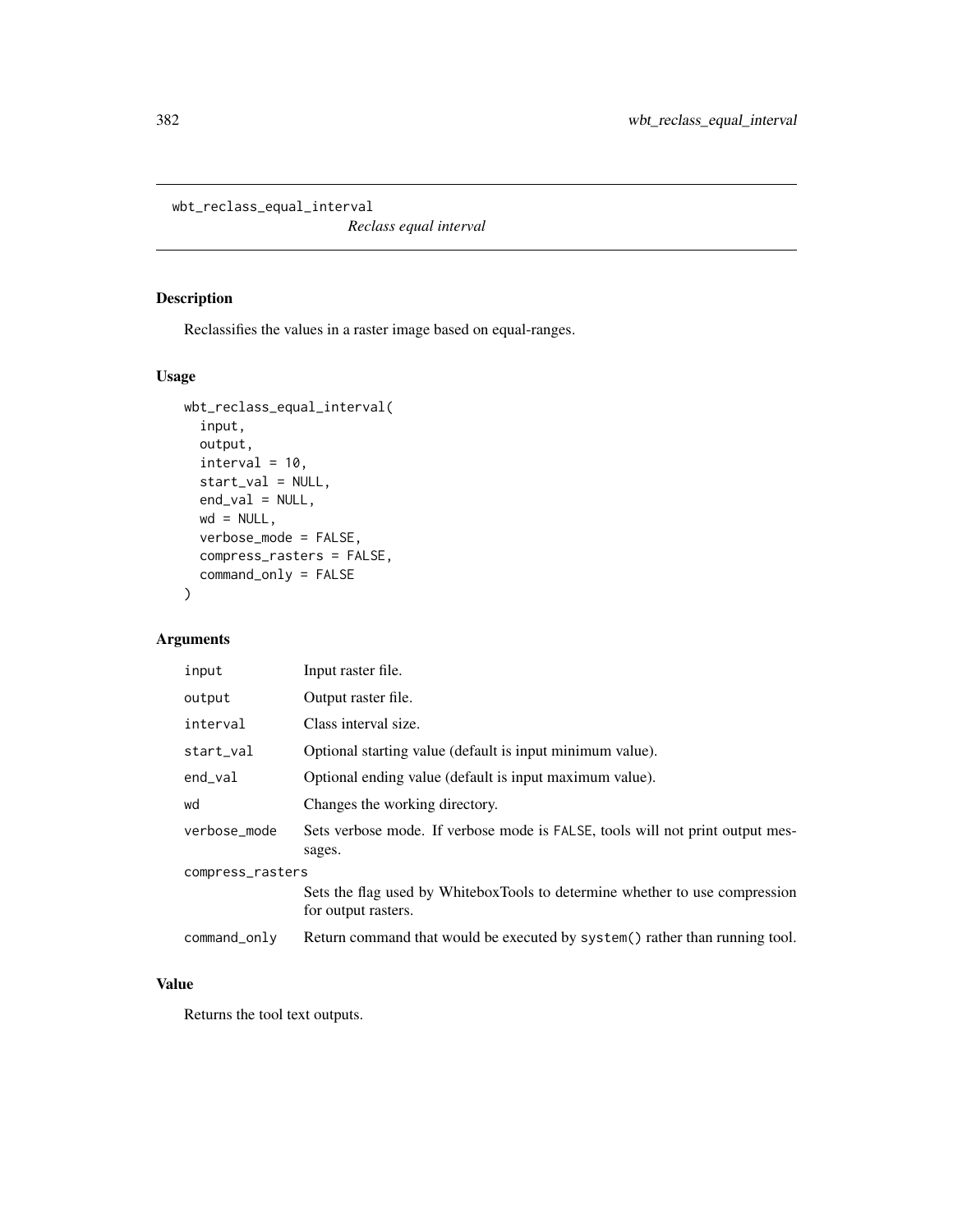wbt\_reclass\_from\_file *Reclass from file*

## Description

Reclassifies the values in a raster image using reclass ranges in a text file.

## Usage

```
wbt_reclass_from_file(
  input,
 reclass_file,
 output,
 wd = NULL,verbose_mode = FALSE,
 compress_rasters = FALSE,
  command_only = FALSE
\mathcal{L}
```
## Arguments

| input            | Input raster file.                                                                                 |  |
|------------------|----------------------------------------------------------------------------------------------------|--|
| reclass_file     | Input text file containing reclass ranges.                                                         |  |
| output           | Output raster file.                                                                                |  |
| wd               | Changes the working directory.                                                                     |  |
| verbose_mode     | Sets verbose mode. If verbose mode is FALSE, tools will not print output mes-<br>sages.            |  |
| compress_rasters |                                                                                                    |  |
|                  | Sets the flag used by WhiteboxTools to determine whether to use compression<br>for output rasters. |  |
| command_only     | Return command that would be executed by system() rather than running tool.                        |  |

## Value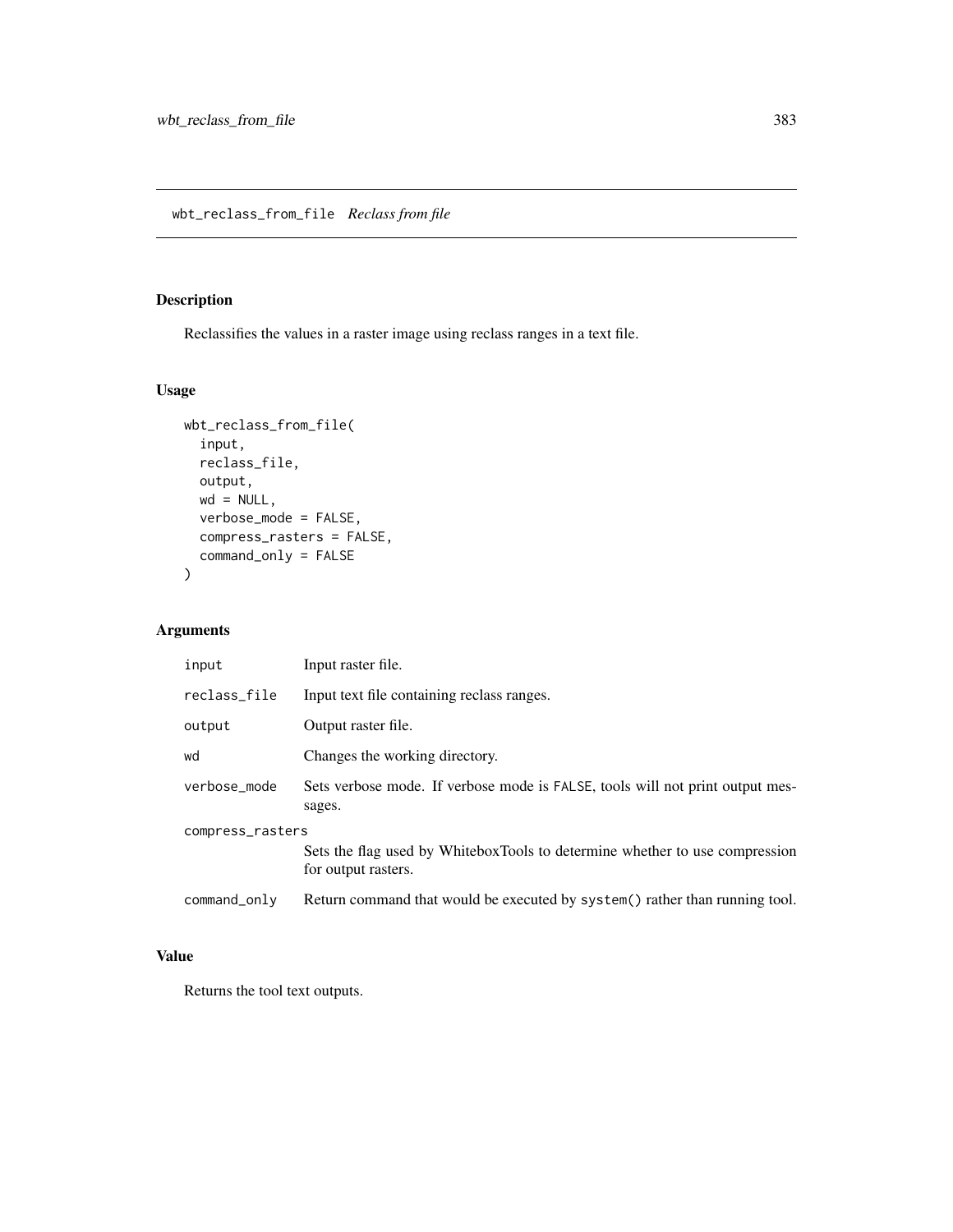wbt\_reconcile\_multiple\_headers

*Reconcile multiple headers*

#### Description

This tool adjusts the crop yield values for data sets collected with multiple headers or combines.

## Usage

```
wbt_reconcile_multiple_headers(
  input,
  region_field,
 yield_field,
 output,
  radius = NULL,
 min_yield = NULL,
 max_yield = NULL,
 mean_tonnage = NULL,
 wd = NULL,verbose_mode = FALSE,
  compress_rasters = FALSE,
  command_only = FALSE
\mathcal{L}
```
# Arguments

| input            | Name of the input points shapefile.                                                                                |  |
|------------------|--------------------------------------------------------------------------------------------------------------------|--|
| region_field     | Name of the attribute containing region data.                                                                      |  |
| yield_field      | Name of the attribute containing yield data.                                                                       |  |
| output           | Name of the output points shapefile.                                                                               |  |
| radius           | Optional search radius, in metres. Only specify this value if you want to calcu-<br>late locally normalized yield. |  |
| min_yield        | Minimum yield value in output.                                                                                     |  |
| max_yield        | Maximum yield value in output.                                                                                     |  |
| mean_tonnage     | Use this optional parameter to force the output to have a certain overall average<br>tonnage.                      |  |
| wd               | Changes the working directory.                                                                                     |  |
| verbose_mode     | Sets verbose mode. If verbose mode is FALSE, tools will not print output mes-<br>sages.                            |  |
| compress_rasters |                                                                                                                    |  |
|                  | Sets the flag used by WhiteboxTools to determine whether to use compression<br>for output rasters.                 |  |
| command_only     | Return command that would be executed by system() rather than running tool.                                        |  |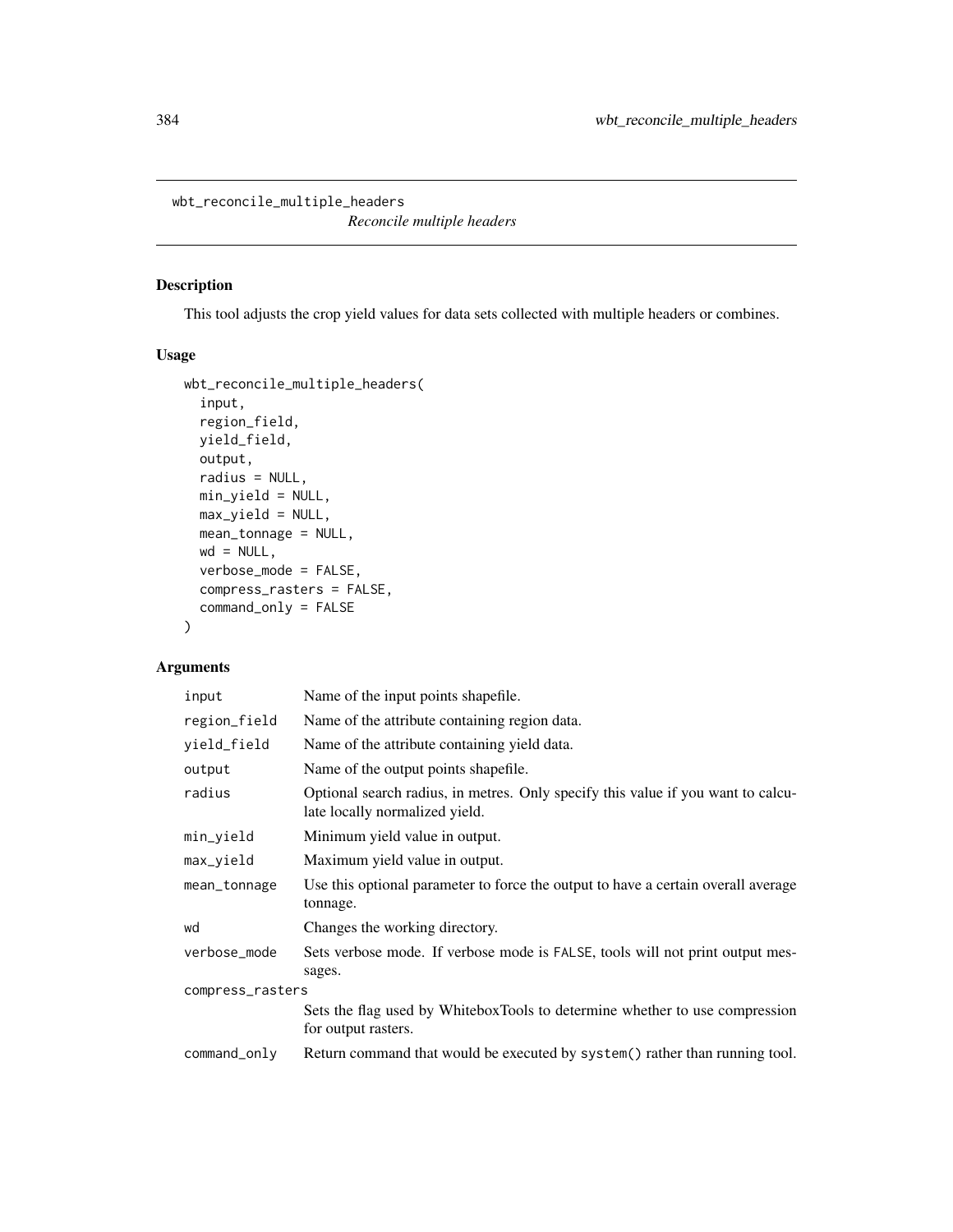## Value

Returns the tool text outputs.

wbt\_recreate\_pass\_lines

*Recreate pass lines*

# Description

This tool can be used to approximate the harvester pass lines from yield points.

## Usage

```
wbt_recreate_pass_lines(
  input,
 yield_field_name,
 output_lines,
 output_points,
 max_change_in_heading = 25,
  ignore_zeros = FALSE,
 wd = NULL,verbose_mode = FALSE,
  compress_rasters = FALSE,
  command_only = FALSE
)
```
## Arguments

| input                 | Name of the input points shapefile.                                                                |  |
|-----------------------|----------------------------------------------------------------------------------------------------|--|
| yield_field_name      |                                                                                                    |  |
|                       | Name of the attribute containing yield data.                                                       |  |
| output_lines          | Name of the output pass lines shapefile.                                                           |  |
| output_points         | Name of the output points shapefile.                                                               |  |
| max_change_in_heading |                                                                                                    |  |
|                       | Max change in heading.                                                                             |  |
| ignore_zeros          | Ignore zero-valued yield points?.                                                                  |  |
| wd                    | Changes the working directory.                                                                     |  |
| verbose mode          | Sets verbose mode. If verbose mode is FALSE, tools will not print output mes-<br>sages.            |  |
| compress_rasters      |                                                                                                    |  |
|                       | Sets the flag used by WhiteboxTools to determine whether to use compression<br>for output rasters. |  |
| command_only          | Return command that would be executed by system() rather than running tool.                        |  |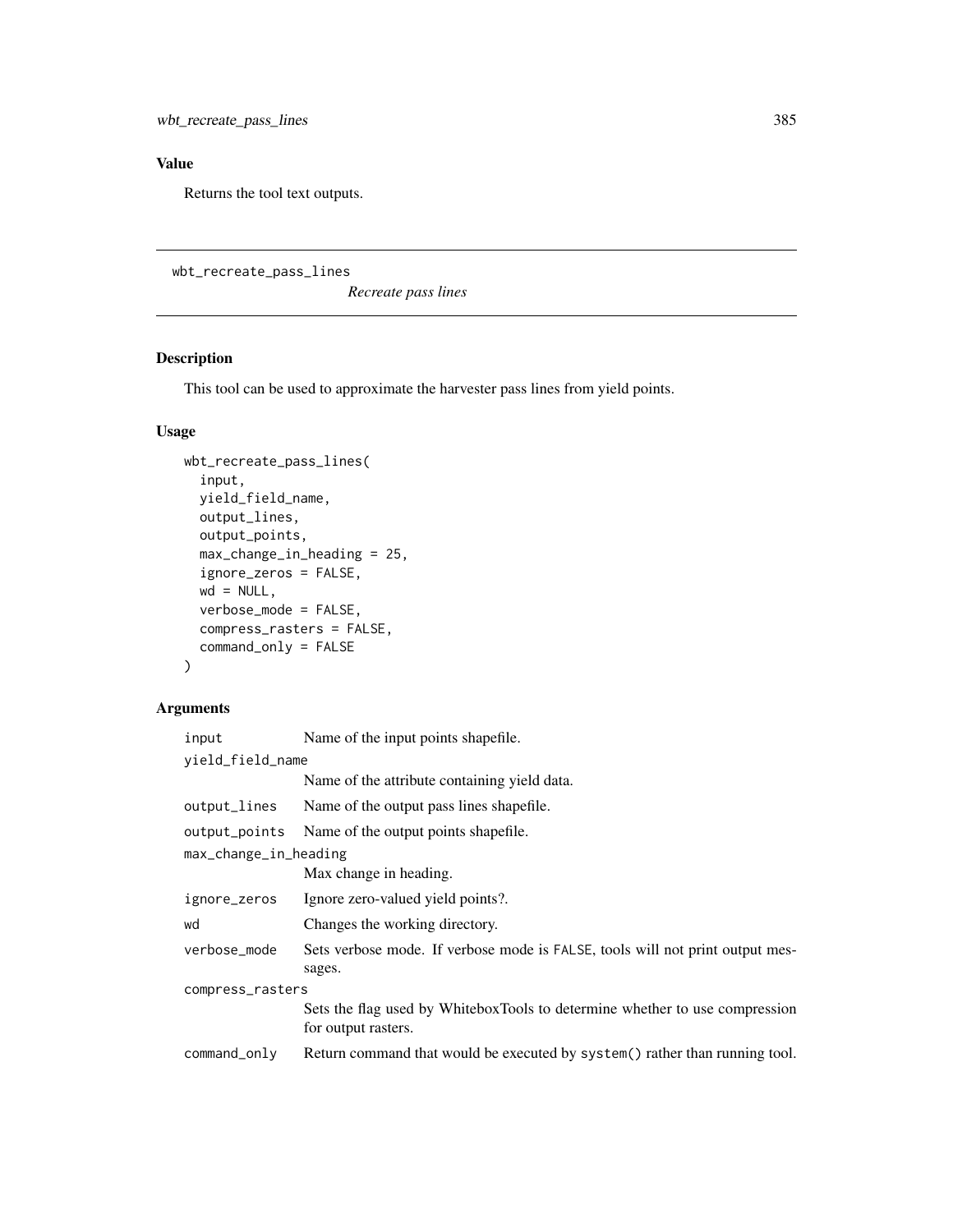## Value

Returns the tool text outputs.

# wbt\_reinitialize\_attribute\_table *Reinitialize attribute table*

## Description

Reinitializes a vector's attribute table deleting all fields but the feature ID (FID).

## Usage

```
wbt_reinitialize_attribute_table(
  input,
 wd = NULL,verbose_mode = FALSE,
 compress_rasters = FALSE,
  command_only = FALSE
\mathcal{L}
```
# Arguments

| input            | Input vector file.                                                                                 |
|------------------|----------------------------------------------------------------------------------------------------|
| wd               | Changes the working directory.                                                                     |
| verbose_mode     | Sets verbose mode. If verbose mode is FALSE, tools will not print output mes-<br>sages.            |
| compress_rasters | Sets the flag used by WhiteboxTools to determine whether to use compression<br>for output rasters. |
| command_only     | Return command that would be executed by system() rather than running tool.                        |

## Value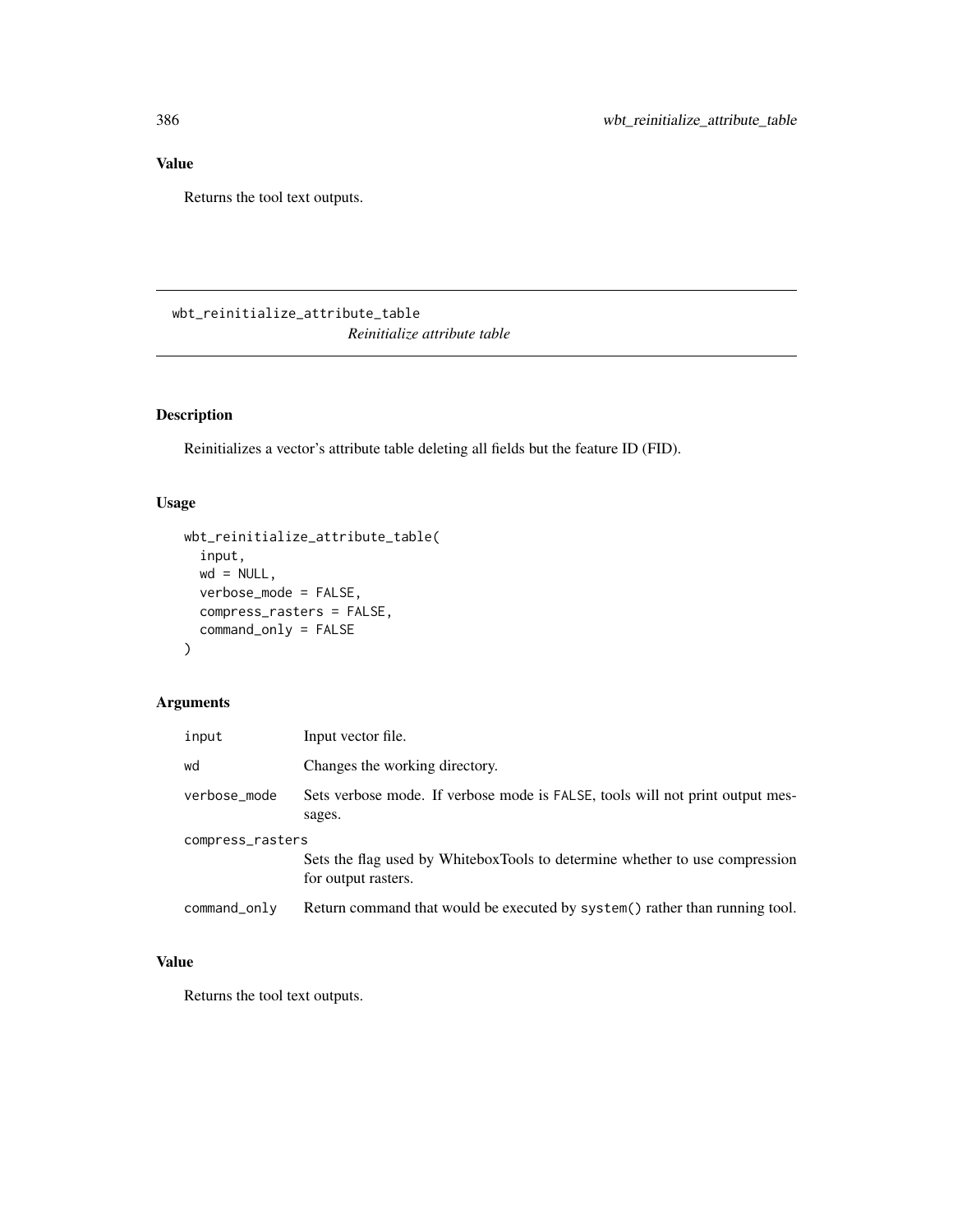wbt\_related\_circumscribing\_circle *Related circumscribing circle*

## Description

Calculates the related circumscribing circle of vector polygons.

## Usage

```
wbt_related_circumscribing_circle(
  input,
 wd = NULL,verbose_mode = FALSE,
 compress_rasters = FALSE,
 command_only = FALSE
)
```
#### Arguments

| input            | Input vector polygon file.                                                                         |  |
|------------------|----------------------------------------------------------------------------------------------------|--|
| wd               | Changes the working directory.                                                                     |  |
| verbose_mode     | Sets verbose mode. If verbose mode is FALSE, tools will not print output mes-<br>sages.            |  |
| compress_rasters |                                                                                                    |  |
|                  | Sets the flag used by WhiteboxTools to determine whether to use compression<br>for output rasters. |  |
| command_only     | Return command that would be executed by system() rather than running tool.                        |  |

#### Value

Returns the tool text outputs.

wbt\_relative\_aspect *Relative aspect*

## Description

Calculates relative aspect (relative to a user-specified direction) from an input DEM.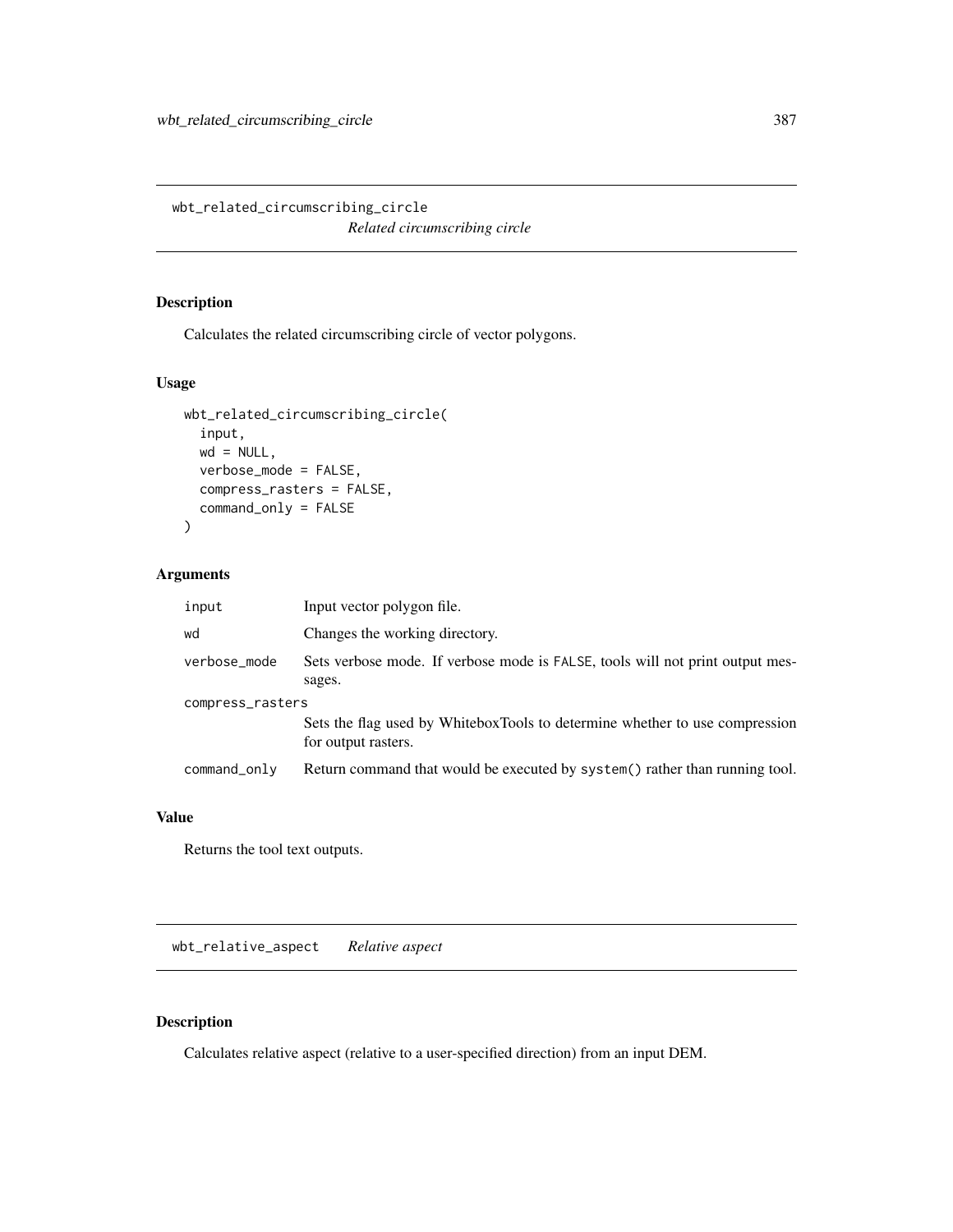## Usage

```
wbt_relative_aspect(
 dem,
 output,
 azimuth = 0,
 zfactor = NULL,
 wd = NULL,verbose_mode = FALSE,
  compress_rasters = FALSE,
  command_only = FALSE
\mathcal{L}
```
## Arguments

| dem              | Input raster DEM file.                                                           |  |
|------------------|----------------------------------------------------------------------------------|--|
| output           | Output raster file.                                                              |  |
| azimuth          | Illumination source azimuth.                                                     |  |
| zfactor          | Optional multiplier for when the vertical and horizontal units are not the same. |  |
| wd               | Changes the working directory.                                                   |  |
| verbose_mode     | Sets verbose mode. If verbose mode is FALSE, tools will not print output mes-    |  |
|                  | sages.                                                                           |  |
| compress_rasters |                                                                                  |  |
|                  | Sets the flag used by WhiteboxTools to determine whether to use compression      |  |
|                  | for output rasters.                                                              |  |
| command_only     | Return command that would be executed by system() rather than running tool.      |  |
|                  |                                                                                  |  |

#### Value

Returns the tool text outputs.

wbt\_relative\_topographic\_position *Relative topographic position*

## Description

Calculates the relative topographic position index from a DEM.

```
wbt_relative_topographic_position(
 dem,
 output,
 filterx = 11,
 filtery = 11,
```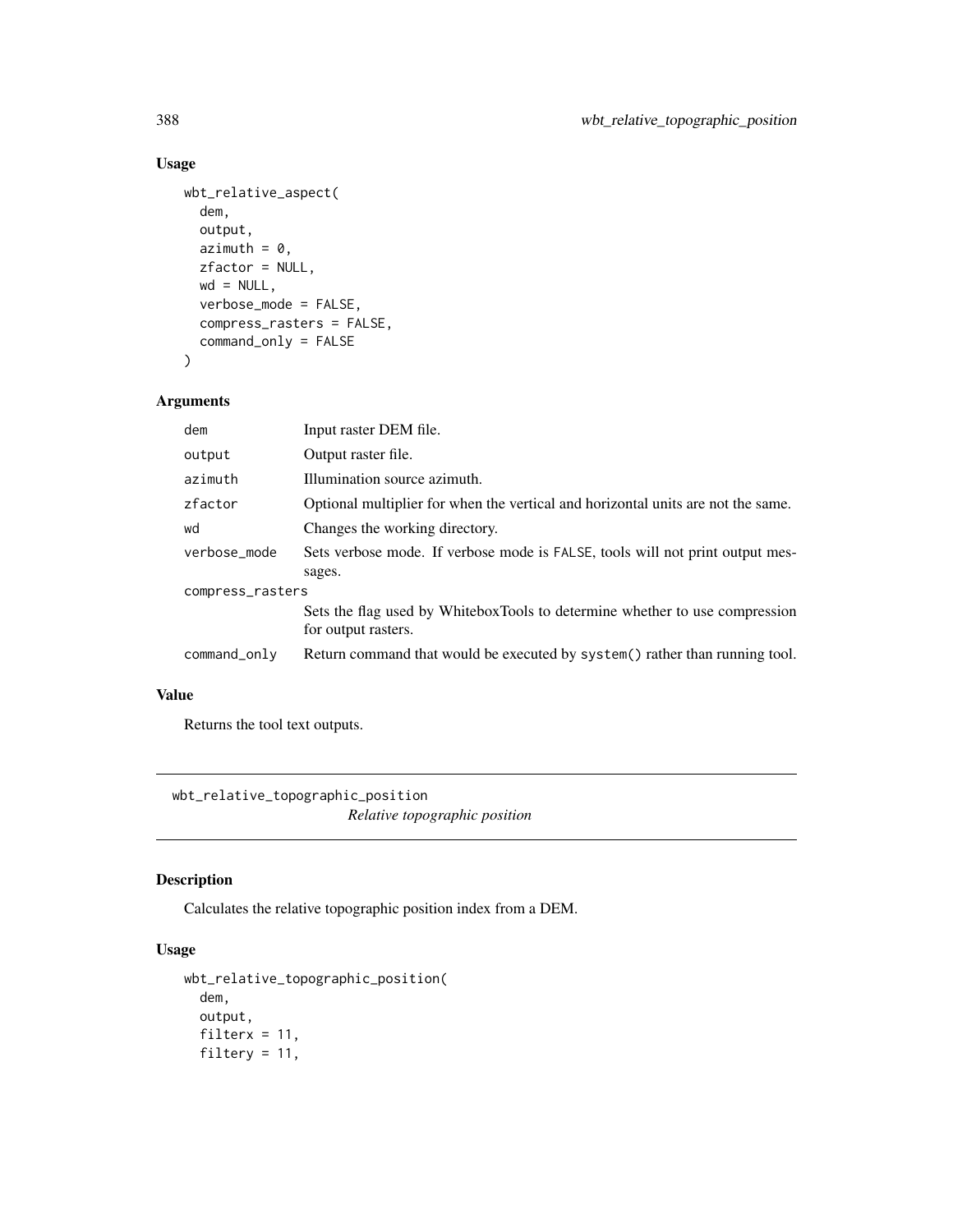```
wd = NULL,verbose_mode = FALSE,
 compress_rasters = FALSE,
 command_only = FALSE
)
```

| dem              | Input raster DEM file.                                                        |  |
|------------------|-------------------------------------------------------------------------------|--|
| output           | Output raster file.                                                           |  |
| filterx          | Size of the filter kernel in the x-direction.                                 |  |
| filtery          | Size of the filter kernel in the y-direction.                                 |  |
| wd               | Changes the working directory.                                                |  |
| verbose_mode     | Sets verbose mode. If verbose mode is FALSE, tools will not print output mes- |  |
|                  | sages.                                                                        |  |
| compress_rasters |                                                                               |  |
|                  | Sets the flag used by WhiteboxTools to determine whether to use compression   |  |
|                  | for output rasters.                                                           |  |
| command_only     | Return command that would be executed by system() rather than running tool.   |  |

#### Value

Returns the tool text outputs.

wbt\_remove\_field\_edge\_points

*Remove field edge points*

## Description

This tool can be used to remove, or flag, most of the points along the edges from a crop yield data set.

```
wbt_remove_field_edge_points(
  input,
 output,
  dist = NULL,max_change_in_heading = 25,
  flag_edges = FALSE,
 wd = NULL,verbose_mode = FALSE,
 compress_rasters = FALSE,
  command_only = FALSE
\mathcal{L}
```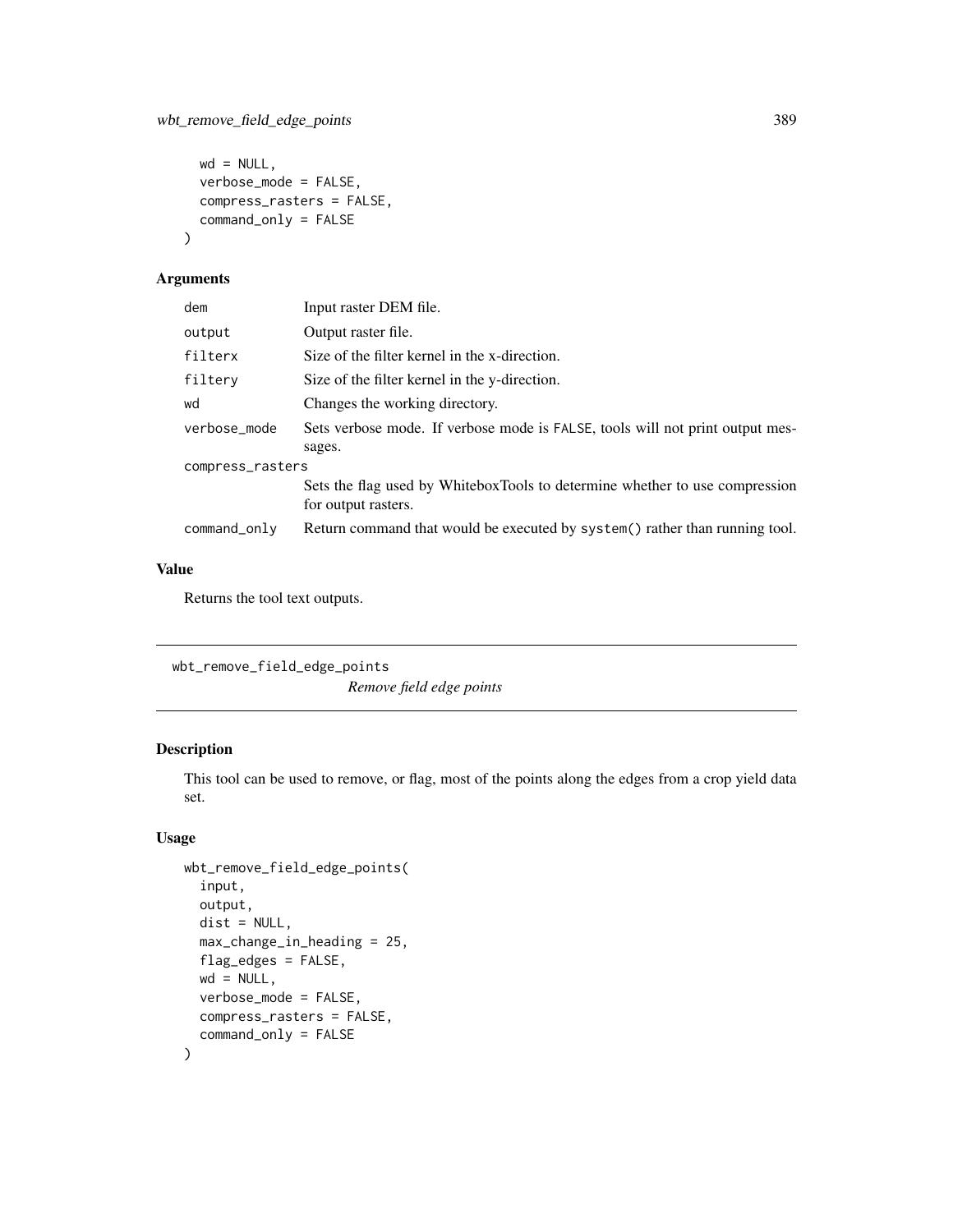| input                 | Name of the input points shapefile.                                                                |  |
|-----------------------|----------------------------------------------------------------------------------------------------|--|
| output                | Name of the output points shapefile.                                                               |  |
| dist                  | Average distance between passes, in meters.                                                        |  |
| max_change_in_heading |                                                                                                    |  |
|                       | Max change in heading.                                                                             |  |
| flag_edges            | Don't remove edge points, just flag them in the attribute table?.                                  |  |
| wd                    | Changes the working directory.                                                                     |  |
| verbose_mode          | Sets verbose mode. If verbose mode is FALSE, tools will not print output mes-<br>sages.            |  |
| compress_rasters      |                                                                                                    |  |
|                       | Sets the flag used by WhiteboxTools to determine whether to use compression<br>for output rasters. |  |
| command_only          | Return command that would be executed by system() rather than running tool.                        |  |
|                       |                                                                                                    |  |

## Value

Returns the tool text outputs.

wbt\_remove\_off\_terrain\_objects *Remove off terrain objects*

## Description

Removes off-terrain objects from a raster digital elevation model (DEM).

```
wbt_remove_off_terrain_objects(
  dem,
 output,
 filter = 11,
 slope = 15,
 wd = NULL,verbose_mode = FALSE,
 compress_rasters = FALSE,
  command_only = FALSE
\mathcal{L}
```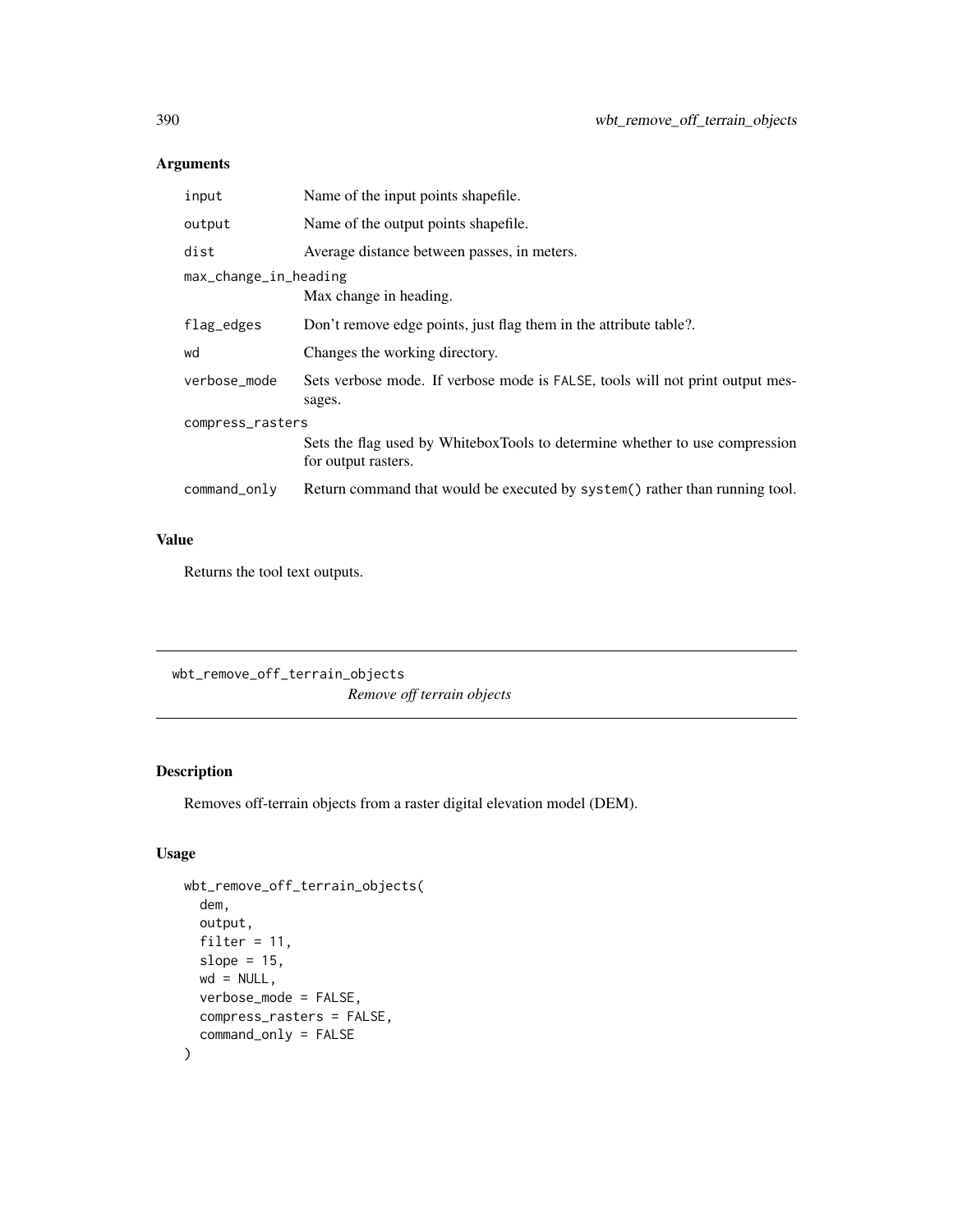| dem              | Input raster DEM file.                                                                             |  |
|------------------|----------------------------------------------------------------------------------------------------|--|
| output           | Output raster file.                                                                                |  |
| filter           | Filter size (cells).                                                                               |  |
| slope            | Slope threshold value.                                                                             |  |
| wd               | Changes the working directory.                                                                     |  |
| verbose mode     | Sets verbose mode. If verbose mode is FALSE, tools will not print output mes-<br>sages.            |  |
| compress_rasters |                                                                                                    |  |
|                  | Sets the flag used by WhiteboxTools to determine whether to use compression<br>for output rasters. |  |
| $command\_only$  | Return command that would be executed by system() rather than running tool.                        |  |
|                  |                                                                                                    |  |

#### Value

Returns the tool text outputs.

wbt\_remove\_polygon\_holes

*Remove polygon holes*

## Description

Removes holes within the features of a vector polygon file.

## Usage

```
wbt_remove_polygon_holes(
  input,
 output,
 wd = NULL,verbose_mode = FALSE,
 compress_rasters = FALSE,
  command_only = FALSE
)
```
## Arguments

| input        | Input vector polygon file.                                                    |
|--------------|-------------------------------------------------------------------------------|
| output       | Output vector polygon file.                                                   |
| wd           | Changes the working directory.                                                |
| verbose_mode | Sets verbose mode. If verbose mode is FALSE, tools will not print output mes- |
|              | sages.                                                                        |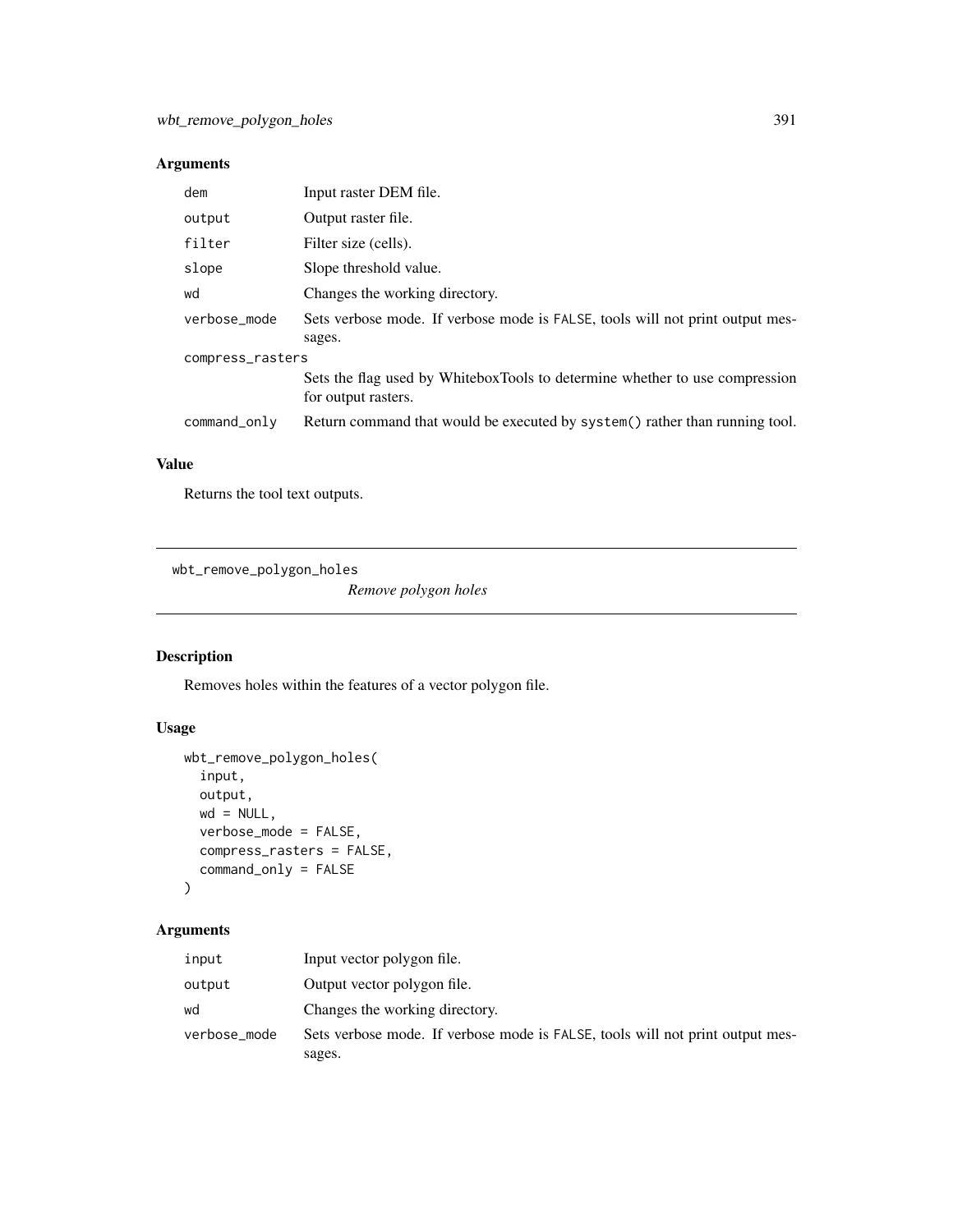| compress_rasters |                                                                                                    |  |
|------------------|----------------------------------------------------------------------------------------------------|--|
|                  | Sets the flag used by WhiteboxTools to determine whether to use compression<br>for output rasters. |  |
| command_only     | Return command that would be executed by system() rather than running tool.                        |  |

## Value

Returns the tool text outputs.

wbt\_remove\_short\_streams

*Remove short streams*

## Description

Removes short first-order streams from a stream network.

#### Usage

```
wbt_remove_short_streams(
 d8_pntr,
 streams,
 output,
 min_length,
 esri_pntr = FALSE,
 wd = NULL,verbose_mode = FALSE,
 compress_rasters = FALSE,
 command_only = FALSE
)
```
## Arguments

| d8_pntr          | Input raster D8 pointer file.                                                                      |  |
|------------------|----------------------------------------------------------------------------------------------------|--|
| streams          | Input raster streams file.                                                                         |  |
| output           | Output raster file.                                                                                |  |
| min_length       | Minimum tributary length (in map units) used for network pruning.                                  |  |
| esri_pntr        | D8 pointer uses the ESRI style scheme.                                                             |  |
| wd               | Changes the working directory.                                                                     |  |
| verbose_mode     | Sets verbose mode. If verbose mode is FALSE, tools will not print output mes-<br>sages.            |  |
| compress_rasters |                                                                                                    |  |
|                  | Sets the flag used by WhiteboxTools to determine whether to use compression<br>for output rasters. |  |
| command_only     | Return command that would be executed by system() rather than running tool.                        |  |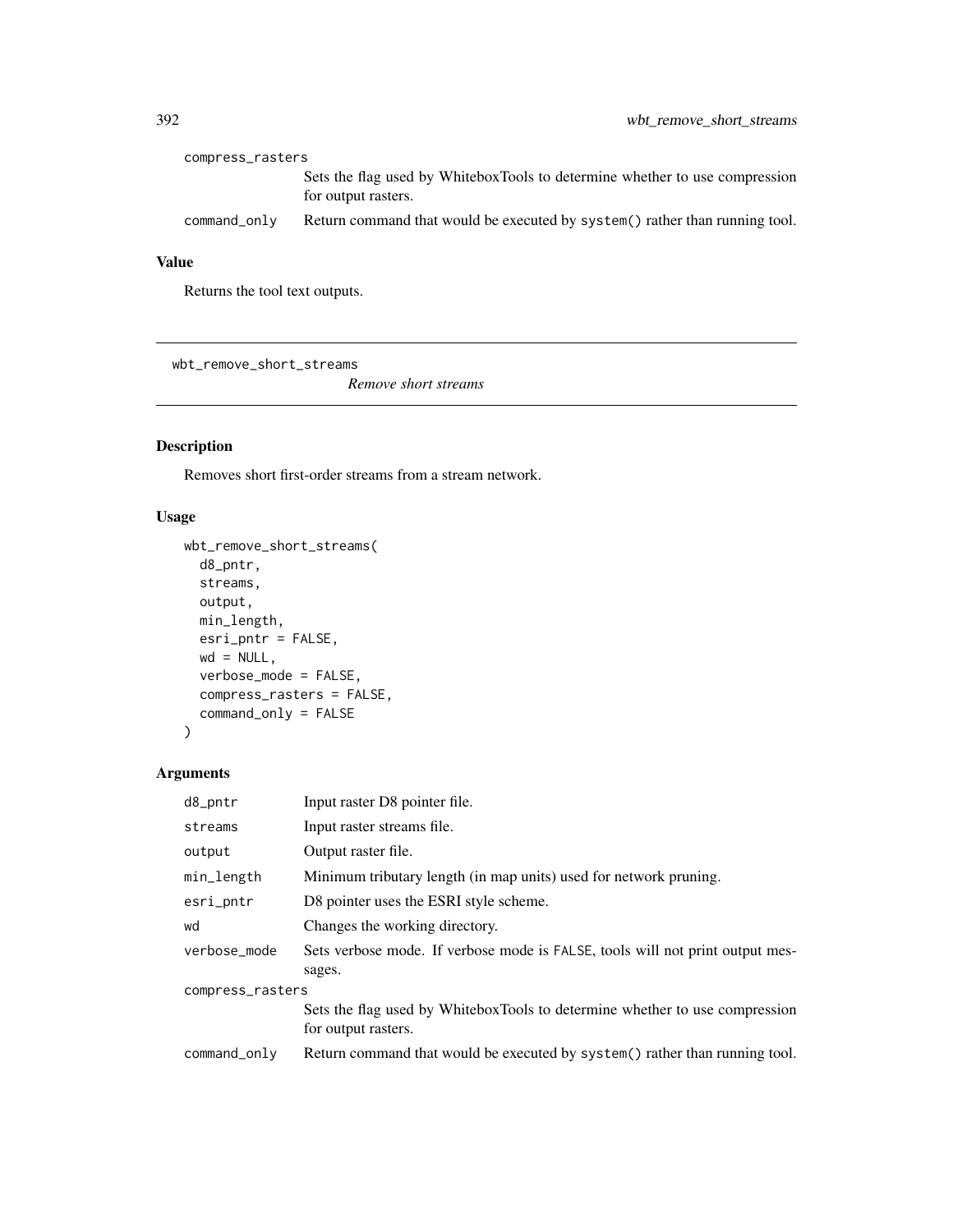wbt\_remove\_spurs 393

## Value

Returns the tool text outputs.

wbt\_remove\_spurs *Remove spurs*

## Description

Removes the spurs (pruning operation) from a Boolean line image; intended to be used on the output of the LineThinning tool.

#### Usage

```
wbt_remove_spurs(
  input,
 output,
 iterations = 10,
 wd = NULL,verbose_mode = FALSE,
 compress_rasters = FALSE,
  command_only = FALSE
)
```
#### Arguments

| input            | Input raster file.                                                                                 |  |
|------------------|----------------------------------------------------------------------------------------------------|--|
| output           | Output raster file.                                                                                |  |
| iterations       | Maximum number of iterations.                                                                      |  |
| wd               | Changes the working directory.                                                                     |  |
| verbose mode     | Sets verbose mode. If verbose mode is FALSE, tools will not print output mes-<br>sages.            |  |
| compress_rasters |                                                                                                    |  |
|                  | Sets the flag used by WhiteboxTools to determine whether to use compression<br>for output rasters. |  |
| command_only     | Return command that would be executed by system() rather than running tool.                        |  |

#### Value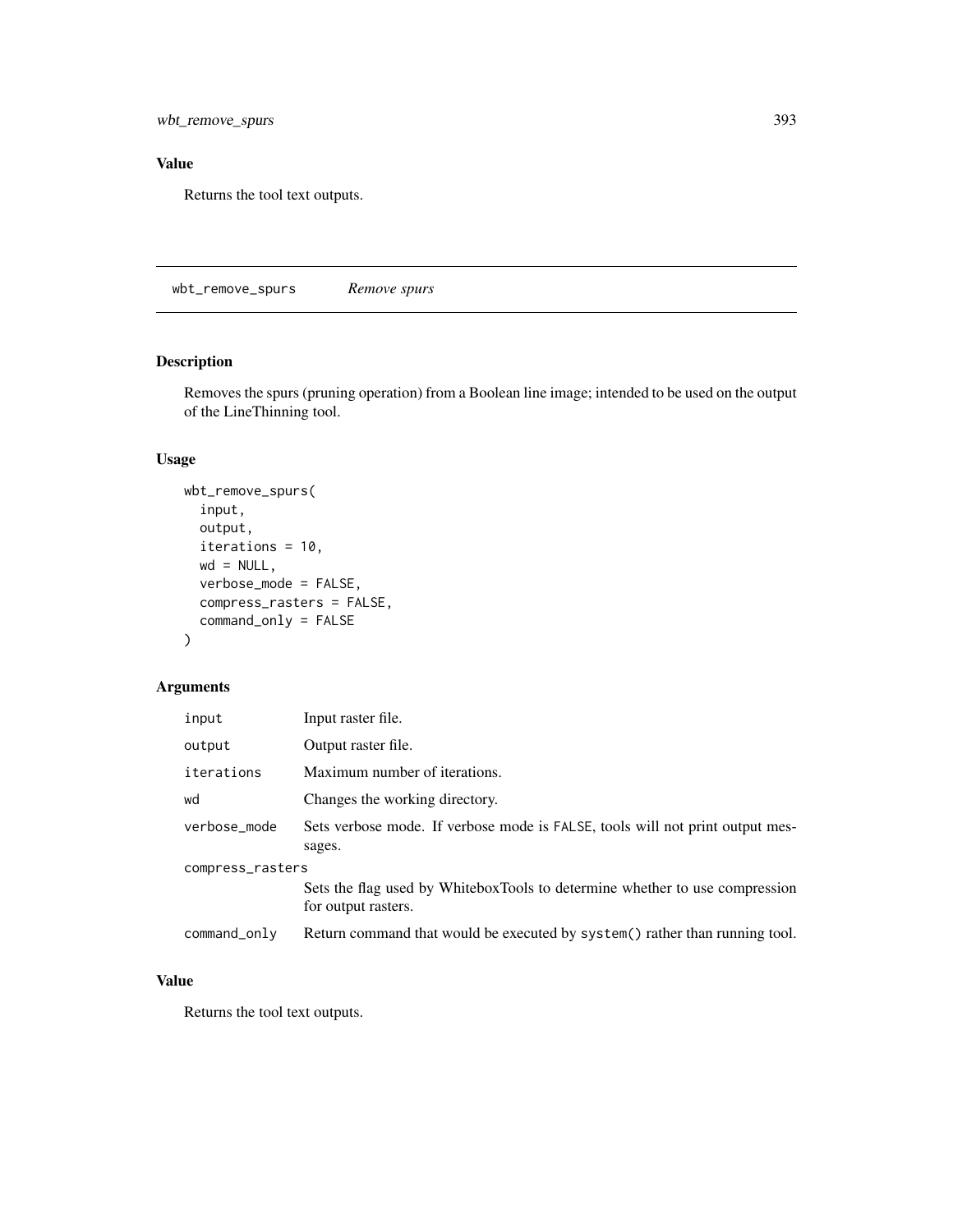wbt\_repair\_stream\_vector\_topology *Repair stream vector topology*

## Description

This tool resolves topological errors and inconsistencies associated with digitized vector streams.

## Usage

```
wbt_repair_stream_vector_topology(
  input,
 output,
 dist = "",wd = NULL,verbose_mode = FALSE,
 compress_rasters = FALSE,
 command_only = FALSE
)
```
# Arguments

| input            | Name of the input lines vector file.                                                               |  |
|------------------|----------------------------------------------------------------------------------------------------|--|
| output           | Name of the output lines vector file.                                                              |  |
| dist             | Snap distance, in xy units (metres).                                                               |  |
| wd               | Changes the working directory.                                                                     |  |
| verbose_mode     | Sets verbose mode. If verbose mode is FALSE, tools will not print output mes-<br>sages.            |  |
| compress_rasters |                                                                                                    |  |
|                  | Sets the flag used by WhiteboxTools to determine whether to use compression<br>for output rasters. |  |
| command_only     | Return command that would be executed by system() rather than running tool.                        |  |

## Value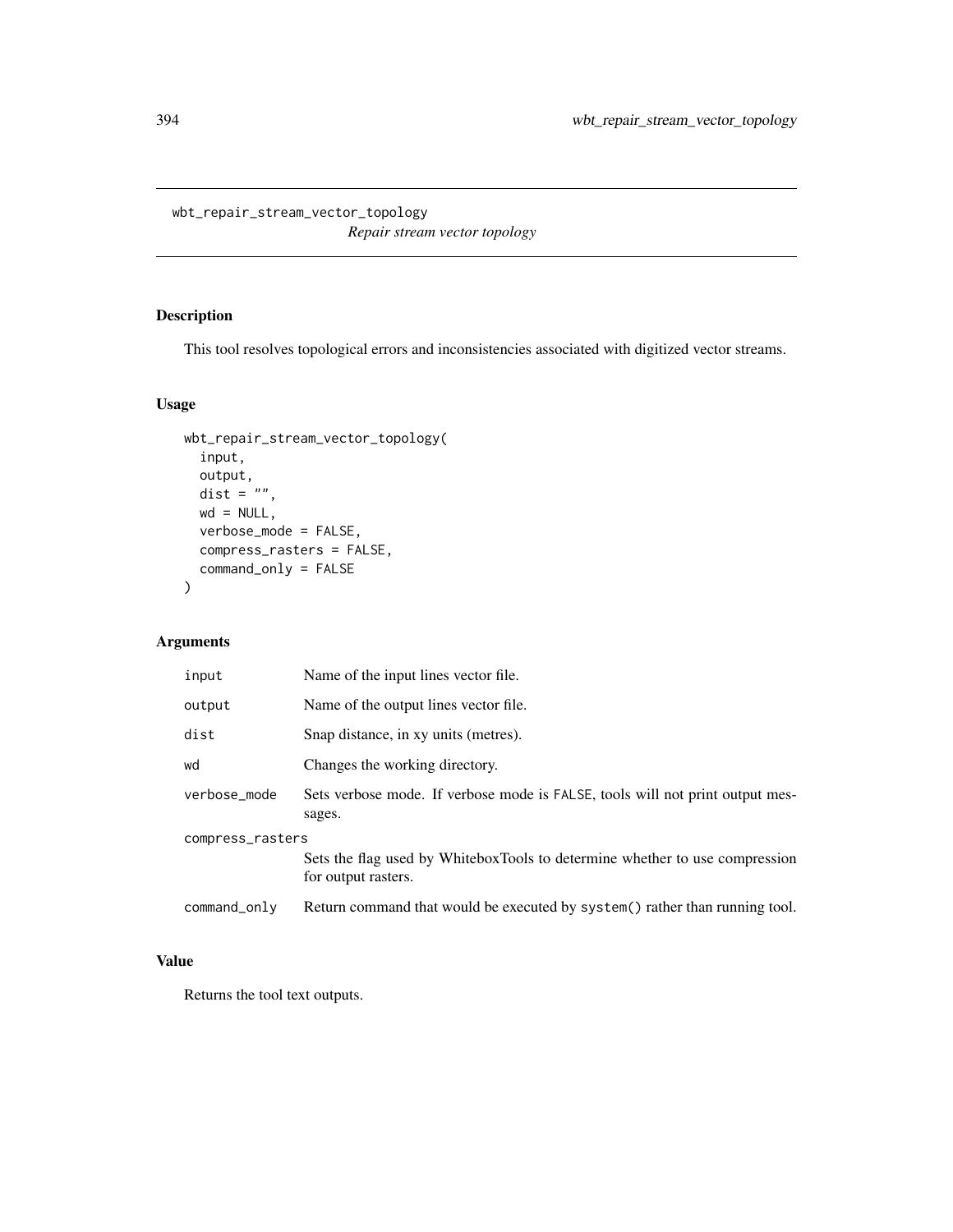wbt\_resample *Resample*

## Description

Resamples one or more input images into a destination image.

## Usage

```
wbt_resample(
  inputs,
 output,
 cell_size = NULL,
 base = NULL,\text{method} = "cc",wd = NULL,verbose_mode = FALSE,
 compress_rasters = FALSE,
  command_only = FALSE
)
```
## Arguments

| inputs           | Input raster files.                                                                                       |  |
|------------------|-----------------------------------------------------------------------------------------------------------|--|
| output           | Output raster file.                                                                                       |  |
| cell_size        | Optionally specified cell size of output raster. Not used when base raster is<br>specified.               |  |
| base             | Optionally specified input base raster file. Not used when a cell size is specified.                      |  |
| method           | Resampling method; options include 'nn' (nearest neighbour), 'bilinear', and<br>'cc' (cubic convolution). |  |
| wd               | Changes the working directory.                                                                            |  |
| verbose_mode     | Sets verbose mode. If verbose mode is FALSE, tools will not print output mes-<br>sages.                   |  |
| compress_rasters |                                                                                                           |  |
|                  | Sets the flag used by WhiteboxTools to determine whether to use compression<br>for output rasters.        |  |
| command_only     | Return command that would be executed by system() rather than running tool.                               |  |

## Value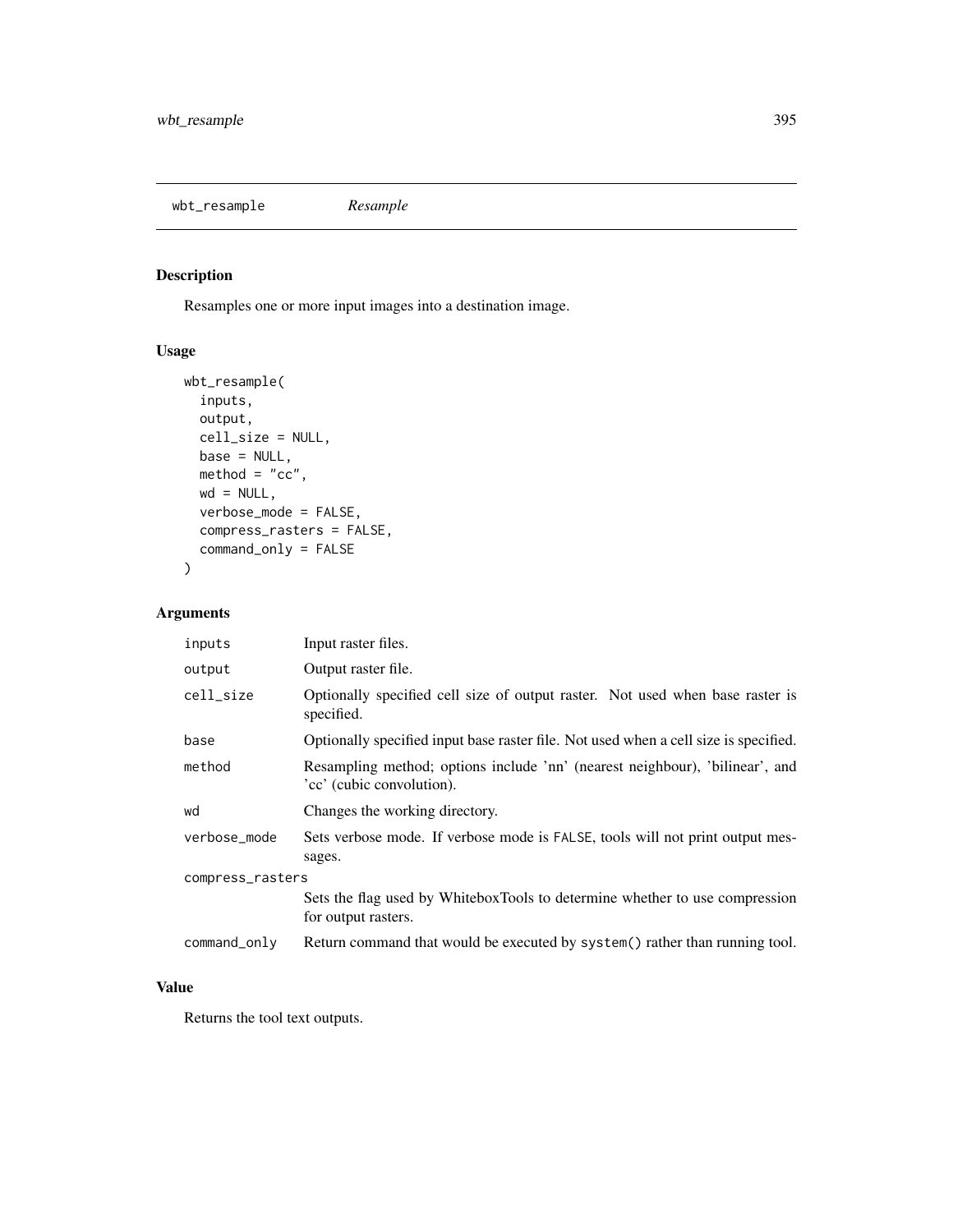wbt\_rescale\_value\_range

*Rescale value range*

#### Description

Performs a min-max contrast stretch on an input greytone image.

#### Usage

```
wbt_rescale_value_range(
  input,
 output,
 out_min_val,
  out_max_val,
 clip_min = NULL,
  clip_max = NULL,
 wd = NULL,verbose_mode = FALSE,
 compress_rasters = FALSE,
  command_only = FALSE
\mathcal{L}
```
## Arguments

| input            | Input raster file.                                                                                 |
|------------------|----------------------------------------------------------------------------------------------------|
| output           | Output raster file.                                                                                |
| out_min_val      | New minimum value in output image.                                                                 |
| out_max_val      | New maximum value in output image.                                                                 |
| clip_min         | Optional lower tail clip value.                                                                    |
| clip_max         | Optional upper tail clip value.                                                                    |
| wd               | Changes the working directory.                                                                     |
| verbose_mode     | Sets verbose mode. If verbose mode is FALSE, tools will not print output mes-<br>sages.            |
| compress_rasters |                                                                                                    |
|                  | Sets the flag used by WhiteboxTools to determine whether to use compression<br>for output rasters. |
| command_only     | Return command that would be executed by system() rather than running tool.                        |

## Value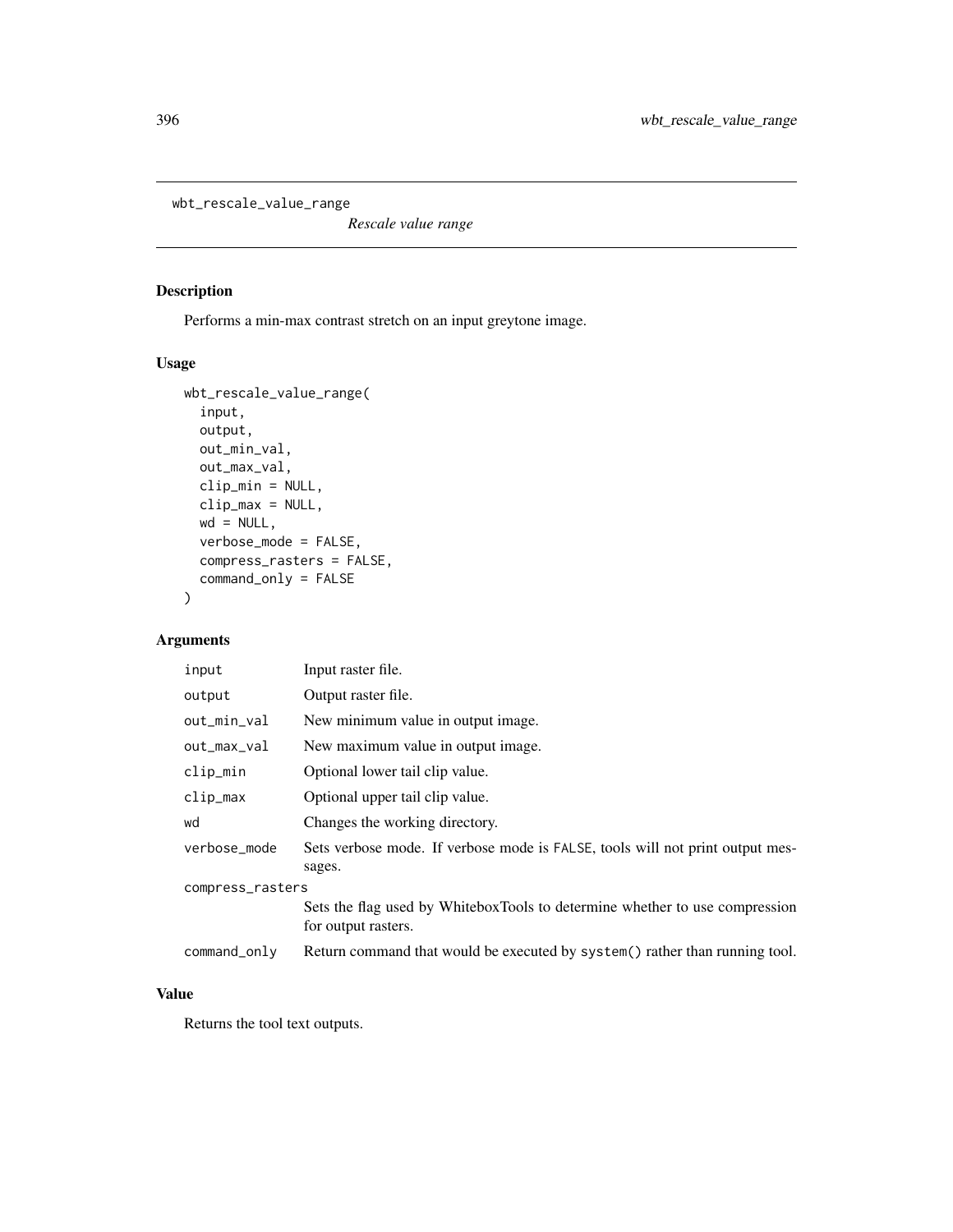## Description

Converts red, green, and blue (RGB) images into intensity, hue, and saturation (IHS) images.

# Usage

```
wbt_rgb_to_ihs(
  intensity,
 hue,
 saturation,
 red = NULL,green = NULL,
 blue = NULL,
 composite = NULL,
 wd = NULL,verbose_mode = FALSE,
 compress_rasters = FALSE,
  command_only = FALSE
)
```
# Arguments

| intensity        | Output intensity raster file.                                                                      |  |
|------------------|----------------------------------------------------------------------------------------------------|--|
| hue              | Output hue raster file.                                                                            |  |
| saturation       | Output saturation raster file.                                                                     |  |
| red              | Input red band image file. Optionally specified if colour-composite not speci-<br>fied.            |  |
| green            | Input green band image file. Optionally specified if colour-composite not spec-<br>ified.          |  |
| blue             | Input blue band image file. Optionally specified if colour-composite not speci-<br>fied.           |  |
| composite        | Input colour-composite image file. Only used if individual bands are not speci-<br>fied.           |  |
| wd               | Changes the working directory.                                                                     |  |
| verbose_mode     | Sets verbose mode. If verbose mode is FALSE, tools will not print output mes-<br>sages.            |  |
| compress_rasters |                                                                                                    |  |
|                  | Sets the flag used by WhiteboxTools to determine whether to use compression<br>for output rasters. |  |
| command_only     | Return command that would be executed by system() rather than running tool.                        |  |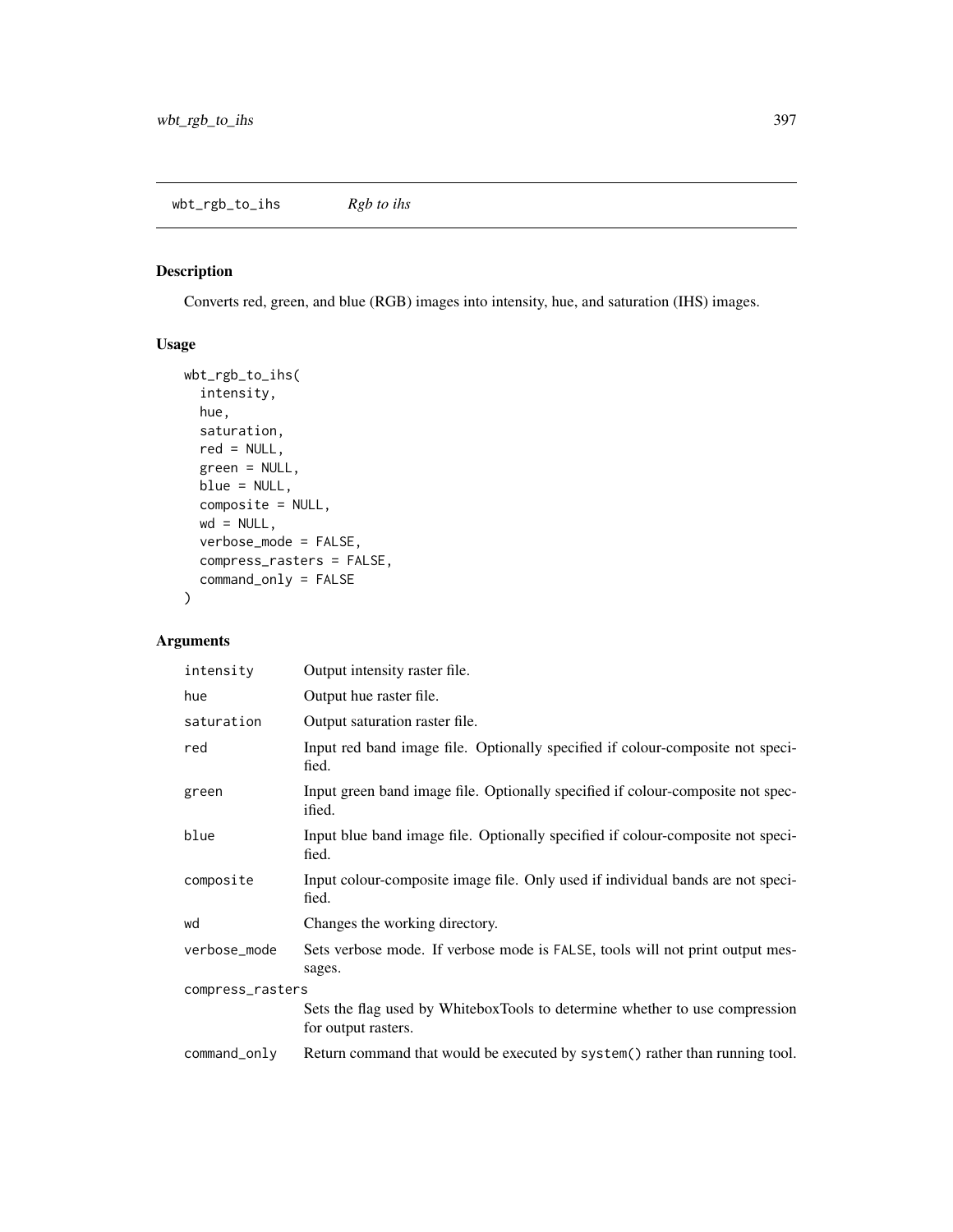## Value

Returns the tool text outputs.

```
wbt_rho8_flow_accumulation
```
*Rho8 flow accumulation*

## Description

This tool calculates Fairfield and Leymarie (1991) flow accumulation.

## Usage

```
wbt_rho8_flow_accumulation(
  input,
 output,
 out_type = "specific contributing area",
 log = FALSE,
 clip = FALSE,
 pntr = FALSE,
 esri_pntr = FALSE,
 wd = NULL,verbose_mode = FALSE,
 compress_rasters = FALSE,
  command_only = FALSE
)
```
## Arguments

| input            | Input DEM or Rho8 pointer file; if a DEM is used, it must be depressionless.                       |  |
|------------------|----------------------------------------------------------------------------------------------------|--|
| output           | Name of the output raster file.                                                                    |  |
| out_type         | Output type; one of 'cells', 'specific contributing area' (default), and 'catchment<br>area'.      |  |
| log              | Log-transform the output values?.                                                                  |  |
| clip             | Optional flag to request clipping the display max by 1 percent.                                    |  |
| pntr             | Is the input raster a Rho8 flow pointer rather than a DEM?.                                        |  |
| esri_pntr        | Does the input Rho8 pointer use the ESRI style scheme?.                                            |  |
| wd               | Changes the working directory.                                                                     |  |
| verbose_mode     | Sets verbose mode. If verbose mode is FALSE, tools will not print output mes-<br>sages.            |  |
| compress_rasters |                                                                                                    |  |
|                  | Sets the flag used by WhiteboxTools to determine whether to use compression<br>for output rasters. |  |
| command_only     | Return command that would be executed by system() rather than running tool.                        |  |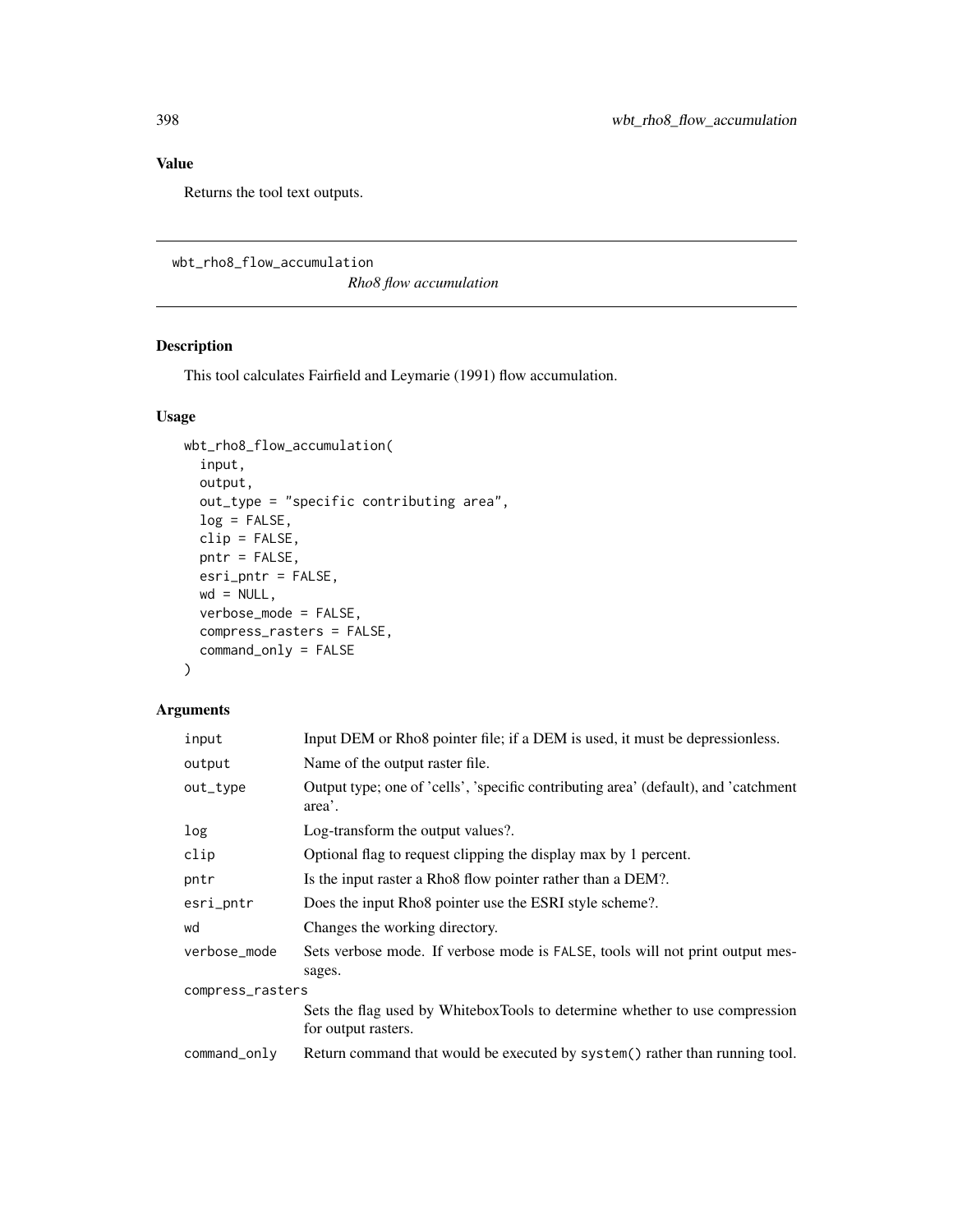wbt\_rho8\_pointer 399

## Value

Returns the tool text outputs.

wbt\_rho8\_pointer *Rho8 pointer*

# Description

Calculates a stochastic Rho8 flow pointer raster from an input DEM.

## Usage

```
wbt_rho8_pointer(
 dem,
 output,
 esri_pntr = FALSE,
 wd = NULL,verbose_mode = FALSE,
 compress_rasters = FALSE,
 command_only = FALSE
)
```
## Arguments

| dem              | Input raster DEM file.                                                                             |  |
|------------------|----------------------------------------------------------------------------------------------------|--|
| output           | Output raster file.                                                                                |  |
| esri_pntr        | D8 pointer uses the ESRI style scheme.                                                             |  |
| wd               | Changes the working directory.                                                                     |  |
| verbose_mode     | Sets verbose mode. If verbose mode is FALSE, tools will not print output mes-<br>sages.            |  |
| compress_rasters |                                                                                                    |  |
|                  | Sets the flag used by WhiteboxTools to determine whether to use compression<br>for output rasters. |  |
| command_only     | Return command that would be executed by system() rather than running tool.                        |  |

#### Value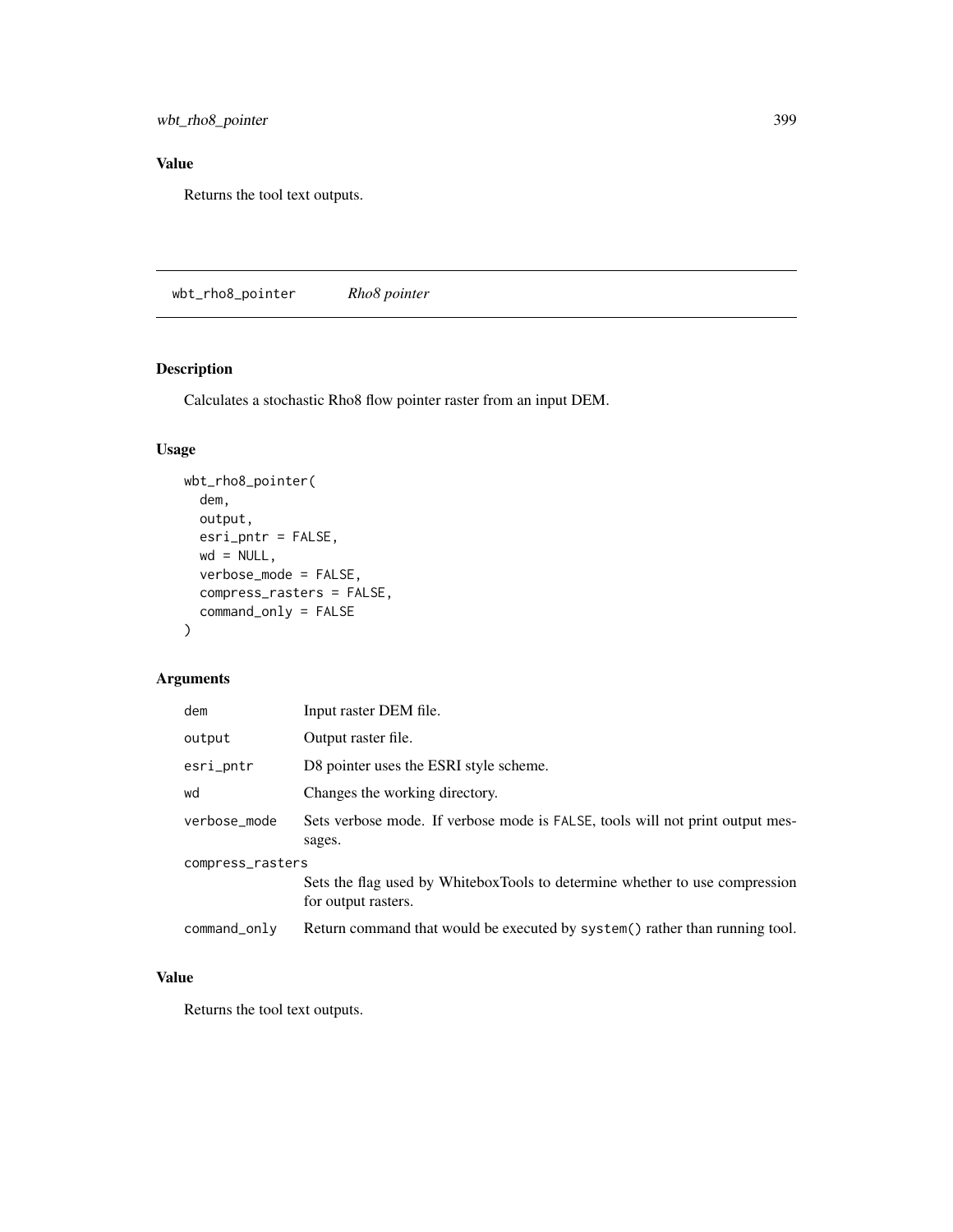wbt\_ring\_curvature *Ring curvature*

## Description

This tool calculates ring curvature from an input DEM.

## Usage

```
wbt_ring_curvature(
 dem,
 output,
 log = FALSE,
 zfactor = 1,
 wd = NULL,verbose_mode = FALSE,
 compress_rasters = FALSE,
 command_only = FALSE
)
```
## Arguments

| dem              | Name of the input raster DEM file.                                                                 |  |
|------------------|----------------------------------------------------------------------------------------------------|--|
| output           | Name of the output raster image file.                                                              |  |
| log              | Display output values using a log-scale.                                                           |  |
| zfactor          | Z conversion factor.                                                                               |  |
| wd               | Changes the working directory.                                                                     |  |
| verbose_mode     | Sets verbose mode. If verbose mode is FALSE, tools will not print output mes-<br>sages.            |  |
| compress_rasters |                                                                                                    |  |
|                  | Sets the flag used by WhiteboxTools to determine whether to use compression<br>for output rasters. |  |
| command_only     | Return command that would be executed by system() rather than running tool.                        |  |

## Value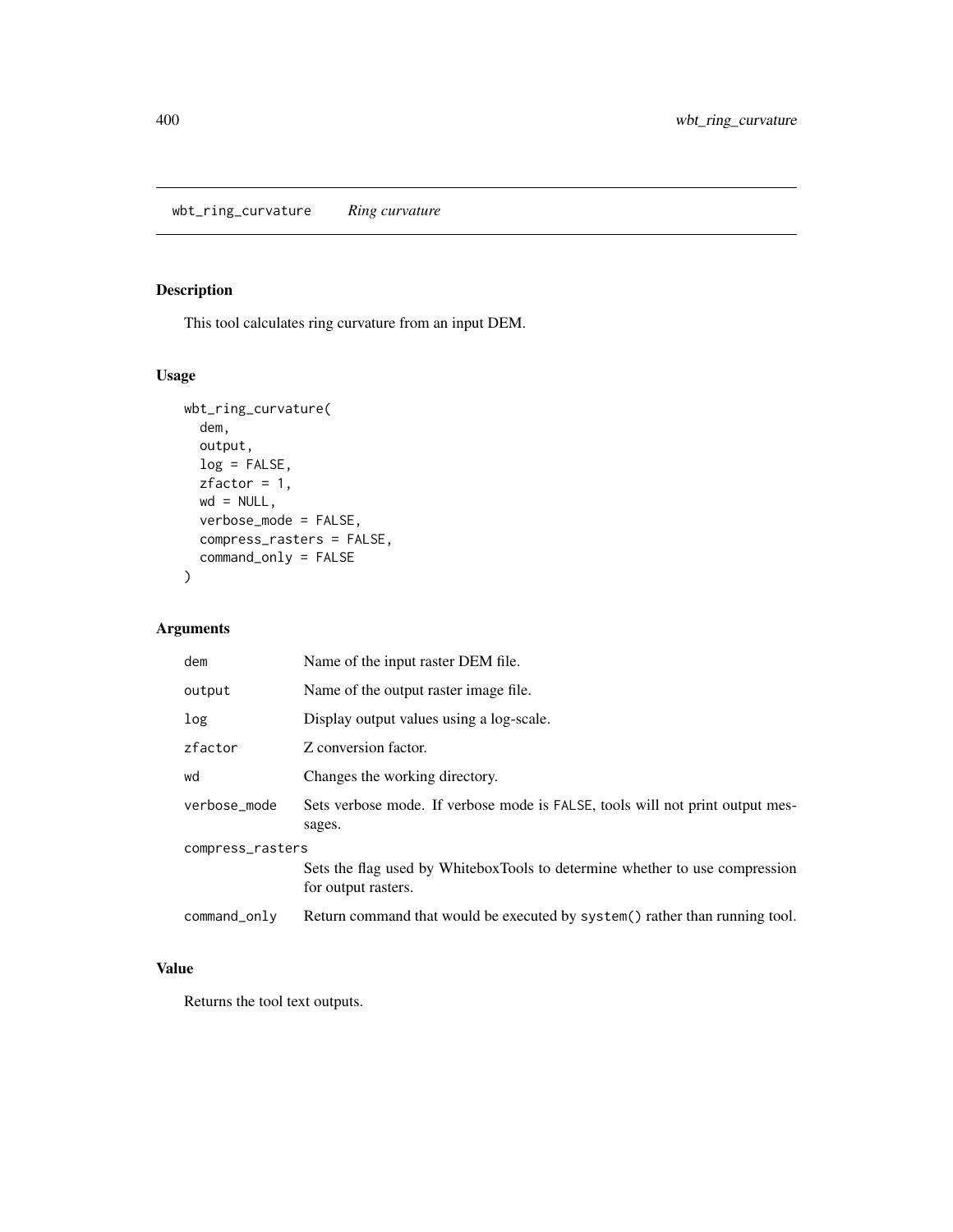wbt\_roberts\_cross\_filter

*Roberts cross filter*

# Description

Performs a Robert's cross edge-detection filter on an image.

## Usage

```
wbt_roberts_cross_filter(
  input,
 output,
 clip = 0,
 wd = NULL,verbose_mode = FALSE,
 compress_rasters = FALSE,
 command_only = FALSE
)
```
# Arguments

| input            | Input raster file.                                                                                 |  |
|------------------|----------------------------------------------------------------------------------------------------|--|
| output           | Output raster file.                                                                                |  |
| clip             | Optional amount to clip the distribution tails by, in percent.                                     |  |
| wd               | Changes the working directory.                                                                     |  |
| verbose_mode     | Sets verbose mode. If verbose mode is FALSE, tools will not print output mes-<br>sages.            |  |
| compress_rasters |                                                                                                    |  |
|                  | Sets the flag used by WhiteboxTools to determine whether to use compression<br>for output rasters. |  |
| command_only     | Return command that would be executed by system() rather than running tool.                        |  |

# Value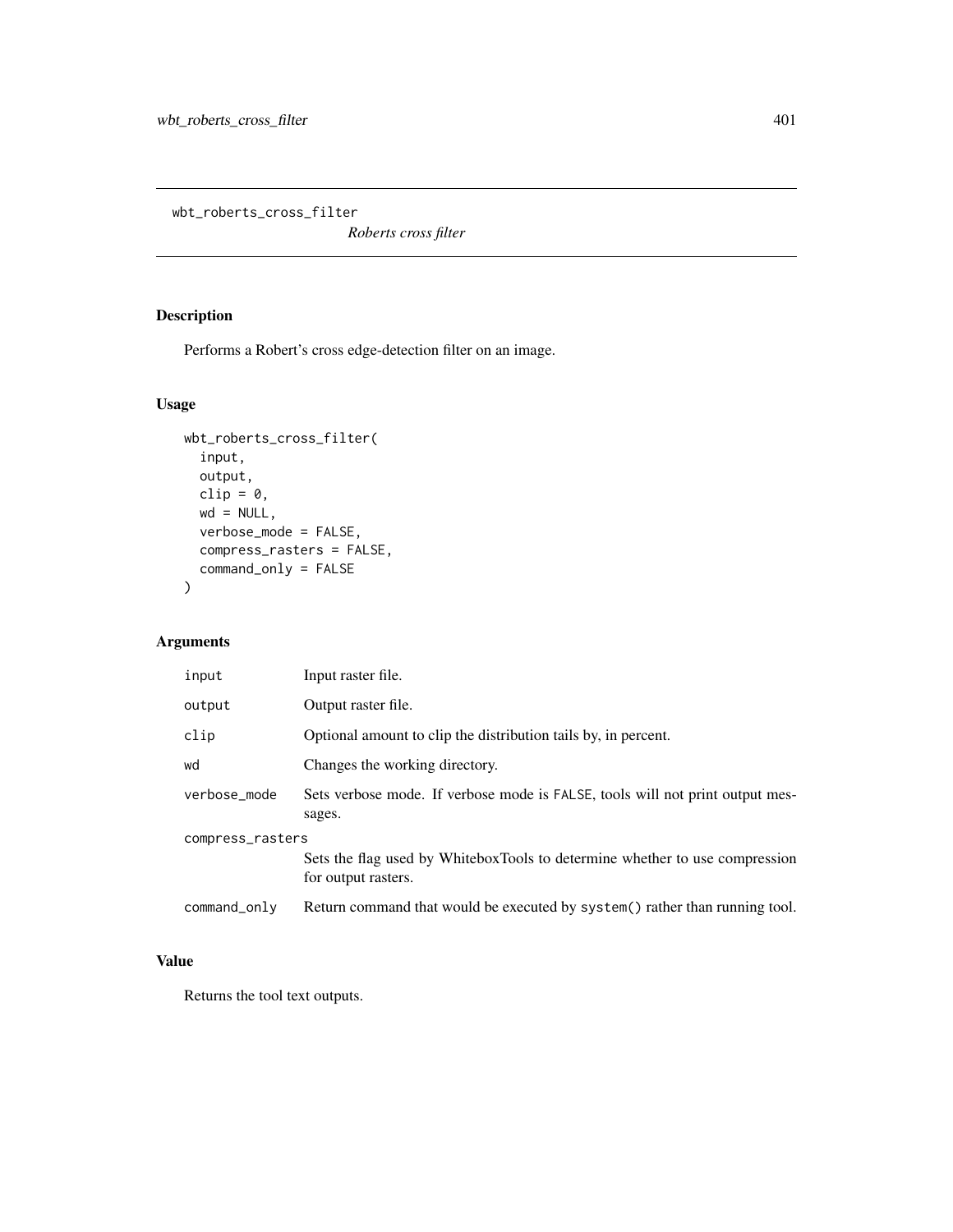wbt\_root\_mean\_square\_error

*Root mean square error*

## Description

Calculates the RMSE and other accuracy statistics.

## Usage

```
wbt_root_mean_square_error(
  input,
 base,
 wd = NULL,verbose_mode = FALSE,
 compress_rasters = FALSE,
  command_only = FALSE
)
```
# Arguments

| input            | Input raster file.                                                                                 |  |
|------------------|----------------------------------------------------------------------------------------------------|--|
| base             | Input base raster file used for comparison.                                                        |  |
| wd               | Changes the working directory.                                                                     |  |
| verbose_mode     | Sets verbose mode. If verbose mode is FALSE, tools will not print output mes-<br>sages.            |  |
| compress_rasters |                                                                                                    |  |
|                  | Sets the flag used by WhiteboxTools to determine whether to use compression<br>for output rasters. |  |
| command_only     | Return command that would be executed by system() rather than running tool.                        |  |

#### Value

Returns the tool text outputs.

wbt\_rotor *Rotor*

## Description

This tool calculates rotor from an input DEM.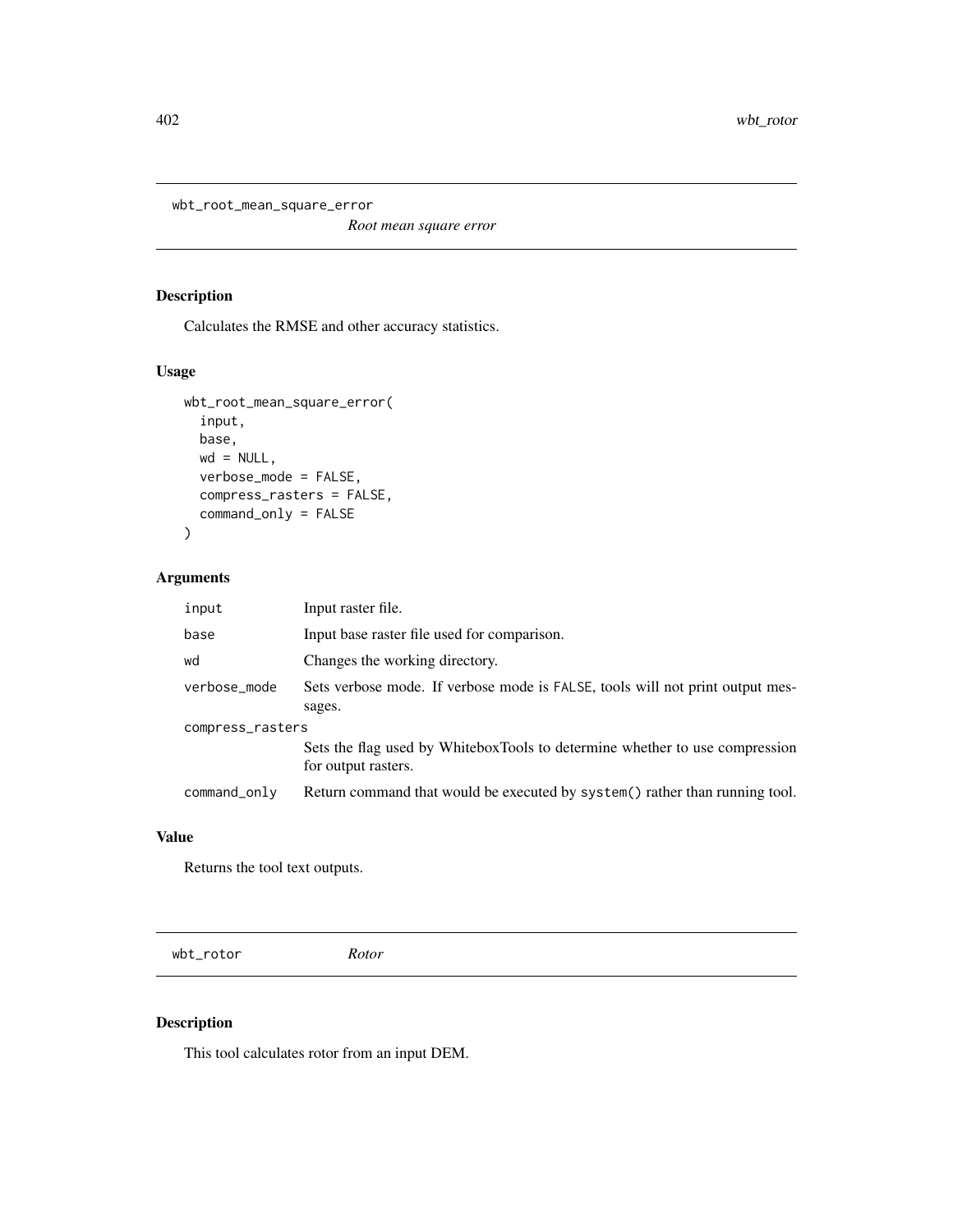# wbt\_round 403

## Usage

```
wbt_rotor(
  dem,
  output,
 log = FALSE,
 zfactor = 1,wd = NULL,verbose_mode = FALSE,
  compress_rasters = FALSE,
  command_only = FALSE
\mathcal{L}
```
## Arguments

| dem              | Name of the input raster DEM file.                                                                 |  |
|------------------|----------------------------------------------------------------------------------------------------|--|
| output           | Name of the output raster image file.                                                              |  |
| log              | Display output values using a log-scale.                                                           |  |
| zfactor          | Z conversion factor.                                                                               |  |
| wd               | Changes the working directory.                                                                     |  |
| verbose_mode     | Sets verbose mode. If verbose mode is FALSE, tools will not print output mes-                      |  |
|                  | sages.                                                                                             |  |
| compress_rasters |                                                                                                    |  |
|                  | Sets the flag used by WhiteboxTools to determine whether to use compression<br>for output rasters. |  |
| command_only     | Return command that would be executed by system() rather than running tool.                        |  |

## Value

Returns the tool text outputs.

wbt\_round *Round*

## Description

Rounds the values in an input raster to the nearest integer value.

## Usage

```
wbt_round(
  input,
  output,
  wd = NULL,verbose_mode = FALSE,
  compress_rasters = FALSE,
  command_only = FALSE
\mathcal{L}
```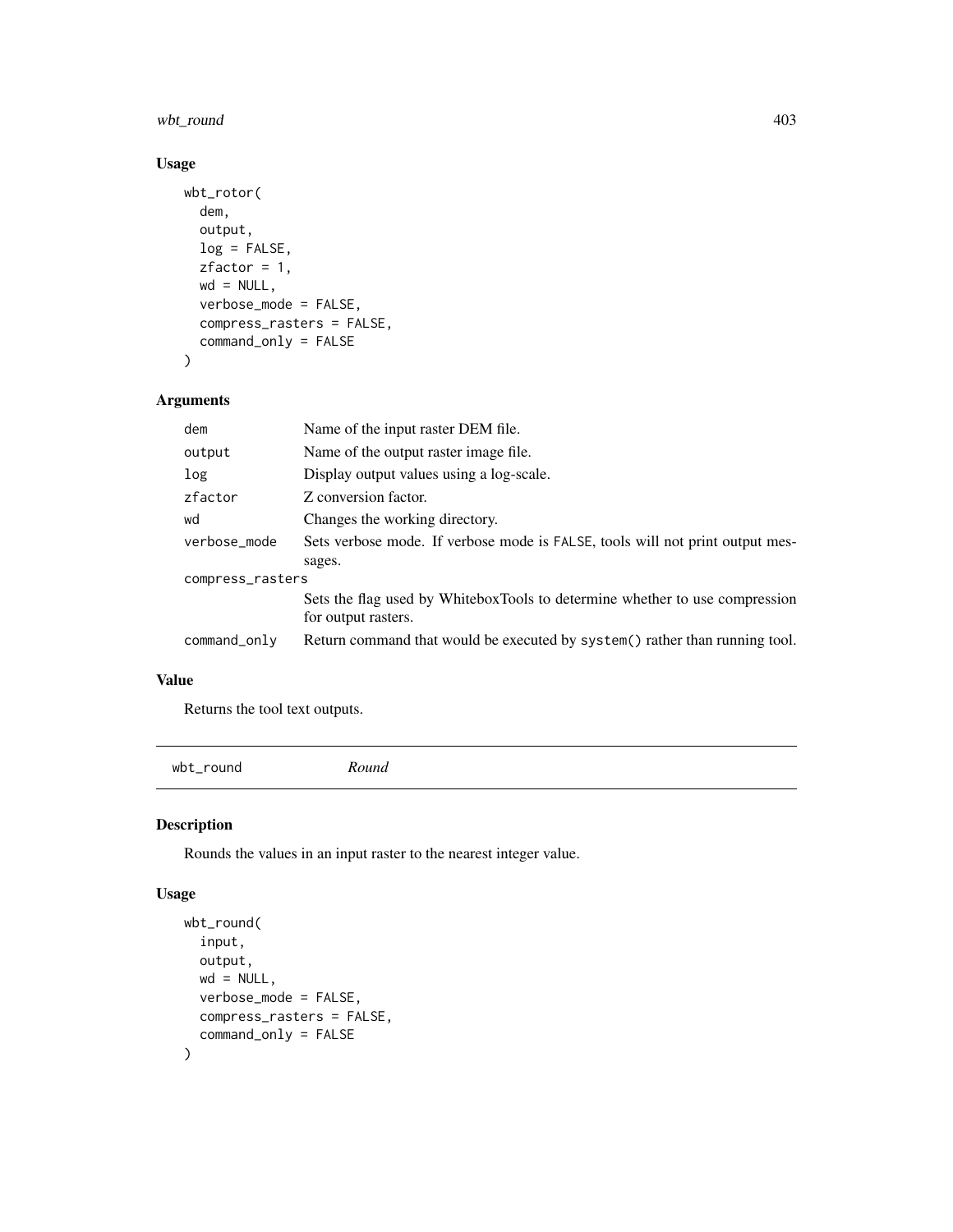## Arguments

| input            | Input raster file.                                                                                 |  |
|------------------|----------------------------------------------------------------------------------------------------|--|
| output           | Output raster file.                                                                                |  |
| wd               | Changes the working directory.                                                                     |  |
| verbose_mode     | Sets verbose mode. If verbose mode is FALSE, tools will not print output mes-                      |  |
|                  | sages.                                                                                             |  |
| compress_rasters |                                                                                                    |  |
|                  | Sets the flag used by WhiteboxTools to determine whether to use compression<br>for output rasters. |  |
| command_only     | Return command that would be executed by system() rather than running tool.                        |  |

#### Value

Returns the tool text outputs.

wbt\_ruggedness\_index *Ruggedness index*

# Description

Calculates the Riley et al.'s (1999) terrain ruggedness index from an input DEM.

## Usage

```
wbt_ruggedness_index(
 dem,
 output,
 zfactor = NULL,
 wd = NULL,verbose_mode = FALSE,
 compress_rasters = FALSE,
 command_only = FALSE
)
```
## Arguments

| dem              | Input raster DEM file.                                                                             |  |
|------------------|----------------------------------------------------------------------------------------------------|--|
| output           | Output raster file.                                                                                |  |
| zfactor          | Optional multiplier for when the vertical and horizontal units are not the same.                   |  |
| wd               | Changes the working directory.                                                                     |  |
| verbose_mode     | Sets verbose mode. If verbose mode is FALSE, tools will not print output mes-                      |  |
|                  | sages.                                                                                             |  |
| compress_rasters |                                                                                                    |  |
|                  | Sets the flag used by WhiteboxTools to determine whether to use compression<br>for output rasters. |  |
| command_only     | Return command that would be executed by system() rather than running tool.                        |  |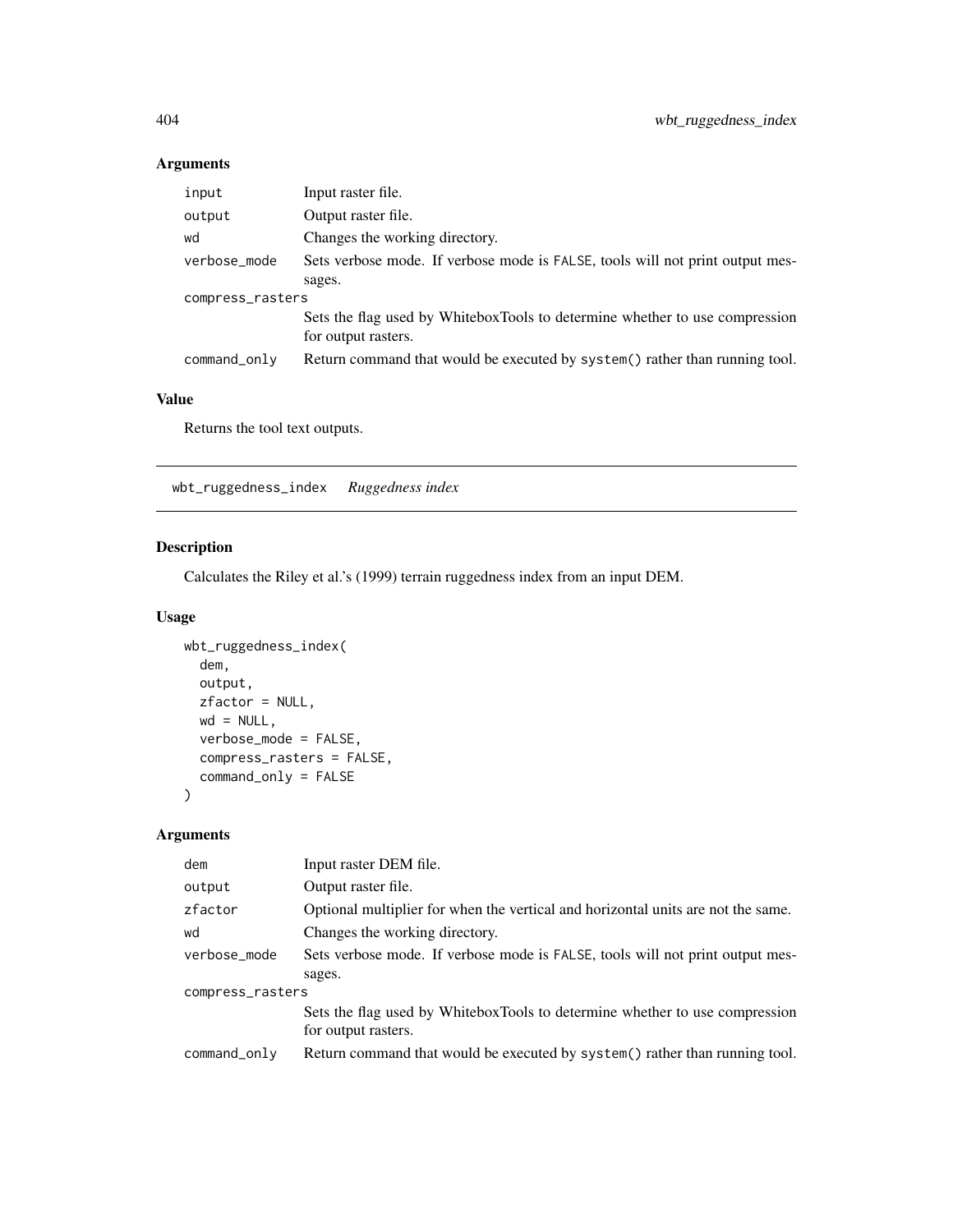wbt\_run\_tool 405

## Value

Returns the tool text outputs.

wbt\_run\_tool *Run a tool in WhiteboxTools by name*

## Description

Runs a tool and specifies tool arguments. If the prefix "whitebox::" or "wbt\_" is in tool\_name it is removed to match the definitions in wbt\_list\_tools()

## Usage

```
wbt_run_tool(tool_name, args, verbose_mode = FALSE, command_only = FALSE)
```
#### Arguments

| tool name       | The name of the tool to run.                                       |
|-----------------|--------------------------------------------------------------------|
| args            | Tool arguments.                                                    |
| verbose_mode    | Verbose mode. Without this flag, tool outputs will not be printed. |
| $command\_only$ | Return command that would be run with system()? Default: FALSE     |

#### Value

Returns the (character) output of the tool.

#### See Also

[wbt\\_list\\_tools](#page-264-0)

## Examples

```
## Not run:
tool_name <- "breach_depressions"
dem <- system.file("extdata", "DEM.tif", package="whitebox")
output <- "./output.tif"
arg1 <- paste0("--dem=", dem)
arg2 <- paste0("--output=", output)
args <- paste(arg1, arg2)
wbt_run_tool(tool_name, args)
```
## End(Not run)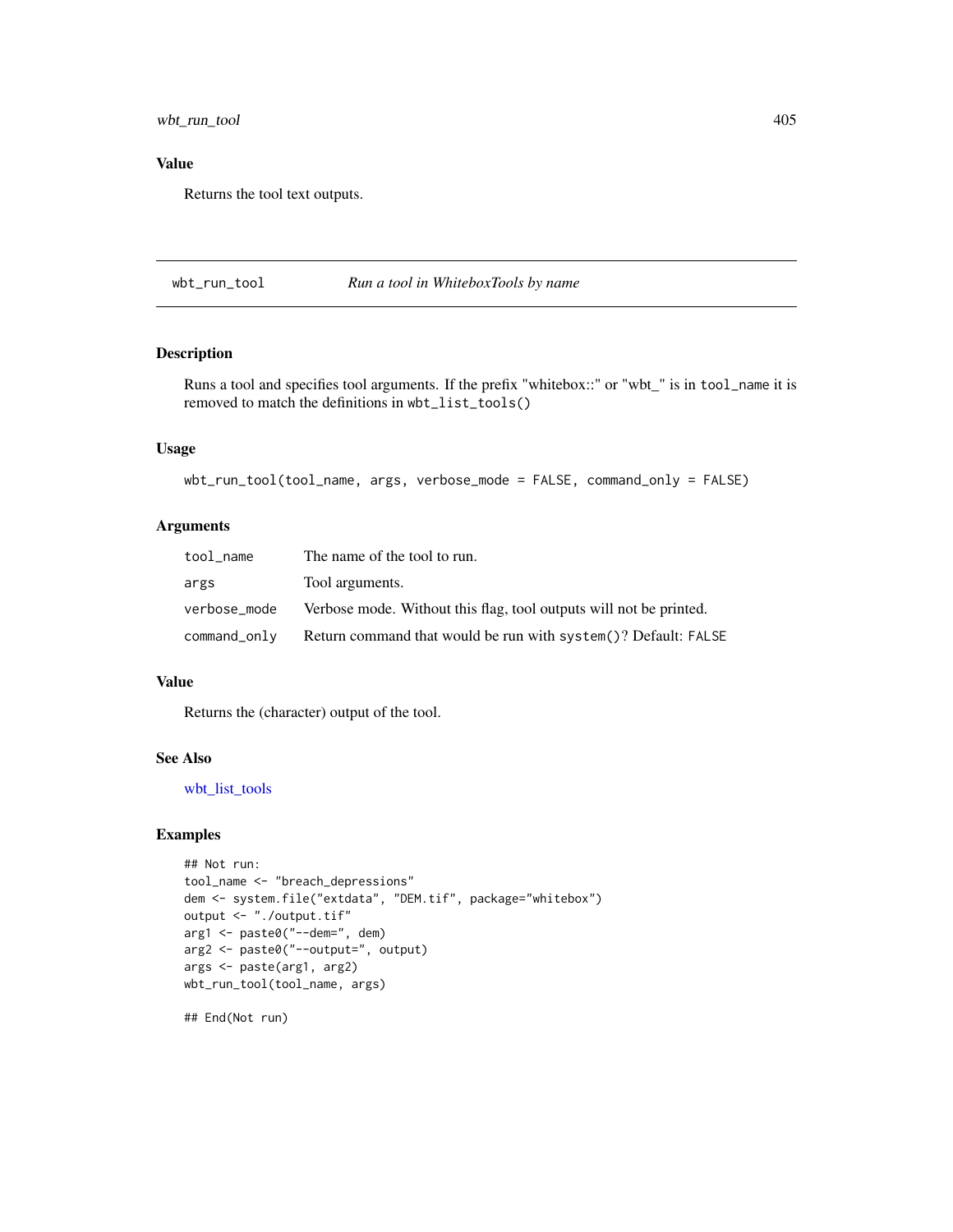wbt\_scharr\_filter *Scharr filter*

# Description

Performs a Scharr edge-detection filter on an image.

## Usage

```
wbt_scharr_filter(
  input,
  output,
  clip = \theta,
  wd = NULL,verbose_mode = FALSE,
  compress_rasters = FALSE,
  command_only = FALSE
\mathcal{L}
```
## Arguments

| input            | Input raster file.                                                                                 |  |
|------------------|----------------------------------------------------------------------------------------------------|--|
| output           | Output raster file.                                                                                |  |
| clip             | Optional amount to clip the distribution tails by, in percent.                                     |  |
| wd               | Changes the working directory.                                                                     |  |
| verbose_mode     | Sets verbose mode. If verbose mode is FALSE, tools will not print output mes-<br>sages.            |  |
| compress_rasters |                                                                                                    |  |
|                  | Sets the flag used by WhiteboxTools to determine whether to use compression<br>for output rasters. |  |
| command_only     | Return command that would be executed by system() rather than running tool.                        |  |

## Value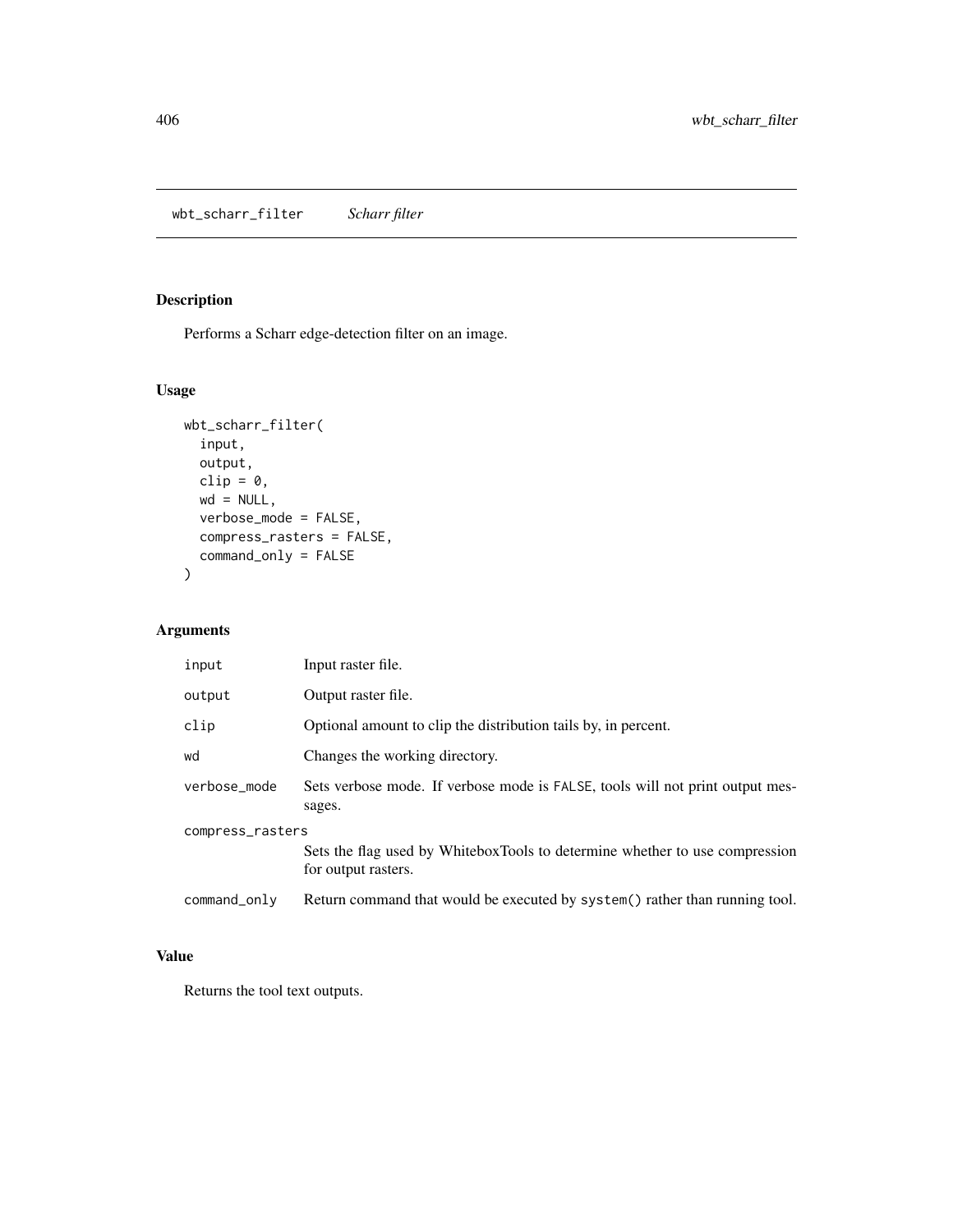wbt\_sediment\_transport\_index

*Sediment transport index*

## Description

Calculates the sediment transport index.

## Usage

```
wbt_sediment_transport_index(
  sca,
 slope,
 output,
  sca_exponent = 0.4,
  slope_exponent = 1.3,
 wd = NULL,verbose_mode = FALSE,
 compress_rasters = FALSE,
  command_only = FALSE
)
```
## Arguments

| sca              | Input raster specific contributing area (SCA) file.                                                |  |
|------------------|----------------------------------------------------------------------------------------------------|--|
| slope            | Input raster slope file.                                                                           |  |
| output           | Output raster file.                                                                                |  |
| sca_exponent     | SCA exponent value.                                                                                |  |
|                  | slope_exponent Slope exponent value.                                                               |  |
| wd               | Changes the working directory.                                                                     |  |
| verbose_mode     | Sets verbose mode. If verbose mode is FALSE, tools will not print output mes-<br>sages.            |  |
| compress_rasters |                                                                                                    |  |
|                  | Sets the flag used by WhiteboxTools to determine whether to use compression<br>for output rasters. |  |
| command_only     | Return command that would be executed by system() rather than running tool.                        |  |

## Value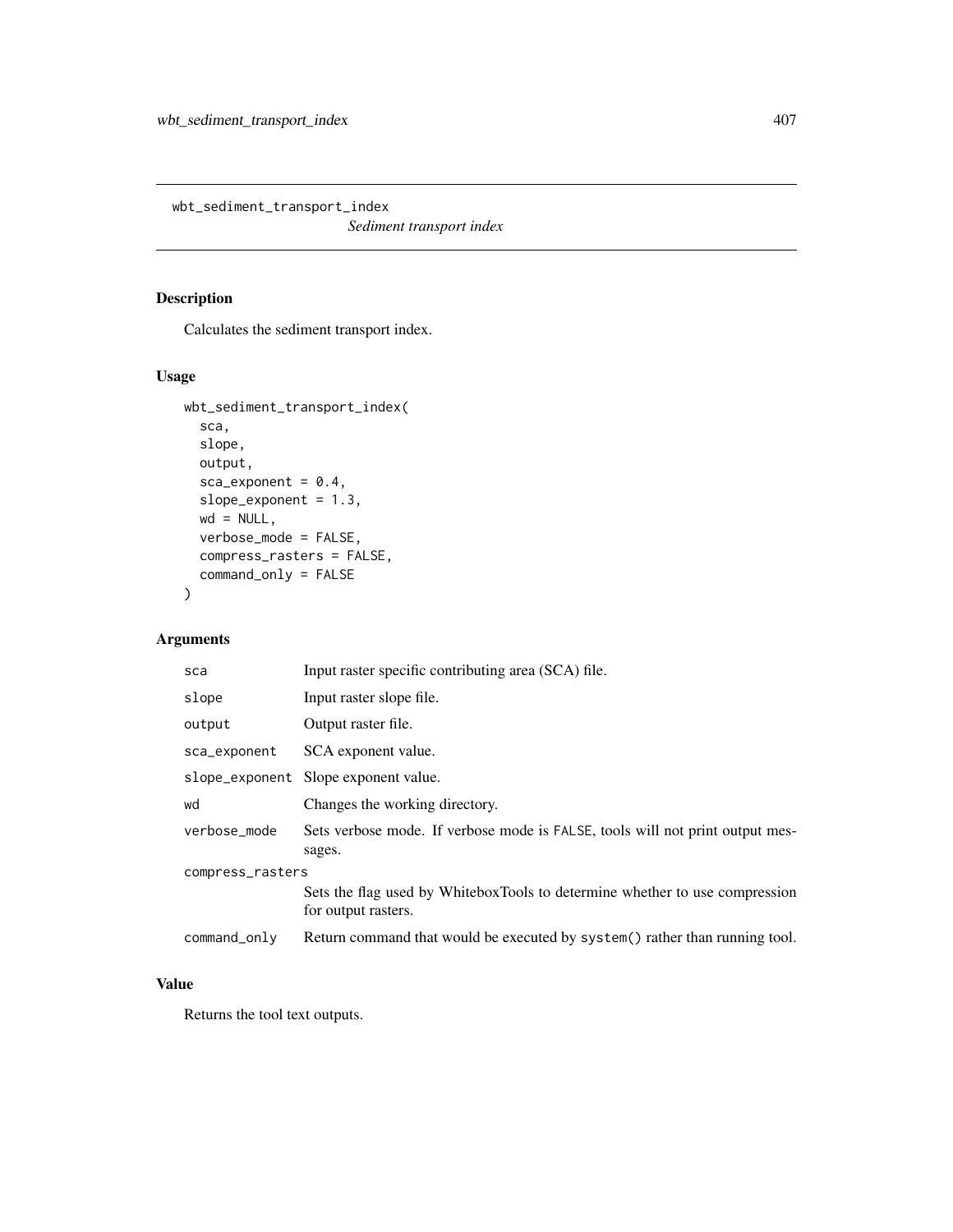```
wbt_select_tiles_by_polygon
```
*Select tiles by polygon*

## Description

Copies LiDAR tiles overlapping with a polygon into an output directory.

## Usage

```
wbt_select_tiles_by_polygon(
 indir,
 outdir,
 polygons,
 wd = NULL,verbose_mode = FALSE,
 compress_rasters = FALSE,
 command_only = FALSE
)
```
# Arguments

| indir            | Input LAS file source directory.                                                                   |  |
|------------------|----------------------------------------------------------------------------------------------------|--|
| outdir           | Output directory into which LAS files within the polygon are copied.                               |  |
| polygons         | Input vector polygons file.                                                                        |  |
| wd               | Changes the working directory.                                                                     |  |
| verbose_mode     | Sets verbose mode. If verbose mode is FALSE, tools will not print output mes-<br>sages.            |  |
| compress_rasters |                                                                                                    |  |
|                  | Sets the flag used by WhiteboxTools to determine whether to use compression<br>for output rasters. |  |
| command_only     | Return command that would be executed by system() rather than running tool.                        |  |

# Value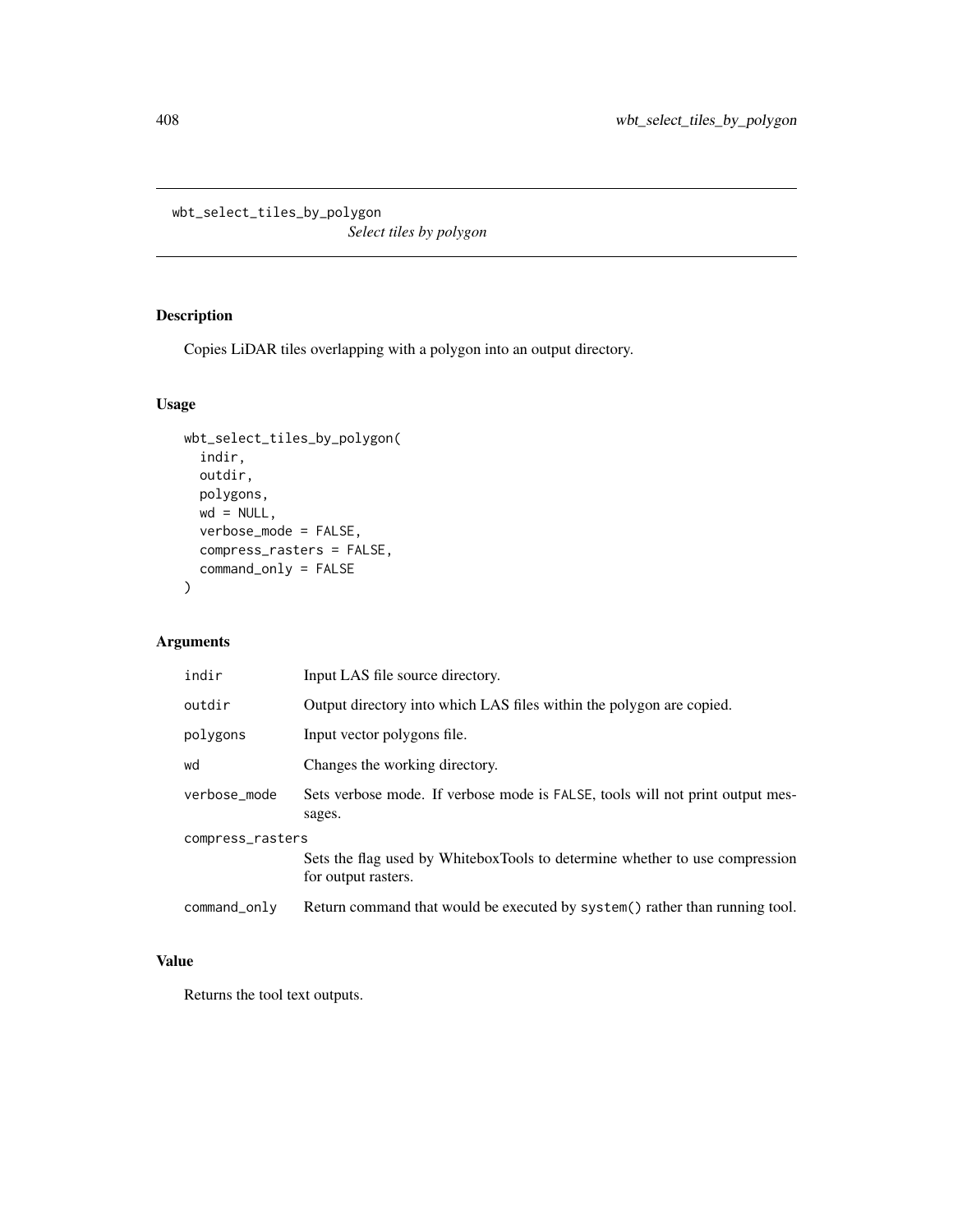## Description

Assign a specified value in an input image to the NoData value.

## Usage

```
wbt_set_nodata_value(
  input,
 output,
 back_value = 0,
 wd = NULL,verbose_mode = FALSE,
 compress_rasters = FALSE,
  command_only = FALSE
)
```
## Arguments

| input            | Input raster file.                                                                                 |
|------------------|----------------------------------------------------------------------------------------------------|
| output           | Output raster file.                                                                                |
| back_value       | Background value to set to nodata.                                                                 |
| wd               | Changes the working directory.                                                                     |
| verbose_mode     | Sets verbose mode. If verbose mode is FALSE, tools will not print output mes-<br>sages.            |
| compress_rasters | Sets the flag used by WhiteboxTools to determine whether to use compression<br>for output rasters. |
| command_only     | Return command that would be executed by system() rather than running tool.                        |

## Value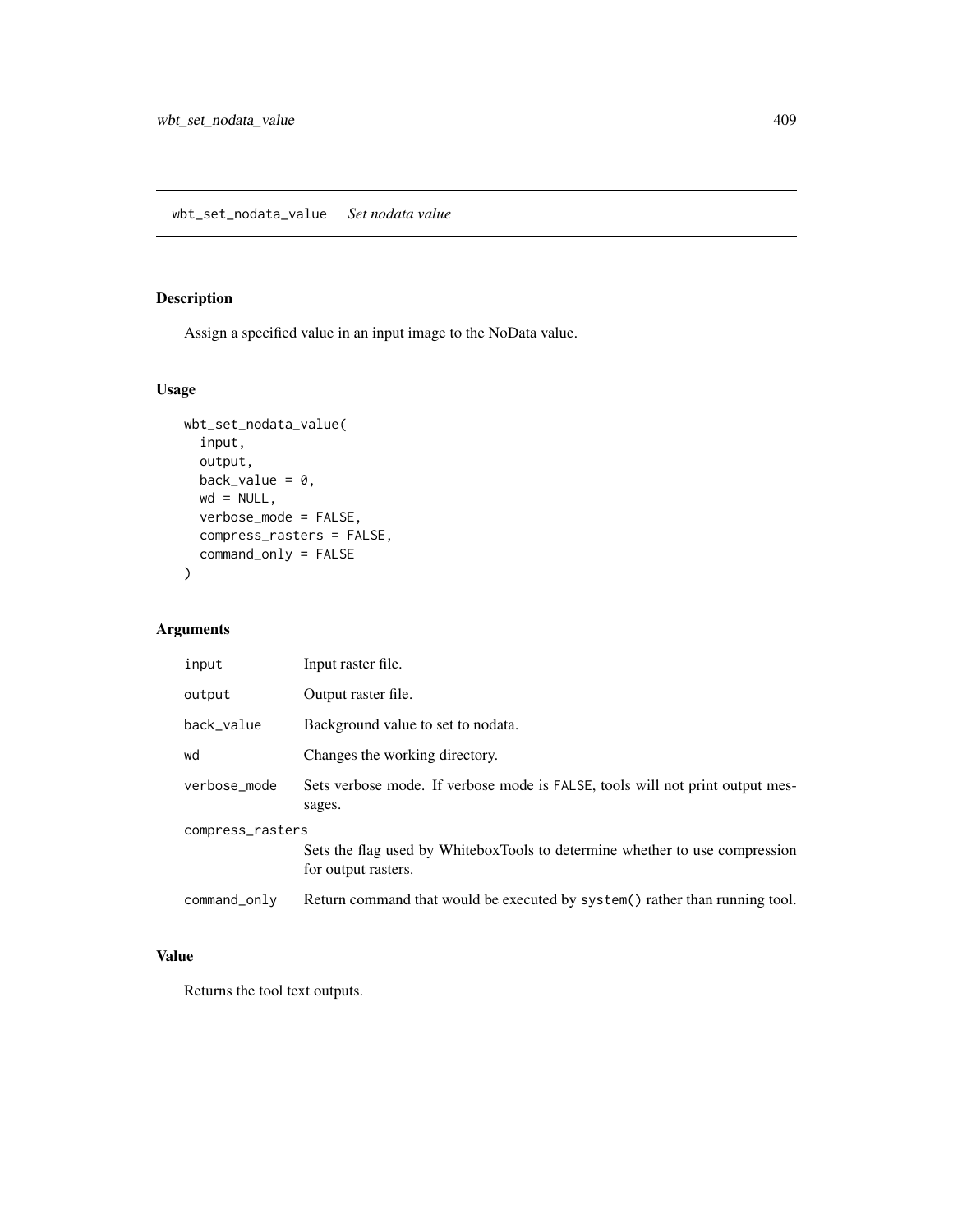wbt\_shadow\_animation *Shadow animation*

#### Description

This tool creates an animated GIF of shadows based on an input DEM.

#### Usage

```
wbt_shadow_animation(
  input,
 output,
 palette = "atlas",
 max\_dist = "",date = "21/06/2021",
 interval = 15,
 location = "43.5448/-80.2482/-4",
 height = 600,
 delay = 250,
 label = "",wd = NULL,verbose_mode = FALSE,
 compress_rasters = FALSE,
 command_only = FALSE
)
```
## Arguments

| input            | Name of the input digital surface model (DSM) raster file.                                                                                                                |  |
|------------------|---------------------------------------------------------------------------------------------------------------------------------------------------------------------------|--|
| output           | Name of the output HTML file (*.html).                                                                                                                                    |  |
| palette          | DSM image palette; options are 'atlas', 'high_relief', 'arid', 'soft', 'muted',<br>'light_quant', 'purple', 'viridis', 'gn_yl', 'pi_y_g', 'bl_yl_rd', 'deep', and 'none'. |  |
| max_dist         | Optional maximum search distance, in xy units. Minimum value is 5 x cell size.                                                                                            |  |
| date             | Date in format DD/MM/YYYY.                                                                                                                                                |  |
| interval         | Time interval, in minutes $(1-60)$ .                                                                                                                                      |  |
| location         | Location, defined as Lat/Long/UTC-offset (e.g. 43.5448/-80.2482/-4).                                                                                                      |  |
| height           | Image height, in pixels.                                                                                                                                                  |  |
| delay            | GIF time delay in milliseconds.                                                                                                                                           |  |
| label            | Label text (leave blank for none).                                                                                                                                        |  |
| wd               | Changes the working directory.                                                                                                                                            |  |
| verbose_mode     | Sets verbose mode. If verbose mode is FALSE, tools will not print output mes-<br>sages.                                                                                   |  |
| compress_rasters |                                                                                                                                                                           |  |
|                  | Sets the flag used by WhiteboxTools to determine whether to use compression<br>for output rasters.                                                                        |  |
| command_only     | Return command that would be executed by system() rather than running tool.                                                                                               |  |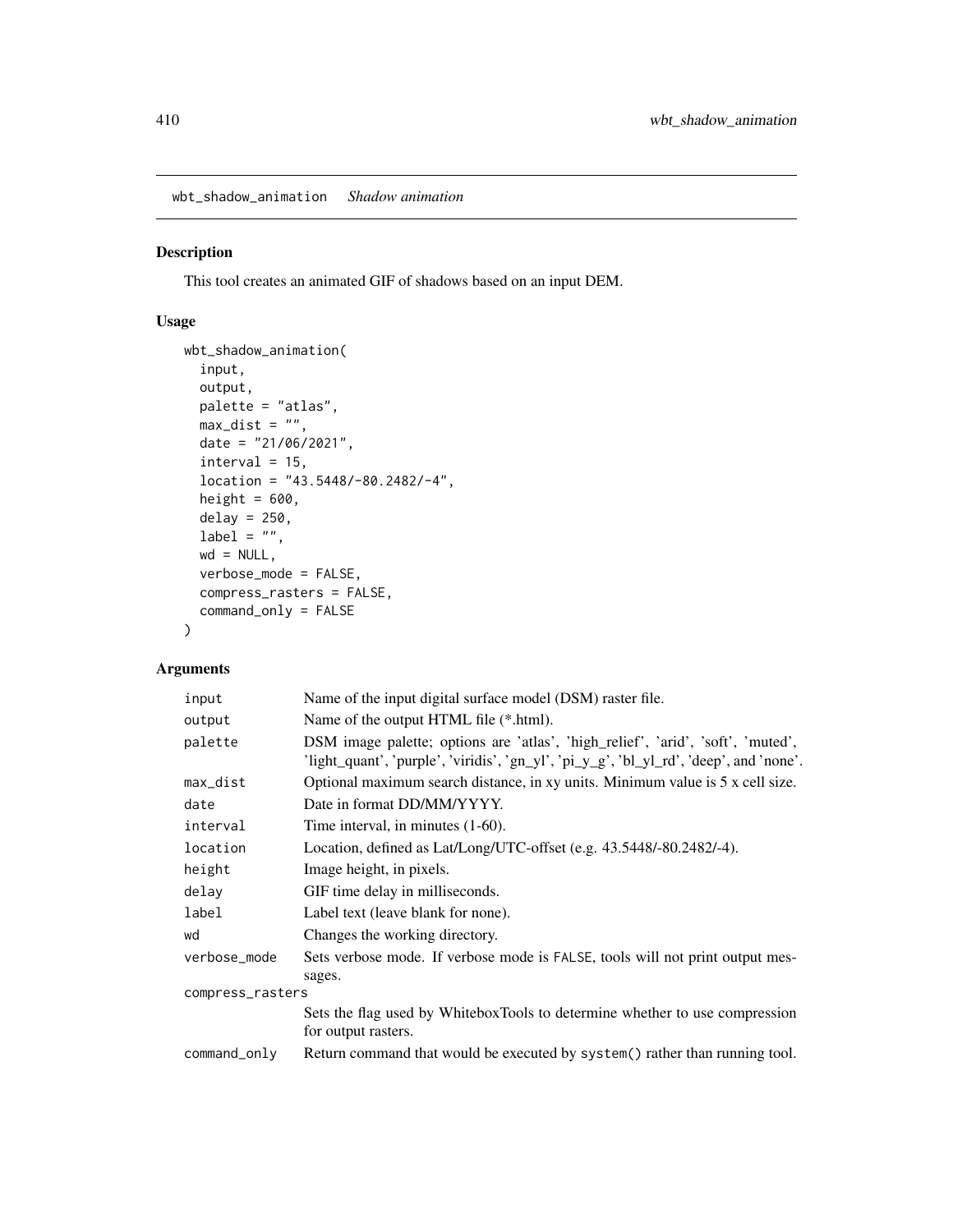wbt\_shadow\_image 411

## Value

Returns the tool text outputs.

wbt\_shadow\_image *Shadow image*

## Description

This tool creates a raster of shadow areas based on an input DEM.

## Usage

```
wbt_shadow_image(
 input,
 output,
 palette = "soft",
 max\_dist = "",date = "21/06/2021",
 time = "13:00",
 location = "43.5448/-80.2482/-4",
 wd = NULL,verbose_mode = FALSE,
 compress_rasters = FALSE,
  command_only = FALSE
)
```
## Arguments

| input            | Name of the input digital surface model (DSM) raster file.                                                                                                               |  |
|------------------|--------------------------------------------------------------------------------------------------------------------------------------------------------------------------|--|
| output           | Name of the output raster file.                                                                                                                                          |  |
| palette          | DSM image palette; options are 'atlas', 'high_relief', 'arid', 'soft', 'muted',<br>'light_quant', 'purple', 'viridi', 'gn_yl', 'pi_y_g', 'bl_yl_rd', 'deep', and 'none'. |  |
| max_dist         | Optional maximum search distance, in xy unites. Minimum value is 5 x cell<br>size.                                                                                       |  |
| date             | Date in format DD/MM/YYYY.                                                                                                                                               |  |
| time             | Time in format $HH::MM$ , e.g. 03:15AM or 14:30.                                                                                                                         |  |
| location         | Location, defined as Lat/Long/UTC-offset (e.g. 43.5448/-80.2482/-4).                                                                                                     |  |
| wd               | Changes the working directory.                                                                                                                                           |  |
| verbose_mode     | Sets verbose mode. If verbose mode is FALSE, tools will not print output mes-<br>sages.                                                                                  |  |
| compress_rasters |                                                                                                                                                                          |  |
|                  | Sets the flag used by WhiteboxTools to determine whether to use compression<br>for output rasters.                                                                       |  |
| command_only     | Return command that would be executed by system() rather than running tool.                                                                                              |  |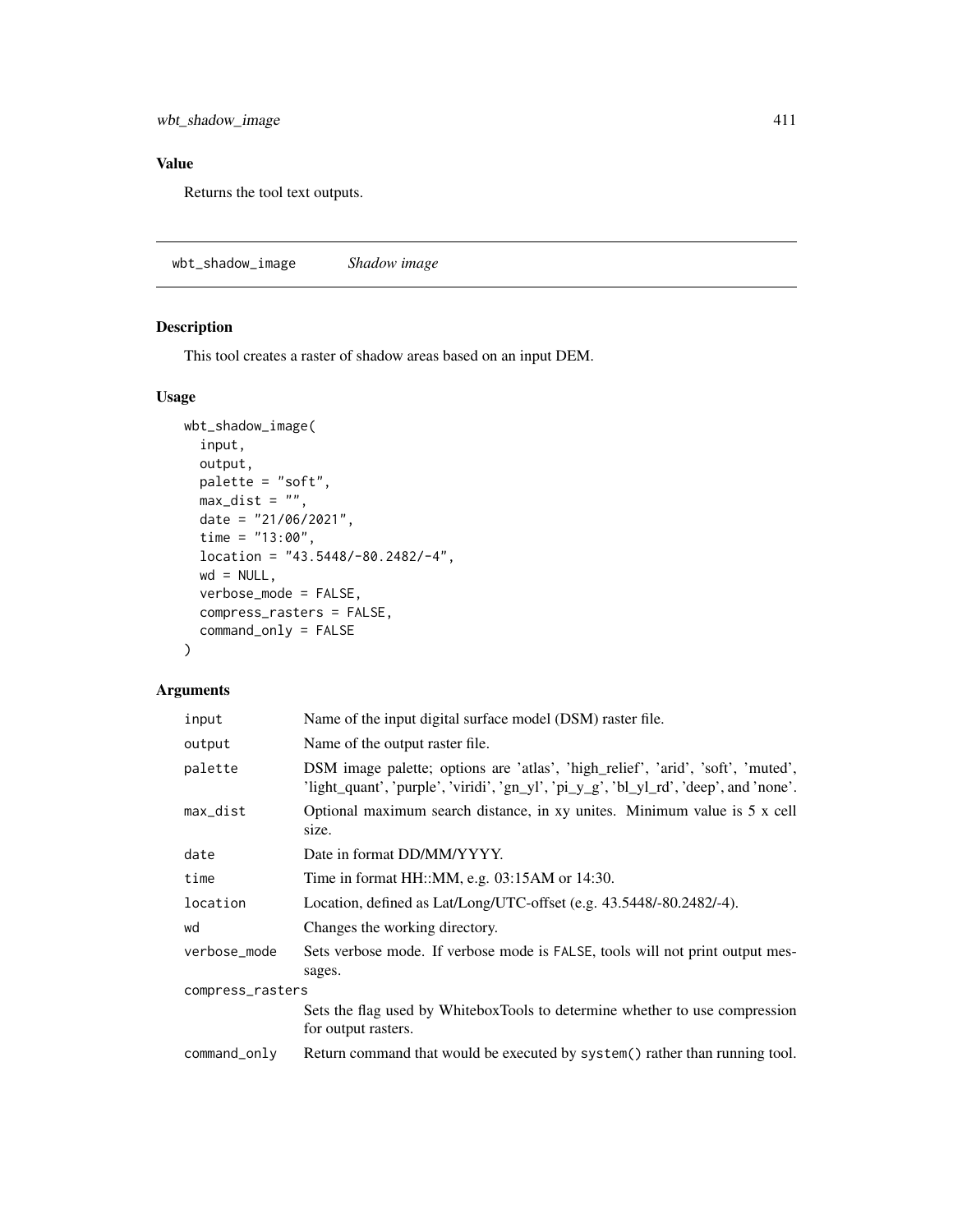## Value

Returns the tool text outputs.

wbt\_shape\_complexity\_index

*Shape complexity index*

# Description

Calculates overall polygon shape complexity or irregularity.

## Usage

```
wbt_shape_complexity_index(
  input,
 wd = NULL,verbose_mode = FALSE,
 compress_rasters = FALSE,
  command_only = FALSE
)
```
# Arguments

| input            | Input vector polygon file.                                                                         |  |
|------------------|----------------------------------------------------------------------------------------------------|--|
| wd               | Changes the working directory.                                                                     |  |
| verbose_mode     | Sets verbose mode. If verbose mode is FALSE, tools will not print output mes-<br>sages.            |  |
| compress_rasters |                                                                                                    |  |
|                  | Sets the flag used by WhiteboxTools to determine whether to use compression<br>for output rasters. |  |
| command_only     | Return command that would be executed by system() rather than running tool.                        |  |

# Value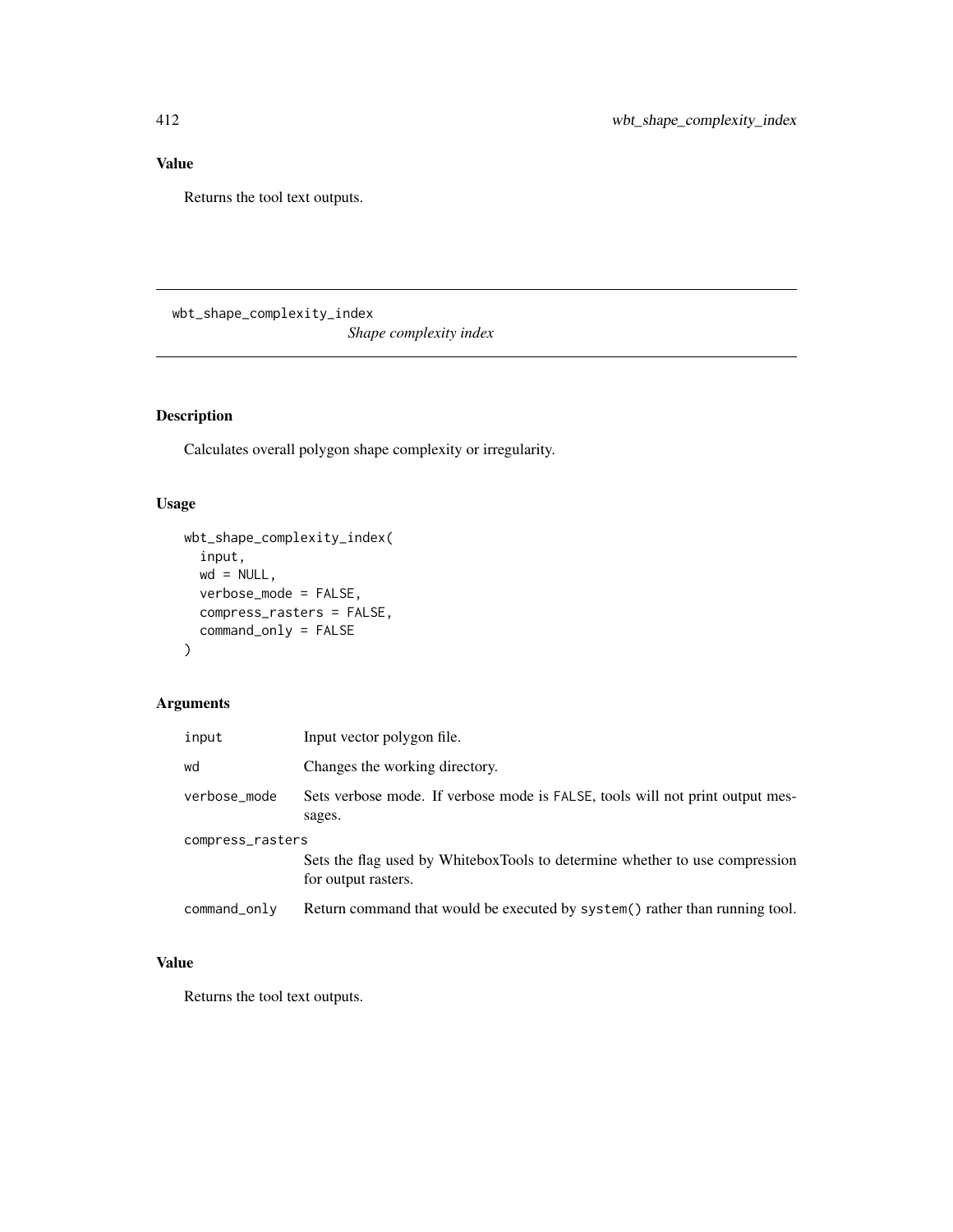wbt\_shape\_complexity\_index\_raster

*Shape complexity index raster*

## Description

Calculates the complexity of raster polygons or classes.

## Usage

```
wbt_shape_complexity_index_raster(
  input,
 output,
 wd = NULL,verbose_mode = FALSE,
 compress_rasters = FALSE,
  command_only = FALSE
\mathcal{L}
```
## Arguments

| input            | Input raster file.                                                                                 |  |
|------------------|----------------------------------------------------------------------------------------------------|--|
| output           | Output raster file.                                                                                |  |
| wd               | Changes the working directory.                                                                     |  |
| verbose_mode     | Sets verbose mode. If verbose mode is FALSE, tools will not print output mes-                      |  |
|                  | sages.                                                                                             |  |
| compress_rasters |                                                                                                    |  |
|                  | Sets the flag used by WhiteboxTools to determine whether to use compression<br>for output rasters. |  |
| command_only     | Return command that would be executed by system() rather than running tool.                        |  |

#### Value

Returns the tool text outputs.

wbt\_shape\_index *Shape index*

## Description

This tool calculates the shape index from an input DEM.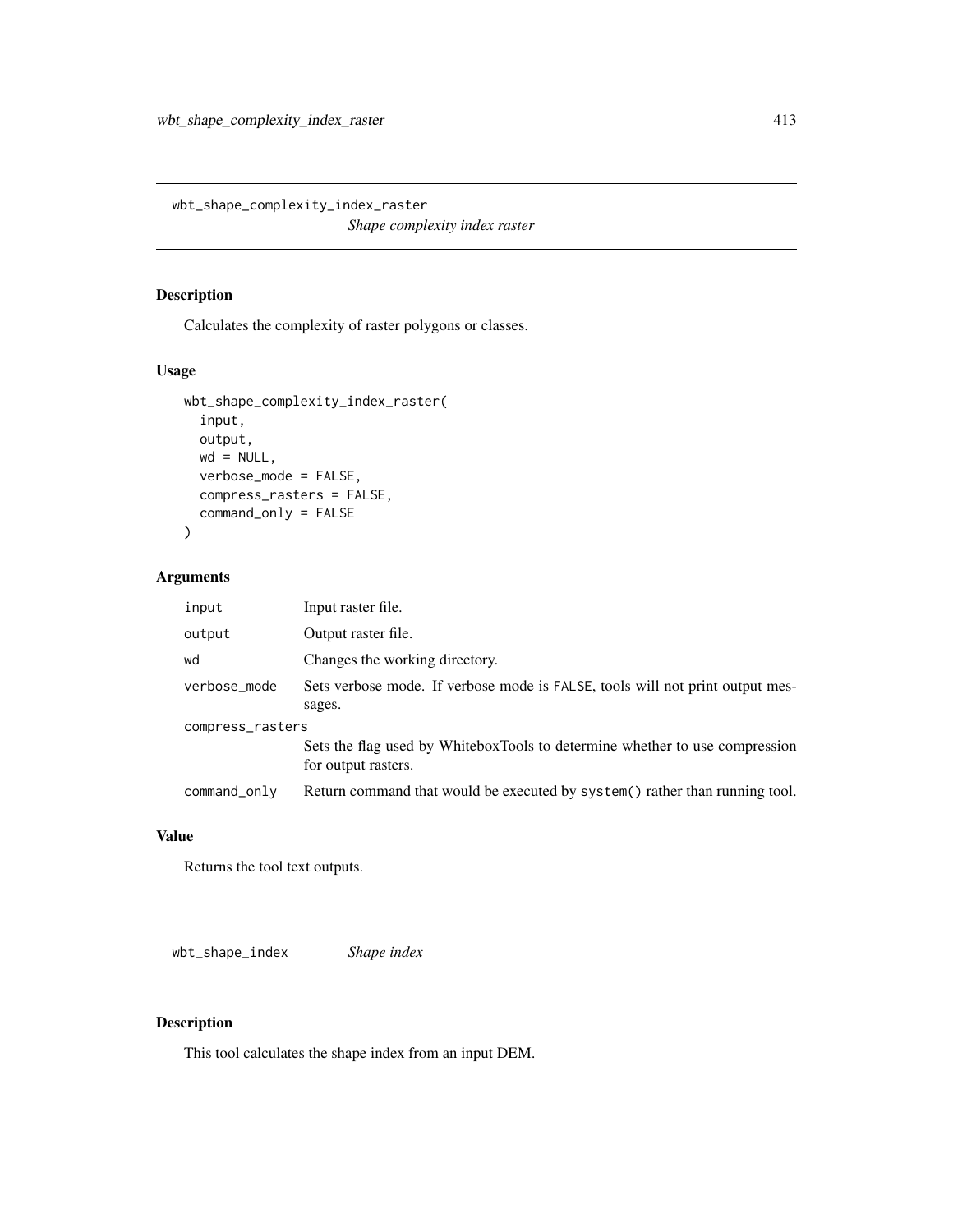## Usage

```
wbt_shape_index(
  dem,
  output,
 zfactor = 1,wd = NULL,verbose_mode = FALSE,
  compress_rasters = FALSE,
  command_only = FALSE
\mathcal{L}
```
## Arguments

| dem              | Name of the input raster DEM file.                                                                 |  |
|------------------|----------------------------------------------------------------------------------------------------|--|
| output           | Name of the output raster image file.                                                              |  |
| zfactor          | Z conversion factor.                                                                               |  |
| wd               | Changes the working directory.                                                                     |  |
| verbose_mode     | Sets verbose mode. If verbose mode is FALSE, tools will not print output mes-                      |  |
|                  | sages.                                                                                             |  |
| compress_rasters |                                                                                                    |  |
|                  | Sets the flag used by WhiteboxTools to determine whether to use compression<br>for output rasters. |  |
| command_only     | Return command that would be executed by system() rather than running tool.                        |  |

## Value

Returns the tool text outputs.

wbt\_shreve\_stream\_magnitude

*Shreve stream magnitude*

## Description

Assigns the Shreve stream magnitude to each link in a stream network.

#### Usage

```
wbt_shreve_stream_magnitude(
  d8_pntr,
 streams,
 output,
 esri_pntr = FALSE,
  zero_background = FALSE,
 wd = NULL,
```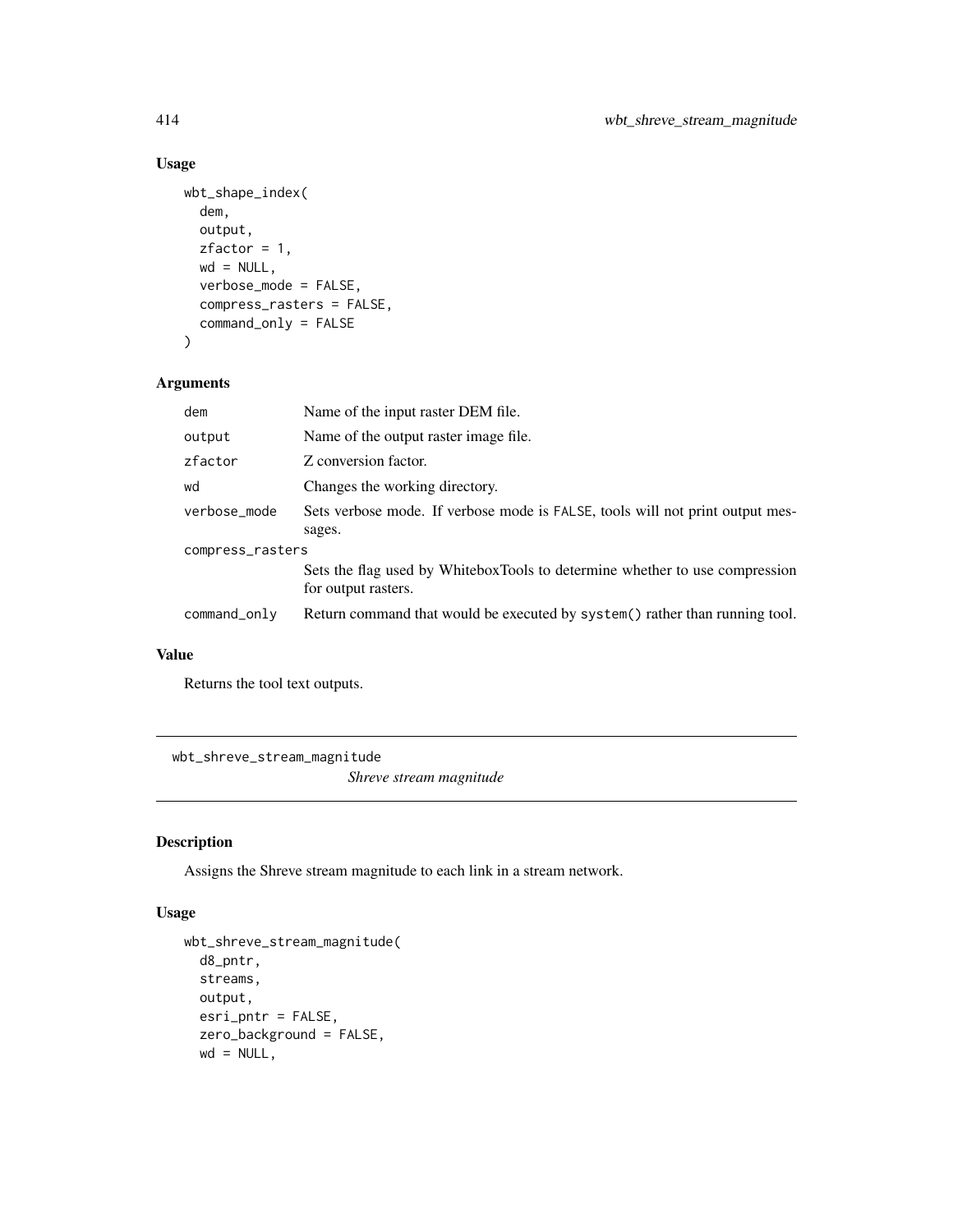```
verbose_mode = FALSE,
  compress_rasters = FALSE,
  command_only = FALSE
\mathcal{L}
```
## Arguments

| d8_pntr          | Input raster D8 pointer file.                                                                      |  |
|------------------|----------------------------------------------------------------------------------------------------|--|
| streams          | Input raster streams file.                                                                         |  |
| output           | Output raster file.                                                                                |  |
| esri_pntr        | D8 pointer uses the ESRI style scheme.                                                             |  |
| zero_background  |                                                                                                    |  |
|                  | Flag indicating whether a background value of zero should be used.                                 |  |
| wd               | Changes the working directory.                                                                     |  |
| verbose_mode     | Sets verbose mode. If verbose mode is FALSE, tools will not print output mes-                      |  |
|                  | sages.                                                                                             |  |
| compress_rasters |                                                                                                    |  |
|                  | Sets the flag used by WhiteboxTools to determine whether to use compression<br>for output rasters. |  |
| command_only     | Return command that would be executed by system() rather than running tool.                        |  |
|                  |                                                                                                    |  |

# Value

Returns the tool text outputs.

```
wbt_sigmoidal_contrast_stretch
```
*Sigmoidal contrast stretch*

## Description

Performs a sigmoidal contrast stretch on input images.

## Usage

```
wbt_sigmoidal_contrast_stretch(
  input,
 output,
  cutoff = 0,
 gain = 1,num\_tones = 256,
 wd = NULL,verbose_mode = FALSE,
 compress_rasters = FALSE,
  command_only = FALSE
\mathcal{L}
```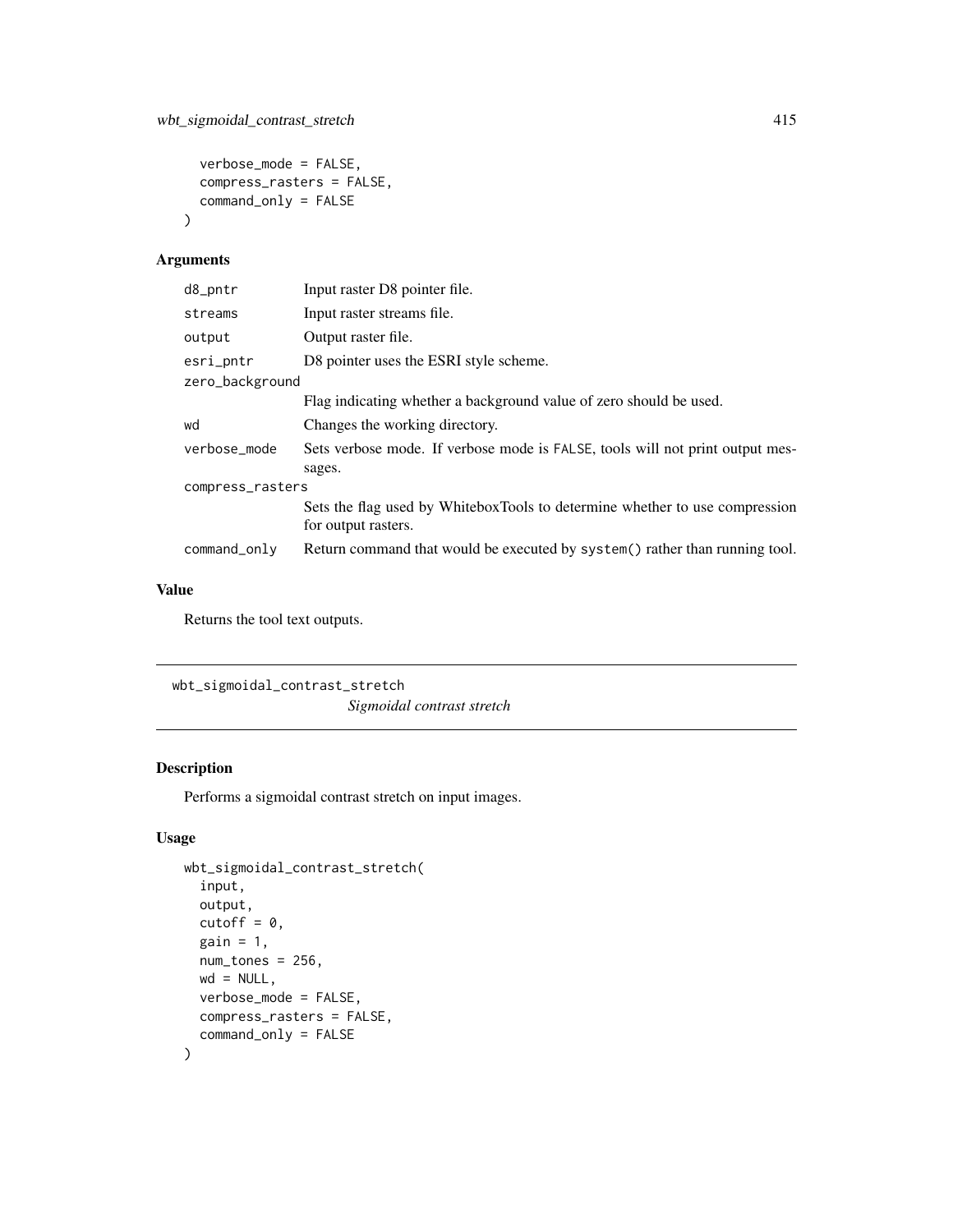416 wbt\_sin

## Arguments

| input            | Input raster file.                                                                                 |  |
|------------------|----------------------------------------------------------------------------------------------------|--|
| output           | Output raster file.                                                                                |  |
| cutoff           | Cutoff value between 0.0 and 0.95.                                                                 |  |
| gain             | Gain value.                                                                                        |  |
| num_tones        | Number of tones in the output image.                                                               |  |
| wd               | Changes the working directory.                                                                     |  |
| verbose_mode     | Sets verbose mode. If verbose mode is FALSE, tools will not print output mes-<br>sages.            |  |
| compress_rasters |                                                                                                    |  |
|                  | Sets the flag used by WhiteboxTools to determine whether to use compression<br>for output rasters. |  |
| command_only     | Return command that would be executed by system() rather than running tool.                        |  |

# Value

Returns the tool text outputs.

wbt\_sin *Sin*

# Description

Returns the sine (sin) of each values in a raster.

# Usage

```
wbt_sin(
  input,
 output,
 wd = NULL,verbose_mode = FALSE,
 compress_rasters = FALSE,
  command_only = FALSE
)
```
# Arguments

| input        | Input raster file.                                                            |
|--------------|-------------------------------------------------------------------------------|
| output       | Output raster file.                                                           |
| wd           | Changes the working directory.                                                |
| verbose_mode | Sets verbose mode. If verbose mode is FALSE, tools will not print output mes- |
|              | sages.                                                                        |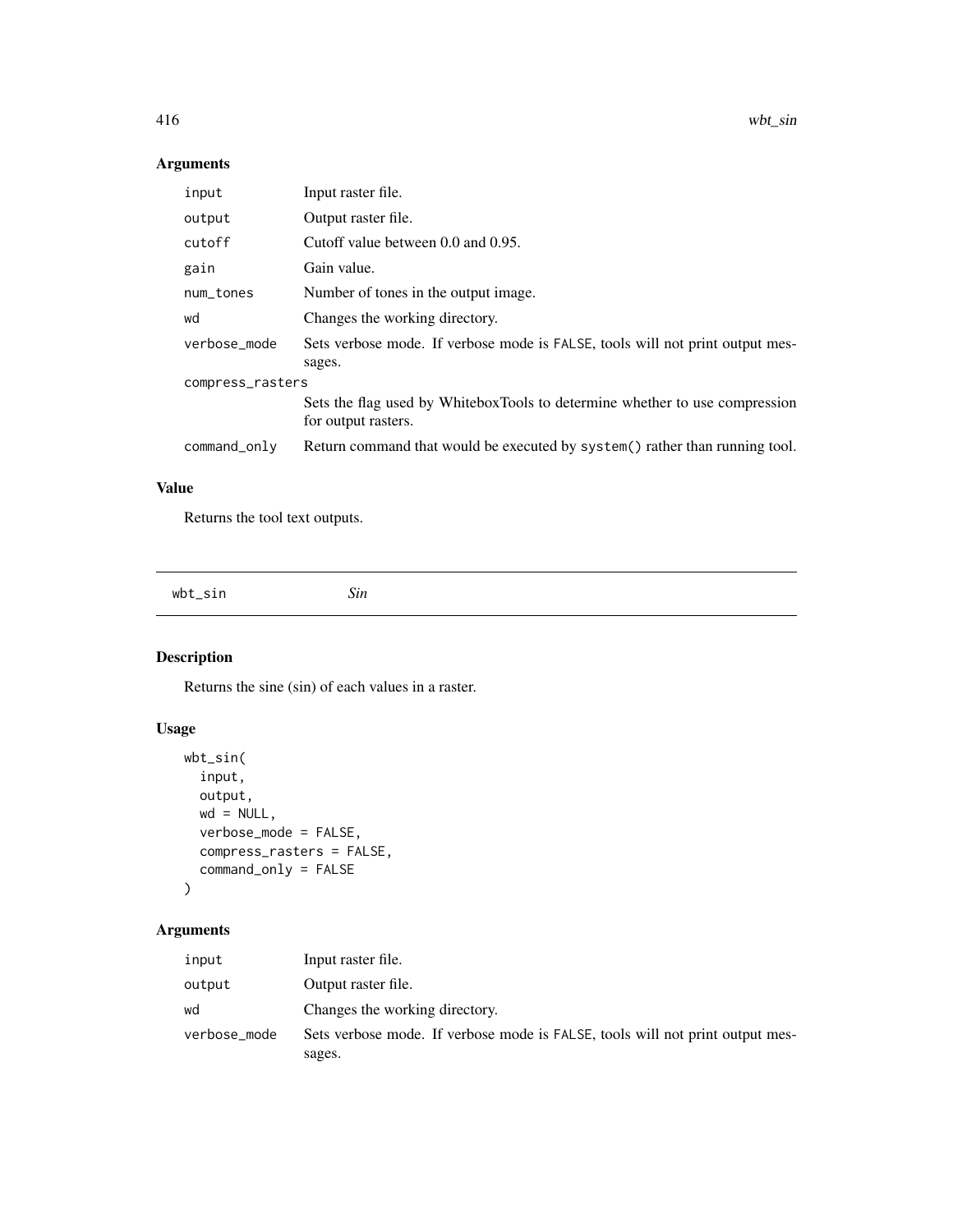| compress_rasters |                                                                                                    |  |
|------------------|----------------------------------------------------------------------------------------------------|--|
|                  | Sets the flag used by WhiteboxTools to determine whether to use compression<br>for output rasters. |  |
| command_only     | Return command that would be executed by system() rather than running tool.                        |  |

## Value

Returns the tool text outputs.

wbt\_single\_part\_to\_multi\_part *Single part to multi part*

## Description

Converts a vector file containing multi-part features into a vector containing only single-part features.

#### Usage

```
wbt_single_part_to_multi_part(
  input,
 output,
 field = NULL,
 wd = NULL,verbose_mode = FALSE,
  compress_rasters = FALSE,
  command_only = FALSE
\mathcal{E}
```
## Arguments

| input            | Input vector line or polygon file.                                            |  |
|------------------|-------------------------------------------------------------------------------|--|
| output           | Output vector line or polygon file.                                           |  |
| field            | Grouping ID field name in attribute table.                                    |  |
| wd               | Changes the working directory.                                                |  |
| verbose_mode     | Sets verbose mode. If verbose mode is FALSE, tools will not print output mes- |  |
|                  | sages.                                                                        |  |
| compress_rasters |                                                                               |  |
|                  | Sets the flag used by WhiteboxTools to determine whether to use compression   |  |
|                  | for output rasters.                                                           |  |
| command_only     | Return command that would be executed by system() rather than running tool.   |  |

#### Value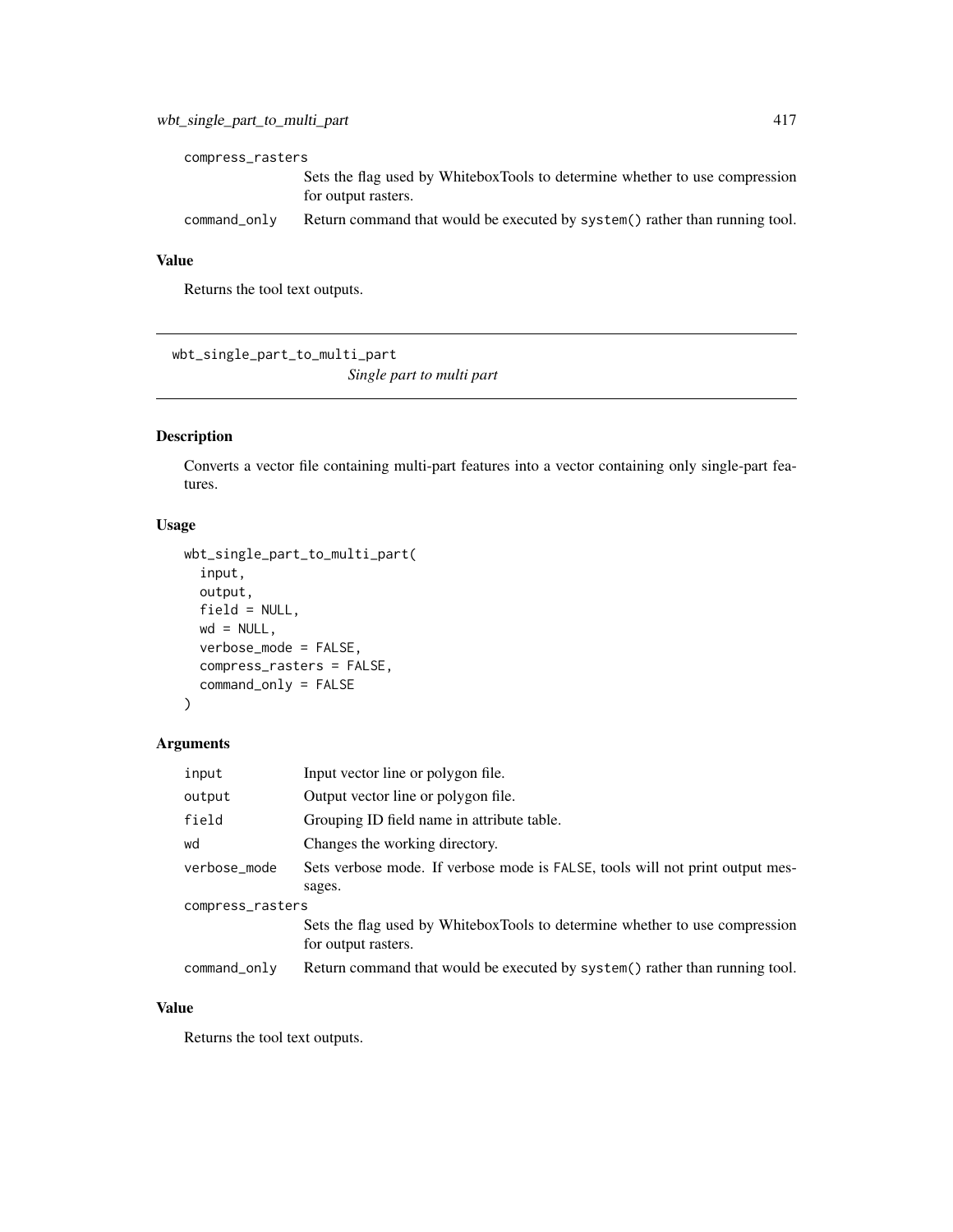wbt\_sinh *Sinh*

# Description

Returns the hyperbolic sine (sinh) of each values in a raster.

## Usage

```
wbt_sinh(
  input,
  output,
  wd = NULL,verbose_mode = FALSE,
  compress_rasters = FALSE,
  command_only = FALSE
)
```
## Arguments

| input            | Input raster file.                                                                                 |  |
|------------------|----------------------------------------------------------------------------------------------------|--|
| output           | Output raster file.                                                                                |  |
| wd               | Changes the working directory.                                                                     |  |
| verbose_mode     | Sets verbose mode. If verbose mode is FALSE, tools will not print output mes-<br>sages.            |  |
| compress_rasters |                                                                                                    |  |
|                  | Sets the flag used by WhiteboxTools to determine whether to use compression<br>for output rasters. |  |
| command_only     | Return command that would be executed by system() rather than running tool.                        |  |

#### Value

Returns the tool text outputs.

wbt\_sink *Sink*

## Description

Identifies the depressions in a DEM, giving each feature a unique identifier.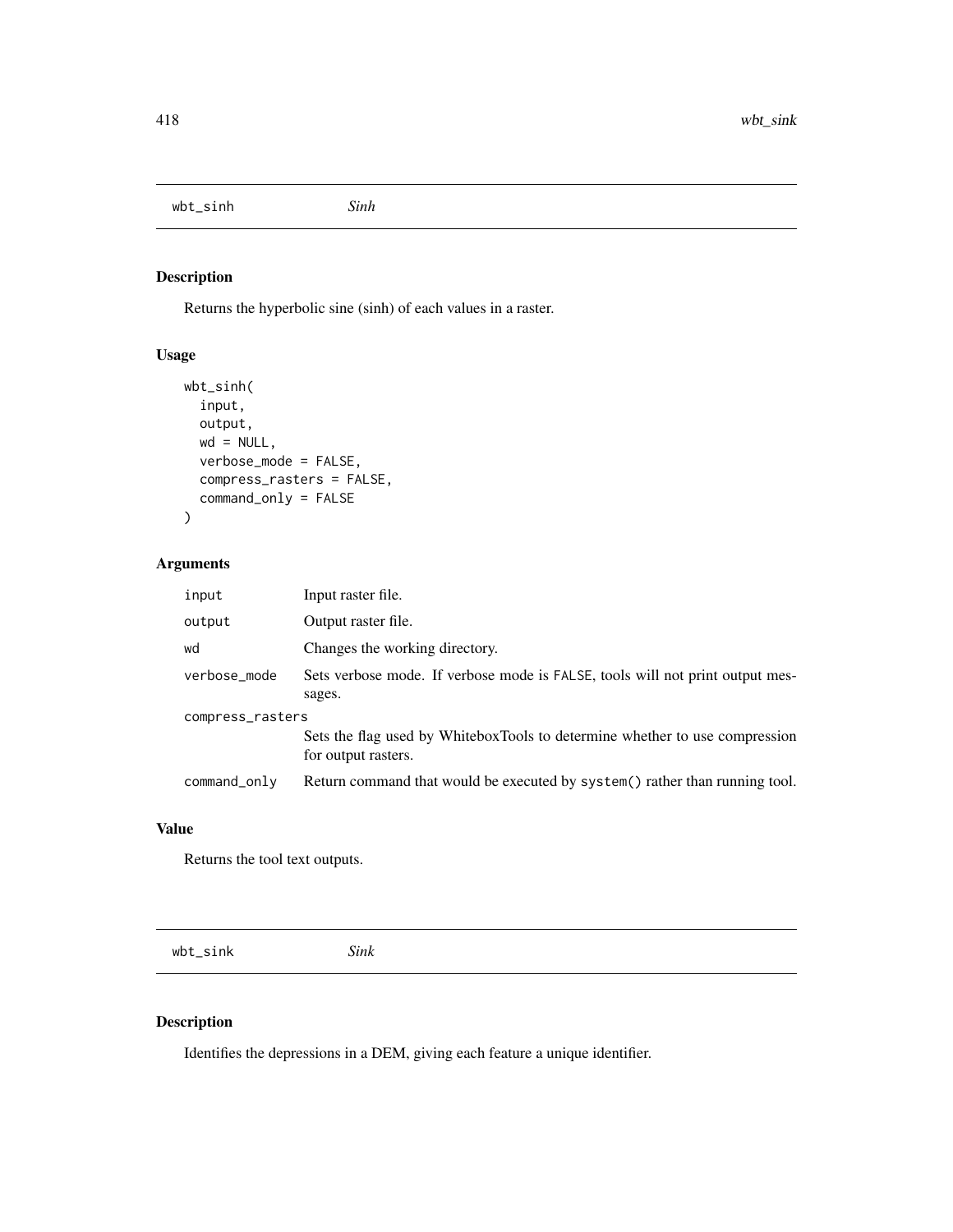# wbt\_slope 419

## Usage

```
wbt_sink(
  input,
  output,
  zero_background = FALSE,
  wd = NULL,verbose_mode = FALSE,
  compress_rasters = FALSE,
  command_only = FALSE
)
```
## Arguments

| input            | Input raster DEM file.                                                                             |  |
|------------------|----------------------------------------------------------------------------------------------------|--|
| output           | Output raster file.                                                                                |  |
| zero_background  |                                                                                                    |  |
|                  | Flag indicating whether a background value of zero should be used.                                 |  |
| wd               | Changes the working directory.                                                                     |  |
| verbose_mode     | Sets verbose mode. If verbose mode is FALSE, tools will not print output mes-                      |  |
|                  | sages.                                                                                             |  |
| compress_rasters |                                                                                                    |  |
|                  | Sets the flag used by WhiteboxTools to determine whether to use compression<br>for output rasters. |  |
| command_only     | Return command that would be executed by system() rather than running tool.                        |  |

## Value

Returns the tool text outputs.

wbt\_slope *Slope*

## Description

Calculates a slope raster from an input DEM.

#### Usage

```
wbt_slope(
 dem,
 output,
 zfactor = NULL,
 units = "degrees",
 wd = NULL,verbose_mode = FALSE,
```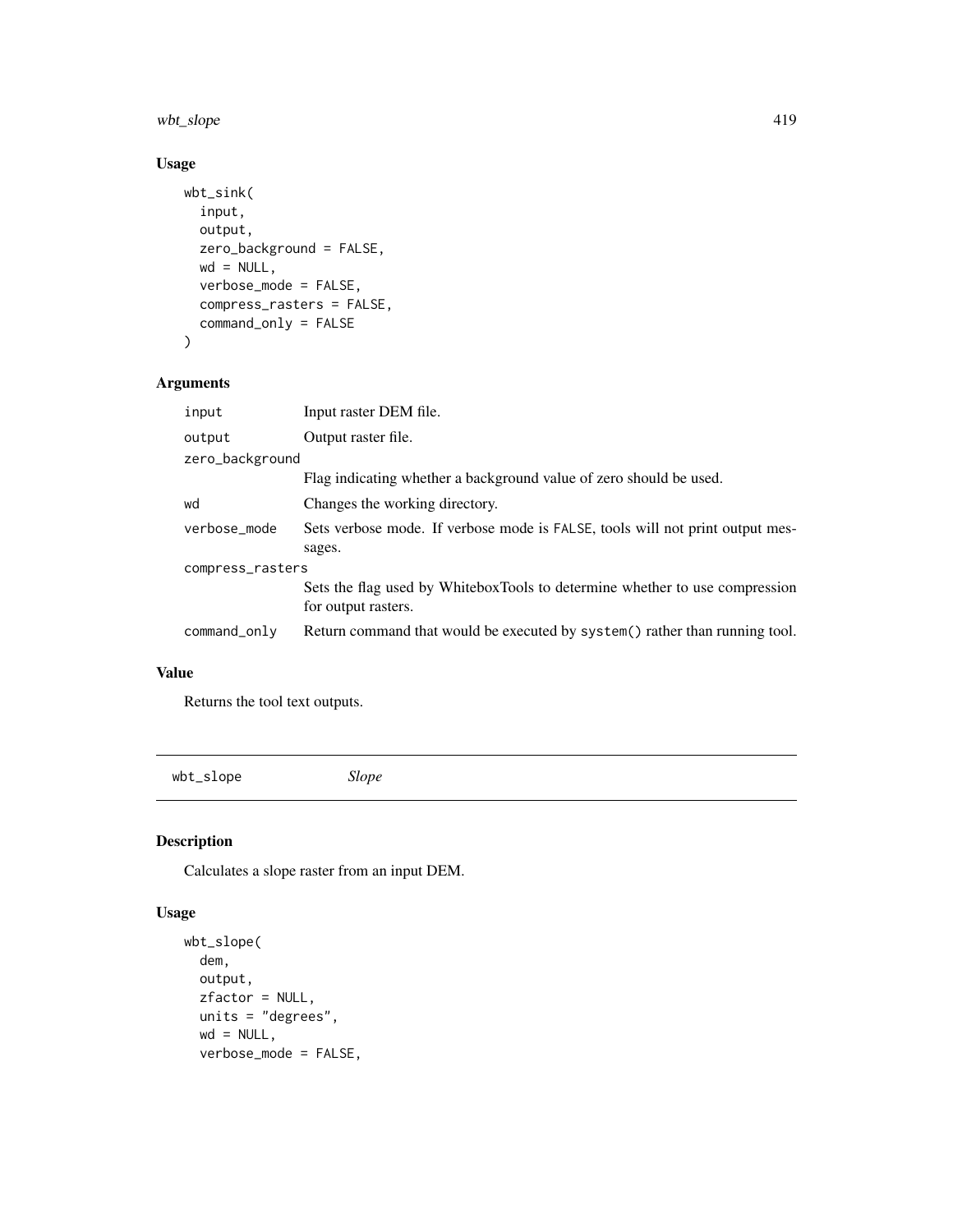```
compress_rasters = FALSE,
  command_only = FALSE
\mathcal{L}
```
# Arguments

| dem              | Input raster DEM file.                                                                             |  |
|------------------|----------------------------------------------------------------------------------------------------|--|
| output           | Output raster file.                                                                                |  |
| zfactor          | Optional multiplier for when the vertical and horizontal units are not the same.                   |  |
| units            | Units of output raster; options include 'degrees', 'radians', 'percent'.                           |  |
| wd               | Changes the working directory.                                                                     |  |
| verbose_mode     | Sets verbose mode. If verbose mode is FALSE, tools will not print output mes-<br>sages.            |  |
| compress_rasters |                                                                                                    |  |
|                  | Sets the flag used by WhiteboxTools to determine whether to use compression<br>for output rasters. |  |
| command_only     | Return command that would be executed by system() rather than running tool.                        |  |

# Value

Returns the tool text outputs.

```
wbt_slope_vs_aspect_plot
```
*Slope vs aspect plot*

# Description

This tool creates a slope-aspect relation plot from an input DEM.

#### Usage

```
wbt_slope_vs_aspect_plot(
  input,
 output,
 bin\_size = 2,
 min\_slope = 0.1,
 zfactor = 1,
 wd = NULL,verbose_mode = FALSE,
 compress_rasters = FALSE,
  command_only = FALSE
\mathcal{E}
```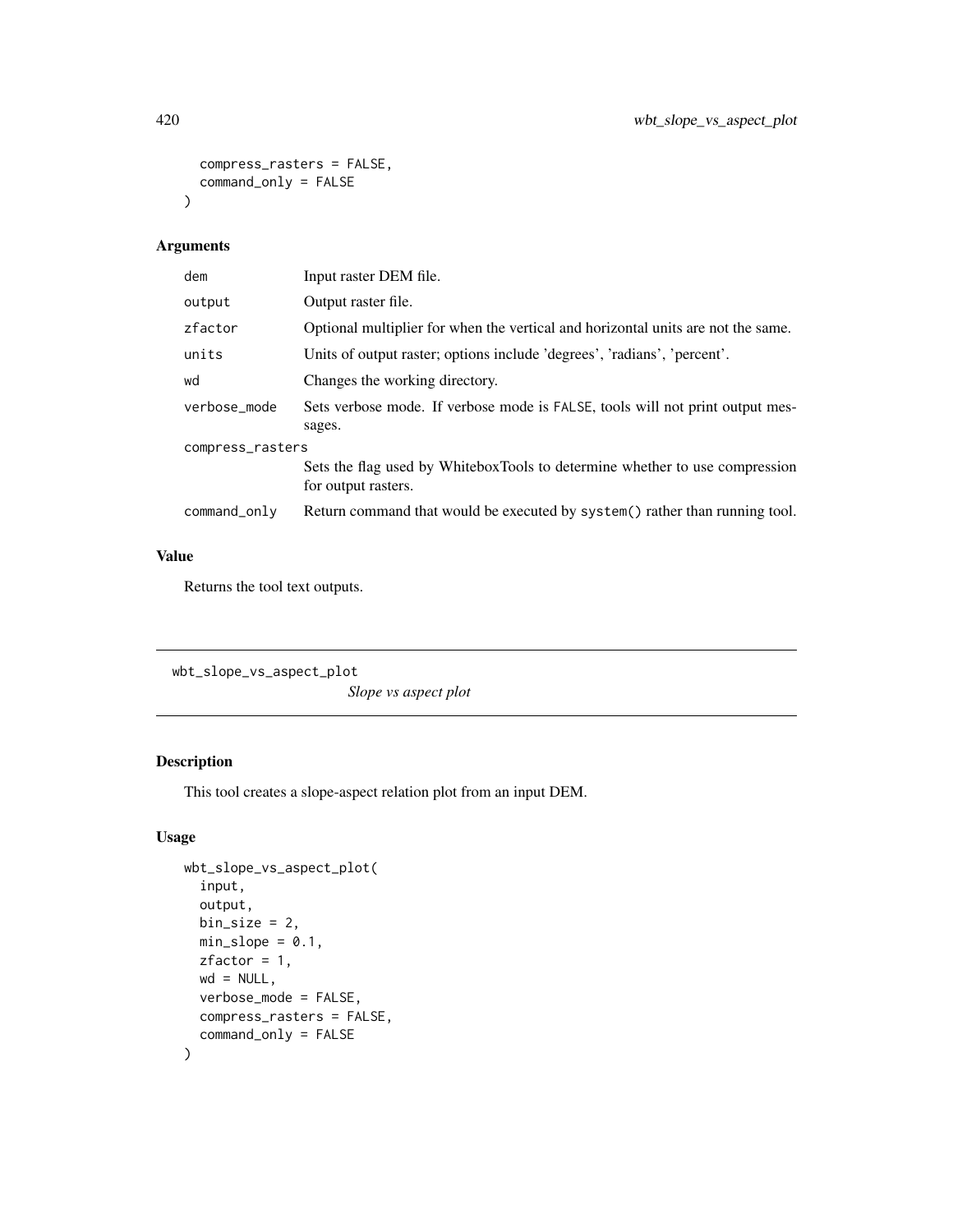## Arguments

| Name of the output report file (*.html).<br>output<br>bin_size<br>Aspect bin size, in degrees.<br>Minimum slope, in degrees.<br>min_slope<br>zfactor<br>Z conversion factor.<br>Changes the working directory.<br>wd<br>verbose_mode<br>sages.<br>compress_rasters<br>for output rasters.<br>command_only | input | Name of the input raster image file.                                          |  |
|-----------------------------------------------------------------------------------------------------------------------------------------------------------------------------------------------------------------------------------------------------------------------------------------------------------|-------|-------------------------------------------------------------------------------|--|
|                                                                                                                                                                                                                                                                                                           |       |                                                                               |  |
|                                                                                                                                                                                                                                                                                                           |       |                                                                               |  |
|                                                                                                                                                                                                                                                                                                           |       |                                                                               |  |
|                                                                                                                                                                                                                                                                                                           |       |                                                                               |  |
|                                                                                                                                                                                                                                                                                                           |       |                                                                               |  |
|                                                                                                                                                                                                                                                                                                           |       | Sets verbose mode. If verbose mode is FALSE, tools will not print output mes- |  |
|                                                                                                                                                                                                                                                                                                           |       |                                                                               |  |
|                                                                                                                                                                                                                                                                                                           |       | Sets the flag used by WhiteboxTools to determine whether to use compression   |  |
|                                                                                                                                                                                                                                                                                                           |       | Return command that would be executed by system() rather than running tool.   |  |

## Value

Returns the tool text outputs.

```
wbt_slope_vs_elevation_plot
```
*Slope vs elevation plot*

# Description

Creates a slope vs. elevation plot for one or more DEMs.

# Usage

```
wbt_slope_vs_elevation_plot(
  inputs,
 output,
 watershed = NULL,
 wd = NULL,verbose_mode = FALSE,
 compress_rasters = FALSE,
 command_only = FALSE
)
```
## Arguments

| inputs    | Input DEM files.                                                            |
|-----------|-----------------------------------------------------------------------------|
| output    | Output HTML file (default name will be based on input file if unspecified). |
| watershed | Input watershed files (optional).                                           |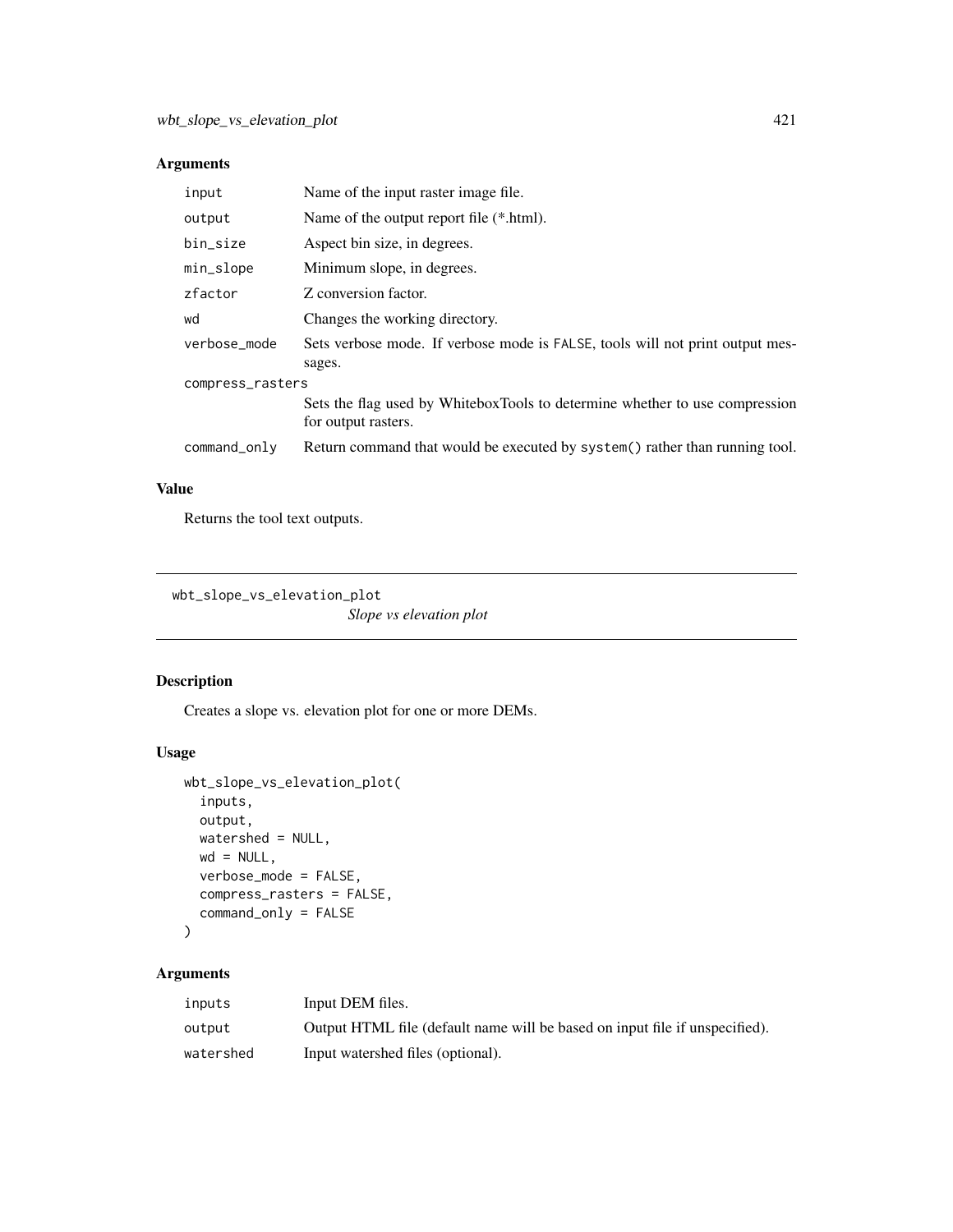| wd               | Changes the working directory.                                                |  |
|------------------|-------------------------------------------------------------------------------|--|
| verbose_mode     | Sets verbose mode. If verbose mode is FALSE, tools will not print output mes- |  |
|                  | sages.                                                                        |  |
| compress_rasters |                                                                               |  |
|                  | Sets the flag used by WhiteboxTools to determine whether to use compression   |  |
|                  | for output rasters.                                                           |  |
| command_only     | Return command that would be executed by system() rather than running tool.   |  |
|                  |                                                                               |  |

## Value

Returns the tool text outputs.

wbt\_smooth\_vectors *Smooth vectors*

# Description

Smooths a vector coverage of either a POLYLINE or POLYGON base ShapeType.

## Usage

```
wbt_smooth_vectors(
 input,
 output,
 filter = 3,
 wd = NULL,verbose_mode = FALSE,
 compress_rasters = FALSE,
 command_only = FALSE
)
```
## Arguments

| input            | Input vector POLYLINE or POLYGON file.                                        |  |
|------------------|-------------------------------------------------------------------------------|--|
| output           | Output vector file.                                                           |  |
| filter           | The filter size, any odd integer greater than or equal to 3; default is 3.    |  |
| wd               | Changes the working directory.                                                |  |
| verbose_mode     | Sets verbose mode. If verbose mode is FALSE, tools will not print output mes- |  |
|                  | sages.                                                                        |  |
| compress_rasters |                                                                               |  |
|                  | Sets the flag used by WhiteboxTools to determine whether to use compression   |  |
|                  | for output rasters.                                                           |  |
| command_only     | Return command that would be executed by system() rather than running tool.   |  |

# Value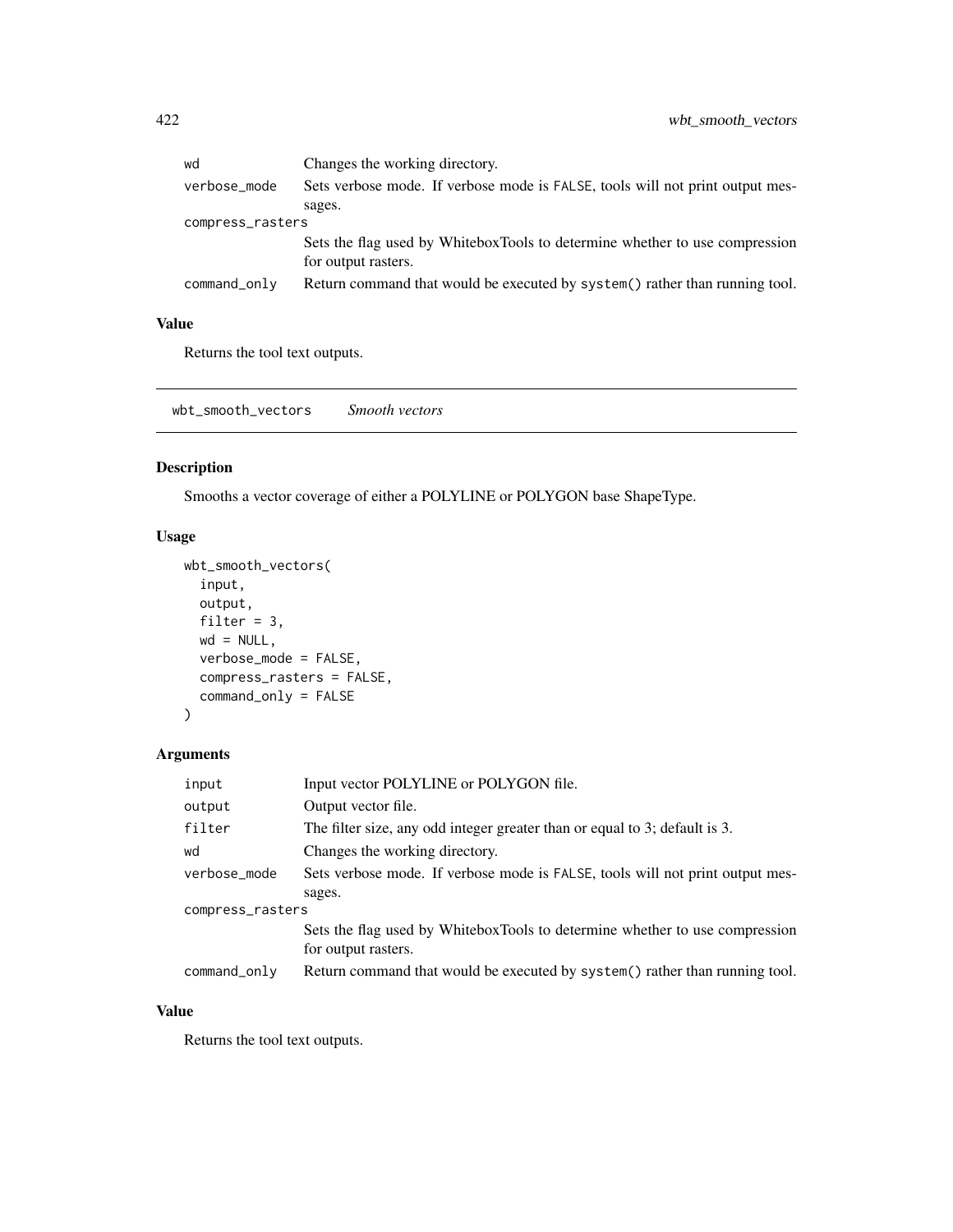wbt\_smooth\_vegetation\_residual

*Smooth vegetation residual*

## Description

This tool can smooth the residual roughness due to vegetation cover in LiDAR DEMs.

#### Usage

```
wbt_smooth_vegetation_residual(
  input,
 output,
 max\_scale = 30,dev_{threshold} = 1,
  scale_threshold = 5,
 wd = NULL,verbose_mode = FALSE,
  compress_rasters = FALSE,
  command_only = FALSE
)
```
## Arguments

| input            | Name of the input digital elevation model (DEM) raster file.                                       |  |
|------------------|----------------------------------------------------------------------------------------------------|--|
| output           | Name of the output raster file.                                                                    |  |
| max_scale        | Maximum search neighbourhood radius in grid cells.                                                 |  |
|                  | dev threshold DEVmax Threshold.                                                                    |  |
| scale_threshold  |                                                                                                    |  |
|                  | DEV max scale threshold.                                                                           |  |
| wd               | Changes the working directory.                                                                     |  |
| verbose_mode     | Sets verbose mode. If verbose mode is FALSE, tools will not print output mes-<br>sages.            |  |
| compress_rasters |                                                                                                    |  |
|                  | Sets the flag used by WhiteboxTools to determine whether to use compression<br>for output rasters. |  |
| $command\_only$  | Return command that would be executed by system() rather than running tool.                        |  |

#### Value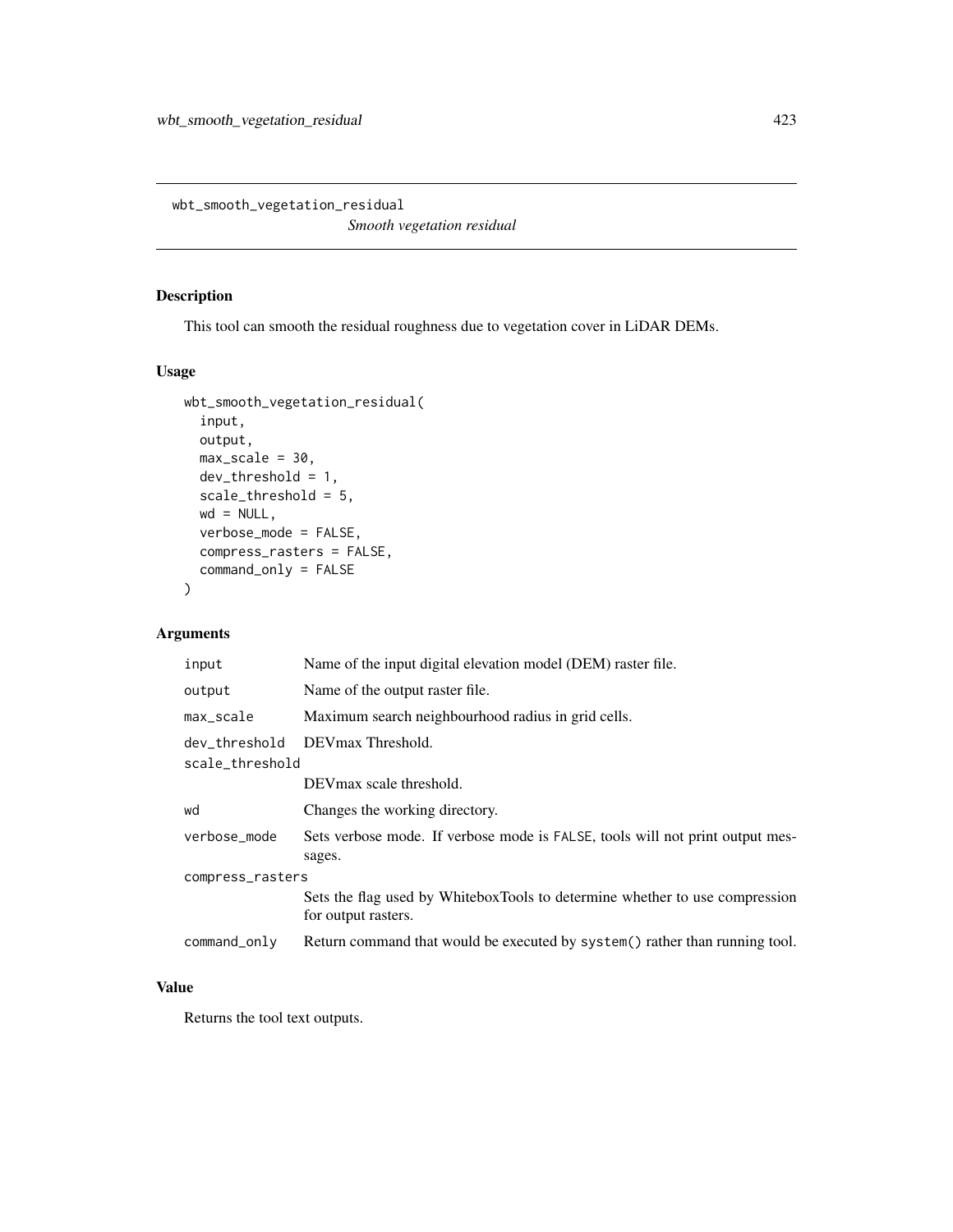## Description

Moves outlet points used to specify points of interest in a watershedding operation to the cell with the highest flow accumulation in its neighbourhood.

#### Usage

```
wbt_snap_pour_points(
 pour_pts,
 flow_accum,
 output,
 snap_dist,
 wd = NULL,verbose_mode = FALSE,
 compress_rasters = FALSE,
 command_only = FALSE
)
```
## Arguments

| pour_pts         | Input vector pour points (outlet) file.                                                            |  |
|------------------|----------------------------------------------------------------------------------------------------|--|
| $flow_$          | Input raster D8 flow accumulation file.                                                            |  |
| output           | Output vector file.                                                                                |  |
| snap_dist        | Maximum snap distance in map units.                                                                |  |
| wd               | Changes the working directory.                                                                     |  |
| verbose_mode     | Sets verbose mode. If verbose mode is FALSE, tools will not print output mes-<br>sages.            |  |
| compress_rasters |                                                                                                    |  |
|                  | Sets the flag used by WhiteboxTools to determine whether to use compression<br>for output rasters. |  |
| command_only     | Return command that would be executed by system() rather than running tool.                        |  |

#### Value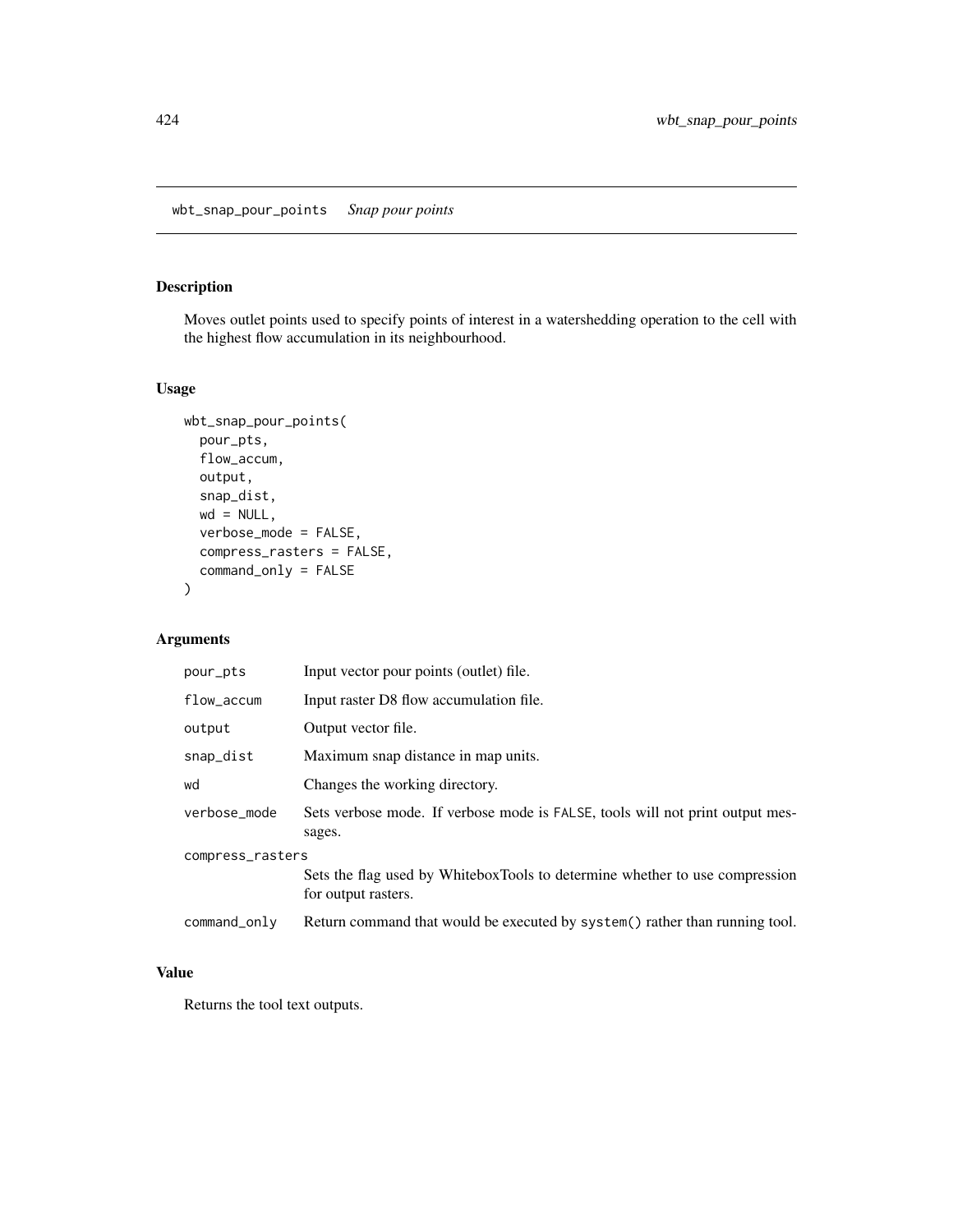# Description

Performs a Sobel edge-detection filter on an image.

## Usage

```
wbt_sobel_filter(
  input,
 output,
 variant = "3x3",clip = \theta,
 wd = NULL,verbose_mode = FALSE,
 compress_rasters = FALSE,
  command_only = FALSE
)
```
## Arguments

| input            | Input raster file.                                                                                 |  |
|------------------|----------------------------------------------------------------------------------------------------|--|
| output           | Output raster file.                                                                                |  |
| variant          | Optional variant value. Options include $3x3$ and $5x5$ (default is $3x3$ ).                       |  |
| clip             | Optional amount to clip the distribution tails by, in percent (default is 0.0).                    |  |
| wd               | Changes the working directory.                                                                     |  |
| verbose mode     | Sets verbose mode. If verbose mode is FALSE, tools will not print output mes-<br>sages.            |  |
| compress_rasters |                                                                                                    |  |
|                  | Sets the flag used by WhiteboxTools to determine whether to use compression<br>for output rasters. |  |
| command_only     | Return command that would be executed by system() rather than running tool.                        |  |

## Value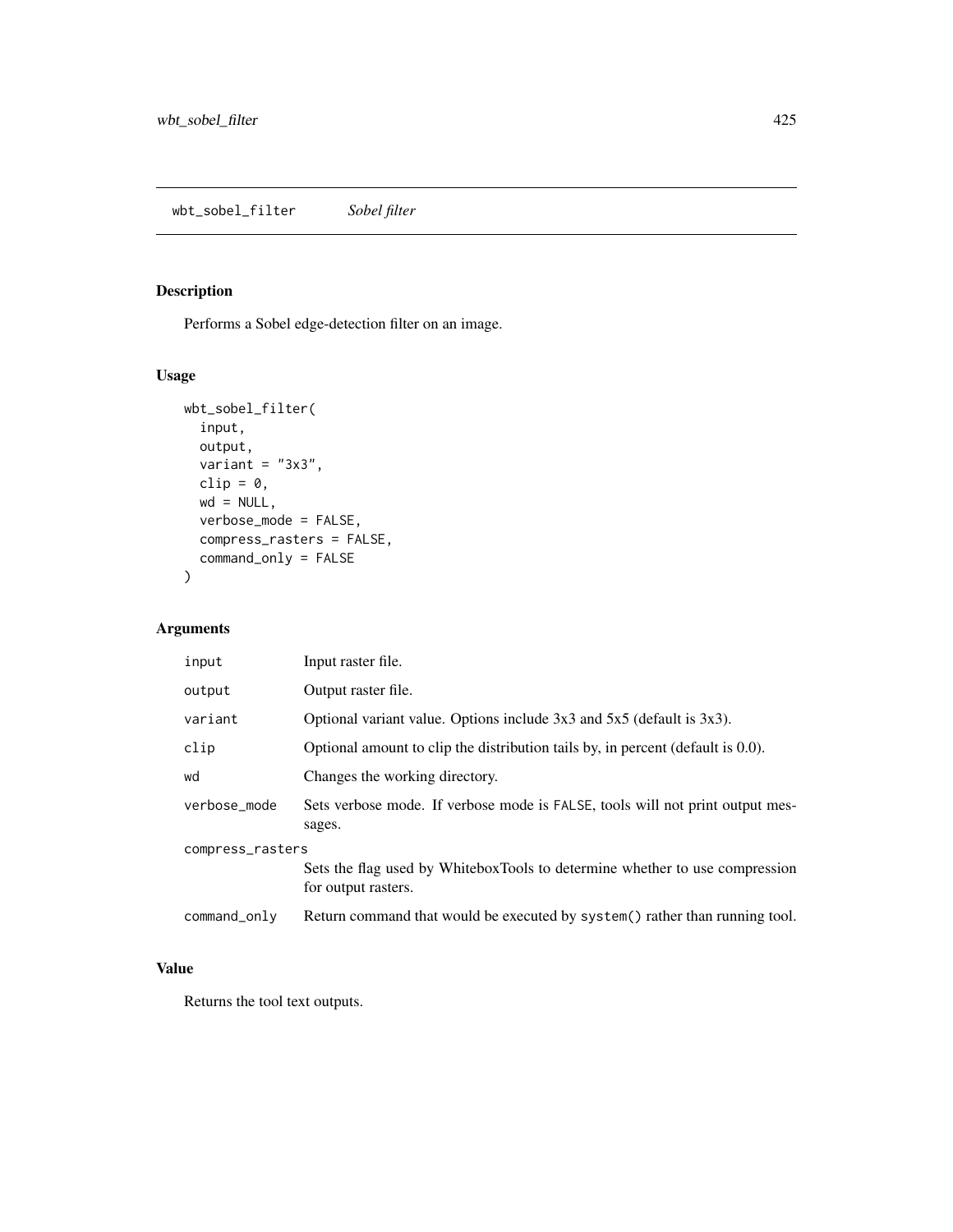wbt\_spherical\_std\_dev\_of\_normals

*Spherical std dev of normals*

## Description

Calculates the spherical standard deviation of surface normals for a DEM.

# Usage

```
wbt_spherical_std_dev_of_normals(
 dem,
 output,
 filter = 11,
 wd = NULL,verbose_mode = FALSE,
 compress_rasters = FALSE,
 command_only = FALSE
)
```
# Arguments

| dem              | Input raster DEM file.                                                                             |  |
|------------------|----------------------------------------------------------------------------------------------------|--|
| output           | Output raster file.                                                                                |  |
| filter           | Size of the filter kernel.                                                                         |  |
| wd               | Changes the working directory.                                                                     |  |
| verbose_mode     | Sets verbose mode. If verbose mode is FALSE, tools will not print output mes-<br>sages.            |  |
| compress_rasters |                                                                                                    |  |
|                  | Sets the flag used by WhiteboxTools to determine whether to use compression<br>for output rasters. |  |
| command_only     | Return command that would be executed by system() rather than running tool.                        |  |

# Value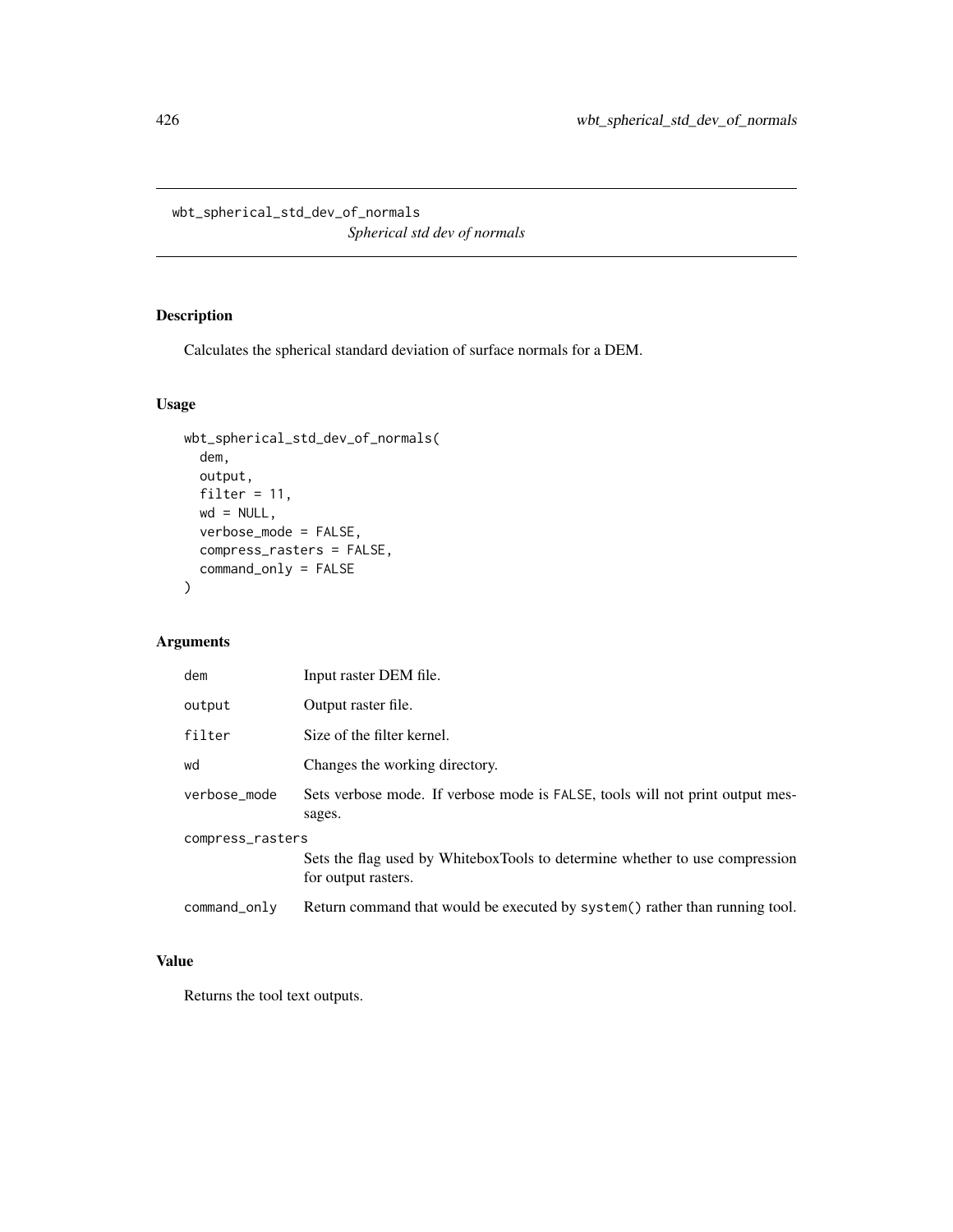wbt\_split\_colour\_composite

*Split colour composite*

# Description

This tool splits an RGB colour composite image into separate multispectral images.

#### Usage

```
wbt_split_colour_composite(
  input,
 red = NULL,
 green = NULL,
 blue = NULL,
 wd = NULL,verbose_mode = FALSE,
 compress_rasters = FALSE,
 command_only = FALSE
)
```
## Arguments

| input            | Input colour composite image file.                                                                 |  |
|------------------|----------------------------------------------------------------------------------------------------|--|
| red              | Output red band file.                                                                              |  |
| green            | Output green band file.                                                                            |  |
| blue             | Output blue band file.                                                                             |  |
| wd               | Changes the working directory.                                                                     |  |
| verbose_mode     | Sets verbose mode. If verbose mode is FALSE, tools will not print output mes-<br>sages.            |  |
| compress_rasters |                                                                                                    |  |
|                  | Sets the flag used by WhiteboxTools to determine whether to use compression<br>for output rasters. |  |
| command_only     | Return command that would be executed by system() rather than running tool.                        |  |

#### Value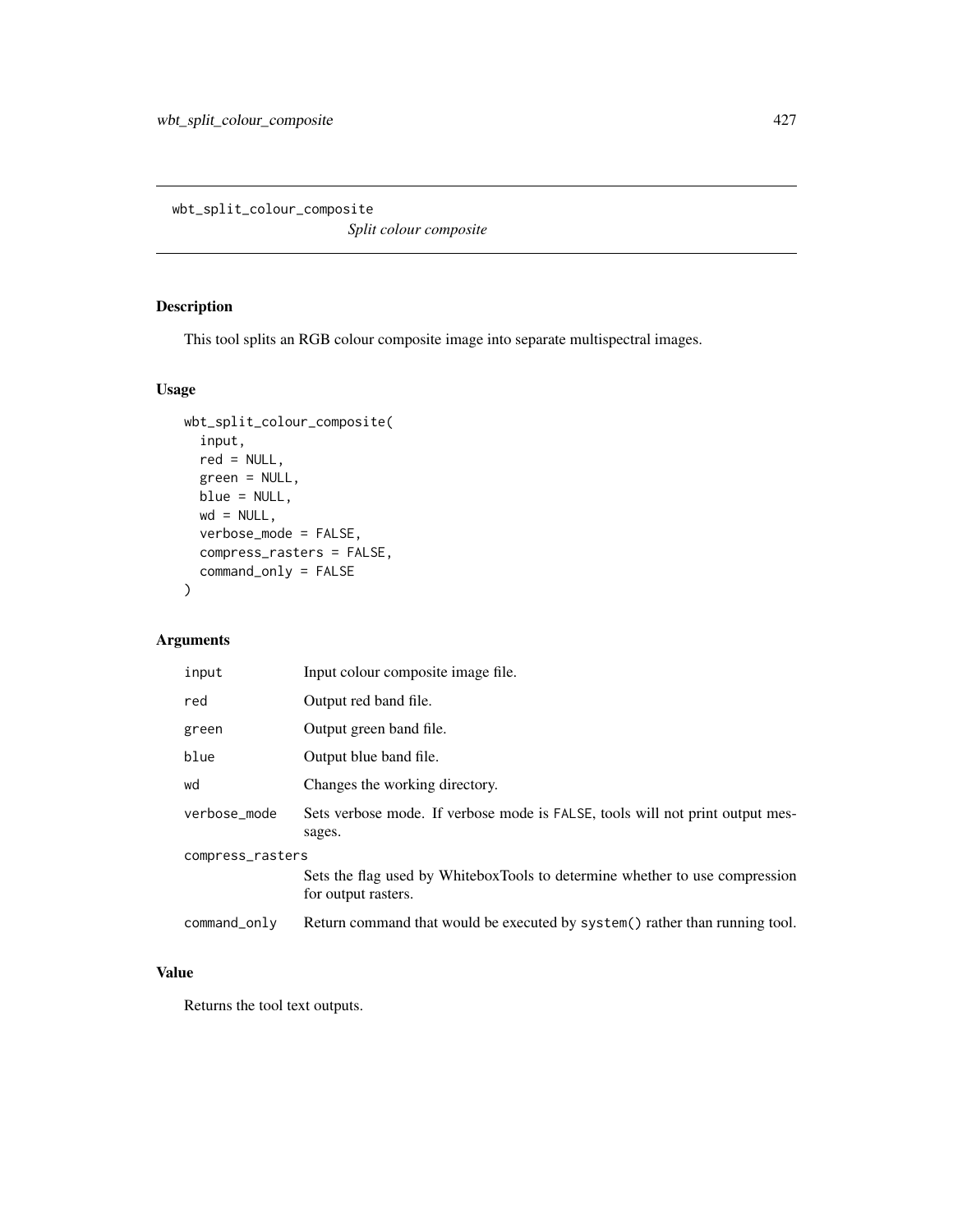```
wbt_split_vector_lines
```
*Split vector lines*

# Description

This tool can be used to split a vector line coverage into even-lengthed segments.

## Usage

```
wbt_split_vector_lines(
 input,
 output,
 length = NULL,
 wd = NULL,verbose_mode = FALSE,
 compress_rasters = FALSE,
 command_only = FALSE
)
```
# Arguments

| input            | Name of the input lines shapefile.                                                                 |  |
|------------------|----------------------------------------------------------------------------------------------------|--|
| output           | Name of the output lines shapefile.                                                                |  |
| length           | Maximum segment length (m).                                                                        |  |
| wd               | Changes the working directory.                                                                     |  |
| verbose_mode     | Sets verbose mode. If verbose mode is FALSE, tools will not print output mes-<br>sages.            |  |
| compress_rasters |                                                                                                    |  |
|                  | Sets the flag used by WhiteboxTools to determine whether to use compression<br>for output rasters. |  |
| command_only     | Return command that would be executed by system() rather than running tool.                        |  |
|                  |                                                                                                    |  |

# Value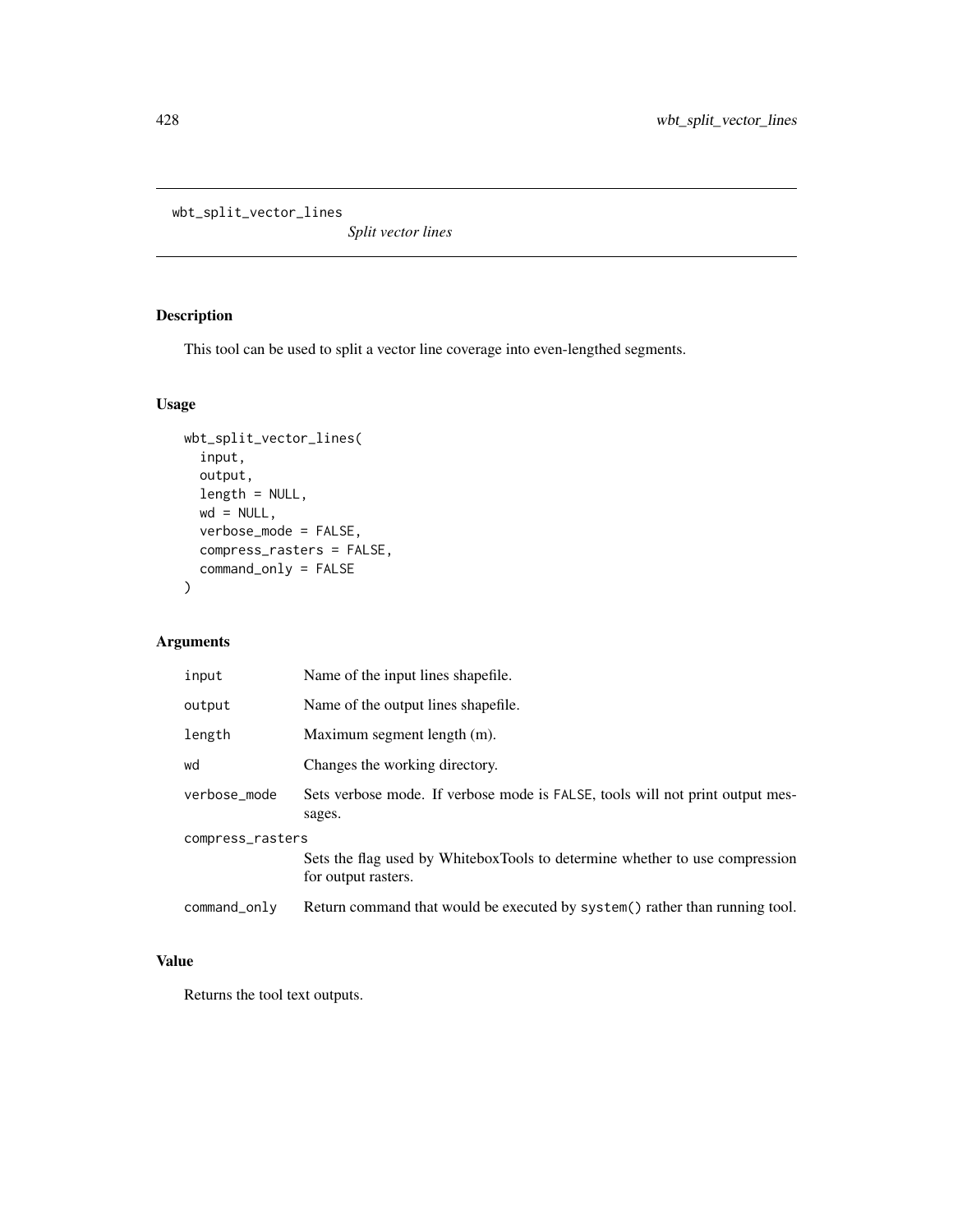# Description

Splits the lines or polygons in one layer using the lines in another layer.

## Usage

```
wbt_split_with_lines(
  input,
  split,
  output,
  wd = NULL,verbose_mode = FALSE,
  compress_rasters = FALSE,
  command_only = FALSE
\mathcal{E}
```
## Arguments

| input            | Input vector line or polygon file.                                                                 |  |
|------------------|----------------------------------------------------------------------------------------------------|--|
| split            | Input vector polyline file.                                                                        |  |
| output           | Output vector file.                                                                                |  |
| wd               | Changes the working directory.                                                                     |  |
| verbose_mode     | Sets verbose mode. If verbose mode is FALSE, tools will not print output mes-<br>sages.            |  |
| compress_rasters |                                                                                                    |  |
|                  | Sets the flag used by WhiteboxTools to determine whether to use compression<br>for output rasters. |  |
| command_only     | Return command that would be executed by system() rather than running tool.                        |  |

## Value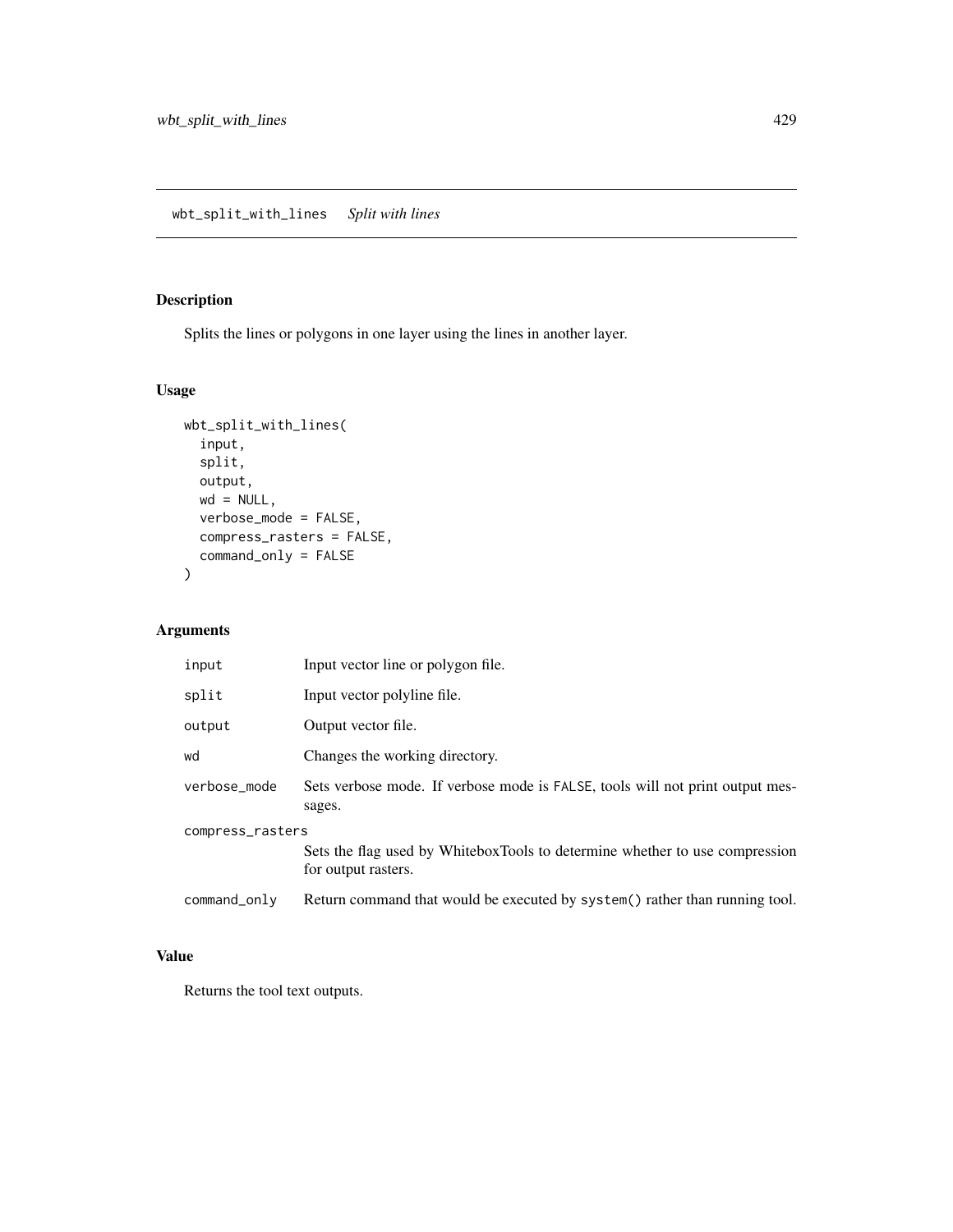wbt\_square *Square*

# Description

Squares the values in a raster.

## Usage

```
wbt_square(
  input,
 output,
 wd = NULL,verbose_mode = FALSE,
 compress_rasters = FALSE,
  command_only = FALSE
)
```
# Arguments

| input            | Input raster file.                                                                                 |  |
|------------------|----------------------------------------------------------------------------------------------------|--|
| output           | Output raster file.                                                                                |  |
| wd               | Changes the working directory.                                                                     |  |
| verbose_mode     | Sets verbose mode. If verbose mode is FALSE, tools will not print output mes-<br>sages.            |  |
| compress_rasters |                                                                                                    |  |
|                  | Sets the flag used by WhiteboxTools to determine whether to use compression<br>for output rasters. |  |
| command_only     | Return command that would be executed by system() rather than running tool.                        |  |

## Value

Returns the tool text outputs.

wbt\_square\_root *Square root*

## Description

Returns the square root of the values in a raster.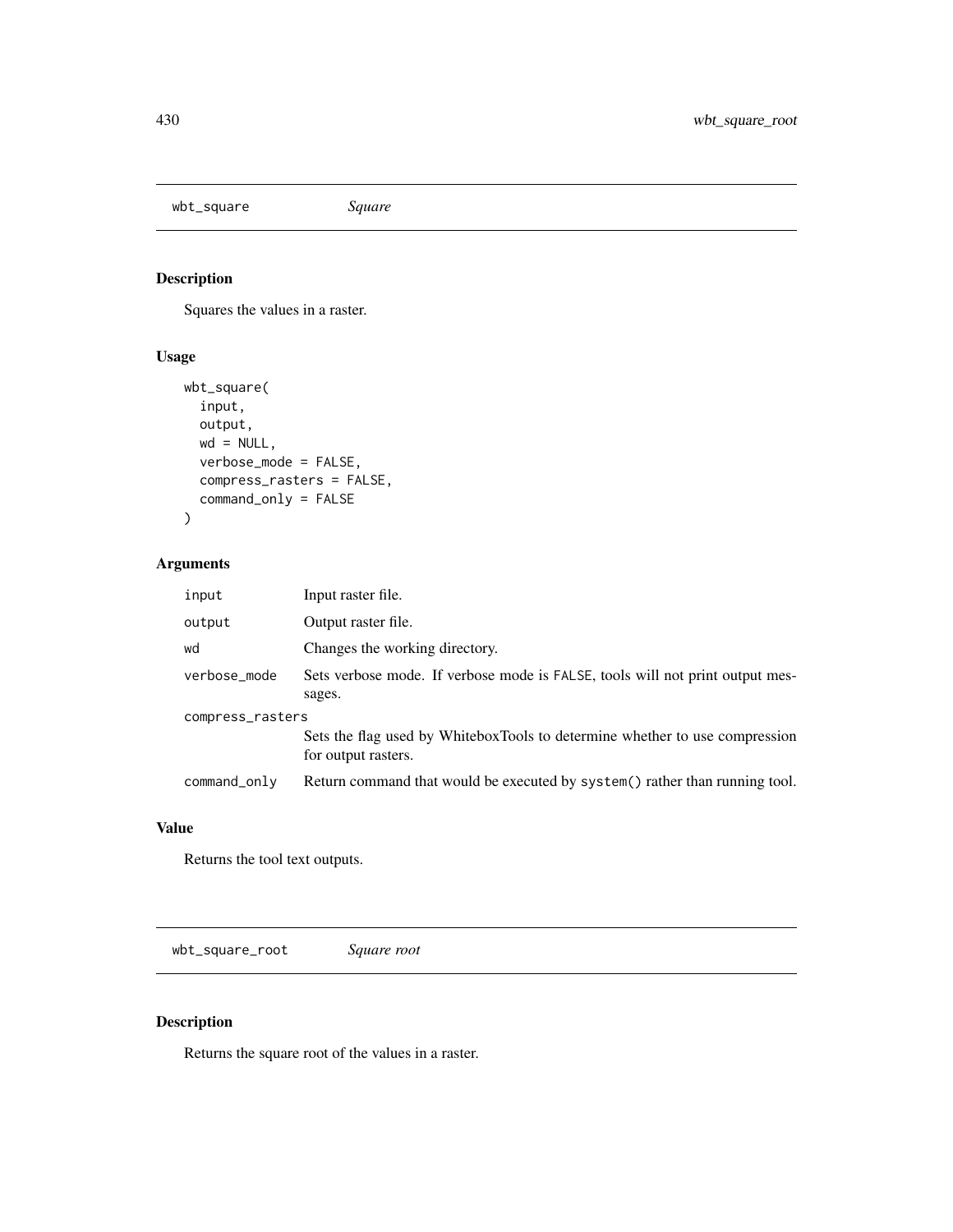wbt\_standard\_deviation\_contrast\_stretch 431

# Usage

```
wbt_square_root(
  input,
  output,
 wd = NULL,verbose_mode = FALSE,
  compress_rasters = FALSE,
  command_only = FALSE
)
```
## Arguments

| input            | Input raster file.                                                                                 |  |
|------------------|----------------------------------------------------------------------------------------------------|--|
| output           | Output raster file.                                                                                |  |
| wd               | Changes the working directory.                                                                     |  |
| verbose_mode     | Sets verbose mode. If verbose mode is FALSE, tools will not print output mes-                      |  |
|                  | sages.                                                                                             |  |
| compress_rasters |                                                                                                    |  |
|                  | Sets the flag used by WhiteboxTools to determine whether to use compression<br>for output rasters. |  |
| command_only     | Return command that would be executed by system() rather than running tool.                        |  |

## Value

Returns the tool text outputs.

wbt\_standard\_deviation\_contrast\_stretch *Standard deviation contrast stretch*

## Description

Performs a standard-deviation contrast stretch on input images.

## Usage

```
wbt_standard_deviation_contrast_stretch(
  input,
 output,
  stdev = 2,
  num_tones = 256,
 wd = NULL,verbose_mode = FALSE,
 compress_rasters = FALSE,
  command_only = FALSE
\mathcal{E}
```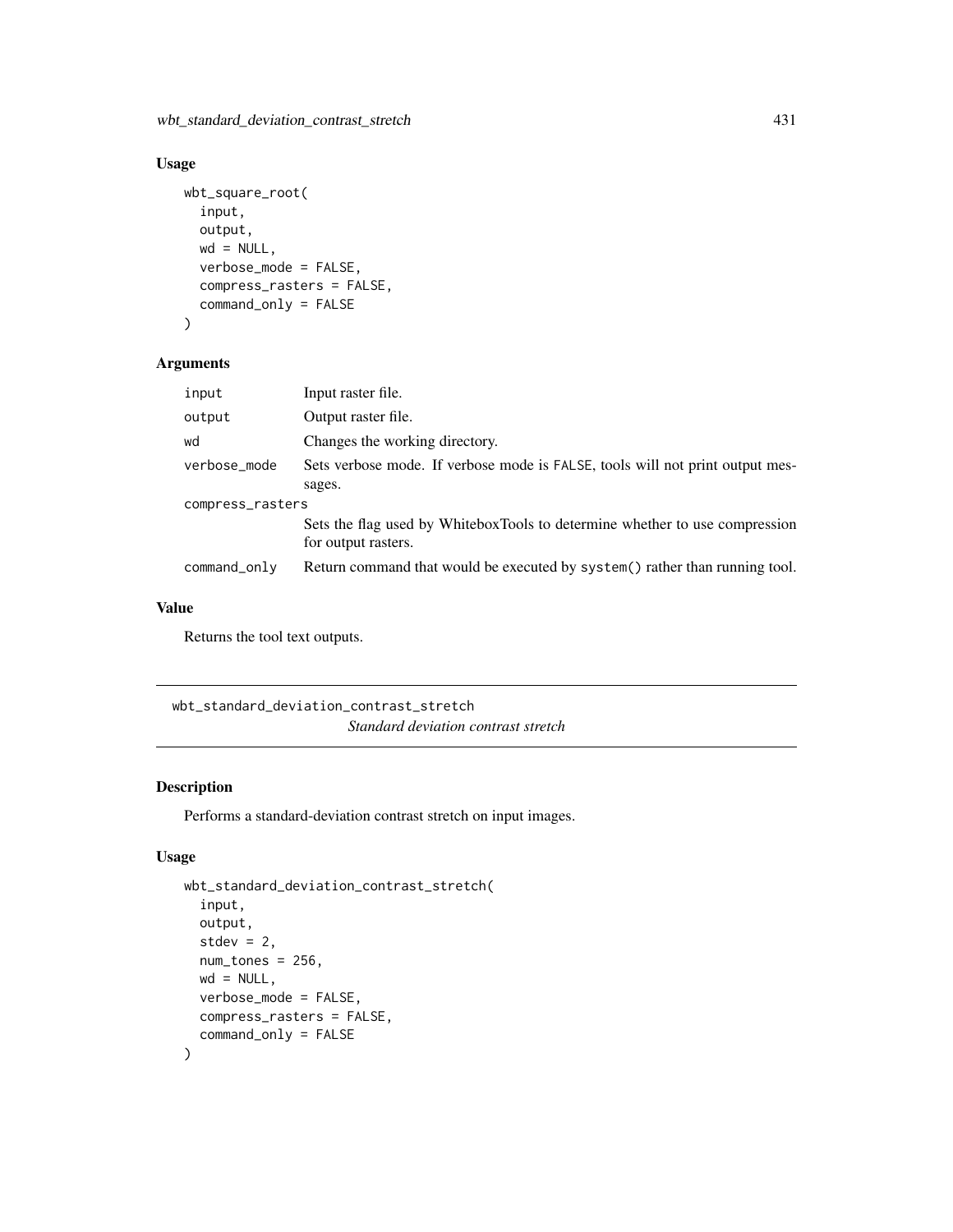## Arguments

| Input raster file.                                                                                 |  |  |
|----------------------------------------------------------------------------------------------------|--|--|
| Output raster file.                                                                                |  |  |
| Standard deviation clip value.                                                                     |  |  |
| Number of tones in the output image.                                                               |  |  |
| Changes the working directory.                                                                     |  |  |
| Sets verbose mode. If verbose mode is FALSE, tools will not print output mes-<br>sages.            |  |  |
| compress_rasters                                                                                   |  |  |
| Sets the flag used by WhiteboxTools to determine whether to use compression<br>for output rasters. |  |  |
| Return command that would be executed by system () rather than running tool.                       |  |  |
|                                                                                                    |  |  |

# Value

Returns the tool text outputs.

wbt\_standard\_deviation\_filter *Standard deviation filter*

## Description

Assigns each cell in the output grid the standard deviation of values in a moving window centred on each grid cell in the input raster.

### Usage

```
wbt_standard_deviation_filter(
  input,
  output,
  filterx = 11,
  filtery = 11,
 wd = NULL,verbose_mode = FALSE,
  compress_rasters = FALSE,
  command_only = FALSE
\mathcal{E}
```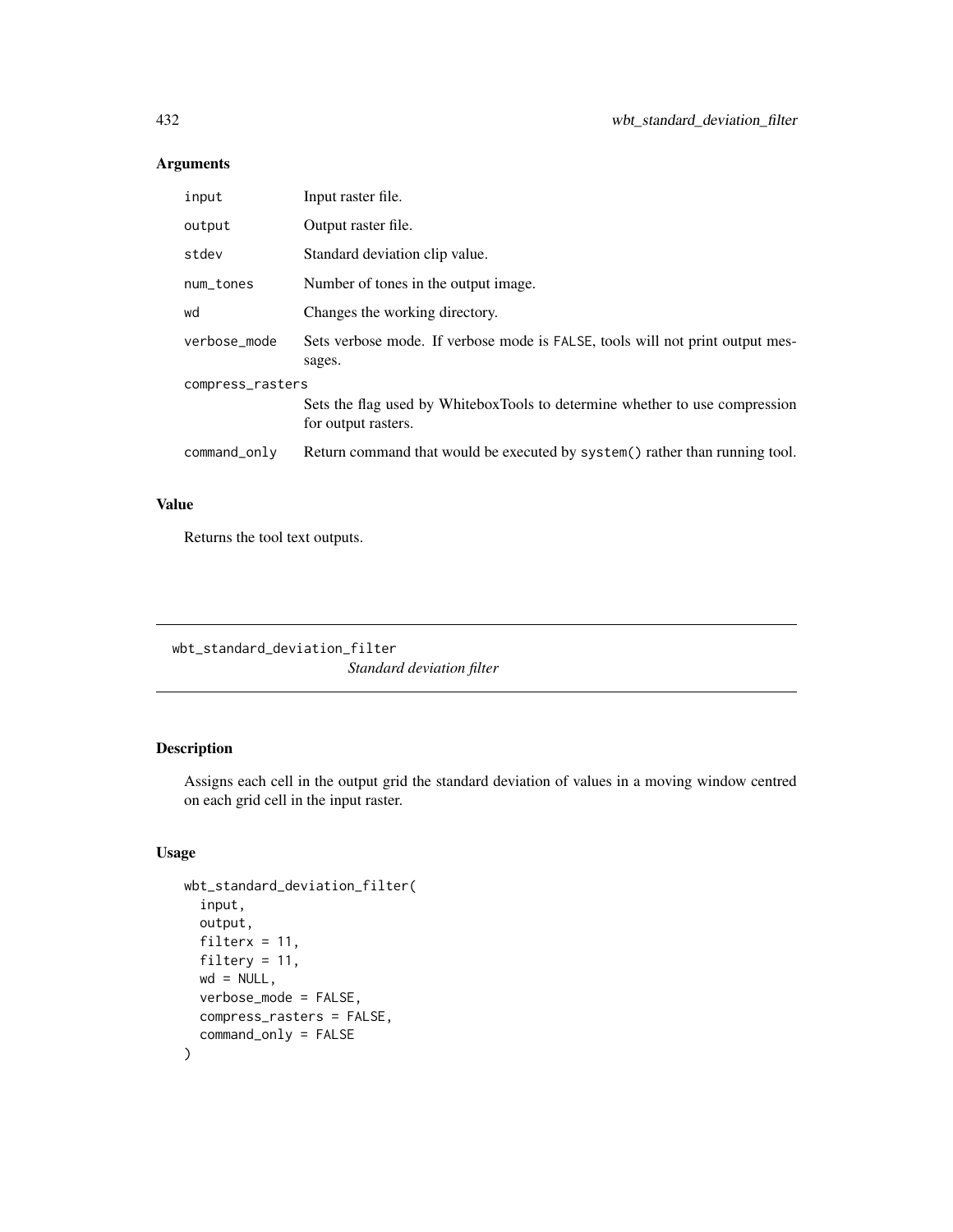| input            | Input raster file.                                                                                 |  |
|------------------|----------------------------------------------------------------------------------------------------|--|
| output           | Output raster file.                                                                                |  |
| filterx          | Size of the filter kernel in the x-direction.                                                      |  |
| filtery          | Size of the filter kernel in the y-direction.                                                      |  |
| wd               | Changes the working directory.                                                                     |  |
| verbose_mode     | Sets verbose mode. If verbose mode is FALSE, tools will not print output mes-<br>sages.            |  |
| compress_rasters |                                                                                                    |  |
|                  | Sets the flag used by WhiteboxTools to determine whether to use compression<br>for output rasters. |  |
| command_only     | Return command that would be executed by system() rather than running tool.                        |  |

## Value

Returns the tool text outputs.

wbt\_standard\_deviation\_of\_slope *Standard deviation of slope*

## Description

Calculates the standard deviation of slope from an input DEM.

```
wbt_standard_deviation_of_slope(
  input,
 output,
  zfactor = NULL,
  filterx = 11,
  filtery = 11,
 wd = NULL,verbose_mode = FALSE,
 compress_rasters = FALSE,
  command_only = FALSE
\mathcal{L}
```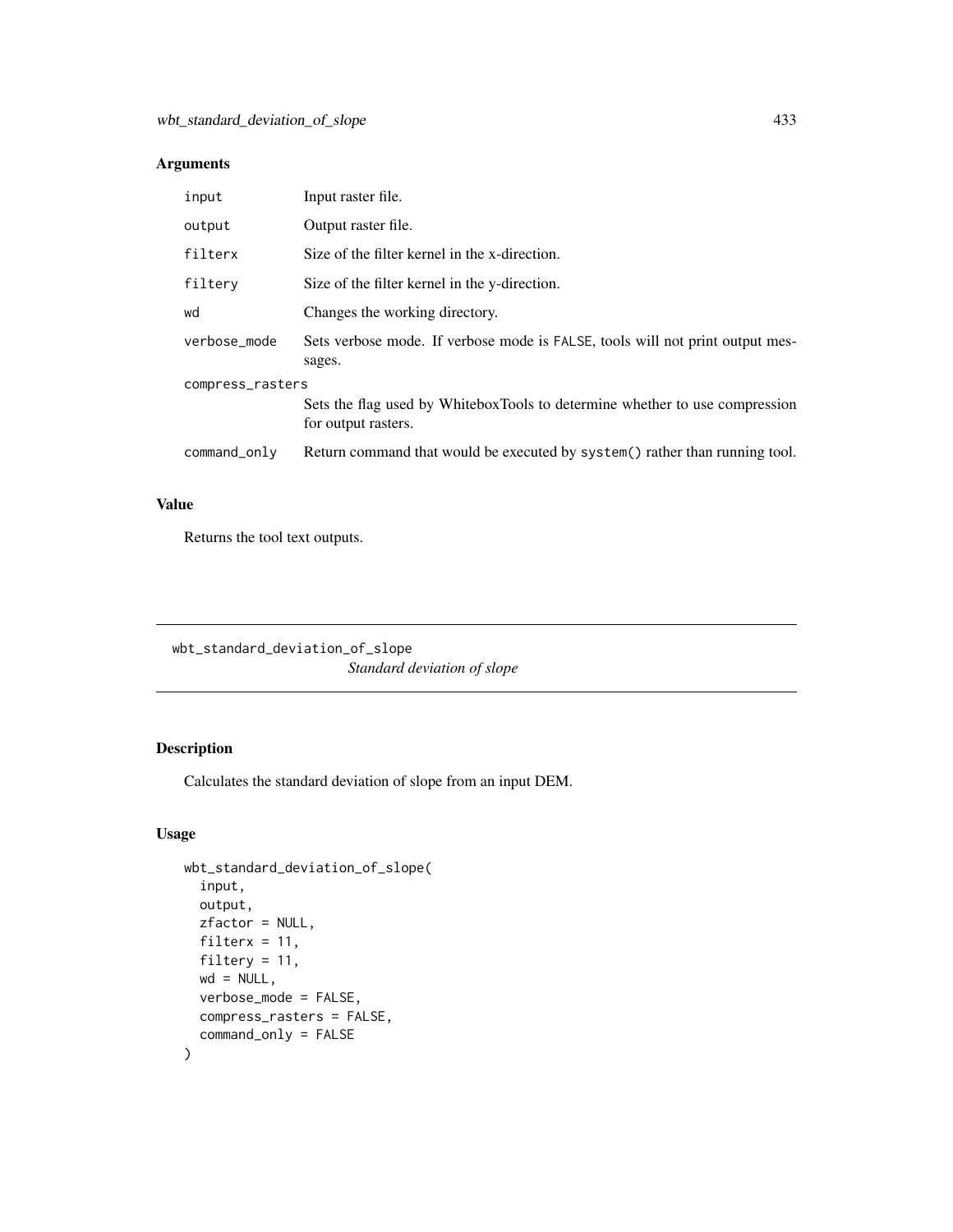| input            | Input raster DEM file.                                                                             |  |
|------------------|----------------------------------------------------------------------------------------------------|--|
| output           | Output raster DEM file.                                                                            |  |
| zfactor          | Optional multiplier for when the vertical and horizontal units are not the same.                   |  |
| filterx          | Size of the filter kernel in the x-direction.                                                      |  |
| filtery          | Size of the filter kernel in the y-direction.                                                      |  |
| wd               | Changes the working directory.                                                                     |  |
| verbose_mode     | Sets verbose mode. If verbose mode is FALSE, tools will not print output mes-<br>sages.            |  |
| compress_rasters |                                                                                                    |  |
|                  | Sets the flag used by WhiteboxTools to determine whether to use compression<br>for output rasters. |  |
| command_only     | Return command that would be executed by system() rather than running tool.                        |  |
|                  |                                                                                                    |  |

## Value

Returns the tool text outputs.

wbt\_stochastic\_depression\_analysis *Stochastic depression analysis*

# Description

Performs a stochastic analysis of depressions within a DEM.

```
wbt_stochastic_depression_analysis(
  dem,
 output,
  rmse,
 range,
  iterations = 100,
 wd = NULL,verbose_mode = FALSE,
 compress_rasters = FALSE,
  command_only = FALSE
\mathcal{L}
```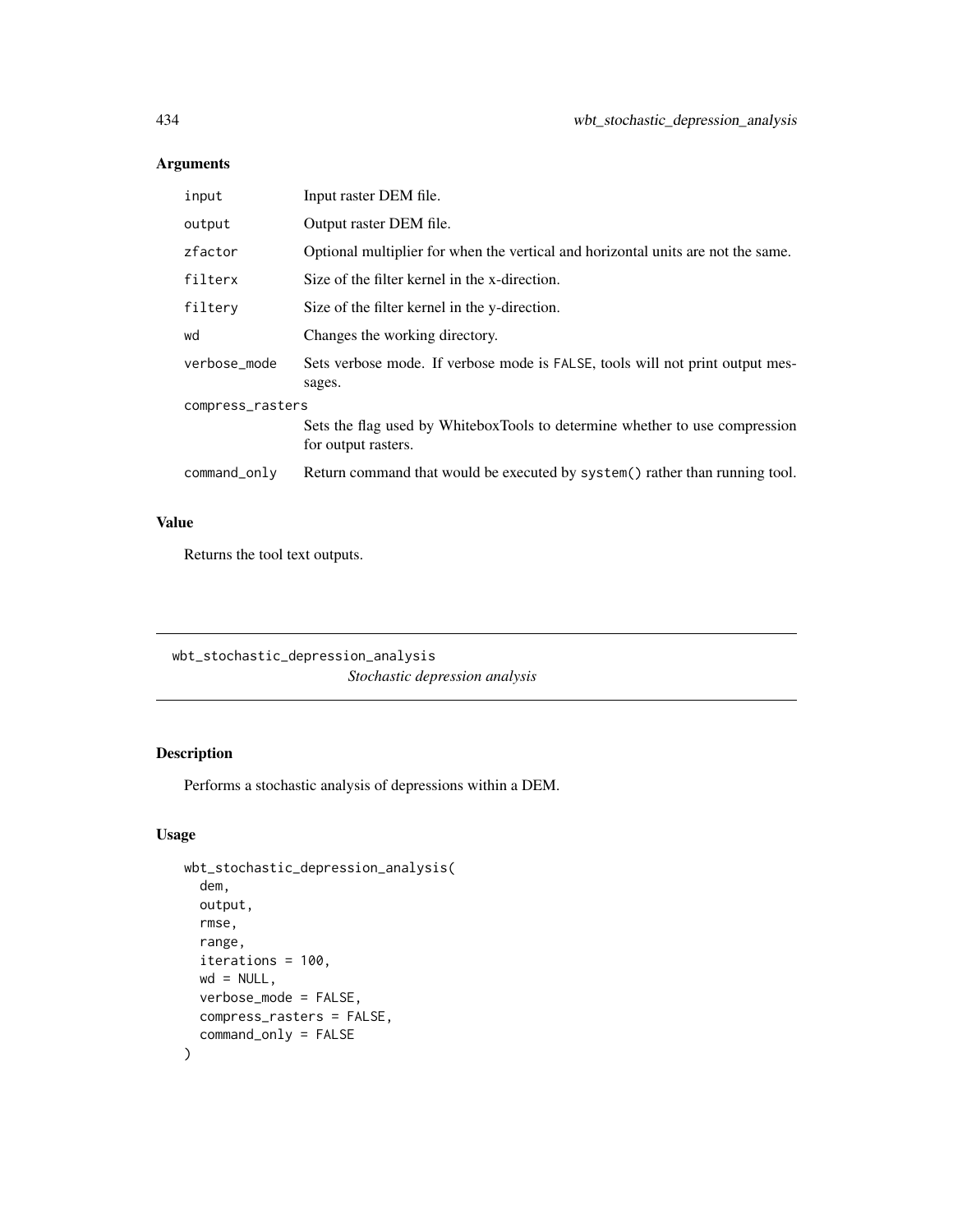| dem              | Input raster DEM file.                                                                             |  |
|------------------|----------------------------------------------------------------------------------------------------|--|
| output           | Output file.                                                                                       |  |
| rmse             | The DEM's root-mean-square-error (RMSE), in z units. This determines error<br>magnitude.           |  |
| range            | The error field's correlation length, in xy-units.                                                 |  |
| iterations       | The number of iterations.                                                                          |  |
| wd               | Changes the working directory.                                                                     |  |
| verbose_mode     | Sets verbose mode. If verbose mode is FALSE, tools will not print output mes-<br>sages.            |  |
| compress_rasters |                                                                                                    |  |
|                  | Sets the flag used by WhiteboxTools to determine whether to use compression<br>for output rasters. |  |
| command_only     | Return command that would be executed by system() rather than running tool.                        |  |

#### Value

Returns the tool text outputs.

wbt\_strahler\_order\_basins *Strahler order basins*

## Description

Identifies Strahler-order basins from an input stream network.

```
wbt_strahler_order_basins(
 d8_pntr,
 streams,
 output,
 esri_pntr = FALSE,
 wd = NULL,verbose_mode = FALSE,
 compress_rasters = FALSE,
  command_only = FALSE
\mathcal{L}
```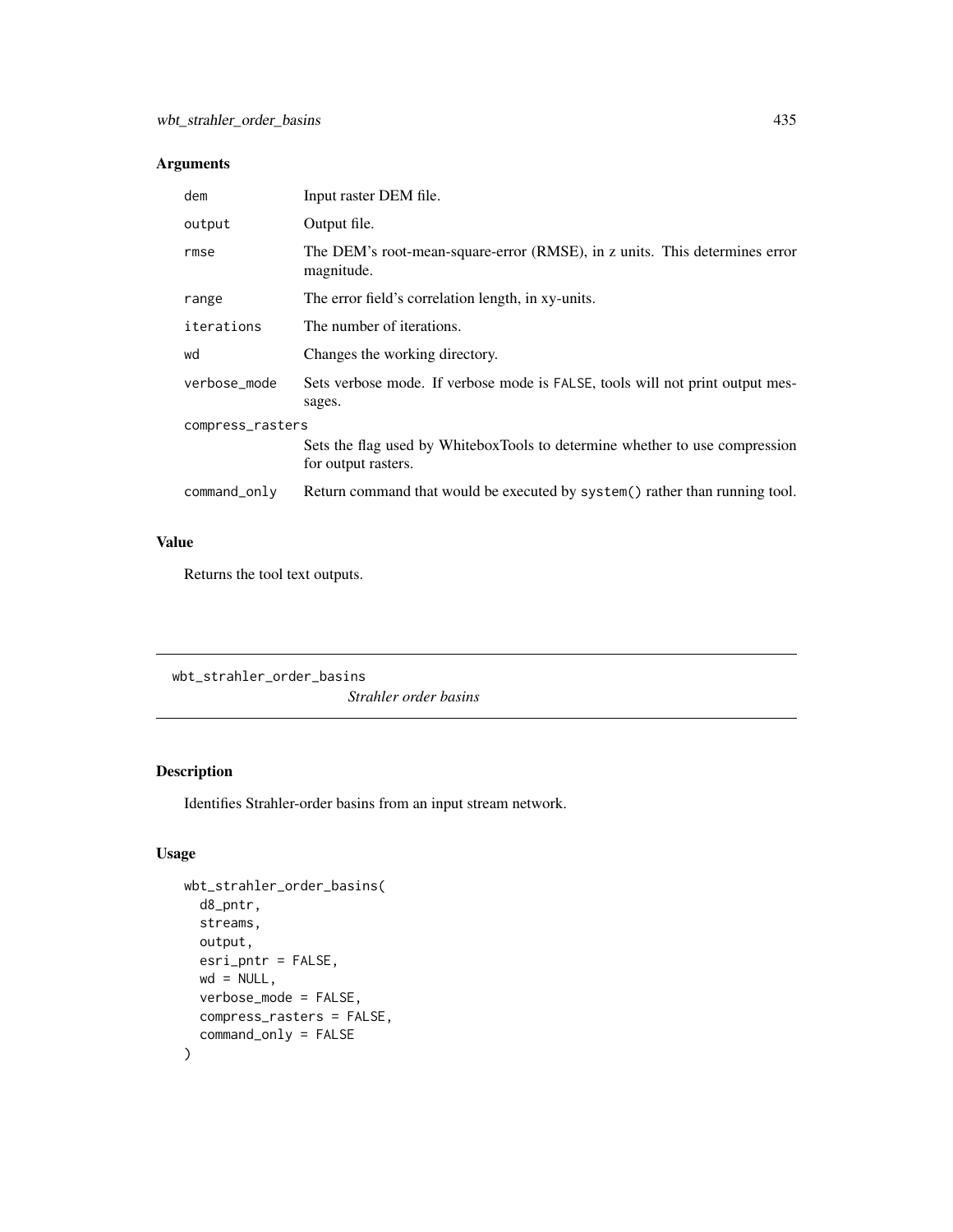| d8_pntr          | Input raster D8 pointer file.                                                                      |  |
|------------------|----------------------------------------------------------------------------------------------------|--|
| streams          | Input raster streams file.                                                                         |  |
| output           | Output raster file.                                                                                |  |
| esri_pntr        | D8 pointer uses the ESRI style scheme.                                                             |  |
| wd               | Changes the working directory.                                                                     |  |
| verbose_mode     | Sets verbose mode. If verbose mode is FALSE, tools will not print output mes-                      |  |
|                  | sages.                                                                                             |  |
| compress_rasters |                                                                                                    |  |
|                  | Sets the flag used by WhiteboxTools to determine whether to use compression<br>for output rasters. |  |
| command_only     | Return command that would be executed by system() rather than running tool.                        |  |

## Value

Returns the tool text outputs.

wbt\_strahler\_stream\_order

*Strahler stream order*

## Description

Assigns the Strahler stream order to each link in a stream network.

#### Usage

```
wbt_strahler_stream_order(
 d8_pntr,
 streams,
 output,
  esri_pntr = FALSE,
  zero_background = FALSE,
 wd = NULL,verbose_mode = FALSE,
  compress_rasters = FALSE,
  command_only = FALSE
\mathcal{L}
```

| d8_pntr | Input raster D8 pointer file. |
|---------|-------------------------------|
| streams | Input raster streams file.    |
| output  | Output raster file.           |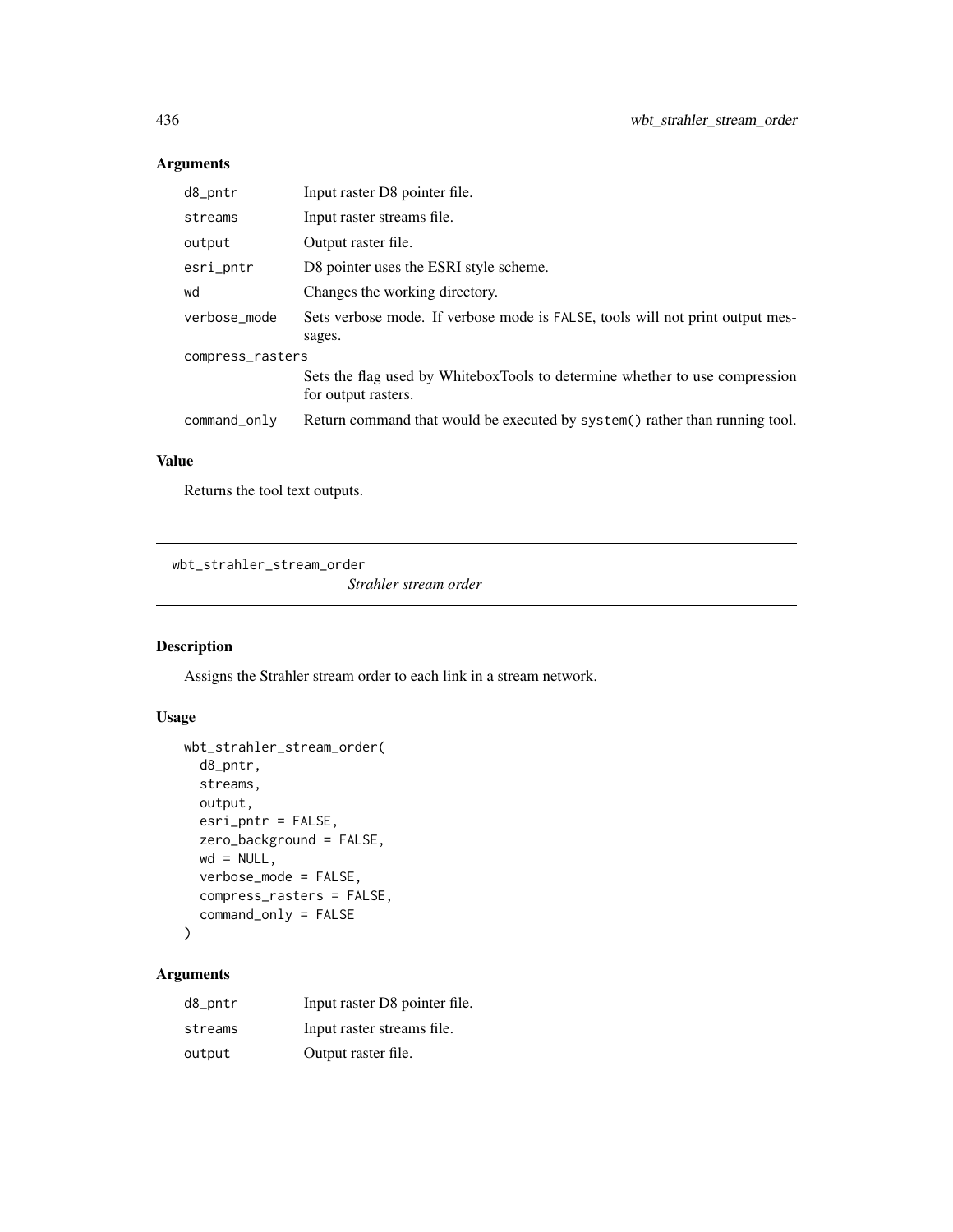| esri_pntr        | D8 pointer uses the ESRI style scheme.                                                             |  |
|------------------|----------------------------------------------------------------------------------------------------|--|
| zero_background  |                                                                                                    |  |
|                  | Flag indicating whether a background value of zero should be used.                                 |  |
| wd               | Changes the working directory.                                                                     |  |
| verbose_mode     | Sets verbose mode. If verbose mode is FALSE, tools will not print output mes-                      |  |
|                  | sages.                                                                                             |  |
| compress_rasters |                                                                                                    |  |
|                  | Sets the flag used by WhiteboxTools to determine whether to use compression<br>for output rasters. |  |
| command_only     | Return command that would be executed by system() rather than running tool.                        |  |

Returns the tool text outputs.

wbt\_stream\_link\_class *Stream link class*

## Description

Identifies the exterior/interior links and nodes in a stream network.

## Usage

```
wbt_stream_link_class(
  d8_pntr,
  streams,
  output,
  esri_pntr = FALSE,
  zero_background = FALSE,
  wd = NULL,verbose_mode = FALSE,
  compress_rasters = FALSE,
  command_only = FALSE
\mathcal{L}
```

| d8_pntr         | Input raster D8 pointer file.                                      |
|-----------------|--------------------------------------------------------------------|
| streams         | Input raster streams file.                                         |
| output          | Output raster file.                                                |
| esri_pntr       | D8 pointer uses the ESRI style scheme.                             |
| zero_background |                                                                    |
|                 | Flag indicating whether a background value of zero should be used. |
| wd              | Changes the working directory.                                     |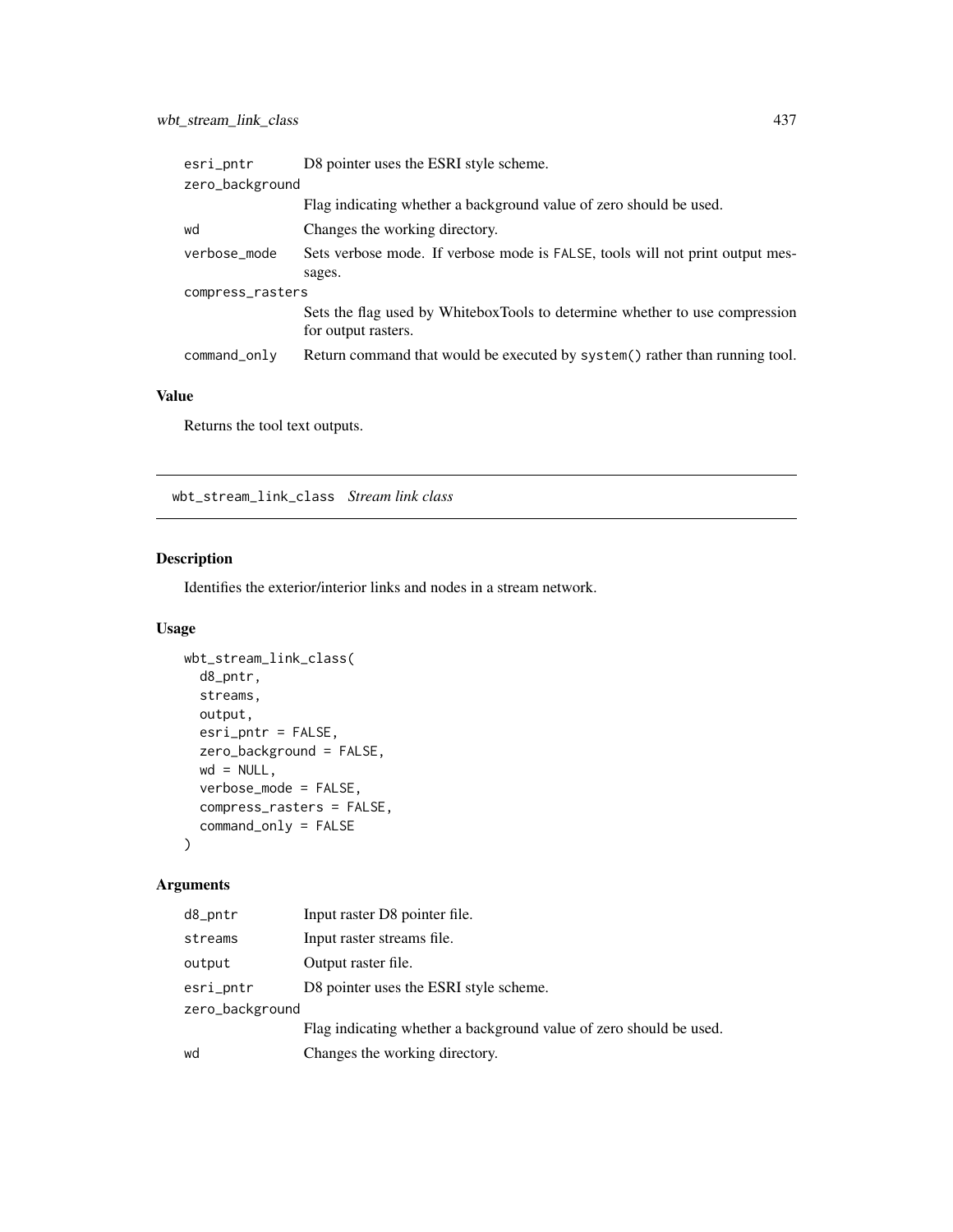| verbose_mode     | Sets verbose mode. If verbose mode is FALSE, tools will not print output mes-<br>sages.            |  |
|------------------|----------------------------------------------------------------------------------------------------|--|
| compress_rasters |                                                                                                    |  |
|                  | Sets the flag used by WhiteboxTools to determine whether to use compression<br>for output rasters. |  |
| command_only     | Return command that would be executed by system() rather than running tool.                        |  |

Returns the tool text outputs.

wbt\_stream\_link\_identifier

*Stream link identifier*

# Description

Assigns a unique identifier to each link in a stream network.

#### Usage

```
wbt_stream_link_identifier(
 d8_pntr,
 streams,
 output,
 esri_pntr = FALSE,
 zero_background = FALSE,
 wd = NULL,verbose_mode = FALSE,
 compress_rasters = FALSE,
 command_only = FALSE
)
```

| d8_pntr         | Input raster D8 pointer file.                                                           |  |
|-----------------|-----------------------------------------------------------------------------------------|--|
| streams         | Input raster streams file.                                                              |  |
| output          | Output raster file.                                                                     |  |
| esri_pntr       | D8 pointer uses the ESRI style scheme.                                                  |  |
| zero_background |                                                                                         |  |
|                 | Flag indicating whether a background value of zero should be used.                      |  |
| wd              | Changes the working directory.                                                          |  |
| verbose_mode    | Sets verbose mode. If verbose mode is FALSE, tools will not print output mes-<br>sages. |  |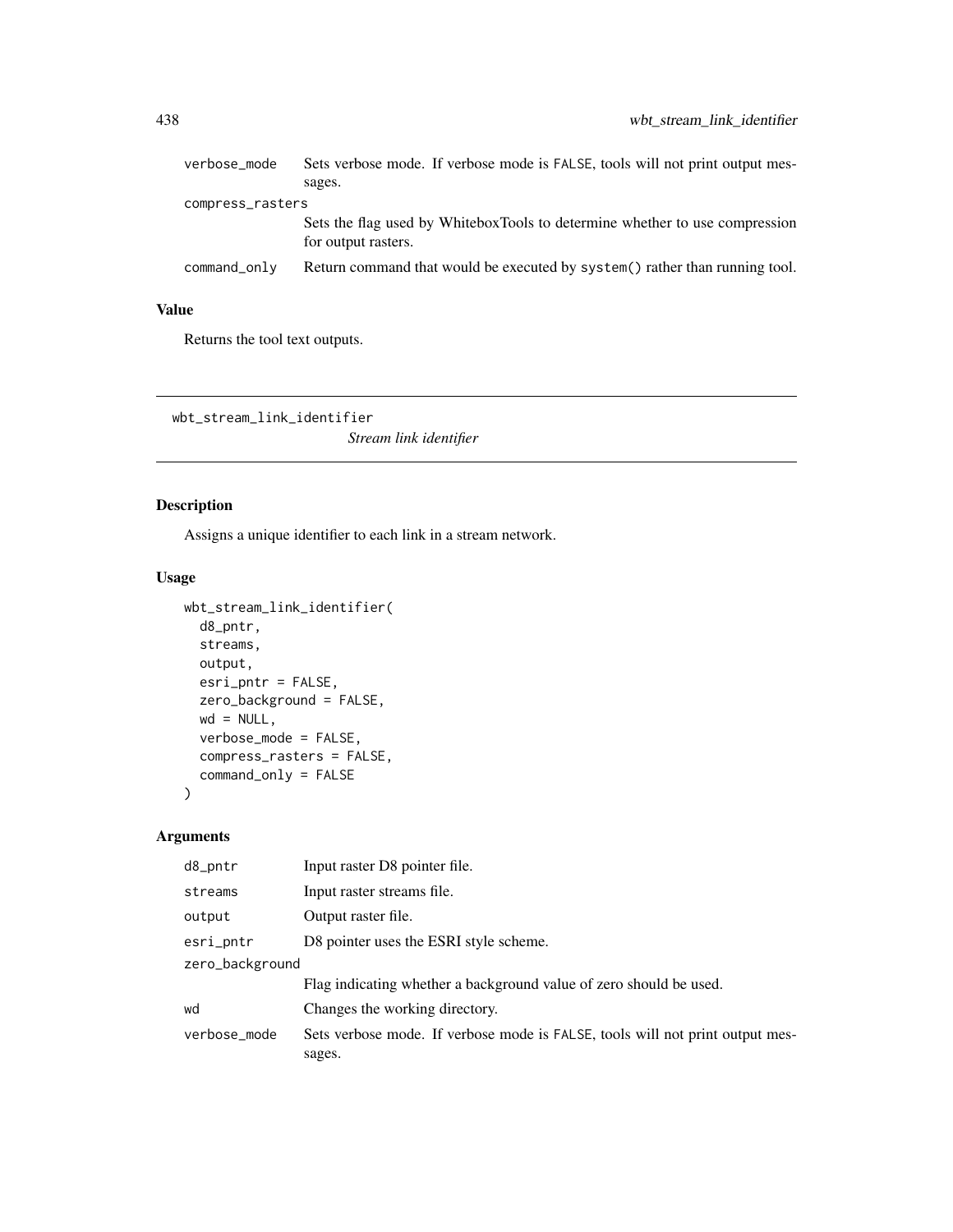## wbt\_stream\_link\_length 439

| compress_rasters |                                                                                                    |  |
|------------------|----------------------------------------------------------------------------------------------------|--|
|                  | Sets the flag used by WhiteboxTools to determine whether to use compression<br>for output rasters. |  |
| command only     | Return command that would be executed by system() rather than running tool.                        |  |

# Value

Returns the tool text outputs.

wbt\_stream\_link\_length

*Stream link length*

# Description

Estimates the length of each link (or tributary) in a stream network.

# Usage

```
wbt_stream_link_length(
 d8_pntr,
 linkid,
 output,
 esri_pntr = FALSE,
 zero_background = FALSE,
 wd = NULL,verbose_mode = FALSE,
 compress_rasters = FALSE,
 command_only = FALSE
)
```

| d8_pntr          | Input raster D8 pointer file.                                                                      |  |
|------------------|----------------------------------------------------------------------------------------------------|--|
| linkid           | Input raster streams link ID (or tributary ID) file.                                               |  |
| output           | Output raster file.                                                                                |  |
| esri_pntr        | D8 pointer uses the ESRI style scheme.                                                             |  |
| zero_background  |                                                                                                    |  |
|                  | Flag indicating whether a background value of zero should be used.                                 |  |
| wd               | Changes the working directory.                                                                     |  |
| verbose_mode     | Sets verbose mode. If verbose mode is FALSE, tools will not print output mes-<br>sages.            |  |
| compress_rasters |                                                                                                    |  |
|                  | Sets the flag used by WhiteboxTools to determine whether to use compression<br>for output rasters. |  |
| command_only     | Return command that would be executed by system() rather than running tool.                        |  |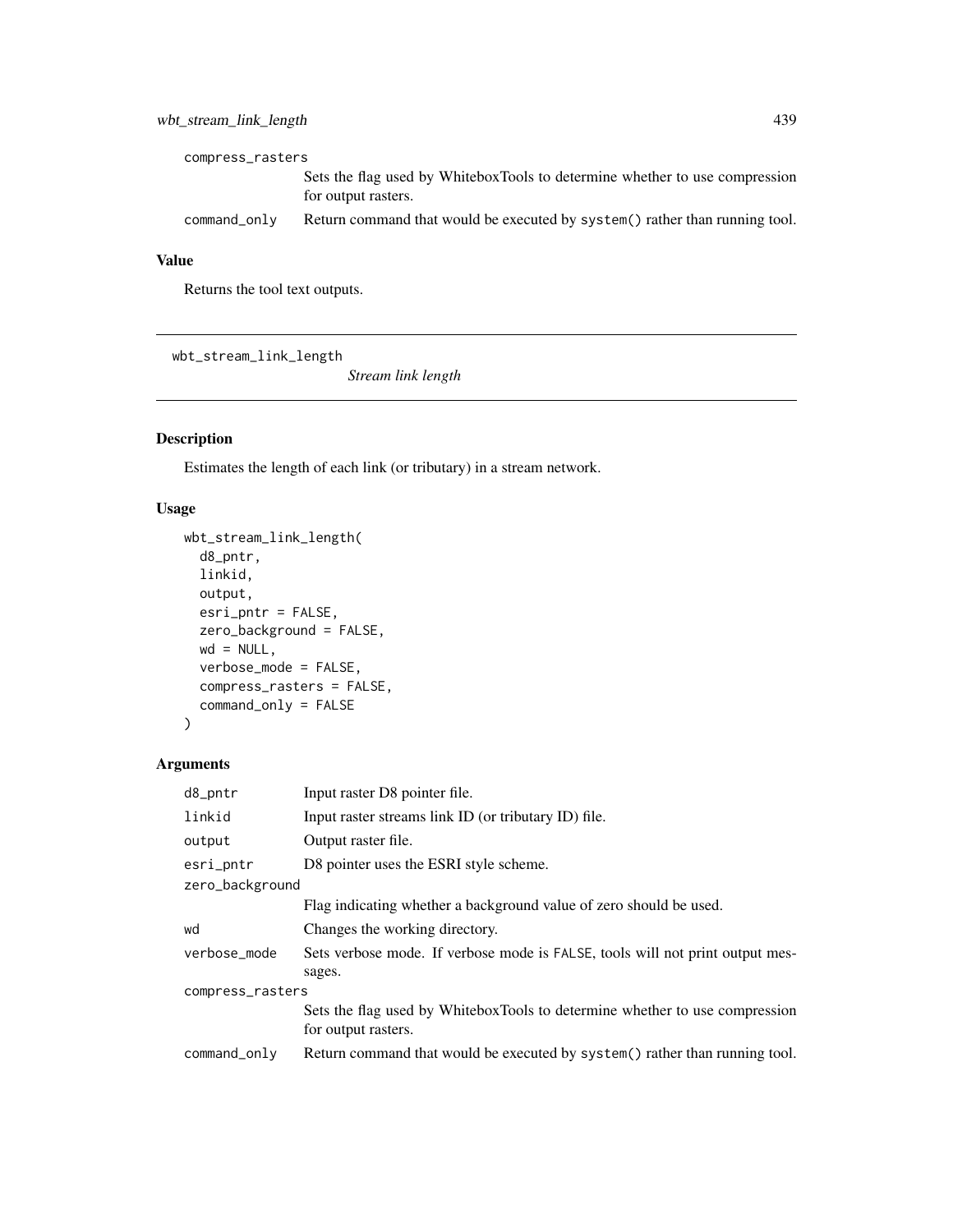Returns the tool text outputs.

wbt\_stream\_link\_slope *Stream link slope*

## Description

Estimates the average slope of each link (or tributary) in a stream network.

## Usage

```
wbt_stream_link_slope(
 d8_pntr,
 linkid,
 dem,
 output,
 esri_pntr = FALSE,
 zero_background = FALSE,
 wd = NULL,verbose_mode = FALSE,
 compress_rasters = FALSE,
 command_only = FALSE
)
```
## Arguments

| d8_pntr          | Input raster D8 pointer file.                                                                      |  |
|------------------|----------------------------------------------------------------------------------------------------|--|
| linkid           | Input raster streams link ID (or tributary ID) file.                                               |  |
| dem              | Input raster DEM file.                                                                             |  |
| output           | Output raster file.                                                                                |  |
| esri_pntr        | D8 pointer uses the ESRI style scheme.                                                             |  |
| zero_background  |                                                                                                    |  |
|                  | Flag indicating whether a background value of zero should be used.                                 |  |
| wd               | Changes the working directory.                                                                     |  |
| verbose_mode     | Sets verbose mode. If verbose mode is FALSE, tools will not print output mes-                      |  |
|                  | sages.                                                                                             |  |
| compress_rasters |                                                                                                    |  |
|                  | Sets the flag used by WhiteboxTools to determine whether to use compression<br>for output rasters. |  |
| command_only     | Return command that would be executed by system() rather than running tool.                        |  |

## Value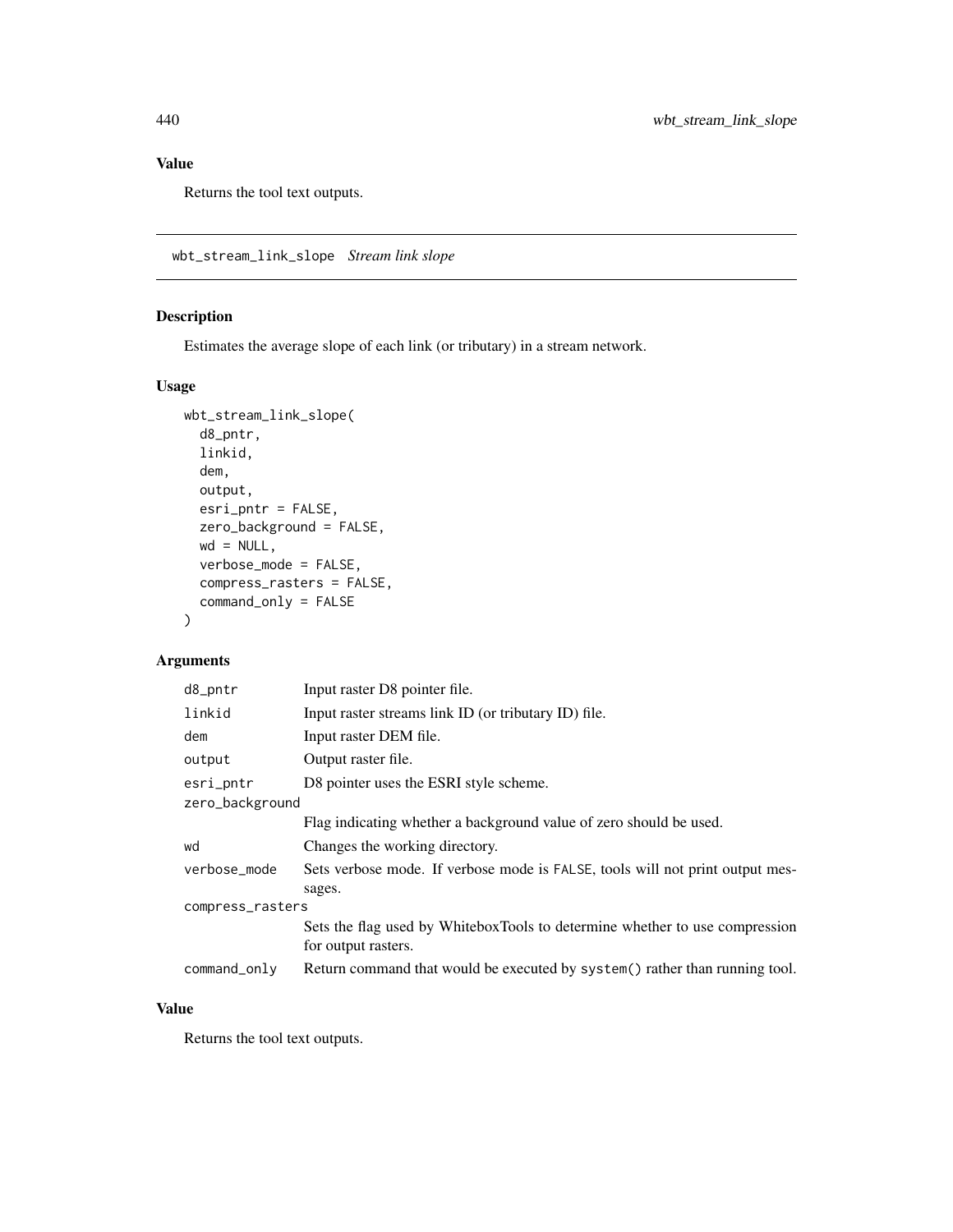wbt\_stream\_power\_index

*Stream power index*

# Description

Calculates the relative stream power index.

#### Usage

```
wbt_stream_power_index(
  sca,
 slope,
 output,
 exponent = 1,wd = NULL,verbose_mode = FALSE,
 compress_rasters = FALSE,
 command_only = FALSE
)
```
## Arguments

| sca              | Input raster specific contributing area (SCA) file.                                                |  |
|------------------|----------------------------------------------------------------------------------------------------|--|
| slope            | Input raster slope file.                                                                           |  |
| output           | Output raster file.                                                                                |  |
| exponent         | SCA exponent value.                                                                                |  |
| wd               | Changes the working directory.                                                                     |  |
| verbose_mode     | Sets verbose mode. If verbose mode is FALSE, tools will not print output mes-<br>sages.            |  |
| compress_rasters |                                                                                                    |  |
|                  | Sets the flag used by WhiteboxTools to determine whether to use compression<br>for output rasters. |  |
| command_only     | Return command that would be executed by system() rather than running tool.                        |  |

#### Value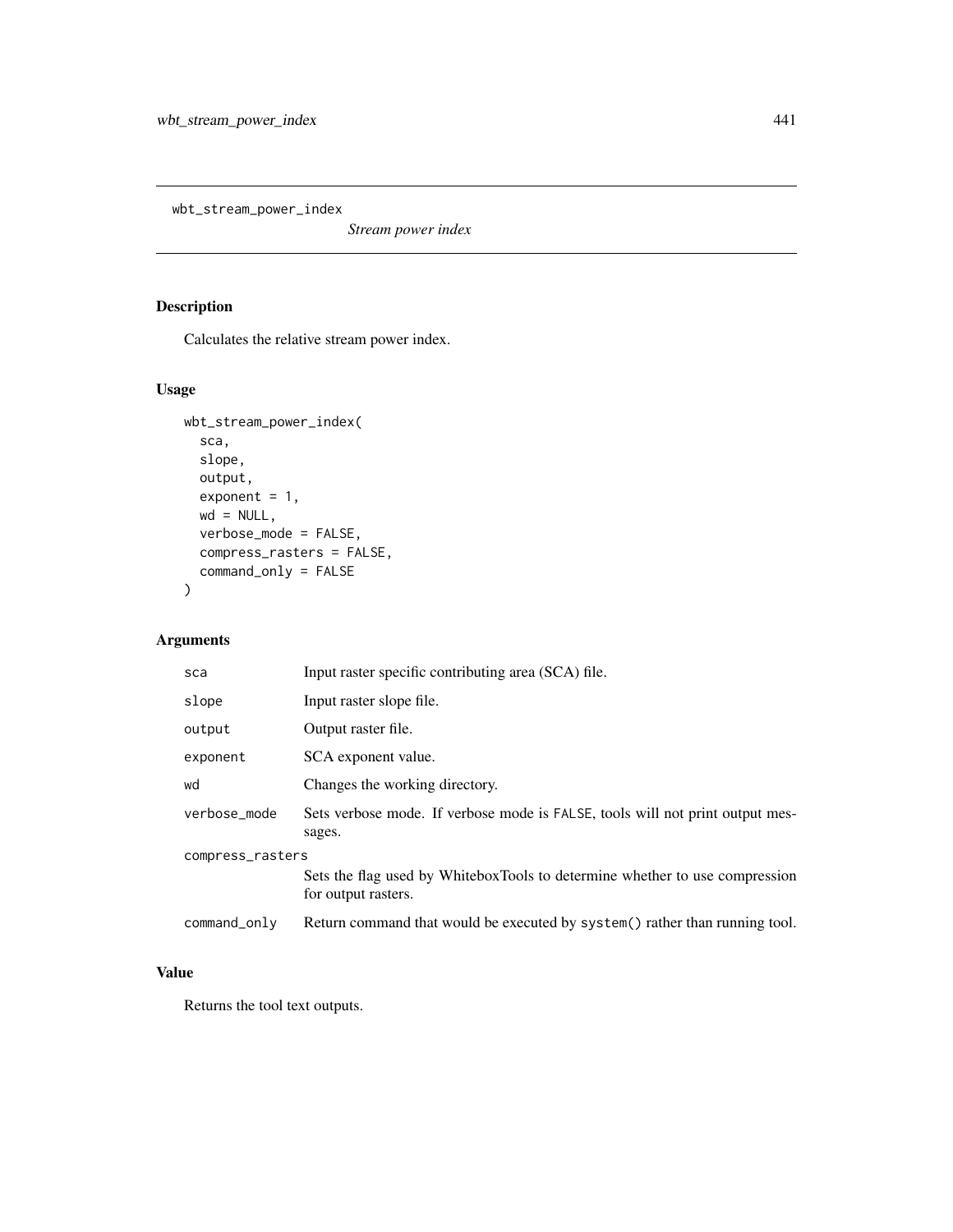wbt\_stream\_slope\_continuous

*Stream slope continuous*

## Description

Estimates the slope of each grid cell in a stream network.

# Usage

```
wbt_stream_slope_continuous(
  d8_pntr,
  streams,
  dem,
 output,
 esri_pntr = FALSE,
 zero_background = FALSE,
 wd = NULL,verbose_mode = FALSE,
  compress_rasters = FALSE,
  command_only = FALSE
\mathcal{L}
```
# Arguments

| d8_pntr          | Input raster D8 pointer file.                                                                      |  |  |
|------------------|----------------------------------------------------------------------------------------------------|--|--|
| streams          | Input raster streams file.                                                                         |  |  |
| dem              | Input raster DEM file.                                                                             |  |  |
| output           | Output raster file.                                                                                |  |  |
| esri_pntr        | D8 pointer uses the ESRI style scheme.                                                             |  |  |
|                  | zero_background                                                                                    |  |  |
|                  | Flag indicating whether a background value of zero should be used.                                 |  |  |
| wd               | Changes the working directory.                                                                     |  |  |
| verbose_mode     | Sets verbose mode. If verbose mode is FALSE, tools will not print output mes-<br>sages.            |  |  |
| compress_rasters |                                                                                                    |  |  |
|                  | Sets the flag used by WhiteboxTools to determine whether to use compression<br>for output rasters. |  |  |
| command_only     | Return command that would be executed by system() rather than running tool.                        |  |  |

#### Value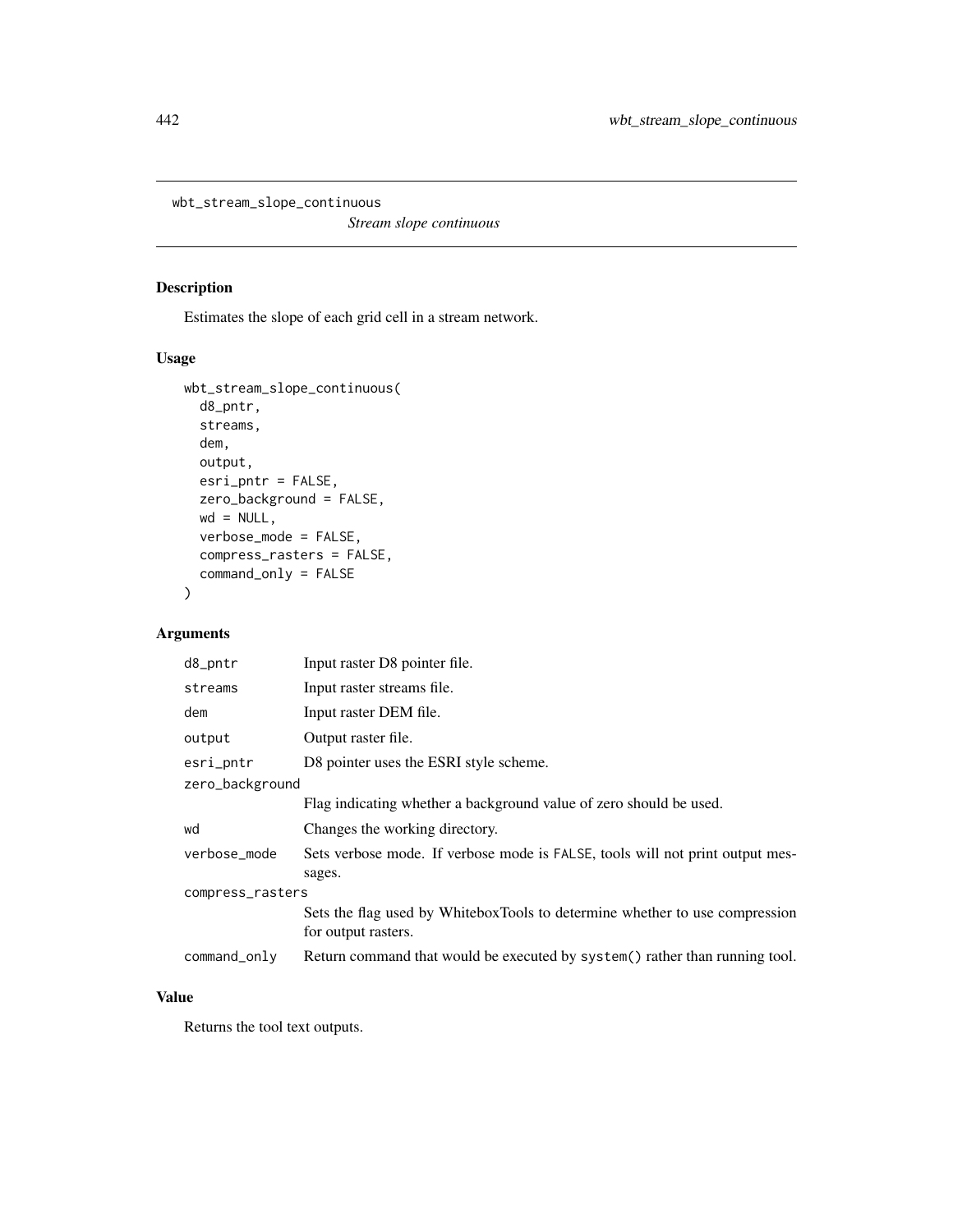wbt\_subbasins *Subbasins*

## Description

Identifies the catchments, or sub-basin, draining to each link in a stream network.

## Usage

```
wbt_subbasins(
 d8_pntr,
 streams,
 output,
 esri_pntr = FALSE,
 wd = NULL,verbose_mode = FALSE,
 compress_rasters = FALSE,
 command_only = FALSE
)
```
# Arguments

| d8_pntr          | Input D8 pointer raster file.                                                                      |  |
|------------------|----------------------------------------------------------------------------------------------------|--|
| streams          | Input raster streams file.                                                                         |  |
| output           | Output raster file.                                                                                |  |
| esri_pntr        | D8 pointer uses the ESRI style scheme.                                                             |  |
| wd               | Changes the working directory.                                                                     |  |
| verbose_mode     | Sets verbose mode. If verbose mode is FALSE, tools will not print output mes-<br>sages.            |  |
| compress_rasters |                                                                                                    |  |
|                  | Sets the flag used by WhiteboxTools to determine whether to use compression<br>for output rasters. |  |
| command_only     | Return command that would be executed by system() rather than running tool.                        |  |

# Value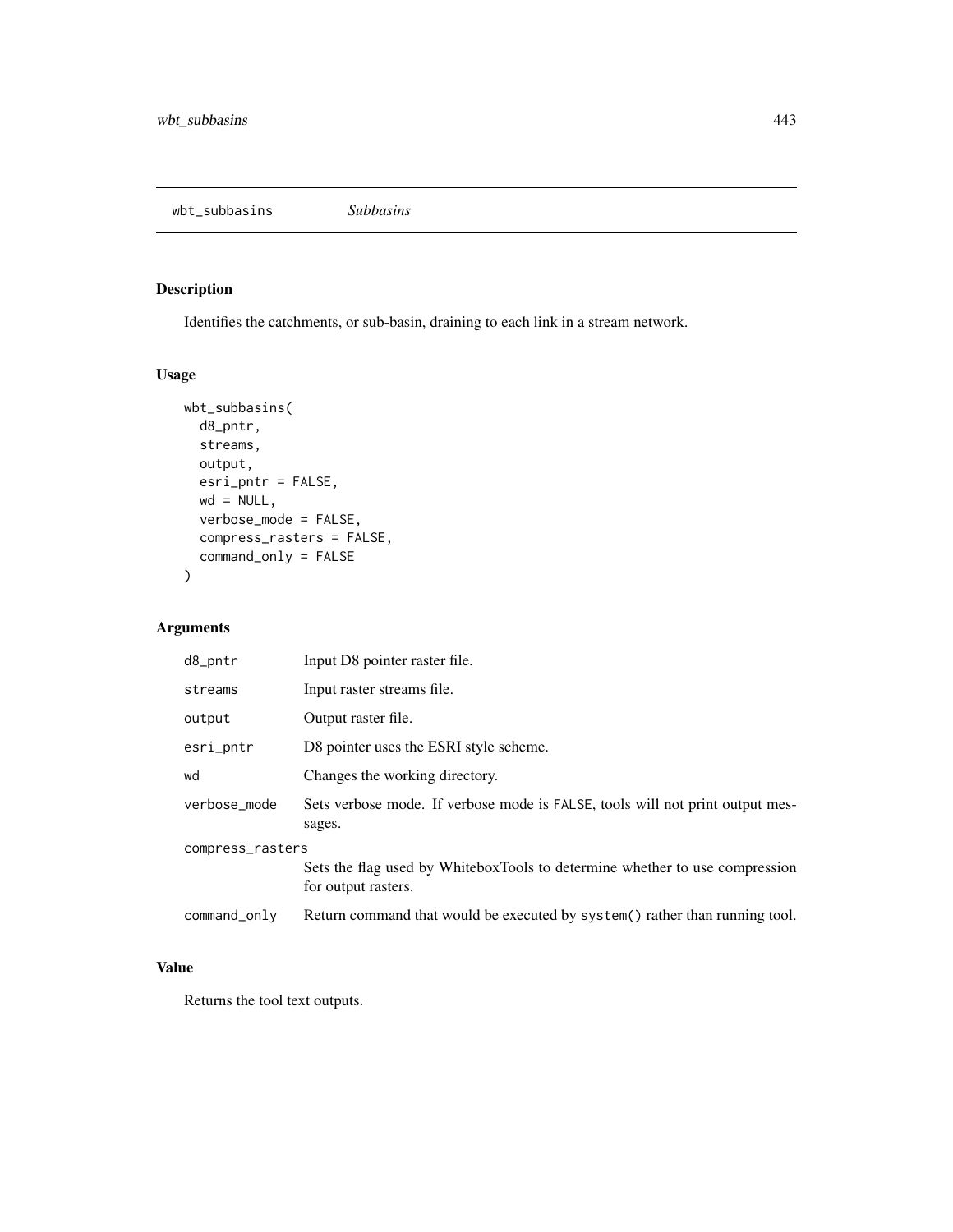wbt\_subtract *Subtract*

# Description

Performs a differencing operation on two rasters or a raster and a constant value.

# Usage

```
wbt_subtract(
  input1,
  input2,
 output,
 wd = NULL,verbose_mode = FALSE,
 compress_rasters = FALSE,
 command_only = FALSE
)
```
## Arguments

| input1           | Input raster file or constant value.                                                               |  |
|------------------|----------------------------------------------------------------------------------------------------|--|
| input2           | Input raster file or constant value.                                                               |  |
| output           | Output raster file.                                                                                |  |
| wd               | Changes the working directory.                                                                     |  |
| verbose_mode     | Sets verbose mode. If verbose mode is FALSE, tools will not print output mes-<br>sages.            |  |
| compress_rasters |                                                                                                    |  |
|                  | Sets the flag used by WhiteboxTools to determine whether to use compression<br>for output rasters. |  |
| command_only     | Return command that would be executed by system() rather than running tool.                        |  |

## Value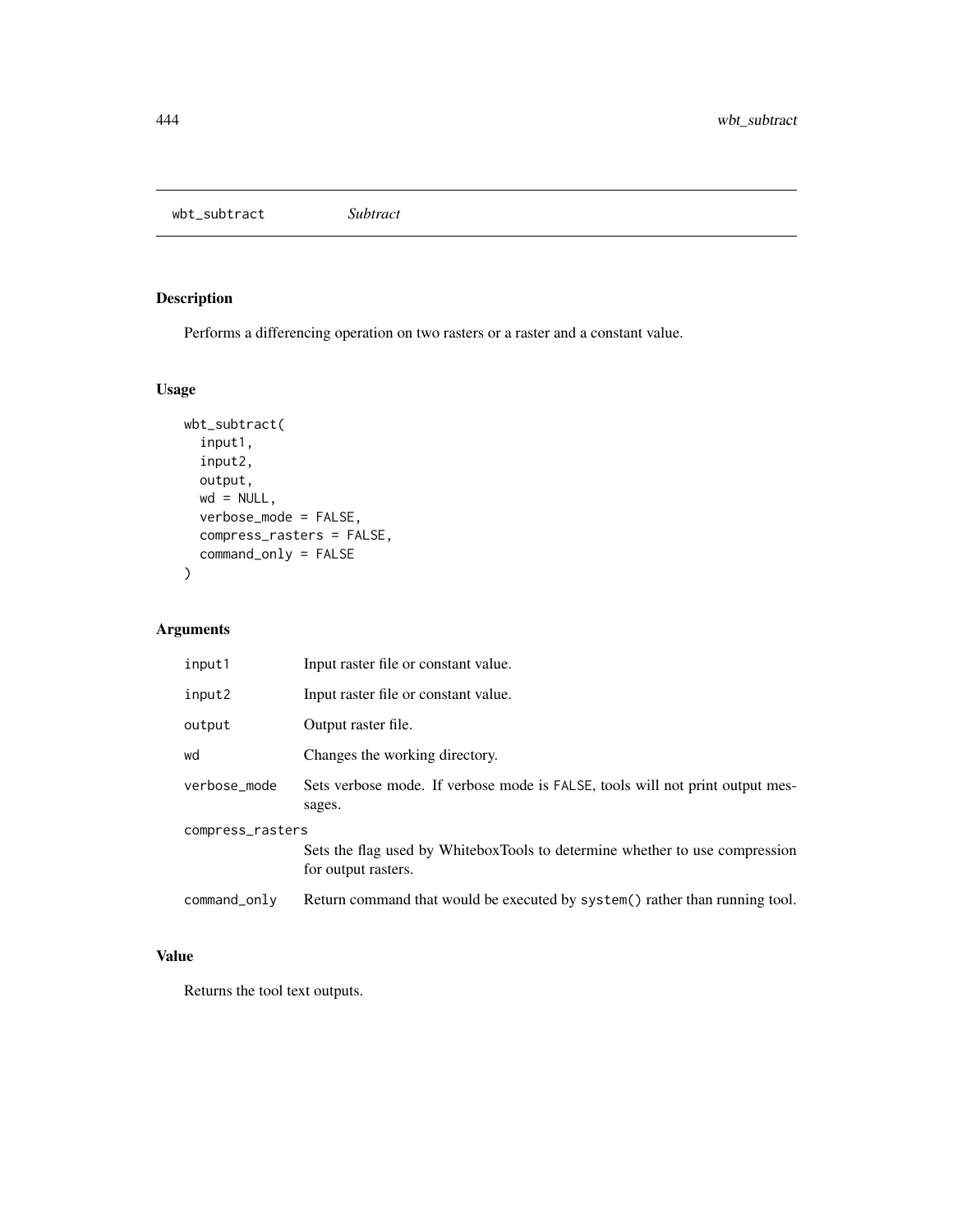## Description

Calculates the sum for each grid cell from a group of raster images.

# Usage

```
wbt_sum_overlay(
  inputs,
 output,
 wd = NULL,verbose_mode = FALSE,
  compress_rasters = FALSE,
  command_only = FALSE
\mathcal{L}
```
#### Arguments

| inputs           | Input raster files.                                                                                |  |
|------------------|----------------------------------------------------------------------------------------------------|--|
| output           | Output raster file.                                                                                |  |
| wd               | Changes the working directory.                                                                     |  |
| verbose_mode     | Sets verbose mode. If verbose mode is FALSE, tools will not print output mes-                      |  |
|                  | sages.                                                                                             |  |
| compress_rasters |                                                                                                    |  |
|                  | Sets the flag used by WhiteboxTools to determine whether to use compression<br>for output rasters. |  |
| command_only     | Return command that would be executed by system() rather than running tool.                        |  |

## Value

Returns the tool text outputs.

wbt\_surface\_area\_ratio

*Surface area ratio*

## Description

Calculates a the surface area ratio of each grid cell in an input DEM.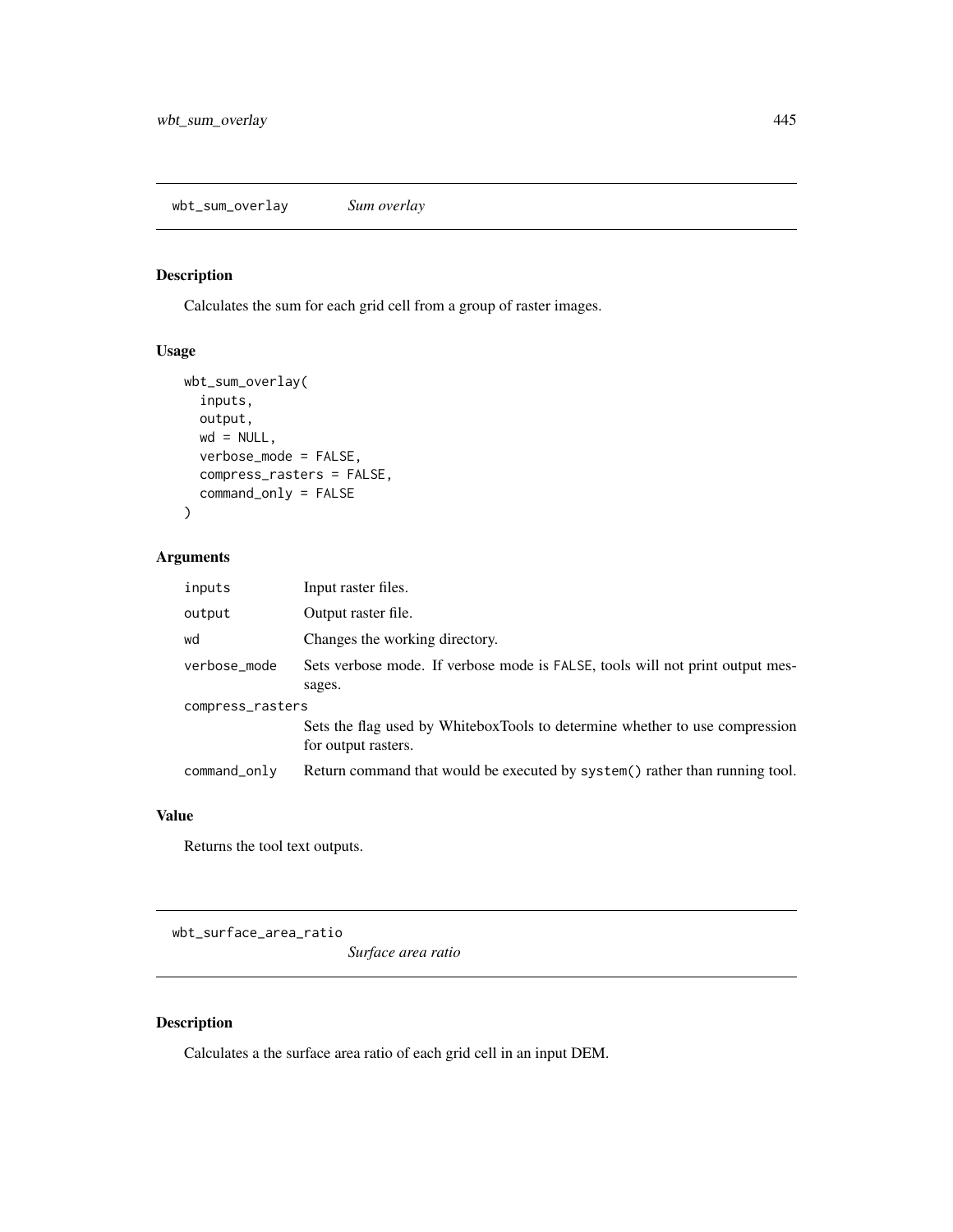# Usage

```
wbt_surface_area_ratio(
 dem,
 output,
 wd = NULL,verbose_mode = FALSE,
 compress_rasters = FALSE,
 command_only = FALSE
)
```
#### Arguments

| dem              | Input raster DEM file.                                                                             |  |
|------------------|----------------------------------------------------------------------------------------------------|--|
| output           | Output raster file.                                                                                |  |
| wd               | Changes the working directory.                                                                     |  |
| verbose_mode     | Sets verbose mode. If verbose mode is FALSE, tools will not print output mes-                      |  |
|                  | sages.                                                                                             |  |
| compress_rasters |                                                                                                    |  |
|                  | Sets the flag used by WhiteboxTools to determine whether to use compression<br>for output rasters. |  |
| command_only     | Return command that would be executed by system() rather than running tool.                        |  |

#### Value

Returns the tool text outputs.

wbt\_svm\_classification

*Svm classification*

# Description

Performs an SVM binary classification using training site polygons/points and multiple input images.

```
wbt_svm_classification(
  inputs,
  training,
  field,
  scaling = "Normalize",
  output = NULL,
  c = 200,gamma = 50,
```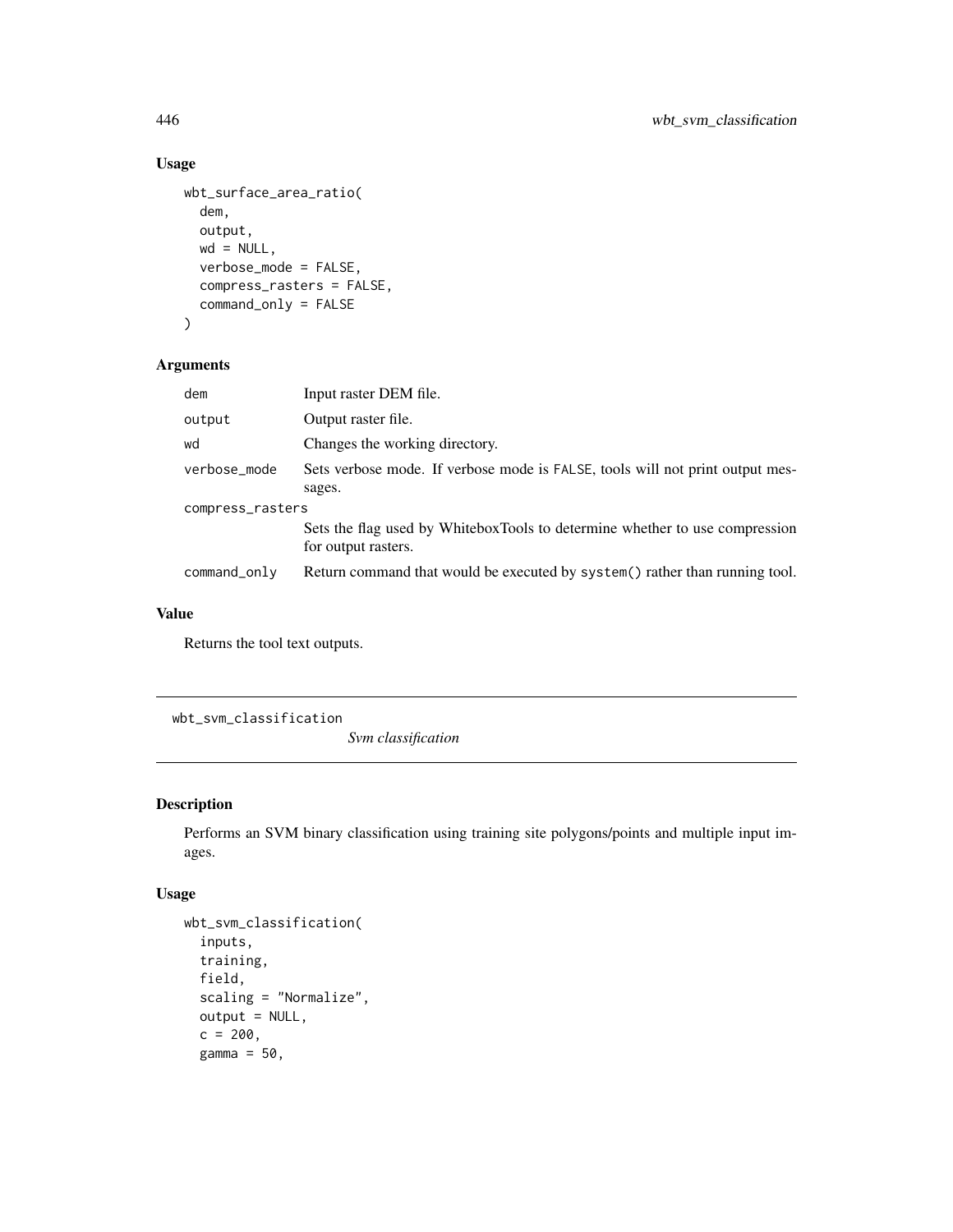# wbt\_svm\_regression 447

```
tolerance = 0.1,
test_proportion = 0.2,
wd = NULL,verbose_mode = FALSE,
compress_rasters = FALSE,
command_only = FALSE
```
## Arguments

 $\mathcal{L}$ 

| inputs           | Names of the input predictor rasters.                                                              |  |
|------------------|----------------------------------------------------------------------------------------------------|--|
| training         | Name of the input training site polygons/points Shapefile.                                         |  |
| field            | Name of the attribute containing class data.                                                       |  |
| scaling          | Scaling method for predictors. Options include 'None', 'Normalize', and 'Stan-<br>dardize'.        |  |
| output           | Name of the output raster file.                                                                    |  |
| C                | c-value, the regularization parameter.                                                             |  |
| gamma            | Gamma parameter used in setting the RBF (Gaussian) kernel function.                                |  |
| tolerance        | The tolerance parameter used in determining the stopping condition.                                |  |
| test_proportion  |                                                                                                    |  |
|                  | The proportion of the dataset to include in the test split; default is 0.2.                        |  |
| wd               | Changes the working directory.                                                                     |  |
| verbose_mode     | Sets verbose mode. If verbose mode is FALSE, tools will not print output mes-<br>sages.            |  |
| compress_rasters |                                                                                                    |  |
|                  | Sets the flag used by WhiteboxTools to determine whether to use compression<br>for output rasters. |  |
| command_only     | Return command that would be executed by system() rather than running tool.                        |  |

# Value

Returns the tool text outputs.

wbt\_svm\_regression *Svm regression*

# Description

Performs a supervised SVM regression analysis using training site points and predictor rasters.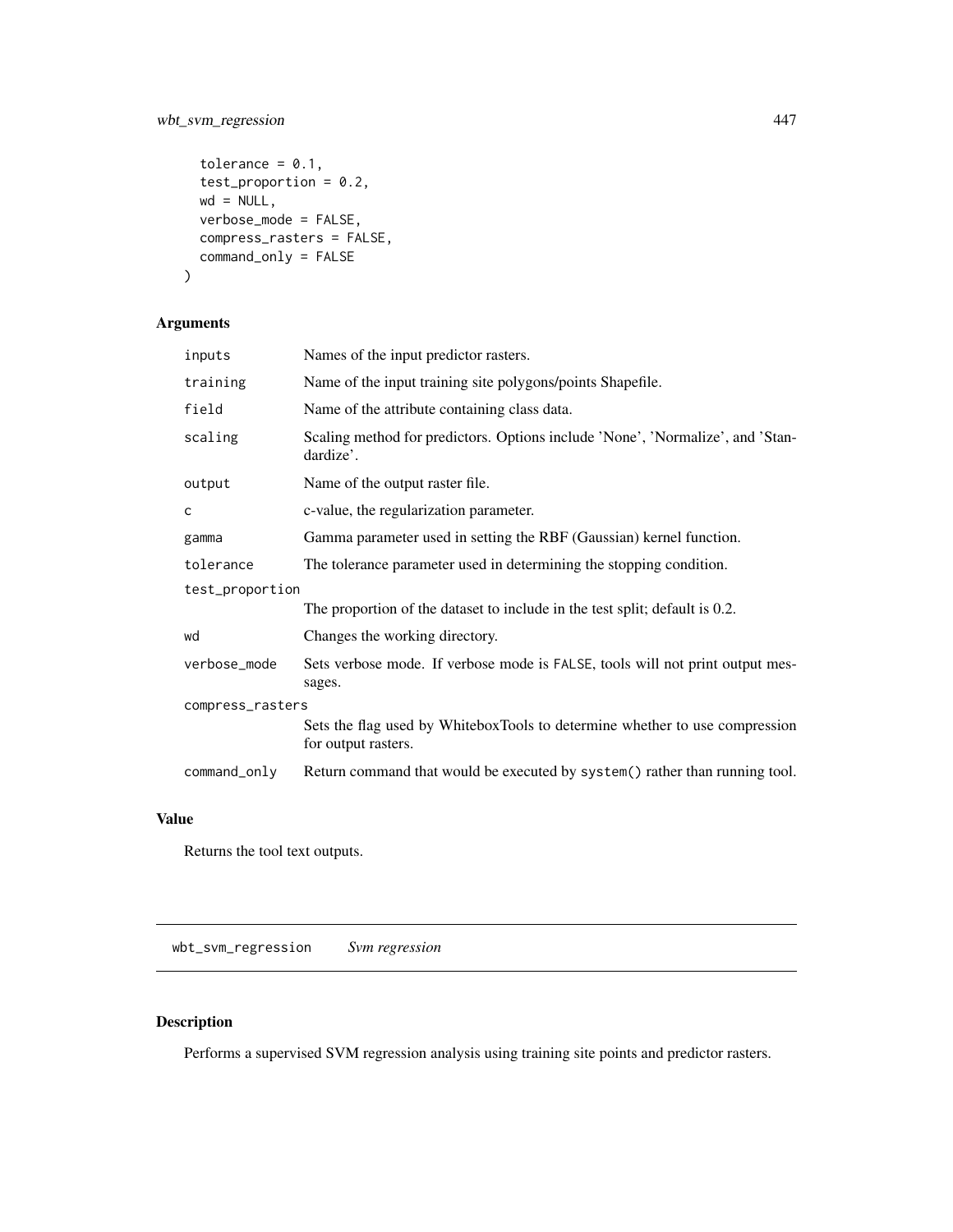# Usage

```
wbt_svm_regression(
  inputs,
  training,
  field,
  scaling = "Normalize",
  output = NULL,
  c = 50,
  eps = 10,gamma = 0.5,
  test_proportion = 0.2,
  wd = NULL,verbose_mode = FALSE,
  compress_rasters = FALSE,
  command_only = FALSE
\mathcal{L}
```
## Arguments

| inputs           | Names of the input predictor rasters.                                                              |  |
|------------------|----------------------------------------------------------------------------------------------------|--|
| training         | Name of the input training site points Shapefile.                                                  |  |
| field            | Name of the attribute containing class data.                                                       |  |
| scaling          | Scaling method for predictors. Options include 'None', 'Normalize', and 'Stan-<br>dardize'.        |  |
| output           | Name of the output raster file.                                                                    |  |
| c                | c-value, the regularization parameter.                                                             |  |
| eps              | Epsilon in the epsilon-SVR model.                                                                  |  |
| gamma            | Gamma parameter used in setting the RBF (Gaussian) kernel function.                                |  |
| test_proportion  |                                                                                                    |  |
|                  | The proportion of the dataset to include in the test split; default is 0.2.                        |  |
| wd               | Changes the working directory.                                                                     |  |
| verbose_mode     | Sets verbose mode. If verbose mode is FALSE, tools will not print output mes-<br>sages.            |  |
| compress_rasters |                                                                                                    |  |
|                  | Sets the flag used by WhiteboxTools to determine whether to use compression<br>for output rasters. |  |
| command_only     | Return command that would be executed by system() rather than running tool.                        |  |

## Value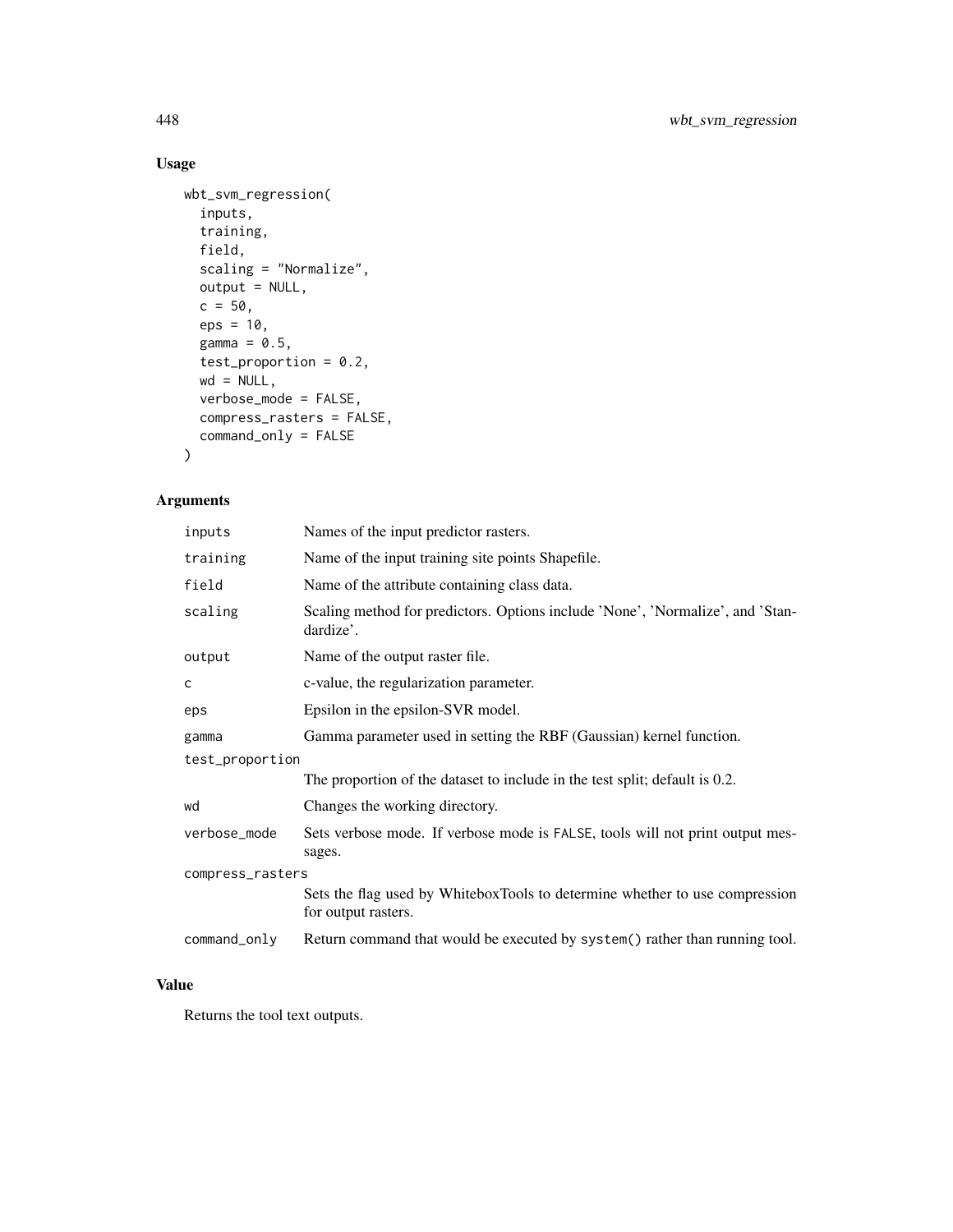wbt\_symmetrical\_difference

*Symmetrical difference*

## Description

Outputs the features that occur in one of the two vector inputs but not both, i.e. no overlapping features.

## Usage

```
wbt_symmetrical_difference(
  input,
 overlay,
 output,
  snap = \theta,
 wd = NULL,verbose_mode = FALSE,
  compress_rasters = FALSE,
  command_only = FALSE
)
```
## Arguments

| input            | Input vector file.                                                                                 |  |
|------------------|----------------------------------------------------------------------------------------------------|--|
| overlay          | Input overlay vector file.                                                                         |  |
| output           | Output vector file.                                                                                |  |
| snap             | Snap tolerance.                                                                                    |  |
| wd               | Changes the working directory.                                                                     |  |
| verbose_mode     | Sets verbose mode. If verbose mode is FALSE, tools will not print output mes-<br>sages.            |  |
| compress_rasters |                                                                                                    |  |
|                  | Sets the flag used by WhiteboxTools to determine whether to use compression<br>for output rasters. |  |
| $command\_only$  | Return command that would be executed by system() rather than running tool.                        |  |

#### Value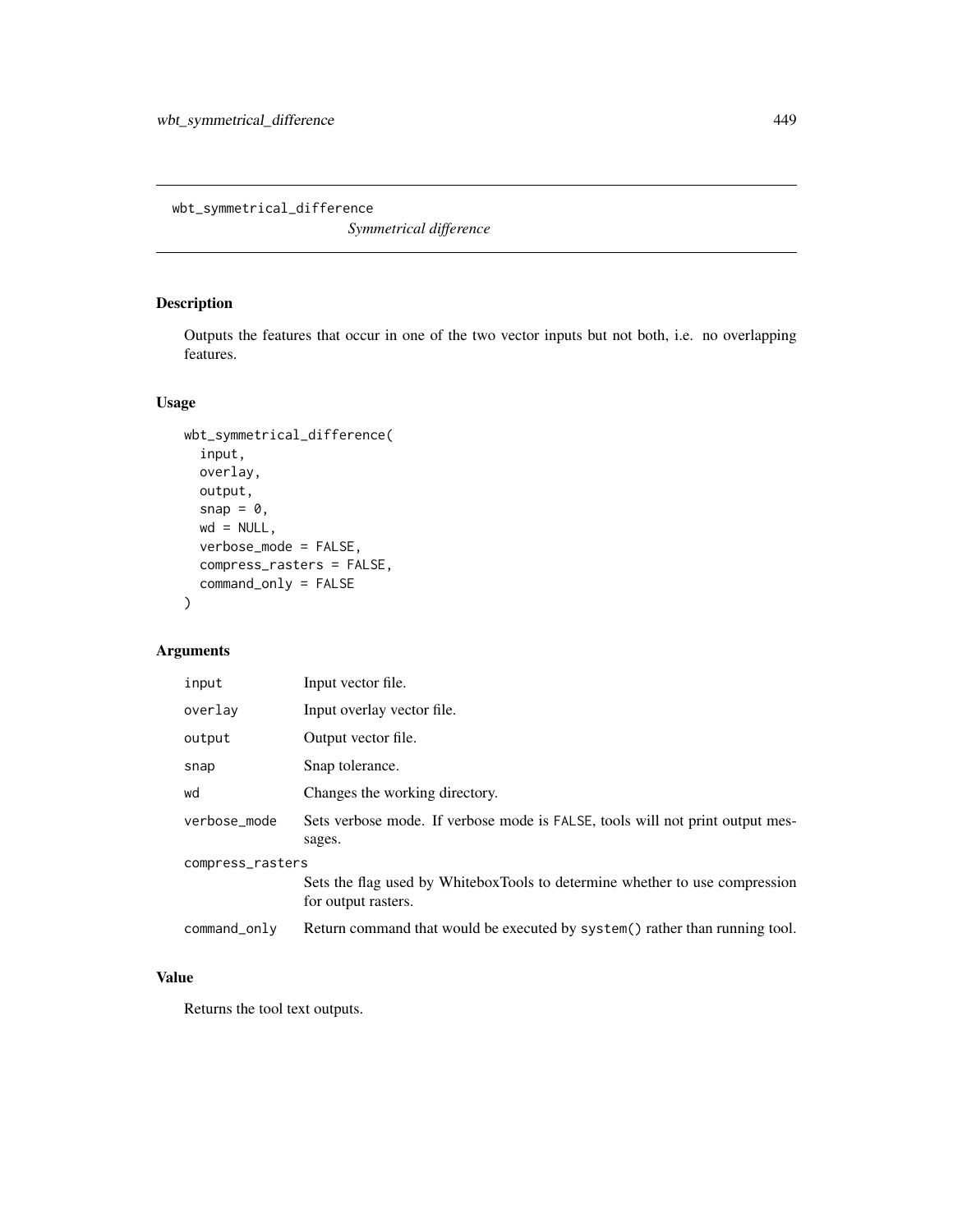wbt\_tan *Tan*

# Description

Returns the tangent (tan) of each values in a raster.

## Usage

```
wbt_tan(
  input,
 output,
 wd = NULL,verbose_mode = FALSE,
 compress_rasters = FALSE,
  command_only = FALSE
)
```
## Arguments

| input            | Input raster file.                                                                                 |  |
|------------------|----------------------------------------------------------------------------------------------------|--|
| output           | Output raster file.                                                                                |  |
| wd               | Changes the working directory.                                                                     |  |
| verbose_mode     | Sets verbose mode. If verbose mode is FALSE, tools will not print output mes-<br>sages.            |  |
| compress_rasters |                                                                                                    |  |
|                  | Sets the flag used by WhiteboxTools to determine whether to use compression<br>for output rasters. |  |
| command_only     | Return command that would be executed by system() rather than running tool.                        |  |

## Value

Returns the tool text outputs.

wbt\_tangential\_curvature

*Tangential curvature*

## Description

Calculates a tangential curvature raster from an input DEM.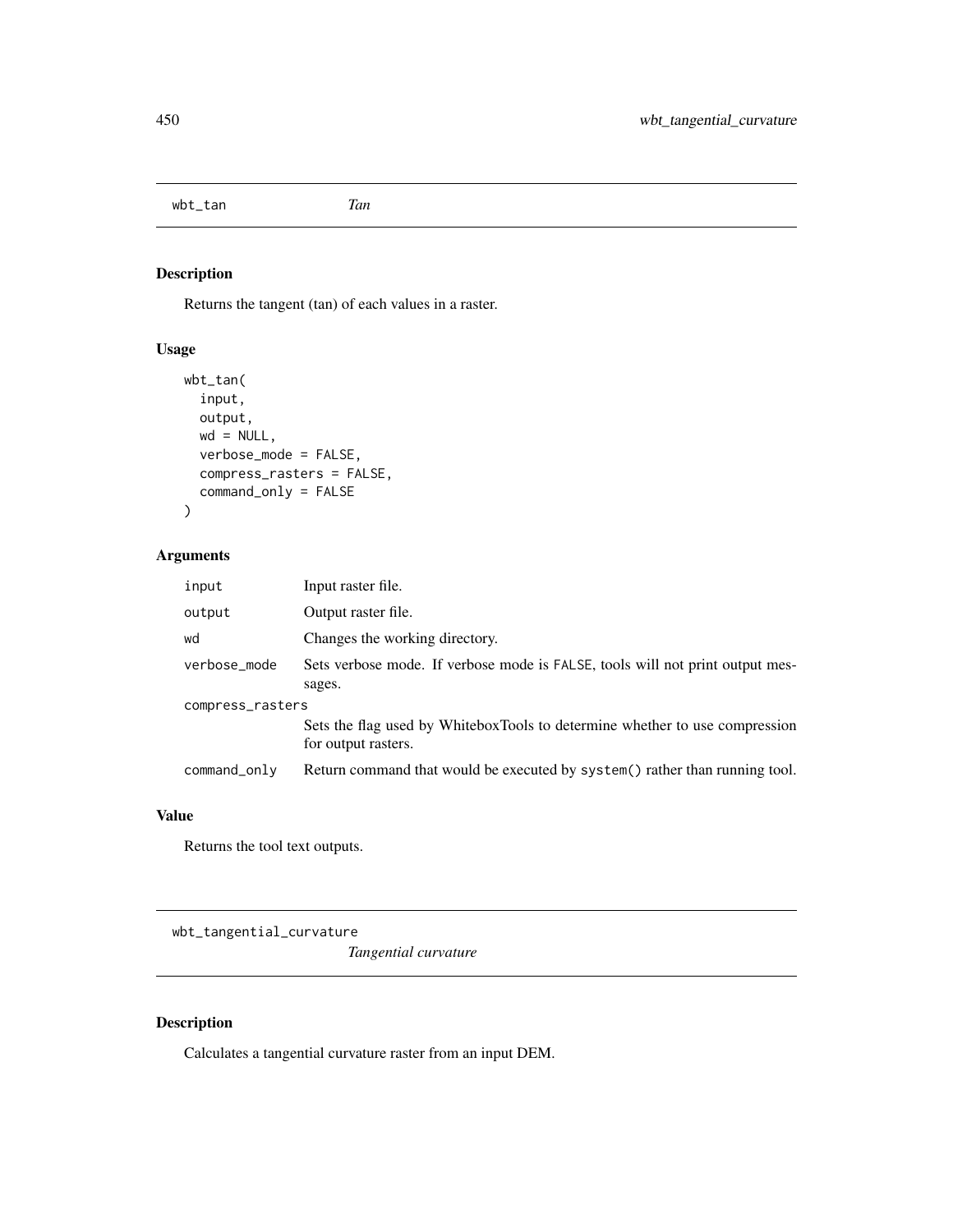wbt\_tanh 451

## Usage

```
wbt_tangential_curvature(
 dem,
 output,
 log = FALSE,
 zfactor = NULL,
 wd = NULL,verbose_mode = FALSE,
 compress_rasters = FALSE,
 command_only = FALSE
```

```
)
```
## Arguments

| dem              | Input raster DEM file.                                                           |  |
|------------------|----------------------------------------------------------------------------------|--|
| output           | Output raster file.                                                              |  |
| log              | Display output values using a log-scale.                                         |  |
| zfactor          | Optional multiplier for when the vertical and horizontal units are not the same. |  |
| wd               | Changes the working directory.                                                   |  |
| verbose mode     | Sets verbose mode. If verbose mode is FALSE, tools will not print output mes-    |  |
|                  | sages.                                                                           |  |
| compress_rasters |                                                                                  |  |
|                  | Sets the flag used by WhiteboxTools to determine whether to use compression      |  |
|                  | for output rasters.                                                              |  |
| command_only     | Return command that would be executed by system() rather than running tool.      |  |
|                  |                                                                                  |  |

## Value

Returns the tool text outputs.

wbt\_tanh *Tanh*

## Description

Returns the hyperbolic tangent (tanh) of each values in a raster.

```
wbt_tanh(
  input,
 output,
 wd = NULL,verbose_mode = FALSE,
 compress_rasters = FALSE,
  command_only = FALSE
)
```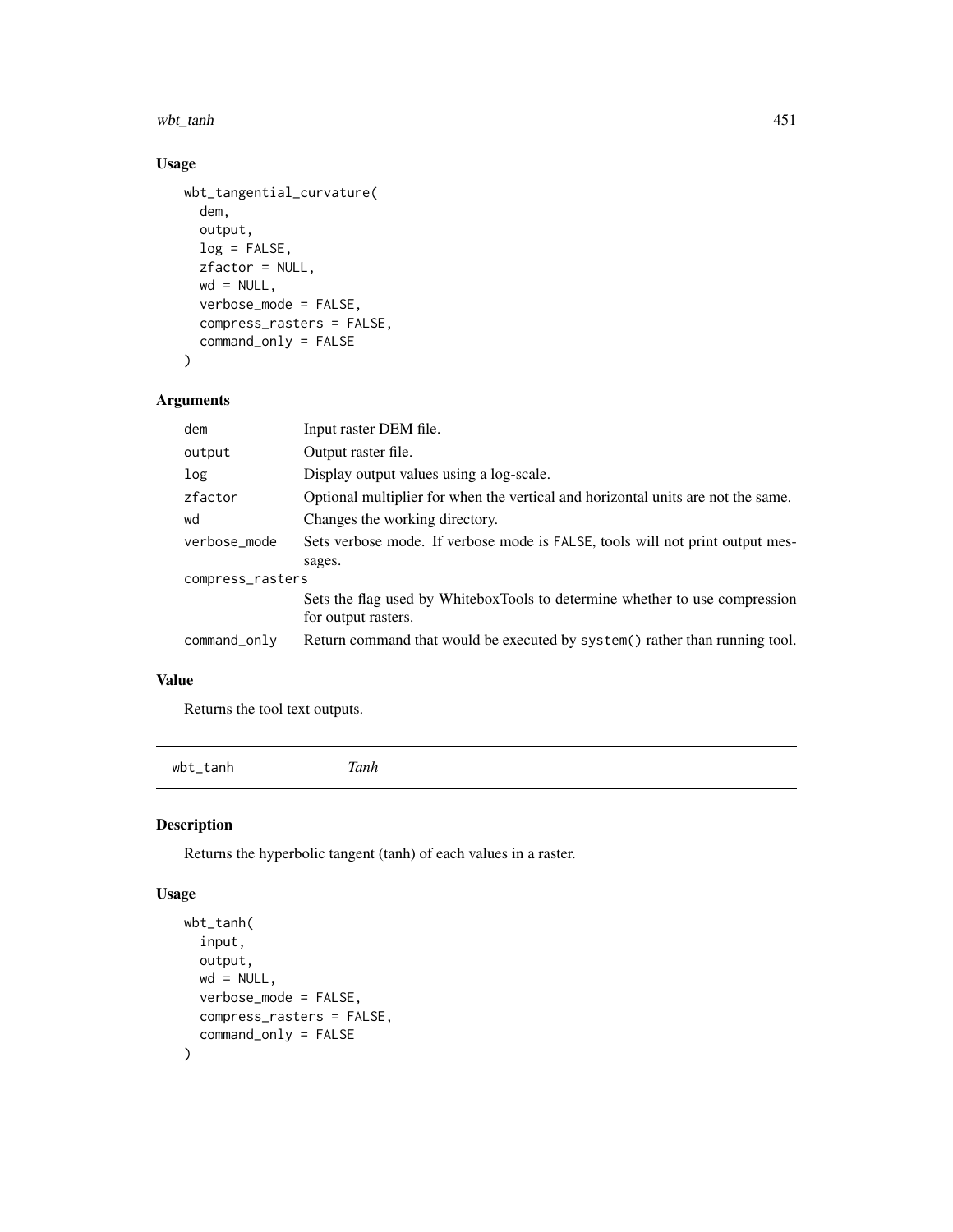| input            | Input raster file.                                                                                 |  |
|------------------|----------------------------------------------------------------------------------------------------|--|
| output           | Output raster file.                                                                                |  |
| wd               | Changes the working directory.                                                                     |  |
| verbose_mode     | Sets verbose mode. If verbose mode is FALSE, tools will not print output mes-                      |  |
|                  | sages.                                                                                             |  |
| compress_rasters |                                                                                                    |  |
|                  | Sets the flag used by WhiteboxTools to determine whether to use compression<br>for output rasters. |  |
| command_only     | Return command that would be executed by system() rather than running tool.                        |  |

## Value

Returns the tool text outputs.

wbt\_thicken\_raster\_line

*Thicken raster line*

## Description

Thickens single-cell wide lines within a raster image.

# Usage

```
wbt_thicken_raster_line(
  input,
 output,
 wd = NULL,verbose_mode = FALSE,
 compress_rasters = FALSE,
 command_only = FALSE
\mathcal{L}
```

| input            | Input raster file.                                                                                 |  |
|------------------|----------------------------------------------------------------------------------------------------|--|
| output           | Output raster file.                                                                                |  |
| wd               | Changes the working directory.                                                                     |  |
| verbose_mode     | Sets verbose mode. If verbose mode is FALSE, tools will not print output mes-                      |  |
|                  | sages.                                                                                             |  |
| compress_rasters |                                                                                                    |  |
|                  | Sets the flag used by WhiteboxTools to determine whether to use compression<br>for output rasters. |  |
| command_only     | Return command that would be executed by system() rather than running tool.                        |  |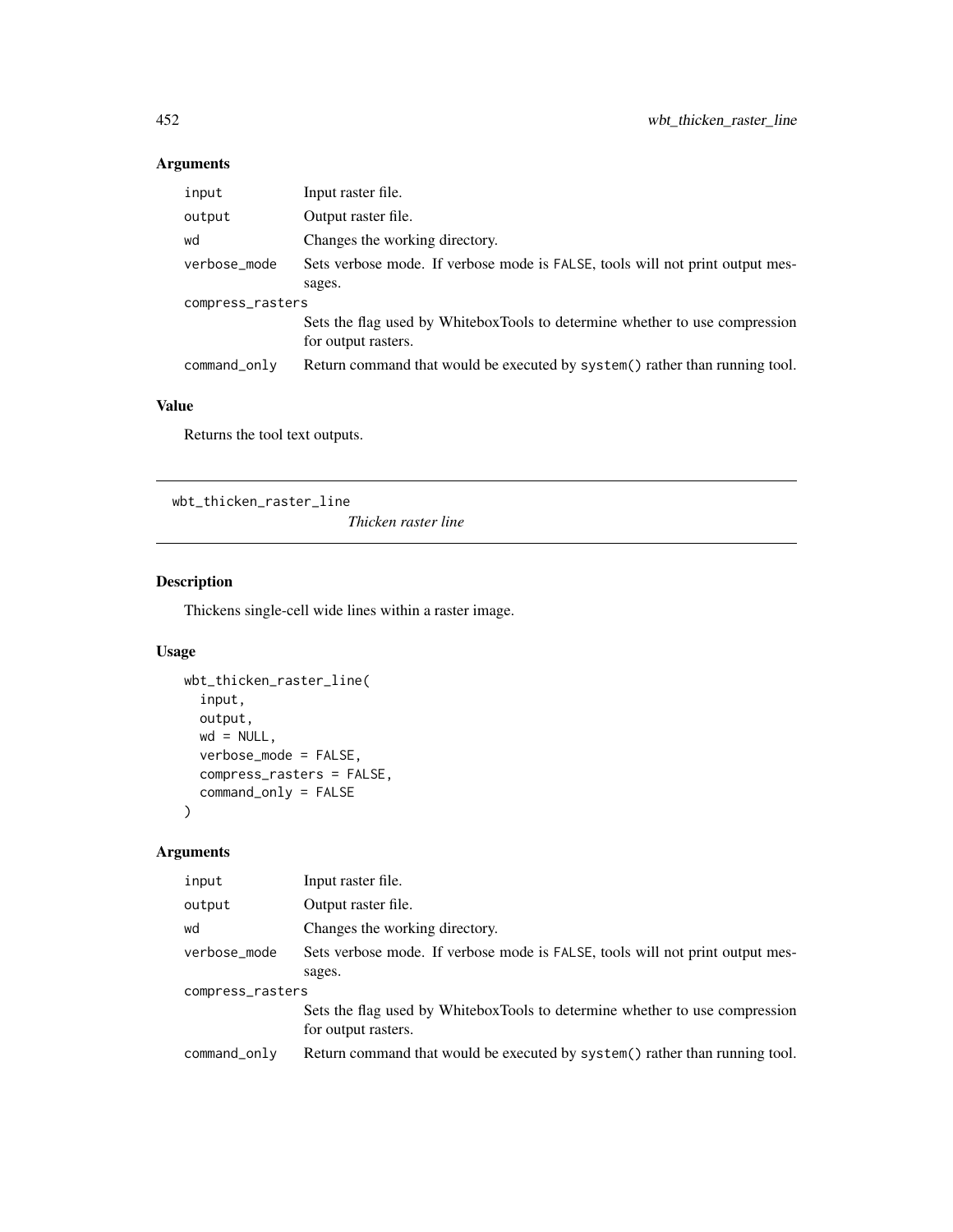Returns the tool text outputs.

wbt\_time\_in\_daylight *Time in daylight*

## Description

Calculates the proportion of time a location is not within an area of shadow.

## Usage

```
wbt_time_in_daylight(
  dem,
  output,
  lat,
  long,
 az_fraction = 10,
 max\_dist = 100,
 utc_offset = "00:00",
  start_day = 1,
  end_day = 365,
  start_time = "00:00:00",
  end_time = "23:59:59",
 wd = NULL,verbose_mode = FALSE,
  compress_rasters = FALSE,
  command_only = FALSE
)
```

| dem         | Input raster DEM file.                                                                                                      |  |
|-------------|-----------------------------------------------------------------------------------------------------------------------------|--|
| output      | Output raster file.                                                                                                         |  |
| lat         | Centre point latitude.                                                                                                      |  |
| long        | Centre point longitude.                                                                                                     |  |
| az_fraction | Azimuth fraction in degrees.                                                                                                |  |
| max_dist    | Optional maximum search distance. Minimum value is 5 x cell size.                                                           |  |
| utc offset  | UTC time offset, in hours (e.g. $-04:00, +06:00$ ).                                                                         |  |
| start_day   | Start day of the year $(1-365)$ .                                                                                           |  |
| end_day     | End day of the year $(1-365)$ .                                                                                             |  |
| start_time  | Starting hour to track shadows (e.g. 5, 5:00, 05:00:00). Assumes 24-hour time:<br>HH:MM:SS. 'sunrise' is also a valid time. |  |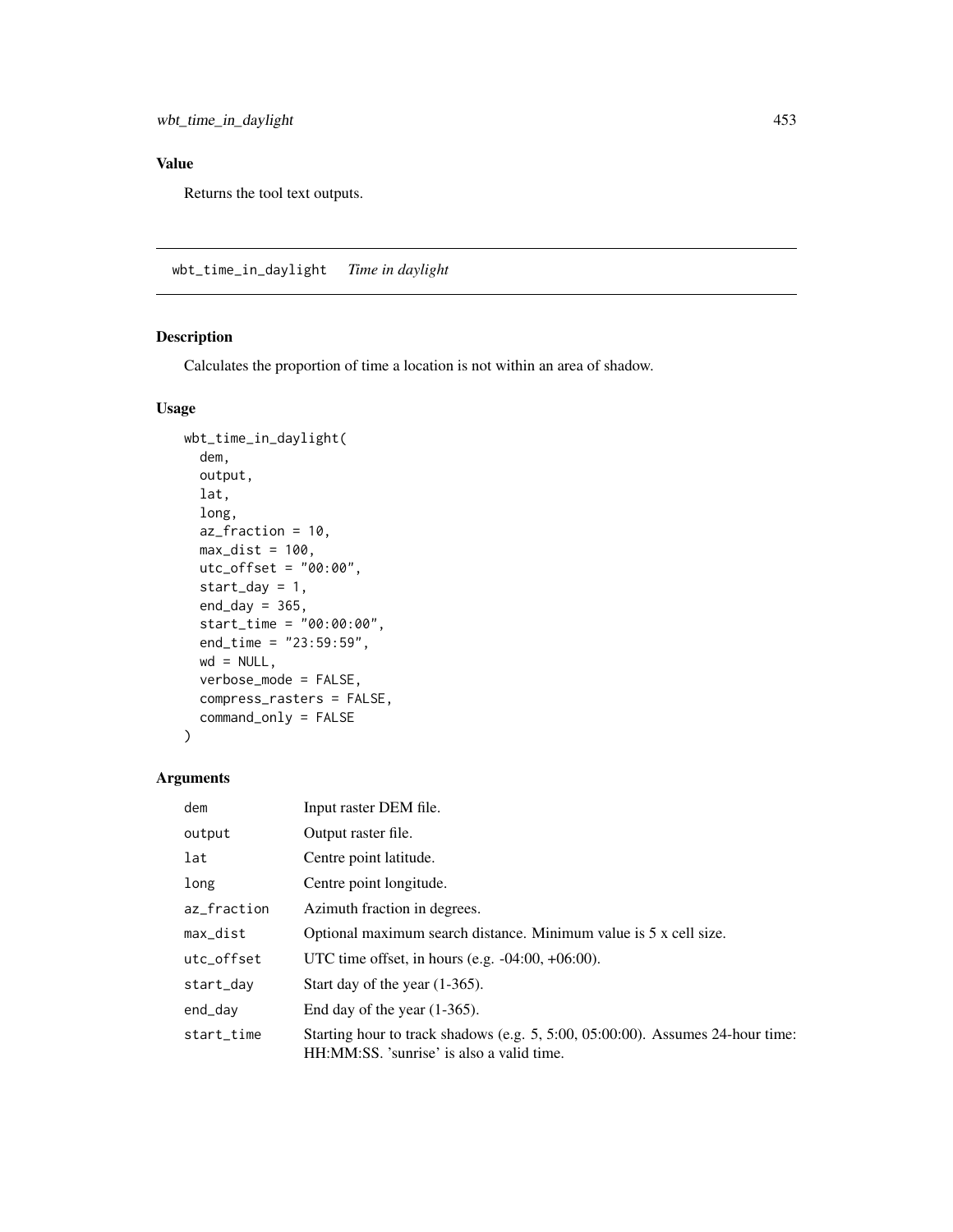| end_time         | Starting hour to track shadows (e.g. 21, 21:00, 21:00:00). Assumes 24-hour<br>time: HH:MM:SS. 'sunset' is also a valid time. |  |
|------------------|------------------------------------------------------------------------------------------------------------------------------|--|
| wd               | Changes the working directory.                                                                                               |  |
| verbose_mode     | Sets verbose mode. If verbose mode is FALSE, tools will not print output mes-<br>sages.                                      |  |
| compress_rasters |                                                                                                                              |  |
|                  | Sets the flag used by WhiteboxTools to determine whether to use compression<br>for output rasters.                           |  |
| command_only     | Return command that would be executed by system() rather than running tool.                                                  |  |

Returns the tool text outputs.

wbt\_tin\_gridding *Tin gridding*

# Description

Creates a raster grid based on a triangular irregular network (TIN) fitted to vector points.

#### Usage

```
wbt_tin_gridding(
 input,
 output,
 field = NULL,
 use_z = FALSE,resolution = NULL,
 base = NULL,
 max_triangle_edge_length = NULL,
 wd = NULL,verbose_mode = FALSE,
 compress_rasters = FALSE,
 command_only = FALSE
)
```

| input      | Input vector points file.                                                            |
|------------|--------------------------------------------------------------------------------------|
| output     | Output raster file.                                                                  |
| field      | Input field name in attribute table.                                                 |
| use_z      | Use the 'z' dimension of the Shapefile's geometry instead of an attribute field?.    |
| resolution | Output raster's grid resolution.                                                     |
| base       | Optionally specified input base raster file. Not used when a cell size is specified. |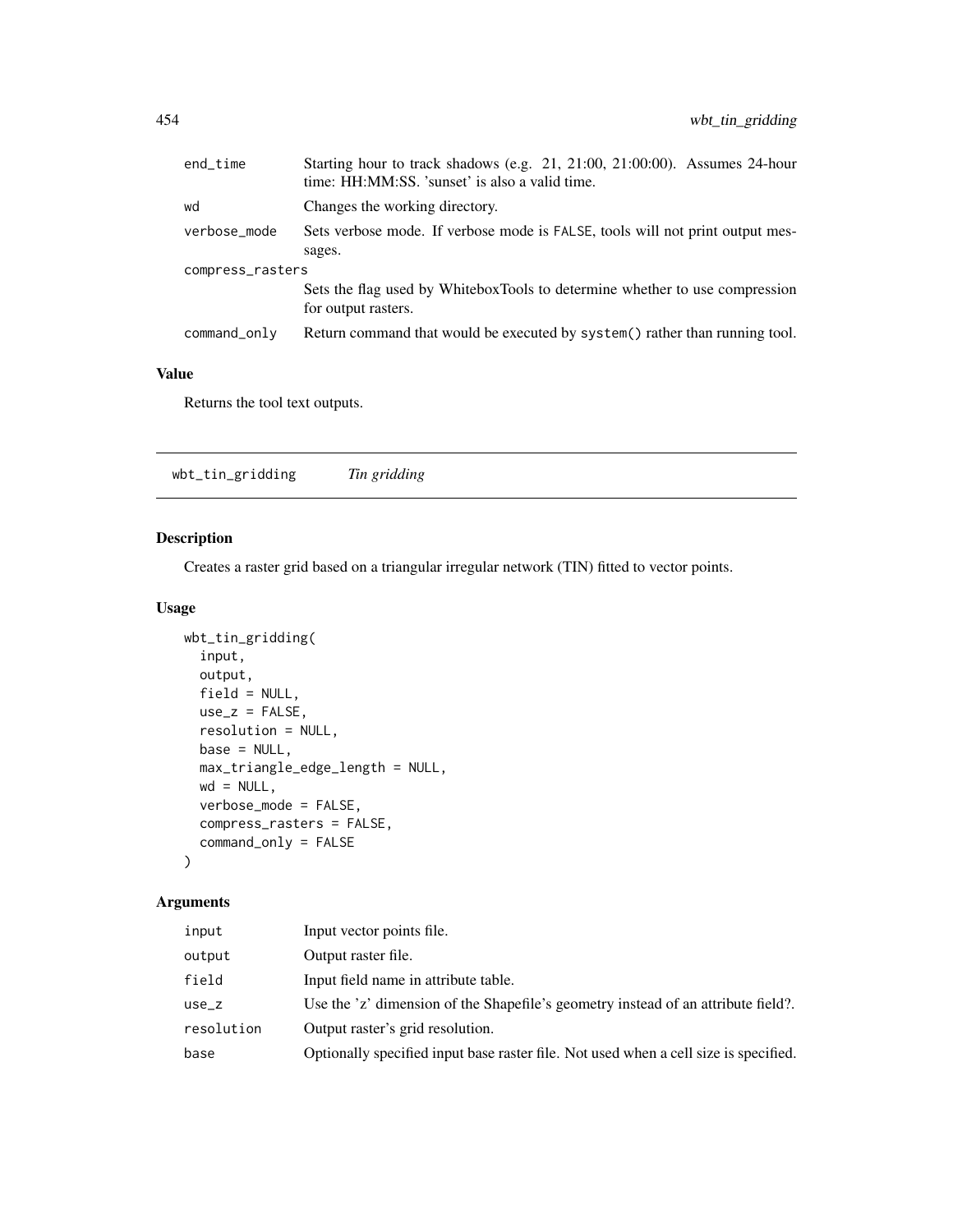## wbt\_toolbox 455

| max_triangle_edge_length |                                                                                                    |  |
|--------------------------|----------------------------------------------------------------------------------------------------|--|
|                          | Optional maximum triangle edge length; triangles larger than this size will not<br>be gridded.     |  |
| wd                       | Changes the working directory.                                                                     |  |
| verbose_mode             | Sets verbose mode. If verbose mode is FALSE, tools will not print output mes-                      |  |
|                          | sages.                                                                                             |  |
| compress_rasters         |                                                                                                    |  |
|                          | Sets the flag used by WhiteboxTools to determine whether to use compression<br>for output rasters. |  |
| command_only             | Return command that would be executed by system() rather than running tool.                        |  |

#### Value

Returns the tool text outputs.

wbt\_toolbox *The toolbox for a specific tool in WhiteboxTools*

# Description

Retrieve the toolbox for a specific tool.

## Usage

wbt\_toolbox(tool\_name = NULL)

## Arguments

tool\_name The name of the tool.

# Details

Leaving tool\_name as default NULL returns results for all tools, but does not work on Windows.

#### Value

Returns the toolbox for a specific tool.

## Examples

```
## Not run:
wbt_toolbox("breach_depressions")
```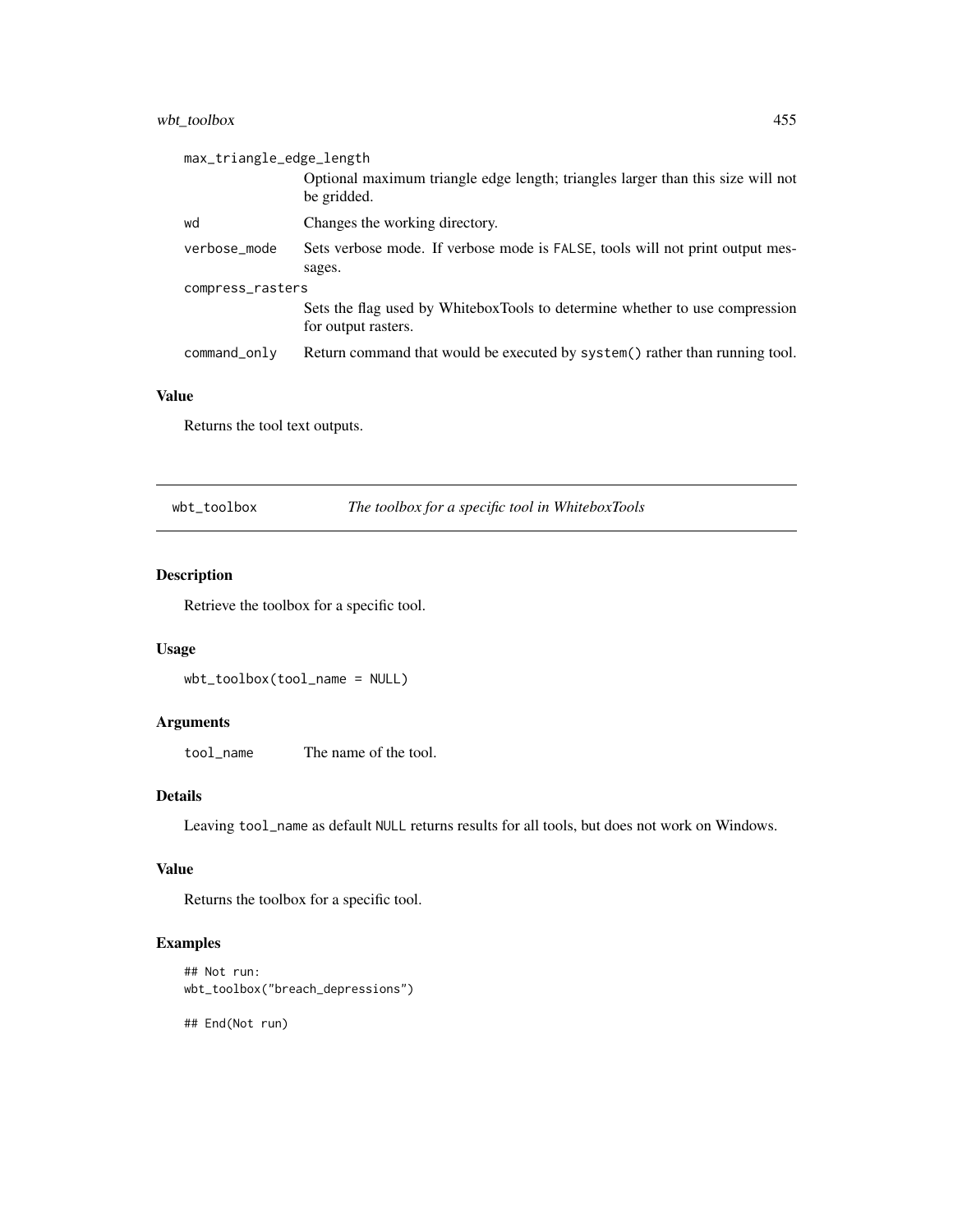#### Description

Retrieves the help description for a specific tool.

## Usage

```
wbt_tool_help(tool_name = NULL)
```
#### Arguments

tool\_name The name of the tool.

#### Details

Leaving tool\_name as default NULL returns results for all tools, but does not work on Windows.

#### Value

Returns the help description for a specific tool.

#### Examples

```
## Not run:
wbt_tool_help("lidar_info")
```
## End(Not run)

wbt\_tool\_parameters *Tool parameter descriptions for a specific tool in WhiteboxTools*

## Description

Retrieves the tool parameter descriptions for a specific tool.

#### Usage

wbt\_tool\_parameters(tool\_name, quiet = FALSE)

| tool name | The name of the tool.                             |
|-----------|---------------------------------------------------|
| quiet     | Prevent tool output being printed. Default: FALSE |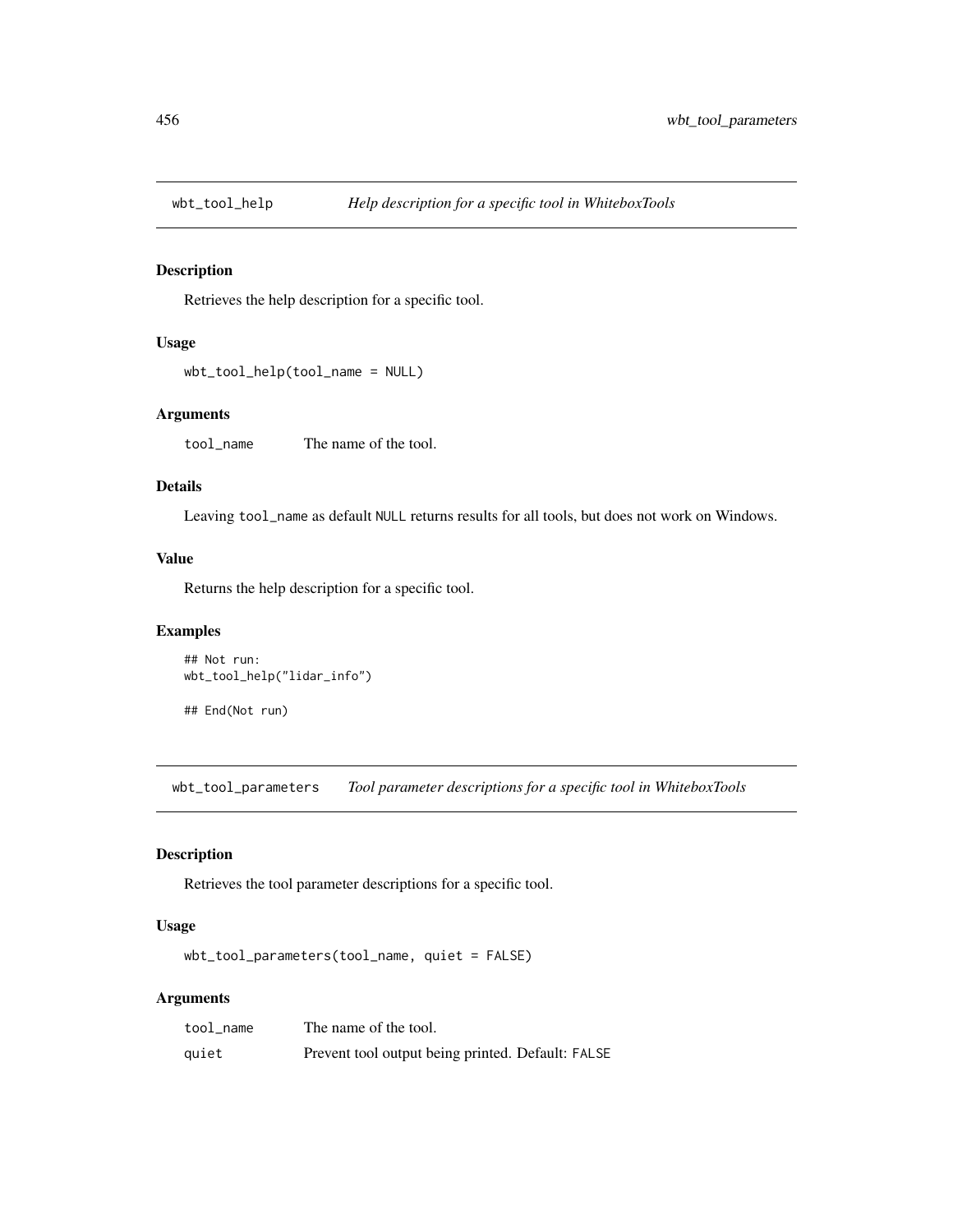# Details

quiet argument can be set to TRUE to allow for "quiet" internal use within other functions.

## Value

Returns the tool parameter descriptions for a specific tool.

## Examples

```
## Not run:
wbt_tool_parameters("lidar_info")
```
## End(Not run)

wbt\_tophat\_transform *Tophat transform*

## Description

Performs either a white or black top-hat transform on an input image.

## Usage

```
wbt_tophat_transform(
  input,
 output,
 filterx = 11,
  filtery = 11,
  variant = "white",
 wd = NULL,verbose_mode = FALSE,
  compress_rasters = FALSE,
  command_only = FALSE
)
```

| input        | Input raster file.                                                            |
|--------------|-------------------------------------------------------------------------------|
| output       | Output raster file.                                                           |
| filterx      | Size of the filter kernel in the x-direction.                                 |
| filtery      | Size of the filter kernel in the y-direction.                                 |
| variant      | Optional variant value. Options include 'white' and 'black'.                  |
| wd           | Changes the working directory.                                                |
| verbose_mode | Sets verbose mode. If verbose mode is FALSE, tools will not print output mes- |
|              | sages.                                                                        |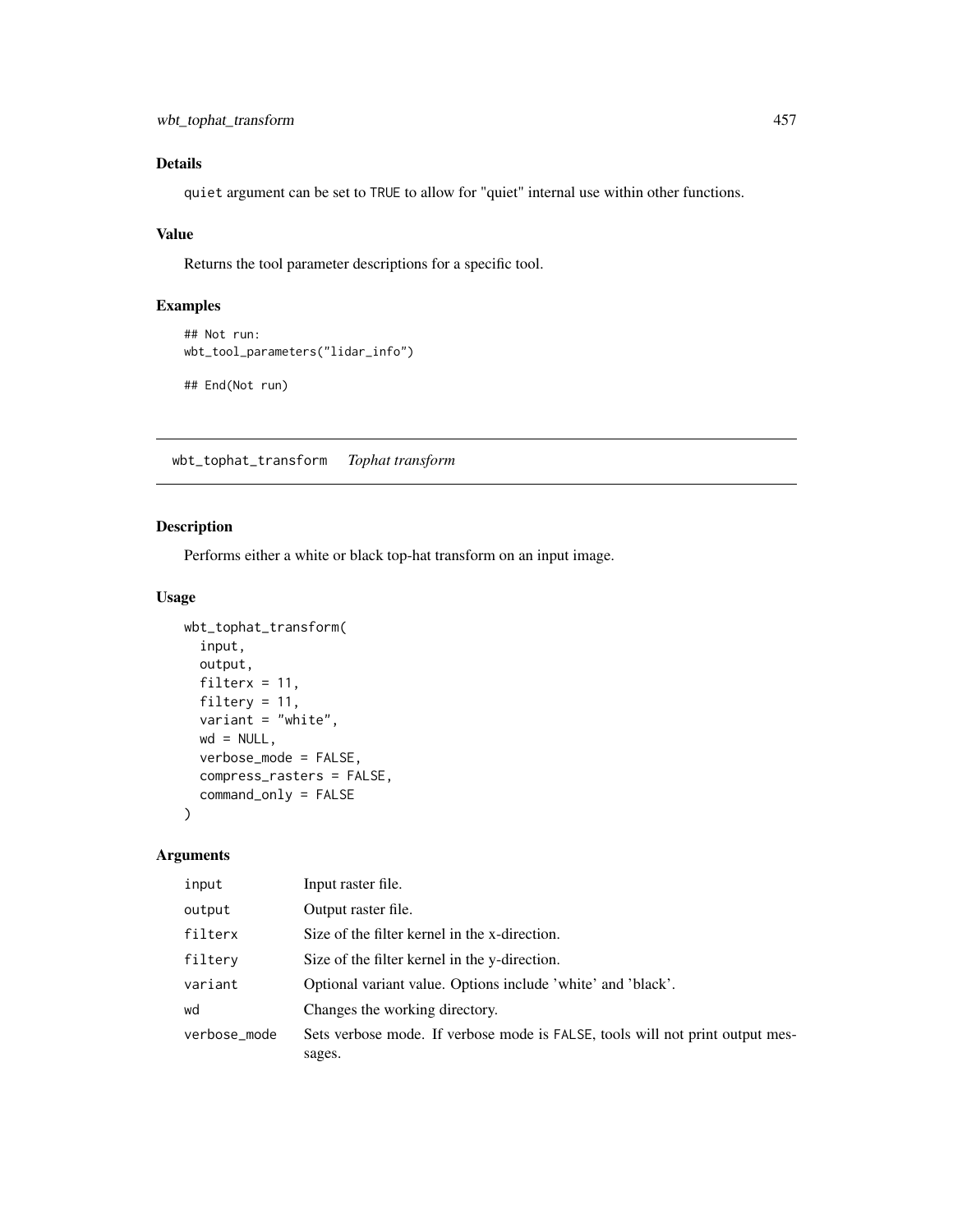| compress_rasters |                                                                                                    |
|------------------|----------------------------------------------------------------------------------------------------|
|                  | Sets the flag used by WhiteboxTools to determine whether to use compression<br>for output rasters. |
| command_only     | Return command that would be executed by system() rather than running tool.                        |

Returns the tool text outputs.

wbt\_topographic\_position\_animation *Topographic position animation*

# Description

This tool creates an animated GIF of multi-scale local topographic position (elevation deviation).

#### Usage

```
wbt_topographic_position_animation(
  input,
  output,
 palette = "bl_yl_rd",
 min\_scale = 1,
 num\_steps = 100,step_nonlinearity = 1.5,
 height = 600,
  delay = 250,
  label = "",dev_max = FALSE,
 wd = NULL,verbose_mode = FALSE,
  compress_rasters = FALSE,
  command_only = FALSE
\lambda
```

| input             | Name of the input digital elevation model (DEM) raster file.                                     |  |
|-------------------|--------------------------------------------------------------------------------------------------|--|
| output            | Name of the output HTML file (*.html).                                                           |  |
| palette           | Image palette; options are 'bl_yl_rd', 'bl_w_rd', 'purple', 'gn_yl', 'pi_y_g',<br>and 'viridis'. |  |
| min_scale         | Minimum search neighbourhood radius in grid cells.                                               |  |
| num_steps         | Number of steps.                                                                                 |  |
| step_nonlinearity |                                                                                                  |  |
|                   | Step nonlinearity factor $(1.0-2.0)$ is typical).                                                |  |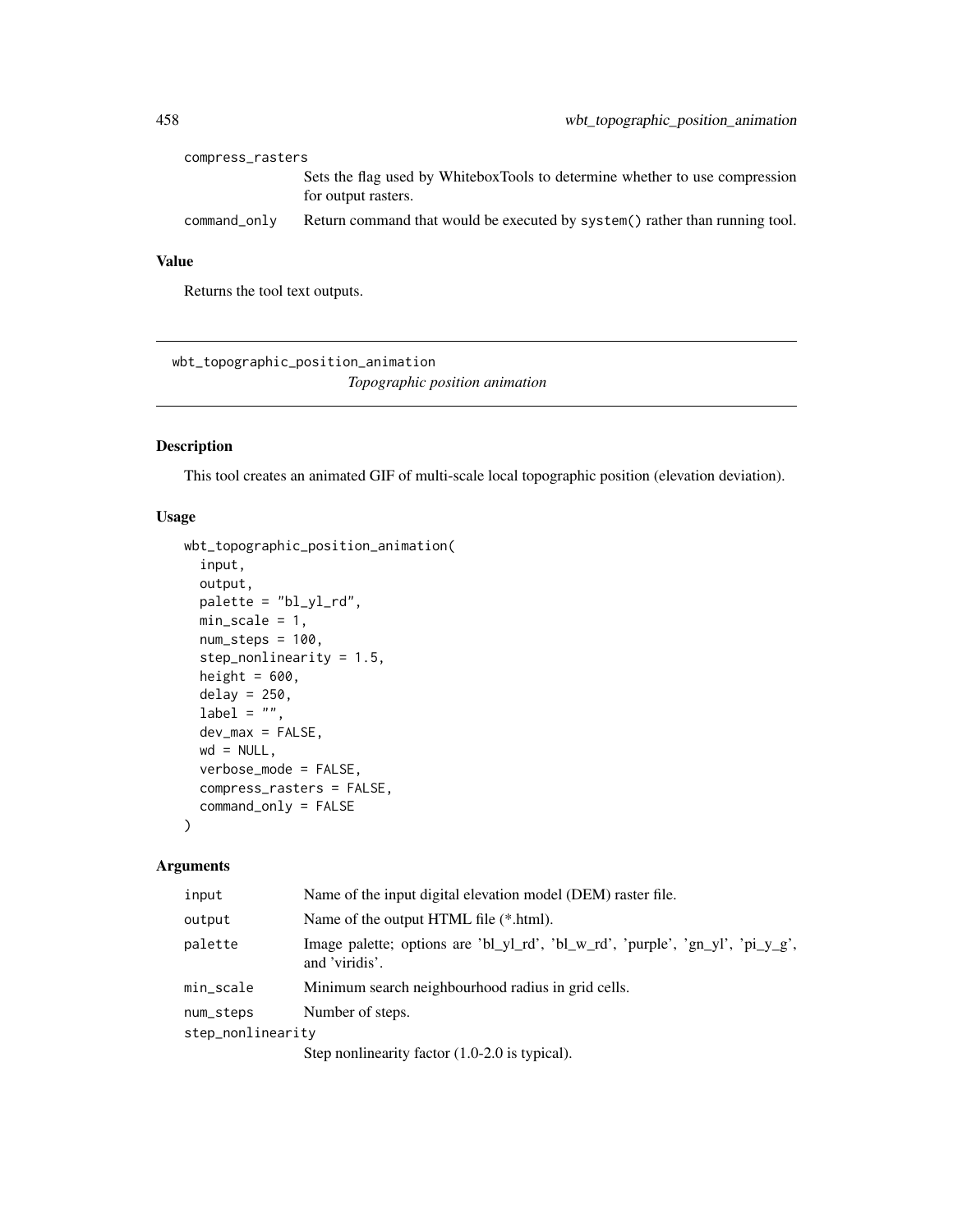| height           | Image height, in pixels.                                                                           |  |
|------------------|----------------------------------------------------------------------------------------------------|--|
| delay            | GIF time delay in milliseconds.                                                                    |  |
| label            | Label text (leave blank for none).                                                                 |  |
| dev max          | Do you want to use DEV max instead of DEV for measuring local topographic<br>position?.            |  |
| wd               | Changes the working directory.                                                                     |  |
| verbose mode     | Sets verbose mode. If verbose mode is FALSE, tools will not print output mes-<br>sages.            |  |
| compress_rasters |                                                                                                    |  |
|                  | Sets the flag used by WhiteboxTools to determine whether to use compression<br>for output rasters. |  |
| command_only     | Return command that would be executed by system() rather than running tool.                        |  |

Returns the tool text outputs.

wbt\_topological\_stream\_order

*Topological stream order*

## Description

Assigns each link in a stream network its topological order.

## Usage

```
wbt_topological_stream_order(
 d8_pntr,
 streams,
 output,
 esri_pntr = FALSE,
 zero_background = FALSE,
 wd = NULL,verbose_mode = FALSE,
 compress_rasters = FALSE,
 command_only = FALSE
)
```

| d8_pntr | Input raster D8 pointer file. |
|---------|-------------------------------|
| streams | Input raster streams file.    |
| output  | Output raster file.           |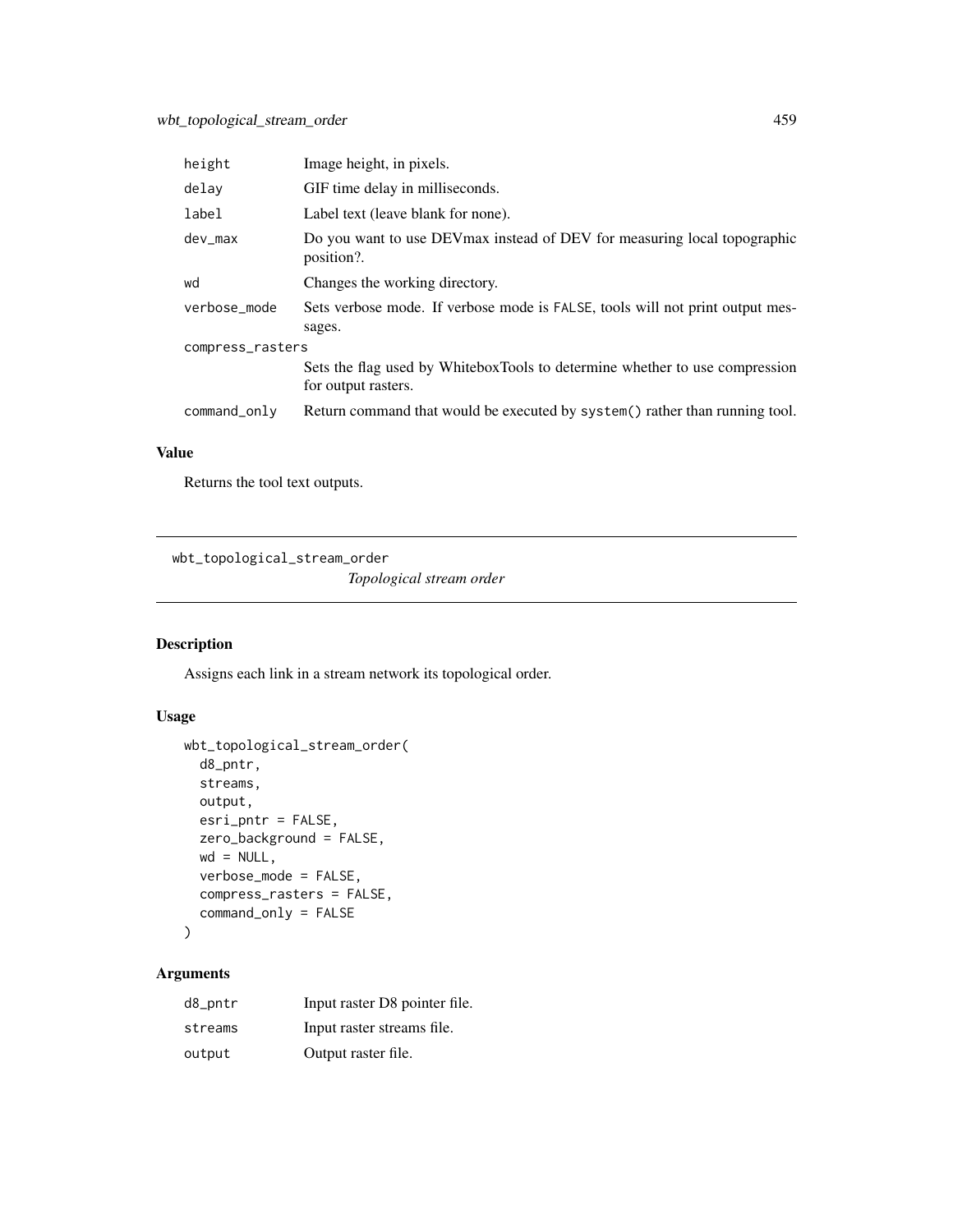| esri_pntr        | D8 pointer uses the ESRI style scheme.                                                             |  |
|------------------|----------------------------------------------------------------------------------------------------|--|
| zero_background  |                                                                                                    |  |
|                  | Flag indicating whether a background value of zero should be used.                                 |  |
| wd               | Changes the working directory.                                                                     |  |
| verbose_mode     | Sets verbose mode. If verbose mode is FALSE, tools will not print output mes-                      |  |
|                  | sages.                                                                                             |  |
| compress_rasters |                                                                                                    |  |
|                  | Sets the flag used by WhiteboxTools to determine whether to use compression<br>for output rasters. |  |
| command_only     | Return command that would be executed by system() rather than running tool.                        |  |

Returns the tool text outputs.

wbt\_total\_curvature *Total curvature*

# Description

Calculates a total curvature raster from an input DEM.

# Usage

```
wbt_total_curvature(
  dem,
  output,
  log = FALSE,
  zfactor = NULL,
  wd = NULL,verbose_mode = FALSE,
  compress_rasters = FALSE,
  command_only = FALSE
\mathcal{L}
```

| dem          | Input raster DEM file.                                                           |
|--------------|----------------------------------------------------------------------------------|
| output       | Output raster file.                                                              |
| log          | Display output values using a log-scale.                                         |
| zfactor      | Optional multiplier for when the vertical and horizontal units are not the same. |
| wd           | Changes the working directory.                                                   |
| verbose_mode | Sets verbose mode. If verbose mode is FALSE, tools will not print output mes-    |
|              | sages.                                                                           |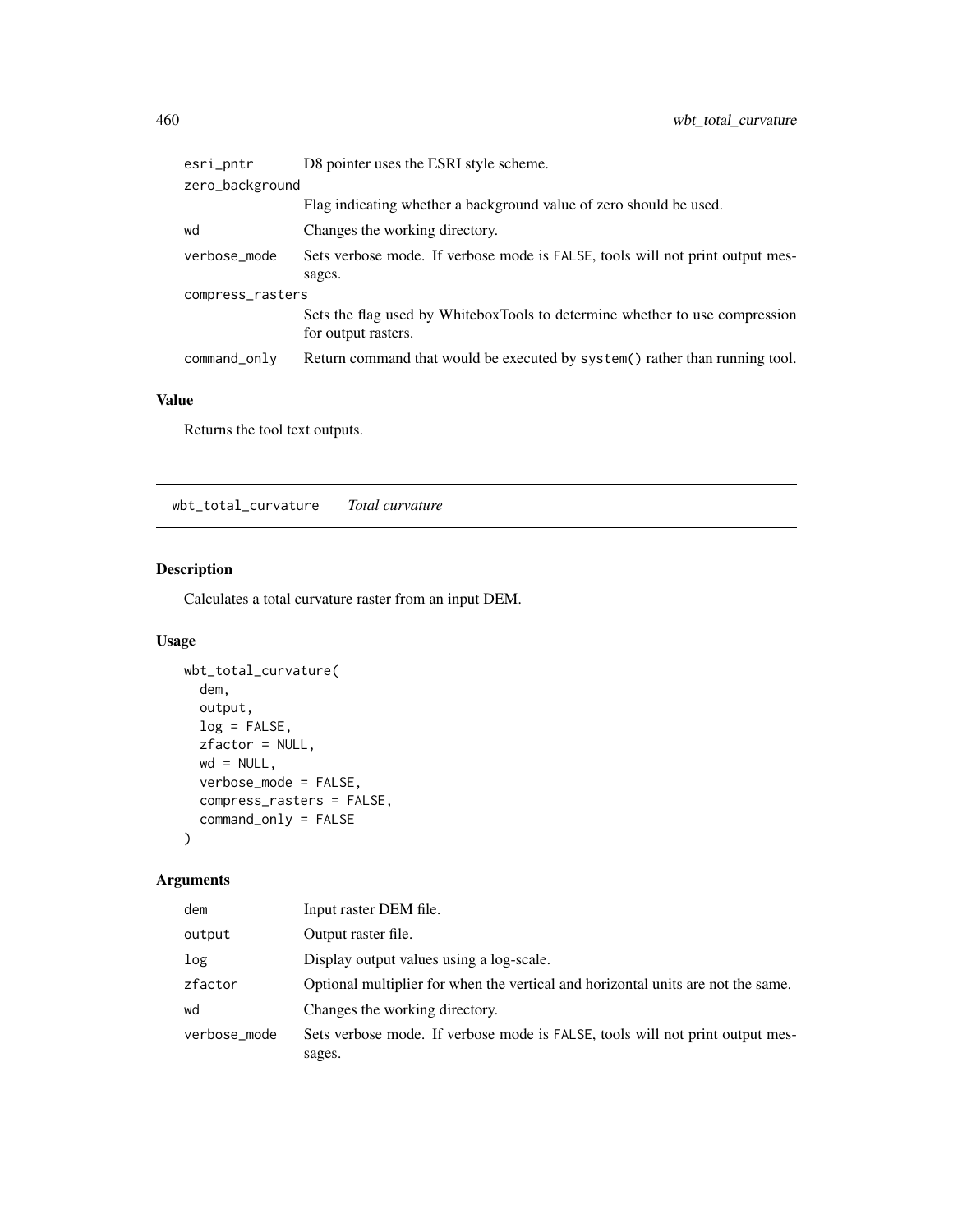# wbt\_total\_filter 461

| compress_rasters |                                                                                                    |  |
|------------------|----------------------------------------------------------------------------------------------------|--|
|                  | Sets the flag used by WhiteboxTools to determine whether to use compression<br>for output rasters. |  |
| command_only     | Return command that would be executed by system () rather than running tool.                       |  |

## Value

Returns the tool text outputs.

wbt\_total\_filter *Total filter*

## Description

Performs a total filter on an input image.

#### Usage

```
wbt_total_filter(
  input,
 output,
 filterx = 11,
 filtery = 11,
 wd = NULL,verbose_mode = FALSE,
 compress_rasters = FALSE,
  command_only = FALSE
)
```
## Arguments

| input            | Input raster file.                                                                      |  |
|------------------|-----------------------------------------------------------------------------------------|--|
| output           | Output raster file.                                                                     |  |
| filterx          | Size of the filter kernel in the x-direction.                                           |  |
| filtery          | Size of the filter kernel in the y-direction.                                           |  |
| wd               | Changes the working directory.                                                          |  |
| verbose_mode     | Sets verbose mode. If verbose mode is FALSE, tools will not print output mes-<br>sages. |  |
| compress_rasters |                                                                                         |  |
|                  | Sets the flag used by WhiteboxTools to determine whether to use compression             |  |
|                  | for output rasters.                                                                     |  |
| command_only     | Return command that would be executed by system() rather than running tool.             |  |

#### Value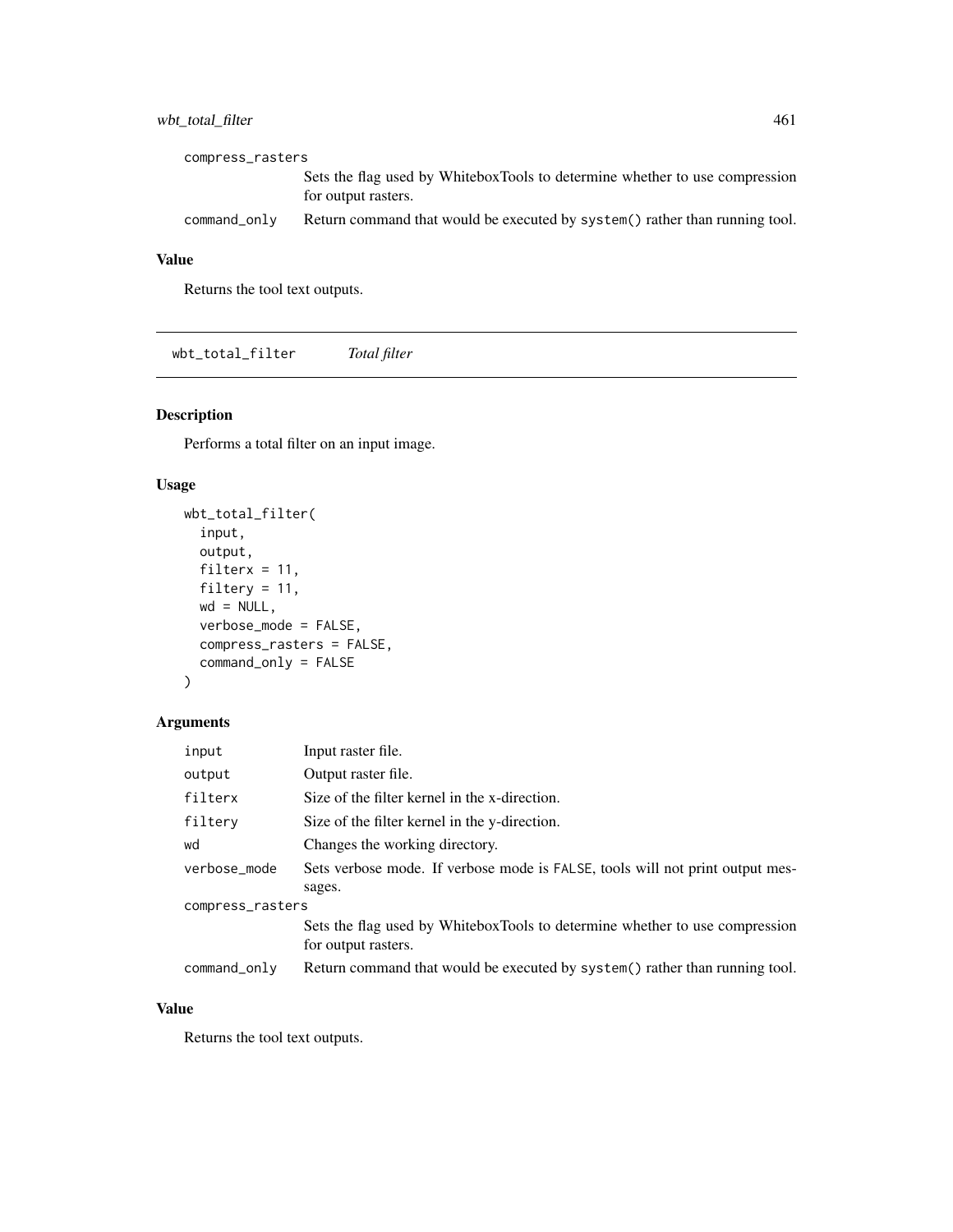wbt\_to\_degrees *To degrees*

## Description

Converts a raster from radians to degrees.

## Usage

```
wbt_to_degrees(
  input,
 output,
 wd = NULL,verbose_mode = FALSE,
 compress_rasters = FALSE,
 command_only = FALSE
)
```
# Arguments

| input            | Input raster file.                                                                                 |  |
|------------------|----------------------------------------------------------------------------------------------------|--|
| output           | Output raster file.                                                                                |  |
| wd               | Changes the working directory.                                                                     |  |
| verbose_mode     | Sets verbose mode. If verbose mode is FALSE, tools will not print output mes-<br>sages.            |  |
| compress_rasters |                                                                                                    |  |
|                  | Sets the flag used by WhiteboxTools to determine whether to use compression<br>for output rasters. |  |
| command_only     | Return command that would be executed by system() rather than running tool.                        |  |

## Value

Returns the tool text outputs.

wbt\_to\_radians *To radians*

## Description

Converts a raster from degrees to radians.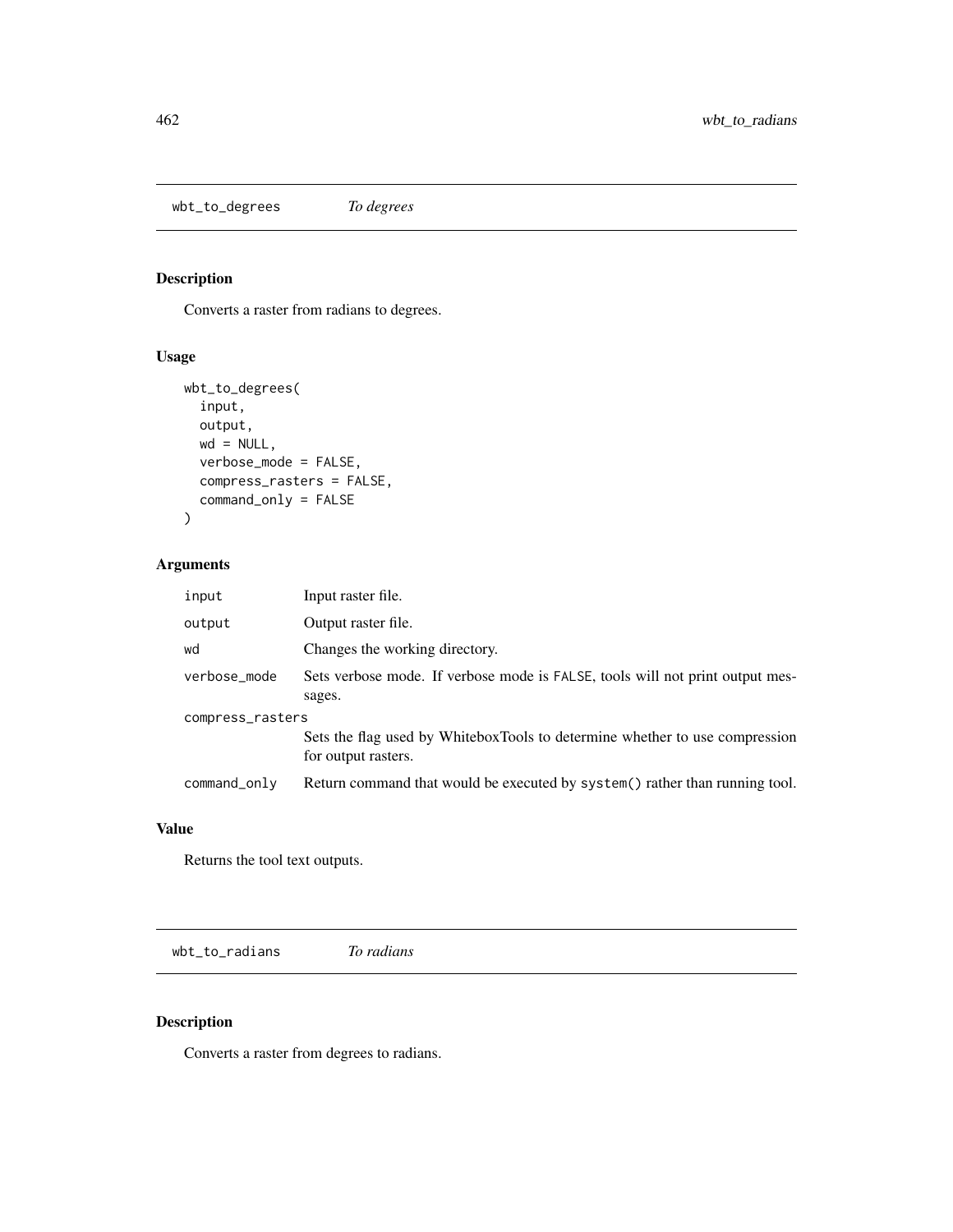## Usage

```
wbt_to_radians(
  input,
 output,
 wd = NULL,verbose_mode = FALSE,
  compress_rasters = FALSE,
  command_only = FALSE
)
```
## Arguments

| input            | Input raster file.                                                                                 |  |
|------------------|----------------------------------------------------------------------------------------------------|--|
| output           | Output raster file.                                                                                |  |
| wd               | Changes the working directory.                                                                     |  |
| verbose_mode     | Sets verbose mode. If verbose mode is FALSE, tools will not print output mes-                      |  |
|                  | sages.                                                                                             |  |
| compress_rasters |                                                                                                    |  |
|                  | Sets the flag used by WhiteboxTools to determine whether to use compression<br>for output rasters. |  |
| command_only     | Return command that would be executed by system() rather than running tool.                        |  |
|                  |                                                                                                    |  |

#### Value

Returns the tool text outputs.

wbt\_trace\_downslope\_flowpaths

*Trace downslope flowpaths*

## Description

Traces downslope flowpaths from one or more target sites (i.e. seed points).

```
wbt_trace_downslope_flowpaths(
  seed_pts,
 d8_pntr,
 output,
 esri_pntr = FALSE,
 zero_background = FALSE,
 wd = NULL,verbose_mode = FALSE,
 compress_rasters = FALSE,
  command_only = FALSE
)
```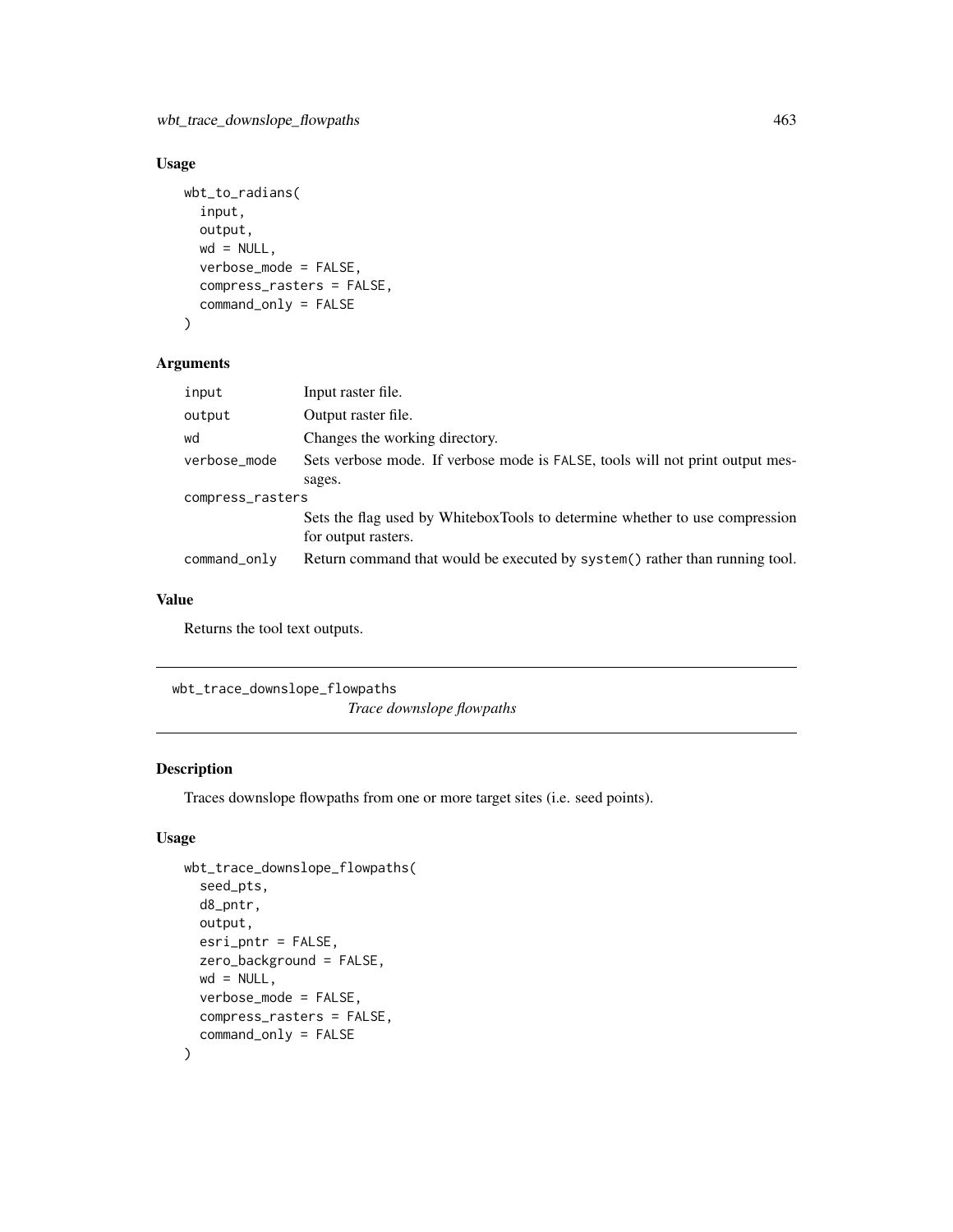| seed_pts         | Input vector seed points file.                                                                     |  |
|------------------|----------------------------------------------------------------------------------------------------|--|
| d8_pntr          | Input D8 pointer raster file.                                                                      |  |
| output           | Output raster file.                                                                                |  |
| esri_pntr        | D8 pointer uses the ESRI style scheme.                                                             |  |
| zero_background  |                                                                                                    |  |
|                  | Flag indicating whether a background value of zero should be used.                                 |  |
| wd               | Changes the working directory.                                                                     |  |
| verbose_mode     | Sets verbose mode. If verbose mode is FALSE, tools will not print output mes-<br>sages.            |  |
| compress_rasters |                                                                                                    |  |
|                  | Sets the flag used by WhiteboxTools to determine whether to use compression<br>for output rasters. |  |
| command_only     | Return command that would be executed by system() rather than running tool.                        |  |

# Value

Returns the tool text outputs.

wbt\_trend\_surface *Trend surface*

## Description

Estimates the trend surface of an input raster file.

## Usage

```
wbt_trend_surface(
  input,
 output,
 order = 1,
 wd = NULL,verbose_mode = FALSE,
 compress_rasters = FALSE,
  command_only = FALSE
\mathcal{L}
```

| input  | Input raster file.             |
|--------|--------------------------------|
| output | Output raster file.            |
| order  | Polynomial order (1 to 10).    |
| wd     | Changes the working directory. |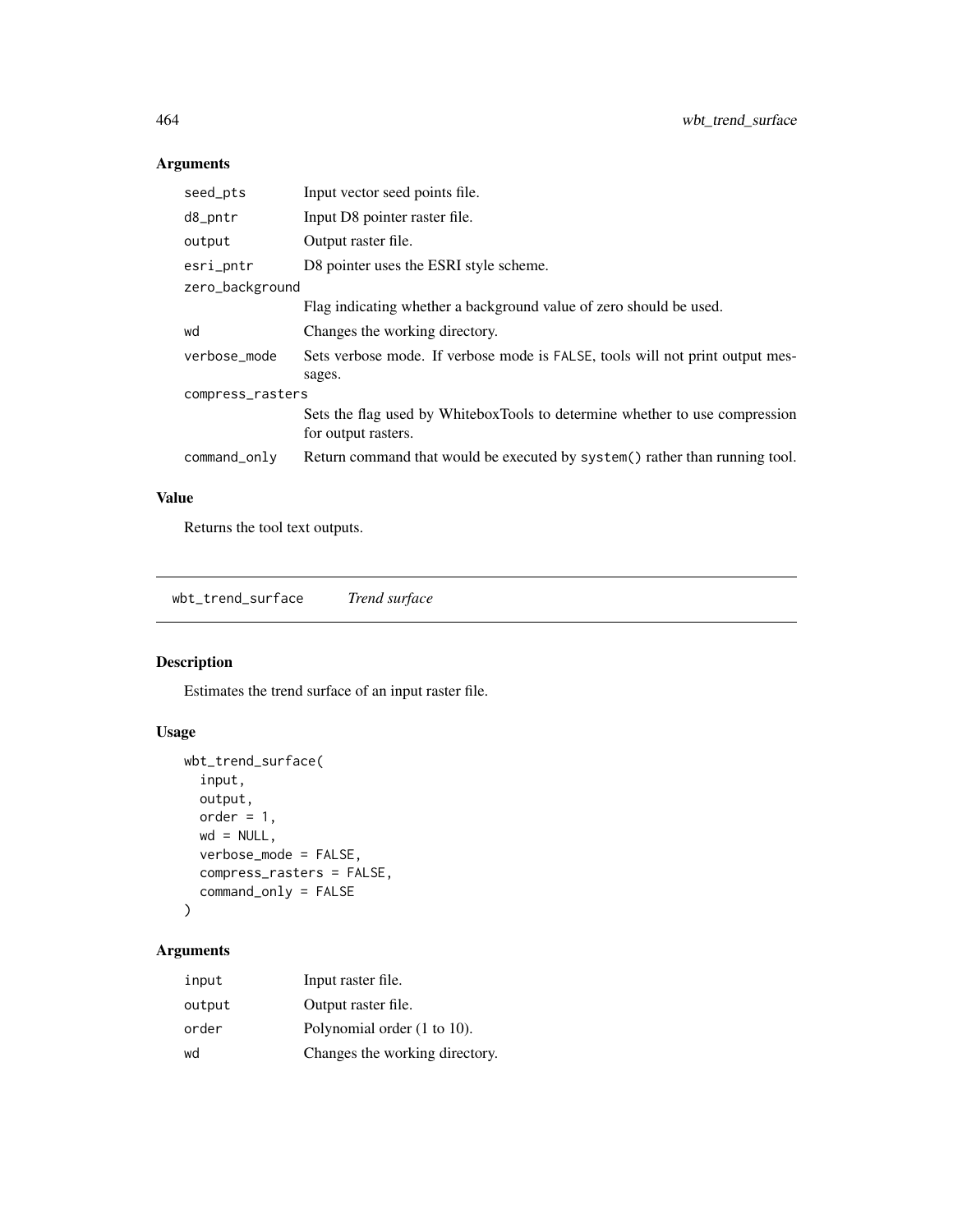| verbose_mode     | Sets verbose mode. If verbose mode is FALSE, tools will not print output mes-                      |
|------------------|----------------------------------------------------------------------------------------------------|
|                  | sages.                                                                                             |
| compress_rasters |                                                                                                    |
|                  | Sets the flag used by WhiteboxTools to determine whether to use compression<br>for output rasters. |
| command_only     | Return command that would be executed by system() rather than running tool.                        |

Returns the tool text outputs.

wbt\_trend\_surface\_vector\_points *Trend surface vector points*

# Description

Estimates a trend surface from vector points.

#### Usage

```
wbt_trend_surface_vector_points(
  input,
 field,
 output,
 cell_size,
 order = 1,
 wd = NULL,verbose_mode = FALSE,
 compress_rasters = FALSE,
 command_only = FALSE
\mathcal{L}
```

| input        | Input vector Points file.                                                                   |
|--------------|---------------------------------------------------------------------------------------------|
| field        | Input field name in attribute table.                                                        |
| output       | Output raster file.                                                                         |
| cell_size    | Optionally specified cell size of output raster. Not used when base raster is<br>specified. |
| order        | Polynomial order (1 to 10).                                                                 |
| wd           | Changes the working directory.                                                              |
| verbose_mode | Sets verbose mode. If verbose mode is FALSE, tools will not print output mes-<br>sages.     |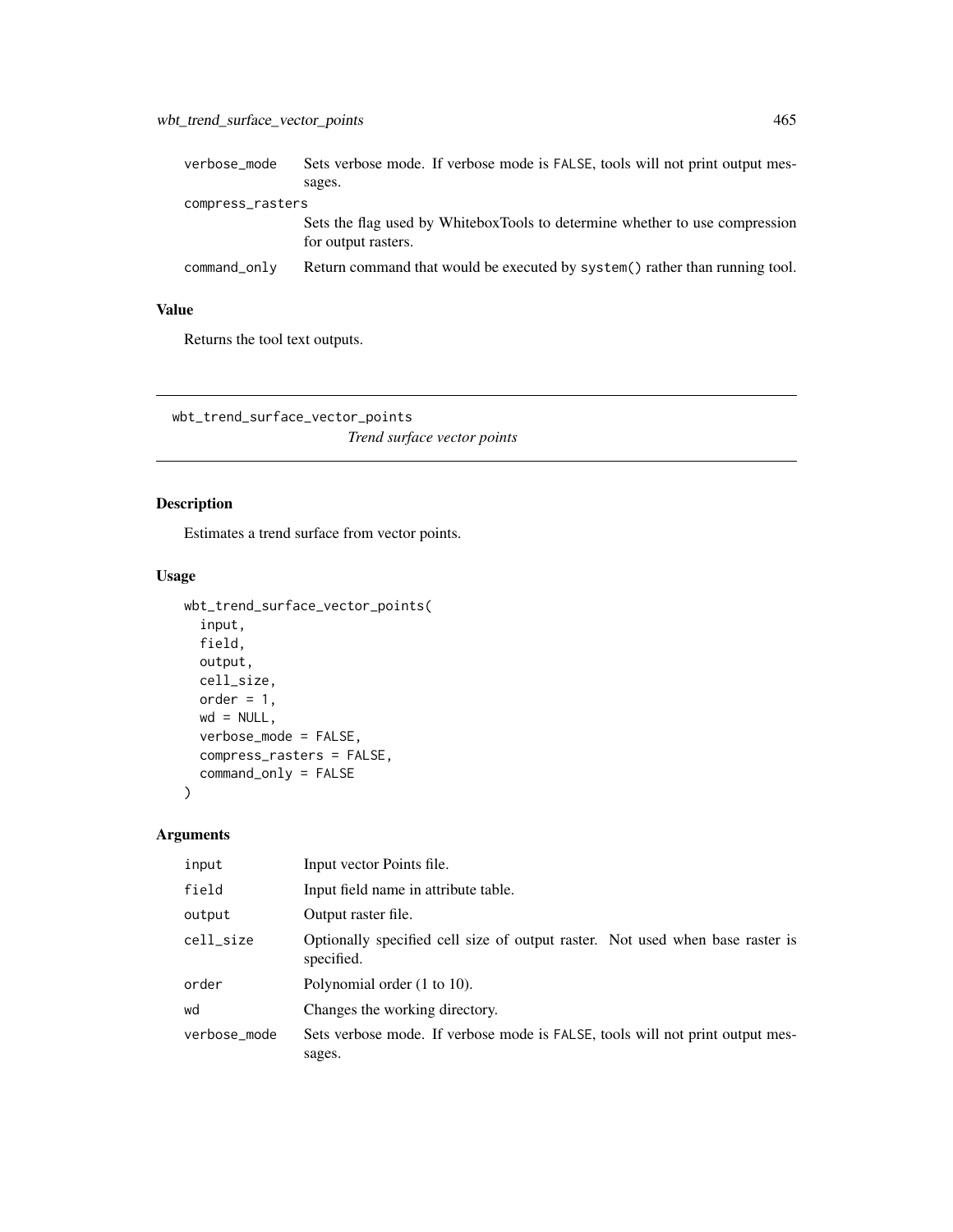| compress_rasters |                                                                                                    |  |
|------------------|----------------------------------------------------------------------------------------------------|--|
|                  | Sets the flag used by WhiteboxTools to determine whether to use compression<br>for output rasters. |  |
| command_only     | Return command that would be executed by system() rather than running tool.                        |  |

Returns the tool text outputs.

wbt\_tributary\_identifier

*Tributary identifier*

# Description

Assigns a unique identifier to each tributary in a stream network.

# Usage

```
wbt_tributary_identifier(
 d8_pntr,
 streams,
 output,
 esri_pntr = FALSE,
 zero_background = FALSE,
 wd = NULL,verbose_mode = FALSE,
 compress_rasters = FALSE,
 command_only = FALSE
)
```

| d8_pntr          | Input raster D8 pointer file.                                                                      |  |
|------------------|----------------------------------------------------------------------------------------------------|--|
| streams          | Input raster streams file.                                                                         |  |
| output           | Output raster file.                                                                                |  |
| esri_pntr        | D8 pointer uses the ESRI style scheme.                                                             |  |
| zero_background  |                                                                                                    |  |
|                  | Flag indicating whether a background value of zero should be used.                                 |  |
| wd               | Changes the working directory.                                                                     |  |
| verbose mode     | Sets verbose mode. If verbose mode is FALSE, tools will not print output mes-<br>sages.            |  |
| compress_rasters |                                                                                                    |  |
|                  | Sets the flag used by WhiteboxTools to determine whether to use compression<br>for output rasters. |  |
| command_only     | Return command that would be executed by system() rather than running tool.                        |  |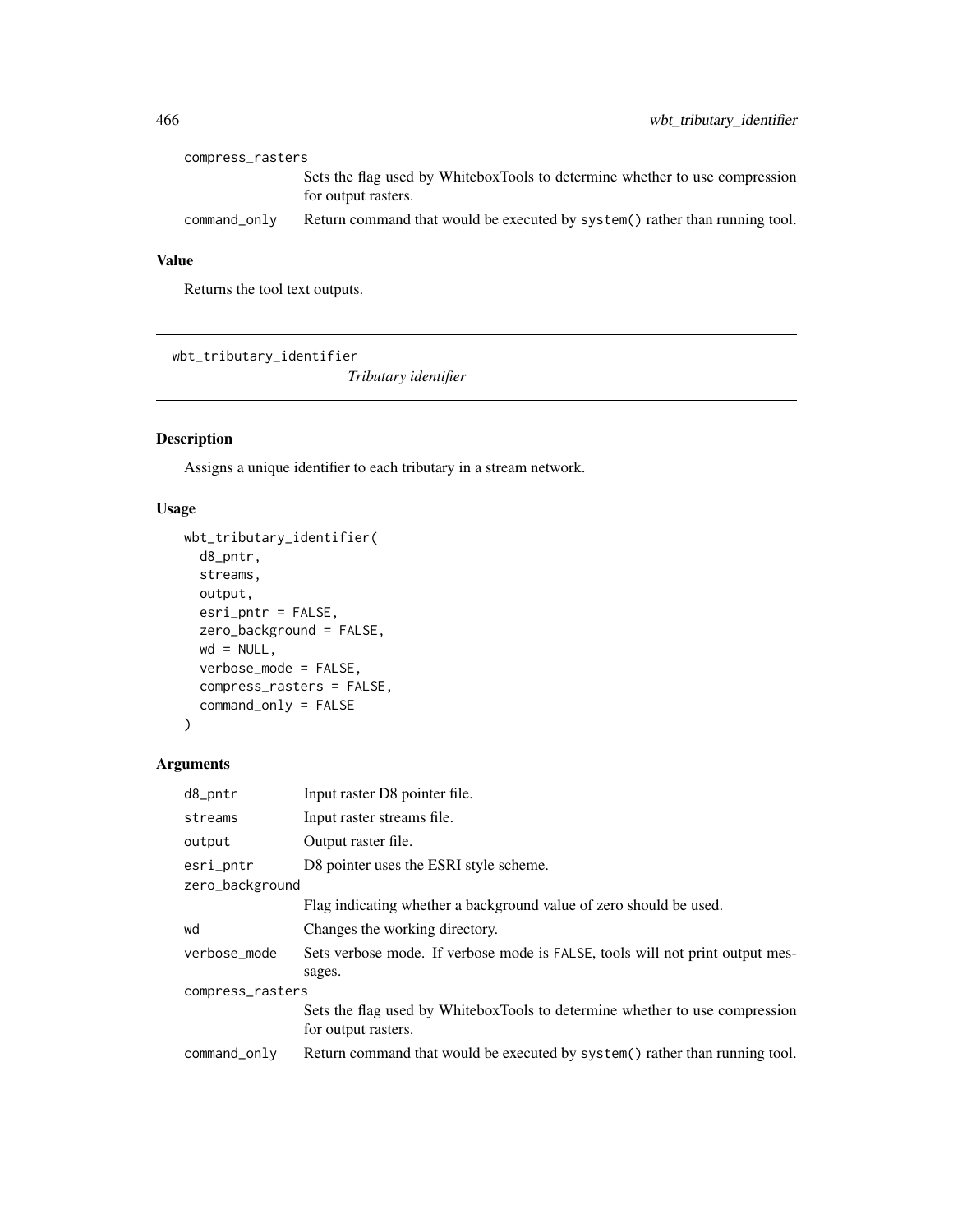wbt\_truncate 467

## Value

Returns the tool text outputs.

wbt\_truncate *Truncate*

# Description

Truncates the values in a raster to the desired number of decimal places.

## Usage

```
wbt_truncate(
  input,
 output,
 num_decimals = NULL,
 wd = NULL,verbose_mode = FALSE,
 compress_rasters = FALSE,
 command_only = FALSE
)
```
# Arguments

| input            | Input raster file.                                                                                 |
|------------------|----------------------------------------------------------------------------------------------------|
| output           | Output raster file.                                                                                |
| num_decimals     | Number of decimals left after truncation (default is zero).                                        |
| wd               | Changes the working directory.                                                                     |
| verbose_mode     | Sets verbose mode. If verbose mode is FALSE, tools will not print output mes-<br>sages.            |
| compress_rasters | Sets the flag used by WhiteboxTools to determine whether to use compression<br>for output rasters. |
| command_only     | Return command that would be executed by system() rather than running tool.                        |

## Value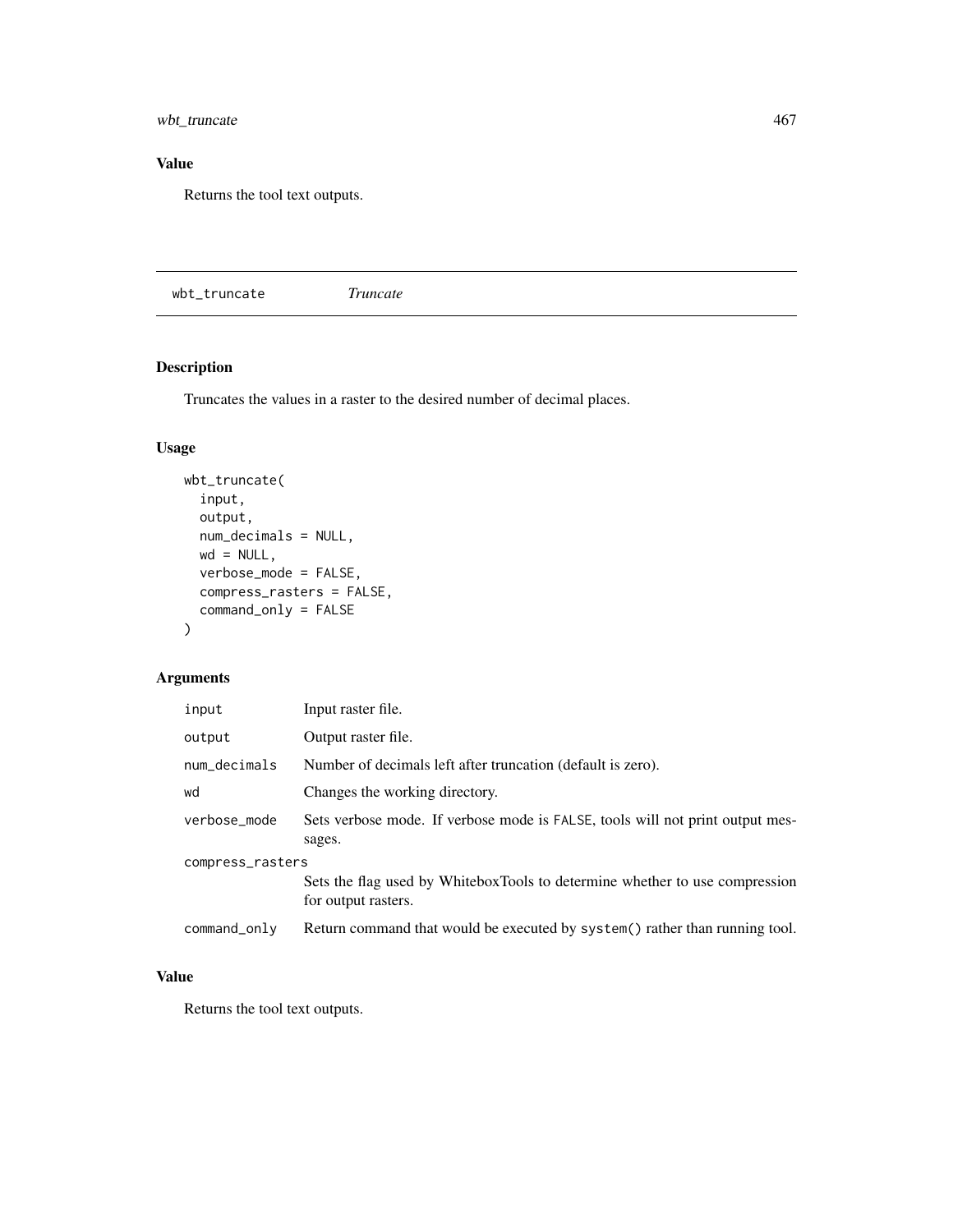wbt\_turning\_bands\_simulation

*Turning bands simulation*

# Description

Creates an image containing random values based on a turning-bands simulation.

#### Usage

```
wbt_turning_bands_simulation(
 base,
 output,
 range,
  iterations = 1000,
 wd = NULL,verbose_mode = FALSE,
 compress_rasters = FALSE,
  command_only = FALSE
)
```
## Arguments

| base             | Input base raster file.                                                                            |
|------------------|----------------------------------------------------------------------------------------------------|
| output           | Output file.                                                                                       |
| range            | The field's range, in xy-units, related to the extent of spatial autocorrelation.                  |
| iterations       | The number of iterations.                                                                          |
| wd               | Changes the working directory.                                                                     |
| verbose_mode     | Sets verbose mode. If verbose mode is FALSE, tools will not print output mes-<br>sages.            |
| compress_rasters |                                                                                                    |
|                  | Sets the flag used by WhiteboxTools to determine whether to use compression<br>for output rasters. |
| command_only     | Return command that would be executed by system() rather than running tool.                        |

#### Value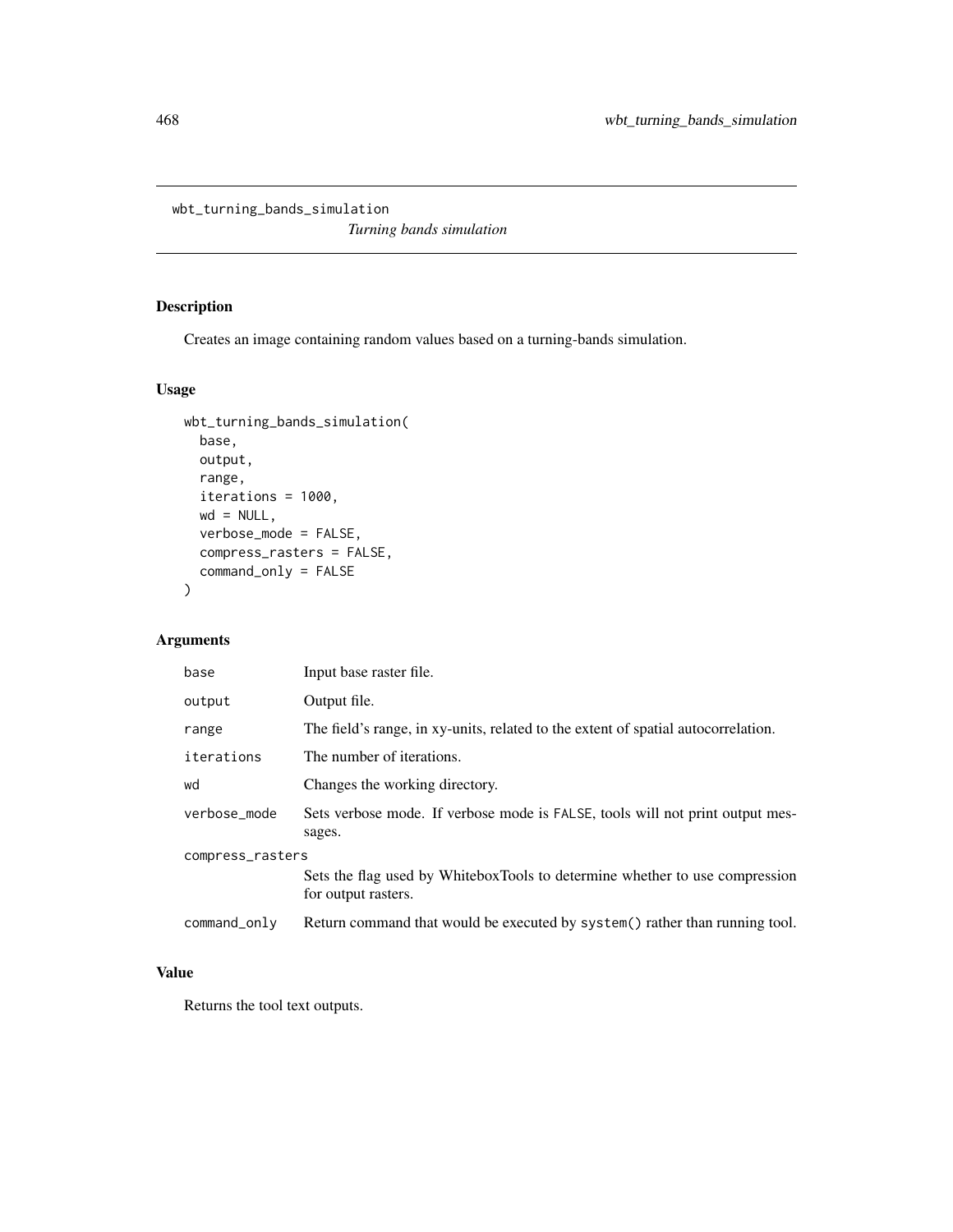<span id="page-468-0"></span>wbt\_two\_sample\_ks\_test

*Two sample ks test*

# Description

Performs a 2-sample K-S test for significant differences on two input rasters.

#### Usage

```
wbt_two_sample_ks_test(
  input1,
  input2,
 output,
 num_samples = NULL,
 wd = NULL,verbose_mode = FALSE,
  compress_rasters = FALSE,
 command_only = FALSE
)
```
# Arguments

| input1           | First input raster file.                                                                           |  |
|------------------|----------------------------------------------------------------------------------------------------|--|
| input2           | Second input raster file.                                                                          |  |
| output           | Output HTML file.                                                                                  |  |
| num_samples      | Number of samples. Leave blank to use whole image.                                                 |  |
| wd               | Changes the working directory.                                                                     |  |
| verbose_mode     | Sets verbose mode. If verbose mode is FALSE, tools will not print output mes-<br>sages.            |  |
| compress_rasters |                                                                                                    |  |
|                  | Sets the flag used by WhiteboxTools to determine whether to use compression<br>for output rasters. |  |
| command_only     | Return command that would be executed by system() rather than running tool.                        |  |

#### Value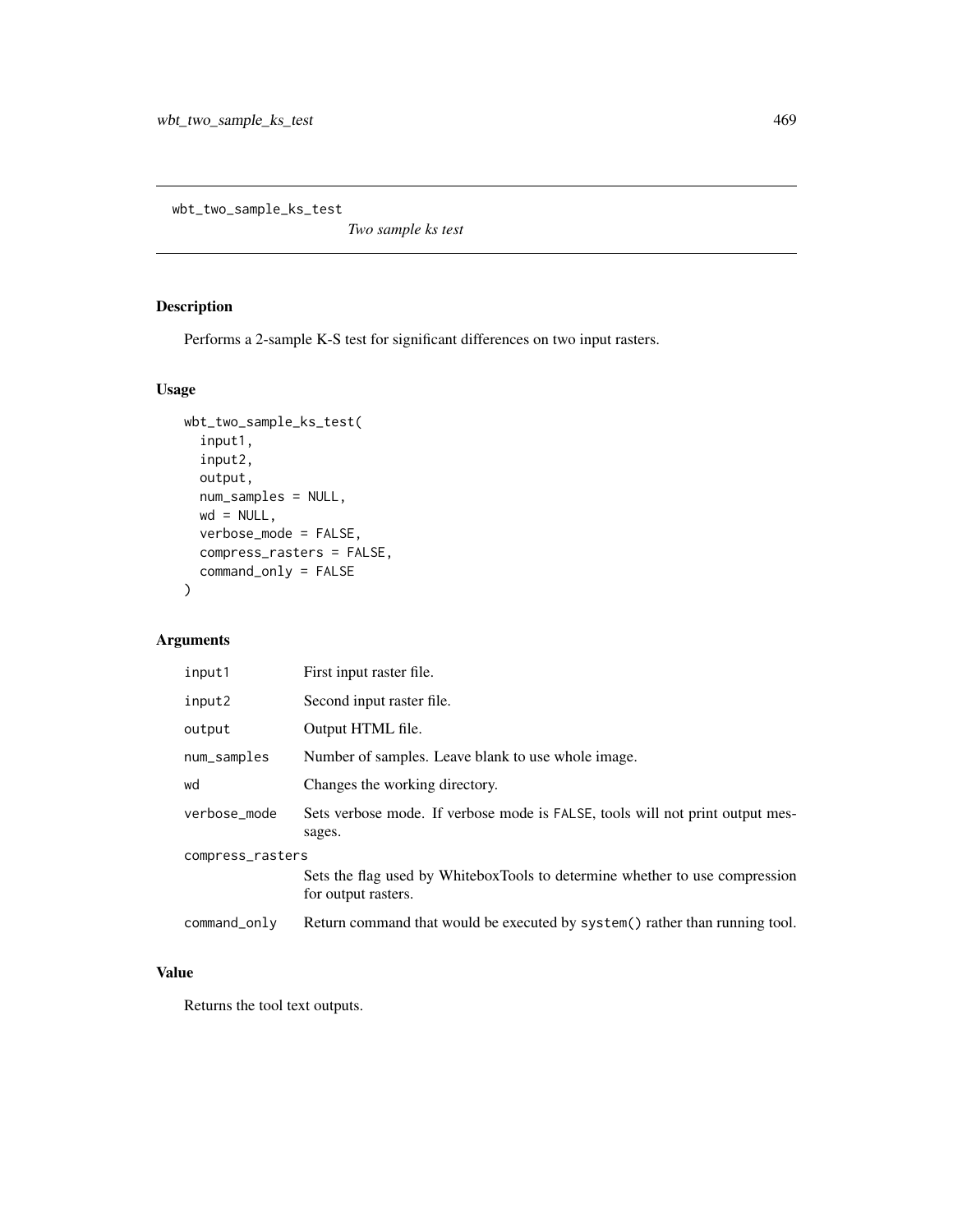<span id="page-469-0"></span>wbt\_union *Union*

# Description

Splits vector layers at their overlaps, creating a layer containing all the portions from both input and overlay layers.

# Usage

```
wbt_union(
  input,
 overlay,
 output,
  snap = \theta,
 wd = NULL,verbose_mode = FALSE,
  compress_rasters = FALSE,
  command_only = FALSE
)
```
# Arguments

| input            | Input vector file.                                                                                 |  |
|------------------|----------------------------------------------------------------------------------------------------|--|
| overlay          | Input overlay vector file.                                                                         |  |
| output           | Output vector file.                                                                                |  |
| snap             | Snap tolerance.                                                                                    |  |
| wd               | Changes the working directory.                                                                     |  |
| verbose_mode     | Sets verbose mode. If verbose mode is FALSE, tools will not print output mes-<br>sages.            |  |
| compress_rasters |                                                                                                    |  |
|                  | Sets the flag used by WhiteboxTools to determine whether to use compression<br>for output rasters. |  |
| command_only     | Return command that would be executed by system () rather than running tool.                       |  |

#### Value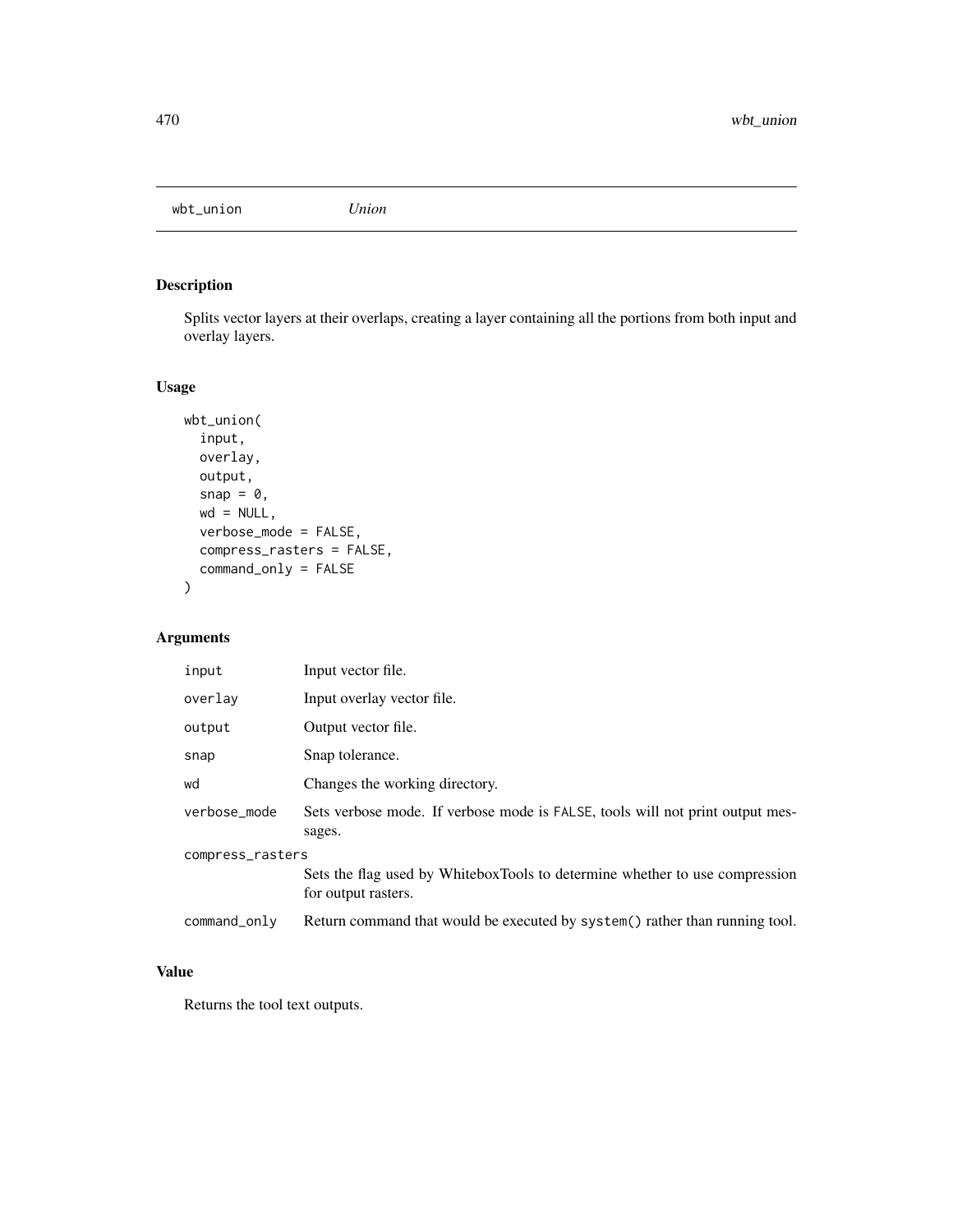<span id="page-470-0"></span>Extract whole watersheds for a set of outlet points.

# Usage

```
wbt_unnest_basins(
 d8_pntr,
 pour_pts,
 output,
 esri_pntr = FALSE,
 wd = NULL,verbose_mode = FALSE,
 compress_rasters = FALSE,
  command_only = FALSE
)
```
# Arguments

| d8_pntr          | Input D8 pointer raster file.                                                                      |  |
|------------------|----------------------------------------------------------------------------------------------------|--|
| pour_pts         | Input vector pour points (outlet) file.                                                            |  |
| output           | Output raster file.                                                                                |  |
| esri_pntr        | D8 pointer uses the ESRI style scheme.                                                             |  |
| wd               | Changes the working directory.                                                                     |  |
| verbose_mode     | Sets verbose mode. If verbose mode is FALSE, tools will not print output mes-<br>sages.            |  |
| compress_rasters |                                                                                                    |  |
|                  | Sets the flag used by WhiteboxTools to determine whether to use compression<br>for output rasters. |  |
| command_only     | Return command that would be executed by system() rather than running tool.                        |  |

# Value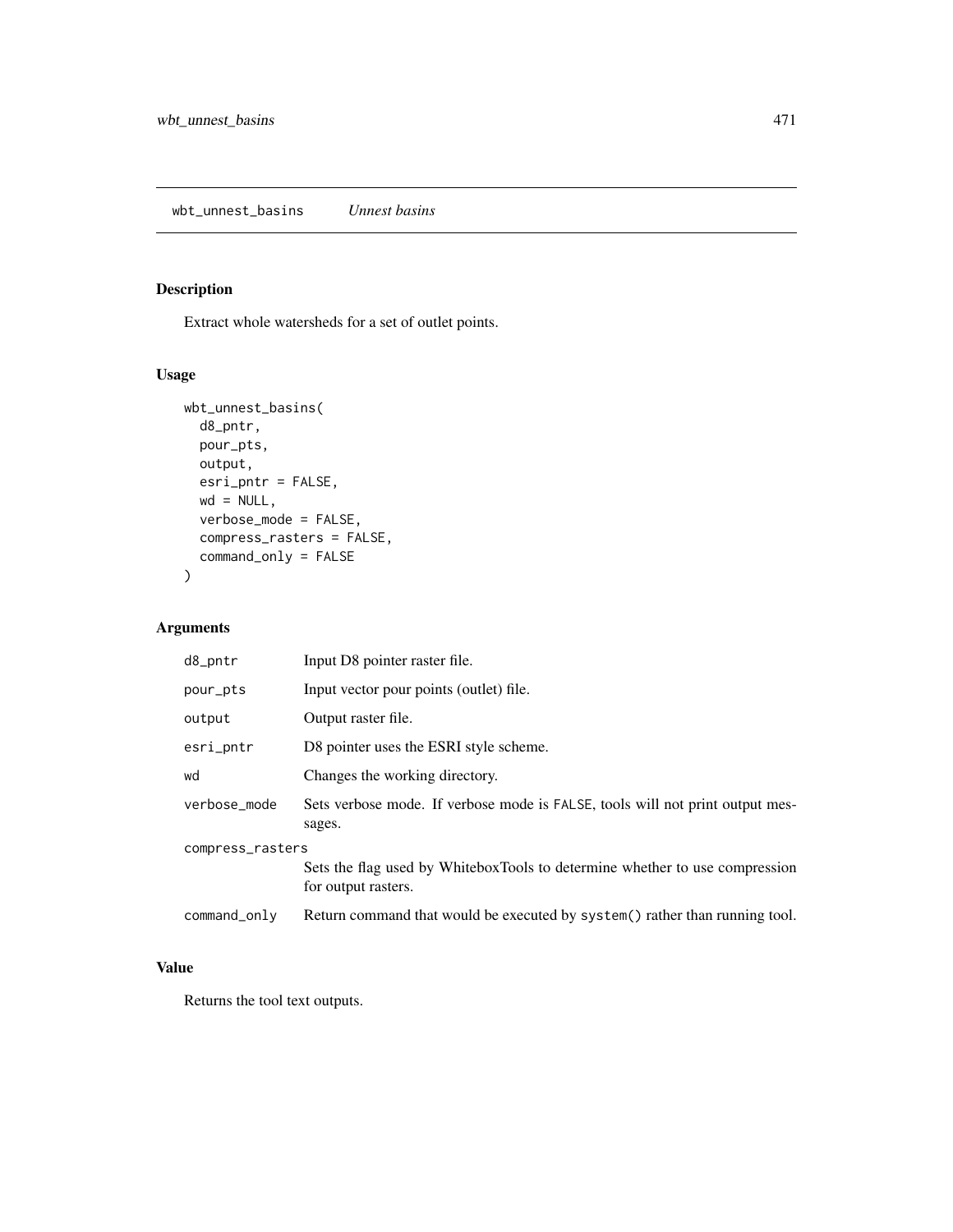<span id="page-471-0"></span>An image sharpening technique that enhances edges.

# Usage

```
wbt_unsharp_masking(
  input,
  output,
  sigma = 0.75,
  amount = 100,threshold = 0,wd = NULL,verbose_mode = FALSE,
  compress_rasters = FALSE,
  command_only = FALSE
\mathcal{L}
```
# Arguments

| input            | Input raster file.                                                                                 |  |
|------------------|----------------------------------------------------------------------------------------------------|--|
| output           | Output raster file.                                                                                |  |
| sigma            | Standard deviation distance in pixels.                                                             |  |
| amount           | A percentage and controls the magnitude of each overshoot.                                         |  |
| threshold        | Controls the minimal brightness change that will be sharpened.                                     |  |
| wd               | Changes the working directory.                                                                     |  |
| verbose_mode     | Sets verbose mode. If verbose mode is FALSE, tools will not print output mes-<br>sages.            |  |
| compress_rasters |                                                                                                    |  |
|                  | Sets the flag used by WhiteboxTools to determine whether to use compression<br>for output rasters. |  |
| command_only     | Return command that would be executed by system() rather than running tool.                        |  |

# Value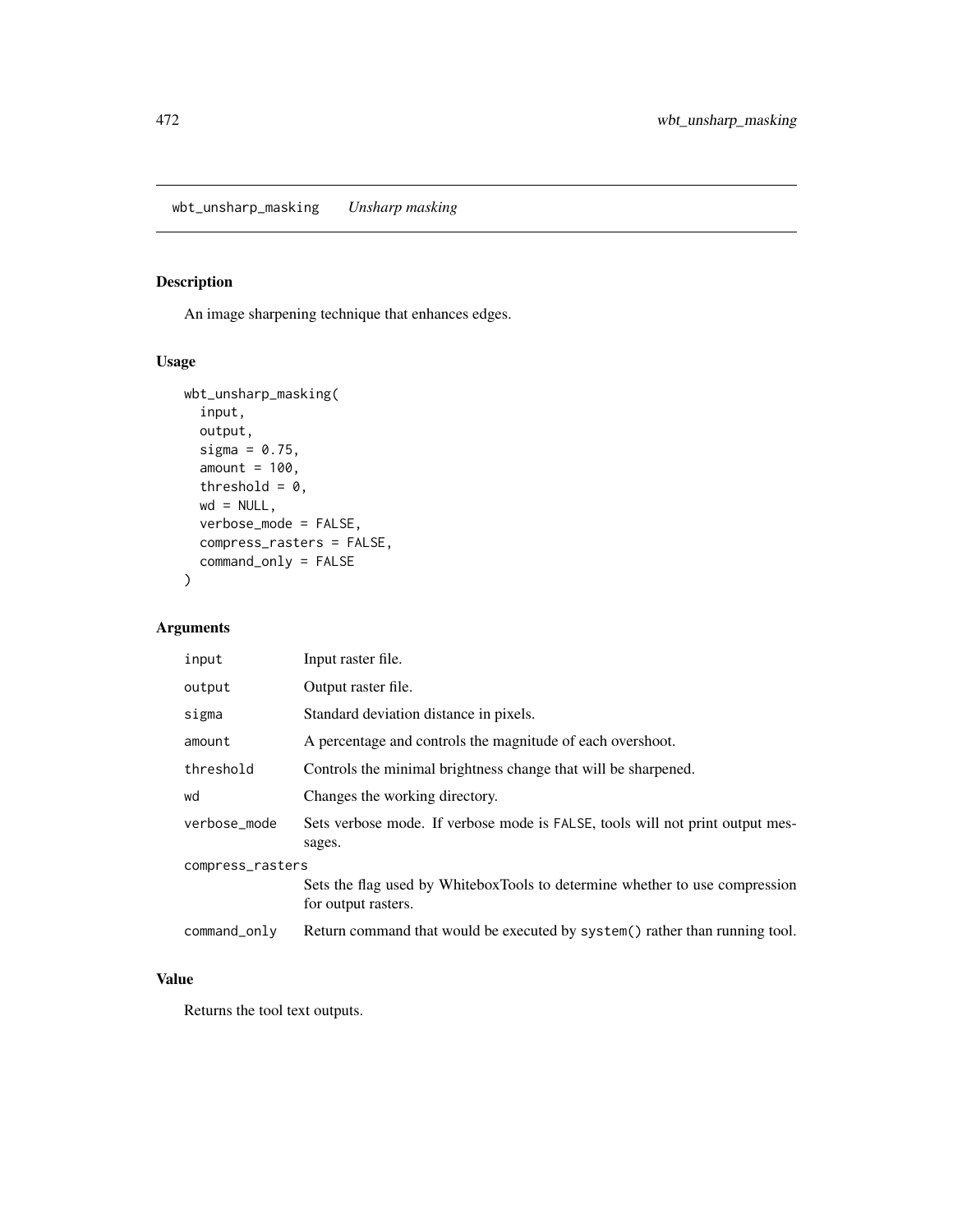<span id="page-472-0"></span>This tool calculates the unsphericity curvature from an input DEM.

# Usage

```
wbt_unsphericity(
 dem,
 output,
 log = FALSE,
 zfactor = 1,
 wd = NULL,verbose_mode = FALSE,
 compress_rasters = FALSE,
 command_only = FALSE
)
```
# Arguments

| dem              | Name of the input raster DEM file.                                                                 |  |
|------------------|----------------------------------------------------------------------------------------------------|--|
| output           | Name of the output raster image file.                                                              |  |
| log              | Display output values using a log-scale.                                                           |  |
| zfactor          | Z conversion factor.                                                                               |  |
| wd               | Changes the working directory.                                                                     |  |
| verbose_mode     | Sets verbose mode. If verbose mode is FALSE, tools will not print output mes-<br>sages.            |  |
| compress_rasters |                                                                                                    |  |
|                  | Sets the flag used by WhiteboxTools to determine whether to use compression<br>for output rasters. |  |
| command_only     | Return command that would be executed by system() rather than running tool.                        |  |

# Value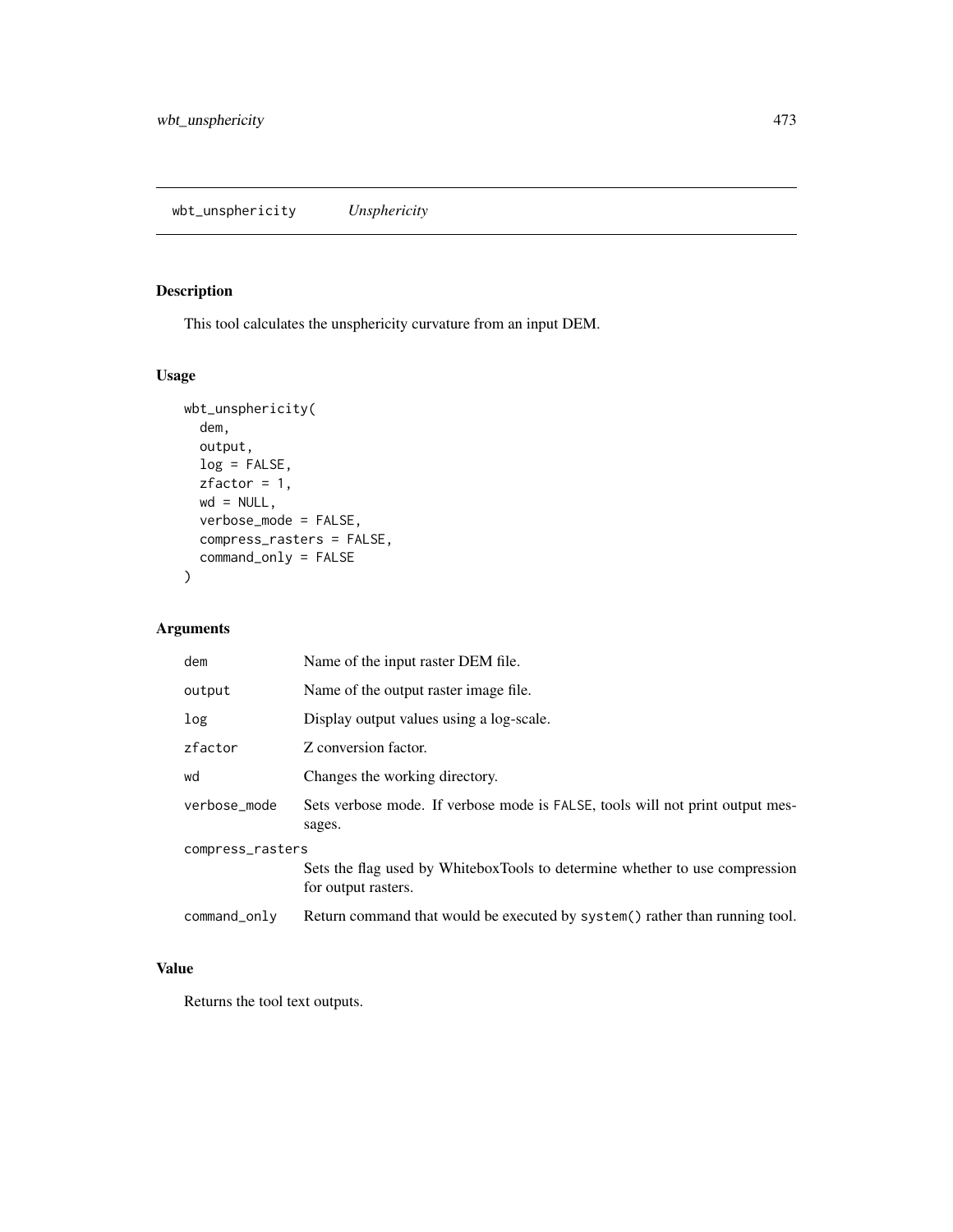<span id="page-473-0"></span>wbt\_update\_nodata\_cells

*Update nodata cells*

# Description

Replaces the NoData values in an input raster with the corresponding values contained in a second update layer.

# Usage

```
wbt_update_nodata_cells(
  input1,
  input2,
 output,
 wd = NULL,verbose_mode = FALSE,
 compress_rasters = FALSE,
  command_only = FALSE
\mathcal{E}
```
# Arguments

| input1           | Input raster file 1.                                                                               |  |
|------------------|----------------------------------------------------------------------------------------------------|--|
| input2           | Input raster file 2; update layer.                                                                 |  |
| output           | Output raster file.                                                                                |  |
| wd               | Changes the working directory.                                                                     |  |
| verbose_mode     | Sets verbose mode. If verbose mode is FALSE, tools will not print output mes-<br>sages.            |  |
| compress_rasters |                                                                                                    |  |
|                  | Sets the flag used by WhiteboxTools to determine whether to use compression<br>for output rasters. |  |
| command_only     | Return command that would be executed by system() rather than running tool.                        |  |

#### Value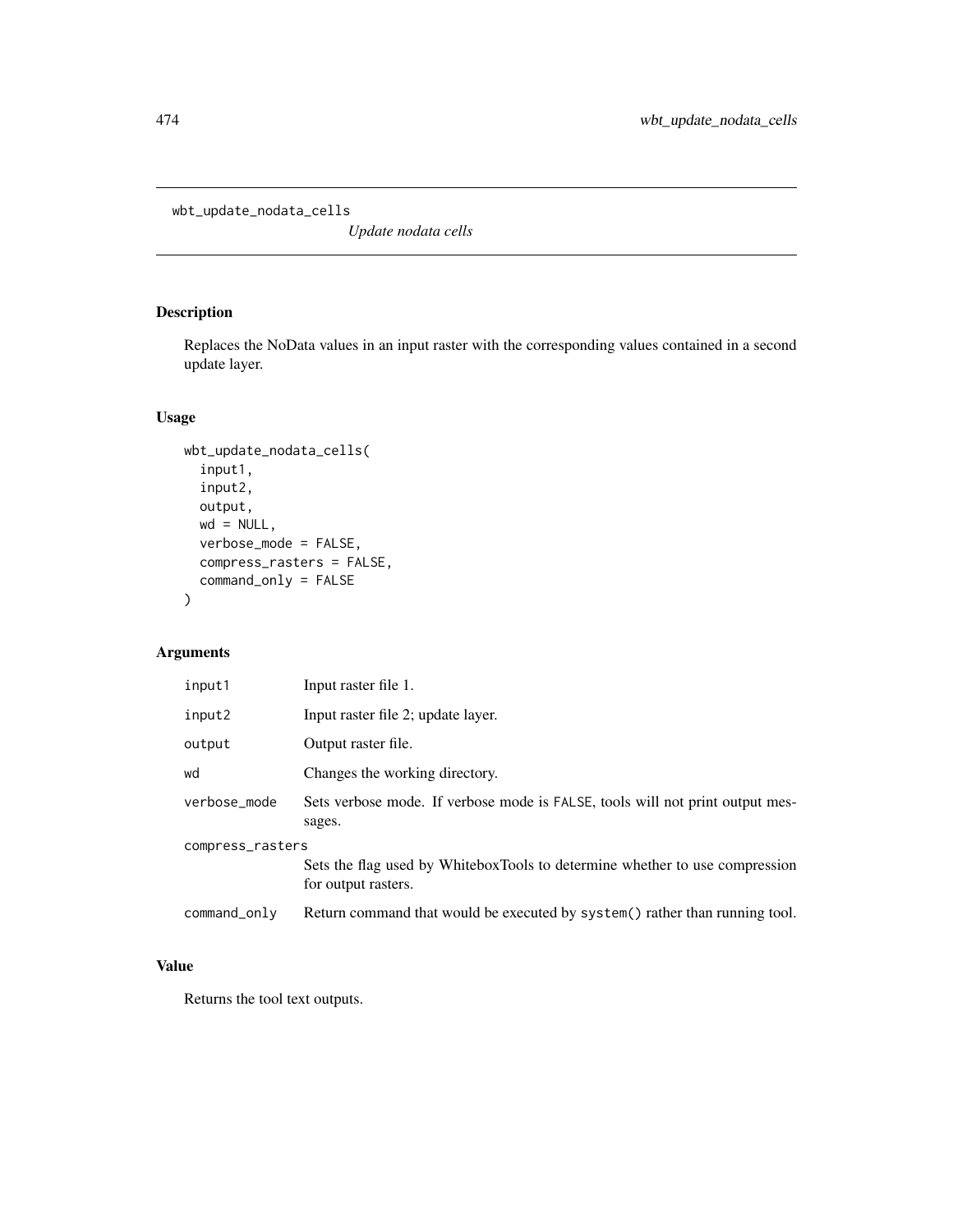<span id="page-474-0"></span>wbt\_upslope\_depression\_storage *Upslope depression storage*

#### Description

Estimates the average upslope depression storage depth.

#### Usage

```
wbt_upslope_depression_storage(
 dem,
 output,
 wd = NULL,verbose_mode = FALSE,
 compress_rasters = FALSE,
  command_only = FALSE
)
```
# Arguments

| dem              | Input raster DEM file.                                                                             |  |
|------------------|----------------------------------------------------------------------------------------------------|--|
| output           | Output raster file.                                                                                |  |
| wd               | Changes the working directory.                                                                     |  |
| verbose_mode     | Sets verbose mode. If verbose mode is FALSE, tools will not print output mes-                      |  |
|                  | sages.                                                                                             |  |
| compress_rasters |                                                                                                    |  |
|                  | Sets the flag used by WhiteboxTools to determine whether to use compression<br>for output rasters. |  |
| command_only     | Return command that would be executed by system() rather than running tool.                        |  |

#### Value

Returns the tool text outputs.

wbt\_user\_defined\_weights\_filter *User ined weights filter*

# Description

Performs a user-defined weights filter on an image.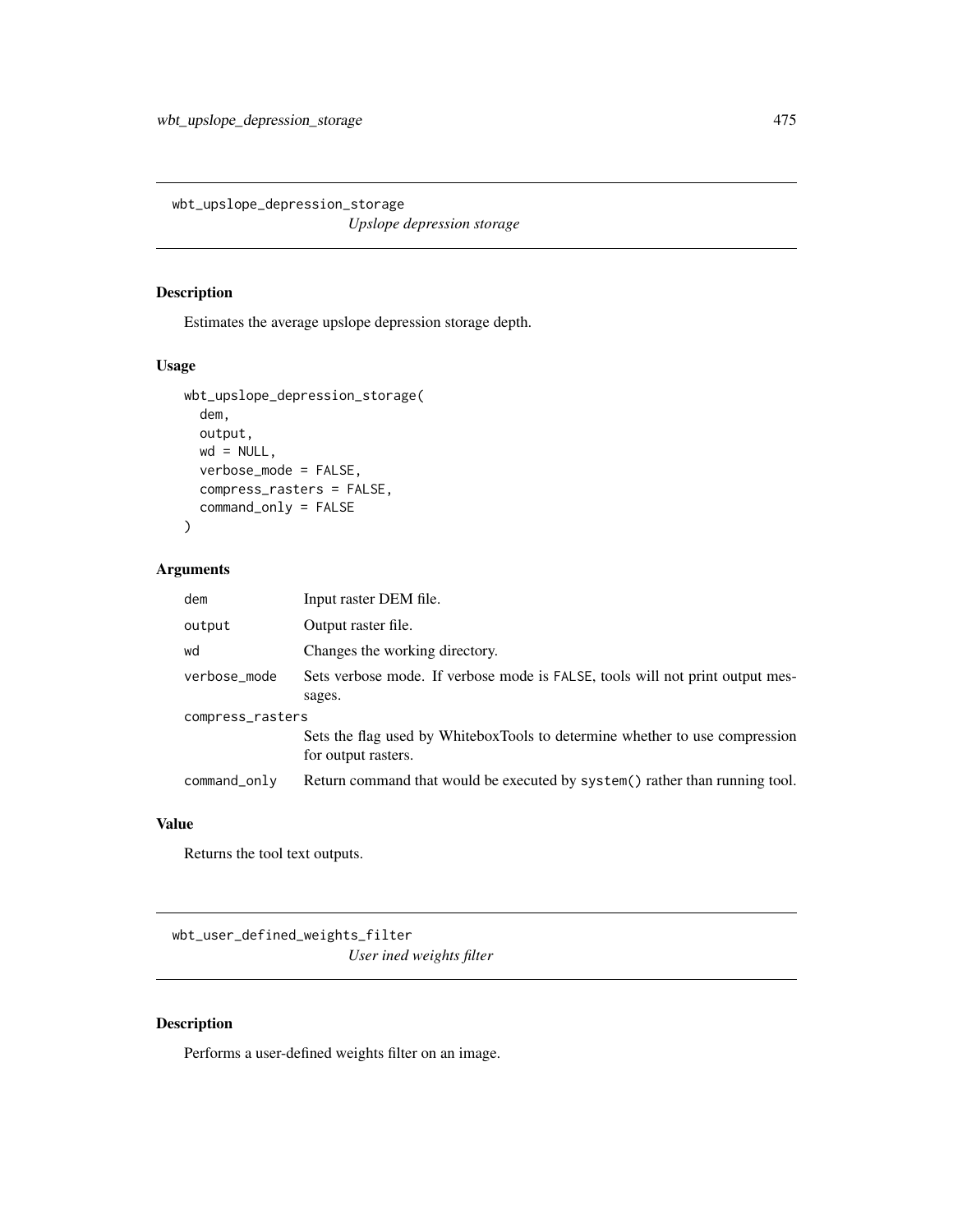# <span id="page-475-0"></span>Usage

```
wbt_user_defined_weights_filter(
  input,
 weights,
 output,
 center = "center",
 normalize = FALSE,
 wd = NULL,verbose_mode = FALSE,
 compress_rasters = FALSE,
  command_only = FALSE
\mathcal{L}
```
# Arguments

| input            | Input raster file.                                                                                                                                           |  |
|------------------|--------------------------------------------------------------------------------------------------------------------------------------------------------------|--|
| weights          | Input weights file.                                                                                                                                          |  |
| output           | Output raster file.                                                                                                                                          |  |
| center           | Kernel center cell; options include 'center', 'upper-left', 'upper-right', 'lower-<br>left', 'lower-right'.                                                  |  |
| normalize        | Normalize kernel weights? This can reduce edge effects and lessen the impact<br>of data gaps (nodata) but is not suited when the kernel weights sum to zero. |  |
| wd               | Changes the working directory.                                                                                                                               |  |
| verbose_mode     | Sets verbose mode. If verbose mode is FALSE, tools will not print output mes-<br>sages.                                                                      |  |
| compress_rasters |                                                                                                                                                              |  |
|                  | Sets the flag used by WhiteboxTools to determine whether to use compression<br>for output rasters.                                                           |  |
| command_only     | Return command that would be executed by system() rather than running tool.                                                                                  |  |

#### Value

Returns the tool text outputs.

wbt\_vector\_hex\_binning

*Vector hex binning*

# Description

Hex-bins a set of vector points.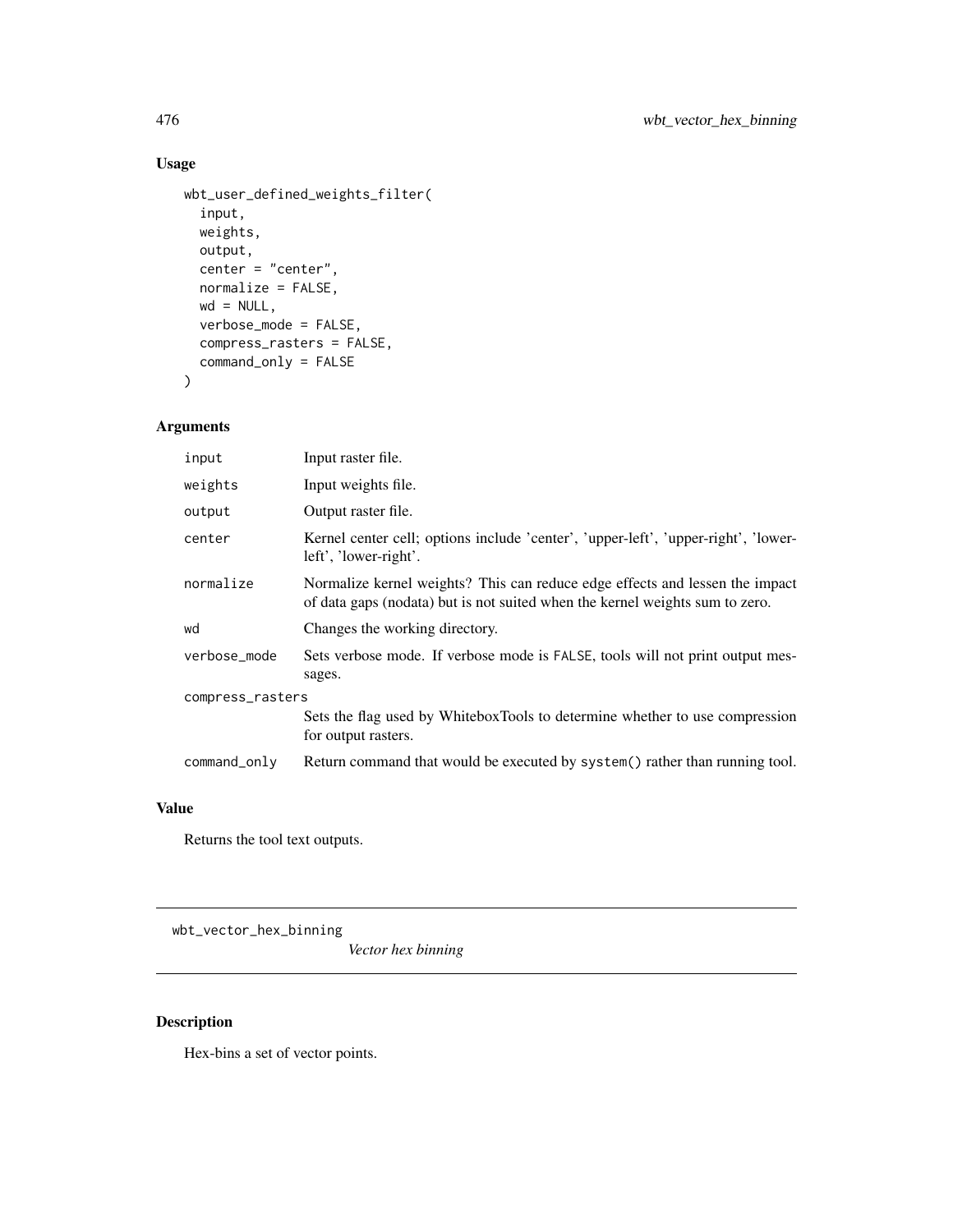# <span id="page-476-0"></span>Usage

```
wbt_vector_hex_binning(
  input,
 output,
 width,
 orientation = "horizontal",
 wd = NULL,verbose_mode = FALSE,
 compress_rasters = FALSE,
 command_only = FALSE
)
```
# Arguments

| input            | Input base file.                                                                                   |  |
|------------------|----------------------------------------------------------------------------------------------------|--|
| output           | Output vector polygon file.                                                                        |  |
| width            | The grid cell width.                                                                               |  |
| orientation      | Grid Orientation, 'horizontal' or 'vertical'.                                                      |  |
| wd               | Changes the working directory.                                                                     |  |
| verbose_mode     | Sets verbose mode. If verbose mode is FALSE, tools will not print output mes-<br>sages.            |  |
| compress_rasters |                                                                                                    |  |
|                  | Sets the flag used by WhiteboxTools to determine whether to use compression<br>for output rasters. |  |
| command_only     | Return command that would be executed by system() rather than running tool.                        |  |
|                  |                                                                                                    |  |

# Value

Returns the tool text outputs.

wbt\_vector\_lines\_to\_raster

*Vector lines to raster*

# Description

Converts a vector containing polylines into a raster.

# Usage

```
wbt_vector_lines_to_raster(
  input,
 output,
 field = "FID",
 nodata = TRUE,
```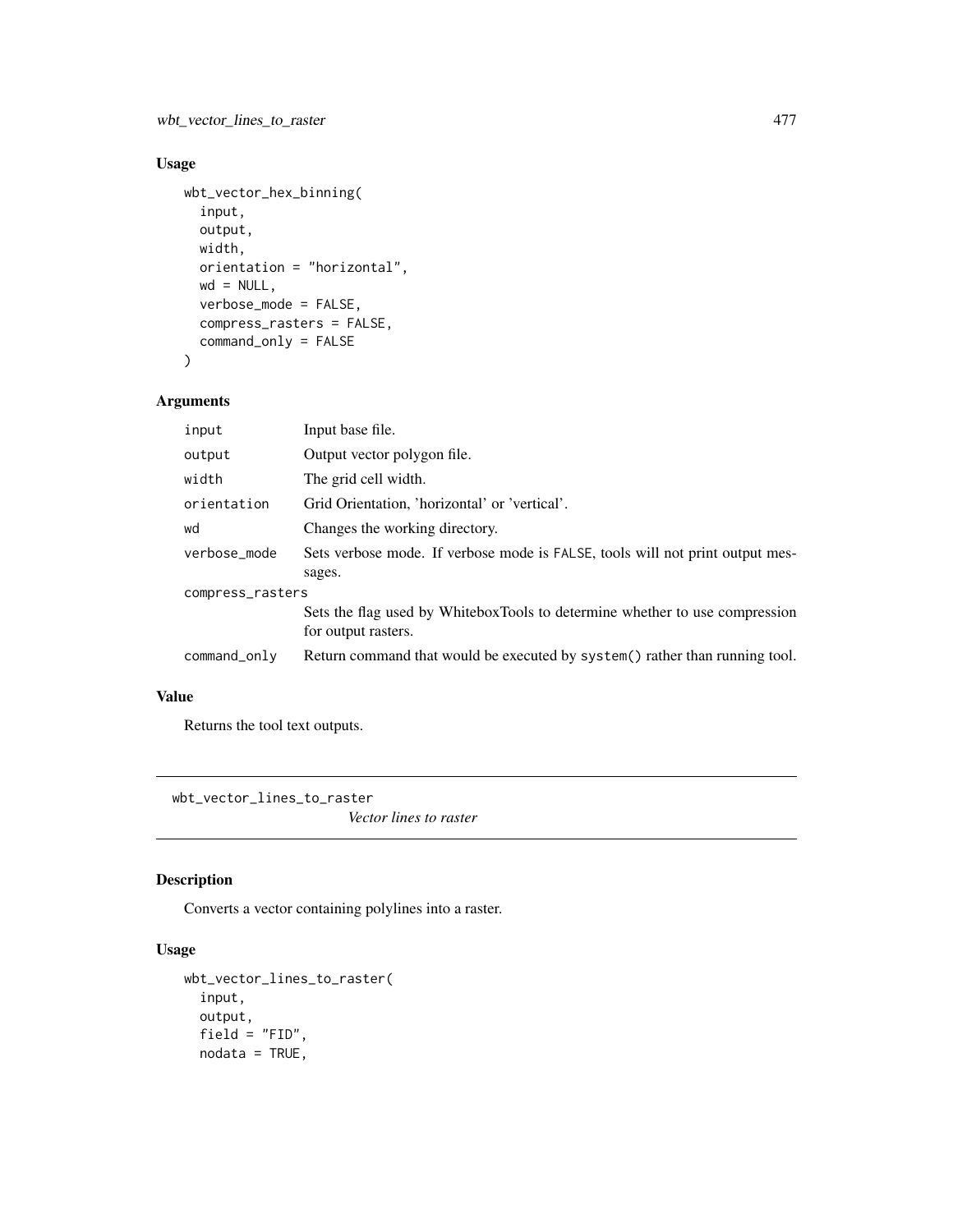```
cell_size = NULL,
 base = NULL,
 wd = NULL,verbose_mode = FALSE,
 compress_rasters = FALSE,
 command_only = FALSE
)
```

```
Arguments
```

| input            | Input vector lines file.                                                                           |  |
|------------------|----------------------------------------------------------------------------------------------------|--|
| output           | Output raster file.                                                                                |  |
| field            | Input field name in attribute table.                                                               |  |
| nodata           | Background value to set to NoData. Without this flag, it will be set to 0.0.                       |  |
| cell_size        | Optionally specified cell size of output raster. Not used when base raster is<br>specified.        |  |
| base             | Optionally specified input base raster file. Not used when a cell size is specified.               |  |
| wd               | Changes the working directory.                                                                     |  |
| verbose mode     | Sets verbose mode. If verbose mode is FALSE, tools will not print output mes-<br>sages.            |  |
| compress_rasters |                                                                                                    |  |
|                  | Sets the flag used by WhiteboxTools to determine whether to use compression<br>for output rasters. |  |
| command_only     | Return command that would be executed by system() rather than running tool.                        |  |

# Value

Returns the tool text outputs.

wbt\_vector\_points\_to\_raster

*Vector points to raster*

# Description

Converts a vector containing points into a raster.

# Usage

```
wbt_vector_points_to_raster(
 input,
 output,
 field = "FID",assign = "last",
 nodata = TRUE,
```
<span id="page-477-0"></span>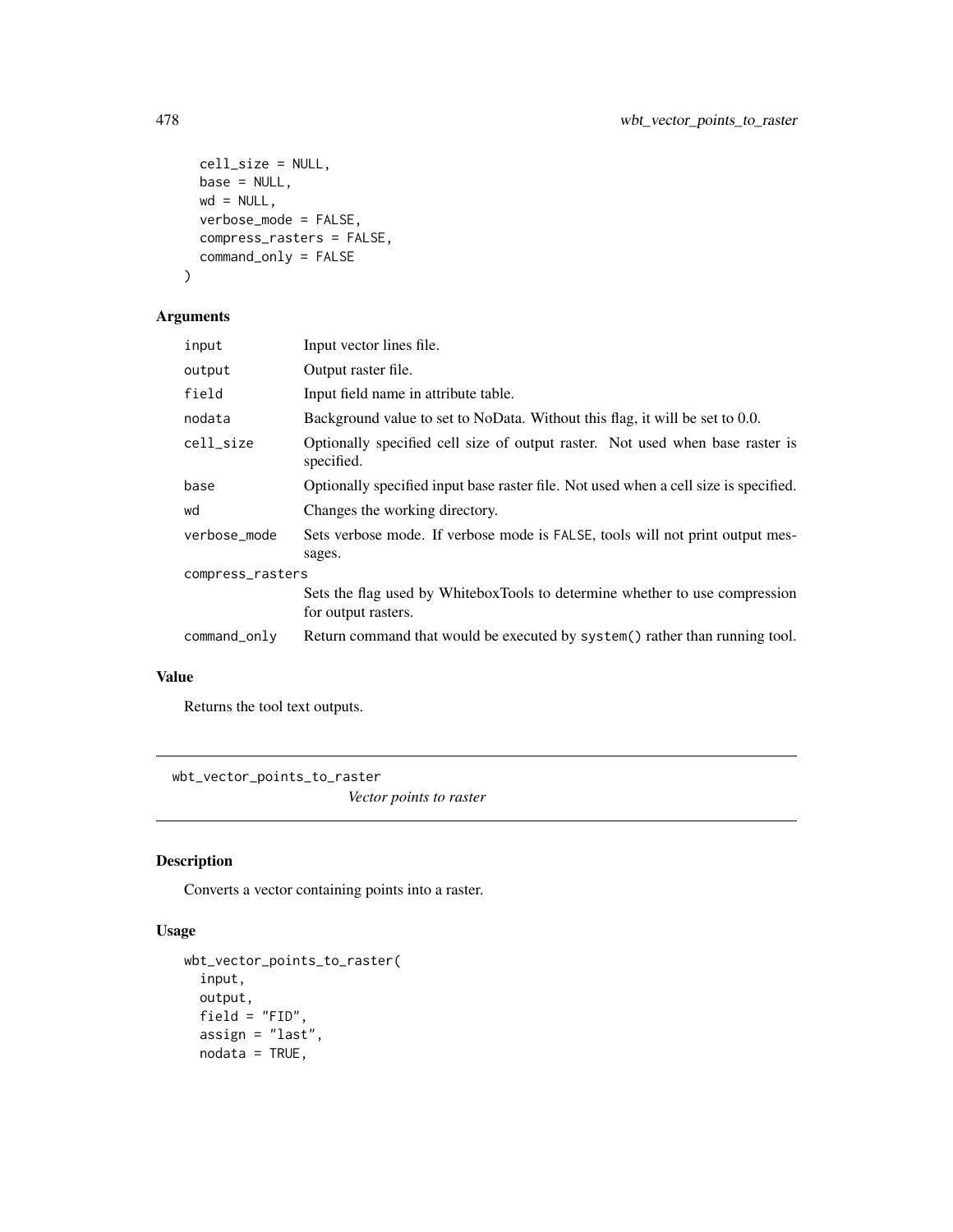# <span id="page-478-0"></span>wbt\_vector\_polygons\_to\_raster 479

```
cell_size = NULL,
base = NULL,
wd = NULL,verbose_mode = FALSE,
compress_rasters = FALSE,
command_only = FALSE
```

```
\mathcal{L}
```
# Arguments

| input            | Input vector Points file.                                                                                                                 |  |
|------------------|-------------------------------------------------------------------------------------------------------------------------------------------|--|
| output           | Output raster file.                                                                                                                       |  |
| field            | Input field name in attribute table.                                                                                                      |  |
| assign           | Assignment operation, where multiple points are in the same grid cell; options<br>include 'first', 'last' (default), 'min', 'max', 'sum'. |  |
| nodata           | Background value to set to NoData. Without this flag, it will be set to 0.0.                                                              |  |
| cell_size        | Optionally specified cell size of output raster. Not used when base raster is<br>specified.                                               |  |
| base             | Optionally specified input base raster file. Not used when a cell size is specified.                                                      |  |
| wd               | Changes the working directory.                                                                                                            |  |
| verbose_mode     | Sets verbose mode. If verbose mode is FALSE, tools will not print output mes-<br>sages.                                                   |  |
| compress_rasters |                                                                                                                                           |  |
|                  | Sets the flag used by WhiteboxTools to determine whether to use compression<br>for output rasters.                                        |  |
| command_only     | Return command that would be executed by system() rather than running tool.                                                               |  |

# Value

Returns the tool text outputs.

wbt\_vector\_polygons\_to\_raster *Vector polygons to raster*

# Description

Converts a vector containing polygons into a raster.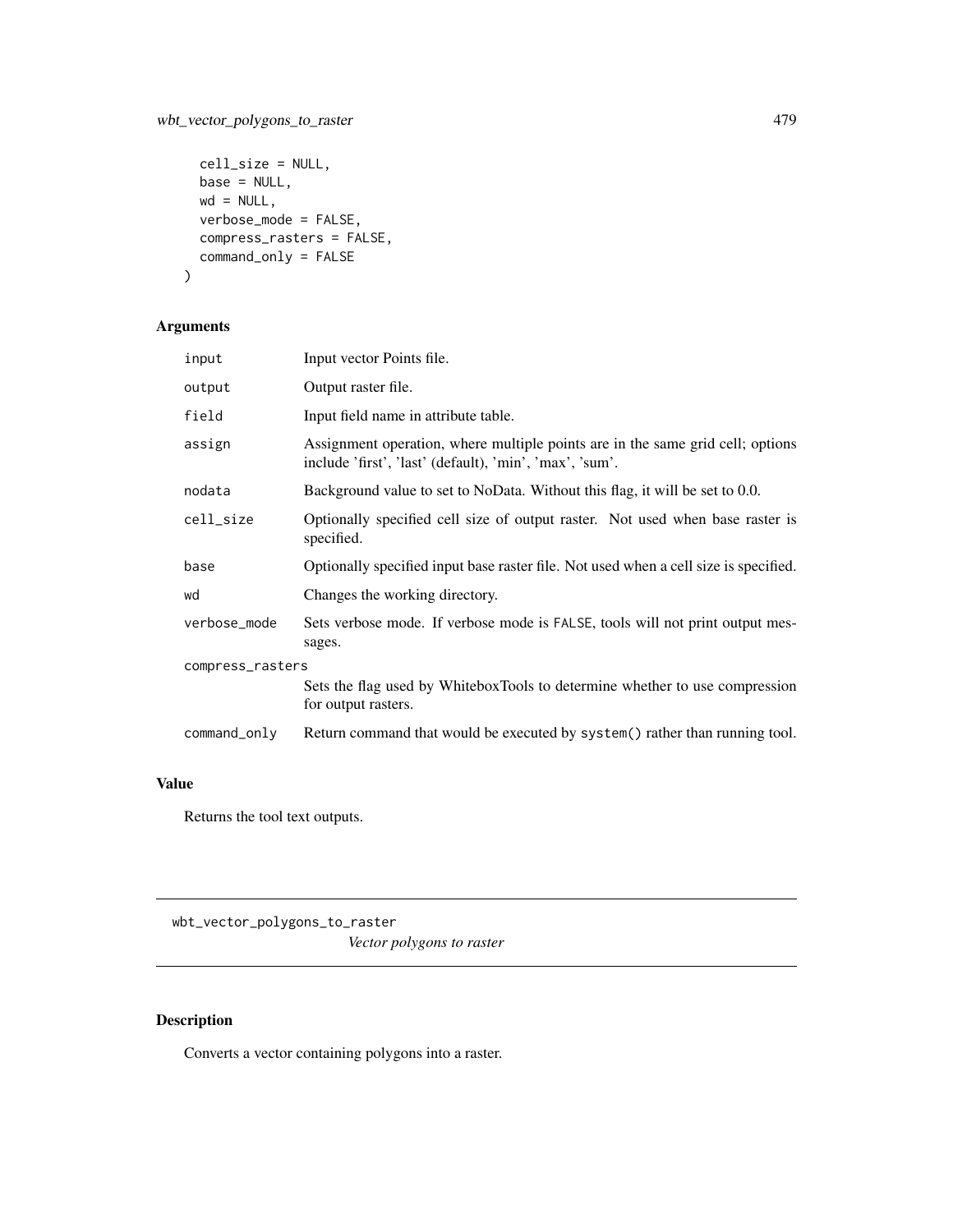# Usage

```
wbt_vector_polygons_to_raster(
  input,
 output,
 field = "FID",
 nodata = TRUE,cell_size = NULL,
 base = NULL,wd = NULL,verbose_mode = FALSE,
 compress_rasters = FALSE,
 command_only = FALSE
)
```
# Arguments

| input            | Input vector polygons file.                                                                        |  |
|------------------|----------------------------------------------------------------------------------------------------|--|
| output           | Output raster file.                                                                                |  |
| field            | Input field name in attribute table.                                                               |  |
| nodata           | Background value to set to NoData. Without this flag, it will be set to 0.0.                       |  |
| cell_size        | Optionally specified cell size of output raster. Not used when base raster is<br>specified.        |  |
| base             | Optionally specified input base raster file. Not used when a cell size is specified.               |  |
| wd               | Changes the working directory.                                                                     |  |
| verbose_mode     | Sets verbose mode. If verbose mode is FALSE, tools will not print output mes-<br>sages.            |  |
| compress_rasters |                                                                                                    |  |
|                  | Sets the flag used by WhiteboxTools to determine whether to use compression<br>for output rasters. |  |
| command_only     | Return command that would be executed by system() rather than running tool.                        |  |

# Value

Returns the tool text outputs.

wbt\_vector\_stream\_network\_analysis *Vector stream network analysis*

# Description

This tool performs common stream network analysis operations on an input vector stream file.

<span id="page-479-0"></span>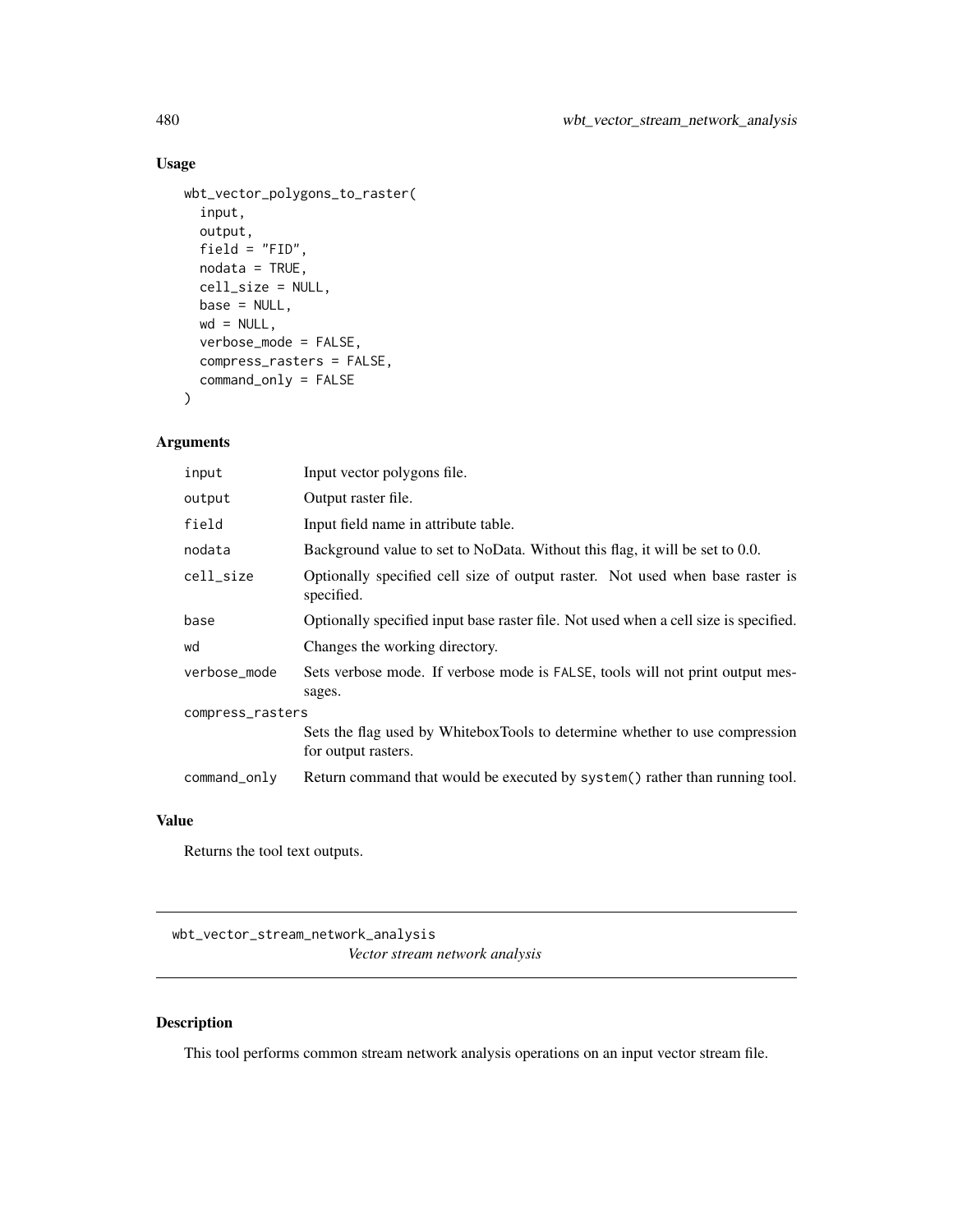# <span id="page-480-0"></span>wbt\_version 481

# Usage

```
wbt_vector_stream_network_analysis(
  streams,
  dem,
 output,
  cutting_height = 10,
  snap = 0.1,wd = NULL,verbose_mode = FALSE,
  compress_rasters = FALSE,
  command_only = FALSE
)
```
#### Arguments

| streams          | Name of the input streams vector file.                                                             |  |
|------------------|----------------------------------------------------------------------------------------------------|--|
| dem              | Name of the input DEM raster file.                                                                 |  |
| output           | Name of the output lines shapefile.                                                                |  |
| cutting_height   | Maximum ridge-cutting height (z units).                                                            |  |
| snap             | Snap distance, in xy units (metres).                                                               |  |
| wd               | Changes the working directory.                                                                     |  |
| verbose_mode     | Sets verbose mode. If verbose mode is FALSE, tools will not print output mes-<br>sages.            |  |
| compress_rasters |                                                                                                    |  |
|                  | Sets the flag used by WhiteboxTools to determine whether to use compression<br>for output rasters. |  |
| command_only     | Return command that would be executed by system() rather than running tool.                        |  |

# Value

Returns the tool text outputs.

wbt\_version *Version information for WhiteboxTools*

# Description

Version information for WhiteboxTools

# Usage

```
wbt_version()
```
#### Value

Returns the version information for WhiteboxTools as an R character vector.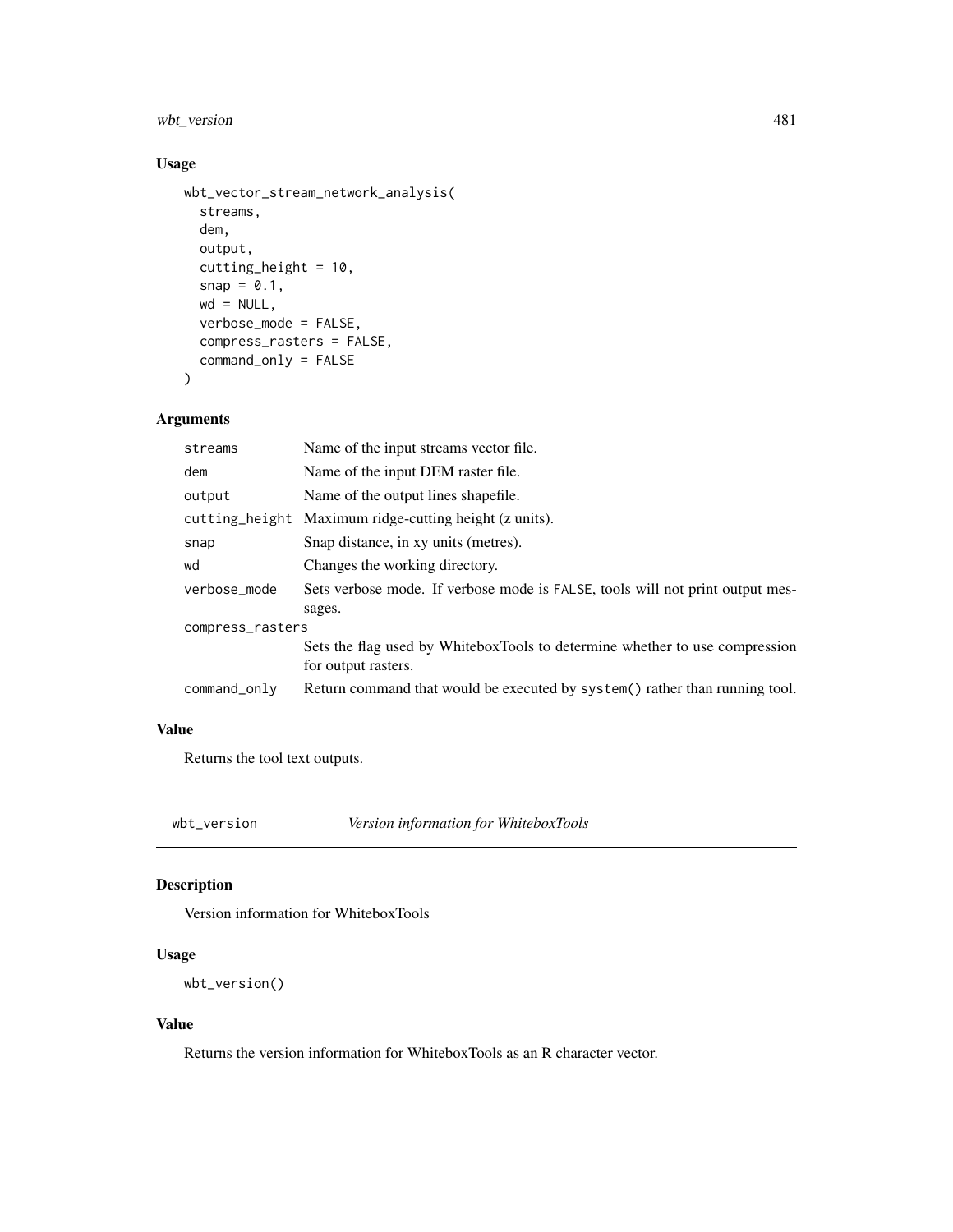# Examples

## Not run: wbt\_version()

## End(Not run)

wbt\_vertical\_excess\_curvature

*Vertical excess curvature*

# Description

This tool calculates vertical excess curvature from an input DEM.

# Usage

```
wbt_vertical_excess_curvature(
  dem,
 output,
 log = FALSE,
 zfactor = 1,
 wd = NULL,verbose_mode = FALSE,
 compress_rasters = FALSE,
  command_only = FALSE
\mathcal{L}
```
# Arguments

| dem              | Name of the input raster DEM file.                                                                 |  |
|------------------|----------------------------------------------------------------------------------------------------|--|
| output           | Name of the output raster image file.                                                              |  |
| log              | Display output values using a log-scale.                                                           |  |
| zfactor          | Z conversion factor.                                                                               |  |
| wd               | Changes the working directory.                                                                     |  |
| verbose_mode     | Sets verbose mode. If verbose mode is FALSE, tools will not print output mes-<br>sages.            |  |
| compress_rasters |                                                                                                    |  |
|                  | Sets the flag used by WhiteboxTools to determine whether to use compression<br>for output rasters. |  |
| command_only     | Return command that would be executed by system() rather than running tool.                        |  |

# Value

<span id="page-481-0"></span>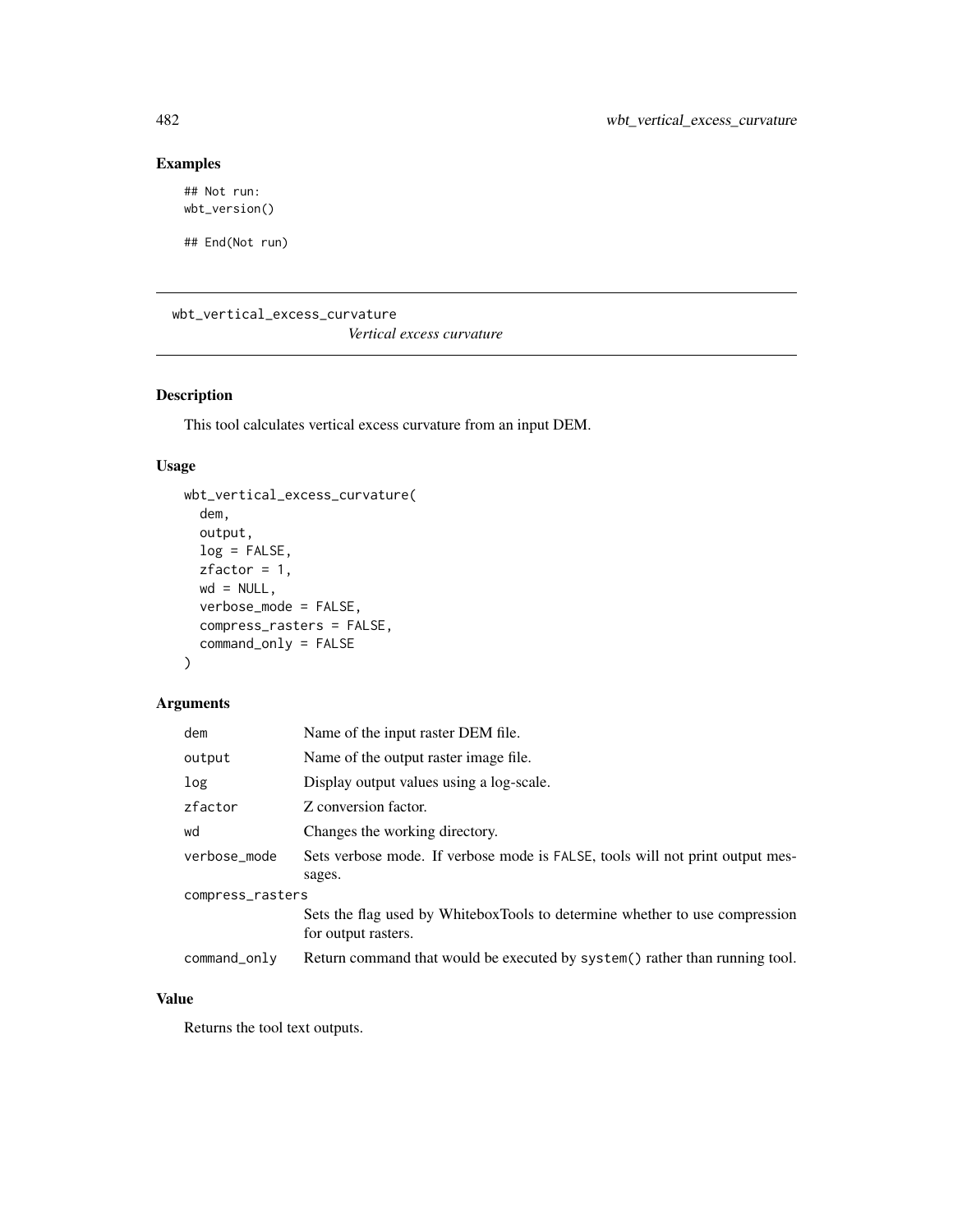wbt\_viewshed *Viewshed*

# Description

Identifies the viewshed for a point or set of points.

# Usage

```
wbt_viewshed(
  dem,
 stations,
 output,
 height = 2,
 wd = NULL,verbose_mode = FALSE,
  compress_rasters = FALSE,
  command_only = FALSE
)
```
# Arguments

| dem              | Input raster DEM file.                                                                             |  |
|------------------|----------------------------------------------------------------------------------------------------|--|
| stations         | Input viewing station vector file.                                                                 |  |
| output           | Output raster file.                                                                                |  |
| height           | Viewing station height, in z units.                                                                |  |
| wd               | Changes the working directory.                                                                     |  |
| verbose_mode     | Sets verbose mode. If verbose mode is FALSE, tools will not print output mes-<br>sages.            |  |
| compress_rasters |                                                                                                    |  |
|                  | Sets the flag used by WhiteboxTools to determine whether to use compression<br>for output rasters. |  |
| command_only     | Return command that would be executed by system() rather than running tool.                        |  |

# Value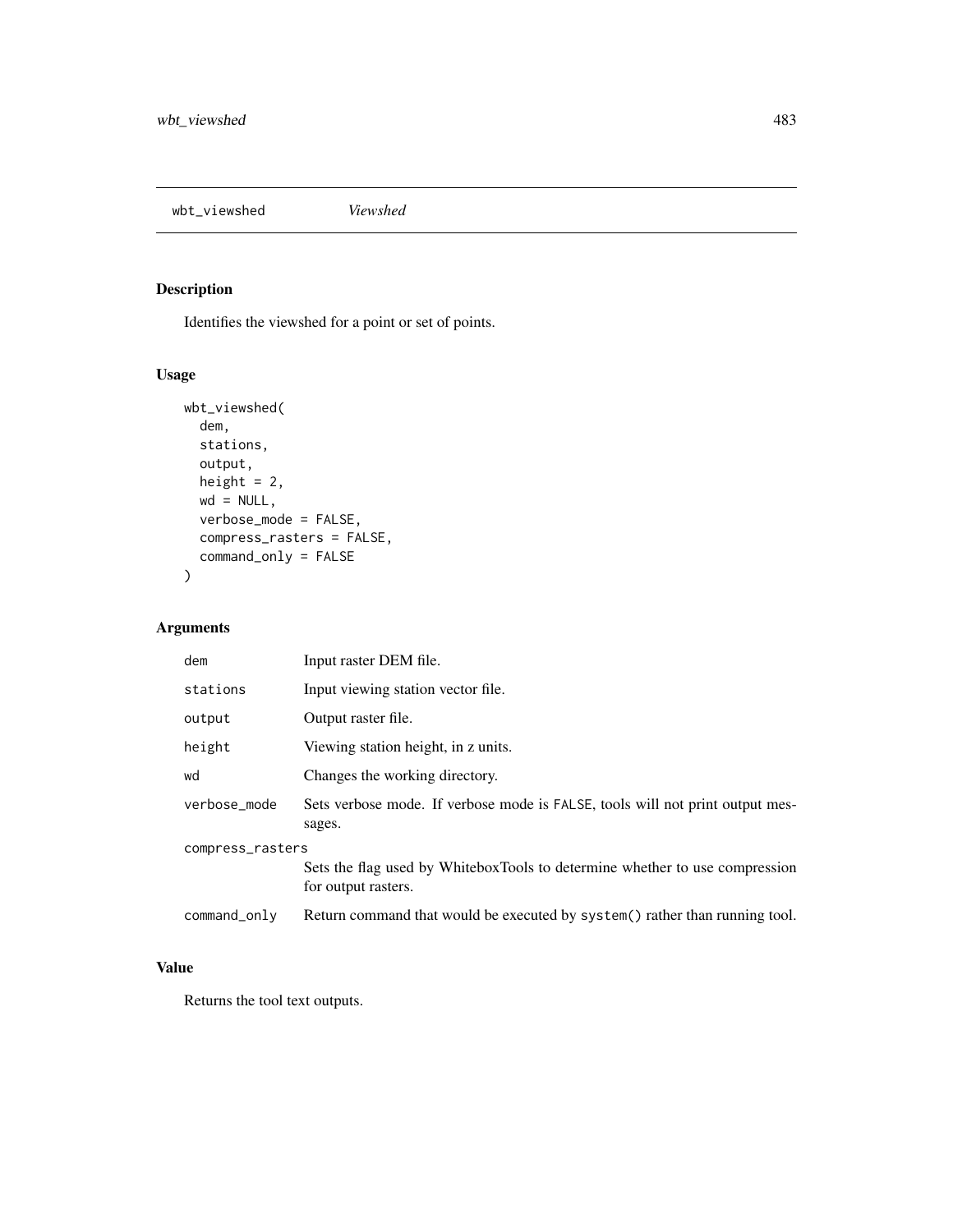<span id="page-483-0"></span>

Opens a web browser to view the source code for a specific tool on the projects source code repository.

# Usage

```
wbt_view_code(tool_name, viewer = FALSE)
```
### Arguments

| tool name | Name of the tool.                          |
|-----------|--------------------------------------------|
| viewer    | Show source code in browser? default: TRUE |

#### Value

Returns a GitHub URL to view the source code of the tool.

### Examples

```
## Not run:
wbt_view_code("breach_depressions")
```
## End(Not run)

wbt\_visibility\_index *Visibility index*

# Description

Estimates the relative visibility of sites in a DEM.

# Usage

```
wbt_visibility_index(
  dem,
  output,
 height = 2,
  res_factor = 2,
 wd = NULL,verbose_mode = FALSE,
  compress_rasters = FALSE,
  command_only = FALSE
)
```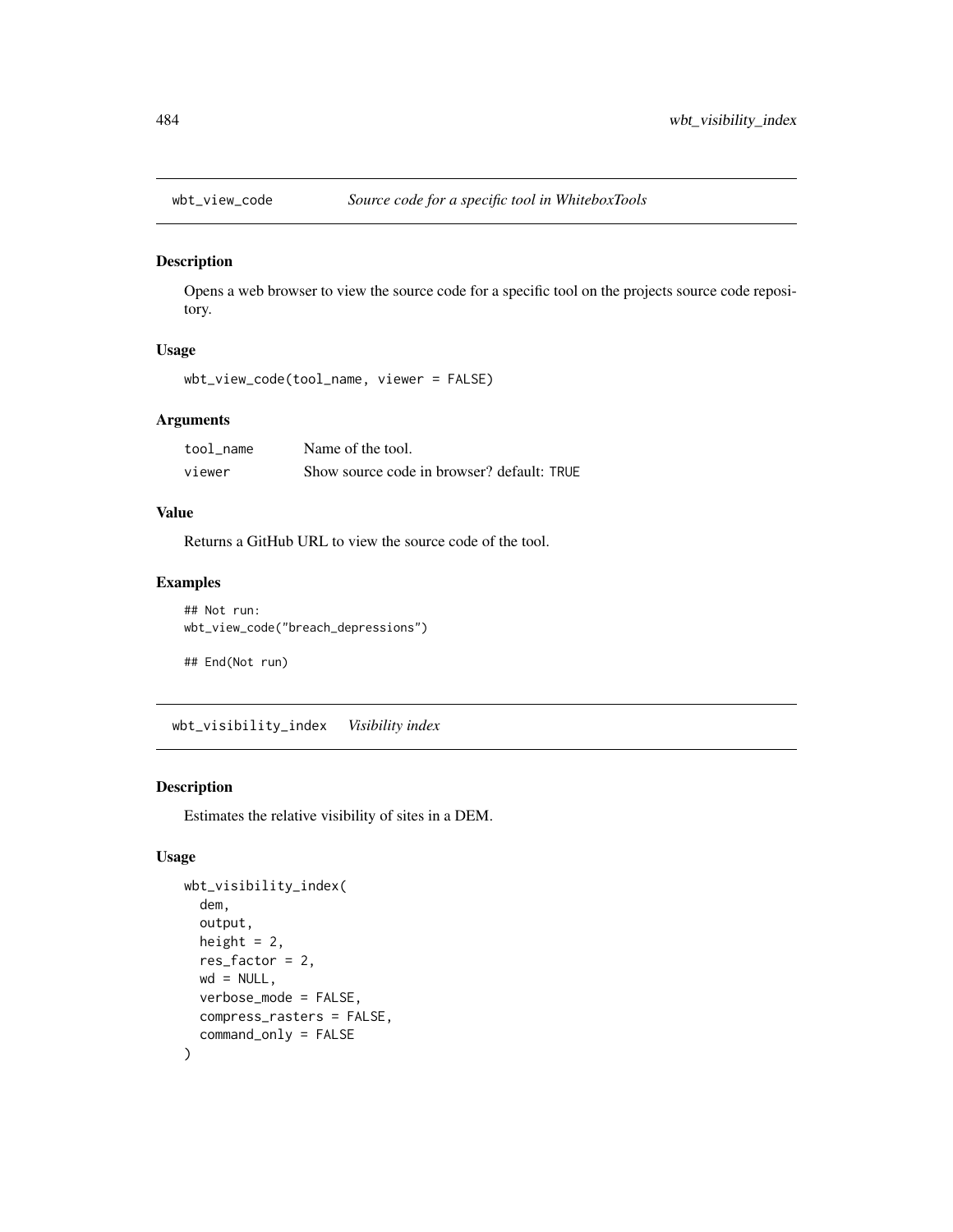# Arguments

| dem              | Input raster DEM file.                                                        |  |
|------------------|-------------------------------------------------------------------------------|--|
| output           | Output raster file.                                                           |  |
| height           | Viewing station height, in z units.                                           |  |
| res_factor       | The resolution factor determines the density of measured viewsheds.           |  |
| wd               | Changes the working directory.                                                |  |
| verbose_mode     | Sets verbose mode. If verbose mode is FALSE, tools will not print output mes- |  |
|                  | sages.                                                                        |  |
| compress_rasters |                                                                               |  |
|                  | Sets the flag used by WhiteboxTools to determine whether to use compression   |  |
|                  | for output rasters.                                                           |  |
| command_only     | Return command that would be executed by system() rather than running tool.   |  |

# Value

Returns the tool text outputs.

wbt\_voronoi\_diagram *Voronoi diagram*

# Description

Creates a vector Voronoi diagram for a set of vector points.

# Usage

```
wbt_voronoi_diagram(
 input,
 output,
 wd = NULL,verbose_mode = FALSE,
 compress_rasters = FALSE,
 command_only = FALSE
)
```
# Arguments

| input            | Input vector points file.                                                                          |  |
|------------------|----------------------------------------------------------------------------------------------------|--|
| output           | Output vector polygon file.                                                                        |  |
| wd               | Changes the working directory.                                                                     |  |
| verbose_mode     | Sets verbose mode. If verbose mode is FALSE, tools will not print output mes-                      |  |
|                  | sages.                                                                                             |  |
| compress_rasters |                                                                                                    |  |
|                  | Sets the flag used by WhiteboxTools to determine whether to use compression<br>for output rasters. |  |
| command_only     | Return command that would be executed by system() rather than running tool.                        |  |
|                  |                                                                                                    |  |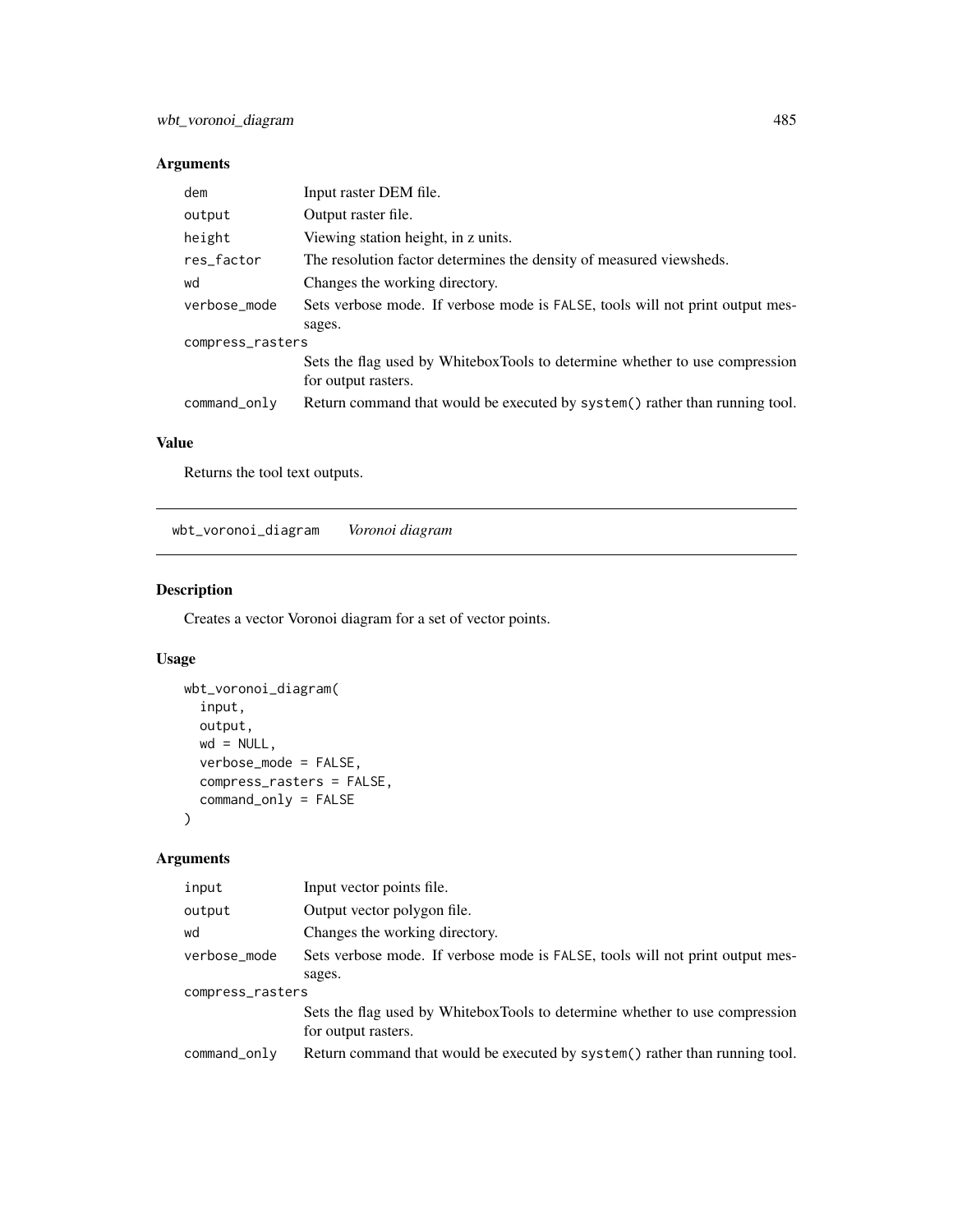# Value

Returns the tool text outputs.

wbt\_watershed *Watershed*

# Description

Identifies the watershed, or drainage basin, draining to a set of target cells.

# Usage

```
wbt_watershed(
 d8_pntr,
 pour_pts,
 output,
 esri_pntr = FALSE,
 wd = NULL,verbose_mode = FALSE,
 compress_rasters = FALSE,
 command_only = FALSE
)
```
# Arguments

| d8_pntr          | Input D8 pointer raster file.                                                                      |  |
|------------------|----------------------------------------------------------------------------------------------------|--|
| pour_pts         | Input pour points (outlet) file.                                                                   |  |
| output           | Output raster file.                                                                                |  |
| esri_pntr        | D8 pointer uses the ESRI style scheme.                                                             |  |
| wd               | Changes the working directory.                                                                     |  |
| verbose_mode     | Sets verbose mode. If verbose mode is FALSE, tools will not print output mes-<br>sages.            |  |
| compress_rasters |                                                                                                    |  |
|                  | Sets the flag used by WhiteboxTools to determine whether to use compression<br>for output rasters. |  |
| command_only     | Return command that would be executed by system() rather than running tool.                        |  |

#### Value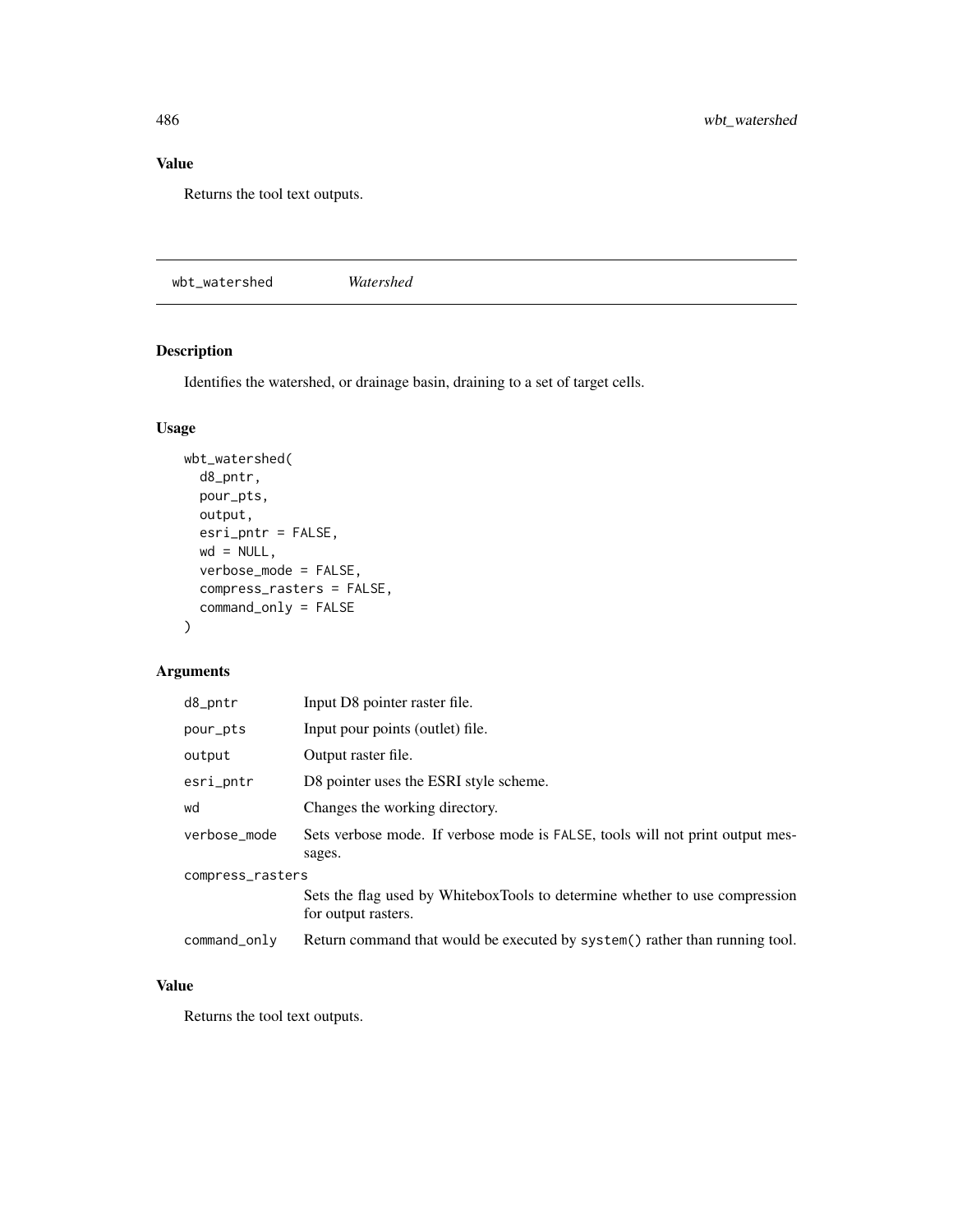wbt\_weighted\_overlay *Weighted overlay*

# Description

Performs a weighted sum on multiple input rasters after converting each image to a common scale. The tool performs a multi-criteria evaluation (MCE).

# Usage

```
wbt_weighted_overlay(
  factors,
 weights,
 output,
 cost = NULL,constraints = NULL,
 scale_max = 1,
 wd = NULL,verbose_mode = FALSE,
 compress_rasters = FALSE,
 command_only = FALSE
)
```
# Arguments

| factors          | Input factor raster files.                                                                                         |  |
|------------------|--------------------------------------------------------------------------------------------------------------------|--|
| weights          | Weight values, contained in quotes and separated by commas or semicolons.<br>Must have the same number as factors. |  |
| output           | Output raster file.                                                                                                |  |
| cost             | Weight values, contained in quotes and separated by commas or semicolons.<br>Must have the same number as factors. |  |
| constraints      | Input constraints raster files.                                                                                    |  |
| scale_max        | Suitability scale maximum value (common values are 1.0, 100.0, and 255.0).                                         |  |
| wd               | Changes the working directory.                                                                                     |  |
| verbose_mode     | Sets verbose mode. If verbose mode is FALSE, tools will not print output mes-<br>sages.                            |  |
| compress_rasters |                                                                                                                    |  |
|                  | Sets the flag used by WhiteboxTools to determine whether to use compression<br>for output rasters.                 |  |
| command_only     | Return command that would be executed by system() rather than running tool.                                        |  |

#### Value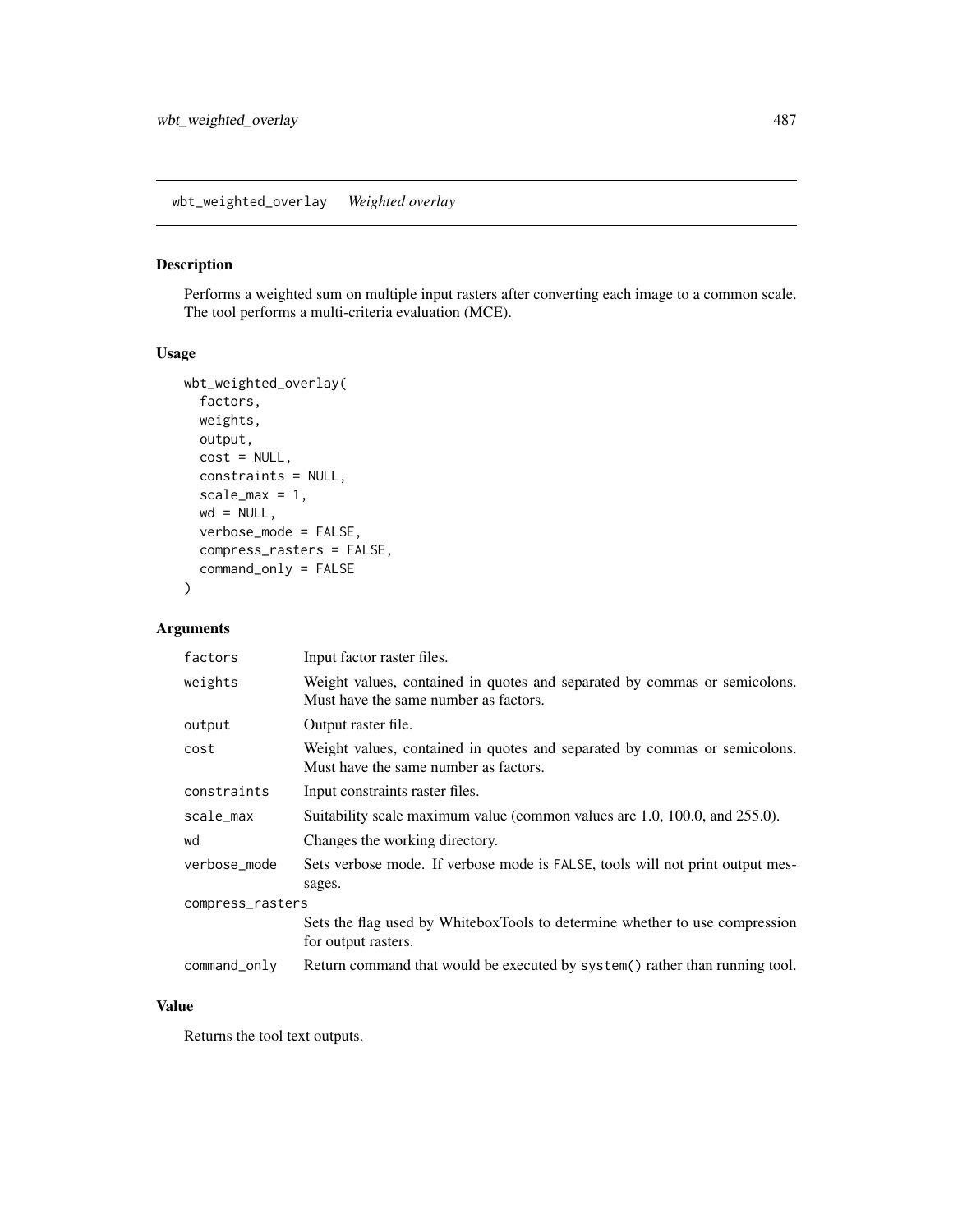wbt\_weighted\_sum *Weighted sum*

# Description

Performs a weighted-sum overlay on multiple input raster images.

# Usage

```
wbt_weighted_sum(
  inputs,
 weights,
 output,
 wd = NULL,verbose_mode = FALSE,
 compress_rasters = FALSE,
  command_only = FALSE
\mathcal{L}
```
# Arguments

| inputs           | Input raster files.                                                                                |  |
|------------------|----------------------------------------------------------------------------------------------------|--|
| weights          | Weight values, contained in quotes and separated by commas or semicolons.                          |  |
| output           | Output raster file.                                                                                |  |
| wd               | Changes the working directory.                                                                     |  |
| verbose_mode     | Sets verbose mode. If verbose mode is FALSE, tools will not print output mes-<br>sages.            |  |
| compress_rasters |                                                                                                    |  |
|                  | Sets the flag used by WhiteboxTools to determine whether to use compression<br>for output rasters. |  |
| command_only     | Return command that would be executed by system() rather than running tool.                        |  |

# Value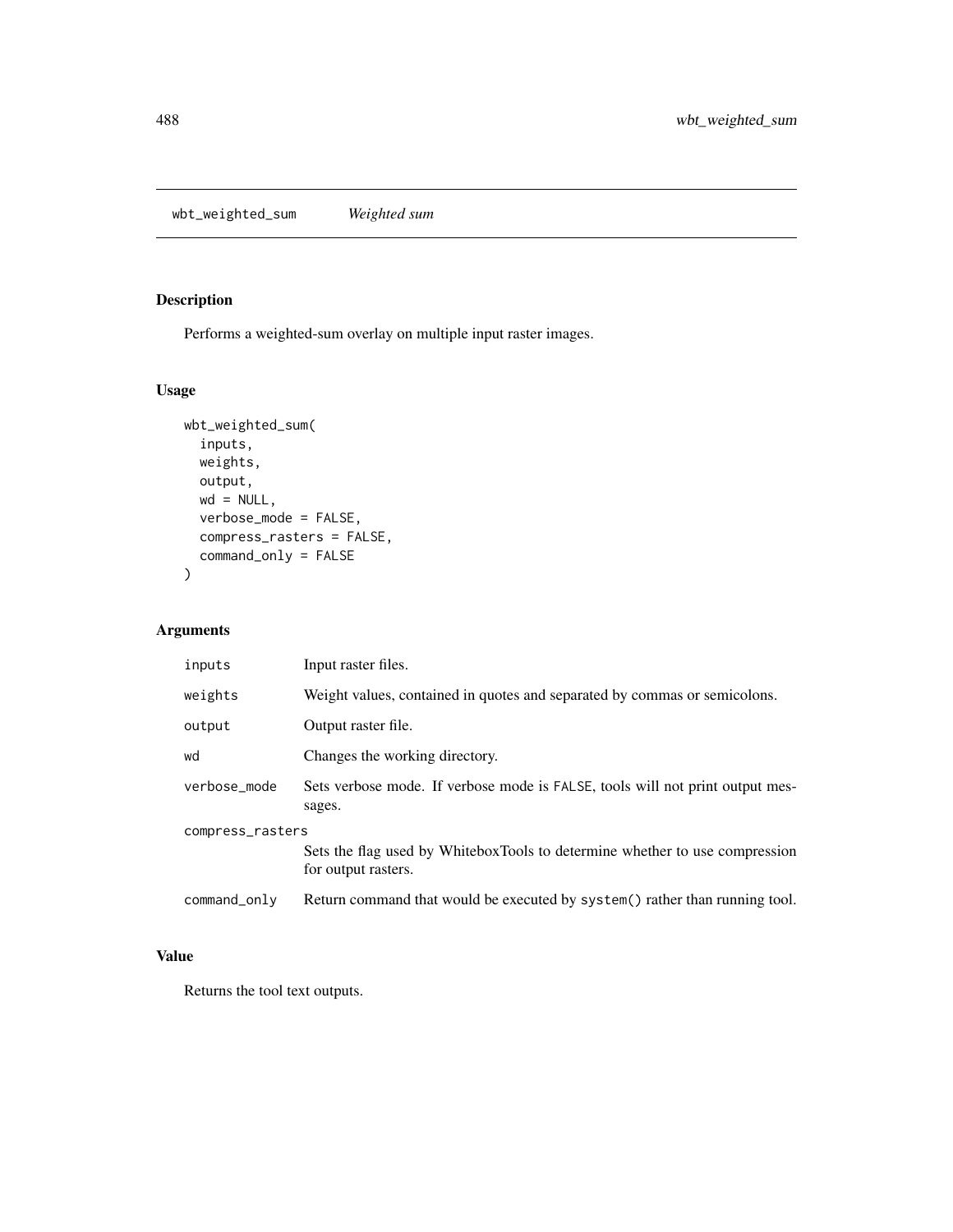Calculates the topographic wetness index, Ln(A / tan(slope)).

# Usage

```
wbt_wetness_index(
  sca,
 slope,
 output,
 wd = NULL,verbose_mode = FALSE,
 compress_rasters = FALSE,
 command_only = FALSE
)
```
# Arguments

| sca              | Input raster specific contributing area (SCA) file.                                                |
|------------------|----------------------------------------------------------------------------------------------------|
| slope            | Input raster slope file (in degrees).                                                              |
| output           | Output raster file.                                                                                |
| wd               | Changes the working directory.                                                                     |
| verbose mode     | Sets verbose mode. If verbose mode is FALSE, tools will not print output mes-<br>sages.            |
| compress_rasters | Sets the flag used by WhiteboxTools to determine whether to use compression<br>for output rasters. |
| command_only     | Return command that would be executed by system() rather than running tool.                        |

# Value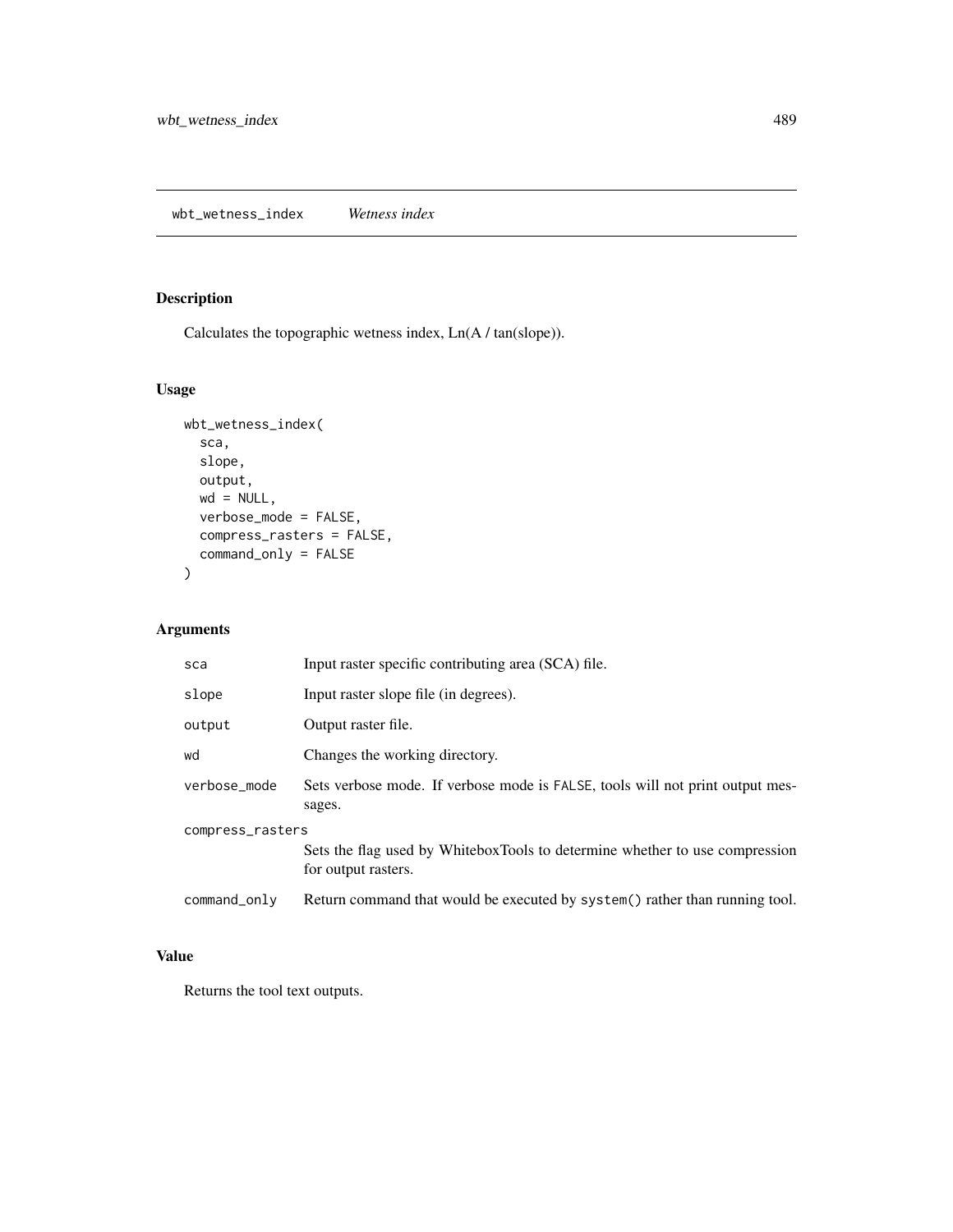wbt\_wilcoxon\_signed\_rank\_test

*Wilcoxon signed rank test*

# Description

Performs a 2-sample K-S test for significant differences on two input rasters.

#### Usage

```
wbt_wilcoxon_signed_rank_test(
  input1,
 input2,
 output,
 num_samples = NULL,
 wd = NULL,verbose_mode = FALSE,
 compress_rasters = FALSE,
 command_only = FALSE
)
```
# Arguments

| input1           | First input raster file.                                                                           |  |
|------------------|----------------------------------------------------------------------------------------------------|--|
| input2           | Second input raster file.                                                                          |  |
| output           | Output HTML file.                                                                                  |  |
| num_samples      | Number of samples. Leave blank to use whole image.                                                 |  |
| wd               | Changes the working directory.                                                                     |  |
| verbose_mode     | Sets verbose mode. If verbose mode is FALSE, tools will not print output mes-<br>sages.            |  |
| compress_rasters |                                                                                                    |  |
|                  | Sets the flag used by WhiteboxTools to determine whether to use compression<br>for output rasters. |  |
| command_only     | Return command that would be executed by system() rather than running tool.                        |  |

#### Value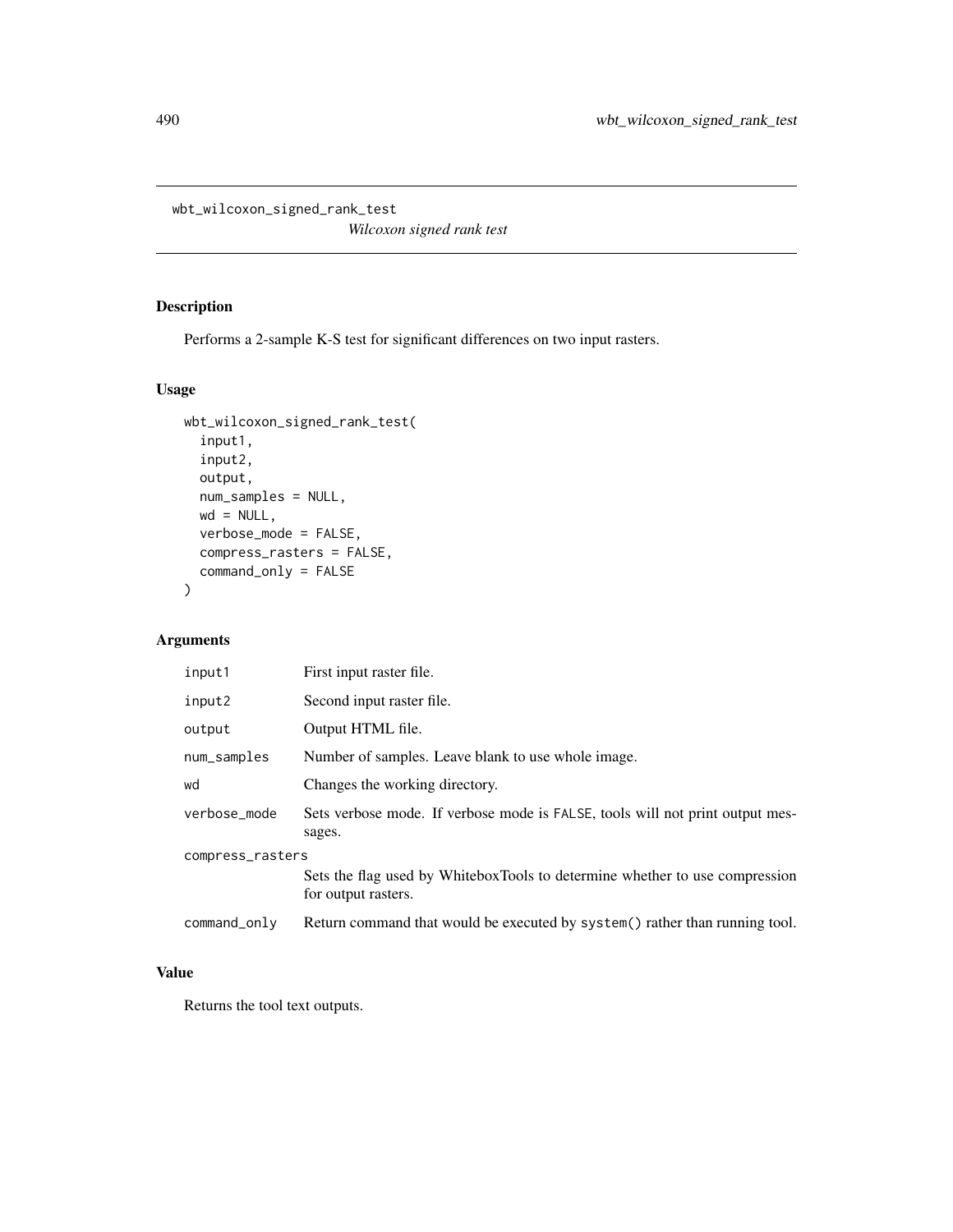wbt\_write\_function\_memory\_insertion *Write function memory insertion*

# Description

Performs a write function memory insertion for single-band multi-date change detection.

# Usage

```
wbt_write_function_memory_insertion(
  input1,
  input2,
 output,
  input3 = NULL,wd = NULL,verbose_mode = FALSE,
 compress_rasters = FALSE,
 command_only = FALSE
)
```
# Arguments

| input1           | Input raster file associated with the first date.                                                  |  |
|------------------|----------------------------------------------------------------------------------------------------|--|
| input2           | Input raster file associated with the second date.                                                 |  |
| output           | Output raster file.                                                                                |  |
| input3           | Optional input raster file associated with the third date.                                         |  |
| wd               | Changes the working directory.                                                                     |  |
| verbose_mode     | Sets verbose mode. If verbose mode is FALSE, tools will not print output mes-<br>sages.            |  |
| compress_rasters |                                                                                                    |  |
|                  | Sets the flag used by WhiteboxTools to determine whether to use compression<br>for output rasters. |  |
| command_only     | Return command that would be executed by system() rather than running tool.                        |  |

#### Value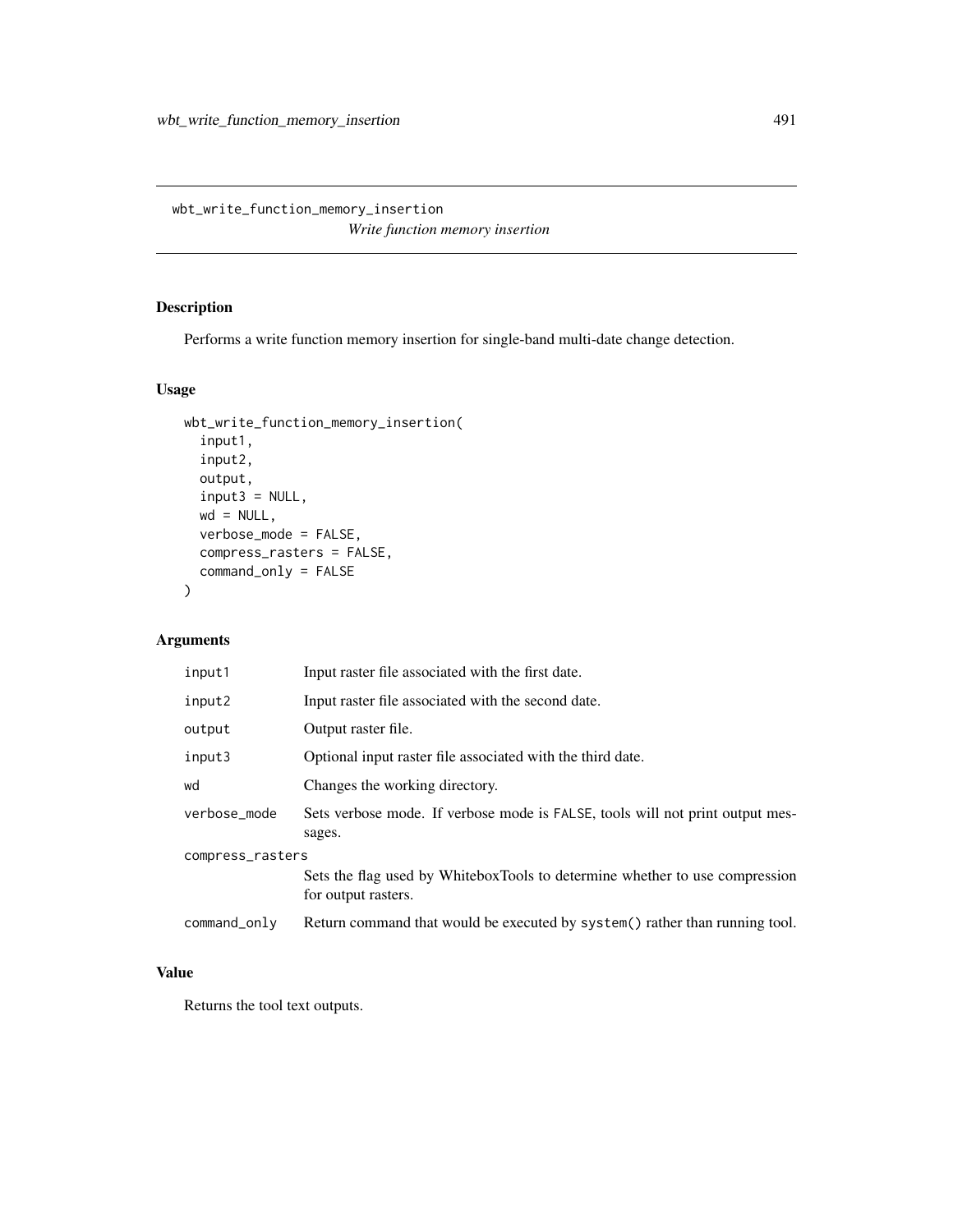wbt\_xor *Xor*

# Description

Performs a logical XOR operator on two Boolean raster images.

# Usage

```
wbt_xor(
  input1,
 input2,
 output,
 wd = NULL,verbose_mode = FALSE,
 compress_rasters = FALSE,
 command_only = FALSE
)
```
# Arguments

| input1           | Input raster file.                                                                                 |
|------------------|----------------------------------------------------------------------------------------------------|
| input2           | Input raster file.                                                                                 |
| output           | Output raster file.                                                                                |
| wd               | Changes the working directory.                                                                     |
| verbose mode     | Sets verbose mode. If verbose mode is FALSE, tools will not print output mes-<br>sages.            |
| compress_rasters |                                                                                                    |
|                  | Sets the flag used by WhiteboxTools to determine whether to use compression<br>for output rasters. |
| command_only     | Return command that would be executed by system() rather than running tool.                        |

# Value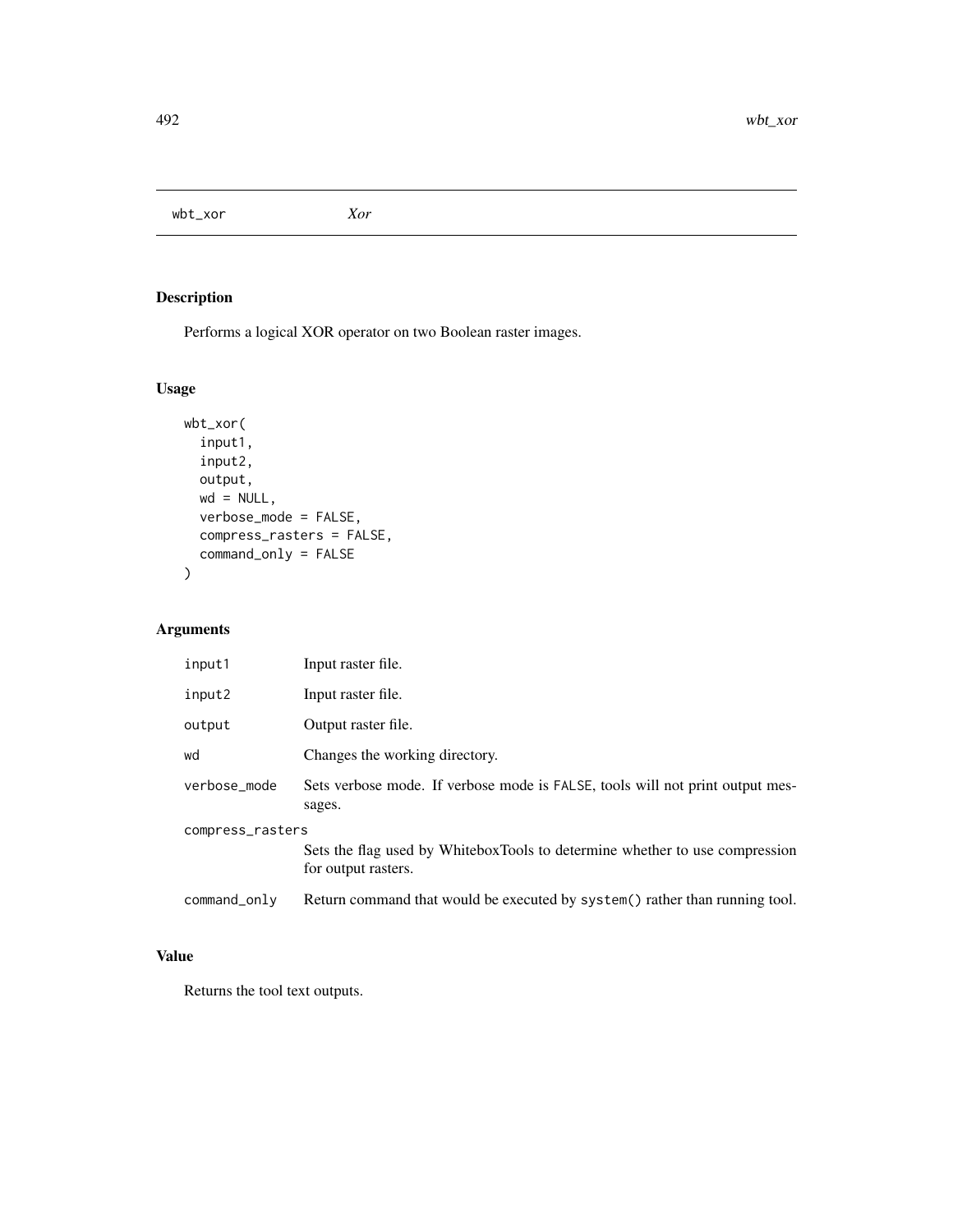wbt\_yield\_filter *Yield filter*

#### Description

Filters crop yield values of point data derived from combine harvester yield monitors.

# Usage

```
wbt_yield_filter(
  input,
 yield_field,
 pass_field,
 output,
 width = 6.096,z_score_threshold = 2.5,
 min\_yield = 0,max_yield = 99999.9,
 wd = NULL,verbose_mode = FALSE,
  compress_rasters = FALSE,
 command_only = FALSE
\mathcal{L}
```
# Arguments

| input             | Name of the input points shapefile.                                           |
|-------------------|-------------------------------------------------------------------------------|
| yield_field       | Name of the attribute containing yield data.                                  |
| pass_field        | Name of the attribute containing pass line ID.                                |
| output            | Name of the output points shapefile.                                          |
| width             | Pass swath width (m).                                                         |
| z_score_threshold |                                                                               |
|                   | $Z$ -score threshold value (default=2.5).                                     |
| min_yield         | Minimum yield value in output.                                                |
| max_yield         | Maximum yield value in output.                                                |
| wd                | Changes the working directory.                                                |
| verbose_mode      | Sets verbose mode. If verbose mode is FALSE, tools will not print output mes- |
|                   | sages.                                                                        |
| compress_rasters  |                                                                               |
|                   | Sets the flag used by WhiteboxTools to determine whether to use compression   |
|                   | for output rasters.                                                           |
| command_only      | Return command that would be executed by system() rather than running tool.   |

# Value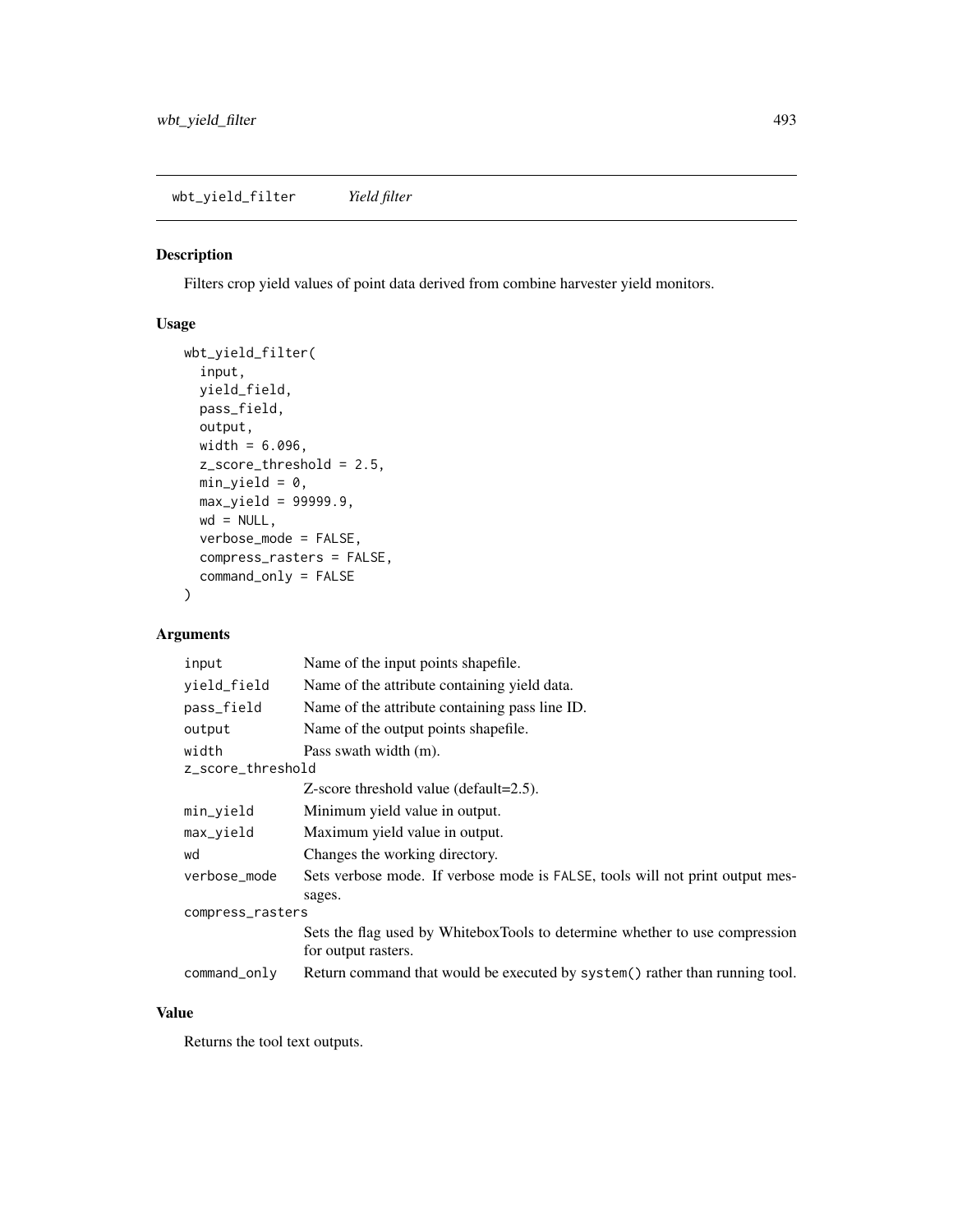wbt\_yield\_map *Yield map*

# Description

This tool can be used to create a segmented-vector polygon yield map from a set of harvester points.

# Usage

```
wbt_yield_map(
  input,
 pass_field_name,
 output,
 width = 6.096,
 max_change_in_heading = 25,
 wd = NULL,verbose_mode = FALSE,
 compress_rasters = FALSE,
  command_only = FALSE
)
```
# Arguments

| input                 | Name of the input points shapefile.                                                                |  |
|-----------------------|----------------------------------------------------------------------------------------------------|--|
| pass_field_name       |                                                                                                    |  |
|                       | Name of the attribute containing pass line ID.                                                     |  |
| output                | Name of the output polygon shapefile.                                                              |  |
| width                 | Pass swath width (m).                                                                              |  |
| max_change_in_heading |                                                                                                    |  |
|                       | Max change in heading.                                                                             |  |
| wd                    | Changes the working directory.                                                                     |  |
| verbose_mode          | Sets verbose mode. If verbose mode is FALSE, tools will not print output mes-<br>sages.            |  |
| compress_rasters      |                                                                                                    |  |
|                       | Sets the flag used by WhiteboxTools to determine whether to use compression<br>for output rasters. |  |
| command_only          | Return command that would be executed by system() rather than running tool.                        |  |

#### Value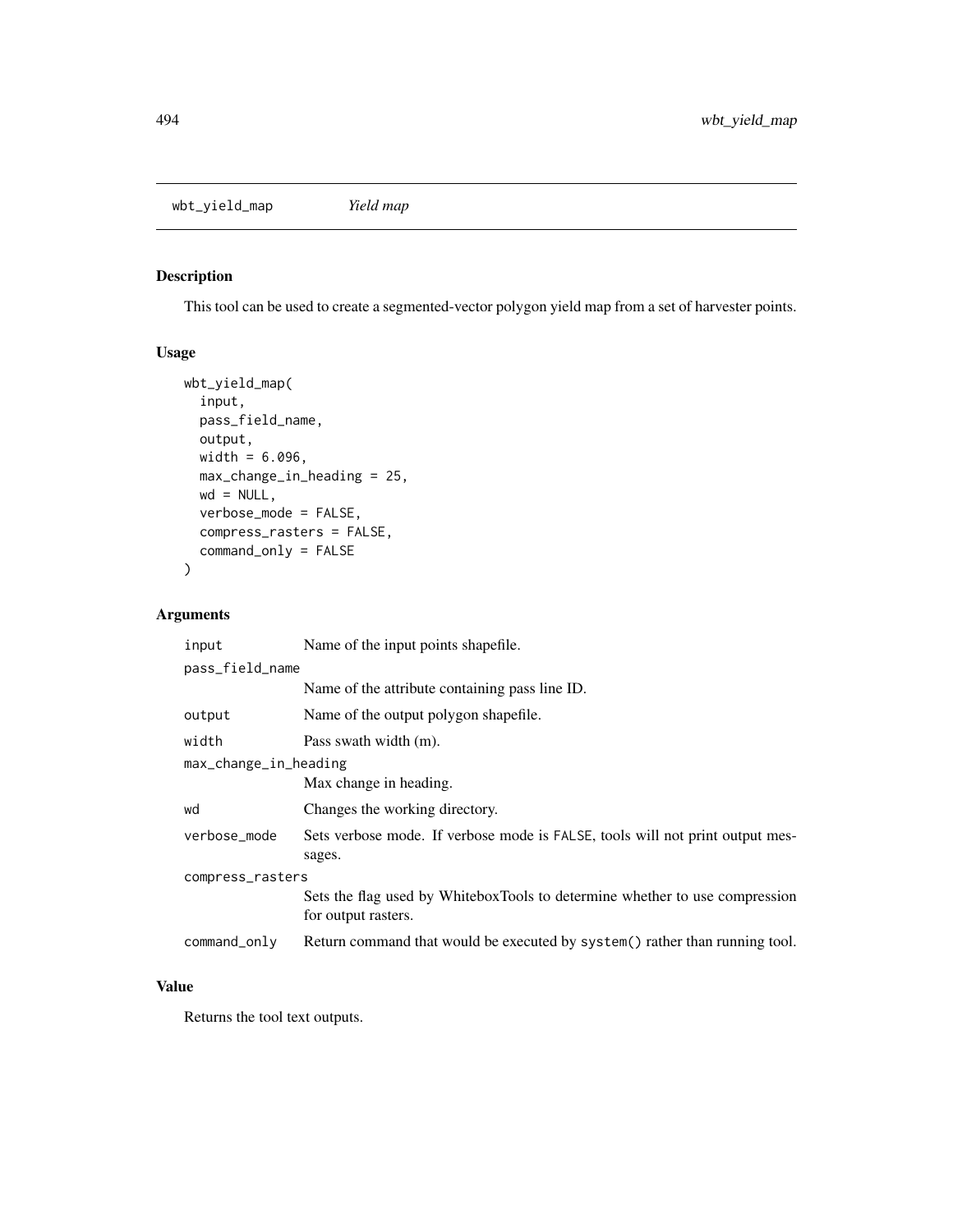wbt\_yield\_normalization

*Yield normalization*

# Description

This tool can be used to normalize the yield points for a field.

# Usage

```
wbt_yield_normalization(
  input,
 yield_field,
 output,
 standardize = FALSE,
 radius = NULL,
 min\_yield = 0,max_yield = 99999.9,
 wd = NULL,verbose_mode = FALSE,
 compress_rasters = FALSE,
 command_only = FALSE
)
```
# Arguments

| input            | Name of the input points shapefile.                                                                                |
|------------------|--------------------------------------------------------------------------------------------------------------------|
| yield_field      | Name of the attribute containing yield data.                                                                       |
| output           | Name of the output points shapefile.                                                                               |
| standardize      | Should the yield values be standardized (converted to z-scores) rather than nor-<br>malized?.                      |
| radius           | Optional search radius, in metres. Only specify this value if you want to calcu-<br>late locally normalized yield. |
| min_yield        | Minimum yield value in output.                                                                                     |
| max_yield        | Maximum yield value in output.                                                                                     |
| wd               | Changes the working directory.                                                                                     |
| verbose_mode     | Sets verbose mode. If verbose mode is FALSE, tools will not print output mes-                                      |
|                  | sages.                                                                                                             |
| compress_rasters |                                                                                                                    |
|                  | Sets the flag used by WhiteboxTools to determine whether to use compression                                        |
|                  | for output rasters.                                                                                                |
| command_only     | Return command that would be executed by system() rather than running tool.                                        |

# Value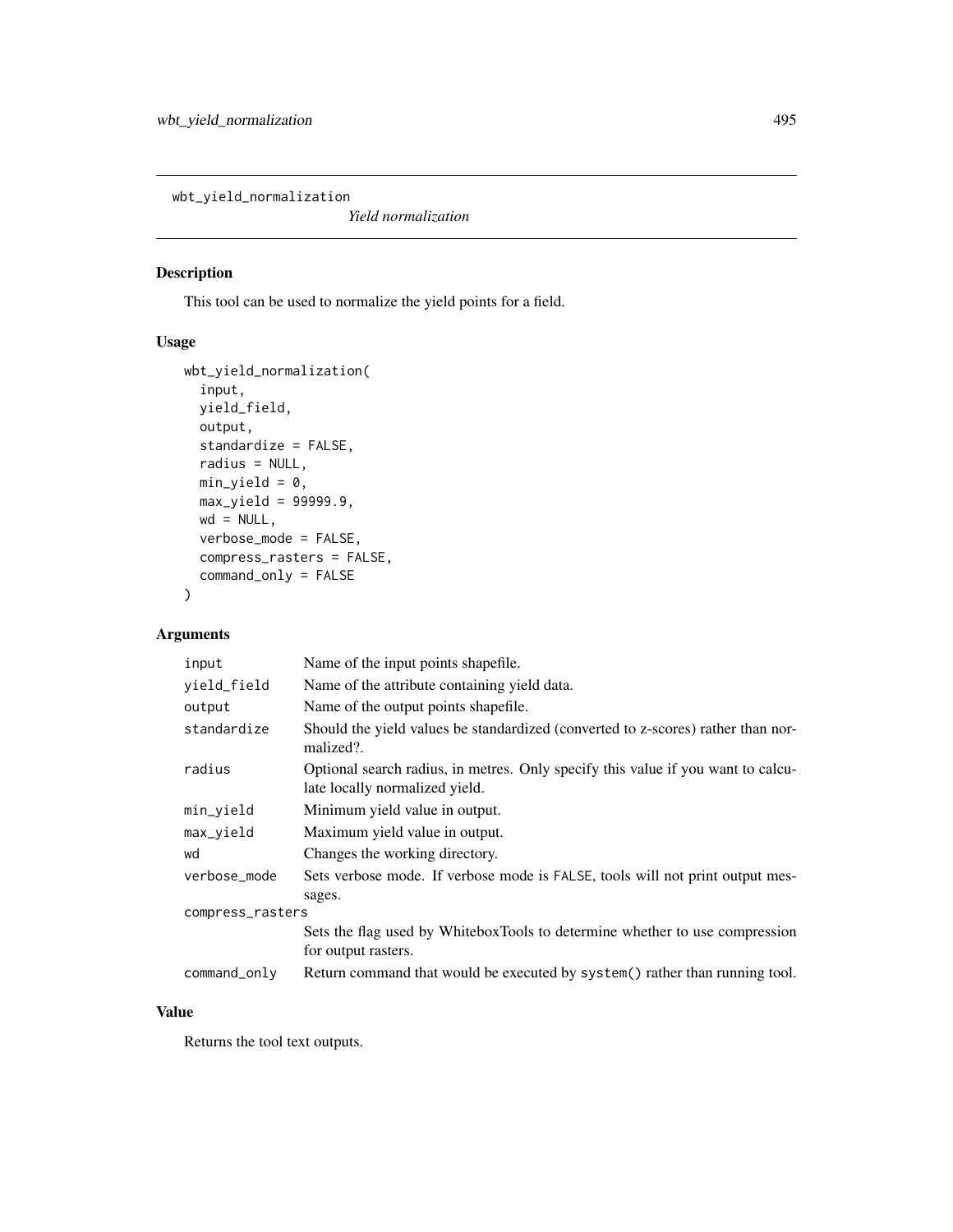wbt\_zlidar\_to\_las *Zlidar to las*

#### Description

Converts one or more zlidar files into the LAS data format.

# Usage

```
wbt_zlidar_to_las(
  inputs = NULL,
 outdir = NULL,
 wd = NULL,verbose_mode = FALSE,
 compress_rasters = FALSE,
  command_only = FALSE
)
```
#### Arguments

| inputs           | Input ZLidar files.                                                                                                  |
|------------------|----------------------------------------------------------------------------------------------------------------------|
| outdir           | Output directory into which zlidar files are created. If unspecified, it is assumed<br>to be the same as the inputs. |
| wd               | Changes the working directory.                                                                                       |
| verbose_mode     | Sets verbose mode. If verbose mode is FALSE, tools will not print output mes-                                        |
|                  | sages.                                                                                                               |
| compress_rasters |                                                                                                                      |
|                  | Sets the flag used by WhiteboxTools to determine whether to use compression<br>for output rasters.                   |
| command_only     | Return command that would be executed by system() rather than running tool.                                          |

#### Value

Returns the tool text outputs.

wbt\_zonal\_statistics *Zonal statistics*

# Description

Extracts descriptive statistics for a group of patches in a raster.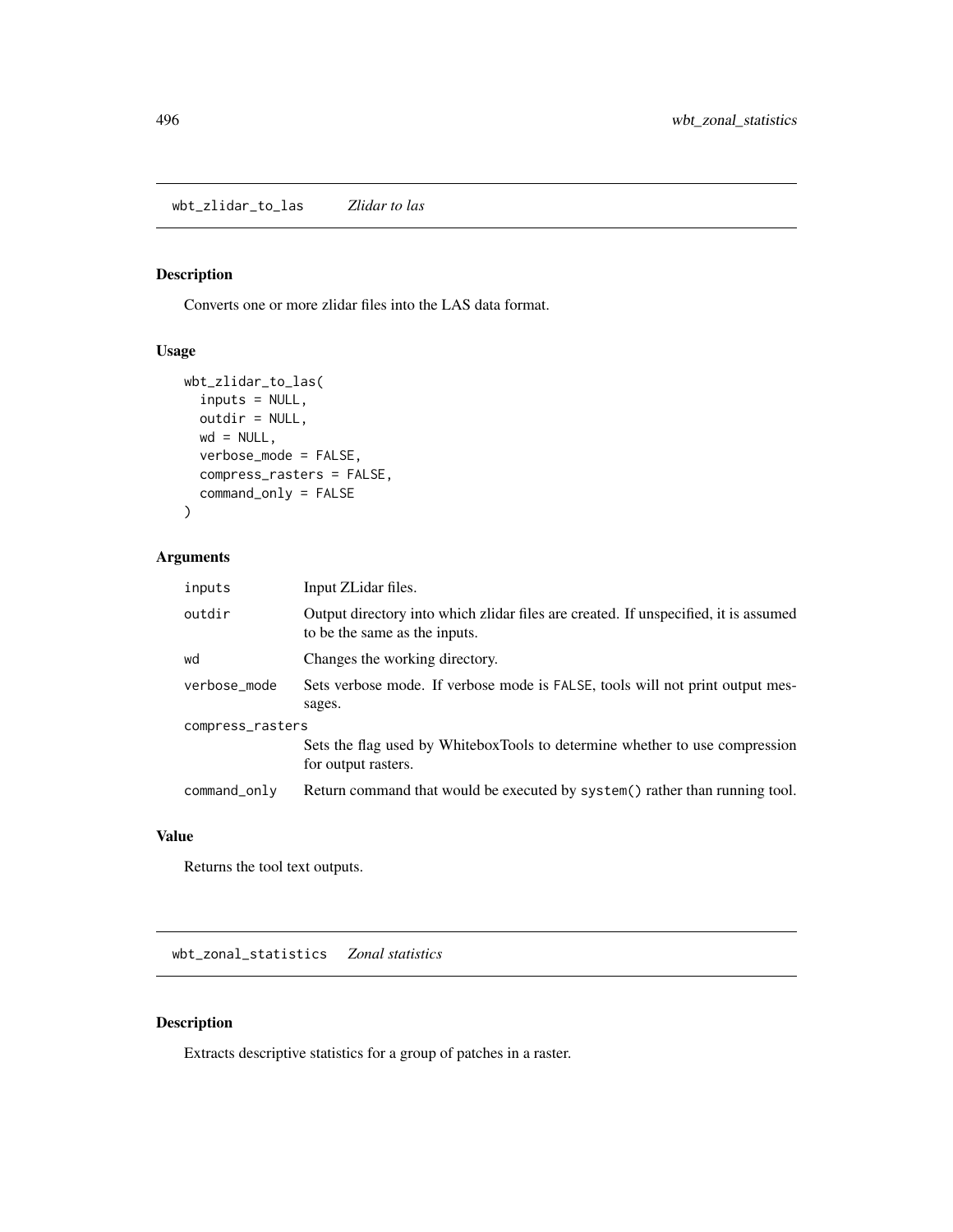wbt\_z\_scores 497

# Usage

```
wbt_zonal_statistics(
  input,
  features,
 output = NULL,stat = "mean",out_table = NULL,
 wd = NULL,verbose_mode = FALSE,
 compress_rasters = FALSE,
 command_only = FALSE
\mathcal{L}
```
# Arguments

| input            | Input data raster file.                                                                                                |
|------------------|------------------------------------------------------------------------------------------------------------------------|
| features         | Input feature definition raster file.                                                                                  |
| output           | Output raster file.                                                                                                    |
| stat             | Statistic to extract, including 'mean', 'median', 'minimum', 'maximum', 'range',<br>'standard deviation', and 'total'. |
| out_table        | Output HTML Table file.                                                                                                |
| wd               | Changes the working directory.                                                                                         |
| verbose_mode     | Sets verbose mode. If verbose mode is FALSE, tools will not print output mes-<br>sages.                                |
| compress_rasters |                                                                                                                        |
|                  | Sets the flag used by WhiteboxTools to determine whether to use compression<br>for output rasters.                     |
| command_only     | Return command that would be executed by system() rather than running tool.                                            |

#### Value

Returns the tool text outputs.

wbt\_z\_scores *Z scores*

# Description

Standardizes the values in an input raster by converting to z-scores.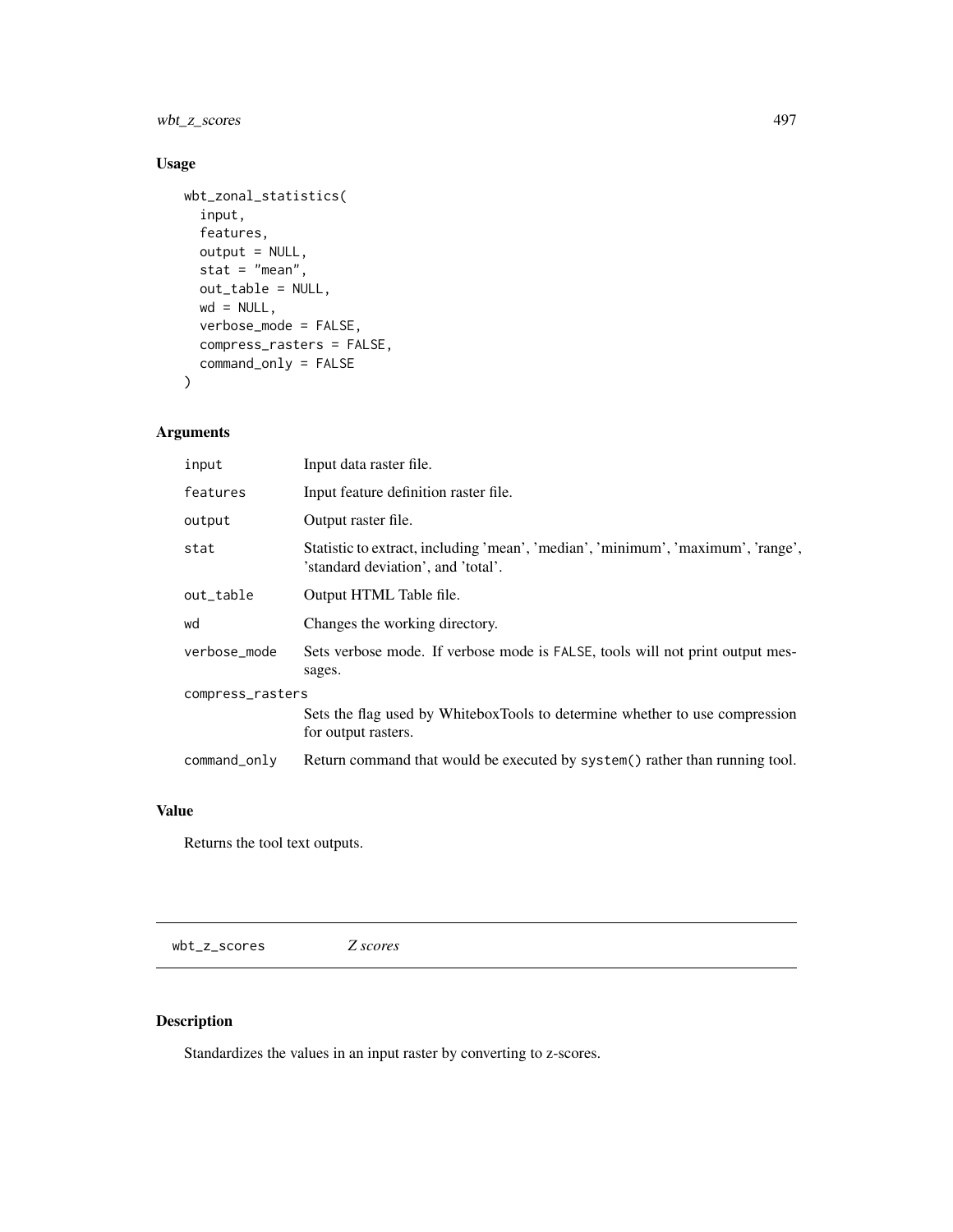# Usage

```
wbt_z_scores(
  input,
  output,
  wd = NULL,verbose_mode = FALSE,
  compress_rasters = FALSE,
  command_only = FALSE
\mathcal{L}
```
# Arguments

| input            | Input raster file.                                                                                 |  |
|------------------|----------------------------------------------------------------------------------------------------|--|
| output           | Output raster file.                                                                                |  |
| wd               | Changes the working directory.                                                                     |  |
| verbose_mode     | Sets verbose mode. If verbose mode is FALSE, tools will not print output mes-                      |  |
|                  | sages.                                                                                             |  |
| compress_rasters |                                                                                                    |  |
|                  | Sets the flag used by WhiteboxTools to determine whether to use compression<br>for output rasters. |  |
| command_only     | Return command that would be executed by system() rather than running tool.                        |  |

# Value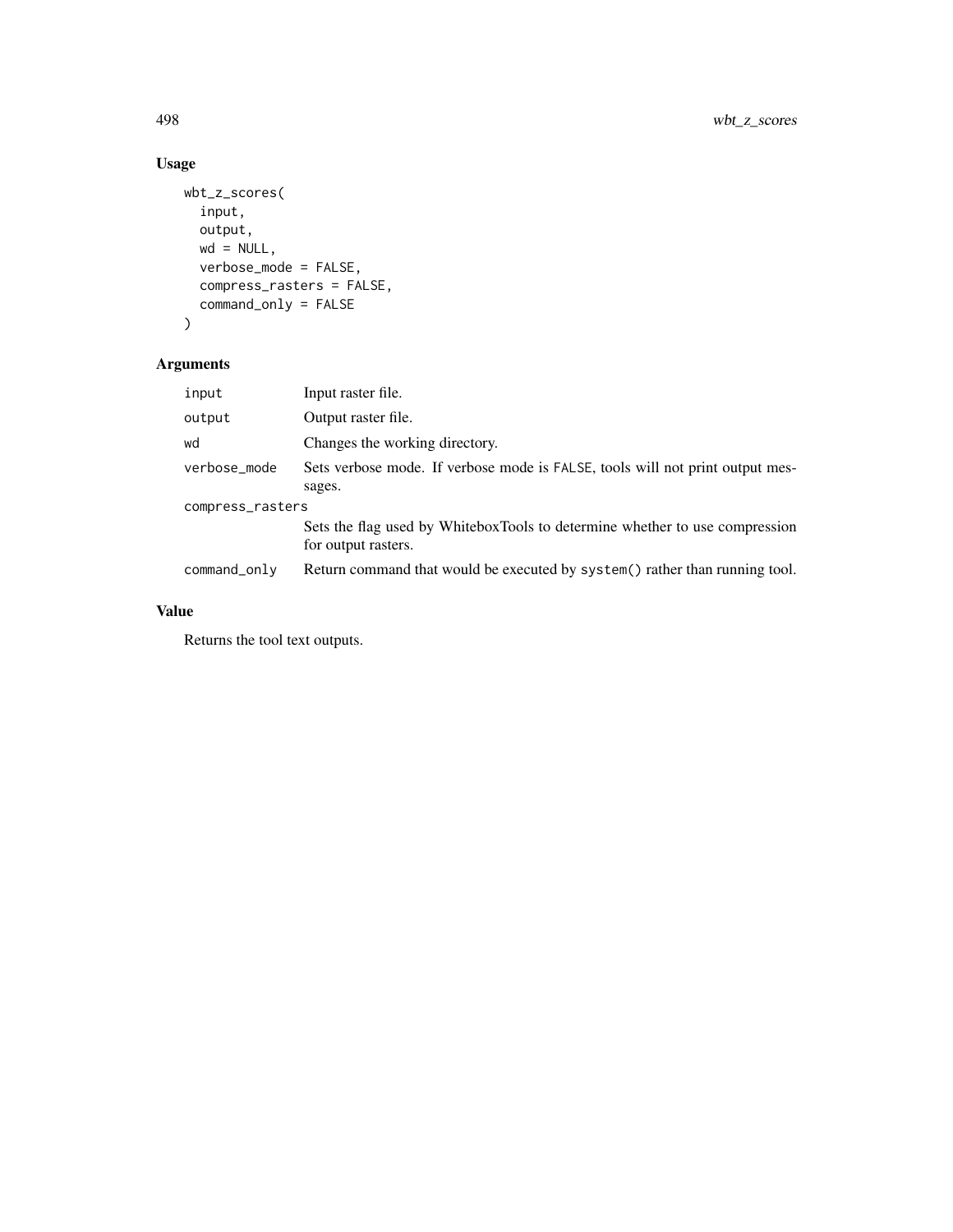# **Index**

∗ datasets wbttoolparameters, [14](#page-13-0) wbttools, [15](#page-14-0) check\_whitebox\_binary, [13](#page-12-0) install\_whitebox *(*wbt\_install*)*, [198](#page-197-0) install\_whitebox(), *[196](#page-195-0)* sample\_dem\_data, [13](#page-12-0) wbt\_absolute\_value, [16](#page-15-0) wbt\_accumulation\_curvature, [16](#page-15-0) wbt\_adaptive\_filter, [17](#page-16-0) wbt\_add, [18](#page-17-0) wbt\_add\_point\_coordinates\_to\_table, [19](#page-18-0) wbt\_aggregate\_raster, [20](#page-19-0) wbt\_and, [21](#page-20-0) wbt\_anova, [22](#page-21-0) wbt\_arc\_cos, [23](#page-22-0) wbt\_arc\_sin, [24](#page-23-0) wbt\_arc\_tan, [25](#page-24-0) wbt\_arcosh, [23](#page-22-0) wbt\_arsinh, [26](#page-25-0) wbt\_artanh, [27](#page-26-0) wbt\_ascii\_to\_las, [27](#page-26-0) wbt\_aspect, [28](#page-27-0) wbt\_assess\_route, [29](#page-28-0) wbt\_atan2, [30](#page-29-0) wbt\_attribute\_correlation, [31](#page-30-0) wbt\_attribute\_correlation\_neighbourhood\_analy $\stackrel{\text{def}}{S}_{\tau}$ construct\_vector\_tin, $62$ [31](#page-30-0) wbt\_attribute\_histogram, [32](#page-31-0) wbt\_attribute\_scattergram, [33](#page-32-0) wbt\_average\_flowpath\_slope, [34](#page-33-0) wbt\_average\_normal\_vector\_angular\_deviation, wbt\_corner\_detection, [67](#page-66-0) [35](#page-34-0) wbt\_average\_overlay, [36](#page-35-0) wbt\_average\_upslope\_flowpath\_length, [37](#page-36-0) wbt\_balance\_contrast\_enhancement, [37](#page-36-0) wbt\_basins, [38](#page-37-0) wbt\_bilateral\_filter, [39](#page-38-0) wbt\_block\_maximum\_gridding, [40](#page-39-0) wbt\_block\_minimum\_gridding, [41](#page-40-0) wbt\_boundary\_shape\_complexity, [42](#page-41-0) wbt\_breach\_depressions, [43](#page-42-0) wbt\_breach\_depressions\_least\_cost, [44](#page-43-0) wbt\_breach\_single\_cell\_pits, [45](#page-44-0) wbt\_buffer\_raster, [45](#page-44-0) wbt\_burn\_streams\_at\_roads, [46](#page-45-0) wbt\_canny\_edge\_detection, [47](#page-46-0) wbt\_ceil, [48](#page-47-0) wbt\_centroid, [49](#page-48-0) wbt\_centroid\_vector, [50](#page-49-0) wbt\_change\_vector\_analysis, [51](#page-50-0) wbt\_circular\_variance\_of\_aspect, [52](#page-51-0) wbt\_classify\_buildings\_in\_lidar, [53](#page-52-0) wbt\_classify\_overlap\_points, [54](#page-53-0) wbt\_clean\_vector, [55](#page-54-0) wbt\_clip, [55](#page-54-0) wbt\_clip\_lidar\_to\_polygon, [56](#page-55-0) wbt\_clip\_raster\_to\_polygon, [57](#page-56-0) wbt\_closing, [58](#page-57-0) wbt\_clump, [59](#page-58-0) wbt\_compactness\_ratio, [60](#page-59-0) wbt\_compress\_rasters *(*wbt\_init*)*, [193](#page-192-0) wbt\_conditional\_evaluation, [60](#page-59-0) wbt\_conservative\_smoothing\_filter, [61](#page-60-0) wbt\_contours\_from\_points, [63](#page-62-0) wbt\_contours\_from\_raster, [64](#page-63-0) wbt\_convert\_nodata\_to\_zero, [65](#page-64-0) wbt\_convert\_raster\_format, [66](#page-65-0) wbt\_correct\_vignetting, [68](#page-67-0) wbt\_cos,  $69$ wbt\_cosh, [69](#page-68-0) wbt\_cost\_allocation, [70](#page-69-0)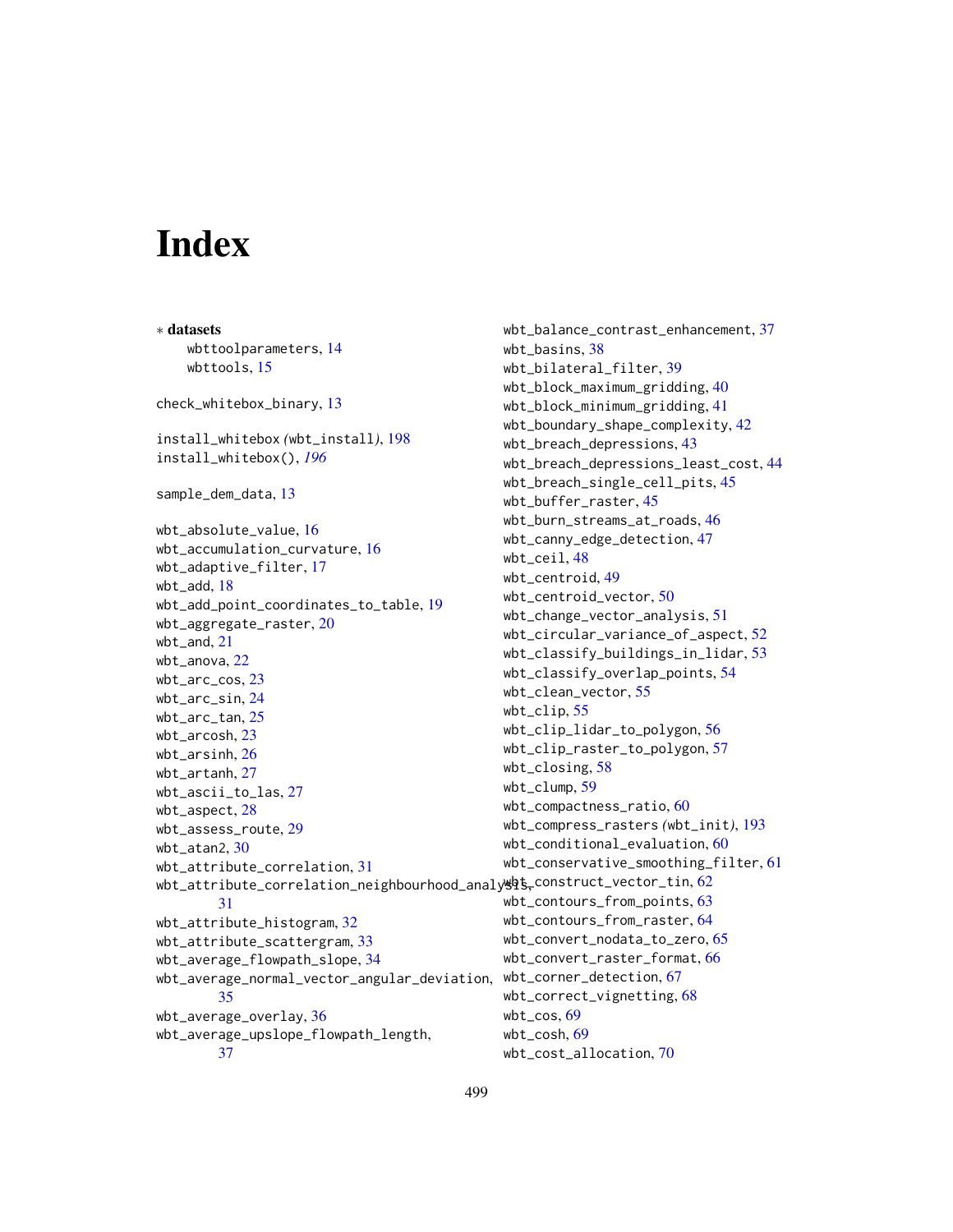```
wbt_cost_distance, 71
wbt_cost_pathway, 72
wbt_count_if, 73
wbt_create_colour_composite, 74
wbt_create_hexagonal_vector_grid, 75
wbt_create_plane, 76
wbt_create_rectangular_vector_grid, 77
wbt_crispness_index, 78
wbt_cross_tabulation, 78
wbt_csv_points_to_vector, 79
wbt_cumulative_distribution, 80
wbt_curvedness, 81
wbt_d8_flow_accumulation, 82
wbt_d8_mass_flux, 83
wbt_d8_pointer, 84
wbt_d_inf_flow_accumulation, 101
wbt_d_inf_mass_flux, 102
wbt_d_inf_pointer, 103
wbt_dbscan, 85
wbt_decrement, 86
wbt_default_path (wbt_init), 193
wbt_depth_in_sink, 86
wbt_dev_from_mean_elev, 87
wbt_diff_from_mean_elev, 90
wbt_diff_of_gaussian_filter, 91
wbt_difference, 88
wbt_difference_curvature, 89
wbt_direct_decorrelation_stretch, 93
wbt_directional_relief, 92
wbt_dissolve, 94
wbt_distance_to_outlet, 95
wbt_diversity_filter, 96
wbt_divide, 97
wbt_downslope_distance_to_stream, 98
wbt_downslope_flowpath_length, 99
wbt_downslope_index, 100
wbt_edge_contamination, 103
wbt_edge_density, 104
wbt_edge_preserving_mean_filter, 105
wbt_edge_proportion, 106
wbt_elev_above_pit, 109
wbt_elev_percentile, 109
wbt_elev_relative_to_min_max, 110
wbt_elev_relative_to_watershed_min_max,
        111
wbt_elevation_above_stream, 107
wbt_elevation_above_stream_euclidean,
        108
```
wbt\_eliminate\_coincident\_points, [112](#page-111-0) wbt\_elongation\_ratio, [113](#page-112-0) wbt\_embankment\_mapping, [114](#page-113-0) wbt\_emboss\_filter, [115](#page-114-0) wbt\_equal\_to, [116](#page-115-0) wbt\_erase, [117](#page-116-0) wbt\_erase\_polygon\_from\_lidar, [118](#page-117-0) wbt\_erase\_polygon\_from\_raster, [119](#page-118-0) wbt\_euclidean\_allocation, [120](#page-119-0) wbt\_euclidean\_distance, [120](#page-119-0) wbt\_evaluate\_training\_sites, [121](#page-120-0) wbt\_exe\_path *(*wbt\_init*)*, [193](#page-192-0) wbt\_exe\_path(), *[13](#page-12-0)* wbt\_exp, [122](#page-121-0) wbt\_exp2, [123](#page-122-0) wbt\_export\_table\_to\_csv, [124](#page-123-0) wbt\_exposure\_towards\_wind\_flux, [125](#page-124-0) wbt\_extend\_vector\_lines, [126](#page-125-0) wbt\_extract\_nodes, [127](#page-126-0) wbt\_extract\_raster\_values\_at\_points, [127](#page-126-0) wbt\_extract\_streams, [128](#page-127-0) wbt\_extract\_valleys, [129](#page-128-0) wbt\_farthest\_channel\_head, [130](#page-129-0) wbt\_fast\_almost\_gaussian\_filter, [131](#page-130-0) wbt\_fd8\_flow\_accumulation, [132](#page-131-0) wbt\_fd8\_pointer, [133](#page-132-0) wbt\_feature\_preserving\_smoothing, [134](#page-133-0) wbt\_fetch\_analysis, [135](#page-134-0) wbt\_fill\_burn, [136](#page-135-0) wbt\_fill\_depressions, [137](#page-136-0) wbt\_fill\_depressions\_planchon\_and\_darboux, [138](#page-137-0) wbt\_fill\_depressions\_wang\_and\_liu, [139](#page-138-0) wbt\_fill\_missing\_data, [140](#page-139-0) wbt\_fill\_single\_cell\_pits, [141](#page-140-0) wbt\_filter\_lidar\_classes, [141](#page-140-0) wbt\_filter\_lidar\_scan\_angles, [142](#page-141-0) wbt\_filter\_raster\_features\_by\_area, [143](#page-142-0) wbt\_find\_flightline\_edge\_points, [144](#page-143-0) wbt\_find\_lowest\_or\_highest\_points, [145](#page-144-0) wbt\_find\_main\_stem, [146](#page-145-0) wbt\_find\_no\_flow\_cells, [147](#page-146-0) wbt\_find\_parallel\_flow, [147](#page-146-0) wbt\_find\_patch\_or\_class\_edge\_cells, [148](#page-147-0) wbt\_find\_ridges, [149](#page-148-0)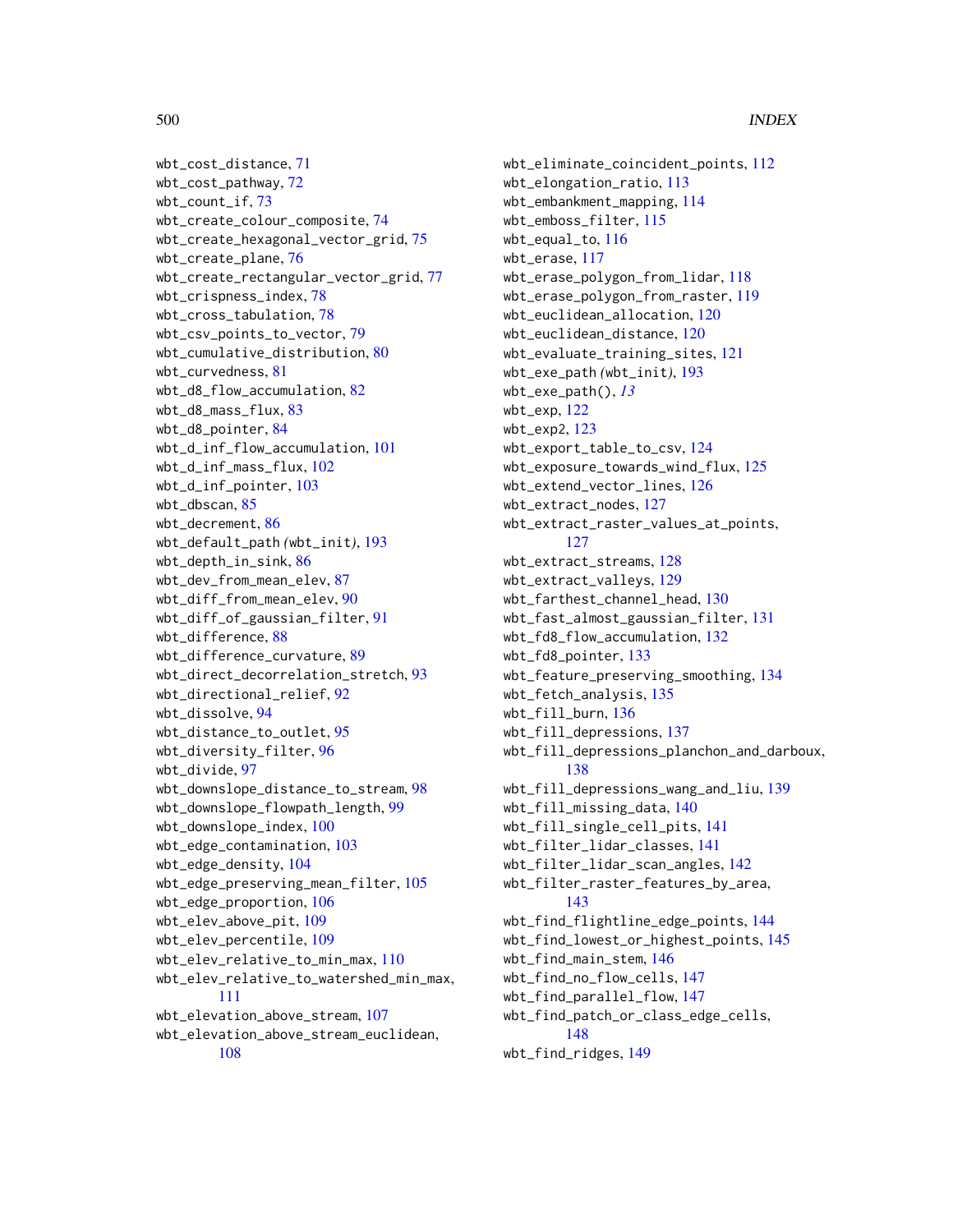#### INDEX 501

wbt\_fix\_dangling\_arcs, [150](#page-149-0) wbt\_flatten\_lakes, [151](#page-150-0) wbt\_flightline\_overlap, [152](#page-151-0) wbt\_flip\_image, [153](#page-152-0) wbt\_flood\_order, [154](#page-153-0) wbt\_floor, [154](#page-153-0) wbt\_flow\_accumulation\_full\_workflow, [155](#page-154-0) wbt\_flow\_length\_diff, [156](#page-155-0) wbt\_gamma\_correction, [157](#page-156-0) wbt\_gaussian\_contrast\_stretch, [158](#page-157-0) wbt\_gaussian\_curvature, [159](#page-158-0) wbt\_gaussian\_filter, [160](#page-159-0) wbt\_gaussian\_scale\_space, [161](#page-160-0) wbt\_generalize\_classified\_raster, [162](#page-161-0) wbt\_generalize\_with\_similarity, [163](#page-162-0) wbt\_generating\_function, [164](#page-163-0) wbt\_geomorphons, [165](#page-164-0) wbt\_greater\_than, [166](#page-165-0) wbt\_hack\_stream\_order, [167](#page-166-0) wbt\_height\_above\_ground, [168](#page-167-0) wbt\_help, [168](#page-167-0) wbt\_high\_pass\_filter, [170](#page-169-0) wbt\_high\_pass\_median\_filter, [171](#page-170-0) wbt\_highest\_position, [169](#page-168-0) wbt\_hillshade, [172](#page-171-0) wbt\_hillslopes, [173](#page-172-0) wbt\_histogram\_equalization, [174](#page-173-0) wbt\_histogram\_matching, [175](#page-174-0) wbt\_histogram\_matching\_two\_images, [176](#page-175-0) wbt\_hole\_proportion, [177](#page-176-0) wbt\_horizon\_angle, [178](#page-177-0) wbt\_horizontal\_excess\_curvature, [177](#page-176-0) wbt\_horton\_stream\_order, [179](#page-178-0) wbt\_hydrologic\_connectivity, [180](#page-179-0) wbt\_hypsometric\_analysis, [182](#page-181-0) wbt\_hypsometrically\_tinted\_hillshade, [181](#page-180-0) wbt\_idw\_interpolation, [183](#page-182-0) wbt\_ihs\_to\_rgb, [184](#page-183-0) wbt\_image\_autocorrelation, [185](#page-184-0) wbt\_image\_correlation, [186](#page-185-0) wbt\_image\_correlation\_neighbourhood\_analysis, wbt\_lidar\_digital\_surface\_model, [230](#page-229-0) [187](#page-186-0) wbt\_image\_regression, [188](#page-187-0) wbt\_image\_segmentation, [189](#page-188-0) wbt\_image\_slider, [190](#page-189-0) wbt\_image\_stack\_profile, [191](#page-190-0)

wbt\_impoundment\_size\_index, [192](#page-191-0) wbt\_in\_place\_add, [202](#page-201-0) wbt\_in\_place\_divide, [202](#page-201-0) wbt\_in\_place\_multiply, [203](#page-202-0) wbt\_in\_place\_subtract, [204](#page-203-0) wbt\_increment, [193](#page-192-0) wbt\_init, [193](#page-192-0) wbt\_insert\_dams, [197](#page-196-0) wbt\_install, [198](#page-197-0) wbt\_integer\_division, [198](#page-197-0) wbt\_integral\_image, [199](#page-198-0) wbt\_intersect, [200](#page-199-0) wbt\_inverse\_principal\_component\_analysis, [201](#page-200-0) wbt\_is\_no\_data, [206](#page-205-0) wbt\_isobasins, [205](#page-204-0) wbt\_jenson\_snap\_pour\_points, [206](#page-205-0) wbt\_join\_tables, [207](#page-206-0) wbt\_k\_means\_clustering, [212](#page-211-0) wbt\_k\_nearest\_mean\_filter, [213](#page-212-0) wbt\_kappa\_index, [208](#page-207-0) wbt\_knn\_classification, [209](#page-208-0) wbt\_knn\_regression, [210](#page-209-0) wbt\_ks\_test\_for\_normality, [211](#page-210-0) wbt\_laplacian\_filter, [214](#page-213-0) wbt\_laplacian\_of\_gaussian\_filter, [215](#page-214-0) wbt\_las\_to\_ascii, [216](#page-215-0) wbt\_las\_to\_laz, [217](#page-216-0) wbt\_las\_to\_multipoint\_shapefile, [217](#page-216-0) wbt\_las\_to\_shapefile, [218](#page-217-0) wbt\_las\_to\_zlidar, [219](#page-218-0) wbt\_layer\_footprint, [220](#page-219-0) wbt\_laz\_to\_las, [221](#page-220-0) wbt\_lee\_sigma\_filter, [221](#page-220-0) wbt\_length\_of\_upstream\_channels, [222](#page-221-0) wbt\_less\_than, [223](#page-222-0) wbt\_license, [224](#page-223-0) wbt\_lidar\_block\_maximum, [225](#page-224-0) wbt\_lidar\_block\_minimum, [226](#page-225-0) wbt\_lidar\_classify\_subset, [227](#page-226-0) wbt\_lidar\_colourize, [228](#page-227-0) wbt\_lidar\_contour, [229](#page-228-0) wbt\_lidar\_elevation\_slice, [231](#page-230-0) wbt\_lidar\_ground\_point\_filter, [232](#page-231-0) wbt\_lidar\_hex\_binning, [233](#page-232-0) wbt\_lidar\_hillshade, [234](#page-233-0) wbt\_lidar\_histogram, [235](#page-234-0)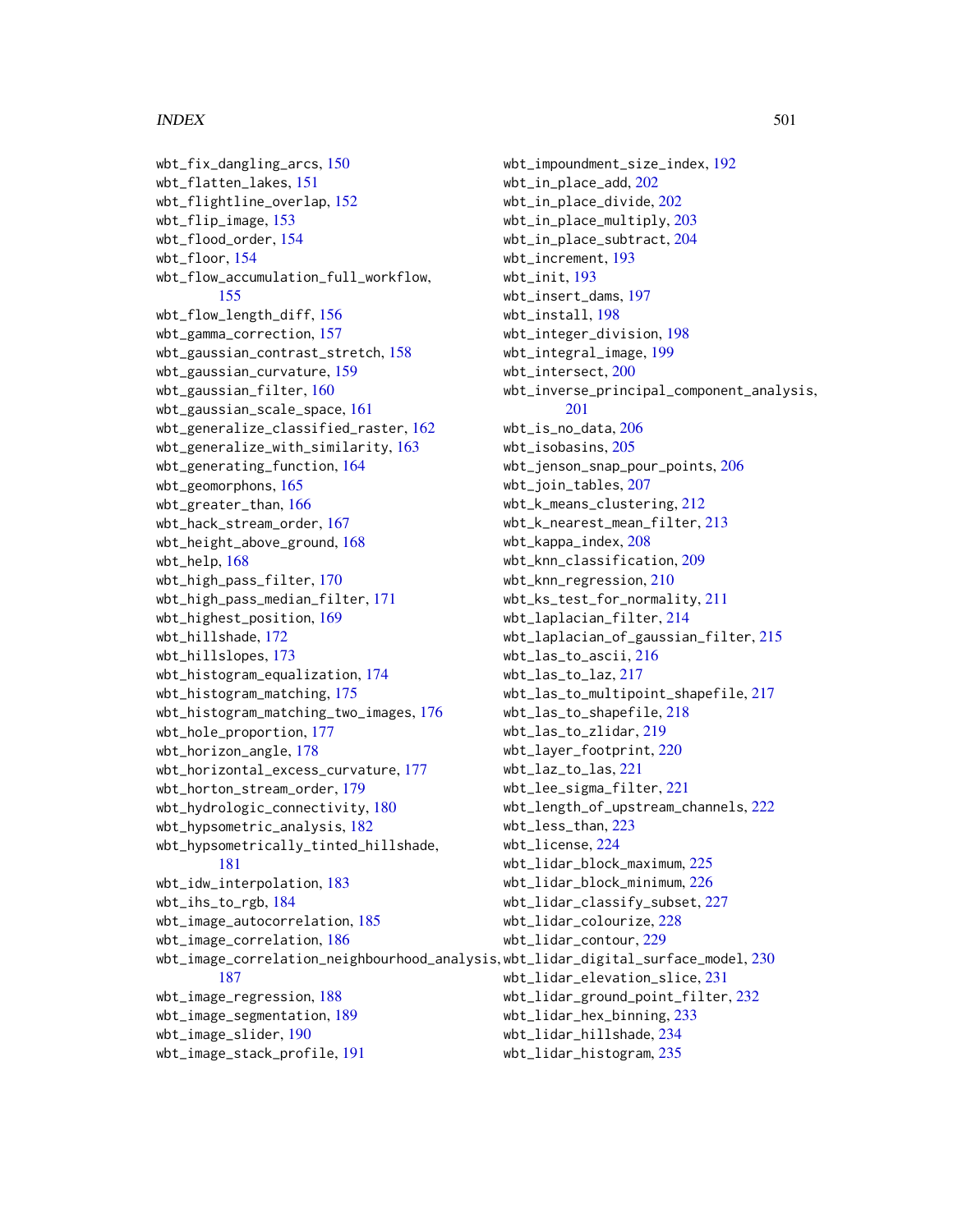```
wbt_lidar_idw_interpolation, 236
wbt_lidar_info, 237
wbt_lidar_join, 238
wbt_lidar_kappa_index, 239
wbt_lidar_nearest_neighbour_gridding,
        240
wbt_lidar_point_density, 241
wbt_lidar_point_return_analysis, 242
wbt_lidar_point_stats, 243
wbt_lidar_ransac_planes, 244
wbt_lidar_rbf_interpolation, 245
wbt_lidar_remove_duplicates, 246
wbt_lidar_remove_outliers, 247
wbt_lidar_rooftop_analysis, 248
wbt_lidar_segmentation, 250
wbt_lidar_segmentation_based_filter,
        251
wbt_lidar_shift, 252
wbt_lidar_sibson_interpolation, 253
wbt_lidar_sort_by_time, 254
wbt_lidar_thin, 255
wbt_lidar_thin_high_density, 256
wbt_lidar_tile, 257
wbt_lidar_tile_footprint, 258
wbt_lidar_tin_gridding, 259
wbt_lidar_tophat_transform, 260
wbt_line_detection_filter, 262
wbt_line_intersections, 263
wbt_line_thinning, 264
wbt_linearity_index, 261
wbt_lines_to_polygons, 261
wbt_list_tools, 265, 405
wbt_list_tools(), 15
wbt_list_unique_values, 265
wbt_ln, 266
wbt_local_hypsometric_analysis, 267
wbt_local_quadratic_regression, 268
wbt_log10, 269
wbt_log2, 269
wbt_logistic_regression, 270
wbt_long_profile, 272
wbt_long_profile_from_points, 273
wbt_longest_flowpath, 271
wbt_low_points_on_headwater_divides,
        275
wbt_lowest_position, 274
wbt_majority_filter, 276
wbt_map_off_terrain_objects, 277
```
wbt\_max, [278](#page-277-0) wbt\_max\_absolute\_overlay, [281](#page-280-0) wbt\_max\_anisotropy\_dev, [281](#page-280-0) wbt\_max\_anisotropy\_dev\_signature, [282](#page-281-0) wbt\_max\_branch\_length, [283](#page-282-0) wbt\_max\_difference\_from\_mean, [284](#page-283-0) wbt\_max\_downslope\_elev\_change, [285](#page-284-0) wbt\_max\_elev\_dev\_signature, [287](#page-286-0) wbt\_max\_elevation\_deviation, [286](#page-285-0) wbt\_max\_overlay, [288](#page-287-0) wbt\_max\_procs *(*wbt\_init*)*, [193](#page-192-0) wbt\_max\_upslope\_elev\_change, [289](#page-288-0) wbt\_max\_upslope\_flowpath\_length, [289](#page-288-0) wbt\_maximal\_curvature, [279](#page-278-0) wbt\_maximum\_filter, [280](#page-279-0) wbt\_md\_inf\_flow\_accumulation, [290](#page-289-0) wbt\_mean\_curvature, [291](#page-290-0) wbt\_mean\_filter, [292](#page-291-0) wbt\_median\_filter, [293](#page-292-0) wbt\_medoid, [294](#page-293-0) wbt\_merge\_line\_segments, [295](#page-294-0) wbt\_merge\_table\_with\_csv, [296](#page-295-0) wbt\_merge\_vectors, [297](#page-296-0) wbt\_min, [297](#page-296-0) wbt\_min\_absolute\_overlay, [304](#page-303-0) wbt\_min\_dist\_classification, [304](#page-303-0) wbt\_min\_downslope\_elev\_change, [305](#page-304-0) wbt\_min\_max\_contrast\_stretch, [306](#page-305-0) wbt\_min\_overlay, [307](#page-306-0) wbt\_minimal\_curvature, [298](#page-297-0) wbt\_minimum\_bounding\_box, [299](#page-298-0) wbt\_minimum\_bounding\_circle, [300](#page-299-0) wbt\_minimum\_bounding\_envelope, [301](#page-300-0) wbt\_minimum\_convex\_hull, [302](#page-301-0) wbt\_minimum\_filter, [303](#page-302-0) wbt\_modified\_k\_means\_clustering, [308](#page-307-0) wbt\_modify\_no\_data\_value, [309](#page-308-0) wbt\_modulo, [310](#page-309-0) wbt\_mosaic, [311](#page-310-0) wbt\_mosaic\_with\_feathering, [312](#page-311-0) wbt\_multi\_part\_to\_single\_part, [321](#page-320-0) wbt\_multidirectional\_hillshade, [313](#page-312-0) wbt\_multiply, [314](#page-313-0) wbt\_multiscale\_elevation\_percentile, [315](#page-314-0) wbt\_multiscale\_roughness, [316](#page-315-0) wbt\_multiscale\_roughness\_signature, [317](#page-316-0)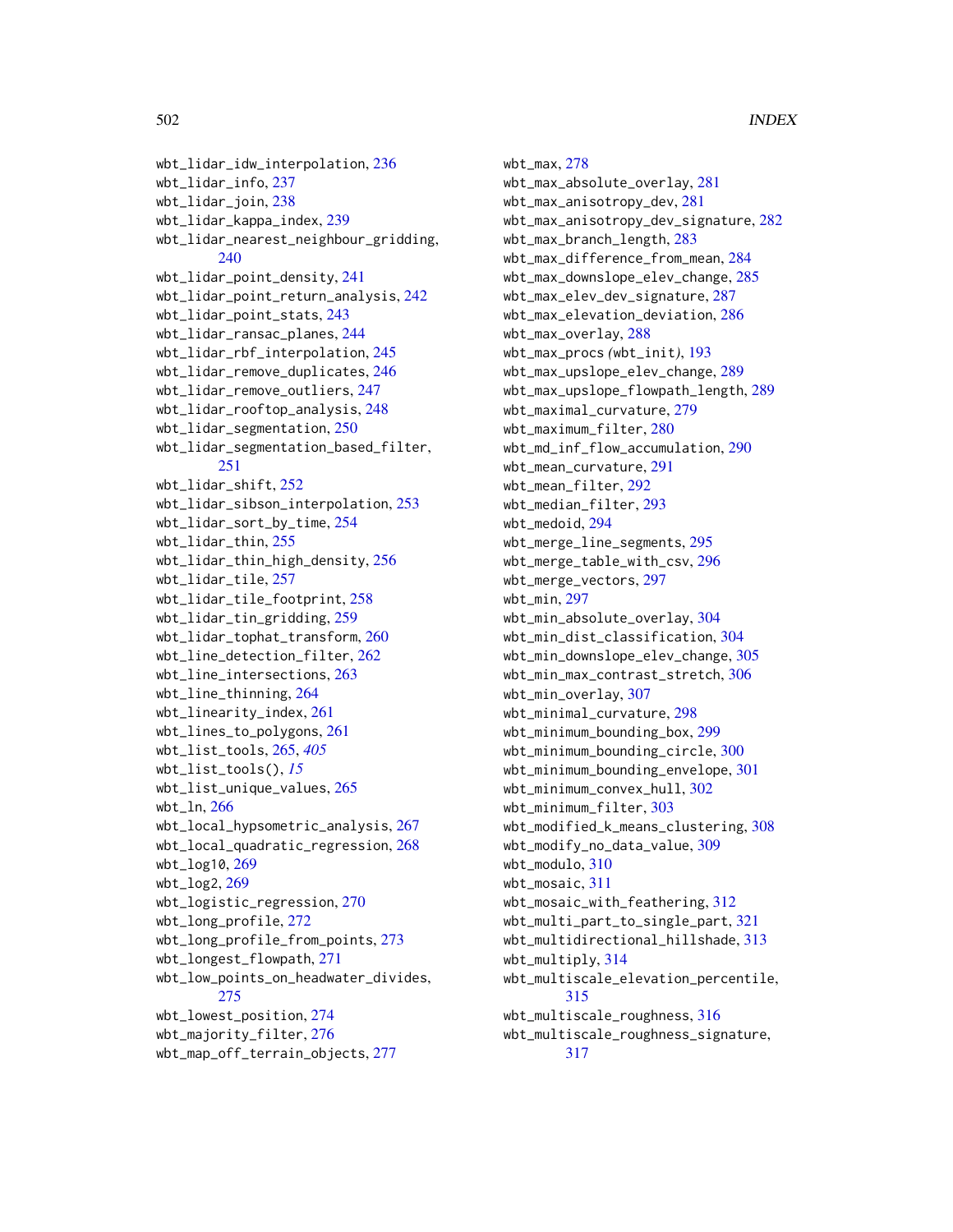#### INDEX 503

wbt\_multiscale\_std\_dev\_normals, [318](#page-317-0) wbt\_multiscale\_std\_dev\_normals\_signature, [319](#page-318-0) wbt\_multiscale\_topographic\_position\_image, [320](#page-319-0) wbt\_narrowness\_index, [322](#page-321-0) wbt\_natural\_neighbour\_interpolation, [322](#page-321-0) wbt\_nearest\_neighbour\_gridding, [323](#page-322-0) wbt\_negate, [324](#page-323-0) wbt\_new\_raster\_from\_base, [325](#page-324-0) wbt\_normal\_vectors, [327](#page-326-0) wbt\_normalized\_difference\_index, [326](#page-325-0) wbt\_not, [328](#page-327-0) wbt\_not\_equal\_to, [329](#page-328-0) wbt\_num\_downslope\_neighbours, [330](#page-329-0) wbt\_num\_inflowing\_neighbours, [330](#page-329-0) wbt\_num\_upslope\_neighbours, [331](#page-330-0) wbt\_olympic\_filter, [332](#page-331-0) wbt\_opening, [333](#page-332-0) wbt\_openness, [334](#page-333-0) wbt\_options *(*wbt\_init*)*, [193](#page-192-0) wbt\_or, [335](#page-334-0) wbt\_paired\_sample\_t\_test, [336](#page-335-0) wbt\_panchromatic\_sharpening, [337](#page-336-0) wbt\_parallelepiped\_classification, [338](#page-337-0) wbt\_patch\_orientation, [339](#page-338-0) wbt\_pennock\_landform\_class, [339](#page-338-0) wbt\_percent\_elev\_range, [342](#page-341-0) wbt\_percent\_equal\_to, [343](#page-342-0) wbt\_percent\_greater\_than, [344](#page-343-0) wbt\_percent\_less\_than, [345](#page-344-0) wbt\_percentage\_contrast\_stretch, [340](#page-339-0) wbt\_percentile\_filter, [341](#page-340-0) wbt\_perimeter\_area\_ratio, [346](#page-345-0) wbt\_phi\_coefficient, [347](#page-346-0) wbt\_pick\_from\_list, [348](#page-347-0) wbt\_plan\_curvature, [349](#page-348-0) wbt\_polygon\_area, [351](#page-350-0) wbt\_polygon\_long\_axis, [352](#page-351-0) wbt\_polygon\_perimeter, [353](#page-352-0) wbt\_polygon\_short\_axis, [353](#page-352-0) wbt\_polygonize, [350](#page-349-0) wbt\_polygons\_to\_lines, [350](#page-349-0) wbt\_power, [354](#page-353-0) wbt\_prewitt\_filter, [355](#page-354-0) wbt\_principal\_component\_analysis, [356](#page-355-0) wbt\_print\_geo\_tiff\_tags, [357](#page-356-0)

wbt\_profile, [357](#page-356-0) wbt\_profile\_curvature, [358](#page-357-0) wbt\_qin\_flow\_accumulation, [359](#page-358-0) wbt\_quantiles, [360](#page-359-0) wbt\_quinn\_flow\_accumulation, [361](#page-360-0) wbt\_radial\_basis\_function\_interpolation, [362](#page-361-0) wbt\_radius\_of\_gyration, [363](#page-362-0) wbt\_raise\_walls, [364](#page-363-0) wbt\_random\_field, [365](#page-364-0) wbt\_random\_forest\_classification, [366](#page-365-0) wbt\_random\_forest\_regression, [367](#page-366-0) wbt\_random\_sample, [368](#page-367-0) wbt\_range\_filter, [369](#page-368-0) wbt\_raster\_area, [371](#page-370-0) wbt\_raster\_calculator, [372](#page-371-0) wbt\_raster\_cell\_assignment, [373](#page-372-0) wbt\_raster\_histogram, [374](#page-373-0) wbt\_raster\_perimeter, [375](#page-374-0) wbt\_raster\_streams\_to\_vector, [376](#page-375-0) wbt\_raster\_summary\_stats, [377](#page-376-0) wbt\_raster\_to\_vector\_lines, [377](#page-376-0) wbt\_raster\_to\_vector\_points, [378](#page-377-0) wbt\_raster\_to\_vector\_polygons, [379](#page-378-0) wbt\_rasterize\_streams, [370](#page-369-0) wbt\_reciprocal, [380](#page-379-0) wbt\_reclass, [381](#page-380-0) wbt\_reclass\_equal\_interval, [382](#page-381-0) wbt\_reclass\_from\_file, [383](#page-382-0) wbt\_reconcile\_multiple\_headers, [384](#page-383-0) wbt\_recreate\_pass\_lines, [385](#page-384-0) wbt\_reinitialize\_attribute\_table, [386](#page-385-0) wbt\_related\_circumscribing\_circle, [387](#page-386-0) wbt\_relative\_aspect, [387](#page-386-0) wbt\_relative\_topographic\_position, [388](#page-387-0) wbt\_remove\_field\_edge\_points, [389](#page-388-0) wbt\_remove\_off\_terrain\_objects, [390](#page-389-0) wbt\_remove\_polygon\_holes, [391](#page-390-0) wbt\_remove\_short\_streams, [392](#page-391-0) wbt\_remove\_spurs, [393](#page-392-0) wbt\_repair\_stream\_vector\_topology, [394](#page-393-0) wbt\_resample, [395](#page-394-0) wbt\_rescale\_value\_range, [396](#page-395-0) wbt\_rgb\_to\_ihs, [397](#page-396-0) wbt\_rho8\_flow\_accumulation, [398](#page-397-0) wbt\_rho8\_pointer, [399](#page-398-0) wbt\_ring\_curvature, [400](#page-399-0) wbt\_roberts\_cross\_filter, [401](#page-400-0)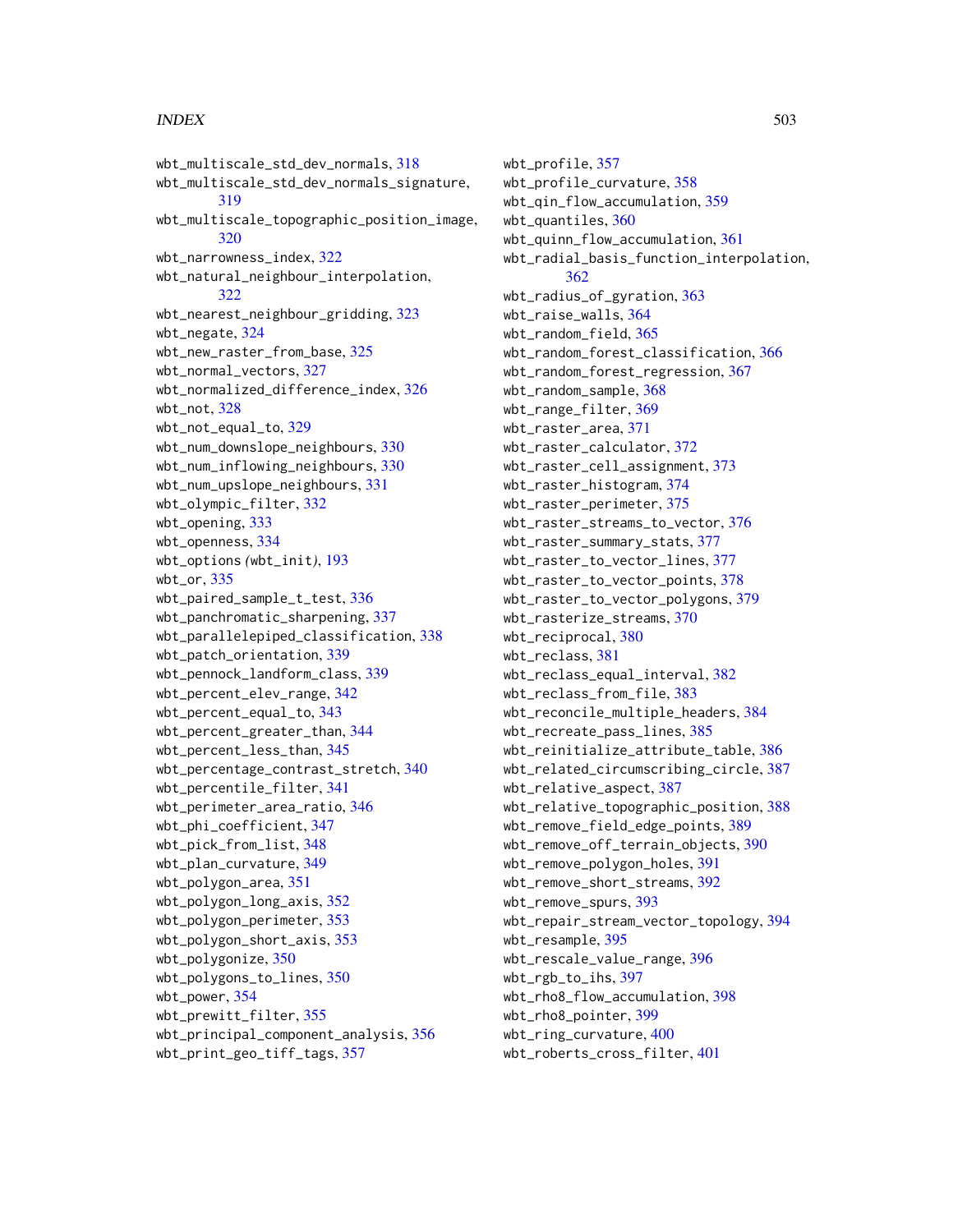```
wbt_root_mean_square_error, 402
wbt_rotor, 402
wbt 403wbt_ruggedness_index, 404
wbt_run_tool, 405
wbt_scharr_filter, 406
wbt_sediment_transport_index, 407
wbt_select_tiles_by_polygon, 408
wbt_set_nodata_value, 409
wbt_shadow_animation, 410
wbt_shadow_image, 411
wbt_shape_complexity_index, 412
wbt_shape_complexity_index_raster, 413
wbt_shape_index, 413
wbt_shreve_stream_magnitude, 414
wbt_sigmoidal_contrast_stretch, 415
wbt_sin, 416wbt_single_part_to_multi_part, 417
wbt_sinh, 418
wbt_sink, 418
419
wbt_slope_vs_aspect_plot, 420
wbt_slope_vs_elevation_plot, 421
wbt_smooth_vectors, 422
wbt_smooth_vegetation_residual, 423
wbt_snap_pour_points, 424
wbt_sobel_filter, 425
wbt_spherical_std_dev_of_normals, 426
wbt_split_colour_composite, 427
wbt_split_vector_lines, 428
wbt_split_with_lines, 429
wbt_square, 430
wbt_square_root, 430
wbt_standard_deviation_contrast_stretch,
        431
wbt_standard_deviation_filter, 432
wbt_standard_deviation_of_slope, 433
wbt_stochastic_depression_analysis,
        434
wbt_strahler_order_basins, 435
wbt_strahler_stream_order, 436
wbt_stream_link_class, 437
wbt_stream_link_identifier, 438
wbt_stream_link_length, 439
wbt_stream_link_slope, 440
wbt_stream_power_index, 441
wbt_stream_slope_continuous, 442
wbt_subbasins, 443
```

```
wbt_subtract, 444
wbt_sum_overlay, 445
wbt_surface_area_ratio, 445
wbt_svm_classification, 446
wbt_svm_regression, 447
wbt_symmetrical_difference, 449
wbt_tan, 450
wbt_tangential_curvature, 450
wbt_tanh, 451
wbt_thicken_raster_line, 452
wbt_time_in_daylight, 453
wbt_tin_gridding, 454
wbt_to_degrees, 462
wbt_to_radians, 462
wbt_tool_help, 456
wbt_tool_parameters, 456
wbt_tool_parameters(), 15
wbt_toolbox, 455
wbt_tophat_transform, 457
wbt_topographic_position_animation,
        458
wbt_topological_stream_order, 459
wbt_total_curvature, 460
wbt_total_filter, 461
wbt_trace_downslope_flowpaths, 463
wbt_trend_surface, 464
wbt_trend_surface_vector_points, 465
wbt_tributary_identifier, 466
wbt_truncate, 467
wbt_turning_bands_simulation, 468
wbt_two_sample_ks_test, 469
wbt_union, 470
wbt_unnest_basins, 471
wbt_unsharp_masking, 472
wbt_unsphericity, 473
wbt_update_nodata_cells, 474
wbt_upslope_depression_storage, 475
wbt_user_defined_weights_filter, 475
wbt_vector_hex_binning, 476
wbt_vector_lines_to_raster, 477
wbt_vector_points_to_raster, 478
wbt_vector_polygons_to_raster, 479
wbt_vector_stream_network_analysis,
        480
wbt_verbose (wbt_init), 193
wbt_version, 481
wbt_vertical_excess_curvature, 482
wbt_view_code, 484
```